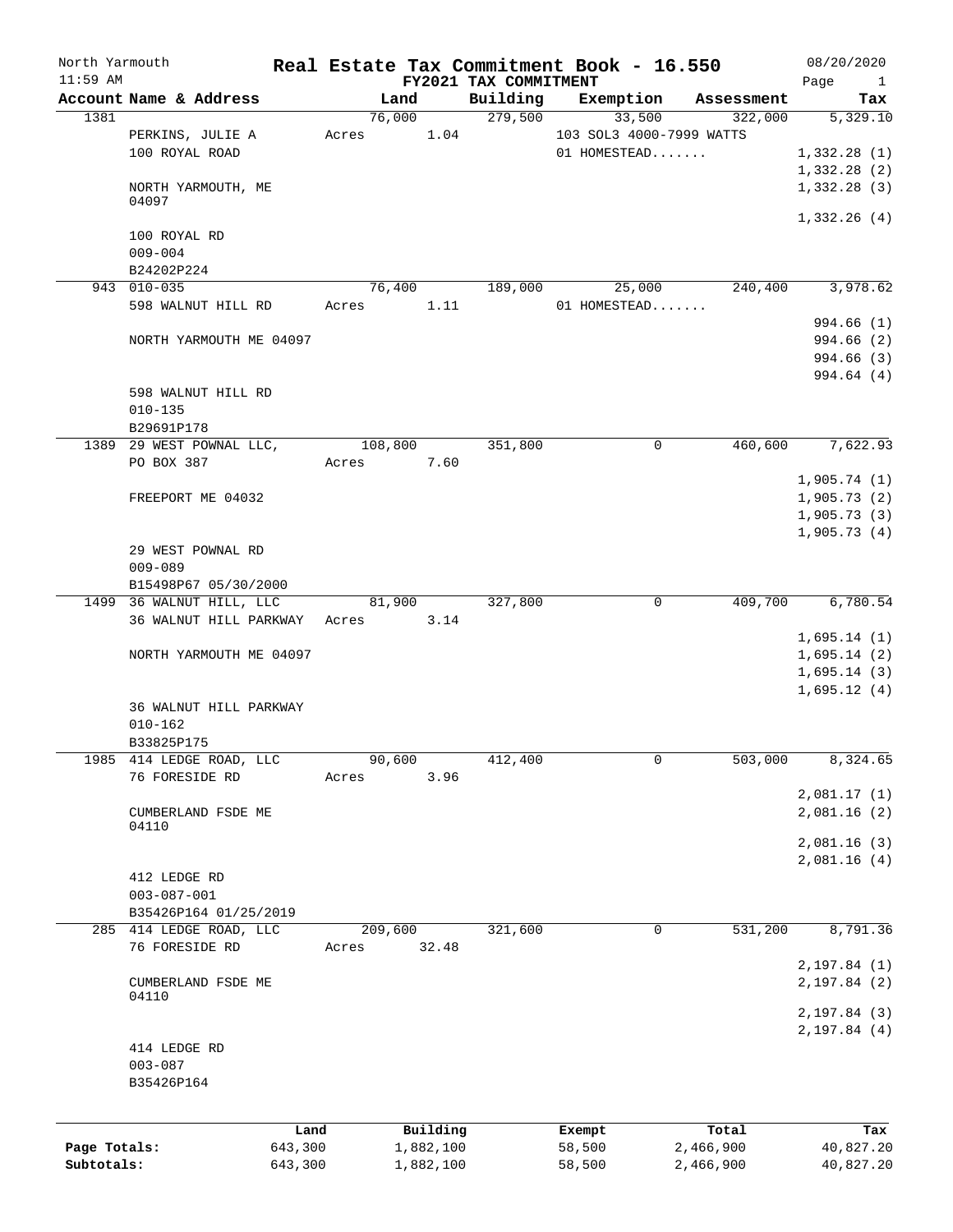| North Yarmouth<br>$11:59$ AM |                              |                 |         |                       | FY2021 TAX COMMITMENT |         | Real Estate Tax Commitment Book - 16.550 |                        | 08/20/2020<br>2        |
|------------------------------|------------------------------|-----------------|---------|-----------------------|-----------------------|---------|------------------------------------------|------------------------|------------------------|
|                              | Account Name & Address       |                 |         | Land                  | Building              |         | Exemption                                | Assessment             | Page<br>Tax            |
|                              | 1060 655 WALNUT HILL, LLC    |                 | 90,800  |                       | 284,900               |         | $\Omega$                                 | 375,700                | 6, 217.84              |
|                              | 64 HERSEY ST                 |                 | Acres   | 4.00                  |                       |         |                                          |                        |                        |
|                              |                              |                 |         |                       |                       |         |                                          |                        | 1,554.46(1)            |
|                              | PORTLAND ME 04103            |                 |         |                       |                       |         |                                          |                        | 1,554.46(2)            |
|                              |                              |                 |         |                       |                       |         |                                          |                        | 1,554.46(3)            |
|                              |                              |                 |         |                       |                       |         |                                          |                        | 1,554.46(4)            |
|                              | 655 WALNUT HILL RD           |                 |         |                       |                       |         |                                          |                        |                        |
|                              | $010 - 148$                  |                 |         |                       |                       |         |                                          |                        |                        |
|                              | B36385P154                   |                 |         |                       |                       |         |                                          |                        |                        |
|                              | 1470 ABBOTT MEGAN M & ERIC M |                 | 135,500 |                       | 356,700               |         | 25,000                                   | 467,200                | 7,732.16               |
|                              | 40 WAYSIDE                   |                 | Acres   | 13.57                 |                       |         | 01 HOMESTEAD                             |                        |                        |
|                              |                              |                 |         |                       |                       |         |                                          |                        |                        |
|                              |                              |                 |         |                       |                       |         |                                          |                        | 1,933.04(1)            |
|                              | NORTH YARMOUTH ME 04097      |                 |         |                       |                       |         |                                          |                        | 1,933.04(2)            |
|                              |                              |                 |         |                       |                       |         |                                          |                        | 1,933.04(3)            |
|                              |                              |                 |         |                       |                       |         |                                          |                        | 1,933.04(4)            |
|                              | 40 WAYSIDE                   |                 |         |                       |                       |         |                                          |                        |                        |
|                              | $002 - 032$                  |                 |         |                       |                       |         |                                          |                        |                        |
|                              | B31451P293 04/18/2014        |                 |         |                       |                       |         |                                          |                        |                        |
|                              | 1701 ABBOTT, ROBERT W. &     |                 | 100,000 |                       | 255,500               |         | 25,000                                   | 330,500                | 5,469.78               |
|                              | MARGARET S.                  |                 |         |                       |                       |         |                                          |                        |                        |
|                              | 86 HENRY RD                  |                 | Acres   | 4.02                  |                       |         | 01 HOMESTEAD                             |                        |                        |
|                              |                              |                 |         |                       |                       |         |                                          |                        | 1,367.45(1)            |
|                              | NORTH YARMOUTH ME 04097      |                 |         |                       |                       |         |                                          |                        | 1,367.45(2)            |
|                              |                              |                 |         |                       |                       |         |                                          |                        | 1,367.45(3)            |
|                              |                              |                 |         |                       |                       |         |                                          |                        | 1,367.43(4)            |
|                              | 86 HENRY RD                  |                 |         |                       |                       |         |                                          |                        |                        |
|                              | $010 - 105$                  |                 |         |                       |                       |         |                                          |                        |                        |
|                              | B34283P13                    |                 |         |                       |                       |         |                                          |                        |                        |
|                              | 1375 ABRAHAM, MICHAEL        |                 |         | 95,000                | 260,500               |         | 25,000                                   | 330,500                | 5,469.78               |
|                              | 83 BIRCHWOOD TERR            |                 | Acres   | 3.11                  |                       |         | 01 HOMESTEAD                             |                        |                        |
|                              |                              |                 |         |                       |                       |         |                                          |                        | 1,367.45(1)            |
|                              | NORTH YARMOUTH ME 04097      |                 |         |                       |                       |         |                                          |                        | 1,367.45(2)            |
|                              |                              |                 |         |                       |                       |         |                                          |                        | 1,367.45(3)            |
|                              |                              |                 |         |                       |                       |         |                                          |                        | 1,367.43(4)            |
|                              | 83 BIRCHWOOD TERRACE         |                 |         |                       |                       |         |                                          |                        |                        |
|                              | $016 - 077$                  |                 |         |                       |                       |         |                                          |                        |                        |
|                              | B25853P232                   |                 |         |                       |                       |         |                                          |                        |                        |
|                              | 1084 ADAMS, ANN E.           |                 | 84,500  |                       | 237,300               |         | 25,000                                   | 296,800                | 4,912.04               |
|                              | ADAMS, CLIFFORD D.           |                 | Acres   | 1.20                  |                       |         | 01 HOMESTEAD                             |                        |                        |
|                              | 6 COLONIAL DRIVE             |                 |         |                       |                       |         |                                          |                        | 1,228.01(1)            |
|                              |                              |                 |         |                       |                       |         |                                          |                        | 1,228.01(2)            |
|                              | NORTH YARMOUTH ME 04097      |                 |         |                       |                       |         |                                          |                        | 1,228.01(3)            |
|                              |                              |                 |         |                       |                       |         |                                          |                        | 1,228.01(4)            |
|                              | 6 COLONIAL DR                |                 |         |                       |                       |         |                                          |                        |                        |
|                              | $007 - 008$                  |                 |         |                       |                       |         |                                          |                        |                        |
|                              | B15743P340                   |                 |         |                       |                       |         |                                          |                        |                        |
|                              | 1136 ADAMS, ANTHONY K & JEAN |                 | 75,800  |                       | 175,000               |         | 25,000                                   | 225,800                | 3,736.99               |
|                              | L JT                         |                 |         |                       |                       |         |                                          |                        |                        |
|                              | 7 HASKELL RD                 |                 | Acres   | 1.00                  |                       |         | 01 HOMESTEAD                             |                        |                        |
|                              |                              |                 |         |                       |                       |         |                                          |                        | 934.25(1)              |
|                              | NORTH YARMOUTH ME 04097      |                 |         |                       |                       |         |                                          |                        | 934.25(2)              |
|                              |                              |                 |         |                       |                       |         |                                          |                        | 934.25(3)              |
|                              |                              |                 |         |                       |                       |         |                                          |                        | 934.24 (4)             |
|                              | 7 HASKELL RD                 |                 |         |                       |                       |         |                                          |                        |                        |
|                              | $014 - 054$                  |                 |         |                       |                       |         |                                          |                        |                        |
|                              | B10604P185                   |                 |         |                       |                       |         |                                          |                        |                        |
|                              |                              |                 |         |                       |                       |         |                                          |                        |                        |
|                              |                              |                 |         |                       |                       |         |                                          |                        |                        |
|                              |                              |                 |         |                       |                       |         |                                          |                        |                        |
| Page Totals:                 |                              | Land<br>581,600 |         | Building<br>1,569,900 |                       |         | Exempt                                   | Total                  | Tax                    |
| Subtotals:                   |                              | 1,224,900       |         | 3,452,000             |                       | 183,500 | 125,000                                  | 2,026,500<br>4,493,400 | 33,538.59<br>74,365.79 |
|                              |                              |                 |         |                       |                       |         |                                          |                        |                        |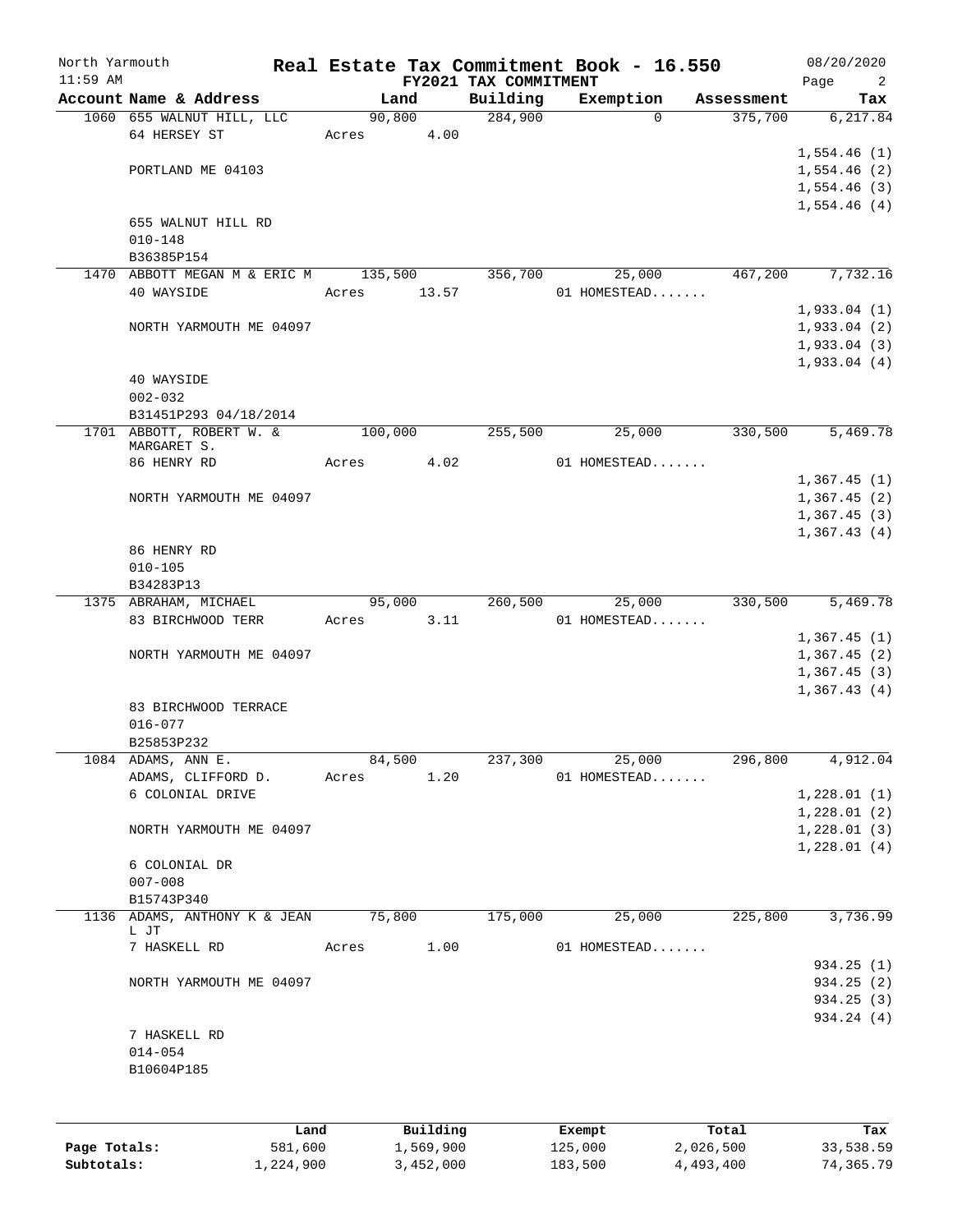| North Yarmouth<br>$11:59$ AM |                                        |        |      | Real Estate Tax Commitment Book - 16.550<br>FY2021 TAX COMMITMENT |                        |            | 08/20/2020<br>Page<br>3 |
|------------------------------|----------------------------------------|--------|------|-------------------------------------------------------------------|------------------------|------------|-------------------------|
|                              | Account Name & Address                 | Land   |      | Building                                                          | Exemption              | Assessment | Tax                     |
|                              | 929 ADAMS, JOHN F.                     | 86,200 |      | 290,600                                                           | 25,000                 | 351,800    | 5,822.29                |
|                              | 12 FAYVIEW LANE                        | Acres  | 1.50 |                                                                   | 01 HOMESTEAD           |            |                         |
|                              |                                        |        |      |                                                                   |                        |            | 1,455.58(1)             |
|                              | NORTH YARMOUTH ME 04097                |        |      |                                                                   |                        |            | 1,455.57(2)             |
|                              |                                        |        |      |                                                                   |                        |            | 1,455.57(3)             |
|                              |                                        |        |      |                                                                   |                        |            | 1,455.57(4)             |
|                              | 12 FAYVIEW LANE                        |        |      |                                                                   |                        |            |                         |
|                              | $010 - 123$                            |        |      |                                                                   |                        |            |                         |
|                              | B12616P297                             |        |      |                                                                   |                        |            |                         |
|                              | 862 ADAMS, NICHOLAS D. &<br>KRISTEN E. | 69,200 |      | 107,300                                                           | 25,000                 | 151,500    | 2,507.33                |
|                              | 560 WALNUT HILL RD                     | Acres  | 0.50 |                                                                   | 01 HOMESTEAD           |            |                         |
|                              |                                        |        |      |                                                                   |                        |            | 626.84(1)               |
|                              | NORTH YARMOUTH ME 04097                |        |      |                                                                   |                        |            | 626.83(2)               |
|                              |                                        |        |      |                                                                   |                        |            | 626.83(3)               |
|                              |                                        |        |      |                                                                   |                        |            | 626.83(4)               |
|                              | 560 WALNUT HILL RD                     |        |      |                                                                   |                        |            |                         |
|                              | $007 - 051$                            |        |      |                                                                   |                        |            |                         |
|                              | B27428P214                             |        |      |                                                                   |                        |            |                         |
|                              | 546 ADAMS, W. ALLEN III                | 90,800 |      | 216,700                                                           | 25,000                 | 282,500    | 4,675.38                |
|                              | 908 NORTH RD                           | Acres  | 4.00 |                                                                   | 01 HOMESTEAD           |            |                         |
|                              |                                        |        |      |                                                                   |                        |            | 1,168.85(1)             |
|                              | NORTH YARMOUTH ME 04097                |        |      |                                                                   |                        |            | 1,168.85(2)             |
|                              |                                        |        |      |                                                                   |                        |            | 1,168.85(3)             |
|                              |                                        |        |      |                                                                   |                        |            | 1,168.83(4)             |
|                              | 908 NORTH RD                           |        |      |                                                                   |                        |            |                         |
|                              | $002 - 080$                            |        |      |                                                                   |                        |            |                         |
|                              | B4751P177<br>166 ADSHEAD, CHRISTOPHER  | 92,800 |      | 220,000                                                           |                        | 287,800    | 4,763.09                |
|                              | 14 HENNINGS WAY                        | Acres  | 4.40 |                                                                   | 25,000<br>01 HOMESTEAD |            |                         |
|                              |                                        |        |      |                                                                   |                        |            | 1,190.78(1)             |
|                              | NORTH YARMOUTH ME 04097                |        |      |                                                                   |                        |            | 1,190.77(2)             |
|                              |                                        |        |      |                                                                   |                        |            | 1, 190.77(3)            |
|                              |                                        |        |      |                                                                   |                        |            | 1,190.77(4)             |
|                              | 14 HENNINGS WAY                        |        |      |                                                                   |                        |            |                         |
|                              | $002 - 036$                            |        |      |                                                                   |                        |            |                         |
|                              | B32604P24                              |        |      |                                                                   |                        |            |                         |
|                              | 1082 ADSHEAD, MICHELLE                 | 75,800 |      | 150,700                                                           | 25,000                 | 201,500    | 3,334.83                |
|                              | 34 PARSONAGE ROAD                      | Acres  | 1.00 |                                                                   | 01 HOMESTEAD           |            |                         |
|                              |                                        |        |      |                                                                   |                        |            | 833.71 (1)              |
|                              | NORTH YARMOUTH ME 04097                |        |      |                                                                   |                        |            | 833.71 (2)              |
|                              |                                        |        |      |                                                                   |                        |            | 833.71 (3)              |
|                              |                                        |        |      |                                                                   |                        |            | 833.70 (4)              |
|                              | 34 PARSONAGE RD                        |        |      |                                                                   |                        |            |                         |
|                              | $007 - 083$                            |        |      |                                                                   |                        |            |                         |
|                              | B32723P189                             |        |      |                                                                   |                        |            |                         |
|                              | 580 AEA, LLC                           | 95,800 |      | 255,500                                                           | 0                      | 351,300    | 5,814.02                |
|                              | 14 WHITE ROCK DRIVE                    | Acres  | 5.00 |                                                                   |                        |            |                         |
|                              |                                        |        |      |                                                                   |                        |            | 1,453.51(1)             |
|                              | GORHAM ME 04038                        |        |      |                                                                   |                        |            | 1,453.51(2)             |
|                              |                                        |        |      |                                                                   |                        |            | 1,453.51(3)             |
|                              |                                        |        |      |                                                                   |                        |            | 1,453.49(4)             |
|                              | 1367 NORTH RD                          |        |      |                                                                   |                        |            |                         |
|                              | $009 - 065$                            |        |      |                                                                   |                        |            |                         |
|                              | B35753P53                              |        |      |                                                                   |                        |            |                         |
|                              |                                        |        |      |                                                                   |                        |            |                         |
|                              |                                        |        |      |                                                                   |                        |            |                         |

|              | Land      | Building  | Exempt  | Total     | Tax        |
|--------------|-----------|-----------|---------|-----------|------------|
| Page Totals: | 510,600   | 1,240,800 | 125,000 | 1,626,400 | 26,916.94  |
| Subtotals:   | 1,735,500 | 4,692,800 | 308,500 | 6.119.800 | 101,282.73 |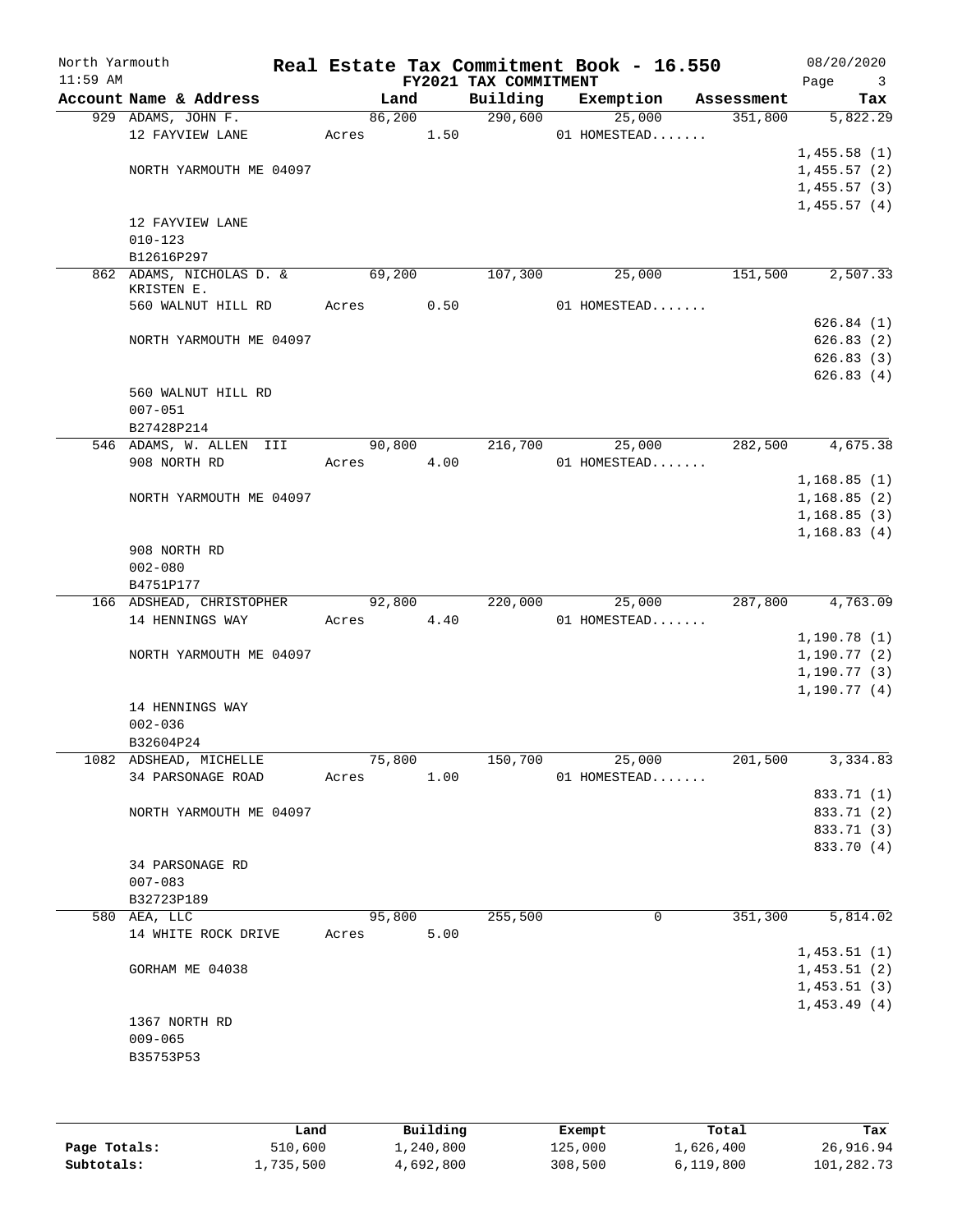| North Yarmouth<br>$11:59$ AM |                                   |         |        | FY2021 TAX COMMITMENT | Real Estate Tax Commitment Book - 16.550 |            | 08/20/2020<br>Page<br>$\overline{4}$ |
|------------------------------|-----------------------------------|---------|--------|-----------------------|------------------------------------------|------------|--------------------------------------|
|                              | Account Name & Address            | Land    |        | Building              | Exemption                                | Assessment | Tax                                  |
|                              | 1251 AHEARN, JACEY L.             |         | 85,800 | 166,800               | 25,000                                   | 227,600    | 3,766.78                             |
|                              | 31 CRIBSTONE DR                   | Acres   | 3.00   |                       | 01 HOMESTEAD                             |            |                                      |
|                              |                                   |         |        |                       |                                          |            | 941.70 (1)                           |
|                              | NORTH YARMOUTH ME 04097           |         |        |                       |                                          |            | 941.70 (2)                           |
|                              |                                   |         |        |                       |                                          |            | 941.70 (3)                           |
|                              |                                   |         |        |                       |                                          |            | 941.68(4)                            |
|                              | 31 CRIBSTONE DRIVE                |         |        |                       |                                          |            |                                      |
|                              | $016 - 082$                       |         |        |                       |                                          |            |                                      |
|                              | B22580P168                        |         |        |                       |                                          |            |                                      |
|                              | 653 AHLBERG, MATTHEW T.           | 80,800  |        | 227,200               | 0                                        | 308,000    | 5,097.40                             |
|                              | KREGLING, KATHERINE               | Acres   | 2.00   |                       |                                          |            |                                      |
|                              | 543 WALNUT HILL RD                |         |        |                       |                                          |            | 1, 274.35(1)                         |
|                              |                                   |         |        |                       |                                          |            | 1, 274.35(2)                         |
|                              | NORTH YARMOUTH ME 04097           |         |        |                       |                                          |            | 1, 274.35(3)                         |
|                              |                                   |         |        |                       |                                          |            | 1, 274.35(4)                         |
|                              | 543 WALNUT HILL RD                |         |        |                       |                                          |            |                                      |
|                              | $007 - 059$                       |         |        |                       |                                          |            |                                      |
|                              | B31862P243 10/22/2014 B25916P132  |         |        |                       |                                          |            |                                      |
|                              | 737 AHLERS, JR., ALVIN K. 100,800 |         |        | 333,400               | 25,000                                   | 409,200    | 6,772.26                             |
|                              | 1203 NORTH RD                     | Acres   | 6.00   |                       | 01 HOMESTEAD                             |            |                                      |
|                              |                                   |         |        |                       |                                          |            | 1,693.07(1)                          |
|                              | NORTH YARMOUTH ME 04097           |         |        |                       |                                          |            | 1,693.07(2)                          |
|                              |                                   |         |        |                       |                                          |            | 1,693.07(3)                          |
|                              |                                   |         |        |                       |                                          |            | 1,693.05(4)                          |
|                              | 1203 NORTH RD                     |         |        |                       |                                          |            |                                      |
|                              | $006 - 011$                       |         |        |                       |                                          |            |                                      |
|                              | B9980P152                         |         |        |                       |                                          |            |                                      |
|                              | 1548 ALBERT, MARTHA M             | 116,600 |        | 319,000               | 25,000                                   | 410,600    | 6,795.43                             |
|                              | ALBERT, SHAWN M                   | Acres   | 7.04   |                       | 01 HOMESTEAD                             |            |                                      |
|                              | 14 CARRIAGE HILL                  |         |        |                       |                                          |            | 1,698.86(1)                          |
|                              |                                   |         |        |                       |                                          |            | 1,698.86(2)                          |
|                              | NORTH YARMOUTH ME 04097           |         |        |                       |                                          |            | 1,698.86(3)                          |
|                              |                                   |         |        |                       |                                          |            | 1,698.85(4)                          |
|                              | 14 CARRIAGE HILL                  |         |        |                       |                                          |            |                                      |
|                              | $010 - 065$                       |         |        |                       |                                          |            |                                      |
|                              | B31180P71 11/20/2013 B29746P259   |         |        |                       |                                          |            |                                      |
|                              | 521 ALFIERO, SHELLEY              | 69,400  |        | 166,300               | 31,000                                   | 204,700    | 3,387.79                             |
|                              | 37 DEER RUN RD                    | Acres   | 0.55   |                       | 07 WIDOW VETERAN                         |            |                                      |
|                              |                                   |         |        |                       | 01 HOMESTEAD                             |            | 846.95(1)                            |
|                              | NORTH YARMOUTH ME 04097           |         |        |                       |                                          |            | 846.95 (2)                           |
|                              |                                   |         |        |                       |                                          |            | 846.95 (3)                           |
|                              |                                   |         |        |                       |                                          |            | 846.94 (4)                           |
|                              | 37 DEER RUN RD                    |         |        |                       |                                          |            |                                      |
|                              | $002 - 095$                       |         |        |                       |                                          |            |                                      |
|                              | B4656P12                          |         |        |                       |                                          |            |                                      |
|                              | 1700 ALLEN, DANIEL E &            | 88,600  |        | 420,500               | 25,000                                   | 484,100    | 8,011.86                             |
|                              | MELISSA M                         |         |        |                       |                                          |            |                                      |
|                              | 20 PACKARD FARM RD                | Acres   | 1.94   |                       | 01 HOMESTEAD                             |            |                                      |
|                              |                                   |         |        |                       |                                          |            | 2,002.97(1)                          |
|                              | NORTH YARMOUTH ME 04097           |         |        |                       |                                          |            | 2,002.97(2)                          |
|                              |                                   |         |        |                       |                                          |            | 2,002.97(3)                          |
|                              |                                   |         |        |                       |                                          |            | 2,002.95(4)                          |
|                              | 20 PACKARD FARM RD                |         |        |                       |                                          |            |                                      |
|                              | $012 - 028$                       |         |        |                       |                                          |            |                                      |
|                              | B36626P264                        |         |        |                       |                                          |            |                                      |
|                              |                                   |         |        |                       |                                          |            |                                      |
|                              |                                   |         |        |                       |                                          |            |                                      |

|              | Land      | Building  | Exempt  | Total     | Tax          |
|--------------|-----------|-----------|---------|-----------|--------------|
| Page Totals: | 542,000   | 1,633,200 | 131,000 | 2,044,200 | 33,831.52    |
| Subtotals:   | 2,277,500 | 6,326,000 | 439,500 | 8,164,000 | 135, 114, 25 |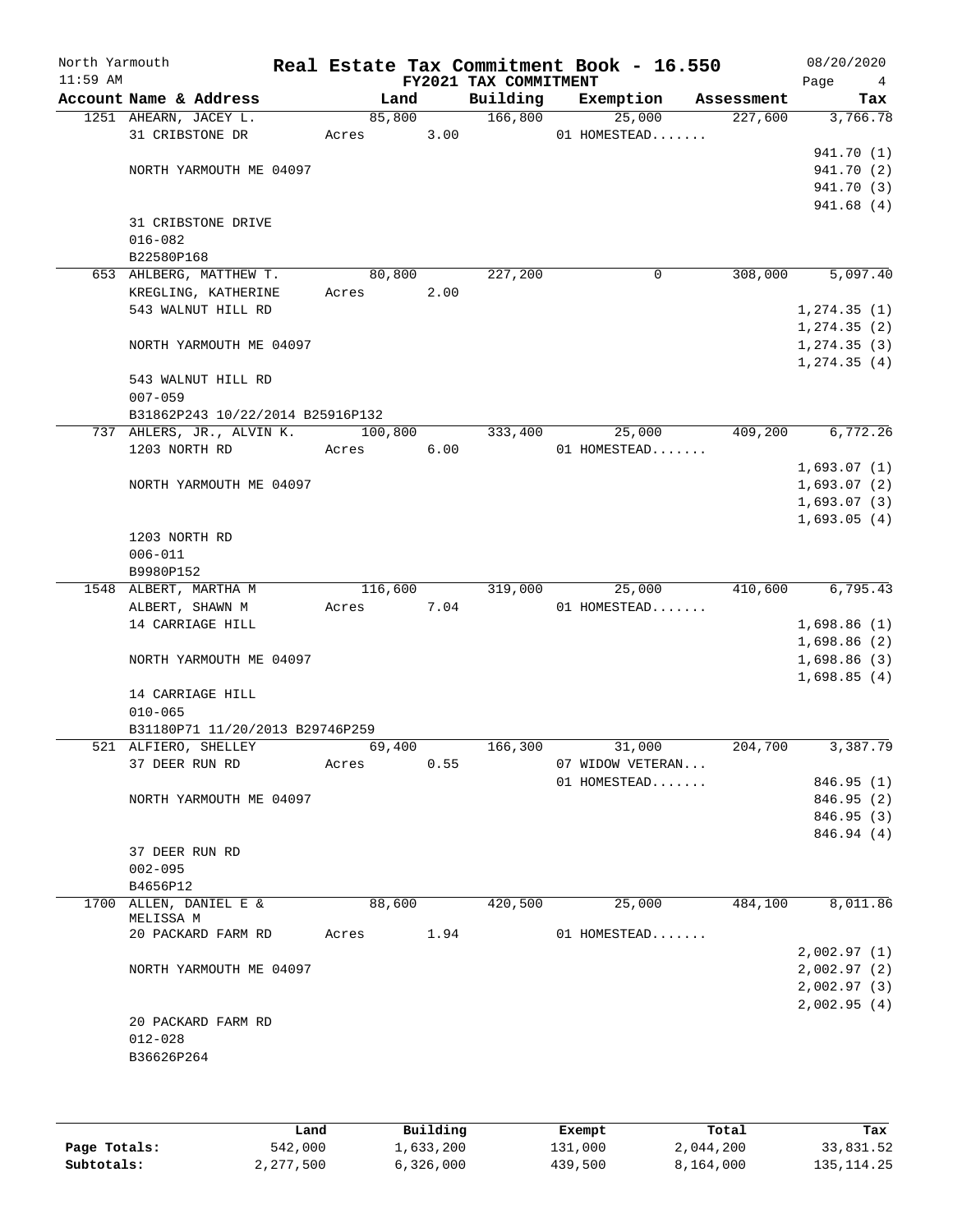| Account Name & Address<br>Building<br>Exemption<br>Land<br>Assessment<br>1451 ALLEN, DAVID C.<br>93,300<br>338,600<br>25,000<br>406,900<br>16 BEAR TRACKS TRAIL<br>4.50<br>01 HOMESTEAD<br>Acres<br>NORTH YARMOUTH ME 04097<br>16 BEAR TRACKS TRAIL<br>$004 - 004$<br>B19698P226<br>166,000<br>249,700<br>1156 ALLEN, JONATHAN<br>83,700<br>0<br>463 GRAY RD<br>Acres<br>2.58<br>1,033.14(1)<br>1,033.14(2)<br>NORTH YARMOUTH ME 04097<br>463 GRAY RD<br>$015 - 033$<br>B27202P188<br>180,800<br>25,000<br>255,600<br>786 ALLEN, KENNETH<br>99,800<br>1045 SLIGO RD<br>5.80<br>01 HOMESTEAD<br>Acres<br>NORTH YARMOUTH ME 04097<br>1045 SLIGO RD<br>$008 - 045$<br>B10214P98<br>416 ALLEN, RANDALL S.<br>149,400<br>131,900<br>25,000<br>256,300<br>228 WALNUT HILL RD<br>16.50<br>Acres<br>01 HOMESTEAD<br>NORTH YARMOUTH ME 04097<br>228 WALNUT HILL RD<br>$004 - 002$<br>B7280P343<br>100,100<br>160 ALMODOBAR, ELIZABETH M<br>406,000<br>25,000<br>481,100<br>12.35<br>12 SOUTHERLY VIEW RD<br>01 HOMESTEAD<br>Acres<br>1,990.56(1)<br>1,990.55(2)<br>NORTH YARMOUTH ME 04097<br>1,990.55(3)<br>12 SOUTHERLY VIEW RD<br>$009 - 053$<br>B16355P50 05/31/2001<br>75,900<br>338,100<br>414,000<br>790 ALNUAIMI, AHMED A<br>0<br>NEEMI, AZIZ A<br>1.01<br>Acres<br>10 CLIFFORD ST<br>BIDDEFORD ME 04005<br>25 CONIFER LANE<br>$004 - 209$ | North Yarmouth<br>$11:59$ AM |  | FY2021 TAX COMMITMENT | Real Estate Tax Commitment Book - 16.550 | 08/20/2020<br>Page<br>5 |
|-------------------------------------------------------------------------------------------------------------------------------------------------------------------------------------------------------------------------------------------------------------------------------------------------------------------------------------------------------------------------------------------------------------------------------------------------------------------------------------------------------------------------------------------------------------------------------------------------------------------------------------------------------------------------------------------------------------------------------------------------------------------------------------------------------------------------------------------------------------------------------------------------------------------------------------------------------------------------------------------------------------------------------------------------------------------------------------------------------------------------------------------------------------------------------------------------------------------------------------------------------------------------------------------------------------------------------------------|------------------------------|--|-----------------------|------------------------------------------|-------------------------|
|                                                                                                                                                                                                                                                                                                                                                                                                                                                                                                                                                                                                                                                                                                                                                                                                                                                                                                                                                                                                                                                                                                                                                                                                                                                                                                                                           |                              |  |                       |                                          | Tax                     |
|                                                                                                                                                                                                                                                                                                                                                                                                                                                                                                                                                                                                                                                                                                                                                                                                                                                                                                                                                                                                                                                                                                                                                                                                                                                                                                                                           |                              |  |                       |                                          | 6,734.20                |
|                                                                                                                                                                                                                                                                                                                                                                                                                                                                                                                                                                                                                                                                                                                                                                                                                                                                                                                                                                                                                                                                                                                                                                                                                                                                                                                                           |                              |  |                       |                                          |                         |
|                                                                                                                                                                                                                                                                                                                                                                                                                                                                                                                                                                                                                                                                                                                                                                                                                                                                                                                                                                                                                                                                                                                                                                                                                                                                                                                                           |                              |  |                       |                                          | 1,683.55(1)             |
|                                                                                                                                                                                                                                                                                                                                                                                                                                                                                                                                                                                                                                                                                                                                                                                                                                                                                                                                                                                                                                                                                                                                                                                                                                                                                                                                           |                              |  |                       |                                          | 1,683.55(2)             |
|                                                                                                                                                                                                                                                                                                                                                                                                                                                                                                                                                                                                                                                                                                                                                                                                                                                                                                                                                                                                                                                                                                                                                                                                                                                                                                                                           |                              |  |                       |                                          | 1,683.55(3)             |
|                                                                                                                                                                                                                                                                                                                                                                                                                                                                                                                                                                                                                                                                                                                                                                                                                                                                                                                                                                                                                                                                                                                                                                                                                                                                                                                                           |                              |  |                       |                                          | 1,683.55(4)             |
|                                                                                                                                                                                                                                                                                                                                                                                                                                                                                                                                                                                                                                                                                                                                                                                                                                                                                                                                                                                                                                                                                                                                                                                                                                                                                                                                           |                              |  |                       |                                          |                         |
|                                                                                                                                                                                                                                                                                                                                                                                                                                                                                                                                                                                                                                                                                                                                                                                                                                                                                                                                                                                                                                                                                                                                                                                                                                                                                                                                           |                              |  |                       |                                          |                         |
|                                                                                                                                                                                                                                                                                                                                                                                                                                                                                                                                                                                                                                                                                                                                                                                                                                                                                                                                                                                                                                                                                                                                                                                                                                                                                                                                           |                              |  |                       |                                          | 4,132.54                |
|                                                                                                                                                                                                                                                                                                                                                                                                                                                                                                                                                                                                                                                                                                                                                                                                                                                                                                                                                                                                                                                                                                                                                                                                                                                                                                                                           |                              |  |                       |                                          |                         |
|                                                                                                                                                                                                                                                                                                                                                                                                                                                                                                                                                                                                                                                                                                                                                                                                                                                                                                                                                                                                                                                                                                                                                                                                                                                                                                                                           |                              |  |                       |                                          |                         |
|                                                                                                                                                                                                                                                                                                                                                                                                                                                                                                                                                                                                                                                                                                                                                                                                                                                                                                                                                                                                                                                                                                                                                                                                                                                                                                                                           |                              |  |                       |                                          |                         |
|                                                                                                                                                                                                                                                                                                                                                                                                                                                                                                                                                                                                                                                                                                                                                                                                                                                                                                                                                                                                                                                                                                                                                                                                                                                                                                                                           |                              |  |                       |                                          | 1,033.14(3)             |
|                                                                                                                                                                                                                                                                                                                                                                                                                                                                                                                                                                                                                                                                                                                                                                                                                                                                                                                                                                                                                                                                                                                                                                                                                                                                                                                                           |                              |  |                       |                                          | 1,033.12(4)             |
|                                                                                                                                                                                                                                                                                                                                                                                                                                                                                                                                                                                                                                                                                                                                                                                                                                                                                                                                                                                                                                                                                                                                                                                                                                                                                                                                           |                              |  |                       |                                          |                         |
|                                                                                                                                                                                                                                                                                                                                                                                                                                                                                                                                                                                                                                                                                                                                                                                                                                                                                                                                                                                                                                                                                                                                                                                                                                                                                                                                           |                              |  |                       |                                          |                         |
|                                                                                                                                                                                                                                                                                                                                                                                                                                                                                                                                                                                                                                                                                                                                                                                                                                                                                                                                                                                                                                                                                                                                                                                                                                                                                                                                           |                              |  |                       |                                          |                         |
|                                                                                                                                                                                                                                                                                                                                                                                                                                                                                                                                                                                                                                                                                                                                                                                                                                                                                                                                                                                                                                                                                                                                                                                                                                                                                                                                           |                              |  |                       |                                          | 4,230.18                |
|                                                                                                                                                                                                                                                                                                                                                                                                                                                                                                                                                                                                                                                                                                                                                                                                                                                                                                                                                                                                                                                                                                                                                                                                                                                                                                                                           |                              |  |                       |                                          |                         |
|                                                                                                                                                                                                                                                                                                                                                                                                                                                                                                                                                                                                                                                                                                                                                                                                                                                                                                                                                                                                                                                                                                                                                                                                                                                                                                                                           |                              |  |                       |                                          | 1,057.55(1)             |
|                                                                                                                                                                                                                                                                                                                                                                                                                                                                                                                                                                                                                                                                                                                                                                                                                                                                                                                                                                                                                                                                                                                                                                                                                                                                                                                                           |                              |  |                       |                                          | 1,057.55(2)             |
|                                                                                                                                                                                                                                                                                                                                                                                                                                                                                                                                                                                                                                                                                                                                                                                                                                                                                                                                                                                                                                                                                                                                                                                                                                                                                                                                           |                              |  |                       |                                          | 1,057.55(3)             |
|                                                                                                                                                                                                                                                                                                                                                                                                                                                                                                                                                                                                                                                                                                                                                                                                                                                                                                                                                                                                                                                                                                                                                                                                                                                                                                                                           |                              |  |                       |                                          | 1,057.53(4)             |
|                                                                                                                                                                                                                                                                                                                                                                                                                                                                                                                                                                                                                                                                                                                                                                                                                                                                                                                                                                                                                                                                                                                                                                                                                                                                                                                                           |                              |  |                       |                                          |                         |
|                                                                                                                                                                                                                                                                                                                                                                                                                                                                                                                                                                                                                                                                                                                                                                                                                                                                                                                                                                                                                                                                                                                                                                                                                                                                                                                                           |                              |  |                       |                                          |                         |
|                                                                                                                                                                                                                                                                                                                                                                                                                                                                                                                                                                                                                                                                                                                                                                                                                                                                                                                                                                                                                                                                                                                                                                                                                                                                                                                                           |                              |  |                       |                                          |                         |
|                                                                                                                                                                                                                                                                                                                                                                                                                                                                                                                                                                                                                                                                                                                                                                                                                                                                                                                                                                                                                                                                                                                                                                                                                                                                                                                                           |                              |  |                       |                                          | 4,241.77                |
|                                                                                                                                                                                                                                                                                                                                                                                                                                                                                                                                                                                                                                                                                                                                                                                                                                                                                                                                                                                                                                                                                                                                                                                                                                                                                                                                           |                              |  |                       |                                          |                         |
|                                                                                                                                                                                                                                                                                                                                                                                                                                                                                                                                                                                                                                                                                                                                                                                                                                                                                                                                                                                                                                                                                                                                                                                                                                                                                                                                           |                              |  |                       |                                          | 1,060.45(1)             |
|                                                                                                                                                                                                                                                                                                                                                                                                                                                                                                                                                                                                                                                                                                                                                                                                                                                                                                                                                                                                                                                                                                                                                                                                                                                                                                                                           |                              |  |                       |                                          | 1,060.44(2)             |
|                                                                                                                                                                                                                                                                                                                                                                                                                                                                                                                                                                                                                                                                                                                                                                                                                                                                                                                                                                                                                                                                                                                                                                                                                                                                                                                                           |                              |  |                       |                                          | 1,060.44(3)             |
|                                                                                                                                                                                                                                                                                                                                                                                                                                                                                                                                                                                                                                                                                                                                                                                                                                                                                                                                                                                                                                                                                                                                                                                                                                                                                                                                           |                              |  |                       |                                          | 1,060.44(4)             |
|                                                                                                                                                                                                                                                                                                                                                                                                                                                                                                                                                                                                                                                                                                                                                                                                                                                                                                                                                                                                                                                                                                                                                                                                                                                                                                                                           |                              |  |                       |                                          |                         |
|                                                                                                                                                                                                                                                                                                                                                                                                                                                                                                                                                                                                                                                                                                                                                                                                                                                                                                                                                                                                                                                                                                                                                                                                                                                                                                                                           |                              |  |                       |                                          |                         |
|                                                                                                                                                                                                                                                                                                                                                                                                                                                                                                                                                                                                                                                                                                                                                                                                                                                                                                                                                                                                                                                                                                                                                                                                                                                                                                                                           |                              |  |                       |                                          |                         |
|                                                                                                                                                                                                                                                                                                                                                                                                                                                                                                                                                                                                                                                                                                                                                                                                                                                                                                                                                                                                                                                                                                                                                                                                                                                                                                                                           |                              |  |                       |                                          | 7,962.21                |
|                                                                                                                                                                                                                                                                                                                                                                                                                                                                                                                                                                                                                                                                                                                                                                                                                                                                                                                                                                                                                                                                                                                                                                                                                                                                                                                                           |                              |  |                       |                                          |                         |
|                                                                                                                                                                                                                                                                                                                                                                                                                                                                                                                                                                                                                                                                                                                                                                                                                                                                                                                                                                                                                                                                                                                                                                                                                                                                                                                                           |                              |  |                       |                                          |                         |
|                                                                                                                                                                                                                                                                                                                                                                                                                                                                                                                                                                                                                                                                                                                                                                                                                                                                                                                                                                                                                                                                                                                                                                                                                                                                                                                                           |                              |  |                       |                                          |                         |
|                                                                                                                                                                                                                                                                                                                                                                                                                                                                                                                                                                                                                                                                                                                                                                                                                                                                                                                                                                                                                                                                                                                                                                                                                                                                                                                                           |                              |  |                       |                                          | 1,990.55(4)             |
|                                                                                                                                                                                                                                                                                                                                                                                                                                                                                                                                                                                                                                                                                                                                                                                                                                                                                                                                                                                                                                                                                                                                                                                                                                                                                                                                           |                              |  |                       |                                          |                         |
|                                                                                                                                                                                                                                                                                                                                                                                                                                                                                                                                                                                                                                                                                                                                                                                                                                                                                                                                                                                                                                                                                                                                                                                                                                                                                                                                           |                              |  |                       |                                          |                         |
|                                                                                                                                                                                                                                                                                                                                                                                                                                                                                                                                                                                                                                                                                                                                                                                                                                                                                                                                                                                                                                                                                                                                                                                                                                                                                                                                           |                              |  |                       |                                          |                         |
|                                                                                                                                                                                                                                                                                                                                                                                                                                                                                                                                                                                                                                                                                                                                                                                                                                                                                                                                                                                                                                                                                                                                                                                                                                                                                                                                           |                              |  |                       |                                          | 6,851.70                |
|                                                                                                                                                                                                                                                                                                                                                                                                                                                                                                                                                                                                                                                                                                                                                                                                                                                                                                                                                                                                                                                                                                                                                                                                                                                                                                                                           |                              |  |                       |                                          |                         |
|                                                                                                                                                                                                                                                                                                                                                                                                                                                                                                                                                                                                                                                                                                                                                                                                                                                                                                                                                                                                                                                                                                                                                                                                                                                                                                                                           |                              |  |                       |                                          | 1,712.93(1)             |
|                                                                                                                                                                                                                                                                                                                                                                                                                                                                                                                                                                                                                                                                                                                                                                                                                                                                                                                                                                                                                                                                                                                                                                                                                                                                                                                                           |                              |  |                       |                                          | 1, 712.93(2)            |
|                                                                                                                                                                                                                                                                                                                                                                                                                                                                                                                                                                                                                                                                                                                                                                                                                                                                                                                                                                                                                                                                                                                                                                                                                                                                                                                                           |                              |  |                       |                                          | 1,712.93(3)             |
|                                                                                                                                                                                                                                                                                                                                                                                                                                                                                                                                                                                                                                                                                                                                                                                                                                                                                                                                                                                                                                                                                                                                                                                                                                                                                                                                           |                              |  |                       |                                          | 1,712.91(4)             |
|                                                                                                                                                                                                                                                                                                                                                                                                                                                                                                                                                                                                                                                                                                                                                                                                                                                                                                                                                                                                                                                                                                                                                                                                                                                                                                                                           |                              |  |                       |                                          |                         |
|                                                                                                                                                                                                                                                                                                                                                                                                                                                                                                                                                                                                                                                                                                                                                                                                                                                                                                                                                                                                                                                                                                                                                                                                                                                                                                                                           |                              |  |                       |                                          |                         |
| B35133P167                                                                                                                                                                                                                                                                                                                                                                                                                                                                                                                                                                                                                                                                                                                                                                                                                                                                                                                                                                                                                                                                                                                                                                                                                                                                                                                                |                              |  |                       |                                          |                         |
|                                                                                                                                                                                                                                                                                                                                                                                                                                                                                                                                                                                                                                                                                                                                                                                                                                                                                                                                                                                                                                                                                                                                                                                                                                                                                                                                           |                              |  |                       |                                          |                         |

|              | Land      | Building  | Exempt  | Total      | Tax         |
|--------------|-----------|-----------|---------|------------|-------------|
| Page Totals: | 602,200   | 1,561,400 | 100,000 | 2,063,600  | 34, 152, 60 |
| Subtotals:   | 2,879,700 | 7,887,400 | 539,500 | 10,227,600 | 169,266.85  |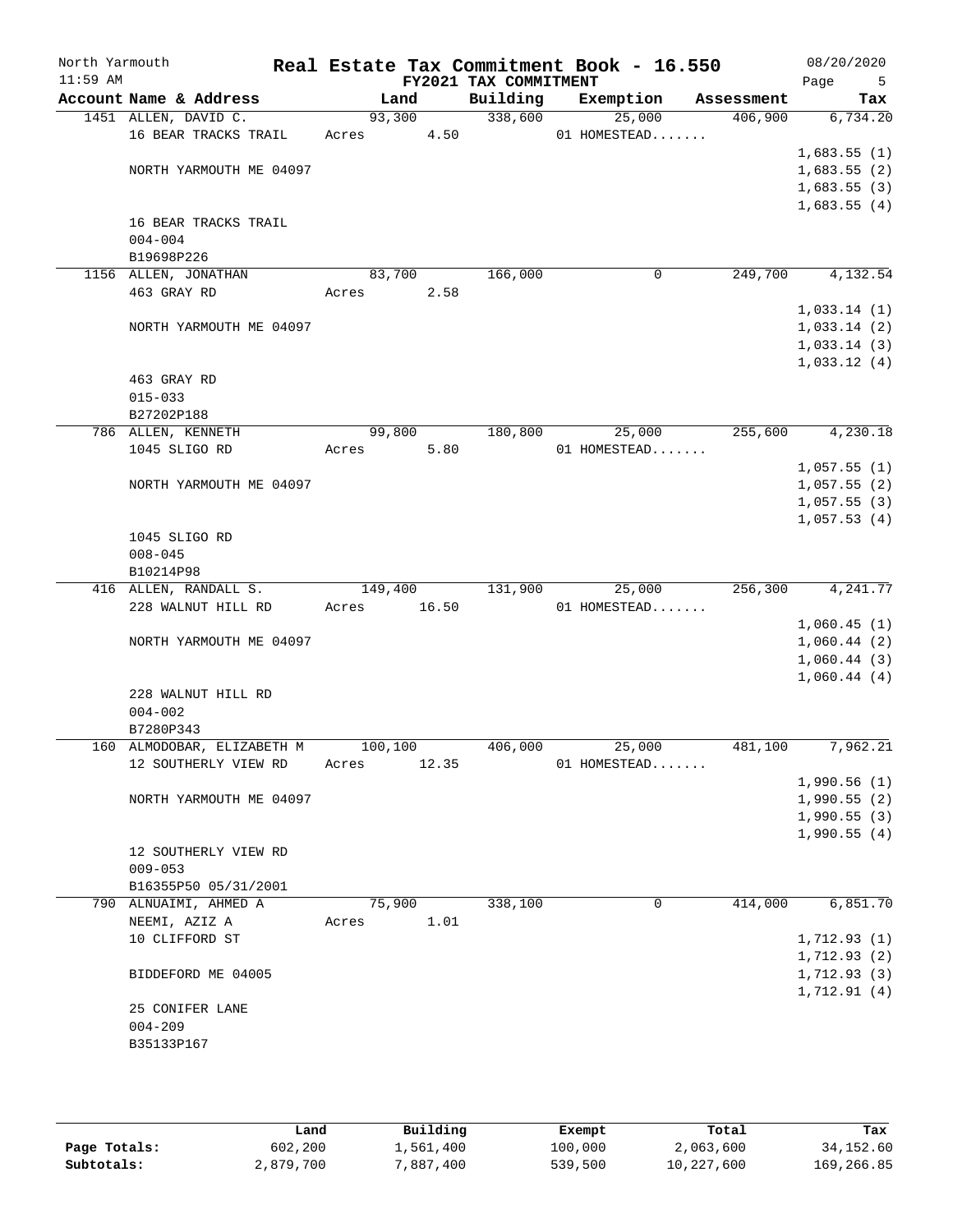| North Yarmouth<br>$11:59$ AM |                                           |         |       | FY2021 TAX COMMITMENT | Real Estate Tax Commitment Book - 16.550 |            | 08/20/2020<br>Page<br>6 |
|------------------------------|-------------------------------------------|---------|-------|-----------------------|------------------------------------------|------------|-------------------------|
|                              | Account Name & Address                    |         | Land  | Building              | Exemption                                | Assessment | Tax                     |
|                              | 159 ALPERN, WARREN D.                     | 117,900 |       | 747,900               | 25,000                                   | 840,800    | 13,915.24               |
|                              | 28 SOUTHERLY VIEW RD                      | Acres   | 20.54 |                       | 01 HOMESTEAD                             |            |                         |
|                              |                                           |         |       |                       |                                          |            | 3,478.81(1)             |
|                              | NORTH YARMOUTH ME 04097                   |         |       |                       |                                          |            | 3,478.81(2)             |
|                              |                                           |         |       |                       |                                          |            | 3,478.81(3)             |
|                              |                                           |         |       |                       |                                          |            | 3,478.81(4)             |
|                              | 28 SOUTHERLY VIEW RD<br>$009 - 054$       |         |       |                       |                                          |            |                         |
|                              | B27711P3 04/14/2010 B27709P328 04/14/2010 |         |       |                       |                                          |            |                         |
|                              | 219 AMERGIAN, LEON F.                     | 225,600 |       | 153,200               | 31,000                                   | 347,800    | 5,756.09                |
|                              | 70 TOWN FARM RD                           | Acres   | 48.00 |                       | 05 VETERAN                               |            |                         |
|                              |                                           |         |       |                       | 01 HOMESTEAD                             |            | 1,439.03(1)             |
|                              | NORTH YARMOUTH ME 04097                   |         |       |                       |                                          |            | 1,439.02(2)             |
|                              |                                           |         |       |                       |                                          |            | 1,439.02(3)             |
|                              |                                           |         |       |                       |                                          |            | 1,439.02(4)             |
|                              | 70 TOWN FARM RD                           |         |       |                       |                                          |            |                         |
|                              | $016 - 089$                               |         |       |                       |                                          |            |                         |
|                              | B12624P200                                |         |       |                       |                                          |            |                         |
|                              | 1872 AMERICAN CLASSIC                     | 76,000  |       | 144,900               | 0                                        | 220,900    | 3,655.90                |
|                              | CHEVROLETS LLC                            |         |       |                       |                                          |            |                         |
|                              | 2 BOWDOIN CT                              | Acres   | 1.07  |                       |                                          |            |                         |
|                              |                                           |         |       |                       |                                          |            | 913.98 (1)              |
|                              | NORTH YARMOUTH ME 04097                   |         |       |                       |                                          |            | 913.98 (2)              |
|                              |                                           |         |       |                       |                                          |            | 913.98 (3)              |
|                              |                                           |         |       |                       |                                          |            | 913.96(4)               |
|                              | 2 BOWDOIN COURT<br>$008 - 028 - 001$      |         |       |                       |                                          |            |                         |
|                              | 1044 AMES FAMILY, LLC                     | 109,100 |       | 364,900               | $\mathbf 0$                              | 474,000    | 7,844.70                |
|                              | 326 GRAY RD                               | Acres   | 6.14  |                       |                                          |            |                         |
|                              |                                           |         |       |                       |                                          |            | 1,961.18(1)             |
|                              | NORTH YARMOUTH ME 04097                   |         |       |                       |                                          |            | 1,961.18(2)             |
|                              |                                           |         |       |                       |                                          |            | 1,961.18(3)             |
|                              |                                           |         |       |                       |                                          |            | 1,961.16(4)             |
|                              | 14 THE LANE                               |         |       |                       |                                          |            |                         |
|                              | $007 - 068$                               |         |       |                       |                                          |            |                         |
|                              | B24151P208                                |         |       |                       |                                          |            |                         |
|                              | 846 AMES, JACQUELYN                       | 69,200  |       | 251,500               | 0                                        | 320,700    | 5,307.59                |
|                              | 7 CUMBERLAND RD                           | Acres   | 0.50  |                       |                                          |            |                         |
|                              |                                           |         |       |                       |                                          |            | 1,326.90(1)             |
|                              | NORTH YARMOUTH ME 04097                   |         |       |                       |                                          |            | 1,326.90(2)             |
|                              |                                           |         |       |                       |                                          |            | 1,326.90(3)             |
|                              |                                           |         |       |                       |                                          |            | 1,326.89(4)             |
|                              | 7 CUMBERLAND RD                           |         |       |                       |                                          |            |                         |
|                              | $004 - 051$<br>B35765P304                 |         |       |                       |                                          |            |                         |
|                              | 1147 AMES, JOHN S. II                     | 102,100 |       | 228,400               | 25,000                                   | 305,500    | 5,056.03                |
|                              | AMES, PAMELA C.                           | Acres   | 6.25  |                       | 01 HOMESTEAD                             |            |                         |
|                              | 326 GRAY RD                               |         |       |                       |                                          |            | 1, 264.01(1)            |
|                              |                                           |         |       |                       |                                          |            | 1, 264.01(2)            |
|                              | NORTH YARMOUTH ME 04097                   |         |       |                       |                                          |            | 1, 264.01(3)            |
|                              |                                           |         |       |                       |                                          |            | 1,264.00(4)             |
|                              | 326 GRAY RD                               |         |       |                       |                                          |            |                         |
|                              | $014 - 056$                               |         |       |                       |                                          |            |                         |
|                              | B28884P232                                |         |       |                       |                                          |            |                         |
|                              |                                           |         |       |                       |                                          |            |                         |
|                              |                                           |         |       |                       |                                          |            |                         |

|              | Land      | Building  | Exempt  | Total      | Tax        |
|--------------|-----------|-----------|---------|------------|------------|
| Page Totals: | 699,900   | 1,890,800 | 81,000  | 2,509,700  | 41,535.55  |
| Subtotals:   | 3,579,600 | 9,778,200 | 620,500 | 12,737,300 | 210,802.40 |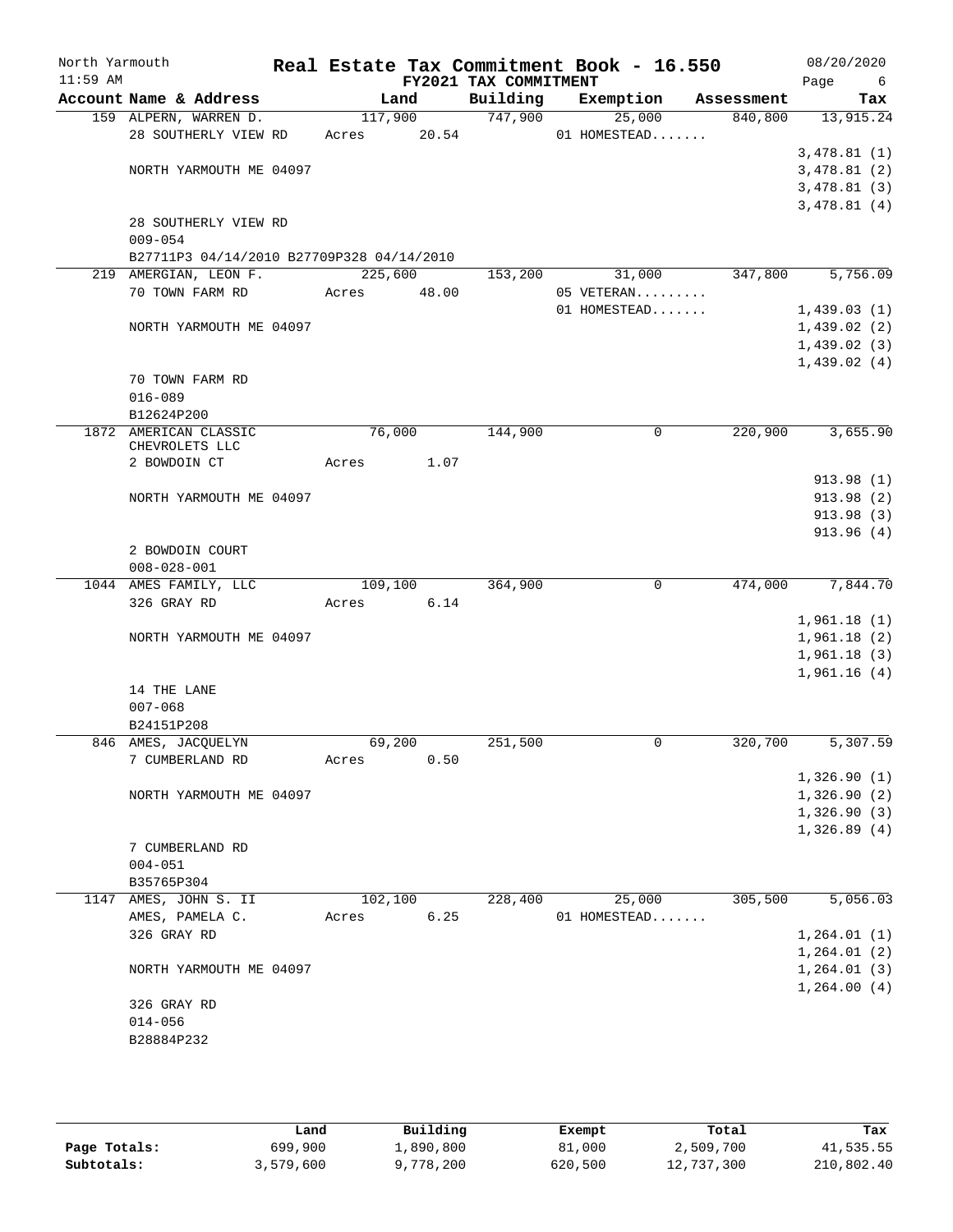| North Yarmouth<br>$11:59$ AM |                                                         |      |         |         |           | FY2021 TAX COMMITMENT | Real Estate Tax Commitment Book - 16.550 |             |             | 08/20/2020<br>Page<br>$\overline{7}$ |
|------------------------------|---------------------------------------------------------|------|---------|---------|-----------|-----------------------|------------------------------------------|-------------|-------------|--------------------------------------|
|                              | Account Name & Address                                  |      |         | Land    |           | Building              | Exemption                                |             | Assessment  | Tax                                  |
|                              | 1373 AMOUSSOU-GUENOU ULRICH                             |      |         | 75,800  |           | 162,900               |                                          | 25,000      | 213,700     | 3,536.74                             |
|                              | TAGNE, CAROLINE N.                                      |      | Acres   |         | 1.00      |                       | 01 HOMESTEAD                             |             |             |                                      |
|                              | 354 MILL RD                                             |      |         |         |           |                       |                                          |             |             | 884.19 (1)                           |
|                              |                                                         |      |         |         |           |                       |                                          |             |             | 884.19 (2)                           |
|                              | NORTH YARMOUTH ME 04097                                 |      |         |         |           |                       |                                          |             |             | 884.19 (3)                           |
|                              |                                                         |      |         |         |           |                       |                                          |             |             | 884.17 (4)                           |
|                              | 354 MILL RD                                             |      |         |         |           |                       |                                          |             |             |                                      |
|                              | $016 - 048$                                             |      |         |         |           |                       |                                          |             |             |                                      |
|                              | B33563P200                                              |      |         |         |           |                       |                                          |             |             |                                      |
|                              | 1752 ANDERSEN, DAVID J &                                |      |         | 103,400 |           | 350,500               |                                          | $\mathbf 0$ | 453,900     | 7,512.05                             |
|                              | TERRI L                                                 |      |         |         |           |                       |                                          |             |             |                                      |
|                              | 37 SPRING STREET                                        |      | Acres   |         | 1.75      |                       |                                          |             |             |                                      |
|                              | YARMOUTH ME 04096                                       |      |         |         |           |                       |                                          |             |             | 1,878.02(1)                          |
|                              |                                                         |      |         |         |           |                       |                                          |             |             | 1,878.01(2)                          |
|                              |                                                         |      |         |         |           |                       |                                          |             |             | 1,878.01(3)                          |
|                              | 28 KNIGHT WAY                                           |      |         |         |           |                       |                                          |             |             | 1,878.01(4)                          |
|                              | $008 - 046$                                             |      |         |         |           |                       |                                          |             |             |                                      |
|                              |                                                         |      |         |         |           |                       |                                          |             |             |                                      |
|                              | B35301P159 11/20/2018 B22054P39<br>203 ANDERSON, JOHN & |      |         | 78,800  |           | 113,500               |                                          | 0           | 192,300     | 3,182.57                             |
|                              | HILLARY                                                 |      |         |         |           |                       |                                          |             |             |                                      |
|                              | 405 DEER RIDGE                                          |      | Acres   |         | 1.60      |                       |                                          |             |             |                                      |
|                              |                                                         |      |         |         |           |                       |                                          |             |             | 795.65(1)                            |
|                              | NORTH YARMOUTH ME 04097                                 |      |         |         |           |                       |                                          |             |             | 795.64(2)                            |
|                              |                                                         |      |         |         |           |                       |                                          |             |             | 795.64(3)                            |
|                              |                                                         |      |         |         |           |                       |                                          |             |             | 795.64(4)                            |
|                              | 405 DEER RIDGE                                          |      |         |         |           |                       |                                          |             |             |                                      |
|                              | $001 - 040$                                             |      |         |         |           |                       |                                          |             |             |                                      |
|                              | B34201P59                                               |      |         |         |           |                       |                                          |             |             |                                      |
|                              | 115 ANDERSON, JOSEPH J                                  |      |         | 93,800  |           | 294,900               |                                          | 0           | 388,700     | 6,432.99                             |
|                              | ANDERSON, LAUREN                                        |      | Acres   |         | 4.60      |                       |                                          |             |             |                                      |
|                              | 695 SLIGO RD                                            |      |         |         |           |                       |                                          |             |             | 1,608.25(1)                          |
|                              |                                                         |      |         |         |           |                       |                                          |             |             | 1,608.25(2)                          |
|                              | NORTH YARMOUTH ME 04097                                 |      |         |         |           |                       |                                          |             |             | 1,608.25(3)                          |
|                              |                                                         |      |         |         |           |                       |                                          |             |             | 1,608.24(4)                          |
|                              | 695 SLIGO RD                                            |      |         |         |           |                       |                                          |             |             |                                      |
|                              | $002 - 025$                                             |      |         |         |           |                       |                                          |             |             |                                      |
|                              | B34958P52                                               |      |         |         |           |                       |                                          |             |             |                                      |
|                              | 478 ANDERSON, JR., ROBERT                               |      | 163,600 |         |           | 463,700               |                                          | 25,000      | 602,300     | 9,968.07                             |
|                              | 397 MEMORIAL HIGHWAY                                    |      | Acres   |         | 7.19      |                       | 01 HOMESTEAD                             |             |             |                                      |
|                              |                                                         |      |         |         |           |                       |                                          |             |             | 2,492.02(1)                          |
|                              | NORTH YARMOUTH ME 04097                                 |      |         |         |           |                       |                                          |             |             | 2,492.02 (2)                         |
|                              |                                                         |      |         |         |           |                       |                                          |             |             | 2,492.02(3)<br>2,492.01(4)           |
|                              | 397 MEMORIAL HIGHWAY                                    |      |         |         |           |                       |                                          |             |             |                                      |
|                              | $008 - 074$                                             |      |         |         |           |                       |                                          |             |             |                                      |
|                              | B6264P116                                               |      |         |         |           |                       |                                          |             |             |                                      |
|                              | 829 ANDERSON, LESLIE L.                                 |      |         | 97,800  |           | 289,800               |                                          | 25,000      | 362,600     | 6,001.03                             |
|                              | 384 MEMORIAL HIGHWAY                                    |      | Acres   |         | 5.39      |                       | 01 HOMESTEAD                             |             |             |                                      |
|                              |                                                         |      |         |         |           |                       |                                          |             |             | 1,500.26(1)                          |
|                              | NORTH YARMOUTH ME 04097                                 |      |         |         |           |                       |                                          |             |             | 1,500.26(2)                          |
|                              |                                                         |      |         |         |           |                       |                                          |             |             | 1,500.26(3)                          |
|                              |                                                         |      |         |         |           |                       |                                          |             |             | 1,500.25(4)                          |
|                              | 384 MEMORIAL HIGHWAY                                    |      |         |         |           |                       |                                          |             |             |                                      |
|                              | $008 - 062$                                             |      |         |         |           |                       |                                          |             |             |                                      |
|                              | B23218P50                                               |      |         |         |           |                       |                                          |             |             |                                      |
|                              |                                                         |      |         |         |           |                       |                                          |             |             |                                      |
|                              |                                                         |      |         |         |           |                       |                                          |             |             |                                      |
|                              |                                                         | Land |         |         | Building  |                       | Exempt                                   |             | Total       | Tax                                  |
| Page Totals:                 | 613,200                                                 |      |         |         | 1,675,300 |                       | 75,000                                   |             | 2, 213, 500 | 36,633.45                            |
|                              |                                                         |      |         |         |           |                       |                                          |             |             |                                      |

**Subtotals:** 4,192,800 11,453,500 695,500 14,950,800 247,435.85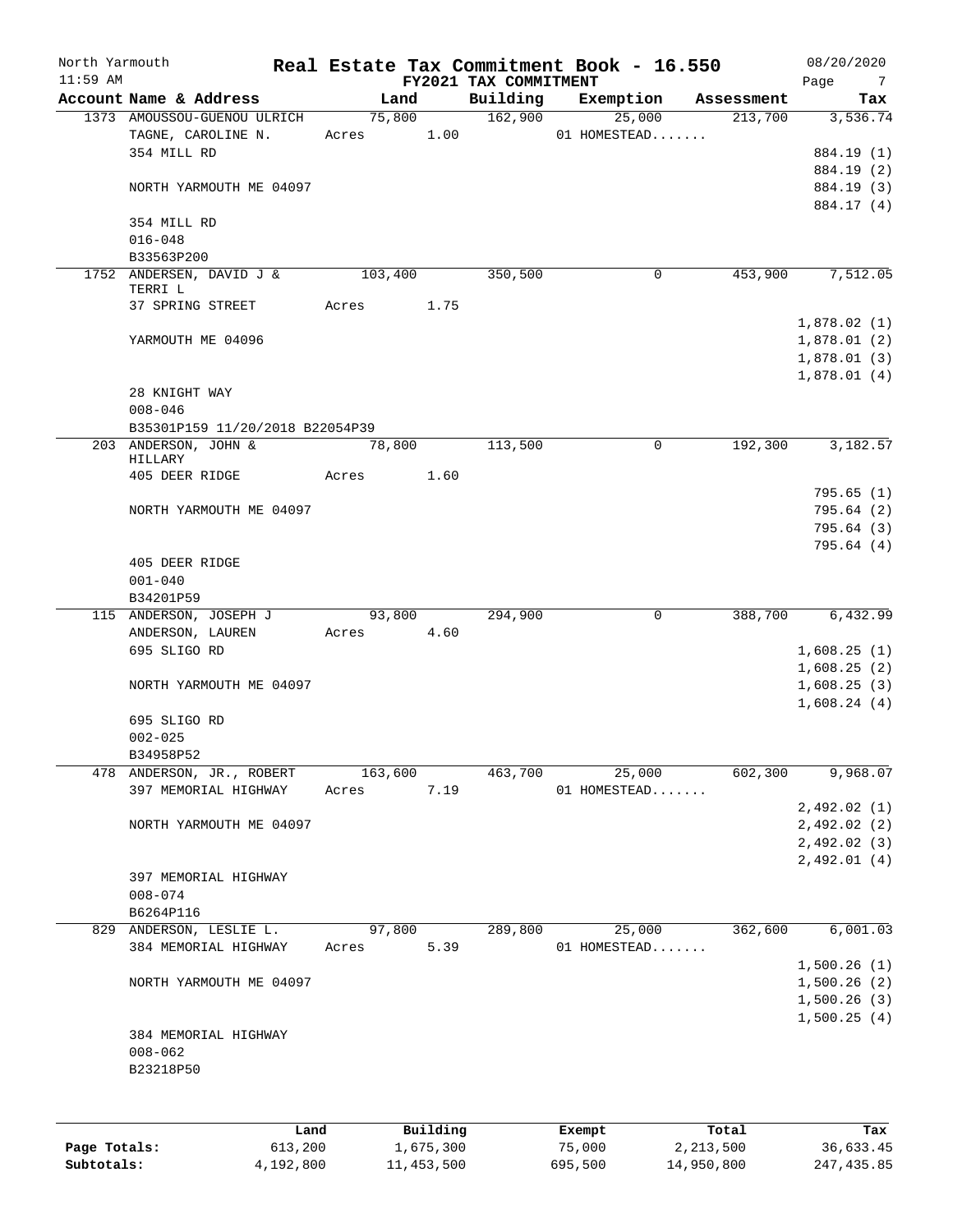| North Yarmouth<br>$11:59$ AM |                            |          |       | FY2021 TAX COMMITMENT | Real Estate Tax Commitment Book - 16.550 |            | 08/20/2020<br>Page<br>8 |
|------------------------------|----------------------------|----------|-------|-----------------------|------------------------------------------|------------|-------------------------|
|                              | Account Name & Address     | Land     |       | Building              | Exemption                                | Assessment | Tax                     |
|                              | 825 ANDERSON, ROBERT H JR  | 166, 200 |       | 385,400               | $\Omega$                                 | 551,600    | 9,128.98                |
|                              | 397 MEMORIAL HIGHWAY       | Acres    | 20.04 |                       |                                          |            |                         |
|                              | NORTH YARMOUTH ME 04097    |          |       |                       |                                          |            | 2,282.25(1)             |
|                              |                            |          |       |                       |                                          |            | 2,282.25(2)             |
|                              |                            |          |       |                       |                                          |            | 2, 282.25(3)            |
|                              | 352 MEMORIAL HIGHWAY       |          |       |                       |                                          |            | 2, 282.23(4)            |
|                              | $008 - 061$                |          |       |                       |                                          |            |                         |
|                              | B35196P288                 |          |       |                       |                                          |            |                         |
|                              | 2019 ANDERSON, ROBERT H JR | 83,400   |       | 185,500               | 0                                        | 268,900    | 4,450.30                |
|                              | 397 MEMORIAL HIGHWAY       | Acres    | 2.52  |                       |                                          |            |                         |
|                              |                            |          |       |                       |                                          |            | 1,112.58(1)             |
|                              | NORTH YARMOUTH ME 04097    |          |       |                       |                                          |            | 1,112.58(2)             |
|                              |                            |          |       |                       |                                          |            | 1,112.58(3)             |
|                              |                            |          |       |                       |                                          |            | 1,112.56(4)             |
|                              | 352 MEMORIAL HIGHWAY       |          |       |                       |                                          |            |                         |
|                              | $008 - 055 - 001$          |          |       |                       |                                          |            |                         |
|                              | B35196P288                 |          |       |                       |                                          |            |                         |
|                              | 1602 ANDERSON, ROBERT H.   | 82,100   |       | 146,200               | 0                                        | 228,300    | 3,778.37                |
|                              | 397 MEMORIAL HIGHWAY       | Acres    | 3.77  |                       |                                          |            |                         |
|                              |                            |          |       |                       |                                          |            | 944.60 (1)              |
|                              | NORTH YARMOUTH ME 04097    |          |       |                       |                                          |            | 944.59 (2)              |
|                              |                            |          |       |                       |                                          |            | 944.59 (3)              |
|                              |                            |          |       |                       |                                          |            | 944.59 (4)              |
|                              | 65 CRIBSTONE DRIVE         |          |       |                       |                                          |            |                         |
|                              | $016 - 080$                |          |       |                       |                                          |            |                         |
|                              | B34467P326                 |          |       |                       |                                          |            |                         |
|                              | 1391 ANDERSON, SHAUN &     | 85,300   |       | 253,300               | 25,000                                   | 313,600    | 5,190.08                |
|                              | <b>BRECKON</b>             |          |       |                       |                                          |            |                         |
|                              | 37 RANI DR                 | Acres    | 1.35  |                       | 01 HOMESTEAD                             |            |                         |
|                              |                            |          |       |                       |                                          |            | 1, 297.52(1)            |
|                              | NORTH YARMOUTH ME 04097    |          |       |                       |                                          |            | 1, 297.52(2)            |
|                              |                            |          |       |                       |                                          |            | 1, 297.52(3)            |
|                              |                            |          |       |                       |                                          |            | 1, 297.52(4)            |
|                              | 37 RANI DRIVE              |          |       |                       |                                          |            |                         |
|                              | $009 - 101$                |          |       |                       |                                          |            |                         |
|                              | B27238P207                 |          |       |                       |                                          |            |                         |
|                              | 1961 ANDERSON, VIRGINIA E  | 129,300  |       | 0                     | 0                                        | 129,300    | 2,139.92                |
|                              | 930 SLIGO RD               | Acres    | 3.08  |                       |                                          |            |                         |
|                              |                            |          |       |                       |                                          |            | 534.98 (1)              |
|                              | NORTH YARMOUTH ME 04097    |          |       |                       |                                          |            | 534.98 (2)              |
|                              |                            |          |       |                       |                                          |            | 534.98 (3)              |
|                              |                            |          |       |                       |                                          |            | 534.98 (4)              |
|                              | SLIGO RD                   |          |       |                       |                                          |            |                         |
|                              | $008 - 036 - 003$          |          |       |                       |                                          |            |                         |
|                              | B24905P124 03/08/2007      |          |       |                       |                                          |            |                         |
|                              | 467 ANDERSON, VIRGINIA E   | 113,000  |       | 372,000               | 25,000                                   | 460,000    | 7,613.00                |
|                              | 930 SLIGO RD               | Acres    | 11.43 |                       | 01 HOMESTEAD                             |            |                         |
|                              |                            |          |       |                       |                                          |            | 1,903.25(1)             |
|                              | NORTH YARMOUTH ME 04097    |          |       |                       |                                          |            | 1,903.25(2)             |
|                              |                            |          |       |                       |                                          |            | 1,903.25(3)             |
|                              |                            |          |       |                       |                                          |            | 1,903.25(4)             |
|                              | 930 SLIGO RD               |          |       |                       |                                          |            |                         |
|                              | $005 - 012$                |          |       |                       |                                          |            |                         |
|                              | B24905P124                 |          |       |                       |                                          |            |                         |
|                              |                            |          |       |                       |                                          |            |                         |
|                              |                            |          |       |                       |                                          |            |                         |
|                              |                            |          |       |                       |                                          |            |                         |

|              | Land      | Building   | Exempt  | Total      | Tax        |
|--------------|-----------|------------|---------|------------|------------|
| Page Totals: | 659,300   | 1,342,400  | 50,000  | 1,951,700  | 32,300.65  |
| Subtotals:   | 4,852,100 | 12,795,900 | 745,500 | 16,902,500 | 279,736.50 |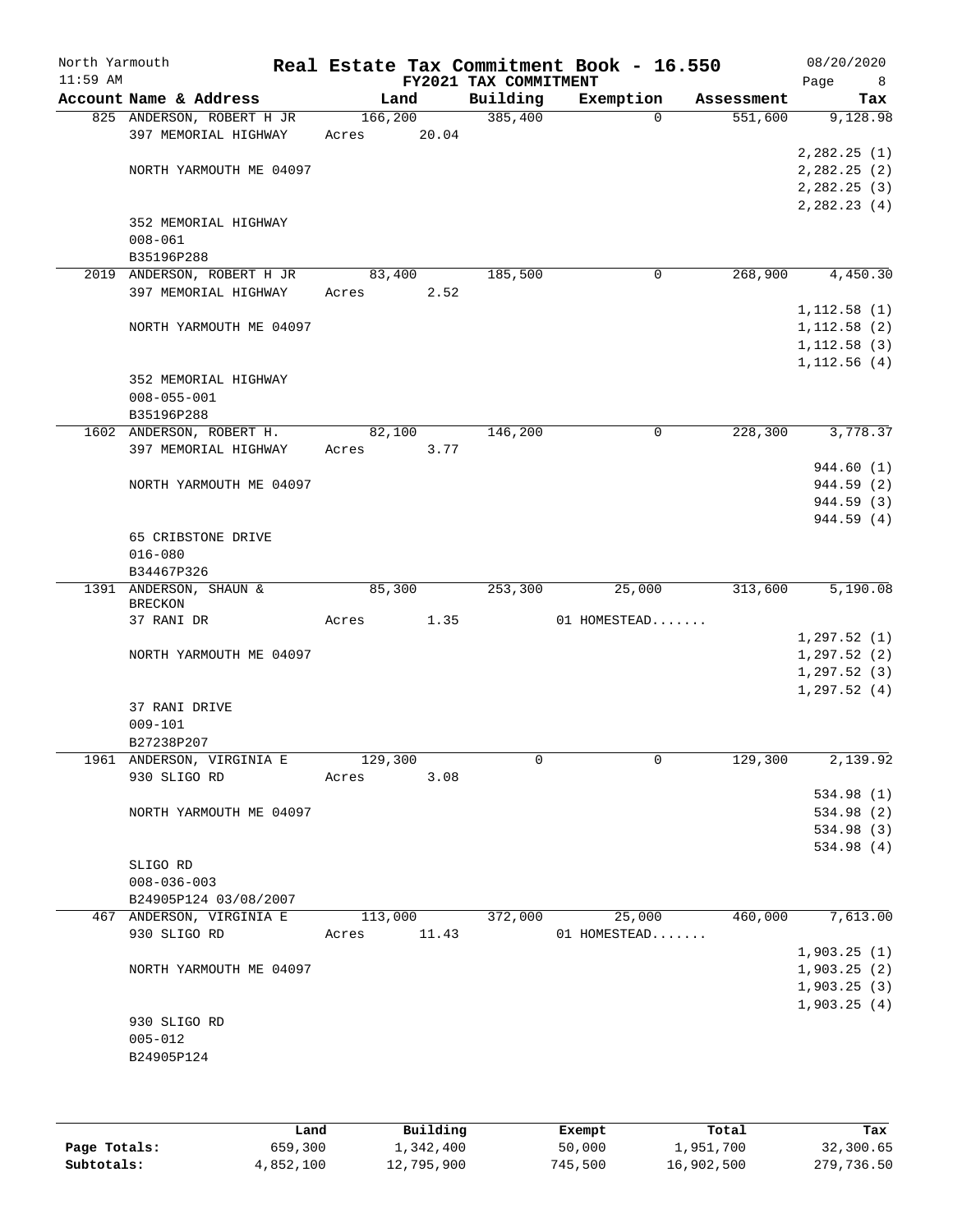| North Yarmouth<br>$11:59$ AM |                                 |       |            | FY2021 TAX COMMITMENT | Real Estate Tax Commitment Book - 16.550 |            | 08/20/2020<br>Page<br>9 |
|------------------------------|---------------------------------|-------|------------|-----------------------|------------------------------------------|------------|-------------------------|
|                              | Account Name & Address          |       | Land       | Building              | Exemption                                | Assessment | Tax                     |
|                              | 34 ANDREASEN, MICHEAL S.        |       | 85,000     | 232,400               | 25,000                                   | 292,400    | 4,839.22                |
|                              | ANDREASEN, KIM T.               |       | Acres 2.83 |                       | 01 HOMESTEAD                             |            |                         |
|                              | 224 HALLOWELL RD                |       |            |                       |                                          |            | 1,209.81(1)             |
|                              |                                 |       |            |                       |                                          |            | 1,209.81(2)             |
|                              | NORTH YARMOUTH ME 04097         |       |            |                       |                                          |            | 1,209.81(3)             |
|                              |                                 |       |            |                       |                                          |            | 1,209.79(4)             |
|                              | 224 HALLOWELL RD                |       |            |                       |                                          |            |                         |
|                              | $009 - 103$                     |       |            |                       |                                          |            |                         |
|                              | B12048P348                      |       |            |                       |                                          |            |                         |
|                              | 1386 ANDREW B. WALSH LIVING     |       | 95,600     | 360,200               | 25,000                                   | 430,800    | 7,129.74                |
|                              | TRUST DATED83019                |       |            |                       |                                          |            |                         |
|                              | 10 FIREFLY LN                   | Acres | 3.21       |                       | 01 HOMESTEAD                             |            |                         |
|                              |                                 |       |            |                       |                                          |            | 1,782.44(1)             |
|                              | NORTH YARMOUTH ME 04097         |       |            |                       |                                          |            | 1,782.44(2)             |
|                              |                                 |       |            |                       |                                          |            | 1,782.44(3)             |
|                              |                                 |       |            |                       |                                          |            | 1,782.42(4)             |
|                              | 10 FIREFLY LN                   |       |            |                       |                                          |            |                         |
|                              | $007 - 106$                     |       |            |                       |                                          |            |                         |
|                              | B35945P259                      |       |            |                       |                                          |            |                         |
|                              | 1424 ANDREWS, BRUCE S.          |       | 144,000    | 277,700               | 25,000                                   | 396,700    | 6, 565.39               |
|                              | ANDREWS, MARY L.                | Acres | 15.35      |                       | 01 HOMESTEAD                             |            |                         |
|                              | 315 NEW GLOUCESTER ROAD         |       |            |                       |                                          |            | 1,641.35(1)             |
|                              |                                 |       |            |                       |                                          |            | 1,641.35(2)             |
|                              | NORTH YARMOUTH ME 04097         |       |            |                       |                                          |            | 1,641.35(3)             |
|                              |                                 |       |            |                       |                                          |            | 1,641.34(4)             |
|                              | 315 NEW GLOUCESTER RD           |       |            |                       |                                          |            |                         |
|                              | $011 - 054$                     |       |            |                       |                                          |            |                         |
|                              | B31704P168 08/12/2014 B9985P52  |       |            |                       |                                          |            |                         |
|                              | 664 ANDREWS, CAROL A.           |       | 79,700     | 186,600               | 25,000                                   | 241,300    | 3,993.52                |
|                              | 1501 NORTH RD                   | Acres | 1.77       |                       | 01 HOMESTEAD                             |            |                         |
|                              |                                 |       |            |                       |                                          |            | 998.38 (1)              |
|                              | NORTH YARMOUTH ME 04097         |       |            |                       |                                          |            | 998.38 (2)              |
|                              |                                 |       |            |                       |                                          |            | 998.38 (3)              |
|                              |                                 |       |            |                       |                                          |            | 998.38 (4)              |
|                              | 1501 NORTH RD                   |       |            |                       |                                          |            |                         |
|                              | $012 - 037$                     |       |            |                       |                                          |            |                         |
|                              | B15878P66                       |       |            |                       |                                          |            |                         |
|                              | 196 ANDREWS, ELISABETH V        |       | 79,300     | 314,600               | 25,000                                   | 368,900    | 6, 105.30               |
|                              | SANDERSON, MATTHEW B            | Acres | 1.69       |                       | 01 HOMESTEAD                             |            |                         |
|                              | 4 BRYN LANE                     |       |            |                       |                                          |            | 1,526.33(1)             |
|                              |                                 |       |            |                       |                                          |            |                         |
|                              |                                 |       |            |                       |                                          |            | 1,526.33(2)             |
|                              | NORTH YARMOUTH ME 04097         |       |            |                       |                                          |            | 1,526.33(3)             |
|                              |                                 |       |            |                       |                                          |            | 1,526.31(4)             |
|                              | 4 BRYN LANE                     |       |            |                       |                                          |            |                         |
|                              | $004 - 163$                     |       |            |                       |                                          |            |                         |
|                              | B35208P49                       |       |            |                       |                                          |            |                         |
|                              | 428 APPAVOO, JOHNSON (JT)       |       | 121,500    | 353,600               | 0                                        | 475,100    | 7,862.91                |
|                              | JOHNSON, JEFFERY &<br>CHRISTINE | Acres | 4.54       |                       |                                          |            |                         |
|                              | 32 STOWELL BROOKE RD            |       |            |                       |                                          |            | 1,965.73(1)             |
|                              |                                 |       |            |                       |                                          |            | 1,965.73(2)             |
|                              |                                 |       |            |                       |                                          |            |                         |
|                              | NORTH YARMOUTH ME 04097         |       |            |                       |                                          |            | 1,965.73(3)             |
|                              |                                 |       |            |                       |                                          |            | 1,965.72(4)             |
|                              | 32 STOWELL BROOKE               |       |            |                       |                                          |            |                         |
|                              | $016 - 011$                     |       |            |                       |                                          |            |                         |
|                              | B36109P41                       |       |            |                       |                                          |            |                         |
|                              |                                 |       |            |                       |                                          |            |                         |
|                              |                                 |       |            |                       |                                          |            |                         |
|                              | Land                            |       | Building   |                       | Exempt                                   | Total      | Tax                     |

|              | -----     | --------   | ------- | -----      | .          |
|--------------|-----------|------------|---------|------------|------------|
| Page Totals: | 605,100   | 1,725,100  | 125,000 | 2,205,200  | 36,496.08  |
| Subtotals:   | 5,457,200 | 14,521,000 | 870,500 | 19,107,700 | 316,232.58 |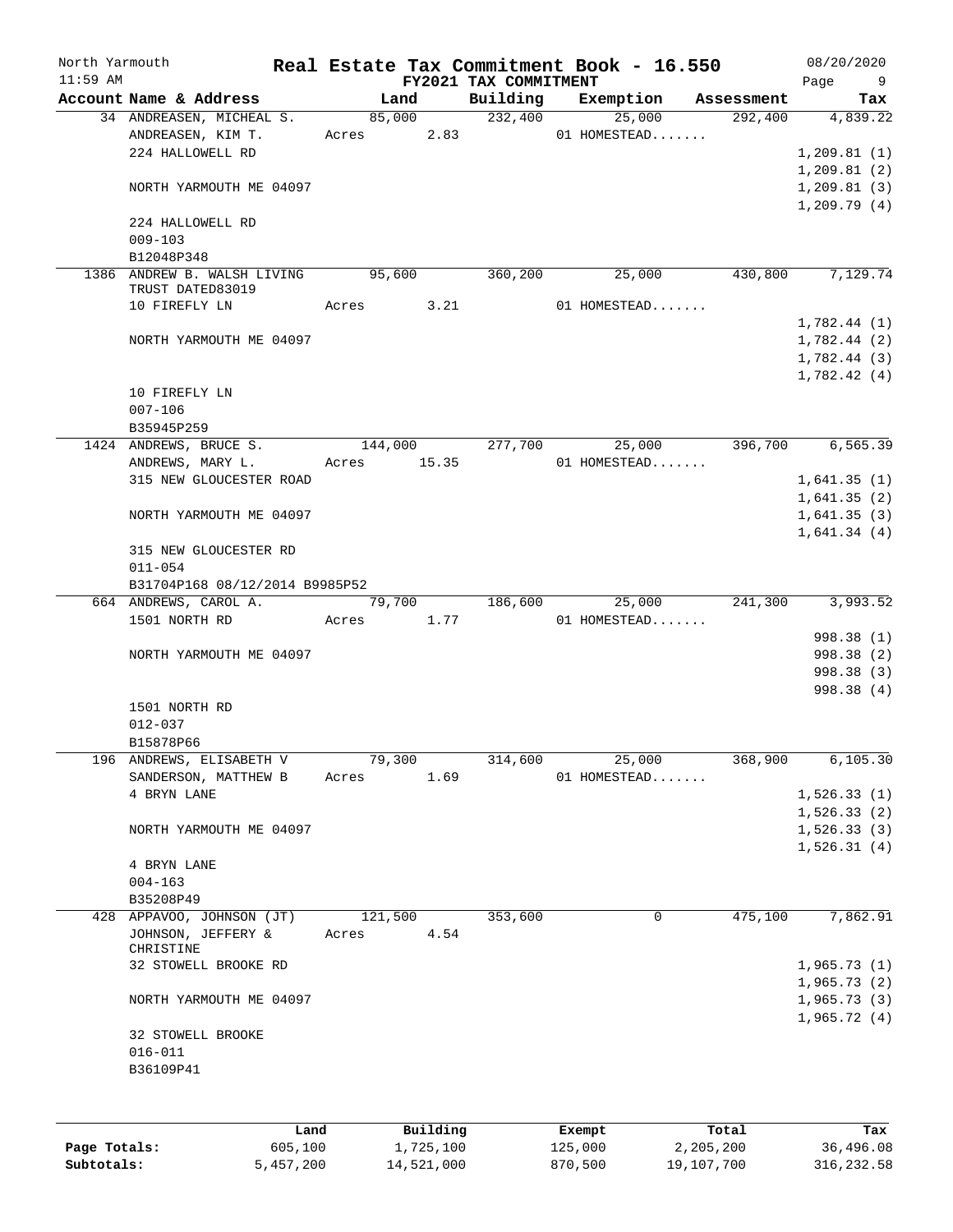| North Yarmouth<br>$11:59$ AM |                                      |         |          | FY2021 TAX COMMITMENT | Real Estate Tax Commitment Book - 16.550 |            | 08/20/2020<br>Page<br>10 |
|------------------------------|--------------------------------------|---------|----------|-----------------------|------------------------------------------|------------|--------------------------|
|                              | Account Name & Address               | Land    |          | Building              | Exemption                                | Assessment | Tax                      |
|                              | 849 APPLE BROOK DRIVE SUBD           | 84,000  |          | $\mathbf 0$           | 84,000                                   | 0          | 0.00                     |
|                              | HMOWNER ASS                          |         |          |                       |                                          |            |                          |
|                              | 40 FARMGATE RD                       | Acres   | 2.63     |                       | 940 COMMON LAND                          |            |                          |
|                              | FALMOUTH ME 04105                    |         |          |                       |                                          |            |                          |
|                              |                                      |         |          |                       |                                          |            |                          |
|                              | APPLE BROOK DRIVE                    |         |          |                       |                                          |            |                          |
|                              | $001 - 006$                          |         |          |                       |                                          |            |                          |
|                              | B35306P145                           |         |          |                       |                                          |            |                          |
|                              | 1676 APPLIN, PEGGY JONAS             | 100,800 |          | 161,600               | 25,000                                   | 237,400    | 3,928.97                 |
|                              | 827 SLIGO RD                         | Acres   | 6.00     |                       | 01 HOMESTEAD                             |            |                          |
|                              |                                      |         |          |                       |                                          |            | 982.25(1)                |
|                              | NORTH YARMOUTH ME 04097              |         |          |                       |                                          |            | 982.24 (2)               |
|                              |                                      |         |          |                       |                                          |            | 982.24 (3)               |
|                              |                                      |         |          |                       |                                          |            | 982.24 (4)               |
|                              | 827 SLIGO RD<br>$005 - 025$          |         |          |                       |                                          |            |                          |
|                              | B23761P168                           |         |          |                       |                                          |            |                          |
|                              | 1176 ARBEGAST, JASON & APRIL         | 82,800  |          | 200,000               | 25,000                                   | 257,800    | 4,266.59                 |
|                              | 373 GRAY RD                          | Acres   | 2.39     |                       | 01 HOMESTEAD                             |            |                          |
|                              |                                      |         |          |                       |                                          |            | 1,066.65(1)              |
|                              | NORTH YARMOUTH ME 04097              |         |          |                       |                                          |            | 1,066.65(2)              |
|                              |                                      |         |          |                       |                                          |            | 1,066.65(3)              |
|                              |                                      |         |          |                       |                                          |            | 1,066.64(4)              |
|                              | 373 GRAY RD                          |         |          |                       |                                          |            |                          |
|                              | $014 - 073$                          |         |          |                       |                                          |            |                          |
|                              | B34939P335                           |         |          |                       |                                          |            |                          |
|                              | 290 ARGEREOW, PAUL                   | 75,800  |          | 179,000               | 25,000                                   | 229,800    | 3,803.19                 |
|                              | 168 HASKELL RD                       | Acres   | 1.00     |                       | 01 HOMESTEAD                             |            |                          |
|                              | NORTH YARMOUTH ME 04097              |         |          |                       |                                          |            | 950.80(1)<br>950.80(2)   |
|                              |                                      |         |          |                       |                                          |            | 950.80(3)                |
|                              |                                      |         |          |                       |                                          |            | 950.79(4)                |
|                              | 168 HASKELL RD                       |         |          |                       |                                          |            |                          |
|                              | $014 - 019$                          |         |          |                       |                                          |            |                          |
|                              | B6596P226                            |         |          |                       |                                          |            |                          |
| 406                          | ARGUELLES, ADAM J. &                 | 106,300 |          | 18,000                | 0                                        | 124,300    | 2,057.17                 |
|                              | MEGAN E<br>60 MEREWIND DR            | Acres   | 7.09     |                       |                                          |            |                          |
|                              |                                      |         |          |                       |                                          |            | 514.30(1)                |
|                              | CUMBERLAND ME 04021                  |         |          |                       |                                          |            | 514.29(2)                |
|                              |                                      |         |          |                       |                                          |            | 514.29(3)                |
|                              |                                      |         |          |                       |                                          |            | 514.29(4)                |
|                              | BROWNS WAY                           |         |          |                       |                                          |            |                          |
|                              | $001 - 025$                          |         |          |                       |                                          |            |                          |
|                              | B34883P254 05/22/2018                |         |          |                       |                                          |            |                          |
|                              | 1320 ARMSTRONG, ROBERT G.            | 77,900  |          | 195,900               | 31,000                                   | 242,800    | 4,018.34                 |
|                              | ARMSTRONG, LINDA A.                  | Acres   | 1.42     |                       | 05 VETERAN                               |            |                          |
|                              | 525 NEW GLOUCESTER RD                |         |          |                       | 01 HOMESTEAD                             |            | 1,004.59(1)              |
|                              |                                      |         |          |                       |                                          |            | 1,004.59(2)              |
|                              | NORTH YARMOUTH ME 04097              |         |          |                       |                                          |            | 1,004.59(3)              |
|                              |                                      |         |          |                       |                                          |            | 1,004.57(4)              |
|                              | 525 NEW GLOUCESTER RD<br>$016 - 133$ |         |          |                       |                                          |            |                          |
|                              | B28694P134 05/12/2011                |         |          |                       |                                          |            |                          |
|                              |                                      |         |          |                       |                                          |            |                          |
|                              |                                      |         |          |                       |                                          |            |                          |
|                              | Land                                 |         | Building |                       | Exempt                                   | Total      | Tax                      |
| Page Totals:                 | 527,600                              |         | 754,500  |                       | 190,000                                  | 1,092,100  | 18,074.26                |

**Subtotals:** 5,984,800 15,275,500 1,060,500 20,199,800 334,306.84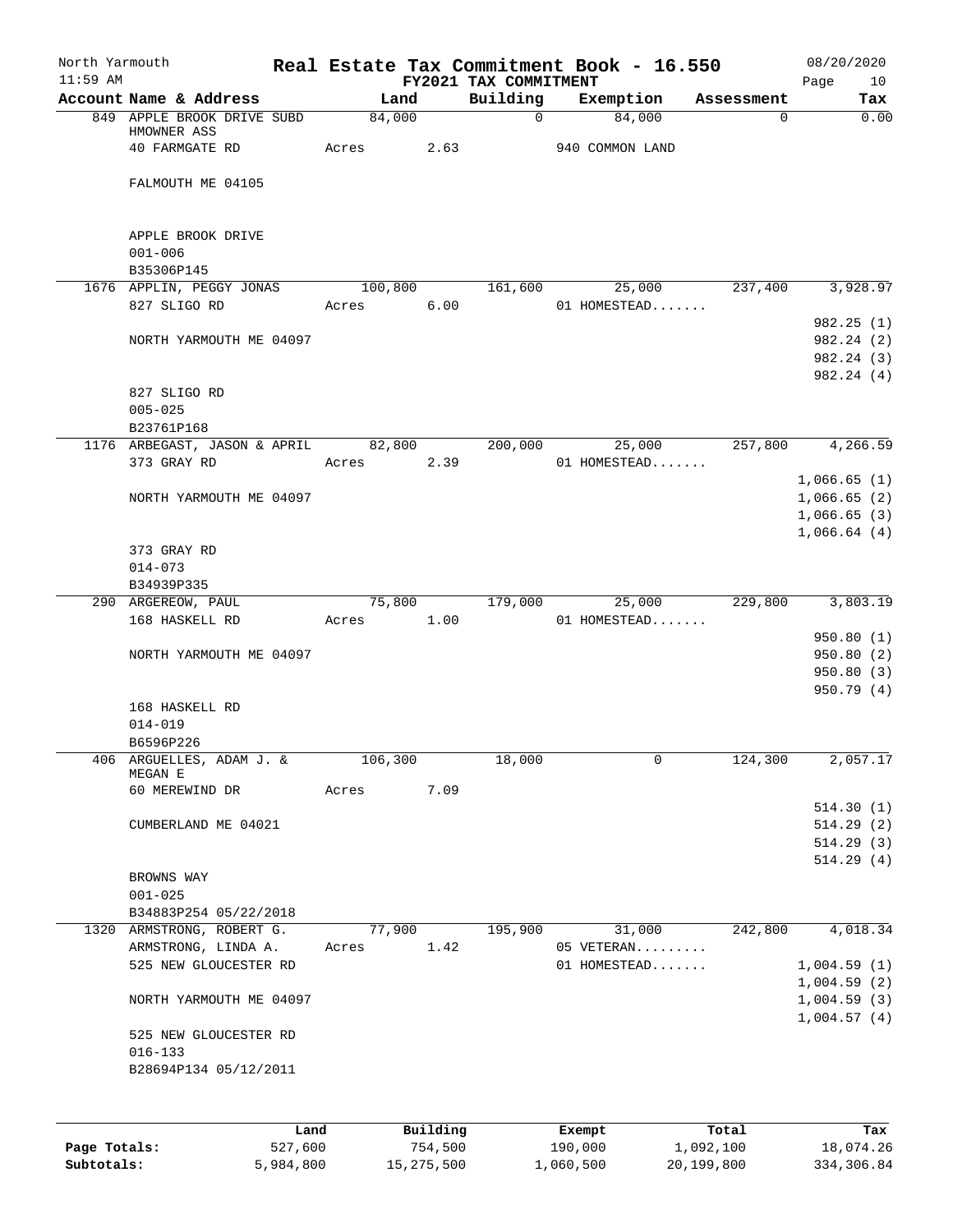| North Yarmouth<br>$11:59$ AM |                                   |         |      | FY2021 TAX COMMITMENT | Real Estate Tax Commitment Book - 16.550 |            | 08/20/2020<br>Page | 11        |
|------------------------------|-----------------------------------|---------|------|-----------------------|------------------------------------------|------------|--------------------|-----------|
|                              | Account Name & Address            | Land    |      | Building              | Exemption                                | Assessment |                    | Tax       |
|                              | 53 ARNDT, ANGELA P. &<br>PETER G. | 80, 800 |      | 261,700               | 25,000                                   | 317,500    |                    | 5, 254.63 |
|                              | 590 SLIGO RD                      | Acres   | 2.00 |                       | 01 HOMESTEAD                             |            |                    |           |
|                              |                                   |         |      |                       |                                          |            | 1,313.66(1)        |           |
|                              | NORTH YARMOUTH ME 04097           |         |      |                       |                                          |            | 1,313.66(2)        |           |
|                              |                                   |         |      |                       |                                          |            | 1,313.66(3)        |           |
|                              |                                   |         |      |                       |                                          |            | 1,313.65(4)        |           |
|                              | 590 SLIGO RD                      |         |      |                       |                                          |            |                    |           |
|                              | $002 - 008$                       |         |      |                       |                                          |            |                    |           |
|                              | B28802P80 07/05/2011              |         |      |                       |                                          |            |                    |           |
|                              | 1580 ARNOLD, WILLIAM C.           | 109,900 |      | 400,200               | 25,000                                   | 485,100    |                    | 8,028.41  |
|                              | 19 STOWELL BROOKE                 | Acres   | 2.76 |                       | 01 HOMESTEAD                             |            |                    |           |
|                              |                                   |         |      |                       |                                          |            | 2,007.11(1)        |           |
|                              | NORTH YARMOUTH ME 04097           |         |      |                       |                                          |            | 2,007.10(2)        |           |
|                              |                                   |         |      |                       |                                          |            | 2,007.10(3)        |           |
|                              |                                   |         |      |                       |                                          |            | 2,007.10(4)        |           |
|                              | 19 STOWELL BROOKE                 |         |      |                       |                                          |            |                    |           |
|                              | $016 - 024$                       |         |      |                       |                                          |            |                    |           |
|                              | B22708P285                        |         |      |                       |                                          |            |                    |           |
|                              | 803 ARSENAULT, JOSEPH A.          | 78,300  |      | 197,000               | 25,000                                   | 250,300    |                    | 4,142.47  |
|                              | 173 CUMBERLAND ROAD               | Acres   | 1.50 |                       | 01 HOMESTEAD                             |            |                    |           |
|                              |                                   |         |      |                       |                                          |            | 1,035.62(1)        |           |
|                              | NORTH YARMOUTH ME 04097           |         |      |                       |                                          |            | 1,035.62(2)        |           |
|                              |                                   |         |      |                       |                                          |            | 1,035.62(3)        |           |
|                              |                                   |         |      |                       |                                          |            | 1,035.61(4)        |           |
|                              | 173 CUMBERLAND RD                 |         |      |                       |                                          |            |                    |           |
|                              | $004 - 025$                       |         |      |                       |                                          |            |                    |           |
|                              | B26660P79 02/25/2009              |         |      |                       |                                          |            |                    |           |
|                              | 1000 ASHLEY, ROBERT A.            | 96,400  |      | 297,300               | 25,000                                   | 368,700    |                    | 6,101.99  |
|                              | 1074 SLIGO RD                     | Acres   | 5.11 |                       | 01 HOMESTEAD                             |            |                    |           |
|                              |                                   |         |      |                       |                                          |            | 1,525.50(1)        |           |
|                              | NORTH YARMOUTH ME 04097           |         |      |                       |                                          |            | 1,525.50(2)        |           |
|                              |                                   |         |      |                       |                                          |            | 1,525.50(3)        |           |
|                              | 1074 SLIGO RD                     |         |      |                       |                                          |            | 1,525.49(4)        |           |
|                              | $008 - 043$                       |         |      |                       |                                          |            |                    |           |
|                              | B22086P88                         |         |      |                       |                                          |            |                    |           |
|                              | 1640 ASHTON, DANIELLE M           | 85,000  |      | 301,500               | 0                                        | 386,500    |                    | 6,396.58  |
|                              | 45 FOREST RIDGE DRIVE             | Acres   | 2.83 |                       |                                          |            |                    |           |
|                              |                                   |         |      |                       |                                          |            | 1,599.15(1)        |           |
|                              | NORTH YARMOUTH ME 04097           |         |      |                       |                                          |            | 1,599.15(2)        |           |
|                              |                                   |         |      |                       |                                          |            | 1,599.15(3)        |           |
|                              |                                   |         |      |                       |                                          |            | 1,599.13(4)        |           |
|                              | 45 FOREST RIDGE DR                |         |      |                       |                                          |            |                    |           |
|                              | $010 - 057$                       |         |      |                       |                                          |            |                    |           |
|                              | B32207P224                        |         |      |                       |                                          |            |                    |           |
|                              | 592 ATKINS, MICHELE RENEE         | 94,700  |      | 365,100               | 25,000                                   | 434,800    |                    | 7,195.94  |
|                              | 98 HAYWOOD LN                     | Acres   | 4.77 |                       | 01 HOMESTEAD                             |            |                    |           |
|                              |                                   |         |      |                       |                                          |            | 1,798.99(1)        |           |
|                              | NORTH YARMOUTH ME 04097           |         |      |                       |                                          |            | 1,798.99(2)        |           |
|                              |                                   |         |      |                       |                                          |            | 1,798.99(3)        |           |
|                              |                                   |         |      |                       |                                          |            | 1,798.97(4)        |           |
|                              | 98 HAYWOOD LN                     |         |      |                       |                                          |            |                    |           |
|                              | $009 - 008$                       |         |      |                       |                                          |            |                    |           |
|                              | B30758P8 06/14/2013               |         |      |                       |                                          |            |                    |           |
|                              |                                   |         |      |                       |                                          |            |                    |           |
|                              |                                   |         |      |                       |                                          |            |                    |           |

|              | Land      | Building   | Exempt    | Total      | Tax        |
|--------------|-----------|------------|-----------|------------|------------|
| Page Totals: | 545,100   | 1,822,800  | 125,000   | 2,242,900  | 37,120.02  |
| Subtotals:   | 6,529,900 | 17,098,300 | 1,185,500 | 22,442,700 | 371,426.86 |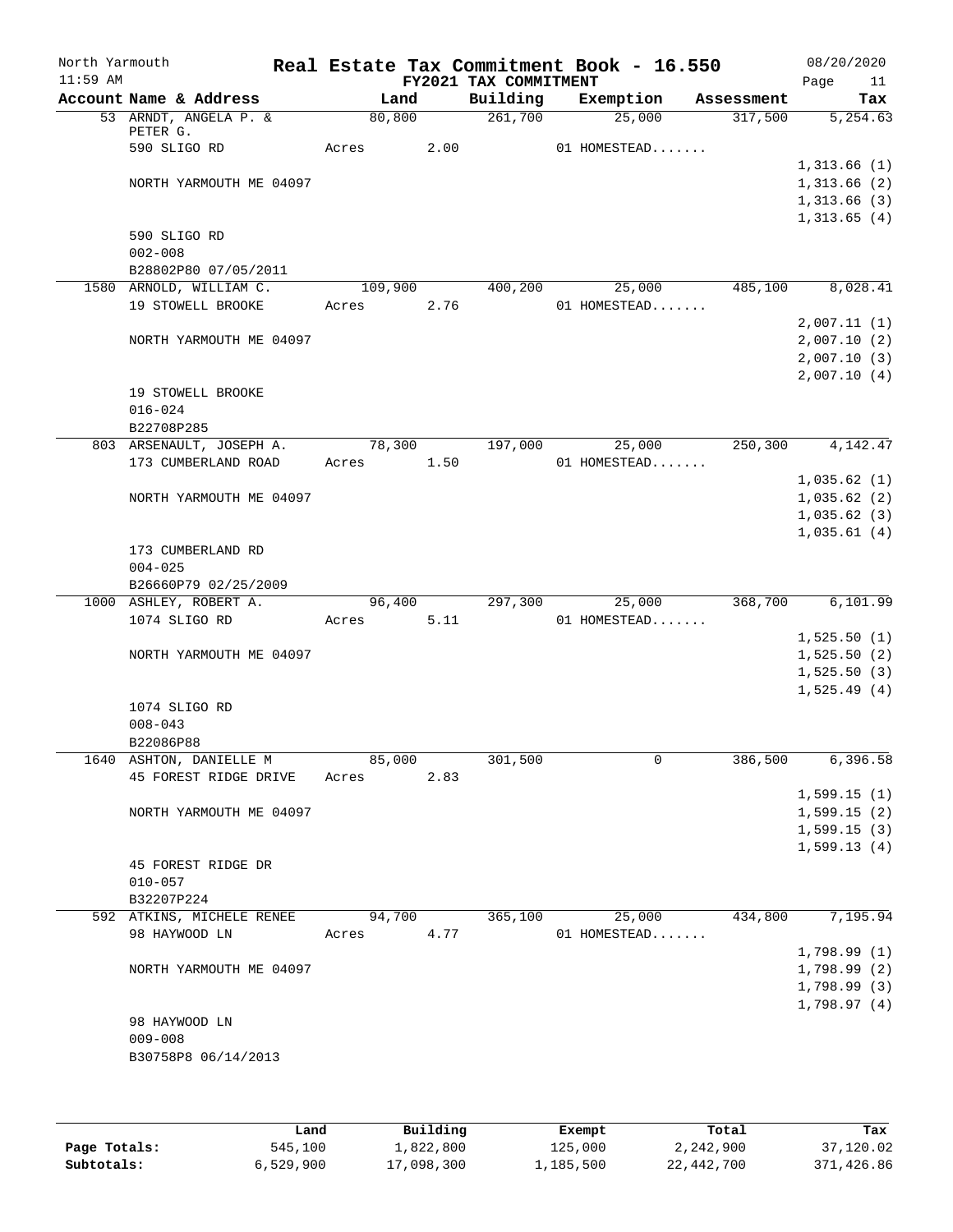| North Yarmouth<br>$11:59$ AM |                              |            |        |      | FY2021 TAX COMMITMENT | Real Estate Tax Commitment Book - 16.550 |            | 08/20/2020<br>Page<br>12 |
|------------------------------|------------------------------|------------|--------|------|-----------------------|------------------------------------------|------------|--------------------------|
|                              | Account Name & Address       |            | Land   |      | Building              | Exemption                                | Assessment | Tax                      |
|                              | 992 AUDETTE, JR., RONALD C.  | 95,600     |        |      | 148,800               | 25,000                                   | 219,400    | 3,631.07                 |
|                              | 46 THUNDER RD                | Acres 4.96 |        |      |                       | 01 HOMESTEAD                             |            |                          |
|                              |                              |            |        |      |                       |                                          |            | 907.77 (1)               |
|                              | NORTH YARMOUTH ME 04097      |            |        |      |                       |                                          |            | 907.77(2)                |
|                              |                              |            |        |      |                       |                                          |            | 907.77 (3)               |
|                              | 46 THUNDER RD                |            |        |      |                       |                                          |            | 907.76(4)                |
|                              | $011 - 035$                  |            |        |      |                       |                                          |            |                          |
|                              | B23148P250                   |            |        |      |                       |                                          |            |                          |
|                              | 1686 AUSTIN HOLDINGS         |            | 79,500 |      | 164,000               | $\mathbf 0$                              | 243,500    | 4,029.93                 |
|                              | COMPANY, LLC                 |            |        |      |                       |                                          |            |                          |
|                              | 278 DURHAM ROAD              | Acres      |        | 1.73 |                       |                                          |            |                          |
|                              |                              |            |        |      |                       |                                          |            | 1,007.49(1)              |
|                              | NEW GLOUCESTER ME 04260      |            |        |      |                       |                                          |            | 1,007.48(2)              |
|                              |                              |            |        |      |                       |                                          |            | 1,007.48(3)              |
|                              |                              |            |        |      |                       |                                          |            | 1,007.48(4)              |
|                              | 28 THE LANE                  |            |        |      |                       |                                          |            |                          |
|                              | $007 - 110$<br>B36435P206    |            |        |      |                       |                                          |            |                          |
|                              | 1358 AUSTIN, ERIC P.         | 89,800     |        |      | 255,200               | 25,000                                   | 320,000    | 5,296.00                 |
|                              | 95 MILLIKEN RD               | Acres      |        | 3.80 |                       | 01 HOMESTEAD                             |            |                          |
|                              |                              |            |        |      |                       |                                          |            | 1,324.00(1)              |
|                              | NORTH YARMOUTH ME 04097      |            |        |      |                       |                                          |            | 1,324.00(2)              |
|                              |                              |            |        |      |                       |                                          |            | 1,324.00(3)              |
|                              |                              |            |        |      |                       |                                          |            | 1,324.00(4)              |
|                              | 95 MILLIKEN RD               |            |        |      |                       |                                          |            |                          |
|                              | $012 - 010$                  |            |        |      |                       |                                          |            |                          |
|                              | B15496P317                   |            |        |      |                       |                                          |            |                          |
|                              | 146 AUSTIN, KELLY J.         |            | 79,400 |      | 174,700               | 0                                        | 254,100    | 4,205.36                 |
|                              | 114 RAINBOW FARM ROAD        | Acres      |        | 1.72 |                       |                                          |            |                          |
|                              |                              |            |        |      |                       |                                          |            | 1,051.34(1)              |
|                              | YARMOUTH ME 04096            |            |        |      |                       |                                          |            | 1,051.34(2)              |
|                              |                              |            |        |      |                       |                                          |            | 1,051.34(3)              |
|                              |                              |            |        |      |                       |                                          |            | 1,051.34(4)              |
|                              | 165 MOUNTFORT RD             |            |        |      |                       |                                          |            |                          |
|                              | $003 - 099$<br>B30607P308    |            |        |      |                       |                                          |            |                          |
|                              | 1957 AVERY, TYLER & ELYSIA A | 85,800     |        |      | 309,100               | 0                                        | 394,900    | 6, 535.60                |
|                              | 11 DANDELION DR              | Acres      |        | 3.00 |                       |                                          |            |                          |
|                              |                              |            |        |      |                       |                                          |            | 1,633.90(1)              |
|                              | NORTH YARMOUTH ME 04097      |            |        |      |                       |                                          |            | 1,633.90(2)              |
|                              |                              |            |        |      |                       |                                          |            | 1,633.90(3)              |
|                              |                              |            |        |      |                       |                                          |            | 1,633.90(4)              |
|                              | 11 DANDELION DR              |            |        |      |                       |                                          |            |                          |
|                              | $009 - 014 - 003$            |            |        |      |                       |                                          |            |                          |
|                              | B36289P72                    |            |        |      |                       |                                          |            |                          |
|                              | 1362 BABCOCK, DAVID A.       | 100,800    |        |      | 143,100               | 25,000                                   | 218,900    | 3,622.80                 |
|                              | 1540 NORTH RD                | Acres      |        | 6.00 |                       | 01 HOMESTEAD                             |            |                          |
|                              |                              |            |        |      |                       |                                          |            | 905.70(1)                |
|                              | NORTH YARMOUTH ME 04097      |            |        |      |                       |                                          |            | 905.70(2)                |
|                              |                              |            |        |      |                       |                                          |            | 905.70 (3)               |
|                              |                              |            |        |      |                       |                                          |            | 905.70(4)                |
|                              | 1540 NORTH RD                |            |        |      |                       |                                          |            |                          |
|                              | $012 - 053$                  |            |        |      |                       |                                          |            |                          |
|                              | B15311P341                   |            |        |      |                       |                                          |            |                          |
|                              |                              |            |        |      |                       |                                          |            |                          |

|              | Land      | Building   | Exempt    | Total      | Tax        |
|--------------|-----------|------------|-----------|------------|------------|
| Page Totals: | 530,900   | 1,194,900  | 75,000    | 1,650,800  | 27,320.76  |
| Subtotals:   | 7,060,800 | 18,293,200 | 1,260,500 | 24,093,500 | 398,747.62 |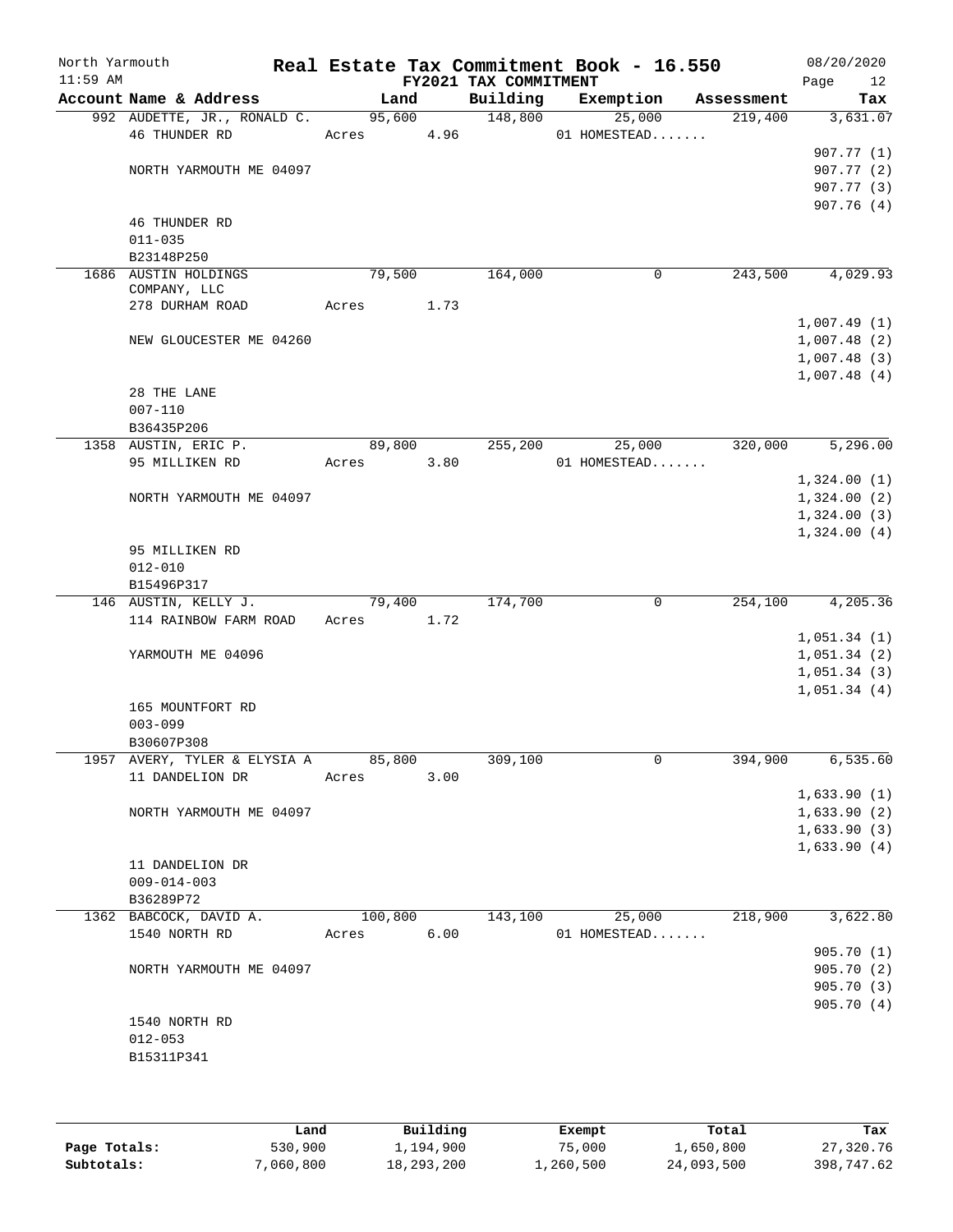| North Yarmouth<br>$11:59$ AM |                           |            |        | Real Estate Tax Commitment Book - 16.550<br>FY2021 TAX COMMITMENT |           |              |            | 08/20/2020        |
|------------------------------|---------------------------|------------|--------|-------------------------------------------------------------------|-----------|--------------|------------|-------------------|
|                              | Account Name & Address    |            | Land   | Building                                                          | Exemption |              | Assessment | 13<br>Page<br>Tax |
|                              | 208 BABIN, MICHAEL S.     |            | 83,800 | 240,200                                                           |           | 25,000       | 299,000    | 4,948.45          |
|                              | 16 MEADOWCREEK LANE       | Acres      | 2.60   |                                                                   |           | 01 HOMESTEAD |            |                   |
|                              |                           |            |        |                                                                   |           |              |            | 1,237.12(1)       |
|                              | NORTH YARMOUTH ME 04097   |            |        |                                                                   |           |              |            | 1, 237.11(2)      |
|                              |                           |            |        |                                                                   |           |              |            | 1,237.11(3)       |
|                              |                           |            |        |                                                                   |           |              |            | 1,237.11(4)       |
|                              | 16 MEADOWCREEK LANE       |            |        |                                                                   |           |              |            |                   |
|                              | $004 - 185$               |            |        |                                                                   |           |              |            |                   |
|                              | B4422P125                 |            |        |                                                                   |           |              |            |                   |
|                              | 966 BABINO, JEFFREY E.    |            | 96,400 | 482,500                                                           |           | 25,000       | 553,900    | 9,167.05          |
|                              | BABINO, ROBIN D.          | Acres      | 5.12   |                                                                   |           | 01 HOMESTEAD |            |                   |
|                              | <b>30 DERBY LANE</b>      |            |        |                                                                   |           |              |            | 2, 291.77(1)      |
|                              |                           |            |        |                                                                   |           |              |            | 2,291.76(2)       |
|                              | NORTH YARMOUTH ME 04097   |            |        |                                                                   |           |              |            | 2, 291.76(3)      |
|                              |                           |            |        |                                                                   |           |              |            | 2,291.76 (4)      |
|                              | 30 DERBY LANE             |            |        |                                                                   |           |              |            |                   |
|                              | $010 - 007$               |            |        |                                                                   |           |              |            |                   |
|                              | B10215P312                |            |        |                                                                   |           |              |            |                   |
|                              | 646 BACALL, CHARLES P     |            | 78,500 | 576,100                                                           |           | 25,000       | 629,600    | 10,419.88         |
|                              | 392 WALNUT HILL RD        | Acres 1.54 |        |                                                                   |           | 01 HOMESTEAD |            |                   |
|                              |                           |            |        |                                                                   |           |              |            | 2,604.97(1)       |
|                              | NORTH YARMOUTH ME 04097   |            |        |                                                                   |           |              |            | 2,604.97(2)       |
|                              |                           |            |        |                                                                   |           |              |            | 2,604.97(3)       |
|                              |                           |            |        |                                                                   |           |              |            | 2,604.97(4)       |
|                              | 392 WALNUT HILL RD        |            |        |                                                                   |           |              |            |                   |
|                              | $004 - 116$<br>B25603P161 |            |        |                                                                   |           |              |            |                   |
|                              | 47 BACHELDER, LAURIE A    |            | 86,500 | 427,600                                                           |           | 25,000       | 489,100    | 8,094.61          |
|                              | 865 OAK HILL RD           | Acres      | 3.13   |                                                                   |           | 01 HOMESTEAD |            |                   |
|                              |                           |            |        |                                                                   |           |              |            | 2,023.66(1)       |
|                              | NORTH YARMOUTH ME 04097   |            |        |                                                                   |           |              |            | 2,023.65(2)       |
|                              |                           |            |        |                                                                   |           |              |            | 2,023.65(3)       |
|                              |                           |            |        |                                                                   |           |              |            | 2,023.65(4)       |
|                              | 865 OAK HILL RD           |            |        |                                                                   |           |              |            |                   |
|                              | $008 - 026$               |            |        |                                                                   |           |              |            |                   |
|                              | B34941P113                |            |        |                                                                   |           |              |            |                   |
|                              | 22 BAHLKOW, GARY D        | 170,400    |        | 219,700                                                           |           | 25,000       | 365,100    | 6,042.41          |
|                              | 50 WEST POWNAL RD         | Acres      | 72.00  |                                                                   |           | 01 HOMESTEAD |            |                   |
|                              |                           |            |        |                                                                   |           |              |            | 1,510.61(1)       |
|                              | NORTH YARMOUTH ME 04097   |            |        |                                                                   |           |              |            | 1,510.60(2)       |
|                              |                           |            |        |                                                                   |           |              |            | 1, 510.60(3)      |
|                              |                           |            |        |                                                                   |           |              |            | 1,510.60(4)       |
|                              | 50 WEST POWNAL RD         |            |        |                                                                   |           |              |            |                   |
|                              | $013 - 056$               |            |        |                                                                   |           |              |            |                   |
|                              | B33793P323                |            |        |                                                                   |           |              |            |                   |
|                              | 1792 BAHLKOW, GARY D      |            | 7,600  | 0                                                                 |           | 0            | 7,600      | 125.78            |
|                              | 50 WEST POWNAL RD         | Acres      | 1.07   |                                                                   |           |              |            |                   |
|                              |                           |            |        |                                                                   |           |              |            | 31.45(1)          |
|                              | NORTH YARMOUTH ME 04097   |            |        |                                                                   |           |              |            | 31.45(2)          |
|                              |                           |            |        |                                                                   |           |              |            | 31.45(3)          |
|                              |                           |            |        |                                                                   |           |              |            | 31.43(4)          |
|                              | WEST POWNAL RD            |            |        |                                                                   |           |              |            |                   |
|                              | $013 - 057 - A$           |            |        |                                                                   |           |              |            |                   |
|                              | B34790P123                |            |        |                                                                   |           |              |            |                   |
|                              |                           |            |        |                                                                   |           |              |            |                   |
|                              |                           |            |        |                                                                   |           |              |            |                   |

|              | Land      | Building     | Exempt    | Total      | Tax        |
|--------------|-----------|--------------|-----------|------------|------------|
| Page Totals: | 523,200   | 1,946,100    | 125,000   | 2,344,300  | 38,798.18  |
| Subtotals:   | 7,584,000 | 20, 239, 300 | 1,385,500 | 26,437,800 | 437,545.80 |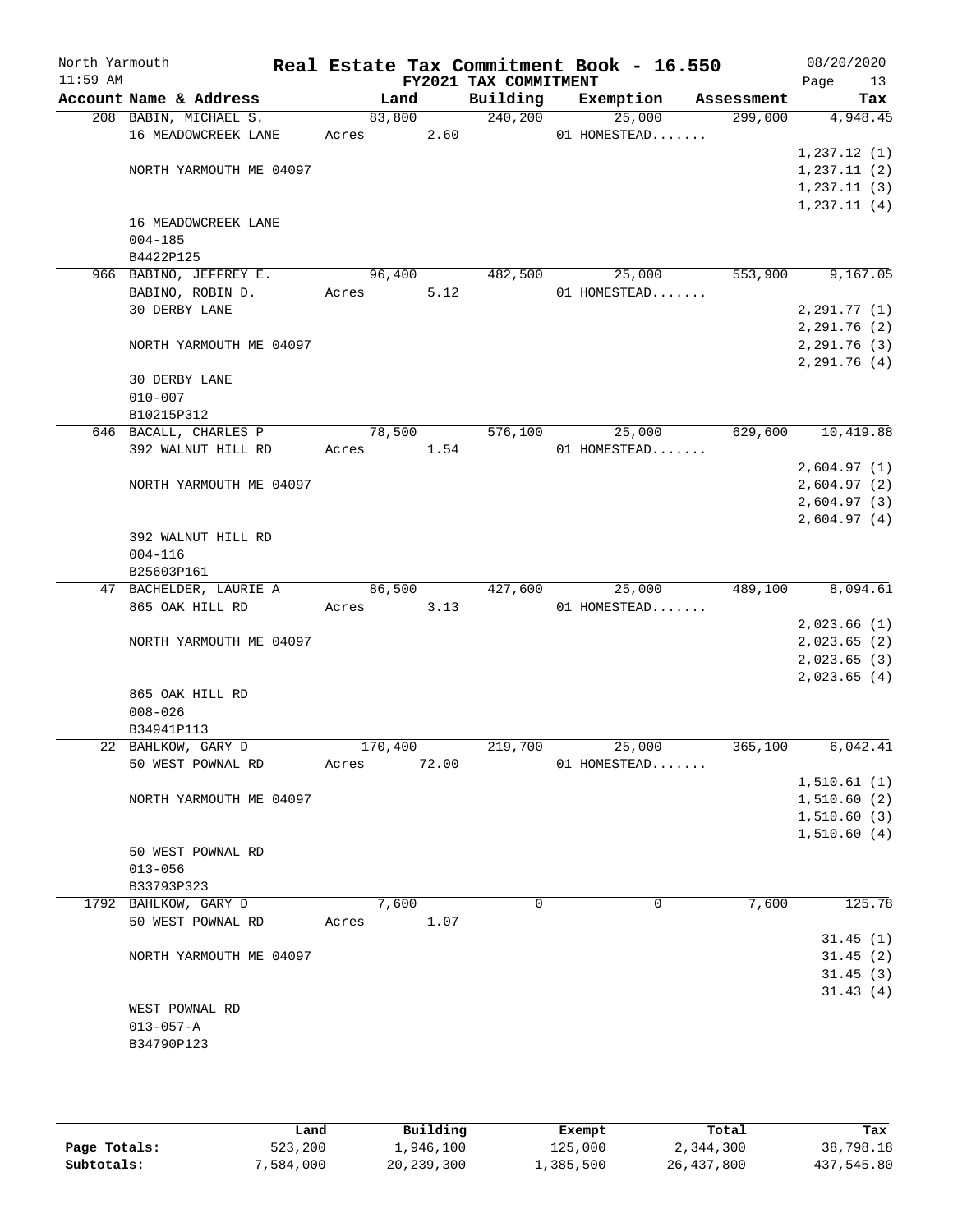| North Yarmouth<br>$11:59$ AM |                                       |           |         |            | FY2021 TAX COMMITMENT | Real Estate Tax Commitment Book - 16.550 |              | 08/20/2020<br>Page         |
|------------------------------|---------------------------------------|-----------|---------|------------|-----------------------|------------------------------------------|--------------|----------------------------|
|                              | Account Name & Address                |           |         | Land       | Building              | Exemption                                | Assessment   | 14<br>Tax                  |
|                              | 360 BAHLKOW, SOPHIA LEE &             |           | 83,000  |            | 290,500               | 8,500                                    | 365,000      | 6,040.75                   |
|                              | MARKS, DANIEL B                       |           |         |            |                       |                                          |              |                            |
|                              | BAHLKOW, ASHLEY PIPER                 |           | Acres   | 2.43       |                       | 103 SOL3 4000-7999 WATTS                 |              |                            |
|                              | 39 CONGRESS STREET, APT<br>#4         |           |         |            |                       |                                          |              | 1,510.19(1)                |
|                              |                                       |           |         |            |                       |                                          |              | 1,510.19(2)                |
|                              | PORTLAND ME 04101                     |           |         |            |                       |                                          |              | 1,510.19(3)                |
|                              |                                       |           |         |            |                       |                                          |              | 1,510.18(4)                |
|                              | 68 WEST POWNAL RD                     |           |         |            |                       |                                          |              |                            |
|                              | $013 - 057$                           |           |         |            |                       |                                          |              |                            |
|                              | B33671P153                            |           |         |            |                       |                                          |              |                            |
|                              | 881 BAILEY, ROBERT H.                 |           | 75,800  |            | 133,300               | 31,000                                   | 178,100      | 2,947.56                   |
|                              | 404 WALNUT HILL RD                    |           | Acres   | 1.00       |                       | 01 HOMESTEAD                             |              |                            |
|                              |                                       |           |         |            |                       | 05 VETERAN                               |              | 736.89(1)<br>736.89(2)     |
|                              | NORTH YARMOUTH ME 04097               |           |         |            |                       |                                          |              | 736.89(3)                  |
|                              |                                       |           |         |            |                       |                                          |              | 736.89(4)                  |
|                              | 404 WALNUT HILL RD                    |           |         |            |                       |                                          |              |                            |
|                              | $007 - 024$                           |           |         |            |                       |                                          |              |                            |
|                              | B29112P162 11/07/2011                 |           |         |            |                       |                                          |              |                            |
|                              | 528 BAILEY, SCOTT E                   |           |         | 82,800     | 115,000               | 0                                        | 197,800      | 3,273.59                   |
|                              | 7 SUMMERFIELD LANE                    |           | Acres   | 2.40       |                       |                                          |              |                            |
|                              |                                       |           |         |            |                       |                                          |              | 818.40(1)                  |
|                              | SCARBOROUGH ME 04074                  |           |         |            |                       |                                          |              | 818.40 (2)                 |
|                              |                                       |           |         |            |                       |                                          |              | 818.40 (3)                 |
|                              |                                       |           |         |            |                       |                                          |              | 818.39(4)                  |
|                              | 34 WEST POWNAL RD                     |           |         |            |                       |                                          |              |                            |
|                              | $009 - 081$                           |           |         |            |                       |                                          |              |                            |
|                              | B24526P60<br>1623 BAILEY, STEPHEN E & |           | 141,600 |            | 333,100               | 25,000                                   | 449,700      | 7,442.54                   |
|                              | SUSAN A                               |           |         |            |                       |                                          |              |                            |
|                              | 4 BROOKVIEW LANE                      |           | Acres   | 2.03       |                       | 01 HOMESTEAD                             |              |                            |
|                              |                                       |           |         |            |                       |                                          |              | 1,860.64(1)                |
|                              | NORTH YARMOUTH ME 04097               |           |         |            |                       |                                          |              | 1,860.64(2)                |
|                              |                                       |           |         |            |                       |                                          |              | 1,860.64(3)                |
|                              |                                       |           |         |            |                       |                                          |              | 1,860.62(4)                |
|                              | 4 BROOKVIEW LANE                      |           |         |            |                       |                                          |              |                            |
|                              | $003 - 033$                           |           |         |            |                       |                                          |              |                            |
|                              | B33686P51                             |           |         |            |                       |                                          |              |                            |
|                              | 246 BAILEY, STUART M.                 |           | 76,300  | 1.10       | 141,200               | 25,000<br>01 HOMESTEAD                   | 192,500      | 3,185.88                   |
|                              | JOHNSON, SARAH N.<br>62 BAYBERRY DR   |           | Acres   |            |                       |                                          |              | 796.47 (1)                 |
|                              |                                       |           |         |            |                       |                                          |              | 796.47 (2)                 |
|                              | NORTH YARMOUTH ME 04097               |           |         |            |                       |                                          |              | 796.47 (3)                 |
|                              |                                       |           |         |            |                       |                                          |              | 796.47 (4)                 |
|                              | 62 BAYBERRY DR                        |           |         |            |                       |                                          |              |                            |
|                              | $004 - 179$                           |           |         |            |                       |                                          |              |                            |
|                              | B29715P334                            |           |         |            |                       |                                          |              |                            |
|                              | 1073 BAILKENZIE PROPERTIES            |           | 119,900 |            | 262,000               | 0                                        | 381,900      | 6,320.45                   |
|                              | LLC                                   |           |         |            |                       |                                          |              |                            |
|                              | 42 WALNUT HILL PARKWAY                |           | Acres   | 5.27       |                       |                                          |              |                            |
|                              |                                       |           |         |            |                       |                                          |              | 1,580.12(1)                |
|                              | NORTH YARMOUTH ME 04097               |           |         |            |                       |                                          |              | 1,580.11(2)<br>1,580.11(3) |
|                              |                                       |           |         |            |                       |                                          |              | 1,580.11(4)                |
|                              | 14 WALNUT HILL PARKWAY                |           |         |            |                       |                                          |              |                            |
|                              | $010 - 165$                           |           |         |            |                       |                                          |              |                            |
|                              | B24795P291                            |           |         |            |                       |                                          |              |                            |
|                              |                                       |           |         |            |                       |                                          |              |                            |
|                              |                                       | Land      |         | Building   |                       | Exempt                                   | Total        | Tax                        |
| Page Totals:                 |                                       | 579,400   |         | 1,275,100  |                       | 89,500                                   | 1,765,000    | 29, 210.77                 |
| Subtotals:                   |                                       | 8,163,400 |         | 21,514,400 |                       | 1,475,000                                | 28, 202, 800 | 466,756.57                 |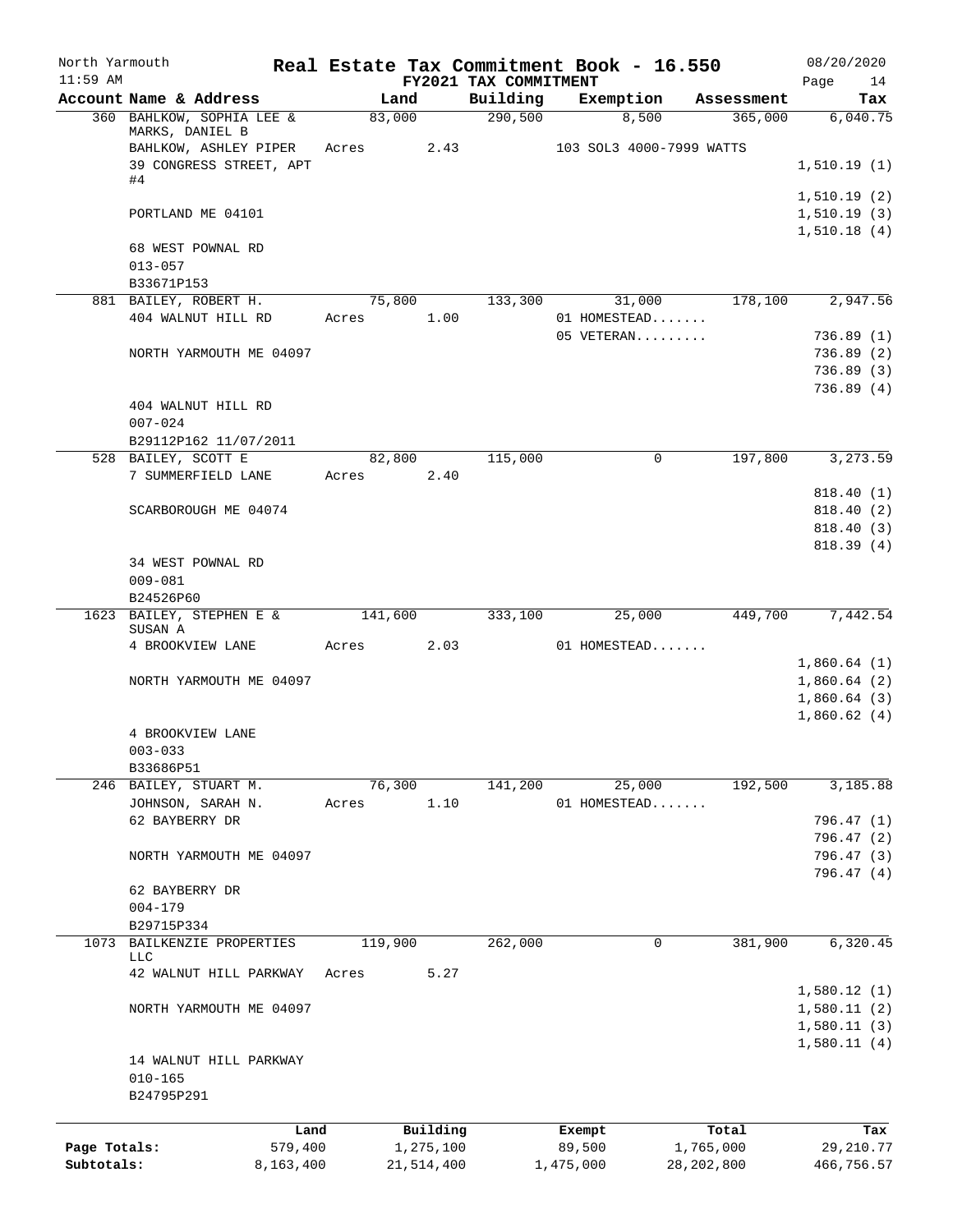| North Yarmouth<br>$11:59$ AM |                                         |           |          |            | FY2021 TAX COMMITMENT |           | Real Estate Tax Commitment Book - 16.550 |            | 08/20/2020<br>Page<br>15   |
|------------------------------|-----------------------------------------|-----------|----------|------------|-----------------------|-----------|------------------------------------------|------------|----------------------------|
|                              | Account Name & Address                  |           | Land     |            | Building              |           | Exemption                                | Assessment | Tax                        |
|                              | 982 BAKER, BRADLEY R &                  |           | 75,800   |            | 187,800               |           | $\Omega$                                 | 263,600    | 4,362.58                   |
|                              | ANDREA M                                |           |          |            |                       |           |                                          |            |                            |
|                              | 33 LUFKIN RD                            |           | Acres    | 1.00       |                       |           |                                          |            |                            |
|                              |                                         |           |          |            |                       |           |                                          |            | 1,090.65(1)                |
|                              | NORTH YARMOUTH ME 04097                 |           |          |            |                       |           |                                          |            | 1,090.65(2)<br>1,090.65(3) |
|                              |                                         |           |          |            |                       |           |                                          |            | 1,090.63(4)                |
|                              | 33 LUFKIN RD                            |           |          |            |                       |           |                                          |            |                            |
|                              | $011 - 012$                             |           |          |            |                       |           |                                          |            |                            |
|                              | B32207P142                              |           |          |            |                       |           |                                          |            |                            |
|                              | 784 BAKER, RICHARD E.                   |           | 105, 600 |            | 260,100               |           | 25,000                                   | 340,700    | 5,638.59                   |
|                              | 37 HAWTHORNE RD                         |           | Acres    | 5.04       |                       |           | 01 HOMESTEAD                             |            |                            |
|                              |                                         |           |          |            |                       |           |                                          |            | 1,409.65(1)                |
|                              | NORTH YARMOUTH ME 04097                 |           |          |            |                       |           |                                          |            | 1,409.65(2)                |
|                              |                                         |           |          |            |                       |           |                                          |            | 1,409.65(3)                |
|                              |                                         |           |          |            |                       |           |                                          |            | 1,409.64(4)                |
|                              | 37 HAWTHORNE RD                         |           |          |            |                       |           |                                          |            |                            |
|                              | $003 - 079$                             |           |          |            |                       |           |                                          |            |                            |
|                              | B7616P33                                |           |          |            |                       |           |                                          |            |                            |
|                              | 181 BAKUTIS, ALAN T.<br>200 SWEETSER RD |           | 98,300   |            | 304,000               |           | 25,000                                   | 377,300    | 6,244.32                   |
|                              |                                         |           | Acres    | 5.49       |                       |           | 01 HOMESTEAD                             |            | 1,561.08(1)                |
|                              | NORTH YARMOUTH ME 04097                 |           |          |            |                       |           |                                          |            | 1,561.08(2)                |
|                              |                                         |           |          |            |                       |           |                                          |            | 1,561.08(3)                |
|                              |                                         |           |          |            |                       |           |                                          |            | 1,561.08(4)                |
|                              | 200 SWEETSER RD                         |           |          |            |                       |           |                                          |            |                            |
|                              | $005 - 004$                             |           |          |            |                       |           |                                          |            |                            |
|                              | B3053P14                                |           |          |            |                       |           |                                          |            |                            |
|                              | 1437 BALDWIN, JOHN S.                   |           | 110,500  |            | 204,600               |           | 25,000                                   | 290,100    | 4,801.16                   |
|                              | 64 HASKELL RD                           |           | Acres    | 7.94       |                       |           | 01 HOMESTEAD                             |            |                            |
|                              |                                         |           |          |            |                       |           |                                          |            | 1,200.29(1)                |
|                              | NORTH YARMOUTH ME 04097                 |           |          |            |                       |           |                                          |            | 1,200.29(2)                |
|                              |                                         |           |          |            |                       |           |                                          |            | 1,200.29(3)                |
|                              |                                         |           |          |            |                       |           |                                          |            | 1,200.29(4)                |
|                              | 64 HASKELL RD                           |           |          |            |                       |           |                                          |            |                            |
|                              | $014 - 006$                             |           |          |            |                       |           |                                          |            |                            |
|                              | B12809P158                              |           |          |            |                       |           |                                          |            |                            |
| 1970                         | BARIL, ROBERT T &<br>KRISTA G           |           | 161,500  |            | 865,100               |           | 0                                        | 1,026,600  | 16,990.23                  |
|                              | 30 ROSA WAY                             |           | Acres    | 4.30       |                       |           |                                          |            |                            |
|                              |                                         |           |          |            |                       |           |                                          |            | 4,247.56(1)                |
|                              | CUMBERLAND ME 04021                     |           |          |            |                       |           |                                          |            | 4,247.56(2)                |
|                              |                                         |           |          |            |                       |           |                                          |            | 4,247.56(3)                |
|                              |                                         |           |          |            |                       |           |                                          |            | 4,247.55(4)                |
|                              | 104 VILLAGE VIEW LN                     |           |          |            |                       |           |                                          |            |                            |
|                              | $007 - 034 - 008$                       |           |          |            |                       |           |                                          |            |                            |
|                              | B35449P52                               |           |          |            |                       |           |                                          |            |                            |
|                              | 302 BARNES, RYAN J.                     |           | 100,800  |            | 295,900               |           | 25,000                                   | 371,700    | 6,151.64                   |
|                              | BARNES, KELLY D.                        |           | Acres    | 6.00       |                       |           | 01 HOMESTEAD                             |            |                            |
|                              | 823 SLIGO RD                            |           |          |            |                       |           |                                          |            | 1,537.91(1)                |
|                              |                                         |           |          |            |                       |           |                                          |            | 1,537.91(2)                |
|                              | NORTH YARMOUTH ME 04097                 |           |          |            |                       |           |                                          |            | 1,537.91(3)                |
|                              |                                         |           |          |            |                       |           |                                          |            | 1,537.91(4)                |
|                              | 823 SLIGO RD                            |           |          |            |                       |           |                                          |            |                            |
|                              | $005 - 024$                             |           |          |            |                       |           |                                          |            |                            |
|                              | B29067P71 10/26/2011                    |           |          |            |                       |           |                                          |            |                            |
|                              |                                         |           |          |            |                       |           |                                          |            |                            |
|                              |                                         | Land      |          | Building   |                       | Exempt    |                                          | Total      | Tax                        |
| Page Totals:                 |                                         | 652,500   |          | 2,117,500  |                       | 100,000   |                                          | 2,670,000  | 44, 188.52                 |
| Subtotals:                   |                                         | 8,815,900 |          | 23,631,900 |                       | 1,575,000 |                                          | 30,872,800 | 510,945.09                 |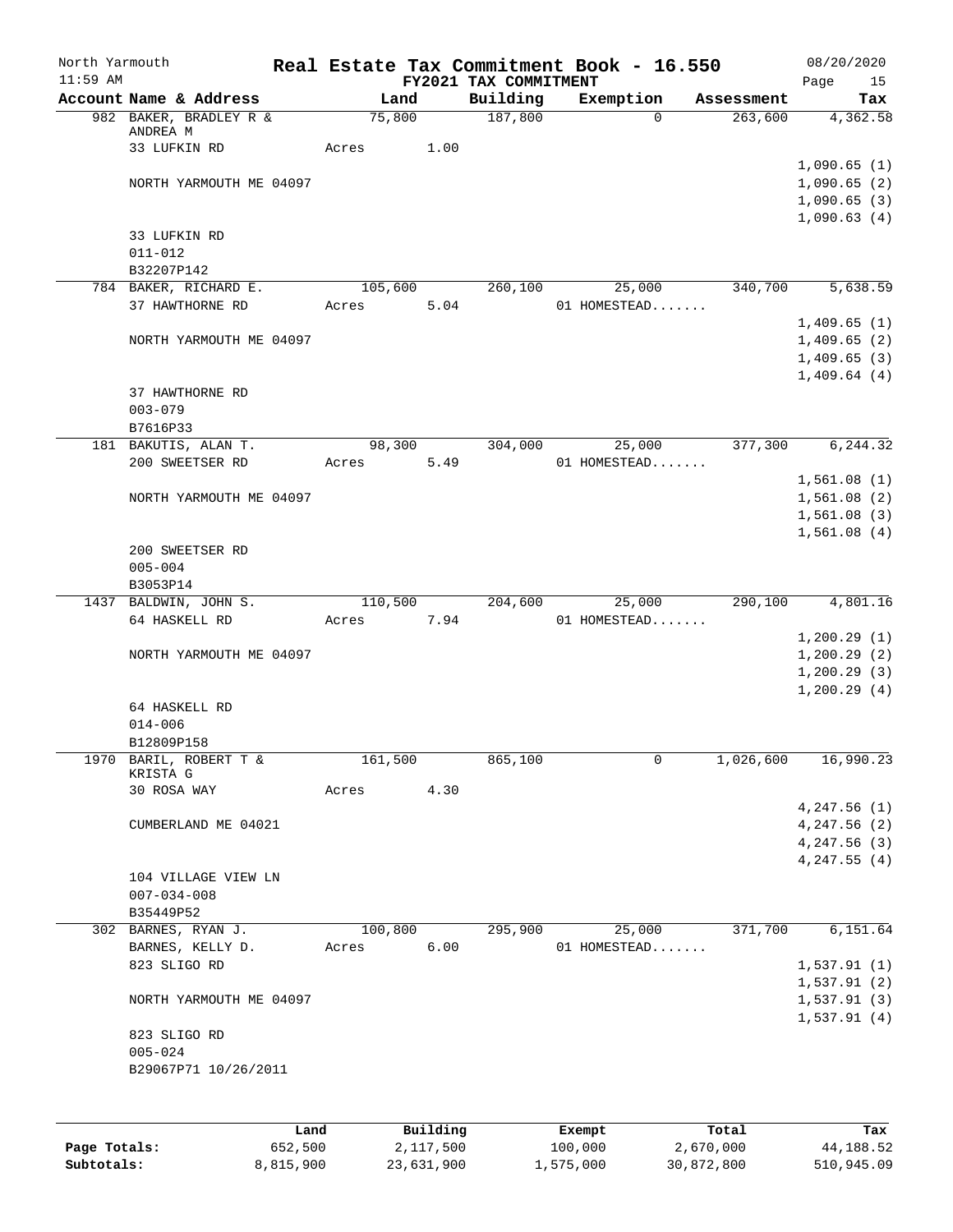| North Yarmouth |                                                  |       |                       |                                   |                   | Real Estate Tax Commitment Book - 16.550 |                    | 08/20/2020             |
|----------------|--------------------------------------------------|-------|-----------------------|-----------------------------------|-------------------|------------------------------------------|--------------------|------------------------|
| $11:59$ AM     | Account Name & Address                           |       | Land                  | FY2021 TAX COMMITMENT<br>Building |                   | Exemption                                | Assessment         | Page<br>16<br>Tax      |
|                | 1416 BARNES, TIMOTHY E. &                        |       | 77,100                | 184,400                           |                   | 25,000                                   | 236,500            | 3,914.08               |
|                | ROBYN R.                                         |       |                       |                                   |                   |                                          |                    |                        |
|                | 176 MILLIKEN RD                                  | Acres | 1.25                  |                                   |                   | 01 HOMESTEAD                             |                    |                        |
|                |                                                  |       |                       |                                   |                   |                                          |                    | 978.52(1)              |
|                | NORTH YARMOUTH ME 04097                          |       |                       |                                   |                   |                                          |                    | 978.52(2)              |
|                |                                                  |       |                       |                                   |                   |                                          |                    | 978.52(3)<br>978.52(4) |
|                | 176 MILLIKEN RD                                  |       |                       |                                   |                   |                                          |                    |                        |
|                | $017 - 050$                                      |       |                       |                                   |                   |                                          |                    |                        |
|                | B12242P110                                       |       |                       |                                   |                   |                                          |                    |                        |
|                | 438 BARNICKEL, LAWRENCE S. 106,400               |       |                       | 304,800                           |                   | 25,000                                   | 386,200            | 6, 391.61              |
|                | 38 FARMS EDGE RD                                 | Acres | 5.18                  |                                   |                   | 01 HOMESTEAD                             |                    |                        |
|                |                                                  |       |                       |                                   |                   |                                          |                    | 1,597.91(1)            |
|                | NORTH YARMOUTH ME 04097                          |       |                       |                                   |                   |                                          |                    | 1,597.90(2)            |
|                |                                                  |       |                       |                                   |                   |                                          |                    | 1,597.90(3)            |
|                |                                                  |       |                       |                                   |                   |                                          |                    | 1,597.90(4)            |
|                | 38 FARMS EDGE RD                                 |       |                       |                                   |                   |                                          |                    |                        |
|                | $002 - 058$                                      |       |                       |                                   |                   |                                          |                    |                        |
|                | B11001P331<br>965 BARNS, WILLIAM H &             |       | 95,900                | 630,800                           |                   | 25,000                                   | 701,700            | 11,613.14              |
|                | JENNIFER H                                       |       |                       |                                   |                   |                                          |                    |                        |
|                | 47 DERBY LANE                                    | Acres | 5.01                  |                                   |                   | 01 HOMESTEAD                             |                    |                        |
|                |                                                  |       |                       |                                   |                   |                                          |                    | 2,903.29(1)            |
|                | NORTH YARMOUTH ME 04097                          |       |                       |                                   |                   |                                          |                    | 2,903.29(2)            |
|                |                                                  |       |                       |                                   |                   |                                          |                    | 2,903.29(3)            |
|                |                                                  |       |                       |                                   |                   |                                          |                    | 2,903.27(4)            |
|                | 47 DERBY LANE                                    |       |                       |                                   |                   |                                          |                    |                        |
|                | $010 - 006$                                      |       |                       |                                   |                   |                                          |                    |                        |
|                | B34271P46<br>260 BARR, STEPHEN & LEGGAT, 129,000 |       |                       | 395,500                           |                   | 33,500                                   | 491,000            | 8,126.05               |
|                | MARTHA G                                         |       |                       |                                   |                   |                                          |                    |                        |
|                | 263 MOUNTFORT RD                                 |       | Acres 15.00           |                                   |                   | 103 SOL3 4000-7999 WATTS                 |                    |                        |
|                |                                                  |       |                       |                                   |                   | 01 HOMESTEAD                             |                    | 2,031.52(1)            |
|                | NORTH YARMOUTH ME 04097                          |       |                       |                                   |                   |                                          |                    | 2,031.51(2)            |
|                |                                                  |       |                       |                                   |                   |                                          |                    | 2,031.51(3)            |
|                |                                                  |       |                       |                                   |                   |                                          |                    | 2,031.51(4)            |
|                | 263 MOUNTFORT RD                                 |       |                       |                                   |                   |                                          |                    |                        |
|                | $003 - 110$<br>B15707P141                        |       |                       |                                   |                   |                                          |                    |                        |
| 1601           | BARR, STEPHEN & LEGGAT,                          |       | 203,000               | $\Omega$                          |                   | $\Omega$                                 | 203,000            | 3,359.65               |
|                | MARTHA JT                                        |       |                       |                                   |                   |                                          |                    |                        |
|                | 263 MOUNTFORT RD                                 | Acres | 39.85                 |                                   |                   |                                          |                    |                        |
|                |                                                  |       |                       |                                   |                   |                                          |                    | 839.92 (1)             |
|                | NORTH YARMOUTH ME 04097                          |       |                       |                                   |                   |                                          |                    | 839.91 (2)             |
|                |                                                  |       |                       |                                   |                   |                                          |                    | 839.91 (3)             |
|                |                                                  |       |                       |                                   |                   |                                          |                    | 839.91 (4)             |
|                | MOUNTFORT RD                                     |       |                       |                                   |                   |                                          |                    |                        |
|                | $003 - 074 - A$<br>B21727P253                    |       |                       |                                   |                   |                                          |                    |                        |
|                | 624 BARR, STEPHEN J &                            |       | 180,300               | $\mathbf 0$                       |                   | 0                                        | 180,300            | 2,983.97               |
|                | LEGGAT, MARTHA G JT                              |       |                       |                                   |                   |                                          |                    |                        |
|                | 263 MOUNTFORT RD                                 | Acres | 32.88                 |                                   |                   |                                          |                    |                        |
|                |                                                  |       |                       |                                   |                   |                                          |                    | 746.00(1)              |
|                | NORTH YARMOUTH ME 04097                          |       |                       |                                   |                   |                                          |                    | 745.99 (2)             |
|                |                                                  |       |                       |                                   |                   |                                          |                    | 745.99(3)              |
|                |                                                  |       |                       |                                   |                   |                                          |                    | 745.99(4)              |
|                | MOUNTFORT RD<br>$003 - 071$                      |       |                       |                                   |                   |                                          |                    |                        |
|                | B32901P233                                       |       |                       |                                   |                   |                                          |                    |                        |
|                |                                                  |       |                       |                                   |                   |                                          |                    |                        |
| Page Totals:   | 791,700                                          | Land  | Building<br>1,515,500 |                                   | Exempt<br>108,500 |                                          | Total<br>2,198,700 | Tax<br>36,388.50       |
| Subtotals:     | 9,607,600                                        |       | 25, 147, 400          |                                   | 1,683,500         |                                          | 33,071,500         | 547, 333.59            |
|                |                                                  |       |                       |                                   |                   |                                          |                    |                        |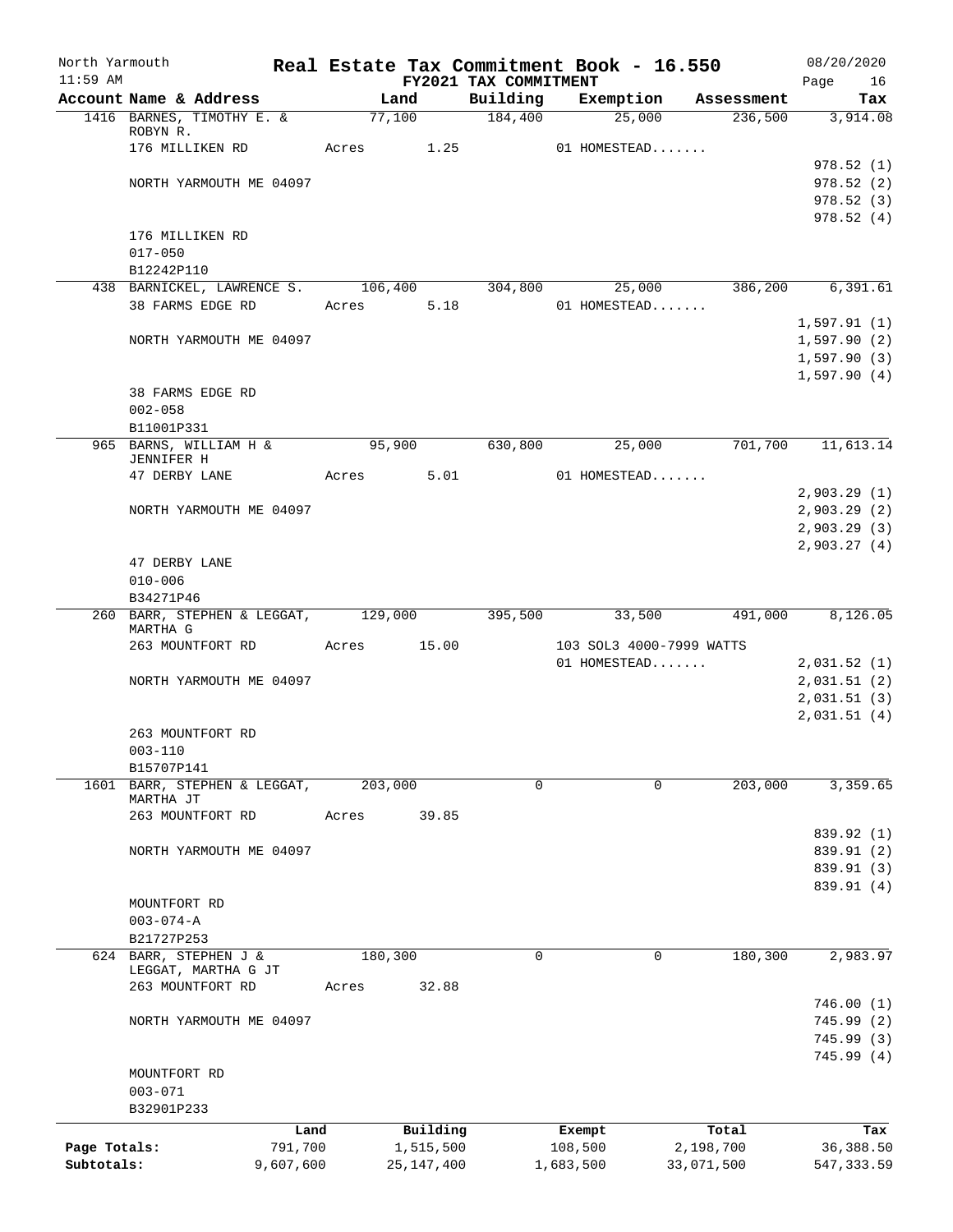| North Yarmouth<br>$11:59$ AM |                         |         |       | Real Estate Tax Commitment Book - 16.550<br>FY2021 TAX COMMITMENT |                |            | 08/20/2020<br>Page<br>17 |
|------------------------------|-------------------------|---------|-------|-------------------------------------------------------------------|----------------|------------|--------------------------|
|                              | Account Name & Address  | Land    |       | Building                                                          | Exemption      | Assessment | Tax                      |
|                              | 995 BARRON, SANDRA M.   |         |       | 78,200 176,800                                                    | 25,000         | 230,000    | 3,806.50                 |
|                              | 20 THUNDER RD           |         |       | Acres 1.47                                                        | 01 HOMESTEAD   |            |                          |
|                              |                         |         |       |                                                                   |                |            | 951.63(1)                |
|                              | NORTH YARMOUTH ME 04097 |         |       |                                                                   |                |            | 951.63(2)                |
|                              |                         |         |       |                                                                   |                |            | 951.63(3)                |
|                              |                         |         |       |                                                                   |                |            | 951.61(4)                |
|                              | 20 THUNDER RD           |         |       |                                                                   |                |            |                          |
|                              | $011 - 032$             |         |       |                                                                   |                |            |                          |
|                              | B12550P303              |         |       |                                                                   |                |            |                          |
|                              | 351 BARTER, BLAINE J.   | 75,800  |       | 112,500                                                           | 25,000         | 163,300    | 2,702.62                 |
|                              | 176 WALNUT HILL RD      | Acres   | 1.00  |                                                                   | 01 HOMESTEAD   |            |                          |
|                              |                         |         |       |                                                                   |                |            | 675.66(1)                |
|                              | NORTH YARMOUTH ME 04097 |         |       |                                                                   |                |            | 675.66(2)<br>675.66(3)   |
|                              |                         |         |       |                                                                   |                |            | 675.64(4)                |
|                              | 176 WALNUT HILL RD      |         |       |                                                                   |                |            |                          |
|                              | $001 - 051$             |         |       |                                                                   |                |            |                          |
|                              | B1179P22                |         |       |                                                                   |                |            |                          |
|                              | 627 BARTER, FRED W.     | 76,000  |       | 174,900                                                           | 25,000         | 225,900    | 3,738.65                 |
|                              | 660 WALNUT HILL RD      | Acres   | 1.03  |                                                                   | $01$ HOMESTEAD |            |                          |
|                              |                         |         |       |                                                                   |                |            | 934.67 (1)               |
|                              | NORTH YARMOUTH ME 04097 |         |       |                                                                   |                |            | 934.66 (2)               |
|                              |                         |         |       |                                                                   |                |            | 934.66 (3)               |
|                              |                         |         |       |                                                                   |                |            | 934.66(4)                |
|                              | 660 WALNUT HILL RD      |         |       |                                                                   |                |            |                          |
|                              | $010 - 079$             |         |       |                                                                   |                |            |                          |
|                              | B4471P334               |         |       |                                                                   |                |            |                          |
|                              | 1091 BARTER, RALPH      | 11,900  |       | $\Omega$                                                          | 0              | 11,900     | 196.95                   |
|                              | 3 TIMS RD               | Acres   | 10.00 |                                                                   |                |            |                          |
|                              |                         |         |       |                                                                   |                |            | 49.24 (1)                |
|                              | GRAY ME 04039           |         |       |                                                                   |                |            | 49.24 (2)                |
|                              |                         |         |       |                                                                   |                |            | 49.24 (3)                |
|                              |                         |         |       |                                                                   |                |            | 49.23(4)                 |
|                              | HASKELL RD              |         |       |                                                                   |                |            |                          |
|                              | $014 - 003$             |         |       |                                                                   |                |            |                          |
|                              | B6589P262               |         |       |                                                                   |                |            |                          |
|                              | 172 BASTON, CLARK M.    | 90,800  |       | 237,400                                                           | 25,000         | 303,200    | 5,017.96                 |
|                              | 282 SWEETSER RD         | Acres   | 4.00  |                                                                   | 01 HOMESTEAD   |            |                          |
|                              |                         |         |       |                                                                   |                |            | 1, 254.49(1)             |
|                              | NORTH YARMOUTH ME 04097 |         |       |                                                                   |                |            | 1, 254.49(2)             |
|                              |                         |         |       |                                                                   |                |            | 1, 254.49(3)             |
|                              | 282 SWEETSER RD         |         |       |                                                                   |                |            | 1, 254.49(4)             |
|                              | $001 - 091$             |         |       |                                                                   |                |            |                          |
|                              | B9672P334               |         |       |                                                                   |                |            |                          |
|                              | 643 BASTON, RICHARD M   | 104,300 |       | $\Omega$                                                          | $\Omega$       | 104,300    | 1,726.17                 |
|                              | POLLARD, GWEN           | Acres   | 22.27 |                                                                   |                |            |                          |
|                              | 3 COLLEY HILL RD        |         |       |                                                                   |                |            | 431.55(1)                |
|                              |                         |         |       |                                                                   |                |            | 431.54 (2)               |
|                              | GRAY ME 04039           |         |       |                                                                   |                |            | 431.54 (3)               |
|                              |                         |         |       |                                                                   |                |            | 431.54 (4)               |
|                              | 3 THISTLEDOME LN        |         |       |                                                                   |                |            |                          |
|                              | $007 - 050 - 001$       |         |       |                                                                   |                |            |                          |
|                              | B35879P286              |         |       |                                                                   |                |            |                          |
|                              |                         |         |       |                                                                   |                |            |                          |
|                              |                         |         |       |                                                                   |                |            |                          |
|                              |                         |         |       |                                                                   |                |            |                          |

|              | Land       | Building   | Exempt    | Total      | Tax        |
|--------------|------------|------------|-----------|------------|------------|
| Page Totals: | 437,000    | 701,600    | 100,000   | 1,038,600  | 17,188.85  |
| Subtotals:   | 10,044,600 | 25,849,000 | 1,783,500 | 34,110,100 | 564,522.44 |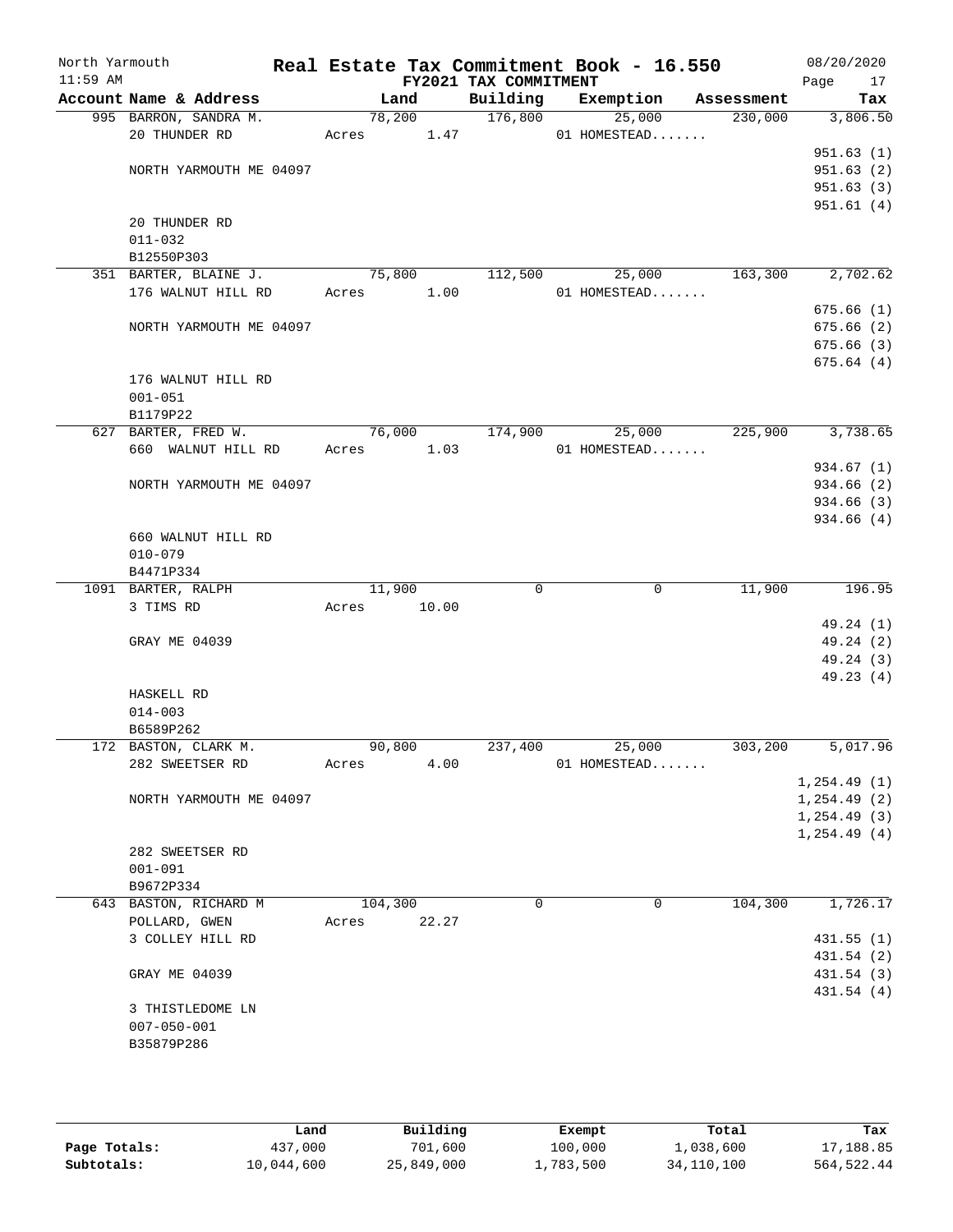| North Yarmouth<br>$11:59$ AM |                            |       |         |       | Real Estate Tax Commitment Book - 16.550<br>FY2021 TAX COMMITMENT |              |            | 08/20/2020<br>Page<br>18 |
|------------------------------|----------------------------|-------|---------|-------|-------------------------------------------------------------------|--------------|------------|--------------------------|
|                              | Account Name & Address     |       | Land    |       | Building                                                          | Exemption    | Assessment | Tax                      |
|                              | 696 BASTON, RICHARD M.     |       | 92,500  |       | $\mathbf 0$                                                       | $\Omega$     | 92,500     | 1,530.88                 |
|                              | 546 WALNUT HILL RD         | Acres |         | 30.80 |                                                                   |              |            |                          |
|                              |                            |       |         |       |                                                                   |              |            | 382.72 (1)               |
|                              | NORTH YARMOUTH ME 04097    |       |         |       |                                                                   |              |            | 382.72 (2)               |
|                              |                            |       |         |       |                                                                   |              |            | 382.72 (3)               |
|                              |                            |       |         |       |                                                                   |              |            | 382.72 (4)               |
|                              |                            |       |         |       |                                                                   |              |            |                          |
|                              | $001 - 097$                |       |         |       |                                                                   |              |            |                          |
|                              | 315 BASTON, RICHARD M. AND |       | 23,800  |       | $\mathbf 0$                                                       | 0            | 23,800     | 393.89                   |
|                              | CLARK M.                   |       |         |       |                                                                   |              |            |                          |
|                              | 282 SWEETSER RD            | Acres |         | 55.76 |                                                                   |              |            | 98.48 (1)                |
|                              | NORTH YARMOUTH ME 04097    |       |         |       |                                                                   |              |            | 98.47 (2)                |
|                              |                            |       |         |       |                                                                   |              |            | 98.47 (3)                |
|                              |                            |       |         |       |                                                                   |              |            | 98.47(4)                 |
|                              | SWEETSER RD                |       |         |       |                                                                   |              |            |                          |
|                              | $001 - 092$                |       |         |       |                                                                   |              |            |                          |
|                              | B35894P289                 |       |         |       |                                                                   |              |            |                          |
|                              | 1900 BATSON, MELODIE J.    |       | 68,200  |       | 310,600                                                           | 25,000       | 353,800    | 5,855.39                 |
|                              | 22 HAZEL LANE              | Acres |         | 0.31  |                                                                   | 01 HOMESTEAD |            |                          |
|                              |                            |       |         |       |                                                                   |              |            | 1,463.85(1)              |
|                              | NORTH YARMOUTH ME 04097    |       |         |       |                                                                   |              |            | 1,463.85(2)              |
|                              |                            |       |         |       |                                                                   |              |            | 1,463.85(3)              |
|                              |                            |       |         |       |                                                                   |              |            | 1,463.84(4)              |
|                              | 22 HAZEL LANE              |       |         |       |                                                                   |              |            |                          |
|                              | $008 - 064 - 013$          |       |         |       |                                                                   |              |            |                          |
|                              | B33723P276                 |       |         |       |                                                                   |              |            |                          |
|                              | 736 BEAN, DAVID M.         |       | 80,800  |       | 174,200                                                           | 25,000       | 230,000    | 3,806.50                 |
|                              | 1185 NORTH RD              | Acres |         | 5.00  |                                                                   | 01 HOMESTEAD |            |                          |
|                              |                            |       |         |       |                                                                   |              |            | 951.63(1)                |
|                              | NORTH YARMOUTH ME 04097    |       |         |       |                                                                   |              |            | 951.63(2)                |
|                              |                            |       |         |       |                                                                   |              |            | 951.63(3)                |
|                              |                            |       |         |       |                                                                   |              |            | 951.61(4)                |
|                              | 1185 NORTH RD              |       |         |       |                                                                   |              |            |                          |
|                              | $006 - 012$                |       |         |       |                                                                   |              |            |                          |
|                              | B27427P91                  |       |         |       |                                                                   |              |            |                          |
|                              | 1868 BEARCE, JEFFREY S     |       | 106,700 |       | $\mathbf 0$                                                       | 0            | 106,700    | 1,765.89                 |
|                              | 157 CENTER RD              | Acres |         | 41.46 |                                                                   |              |            |                          |
|                              |                            |       |         |       |                                                                   |              |            | 441.48 (1)               |
|                              | GRAY ME 04039              |       |         |       |                                                                   |              |            | 441.47 (2)               |
|                              |                            |       |         |       |                                                                   |              |            | 441.47 (3)               |
|                              |                            |       |         |       |                                                                   |              |            | 441.47 (4)               |
|                              | HASKELL RD                 |       |         |       |                                                                   |              |            |                          |
|                              | $014 - 014 - 001$          |       |         |       |                                                                   |              |            |                          |
|                              | B31889P134 10/07/2014      |       |         |       |                                                                   |              | 106,300    |                          |
|                              | 291 BEARCE, JR. KEITH A    |       | 106,300 |       | $\Omega$                                                          | 0            |            | 1,759.27                 |
|                              | 8 ROBINSON RD              | Acres |         | 41.24 |                                                                   |              |            | 439.82 (1)               |
|                              | WESTFORD MA 01886          |       |         |       |                                                                   |              |            | 439.82 (2)               |
|                              |                            |       |         |       |                                                                   |              |            |                          |
|                              |                            |       |         |       |                                                                   |              |            | 439.82 (3)<br>439.81 (4) |
|                              | 31 HASKELL RD              |       |         |       |                                                                   |              |            |                          |
|                              | $014 - 014$                |       |         |       |                                                                   |              |            |                          |
|                              | B31889P132 11/03/2014      |       |         |       |                                                                   |              |            |                          |
|                              |                            |       |         |       |                                                                   |              |            |                          |
|                              |                            |       |         |       |                                                                   |              |            |                          |

|              | Land       | Building     | Exempt    | Total      | Tax        |
|--------------|------------|--------------|-----------|------------|------------|
| Page Totals: | 478,300    | 484,800      | 50,000    | 913,100    | 15, 111.82 |
| Subtotals:   | 10,522,900 | 26, 333, 800 | 1,833,500 | 35,023,200 | 579,634.26 |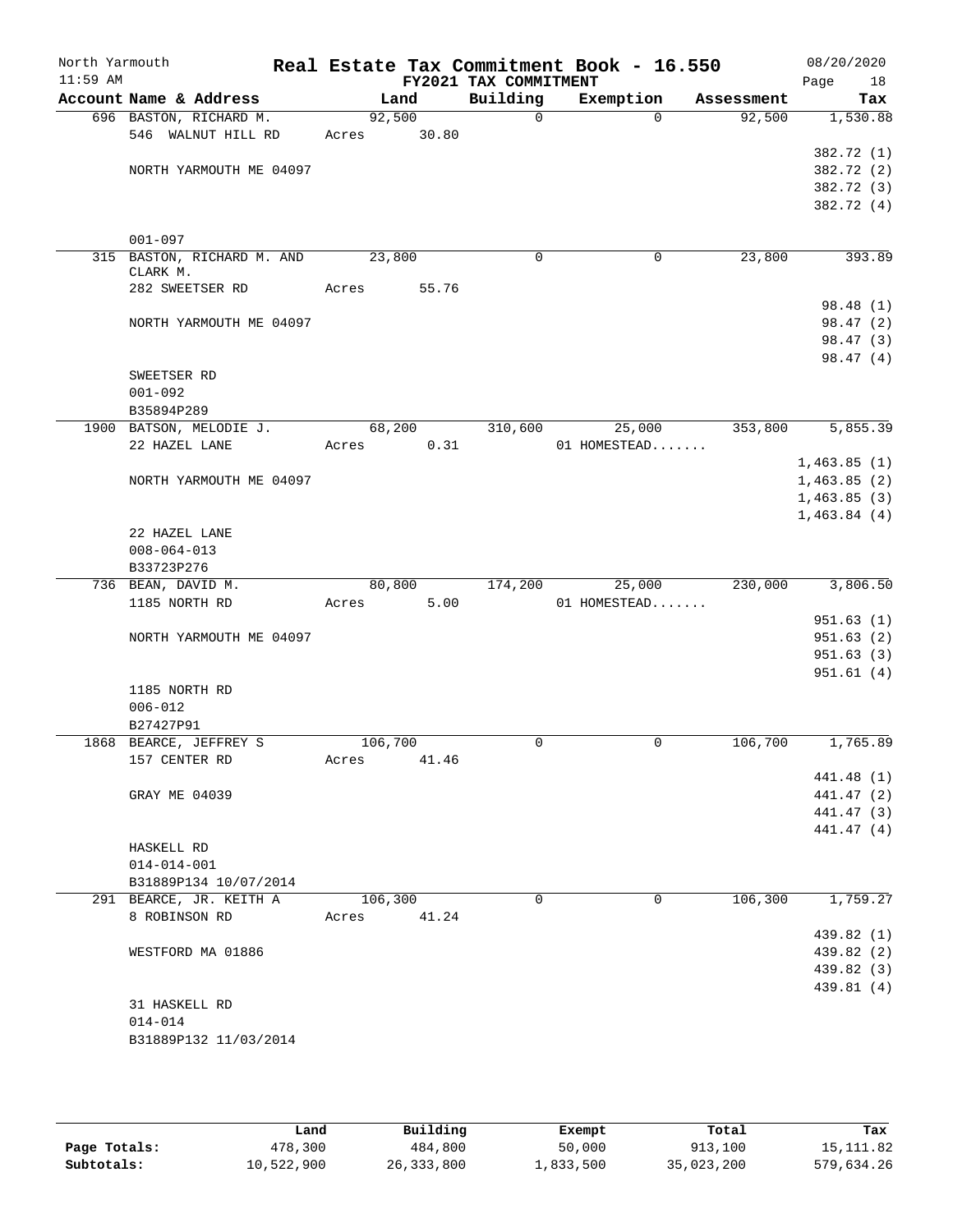| North Yarmouth<br>$11:59$ AM |                                             |         |        | FY2021 TAX COMMITMENT | Real Estate Tax Commitment Book - 16.550 |            | 08/20/2020<br>19<br>Page |
|------------------------------|---------------------------------------------|---------|--------|-----------------------|------------------------------------------|------------|--------------------------|
|                              | Account Name & Address                      |         | Land   | Building              | Exemption                                | Assessment | Tax                      |
|                              | 358 BEARCE, KEITH A JR                      | 75,800  |        | $\mathbf 0$           | $\Omega$                                 | 75,800     | 1,254.49                 |
|                              | 8 ROBINSON RD                               | Acres   | 1.00   |                       |                                          |            |                          |
|                              |                                             |         |        |                       |                                          |            | 313.63(1)                |
|                              | WESTFORD MA 01886                           |         |        |                       |                                          |            | 313.62(2)                |
|                              |                                             |         |        |                       |                                          |            | 313.62(3)                |
|                              | HASKELL RD                                  |         |        |                       |                                          |            | 313.62(4)                |
|                              | $014 - 012$                                 |         |        |                       |                                          |            |                          |
|                              | B31868P268                                  |         |        |                       |                                          |            |                          |
|                              | 922 BEAUCHEMIN, MEGAN J &                   | 88,400  |        | 422,800               | 0                                        | 511,200    | 8,460.36                 |
|                              | KYLE J<br>21 DELWIN DR                      | Acres   | 1.90   |                       |                                          |            |                          |
|                              |                                             |         |        |                       |                                          |            | 2,115.09(1)              |
|                              | NORTH YARMOUTH ME 04097                     |         |        |                       |                                          |            | 2,115.09(2)              |
|                              |                                             |         |        |                       |                                          |            | 2,115.09(3)              |
|                              |                                             |         |        |                       |                                          |            | 2,115.09(4)              |
|                              | 21 DELWIN DR                                |         |        |                       |                                          |            |                          |
|                              | $010 - 088$                                 |         |        |                       |                                          |            |                          |
|                              | B36287P259                                  |         |        |                       |                                          |            |                          |
|                              | 475 BECK, LINDA C.                          | 330,400 |        | 495,800               | 33,500                                   | 792,700    | 13, 119. 19              |
|                              | 49 RATH WAY                                 | Acres   | 102.84 |                       | 103 SOL3 4000-7999 WATTS<br>01 HOMESTEAD |            | 3,279.80(1)              |
|                              | NORTH YARMOUTH ME 04097                     |         |        |                       |                                          |            | 3, 279.80 (2)            |
|                              |                                             |         |        |                       |                                          |            | 3,279.80(3)              |
|                              |                                             |         |        |                       |                                          |            | 3,279.79(4)              |
|                              | 49 RATH WAY                                 |         |        |                       |                                          |            |                          |
|                              | $008 - 073$                                 |         |        |                       |                                          |            |                          |
|                              | B27132P268                                  |         |        |                       |                                          |            |                          |
|                              | 73 BECKWITH, ROBERT R.                      | 75,800  |        | 284,300               | 25,000                                   | 335,100    | 5,545.91                 |
|                              | 20 OLD STATION HOUSE RD Acres 1.00          |         |        |                       | 01 HOMESTEAD                             |            | 1,386.48(1)              |
|                              | NORTH YARMOUTH ME 04097                     |         |        |                       |                                          |            | 1,386.48(2)              |
|                              |                                             |         |        |                       |                                          |            | 1,386.48(3)              |
|                              |                                             |         |        |                       |                                          |            | 1,386.47(4)              |
|                              | 20 OLD STATION HOUSE RD                     |         |        |                       |                                          |            |                          |
|                              | $004 - 028$                                 |         |        |                       |                                          |            |                          |
|                              | B10170P189                                  |         |        |                       |                                          |            |                          |
|                              | 1487 BEDIGAN, HARRY H.<br>9 HIDDEN BROOK DR | 84,100  |        | 170,100               | 25,000                                   | 229,200    | 3,793.26                 |
|                              |                                             | Acres   | 2.65   |                       | 01 HOMESTEAD                             |            | 948.32 (1)               |
|                              | NORTH YARMOUTH ME 04097                     |         |        |                       |                                          |            | 948.32 (2)               |
|                              |                                             |         |        |                       |                                          |            | 948.32 (3)               |
|                              |                                             |         |        |                       |                                          |            | 948.30 (4)               |
|                              | 9 HIDDEN BROOK DR                           |         |        |                       |                                          |            |                          |
|                              | $014 - 061$                                 |         |        |                       |                                          |            |                          |
|                              | B13177P202                                  |         |        |                       |                                          |            |                          |
|                              | 710 BEEM, KATHRYN J.                        | 75,800  |        | 111,300               | 25,000                                   | 162,100    | 2,682.76                 |
|                              | 42 CUMBERLAND ROAD                          | Acres   | 1.00   |                       | 01 HOMESTEAD                             |            | 670.69(1)                |
|                              | NORTH YARMOUTH ME 04097                     |         |        |                       |                                          |            | 670.69 (2)               |
|                              |                                             |         |        |                       |                                          |            | 670.69(3)                |
|                              |                                             |         |        |                       |                                          |            | 670.69(4)                |
|                              | 42 CUMBERLAND RD                            |         |        |                       |                                          |            |                          |
|                              | $004 - 043$                                 |         |        |                       |                                          |            |                          |
|                              | B8188P239                                   |         |        |                       |                                          |            |                          |
|                              |                                             |         |        |                       |                                          |            |                          |

|              | Land       | Building   | Exempt    | Total      | Tax        |
|--------------|------------|------------|-----------|------------|------------|
| Page Totals: | 730,300    | 1,484,300  | 108,500   | 2,106,100  | 34,855.97  |
| Subtotals:   | 11,253,200 | 27,818,100 | 1,942,000 | 37,129,300 | 614,490.23 |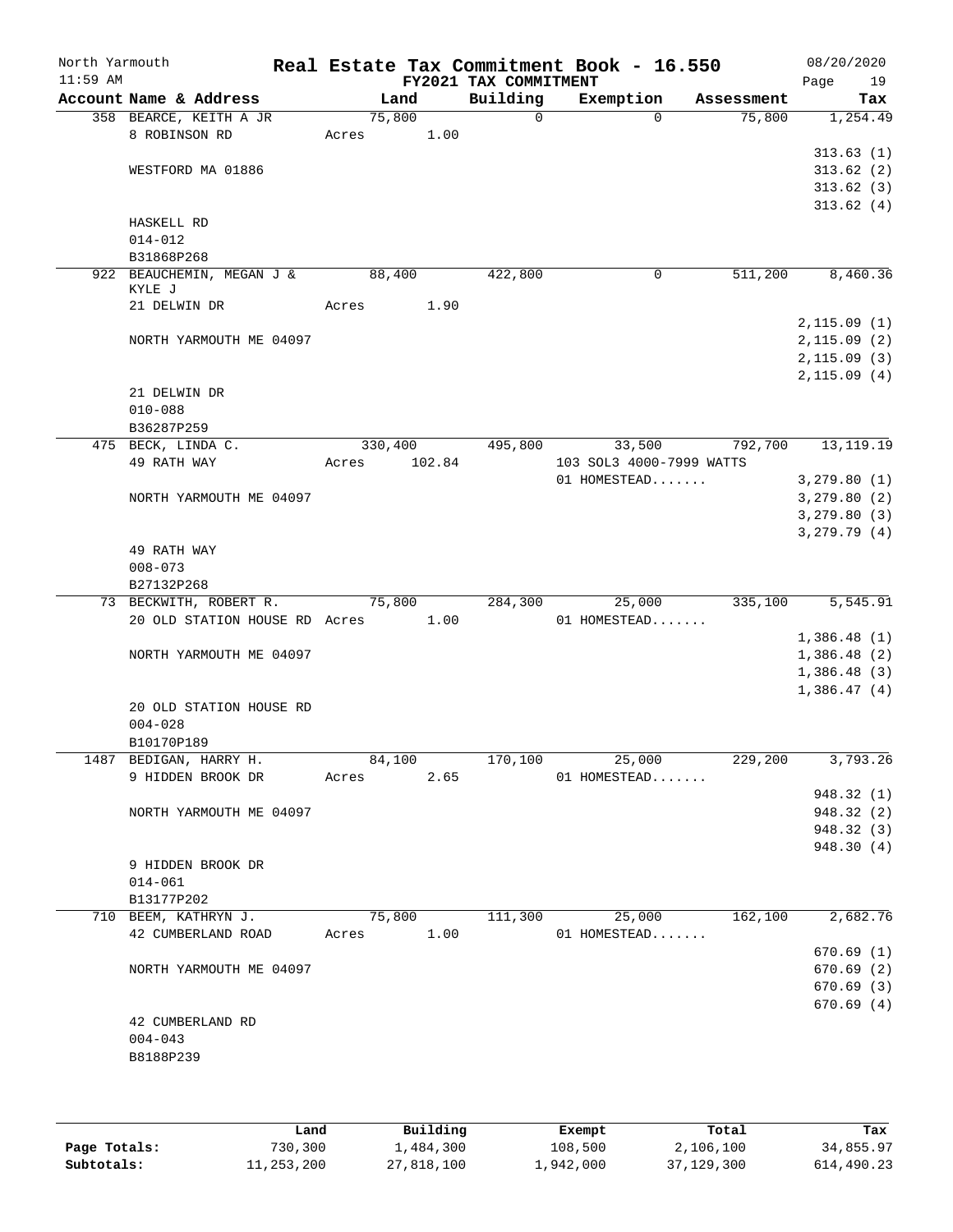| North Yarmouth<br>$11:59$ AM |                            |                 | Real Estate Tax Commitment Book - 16.550 |                                   |                   |              |                    | 08/20/2020        |
|------------------------------|----------------------------|-----------------|------------------------------------------|-----------------------------------|-------------------|--------------|--------------------|-------------------|
|                              | Account Name & Address     |                 | Land                                     | FY2021 TAX COMMITMENT<br>Building | Exemption         |              | Assessment         | 20<br>Page<br>Tax |
|                              | 499 BEGGS, JULIE ANNA      |                 | 75,800                                   | 154,900                           |                   | 25,000       | 205,700            | 3,404.34          |
|                              | 91 TOWN FARM ROAD          | Acres           | 1.00                                     |                                   |                   | 01 HOMESTEAD |                    |                   |
|                              |                            |                 |                                          |                                   |                   |              |                    | 851.09(1)         |
|                              | NORTH YARMOUTH ME 04097    |                 |                                          |                                   |                   |              |                    | 851.09 (2)        |
|                              |                            |                 |                                          |                                   |                   |              |                    | 851.09 (3)        |
|                              |                            |                 |                                          |                                   |                   |              |                    | 851.07 (4)        |
|                              | 91 TOWN FARM RD            |                 |                                          |                                   |                   |              |                    |                   |
|                              | $017 - 005$                |                 |                                          |                                   |                   |              |                    |                   |
|                              | B3063P132                  |                 |                                          |                                   |                   |              |                    |                   |
|                              | 37 BELAIRE, KAREN M.       |                 | 76,300                                   | 138,000                           |                   | 25,000       | 189,300            | 3,132.92          |
|                              | 262 WALNUT HILL RD         | Acres           | 1.10                                     |                                   |                   | 01 HOMESTEAD |                    |                   |
|                              |                            |                 |                                          |                                   |                   |              |                    | 783.23(1)         |
|                              | NORTH YARMOUTH ME 04097    |                 |                                          |                                   |                   |              |                    | 783.23 (2)        |
|                              |                            |                 |                                          |                                   |                   |              |                    | 783.23 (3)        |
|                              |                            |                 |                                          |                                   |                   |              |                    | 783.23(4)         |
|                              | 262 WALNUT HILL RD         |                 |                                          |                                   |                   |              |                    |                   |
|                              | $004 - 008$                |                 |                                          |                                   |                   |              |                    |                   |
|                              | B24231P58                  |                 |                                          |                                   |                   |              |                    |                   |
|                              | 1543 BELANGER, DONALD J.   |                 | 153,200                                  | 585,800                           |                   | 31,000       | 708,000            | 11,717.40         |
|                              | 11 LISAS WAY               | Acres           | 17.30                                    |                                   |                   | 05 VETERAN   |                    |                   |
|                              |                            |                 |                                          |                                   |                   | 01 HOMESTEAD |                    | 2,929.35(1)       |
|                              | NORTH YARMOUTH ME          |                 |                                          |                                   |                   |              |                    | 2,929.35(2)       |
|                              | 04097                      |                 |                                          |                                   |                   |              |                    | 2,929.35 (3)      |
|                              |                            |                 |                                          |                                   |                   |              |                    | 2,929.35(4)       |
|                              | 11 LISA'S WAY              |                 |                                          |                                   |                   |              |                    |                   |
|                              | $014 - 072$                |                 |                                          |                                   |                   |              |                    |                   |
|                              | B18623P101                 |                 |                                          |                                   |                   |              |                    |                   |
|                              | 1230 BELANGER, JEDADIAH &  |                 | 95,600                                   | 277,500                           |                   | 0            | 373,100            | 6,174.81          |
|                              | BETHANY                    |                 |                                          |                                   |                   |              |                    |                   |
|                              | 185 CHRISTOPHER RD         | Acres           | 3.21                                     |                                   |                   |              |                    |                   |
|                              |                            |                 |                                          |                                   |                   |              |                    | 1,543.71(1)       |
|                              | NORTH YARMOUTH ME 04097    |                 |                                          |                                   |                   |              |                    | 1,543.70(2)       |
|                              |                            |                 |                                          |                                   |                   |              |                    | 1,543.70(3)       |
|                              |                            |                 |                                          |                                   |                   |              |                    | 1,543.70(4)       |
|                              | 185 CHRISTOPHER RD         |                 |                                          |                                   |                   |              |                    |                   |
|                              | $016 - 109$                |                 |                                          |                                   |                   |              |                    |                   |
|                              | B34195P294                 |                 |                                          |                                   |                   |              |                    |                   |
|                              | 1224 BELL, ERIC P.         |                 | 77,800                                   | 117,600                           |                   | 25,000       | 170,400            | 2,820.12          |
|                              | 226 MILL RD                | Acres           | 1.40                                     |                                   |                   | 01 HOMESTEAD |                    |                   |
|                              |                            |                 |                                          |                                   |                   |              |                    | 705.03(1)         |
|                              | NORTH YARMOUTH ME 04097    |                 |                                          |                                   |                   |              |                    | 705.03(2)         |
|                              |                            |                 |                                          |                                   |                   |              |                    | 705.03(3)         |
|                              |                            |                 |                                          |                                   |                   |              |                    | 705.03(4)         |
|                              | 226 MILL RD<br>$016 - 030$ |                 |                                          |                                   |                   |              |                    |                   |
|                              | B28364P110 12/15/2010      |                 |                                          |                                   |                   |              |                    |                   |
|                              | 1012 BENARD, PAUL M        |                 | 76,100                                   | 0                                 |                   | 76,100       | 0                  | 0.00              |
|                              | PO BOX 707                 | Acres           | 1.10                                     |                                   | 903               |              |                    |                   |
|                              |                            |                 |                                          |                                   |                   |              |                    |                   |
|                              | CUMBERLAND ME 04021        |                 |                                          |                                   |                   |              |                    |                   |
|                              |                            |                 |                                          |                                   |                   |              |                    |                   |
|                              |                            |                 |                                          |                                   |                   |              |                    |                   |
|                              | LUFKIN RD                  |                 |                                          |                                   |                   |              |                    |                   |
|                              | $008 - 016$                |                 |                                          |                                   |                   |              |                    |                   |
|                              | B33193P315                 |                 |                                          |                                   |                   |              |                    |                   |
|                              |                            |                 |                                          |                                   |                   |              |                    |                   |
|                              |                            |                 |                                          |                                   |                   |              |                    |                   |
|                              |                            |                 |                                          |                                   |                   |              |                    |                   |
| Page Totals:                 |                            | Land<br>554,800 | Building<br>1,273,800                    |                                   | Exempt<br>182,100 |              | Total<br>1,646,500 | Tax<br>27, 249.59 |
| Subtotals:                   |                            | 11,808,000      | 29,091,900                               |                                   | 2,124,100         |              | 38,775,800         | 641,739.82        |
|                              |                            |                 |                                          |                                   |                   |              |                    |                   |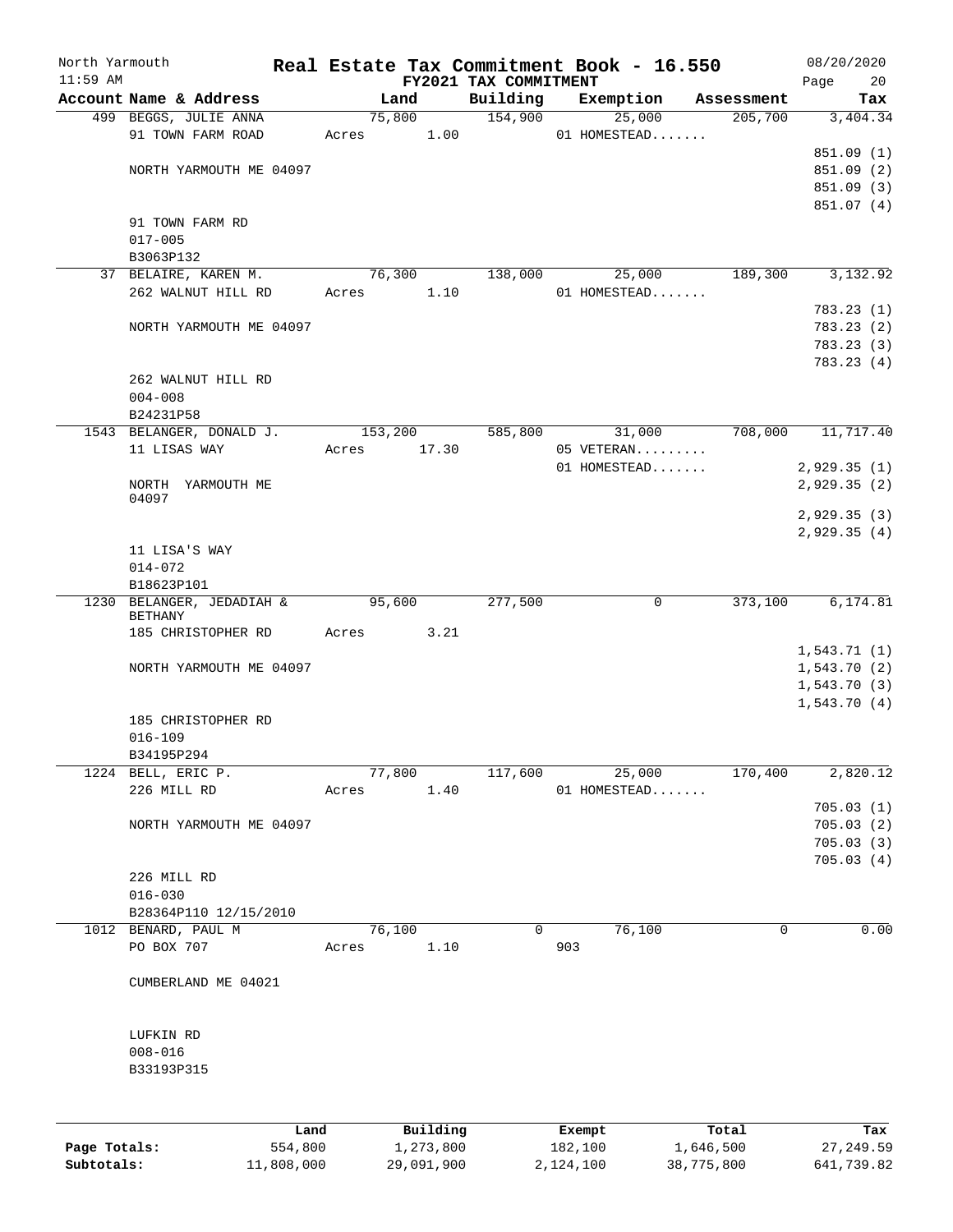| North Yarmouth<br>$11:59$ AM |                                             |         |      | FY2021 TAX COMMITMENT | Real Estate Tax Commitment Book - 16.550 |            | 08/20/2020<br>Page<br>21 |
|------------------------------|---------------------------------------------|---------|------|-----------------------|------------------------------------------|------------|--------------------------|
|                              | Account Name & Address                      | Land    |      | Building              | Exemption                                | Assessment | Tax                      |
|                              | 440 BENERE, DONALD C                        | 94,400  |      | 148,500               | 25,000                                   | 217,900    | 3,606.25                 |
|                              | 68 FARMS EDGE RD                            | Acres   | 3.00 |                       | 01 HOMESTEAD                             |            |                          |
|                              |                                             |         |      |                       |                                          |            | 901.57(1)                |
|                              | NORTH YARMOUTH ME 04097                     |         |      |                       |                                          |            | 901.56(2)                |
|                              |                                             |         |      |                       |                                          |            | 901.56(3)                |
|                              |                                             |         |      |                       |                                          |            | 901.56(4)                |
|                              | 68 FARMS EDGE RD                            |         |      |                       |                                          |            |                          |
|                              | $002 - 061$                                 |         |      |                       |                                          |            |                          |
|                              | B32973P321                                  |         |      |                       |                                          |            |                          |
|                              | 1577 BENINATI, JOSEPH E JR &<br>RACHEL Y JT | 102,300 |      | 300,200               | 0                                        | 402,500    | 6,661.38                 |
|                              | 67 STOWELL BROOKE                           | Acres   | 1.58 |                       |                                          |            |                          |
|                              |                                             |         |      |                       |                                          |            | 1,665.35(1)              |
|                              | NORTH YARMOUTH ME 04097                     |         |      |                       |                                          |            | 1,665.35(2)              |
|                              |                                             |         |      |                       |                                          |            | 1,665.35(3)              |
|                              |                                             |         |      |                       |                                          |            | 1,665.33(4)              |
|                              | 67 STOWELL BROOKE                           |         |      |                       |                                          |            |                          |
|                              | $016 - 021$                                 |         |      |                       |                                          |            |                          |
|                              | B32902P320                                  |         |      |                       |                                          |            |                          |
|                              | 1016 BENN, CHRISTINA                        | 10,300  |      | $\mathbf 0$           | $\mathbf 0$                              | 10,300     | 170.47                   |
|                              | 1010 SLIGO RD                               | Acres   | 6.48 |                       |                                          |            |                          |
|                              |                                             |         |      |                       |                                          |            | 42.62(1)                 |
|                              | NORTH YARMOUTH ME 04097                     |         |      |                       |                                          |            | 42.62(2)                 |
|                              |                                             |         |      |                       |                                          |            | 42.62(3)                 |
|                              |                                             |         |      |                       |                                          |            | 42.61(4)                 |
|                              | SLIGO RD                                    |         |      |                       |                                          |            |                          |
|                              | $008 - 039$                                 |         |      |                       |                                          |            |                          |
|                              | B31925P60                                   |         |      |                       |                                          |            |                          |
|                              | 682 BENN, CHRISTINA                         | 106,400 |      | 227,000               | 25,000                                   | 308,400    | 5,104.02                 |
|                              | 1010 SLIGO RD                               | Acres   | 7.12 |                       | 01 HOMESTEAD                             |            |                          |
|                              |                                             |         |      |                       |                                          |            | 1,276.01(1)              |
|                              | NORTH YARMOUTH ME 04097                     |         |      |                       |                                          |            | 1,276.01(2)              |
|                              |                                             |         |      |                       |                                          |            | 1,276.01(3)              |
|                              |                                             |         |      |                       |                                          |            | 1, 275.99(4)             |
|                              | 1010 SLIGO RD                               |         |      |                       |                                          |            |                          |
|                              | $008 - 059$                                 |         |      |                       |                                          |            |                          |
|                              | B14481P178                                  |         |      |                       |                                          |            |                          |
|                              | 630 BENN, CHRISTINA A                       | 8,700   |      | 0                     | 0                                        | 8,700      | 143.99                   |
|                              | 1010 SLIGO RD                               | Acres   | 3.10 |                       |                                          |            |                          |
|                              |                                             |         |      |                       |                                          |            | 36.00(1)                 |
|                              | NORTH YARMOUTH ME 04097                     |         |      |                       |                                          |            | 36.00(2)                 |
|                              |                                             |         |      |                       |                                          |            | 36.00(3)                 |
|                              |                                             |         |      |                       |                                          |            | 35.99(4)                 |
|                              | SLIGO RD<br>$008 - 001$                     |         |      |                       |                                          |            |                          |
|                              |                                             |         |      |                       |                                          |            |                          |
|                              | B31925P60<br>997 BENN, CHRISTINA A          | 11,600  |      | $\Omega$              | 0                                        | 11,600     | 191.98                   |
|                              | 1010 SLIGO RD                               | Acres   | 9.04 |                       |                                          |            |                          |
|                              |                                             |         |      |                       |                                          |            | 48.00(1)                 |
|                              | NORTH YARMOUTH ME 04097                     |         |      |                       |                                          |            | 48.00 (2)                |
|                              |                                             |         |      |                       |                                          |            | 48.00 (3)                |
|                              |                                             |         |      |                       |                                          |            | 47.98 (4)                |
|                              | SLIGO RD                                    |         |      |                       |                                          |            |                          |
|                              | $008 - 044$                                 |         |      |                       |                                          |            |                          |
|                              | B31925P60                                   |         |      |                       |                                          |            |                          |
|                              |                                             |         |      |                       |                                          |            |                          |
|                              |                                             |         |      |                       |                                          |            |                          |

|              | Land       | Building   | Exempt    | Total      | Tax        |
|--------------|------------|------------|-----------|------------|------------|
| Page Totals: | 333,700    | 675,700    | 50,000    | 959,400    | 15,878.09  |
| Subtotals:   | 12,141,700 | 29,767,600 | 2,174,100 | 39,735,200 | 657,617.91 |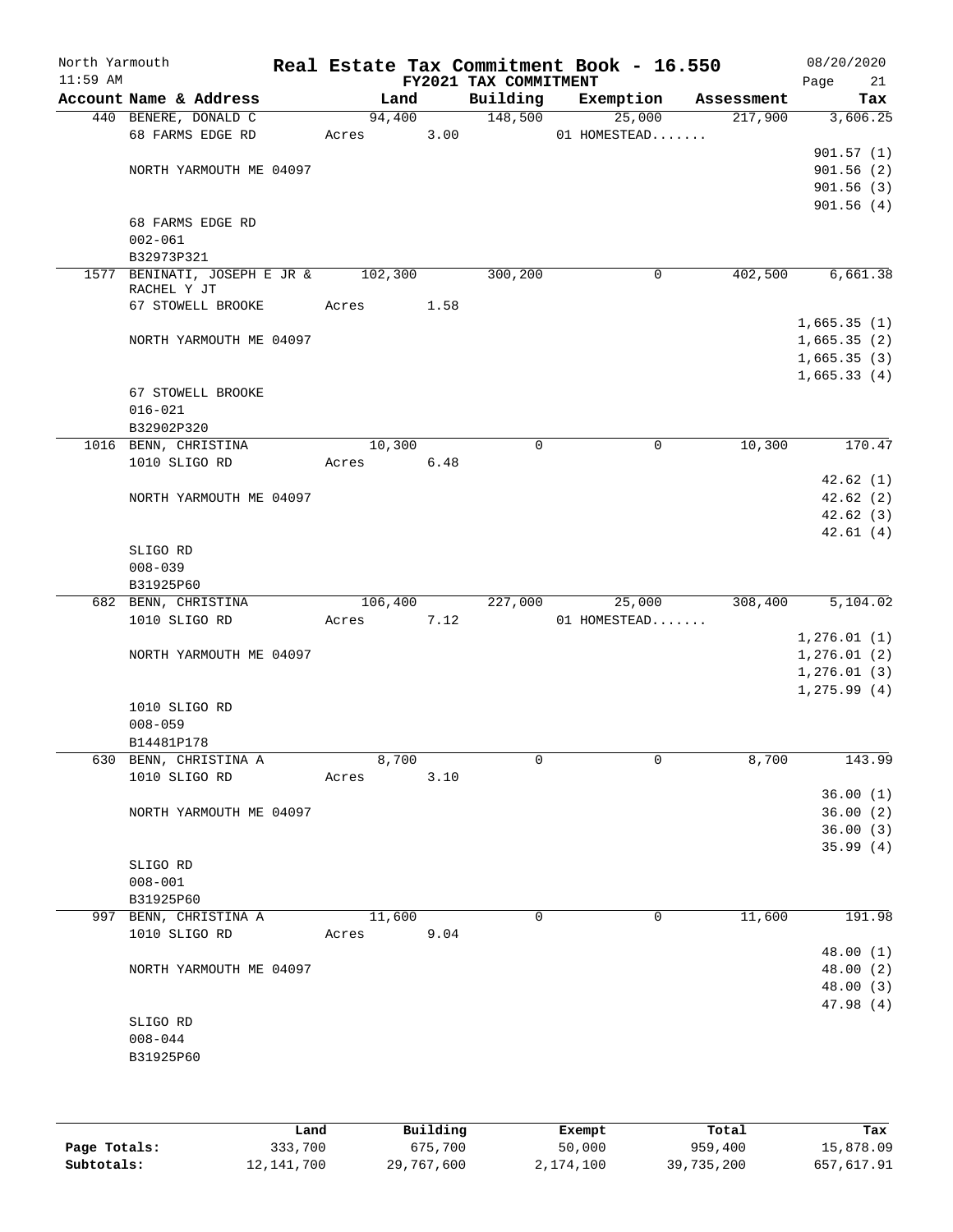| North Yarmouth<br>$11:59$ AM |                                  |                             |       |         |      | Real Estate Tax Commitment Book - 16.550<br>FY2021 TAX COMMITMENT |              |           |            | 08/20/2020<br>22<br>Page |
|------------------------------|----------------------------------|-----------------------------|-------|---------|------|-------------------------------------------------------------------|--------------|-----------|------------|--------------------------|
|                              |                                  | Account Name & Address      |       | Land    |      | Building                                                          |              | Exemption | Assessment | Tax                      |
|                              | 1515 BENOIT, VANCE G.            |                             |       | 86,300  |      | 302,800                                                           |              | 25,000    | 364,100    | 6,025.86                 |
|                              |                                  | BENOIT, CHERYL HULST        | Acres |         | 3.10 |                                                                   | 01 HOMESTEAD |           |            |                          |
|                              | 1072 NORTH RD                    |                             |       |         |      |                                                                   |              |           |            | 1,506.47(1)              |
|                              |                                  |                             |       |         |      |                                                                   |              |           |            | 1,506.47(2)              |
|                              |                                  | NORTH YARMOUTH ME 04097     |       |         |      |                                                                   |              |           |            | 1,506.47(3)              |
|                              |                                  |                             |       |         |      |                                                                   |              |           |            | 1,506.45(4)              |
|                              | 1072 NORTH RD                    |                             |       |         |      |                                                                   |              |           |            |                          |
|                              | $005 - 048$                      |                             |       |         |      |                                                                   |              |           |            |                          |
|                              | B30038P167<br>494 BEOTE, SEAN M. |                             |       |         |      |                                                                   |              |           |            | 4,538.01                 |
|                              |                                  |                             |       | 88,200  |      | 211,000                                                           |              | 25,000    | 274,200    |                          |
|                              | 842 NORTH RD                     |                             | Acres |         | 3.47 |                                                                   | 01 HOMESTEAD |           |            |                          |
|                              |                                  |                             |       |         |      |                                                                   |              |           |            | 1, 134.51(1)             |
|                              |                                  | NORTH YARMOUTH ME 04097     |       |         |      |                                                                   |              |           |            | 1, 134.50(2)             |
|                              |                                  |                             |       |         |      |                                                                   |              |           |            | 1, 134.50(3)             |
|                              |                                  |                             |       |         |      |                                                                   |              |           |            | 1, 134.50(4)             |
|                              | 842 NORTH RD                     |                             |       |         |      |                                                                   |              |           |            |                          |
|                              | $002 - 086$                      |                             |       |         |      |                                                                   |              |           |            |                          |
|                              | B14245P306                       |                             |       |         |      |                                                                   |              |           | 385,800    |                          |
|                              |                                  | 412 BERETICH, BILJANA       |       | 90,800  |      | 320,000                                                           |              | 25,000    |            | 6,384.99                 |
|                              |                                  | BERETICH, THOMAS            | Acres |         | 4.00 |                                                                   | 01 HOMESTEAD |           |            |                          |
|                              | 747 SLIGO RD                     |                             |       |         |      |                                                                   |              |           |            | 1,596.25(1)              |
|                              |                                  |                             |       |         |      |                                                                   |              |           |            | 1,596.25(2)              |
|                              |                                  | NORTH YARMOUTH ME 04097     |       |         |      |                                                                   |              |           |            | 1,596.25(3)              |
|                              | 747 SLIGO RD                     |                             |       |         |      |                                                                   |              |           |            | 1,596.24(4)              |
|                              | $005 - 021$                      |                             |       |         |      |                                                                   |              |           |            |                          |
|                              |                                  | B28984P119 09/22/2011       |       |         |      |                                                                   |              |           |            |                          |
|                              | 210 BERG, ANNE V.                |                             |       | 76,800  |      | 203,500                                                           |              | 25,000    | 255,300    | 4,225.22                 |
|                              |                                  | 33 BAYBERRY DRIVE           | Acres |         | 1.20 |                                                                   | 01 HOMESTEAD |           |            |                          |
|                              |                                  |                             |       |         |      |                                                                   |              |           |            | 1,056.31(1)              |
|                              |                                  | NORTH YARMOUTH ME 04097     |       |         |      |                                                                   |              |           |            | 1,056.31(2)              |
|                              |                                  |                             |       |         |      |                                                                   |              |           |            | 1,056.31(3)              |
|                              |                                  |                             |       |         |      |                                                                   |              |           |            | 1,056.29(4)              |
|                              | 33 BAYBERRY DR                   |                             |       |         |      |                                                                   |              |           |            |                          |
|                              | $004 - 188$                      |                             |       |         |      |                                                                   |              |           |            |                          |
|                              | B7936P11                         |                             |       |         |      |                                                                   |              |           |            |                          |
|                              |                                  | 1549 BERG, DAVID C & LIVE J |       | 82,800  |      | 301,900                                                           |              | 25,000    | 359,700    | 5,953.04                 |
|                              |                                  | 231 WEST POWNAL RD          | Acres |         | 2.40 |                                                                   | 01 HOMESTEAD |           |            |                          |
|                              |                                  |                             |       |         |      |                                                                   |              |           |            | 1,488.26(1)              |
|                              |                                  | NORTH YARMOUTH ME 04097     |       |         |      |                                                                   |              |           |            | 1,488.26(2)              |
|                              |                                  |                             |       |         |      |                                                                   |              |           |            | 1,488.26(3)              |
|                              |                                  |                             |       |         |      |                                                                   |              |           |            | 1,488.26(4)              |
|                              |                                  | 231 WEST POWNAL RD          |       |         |      |                                                                   |              |           |            |                          |
|                              | $013 - 043$                      |                             |       |         |      |                                                                   |              |           |            |                          |
|                              | B34882P72                        |                             |       |         |      |                                                                   |              |           |            |                          |
|                              |                                  | 1962 BERNARDY, JOHN SCOTT   |       | 129,200 |      | 0                                                                 |              | 0         | 129,200    | 2,138.26                 |
|                              |                                  | CARR, PAULINE, A            | Acres |         | 3.06 |                                                                   |              |           |            |                          |
|                              | PO BOX 206                       |                             |       |         |      |                                                                   |              |           |            | 534.57 (1)               |
|                              |                                  |                             |       |         |      |                                                                   |              |           |            | 534.57 (2)               |
|                              | AUBURN ME 04212                  |                             |       |         |      |                                                                   |              |           |            | 534.57 (3)               |
|                              |                                  |                             |       |         |      |                                                                   |              |           |            | 534.55(4)                |
|                              | 942 SLIGO RD                     |                             |       |         |      |                                                                   |              |           |            |                          |
|                              | $008 - 036 - 004$                |                             |       |         |      |                                                                   |              |           |            |                          |
|                              | B36000P143                       |                             |       |         |      |                                                                   |              |           |            |                          |
|                              |                                  |                             |       |         |      |                                                                   |              |           |            |                          |
|                              |                                  |                             |       |         |      |                                                                   |              |           |            |                          |

|              | Land       | Building   | Exempt    | Total      | Tax        |
|--------------|------------|------------|-----------|------------|------------|
| Page Totals: | 554,100    | ⊥,339,200  | 125,000   | 1,768,300  | 29,265.38  |
| Subtotals:   | 12,695,800 | 31,106,800 | 2,299,100 | 41,503,500 | 686,883.29 |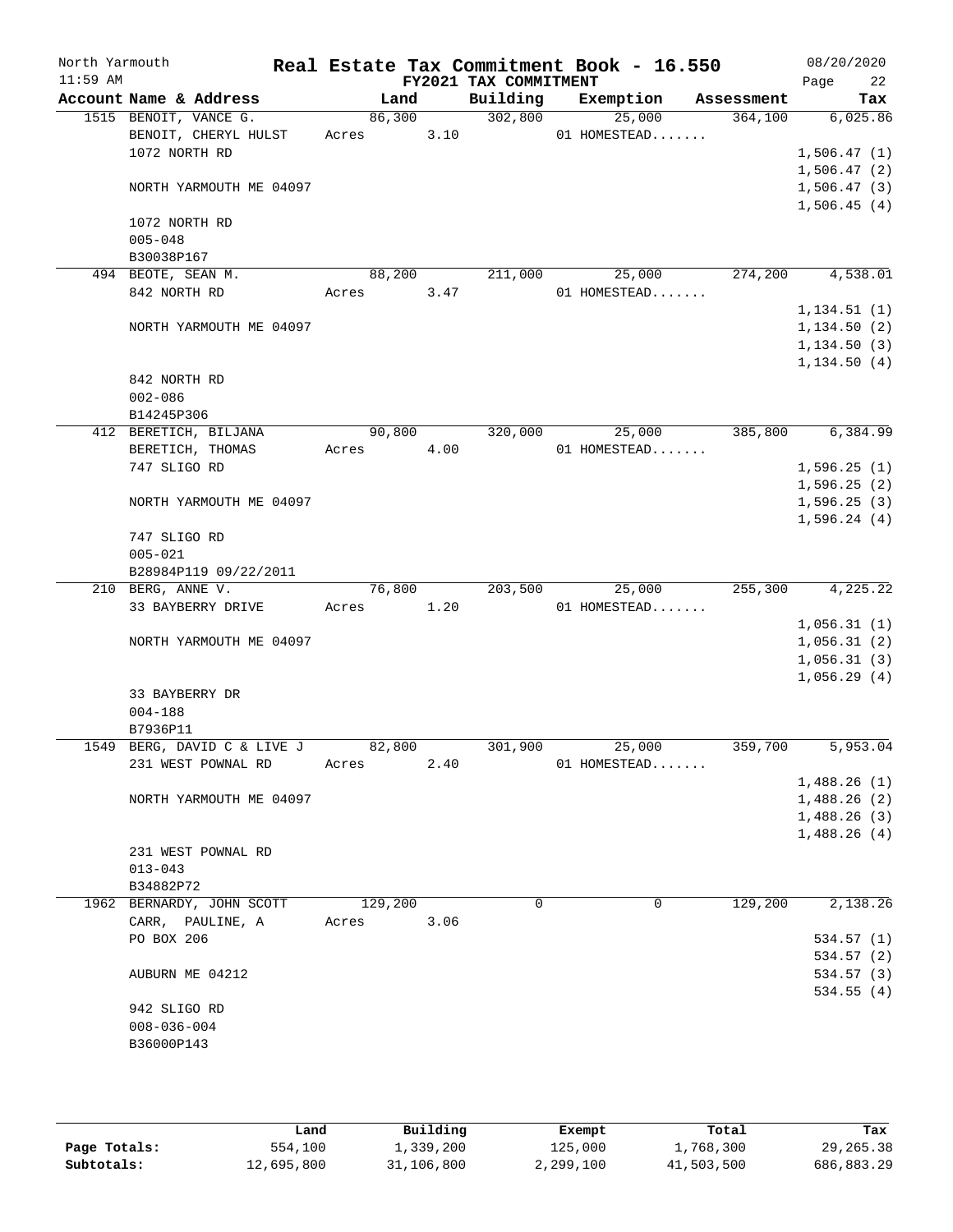| North Yarmouth<br>$11:59$ AM |                                             |                       |      | FY2021 TAX COMMITMENT | Real Estate Tax Commitment Book - 16.550 |                    | 08/20/2020<br>Page<br>23     |
|------------------------------|---------------------------------------------|-----------------------|------|-----------------------|------------------------------------------|--------------------|------------------------------|
|                              | Account Name & Address                      | Land                  |      | Building              | Exemption                                | Assessment         | Tax                          |
|                              | 1529 BERRY, ANDREA E &                      | 75,900                |      | 261,900               | $\Omega$                                 | 337,800            | 5,590.59                     |
|                              | STEVEN B<br>35 BERRY AVE                    | Acres                 | 1.01 |                       |                                          |                    |                              |
|                              |                                             |                       |      |                       |                                          |                    | 1,397.65(1)                  |
|                              | PORTLAND ME 04103                           |                       |      |                       |                                          |                    | 1,397.65(2)                  |
|                              |                                             |                       |      |                       |                                          |                    | 1,397.65(3)                  |
|                              | 67 MEMORIAL HIGHWAY                         |                       |      |                       |                                          |                    | 1,397.64(4)                  |
|                              | $007 - 074$                                 |                       |      |                       |                                          |                    |                              |
|                              | B32642P335                                  |                       |      |                       |                                          |                    |                              |
|                              | 945 BERRY, DAVID R.                         | 84,000                |      | 305,100               | 25,000                                   | 364,100            | 6,025.86                     |
|                              | 16 DELWIN DR                                | Acres                 | 1.10 |                       | 01 HOMESTEAD                             |                    |                              |
|                              |                                             |                       |      |                       |                                          |                    | 1,506.47(1)                  |
|                              | NORTH YARMOUTH ME 04097                     |                       |      |                       |                                          |                    | 1,506.47(2)<br>1,506.47(3)   |
|                              |                                             |                       |      |                       |                                          |                    | 1,506.45(4)                  |
|                              | 16 DELWIN DR                                |                       |      |                       |                                          |                    |                              |
|                              | $010 - 137$                                 |                       |      |                       |                                          |                    |                              |
|                              | B24976P302                                  |                       |      |                       |                                          |                    |                              |
|                              | 230 BERSHAD, SHIRLEY K &                    | 69,000                |      | 164,300               | 0                                        | 233,300            | 3,861.12                     |
|                              | HAMILTON, MELISSA D JT Acres                |                       | 0.46 |                       |                                          |                    |                              |
|                              | 598 SLIGO RD                                |                       |      |                       |                                          |                    | 965.28(1)<br>965.28(2)       |
|                              | NORTH YARMOUTH ME 04097                     |                       |      |                       |                                          |                    | 965.28(3)                    |
|                              |                                             |                       |      |                       |                                          |                    | 965.28(4)                    |
|                              | 598 SLIGO RD                                |                       |      |                       |                                          |                    |                              |
|                              | $002 - 009$                                 |                       |      |                       |                                          |                    |                              |
|                              | B32843P306                                  |                       |      |                       |                                          |                    |                              |
|                              | 1959 BERTHIAUME, MATTEW &<br><b>BREANNE</b> | 129,500               |      | 0                     | $\mathbf 0$                              | 129,500            | 2,143.23                     |
|                              | 15 PUMPKIN HOLLOW                           | Acres                 | 3.11 |                       |                                          |                    |                              |
|                              |                                             |                       |      |                       |                                          |                    | 535.81(1)                    |
|                              | CUMBERLAND ME 04021                         |                       |      |                       |                                          |                    | 535.81(2)                    |
|                              |                                             |                       |      |                       |                                          |                    | 535.81(3)<br>535.80(4)       |
|                              | SLIGO RD                                    |                       |      |                       |                                          |                    |                              |
|                              | $008 - 036 - 001$                           |                       |      |                       |                                          |                    |                              |
|                              | B35957P194                                  |                       |      |                       |                                          |                    |                              |
|                              | 584 BERUBE, RONALD B.                       | 85,100                |      | 358,700               | 25,000                                   | 418,800            | 6,931.14                     |
|                              | 37 HENRY RD                                 | Acres                 | 1.30 |                       | 01 HOMESTEAD                             |                    |                              |
|                              |                                             |                       |      |                       |                                          |                    | 1,732.79(1)                  |
|                              | NORTH YARMOUTH ME 04097                     |                       |      |                       |                                          |                    | 1,732.79 (2)<br>1,732.79 (3) |
|                              |                                             |                       |      |                       |                                          |                    | 1,732.77(4)                  |
|                              | 37 HENRY RD                                 |                       |      |                       |                                          |                    |                              |
|                              | $010 - 122$                                 |                       |      |                       |                                          |                    |                              |
|                              | B18593P141                                  |                       |      |                       |                                          |                    |                              |
|                              | 1348 BETTCHER, TAD H.                       | 81,700                |      | 195,200               | 25,000                                   | 251,900            | 4,168.95                     |
|                              | 260 WEST POWNAL ROAD                        | Acres                 | 2.18 |                       | 01 HOMESTEAD                             |                    |                              |
|                              | NORTH YARMOUTH ME 04097                     |                       |      |                       |                                          |                    | 1,042.24(1)<br>1,042.24(2)   |
|                              |                                             |                       |      |                       |                                          |                    | 1,042.24(3)                  |
|                              |                                             |                       |      |                       |                                          |                    | 1,042.23(4)                  |
|                              | 260 WEST POWNAL RD                          |                       |      |                       |                                          |                    |                              |
|                              | $013 - 072$                                 |                       |      |                       |                                          |                    |                              |
|                              | B10591P329                                  |                       |      |                       |                                          |                    |                              |
|                              |                                             |                       |      |                       |                                          |                    |                              |
|                              |                                             |                       |      |                       |                                          |                    |                              |
| Page Totals:                 | Land<br>525,200                             | Building<br>1,285,200 |      |                       | Exempt<br>75,000                         | Total<br>1,735,400 | Tax<br>28,720.89             |
|                              |                                             |                       |      |                       |                                          |                    |                              |

**Subtotals:** 13,221,000 32,392,000 2,374,100 43,238,900 715,604.18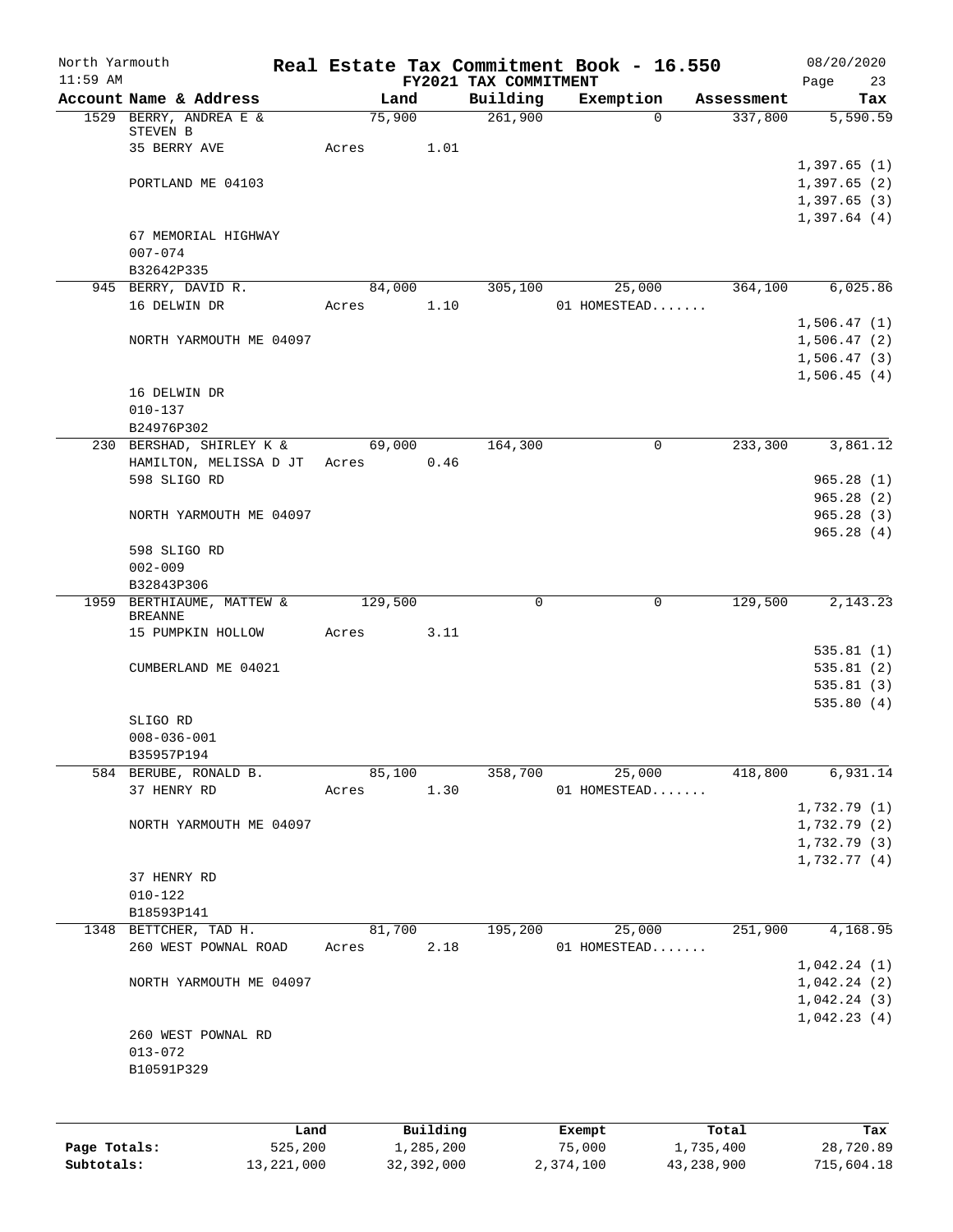| North Yarmouth<br>$11:59$ AM |                                  |        |      | FY2021 TAX COMMITMENT | Real Estate Tax Commitment Book - 16.550 |            | 08/20/2020<br>Page<br>24   |
|------------------------------|----------------------------------|--------|------|-----------------------|------------------------------------------|------------|----------------------------|
|                              | Account Name & Address           | Land   |      | Building              | Exemption                                | Assessment | Tax                        |
|                              | 80 BILLINGS, BRIAN A.            | 76,800 |      | 103, 200              | 25,000                                   | 155,000    | 2,565.25                   |
|                              | 154 ROYAL ROAD                   | Acres  | 1.20 |                       | 01 HOMESTEAD                             |            |                            |
|                              |                                  |        |      |                       |                                          |            | 641.32(1)                  |
|                              | NORTH YARMOUTH ME 04097          |        |      |                       |                                          |            | 641.31(2)                  |
|                              |                                  |        |      |                       |                                          |            | 641.31(3)<br>641.31(4)     |
|                              | 154 ROYAL RD                     |        |      |                       |                                          |            |                            |
|                              | $006 - 062$                      |        |      |                       |                                          |            |                            |
|                              | B4633P336                        |        |      |                       |                                          |            |                            |
|                              | 1673 BILLINGS, RACHEL &          | 76,800 |      | 216,600               | 25,000                                   | 268,400    | 4,442.02                   |
|                              | RANDALL<br>135 GRAY RD           | Acres  | 1.20 |                       | 01 HOMESTEAD                             |            |                            |
|                              |                                  |        |      |                       |                                          |            | 1, 110.51(1)               |
|                              | NORTH YARMOUTH ME 04097          |        |      |                       |                                          |            | 1, 110.51(2)               |
|                              |                                  |        |      |                       |                                          |            | 1, 110.51(3)               |
|                              |                                  |        |      |                       |                                          |            | 1, 110.49(4)               |
|                              | 135 GRAY RD                      |        |      |                       |                                          |            |                            |
|                              | $010 - 027$                      |        |      |                       |                                          |            |                            |
|                              | B34066P290                       |        |      |                       |                                          |            |                            |
|                              | 1558 BILLON, MICHAEL A           | 91,700 |      | 108,700               | 25,000                                   | 175,400    | 2,902.87                   |
|                              | 29 DURRELL HILL RD               | Acres  | 4.18 |                       | 01 HOMESTEAD                             |            | 725.72(1)                  |
|                              | SOUTH PARIS ME 04281             |        |      |                       |                                          |            | 725.72(2)                  |
|                              |                                  |        |      |                       |                                          |            | 725.72(3)                  |
|                              |                                  |        |      |                       |                                          |            | 725.71(4)                  |
|                              | 103 MILL RIDGE RD                |        |      |                       |                                          |            |                            |
|                              | $016 - 034$                      |        |      |                       |                                          |            |                            |
|                              | B33409P227                       |        |      |                       |                                          |            |                            |
|                              | 1376 BILODEAU, BRYAN N.          | 94,400 |      | 380,000               | 25,000                                   | 449,400    | 7,437.57                   |
|                              | 95 BIRCHWOOD TERRACE             | Acres  | 3.00 |                       | 01 HOMESTEAD                             |            |                            |
|                              |                                  |        |      |                       |                                          |            | 1,859.40(1)                |
|                              | NORTH YARMOUTH ME 04097          |        |      |                       |                                          |            | 1,859.39(2)                |
|                              |                                  |        |      |                       |                                          |            | 1,859.39(3)<br>1,859.39(4) |
|                              | 95 BIRCHWOOD TERRACE             |        |      |                       |                                          |            |                            |
|                              | $016 - 076$                      |        |      |                       |                                          |            |                            |
|                              | B12884P305                       |        |      |                       |                                          |            |                            |
|                              | 711 BILODEAU, KAREN M            | 88,800 |      | 377,300               | 25,000                                   | 441,100    | 7,300.21                   |
|                              | 23 ANSEL LANE                    | Acres  | 1.99 |                       | 01 HOMESTEAD                             |            |                            |
|                              |                                  |        |      |                       |                                          |            | 1,825.06(1)                |
|                              | NORTH YARMOUTH ME 04097          |        |      |                       |                                          |            | 1,825.05(2)                |
|                              |                                  |        |      |                       |                                          |            | 1,825.05(3)                |
|                              |                                  |        |      |                       |                                          |            | 1,825.05(4)                |
|                              | 23 ANSEL LANE                    |        |      |                       |                                          |            |                            |
|                              | $009 - 041$                      |        |      |                       |                                          |            |                            |
|                              | B35269P13<br>1130 BIRD, JAMES T. | 82,000 |      | 213,200               | $\mathbf 0$                              | 295,200    | 4,885.56                   |
|                              | 11 SUMMIT TERRACE                | Acres  | 2.23 |                       |                                          |            |                            |
|                              |                                  |        |      |                       |                                          |            | 1, 221.39(1)               |
|                              | NORTH YARMOUTH ME 04097          |        |      |                       |                                          |            | 1,221.39(2)                |
|                              |                                  |        |      |                       |                                          |            | 1, 221.39(3)               |
|                              |                                  |        |      |                       |                                          |            | 1,221.39(4)                |
|                              | 11 SUMMIT TERRACE                |        |      |                       |                                          |            |                            |
|                              | $014 - 039$                      |        |      |                       |                                          |            |                            |
|                              | B34199P203                       |        |      |                       |                                          |            |                            |
|                              |                                  |        |      |                       |                                          |            |                            |
|                              |                                  |        |      |                       |                                          |            |                            |

|              | Land       | Building   | Exempt    | Total      | Tax        |
|--------------|------------|------------|-----------|------------|------------|
| Page Totals: | 510,500    | 1,399,000  | 125,000   | 1,784,500  | 29,533.48  |
| Subtotals:   | 13,731,500 | 33,791,000 | 2,499,100 | 45,023,400 | 745,137.66 |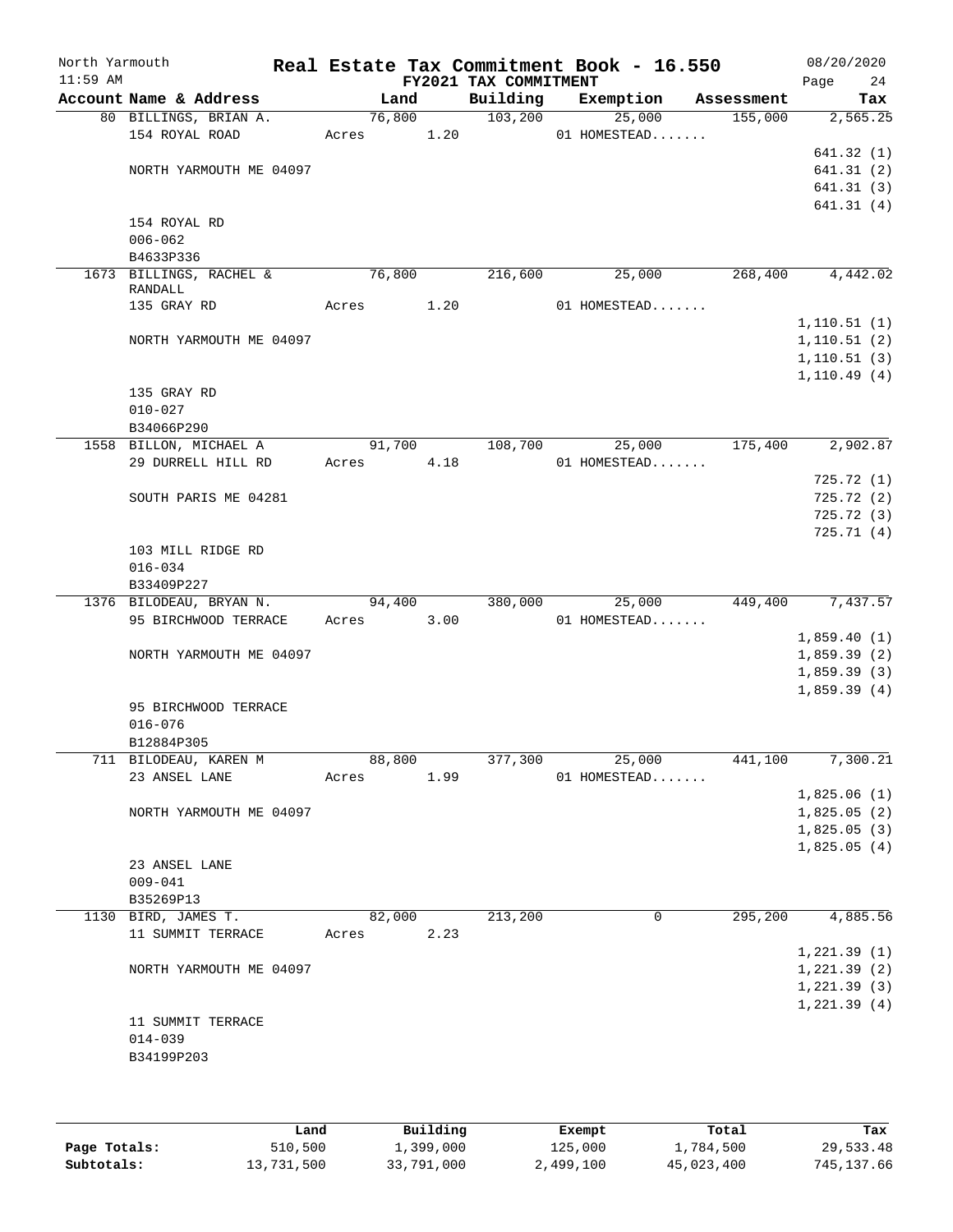| North Yarmouth |                                                 |                 |         |                       |                       |                   | Real Estate Tax Commitment Book - 16.550 |                       | 08/20/2020             |
|----------------|-------------------------------------------------|-----------------|---------|-----------------------|-----------------------|-------------------|------------------------------------------|-----------------------|------------------------|
| $11:59$ AM     |                                                 |                 |         |                       | FY2021 TAX COMMITMENT |                   |                                          |                       | Page<br>25             |
|                | Account Name & Address<br>1722 BIRD, JONATHAN & |                 | 109,900 | Land                  | Building<br>470,900   |                   | Exemption                                | Assessment<br>555,800 | Tax<br>9,198.49        |
|                | GABRIELLE                                       |                 |         |                       |                       |                   | 25,000                                   |                       |                        |
|                | 133 WILD TURKEY LN                              |                 | Acres   | 5.82                  |                       |                   | 01 HOMESTEAD                             |                       |                        |
|                |                                                 |                 |         |                       |                       |                   |                                          |                       | 2, 299.63(1)           |
|                | NORTH YARMOUTH ME 04097                         |                 |         |                       |                       |                   |                                          |                       | 2, 299.62(2)           |
|                |                                                 |                 |         |                       |                       |                   |                                          |                       | 2, 299.62(3)           |
|                |                                                 |                 |         |                       |                       |                   |                                          |                       | 2, 299.62(4)           |
|                | 133 WILD TURKEY LN                              |                 |         |                       |                       |                   |                                          |                       |                        |
|                | $010 - 038$                                     |                 |         |                       |                       |                   |                                          |                       |                        |
|                | B33983P291<br>509 BIRMINGHAM, ALEXANDER         |                 |         | 69,500                | 122,800               |                   | 25,000                                   | 167,300               | 2,768.82               |
|                | М.                                              |                 |         |                       |                       |                   |                                          |                       |                        |
|                | BIRMINGHAM, CATHERINE                           |                 | Acres   | 0.57                  |                       |                   | 01 HOMESTEAD                             |                       |                        |
|                | М.                                              |                 |         |                       |                       |                   |                                          |                       |                        |
|                | 42 DEER RUN RD                                  |                 |         |                       |                       |                   |                                          |                       | 692.21(1)              |
|                |                                                 |                 |         |                       |                       |                   |                                          |                       | 692.21(2)              |
|                | NORTH YARMOUTH ME 04097                         |                 |         |                       |                       |                   |                                          |                       | 692.21(3)              |
|                | 42 DEER RUN RD                                  |                 |         |                       |                       |                   |                                          |                       | 692.19(4)              |
|                | $002 - 099$                                     |                 |         |                       |                       |                   |                                          |                       |                        |
|                | B29645P328                                      |                 |         |                       |                       |                   |                                          |                       |                        |
|                | 667 BIRNEY, BENJAMIN M.                         |                 |         | 80,800                | 94,900                |                   | 25,000                                   | 150,700               | 2,494.09               |
|                | NGUYEN, HOP T.                                  |                 | Acres   | 2.00                  |                       |                   | 01 HOMESTEAD                             |                       |                        |
|                | 1126 NORTH ROAD                                 |                 |         |                       |                       |                   |                                          |                       | 623.53(1)              |
|                |                                                 |                 |         |                       |                       |                   |                                          |                       | 623.52(2)              |
|                | NORTH YARMOUTH ME 04097                         |                 |         |                       |                       |                   |                                          |                       | 623.52(3)              |
|                |                                                 |                 |         |                       |                       |                   |                                          |                       | 623.52(4)              |
|                | 1126 NORTH RD                                   |                 |         |                       |                       |                   |                                          |                       |                        |
|                | $005 - 044$                                     |                 |         |                       |                       |                   |                                          |                       |                        |
|                | B9701P348                                       |                 |         |                       |                       |                   |                                          |                       |                        |
|                | 1635 BISCHOFF-WURSTLE,                          |                 |         | 75,800                | 142,300               |                   | $\mathbf 0$                              | 218,100               | 3,609.56               |
|                | LESLIE A.<br>47 TOWN FARM RD                    |                 | Acres   | 1.00                  |                       |                   |                                          |                       |                        |
|                |                                                 |                 |         |                       |                       |                   |                                          |                       | 902.39(1)              |
|                | NORTH YARMOUTH ME 04097                         |                 |         |                       |                       |                   |                                          |                       | 902.39(2)              |
|                |                                                 |                 |         |                       |                       |                   |                                          |                       | 902.39(3)              |
|                |                                                 |                 |         |                       |                       |                   |                                          |                       | 902.39(4)              |
|                | 47 TOWN FARM RD                                 |                 |         |                       |                       |                   |                                          |                       |                        |
|                | $017 - 009$                                     |                 |         |                       |                       |                   |                                          |                       |                        |
|                | B27330P306                                      |                 |         |                       |                       |                   |                                          |                       |                        |
|                | 58 BISKUP, MICHAEL S.                           |                 |         | 68,400                | 153,900               |                   | 25,000                                   | 197,300               | 3,265.32               |
|                | 9 DOUGHTY RD                                    |                 | Acres   | 0.33                  |                       |                   | 01 HOMESTEAD                             |                       |                        |
|                |                                                 |                 |         |                       |                       |                   |                                          |                       | 816.33(1)              |
|                | NORTH YARMOUTH ME 04097                         |                 |         |                       |                       |                   |                                          |                       | 816.33(2)              |
|                |                                                 |                 |         |                       |                       |                   |                                          |                       | 816.33(3)<br>816.33(4) |
|                | 9 DOUGHTY RD                                    |                 |         |                       |                       |                   |                                          |                       |                        |
|                | $001 - 016$                                     |                 |         |                       |                       |                   |                                          |                       |                        |
|                | B5091P36                                        |                 |         |                       |                       |                   |                                          |                       |                        |
| 1464           | BISSON, DANIEL P.                               |                 |         | 95,500                | 268,400               |                   | 25,000                                   | 338,900               | 5,608.80               |
|                | 16 FIELDSTONE DRIVE                             |                 | Acres   | 3.20                  |                       |                   | 01 HOMESTEAD                             |                       |                        |
|                |                                                 |                 |         |                       |                       |                   |                                          |                       | 1,402.20(1)            |
|                | NORTH YARMOUTH ME 04097                         |                 |         |                       |                       |                   |                                          |                       | 1,402.20(2)            |
|                |                                                 |                 |         |                       |                       |                   |                                          |                       | 1,402.20(3)            |
|                |                                                 |                 |         |                       |                       |                   |                                          |                       | 1,402.20(4)            |
|                | 16 FIELDSTONE DRIVE                             |                 |         |                       |                       |                   |                                          |                       |                        |
|                | $017 - 029$                                     |                 |         |                       |                       |                   |                                          |                       |                        |
|                | B16420P290                                      |                 |         |                       |                       |                   |                                          |                       |                        |
|                |                                                 |                 |         |                       |                       |                   |                                          |                       |                        |
| Page Totals:   |                                                 | Land<br>499,900 |         | Building<br>1,253,200 |                       | Exempt<br>125,000 |                                          | Total<br>1,628,100    | Tax<br>26,945.08       |
| Subtotals:     |                                                 | 14,231,400      |         | 35,044,200            |                       | 2,624,100         |                                          | 46,651,500            | 772,082.74             |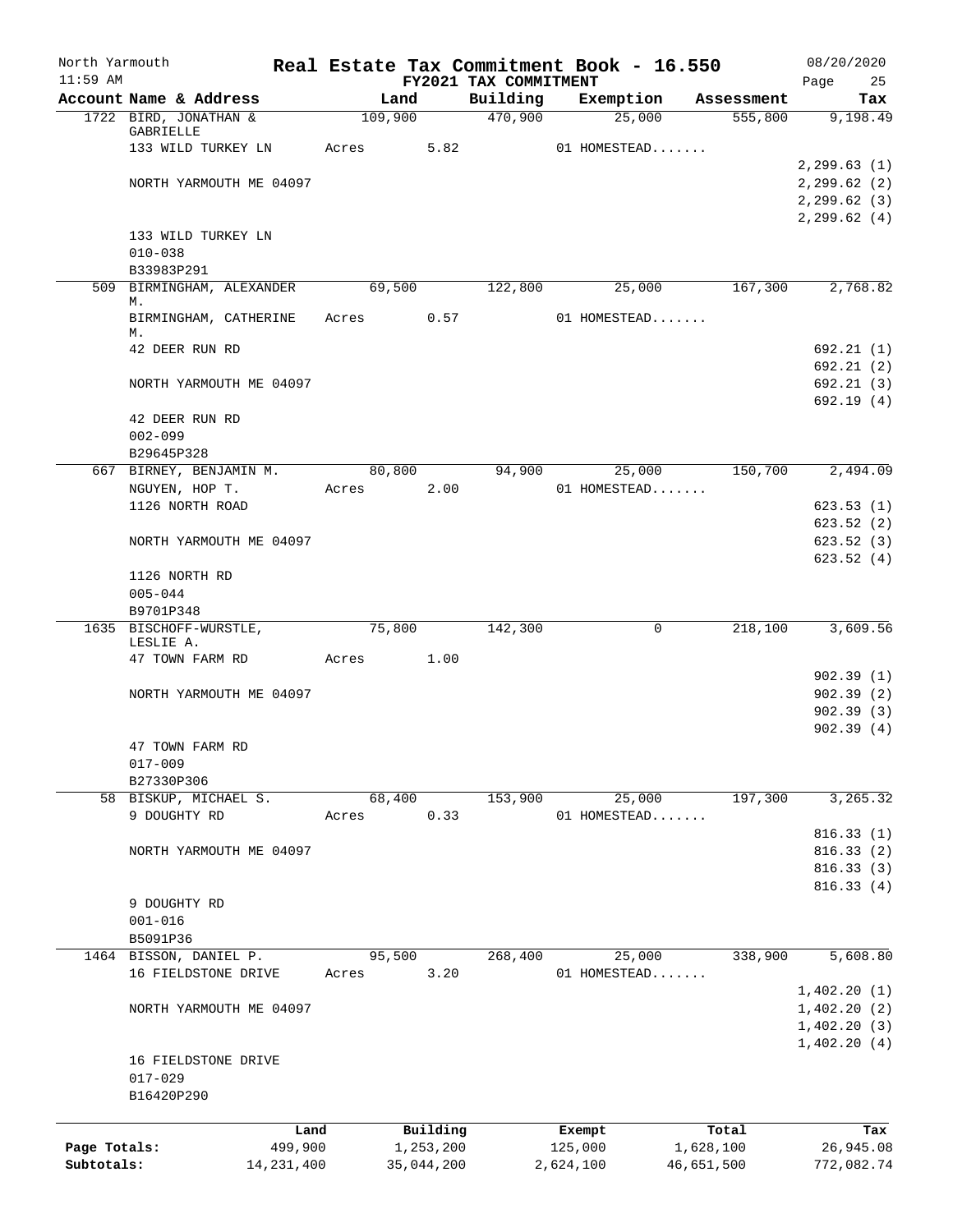| North Yarmouth<br>$11:59$ AM |                                          |            |        |      | Real Estate Tax Commitment Book - 16.550 |              |              |            | 08/20/2020        |
|------------------------------|------------------------------------------|------------|--------|------|------------------------------------------|--------------|--------------|------------|-------------------|
|                              | Account Name & Address                   |            | Land   |      | FY2021 TAX COMMITMENT<br>Building        |              | Exemption    | Assessment | Page<br>26<br>Tax |
|                              | 1069 BLACK SR., GEORGE L                 | 71,200     |        |      | 139,600                                  |              | 25,000       | 185,800    | 3,074.99          |
|                              | BLACK, DEBORAH L.                        | Acres      |        | 0.75 |                                          | 01 HOMESTEAD |              |            |                   |
|                              | 601 WALNUT HILL RD                       |            |        |      |                                          |              |              |            | 768.75(1)         |
|                              |                                          |            |        |      |                                          |              |              |            | 768.75(2)         |
|                              | NORTH YARMOUTH ME 04097                  |            |        |      |                                          |              |              |            | 768.75(3)         |
|                              |                                          |            |        |      |                                          |              |              |            | 768.74 (4)        |
|                              | 601 WALNUT HILL RD                       |            |        |      |                                          |              |              |            |                   |
|                              | $010 - 142$                              |            |        |      |                                          |              |              |            |                   |
|                              | B30811P85 07/08/2013 B8777P65            |            |        |      |                                          |              |              |            |                   |
|                              | 1308 BLACKSTONE, ALBERT                  |            | 7,600  |      | $\mathbf 0$                              |              | 0            | 7,600      | 125.78            |
|                              | P.O. BOX 87                              | Acres 1.00 |        |      |                                          |              |              |            |                   |
|                              |                                          |            |        |      |                                          |              |              |            | 31.45(1)          |
|                              | POWNAL ME 04069-0087                     |            |        |      |                                          |              |              |            | 31.45(2)          |
|                              |                                          |            |        |      |                                          |              |              |            | 31.45(3)          |
|                              |                                          |            |        |      |                                          |              |              |            | 31.43(4)          |
|                              | WEST POWNAL RD                           |            |        |      |                                          |              |              |            |                   |
|                              | $013 - 025$                              |            |        |      |                                          |              |              |            |                   |
|                              | B8740P142<br>1527 BLACKSTONE, NICOLE DEE | 76,800     |        |      | 182,000                                  |              | 25,000       | 233,800    | 3,869.39          |
|                              |                                          | Acres 1.20 |        |      |                                          | 01 HOMESTEAD |              |            |                   |
|                              | BLACKSTONE, KEITH E.<br>252 HALLOWELL RD |            |        |      |                                          |              |              |            | 967.35(1)         |
|                              |                                          |            |        |      |                                          |              |              |            | 967.35(2)         |
|                              | NORTH YARMOUTH ME 04097                  |            |        |      |                                          |              |              |            | 967.35(3)         |
|                              |                                          |            |        |      |                                          |              |              |            | 967.34(4)         |
|                              | 252 HALLOWELL RD                         |            |        |      |                                          |              |              |            |                   |
|                              | $009 - 106$                              |            |        |      |                                          |              |              |            |                   |
|                              | B17041P111                               |            |        |      |                                          |              |              |            |                   |
|                              | 52 BLACKSTONE, RALPH                     |            | 89,800 |      | 225,500                                  |              | 25,000       |            | 290,300 4,804.47  |
|                              | 246 HALLOWELL RD                         | Acres      |        | 3.80 |                                          | 01 HOMESTEAD |              |            |                   |
|                              |                                          |            |        |      |                                          |              |              |            | 1, 201.12(1)      |
|                              | NORTH YARMOUTH ME 04097                  |            |        |      |                                          |              |              |            | 1, 201.12(2)      |
|                              |                                          |            |        |      |                                          |              |              |            | 1, 201.12(3)      |
|                              |                                          |            |        |      |                                          |              |              |            | 1, 201.11(4)      |
|                              | 246 HALLOWELL RD                         |            |        |      |                                          |              |              |            |                   |
|                              | $009 - 105$                              |            |        |      |                                          |              |              |            |                   |
|                              | B7862P321                                |            |        |      |                                          |              |              |            |                   |
|                              | 132 BLANCHARD, ANN C.                    |            | 71,200 |      | 134,500                                  |              | 25,000       | 180,700    | 2,990.59          |
|                              | P.O. BOX 406                             | Acres      |        | 0.75 |                                          | 01 HOMESTEAD |              |            |                   |
|                              |                                          |            |        |      |                                          |              |              |            | 747.65(1)         |
|                              | CUMBERLAND ME 04021                      |            |        |      |                                          |              |              |            | 747.65(2)         |
|                              |                                          |            |        |      |                                          |              |              |            | 747.65(3)         |
|                              |                                          |            |        |      |                                          |              |              |            | 747.64 (4)        |
|                              | 8 PARSONAGE RD                           |            |        |      |                                          |              |              |            |                   |
|                              | $007 - 080$<br>B4281P191                 |            |        |      |                                          |              |              |            |                   |
|                              | 1704 BLASZYK, HAGEN                      |            | 87,400 |      | 14,400                                   |              | $\mathbf{0}$ | 101,800    | 1,684.79          |
|                              | 15 SWEETWATER WAY                        | Acres      |        | 3.31 |                                          |              |              |            |                   |
|                              |                                          |            |        |      |                                          |              |              |            | 421.20(1)         |
|                              | NORTH YARMOUTH ME 04097                  |            |        |      |                                          |              |              |            | 421.20(2)         |
|                              |                                          |            |        |      |                                          |              |              |            | 421.20(3)         |
|                              |                                          |            |        |      |                                          |              |              |            | 421.19(4)         |
|                              | SWEETWATER WAY                           |            |        |      |                                          |              |              |            |                   |
|                              | $010 - 152$                              |            |        |      |                                          |              |              |            |                   |
|                              | B25403P298                               |            |        |      |                                          |              |              |            |                   |
|                              |                                          |            |        |      |                                          |              |              |            |                   |
|                              |                                          |            |        |      |                                          |              |              |            |                   |

|              | Land       | Building   | Exempt    | Total      | Tax        |
|--------------|------------|------------|-----------|------------|------------|
| Page Totals: | 404,000    | 696,000    | 100,000   | 1,000,000  | 16,550.01  |
| Subtotals:   | 14,635,400 | 35,740,200 | 2,724,100 | 47,651,500 | 788,632.75 |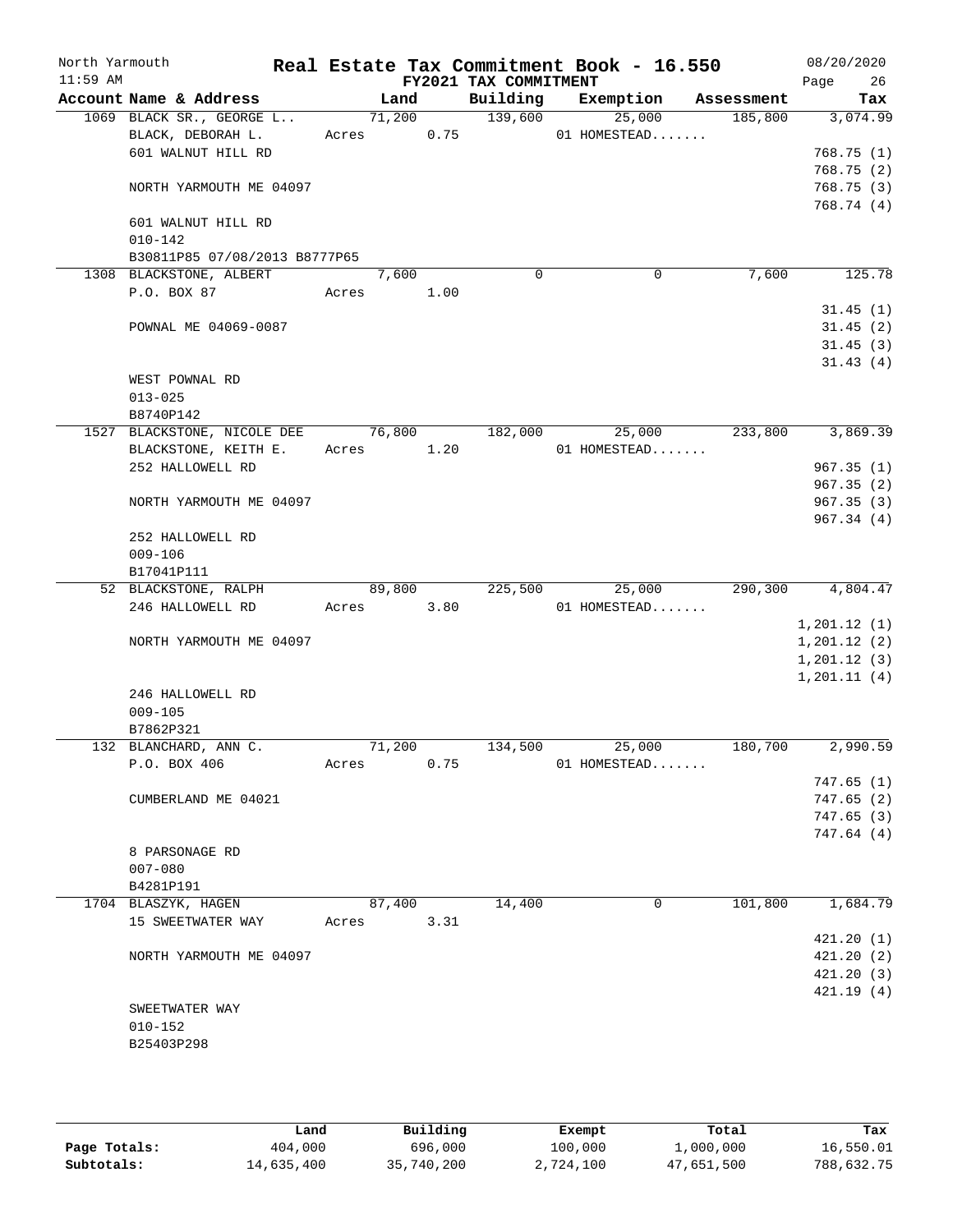| North Yarmouth<br>$11:59$ AM |                                               |         |       | Real Estate Tax Commitment Book - 16.550<br>FY2021 TAX COMMITMENT |                        |          |            | 08/20/2020<br>27<br>Page   |
|------------------------------|-----------------------------------------------|---------|-------|-------------------------------------------------------------------|------------------------|----------|------------|----------------------------|
|                              | Account Name & Address                        |         | Land  | Building                                                          | Exemption              |          | Assessment | Tax                        |
|                              | 1066 BLASZYK, HAGEN J.                        | 118,600 |       | 367,900                                                           |                        | $\Omega$ | 486,500    | 8,051.58                   |
|                              | 15 SWEETWATER WAY                             | Acres   | 10.00 |                                                                   |                        |          |            |                            |
|                              |                                               |         |       |                                                                   |                        |          |            | 2,012.90(1)                |
|                              | NORTH YARMOUTH ME 04097                       |         |       |                                                                   |                        |          |            | 2,012.90(2)                |
|                              |                                               |         |       |                                                                   |                        |          |            | 2,012.90(3)                |
|                              |                                               |         |       |                                                                   |                        |          |            | 2,012.88(4)                |
|                              | 15 SWEETWATER WAY                             |         |       |                                                                   |                        |          |            |                            |
|                              | $010 - 158$                                   |         |       |                                                                   |                        |          |            |                            |
|                              | B29467P111 03/30/2012                         |         |       |                                                                   |                        |          |            |                            |
|                              | 609 BLISS, ADAM                               | 81,200  |       | 250,400                                                           | 25,000                 |          | 306,600    | 5,074.23                   |
|                              | BLISS, HELEN                                  | Acres   | 2.07  |                                                                   | 01 HOMESTEAD           |          |            |                            |
|                              | 118 BASTON RD                                 |         |       |                                                                   |                        |          |            | 1,268.56(1)                |
|                              |                                               |         |       |                                                                   |                        |          |            | 1,268.56(2)                |
|                              | NORTH YARMOUTH ME 04097                       |         |       |                                                                   |                        |          |            | 1,268.56(3)<br>1,268.55(4) |
|                              | 118 BASTON RD                                 |         |       |                                                                   |                        |          |            |                            |
|                              | $004 - 160$                                   |         |       |                                                                   |                        |          |            |                            |
|                              | B30143P267                                    |         |       |                                                                   |                        |          |            |                            |
|                              | 836 BOARDMAN, JEREMY &                        | 136,100 |       | 494,600                                                           |                        | 0        | 630,700    | 10,438.09                  |
|                              | JESSICA JT                                    |         |       |                                                                   |                        |          |            |                            |
|                              | CMR 467 BOX 3595                              | Acres   | 13.70 |                                                                   |                        |          |            |                            |
|                              |                                               |         |       |                                                                   |                        |          |            | 2,609.53(1)                |
|                              | APO AE 09096                                  |         |       |                                                                   |                        |          |            | 2,609.52(2)                |
|                              |                                               |         |       |                                                                   |                        |          |            | 2,609.52(3)                |
|                              |                                               |         |       |                                                                   |                        |          |            | 2,609.52(4)                |
|                              | 20 HENNINGS WAY                               |         |       |                                                                   |                        |          |            |                            |
|                              | $002 - 035$                                   |         |       |                                                                   |                        |          |            |                            |
|                              | B33225P180                                    |         |       |                                                                   |                        |          |            |                            |
|                              | 622 BOARDMAN, MICHAEL B.<br>66 PRINCE WELL RD | 93,800  | 4.60  | 269,800                                                           | 25,000<br>01 HOMESTEAD |          | 338,600    | 5,603.83                   |
|                              |                                               | Acres   |       |                                                                   |                        |          |            | 1,400.96(1)                |
|                              | NORTH YARMOUTH ME 04097                       |         |       |                                                                   |                        |          |            | 1,400.96(2)                |
|                              |                                               |         |       |                                                                   |                        |          |            | 1,400.96(3)                |
|                              |                                               |         |       |                                                                   |                        |          |            | 1,400.95(4)                |
|                              | 66 PRINCE WELL RD                             |         |       |                                                                   |                        |          |            |                            |
|                              | $001 - 082$                                   |         |       |                                                                   |                        |          |            |                            |
|                              | B15374P231                                    |         |       |                                                                   |                        |          |            |                            |
|                              | 1116 BOCCELLI, HOLLI S                        | 75,800  |       | 342,500                                                           | 25,000                 |          | 393,300    | 6,509.12                   |
|                              | BOCCELLI, ADAM                                | Acres   | 1.00  |                                                                   | 01 HOMESTEAD           |          |            |                            |
|                              | 162 HASKELL RD                                |         |       |                                                                   |                        |          |            | 1,627.28(1)                |
|                              |                                               |         |       |                                                                   |                        |          |            | 1,627.28(2)                |
|                              | NORTH YARMOUTH ME 04097                       |         |       |                                                                   |                        |          |            | 1,627.28(3)                |
|                              |                                               |         |       |                                                                   |                        |          |            | 1,627.28(4)                |
|                              | 162 HASKELL RD                                |         |       |                                                                   |                        |          |            |                            |
|                              | $014 - 018$                                   |         |       |                                                                   |                        |          |            |                            |
|                              | B32543P254                                    |         |       |                                                                   |                        |          |            |                            |
| 1827                         | BODDY, JOHN R.                                | 68,200  |       | 311,200                                                           | 25,000                 |          | 354,400    | 5,865.32                   |
|                              | BODDY, MARGARET M.                            | Acres   | 0.31  |                                                                   | 01 HOMESTEAD           |          |            |                            |
|                              | 57 HAZEL LANE                                 |         |       |                                                                   |                        |          |            | 1,466.33(1)                |
|                              |                                               |         |       |                                                                   |                        |          |            | 1,466.33(2)                |
|                              | NORTH YARMOUTH ME 04097                       |         |       |                                                                   |                        |          |            | 1,466.33(3)                |
|                              |                                               |         |       |                                                                   |                        |          |            | 1,466.33(4)                |
|                              | 57 HAZEL LANE                                 |         |       |                                                                   |                        |          |            |                            |
|                              | $008 - 064 - 009$                             |         |       |                                                                   |                        |          |            |                            |
|                              | B30888P1 07/31/2013                           |         |       |                                                                   |                        |          |            |                            |
|                              |                                               |         |       |                                                                   |                        |          |            |                            |
|                              |                                               |         |       |                                                                   |                        |          |            |                            |

|              | Land       | Building   | Exempt    | Total      | Tax        |
|--------------|------------|------------|-----------|------------|------------|
| Page Totals: | 573,700    | 2,036,400  | 100,000   | 2,510,100  | 41,542.17  |
| Subtotals:   | 15,209,100 | 37,776,600 | 2,824,100 | 50,161,600 | 830,174.92 |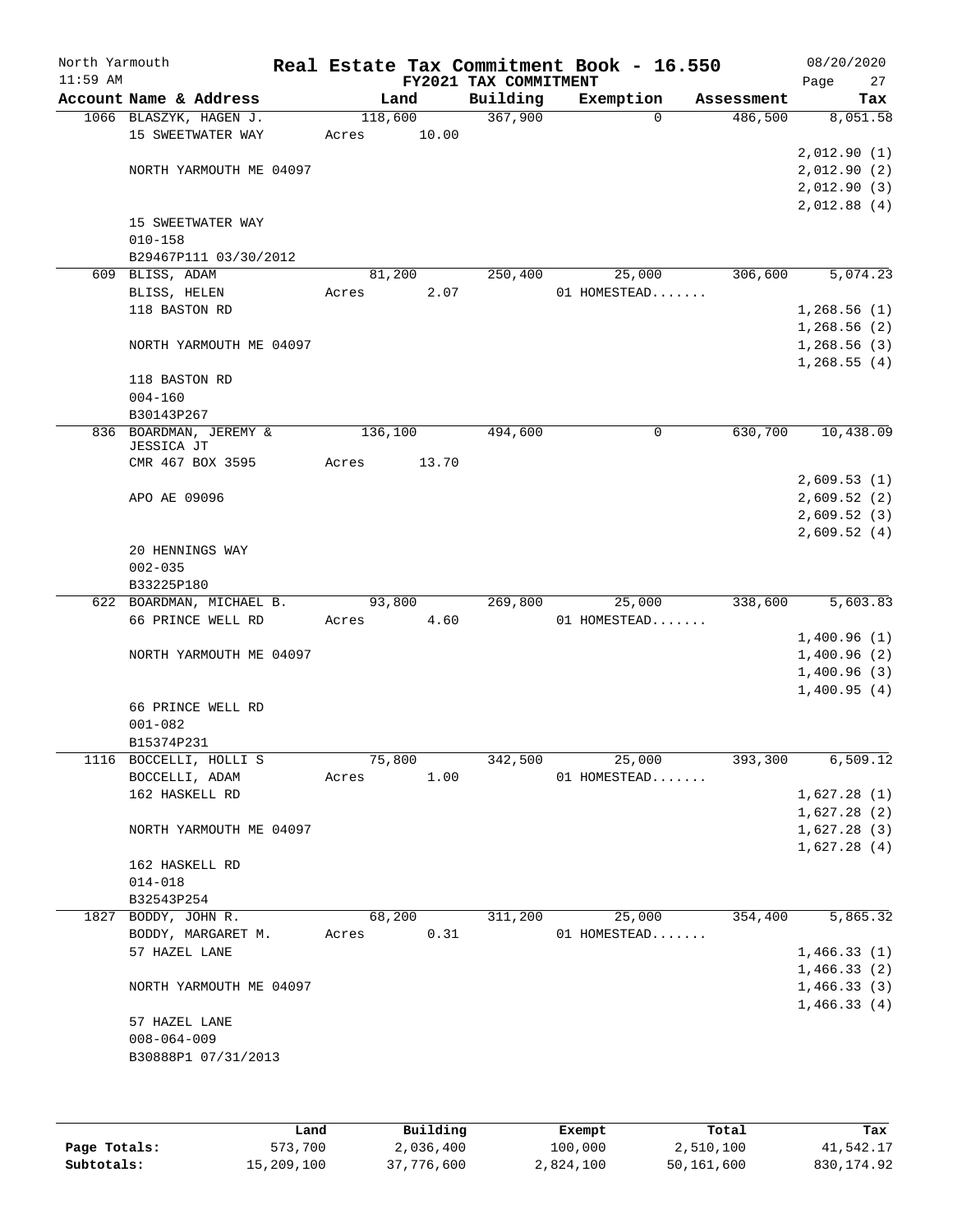| North Yarmouth<br>$11:59$ AM |                                         |         |          |                                   | Real Estate Tax Commitment Book - 16.550 |            | 08/20/2020        |
|------------------------------|-----------------------------------------|---------|----------|-----------------------------------|------------------------------------------|------------|-------------------|
|                              | Account Name & Address                  | Land    |          | FY2021 TAX COMMITMENT<br>Building | Exemption                                | Assessment | Page<br>28<br>Tax |
|                              | 457 BOGNER, EDWARD W.                   | 118,000 |          | 297,700                           | 25,000                                   | 390,700    | 6,466.09          |
|                              | BOGNER, COLLEEN C.                      | Acres   | 5.66     |                                   | 01 HOMESTEAD                             |            |                   |
|                              | 1090 NORTH RD                           |         |          |                                   |                                          |            | 1,616.53(1)       |
|                              |                                         |         |          |                                   |                                          |            | 1,616.52(2)       |
|                              | NORTH YARMOUTH ME 04097                 |         |          |                                   |                                          |            | 1,616.52(3)       |
|                              |                                         |         |          |                                   |                                          |            | 1,616.52(4)       |
|                              | 1090 NORTH RD                           |         |          |                                   |                                          |            |                   |
|                              | $005 - 046$                             |         |          |                                   |                                          |            |                   |
|                              | B28726P53 05/31/2011                    |         |          |                                   |                                          |            |                   |
|                              | 659 BOGNER, EMILY R.                    | 98,300  |          | 153,000                           | 25,000                                   | 226,300    | 3,745.27          |
|                              | WILLIAMS, JON S.                        | Acres   | 5.49     |                                   | 01 HOMESTEAD                             |            |                   |
|                              | 1075 NORTH RD                           |         |          |                                   |                                          |            | 936.32 (1)        |
|                              |                                         |         |          |                                   |                                          |            | 936.32 (2)        |
|                              | NORTH YARMOUTH ME 04097                 |         |          |                                   |                                          |            | 936.32 (3)        |
|                              |                                         |         |          |                                   |                                          |            | 936.31(4)         |
|                              | 1075 NORTH RD                           |         |          |                                   |                                          |            |                   |
|                              | $006 - 020$                             |         |          |                                   |                                          |            |                   |
|                              | B30096P42                               |         |          |                                   |                                          |            |                   |
|                              | 722 BOLDUC, KAITLIN EILEEN              | 75,800  |          | 183,000                           | 0                                        | 258,800    | 4,283.14          |
|                              | & WILLIAM M                             |         |          |                                   |                                          |            |                   |
|                              | 66 BASTON RD                            | Acres   | 1.00     |                                   |                                          |            |                   |
|                              |                                         |         |          |                                   |                                          |            | 1,070.79(1)       |
|                              | NORTH YARMOUTH ME 04097                 |         |          |                                   |                                          |            | 1,070.79(2)       |
|                              |                                         |         |          |                                   |                                          |            | 1,070.79(3)       |
|                              |                                         |         |          |                                   |                                          |            | 1,070.77(4)       |
|                              | 66 BASTON RD                            |         |          |                                   |                                          |            |                   |
|                              | $004 - 148$                             |         |          |                                   |                                          |            |                   |
|                              | B36151P53                               |         |          |                                   |                                          |            |                   |
|                              | 838 BOLDUC, KEVIN P.                    | 68,800  |          | 204,400                           | 25,000                                   | 248,200    | 4,107.71          |
|                              | 247 GREELY RD                           | Acres   | 0.41     |                                   | 01 HOMESTEAD                             |            |                   |
|                              |                                         |         |          |                                   |                                          |            | 1,026.93(1)       |
|                              | NORTH YARMOUTH ME 04097                 |         |          |                                   |                                          |            | 1,026.93(2)       |
|                              |                                         |         |          |                                   |                                          |            | 1,026.93(3)       |
|                              |                                         |         |          |                                   |                                          |            | 1,026.92(4)       |
|                              | 247 GREELY RD                           |         |          |                                   |                                          |            |                   |
|                              | $001 - 011$                             |         |          |                                   |                                          |            |                   |
|                              | B24861P167<br>511 BOOTH FAMILY RE TRUST | 80,500  |          | 294,800                           | 8,500                                    | 366,800    | 6,070.54          |
|                              | DTD 1-18-2017                           |         |          |                                   |                                          |            |                   |
|                              | PO BOX 97                               | Acres   | 1.94     |                                   | 103 SOL3 4000-7999 WATTS                 |            |                   |
|                              |                                         |         |          |                                   |                                          |            | 1,517.64(1)       |
|                              | CUMBERLAND ME 04021                     |         |          |                                   |                                          |            | 1,517.64(2)       |
|                              |                                         |         |          |                                   |                                          |            | 1,517.64(3)       |
|                              |                                         |         |          |                                   |                                          |            | 1,517.62(4)       |
|                              | 3 BROWN DOG DR                          |         |          |                                   |                                          |            |                   |
|                              | $004 - 165$                             |         |          |                                   |                                          |            |                   |
|                              | B33915P47                               |         |          |                                   |                                          |            |                   |
|                              | 576 BOOTS, PAUL M.                      | 88,300  |          | 191,500                           | 31,000                                   | 248,800    | 4,117.64          |
|                              | GABRIELSON, KATRYN A.                   | Acres   | 3.50     |                                   | 05 VETERAN                               |            |                   |
|                              | 831 NORTH RD                            |         |          |                                   | 01 HOMESTEAD                             |            | 1,029.41(1)       |
|                              |                                         |         |          |                                   |                                          |            | 1,029.41(2)       |
|                              | NORTH YARMOUTH ME 04097                 |         |          |                                   |                                          |            | 1,029.41(3)       |
|                              |                                         |         |          |                                   |                                          |            | 1,029.41(4)       |
|                              | 831 NORTH RD                            |         |          |                                   |                                          |            |                   |
|                              | $003 - 006$                             |         |          |                                   |                                          |            |                   |
|                              | B12650P296 04/05/1996                   |         |          |                                   |                                          |            |                   |
|                              |                                         |         |          |                                   |                                          |            |                   |
|                              |                                         |         |          |                                   |                                          |            |                   |
|                              | Land                                    |         | Building |                                   | Exempt                                   | Total      | Tax               |

|              | ------     | ---------  | --------  | -----      | ----       |
|--------------|------------|------------|-----------|------------|------------|
| Page Totals: | 529,700    | 1,324,400  | 114,500   | 1,739,600  | 28,790.39  |
| Subtotals:   | 15,738,800 | 39,101,000 | 2,938,600 | 51,901,200 | 858,965.31 |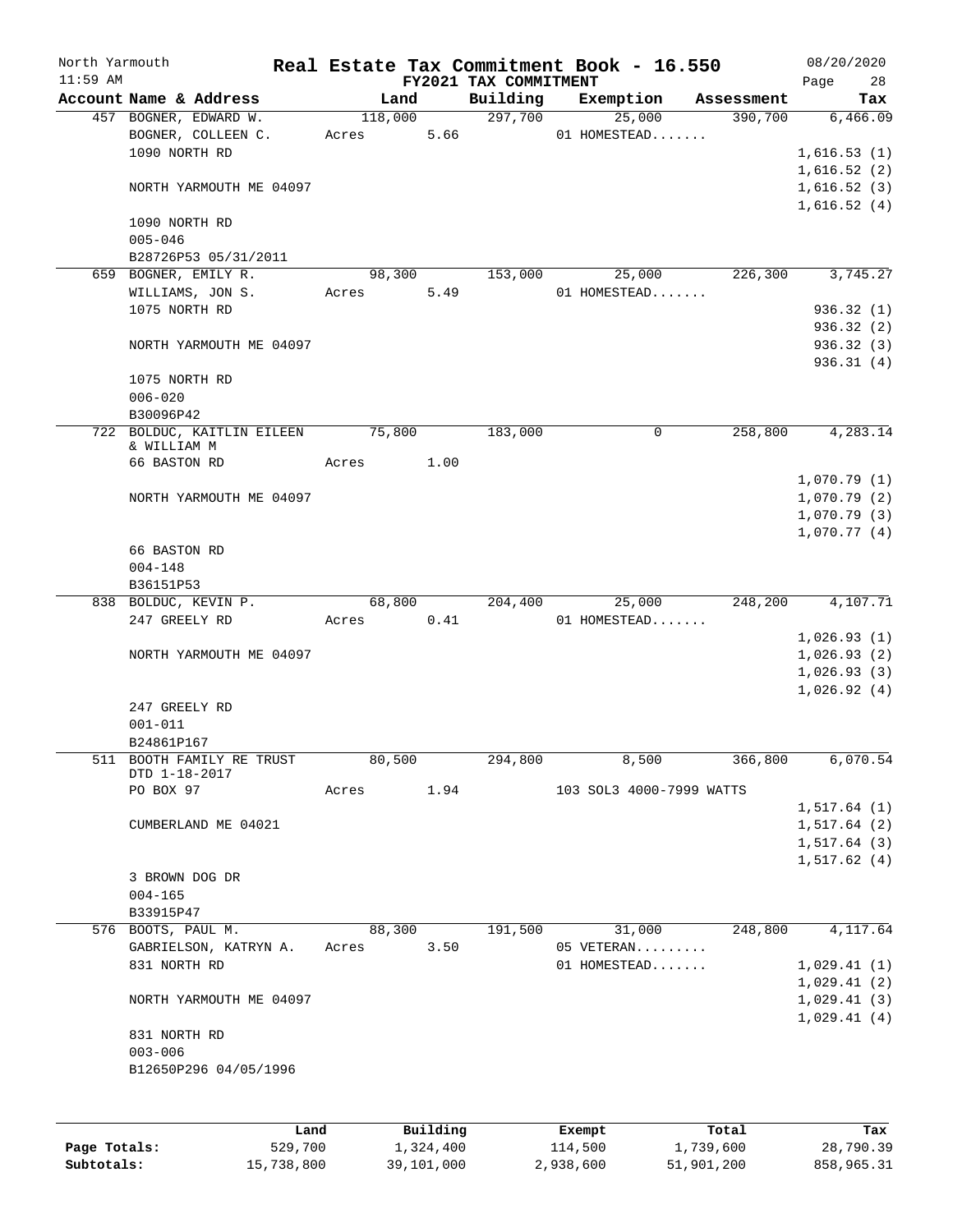| North Yarmouth<br>$11:59$ AM |                                         |       |         |       | FY2021 TAX COMMITMENT | Real Estate Tax Commitment Book - 16.550 |            | 08/20/2020<br>Page<br>29 |
|------------------------------|-----------------------------------------|-------|---------|-------|-----------------------|------------------------------------------|------------|--------------------------|
|                              | Account Name & Address                  |       | Land    |       | Building              | Exemption                                | Assessment | Tax                      |
|                              | 843 BORNHEIMER, ALLEN M &<br>VICTORIA G |       | 85,800  |       | 137,100               | $\Omega$                                 | 222,900    | 3,689.00                 |
|                              | 358 MAIN ST                             | Acres |         | 3.00  |                       |                                          |            |                          |
|                              |                                         |       |         |       |                       |                                          |            | 922.25(1)                |
|                              | CUMBERLAND ME 04021                     |       |         |       |                       |                                          |            | 922.25(2)                |
|                              |                                         |       |         |       |                       |                                          |            | 922.25(3)                |
|                              |                                         |       |         |       |                       |                                          |            | 922.25(4)                |
|                              | 634 WALNUT HILL RD                      |       |         |       |                       |                                          |            |                          |
|                              | $010 - 083$                             |       |         |       |                       |                                          |            |                          |
|                              | B32376P163 06/24/2015                   |       |         |       |                       |                                          |            |                          |
|                              | 1161 BOUDREA, KELLY D.                  |       | 81,400  |       | 93,200                | 25,000                                   | 149,600    | 2,475.88                 |
|                              | 36 MILL RD                              | Acres |         | 2.11  |                       | 01 HOMESTEAD                             |            |                          |
|                              |                                         |       |         |       |                       |                                          |            | 618.97(1)                |
|                              | NORTH YARMOUTH ME 04097                 |       |         |       |                       |                                          |            | 618.97(2)                |
|                              |                                         |       |         |       |                       |                                          |            | 618.97(3)                |
|                              |                                         |       |         |       |                       |                                          |            | 618.97(4)                |
|                              | 36 MILL RD                              |       |         |       |                       |                                          |            |                          |
|                              | $015 - 038$                             |       |         |       |                       |                                          |            |                          |
|                              | B22901P8                                |       |         |       |                       |                                          |            |                          |
|                              | 1718 BOUFFARD, HEATHER L.               |       | 94,700  |       | 414,400               | 25,000                                   | 484,100    | 8,011.86                 |
|                              | 104 WILD TURKEY LN                      | Acres |         | 3.06  |                       | 01 HOMESTEAD                             |            |                          |
|                              |                                         |       |         |       |                       |                                          |            | 2,002.97(1)              |
|                              | NORTH YARMOUTH ME 04097                 |       |         |       |                       |                                          |            |                          |
|                              |                                         |       |         |       |                       |                                          |            | 2,002.97(2)              |
|                              |                                         |       |         |       |                       |                                          |            | 2,002.97(3)              |
|                              |                                         |       |         |       |                       |                                          |            | 2,002.95(4)              |
|                              | 104 WILD TURKEY LN<br>$010 - 051$       |       |         |       |                       |                                          |            |                          |
|                              |                                         |       |         |       |                       |                                          |            |                          |
|                              | B33499P125<br>1247 BOURGEOIS, MARC J.   |       |         |       | 237,700               |                                          | 310,800    | 5, 143. 74               |
|                              | 97 BIRCHWOOD TERRACE                    | Acres | 98,100  | 3.68  |                       | 25,000<br>01 HOMESTEAD                   |            |                          |
|                              |                                         |       |         |       |                       |                                          |            | 1, 285.94(1)             |
|                              | NORTH YARMOUTH ME 04097                 |       |         |       |                       |                                          |            |                          |
|                              |                                         |       |         |       |                       |                                          |            | 1,285.94(2)              |
|                              |                                         |       |         |       |                       |                                          |            | 1, 285.94(3)             |
|                              |                                         |       |         |       |                       |                                          |            | 1,285.92(4)              |
|                              | 97 BIRCHWOOD TERRACE                    |       |         |       |                       |                                          |            |                          |
|                              | $016 - 075$                             |       |         |       |                       |                                          |            |                          |
|                              | B26330P320                              |       |         |       |                       |                                          |            |                          |
|                              | 1182 BOURNE, LINDA                      |       | 123,300 |       | 365,000               | 0                                        | 488,300    | 8,081.37                 |
|                              | 27 DEER BROOK FARM                      | Acres |         | 11.00 |                       |                                          |            |                          |
|                              |                                         |       |         |       |                       |                                          |            | 2,020.35(1)              |
|                              | NORTH YARMOUTH ME 04097                 |       |         |       |                       |                                          |            | 2,020.34(2)              |
|                              |                                         |       |         |       |                       |                                          |            | 2,020.34(3)              |
|                              |                                         |       |         |       |                       |                                          |            | 2,020.34(4)              |
|                              | 27 DEER BROOK FARM                      |       |         |       |                       |                                          |            |                          |
|                              | $014 - 083$                             |       |         |       |                       |                                          |            |                          |
|                              | B34371P340                              |       |         |       |                       |                                          |            |                          |
|                              | 93 BOUTON, PATRICIA M.                  |       | 77,200  |       | 362,100               | 0                                        | 439,300    | 7,270.42                 |
|                              | 389 MAIN ST                             | Acres |         | 1.27  |                       |                                          |            |                          |
|                              |                                         |       |         |       |                       |                                          |            | 1,817.61(1)              |
|                              | CUMBERLAND ME 04021                     |       |         |       |                       |                                          |            | 1,817.61(2)              |
|                              |                                         |       |         |       |                       |                                          |            | 1,817.61(3)              |
|                              |                                         |       |         |       |                       |                                          |            | 1,817.59(4)              |
|                              | 14 CUMBERLAND RD                        |       |         |       |                       |                                          |            |                          |
|                              | $004 - 073$                             |       |         |       |                       |                                          |            |                          |
|                              | B11775P171                              |       |         |       |                       |                                          |            |                          |
|                              |                                         |       |         |       |                       |                                          |            |                          |
|                              |                                         |       |         |       |                       |                                          |            |                          |

|              | Land       | Building   | Exempt    | Total      | Tax        |
|--------------|------------|------------|-----------|------------|------------|
| Page Totals: | 560,500    | 1,609,500  | 75,000    | 2,095,000  | 34,672.27  |
| Subtotals:   | 16,299,300 | 40,710,500 | 3,013,600 | 53,996,200 | 893,637.58 |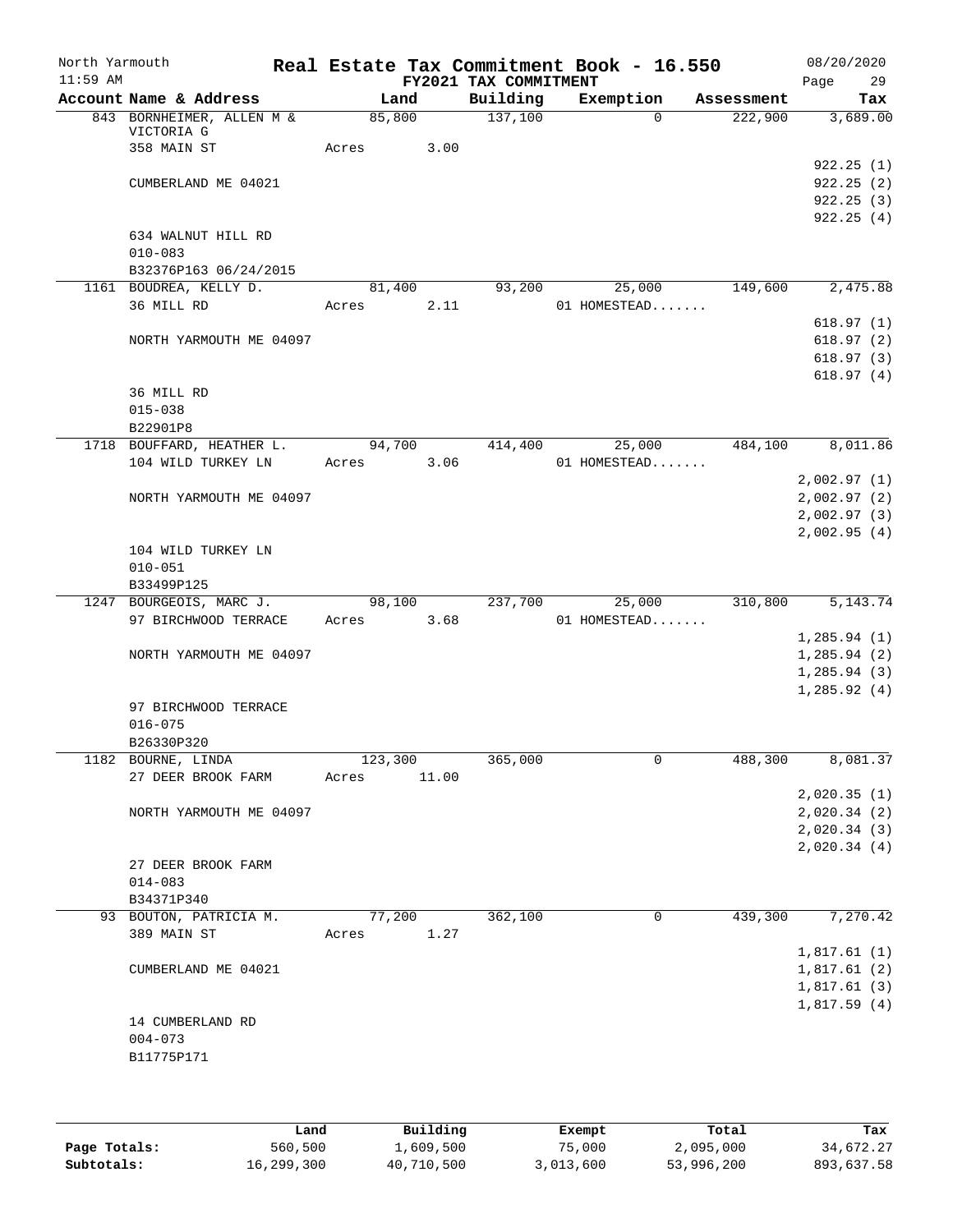| North Yarmouth<br>$11:59$ AM |                                      |            |         |              | FY2021 TAX COMMITMENT | Real Estate Tax Commitment Book - 16.550 |            | 08/20/2020<br>Page<br>30 |
|------------------------------|--------------------------------------|------------|---------|--------------|-----------------------|------------------------------------------|------------|--------------------------|
|                              | Account Name & Address               |            |         | Land         | Building              | Exemption                                | Assessment | Tax                      |
|                              | 782 BOWDOIN, ERIC A &                |            | 75,900  |              | 308,800               | 25,000                                   | 359,700    | 5,953.04                 |
|                              | TRICIA L<br>BOWDOIN, ANNE H          |            | Acres   | 1.01         |                       | 01 HOMESTEAD                             |            |                          |
|                              | 24 CONIFER LANE                      |            |         |              |                       |                                          |            | 1,488.26(1)              |
|                              |                                      |            |         |              |                       |                                          |            | 1,488.26(2)              |
|                              | NORTH YARMOUTH ME 04097              |            |         |              |                       |                                          |            | 1,488.26(3)              |
|                              |                                      |            |         |              |                       |                                          |            | 1,488.26(4)              |
|                              | 24 CONIFER LANE<br>$004 - 213$       |            |         |              |                       |                                          |            |                          |
|                              | B17254P84 01/28/2002                 |            |         |              |                       |                                          |            |                          |
|                              | 431 BOYCE, MARY JEANNE               |            | 76,400  |              | 228,800               | 25,000                                   | 280,200    | 4,637.31                 |
|                              | 30 CONIFER LANE                      |            | Acres   | 1.12         |                       | 01 HOMESTEAD                             |            |                          |
|                              |                                      |            |         |              |                       |                                          |            | 1,159.33(1)              |
|                              | NORTH YARMOUTH ME 04097              |            |         |              |                       |                                          |            | 1, 159.33(2)             |
|                              |                                      |            |         |              |                       |                                          |            | 1,159.33(3)              |
|                              |                                      |            |         |              |                       |                                          |            | 1, 159.32(4)             |
|                              | 30 CONIFER LANE                      |            |         |              |                       |                                          |            |                          |
|                              | $004 - 212$                          |            |         |              |                       |                                          |            |                          |
|                              | B6599P348 10/24/1984                 |            |         |              |                       |                                          |            |                          |
|                              | 1971 BOYNTON, BRIAN D. &<br>MARCY B. |            | 161,500 |              | 449,700               | 0                                        | 611,200    | 10,115.36                |
|                              | PO BOX 535                           |            | Acres   | 4.30         |                       |                                          |            |                          |
|                              |                                      |            |         |              |                       |                                          |            | 2,528.84(1)              |
|                              | CUMBERLAND CENTER ME                 |            |         |              |                       |                                          |            | 2,528.84(2)              |
|                              | 04021                                |            |         |              |                       |                                          |            |                          |
|                              |                                      |            |         |              |                       |                                          |            | 2,528.84(3)              |
|                              |                                      |            |         |              |                       |                                          |            | 2,528.84(4)              |
|                              | 96 VILLAGE VIEW LN                   |            |         |              |                       |                                          |            |                          |
|                              | $007 - 034 - 009$                    |            |         |              |                       |                                          |            |                          |
|                              | B35807P210                           |            |         |              |                       |                                          |            |                          |
|                              | 899 BOYNTON, SANDRA J.               |            | 77,800  |              | 234,300               | 25,000                                   | 287,100    | 4,751.51                 |
|                              | 190 US ROUTE 1                       |            | Acres   | 1.40         |                       | 01 HOMESTEAD                             |            |                          |
|                              | PMB#101                              |            |         |              |                       |                                          |            | 1,187.88(1)              |
|                              | FALMOUTH ME 04105                    |            |         |              |                       |                                          |            | 1,187.88(2)              |
|                              |                                      |            |         |              |                       |                                          |            | 1,187.88(3)              |
|                              |                                      |            |         |              |                       |                                          |            | 1,187.87(4)              |
|                              | 494 WALNUT HILL RD                   |            |         |              |                       |                                          |            |                          |
|                              | $007 - 038$<br>B4642P30              |            |         |              |                       |                                          |            |                          |
|                              | 1235 BRADEEN PROPERTIES, LLC         |            | 83,300  |              | 294,100               | 0                                        | 377,400    | 6,245.97                 |
|                              | 408 NORTH RD                         |            | Acres   | 2.50         |                       |                                          |            |                          |
|                              |                                      |            |         |              |                       |                                          |            | 1,561.50(1)              |
|                              | YARMOUTH ME 04096                    |            |         |              |                       |                                          |            | 1,561.49(2)              |
|                              |                                      |            |         |              |                       |                                          |            | 1,561.49(3)              |
|                              |                                      |            |         |              |                       |                                          |            | 1,561.49(4)              |
|                              | 384 MILL RD                          |            |         |              |                       |                                          |            |                          |
|                              | $016 - 052$                          |            |         |              |                       |                                          |            |                          |
|                              | B35439P117                           |            |         |              |                       |                                          |            |                          |
| 1472                         | BRADEEN, MARK J.                     |            | 80,100  |              | 235,700               | 25,000                                   | 290,800    | 4,812.74                 |
|                              | 369 GREELY RD EXT                    |            | Acres   | 1.85         |                       | 01 HOMESTEAD                             |            |                          |
|                              |                                      |            |         |              |                       |                                          |            | 1, 203.19(1)             |
|                              | NORTH YARMOUTH ME 04097              |            |         |              |                       |                                          |            | 1,203.19(2)              |
|                              |                                      |            |         |              |                       |                                          |            | 1, 203.19(3)             |
|                              |                                      |            |         |              |                       |                                          |            | 1, 203.17(4)             |
|                              | 369 GREELY RD EXT                    |            |         |              |                       |                                          |            |                          |
|                              | $004 - 062$                          |            |         |              |                       |                                          |            |                          |
|                              | B33673P68                            |            |         |              |                       |                                          |            |                          |
|                              |                                      |            |         |              |                       |                                          |            |                          |
|                              |                                      | Land       |         | Building     |                       | Exempt                                   | Total      | Tax                      |
| Page Totals:                 |                                      | 555,000    |         | 1,751,400    |                       | 100,000                                  | 2,206,400  | 36, 515.93               |
| Subtotals:                   |                                      | 16,854,300 |         | 42, 461, 900 |                       | 3,113,600                                | 56,202,600 | 930, 153.51              |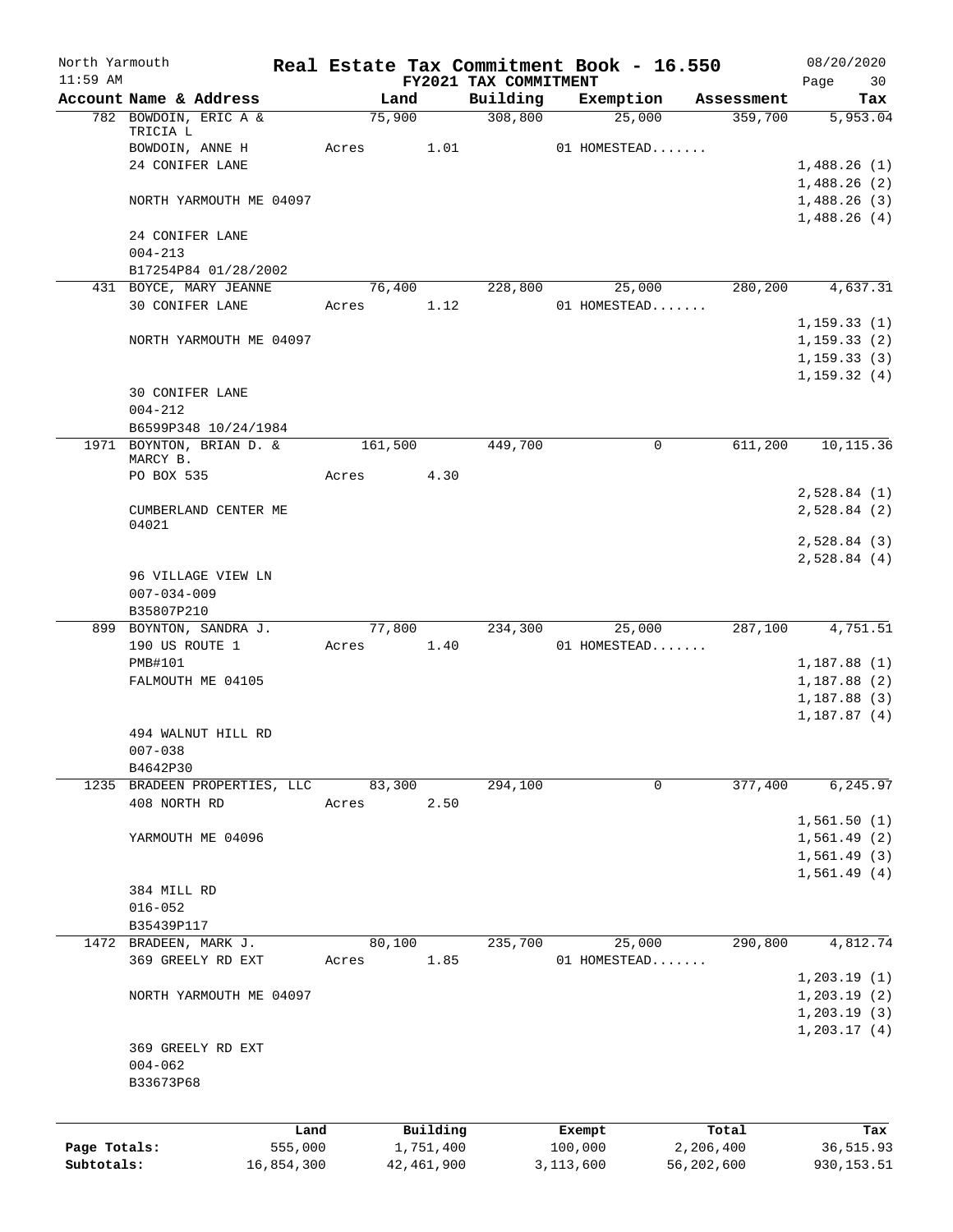| North Yarmouth |                                                 |            |       |                 |                         | Real Estate Tax Commitment Book - 16.550 |                       | 08/20/2020      |
|----------------|-------------------------------------------------|------------|-------|-----------------|-------------------------|------------------------------------------|-----------------------|-----------------|
| $11:59$ AM     |                                                 |            |       |                 | FY2021 TAX COMMITMENT   |                                          |                       | Page<br>31      |
|                | Account Name & Address<br>1842 BRADEEN, MATTHEW |            |       | Land<br>124,100 | Building<br>$\mathbf 0$ | Exemption<br>$\Omega$                    | Assessment<br>124,100 | Tax<br>2,053.86 |
|                | 408 NORTH RD                                    |            | Acres | 11.17           |                         |                                          |                       |                 |
|                |                                                 |            |       |                 |                         |                                          |                       | 513.47(1)       |
|                | YARMOUTH ME 04096                               |            |       |                 |                         |                                          |                       | 513.47(2)       |
|                |                                                 |            |       |                 |                         |                                          |                       | 513.47(3)       |
|                |                                                 |            |       |                 |                         |                                          |                       | 513.45(4)       |
|                | LONG HILL RD                                    |            |       |                 |                         |                                          |                       |                 |
|                | $014 - 033 - 001$                               |            |       |                 |                         |                                          |                       |                 |
|                | B29853P191 08/21/2012                           |            |       |                 |                         |                                          |                       |                 |
|                | 1457 BRAUSE, MANFRED & DIANE                    |            |       | 97,500          | 291,200                 | 25,000                                   | 363,700               | 6,019.24        |
|                | Е                                               |            |       |                 |                         |                                          |                       |                 |
|                | 35 FIELDSTONE DR                                |            | Acres | 3.57            |                         | 01 HOMESTEAD                             |                       |                 |
|                |                                                 |            |       |                 |                         |                                          |                       | 1,504.81(1)     |
|                | NORTH YARMOUTH ME 04097                         |            |       |                 |                         |                                          |                       | 1,504.81(2)     |
|                |                                                 |            |       |                 |                         |                                          |                       | 1,504.81(3)     |
|                |                                                 |            |       |                 |                         |                                          |                       | 1,504.81(4)     |
|                | 35 FIELDSTONE DRIVE                             |            |       |                 |                         |                                          |                       |                 |
|                | $017 - 039$                                     |            |       |                 |                         |                                          |                       |                 |
|                | B14962P34                                       |            |       |                 |                         |                                          |                       |                 |
|                | 183 BRAY, KENNETH A.                            |            |       | 69,200          | 128,600                 | 25,000                                   | 172,800               | 2,859.84        |
|                | 8 CUMBERLAND RD                                 |            | Acres | 0.50            |                         | 01 HOMESTEAD                             |                       |                 |
|                |                                                 |            |       |                 |                         |                                          |                       | 714.96(1)       |
|                | NORTH YARMOUTH ME 04097                         |            |       |                 |                         |                                          |                       | 714.96(2)       |
|                |                                                 |            |       |                 |                         |                                          |                       | 714.96(3)       |
|                |                                                 |            |       |                 |                         |                                          |                       |                 |
|                |                                                 |            |       |                 |                         |                                          |                       | 714.96(4)       |
|                | 8 CUMBERLAND RD                                 |            |       |                 |                         |                                          |                       |                 |
|                | $004 - 071$                                     |            |       |                 |                         |                                          |                       |                 |
|                | B27360P86                                       |            |       |                 |                         |                                          |                       |                 |
|                | 1043 BRAZ, DANIEL J<br>(CO-TRUSTEE)             |            |       | 78,900          | 197,000                 | 0                                        | 275,900               | 4,566.15        |
|                | THE DANIEL J BRAZ                               |            | Acres | 1.61            |                         |                                          |                       |                 |
|                | REVOCABLE TRUST                                 |            |       |                 |                         |                                          |                       |                 |
|                | 223 MANNING STREET                              |            |       |                 |                         |                                          |                       | 1, 141.54(1)    |
|                |                                                 |            |       |                 |                         |                                          |                       | 1, 141.54(2)    |
|                | NEEDHAM MA 02492                                |            |       |                 |                         |                                          |                       | 1, 141.54(3)    |
|                |                                                 |            |       |                 |                         |                                          |                       | 1, 141.53(4)    |
|                | 81 SWEETSER RD                                  |            |       |                 |                         |                                          |                       |                 |
|                | $007 - 100$                                     |            |       |                 |                         |                                          |                       |                 |
|                | B31586P183 06/20/2014 B24398P78                 |            |       |                 |                         |                                          |                       |                 |
|                | 807 BRAZIER JR., WILLIAM R.                     |            |       | 92,500          | 167,300                 | 25,000                                   | 234,800               | 3,885.94        |
|                | P.O. BOX 16                                     |            | Acres | 4.33            |                         | 01 HOMESTEAD                             |                       |                 |
|                |                                                 |            |       |                 |                         |                                          |                       | 971.49 (1)      |
|                | CUMBERLAND ME                                   |            |       |                 |                         |                                          |                       | 971.49 (2)      |
|                | 04021-0016                                      |            |       |                 |                         |                                          |                       |                 |
|                |                                                 |            |       |                 |                         |                                          |                       | 971.49(3)       |
|                |                                                 |            |       |                 |                         |                                          |                       | 971.47(4)       |
|                | 11 SHADY BROOK DR                               |            |       |                 |                         |                                          |                       |                 |
|                | $004 - 089$                                     |            |       |                 |                         |                                          |                       |                 |
|                | B8877P349                                       |            |       |                 |                         |                                          |                       |                 |
|                | 1208 BRICKYARD KENNELS LLC                      |            |       | 146,200         | 756,100                 | 0                                        | 902, 300              | 14,933.07       |
|                | 14 SNOWHOOK TRAIL                               |            | Acres | 20.77           |                         |                                          |                       |                 |
|                |                                                 |            |       |                 |                         |                                          |                       | 3,733.27(1)     |
|                | NORTH YARMOUTH ME 04097                         |            |       |                 |                         |                                          |                       | 3,733.27 (2)    |
|                |                                                 |            |       |                 |                         |                                          |                       | 3,733.27(3)     |
|                |                                                 |            |       |                 |                         |                                          |                       | 3,733.26(4)     |
|                | 14 SNOWHOOK TRL                                 |            |       |                 |                         |                                          |                       |                 |
|                | $016 - 033$                                     |            |       |                 |                         |                                          |                       |                 |
|                | B21024P344                                      |            |       |                 |                         |                                          |                       |                 |
|                |                                                 |            |       |                 |                         |                                          |                       |                 |
|                |                                                 | Land       |       | Building        |                         | Exempt                                   | Total                 | Tax             |
| Page Totals:   |                                                 | 608,400    |       | 1,540,200       |                         | 75,000                                   | 2,073,600             | 34, 318.10      |
| Subtotals:     |                                                 | 17,462,700 |       | 44,002,100      |                         | 3,188,600                                | 58, 276, 200          | 964, 471.61     |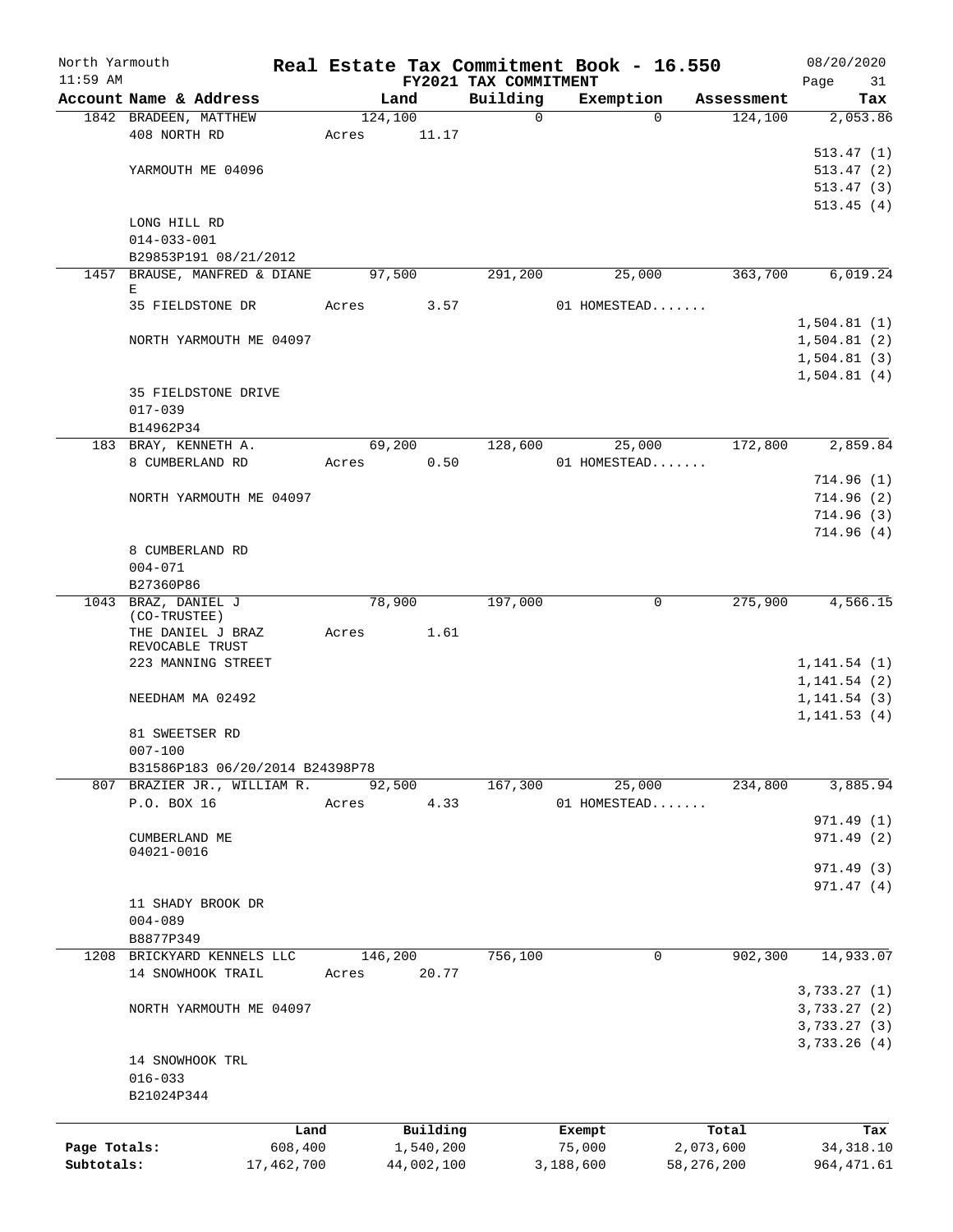| North Yarmouth<br>$11:59$ AM |                               |               | FY2021 TAX COMMITMENT | Real Estate Tax Commitment Book - 16.550 |            | 08/20/2020        |
|------------------------------|-------------------------------|---------------|-----------------------|------------------------------------------|------------|-------------------|
|                              | Account Name & Address        | Land          | Building              | Exemption                                | Assessment | Page<br>32<br>Tax |
|                              | 755 BRIGGS, JAMES H.          | 108,500       | 427,600               | 41,000                                   | 495,100    | 8,193.91          |
|                              | 597 NEW GLOUCESTER ROAD Acres | 51.28         |                       | 104 SOL4 8000-15999 WATTS                |            |                   |
|                              |                               |               |                       | 01 HOMESTEAD                             |            | 2,048.48(1)       |
|                              | NORTH YARMOUTH ME 04097       |               |                       |                                          |            | 2,048.48(2)       |
|                              |                               |               |                       |                                          |            | 2,048.48(3)       |
|                              |                               |               |                       |                                          |            | 2,048.47(4)       |
|                              | 597 NEW GLOUCESTER RD         |               |                       |                                          |            |                   |
|                              | $016 - 125$                   |               |                       |                                          |            |                   |
|                              | B29995P132                    |               |                       |                                          |            |                   |
|                              | 856 BRIMIGION DANE S &        | 71,200        | 28,100                | 0                                        | 99,300     | 1,643.42          |
|                              | NANCY A                       |               |                       |                                          |            |                   |
|                              | 172 CUMBERLAND RD             | 0.75<br>Acres |                       |                                          |            |                   |
|                              |                               |               |                       |                                          |            | 410.86(1)         |
|                              | NORTH YARMOUTH ME 04097       |               |                       |                                          |            | 410.86(2)         |
|                              |                               |               |                       |                                          |            | 410.86(3)         |
|                              |                               |               |                       |                                          |            | 410.84(4)         |
|                              | 178 CUMBERLAND RD             |               |                       |                                          |            |                   |
|                              | $004 - 108$                   |               |                       |                                          |            |                   |
|                              | B36547P321                    |               |                       |                                          |            |                   |
|                              | 693 BRIMIGION, DANE S.        | 80,800        | 108,800               | 25,000                                   | 164,600    | 2,724.13          |
|                              | 172 CUMBERLAND RD             | 2.00<br>Acres |                       | 01 HOMESTEAD                             |            |                   |
|                              |                               |               |                       |                                          |            | 681.04 (1)        |
|                              | NORTH YARMOUTH ME 04097       |               |                       |                                          |            | 681.03 (2)        |
|                              |                               |               |                       |                                          |            | 681.03 (3)        |
|                              |                               |               |                       |                                          |            | 681.03 (4)        |
|                              | 172 CUMBERLAND RD             |               |                       |                                          |            |                   |
|                              | $004 - 107$                   |               |                       |                                          |            |                   |
|                              | B4126P246 11/03/1977          |               |                       |                                          |            |                   |
|                              | 27 BRINKERT, THOMAS F.        | 78,300        | 118,900               | 25,000                                   | 172,200    | 2,849.91          |
|                              | 42 ROYAL RD                   | Acres<br>1.50 |                       | 01 HOMESTEAD                             |            |                   |
|                              |                               |               |                       |                                          |            | 712.48(1)         |
|                              | NORTH YARMOUTH ME 04097       |               |                       |                                          |            | 712.48(2)         |
|                              |                               |               |                       |                                          |            | 712.48(3)         |
|                              |                               |               |                       |                                          |            | 712.47(4)         |
|                              | 42 ROYAL RD                   |               |                       |                                          |            |                   |
|                              | $009 - 010$                   |               |                       |                                          |            |                   |
|                              | B10082P156 05/27/1992         |               |                       |                                          |            |                   |
|                              | 1531 BRISTOL, KELLY &         | 77,000        | 230,100               | 25,000                                   | 282,100    | 4,668.76          |
|                              | TIMOTHY JT                    |               |                       |                                          |            |                   |
|                              | 99 NEW GLOUCESTER RD          | 1.23<br>Acres |                       | 01 HOMESTEAD                             |            |                   |
|                              |                               |               |                       |                                          |            | 1,167.19(1)       |
|                              | NORTH YARMOUTH ME 04097       |               |                       |                                          |            | 1,167.19(2)       |
|                              |                               |               |                       |                                          |            | 1,167.19(3)       |
|                              |                               |               |                       |                                          |            | 1,167.19(4)       |
|                              | 99 NEW GLOUCESTER RD          |               |                       |                                          |            |                   |
|                              | $008 - 012$                   |               |                       |                                          |            |                   |
|                              | B33238P265                    |               |                       |                                          |            |                   |
|                              | 235 BRITT, SUSAN P.           | 83,200        | 261,300               | 25,000                                   | 319,500    | 5,287.73          |
|                              | 50 BASTON RD                  | 2.47<br>Acres |                       | 01 HOMESTEAD                             |            |                   |
|                              |                               |               |                       |                                          |            | 1,321.94(1)       |
|                              | NORTH YARMOUTH ME 04097       |               |                       |                                          |            | 1,321.93(2)       |
|                              |                               |               |                       |                                          |            | 1,321.93(3)       |
|                              |                               |               |                       |                                          |            | 1,321.93(4)       |
|                              | 50 BASTON RD                  |               |                       |                                          |            |                   |
|                              | $004 - 147$                   |               |                       |                                          |            |                   |
|                              | B15004P49                     |               |                       |                                          |            |                   |
|                              |                               |               |                       |                                          |            |                   |
|                              |                               |               |                       |                                          |            |                   |
|                              | Land                          | Building      |                       | Exempt                                   | Total      | Tax               |
| Page Totals:                 | 499,000                       | 1,174,800     |                       | 141,000                                  | 1,532,800  | 25, 367.86        |
|                              |                               |               |                       |                                          |            |                   |

**Subtotals:** 17,961,700 45,176,900 3,329,600 59,809,000 989,839.47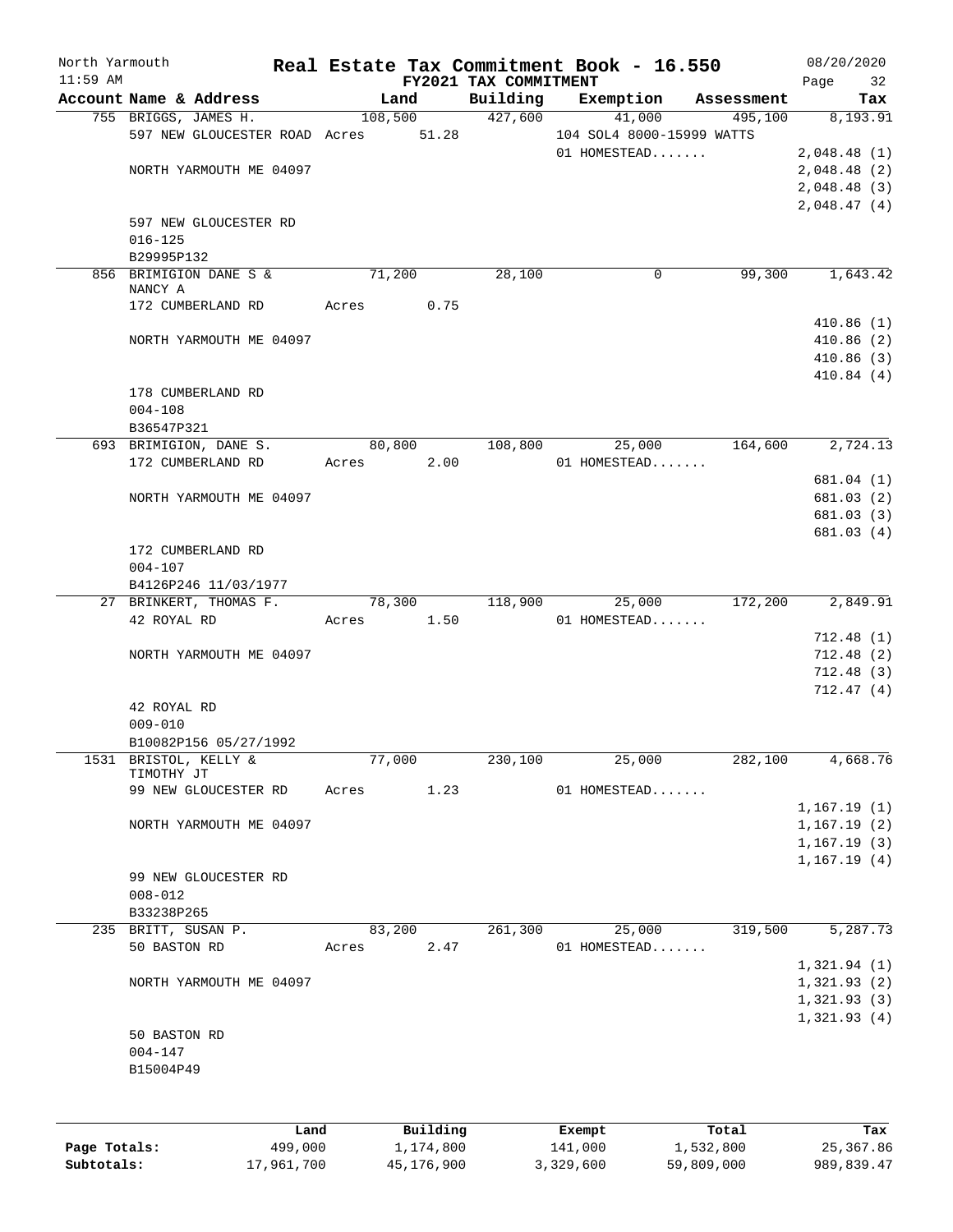| North Yarmouth |                                           |       |                 |                       | Real Estate Tax Commitment Book - 16.550 |                       | 08/20/2020       |
|----------------|-------------------------------------------|-------|-----------------|-----------------------|------------------------------------------|-----------------------|------------------|
| $11:59$ AM     | Account Name & Address                    |       |                 | FY2021 TAX COMMITMENT |                                          |                       | Page<br>33       |
|                | 848 BRITTEN, PATRICK &                    |       | Land<br>80, 800 | Building<br>294,500   | Exemption<br>$\Omega$                    | Assessment<br>375,300 | Tax<br>6, 211.22 |
|                | HAYDEN                                    |       |                 |                       |                                          |                       |                  |
|                | 331 GREELY RD                             | Acres | 2.00            |                       |                                          |                       |                  |
|                |                                           |       |                 |                       |                                          |                       | 1,552.81(1)      |
|                | NORTH YARMOUTH ME 04097                   |       |                 |                       |                                          |                       | 1,552.81(2)      |
|                |                                           |       |                 |                       |                                          |                       | 1,552.81(3)      |
|                |                                           |       |                 |                       |                                          |                       | 1,552.79(4)      |
|                | 331 GREELY RD                             |       |                 |                       |                                          |                       |                  |
|                | $004 - 055$                               |       |                 |                       |                                          |                       |                  |
|                | B34082P64<br>1295 BROBERG JR, GILBERT E & |       | 84,800          | 97,900                | 0                                        | 182,700               | 3,023.69         |
|                | LAURIE                                    |       |                 |                       |                                          |                       |                  |
|                | 105 TOWN FARM RD                          | Acres | 2.80            |                       |                                          |                       |                  |
|                |                                           |       |                 |                       |                                          |                       | 755.93(1)        |
|                | NORTH YARMOUTH ME 04097                   |       |                 |                       |                                          |                       | 755.92(2)        |
|                |                                           |       |                 |                       |                                          |                       | 755.92(3)        |
|                |                                           |       |                 |                       |                                          |                       | 755.92(4)        |
|                | 105 TOWN FARM RD                          |       |                 |                       |                                          |                       |                  |
|                | $017 - 003$                               |       |                 |                       |                                          |                       |                  |
|                | B33740P105                                |       |                 |                       |                                          |                       |                  |
|                | 265 BROBST, RICHARD W. &<br>PRISCILLA A.  |       | 75,800          | 206,600               | 31,000                                   | 251,400               | 4,160.67         |
|                | 60 WALNUT HILL RD                         | Acres | 1.00            |                       | 07 WIDOW VETERAN                         |                       |                  |
|                |                                           |       |                 |                       | 01 HOMESTEAD                             |                       | 1,040.17(1)      |
|                | NORTH YARMOUTH ME 04097                   |       |                 |                       |                                          |                       | 1,040.17(2)      |
|                |                                           |       |                 |                       |                                          |                       | 1,040.17(3)      |
|                |                                           |       |                 |                       |                                          |                       | 1,040.16(4)      |
|                | 60 WALNUT HILL RD                         |       |                 |                       |                                          |                       |                  |
|                | $001 - 063$                               |       |                 |                       |                                          |                       |                  |
|                | B3644P109 01/25/1975                      |       |                 |                       |                                          |                       |                  |
|                | 407 BROOKES, KEITH                        |       | 83,300          | 240,400               | 25,000                                   | 298,700               | 4,943.49         |
|                | 200 MILLIKEN RD                           | Acres | 2.50            |                       | 01 HOMESTEAD                             |                       |                  |
|                |                                           |       |                 |                       |                                          |                       | 1, 235.88(1)     |
|                | NORTH YARMOUTH ME 04097                   |       |                 |                       |                                          |                       | 1, 235.87(2)     |
|                |                                           |       |                 |                       |                                          |                       | 1, 235.87(3)     |
|                |                                           |       |                 |                       |                                          |                       | 1, 235.87(4)     |
|                | 200 MILLIKEN RD                           |       |                 |                       |                                          |                       |                  |
|                | $017 - 054$                               |       |                 |                       |                                          |                       |                  |
|                | B13124P161<br>91 BROOKS, LENA             |       | 83,300          | 368,300               | 25,000                                   | 426,600               | 7,060.23         |
|                | 34 SHADY RUN LANE                         | Acres | 2.50            |                       | 01 HOMESTEAD                             |                       |                  |
|                |                                           |       |                 |                       |                                          |                       | 1,765.06(1)      |
|                | CUMBERLAND ME 04021                       |       |                 |                       |                                          |                       | 1,765.06(2)      |
|                |                                           |       |                 |                       |                                          |                       | 1,765.06(3)      |
|                |                                           |       |                 |                       |                                          |                       | 1,765.05(4)      |
|                | 34 SHADY RUN LANE                         |       |                 |                       |                                          |                       |                  |
|                | $004 - 057$                               |       |                 |                       |                                          |                       |                  |
| 715            | BROWN JR, LOUIS J &                       |       | 75,800          | 186,700               | 31,000                                   | 231,500               | 3,831.33         |
|                | GLORIA J                                  |       |                 |                       |                                          |                       |                  |
|                | 39 LUFKIN RD                              | Acres | 1.00            |                       | 05 VETERAN                               |                       |                  |
|                |                                           |       |                 |                       | 01 HOMESTEAD                             |                       | 957.84 (1)       |
|                | NORTH YARMOUTH ME 04097                   |       |                 |                       |                                          |                       | 957.83 (2)       |
|                |                                           |       |                 |                       |                                          |                       | 957.83 (3)       |
|                |                                           |       |                 |                       |                                          |                       | 957.83 (4)       |
|                | 39 LUFKIN RD                              |       |                 |                       |                                          |                       |                  |
|                | $011 - 011$<br>B3797P89                   |       |                 |                       |                                          |                       |                  |
|                |                                           |       |                 |                       |                                          |                       |                  |
|                |                                           |       |                 |                       |                                          |                       |                  |
|                |                                           | Land  | Building        |                       | Exempt                                   | Total                 | Tax              |
| Page Totals:   | 483,800                                   |       | 1,394,400       |                       | 112,000                                  | 1,766,200             | 29,230.63        |
| Subtotals:     | 18,445,500                                |       | 46,571,300      |                       | 3,441,600                                | 61,575,200            | 1,019,070.10     |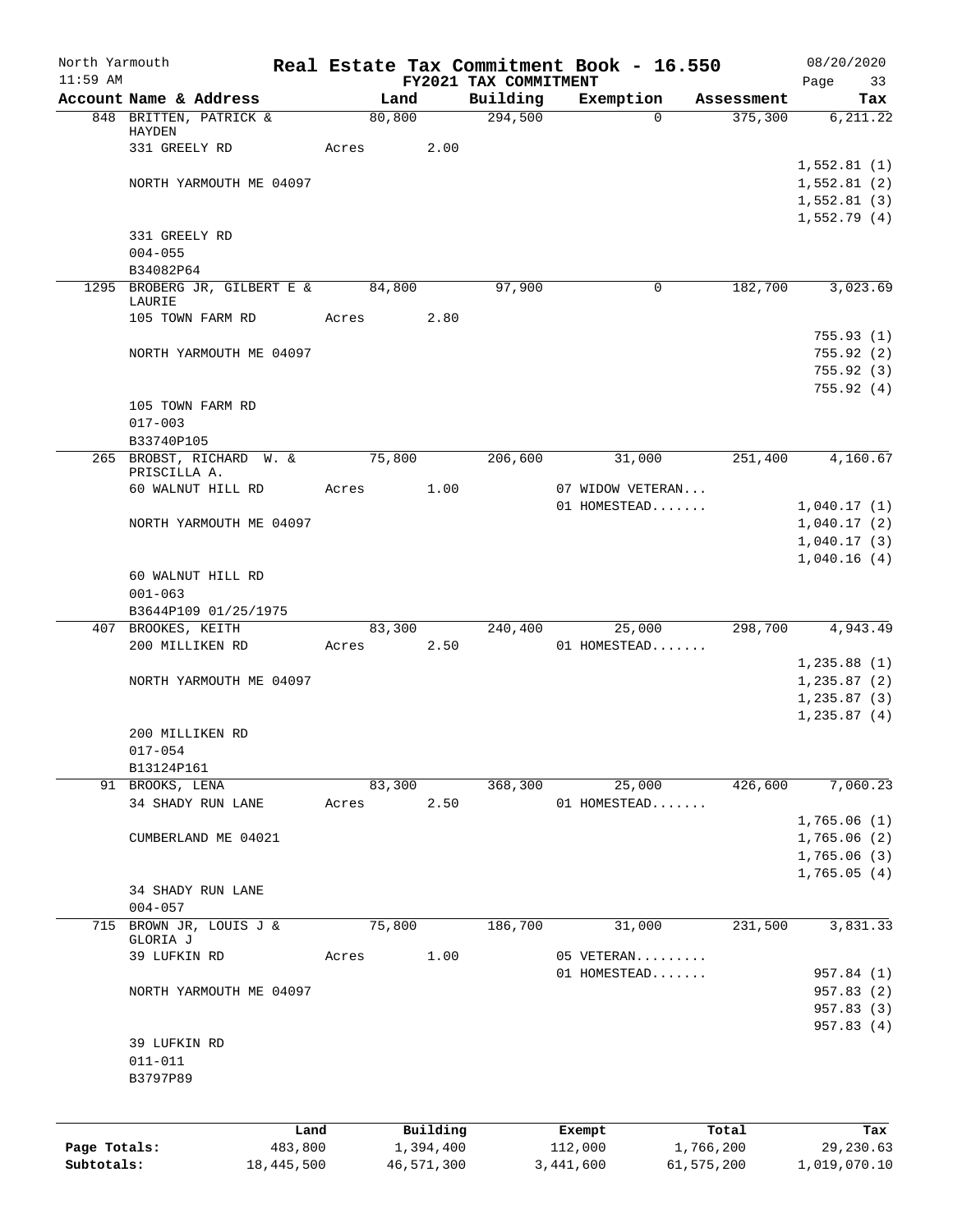| North Yarmouth<br>$11:59$ AM |                                 |            |        | FY2021 TAX COMMITMENT | Real Estate Tax Commitment Book - 16.550 |        |            | 08/20/2020<br>Page | 34                       |
|------------------------------|---------------------------------|------------|--------|-----------------------|------------------------------------------|--------|------------|--------------------|--------------------------|
|                              | Account Name & Address          | Land       |        | Building              | Exemption                                |        | Assessment |                    | Tax                      |
|                              | 1064 BROWN LEDING, MOLLY L.     | 84,300     |        | 220,100               | 25,000                                   |        | 279,400    |                    | 4,624.07                 |
|                              | 619 WALNUT HILL RD              | Acres      | 2.70   |                       | 01 HOMESTEAD                             |        |            |                    |                          |
|                              |                                 |            |        |                       |                                          |        |            | 1,156.02(1)        |                          |
|                              | NORTH YARMOUTH ME 04097         |            |        |                       |                                          |        |            | 1,156.02(2)        |                          |
|                              |                                 |            |        |                       |                                          |        |            | 1, 156.02(3)       |                          |
|                              |                                 |            |        |                       |                                          |        |            | 1, 156.01(4)       |                          |
|                              | 619 WALNUT HILL RD              |            |        |                       |                                          |        |            |                    |                          |
|                              | $010 - 144$                     |            |        |                       |                                          |        |            |                    |                          |
|                              | B17862P229                      |            |        |                       |                                          |        |            |                    |                          |
|                              | 61 BROWN, ANNE                  | 85,800     |        |                       | 98,600                                   | 25,000 | 159,400    |                    | 2,638.07                 |
|                              | 11 APPLEBROOK DRIVE             | Acres      | 3.00   |                       | $01$ HOMESTEAD                           |        |            |                    |                          |
|                              |                                 |            |        |                       |                                          |        |            |                    | 659.52(1)                |
|                              | NORTH YARMOUTH ME 04097         |            |        |                       |                                          |        |            |                    | 659.52(2)                |
|                              |                                 |            |        |                       |                                          |        |            |                    | 659.52 (3)<br>659.51(4)  |
|                              | 11 APPLEBROOK DRIVE             |            |        |                       |                                          |        |            |                    |                          |
|                              | $001 - 003$                     |            |        |                       |                                          |        |            |                    |                          |
|                              | B25618P94                       |            |        |                       |                                          |        |            |                    |                          |
|                              | 1139 BROWN, CHRISTOPHER B       |            | 88,500 | 229,900               | 25,000                                   |        | 293,400    |                    | 4,855.77                 |
|                              | DIERKS ANGELA H                 | Acres 3.53 |        |                       | $01$ HOMESTEAD                           |        |            |                    |                          |
|                              | 71 SUMMIT TERRACE               |            |        |                       |                                          |        |            | 1, 213.95(1)       |                          |
|                              |                                 |            |        |                       |                                          |        |            | 1, 213.94(2)       |                          |
|                              | NORTH YARMOUTH ME 04097         |            |        |                       |                                          |        |            | 1, 213.94(3)       |                          |
|                              |                                 |            |        |                       |                                          |        |            | 1, 213.94(4)       |                          |
|                              | 71 SUMMIT TERRACE               |            |        |                       |                                          |        |            |                    |                          |
|                              | $014 - 045$                     |            |        |                       |                                          |        |            |                    |                          |
|                              | B30553P260 04/12/2013 B11838P94 |            |        |                       |                                          |        |            |                    |                          |
|                              | 33 BROWN, IAN A.                | 80,800     |        | 151,900               | 25,000                                   |        | 207,700    |                    | 3,437.44                 |
|                              | P.O. BOX 1033                   | Acres      | 2.00   |                       | 01 HOMESTEAD                             |        |            |                    |                          |
|                              |                                 |            |        |                       |                                          |        |            |                    | 859.36 (1)               |
|                              | YARMOUTH ME 04096-1033          |            |        |                       |                                          |        |            |                    | 859.36 (2)               |
|                              |                                 |            |        |                       |                                          |        |            |                    | 859.36 (3)               |
|                              |                                 |            |        |                       |                                          |        |            |                    | 859.36(4)                |
|                              | 202 HALLOWELL RD                |            |        |                       |                                          |        |            |                    |                          |
|                              | $009 - 093$                     |            |        |                       |                                          |        |            |                    |                          |
|                              | B27591P19 02/11/2010            |            |        |                       |                                          |        |            |                    |                          |
|                              | 522 BROWN, JAMES A.             | 69,200     |        | 158,200               | 25,000                                   |        | 202,400    |                    | 3,349.72                 |
|                              | 31 DEER RUN RD                  | Acres      | 0.50   |                       | 01 HOMESTEAD                             |        |            |                    |                          |
|                              |                                 |            |        |                       |                                          |        |            |                    | 837.43 (1)               |
|                              | NORTH YARMOUTH ME 04097         |            |        |                       |                                          |        |            |                    | 837.43 (2)               |
|                              |                                 |            |        |                       |                                          |        |            |                    | 837.43 (3)<br>837.43 (4) |
|                              | 31 DEER RUN RD                  |            |        |                       |                                          |        |            |                    |                          |
|                              | $002 - 094$                     |            |        |                       |                                          |        |            |                    |                          |
|                              | B6398P11                        |            |        |                       |                                          |        |            |                    |                          |
|                              | 505 BROWN, JAMES E.             | 69,700     |        | 142,700               |                                          | 25,000 | 187,400    |                    | 3,101.47                 |
|                              | 24 DEER RUN RD                  | Acres      | 0.61   |                       | 01 HOMESTEAD                             |        |            |                    |                          |
|                              |                                 |            |        |                       |                                          |        |            |                    | 775.37(1)                |
|                              | NORTH YARMOUTH ME 04097         |            |        |                       |                                          |        |            |                    | 775.37 (2)               |
|                              |                                 |            |        |                       |                                          |        |            |                    | 775.37 (3)               |
|                              |                                 |            |        |                       |                                          |        |            |                    | 775.36(4)                |
|                              | 24 DEER RUN RD                  |            |        |                       |                                          |        |            |                    |                          |
|                              | $002 - 103$                     |            |        |                       |                                          |        |            |                    |                          |
|                              | B13199P278                      |            |        |                       |                                          |        |            |                    |                          |
|                              |                                 |            |        |                       |                                          |        |            |                    |                          |
|                              |                                 |            |        |                       |                                          |        |            |                    |                          |

|              | Land       | Building   | Exempt    | Total      | Tax          |
|--------------|------------|------------|-----------|------------|--------------|
| Page Totals: | 478,300    | ⊥,001,400  | 150,000   | 1,329,700  | 22,006.54    |
| Subtotals:   | 18,923,800 | 47,572,700 | 3,591,600 | 62,904,900 | 1,041,076.64 |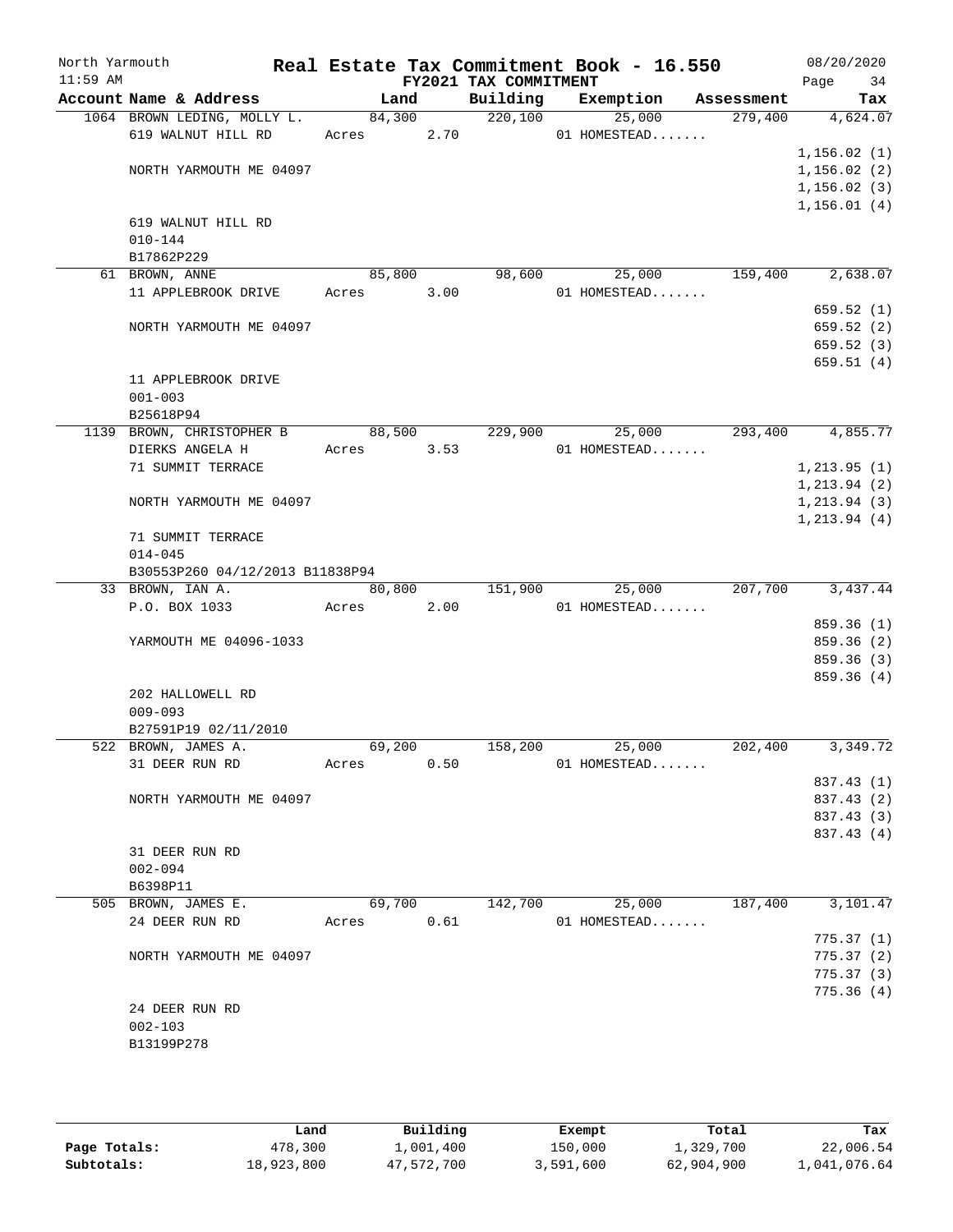| North Yarmouth<br>$11:59$ AM |                                          |         |        | FY2021 TAX COMMITMENT | Real Estate Tax Commitment Book - 16.550 |                       | 08/20/2020<br>Page<br>35 |
|------------------------------|------------------------------------------|---------|--------|-----------------------|------------------------------------------|-----------------------|--------------------------|
|                              | Account Name & Address                   |         | Land   | Building              | Exemption                                | Assessment            | Tax                      |
|                              | 104 BROWN, JEFFREY S.                    | 20,600  |        | 0                     |                                          | 20,600<br>$\Omega$    | 340.93                   |
|                              | 470 MOUNTFORT RD                         | Acres   | 2.33   |                       |                                          |                       |                          |
|                              |                                          |         |        |                       |                                          |                       | 85.24(1)                 |
|                              | NORTH YARMOUTH ME 04097                  |         |        |                       |                                          |                       | 85.23(2)                 |
|                              |                                          |         |        |                       |                                          |                       | 85.23(3)<br>85.23(4)     |
|                              | 470 MOUNTFORT RD                         |         |        |                       |                                          |                       |                          |
|                              | $006 - 036$                              |         |        |                       |                                          |                       |                          |
|                              | B13065P198                               |         |        |                       |                                          |                       |                          |
|                              | 1366 BROWN, JEFFREY S.                   |         | 89,800 | 272,100               | 25,000                                   | 336,900               | 5,575.70                 |
|                              | 470 MOUNTFORT RD                         | Acres   | 3.80   |                       | 01 HOMESTEAD                             |                       |                          |
|                              |                                          |         |        |                       |                                          |                       | 1,393.93(1)              |
|                              | NORTH YARMOUTH ME 04097                  |         |        |                       |                                          |                       | 1,393.93(2)              |
|                              |                                          |         |        |                       |                                          |                       | 1,393.93(3)              |
|                              |                                          |         |        |                       |                                          |                       | 1,393.91(4)              |
|                              | 470 MOUNTFORT RD                         |         |        |                       |                                          |                       |                          |
|                              | $006 - 037$                              |         |        |                       |                                          |                       |                          |
|                              | B20725P304<br>95 BROWN, JOSEPH G. C.     | 154,200 |        | 285,700               | 25,000                                   | 414,900               | 6,866.60                 |
|                              | BROWN, AMY B.                            | Acres   | 17.50  |                       | 01 HOMESTEAD                             |                       |                          |
|                              | 243 SWEETSER RD                          |         |        |                       |                                          |                       | 1,716.65(1)              |
|                              |                                          |         |        |                       |                                          |                       | 1,716.65(2)              |
|                              | NORTH YARMOUTH ME 04097                  |         |        |                       |                                          |                       | 1,716.65(3)              |
|                              |                                          |         |        |                       |                                          |                       | 1,716.65(4)              |
|                              | 243 SWEETSER RD                          |         |        |                       |                                          |                       |                          |
|                              | $004 - 224$                              |         |        |                       |                                          |                       |                          |
|                              | B15148P292                               |         |        |                       |                                          |                       |                          |
|                              | 42 BROWN, KATHLEEN E.                    | 78,100  |        | 0                     |                                          | $\mathbf 0$<br>78,100 | 1,292.56                 |
|                              | P.O. BOX 368                             | Acres   | 1.45   |                       |                                          |                       |                          |
|                              |                                          |         |        |                       |                                          |                       | 323.14(1)                |
|                              | GEORGETOWN ME 04548                      |         |        |                       |                                          |                       | 323.14(2)                |
|                              |                                          |         |        |                       |                                          |                       | 323.14(3)<br>323.14(4)   |
|                              | OFF BROWNS WAY                           |         |        |                       |                                          |                       |                          |
|                              | $001 - 029$                              |         |        |                       |                                          |                       |                          |
|                              | B10462P234                               |         |        |                       |                                          |                       |                          |
|                              | 106 BROWN, KATHRYN P.                    | 75,800  |        | 66,800                |                                          | 0<br>142,600          | 2,360.03                 |
|                              | 191 BARTLETT ROAD                        | Acres   | 1.00   |                       |                                          |                       |                          |
|                              |                                          |         |        |                       |                                          |                       | 590.01(1)                |
|                              | BELGRADE ME 04917                        |         |        |                       |                                          |                       | 590.01(2)                |
|                              |                                          |         |        |                       |                                          |                       | 590.01(3)                |
|                              |                                          |         |        |                       |                                          |                       | 590.00 (4)               |
|                              | 8 NORTH YARMOUTH WOODS                   |         |        |                       |                                          |                       |                          |
|                              | $004 - 034 - 008$                        |         |        |                       |                                          |                       |                          |
|                              | B12033P181                               |         |        |                       |                                          |                       |                          |
|                              | 1233 BROWN, KEITH A.                     |         | 78,200 | 232,100               | 25,000                                   | 285,300               | 4,721.72                 |
|                              | BROOKS, ABIGAIL B.<br>13 WHITE PINE LANE | Acres   | 1.48   |                       | 01 HOMESTEAD                             |                       | 1,180.43(1)              |
|                              |                                          |         |        |                       |                                          |                       | 1,180.43(2)              |
|                              | NORTH YARMOUTH ME 04097                  |         |        |                       |                                          |                       | 1,180.43(3)              |
|                              |                                          |         |        |                       |                                          |                       | 1,180.43(4)              |
|                              | 13 WHITE PINE LANE                       |         |        |                       |                                          |                       |                          |
|                              | $016 - 050$                              |         |        |                       |                                          |                       |                          |
|                              | B30355P158                               |         |        |                       |                                          |                       |                          |
|                              |                                          |         |        |                       |                                          |                       |                          |
|                              |                                          |         |        |                       |                                          |                       |                          |

|              | Land       | Building   | Exempt    | Total        | Tax          |
|--------------|------------|------------|-----------|--------------|--------------|
| Page Totals: | 496,700    | 856,700    | 75,000    | 1,278,400    | 21, 157.54   |
| Subtotals:   | 19,420,500 | 48,429,400 | 3,666,600 | 64, 183, 300 | 1,062,234.18 |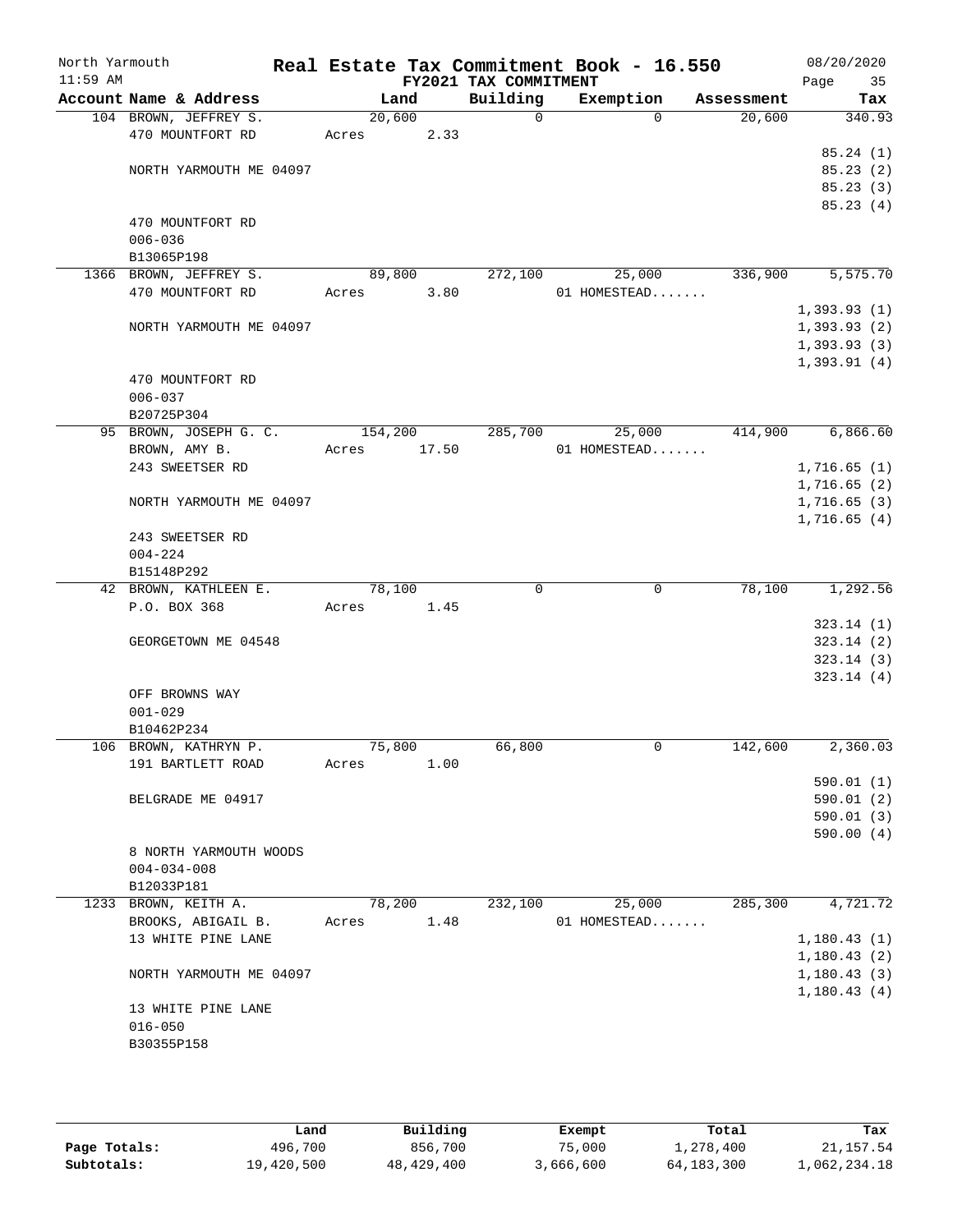| North Yarmouth<br>$11:59$ AM |                                   |        |      | FY2021 TAX COMMITMENT | Real Estate Tax Commitment Book - 16.550 |            | 08/20/2020<br>Page<br>36 |
|------------------------------|-----------------------------------|--------|------|-----------------------|------------------------------------------|------------|--------------------------|
|                              | Account Name & Address            | Land   |      | Building              | Exemption                                | Assessment | Tax                      |
|                              | 1071 BROWN, STANLEY J.            | 75,800 |      | 120,700               | 25,000                                   | 171,500    | 2,838.33                 |
|                              | 595 WALNUT HILL RD                | Acres  | 1.00 |                       | 01 HOMESTEAD                             |            |                          |
|                              |                                   |        |      |                       |                                          |            | 709.59(1)                |
|                              | NORTH YARMOUTH ME 04097           |        |      |                       |                                          |            | 709.58(2)                |
|                              |                                   |        |      |                       |                                          |            | 709.58(3)                |
|                              |                                   |        |      |                       |                                          |            | 709.58(4)                |
|                              | 595 WALNUT HILL RD<br>$010 - 141$ |        |      |                       |                                          |            |                          |
|                              | B26986P309                        |        |      |                       |                                          |            |                          |
|                              | 167 BROWN, STEPHANIE B            | 75,800 |      | 157,000               | 0                                        | 232,800    | 3,852.84                 |
|                              | 54 SCHOONER RIDGE RD              | Acres  | 1.00 |                       |                                          |            |                          |
|                              |                                   |        |      |                       |                                          |            | 963.21(1)                |
|                              | CUMBERLAND FORESID ME             |        |      |                       |                                          |            | 963.21(2)                |
|                              | 04110                             |        |      |                       |                                          |            |                          |
|                              |                                   |        |      |                       |                                          |            | 963.21(3)                |
|                              |                                   |        |      |                       |                                          |            | 963.21(4)                |
|                              | 597 SLIGO RD                      |        |      |                       |                                          |            |                          |
|                              | $002 - 041$                       |        |      |                       |                                          |            |                          |
|                              | B35965P232                        |        |      |                       |                                          |            |                          |
| 1787                         | BROWN, VINCENT T & MARY<br>F JT   | 68,200 |      | 292,600               | 25,000                                   | 335,800    | 5,557.49                 |
|                              | 27 HAZEL LANE                     | Acres  | 0.31 |                       | 01 HOMESTEAD                             |            |                          |
|                              |                                   |        |      |                       |                                          |            | 1,389.38(1)              |
|                              | NORTH YARMOUTH ME 04097           |        |      |                       |                                          |            | 1,389.37(2)              |
|                              |                                   |        |      |                       |                                          |            | 1,389.37(3)              |
|                              |                                   |        |      |                       |                                          |            | 1,389.37(4)              |
|                              | 27 HAZEL LANE                     |        |      |                       |                                          |            |                          |
|                              | $008 - 064 - 011$                 |        |      |                       |                                          |            |                          |
|                              | B33273P111                        |        |      |                       |                                          |            |                          |
|                              | 1046 BRUDER, ROBERT C.            | 98,500 |      | 182,400               | $\mathbf 0$                              | 280,900    | 4,648.90                 |
|                              | BRUDER, KAREN L.                  | Acres  | 1.00 |                       |                                          |            |                          |
|                              | 27 CRESTWOOD RD                   |        |      |                       |                                          |            | 1,162.24(1)              |
|                              |                                   |        |      |                       |                                          |            | 1,162.22(2)              |
|                              | CUMBERLAND ME 04021               |        |      |                       |                                          |            | 1,162.22(3)              |
|                              | 507 WALNUT HILL RD                |        |      |                       |                                          |            | 1,162.22(4)              |
|                              | $007 - 063$                       |        |      |                       |                                          |            |                          |
|                              | 49 BRUNS, FRANCES P               |        |      |                       | 68,500 156,800 25,000                    | 200,300    | 3, 314.97                |
|                              | PO BOX 501                        | Acres  | 0.34 |                       | 01 HOMESTEAD                             |            |                          |
|                              |                                   |        |      |                       |                                          |            | 828.75 (1)               |
|                              | CUMBERLAND ME 04021               |        |      |                       |                                          |            | 828.74 (2)               |
|                              |                                   |        |      |                       |                                          |            | 828.74 (3)               |
|                              |                                   |        |      |                       |                                          |            | 828.74 (4)               |
|                              | 25 DOUGHTY RD                     |        |      |                       |                                          |            |                          |
|                              | $001 - 020$                       |        |      |                       |                                          |            |                          |
|                              | B2842P353 08/06/1964              |        |      |                       |                                          |            |                          |
|                              | 1327 BRYAN, JR., JOHN F.          | 91,800 |      | 221,100               | 25,000                                   | 287,900    | 4,764.75                 |
|                              | 198 MILLIKEN RD                   | Acres  | 4.20 |                       | 01 HOMESTEAD                             |            |                          |
|                              |                                   |        |      |                       |                                          |            | 1, 191.19(1)             |
|                              | NORTH YARMOUTH ME 04097           |        |      |                       |                                          |            | 1, 191.19(2)             |
|                              |                                   |        |      |                       |                                          |            | 1, 191.19(3)             |
|                              |                                   |        |      |                       |                                          |            | 1, 191.18(4)             |
|                              | 198 MILLIKEN RD                   |        |      |                       |                                          |            |                          |
|                              | $017 - 055$                       |        |      |                       |                                          |            |                          |
|                              | B27209P256                        |        |      |                       |                                          |            |                          |
|                              |                                   |        |      |                       |                                          |            |                          |

|              | Land       | Building   | Exempt    | Total      | Tax          |
|--------------|------------|------------|-----------|------------|--------------|
| Page Totals: | 478,600    | 1,130,600  | 100,000   | 1,509,200  | 24,977.28    |
| Subtotals:   | 19,899,100 | 49,560,000 | 3,766,600 | 65,692,500 | 1,087,211.46 |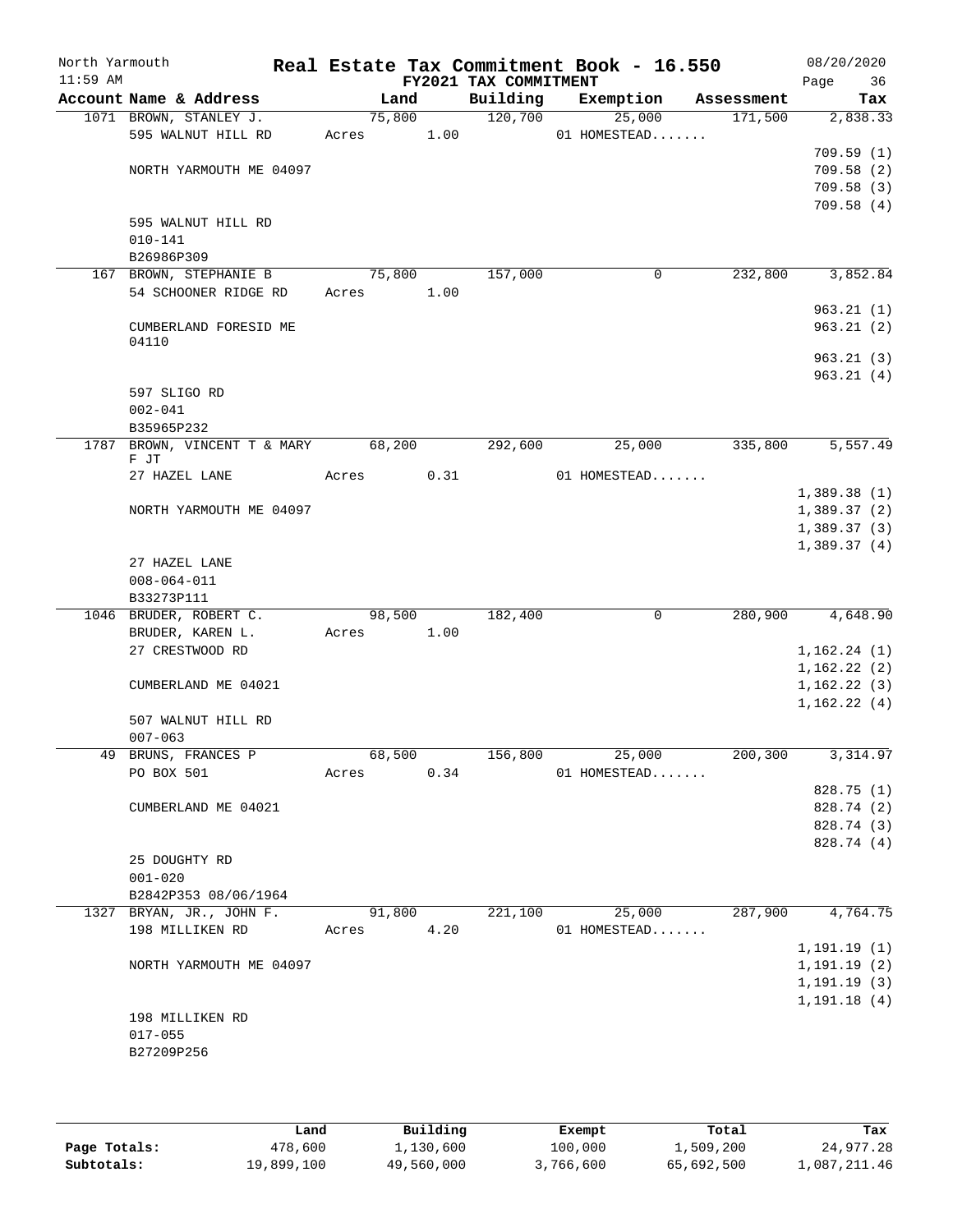| North Yarmouth<br>$11:59$ AM |                                    |       |            |      |                                   | Real Estate Tax Commitment Book - 16.550 |            | 08/20/2020                 |
|------------------------------|------------------------------------|-------|------------|------|-----------------------------------|------------------------------------------|------------|----------------------------|
|                              | Account Name & Address             |       | Land       |      | FY2021 TAX COMMITMENT<br>Building | Exemption                                | Assessment | 37<br>Page<br>Tax          |
|                              | 946 BRYANT, BETHANY M &            |       | 85,900     |      | 268,500                           | 25,000                                   | 329,400    | 5,451.57                   |
|                              | MARCELLA E                         |       |            |      |                                   |                                          |            |                            |
|                              | 26 DELWIN DR                       |       | Acres      | 1.46 |                                   | 01 HOMESTEAD                             |            |                            |
|                              |                                    |       |            |      |                                   |                                          |            | 1,362.90(1)                |
|                              | NORTH YARMOUTH ME 04097            |       |            |      |                                   |                                          |            | 1,362.89(2)                |
|                              |                                    |       |            |      |                                   |                                          |            | 1,362.89(3)                |
|                              |                                    |       |            |      |                                   |                                          |            | 1,362.89(4)                |
|                              | 26 DELWIN DR                       |       |            |      |                                   |                                          |            |                            |
|                              | $010 - 138$                        |       |            |      |                                   |                                          |            |                            |
|                              | B35336P291                         |       |            |      |                                   |                                          |            |                            |
|                              | 437 BRYANT, JAMES & VANESSA 99,600 |       |            |      | 320,200                           | 25,000                                   | 394,800    | 6,533.94                   |
|                              | 31 FARMS EDGE ROAD                 |       | Acres 3.94 |      |                                   | 01 HOMESTEAD                             |            |                            |
|                              |                                    |       |            |      |                                   |                                          |            | 1,633.49(1)                |
|                              | NORTH YARMOUTH ME 04097            |       |            |      |                                   |                                          |            | 1,633.49(2)                |
|                              |                                    |       |            |      |                                   |                                          |            | 1,633.49(3)                |
|                              |                                    |       |            |      |                                   |                                          |            | 1,633.47(4)                |
|                              | 31 FARMS EDGE RD                   |       |            |      |                                   |                                          |            |                            |
|                              | $002 - 069$                        |       |            |      |                                   |                                          |            |                            |
|                              | B27253P123                         |       |            |      |                                   |                                          |            |                            |
|                              | 1639 BUBBLO, KEITH M.              |       | 78,800     |      | 292,200                           | 25,000                                   | 346,000    | 5,726.30                   |
|                              | STINE, CATHERINE R.                |       | Acres 1.60 |      |                                   | 01 HOMESTEAD                             |            |                            |
|                              | 41 FOREST RIDGE DRIVE              |       |            |      |                                   |                                          |            | 1,431.58(1)                |
|                              |                                    |       |            |      |                                   |                                          |            | 1,431.58(2)                |
|                              | NORTH YARMOUTH ME 04097            |       |            |      |                                   |                                          |            | 1,431.58(3)                |
|                              |                                    |       |            |      |                                   |                                          |            | 1,431.56(4)                |
|                              | 41 FOREST RIDGE DR                 |       |            |      |                                   |                                          |            |                            |
|                              | $010 - 056$                        |       |            |      |                                   |                                          |            |                            |
|                              | B29136P268 11/18/2011              |       |            |      |                                   |                                          |            |                            |
|                              | 1506 BUCHANAN, STEPHEN M.          |       | 98,800     |      | 290,700                           | 31,000                                   | 358,500    | 5,933.18                   |
|                              | 20 COUNTRY CREEK                   |       | Acres      | 1.04 |                                   | 05 VETERAN                               |            |                            |
|                              |                                    |       |            |      |                                   | 01 HOMESTEAD                             |            | 1,483.30(1)                |
|                              | NORTH YARMOUTH ME 04097            |       |            |      |                                   |                                          |            |                            |
|                              |                                    |       |            |      |                                   |                                          |            | 1,483.30(2)<br>1,483.30(3) |
|                              |                                    |       |            |      |                                   |                                          |            | 1,483.28(4)                |
|                              |                                    |       |            |      |                                   |                                          |            |                            |
|                              | 20 COUNTRY CREEK<br>$014 - 105$    |       |            |      |                                   |                                          |            |                            |
|                              |                                    |       |            |      |                                   |                                          |            |                            |
|                              | B28347P13 12/07/2010               |       |            |      |                                   |                                          |            |                            |
|                              | 649 BUCHHOLZ, HENRY R.             |       | 48,400     |      | 200, 200                          | 31,000                                   | 217,600    | 3,601.28                   |
|                              | 12A SUNSET RIDGE RD                | Acres |            | 2.60 |                                   | 01 HOMESTEAD                             |            |                            |
|                              |                                    |       |            |      |                                   | 05 VETERAN                               |            | 900.32(1)                  |
|                              | NORTH YARMOUTH ME 04097            |       |            |      |                                   |                                          |            | 900.32(2)                  |
|                              |                                    |       |            |      |                                   |                                          |            | 900.32(3)                  |
|                              |                                    |       |            |      |                                   |                                          |            | 900.32(4)                  |
|                              | 12 SUNSET RIDGE                    |       |            |      |                                   |                                          |            |                            |
|                              | $016 - 062 - 001$                  |       |            |      |                                   |                                          |            |                            |
|                              | B15467P105                         |       |            |      |                                   |                                          |            |                            |
| 1913                         | BUCKEYE PIPE LINE                  |       | 0          |      | 12,700                            | 0                                        | 12,700     | 210.19                     |
|                              | TRANSPORTATION LLC                 |       |            |      |                                   |                                          |            |                            |
|                              | C/O PROPERTY TAX                   |       |            |      |                                   |                                          |            |                            |
|                              | PO BOX 56169                       |       |            |      |                                   |                                          |            | 52.55(1)                   |
|                              |                                    |       |            |      |                                   |                                          |            | 52.55(2)                   |
|                              | HOUSTON TX 77046                   |       |            |      |                                   |                                          |            | 52.55(3)                   |
|                              |                                    |       |            |      |                                   |                                          |            | 52.54(4)                   |
|                              | TOWNWIDE                           |       |            |      |                                   |                                          |            |                            |
|                              | $000 - 003$                        |       |            |      |                                   |                                          |            |                            |
|                              |                                    |       |            |      |                                   |                                          |            |                            |
|                              |                                    |       |            |      |                                   |                                          |            |                            |

|              | Land       | Building   | Exempt    | Total      | Tax            |
|--------------|------------|------------|-----------|------------|----------------|
| Page Totals: | 411,500    | 1,384,500  | 137,000   | 1,659,000  | 27,456.46      |
| Subtotals:   | 20,310,600 | 50,944,500 | 3,903,600 | 67,351,500 | 1, 114, 667.92 |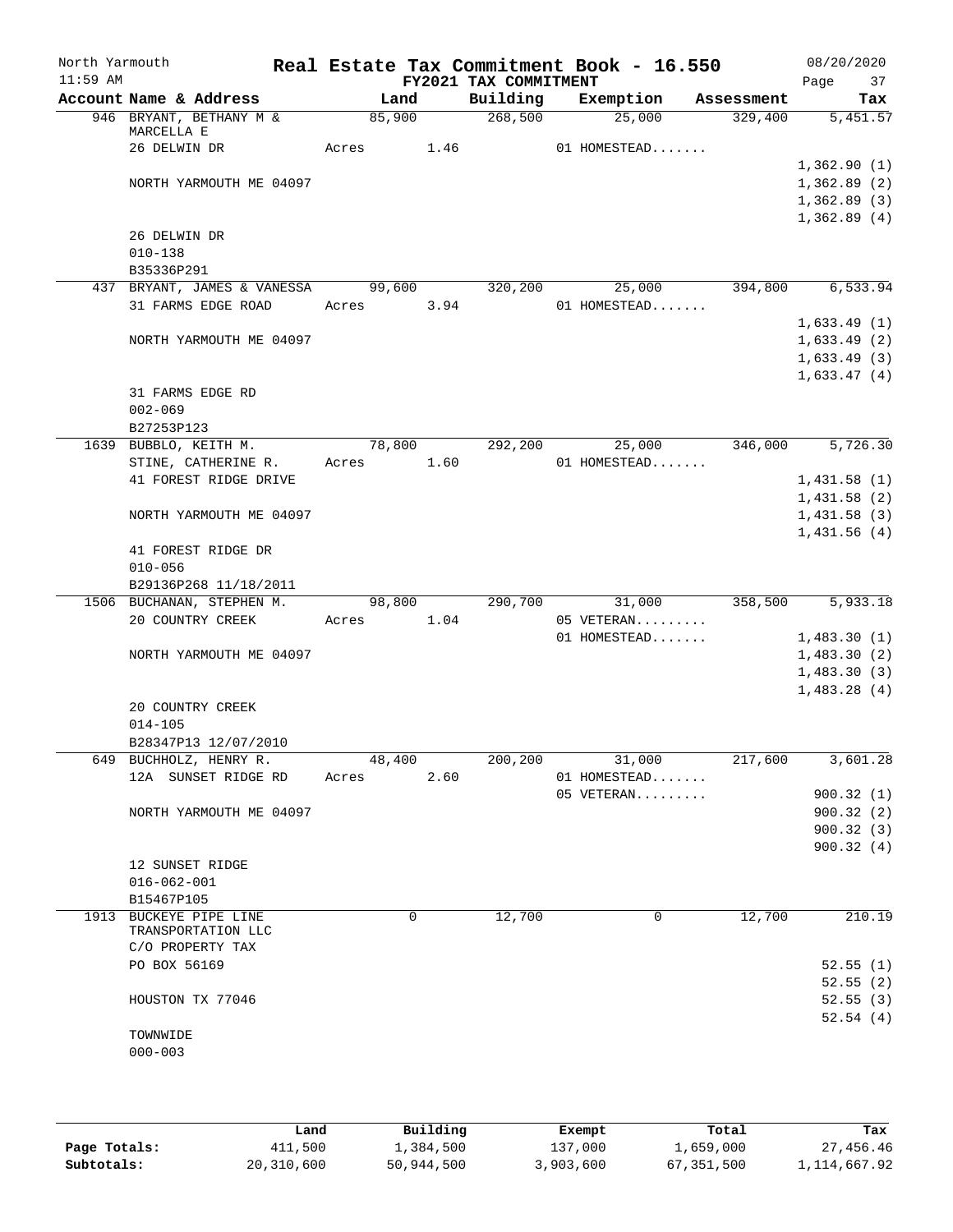| North Yarmouth<br>$11:59$ AM |                                |       |        |      | FY2021 TAX COMMITMENT | Real Estate Tax Commitment Book - 16.550 |            | 08/20/2020<br>38<br>Page |
|------------------------------|--------------------------------|-------|--------|------|-----------------------|------------------------------------------|------------|--------------------------|
|                              | Account Name & Address         |       | Land   |      | Building              | Exemption                                | Assessment | Tax                      |
|                              | 902 BUNTING, JAMES L &         |       | 77,800 |      | 240, 300              | 25,000                                   | 293,100    | 4,850.81                 |
|                              | DENISE M<br>40 EDNA LANE       | Acres |        | 1.40 |                       | 01 HOMESTEAD                             |            |                          |
|                              |                                |       |        |      |                       |                                          |            | 1, 212.71(1)             |
|                              | NORTH YARMOUTH ME 04097        |       |        |      |                       |                                          |            | 1, 212.70(2)             |
|                              |                                |       |        |      |                       |                                          |            | 1, 212.70(3)             |
|                              |                                |       |        |      |                       |                                          |            | 1, 212.70(4)             |
|                              | 40 EDNA LANE                   |       |        |      |                       |                                          |            |                          |
|                              | $010 - 115$                    |       |        |      |                       |                                          |            |                          |
|                              | B32546P121                     |       |        |      |                       |                                          |            |                          |
|                              | 770 BUNTON, CATHERINE          |       | 91,800 |      | 320,000               | 25,000                                   | 386,800    | 6,401.54                 |
|                              | 114 PRINCE WELL RD             |       | Acres  | 4.20 |                       | 01 HOMESTEAD                             |            |                          |
|                              |                                |       |        |      |                       |                                          |            | 1,600.39(1)              |
|                              | NORTH YARMOUTH ME 04097        |       |        |      |                       |                                          |            | 1,600.39(2)              |
|                              |                                |       |        |      |                       |                                          |            | 1,600.39(3)              |
|                              |                                |       |        |      |                       |                                          |            | 1,600.37(4)              |
|                              | 114 PRINCE WELL RD             |       |        |      |                       |                                          |            |                          |
|                              | $001 - 087$<br>B11646P302      |       |        |      |                       |                                          |            |                          |
|                              | 108 BUNTON, CATHERINE          |       | 75,800 |      | 77,900                | $\mathbf 0$                              | 153,700    | 2,543.74                 |
|                              | 114 PRINCE WELL RD             | Acres |        | 1.00 |                       |                                          |            |                          |
|                              |                                |       |        |      |                       |                                          |            | 635.95(1)                |
|                              | NORTH YARMOUTH ME 04097        |       |        |      |                       |                                          |            | 635.93(2)                |
|                              |                                |       |        |      |                       |                                          |            | 635.93(3)                |
|                              |                                |       |        |      |                       |                                          |            | 635.93(4)                |
|                              | 10 NORTH YARMOUTH WOODS        |       |        |      |                       |                                          |            |                          |
|                              | $004 - 034 - 010$              |       |        |      |                       |                                          |            |                          |
|                              | B24254P295                     |       |        |      |                       |                                          |            |                          |
|                              | 1417 BURGAU, BEAU & SHELBY     |       | 83,300 |      | 216,500               | 25,000                                   | 274,800    | 4,547.94                 |
|                              | 160 MILLIKEN RD                | Acres |        | 3.00 |                       | 01 HOMESTEAD                             |            |                          |
|                              |                                |       |        |      |                       |                                          |            | 1, 137.00(1)             |
|                              | NORTH YARMOUTH ME 04097        |       |        |      |                       |                                          |            | 1, 136.98(2)             |
|                              |                                |       |        |      |                       |                                          |            | 1, 136.98(3)             |
|                              |                                |       |        |      |                       |                                          |            | 1, 136.98(4)             |
|                              | 160 MILLIKEN RD<br>$017 - 051$ |       |        |      |                       |                                          |            |                          |
|                              | B34118P288                     |       |        |      |                       |                                          |            |                          |
|                              | 613 BURGESS, JAMES             |       | 83,800 |      | 210,800               | 0                                        | 294,600    | 4,875.63                 |
|                              | 35 WESTCUSTOGO PT              | Acres |        | 2.60 |                       |                                          |            |                          |
|                              |                                |       |        |      |                       |                                          |            | 1, 218.91(1)             |
|                              | YARMOUTH ME 04096              |       |        |      |                       |                                          |            | 1, 218.91(2)             |
|                              |                                |       |        |      |                       |                                          |            | 1, 218.91(3)             |
|                              |                                |       |        |      |                       |                                          |            | 1,218.90(4)              |
|                              | 921 NORTH RD                   |       |        |      |                       |                                          |            |                          |
|                              | $003 - 044$                    |       |        |      |                       |                                          |            |                          |
|                              | B35093P267                     |       |        |      |                       |                                          |            |                          |
|                              | 1017 BURGESS, JAMES            |       | 75,800 |      | 162,600               | 0                                        | 238,400    | 3,945.52                 |
|                              | 35 WESTCUSTOGO POINT           | Acres |        | 1.00 |                       |                                          |            |                          |
|                              |                                |       |        |      |                       |                                          |            | 986.38 (1)               |
|                              | YARMOUTH ME 04096              |       |        |      |                       |                                          |            | 986.38 (2)               |
|                              |                                |       |        |      |                       |                                          |            | 986.38 (3)               |
|                              |                                |       |        |      |                       |                                          |            | 986.38 (4)               |
|                              | 246 MEMORIAL HIGHWAY           |       |        |      |                       |                                          |            |                          |
|                              | $008 - 035$                    |       |        |      |                       |                                          |            |                          |
|                              | B34564P102                     |       |        |      |                       |                                          |            |                          |
|                              |                                |       |        |      |                       |                                          |            |                          |
|                              |                                |       |        |      |                       |                                          |            |                          |

|              | Land       | Building   | Exempt    | Total      | Tax          |
|--------------|------------|------------|-----------|------------|--------------|
| Page Totals: | 488,300    | 1,228,100  | 75,000    | 1,641,400  | 27,165.18    |
| Subtotals:   | 20,798,900 | 52,172,600 | 3,978,600 | 68,992,900 | 1,141,833.10 |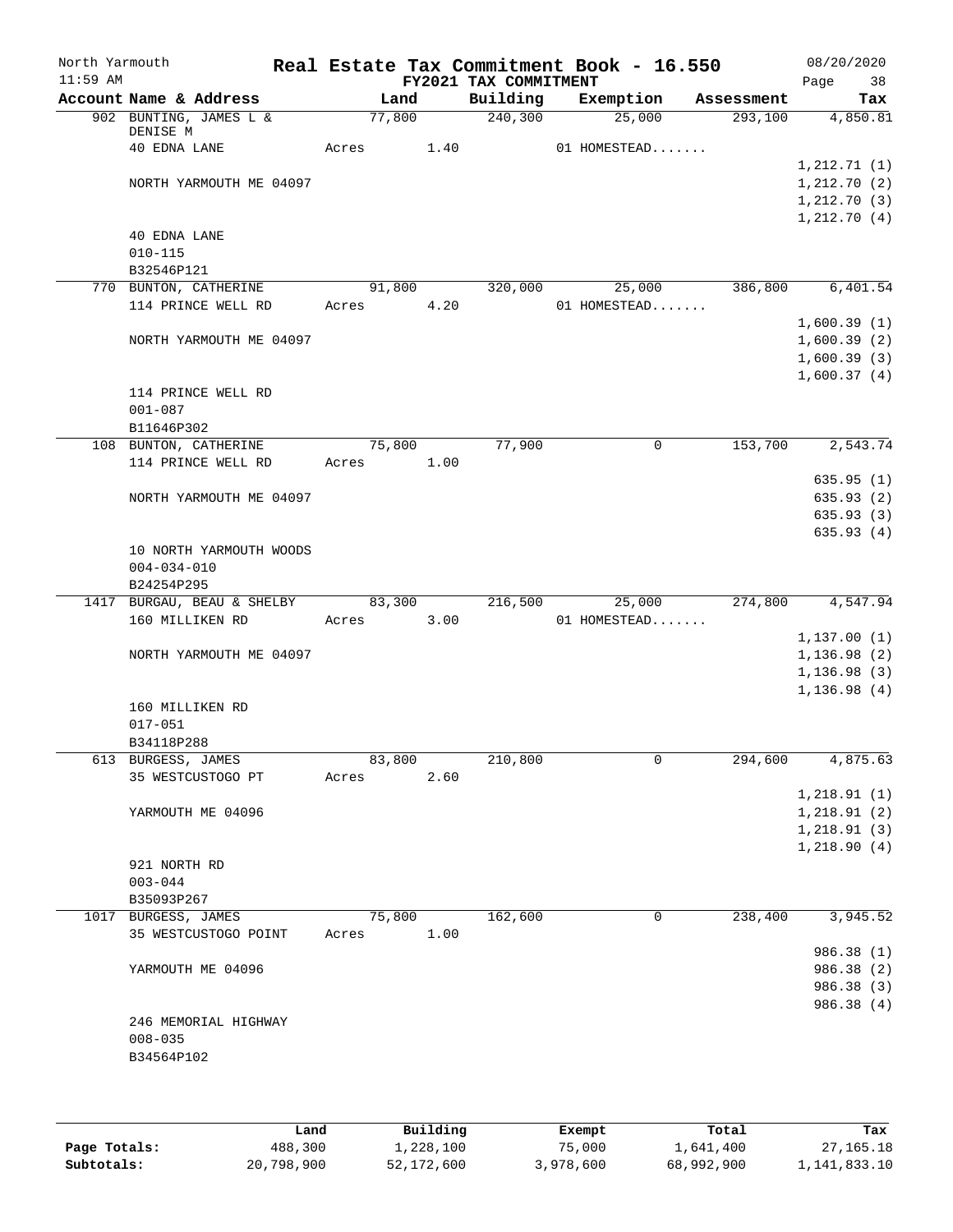| North Yarmouth<br>$11:59$ AM |                                                 |         |       | FY2021 TAX COMMITMENT | Real Estate Tax Commitment Book - 16.550 |            | 08/20/2020<br>Page<br>39 |
|------------------------------|-------------------------------------------------|---------|-------|-----------------------|------------------------------------------|------------|--------------------------|
|                              | Account Name & Address                          | Land    |       | Building              | Exemption                                | Assessment | Tax                      |
|                              | 1226 BURGESS, JAMES L.                          | 85,800  |       | 116,200               | $\Omega$                                 | 202,000    | 3,343.10                 |
|                              | 35 WESTCUSTOGO POINT RD Acres                   |         | 3.00  |                       |                                          |            |                          |
|                              |                                                 |         |       |                       |                                          |            | 835.78 (1)               |
|                              | YARMOUTH ME 04096                               |         |       |                       |                                          |            | 835.78 (2)               |
|                              |                                                 |         |       |                       |                                          |            | 835.78 (3)               |
|                              |                                                 |         |       |                       |                                          |            | 835.76 (4)               |
|                              | 374 MILL RD                                     |         |       |                       |                                          |            |                          |
|                              | $016 - 051$                                     |         |       |                       |                                          |            |                          |
|                              | B24942P255                                      |         |       |                       |                                          |            |                          |
|                              | 1908 BURGESS, JOANNE,<br>STRATTARD, BRUCE TRSTE | 32,800  |       | $\Omega$              | 0                                        | 32,800     | 542.84                   |
|                              | WILLARD G STRATTARD FAM Acres                   |         | 3.01  |                       |                                          |            |                          |
|                              | SUPP. CARE TRUST                                |         |       |                       |                                          |            |                          |
|                              | PO BOX 73                                       |         |       |                       |                                          |            | 135.71(1)                |
|                              |                                                 |         |       |                       |                                          |            | 135.71(2)                |
|                              | CUMBERLAND ME 04021                             |         |       |                       |                                          |            | 135.71(3)                |
|                              |                                                 |         |       |                       |                                          |            | 135.71(4)                |
|                              | GRAY RD                                         |         |       |                       |                                          |            |                          |
|                              | $010 - 021 - 004$                               |         |       |                       |                                          |            |                          |
|                              | B34018P202 05/18/2017                           |         |       |                       |                                          |            |                          |
|                              | 2024 BURGESS, MICHAEL T                         | 87,200  |       | $\Omega$              | $\mathbf 0$                              | 87,200     | 1,443.16                 |
|                              | PO BOX 73                                       | Acres   | 3.27  |                       |                                          |            |                          |
|                              |                                                 |         |       |                       |                                          |            | 360.79(1)                |
|                              | CUMBERLAND ME 04021                             |         |       |                       |                                          |            | 360.79(2)                |
|                              |                                                 |         |       |                       |                                          |            | 360.79(3)                |
|                              |                                                 |         |       |                       |                                          |            | 360.79(4)                |
|                              | PACKARD FARM RD                                 |         |       |                       |                                          |            |                          |
|                              | $012 - 033 - 002$                               |         |       |                       |                                          |            |                          |
|                              | B35482P242                                      |         |       |                       |                                          |            |                          |
|                              | 702 BURGESS, MICHAEL T                          | 241,600 |       | 0                     | $\mathbf 0$                              | 241,600    | 3,998.48                 |
|                              | PO BOX 73                                       | Acres   | 40.00 |                       |                                          |            |                          |
|                              |                                                 |         |       |                       |                                          |            | 999.62(1)                |
|                              | CUMBERLAND ME 04021                             |         |       |                       |                                          |            | 999.62 (2)               |
|                              |                                                 |         |       |                       |                                          |            | 999.62(3)                |
|                              |                                                 |         |       |                       |                                          |            | 999.62(4)                |
|                              | PACKARD FARM RD                                 |         |       |                       |                                          |            |                          |
|                              | $012 - 033$                                     |         |       |                       |                                          |            |                          |
|                              | B35482P242                                      |         |       |                       |                                          |            |                          |
|                              | 1080 BURGESS, RONALD E.                         | 71,200  |       | 215,500               | 0                                        | 286,700    | 4,744.89                 |
|                              | 881 SLIGO RD                                    | Acres   | 0.75  |                       |                                          |            |                          |
|                              |                                                 |         |       |                       |                                          |            | 1,186.23(1)              |
|                              | NORTH YARMOUTH ME 04097                         |         |       |                       |                                          |            | 1,186.22(2)              |
|                              |                                                 |         |       |                       |                                          |            | 1,186.22(3)              |
|                              |                                                 |         |       |                       |                                          |            | 1,186.22(4)              |
|                              | 4 PARSONAGE RD                                  |         |       |                       |                                          |            |                          |
|                              | $007 - 061$                                     |         |       |                       |                                          |            |                          |
|                              | 802 BURGESS, RONALD E.                          | 93,300  |       | 220,000               | 31,000                                   | 282,300    | 4,672.07                 |
|                              | 881 SLIGO RD                                    | Acres   | 4.50  |                       | 05 VETERAN                               |            |                          |
|                              |                                                 |         |       |                       | 01 HOMESTEAD                             |            | 1,168.02(1)              |
|                              | NORTH YARMOUTH ME 04097                         |         |       |                       |                                          |            | 1,168.02(2)              |
|                              |                                                 |         |       |                       |                                          |            | 1,168.02(3)              |
|                              |                                                 |         |       |                       |                                          |            | 1,168.01(4)              |
|                              | 881 SLIGO RD                                    |         |       |                       |                                          |            |                          |
|                              | $005 - 029$                                     |         |       |                       |                                          |            |                          |
|                              | B3346P244                                       |         |       |                       |                                          |            |                          |
|                              |                                                 |         |       |                       |                                          |            |                          |

|              | Land       | Building   | Exempt    | Total      | Tax          |
|--------------|------------|------------|-----------|------------|--------------|
| Page Totals: | 611,900    | 551,700    | 31,000    | 1,132,600  | 18,744.54    |
| Subtotals:   | 21,410,800 | 52,724,300 | 4,009,600 | 70,125,500 | 1,160,577.64 |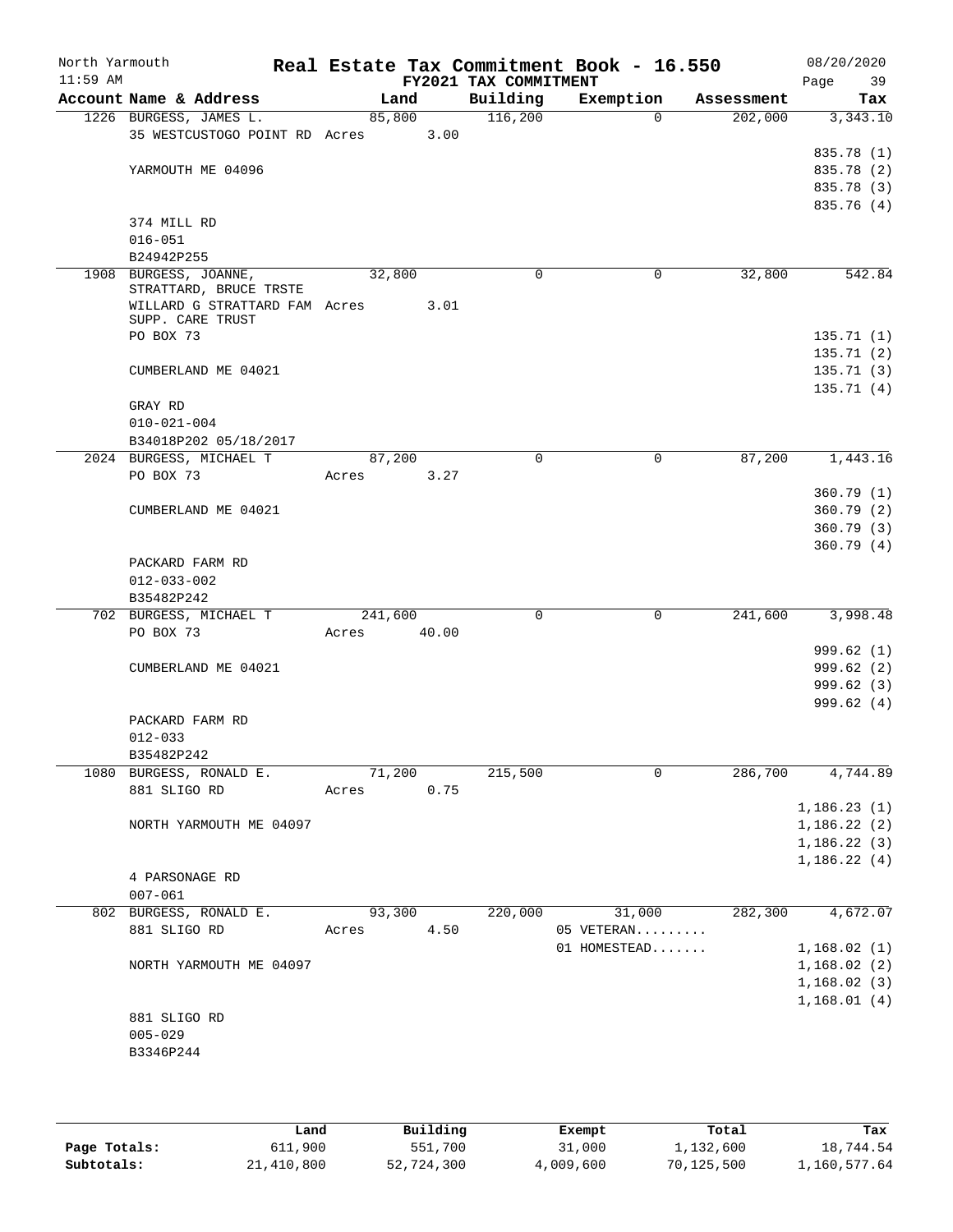| North Yarmouth |                                                |       |        |       | Real Estate Tax Commitment Book - 16.550 |              |             |                                                  | 08/20/2020   |
|----------------|------------------------------------------------|-------|--------|-------|------------------------------------------|--------------|-------------|--------------------------------------------------|--------------|
| $11:59$ AM     |                                                |       |        |       | FY2021 TAX COMMITMENT                    |              |             |                                                  | Page<br>40   |
|                | Account Name & Address                         |       | Land   |       | Building                                 | Exemption    |             | Assessment                                       | Tax          |
|                | 116 BURGESS, RONALD E.                         |       | 32,000 |       | $\mathsf{O}$                             |              | $\Omega$    | 32,000                                           | 529.60       |
|                | 881 SLIGO RD                                   | Acres |        | 12.00 |                                          |              |             |                                                  |              |
|                |                                                |       |        |       |                                          |              |             |                                                  | 132.40(1)    |
|                | NORTH YARMOUTH ME 04097                        |       |        |       |                                          |              |             |                                                  | 132.40(2)    |
|                |                                                |       |        |       |                                          |              |             |                                                  | 132.40(3)    |
|                |                                                |       |        |       |                                          |              |             |                                                  | 132.40(4)    |
|                | 881 SLIGO RD                                   |       |        |       |                                          |              |             |                                                  |              |
|                | $005 - 031$                                    |       |        |       |                                          |              |             |                                                  |              |
|                | 959 BURGESS, THOMAS D JR                       |       | 86,400 |       | 216,900                                  |              | 25,000      | 278,300                                          | 4,605.87     |
|                | BURGESS, JOANNE S                              | Acres |        | 3.11  |                                          | 01 HOMESTEAD |             |                                                  |              |
|                | P.O. BOX 73                                    |       |        |       |                                          |              |             |                                                  | 1, 151.47(1) |
|                |                                                |       |        |       |                                          |              |             |                                                  | 1, 151.47(2) |
|                | CUMBERLAND ME 04021                            |       |        |       |                                          |              |             |                                                  | 1, 151.47(3) |
|                |                                                |       |        |       |                                          |              |             |                                                  | 1,151.46(4)  |
|                | 21 HICKORY LANE<br>$010 - 023$                 |       |        |       |                                          |              |             |                                                  |              |
|                | B6280P261                                      |       |        |       |                                          |              |             |                                                  |              |
|                |                                                |       |        |       |                                          |              |             |                                                  |              |
|                | 1996 BURGOYNE, KEVIN &<br>STACEY               |       | 69,200 |       | 311,700                                  |              | $\mathbf 0$ | 380,900                                          | 6,303.90     |
|                | 18 RANGEWAY LN                                 | Acres |        | 0.51  |                                          |              |             |                                                  |              |
|                |                                                |       |        |       |                                          |              |             |                                                  | 1,575.98(1)  |
|                | NORTH YARMOUTH ME 04097                        |       |        |       |                                          |              |             |                                                  | 1,575.98(2)  |
|                |                                                |       |        |       |                                          |              |             |                                                  | 1, 575.98(3) |
|                |                                                |       |        |       |                                          |              |             |                                                  | 1,575.96(4)  |
|                | 18 RANGEWAY LN                                 |       |        |       |                                          |              |             |                                                  |              |
|                | $007 - 070 - 009$                              |       |        |       |                                          |              |             |                                                  |              |
|                | B36308P278                                     |       |        |       |                                          |              |             |                                                  |              |
|                | 2011 BURKE, DANIEL P &                         |       | 78,000 |       | 29,000                                   |              | $\mathbf 0$ | 107,000                                          | 1,770.85     |
|                | DEBORAH S                                      |       |        |       |                                          |              |             |                                                  |              |
|                | 16 PARSONAGE RD                                | Acres |        | 1.43  |                                          |              |             |                                                  |              |
|                |                                                |       |        |       |                                          |              |             |                                                  | 442.72 (1)   |
|                | NORTH YARMOUTH ME 04097                        |       |        |       |                                          |              |             |                                                  | 442.71 (2)   |
|                |                                                |       |        |       |                                          |              |             |                                                  | 442.71 (3)   |
|                |                                                |       |        |       |                                          |              |             |                                                  | 442.71 (4)   |
|                | 28 PARSONAGE RD                                |       |        |       |                                          |              |             |                                                  |              |
|                | $007 - 081 - 001$                              |       |        |       |                                          |              |             |                                                  |              |
|                | B4303P204                                      |       |        |       |                                          |              |             |                                                  |              |
|                | 1081 BURKE, DANIEL P &                         |       | 82,100 |       | 185,500                                  |              | 25,000      | 242,600                                          | 4,015.03     |
|                | DEBORAH S                                      |       |        |       |                                          |              |             |                                                  |              |
|                | 16 PARSONAGE RD $\overline{2.26}$ 01 HOMESTEAD |       |        |       |                                          |              |             |                                                  |              |
|                |                                                |       |        |       |                                          |              |             |                                                  | 1,003.76(1)  |
|                | NORTH YARMOUTH ME 04097                        |       |        |       |                                          |              |             |                                                  | 1,003.76(2)  |
|                |                                                |       |        |       |                                          |              |             |                                                  | 1,003.76(3)  |
|                |                                                |       |        |       |                                          |              |             |                                                  | 1,003.75(4)  |
|                | 16 PARSONAGE RD                                |       |        |       |                                          |              |             |                                                  |              |
|                | $007 - 081$                                    |       |        |       |                                          |              |             |                                                  |              |
|                | B36417P234                                     |       |        |       |                                          |              |             |                                                  |              |
|                | 372 BURNELL, DALE L.                           |       |        |       |                                          |              |             | $76,300$ $153,200$ $25,000$ $204,500$ $3,384.48$ |              |
|                | 26 SPLIT ROCK RD Acres 1.10 01 HOMESTEAD       |       |        |       |                                          |              |             |                                                  |              |
|                |                                                |       |        |       |                                          |              |             |                                                  | 846.12 (1)   |
|                | NORTH YARMOUTH ME 04097                        |       |        |       |                                          |              |             |                                                  | 846.12(2)    |
|                |                                                |       |        |       |                                          |              |             |                                                  | 846.12(3)    |
|                |                                                |       |        |       |                                          |              |             |                                                  | 846.12(4)    |
|                | 26 SPLIT ROCK RD                               |       |        |       |                                          |              |             |                                                  |              |
|                | $004 - 124$                                    |       |        |       |                                          |              |             |                                                  |              |
|                | B11609P43                                      |       |        |       |                                          |              |             |                                                  |              |
|                |                                                |       |        |       |                                          |              |             |                                                  |              |
|                |                                                |       |        |       |                                          |              |             |                                                  |              |

|              | Land       | Building   | Exempt    | Total      | Tax          |
|--------------|------------|------------|-----------|------------|--------------|
| Page Totals: | 424,000    | 896,300    | 75,000    | 1,245,300  | 20,609.73    |
| Subtotals:   | 21,834,800 | 53,620,600 | 4,084,600 | 71,370,800 | 1,181,187.37 |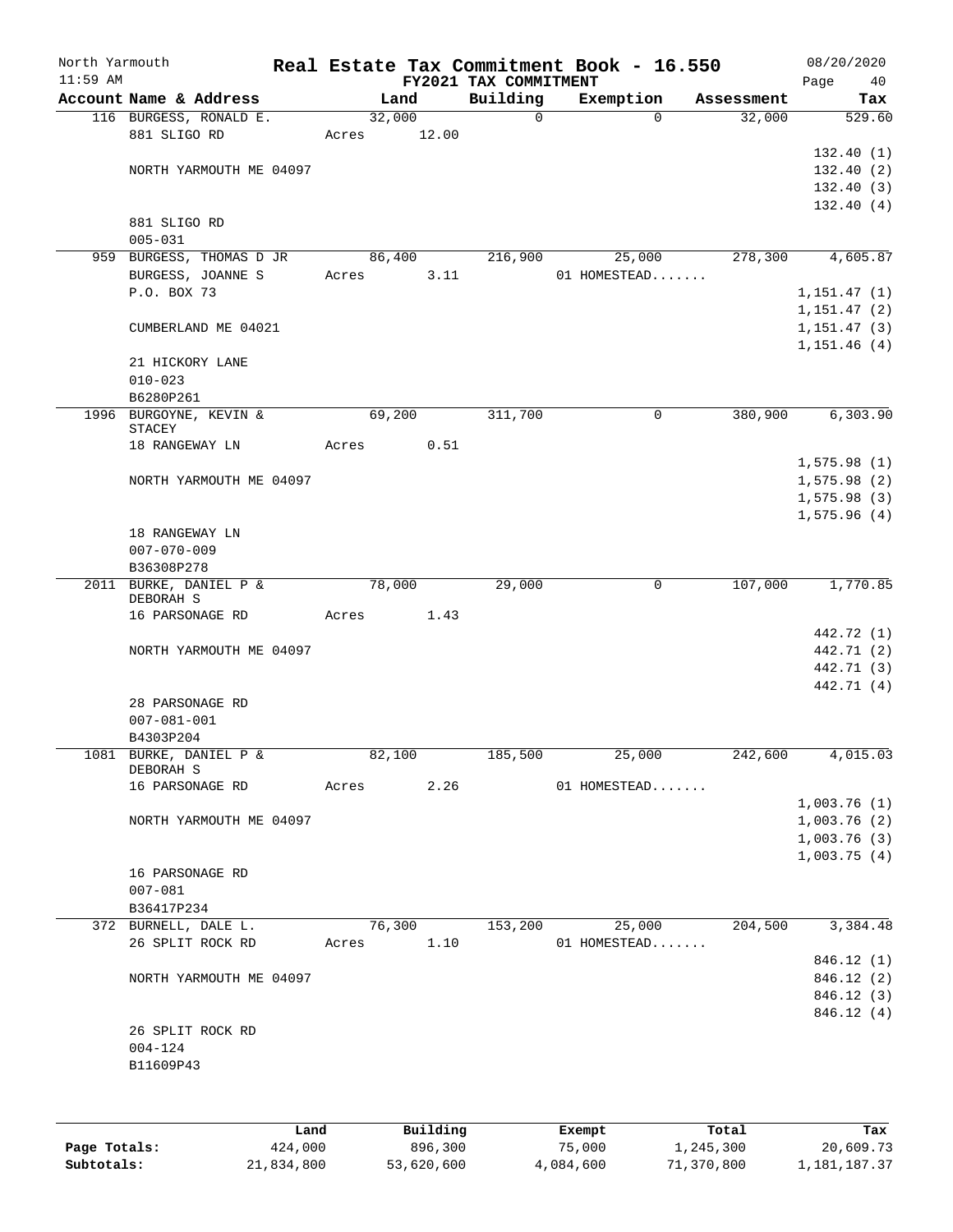| North Yarmouth<br>$11:59$ AM |                                                                        |       |                 | FY2021 TAX COMMITMENT | Real Estate Tax Commitment Book - 16.550 |            | 08/20/2020<br>Page<br>41 |
|------------------------------|------------------------------------------------------------------------|-------|-----------------|-----------------------|------------------------------------------|------------|--------------------------|
|                              | Account Name & Address                                                 |       | Land            | Building              | Exemption                                | Assessment | Tax                      |
|                              | 99 BURNELL, DEBRA A.                                                   |       | 75,800          | 111,400               | 31,000                                   | 156,200    | 2,585.11                 |
|                              | 308 WALNUT HILL RD                                                     | Acres | 1.00            |                       | 05 VETERAN                               |            |                          |
|                              |                                                                        |       |                 |                       | 01 HOMESTEAD                             |            | 646.28(1)                |
|                              | NORTH YARMOUTH ME 04097                                                |       |                 |                       |                                          |            | 646.28(2)                |
|                              |                                                                        |       |                 |                       |                                          |            | 646.28(3)                |
|                              |                                                                        |       |                 |                       |                                          |            | 646.27(4)                |
|                              | 308 WALNUT HILL RD                                                     |       |                 |                       |                                          |            |                          |
|                              | $004 - 014$                                                            |       |                 |                       |                                          |            |                          |
|                              | B34389P282                                                             |       |                 | 7,600                 | 0                                        | 19,700     | 326.04                   |
|                              | 368 BURNELL, KERRY D.<br>27 SPLIT ROCK RD                              | Acres | 12,100<br>10.00 |                       |                                          |            |                          |
|                              |                                                                        |       |                 |                       |                                          |            | 81.51(1)                 |
|                              | NORTH YARMOUTH ME 04097                                                |       |                 |                       |                                          |            | 81.51(2)                 |
|                              |                                                                        |       |                 |                       |                                          |            | 81.51(3)                 |
|                              |                                                                        |       |                 |                       |                                          |            | 81.51(4)                 |
|                              | GRAVEL PIT OFF RT115                                                   |       |                 |                       |                                          |            |                          |
|                              | $004 - 122$                                                            |       |                 |                       |                                          |            |                          |
|                              | B22114P308                                                             |       |                 |                       |                                          |            |                          |
|                              | 369 BURNELL, KERRY D.                                                  |       | 75,800          | 145,100               | 25,000                                   | 195,900    | 3, 242. 15               |
|                              | 27 SPLIT ROCK RD                                                       | Acres | 1.00            |                       | 01 HOMESTEAD                             |            |                          |
|                              |                                                                        |       |                 |                       |                                          |            | 810.54(1)                |
|                              | NORTH YARMOUTH ME 04097                                                |       |                 |                       |                                          |            | 810.54(2)                |
|                              |                                                                        |       |                 |                       |                                          |            | 810.54(3)                |
|                              |                                                                        |       |                 |                       |                                          |            | 810.53(4)                |
|                              | 27 SPLIT ROCK RD                                                       |       |                 |                       |                                          |            |                          |
|                              | $004 - 123$                                                            |       |                 |                       |                                          |            |                          |
|                              | B15289P342                                                             |       |                 |                       |                                          |            |                          |
|                              | 1429 BURRELL, JOHN S. II                                               |       | 86,300          | 329,600               | 25,000                                   | 390,900    | 6,469.40                 |
|                              | BURRELL, PATRICIA A.                                                   | Acres | 1.53            |                       | 01 HOMESTEAD                             |            |                          |
|                              | 51 RANI DRIVE                                                          |       |                 |                       |                                          |            | 1,617.35(1)              |
|                              |                                                                        |       |                 |                       |                                          |            | 1,617.35(2)              |
|                              | NORTH YARMOUTH ME 04097                                                |       |                 |                       |                                          |            | 1,617.35(3)              |
|                              |                                                                        |       |                 |                       |                                          |            | 1,617.35(4)              |
|                              | 51 RANI DRIVE                                                          |       |                 |                       |                                          |            |                          |
|                              | $009 - 098$                                                            |       |                 |                       |                                          |            |                          |
|                              | B30632P106 05/10/2013 B30632P104 05/10/2013<br>1392 BURTON, RICHARD E. |       | 87,300          | 264,300               | 25,000                                   | 326,600    | 5,405.23                 |
|                              | BURTON, NANCY P.                                                       | Acres | 1.70            |                       | 01 HOMESTEAD                             |            |                          |
|                              | 15 RANI DR                                                             |       |                 |                       |                                          |            | 1,351.31(1)              |
|                              |                                                                        |       |                 |                       |                                          |            | 1,351.31(2)              |
|                              | NORTH YARMOUTH ME 04097                                                |       |                 |                       |                                          |            | 1,351.31(3)              |
|                              |                                                                        |       |                 |                       |                                          |            | 1,351.30(4)              |
|                              | 15 RANI DRIVE                                                          |       |                 |                       |                                          |            |                          |
|                              | $009 - 102$                                                            |       |                 |                       |                                          |            |                          |
|                              | B12750P156                                                             |       |                 |                       |                                          |            |                          |
|                              | 190 BUTLER, GLEN                                                       |       | 76,600          | 159,200               | 31,000                                   | 204,800    | 3,389.44                 |
|                              | 27 PEA LANE                                                            | Acres | 1.15            |                       | 05 VETERAN                               |            |                          |
|                              |                                                                        |       |                 |                       | 01 HOMESTEAD                             |            | 847.36 (1)               |
|                              | NORTH YARMOUTH ME 04097                                                |       |                 |                       |                                          |            | 847.36 (2)               |
|                              |                                                                        |       |                 |                       |                                          |            | 847.36 (3)               |
|                              |                                                                        |       |                 |                       |                                          |            | 847.36 (4)               |
|                              | 27 PEA LANE                                                            |       |                 |                       |                                          |            |                          |
|                              | $004 - 026$                                                            |       |                 |                       |                                          |            |                          |
|                              | B14688P104                                                             |       |                 |                       |                                          |            |                          |
|                              |                                                                        |       |                 |                       |                                          |            |                          |
|                              |                                                                        |       |                 |                       |                                          |            |                          |

|              | Land       | Building   | Exempt    | Total      | Tax          |
|--------------|------------|------------|-----------|------------|--------------|
| Page Totals: | 413,900    | 1,017,200  | 137,000   | 1,294,100  | 21,417.37    |
| Subtotals:   | 22,248,700 | 54,637,800 | 4,221,600 | 72,664,900 | 1,202,604.74 |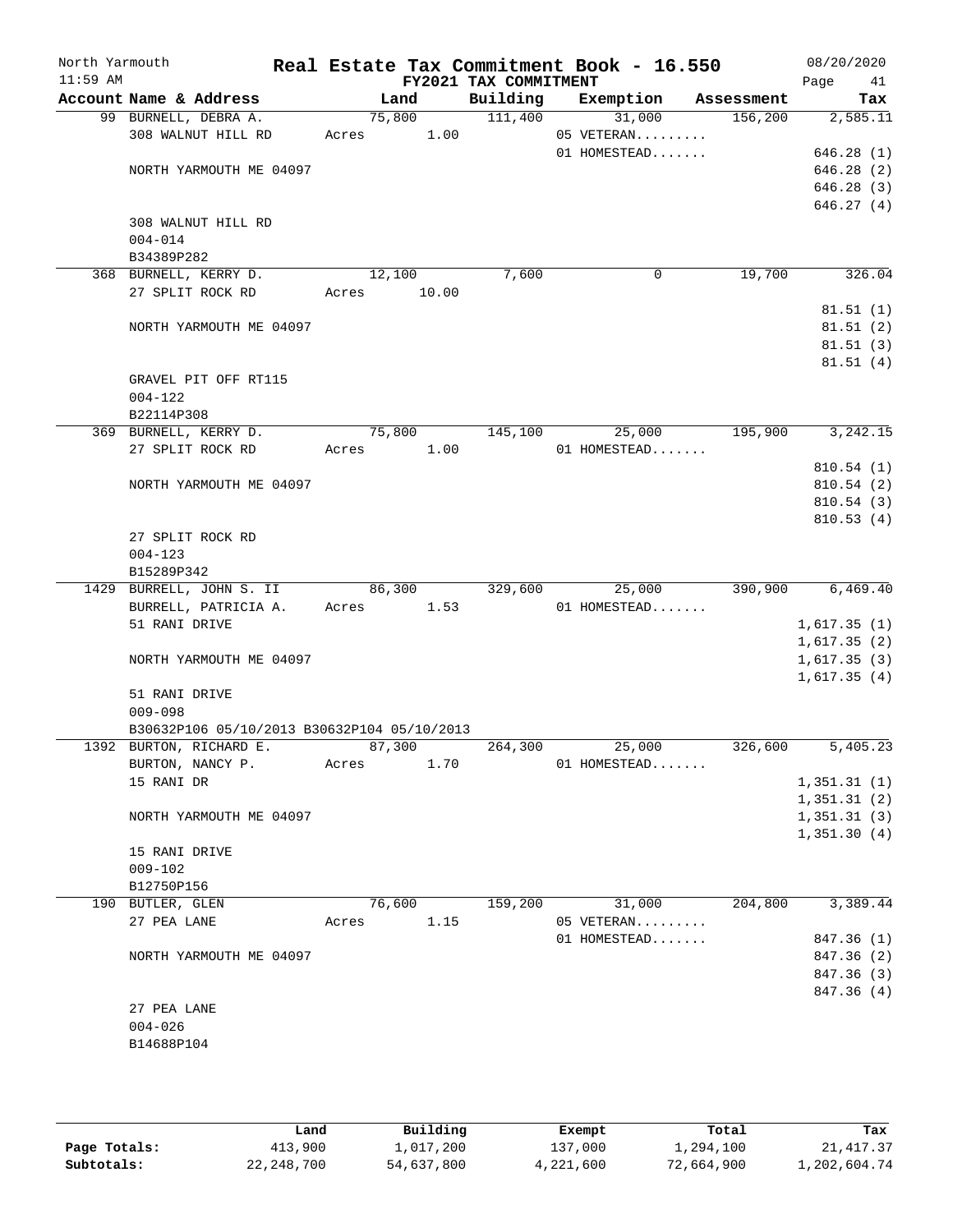| North Yarmouth<br>$11:59$ AM |                                                   |        |             |                                   | Real Estate Tax Commitment Book - 16.550 |            | 08/20/2020      |
|------------------------------|---------------------------------------------------|--------|-------------|-----------------------------------|------------------------------------------|------------|-----------------|
|                              | Account Name & Address                            |        | Land        | FY2021 TAX COMMITMENT<br>Building | Exemption                                | Assessment | Page<br>42      |
|                              | 1289 BUTLER, JESSIE L &                           |        | 85,800      | 186,600                           | 25,000                                   | 247,400    | Tax<br>4,094.47 |
|                              | LUCAS J                                           |        |             |                                   |                                          |            |                 |
|                              | 121 TOWN FARM RD                                  | Acres  | 3.00        |                                   | 01 HOMESTEAD                             |            |                 |
|                              |                                                   |        |             |                                   |                                          |            | 1,023.62(1)     |
|                              | NORTH YARMOUTH ME 04097                           |        |             |                                   |                                          |            | 1,023.62(2)     |
|                              |                                                   |        |             |                                   |                                          |            | 1,023.62(3)     |
|                              |                                                   |        |             |                                   |                                          |            | 1,023.61(4)     |
|                              | 121 TOWN FARM RD                                  |        |             |                                   |                                          |            |                 |
|                              | $017 - 001$                                       |        |             |                                   |                                          |            |                 |
|                              | B34981P78                                         |        |             |                                   |                                          |            |                 |
|                              | 1840 BYERS, CHRISTOPHER N. &                      | 86,500 |             | $\Omega$                          | $\mathbf 0$                              | 86,500     | 1,431.58        |
|                              | SARA L.<br>63 WINSTON WAY                         | Acres  | 3.14        |                                   |                                          |            |                 |
|                              |                                                   |        |             |                                   |                                          |            | 357.90(1)       |
|                              | NEW GLOUCESTER ME 04260                           |        |             |                                   |                                          |            | 357.90(2)       |
|                              |                                                   |        |             |                                   |                                          |            | 357.90(3)       |
|                              |                                                   |        |             |                                   |                                          |            | 357.88(4)       |
|                              | 8 OUARRY RIDGE                                    |        |             |                                   |                                          |            |                 |
|                              | $003 - 134 - 001$                                 |        |             |                                   |                                          |            |                 |
|                              | B33893P215                                        |        |             |                                   |                                          |            |                 |
|                              | 1171 BYRNE, KELLEY A.                             |        | 84,300      | 200,400                           | 25,000                                   | 259,700    | 4,298.04        |
|                              | 53 MILL RD                                        | Acres  | 2.70        |                                   | 01 HOMESTEAD                             |            |                 |
|                              |                                                   |        |             |                                   |                                          |            | 1,074.51(1)     |
|                              | NORTH YARMOUTH ME 04097                           |        |             |                                   |                                          |            | 1,074.51(2)     |
|                              |                                                   |        |             |                                   |                                          |            | 1,074.51(3)     |
|                              |                                                   |        |             |                                   |                                          |            | 1,074.51(4)     |
|                              | 53 MILL RD                                        |        |             |                                   |                                          |            |                 |
|                              | $015 - 019$                                       |        |             |                                   |                                          |            |                 |
|                              | B23021P117                                        |        |             |                                   |                                          |            |                 |
|                              | 1402 BYRON, ROBERT J.                             |        | 91,300      | 224,100                           | 25,000                                   | 290,400    | 4,806.12        |
|                              | 32 MAPLE HILL LANE                                | Acres  | 4.10        |                                   | 01 HOMESTEAD                             |            |                 |
|                              |                                                   |        |             |                                   |                                          |            | 1, 201.53(1)    |
|                              | NORTH YARMOUTH ME 04097                           |        |             |                                   |                                          |            | 1, 201.53(2)    |
|                              |                                                   |        |             |                                   |                                          |            | 1,201.53(3)     |
|                              |                                                   |        |             |                                   |                                          |            | 1, 201.53(4)    |
|                              | 32 MAPLE HILL LANE                                |        |             |                                   |                                          |            |                 |
|                              | $014 - 062$                                       |        |             |                                   |                                          |            |                 |
|                              | B12328P271                                        | 90,800 |             | 205, 300                          |                                          | 262,600    |                 |
|                              | 885 CABOT, CHRISTOPHER C<br>BICKNELL, KATHERINE W |        | Acres 15.00 |                                   | 33,500<br>103 SOL3 4000-7999 WATTS       |            | 4,346.03        |
|                              | 418 WALNUT HILL ROAD                              |        |             |                                   | 01 HOMESTEAD                             |            | 1,086.51(1)     |
|                              |                                                   |        |             |                                   |                                          |            | 1,086.51(2)     |
|                              | NORTH YARMOUTH ME 04097                           |        |             |                                   |                                          |            | 1,086.51(3)     |
|                              |                                                   |        |             |                                   |                                          |            | 1,086.50(4)     |
|                              | 418 WALNUT HILL RD                                |        |             |                                   |                                          |            |                 |
|                              | $007 - 028$                                       |        |             |                                   |                                          |            |                 |
|                              | B31083P189 10/08/2013 B9716P80                    |        |             |                                   |                                          |            |                 |
|                              | 82 CAIAZZO, AMY E.                                |        | 80,800      | 98,600                            | 31,000                                   | 148,400    | 2,456.02        |
|                              | 195 MOUNTFORT RD                                  | Acres  | 2.00        |                                   | 01 HOMESTEAD                             |            |                 |
|                              |                                                   |        |             |                                   | 07 WIDOW VETERAN                         |            | 614.01(1)       |
|                              | NORTH YARMOUTH ME 04097                           |        |             |                                   |                                          |            | 614.01(2)       |
|                              |                                                   |        |             |                                   |                                          |            | 614.01(3)       |
|                              |                                                   |        |             |                                   |                                          |            | 613.99(4)       |
|                              | 195 MOUNTFORT RD                                  |        |             |                                   |                                          |            |                 |
|                              | $003 - 103$                                       |        |             |                                   |                                          |            |                 |
|                              | B7403P32                                          |        |             |                                   |                                          |            |                 |
|                              |                                                   |        |             |                                   |                                          |            |                 |
|                              |                                                   |        |             |                                   |                                          |            |                 |
|                              | Land                                              |        | Building    |                                   | Exempt                                   | Total      | Tax             |
|                              |                                                   |        |             |                                   |                                          |            |                 |

| Page Totals: | 519,500    | 915,000    | 139,500   | 1,295,000  | 21,432.26    |
|--------------|------------|------------|-----------|------------|--------------|
| Subtotals:   | 22,768,200 | 55,552,800 | 4,361,100 | 73,959,900 | 1,224,037.00 |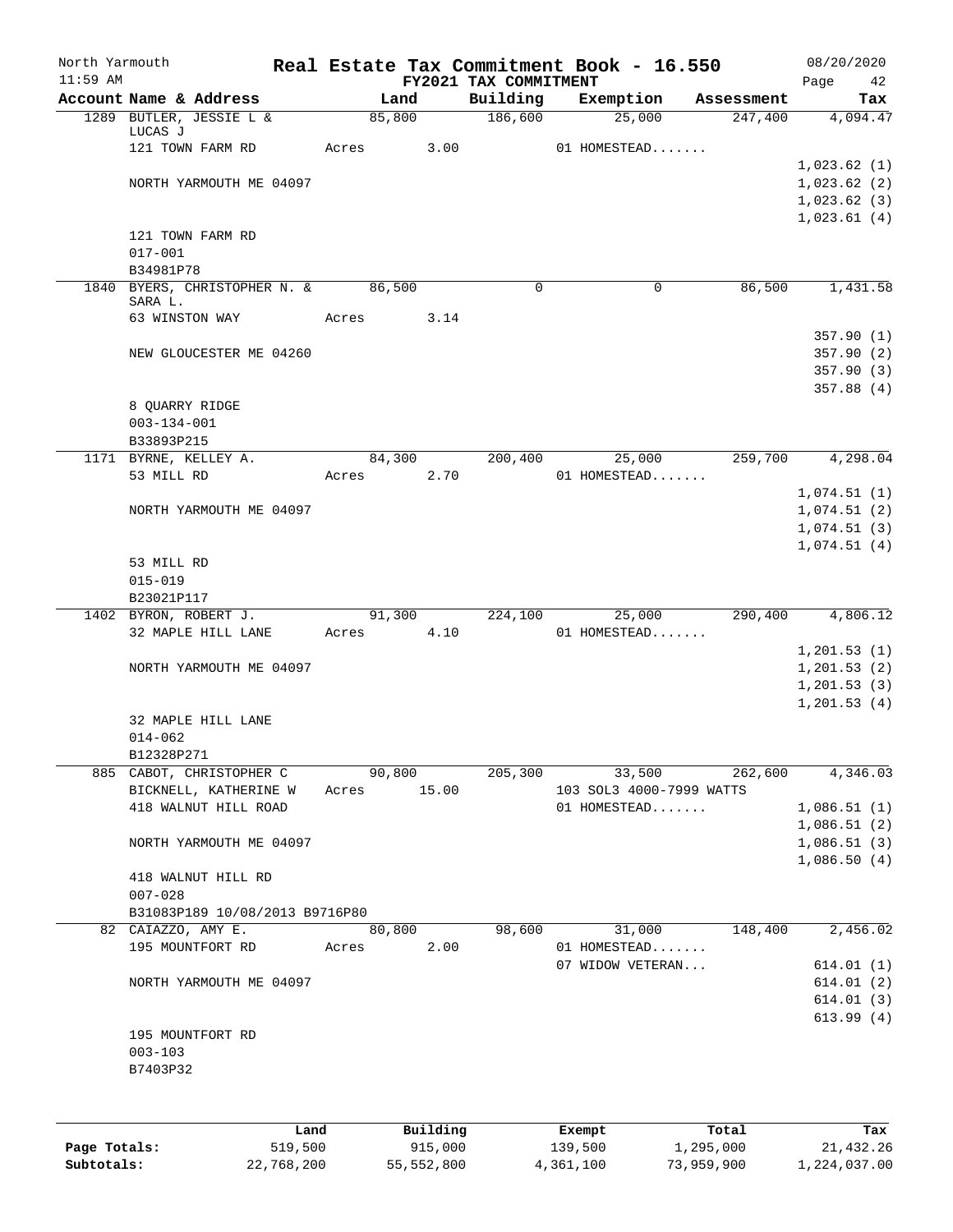| North Yarmouth |                                       |            |         |            |                       | Real Estate Tax Commitment Book - 16.550 |            | 08/20/2020   |
|----------------|---------------------------------------|------------|---------|------------|-----------------------|------------------------------------------|------------|--------------|
| $11:59$ AM     |                                       |            |         |            | FY2021 TAX COMMITMENT |                                          |            | Page<br>43   |
|                | Account Name & Address                |            |         | Land       | Building              | Exemption                                | Assessment | Tax          |
|                | 2022 CAIAZZO, MATTHEW W               |            |         | 88,500     | $\mathbf 0$           | $\Omega$                                 | 88,500     | 1,464.68     |
|                | MCGAHEY, JENNIFER L                   |            | Acres   | 3.54       |                       |                                          |            |              |
|                | 25 MYRTLE STREET                      |            |         |            |                       |                                          |            | 366.17(1)    |
|                |                                       |            |         |            |                       |                                          |            | 366.17(2)    |
|                | WESTBROOK ME 04092                    |            |         |            |                       |                                          |            | 366.17(3)    |
|                |                                       |            |         |            |                       |                                          |            | 366.17(4)    |
|                | PACKARD FARM RD                       |            |         |            |                       |                                          |            |              |
|                | $012 - 033 - 001$                     |            |         |            |                       |                                          |            |              |
|                | B36449P65                             |            |         |            |                       |                                          |            |              |
|                | 321 CAIAZZO, PAUL K.                  |            |         | 85,800     | 252,200               | 25,000                                   | 313,000    | 5,180.15     |
|                | 618 LEDGE RD                          |            | Acres   | 3.00       |                       | 01 HOMESTEAD                             |            |              |
|                |                                       |            |         |            |                       |                                          |            | 1, 295.04(1) |
|                | NORTH YARMOUTH ME 04097               |            |         |            |                       |                                          |            | 1, 295.04(2) |
|                |                                       |            |         |            |                       |                                          |            | 1, 295.04(3) |
|                |                                       |            |         |            |                       |                                          |            | 1, 295.03(4) |
|                | 618 LEDGE RD                          |            |         |            |                       |                                          |            |              |
|                | $003 - 139$                           |            |         |            |                       |                                          |            |              |
|                | B15816P294                            |            |         |            |                       |                                          |            |              |
|                | 500 CALL, CURTIS I & EMMA,            |            | 134,100 |            | 316,300               | 25,000                                   | 425,400    | 7,040.37     |
|                | TRUSTEES                              |            |         |            |                       |                                          |            |              |
|                | REV LIV TRUST, CURTIS I Acres 13.27   |            |         |            |                       | 01 HOMESTEAD                             |            |              |
|                | CALL & EMMA CALL                      |            |         |            |                       |                                          |            |              |
|                | 340 MILL RD                           |            |         |            |                       |                                          |            | 1,760.10(1)  |
|                |                                       |            |         |            |                       |                                          |            | 1,760.09(2)  |
|                | NORTH YARMOUTH ME 04097               |            |         |            |                       |                                          |            | 1,760.09(3)  |
|                |                                       |            |         |            |                       |                                          |            | 1,760.09(4)  |
|                | 340 MILL RD                           |            |         |            |                       |                                          |            |              |
|                | $016 - 045$                           |            |         |            |                       |                                          |            |              |
|                | 721 CAMPBELL, KENNETH L.              |            | 77,300  |            | 158,100               | 25,000                                   | 210,400    | 3,482.12     |
|                | 19 PEA LN                             |            | Acres   | 1.30       |                       | 01 HOMESTEAD                             |            |              |
|                |                                       |            |         |            |                       |                                          |            | 870.53 (1)   |
|                | NORTH YARMOUTH ME 04097               |            |         |            |                       |                                          |            | 870.53 (2)   |
|                |                                       |            |         |            |                       |                                          |            | 870.53 (3)   |
|                |                                       |            |         |            |                       |                                          |            |              |
|                |                                       |            |         |            |                       |                                          |            | 870.53(4)    |
|                | 19 PEA LANE                           |            |         |            |                       |                                          |            |              |
|                | $004 - 027$                           |            |         |            |                       |                                          |            |              |
|                | B14809P59                             |            |         |            |                       |                                          |            |              |
|                | 1568 CAMPBELL, RICHARD B &<br>SARAH   |            |         | 111,800    | 337,100               | 6,000                                    | 442,900    | 7,330.00     |
|                | 24 PINEHURST RD                       |            | Acres   | 3.04       |                       | 05 VETERAN                               |            |              |
|                |                                       |            |         |            |                       |                                          |            | 1,832.50(1)  |
|                | NORTH YARMOUTH ME 04097               |            |         |            |                       |                                          |            | 1,832.50(2)  |
|                |                                       |            |         |            |                       |                                          |            |              |
|                |                                       |            |         |            |                       |                                          |            | 1,832.50(3)  |
|                |                                       |            |         |            |                       |                                          |            | 1,832.50(4)  |
|                | 24 PINEHURST RD                       |            |         |            |                       |                                          |            |              |
|                | $005 - 036$                           |            |         |            |                       |                                          |            |              |
|                | B34357P299                            |            |         |            |                       |                                          |            |              |
|                | 1274 CANDURA, LEANNE H &<br>JEFFREY H |            |         | 94,400     | 295,800               | 0                                        | 390,200    | 6,457.81     |
|                | 176 CHRISTOPHER RD                    |            | Acres   | 3.00       |                       |                                          |            |              |
|                |                                       |            |         |            |                       |                                          |            | 1,614.46(1)  |
|                |                                       |            |         |            |                       |                                          |            |              |
|                | NORTH YARMOUTH ME 04097               |            |         |            |                       |                                          |            | 1,614.45(2)  |
|                |                                       |            |         |            |                       |                                          |            | 1,614.45(3)  |
|                |                                       |            |         |            |                       |                                          |            | 1,614.45(4)  |
|                | 176 CHRISTOPHER RD                    |            |         |            |                       |                                          |            |              |
|                | $016 - 105$                           |            |         |            |                       |                                          |            |              |
|                | B34654P155                            |            |         |            |                       |                                          |            |              |
|                |                                       |            |         |            |                       |                                          |            |              |
|                |                                       |            |         |            |                       |                                          |            |              |
|                |                                       | Land       |         | Building   |                       | Exempt                                   | Total      | Tax          |
| Page Totals:   |                                       | 591,900    |         | 1,359,500  |                       | 81,000                                   | 1,870,400  | 30,955.13    |
| Subtotals:     |                                       | 23,360,100 |         | 56,912,300 |                       | 4, 442, 100                              | 75,830,300 | 1,254,992.13 |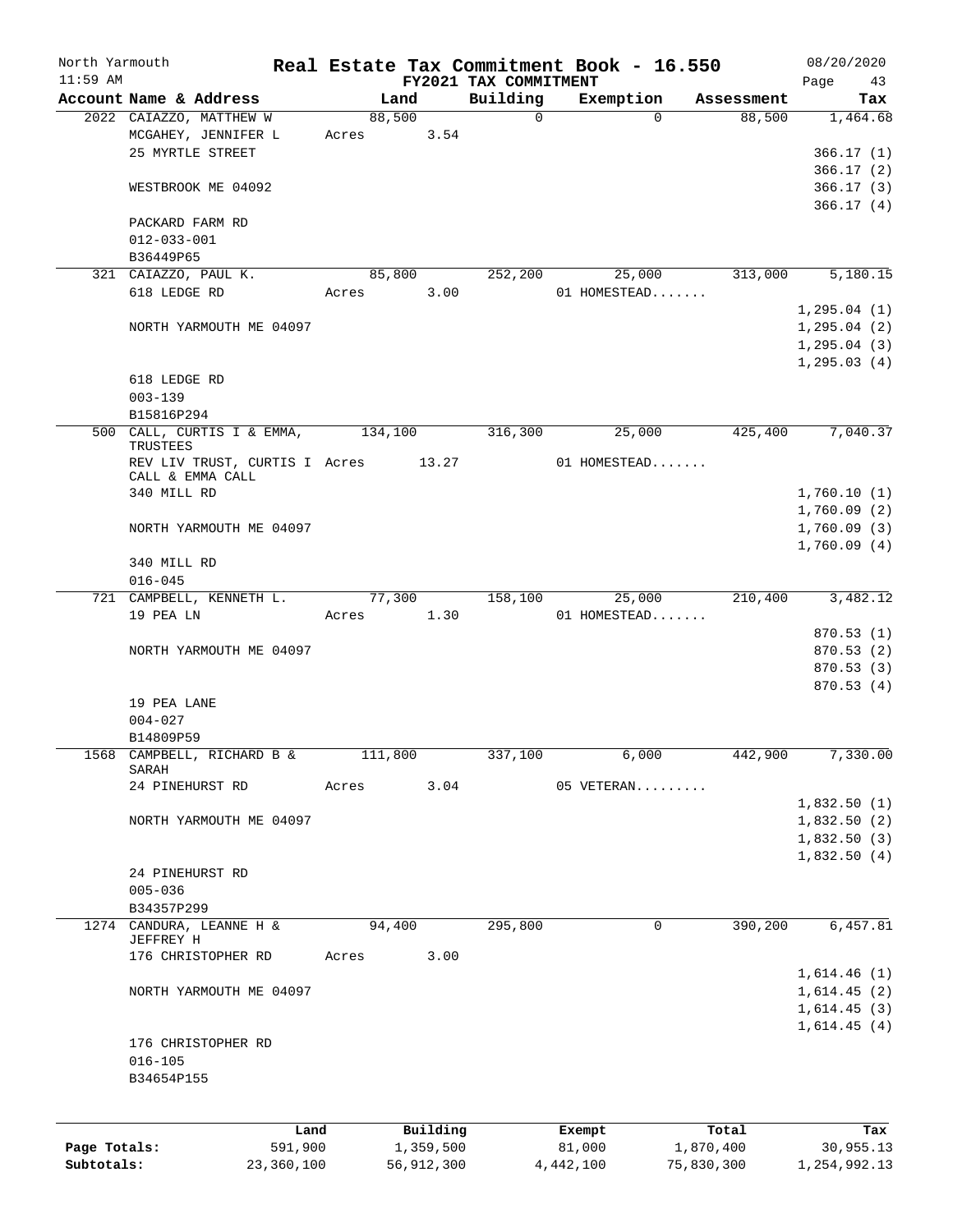| North Yarmouth |                 |                                             | Real Estate Tax Commitment Book - 16.550 |                                   |              |            | 08/20/2020        |
|----------------|-----------------|---------------------------------------------|------------------------------------------|-----------------------------------|--------------|------------|-------------------|
| $11:59$ AM     |                 | Account Name & Address                      | Land                                     | FY2021 TAX COMMITMENT<br>Building | Exemption    | Assessment | Page<br>44<br>Tax |
|                |                 | 339 CANO, MICHAEL J. &                      | 141,400                                  | 442,800                           | 25,000       | 559,200    | 9,254.76          |
|                | KAREN           |                                             |                                          |                                   |              |            |                   |
|                |                 | 120 WALNUT HILL RD                          | 14.80<br>Acres                           |                                   | 01 HOMESTEAD |            |                   |
|                |                 |                                             |                                          |                                   |              |            | 2,313.69(1)       |
|                |                 | NORTH YARMOUTH ME 04097                     |                                          |                                   |              |            | 2,313.69(2)       |
|                |                 |                                             |                                          |                                   |              |            | 2,313.69(3)       |
|                |                 |                                             |                                          |                                   |              |            | 2,313.69(4)       |
|                | $001 - 059$     | 120 WALNUT HILL RD                          |                                          |                                   |              |            |                   |
|                |                 | 914 CANTO, CHRISTOPHER                      | 87,700                                   | 382,500                           | 25,000       | 445,200    | 7,368.06          |
|                |                 | 61 DELWIN DR                                | Acres 1.79                               |                                   | 01 HOMESTEAD |            |                   |
|                |                 |                                             |                                          |                                   |              |            | 1,842.02(1)       |
|                |                 | NORTH YARMOUTH ME 04097                     |                                          |                                   |              |            | 1,842.02(2)       |
|                |                 |                                             |                                          |                                   |              |            | 1,842.02(3)       |
|                |                 |                                             |                                          |                                   |              |            | 1,842.00(4)       |
|                |                 | 61 DELWIN DR                                |                                          |                                   |              |            |                   |
|                | $010 - 098$     |                                             |                                          |                                   |              |            |                   |
|                | B34957P334      |                                             |                                          |                                   |              |            |                   |
|                |                 | 1708 CANTO, CHRISTOPHER                     | 87,500                                   | $\Omega$                          | 0            | 87,500     | 1,448.13          |
|                |                 | 61 DELWIN DR                                | Acres<br>1.74                            |                                   |              |            |                   |
|                |                 |                                             |                                          |                                   |              |            | 362.04(1)         |
|                |                 | NORTH YARMOUTH ME 04097                     |                                          |                                   |              |            | 362.03(2)         |
|                |                 |                                             |                                          |                                   |              |            | 362.03(3)         |
|                |                 |                                             |                                          |                                   |              |            | 362.03(4)         |
|                | DELWIN DR       |                                             |                                          |                                   |              |            |                   |
|                | $010 - 097$     |                                             |                                          |                                   |              |            |                   |
|                | B34957P334      |                                             |                                          |                                   |              |            |                   |
|                | S.              | 1794 CARBONE, GREG & DIANE                  | 103,500                                  | 122,700                           | 25,000       | 201,200    | 3,329.86          |
|                |                 | 571 NEW GLOUCESTER ROAD Acres 6.53          |                                          |                                   | 01 HOMESTEAD |            |                   |
|                |                 |                                             |                                          |                                   |              |            | 832.47 (1)        |
|                |                 | NORTH YARMOUTH ME 04097                     |                                          |                                   |              |            | 832.47 (2)        |
|                |                 |                                             |                                          |                                   |              |            | 832.47 (3)        |
|                |                 |                                             |                                          |                                   |              |            | 832.45 (4)        |
|                |                 | 571 NEW GLOUCESTER RD                       |                                          |                                   |              |            |                   |
|                | $016 - 125 - A$ |                                             |                                          |                                   |              |            |                   |
|                |                 | B28125P322 09/28/2010                       |                                          |                                   |              |            |                   |
|                |                 | 180 CAREY, MERRITT T                        | 90,100                                   | 184,200                           |              | 274,300    | 4,539.67          |
|                |                 | 250 MOUNTFORT RD                            | 3.85<br>Acres                            |                                   |              |            |                   |
|                |                 |                                             |                                          |                                   |              |            | 1, 134.92(1)      |
|                |                 | NORTH YARMOUTH ME 04097                     |                                          |                                   |              |            | 1, 134.92(2)      |
|                |                 |                                             |                                          |                                   |              |            | 1, 134.92(3)      |
|                |                 |                                             |                                          |                                   |              |            | 1, 134.91(4)      |
|                |                 | 250 MOUNTFORT RD                            |                                          |                                   |              |            |                   |
|                | $003 - 073$     |                                             |                                          |                                   |              |            |                   |
|                | B36141P337      |                                             |                                          |                                   |              |            |                   |
| 789            |                 | CAROLAN, TIMOTHY P<br>SR<br>& ELEANOR M TRS | 80,300                                   | 230,300                           | 25,000       | 285,600    | 4,726.68          |
|                |                 | CAROLAN, TIMOTHY &                          | 1.90<br>Acres                            |                                   | 01 HOMESTEAD |            |                   |
|                |                 | ELEANOR LIVING TRUSTS                       |                                          |                                   |              |            |                   |
|                |                 | 39 CONIFER LANE                             |                                          |                                   |              |            | 1,181.67(1)       |
|                |                 |                                             |                                          |                                   |              |            | 1,181.67(2)       |
|                |                 | NORTH YARMOUTH ME 04097                     |                                          |                                   |              |            | 1,181.67(3)       |
|                |                 |                                             |                                          |                                   |              |            | 1,181.67(4)       |
|                |                 | 39 CONIFER LANE                             |                                          |                                   |              |            |                   |
|                | $004 - 211$     |                                             |                                          |                                   |              |            |                   |
|                | B35840P177      |                                             |                                          |                                   |              |            |                   |
|                |                 |                                             |                                          |                                   |              |            |                   |
|                |                 | Land                                        | Building                                 |                                   | Exempt       | Total      | Tax               |
| Page Totals:   |                 | 590,500                                     | 1,362,500                                |                                   | 100,000      | 1,853,000  | 30,667.16         |
| Subtotals:     |                 | 23,950,600                                  | 58, 274, 800                             |                                   | 4,542,100    | 77,683,300 | 1,285,659.29      |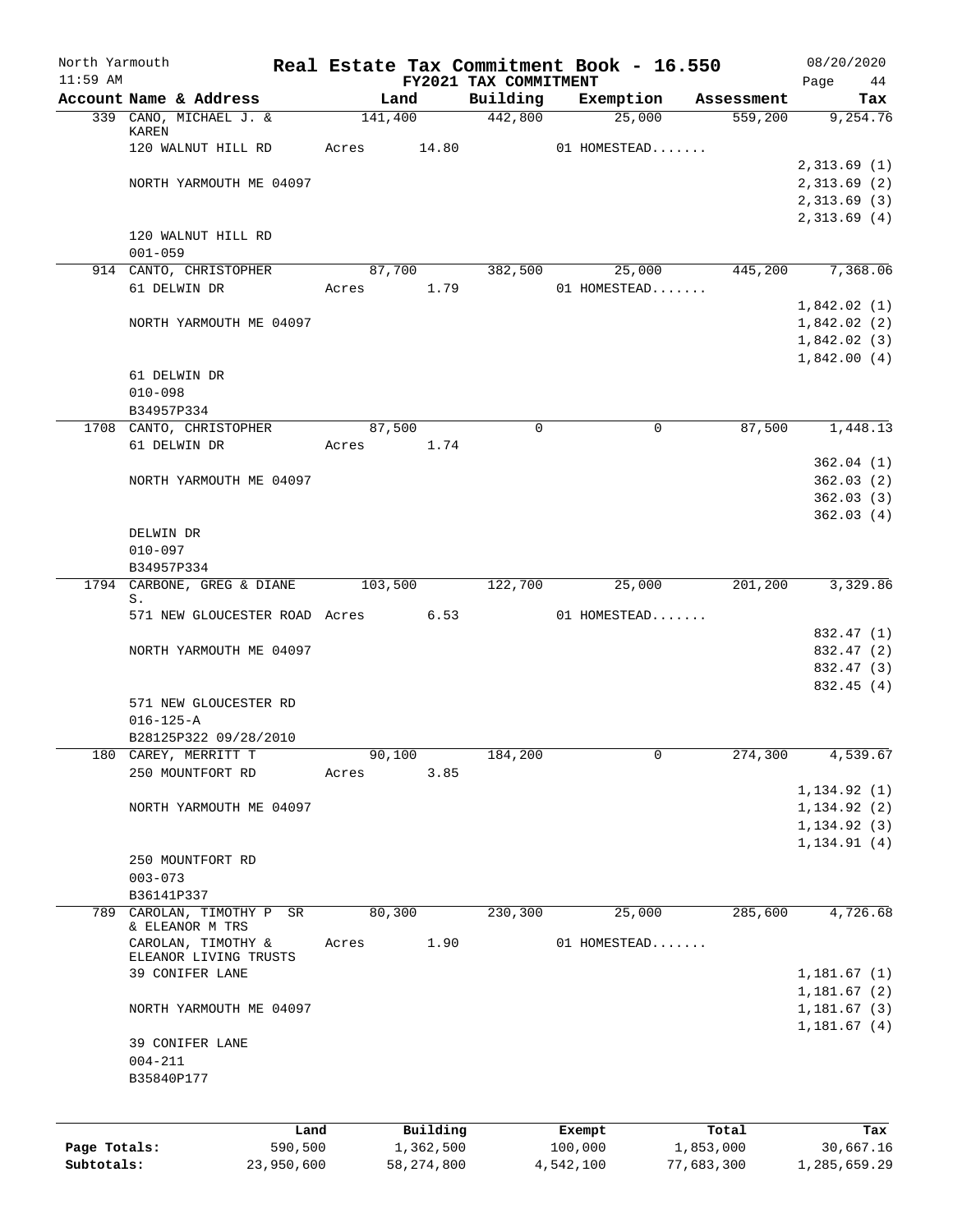| North Yarmouth<br>$11:59$ AM |                                                       |         |          | FY2021 TAX COMMITMENT | Real Estate Tax Commitment Book - 16.550 |            | 08/20/2020<br>Page<br>45 |
|------------------------------|-------------------------------------------------------|---------|----------|-----------------------|------------------------------------------|------------|--------------------------|
|                              | Account Name & Address                                |         | Land     | Building              | Exemption                                | Assessment | Tax                      |
|                              | 764 CAROLAN, TIMOTHY P.                               | 110,800 |          | $\mathbf 0$           | $\mathbf 0$                              | 110,800    | 1,833.74                 |
|                              | 39 CONIFER LANE                                       | Acres   | 8.00     |                       |                                          |            |                          |
|                              |                                                       |         |          |                       |                                          |            | 458.44 (1)               |
|                              | NORTH YARMOUTH ME 04097                               |         |          |                       |                                          |            | 458.44 (2)               |
|                              |                                                       |         |          |                       |                                          |            | 458.44 (3)               |
|                              |                                                       |         |          |                       |                                          |            | 458.42 (4)               |
|                              | PRINCE WELL RD                                        |         |          |                       |                                          |            |                          |
|                              | $001 - 088$                                           |         |          |                       |                                          |            |                          |
|                              | B31570P66 06/17/2014 B4244P154                        |         |          |                       |                                          |            |                          |
|                              | 1789 CARON, KERRY E. &                                | 76,300  |          | 211,200               | 0                                        | 287,500    | 4,758.13                 |
|                              | GREGORY M.                                            |         |          |                       |                                          |            |                          |
|                              | CARON, GREGORY M.                                     | Acres   | 1.10     |                       |                                          |            |                          |
|                              | 134 WALNUT HILL RD                                    |         |          |                       |                                          |            | 1,189.54(1)              |
|                              |                                                       |         |          |                       |                                          |            | 1,189.53(2)              |
|                              | NORTH YARMOUTH ME 04097                               |         |          |                       |                                          |            | 1,189.53(3)              |
|                              |                                                       |         |          |                       |                                          |            | 1, 189.53(4)             |
|                              | 134 WALNUT HILL RD                                    |         |          |                       |                                          |            |                          |
|                              | $001 - 057 - A$                                       |         |          |                       |                                          |            |                          |
|                              | B29947P45                                             |         |          |                       |                                          |            |                          |
|                              | 670 CARPENTER, RONNI-JO                               | 84,100  |          | 310,300               | 25,000                                   | 369,400    | 6,113.57                 |
|                              | 845 NORTH RD                                          | Acres   | 2.66     |                       | 01 HOMESTEAD                             |            |                          |
|                              |                                                       |         |          |                       |                                          |            | 1,528.40(1)              |
|                              | NORTH YARMOUTH ME 04097                               |         |          |                       |                                          |            | 1,528.39(2)              |
|                              |                                                       |         |          |                       |                                          |            | 1,528.39(3)              |
|                              |                                                       |         |          |                       |                                          |            | 1,528.39(4)              |
|                              | 845 NORTH RD                                          |         |          |                       |                                          |            |                          |
|                              | $003 - 036$                                           |         |          |                       |                                          |            |                          |
|                              | B8757P181                                             |         |          |                       |                                          |            |                          |
|                              | 644 CARR, ALAN G & JOCELYN<br>C                       | 75,900  |          | 146,800               | 0                                        | 222,700    | 3,685.69                 |
|                              | 73 MILL ROAD                                          | Acres   | 1.02     |                       |                                          |            |                          |
|                              |                                                       |         |          |                       |                                          |            | 921.43(1)                |
|                              | NORTH YARMOUTH ME 04097                               |         |          |                       |                                          |            | 921.42(2)                |
|                              |                                                       |         |          |                       |                                          |            | 921.42(3)                |
|                              |                                                       |         |          |                       |                                          |            | 921.42(4)                |
|                              | 73 MILL RD                                            |         |          |                       |                                          |            |                          |
|                              | $015 - 017$                                           |         |          |                       |                                          |            |                          |
|                              | B32949P21                                             |         |          |                       |                                          |            |                          |
| 248                          | CARTHY, MELISSA E &                                   | 75,800  |          | 220,000               | 0                                        | 295,800    | 4,895.49                 |
|                              | JOHN E                                                |         |          |                       |                                          |            |                          |
|                              | 11 BAYBERRY DR                                        | Acres   | 1.00     |                       |                                          |            |                          |
|                              |                                                       |         |          |                       |                                          |            | 1, 223.88(1)             |
|                              | NORTH YARMOUTH ME 04097                               |         |          |                       |                                          |            | 1, 223.87 (2)            |
|                              |                                                       |         |          |                       |                                          |            | 1,223.87(3)              |
|                              |                                                       |         |          |                       |                                          |            | 1,223.87(4)              |
|                              | 11 BAYBERRY DR                                        |         |          |                       |                                          |            |                          |
|                              | $004 - 176$                                           |         |          |                       |                                          |            |                          |
|                              | B32495P176                                            |         | 0        |                       |                                          |            |                          |
|                              | 545 CASCO BAY CONSTRUCTION,<br>20 WALNUT HILL PARKWAY |         |          | 97,500                | 0                                        | 97,500     | 1,613.63                 |
|                              |                                                       |         |          |                       |                                          |            | 403.41 (1)               |
|                              | NORTH YARMOUTH ME 04097                               |         |          |                       |                                          |            | 403.41 (2)               |
|                              |                                                       |         |          |                       |                                          |            | 403.41 (3)               |
|                              |                                                       |         |          |                       |                                          |            | 403.40 (4)               |
|                              | 20 WALNUT HILL PARKWAY                                |         |          |                       |                                          |            |                          |
|                              | $010 - 164 - ON$                                      |         |          |                       |                                          |            |                          |
|                              |                                                       |         |          |                       |                                          |            |                          |
|                              |                                                       |         |          |                       |                                          |            |                          |
|                              |                                                       |         |          |                       |                                          |            |                          |
|                              | Land                                                  |         | Building |                       | Exempt                                   | Total      | Tax                      |
| Page Totals:                 | 422,900                                               |         | 985,800  |                       | 25,000                                   | 1,383,700  | 22,900.25                |

**Subtotals:** 24,373,500 59,260,600 4,567,100 79,067,000 1,308,559.54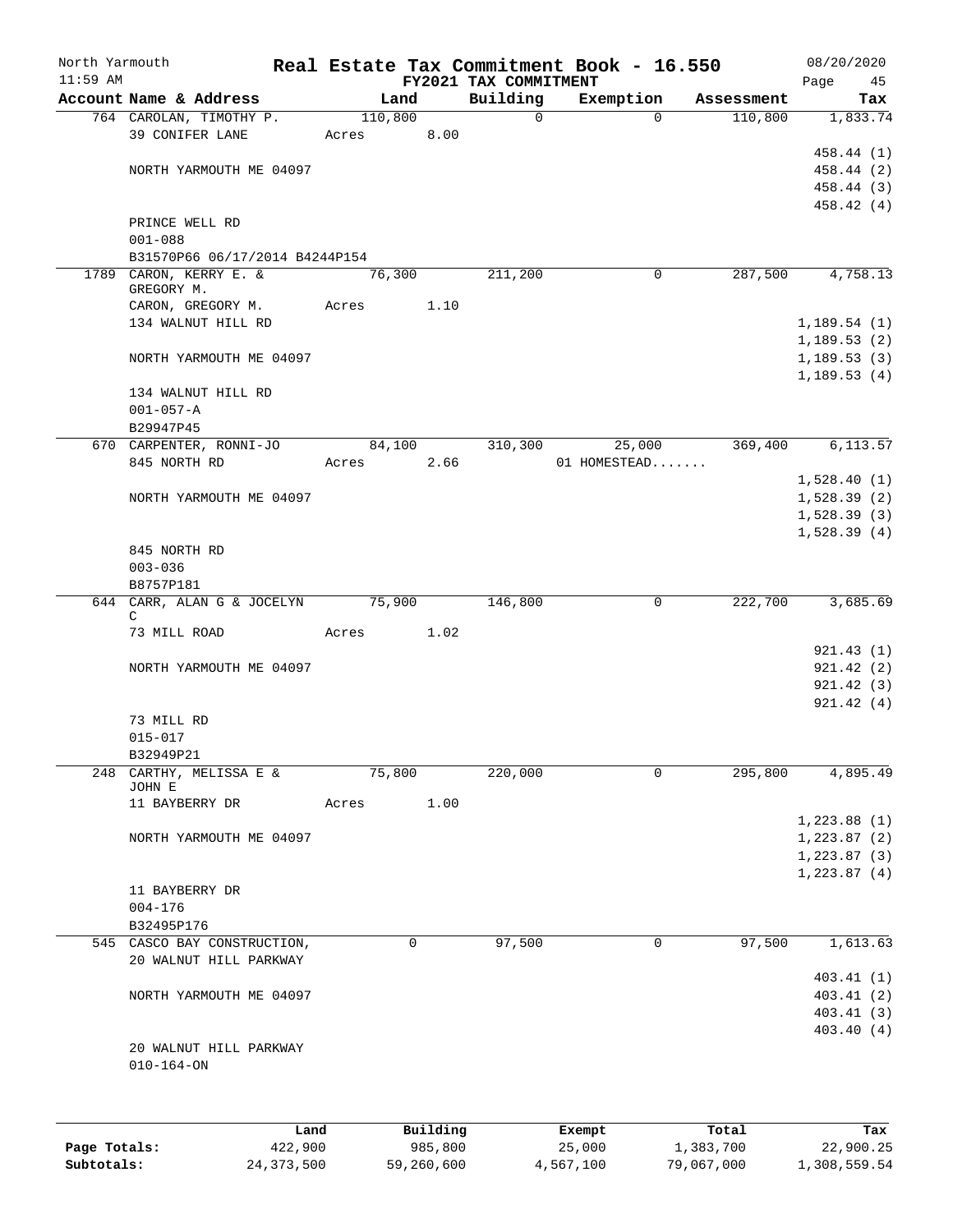| North Yarmouth<br>$11:59$ AM |                                        |         |      | FY2021 TAX COMMITMENT | Real Estate Tax Commitment Book - 16.550 |            | 08/20/2020<br>Page<br>46 |
|------------------------------|----------------------------------------|---------|------|-----------------------|------------------------------------------|------------|--------------------------|
|                              | Account Name & Address                 | Land    |      | Building              | Exemption                                | Assessment | Tax                      |
|                              | 570 CASEY, KATIE P. BUSHELL            | 69,200  |      | 176,400               | $\Omega$                                 | 245,600    | 4,064.68                 |
|                              | P.O. BOX 1283                          | Acres   | 0.50 |                       |                                          |            |                          |
|                              |                                        |         |      |                       |                                          |            | 1,016.17(1)              |
|                              | BETHEL ME 04217                        |         |      |                       |                                          |            | 1,016.17(2)              |
|                              |                                        |         |      |                       |                                          |            | 1,016.17(3)              |
|                              |                                        |         |      |                       |                                          |            | 1,016.17(4)              |
|                              | 10 DEER RUN RD                         |         |      |                       |                                          |            |                          |
|                              | $002 - 106$                            |         |      |                       |                                          |            |                          |
|                              | B23385P59                              |         |      |                       |                                          |            |                          |
|                              | 676 CASEY, MICHAEL F.                  | 77,200  |      | 59,400                | $\mathbf 0$                              | 136,600    | 2,260.73                 |
|                              | DAY, HEATHER L.                        | Acres   | 1.27 |                       |                                          |            |                          |
|                              | 63 BASTON RD                           |         |      |                       |                                          |            | 565.19(1)                |
|                              |                                        |         |      |                       |                                          |            | 565.18(2)                |
|                              | NORTH YARMOUTH ME 04097                |         |      |                       |                                          |            | 565.18(3)                |
|                              |                                        |         |      |                       |                                          |            | 565.18(4)                |
|                              | 63 BASTON RD<br>$004 - 204$            |         |      |                       |                                          |            |                          |
|                              | B28577P177                             |         |      |                       |                                          |            |                          |
|                              | 1610 CASHELL, TIMOTHY J.               | 139,100 |      | 462,700               | $\mathbf 0$                              | 601,800    | 9,959.79                 |
|                              | 50 GOLDENROD LANE                      | Acres   | 1.74 |                       |                                          |            |                          |
|                              |                                        |         |      |                       |                                          |            | 2,489.95(1)              |
|                              | NORTH YARMOUTH ME 04097                |         |      |                       |                                          |            | 2,489.95(2)              |
|                              |                                        |         |      |                       |                                          |            | 2,489.95(3)              |
|                              |                                        |         |      |                       |                                          |            | 2,489.94(4)              |
|                              | 50 GOLDENROD LN                        |         |      |                       |                                          |            |                          |
|                              | $003 - 012$                            |         |      |                       |                                          |            |                          |
|                              | B23858P259                             |         |      |                       |                                          |            |                          |
|                              | 206 CASO, MICHAEL D.                   | 85,800  |      | 244,000               | 25,000                                   | 304,800    | 5,044.44                 |
|                              | 24 BAYBERRY DR                         | Acres   | 3.00 |                       | 01 HOMESTEAD                             |            |                          |
|                              |                                        |         |      |                       |                                          |            | 1,261.11(1)              |
|                              | NORTH YARMOUTH ME 04097                |         |      |                       |                                          |            | 1,261.11(2)              |
|                              |                                        |         |      |                       |                                          |            | 1, 261.11(3)             |
|                              |                                        |         |      |                       |                                          |            | 1, 261.11(4)             |
|                              | 24 BAYBERRY DR                         |         |      |                       |                                          |            |                          |
|                              | $004 - 191$                            |         |      |                       |                                          |            |                          |
|                              | B13711P166<br>425 CASSELLA, GIVEN J. & | 91,600  |      | 266,800               | 25,000                                   | 333,400    | 5,517.77                 |
|                              | RHONDA L.                              |         |      |                       |                                          |            |                          |
|                              | 1115 NORTH RD                          | Acres   | 4.15 |                       | 01 HOMESTEAD                             |            |                          |
|                              |                                        |         |      |                       |                                          |            | 1,379.45(1)              |
|                              | NORTH YARMOUTH ME 04097                |         |      |                       |                                          |            | 1,379.44(2)              |
|                              |                                        |         |      |                       |                                          |            | 1,379.44(3)              |
|                              |                                        |         |      |                       |                                          |            | 1,379.44(4)              |
|                              | 1115 NORTH RD                          |         |      |                       |                                          |            |                          |
|                              | $006 - 021$                            |         |      |                       |                                          |            |                          |
|                              | B22712P17                              |         |      |                       |                                          |            |                          |
|                              | 1507 CASTIGLIOLA, ANGELO III           | 99,500  |      | 309,000               | $\mathbf 0$                              | 408,500    | 6,760.68                 |
|                              | GROSSO, KRISTEN M.                     | Acres   | 1.15 |                       |                                          |            |                          |
|                              | 30 COUNTRY CREEK ROAD                  |         |      |                       |                                          |            | 1,690.17(1)              |
|                              |                                        |         |      |                       |                                          |            | 1,690.17(2)              |
|                              | NORTH YARMOUTH ME 04097                |         |      |                       |                                          |            | 1,690.17(3)              |
|                              |                                        |         |      |                       |                                          |            | 1,690.17(4)              |
|                              | 30 COUNTRY CREEK                       |         |      |                       |                                          |            |                          |
|                              | $014 - 106$                            |         |      |                       |                                          |            |                          |
|                              | B30993P131 09/05/2013                  |         |      |                       |                                          |            |                          |
|                              |                                        |         |      |                       |                                          |            |                          |
|                              |                                        |         |      |                       |                                          |            |                          |

|              | Land       | Building   | Exempt    | Total      | Tax          |
|--------------|------------|------------|-----------|------------|--------------|
| Page Totals: | 562,400    | 1,518,300  | 50,000    | 2,030,700  | 33,608.09    |
| Subtotals:   | 24,935,900 | 60,778,900 | 4,617,100 | 81,097,700 | 1,342,167.63 |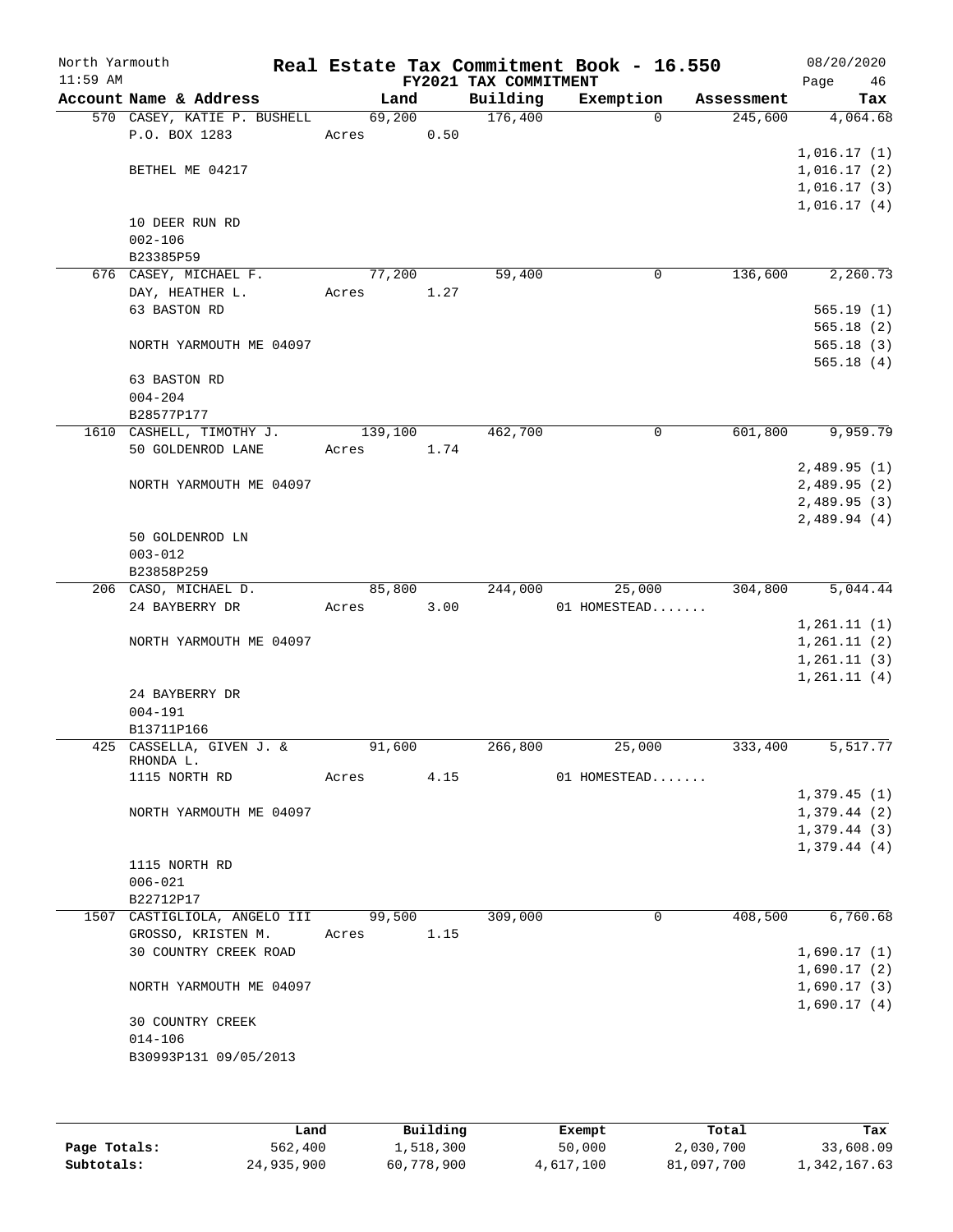| North Yarmouth<br>$11:59$ AM |                                   |         |         |            | FY2021 TAX COMMITMENT | Real Estate Tax Commitment Book - 16.550 |            | 08/20/2020                 |
|------------------------------|-----------------------------------|---------|---------|------------|-----------------------|------------------------------------------|------------|----------------------------|
|                              | Account Name & Address            |         | Land    |            | Building              | Exemption                                | Assessment | Page<br>47<br>Tax          |
|                              | 1282 CASTRO, JASON B & LISA       |         | 94,400  |            | 260,400               | 25,000                                   | 329,800    | 5,458.19                   |
|                              | М                                 |         |         |            |                       |                                          |            |                            |
|                              | 73 CHRISTOPHER ROAD               | Acres   |         | 3.00       |                       | 01 HOMESTEAD                             |            |                            |
|                              | NORTH YARMOUTH ME 04097           |         |         |            |                       |                                          |            | 1,364.55(1)<br>1,364.55(2) |
|                              |                                   |         |         |            |                       |                                          |            | 1,364.55(3)                |
|                              |                                   |         |         |            |                       |                                          |            | 1,364.54(4)                |
|                              | 73 CHRISTOPHER RD                 |         |         |            |                       |                                          |            |                            |
|                              | $016 - 120$                       |         |         |            |                       |                                          |            |                            |
|                              | B32558P190                        |         |         |            |                       |                                          |            |                            |
|                              | 1271 CAVANAUGH, JOHN F.           |         | 94,400  |            | 247,600               | 25,000                                   | 317,000    | 5,246.35                   |
|                              | 122 CHRISTOPHER RD                |         | Acres   | 3.00       |                       | 01 HOMESTEAD                             |            |                            |
|                              |                                   |         |         |            |                       |                                          |            | 1,311.59(1)                |
|                              | NORTH YARMOUTH ME 04097           |         |         |            |                       |                                          |            | 1,311.59(2)                |
|                              |                                   |         |         |            |                       |                                          |            | 1,311.59(3)                |
|                              |                                   |         |         |            |                       |                                          |            | 1,311.58(4)                |
|                              | 122 CHRISTOPHER RD<br>$016 - 102$ |         |         |            |                       |                                          |            |                            |
|                              | B14624P122                        |         |         |            |                       |                                          |            |                            |
|                              | 174 CAYOT, PAUL P.                |         | 138,500 |            | 437,300               | 0                                        | 575,800    | 9,529.49                   |
|                              | 512 MEMORIAL HIGHWAY              | Acres   |         | 9.00       |                       |                                          |            |                            |
|                              |                                   |         |         |            |                       |                                          |            | 2,382.38(1)                |
|                              | NORTH YARMOUTH ME 04097           |         |         |            |                       |                                          |            | 2,382.37(2)                |
|                              |                                   |         |         |            |                       |                                          |            | 2,382.37(3)                |
|                              |                                   |         |         |            |                       |                                          |            | 2,382.37(4)                |
|                              | 512 MEMORIAL HIGHWAY              |         |         |            |                       |                                          |            |                            |
|                              | $009 - 048$                       |         |         |            |                       |                                          |            |                            |
|                              | B23479P310                        |         |         |            |                       |                                          |            |                            |
|                              | 1440 CENCI, MARK T. &             |         | 82,100  |            | 182,700               | 25,000                                   | 239,800    | 3,968.69                   |
|                              | KRAUSE, REGINA<br>93 MILL RD      | Acres   |         | 2.25       |                       | 01 HOMESTEAD                             |            |                            |
|                              |                                   |         |         |            |                       |                                          |            | 992.18 (1)                 |
|                              | NORTH YARMOUTH ME 04097           |         |         |            |                       |                                          |            | 992.17 (2)                 |
|                              |                                   |         |         |            |                       |                                          |            | 992.17 (3)                 |
|                              |                                   |         |         |            |                       |                                          |            | 992.17(4)                  |
|                              | 93 MILL RD                        |         |         |            |                       |                                          |            |                            |
|                              | $015 - 015$                       |         |         |            |                       |                                          |            |                            |
|                              | B24330P333                        |         |         |            |                       |                                          |            |                            |
|                              | 1554 CENTRAL MAINE POWER          |         | 312,500 |            | 0                     | 0                                        | 312,500    | 5,171.88                   |
|                              | C/O AVANGRID MGT CO-              | Acres   |         | 474.30     |                       |                                          |            |                            |
|                              | LOCAL TAX<br>ONE CITY CENTER, 5TH |         |         |            |                       |                                          |            | 1, 292.97(1)               |
|                              | <b>FLOOR</b>                      |         |         |            |                       |                                          |            |                            |
|                              |                                   |         |         |            |                       |                                          |            | 1,292.97(2)                |
|                              | PORTLAND ME 04101                 |         |         |            |                       |                                          |            | 1,292.97(3)                |
|                              |                                   |         |         |            |                       |                                          |            | 1,292.97(4)                |
|                              | SMITHWOOD DR                      |         |         |            |                       |                                          |            |                            |
|                              | $004 - 104$                       |         |         |            |                       |                                          |            |                            |
| 1799                         | CENTRAL MAINE POWER               |         | 75,800  |            | $\mathbf 0$           | $\mathbf 0$                              | 75,800     | 1,254.49                   |
|                              | C/O AVANGRID MGT CO-<br>LOCAL TAX | Acres   |         | 4.50       |                       |                                          |            |                            |
|                              | ONE CITY CENTER, 5TH              |         |         |            |                       |                                          |            | 313.63(1)                  |
|                              | FLOOR                             |         |         |            |                       |                                          |            |                            |
|                              |                                   |         |         |            |                       |                                          |            | 313.62(2)                  |
|                              | PORTLAND ME 04101                 |         |         |            |                       |                                          |            | 313.62(3)                  |
|                              |                                   |         |         |            |                       |                                          |            | 313.62(4)                  |
|                              | WALNUT HILL RD                    |         |         |            |                       |                                          |            |                            |
|                              | $001 - 070$                       |         |         |            |                       |                                          |            |                            |
|                              |                                   |         |         |            |                       |                                          |            |                            |
|                              |                                   | Land    |         | Building   |                       | Exempt                                   | Total      | Tax                        |
| Page Totals:                 |                                   | 797,700 |         | 1,128,000  |                       | 75,000                                   | 1,850,700  | 30,629.09                  |
| Subtotals:                   | 25,733,600                        |         |         | 61,906,900 |                       | 4,692,100<br>82,948,400                  |            | 1,372,796.72               |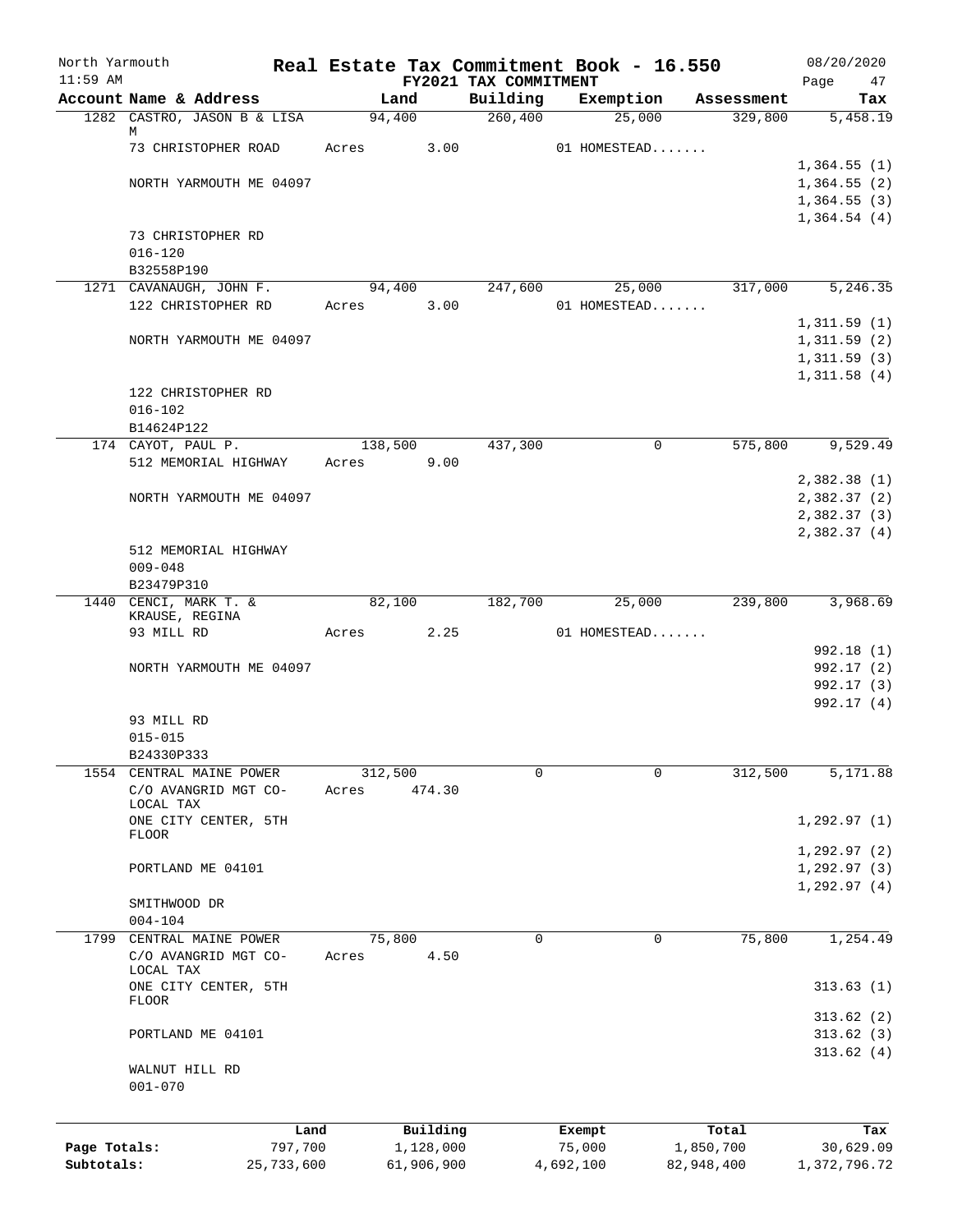| North Yarmouth |                                                               |              |       |             |            |                       | Real Estate Tax Commitment Book - 16.550 |          |              | 08/20/2020                 |
|----------------|---------------------------------------------------------------|--------------|-------|-------------|------------|-----------------------|------------------------------------------|----------|--------------|----------------------------|
| $11:59$ AM     |                                                               |              |       |             |            | FY2021 TAX COMMITMENT |                                          |          |              | Page<br>48                 |
|                | Account Name & Address                                        |              |       | Land        |            | Building              | Exemption                                |          | Assessment   | Tax                        |
|                | 1823 CENTRAL MAINE POWER<br>C/O AVANGRID MGT CO-<br>LOCAL TAX |              | Acres | 70,000      | 0.65       | $\Omega$              |                                          | $\Omega$ | 70,000       | 1,158.50                   |
|                | ONE CITY CENTER, 5TH<br><b>FLOOR</b>                          |              |       |             |            |                       |                                          |          |              | 289.63(1)                  |
|                | PORTLAND ME 04101                                             |              |       |             |            |                       |                                          |          |              | 289.63(2)<br>289.63 (3)    |
|                | TOWN FARM RD                                                  |              |       |             |            |                       |                                          |          |              | 289.61(4)                  |
|                | $017 - 012$                                                   |              |       |             |            |                       |                                          |          |              |                            |
|                | 405 CENTRAL MAINE POWER<br>C/O AVANGRID MGT CO-<br>LOCAL TAX  |              |       | $\mathbf 0$ |            | 23,920,900            |                                          | 0        | 23,920,900   | 395,890.90                 |
|                | ONE CITY CENTER, 5TH<br>FLOOR                                 |              |       |             |            |                       |                                          |          |              | 98,972.73                  |
|                |                                                               |              |       |             |            |                       |                                          |          |              | 98,972.73                  |
|                | PORTLAND ME 04101                                             |              |       |             |            |                       |                                          |          |              | 98,972.73<br>98,972.71     |
|                | 000                                                           |              |       |             |            |                       |                                          |          |              |                            |
|                | 348 CENTRAL MAINE POWER                                       |              |       | 71,200      |            | 0                     |                                          | 0        | 71,200       | 1,178.36                   |
|                | C/O AVANGRID MGT CO-<br>LOCAL TAX<br>ONE CITY CENTER, 5TH     |              | Acres |             | 0.75       |                       |                                          |          |              | 294.59 (1)                 |
|                | <b>FLOOR</b>                                                  |              |       |             |            |                       |                                          |          |              |                            |
|                |                                                               |              |       |             |            |                       |                                          |          |              | 294.59 (2)                 |
|                | PORTLAND ME 04101                                             |              |       |             |            |                       |                                          |          |              | 294.59(3)<br>294.59 (4)    |
|                | 108 CUMBERLAND RD<br>$004 - 087$                              |              |       |             |            |                       |                                          |          |              |                            |
|                | B30616P324 05/06/2013                                         |              |       |             |            |                       |                                          |          |              |                            |
| 1070           | CENTRAL MAINE POWER                                           |              |       | 85,800      |            | 318,200               |                                          | 0        | 404,000      | 6,686.20                   |
|                | 83 EDISON DR                                                  |              | Acres |             | 5.00       |                       |                                          |          |              |                            |
|                |                                                               |              |       |             |            |                       |                                          |          |              | 1,671.55(1)                |
|                | AUGUSTA ME 04336                                              |              |       |             |            |                       |                                          |          |              | 1,671.55(2)                |
|                |                                                               |              |       |             |            |                       |                                          |          |              | 1,671.55(3)<br>1,671.55(4) |
|                | 160 GRAY RD                                                   |              |       |             |            |                       |                                          |          |              |                            |
|                | $010 - 061$                                                   |              |       |             |            |                       |                                          |          |              |                            |
|                | B35141P26                                                     |              |       |             |            |                       |                                          |          |              |                            |
|                | 756 CERULLO, ARTHUR A.                                        |              |       | 97,100      |            | 316,100               | $\overline{25,000}$                      |          | 388,200      | 6,424.71                   |
|                | 129 CHRISTOPHER RD                                            |              | Acres |             | 3.49       |                       | 01 HOMESTEAD                             |          |              |                            |
|                |                                                               |              |       |             |            |                       |                                          |          |              | 1,606.18(1)                |
|                | NORTH YARMOUTH ME 04097                                       |              |       |             |            |                       |                                          |          |              | 1,606.18(2)                |
|                |                                                               |              |       |             |            |                       |                                          |          |              | 1,606.18(3)<br>1,606.17(4) |
|                | 129 CHRISTOPHER RD<br>$016 - 115$                             |              |       |             |            |                       |                                          |          |              |                            |
|                | B21793P71                                                     |              |       |             |            |                       |                                          |          |              |                            |
|                | 981 CHADBOURNE, TRACY L. &                                    |              |       | 75,800      |            | 207,700               | 25,000                                   |          | 258,500      | 4,278.18                   |
|                | KRISTI S                                                      |              |       |             |            |                       |                                          |          |              |                            |
|                | 49 LUFKIN RD                                                  |              | Acres |             | 1.00       |                       | 01 HOMESTEAD                             |          |              |                            |
|                |                                                               |              |       |             |            |                       |                                          |          |              | 1,069.55(1)                |
|                | NORTH YARMOUTH ME 04097                                       |              |       |             |            |                       |                                          |          |              | 1,069.55(2)                |
|                |                                                               |              |       |             |            |                       |                                          |          |              | 1,069.55(3)<br>1,069.53(4) |
|                | 49 LUFKIN RD                                                  |              |       |             |            |                       |                                          |          |              |                            |
|                | $011 - 010$                                                   |              |       |             |            |                       |                                          |          |              |                            |
|                | B13961P140                                                    |              |       |             |            |                       |                                          |          |              |                            |
|                |                                                               | Land         |       |             | Building   |                       | Exempt                                   |          | Total        | Tax                        |
| Page Totals:   |                                                               | 399,900      |       |             | 24,762,900 |                       | 50,000                                   |          | 25, 112, 800 | 415,616.85                 |
| Subtotals:     |                                                               | 26, 133, 500 |       |             | 86,669,800 |                       | 4,742,100                                |          | 108,061,200  | 1,788,413.57               |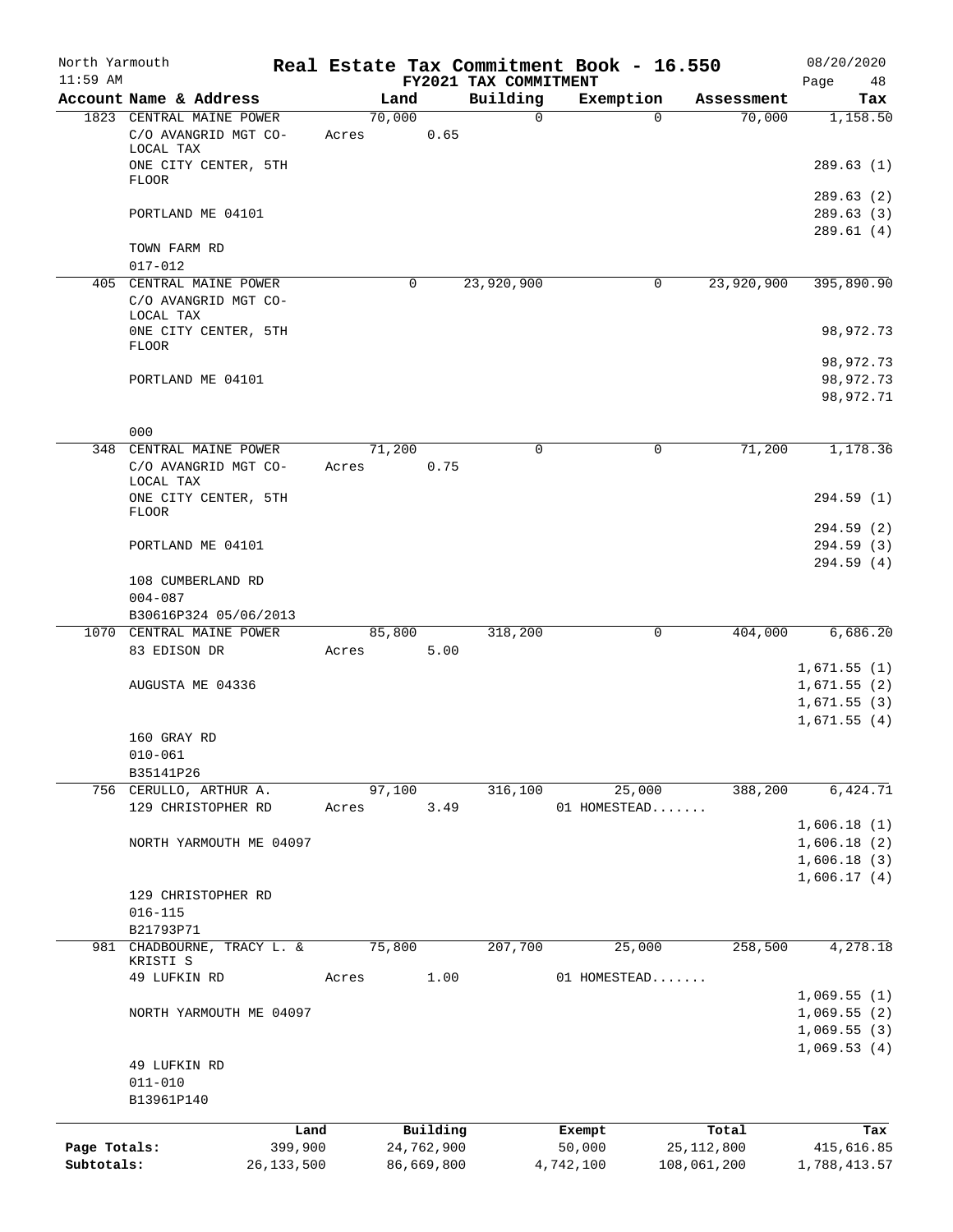| North Yarmouth<br>$11:59$ AM |                                       |            |        | FY2021 TAX COMMITMENT | Real Estate Tax Commitment Book - 16.550 |                      | 08/20/2020<br>49<br>Page |
|------------------------------|---------------------------------------|------------|--------|-----------------------|------------------------------------------|----------------------|--------------------------|
|                              | Account Name & Address                |            | Land   | Building              |                                          | Exemption Assessment | Tax                      |
|                              | 1324 CHAIMOWITZ, DANIEL J.            |            |        | 86,500 188,800        |                                          | 25,000               | 250, 300<br>4,142.47     |
|                              | CHAMOWITZ, BRENDA L. Acres 3.13       |            |        |                       | 01 HOMESTEAD                             |                      |                          |
|                              | 70 MILLIKEN RD                        |            |        |                       |                                          |                      | 1,035.62(1)              |
|                              |                                       |            |        |                       |                                          |                      | 1,035.62(2)              |
|                              | NORTH YARMOUTH ME 04097               |            |        |                       |                                          |                      | 1,035.62(3)              |
|                              |                                       |            |        |                       |                                          |                      | 1,035.61(4)              |
|                              | 70 MILLIKEN RD                        |            |        |                       |                                          |                      |                          |
|                              | $012 - 003$                           |            |        |                       |                                          |                      |                          |
|                              | B18330P161                            |            |        |                       |                                          |                      |                          |
|                              | 1089 CHAMPOUX, LYNNE M                | 84,000     |        |                       | 320,200                                  | 25,000               | 6, 275.76<br>379,200     |
|                              | 46 COLONIAL DR                        | Acres 1.10 |        |                       | $01$ HOMESTEAD                           |                      |                          |
|                              |                                       |            |        |                       |                                          |                      | 1,568.94(1)              |
|                              | NORTH YARMOUTH ME 04097               |            |        |                       |                                          |                      | 1,568.94(2)              |
|                              |                                       |            |        |                       |                                          |                      | 1,568.94(3)              |
|                              |                                       |            |        |                       |                                          |                      | 1,568.94(4)              |
|                              | 46 COLONIAL DR                        |            |        |                       |                                          |                      |                          |
|                              | $007 - 004$                           |            |        |                       |                                          |                      |                          |
|                              | B32404P162                            |            |        |                       |                                          |                      |                          |
|                              | 444 CHANDLER, ELIZABETH B. 84,300     |            |        | 152,900               |                                          | 25,000               | 212,200<br>3,511.91      |
|                              | 388 ROYAL RD                          | Acres 2.70 |        |                       | 01 HOMESTEAD                             |                      |                          |
|                              |                                       |            |        |                       |                                          |                      | 877.98 (1)               |
|                              | NORTH YARMOUTH ME 04097               |            |        |                       |                                          |                      | 877.98 (2)               |
|                              |                                       |            |        |                       |                                          |                      | 877.98 (3)<br>877.97 (4) |
|                              | 388 ROYAL RD                          |            |        |                       |                                          |                      |                          |
|                              | $003 - 115$                           |            |        |                       |                                          |                      |                          |
|                              | B11694P125                            |            |        |                       |                                          |                      |                          |
|                              | 1641 CHANDLER, JULIE A.               |            |        | 63,800 293,200        |                                          | 25,000               | 332,000 5,494.60         |
|                              | DAVIS, BRYCE LEIGHTON Acres           |            |        | 2.83                  | $01$ HOMESTEAD                           |                      |                          |
|                              | 55 FOREST RIDGE DR                    |            |        |                       |                                          |                      | 1,373.65(1)              |
|                              |                                       |            |        |                       |                                          |                      | 1,373.65(2)              |
|                              | NORTH YARMOUTH ME 04097               |            |        |                       |                                          |                      | 1,373.65(3)              |
|                              |                                       |            |        |                       |                                          |                      | 1,373.65(4)              |
|                              | 55 FOREST RIDGE DR                    |            |        |                       |                                          |                      |                          |
|                              | $010 - 058$                           |            |        |                       |                                          |                      |                          |
|                              | B29801P250                            |            |        |                       |                                          |                      |                          |
|                              | 1904 CHAPMAN, NATHAN D                |            | 94,700 | 467,500               | 25,000                                   | 537,200              | 8,890.66                 |
|                              | CHAPMAN, LISA L                       | Acres      | 3.05   |                       | 01 HOMESTEAD                             |                      |                          |
|                              | 23 AMBER WAY                          |            |        |                       |                                          |                      | 2,222.67(1)              |
|                              |                                       |            |        |                       |                                          |                      | 2,222.67(2)              |
|                              | NORTH YARMOUTH ME 04097               |            |        |                       |                                          |                      | $2, 222.67$ (3)          |
|                              |                                       |            |        |                       |                                          |                      | 2,222.65(4)              |
|                              | 23 AMBER WAY                          |            |        |                       |                                          |                      |                          |
|                              | $014 - 070 - 003$                     |            |        |                       |                                          |                      |                          |
|                              | B34776P66                             |            |        |                       |                                          |                      |                          |
|                              | 749 CHITTUM III, JAMES P &<br>SUSAN B |            | 78,600 | 259,600               |                                          | 25,000<br>313,200    | 5,183.46                 |
|                              | 6 BASTON RD                           | Acres      | 1.55   |                       | 01 HOMESTEAD                             |                      |                          |
|                              |                                       |            |        |                       |                                          |                      | 1, 295.87(1)             |
|                              | NORTH YARMOUTH ME 04097               |            |        |                       |                                          |                      | 1, 295.87(2)             |
|                              |                                       |            |        |                       |                                          |                      | 1, 295.87(3)             |
|                              |                                       |            |        |                       |                                          |                      | 1, 295.85(4)             |
|                              | 6 BASTON RD                           |            |        |                       |                                          |                      |                          |
|                              | $004 - 142$                           |            |        |                       |                                          |                      |                          |
|                              |                                       |            |        |                       |                                          |                      |                          |

|              | Land       | Building   | Exempt    | Total       | Tax          |
|--------------|------------|------------|-----------|-------------|--------------|
| Page Totals: | 491,900    | 1,682,200  | 150,000   | 2,024,100   | 33,498.86    |
| Subtotals:   | 26,625,400 | 88,352,000 | 4,892,100 | 110,085,300 | 1,821,912.43 |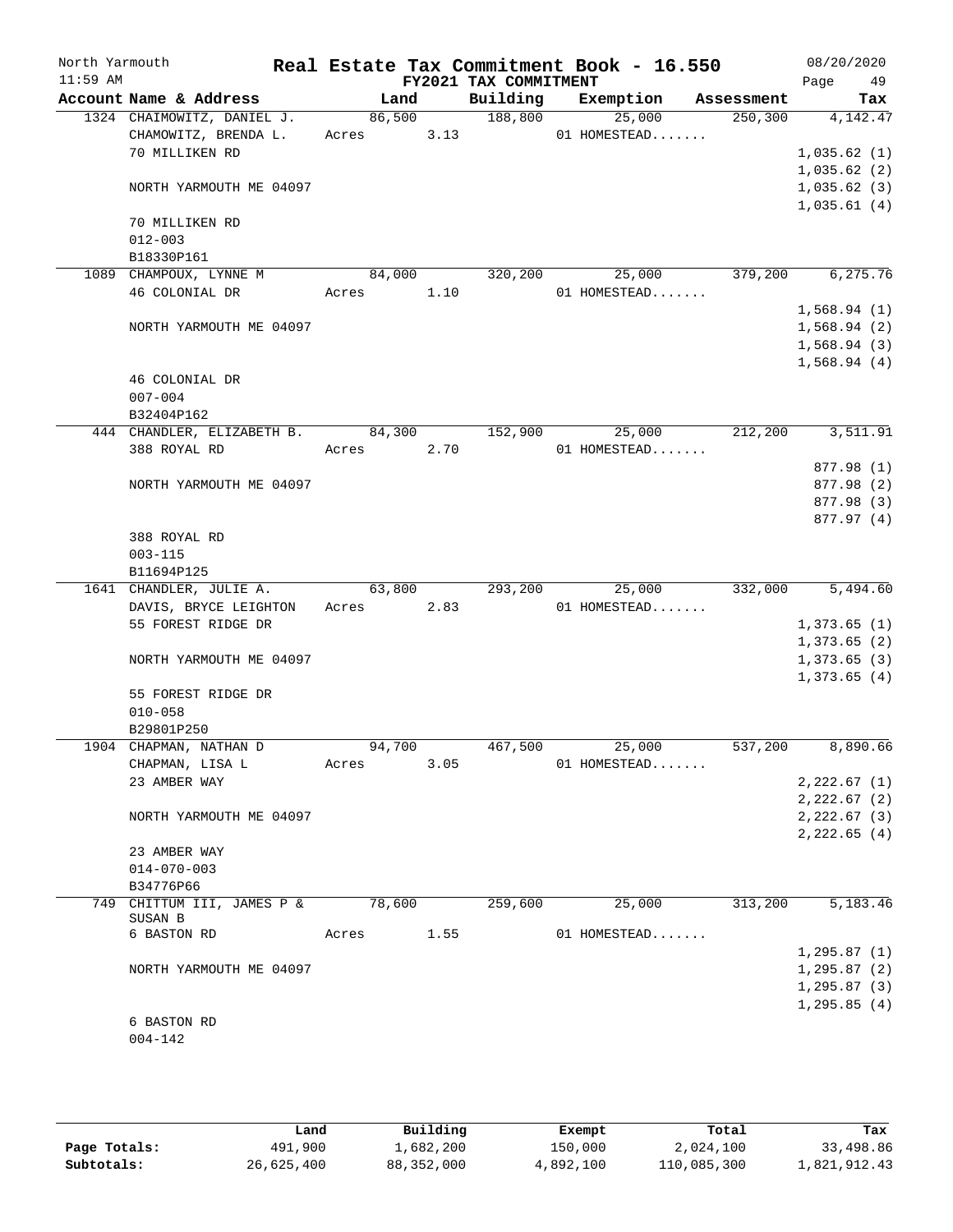| North Yarmouth<br>$11:59$ AM |                                                                  |             | FY2021 TAX COMMITMENT | Real Estate Tax Commitment Book - 16.550 |            | 08/20/2020<br>Page<br>50    |
|------------------------------|------------------------------------------------------------------|-------------|-----------------------|------------------------------------------|------------|-----------------------------|
|                              | Account Name & Address                                           | Land        | Building              | Exemption                                | Assessment | Tax                         |
|                              | 1474 CHMIELEWSKI, EDMUND J.<br>CHMIELEWSKI, ELIZABETH Acres 1.16 | 84,200      | 222,700               | $\Omega$                                 | 306,900    | 5,079.20                    |
|                              | J.                                                               |             |                       |                                          |            |                             |
|                              | 141 STEVENS ROAD                                                 |             |                       |                                          |            | 1,269.80(1)                 |
|                              |                                                                  |             |                       |                                          |            | 1,269.80(2)                 |
|                              | OQUOSSOC ME 04764                                                |             |                       |                                          |            | 1, 269.80(3)<br>1,269.80(4) |
|                              | 7 FIELDSTONE DRIVE                                               |             |                       |                                          |            |                             |
|                              | $017 - 044$                                                      |             |                       |                                          |            |                             |
|                              | B30420P249<br>1723 CHU, TUAN & BERNAT,                           | 75,800      | 281,300               | 25,000                                   | 332,100    | 5,496.26                    |
|                              | KIMBERLY                                                         |             |                       |                                          |            |                             |
|                              | 12 LONG HILL RD                                                  | Acres       | 1.00                  | 01 HOMESTEAD                             |            |                             |
|                              |                                                                  |             |                       |                                          |            | 1,374.07(1)                 |
|                              | NORTH YARMOUTH ME 04097                                          |             |                       |                                          |            | 1,374.07(2)<br>1,374.07(3)  |
|                              |                                                                  |             |                       |                                          |            | 1,374.05(4)                 |
|                              | 12 LONG HILL RD                                                  |             |                       |                                          |            |                             |
|                              | $014 - 027$                                                      |             |                       |                                          |            |                             |
|                              | B33476P109                                                       |             |                       |                                          |            |                             |
|                              | 264 CIANCHETTE FAMILY, LLC 103,100                               |             | 454,200               | 0                                        | 557,300    | 9,223.32                    |
|                              | 42 MARKET ST                                                     | Acres 62.00 |                       |                                          |            | 2,305.83(1)                 |
|                              | PORTLAND ME 04101                                                |             |                       |                                          |            | 2,305.83(2)                 |
|                              |                                                                  |             |                       |                                          |            | 2,305.83(3)                 |
|                              |                                                                  |             |                       |                                          |            | 2,305.83(4)                 |
|                              | 51 PRINCE WELL RD                                                |             |                       |                                          |            |                             |
|                              | $001 - 074$                                                      |             |                       |                                          |            |                             |
|                              | B21920P151                                                       |             |                       |                                          |            |                             |
|                              | 920 CIANCHETTE, ANN                                              | 89,400      | 329,400               | $\mathbf 0$                              | 418,800    | 6,931.14                    |
|                              | 13 HEDGEROW DR                                                   | Acres 2.09  |                       |                                          |            | 1,732.79(1)                 |
|                              | CUMBERLAND ME 04021                                              |             |                       |                                          |            | 1,732.79(2)                 |
|                              |                                                                  |             |                       |                                          |            | 1,732.79(3)                 |
|                              |                                                                  |             |                       |                                          |            | 1,732.77(4)                 |
|                              | 37 DELWIN DR                                                     |             |                       |                                          |            |                             |
|                              | $010 - 094$                                                      |             |                       |                                          |            |                             |
| 1865                         | B35170P283<br>CIANCHETTE, TUCKER J                               | 76,400      | 288,700               | 0                                        | 365,100    | 6,042.41                    |
|                              | 12 CROSS RD                                                      | Acres       | 1.12                  |                                          |            |                             |
|                              |                                                                  |             |                       |                                          |            | 1,510.61(1)                 |
|                              | CUMBERLAND ME 04021                                              |             |                       |                                          |            | 1,510.60(2)                 |
|                              |                                                                  |             |                       |                                          |            | 1,510.60(3)                 |
|                              |                                                                  |             |                       |                                          |            | 1,510.60(4)                 |
|                              | 3 BOWDOIN COURT<br>$008 - 028 - 002$                             |             |                       |                                          |            |                             |
|                              | B33178P37                                                        |             |                       |                                          |            |                             |
| 1941                         | CIRBUS, KRISTIN L                                                | 69,100      | 284,900               | 25,000                                   | 329,000    | 5,444.95                    |
|                              | TYNG, HOLLEY H                                                   | Acres       | 0.48                  | 01 HOMESTEAD                             |            |                             |
|                              | 20 GARDEN GATE                                                   |             |                       |                                          |            | 1,361.24(1)                 |
|                              |                                                                  |             |                       |                                          |            | 1,361.24(2)                 |
|                              | NORTH YARMOUTH ME 04097                                          |             |                       |                                          |            | 1,361.24(3)                 |
|                              | 20 GARDEN GATE CIRCLE                                            |             |                       |                                          |            | 1,361.23(4)                 |
|                              | $001 - 006 - 010$                                                |             |                       |                                          |            |                             |
|                              | B35221P28                                                        |             |                       |                                          |            |                             |
|                              |                                                                  |             |                       |                                          |            |                             |
|                              |                                                                  |             |                       |                                          |            |                             |
|                              | Land                                                             |             | Building              | Exempt                                   | Total      | Tax                         |
| Page Totals:                 | 498,000                                                          | 1,861,200   |                       | 50,000                                   | 2,309,200  | 38, 217.28                  |

**Subtotals:** 27,123,400 90,213,200 4,942,100 112,394,500 1,860,129.71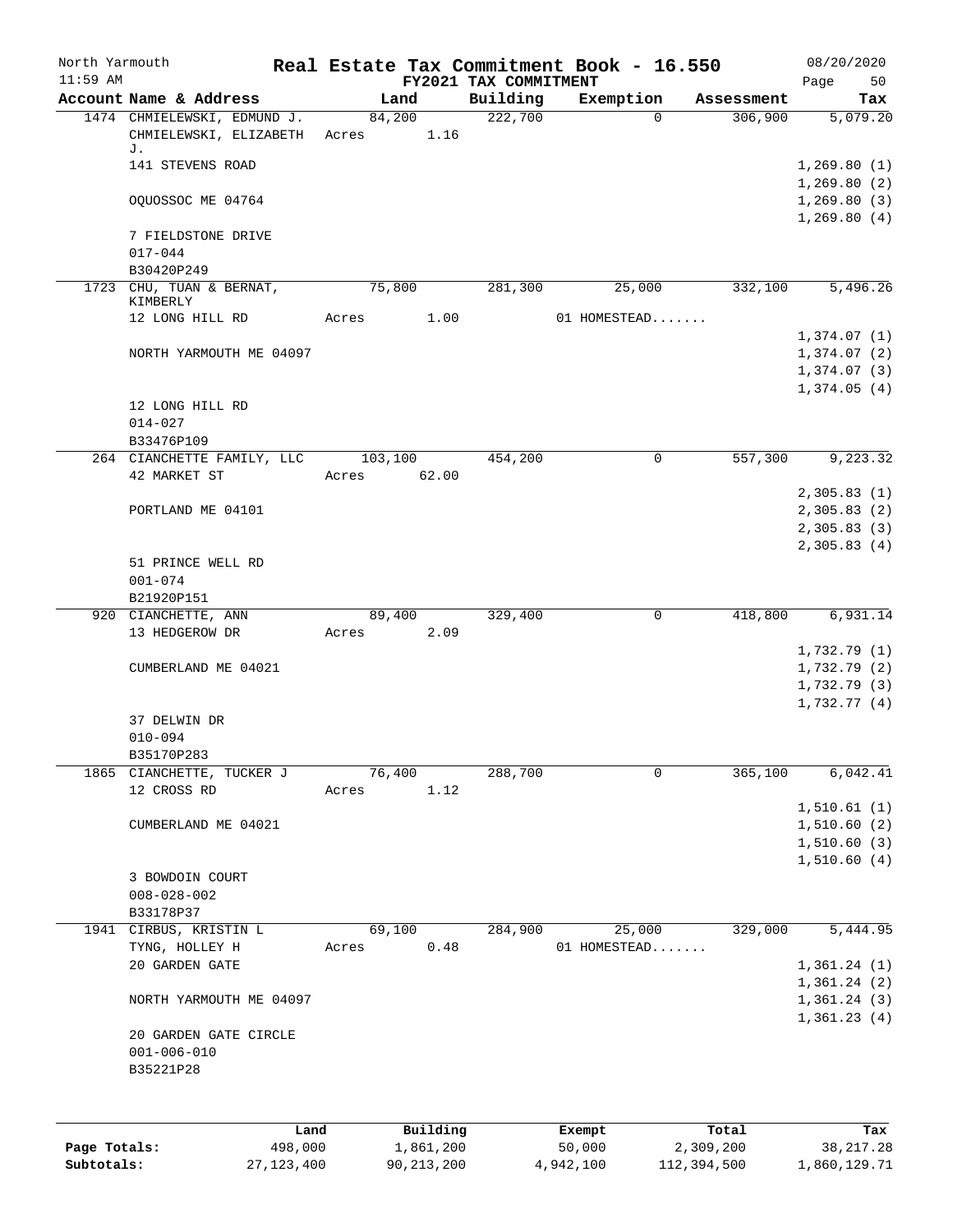| North Yarmouth<br>$11:59$ AM |                                                 |       |         |      | FY2021 TAX COMMITMENT | Real Estate Tax Commitment Book - 16.550 |            | 08/20/2020<br>Page | 51       |
|------------------------------|-------------------------------------------------|-------|---------|------|-----------------------|------------------------------------------|------------|--------------------|----------|
|                              | Account Name & Address                          |       | Land    |      | Building              | Exemption                                | Assessment |                    | Tax      |
|                              | 800 CIVIELLO, JENNIFER B &<br>PATRICK W         |       | 85,900  |      | 240,700               | 25,000                                   | 301,600    |                    | 4,991.48 |
|                              | 36 BAYBERRY DRIVE                               | Acres |         | 3.01 |                       | 01 HOMESTEAD                             |            |                    |          |
|                              |                                                 |       |         |      |                       |                                          |            | 1, 247.87(1)       |          |
|                              | NORTH YARMOUTH ME 04097                         |       |         |      |                       |                                          |            | 1, 247.87(2)       |          |
|                              |                                                 |       |         |      |                       |                                          |            | 1,247.87(3)        |          |
|                              |                                                 |       |         |      |                       |                                          |            | 1, 247.87(4)       |          |
|                              | 36 BAYBERRY DR                                  |       |         |      |                       |                                          |            |                    |          |
|                              | $004 - 186$                                     |       |         |      |                       |                                          |            |                    |          |
|                              | 1398 CLANCY, MICHELE R.                         |       | 87,800  |      | 359,400               | 25,000                                   | 422,200    |                    | 6,987.41 |
|                              | 90 PRINCE WELL RD                               | Acres |         | 3.40 |                       | 01 HOMESTEAD                             |            |                    |          |
|                              |                                                 |       |         |      |                       |                                          |            | 1,746.86(1)        |          |
|                              | NORTH YARMOUTH ME 04097                         |       |         |      |                       |                                          |            | 1,746.85(2)        |          |
|                              |                                                 |       |         |      |                       |                                          |            | 1,746.85(3)        |          |
|                              |                                                 |       |         |      |                       |                                          |            | 1,746.85(4)        |          |
|                              | 90 PRINCE WELL RD                               |       |         |      |                       |                                          |            |                    |          |
|                              | $001 - 085$                                     |       |         |      |                       |                                          |            |                    |          |
|                              | B12513P261                                      |       |         |      |                       |                                          |            |                    |          |
|                              | 1974 CLANEHETTE, TUCKER                         |       | 165,900 |      | 0                     | $\mathbf 0$                              | 165,900    |                    | 2,745.65 |
|                              | 3 BOWDOIN COURT                                 | Acres |         | 4.80 |                       |                                          |            |                    |          |
|                              |                                                 |       |         |      |                       |                                          |            | 686.42 (1)         |          |
|                              | NORTH YARMOUTH ME 04097                         |       |         |      |                       |                                          |            | 686.41 (2)         |          |
|                              |                                                 |       |         |      |                       |                                          |            | 686.41 (3)         |          |
|                              |                                                 |       |         |      |                       |                                          |            | 686.41 (4)         |          |
|                              | VILLAGE VIEW LN                                 |       |         |      |                       |                                          |            |                    |          |
|                              | $007 - 034 - 012$                               |       |         |      |                       |                                          |            |                    |          |
|                              | B36315P284                                      |       |         |      |                       |                                          |            |                    |          |
|                              | 578 CLARK, BRIAN R.                             |       | 83,300  |      | 102,100               | 25,000                                   | 160,400    |                    | 2,654.62 |
|                              | DOLCE, JESSICA L.                               | Acres |         | 2.50 |                       | 01 HOMESTEAD                             |            |                    |          |
|                              | 809 NORTH RD                                    |       |         |      |                       |                                          |            | 663.66(1)          |          |
|                              |                                                 |       |         |      |                       |                                          |            | 663.66 (2)         |          |
|                              | NORTH YARMOUTH ME 04097                         |       |         |      |                       |                                          |            | 663.66(3)          |          |
|                              |                                                 |       |         |      |                       |                                          |            | 663.64 (4)         |          |
|                              | 809 NORTH RD                                    |       |         |      |                       |                                          |            |                    |          |
|                              | $003 - 003$                                     |       |         |      |                       |                                          |            |                    |          |
|                              | B29824P193                                      |       |         |      |                       |                                          |            |                    |          |
|                              | 657 CLARK, CHRISTOPHER B &                      |       | 76,800  |      | 0                     | 0                                        | 76,800     |                    | 1,271.04 |
|                              | REINHART, KRISTA                                |       |         |      |                       |                                          |            |                    |          |
|                              | 173 MILLIKEN RD                                 | Acres |         | 1.20 |                       |                                          |            |                    |          |
|                              |                                                 |       |         |      |                       |                                          |            | 317.76(1)          |          |
|                              | NORTH YARMOUTH ME 04097                         |       |         |      |                       |                                          |            | 317.76(2)          |          |
|                              |                                                 |       |         |      |                       |                                          |            | 317.76(3)          |          |
|                              |                                                 |       |         |      |                       |                                          |            | 317.76(4)          |          |
|                              | MILLIKEN ROAD                                   |       |         |      |                       |                                          |            |                    |          |
|                              | $013 - 011$                                     |       |         |      |                       |                                          |            |                    |          |
|                              | B32990P28                                       |       |         |      |                       |                                          |            |                    |          |
|                              | 1351 CLARK, CHRISTOPHER B &<br>REINHART, KRISTA |       | 86,100  |      | 220,700               | 25,000                                   | 281,800    |                    | 4,663.79 |
|                              | 173 MILLIKEN RD                                 | Acres |         | 3.05 |                       | 01 HOMESTEAD                             |            |                    |          |
|                              |                                                 |       |         |      |                       |                                          |            | 1, 165.95(1)       |          |
|                              | NORTH YARMOUTH ME 04097                         |       |         |      |                       |                                          |            | 1, 165.95(2)       |          |
|                              |                                                 |       |         |      |                       |                                          |            | 1, 165.95(3)       |          |
|                              |                                                 |       |         |      |                       |                                          |            | 1, 165.94(4)       |          |
|                              | 173 MILLIKEN RD                                 |       |         |      |                       |                                          |            |                    |          |
|                              | $013 - 012$                                     |       |         |      |                       |                                          |            |                    |          |
|                              | B32990P28                                       |       |         |      |                       |                                          |            |                    |          |
|                              |                                                 |       |         |      |                       |                                          |            |                    |          |
|                              |                                                 |       |         |      |                       |                                          |            |                    |          |
|                              |                                                 |       |         |      |                       |                                          |            |                    |          |

|              | Land       | Building   | Exempt    | Total       | Tax          |
|--------------|------------|------------|-----------|-------------|--------------|
| Page Totals: | 585,800    | 922,900    | 100,000   | 1,408,700   | 23,313.99    |
| Subtotals:   | 27,709,200 | 91,136,100 | 5,042,100 | 113,803,200 | 1,883,443.70 |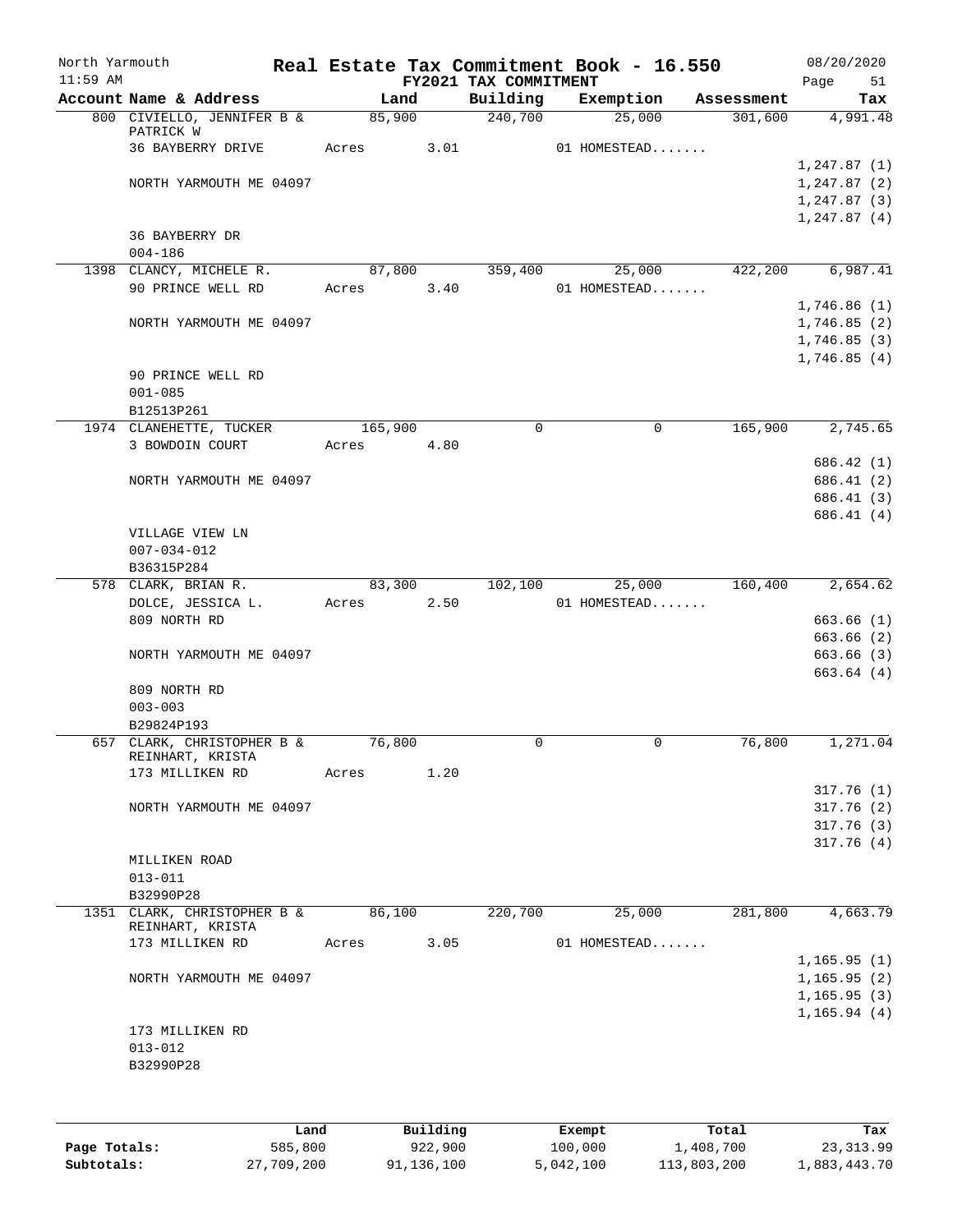| North Yarmouth |                                                                   |              |         |                  |                                   | Real Estate Tax Commitment Book - 16.550 |                        | 08/20/2020                 |
|----------------|-------------------------------------------------------------------|--------------|---------|------------------|-----------------------------------|------------------------------------------|------------------------|----------------------------|
| $11:59$ AM     | Account Name & Address                                            |              |         | Land             | FY2021 TAX COMMITMENT<br>Building | Exemption                                | Assessment             | Page<br>52<br>Tax          |
|                | 272 CLEMENT, AMY S &                                              |              |         | 185,500          | 172,000                           |                                          | 357,500<br>$\Omega$    | 5,916.63                   |
|                | DOUGLAS R<br>FRIEDRICH, JAIMY K & Acres                           |              |         | 26.82            |                                   |                                          |                        |                            |
|                | STEPHEN R.                                                        |              |         |                  |                                   |                                          |                        |                            |
|                | 16 FOREST LANE                                                    |              |         |                  |                                   |                                          |                        | 1,479.16(1)<br>1,479.16(2) |
|                | CUMBERLAND ME 04021                                               |              |         |                  |                                   |                                          |                        | 1,479.16(3)                |
|                |                                                                   |              |         |                  |                                   |                                          |                        | 1,479.15(4)                |
|                | 568 SLIGO RD                                                      |              |         |                  |                                   |                                          |                        |                            |
|                | $002 - 007$                                                       |              |         |                  |                                   |                                          |                        |                            |
|                | B23465P26 B19599P335                                              |              |         |                  |                                   |                                          |                        |                            |
|                | 1292 CLUFF, DONALD L.<br>48 CLUFF RD                              |              | Acres   | 126,600<br>22.38 | 113,900                           | 25,000<br>01 HOMESTEAD                   | 215,500                | 3,566.53                   |
|                |                                                                   |              |         |                  |                                   |                                          |                        | 891.64 (1)                 |
|                | NORTH YARMOUTH ME 04097                                           |              |         |                  |                                   |                                          |                        | 891.63 (2)                 |
|                |                                                                   |              |         |                  |                                   |                                          |                        | 891.63(3)                  |
|                |                                                                   |              |         |                  |                                   |                                          |                        | 891.63(4)                  |
|                | 48 CLUFF RD                                                       |              |         |                  |                                   |                                          |                        |                            |
|                | $013 - 004$                                                       |              |         |                  |                                   |                                          |                        |                            |
|                | B4881P246                                                         |              |         |                  |                                   |                                          |                        |                            |
|                | 336 CLUKEY, DOUGLAS F.<br>CLUKEY, SUE ANNE                        |              | Acres   | 68,500<br>0.34   | 120,000                           | 25,000<br>01 HOMESTEAD                   | 163,500                | 2,705.93                   |
|                | 13 DOUGHTY RD                                                     |              |         |                  |                                   |                                          |                        | 676.49(1)                  |
|                |                                                                   |              |         |                  |                                   |                                          |                        | 676.48(2)                  |
|                | NORTH YARMOUTH ME 04097                                           |              |         |                  |                                   |                                          |                        | 676.48(3)                  |
|                |                                                                   |              |         |                  |                                   |                                          |                        | 676.48(4)                  |
|                | 13 DOUGHTY RD                                                     |              |         |                  |                                   |                                          |                        |                            |
|                | $001 - 017$                                                       |              |         |                  |                                   |                                          |                        |                            |
|                | B31391P296 03/06/2014 B2857P311 10/10/1964<br>12 COATES, NINA AND |              |         | 127,200          | 315,800                           |                                          | $\mathbf 0$<br>443,000 | 7,331.65                   |
|                | CHRISTOPHER                                                       |              |         |                  |                                   |                                          |                        |                            |
|                | 1078 NORTH RD                                                     |              | Acres   | 7.50             |                                   |                                          |                        |                            |
|                |                                                                   |              |         |                  |                                   |                                          |                        | 1,832.92(1)                |
|                | NORTH YARMOUTH ME 04097                                           |              |         |                  |                                   |                                          |                        | 1,832.91(2)                |
|                |                                                                   |              |         |                  |                                   |                                          |                        | 1,832.91(3)                |
|                | 1078 NORTH RD                                                     |              |         |                  |                                   |                                          |                        | 1,832.91(4)                |
|                | $005 - 047$                                                       |              |         |                  |                                   |                                          |                        |                            |
|                | B34476P314                                                        |              |         |                  |                                   |                                          |                        |                            |
|                | 864 COCHRAN, LAWRENCE A                                           |              |         | 156,600          | 57,000                            | 25,000                                   | 188,600                | 3,121.33                   |
|                | 118 HASKELL RD                                                    |              | Acres   | 18.00            |                                   | 01 HOMESTEAD                             |                        |                            |
|                |                                                                   |              |         |                  |                                   |                                          |                        | 780.34 (1)                 |
|                | NORTH YARMOUTH ME 04097                                           |              |         |                  |                                   |                                          |                        | 780.33(2)                  |
|                |                                                                   |              |         |                  |                                   |                                          |                        | 780.33 (3)                 |
|                | 118 HASKELL RD                                                    |              |         |                  |                                   |                                          |                        | 780.33(4)                  |
|                | $014 - 011$                                                       |              |         |                  |                                   |                                          |                        |                            |
|                | B33111P95                                                         |              |         |                  |                                   |                                          |                        |                            |
|                | 1117 COCHRAN, SHARI L.                                            |              | 117,800 |                  | 264,800                           | 25,000                                   | 357,600                | 5,918.28                   |
|                | 89 SERENITY WAY                                                   |              | Acres   | 9.40             |                                   | 01 HOMESTEAD                             |                        |                            |
|                |                                                                   |              |         |                  |                                   |                                          |                        | 1,479.57(1)                |
|                | NORTH YARMOUTH ME 04097                                           |              |         |                  |                                   |                                          |                        | 1,479.57(2)                |
|                |                                                                   |              |         |                  |                                   |                                          |                        | 1,479.57(3)<br>1,479.57(4) |
|                | 89 SERENITY WAY                                                   |              |         |                  |                                   |                                          |                        |                            |
|                | $014 - 001$                                                       |              |         |                  |                                   |                                          |                        |                            |
|                | B14782P300                                                        |              |         |                  |                                   |                                          |                        |                            |
|                |                                                                   |              |         |                  |                                   |                                          |                        |                            |
|                |                                                                   | Land         |         | Building         |                                   | Exempt                                   | Total                  | Tax                        |
| Page Totals:   |                                                                   | 782,200      |         | 1,043,500        |                                   | 100,000                                  | 1,725,700              | 28,560.35                  |
| Subtotals:     |                                                                   | 28, 491, 400 |         | 92,179,600       |                                   | 5,142,100                                | 115,528,900            | 1,912,004.05               |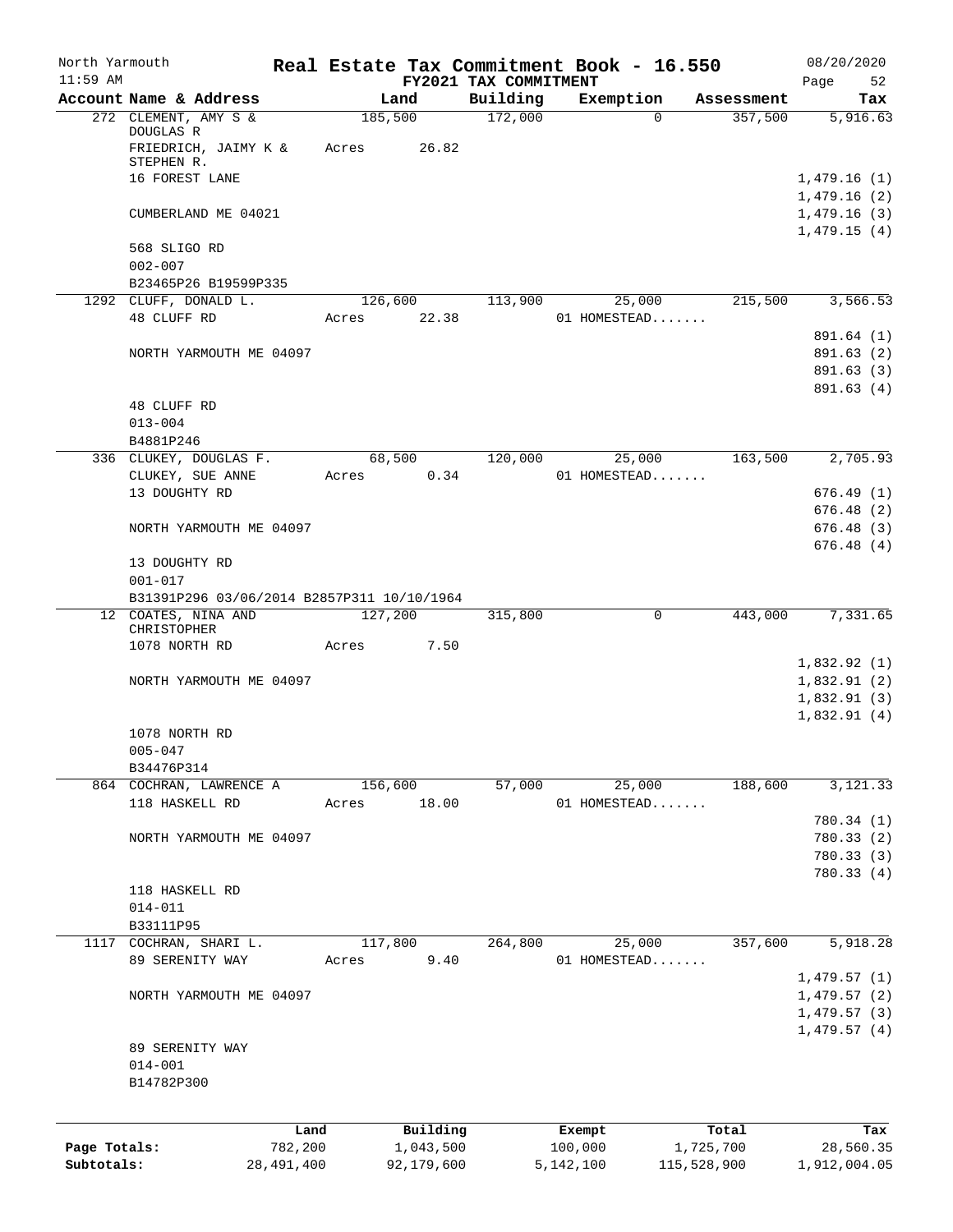| North Yarmouth<br>$11:59$ AM |                                                |                | FY2021 TAX COMMITMENT | Real Estate Tax Commitment Book - 16.550 |            | 08/20/2020<br>Page<br>53   |
|------------------------------|------------------------------------------------|----------------|-----------------------|------------------------------------------|------------|----------------------------|
|                              | Account Name & Address                         | Land           | Building              | Exemption                                | Assessment | Tax                        |
|                              | 397 CODERE, ROGER                              | 95,800         | 120,100               | 25,000                                   | 190,900    | 3,159.40                   |
|                              | 407 GRAY RD                                    | 5.00<br>Acres  |                       | 01 HOMESTEAD                             |            |                            |
|                              |                                                |                |                       |                                          |            | 789.85 (1)                 |
|                              | NORTH YARMOUTH ME 04097                        |                |                       |                                          |            | 789.85 (2)                 |
|                              |                                                |                |                       |                                          |            | 789.85 (3)                 |
|                              |                                                |                |                       |                                          |            | 789.85 (4)                 |
|                              | 407 GRAY RD                                    |                |                       |                                          |            |                            |
|                              | $015 - 022$                                    |                |                       |                                          |            |                            |
|                              | B12567P282                                     |                |                       |                                          |            |                            |
|                              | 1934 COFFEY, LESLIE M                          | 69,100         | 282,100               | $\mathbf 0$                              | 351,200    | 5,812.36                   |
|                              | COFFEY, BRADFORD A                             | 0.48<br>Acres  |                       |                                          |            |                            |
|                              | 109 CHURCH ST                                  |                |                       |                                          |            | 1,453.09(1)                |
|                              | WINCHESTER MA 01890                            |                |                       |                                          |            | 1,453.09(2)<br>1,453.09(3) |
|                              |                                                |                |                       |                                          |            | 1,453.09(4)                |
|                              | 6 GARDEN GATE CIRCLE                           |                |                       |                                          |            |                            |
|                              | $001 - 006 - 003$                              |                |                       |                                          |            |                            |
|                              | B35184P334                                     |                |                       |                                          |            |                            |
|                              | 815 COFFIN, FRANK & DOROTHY 75,800             |                | 123,600               | 25,000                                   | 174,400    | 2,886.32                   |
|                              | 550 MOUNTFORT RD                               | 1.00<br>Acres  |                       | 01 HOMESTEAD                             |            |                            |
|                              |                                                |                |                       |                                          |            | 721.58(1)                  |
|                              | NORTH YARMOUTH ME 04097                        |                |                       |                                          |            | 721.58(2)                  |
|                              |                                                |                |                       |                                          |            | 721.58(3)                  |
|                              |                                                |                |                       |                                          |            | 721.58(4)                  |
|                              | 550 MOUNTFORT RD                               |                |                       |                                          |            |                            |
|                              | $009 - 025$                                    |                |                       |                                          |            |                            |
|                              | B16442P337                                     |                |                       |                                          |            |                            |
|                              | 1002 COFFIN, JUNE L                            | 88,800         | 314,700               | $\mathbf 0$                              | 403,500    | 6,677.93                   |
|                              | COFFIN-WILLIAMSON,                             | 3.60<br>Acres  |                       |                                          |            |                            |
|                              | CHRISTINE                                      |                |                       |                                          |            |                            |
|                              | 177 NEW GLOUCESTER RD                          |                |                       |                                          |            | 1,669.49(1)                |
|                              |                                                |                |                       |                                          |            | 1,669.48(2)<br>1,669.48(3) |
|                              | NORTH YARMOUTH ME 04097                        |                |                       |                                          |            | 1,669.48(4)                |
|                              | 177 NEW GLOUCESTER RD                          |                |                       |                                          |            |                            |
|                              | $011 - 041$                                    |                |                       |                                          |            |                            |
|                              | B32466P59                                      |                |                       |                                          |            |                            |
|                              | 816 COFFIN, RAYMOND J                          | 119,500        | 113,600               | 0                                        | 233,100    | 3,857.81                   |
|                              | 508 MOUNTFORT RD                               | 10.20<br>Acres |                       |                                          |            |                            |
|                              |                                                |                |                       |                                          |            | 964.46(1)                  |
|                              | NORTH YARMOUTH ME 04097                        |                |                       |                                          |            | 964.45(2)                  |
|                              |                                                |                |                       |                                          |            | 964.45(3)                  |
|                              |                                                |                |                       |                                          |            | 964.45(4)                  |
|                              | 494 MOUNTFORT RD                               |                |                       |                                          |            |                            |
|                              | $006 - 034$                                    |                |                       |                                          |            |                            |
|                              | B7120P161                                      |                |                       |                                          |            |                            |
|                              | 814 COFFIN, RAYMOND J,<br>LAURIE L & MATTHEW E | 75,800         | 107,400               | 25,000                                   | 158,200    | 2,618.21                   |
|                              | 494 MOUNTFORT RD                               | 1.00<br>Acres  |                       | 01 HOMESTEAD                             |            |                            |
|                              |                                                |                |                       |                                          |            | 654.56 (1)                 |
|                              | NORTH YARMOUTH ME 04097                        |                |                       |                                          |            | 654.55(2)                  |
|                              |                                                |                |                       |                                          |            | 654.55(3)                  |
|                              |                                                |                |                       |                                          |            | 654.55(4)                  |
|                              | 508 MOUNTFORT RD                               |                |                       |                                          |            |                            |
|                              | $006 - 033$                                    |                |                       |                                          |            |                            |
|                              | B36463P297                                     |                |                       |                                          |            |                            |
|                              |                                                |                |                       |                                          |            |                            |
|                              |                                                |                |                       |                                          |            |                            |
|                              | Land                                           | Building       |                       | Exempt                                   | Total      | Tax                        |
| Page Totals:                 | 524,800                                        | 1,061,500      |                       | 75,000                                   | 1,511,300  | 25,012.03                  |

**Subtotals:** 29,016,200 93,241,100 5,217,100 117,040,200 1,937,016.08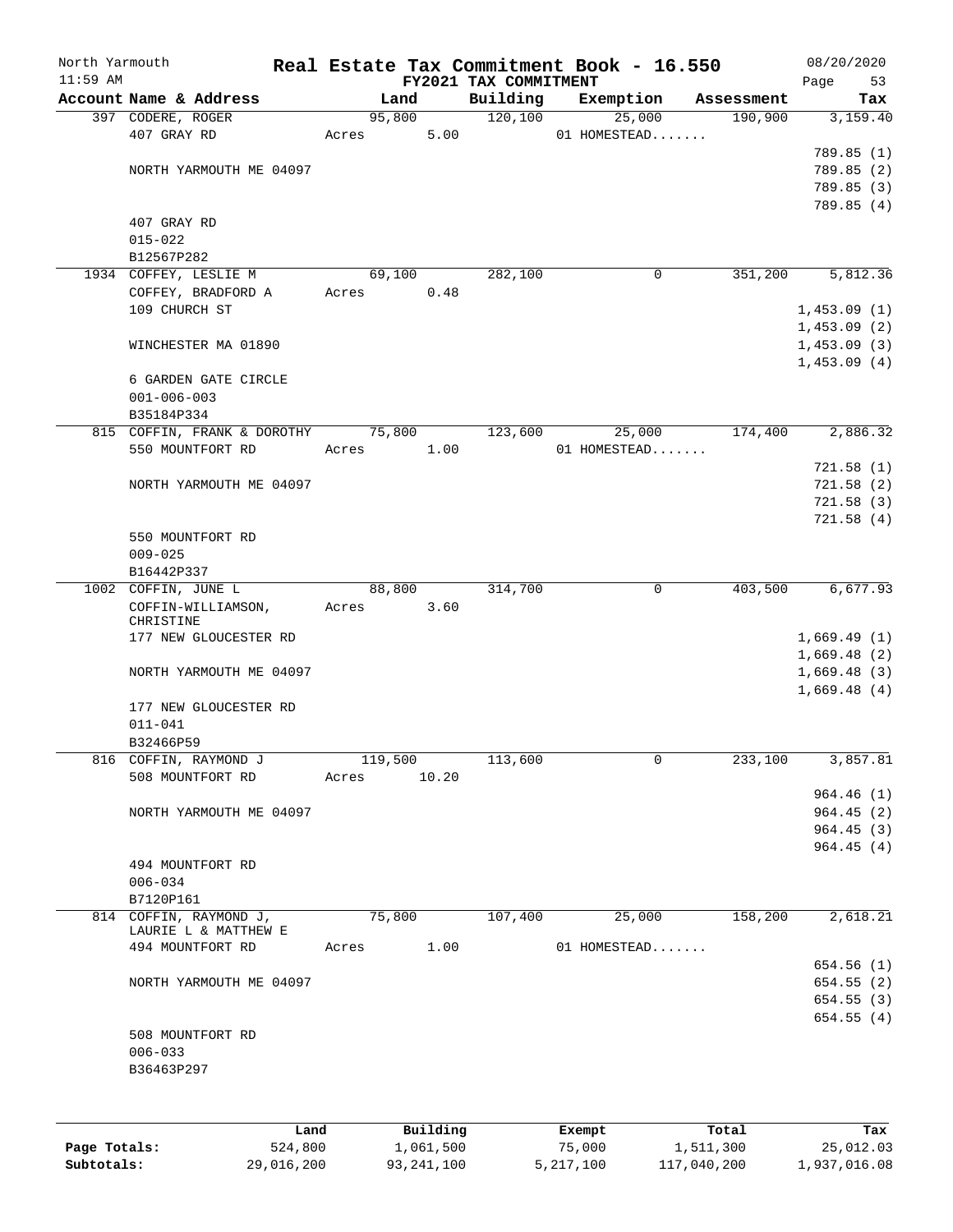| North Yarmouth<br>$11:59$ AM |                                |         |       | FY2021 TAX COMMITMENT | Real Estate Tax Commitment Book - 16.550 |            | 08/20/2020<br>Page<br>54 |
|------------------------------|--------------------------------|---------|-------|-----------------------|------------------------------------------|------------|--------------------------|
|                              | Account Name & Address         |         | Land  | Building              | Exemption                                | Assessment | Tax                      |
|                              | 517 COFRAN, KERSTIN            | 87,600  |       | 144,200               | 25,000                                   | 206,800    | 3,422.54                 |
|                              | 934 NORTH RD                   | Acres   | 3.36  |                       | 01 HOMESTEAD                             |            |                          |
|                              |                                |         |       |                       |                                          |            | 855.64(1)                |
|                              | NORTH YARMOUTH ME 04097        |         |       |                       |                                          |            | 855.64 (2)               |
|                              |                                |         |       |                       |                                          |            | 855.64 (3)               |
|                              |                                |         |       |                       |                                          |            | 855.62 (4)               |
|                              | 934 NORTH RD<br>$002 - 078$    |         |       |                       |                                          |            |                          |
|                              | B3449P262 08/27/1973           |         |       |                       |                                          |            |                          |
|                              | 1085 COLAVOLPE, CHRISTINE A.   | 84,500  |       | 325,900               | 25,000                                   | 385,400    | 6,378.37                 |
|                              | & JR., RONALD A.               |         |       |                       |                                          |            |                          |
|                              | 24 COLONIAL DR                 | Acres   | 1.20  |                       | 01 HOMESTEAD                             |            |                          |
|                              |                                |         |       |                       |                                          |            | 1,594.60(1)              |
|                              | NORTH YARMOUTH ME 04097        |         |       |                       |                                          |            | 1,594.59(2)              |
|                              |                                |         |       |                       |                                          |            | 1,594.59(3)              |
|                              |                                |         |       |                       |                                          |            | 1,594.59(4)              |
|                              | 24 COLONIAL DR                 |         |       |                       |                                          |            |                          |
|                              | $007 - 007$                    |         |       |                       |                                          |            |                          |
|                              | B25544P36                      |         |       |                       |                                          |            |                          |
|                              | 697 COLBY IV, RONALD E.        | 110,800 |       | 277,800               | 25,000                                   | 363,600    | 6,017.58                 |
|                              | COLBY, JENNIFER B.             | Acres   | 8.00  |                       | 01 HOMESTEAD                             |            |                          |
|                              | 17 HENNINGS WAY                |         |       |                       |                                          |            | 1,504.40(1)              |
|                              |                                |         |       |                       |                                          |            | 1,504.40(2)              |
|                              | NORTH YARMOUTH ME 04097        |         |       |                       |                                          |            | 1,504.40(3)              |
|                              |                                |         |       |                       |                                          |            | 1,504.38(4)              |
|                              | 17 HENNINGS WAY<br>$002 - 038$ |         |       |                       |                                          |            |                          |
|                              | B31020P55 09/17/2013 B15312P1  |         |       |                       |                                          |            |                          |
| 1822                         | COLE, CHRISTOPHER &            |         | 9,400 | $\Omega$              | $\mathbf 0$                              | 9,400      | 155.57                   |
|                              | JOHNSON, HELEN                 |         |       |                       |                                          |            |                          |
|                              | 17A FILES FARM RD              | Acres   | 4.50  |                       |                                          |            |                          |
|                              |                                |         |       |                       |                                          |            | 38.90(1)                 |
|                              | GRAY ME 04039                  |         |       |                       |                                          |            | 38.89(2)                 |
|                              |                                |         |       |                       |                                          |            | 38.89(3)                 |
|                              |                                |         |       |                       |                                          |            | 38.89(4)                 |
|                              | MILL RD                        |         |       |                       |                                          |            |                          |
|                              | $016 - 079$                    |         |       |                       |                                          |            |                          |
|                              | 1561 COLE, CHRISTOPHER C       | 69,900  |       | 0                     |                                          | 69,900     | 1,156.85                 |
|                              | JOHNSON, HELEN                 | Acres   | 20.56 |                       |                                          |            | 289.22(1)                |
|                              | 17A FILES FARM RD              |         |       |                       |                                          |            | 289.21(2)                |
|                              | GRAY ME 04039                  |         |       |                       |                                          |            | 289.21(3)                |
|                              |                                |         |       |                       |                                          |            | 289.21(4)                |
|                              | TOWN FARM RD                   |         |       |                       |                                          |            |                          |
|                              | $016 - 086$                    |         |       |                       |                                          |            |                          |
|                              | B33613P181                     |         |       |                       |                                          |            |                          |
|                              | 1018 COLEMAN, ANNE M.          | 118,600 |       | 284,800               | 25,000                                   | 378,400    | 6, 262.52                |
|                              | FRIANT, PATRICIA A.            | Acres   | 10.00 |                       | 01 HOMESTEAD                             |            |                          |
|                              | 984 SLIGO RD                   |         |       |                       |                                          |            | 1,565.63(1)              |
|                              |                                |         |       |                       |                                          |            | 1,565.63(2)              |
|                              | NORTH YARMOUTH ME 04097        |         |       |                       |                                          |            | 1,565.63(3)              |
|                              |                                |         |       |                       |                                          |            | 1,565.63(4)              |
|                              | 984 SLIGO RD                   |         |       |                       |                                          |            |                          |
|                              | $008 - 037$                    |         |       |                       |                                          |            |                          |
|                              | B22518P1                       |         |       |                       |                                          |            |                          |
|                              |                                |         |       |                       |                                          |            |                          |

|              | Land       | Building   | Exempt    | Total       | Tax          |
|--------------|------------|------------|-----------|-------------|--------------|
| Page Totals: | 480,800    | 1,032,700  | 100,000   | 1,413,500   | 23,393.43    |
| Subtotals:   | 29,497,000 | 94,273,800 | 5,317,100 | 118,453,700 | 1,960,409.51 |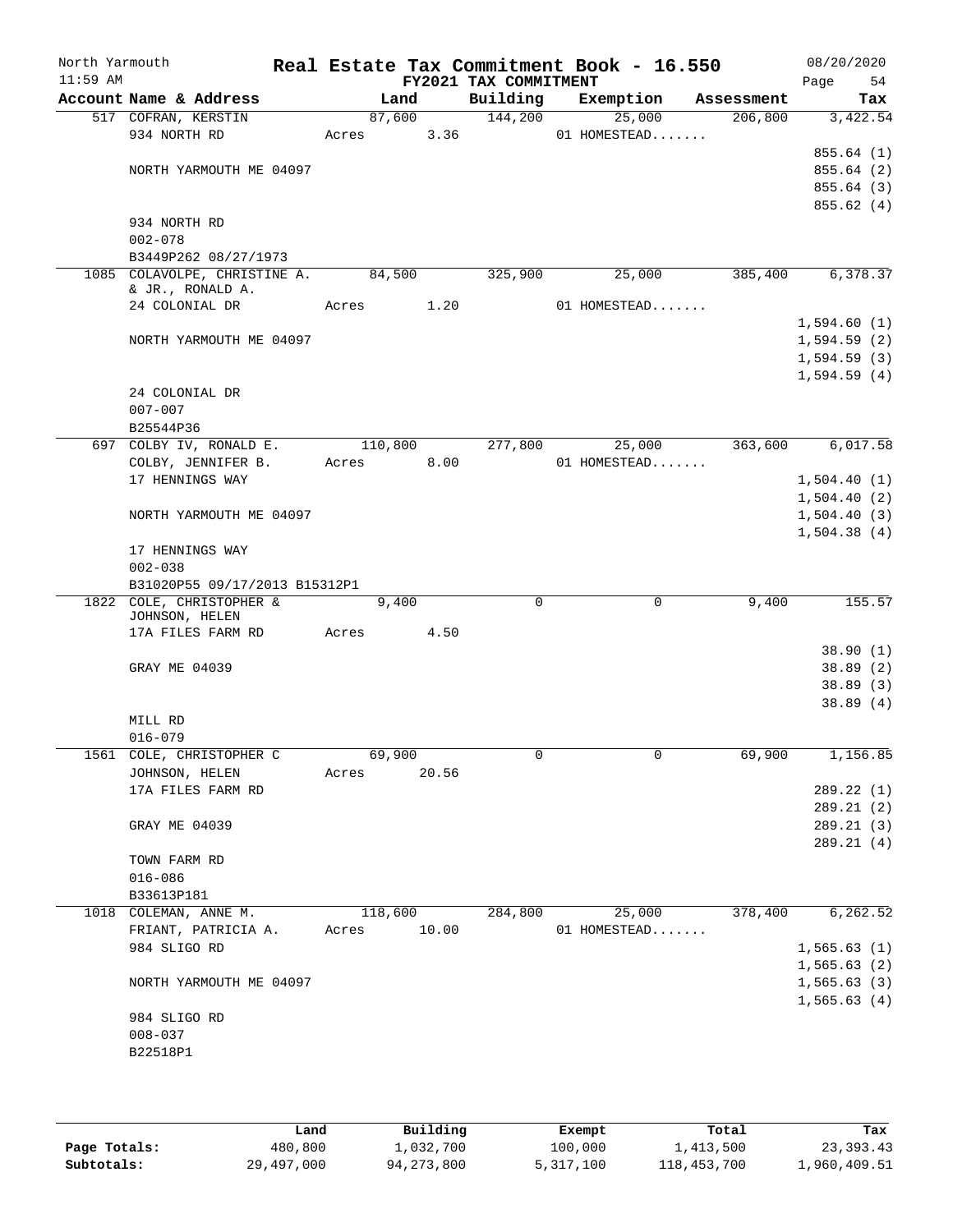| North Yarmouth<br>$11:59$ AM |                                           |         |       | FY2021 TAX COMMITMENT | Real Estate Tax Commitment Book - 16.550  |            | 08/20/2020<br>Page | 55       |
|------------------------------|-------------------------------------------|---------|-------|-----------------------|-------------------------------------------|------------|--------------------|----------|
|                              | Account Name & Address                    |         | Land  | Building              | Exemption                                 | Assessment |                    | Tax      |
|                              | 38 COLEMAN, RONALD                        | 79,400  |       | 184,500               | 31,000                                    | 232,900    |                    | 3,854.50 |
|                              | 256 WALNUT HILL RD                        | Acres   | 1.72  |                       | 05 VETERAN                                |            |                    |          |
|                              |                                           |         |       |                       | 01 HOMESTEAD                              |            | 963.63(1)          |          |
|                              | NORTH YARMOUTH ME 04097                   |         |       |                       |                                           |            | 963.63(2)          |          |
|                              |                                           |         |       |                       |                                           |            | 963.63(3)          |          |
|                              |                                           |         |       |                       |                                           |            | 963.61(4)          |          |
|                              | 256 WALNUT HILL RD                        |         |       |                       |                                           |            |                    |          |
|                              | $004 - 006$                               |         |       |                       |                                           |            |                    |          |
|                              | B7116P367                                 |         |       |                       |                                           |            |                    |          |
|                              | 857 COLESWORTHY, CHERYL ANN               | 247,900 |       | 336,100               | 25,000                                    | 559,000    |                    | 9,251.45 |
|                              | DAVIS<br>P.O. BOX 141                     | Acres   | 41.50 |                       | 01 HOMESTEAD                              |            |                    |          |
|                              |                                           |         |       |                       |                                           |            |                    |          |
|                              |                                           |         |       |                       |                                           |            | 2,312.87(1)        |          |
|                              | YARMOUTH ME 04096                         |         |       |                       |                                           |            | 2,312.86(2)        |          |
|                              |                                           |         |       |                       |                                           |            | 2,312.86(3)        |          |
|                              |                                           |         |       |                       |                                           |            | 2,312.86(4)        |          |
|                              | 30 BRISTOL LANE                           |         |       |                       |                                           |            |                    |          |
|                              | $003 - 113$                               |         |       |                       |                                           |            |                    |          |
|                              | B9229P36<br>1608 COLIANNI, JOHN P.        | 135,000 |       | 438,300               | 41,000                                    | 532,300    |                    | 8,809.57 |
|                              |                                           |         |       |                       |                                           |            |                    |          |
|                              | BURR, JEAN E.<br><b>46 GOLDENROD LANE</b> | Acres   | 1.27  |                       | 104 SOL4 8000-15999 WATTS<br>01 HOMESTEAD |            |                    |          |
|                              |                                           |         |       |                       |                                           |            | 2, 202.40(1)       |          |
|                              |                                           |         |       |                       |                                           |            | 2, 202.39(2)       |          |
|                              | NORTH YARMOUTH ME 04097                   |         |       |                       |                                           |            | 2, 202.39(3)       |          |
|                              | 46 GOLDENROD LN                           |         |       |                       |                                           |            | 2, 202.39(4)       |          |
|                              | $003 - 014$                               |         |       |                       |                                           |            |                    |          |
|                              | B30580P62 04/23/2013                      |         |       |                       |                                           |            |                    |          |
|                              | 824 COLLINS, RUSSELL                      | 77,800  |       | 100,600               | 31,000                                    | 147,400    |                    | 2,439.47 |
|                              | 1164 NORTH RD                             | Acres   | 1.40  |                       | 05 VETERAN                                |            |                    |          |
|                              |                                           |         |       |                       | 01 HOMESTEAD                              |            | 609.87 (1)         |          |
|                              | NORTH YARMOUTH ME 04097                   |         |       |                       |                                           |            | 609.87(2)          |          |
|                              |                                           |         |       |                       |                                           |            | 609.87(3)          |          |
|                              |                                           |         |       |                       |                                           |            | 609.86(4)          |          |
|                              | 1164 NORTH RD                             |         |       |                       |                                           |            |                    |          |
|                              | $006 - 025$                               |         |       |                       |                                           |            |                    |          |
|                              | 688 COLLINS, VIRGINIA                     | 75,800  |       | 99,400                | 25,000                                    | 150,200    |                    | 2,485.81 |
|                              | 458 MEMORIAL HIGHWAY                      | Acres   | 1.00  |                       | 01 HOMESTEAD                              |            |                    |          |
|                              |                                           |         |       |                       |                                           |            | 621.46(1)          |          |
|                              | NORTH YARMOUTH ME 04097                   |         |       |                       |                                           |            | 621.45(2)          |          |
|                              |                                           |         |       |                       |                                           |            | 621.45(3)          |          |
|                              |                                           |         |       |                       |                                           |            | 621.45(4)          |          |
|                              | 458 MEMORIAL HIGHWAY                      |         |       |                       |                                           |            |                    |          |
|                              | $009 - 044$                               |         |       |                       |                                           |            |                    |          |
|                              | B11814P214                                |         |       |                       |                                           |            |                    |          |
|                              | 1400 COLLINS, WILLIAM D.                  | 93,700  |       | 368,700               | 25,000                                    | 437,400    |                    | 7,238.97 |
|                              | 13 MAPLE HILL LANE                        | Acres   | 4.58  |                       | 01 HOMESTEAD                              |            |                    |          |
|                              |                                           |         |       |                       |                                           |            | 1,809.75(1)        |          |
|                              | NORTH YARMOUTH ME 04097                   |         |       |                       |                                           |            | 1,809.74(2)        |          |
|                              |                                           |         |       |                       |                                           |            | 1,809.74(3)        |          |
|                              |                                           |         |       |                       |                                           |            | 1,809.74(4)        |          |
|                              | 13 MAPLE HILL LANE                        |         |       |                       |                                           |            |                    |          |
|                              | $014 - 063$                               |         |       |                       |                                           |            |                    |          |
|                              | B17740P115                                |         |       |                       |                                           |            |                    |          |
|                              |                                           |         |       |                       |                                           |            |                    |          |

|              | Land       | Building   | Exempt    | Total       | Tax          |
|--------------|------------|------------|-----------|-------------|--------------|
| Page Totals: | 709,600    | 1,527,600  | 178,000   | 2,059,200   | 34,079.77    |
| Subtotals:   | 30,206,600 | 95,801,400 | 5,495,100 | 120,512,900 | 1,994,489.28 |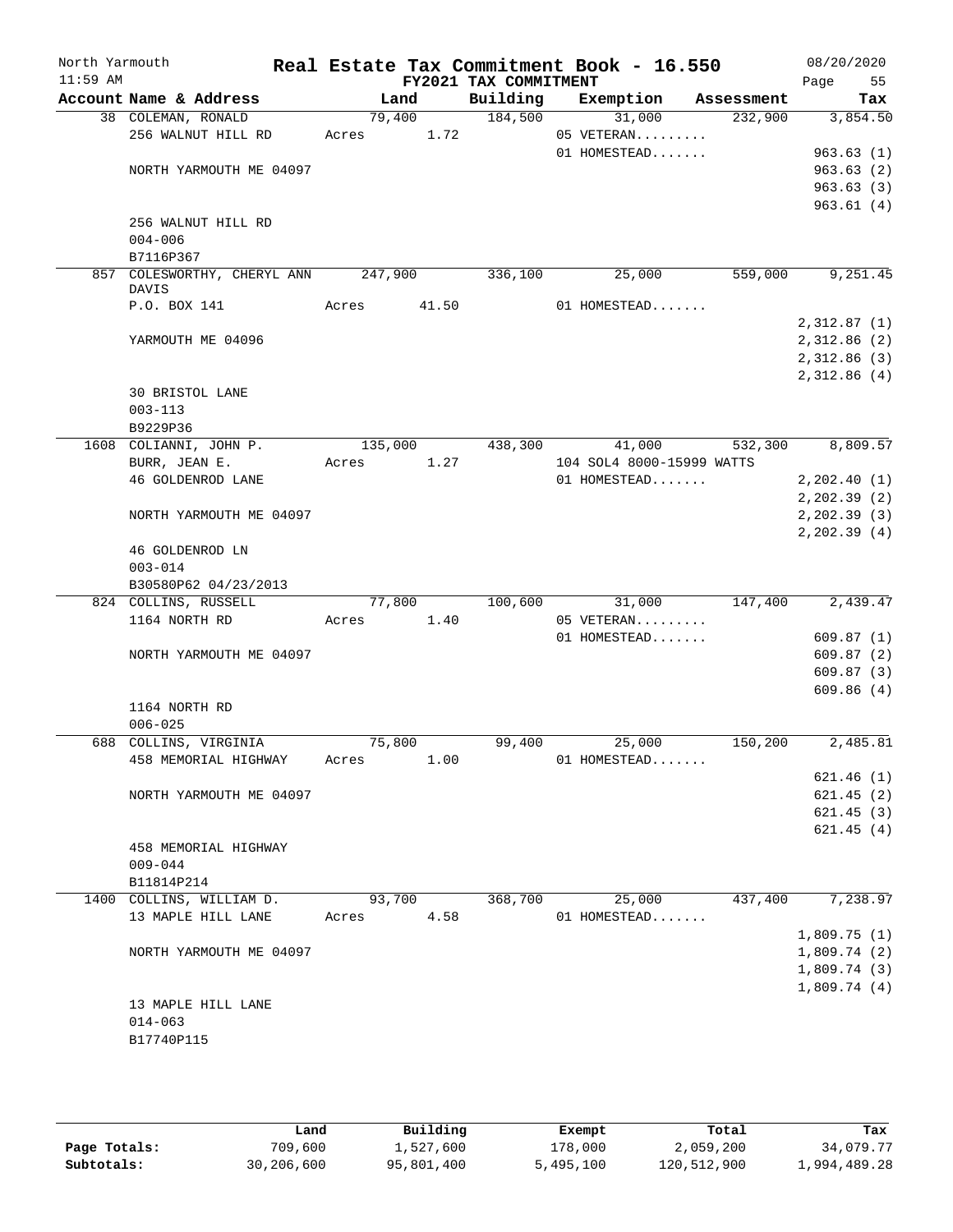| North Yarmouth<br>$11:59$ AM |                                                        |       |                      |      | FY2021 TAX COMMITMENT | Real Estate Tax Commitment Book - 16.550 |            | 08/20/2020<br>56<br>Page            |
|------------------------------|--------------------------------------------------------|-------|----------------------|------|-----------------------|------------------------------------------|------------|-------------------------------------|
|                              | Account Name & Address                                 |       | Land                 |      | Building              | Exemption                                | Assessment | Tax                                 |
|                              | 1356 COMPARETTO, DAVID C.<br>36 CLUFF RD               |       | 95,600<br>Acres 4.96 |      | 162,800               | 25,000<br>01 HOMESTEAD                   | 233,400    | 3,862.77                            |
|                              | NORTH YARMOUTH ME 04097                                |       |                      |      |                       |                                          |            | 965.70(1)<br>965.69(2)<br>965.69(3) |
|                              | 36 CLUFF RD<br>$013 - 006$                             |       |                      |      |                       |                                          |            | 965.69(4)                           |
|                              | B13533P319                                             |       |                      |      |                       |                                          |            |                                     |
|                              | 1653 CONGREATIONAL CHURCH<br>NORTH YARMOUTH<br>0       | Acres | 76,300               | 1.10 | 0                     | 76,300<br>906 CHURCH                     | 0          | 0.00                                |
|                              | NORTH YARMOUTH ME 04097                                |       |                      |      |                       |                                          |            |                                     |
|                              | GRAY RD<br>$010 - 077$                                 |       |                      |      |                       |                                          |            |                                     |
|                              | 1654 CONGREGATIONAL CHURCH                             |       | $\mathbf 0$          |      | 1,105,000             | 1,105,000                                | 0          | 0.00                                |
|                              | NORTH YARMOUTH<br>3 GRAY RD                            |       |                      |      |                       | 906 CHURCH                               |            |                                     |
|                              | NORTH YARMOUTH ME 04097                                |       |                      |      |                       |                                          |            |                                     |
|                              | 3 GRAY RD<br>$010 - 020$                               |       |                      |      |                       |                                          |            |                                     |
|                              | 719 CONRAD, KATHLEEN B.                                |       | 77,100               |      | 173,400               | 39,500                                   | 211,000    | 3,492.05                            |
|                              | 64 CUMBERLAND RD                                       | Acres |                      | 1.25 |                       | 103 SOL3 4000-7999 WATTS                 |            |                                     |
|                              | NORTH YARMOUTH ME 04097                                |       |                      |      |                       | 05 VETERAN<br>01 HOMESTEAD               |            | 873.02 (1)<br>873.01 (2)            |
|                              |                                                        |       |                      |      |                       |                                          |            | 873.01 (3)                          |
|                              | 64 CUMBERLAND RD<br>$004 - 082$                        |       |                      |      |                       |                                          |            | 873.01 (4)                          |
|                              | B11579P1                                               |       |                      |      |                       |                                          |            |                                     |
|                              | 1858 CONROY, JOHN HASTINGS &<br>MARY JANE              |       | 80,800               |      | 287,900               | 25,000                                   | 343,700    | 5,688.24                            |
|                              | 283 SWEETSER RD                                        | Acres |                      | 2.00 |                       | 01 HOMESTEAD                             |            |                                     |
|                              | NORTH YARMOUTH ME 04097                                |       |                      |      |                       |                                          |            | 1,422.06(1)<br>1,422.06(2)          |
|                              |                                                        |       |                      |      |                       |                                          |            | 1,422.06(3)                         |
|                              | 283 SWEETSER RD<br>$001 - 088 - 001$                   |       |                      |      |                       |                                          |            | 1,422.06(4)                         |
|                              | B31570P66 06/17/2014                                   |       |                      |      |                       |                                          |            |                                     |
| 2009                         | CONSTRUCTION AGGREGATE                                 |       | 69,000               |      | 450,000               | 0                                        | 519,000    | 8,589.45                            |
|                              | INC<br>82 DOUGHTY ROAD                                 | Acres |                      | 0.46 |                       |                                          |            |                                     |
|                              | NORTH YARMOUTH ME 04097                                |       |                      |      |                       |                                          |            | 2,147.37(1)<br>2, 147.36 (2)        |
|                              |                                                        |       |                      |      |                       |                                          |            | 2,147.36(3)                         |
|                              | 19 MEMORIAL HIGHWAY<br>$007 - 070 - 022$<br>B35650P100 |       |                      |      |                       |                                          |            | 2,147.36(4)                         |
|                              |                                                        |       |                      |      |                       |                                          |            |                                     |

|              | Land       | Building   | Exempt    | Total       | Tax          |
|--------------|------------|------------|-----------|-------------|--------------|
| Page Totals: | 398,800    | 2,179,100  | 1,270,800 | 1,307,100   | 21,632.51    |
| Subtotals:   | 30,605,400 | 97,980,500 | 6,765,900 | 121,820,000 | 2,016,121.79 |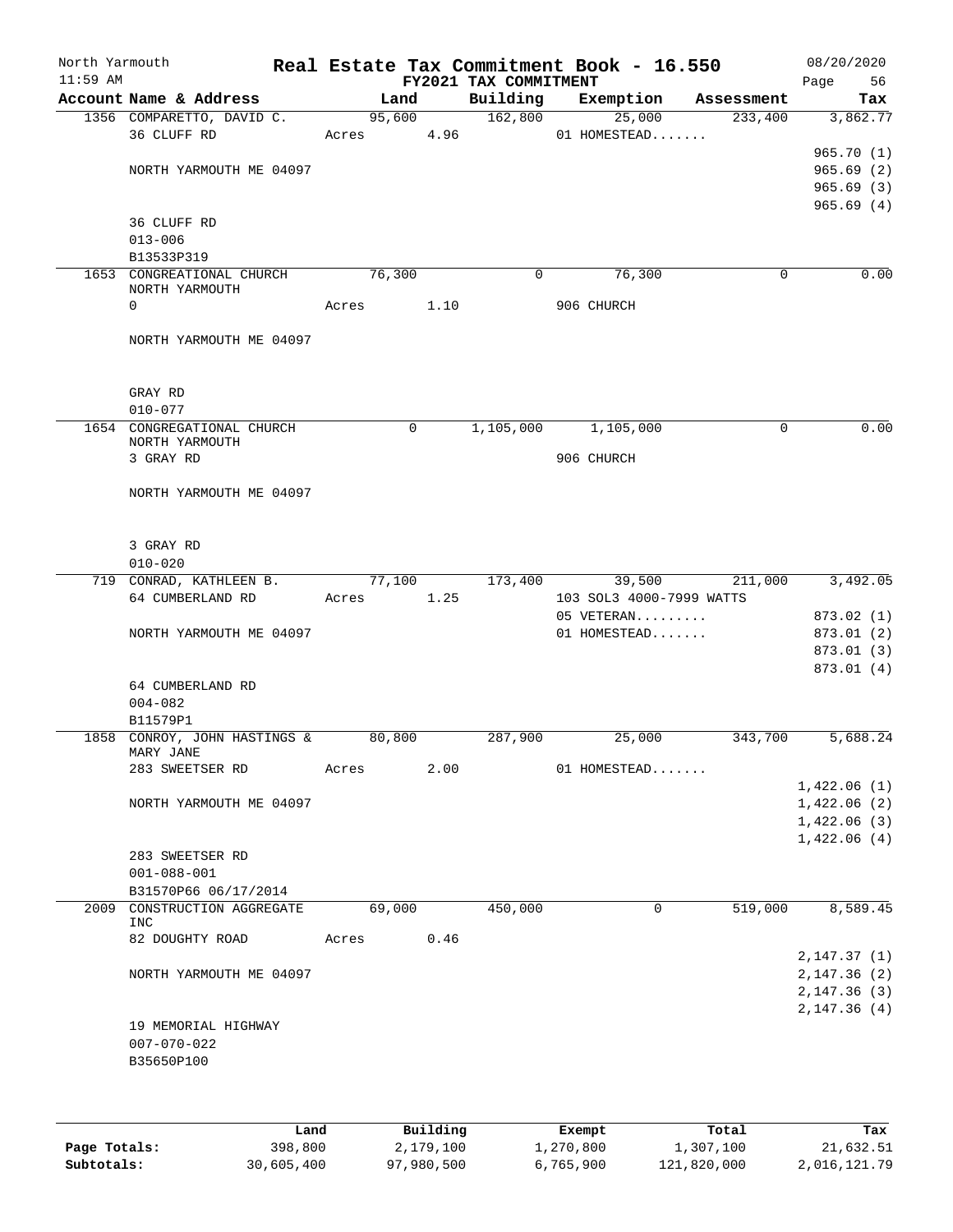| North Yarmouth |                                           |         |      |                       | Real Estate Tax Commitment Book - 16.550 |            | 08/20/2020  |
|----------------|-------------------------------------------|---------|------|-----------------------|------------------------------------------|------------|-------------|
| $11:59$ AM     |                                           |         |      | FY2021 TAX COMMITMENT |                                          |            | Page<br>57  |
|                | Account Name & Address                    | Land    |      | Building              | Exemption                                | Assessment | Tax         |
|                | 1998 CONSTRUCTION AGGREGATE<br>INC        | 76,300  |      | 335,300               | $\Omega$                                 | 411,600    | 6,811.98    |
|                | PO BOX 307                                | Acres   | 1.10 |                       |                                          |            |             |
|                |                                           |         |      |                       |                                          |            | 1,703.00(1) |
|                | CUMBERLAND ME 04021                       |         |      |                       |                                          |            | 1,703.00(2) |
|                |                                           |         |      |                       |                                          |            | 1,703.00(3) |
|                |                                           |         |      |                       |                                          |            | 1,702.98(4) |
|                | 22 RANGEWAY LN                            |         |      |                       |                                          |            |             |
|                | $007 - 070 - 011$                         |         |      |                       |                                          |            |             |
|                | B35650P100                                |         |      |                       |                                          |            |             |
|                | 1987 CONSTRUCTION AGGREGATE<br>INC        | 122,100 |      | $\Omega$              | 0                                        | 122,100    | 2,020.76    |
|                | PO BOX 307                                | Acres   | 0.61 |                       |                                          |            |             |
|                |                                           |         |      |                       |                                          |            | 505.19(1)   |
|                | CUMBERLAND ME 04021                       |         |      |                       |                                          |            | 505.19(2)   |
|                |                                           |         |      |                       |                                          |            | 505.19(3)   |
|                |                                           |         |      |                       |                                          |            | 505.19(4)   |
|                | MEMORIAL HIGHWAY                          |         |      |                       |                                          |            |             |
|                | $007 - 070 - 001$                         |         |      |                       |                                          |            |             |
|                | B35650P100 05/15/2019                     |         |      |                       |                                          |            |             |
|                | 1037 CONSTRUCTION AGGREGATE               |         | 0    | 0                     | $\mathbf 0$                              | 0          | 0.00        |
|                | <b>INC</b><br>82 DOUGHTY ROAD             | Acres   | 2.40 |                       |                                          |            |             |
|                |                                           |         |      |                       |                                          |            |             |
|                | NORTH YARMOUTH ME 04097                   |         |      |                       |                                          |            |             |
|                |                                           |         |      |                       |                                          |            |             |
|                |                                           |         |      |                       |                                          |            |             |
|                | RANGEWAY LN                               |         |      |                       |                                          |            |             |
|                | $007 - 070$                               |         |      |                       |                                          |            |             |
|                | B35650P100                                |         |      |                       |                                          |            |             |
|                | 371 CONSTRUCTION AGGREGATE,<br><b>INC</b> | 87,800  |      | 0                     | 0                                        | 87,800     | 1,453.09    |
|                | PO BOX 307                                | Acres   | 3.40 |                       |                                          |            |             |
|                |                                           |         |      |                       |                                          |            | 363.28(1)   |
|                | CUMBERLAND ME 04091                       |         |      |                       |                                          |            | 363.27(2)   |
|                |                                           |         |      |                       |                                          |            | 363.27(3)   |
|                |                                           |         |      |                       |                                          |            | 363.27(4)   |
|                | 352 WALNUT HILL RD                        |         |      |                       |                                          |            |             |
|                | $004 - 018$                               |         |      |                       |                                          |            |             |
|                | B36299P191                                |         |      |                       |                                          |            |             |
| 1976           | CONSTRUCTION AGGREGATE,                   | 152,700 |      | 0                     | $\mathbf 0$                              | 152,700    | 2,527.19    |
|                | INC<br>PO BOX 307                         | Acres   | 3.30 |                       |                                          |            |             |
|                |                                           |         |      |                       |                                          |            | 631.80 (1)  |
|                | CUMBERLAND ME 04021                       |         |      |                       |                                          |            | 631.80(2)   |
|                |                                           |         |      |                       |                                          |            | 631.80(3)   |
|                |                                           |         |      |                       |                                          |            | 631.79(4)   |
|                | 42 VILLAGE VIEW LN                        |         |      |                       |                                          |            |             |
|                | $007 - 034 - 014$                         |         |      |                       |                                          |            |             |
|                | B35321P233 11/30/2018                     |         |      |                       |                                          |            |             |

|              | Land       | Building   | Exempt    | Total       | Tax          |
|--------------|------------|------------|-----------|-------------|--------------|
| Page Totals: | 438,900    | 335,300    |           | 774,200     | 12,813.02    |
| Subtotals:   | 31,044,300 | 98,315,800 | 6,765,900 | 122,594,200 | 2,028,934.81 |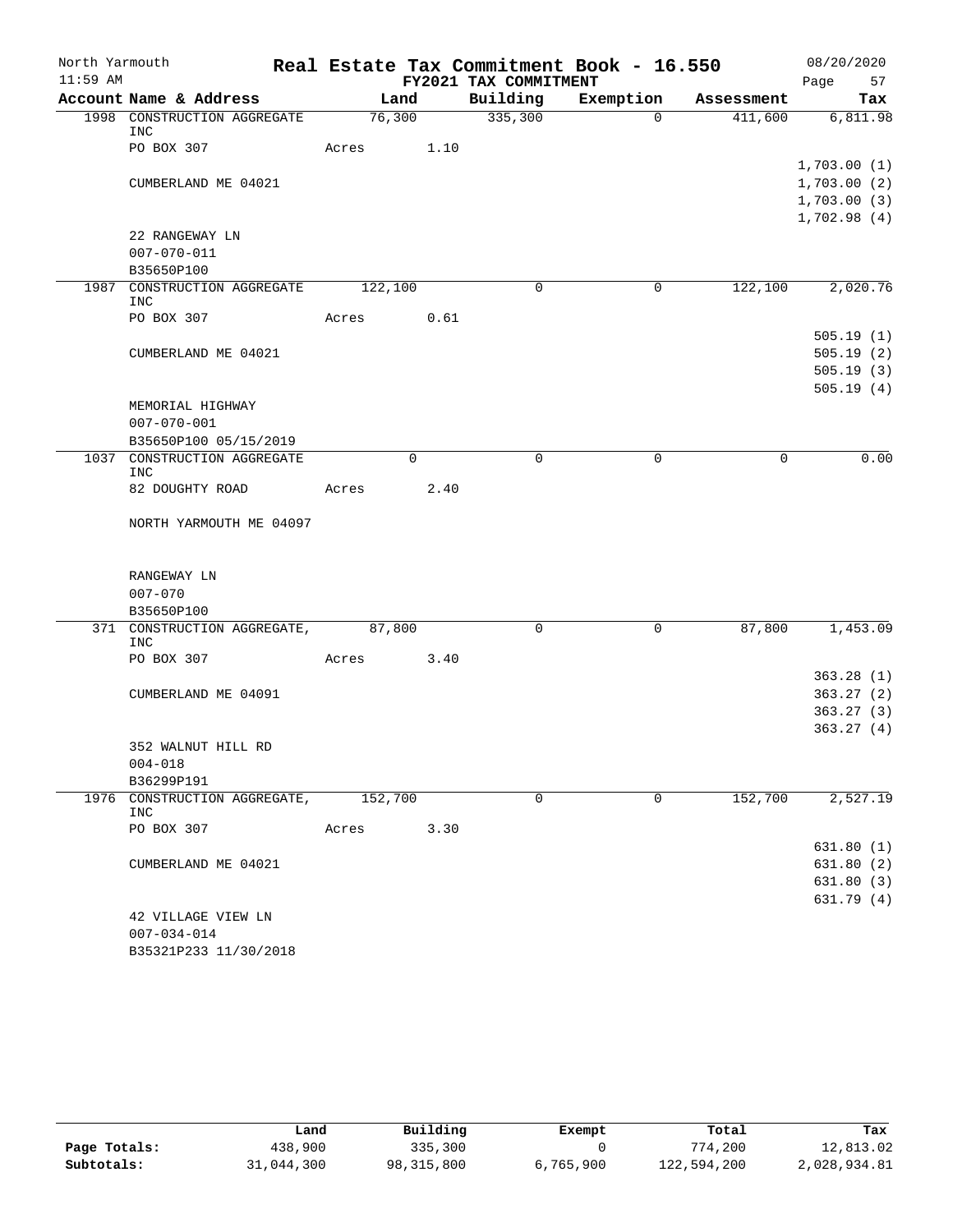| North Yarmouth |                                                        |            |                 |            |                       | Real Estate Tax Commitment Book - 16.550 |               |                       | 08/20/2020             |
|----------------|--------------------------------------------------------|------------|-----------------|------------|-----------------------|------------------------------------------|---------------|-----------------------|------------------------|
| $11:59$ AM     |                                                        |            |                 |            | FY2021 TAX COMMITMENT |                                          |               |                       | Page<br>58             |
|                | Account Name & Address<br>1967 CONSTRUCTION AGGREGATE, |            | Land<br>149,200 |            | Building<br>$\Omega$  | Exemption                                | $\Omega$      | Assessment<br>149,200 | Tax<br>2,469.26        |
|                | INC                                                    |            |                 |            |                       |                                          |               |                       |                        |
|                | PO BOX 307                                             |            | Acres           | 2.90       |                       |                                          |               |                       |                        |
|                |                                                        |            |                 |            |                       |                                          |               |                       | 617.32(1)              |
|                | CUMBERLAND ME 04021                                    |            |                 |            |                       |                                          |               |                       | 617.32(2)              |
|                |                                                        |            |                 |            |                       |                                          |               |                       | 617.32(3)              |
|                | 129 VILLAGE VIEW LN                                    |            |                 |            |                       |                                          |               |                       | 617.30(4)              |
|                | $007 - 034 - 005$                                      |            |                 |            |                       |                                          |               |                       |                        |
|                | B35321P233 11/30/2018                                  |            |                 |            |                       |                                          |               |                       |                        |
|                | 1968 CONSTRUCTION AGGREGATE,                           |            | 177,200         |            | $\Omega$              |                                          | $\Omega$      | 177,200               | 2,932.66               |
|                | INC                                                    |            |                 |            |                       |                                          |               |                       |                        |
|                | PO BOX 307                                             |            | Acres 6.10      |            |                       |                                          |               |                       |                        |
|                |                                                        |            |                 |            |                       |                                          |               |                       | 733.17(1)              |
|                | CUMBERLAND ME 04021                                    |            |                 |            |                       |                                          |               |                       | 733.17(2)<br>733.17(3) |
|                |                                                        |            |                 |            |                       |                                          |               |                       | 733.15(4)              |
|                | 132 VILLAGE VIEW LN                                    |            |                 |            |                       |                                          |               |                       |                        |
|                | $007 - 034 - 006$                                      |            |                 |            |                       |                                          |               |                       |                        |
|                | B35321P233 11/30/2018                                  |            |                 |            |                       |                                          |               |                       |                        |
|                | 1964 CONSTRUCTION AGGREGATE,                           |            | 144,900         |            | $\Omega$              |                                          | $\Omega$      | 144,900               | 2,398.10               |
|                | <b>INC</b><br>PO BOX 307                               |            |                 | 2.40       |                       |                                          |               |                       |                        |
|                |                                                        |            | Acres           |            |                       |                                          |               |                       | 599.53(1)              |
|                | CUMBERLAND ME 04021                                    |            |                 |            |                       |                                          |               |                       | 599.53(2)              |
|                |                                                        |            |                 |            |                       |                                          |               |                       | 599.53(3)              |
|                |                                                        |            |                 |            |                       |                                          |               |                       | 599.51(4)              |
|                | 61 VILLAGE VIEW LN                                     |            |                 |            |                       |                                          |               |                       |                        |
|                | $007 - 034 - 002$                                      |            |                 |            |                       |                                          |               |                       |                        |
|                | B35321P233 11/30/2018                                  |            |                 |            |                       |                                          |               |                       |                        |
|                | 1965 CONSTRUCTION AGGREGATE,<br>INC                    |            | 153,600         |            | $\Omega$              |                                          | $\mathbf 0$   | 153,600               | 2,542.08               |
|                | PO BOX 307                                             |            | Acres           | 3.40       |                       |                                          |               |                       |                        |
|                |                                                        |            |                 |            |                       |                                          |               |                       | 635.52(1)              |
|                | CUMBERLAND ME 04021                                    |            |                 |            |                       |                                          |               |                       | 635.52 (2)             |
|                |                                                        |            |                 |            |                       |                                          |               |                       | 635.52(3)              |
|                |                                                        |            |                 |            |                       |                                          |               |                       | 635.52(4)              |
|                | 71 VILLAGE VIEW LN                                     |            |                 |            |                       |                                          |               |                       |                        |
|                | $007 - 034 - 003$                                      |            |                 |            |                       |                                          |               |                       |                        |
|                | B35321P233 11/30/2018<br>858 COOK, CHRISTOPHER K &     |            | 149,400         |            | 421,300               |                                          | 25,000        | 545,700               | 9,031.34               |
|                | HEATHER J                                              |            |                 |            |                       |                                          |               |                       |                        |
|                | 17 BRISTOL LANE                                        |            | Acres           | 16.50      |                       | 01 HOMESTEAD                             |               |                       |                        |
|                |                                                        |            |                 |            |                       |                                          |               |                       | 2, 257.84 (1)          |
|                | NORTH YARMOUTH ME 04097                                |            |                 |            |                       |                                          |               |                       | 2, 257.84 (2)          |
|                |                                                        |            |                 |            |                       |                                          |               |                       | 2, 257.84 (3)          |
|                | 17 BRISTOL LANE                                        |            |                 |            |                       |                                          |               |                       | 2, 257.82(4)           |
|                | $003 - 111$                                            |            |                 |            |                       |                                          |               |                       |                        |
|                | B28689P187 05/06/2011                                  |            |                 |            |                       |                                          |               |                       |                        |
|                | 1883 COOK, JENNIFER L                                  |            | 83,400          |            | 346,300               |                                          | 25,000        | 404,700               | 6,697.79               |
|                | 6 STONEPOST LN                                         |            | Acres           | 0.45       |                       | 01 HOMESTEAD                             |               |                       |                        |
|                |                                                        |            |                 |            |                       |                                          |               |                       | 1,674.45(1)            |
|                | NORTH YARMOUTH ME 04097                                |            |                 |            |                       |                                          |               |                       | 1,674.45(2)            |
|                |                                                        |            |                 |            |                       |                                          |               |                       | 1,674.45(3)            |
|                |                                                        |            |                 |            |                       |                                          |               |                       | 1,674.44(4)            |
|                | 6 STONE POST LANE<br>$007 - 069 - 003$                 |            |                 |            |                       |                                          |               |                       |                        |
|                | B35221P11                                              |            |                 |            |                       |                                          |               |                       |                        |
|                |                                                        | Land       |                 | Building   |                       |                                          |               | Total                 | Tax                    |
| Page Totals:   |                                                        | 857,700    |                 | 767,600    |                       | Exempt<br>50,000                         |               | 1,575,300             | 26,071.23              |
| Subtotals:     |                                                        | 31,902,000 |                 | 99,083,400 |                       | 6,815,900                                | 124, 169, 500 |                       | 2,055,006.04           |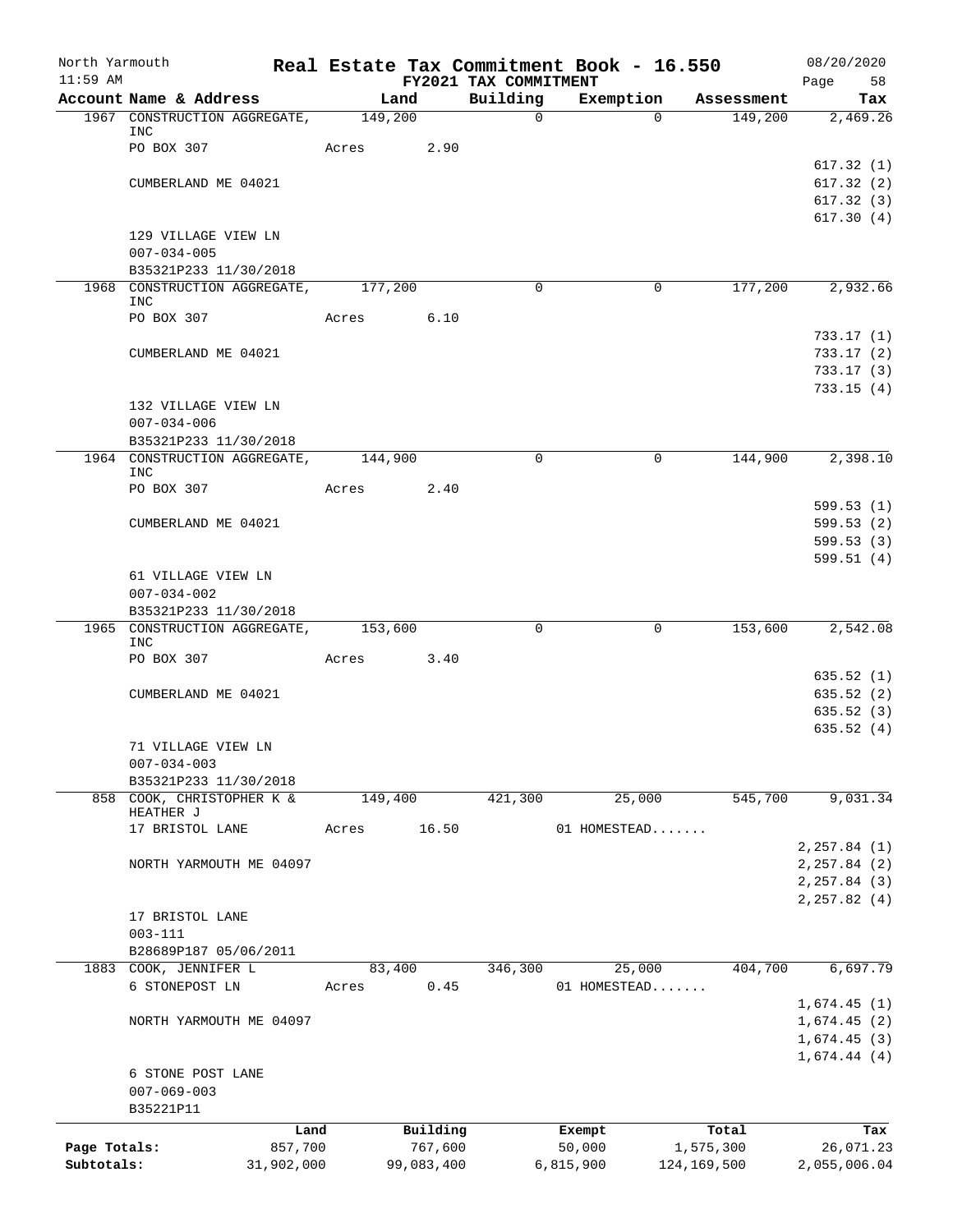| North Yarmouth<br>$11:59$ AM |                                                 |                 |      | FY2021 TAX COMMITMENT | Real Estate Tax Commitment Book - 16.550 |            | 08/20/2020<br>Page<br>59   |
|------------------------------|-------------------------------------------------|-----------------|------|-----------------------|------------------------------------------|------------|----------------------------|
|                              | Account Name & Address                          | Land            |      | Building              | Exemption                                | Assessment | Tax                        |
|                              | 1409 COOLBRITH, BARRY L.<br>COOLBRITH, DEBRA L. | 91,100<br>Acres | 4.06 | 118,700               | 25,000<br>01 HOMESTEAD                   | 184,800    | 3,058.44                   |
|                              | 518 MOUNTFORT RD                                |                 |      |                       |                                          |            | 764.61(1)                  |
|                              |                                                 |                 |      |                       |                                          |            | 764.61(2)                  |
|                              | NORTH YARMOUTH ME 04097                         |                 |      |                       |                                          |            | 764.61(3)                  |
|                              |                                                 |                 |      |                       |                                          |            | 764.61(4)                  |
|                              | 518 MOUNTFORT RD                                |                 |      |                       |                                          |            |                            |
|                              | $009 - 023$                                     |                 |      |                       |                                          |            |                            |
|                              | B17915P127                                      |                 |      |                       |                                          |            |                            |
|                              | 330 COOLIDGE, JESSICA                           | 75,800          |      | 148,500               | 25,000                                   | 199,300    | 3,298.42                   |
|                              | 156 WALNUT HILL RD                              | Acres           | 1.00 |                       | 01 HOMESTEAD                             |            |                            |
|                              |                                                 |                 |      |                       |                                          |            | 824.61(1)                  |
|                              | NORTH YARMOUTH ME 04097                         |                 |      |                       |                                          |            | 824.61 (2)<br>824.61 (3)   |
|                              |                                                 |                 |      |                       |                                          |            | 824.59 (4)                 |
|                              | 156 WALNUT HILL RD                              |                 |      |                       |                                          |            |                            |
|                              | $001 - 053$                                     |                 |      |                       |                                          |            |                            |
|                              | B27041P65                                       |                 |      |                       |                                          |            |                            |
|                              | 350 COOLIDGE, KYLE M.                           | 75,800          |      | 86,900                | 0                                        | 162,700    | 2,692.69                   |
|                              | 156 WALNUT HILL ROAD                            | Acres           | 1.00 |                       |                                          |            |                            |
|                              |                                                 |                 |      |                       |                                          |            | 673.18(1)                  |
|                              | NORTH YARMOUTH ME 04097                         |                 |      |                       |                                          |            | 673.17(2)                  |
|                              |                                                 |                 |      |                       |                                          |            | 673.17(3)                  |
|                              |                                                 |                 |      |                       |                                          |            | 673.17(4)                  |
|                              | 168 WALNUT HILL RD                              |                 |      |                       |                                          |            |                            |
|                              | $001 - 052$<br>B30401P81                        |                 |      |                       |                                          |            |                            |
|                              | 1856 COPP, JENNIFER L                           | 76,300          |      | $\Omega$              | 0                                        | 76,300     | 1,262.77                   |
|                              | 140 SLIGO RD                                    | Acres           | 1.10 |                       |                                          |            |                            |
|                              |                                                 |                 |      |                       |                                          |            | 315.70(1)                  |
|                              | YARMOUTH ME 04096                               |                 |      |                       |                                          |            | 315.69(2)                  |
|                              |                                                 |                 |      |                       |                                          |            | 315.69(3)                  |
|                              |                                                 |                 |      |                       |                                          |            | 315.69(4)                  |
|                              | JOHNSTON DR                                     |                 |      |                       |                                          |            |                            |
|                              | $008 - 007 - 001$                               |                 |      |                       |                                          |            |                            |
|                              | B31719P203 08/20/2014                           |                 |      |                       |                                          |            |                            |
|                              | 1564 COPPO, DOMINIC E.                          | 85,800          |      | 200,500               | 31,000                                   | 255,300    | 4,225.22                   |
|                              | PO BOX 1144                                     | Acres           | 3.00 |                       | 05 VETERAN                               |            |                            |
|                              |                                                 |                 |      |                       | 01 HOMESTEAD                             |            | 1,056.31(1)                |
|                              | YARMOUTH ME 04096                               |                 |      |                       |                                          |            | 1,056.31(2)                |
|                              |                                                 |                 |      |                       |                                          |            | 1,056.31(3)<br>1,056.29(4) |
|                              | 917 SLIGO RD                                    |                 |      |                       |                                          |            |                            |
|                              | $005 - 040$                                     |                 |      |                       |                                          |            |                            |
|                              | B23905P191                                      |                 |      |                       |                                          |            |                            |
|                              | 154 CORBETT, GORDON                             | 69,200          |      | 203,800               | 25,000                                   | 248,000    | 4,104.40                   |
|                              | 411 WALNUT HILL RD                              | Acres           | 0.50 |                       | 01 HOMESTEAD                             |            |                            |
|                              |                                                 |                 |      |                       |                                          |            | 1,026.10(1)                |
|                              | NORTH YARMOUTH ME 04097                         |                 |      |                       |                                          |            | 1,026.10(2)                |
|                              |                                                 |                 |      |                       |                                          |            | 1,026.10(3)                |
|                              |                                                 |                 |      |                       |                                          |            | 1,026.10(4)                |
|                              | 411 WALNUT HILL RD                              |                 |      |                       |                                          |            |                            |
|                              | $004 - 114$                                     |                 |      |                       |                                          |            |                            |
|                              |                                                 |                 |      |                       |                                          |            |                            |

|              | Land       | Building   | Exempt    | Total       | Tax          |
|--------------|------------|------------|-----------|-------------|--------------|
| Page Totals: | 474,000    | 758,400    | 106,000   | 1,126,400   | 18,641.94    |
| Subtotals:   | 32,376,000 | 99,841,800 | 6,921,900 | 125,295,900 | 2,073,647.98 |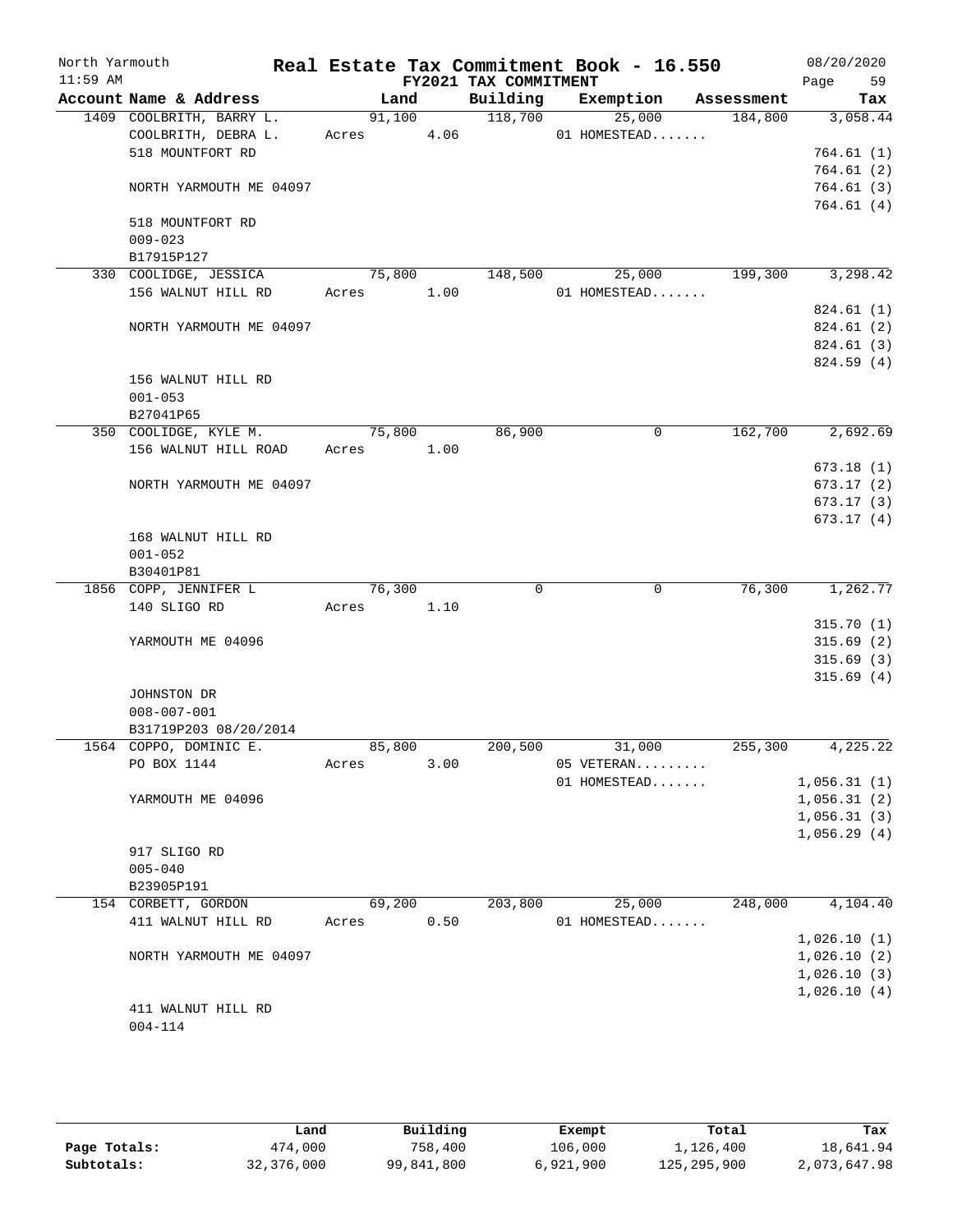| North Yarmouth<br>$11:59$ AM |                                         |            |                 |             |                                   |           | Real Estate Tax Commitment Book - 16.550 |                       | 08/20/2020                 |
|------------------------------|-----------------------------------------|------------|-----------------|-------------|-----------------------------------|-----------|------------------------------------------|-----------------------|----------------------------|
|                              | Account Name & Address                  |            | Land            |             | FY2021 TAX COMMITMENT<br>Building |           | Exemption                                |                       | Page<br>60                 |
|                              | 301 COREY, ROBERT & REBECCA             |            | 86,800          |             | 268,800                           |           | 25,000                                   | Assessment<br>330,600 | Tax<br>5,471.43            |
|                              | L                                       |            |                 |             |                                   |           |                                          |                       |                            |
|                              | 894 NORTH RD                            |            | Acres           | 3.20        |                                   |           | 01 HOMESTEAD                             |                       |                            |
|                              |                                         |            |                 |             |                                   |           |                                          |                       | 1,367.86(1)                |
|                              | NORTH YARMOUTH ME 04097                 |            |                 |             |                                   |           |                                          |                       | 1,367.86(2)                |
|                              |                                         |            |                 |             |                                   |           |                                          |                       | 1,367.86(3)                |
|                              |                                         |            |                 |             |                                   |           |                                          |                       | 1,367.85(4)                |
|                              | 894 NORTH RD                            |            |                 |             |                                   |           |                                          |                       |                            |
|                              | $002 - 081$                             |            |                 |             |                                   |           |                                          |                       |                            |
|                              | B32610P346                              |            |                 |             |                                   |           |                                          |                       |                            |
|                              | 901 CORMIER JOEY R<br>KATARZYNA CORMIER |            | 82,300<br>Acres | 2.29        | 252,900                           |           | 25,000<br>01 HOMESTEAD                   | 310,200               | 5,133.81                   |
|                              | 27 SEA VIEW LANE                        |            |                 |             |                                   |           |                                          |                       | 1,283.46(1)                |
|                              |                                         |            |                 |             |                                   |           |                                          |                       | 1, 283.45(2)               |
|                              | NORTH YARMOUTH ME 04097                 |            |                 |             |                                   |           |                                          |                       | 1,283.45(3)                |
|                              |                                         |            |                 |             |                                   |           |                                          |                       | 1, 283.45(4)               |
|                              | 27 SEA VIEW LANE                        |            |                 |             |                                   |           |                                          |                       |                            |
|                              | $007 - 054$                             |            |                 |             |                                   |           |                                          |                       |                            |
|                              | B31496P90                               |            |                 |             |                                   |           |                                          |                       |                            |
|                              | 155 CORNELL, JOHN &                     |            | 80,800          |             | 238,900                           |           | 25,000                                   | 294,700               | 4,877.29                   |
|                              | MARGARET                                |            |                 |             |                                   |           |                                          |                       |                            |
|                              | 403 WALNUT HILL RD                      |            | Acres           | 2.00        |                                   |           | 01 HOMESTEAD                             |                       |                            |
|                              |                                         |            |                 |             |                                   |           |                                          |                       | 1, 219.33(1)               |
|                              | NORTH YARMOUTH ME 04097                 |            |                 |             |                                   |           |                                          |                       | 1, 219.32(2)               |
|                              |                                         |            |                 |             |                                   |           |                                          |                       | 1, 219.32(3)               |
|                              |                                         |            |                 |             |                                   |           |                                          |                       | 1, 219.32(4)               |
|                              | 403 WALNUT HILL RD<br>$004 - 115$       |            |                 |             |                                   |           |                                          |                       |                            |
|                              | B34242P49                               |            |                 |             |                                   |           |                                          |                       |                            |
|                              | 1334 CORNISH, BARBARA L.                |            | 85,800          |             | 252,700                           |           | 31,000                                   | 307,500               | 5,089.13                   |
|                              | 44 WATSON WAY                           |            | Acres           | 3.00        |                                   |           | 05 VETERAN                               |                       |                            |
|                              |                                         |            |                 |             |                                   |           | 01 HOMESTEAD                             |                       | 1, 272.29(1)               |
|                              | NORTH YARMOUTH ME 04097                 |            |                 |             |                                   |           |                                          |                       | 1, 272.28(2)               |
|                              |                                         |            |                 |             |                                   |           |                                          |                       | 1, 272.28(3)               |
|                              |                                         |            |                 |             |                                   |           |                                          |                       | 1, 272.28(4)               |
|                              | 44 WATSON WAY                           |            |                 |             |                                   |           |                                          |                       |                            |
|                              | $013 - 029$                             |            |                 |             |                                   |           |                                          |                       |                            |
|                              | B15165P292                              |            |                 |             |                                   |           |                                          |                       |                            |
| 1463                         | CORNWALL, KATHLEEN M.                   |            | 84,900          |             | 225,900                           |           | $\overline{25,000}$                      | 285,800               | 4,729.99                   |
|                              | 6 FIELDSTONE DRIVE                      |            | Acres           | 1.28        |                                   |           | 01 HOMESTEAD                             |                       |                            |
|                              |                                         |            |                 |             |                                   |           |                                          |                       | 1,182.50(1)                |
|                              | NORTH YARMOUTH ME 04097                 |            |                 |             |                                   |           |                                          |                       | 1,182.50 (2)               |
|                              |                                         |            |                 |             |                                   |           |                                          |                       | 1,182.50(3)<br>1,182.49(4) |
|                              | 6 FIELDSTONE DRIVE                      |            |                 |             |                                   |           |                                          |                       |                            |
|                              | $017 - 028$                             |            |                 |             |                                   |           |                                          |                       |                            |
|                              | B33649P338                              |            |                 |             |                                   |           |                                          |                       |                            |
| 798                          | CORPORATION OF THE                      |            | 171,500         |             | 2,548,200                         |           | 2,719,700                                | 0                     | 0.00                       |
|                              | PRESIDING BISHOP OF                     |            |                 |             |                                   |           |                                          |                       |                            |
|                              | THE CHURCH OF JESUS                     |            | Acres           | 15.60       |                                   |           | 906 CHURCH                               |                       |                            |
|                              | CHRIST LDS<br>LDS REAL ESTATE           |            |                 |             |                                   |           |                                          |                       |                            |
|                              | DIVISION                                |            |                 |             |                                   |           |                                          |                       |                            |
|                              | 50 EAST NORTH TEMPLE ST                 |            |                 |             |                                   |           |                                          |                       |                            |
|                              | SALT LAKE CITY UT 84150                 |            |                 |             |                                   |           |                                          |                       |                            |
|                              |                                         |            |                 |             |                                   |           |                                          |                       |                            |
|                              | 247 WALNUT HILL RD                      |            |                 |             |                                   |           |                                          |                       |                            |
|                              | $004 - 197$                             |            |                 |             |                                   |           |                                          |                       |                            |
|                              | B14096P326                              |            |                 |             |                                   |           |                                          |                       |                            |
|                              |                                         | Land       |                 | Building    |                                   |           | Exempt                                   | Total                 | Tax                        |
| Page Totals:                 |                                         | 592,100    |                 | 3,787,400   |                                   | 2,850,700 |                                          | 1,528,800             | 25,301.65                  |
| Subtotals:                   |                                         | 32,968,100 |                 | 103,629,200 |                                   | 9,772,600 |                                          | 126,824,700           | 2,098,949.63               |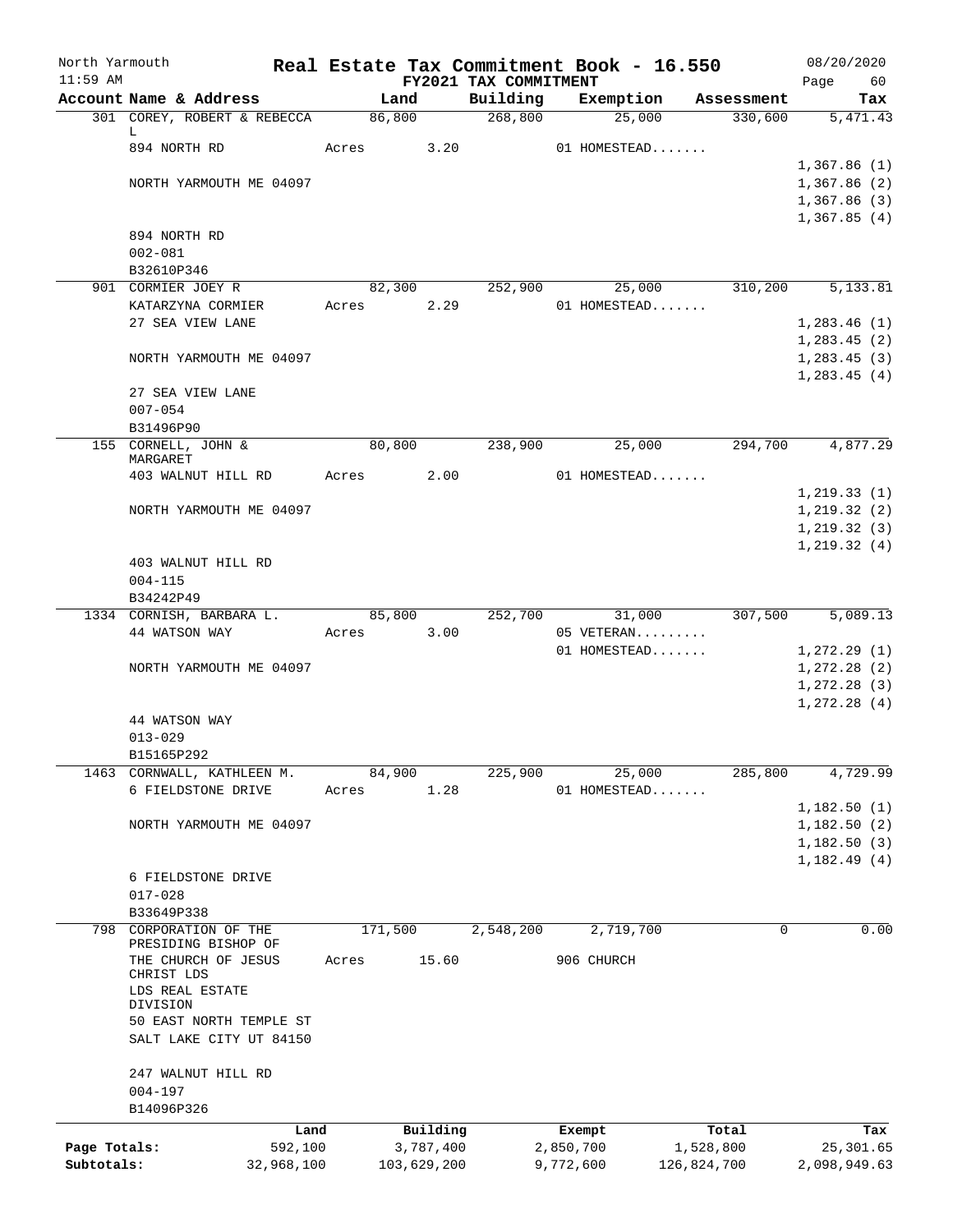| North Yarmouth<br>$11:59$ AM |                                     |        |       | FY2021 TAX COMMITMENT | Real Estate Tax Commitment Book - 16.550 |                | 08/20/2020<br>Page<br>61   |
|------------------------------|-------------------------------------|--------|-------|-----------------------|------------------------------------------|----------------|----------------------------|
|                              | Account Name & Address              | Land   |       | Building              | Exemption                                | Assessment     | Tax                        |
|                              | 684 CORRAL, MARGARET E.             |        |       | 75,800 146,100        |                                          | 25,000 196,900 | 3,258.70                   |
|                              | 592 LEDGE RD                        |        |       | Acres 1.00            | 01 HOMESTEAD                             |                |                            |
|                              |                                     |        |       |                       |                                          |                | 814.68(1)                  |
|                              | NORTH YARMOUTH ME 04097             |        |       |                       |                                          |                | 814.68 (2)                 |
|                              |                                     |        |       |                       |                                          |                | 814.68 (3)                 |
|                              |                                     |        |       |                       |                                          |                | 814.66(4)                  |
|                              | 592 LEDGE RD                        |        |       |                       |                                          |                |                            |
|                              | $003 - 141$                         |        |       |                       |                                          |                |                            |
|                              | B22749P333                          |        |       |                       |                                          |                |                            |
|                              | 933 CORREALE, ANTHONY               | 40,100 |       | $\Omega$              | $\Omega$                                 | 40,100         | 663.66                     |
|                              | 211 CHANDLERS WHARF Acres 1.87      |        |       |                       |                                          |                |                            |
|                              |                                     |        |       |                       |                                          |                | 165.92(1)                  |
|                              | PORTLAND ME 04101                   |        |       |                       |                                          |                | 165.92(2)                  |
|                              |                                     |        |       |                       |                                          |                | 165.92(3)                  |
|                              |                                     |        |       |                       |                                          |                | 165.90(4)                  |
|                              | WALNUT HILL RD                      |        |       |                       |                                          |                |                            |
|                              | $010 - 084$                         |        |       |                       |                                          |                |                            |
|                              | B33654P134                          |        |       |                       |                                          |                |                            |
|                              | 170 CORRETTE, COREY & KIMRY 129,000 |        |       | 273,200               | 25,000                                   | 377,200        | 6,242.66                   |
|                              | 345 GRAY ROAD                       | Acres  | 12.20 |                       | 01 HOMESTEAD                             |                |                            |
|                              |                                     |        |       |                       |                                          |                | 1,560.67(1)                |
|                              | NORTH YARMOUTH ME 04097             |        |       |                       |                                          |                | 1,560.67(2)                |
|                              |                                     |        |       |                       |                                          |                | 1,560.67(3)                |
|                              |                                     |        |       |                       |                                          |                | 1,560.65(4)                |
|                              | 345 GRAY RD                         |        |       |                       |                                          |                |                            |
|                              | $014 - 074$                         |        |       |                       |                                          |                |                            |
|                              | B31805P300 09/26/2014 B4426P35      |        |       |                       |                                          |                |                            |
|                              | 223 CORROW, ALAN B.                 | 75,800 |       | 146,800               | 25,000                                   | 197,600        | 3,270.28                   |
|                              | CORROW, ELAINE Land Macres          |        | 1.00  |                       | 01 HOMESTEAD                             |                |                            |
|                              | 573 SLIGO RD                        |        |       |                       |                                          |                | 817.57(1)                  |
|                              |                                     |        |       |                       |                                          |                | 817.57(2)                  |
|                              | NORTH YARMOUTH ME 04097             |        |       |                       |                                          |                | 817.57(3)                  |
|                              |                                     |        |       |                       |                                          |                | 817.57(4)                  |
|                              | 573 SLIGO RD                        |        |       |                       |                                          |                |                            |
|                              | $002 - 044$                         |        |       |                       |                                          |                |                            |
|                              | B10568P185                          | 84,000 |       |                       | 25,000                                   | 330,500        | 5,469.78                   |
|                              | 1698 COULL, JEREMIE & AMBER         |        |       | 271,500               |                                          |                |                            |
|                              | 21 PACKARD FARM ROAD                | Acres  | 2.63  |                       | 01 HOMESTEAD                             |                |                            |
|                              |                                     |        |       |                       |                                          |                | 1,367.45(1)<br>1,367.45(2) |
|                              | NORTH YARMOUTH ME 04097             |        |       |                       |                                          |                | 1,367.45(3)                |
|                              |                                     |        |       |                       |                                          |                | 1,367.43(4)                |
|                              |                                     |        |       |                       |                                          |                |                            |
|                              | 21 PACKARD FARM RD<br>$012 - 031$   |        |       |                       |                                          |                |                            |
|                              | B30489P43                           |        |       |                       |                                          |                |                            |
|                              | 1229 COUPLAND, NORMAN W. &          | 80,800 |       | 238,400               | 25,000                                   | 294,200        | 4,869.01                   |
|                              | KATHRYN E.                          |        |       |                       |                                          |                |                            |
|                              | 352 MILL ROAD                       | Acres  | 2.00  |                       | 01 HOMESTEAD                             |                |                            |
|                              |                                     |        |       |                       |                                          |                | 1, 217.26(1)               |
|                              | NORTH YARMOUTH ME 04097             |        |       |                       |                                          |                | 1, 217.25(2)               |
|                              |                                     |        |       |                       |                                          |                | 1, 217.25(3)               |
|                              |                                     |        |       |                       |                                          |                | 1, 217.25(4)               |
|                              | 352 MILL RD                         |        |       |                       |                                          |                |                            |
|                              | $016 - 047$                         |        |       |                       |                                          |                |                            |
|                              | B22985P105                          |        |       |                       |                                          |                |                            |
|                              |                                     |        |       |                       |                                          |                |                            |
|                              |                                     |        |       |                       |                                          |                |                            |

|              | Land       | Building    | Exempt    | Total       | Tax          |
|--------------|------------|-------------|-----------|-------------|--------------|
| Page Totals: | 485,500    | 1,076,000   | 125,000   | 1,436,500   | 23,774.09    |
| Subtotals:   | 33,453,600 | 104,705,200 | 9,897,600 | 128,261,200 | 2,122,723.72 |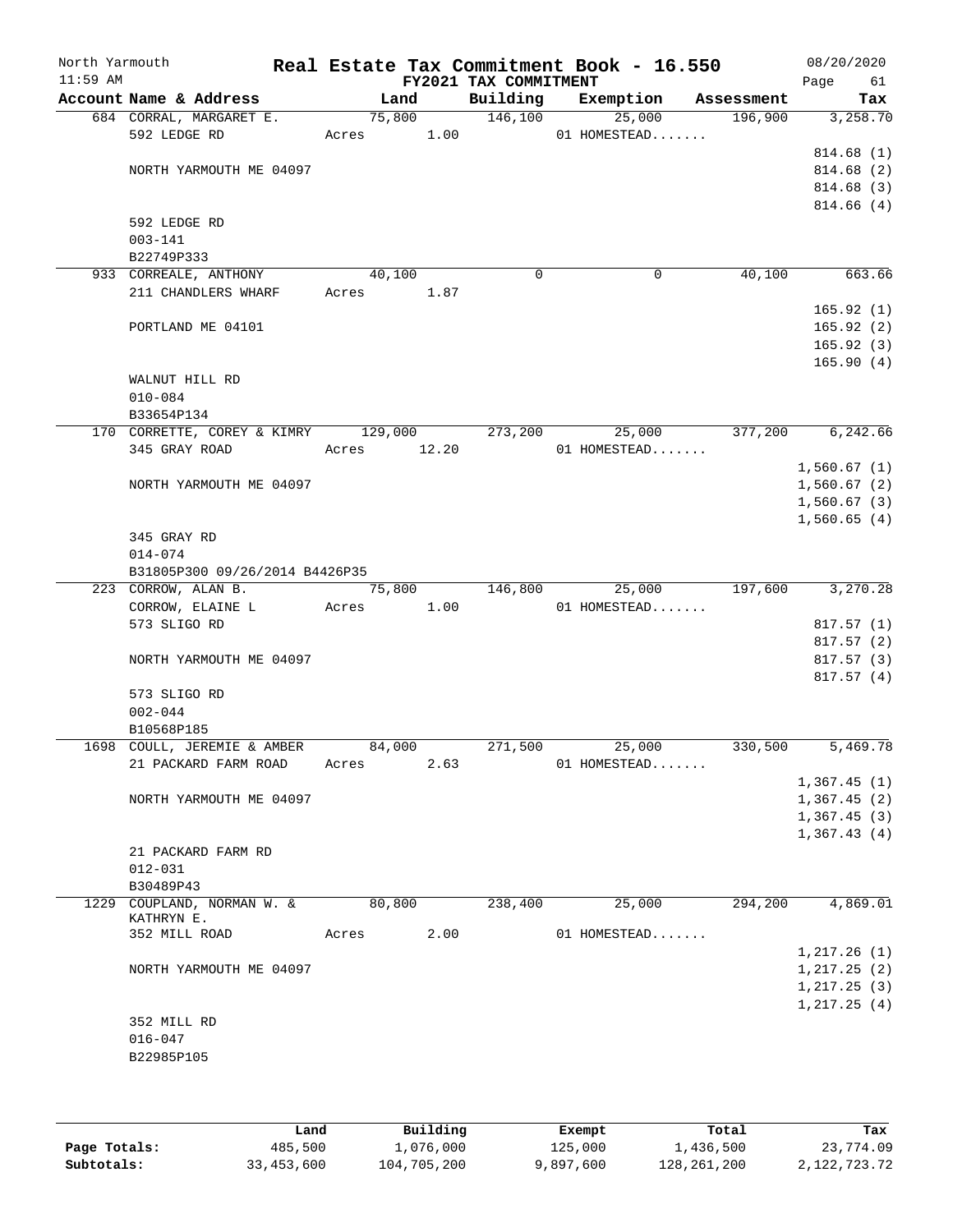| North Yarmouth<br>$11:59$ AM |                          |         |       | FY2021 TAX COMMITMENT | Real Estate Tax Commitment Book - 16.550 |            | 08/20/2020<br>Page<br>62 |
|------------------------------|--------------------------|---------|-------|-----------------------|------------------------------------------|------------|--------------------------|
|                              | Account Name & Address   | Land    |       | Building              | Exemption                                | Assessment | Tax                      |
|                              | 1344 COWAN, JOSEPH F &   | 105,800 |       | 385,600               | $\Omega$                                 | 491,400    | 8,132.67                 |
|                              | CLEMETSON, EMILY A       | Acres   | 7.00  |                       |                                          |            |                          |
|                              | 224 WEST POWNAL RD       |         |       |                       |                                          |            | 2,033.17(1)              |
|                              |                          |         |       |                       |                                          |            | 2,033.17(2)              |
|                              | NORTH YARMOUTH ME 04097  |         |       |                       |                                          |            | 2,033.17(3)              |
|                              | 224 WEST POWNAL RD       |         |       |                       |                                          |            | 2,033.16(4)              |
|                              | $013 - 067$              |         |       |                       |                                          |            |                          |
|                              | B36574P337               |         |       |                       |                                          |            |                          |
|                              | 435 COYLE, JR., JAMES E. | 110,800 |       | 184,200               | 31,000                                   | 264,000    | 4,369.20                 |
|                              | 83 CUMBERLAND RD         | Acres   | 8.00  |                       | 05 VETERAN                               |            |                          |
|                              |                          |         |       |                       | 01 HOMESTEAD                             |            | 1,092.30(1)              |
|                              | NORTH YARMOUTH ME 04097  |         |       |                       |                                          |            | 1,092.30(2)              |
|                              |                          |         |       |                       |                                          |            | 1,092.30(3)              |
|                              |                          |         |       |                       |                                          |            | 1,092.30(4)              |
|                              | 83 CUMBERLAND RD         |         |       |                       |                                          |            |                          |
|                              | $004 - 039$              |         |       |                       |                                          |            |                          |
|                              | B8910P35                 |         |       |                       |                                          |            |                          |
|                              | 1533 COYLE, RAYMOND A.   | 114,300 |       | 376,400               | 31,000                                   | 459,700    | 7,608.04                 |
|                              | 96 HASKELL RD            | Acres   | 17.19 |                       | 05 VETERAN                               |            |                          |
|                              |                          |         |       |                       | 01 HOMESTEAD                             |            | 1,902.01(1)              |
|                              | NORTH YARMOUTH ME 04097  |         |       |                       |                                          |            | 1,902.01(2)              |
|                              |                          |         |       |                       |                                          |            | 1,902.01(3)              |
|                              |                          |         |       |                       |                                          |            | 1,902.01(4)              |
|                              | 96 HASKELL RD            |         |       |                       |                                          |            |                          |
|                              | $014 - 010 - A$          |         |       |                       |                                          |            |                          |
|                              | B17543P349               |         |       |                       |                                          |            |                          |
|                              | 283 COYNE, MARTIN W.     | 109,800 |       | 409,100               | 25,000                                   | 493,900    | 8,174.05                 |
|                              | 71 WHITNEY FARMS RD      | Acres   | 5.80  |                       | 01 HOMESTEAD                             |            | 2,043.52(1)              |
|                              | NORTH YARMOUTH ME 04097  |         |       |                       |                                          |            | 2,043.51(2)              |
|                              |                          |         |       |                       |                                          |            | 2,043.51(3)              |
|                              |                          |         |       |                       |                                          |            | 2,043.51(4)              |
|                              | 71 WHITNEY FARMS RD      |         |       |                       |                                          |            |                          |
|                              | $003 - 064$              |         |       |                       |                                          |            |                          |
|                              | B10682P2                 |         |       |                       |                                          |            |                          |
|                              | 561 CRAIG, FELICITY ANNE | 83,500  |       | 143,400               | 25,000                                   | 201,900    | 3,341.45                 |
|                              | 1418 NORTH RD            | Acres   | 2.53  |                       | 01 HOMESTEAD                             |            |                          |
|                              |                          |         |       |                       |                                          |            | 835.37 (1)               |
|                              | NORTH YARMOUTH ME 04097  |         |       |                       |                                          |            | 835.36 (2)               |
|                              |                          |         |       |                       |                                          |            | 835.36 (3)               |
|                              |                          |         |       |                       |                                          |            | 835.36 (4)               |
|                              | 1418 NORTH RD            |         |       |                       |                                          |            |                          |
|                              | $009 - 059$              |         |       |                       |                                          |            |                          |
|                              | B14640P168               |         |       |                       |                                          |            |                          |
|                              | 1058 CRICHTON, SHARON    | 90,800  |       | 117,900               | 25,000                                   | 183,700    | 3,040.24                 |
|                              | 3 NEW GLOUCESTER RD      | Acres   | 4.00  |                       | 01 HOMESTEAD                             |            |                          |
|                              |                          |         |       |                       |                                          |            | 760.06(1)                |
|                              | NORTH YARMOUTH ME 04097  |         |       |                       |                                          |            | 760.06(2)                |
|                              |                          |         |       |                       |                                          |            | 760.06(3)                |
|                              |                          |         |       |                       |                                          |            | 760.06(4)                |
|                              | 3 NEW GLOUCESTER RD      |         |       |                       |                                          |            |                          |
|                              | $010 - 153$              |         |       |                       |                                          |            |                          |
|                              | B31288P301 01/15/2014    |         |       |                       |                                          |            |                          |
|                              |                          |         |       |                       |                                          |            |                          |

|              | Land       | Building    | Exempt     | Total         | Tax          |
|--------------|------------|-------------|------------|---------------|--------------|
| Page Totals: | 615,000    | 1,616,600   | 137,000    | 2,094,600     | 34,665.65    |
| Subtotals:   | 34,068,600 | 106,321,800 | 10,034,600 | 130, 355, 800 | 2,157,389.37 |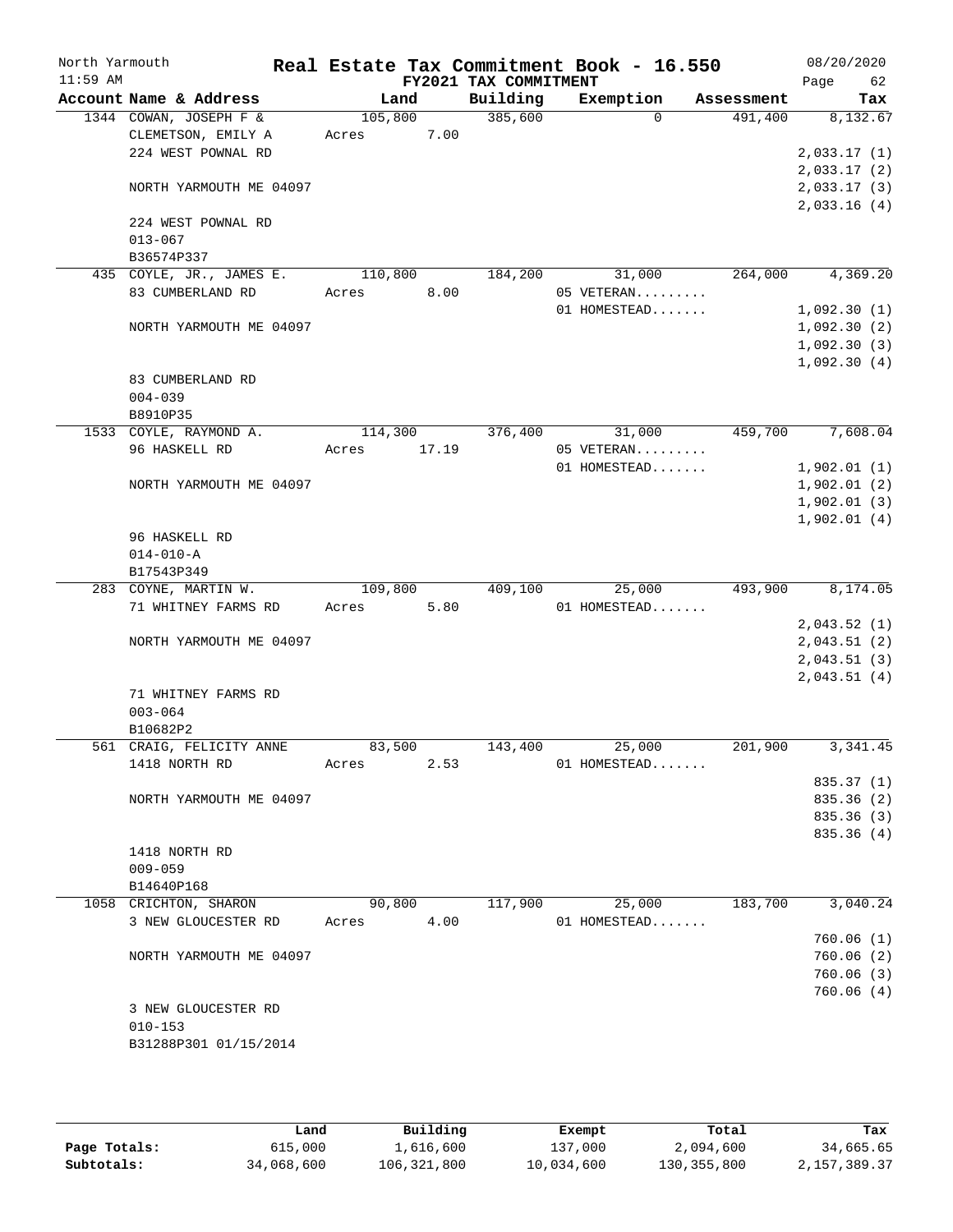| North Yarmouth<br>$11:59$ AM |                                        |         |                | FY2021 TAX COMMITMENT | Real Estate Tax Commitment Book - 16.550 |            | 08/20/2020<br>Page<br>63 |
|------------------------------|----------------------------------------|---------|----------------|-----------------------|------------------------------------------|------------|--------------------------|
|                              | Account Name & Address                 |         | Land           | Building              | Exemption                                | Assessment | Tax                      |
|                              | 692 CROCKETT, BRUCE W.                 |         | 75,800         | 260,900               | 25,000                                   | 311,700    | 5,158.64                 |
|                              | CROCKETT, JOANNE E.                    | Acres   | 1.00           |                       | 01 HOMESTEAD                             |            |                          |
|                              | P.O. BOX 355                           |         |                |                       |                                          |            | 1,289.66(1)              |
|                              |                                        |         |                |                       |                                          |            | 1,289.66(2)              |
|                              | CUMBERLAND ME 04021                    |         |                |                       |                                          |            | 1,289.66(3)              |
|                              |                                        |         |                |                       |                                          |            | 1,289.66(4)              |
|                              | 154 CUMBERLAND RD<br>$004 - 106$       |         |                |                       |                                          |            |                          |
|                              | B28542P109                             |         |                |                       |                                          |            |                          |
|                              | 1593 CROFT, PETER E. &                 | 105,800 |                | 615,200               | 25,000                                   | 696,000    | 11,518.80                |
|                              | KRISTEN E                              |         |                |                       |                                          |            |                          |
|                              | 5 WHISPERWOOD BEND                     | Acres   | 7.00           |                       | 01 HOMESTEAD                             |            |                          |
|                              |                                        |         |                |                       |                                          |            | 2,879.70(1)              |
|                              | NORTH YARMOUTH ME 04097                |         |                |                       |                                          |            | 2,879.70(2)              |
|                              |                                        |         |                |                       |                                          |            | 2,879.70(3)              |
|                              |                                        |         |                |                       |                                          |            | 2,879.70(4)              |
|                              | 5 WHISPERWOOD BEND                     |         |                |                       |                                          |            |                          |
|                              | $013 - 020$                            |         |                |                       |                                          |            |                          |
|                              | B31600P271 06/27/2014 B20975P335       |         |                |                       |                                          |            | 2,935.97                 |
|                              | 1174 CROMWELL, SANDRA S<br>401 GRAY RD |         | 69,800<br>0.62 | 132,600               | 25,000<br>01 HOMESTEAD                   | 177,400    |                          |
|                              |                                        | Acres   |                |                       |                                          |            | 734.00(1)                |
|                              | NORTH YARMOUTH ME 04097                |         |                |                       |                                          |            | 733.99(2)                |
|                              |                                        |         |                |                       |                                          |            | 733.99(3)                |
|                              |                                        |         |                |                       |                                          |            | 733.99(4)                |
|                              | 401 GRAY RD                            |         |                |                       |                                          |            |                          |
|                              | $015 - 023$                            |         |                |                       |                                          |            |                          |
|                              | B3105P899                              |         |                |                       |                                          |            |                          |
|                              | 413 CRONE, INA                         |         | 78,800         | 98,500                | 25,000                                   | 152,300    | 2,520.57                 |
|                              | 4 ROYAL RD                             | Acres   | 1.59           |                       | 01 HOMESTEAD                             |            |                          |
|                              |                                        |         |                |                       |                                          |            | 630.15(1)                |
|                              | NORTH YARMOUTH ME 04097                |         |                |                       |                                          |            | 630.14 (2)               |
|                              |                                        |         |                |                       |                                          |            | 630.14(3)                |
|                              |                                        |         |                |                       |                                          |            | 630.14(4)                |
|                              | 4 ROYAL RD                             |         |                |                       |                                          |            |                          |
|                              | $009 - 012$<br>B21865P22               |         |                |                       |                                          |            |                          |
|                              | 442 CROSBY, EUGENE A.                  | 81,100  |                | 156, 100              | 0                                        | 237,200    | 3,925.66                 |
|                              | 23 WEST MAIN ST                        | Acres   | 2.05           |                       |                                          |            |                          |
|                              |                                        |         |                |                       |                                          |            | 981.42 (1)               |
|                              | YARMOUTH ME 04096                      |         |                |                       |                                          |            | 981.42 (2)               |
|                              |                                        |         |                |                       |                                          |            | 981.42 (3)               |
|                              |                                        |         |                |                       |                                          |            | 981.40 (4)               |
|                              | 402 ROYAL RD                           |         |                |                       |                                          |            |                          |
|                              | $003 - 118$                            |         |                |                       |                                          |            |                          |
|                              | B20517P275                             |         |                |                       |                                          |            |                          |
|                              | 40 CROSS, BRUCE A.                     |         | 75,800         | 187,900               | 25,000                                   | 238,700    | 3,950.49                 |
|                              | 12 PEA LANE                            | Acres   | 1.00           |                       | 01 HOMESTEAD                             |            |                          |
|                              |                                        |         |                |                       |                                          |            | 987.63 (1)               |
|                              | NORTH YARMOUTH ME 04097                |         |                |                       |                                          |            | 987.62 (2)               |
|                              |                                        |         |                |                       |                                          |            | 987.62 (3)<br>987.62 (4) |
|                              | 12 PEA LANE                            |         |                |                       |                                          |            |                          |
|                              | $004 - 031$                            |         |                |                       |                                          |            |                          |
|                              | B18001P252                             |         |                |                       |                                          |            |                          |
|                              |                                        |         |                |                       |                                          |            |                          |
|                              |                                        |         |                |                       |                                          |            |                          |

|              | Land       | Building    | Exempt     | Total       | Tax          |
|--------------|------------|-------------|------------|-------------|--------------|
| Page Totals: | 487,100    | 1,451,200   | 125,000    | 1,813,300   | 30,010.13    |
| Subtotals:   | 34,555,700 | 107,773,000 | 10,159,600 | 132,169,100 | 2,187,399.50 |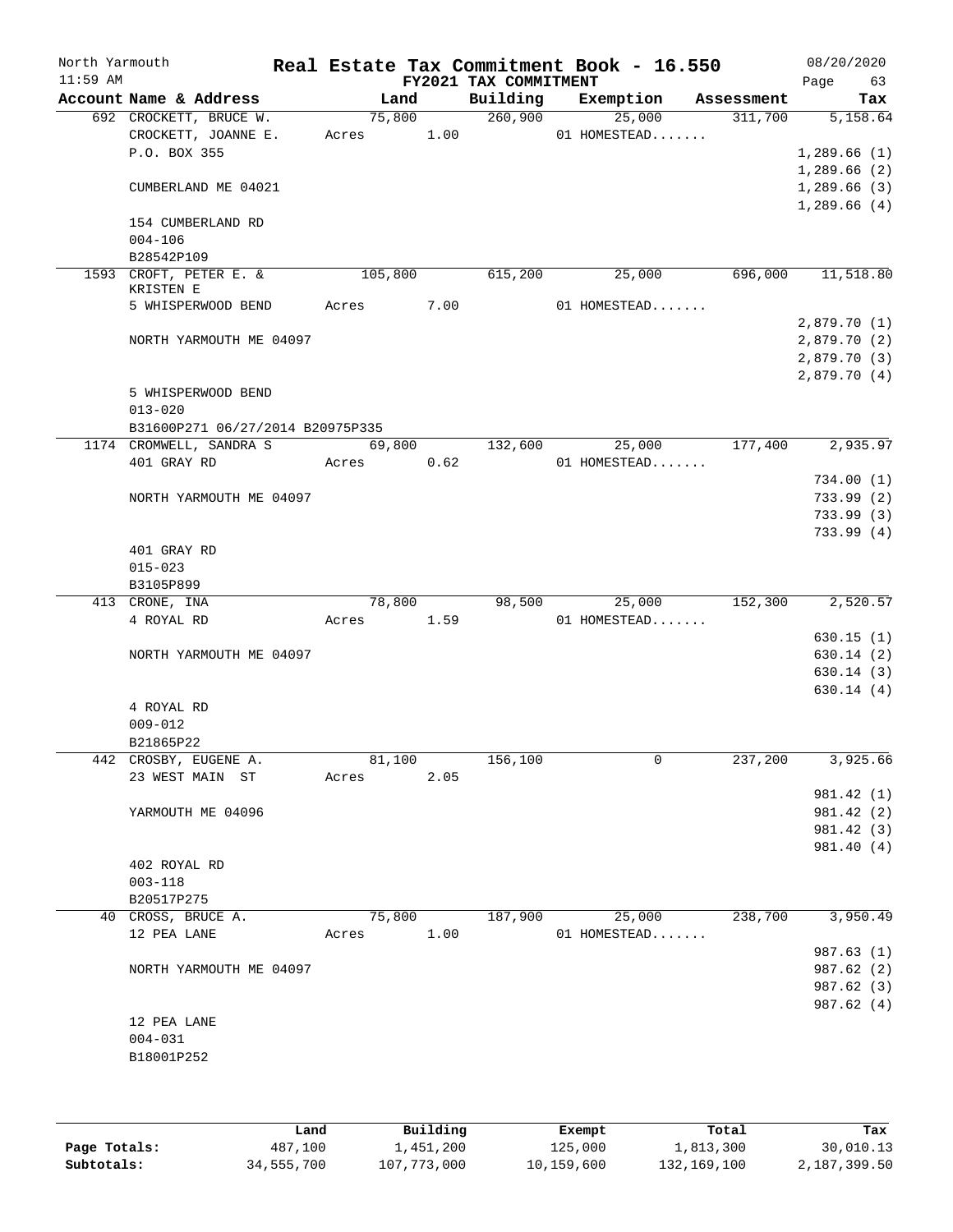| North Yarmouth<br>$11:59$ AM |                                                 |             |      | FY2021 TAX COMMITMENT | Real Estate Tax Commitment Book - 16.550 |            | 08/20/2020<br>Page<br>64   |
|------------------------------|-------------------------------------------------|-------------|------|-----------------------|------------------------------------------|------------|----------------------------|
|                              | Account Name & Address                          | Land        |      | Building              | Exemption                                | Assessment | Tax                        |
|                              | 1307 CRYAN, THOMAS R.                           | 94,200      |      | 307,100               | 25,000                                   | 376, 300   | 6, 227.77                  |
|                              | CRYAN, RALPH R. (FKA R. Acres 4.68              |             |      |                       | 01 HOMESTEAD                             |            |                            |
|                              | GAGNON)<br>84 MILLIKEN RD                       |             |      |                       |                                          |            |                            |
|                              |                                                 |             |      |                       |                                          |            | 1,556.95(1)<br>1,556.94(2) |
|                              | NORTH YARMOUTH ME 04097                         |             |      |                       |                                          |            | 1,556.94(3)                |
|                              |                                                 |             |      |                       |                                          |            | 1,556.94(4)                |
|                              | 84 MILLIKEN RD                                  |             |      |                       |                                          |            |                            |
|                              | $012 - 005$                                     |             |      |                       |                                          |            |                            |
|                              | B16791P336                                      |             |      |                       |                                          |            |                            |
|                              | 1716 CRYSTAL HALL, P.R.                         | 136,000     |      | 133,700               | 0                                        | 269,700    | 4,463.54                   |
|                              | ESTATE OF CAROLYN                               | Acres 13.67 |      |                       |                                          |            |                            |
|                              | LOUISE ARSENAULT                                |             |      |                       |                                          |            |                            |
|                              | 193 WEST POWNAL RD                              |             |      |                       |                                          |            | 1, 115.89(1)               |
|                              |                                                 |             |      |                       |                                          |            | 1, 115.89(2)               |
|                              | NORTH YARMOUTH ME 04097                         |             |      |                       |                                          |            | 1, 115.89(3)               |
|                              |                                                 |             |      |                       |                                          |            | 1, 115.87(4)               |
|                              | 193 WEST POWNAL RD                              |             |      |                       |                                          |            |                            |
|                              | $013 - 047$                                     |             |      |                       |                                          |            |                            |
|                              | B34407P347<br>11 CUMBERLAND RENTALS, LLC 68,800 |             |      | 151,000               | $\mathbf 0$                              | 219,800    | 3,637.69                   |
|                              | 42 GLENVIEW DR                                  | Acres 0.41  |      |                       |                                          |            |                            |
|                              |                                                 |             |      |                       |                                          |            | 909.43(1)                  |
|                              | CUMBERLAND ME 04021                             |             |      |                       |                                          |            | 909.42(2)                  |
|                              |                                                 |             |      |                       |                                          |            | 909.42(3)                  |
|                              |                                                 |             |      |                       |                                          |            | 909.42(4)                  |
|                              | 237 GREELY RD                                   |             |      |                       |                                          |            |                            |
|                              | $001 - 005$                                     |             |      |                       |                                          |            |                            |
|                              | B35013P296                                      |             |      |                       |                                          |            |                            |
|                              | 679 CUMBERLAND, TOWN OF                         | 11,900      |      |                       | $0 \qquad \qquad$<br>11,900              | 0          | 0.00                       |
|                              | 290 TUTTLE RD                                   | Acres 9.56  |      |                       | 903                                      |            |                            |
|                              |                                                 |             |      |                       |                                          |            |                            |
|                              | CUMBERLAND ME 04021                             |             |      |                       |                                          |            |                            |
|                              |                                                 |             |      |                       |                                          |            |                            |
|                              | GRAVEL PIT OFF SWEETSER                         |             |      |                       |                                          |            |                            |
|                              | $005 - 005$<br>362 CUNNINGHAM, DARCY L.         | 80,800      |      |                       | 199,600 33,500 246,900                   |            | 4,086.20                   |
|                              | 168 WEST POWNAL RD                              | Acres       | 2.00 |                       | 103 SOL3 4000-7999 WATTS                 |            |                            |
|                              |                                                 |             |      |                       | 01 HOMESTEAD                             |            | 1,021.55(1)                |
|                              | NORTH YARMOUTH ME 04097                         |             |      |                       |                                          |            | 1,021.55(2)                |
|                              |                                                 |             |      |                       |                                          |            | 1,021.55(3)                |
|                              |                                                 |             |      |                       |                                          |            | 1,021.55(4)                |
|                              | 168 WEST POWNAL RD                              |             |      |                       |                                          |            |                            |
|                              | $013 - 062$                                     |             |      |                       |                                          |            |                            |
|                              | B7272P15                                        |             |      |                       |                                          |            |                            |
|                              | 443 CURIT, SHERRI                               |             |      |                       | 75,800 269,100 25,000                    | 319,900    | 5, 294.35                  |
|                              | 400 ROYAL RD                                    | Acres 1.00  |      |                       | 01 HOMESTEAD                             |            |                            |
|                              |                                                 |             |      |                       |                                          |            | 1,323.59(1)                |
|                              | NORTH YARMOUTH ME 04097                         |             |      |                       |                                          |            | 1,323.59(2)                |
|                              |                                                 |             |      |                       |                                          |            | 1,323.59(3)                |
|                              |                                                 |             |      |                       |                                          |            | 1,323.58(4)                |
|                              | 400 ROYAL RD                                    |             |      |                       |                                          |            |                            |
|                              | $003 - 116$                                     |             |      |                       |                                          |            |                            |
|                              | B6256P79                                        |             |      |                       |                                          |            |                            |
|                              |                                                 |             |      |                       |                                          |            |                            |

|              | Land       | Building    | Exempt     | Total       | Tax          |
|--------------|------------|-------------|------------|-------------|--------------|
| Page Totals: | 467,500    | 1,060,500   | 95,400     | 1,432,600   | 23,709.55    |
| Subtotals:   | 35,023,200 | 108,833,500 | 10,255,000 | 133,601,700 | 2,211,109.05 |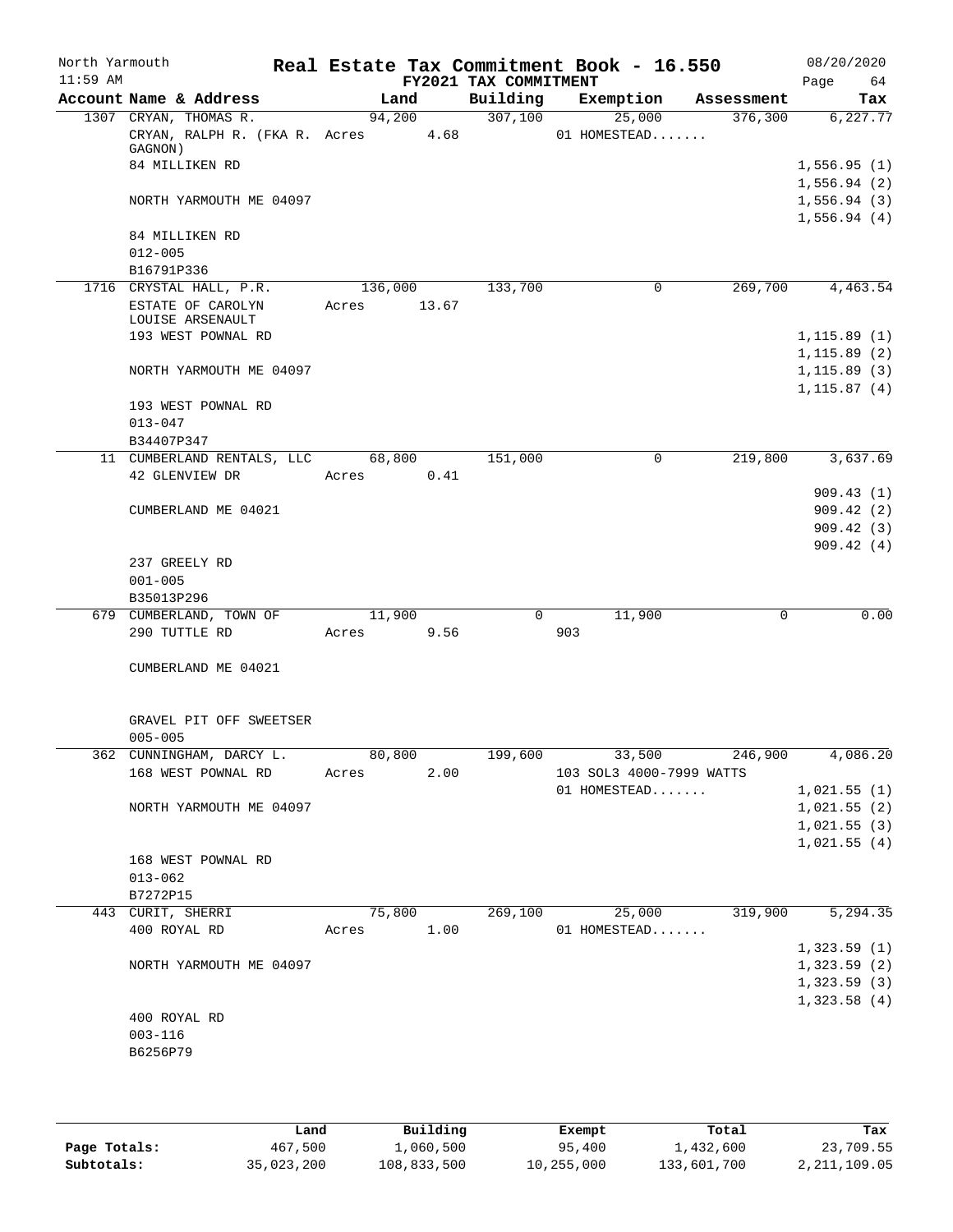| North Yarmouth<br>$11:59$ AM |                                                              |      |       |                 |            | Real Estate Tax Commitment Book - 16.550<br>FY2021 TAX COMMITMENT |        |                        |            | 08/20/2020<br>65<br>Page                                 |
|------------------------------|--------------------------------------------------------------|------|-------|-----------------|------------|-------------------------------------------------------------------|--------|------------------------|------------|----------------------------------------------------------|
|                              | Account Name & Address                                       |      |       | Land            |            | Building                                                          |        | Exemption              | Assessment | Tax                                                      |
|                              | 2000 CURRAN, MICHAEL J<br>GRAIVER, MINDY M<br>19 RANGEWAY LN |      |       | 73,100<br>Acres | 0.88       | 385,900                                                           |        | 25,000<br>01 HOMESTEAD | 434,000    | 7,182.70<br>1,795.68(1)                                  |
|                              | NORTH YARMOUTH ME 04097                                      |      |       |                 |            |                                                                   |        |                        |            | 1,795.68(2)<br>1,795.68(3)<br>1,795.66(4)                |
|                              | 19 RANGEWAY LN<br>$007 - 070 - 013$<br>B36149P48             |      |       |                 |            |                                                                   |        |                        |            |                                                          |
|                              | 531 CURTIN, ANDREW C.                                        |      |       | 107,800         |            | 260,500                                                           |        | 25,000                 | 343,300    | 5,681.62                                                 |
|                              | 27 CHANDLER BROOK<br><b>ESTATES</b>                          |      | Acres |                 | 7.40       |                                                                   |        | 01 HOMESTEAD           |            |                                                          |
|                              | NORTH YARMOUTH ME 04097                                      |      |       |                 |            |                                                                   |        |                        |            | 1,420.41(1)<br>1,420.41(2)<br>1,420.41(3)<br>1,420.39(4) |
|                              | 27 CHANDLER BROOK                                            |      |       |                 |            |                                                                   |        |                        |            |                                                          |
|                              | $009 - 083$                                                  |      |       |                 |            |                                                                   |        |                        |            |                                                          |
|                              | B7950P37                                                     |      |       |                 |            |                                                                   |        |                        |            |                                                          |
|                              | 1035 CURTIS, DENISE M                                        |      |       | 84,100          |            | 190,100                                                           |        | $\mathbf 0$            | 274,200    | 4,538.01                                                 |
|                              | 59 MEMORIAL HIGHWAY                                          |      |       | Acres           | 2.66       |                                                                   |        |                        |            |                                                          |
|                              |                                                              |      |       |                 |            |                                                                   |        |                        |            | 1, 134.51(1)                                             |
|                              | NORTH YARMOUTH ME 04097                                      |      |       |                 |            |                                                                   |        |                        |            | 1,134.50(2)                                              |
|                              |                                                              |      |       |                 |            |                                                                   |        |                        |            | 1, 134.50(3)                                             |
|                              | 59 MEMORIAL HIGHWAY                                          |      |       |                 |            |                                                                   |        |                        |            | 1, 134.50(4)                                             |
|                              | $007 - 073$                                                  |      |       |                 |            |                                                                   |        |                        |            |                                                          |
|                              | B32191P44 04/08/2015 B32191P41 04/08/2015 B3029P771          |      |       |                 |            |                                                                   |        |                        |            |                                                          |
|                              | 163 CURTIS, DONNA                                            |      |       | 77,300          |            | 104,000                                                           |        | 25,000                 | 156,300    | 2,586.77                                                 |
|                              | 100 THE LANE                                                 |      |       |                 | Acres 1.30 |                                                                   |        | 01 HOMESTEAD           |            |                                                          |
|                              |                                                              |      |       |                 |            |                                                                   |        |                        |            | 646.70 (1)                                               |
|                              | NORTH YARMOUTH ME 04097                                      |      |       |                 |            |                                                                   |        |                        |            | 646.69(2)                                                |
|                              |                                                              |      |       |                 |            |                                                                   |        |                        |            | 646.69(3)                                                |
|                              | 100 THE LANE<br>$007 - 103$                                  |      |       |                 |            |                                                                   |        |                        |            | 646.69(4)                                                |
|                              | B6497P337                                                    |      |       |                 |            |                                                                   |        |                        |            |                                                          |
|                              | 199 CURTIS, GUY A.                                           |      |       | 68,000          |            | 104,800                                                           |        | 25,000                 | 147,800    | 2,446.09                                                 |
|                              | 351 GREELY RD EXT                                            |      | Acres |                 | 0.29       |                                                                   |        | 01 HOMESTEAD           |            |                                                          |
|                              |                                                              |      |       |                 |            |                                                                   |        |                        |            | 611.53(1)                                                |
|                              | NORTH YARMOUTH ME 04097                                      |      |       |                 |            |                                                                   |        |                        |            | 611.52(2)<br>611.52(3)                                   |
|                              |                                                              |      |       |                 |            |                                                                   |        |                        |            | 611.52(4)                                                |
|                              | 351 GREELY RD EXT                                            |      |       |                 |            |                                                                   |        |                        |            |                                                          |
|                              | $004 - 069$                                                  |      |       |                 |            |                                                                   |        |                        |            |                                                          |
|                              | B16649P262                                                   |      |       |                 |            |                                                                   |        |                        |            |                                                          |
| 1097                         | CUTTER, AARON M & NINA<br>B                                  |      |       | 91,000          |            | 386,700                                                           |        | 25,000                 | 452,700    | 7,492.19                                                 |
|                              | 8 WEEPING WILLOW WAY                                         |      | Acres |                 | 4.03       |                                                                   |        | 01 HOMESTEAD           |            | 1,873.05(1)                                              |
|                              | NORTH YARMOUTH ME 04097                                      |      |       |                 |            |                                                                   |        |                        |            | 1,873.05(2)                                              |
|                              |                                                              |      |       |                 |            |                                                                   |        |                        |            | 1,873.05(3)                                              |
|                              | 8 WEEPING WILLOW WAY<br>$010 - 035$<br>B33581P302            |      |       |                 |            |                                                                   |        |                        |            | 1,873.04(4)                                              |
|                              |                                                              | Land |       |                 | Building   |                                                                   | Exempt |                        | Total      | Tax                                                      |

**Page Totals:** 501,300 1,432,000 125,000 1,808,300 29,927.38 **Subtotals:** 35,524,500 110,265,500 10,380,000 135,410,000 2,241,036.43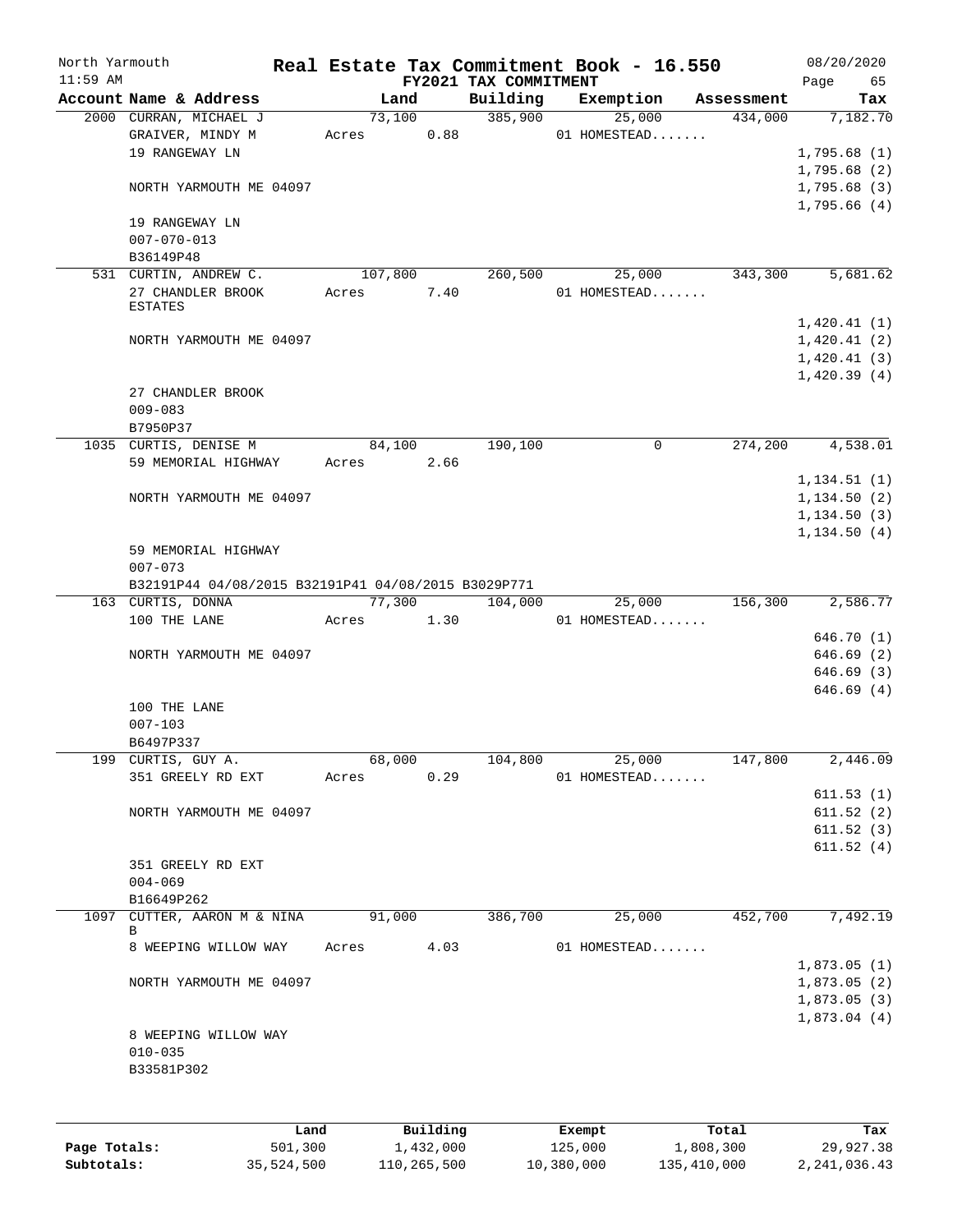| North Yarmouth |                                  |            | Real Estate Tax Commitment Book - 16.550 |             |                                   |            |                |               | 08/20/2020       |
|----------------|----------------------------------|------------|------------------------------------------|-------------|-----------------------------------|------------|----------------|---------------|------------------|
| $11:59$ AM     | Account Name & Address           |            | Land                                     |             | FY2021 TAX COMMITMENT<br>Building |            | Exemption      | Assessment    | Page<br>66       |
|                | 1503 CUTTER, ADAM M.             |            |                                          |             | 99,900 359,000                    |            | 25,000         | 433,900       | Tax<br>7,181.05  |
|                | CUTTER, DOROTHY C.               |            | Acres 1.22                               |             |                                   |            | 01 HOMESTEAD   |               |                  |
|                | 8 COUNTRY CREEK                  |            |                                          |             |                                   |            |                |               | 1,795.27(1)      |
|                |                                  |            |                                          |             |                                   |            |                |               | 1,795.26(2)      |
|                | NORTH YARMOUTH ME 04097          |            |                                          |             |                                   |            |                |               | 1,795.26(3)      |
|                |                                  |            |                                          |             |                                   |            |                |               | 1,795.26(4)      |
|                | 8 COUNTRY CREEK                  |            |                                          |             |                                   |            |                |               |                  |
|                | $014 - 102$                      |            |                                          |             |                                   |            |                |               |                  |
|                | B31589P188 06/20/2014 B26996P158 |            |                                          |             |                                   |            |                |               |                  |
|                | 986 CYBULSKI, SCOTT D            |            |                                          | 77,500      | 167,700                           |            | 25,000         | 220,200       | 3,644.31         |
|                | 74 NEW GLOUCESTER RD Acres 1.33  |            |                                          |             |                                   |            | $01$ HOMESTEAD |               |                  |
|                |                                  |            |                                          |             |                                   |            |                |               | 911.08(1)        |
|                | NORTH YARMOUTH ME 04097          |            |                                          |             |                                   |            |                |               | 911.08(2)        |
|                |                                  |            |                                          |             |                                   |            |                |               | 911.08(3)        |
|                | 74 NEW GLOUCESTER RD             |            |                                          |             |                                   |            |                |               | 911.07(4)        |
|                | $011 - 016$                      |            |                                          |             |                                   |            |                |               |                  |
|                | B13934P165                       |            |                                          |             |                                   |            |                |               |                  |
|                | 324 CYR, KARL HASSAN             |            |                                          |             | 124,500 368,400                   |            | 25,000         |               | 467,900 7,743.75 |
|                | CYR, MARY ELIZABETH              |            | Acres 5.00                               |             |                                   |            | 01 HOMESTEAD   |               |                  |
|                | 51 PINE RIDGE RD                 |            |                                          |             |                                   |            |                |               | 1,935.94(1)      |
|                |                                  |            |                                          |             |                                   |            |                |               | 1,935.94(2)      |
|                | NORTH YARMOUTH ME 04097          |            |                                          |             |                                   |            |                |               | 1,935.94(3)      |
|                |                                  |            |                                          |             |                                   |            |                |               | 1,935.93(4)      |
|                | 51 PINE RIDGE RD                 |            |                                          |             |                                   |            |                |               |                  |
|                | $003 - 047$                      |            |                                          |             |                                   |            |                |               |                  |
|                | B30948P44 08/20/2013             |            |                                          |             |                                   |            |                |               |                  |
|                | 337 CYR, MARY E.                 |            |                                          | 75,800      | 218,000                           |            | $\mathbf{0}$   |               | 293,800 4,862.39 |
|                | 118 ROYAL RD                     |            | Acres 1.00                               |             |                                   |            |                |               |                  |
|                |                                  |            |                                          |             |                                   |            |                |               | 1, 215.60(1)     |
|                | NORTH YARMOUTH ME 04097          |            |                                          |             |                                   |            |                |               | 1, 215.60(2)     |
|                |                                  |            |                                          |             |                                   |            |                |               | 1,215.60(3)      |
|                |                                  |            |                                          |             |                                   |            |                |               | 1,215.59(4)      |
|                | 118 ROYAL RD                     |            |                                          |             |                                   |            |                |               |                  |
|                | $006 - 056$                      |            |                                          |             |                                   |            |                |               |                  |
|                | B30929P344 08/14/2013 B7274P345  |            |                                          |             |                                   |            |                |               |                  |
|                | 483 DAHLGREN, CHRISTOPHER        |            | 105,800                                  |             | 241,200                           |            | 25,000         | 322,000       | 5,329.10         |
|                | Н.                               |            |                                          |             |                                   |            |                |               |                  |
|                | DAHLGREN, TRACY A.               |            | Acres                                    | 7.00        |                                   |            | 01 HOMESTEAD   |               |                  |
|                | 1140 NORTH RD                    |            |                                          |             |                                   |            |                |               | 1,332.28(1)      |
|                |                                  |            |                                          |             |                                   |            |                |               | 1,332.28(2)      |
|                | NORTH YARMOUTH ME 04097          |            |                                          |             |                                   |            |                |               | 1,332.28(3)      |
|                |                                  |            |                                          |             |                                   |            |                |               | 1,332.26(4)      |
|                | 1140 NORTH RD                    |            |                                          |             |                                   |            |                |               |                  |
|                | $006 - 023$                      |            |                                          |             |                                   |            |                |               |                  |
|                | B29800P286                       |            |                                          |             |                                   |            |                |               |                  |
| 484            | DAHLGREN, CHRISTOPHER<br>Н.      |            | 99,300                                   |             | $\Omega$                          |            | 0              | 99,300        | 1,643.42         |
|                | DAHLGREN, ALLISON &              |            | Acres                                    | 5.70        |                                   |            |                |               |                  |
|                | DAHLGREN, LYDIA                  |            |                                          |             |                                   |            |                |               |                  |
|                | 1140 NORTH ROAD                  |            |                                          |             |                                   |            |                |               | 410.86(1)        |
|                |                                  |            |                                          |             |                                   |            |                |               | 410.86(2)        |
|                | NORTH YARMOUTH ME 04097          |            |                                          |             |                                   |            |                |               | 410.86(3)        |
|                |                                  |            |                                          |             |                                   |            |                |               | 410.84(4)        |
|                | NORTH RD                         |            |                                          |             |                                   |            |                |               |                  |
|                | $005 - 043$                      |            |                                          |             |                                   |            |                |               |                  |
|                | B30035P111                       |            |                                          |             |                                   |            |                |               |                  |
|                |                                  |            |                                          |             |                                   |            |                |               |                  |
|                |                                  | Land       |                                          | Building    |                                   | Exempt     |                | Total         | Tax              |
| Page Totals:   |                                  | 582,800    |                                          | 1,354,300   |                                   | 100,000    |                | 1,837,100     | 30,404.02        |
| Subtotals:     |                                  | 36,107,300 |                                          | 111,619,800 |                                   | 10,480,000 |                | 137, 247, 100 | 2, 271, 440.45   |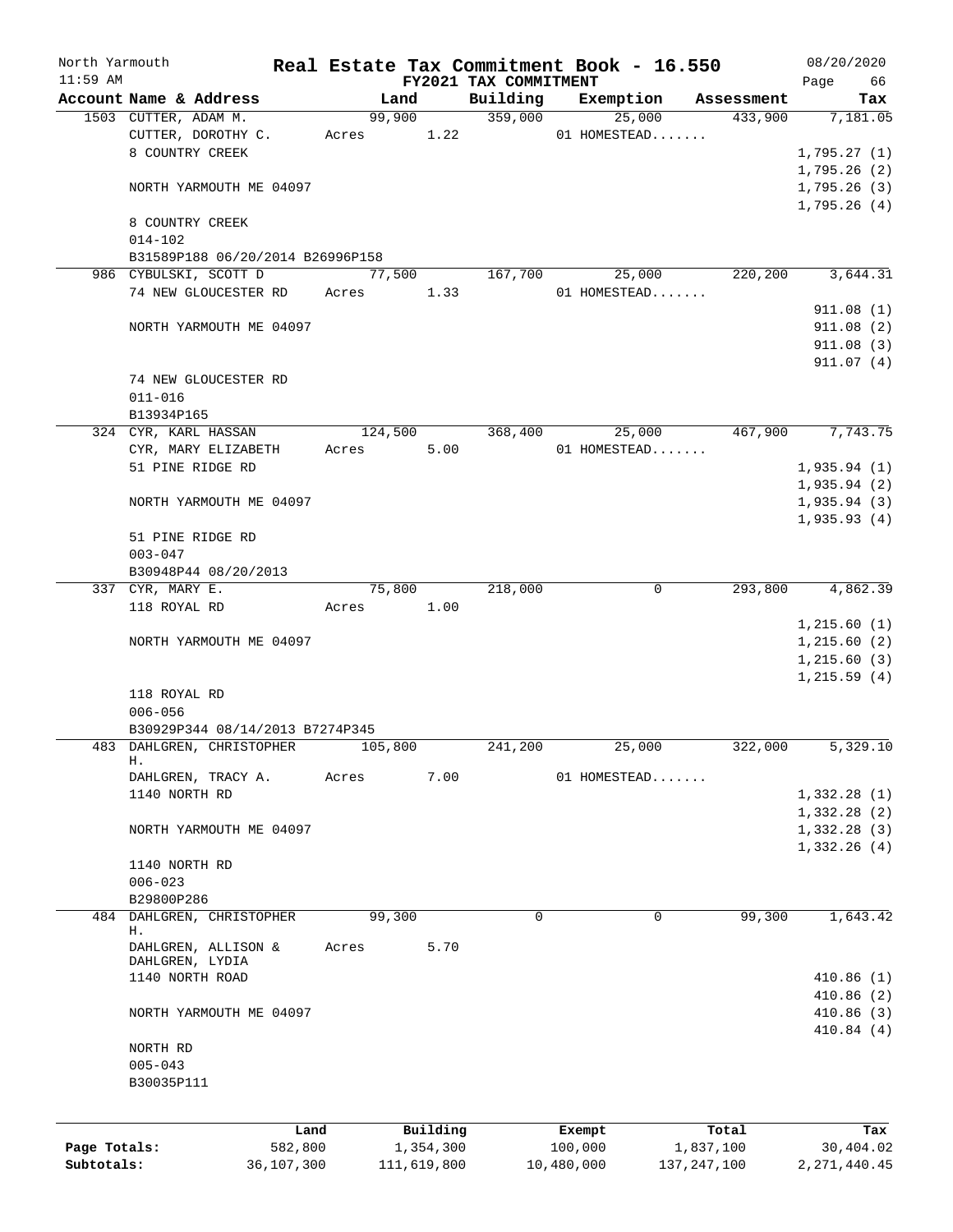| North Yarmouth |                                        |         |      |                       | Real Estate Tax Commitment Book - 16.550 |            | 08/20/2020  |
|----------------|----------------------------------------|---------|------|-----------------------|------------------------------------------|------------|-------------|
| $11:59$ AM     |                                        |         |      | FY2021 TAX COMMITMENT |                                          |            | Page<br>67  |
|                | Account Name & Address                 | Land    |      | Building              | Exemption                                | Assessment | Tax         |
|                | 355 DAHLGREN, CHRISTOPHER<br>н.        | 80, 800 |      | $\mathbf 0$           | $\Omega$                                 | 80,800     | 1,337.24    |
|                | DAHLGREN, ALLISON J. & Acres           |         | 2.00 |                       |                                          |            |             |
|                | LYDIA E.                               |         |      |                       |                                          |            |             |
|                | 1140 NORTH ROAD                        |         |      |                       |                                          |            | 334.31(1)   |
|                |                                        |         |      |                       |                                          |            | 334.31(2)   |
|                | NORTH YARMOUTH ME 04097                |         |      |                       |                                          |            | 334.31(3)   |
|                | NORTH RD                               |         |      |                       |                                          |            | 334.31(4)   |
|                | $005 - 042$                            |         |      |                       |                                          |            |             |
|                | B31224P240 12/12/2013                  |         |      |                       |                                          |            |             |
|                | 832 DAHLGREN, CHRISTOPHER              | 40,900  |      | 19,000                | 0                                        | 59,900     | 991.35      |
|                | н.                                     |         |      |                       |                                          |            |             |
|                | DAHLGREN, TRACY A.                     | Acres   | 7.00 |                       |                                          |            |             |
|                | 1140 NORTH RD                          |         |      |                       |                                          |            | 247.84 (1)  |
|                |                                        |         |      |                       |                                          |            | 247.84 (2)  |
|                | NORTH YARMOUTH ME 04097                |         |      |                       |                                          |            | 247.84 (3)  |
|                |                                        |         |      |                       |                                          |            | 247.83(4)   |
|                | NORTH RD                               |         |      |                       |                                          |            |             |
|                | $005 - 041$                            |         |      |                       |                                          |            |             |
|                | B29800P284<br>706 DAIGLE FINANCIAL AND | 78,900  |      | $\mathbf 0$           | $\mathbf 0$                              | 78,900     | 1,305.80    |
|                | DEVELOPMENT, LLC                       |         |      |                       |                                          |            |             |
|                | 85 NASH ROAD                           | Acres   | 1.62 |                       |                                          |            |             |
|                |                                        |         |      |                       |                                          |            | 326.45(1)   |
|                | WINDHAM ME 04062                       |         |      |                       |                                          |            | 326.45(2)   |
|                |                                        |         |      |                       |                                          |            | 326.45(3)   |
|                |                                        |         |      |                       |                                          |            | 326.45(4)   |
|                | 17 BASTON RD                           |         |      |                       |                                          |            |             |
|                | $004 - 198$                            |         |      |                       |                                          |            |             |
|                | B36287P340                             |         |      |                       |                                          |            |             |
|                | 1481 DAIGLE, JEFFREY A                 | 111,300 |      | 506,500               | 0                                        | 617,800    | 10,224.59   |
|                | C/O GREATER PORTLAND<br>REALTY         | Acres   | 8.10 |                       |                                          |            |             |
|                | 400 ALLEN AVE                          |         |      |                       |                                          |            | 2,556.15(1) |
|                | PORTLAND ME 04103                      |         |      |                       |                                          |            | 2,556.15(2) |
|                |                                        |         |      |                       |                                          |            | 2,556.15(3) |
|                |                                        |         |      |                       |                                          |            | 2,556.14(4) |
|                | 56 SMITHWOOD DR                        |         |      |                       |                                          |            |             |
|                | $004 - 100$                            |         |      |                       |                                          |            |             |
|                | B14952P340                             |         |      |                       |                                          |            |             |
|                | 1357 DALY, MEAGHAN & PYLE,<br>JAY      | 112,300 |      | 227,000               | 0                                        | 339,300    | 5,615.42    |
|                | 32 MEEHAN LN                           | Acres   | 8.30 |                       |                                          |            |             |
|                |                                        |         |      |                       |                                          |            | 1,403.86(1) |
|                | NORTH YARMOUTH ME 04097                |         |      |                       |                                          |            | 1,403.86(2) |
|                |                                        |         |      |                       |                                          |            | 1,403.86(3) |
|                |                                        |         |      |                       |                                          |            | 1,403.84(4) |
|                | 32 MEEHAN LN                           |         |      |                       |                                          |            |             |
|                | $013 - 014$                            |         |      |                       |                                          |            |             |
|                | B34519P327                             |         |      |                       |                                          |            |             |

|              | Land       | Building    | Exempt     | Total       | Tax          |
|--------------|------------|-------------|------------|-------------|--------------|
| Page Totals: | 424,200    | 752,500     |            | 1,176,700   | 19,474.40    |
| Subtotals:   | 36,531,500 | 112,372,300 | 10,480,000 | 138,423,800 | 2,290,914.85 |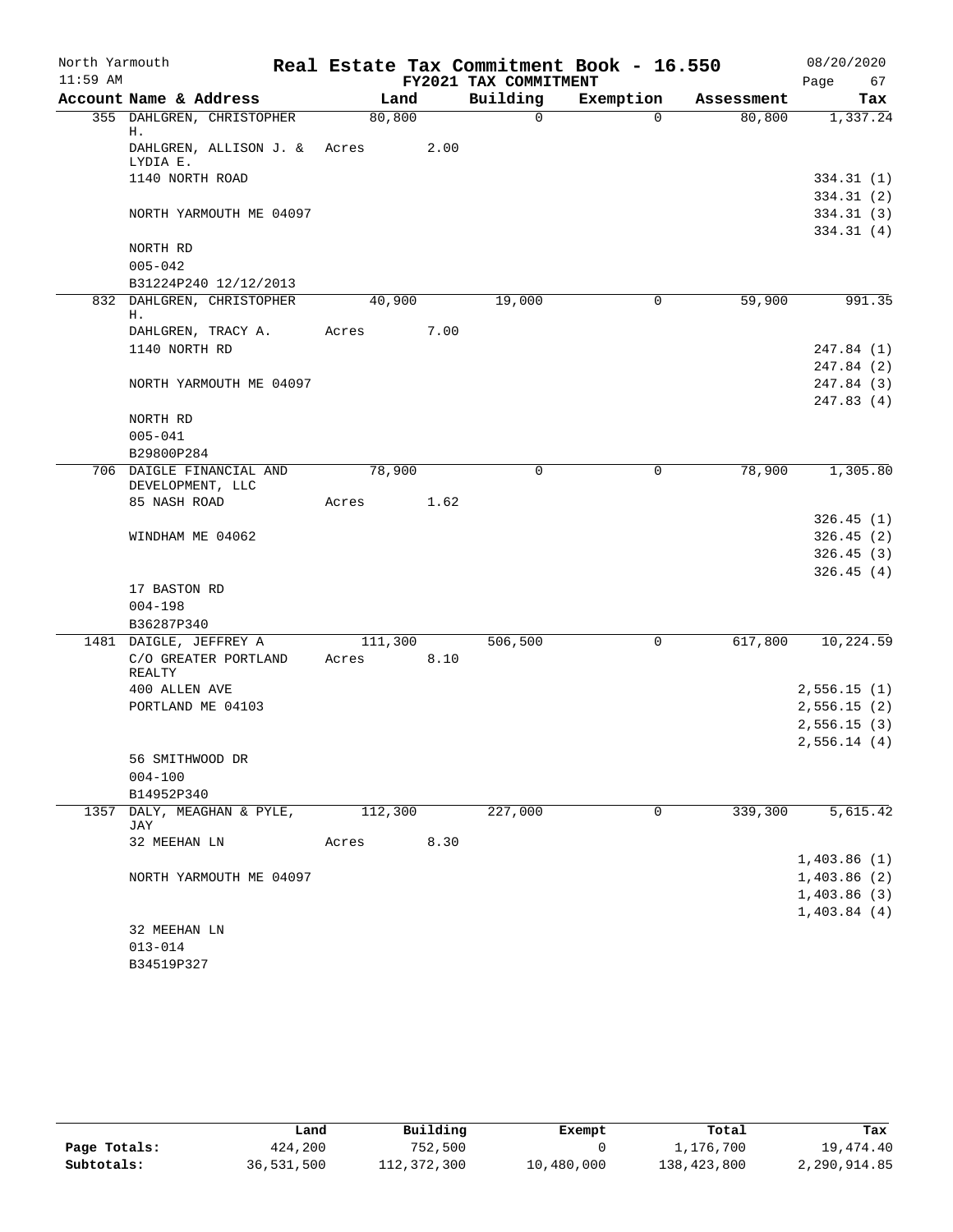| North Yarmouth |                                            |         |         |           |                       | Real Estate Tax Commitment Book - 16.550 |            | 08/20/2020    |
|----------------|--------------------------------------------|---------|---------|-----------|-----------------------|------------------------------------------|------------|---------------|
| $11:59$ AM     |                                            |         |         |           | FY2021 TAX COMMITMENT |                                          |            | Page<br>68    |
|                | Account Name & Address                     |         |         | Land      | Building              | Exemption                                | Assessment | Tax           |
|                | 1165 DAMON, GREGORY F.                     |         |         | 78,300    | $\mathbf 0$           | $\Omega$                                 | 78,300     | 1,295.87      |
|                | 134 MILL ROAD                              |         | Acres   | 1.50      |                       |                                          |            |               |
|                |                                            |         |         |           |                       |                                          |            | 323.97(1)     |
|                | NORTH YARMOUTH ME 04097                    |         |         |           |                       |                                          |            | 323.97(2)     |
|                |                                            |         |         |           |                       |                                          |            | 323.97 (3)    |
|                |                                            |         |         |           |                       |                                          |            | 323.96(4)     |
|                | 128 MILL RD                                |         |         |           |                       |                                          |            |               |
|                | $015 - 042$                                |         |         |           |                       |                                          |            |               |
|                | B15358P57                                  |         |         |           |                       |                                          |            |               |
|                | 383 DAMON, NATALIE E                       |         |         | 80,300    | 151,000               | 31,000                                   | 200,300    | 3,314.97      |
|                | 134 MILL ROAD                              |         | Acres   | 1.90      |                       | 01 HOMESTEAD                             |            |               |
|                |                                            |         |         |           |                       | 07 WIDOW VETERAN                         |            | 828.75 (1)    |
|                | NORTH YARMOUTH ME 04097                    |         |         |           |                       |                                          |            | 828.74 (2)    |
|                |                                            |         |         |           |                       |                                          |            | 828.74 (3)    |
|                |                                            |         |         |           |                       |                                          |            | 828.74 (4)    |
|                | 134 MILL RD                                |         |         |           |                       |                                          |            |               |
|                | $015 - 043$                                |         |         |           |                       |                                          |            |               |
|                | B4375P114                                  |         |         |           |                       |                                          |            |               |
| 1149           | DANFORTH, THEODORE S,                      |         | 107,600 |           | 230,400               | 25,000                                   | 313,000    | 5,180.15      |
|                | JR.                                        |         |         |           |                       |                                          |            |               |
|                | STEVENS, ANDREA                            |         | Acres   | 7.35      |                       | 01 HOMESTEAD                             |            |               |
|                | 408 GRAY RD                                |         |         |           |                       |                                          |            | 1, 295.04(1)  |
|                |                                            |         |         |           |                       |                                          |            | 1, 295.04(2)  |
|                | NORTH YARMOUTH ME 04097                    |         |         |           |                       |                                          |            | 1, 295.04(3)  |
|                |                                            |         |         |           |                       |                                          |            | 1, 295.03(4)  |
|                | 408 GRAY RD                                |         |         |           |                       |                                          |            |               |
|                | $014 - 065$                                |         |         |           |                       |                                          |            |               |
|                | B32402P295                                 |         |         |           |                       |                                          |            |               |
|                | 1618 DAVEE, RICHARD &                      |         | 137,300 |           | 443,000               | 25,000                                   | 555,300    | 9,190.22      |
|                | ANNE-MARIE<br>15 BROOKVIEW LANE            |         | Acres   | 1.54      |                       | 01 HOMESTEAD                             |            |               |
|                |                                            |         |         |           |                       |                                          |            |               |
|                |                                            |         |         |           |                       |                                          |            | 2, 297.57(1)  |
|                | NORTH YARMOUTH ME 04097                    |         |         |           |                       |                                          |            | 2, 297.55 (2) |
|                |                                            |         |         |           |                       |                                          |            | 2, 297.55(3)  |
|                | 15 BROOKVIEW LANE                          |         |         |           |                       |                                          |            | 2, 297.55 (4) |
|                | $003 - 029$                                |         |         |           |                       |                                          |            |               |
|                |                                            |         |         |           |                       |                                          |            |               |
|                | B33482P23<br>DAVIDOWITZ, NAOMI S.M.        |         |         |           | 267,300               | 25,000                                   |            |               |
| 1815           | & ROBERT A.                                |         |         | 90,800    |                       |                                          | 333,100    | 5,512.81      |
|                | 111 HENRY RD                               |         | Acres   | 4.00      |                       | 01 HOMESTEAD                             |            |               |
|                |                                            |         |         |           |                       |                                          |            | 1,378.21(1)   |
|                | NORTH YARMOUTH ME 04097                    |         |         |           |                       |                                          |            | 1,378.20(2)   |
|                |                                            |         |         |           |                       |                                          |            | 1,378.20(3)   |
|                |                                            |         |         |           |                       |                                          |            | 1,378.20(4)   |
|                | 111 HENRY RD                               |         |         |           |                       |                                          |            |               |
|                | $010 - 100$                                |         |         |           |                       |                                          |            |               |
|                | B34367P104 10/04/2017 B27699P97 04/06/2010 |         |         |           |                       |                                          |            |               |
|                | 229 DAVIE, RICHARD E.                      |         |         | 91,000    | 287,000               | 25,000                                   | 353,000    | 5,842.15      |
|                | ESHOO, AMY                                 |         | Acres   | 4.03      |                       | 01 HOMESTEAD                             |            |               |
|                | 634 SLIGO RD                               |         |         |           |                       |                                          |            |               |
|                |                                            |         |         |           |                       |                                          |            | 1,460.54(1)   |
|                |                                            |         |         |           |                       |                                          |            | 1,460.54(2)   |
|                | NORTH YARMOUTH ME 04097                    |         |         |           |                       |                                          |            | 1,460.54(3)   |
|                |                                            |         |         |           |                       |                                          |            | 1,460.53(4)   |
|                | 634 SLIGO RD                               |         |         |           |                       |                                          |            |               |
|                | $002 - 013$                                |         |         |           |                       |                                          |            |               |
|                | B31207P329 12/04/2013 B27471P123           |         |         |           |                       |                                          |            |               |
|                |                                            |         |         |           |                       |                                          |            |               |
|                |                                            | Land    |         | Building  |                       | Exempt                                   | Total      | Tax           |
| Page Totals:   |                                            | 585,300 |         | 1,378,700 |                       | 131,000                                  | 1,833,000  | 30, 336.17    |

**Subtotals:** 37,116,800 113,751,000 10,611,000 140,256,800 2,321,251.02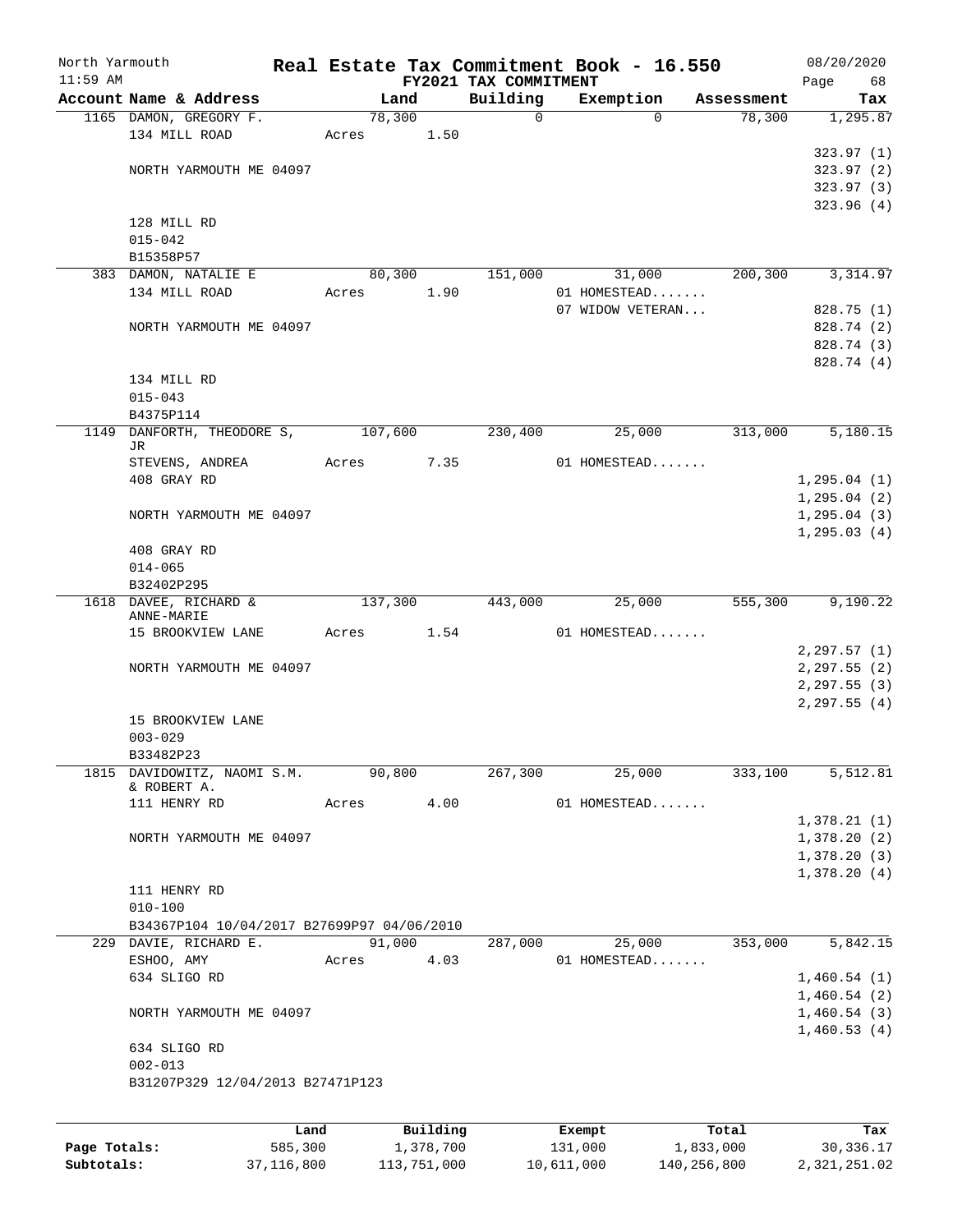| North Yarmouth<br>$11:59$ AM |                                     |        |        | FY2021 TAX COMMITMENT | Real Estate Tax Commitment Book - 16.550 |            | 08/20/2020<br>Page<br>69 |
|------------------------------|-------------------------------------|--------|--------|-----------------------|------------------------------------------|------------|--------------------------|
|                              | Account Name & Address              | Land   |        | Building              | Exemption                                | Assessment | Tax                      |
|                              | 1905 DAVIES, DUSTIN & ABBY          |        | 78,300 | 206,600               | 25,000                                   | 259,900    | 4,301.35                 |
|                              | 8 DANDELOIN                         | Acres  | 3.01   |                       | 01 HOMESTEAD                             |            |                          |
|                              |                                     |        |        |                       |                                          |            | 1,075.34(1)              |
|                              | NORTH YARMOUTH ME 04097             |        |        |                       |                                          |            | 1,075.34(2)              |
|                              |                                     |        |        |                       |                                          |            | 1,075.34(3)              |
|                              |                                     |        |        |                       |                                          |            | 1,075.33(4)              |
|                              | 8 DANDELION DR                      |        |        |                       |                                          |            |                          |
|                              | $009 - 014 - 002$                   |        |        |                       |                                          |            |                          |
|                              | B34297P336 09/08/2017               |        |        |                       |                                          |            |                          |
|                              | 1339 DAVIES, ERIN A.                | 95,800 |        | 122,600               | 0                                        | 218,400    | 3,614.52                 |
|                              | 335 WEST POWNAL RD                  | Acres  | 5.00   |                       |                                          |            |                          |
|                              |                                     |        |        |                       |                                          |            | 903.63(1)                |
|                              | NORTH YARMOUTH ME 04097             |        |        |                       |                                          |            | 903.63(2)                |
|                              |                                     |        |        |                       |                                          |            | 903.63(3)                |
|                              |                                     |        |        |                       |                                          |            | 903.63(4)                |
|                              | 335 WEST POWNAL RD                  |        |        |                       |                                          |            |                          |
|                              | $013 - 036$                         |        |        |                       |                                          |            |                          |
|                              | 1490 DAVIK, CHRISTINE S.            | 88,200 |        | 425,200               | 25,000                                   | 488,400    | 8,083.02                 |
|                              | 874 OAK HILL RD                     | Acres  | 3.48   |                       | 01 HOMESTEAD                             |            |                          |
|                              |                                     |        |        |                       |                                          |            | 2,020.76(1)              |
|                              | NORTH YARMOUTH ME 04097             |        |        |                       |                                          |            | 2,020.76(2)              |
|                              |                                     |        |        |                       |                                          |            | 2,020.76(3)              |
|                              |                                     |        |        |                       |                                          |            | 2,020.74(4)              |
|                              | 874 OAK HILL RD                     |        |        |                       |                                          |            |                          |
|                              | $008 - 018$                         |        |        |                       |                                          |            |                          |
|                              | B18957P164                          |        |        |                       |                                          |            |                          |
|                              | 28 DAVIS, BONNIE JEAN               | 77,200 |        | 153,800               | 31,000                                   | 200,000    | 3,310.00                 |
|                              | 261 HALLOWELL RD                    | Acres  | 1.28   |                       | 07 WIDOW VETERAN                         |            |                          |
|                              |                                     |        |        |                       | 01 HOMESTEAD                             |            | 827.50 (1)               |
|                              | NORTH YARMOUTH ME 04097             |        |        |                       |                                          |            | 827.50 (2)               |
|                              |                                     |        |        |                       |                                          |            | 827.50 (3)               |
|                              |                                     |        |        |                       |                                          |            | 827.50 (4)               |
|                              | 261 HALLOWELL RD                    |        |        |                       |                                          |            |                          |
|                              | $009 - 011$                         |        |        |                       |                                          |            |                          |
|                              | B10139P264                          |        |        |                       |                                          |            |                          |
|                              | 107 DAVIS, CAROL A.                 | 75,800 |        | 95,600                | 0                                        | 171,400    | 2,836.67                 |
|                              | 9 NORTH YARMOUTH WOODS              | Acres  | 1.00   |                       |                                          |            |                          |
|                              |                                     |        |        |                       |                                          |            | 709.17(1)                |
|                              | NORTH YARMOUTH ME 04097             |        |        |                       |                                          |            | 709.17(2)                |
|                              |                                     |        |        |                       |                                          |            | 709.17(3)                |
|                              |                                     |        |        |                       |                                          |            | 709.16(4)                |
|                              | 9 NORTH YARMOUTH WOODS              |        |        |                       |                                          |            |                          |
|                              | $004 - 034 - 009$                   |        |        |                       |                                          |            |                          |
|                              | B35833P130<br>124 DAVIS, CHARLES P. |        | 75,800 | 181,600               | 25,000                                   | 232,400    | 3,846.22                 |
|                              | 359 GREELY RD EXT                   |        | 1.00   |                       | 01 HOMESTEAD                             |            |                          |
|                              |                                     | Acres  |        |                       |                                          |            | 961.56(1)                |
|                              |                                     |        |        |                       |                                          |            | 961.56(2)                |
|                              | NORTH YARMOUTH ME 04097             |        |        |                       |                                          |            |                          |
|                              |                                     |        |        |                       |                                          |            | 961.56(3)<br>961.54(4)   |
|                              |                                     |        |        |                       |                                          |            |                          |
|                              | 359 GREELY RD EXT                   |        |        |                       |                                          |            |                          |
|                              | $004 - 065$                         |        |        |                       |                                          |            |                          |
|                              | B8304P17                            |        |        |                       |                                          |            |                          |
|                              |                                     |        |        |                       |                                          |            |                          |

|              | Land       | Building    | Exempt     | Total       | Tax          |
|--------------|------------|-------------|------------|-------------|--------------|
| Page Totals: | 491,100    | 1,185,400   | 106,000    | 1,570,500   | 25,991.78    |
| Subtotals:   | 37,607,900 | 114,936,400 | 10,717,000 | 141,827,300 | 2,347,242.80 |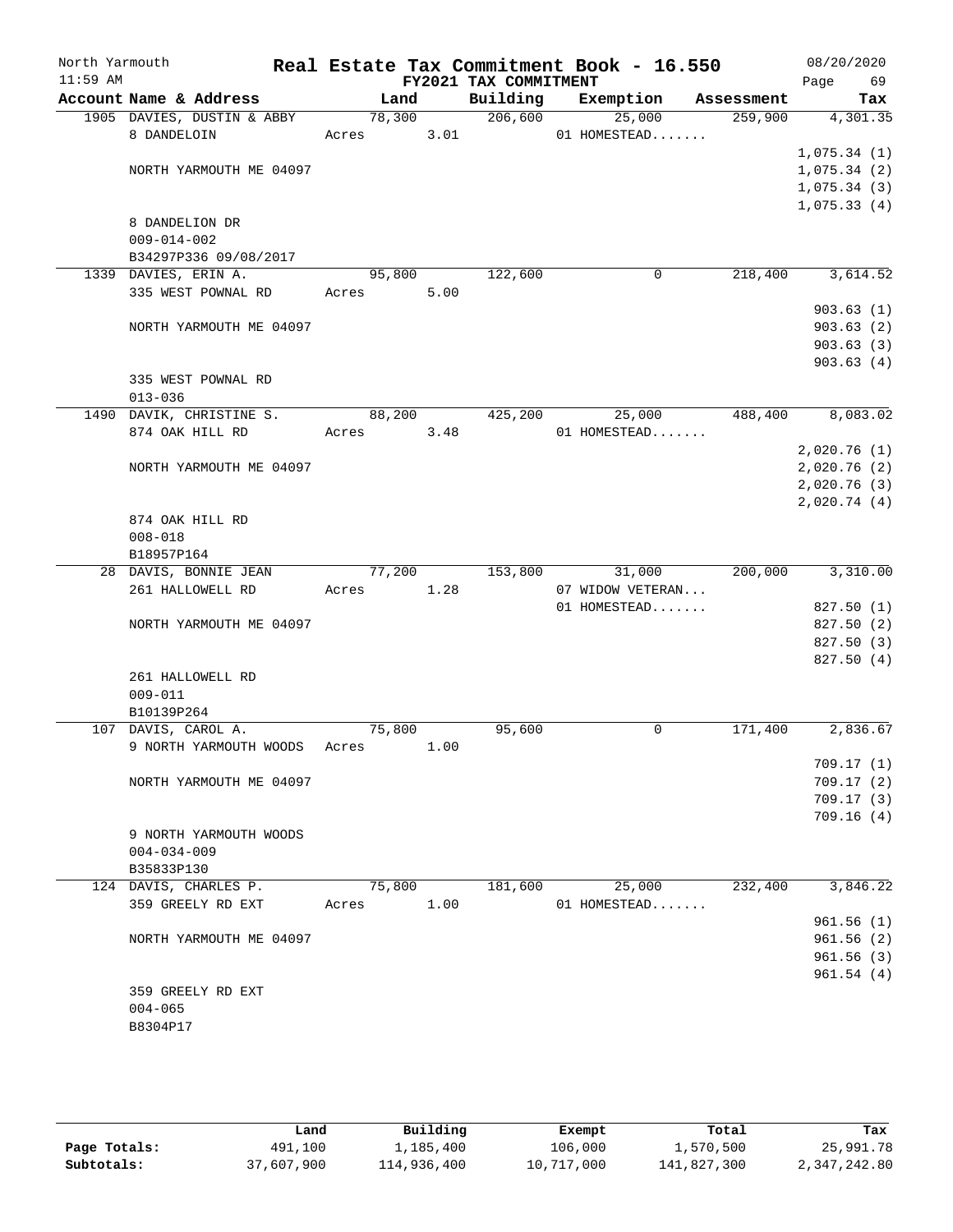| North Yarmouth<br>$11:59$ AM |                            |            |       | FY2021 TAX COMMITMENT | Real Estate Tax Commitment Book - 16.550 |            | 08/20/2020<br>Page<br>70 |
|------------------------------|----------------------------|------------|-------|-----------------------|------------------------------------------|------------|--------------------------|
|                              | Account Name & Address     |            | Land  | Building              | Exemption                                | Assessment | Tax                      |
|                              | 1773 DAVIS, ELLEN M.       | 94,300     |       | 355,700               | 25,000                                   | 425,000    | 7,033.75                 |
|                              | 18 WEEPING WILLOW WAY      | Acres 4.70 |       |                       | 01 HOMESTEAD                             |            |                          |
|                              |                            |            |       |                       |                                          |            | 1,758.44(1)              |
|                              | NORTH YARMOUTH ME 04097    |            |       |                       |                                          |            | 1,758.44(2)              |
|                              |                            |            |       |                       |                                          |            | 1,758.44(3)              |
|                              |                            |            |       |                       |                                          |            | 1,758.43(4)              |
|                              | 18 WEEPING WILLOW WAY      |            |       |                       |                                          |            |                          |
|                              | $010 - 034$                |            |       |                       |                                          |            |                          |
|                              | B26329P302                 |            |       |                       |                                          |            |                          |
|                              | 346 DAVIS, NANCY E.        | 80,300     |       | 82,200                | 25,000                                   | 137,500    | 2,275.63                 |
|                              | 67 WEST POWNAL RD          | Acres      | 1.89  |                       | 01 HOMESTEAD                             |            |                          |
|                              |                            |            |       |                       |                                          |            | 568.91(1)                |
|                              | NORTH YARMOUTH ME 04097    |            |       |                       |                                          |            | 568.91(2)                |
|                              |                            |            |       |                       |                                          |            | 568.91(3)                |
|                              |                            |            |       |                       |                                          |            | 568.90(4)                |
|                              | 67 WEST POWNAL RD          |            |       |                       |                                          |            |                          |
|                              | $009 - 086$                |            |       |                       |                                          |            |                          |
|                              | 1791 DAVIS, WILLIAM J II & | 79,500     |       | 186,900               | 25,000                                   | 241,400    | 3,995.17                 |
|                              | BRIGHT, CAROLINE T         | Acres 1.73 |       |                       | 01 HOMESTEAD                             |            |                          |
|                              | 1385 NORTH RD              |            |       |                       |                                          |            | 998.80 (1)               |
|                              |                            |            |       |                       |                                          |            | 998.79 (2)               |
|                              | NORTH YARMOUTH ME 04097    |            |       |                       |                                          |            | 998.79 (3)               |
|                              |                            |            |       |                       |                                          |            | 998.79 (4)               |
|                              | 1385 NORTH RD              |            |       |                       |                                          |            |                          |
|                              | $009 - 065 - A$            |            |       |                       |                                          |            |                          |
|                              | B35550P201                 |            |       |                       |                                          |            |                          |
|                              | 2013 DAY, HOLLY J          | 142,500    |       | 0                     | 0                                        | 142,500    | 2,358.38                 |
|                              | 55 HALLOWELL RD            | Acres      | 15.04 |                       |                                          |            |                          |
|                              |                            |            |       |                       |                                          |            | 589.60(1)                |
|                              | NORTH YARMOUTH ME 04097    |            |       |                       |                                          |            | 589.60(2)                |
|                              |                            |            |       |                       |                                          |            | 589.60(3)                |
|                              |                            |            |       |                       |                                          |            | 589.58(4)                |
|                              | HALLOWELL RD               |            |       |                       |                                          |            |                          |
|                              | $009 - 071 - 001$          |            |       |                       |                                          |            |                          |
|                              | B34642P71                  |            |       |                       |                                          |            |                          |
|                              | 936 DAY, HOLLY J.          | 131,600    |       | 363,900               | 33,500                                   | 462,000    | 7,646.10                 |
|                              | 55 HALLOWELL RD            | Acres      | 12.74 |                       | 103 SOL3 4000-7999 WATTS                 |            |                          |
|                              |                            |            |       |                       | 01 HOMESTEAD                             |            | 1, 911.53(1)             |
|                              | NORTH YARMOUTH ME 04097    |            |       |                       |                                          |            | 1, 911.53(2)             |
|                              |                            |            |       |                       |                                          |            | 1, 911.53(3)             |
|                              |                            |            |       |                       |                                          |            | 1,911.51(4)              |
|                              | 55 HALLOWELL RD            |            |       |                       |                                          |            |                          |
|                              | $009 - 032$                |            |       |                       |                                          |            |                          |
|                              | B13289P143                 |            |       |                       |                                          |            |                          |
|                              | 889 DAY, HOLLY J.          | 89,900     |       | 290,400               | 0                                        | 380,300    | 6,293.97                 |
|                              | 55 HALLOWELL RD            | Acres      | 0.50  |                       |                                          |            |                          |
|                              |                            |            |       |                       |                                          |            | 1,573.50(1)              |
|                              | NORTH YARMOUTH ME 04097    |            |       |                       |                                          |            | 1, 573.49(2)             |
|                              |                            |            |       |                       |                                          |            | 1, 573.49(3)             |
|                              |                            |            |       |                       |                                          |            | 1,573.49(4)              |
|                              | 440 WALNUT HILL RD         |            |       |                       |                                          |            |                          |
|                              | $007 - 032$                |            |       |                       |                                          |            |                          |
|                              | B23990P70                  |            |       |                       |                                          |            |                          |
|                              |                            |            |       |                       |                                          |            |                          |

|              | Land       | Building    | Exempt     | Total       | Tax          |
|--------------|------------|-------------|------------|-------------|--------------|
| Page Totals: | 618,100    | 1,279,100   | 108,500    | 1,788,700   | 29,603.00    |
| Subtotals:   | 38,226,000 | 116,215,500 | 10,825,500 | 143,616,000 | 2,376,845.80 |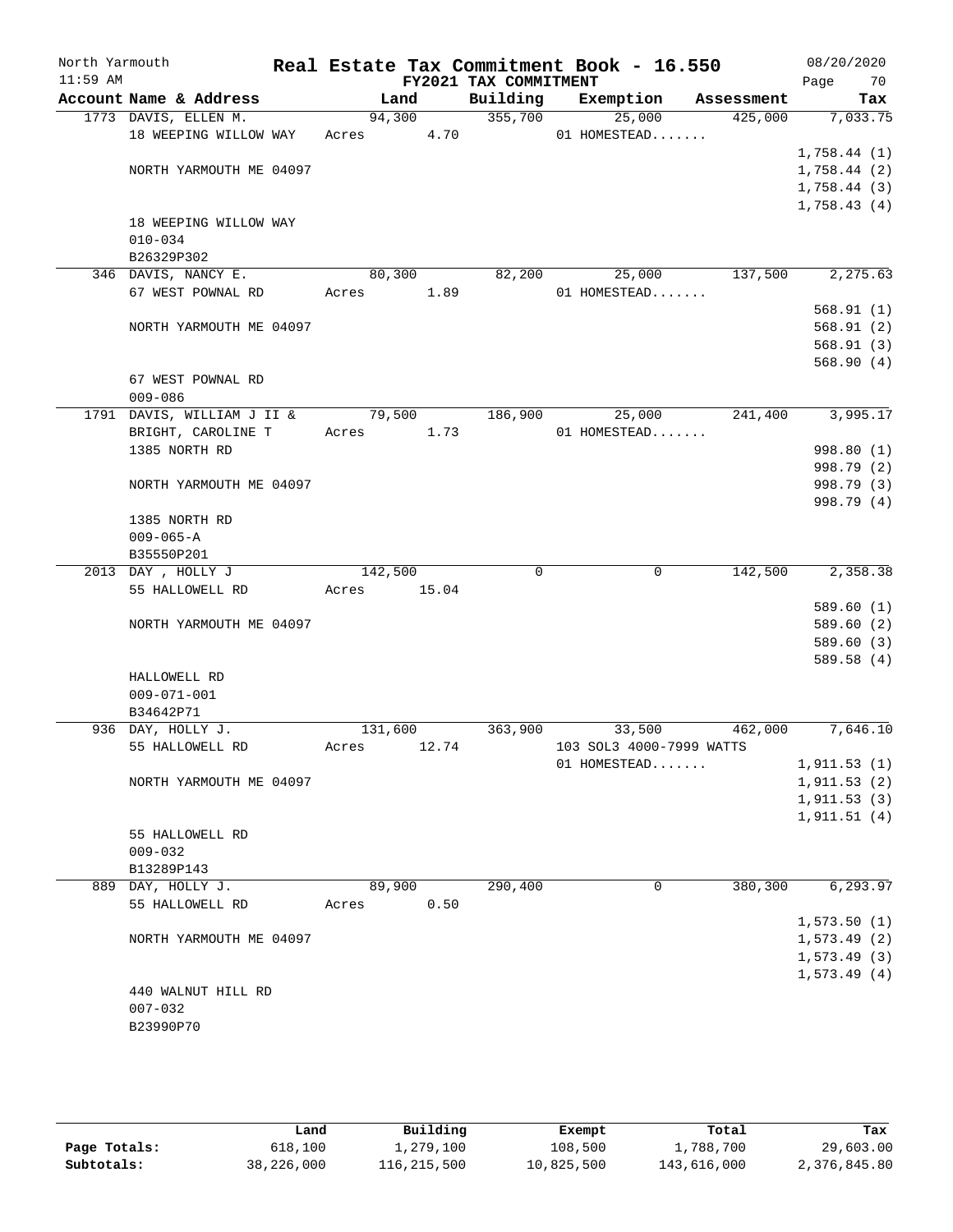| North Yarmouth<br>$11:59$ AM |                          |                                                     |         |        | FY2021 TAX COMMITMENT |         | Real Estate Tax Commitment Book - 16.550 |            | 08/20/2020<br>71<br>Page    |
|------------------------------|--------------------------|-----------------------------------------------------|---------|--------|-----------------------|---------|------------------------------------------|------------|-----------------------------|
|                              | Account Name & Address   |                                                     |         | Land   | Building              |         | Exemption                                | Assessment | Tax                         |
|                              | 1534 DEAN, MATTHEW J.    |                                                     |         | 91,800 |                       | 357,800 | 25,000                                   | 424,600    | 7,027.13                    |
|                              | NIXON, VALERIE P.        |                                                     | Acres   | 2.53   |                       |         | 01 HOMESTEAD                             |            |                             |
|                              |                          | 22 PACKARD FARM ROAD                                |         |        |                       |         |                                          |            | 1,756.79(1)                 |
|                              |                          | NORTH YARMOUTH ME 04097                             |         |        |                       |         |                                          |            | 1,756.78 (2)<br>1,756.78(3) |
|                              |                          |                                                     |         |        |                       |         |                                          |            | 1,756.78(4)                 |
|                              |                          | 22 PACKARD FARM RD                                  |         |        |                       |         |                                          |            |                             |
|                              | $012 - 029$              |                                                     |         |        |                       |         |                                          |            |                             |
|                              |                          | B29362P198 02/20/2012                               |         |        |                       |         |                                          |            |                             |
|                              |                          | 426 DEBREE, VIRGINIA A                              |         | 78,300 | 152,700               |         | 31,000                                   | 200,000    | 3,310.00                    |
|                              | 93 CUMBERLAND RD         |                                                     | Acres   | 1.50   |                       |         | 01 HOMESTEAD                             |            |                             |
|                              |                          |                                                     |         |        |                       |         | 07 WIDOW VETERAN                         |            | 827.50(1)                   |
|                              |                          | NORTH YARMOUTH ME 04097                             |         |        |                       |         |                                          |            | 827.50(2)                   |
|                              |                          |                                                     |         |        |                       |         |                                          |            | 827.50 (3)                  |
|                              |                          |                                                     |         |        |                       |         |                                          |            | 827.50 (4)                  |
|                              | 93 CUMBERLAND RD         |                                                     |         |        |                       |         |                                          |            |                             |
|                              | $004 - 037$              |                                                     |         |        |                       |         |                                          |            |                             |
|                              | B2554P33                 |                                                     | 75,800  |        | 143,200               |         |                                          | 194,000    | 3,210.70                    |
|                              |                          | 231 DECAROLIS, VINCENT A.<br>OSTRANDER, MARGARET H. | Acres   | 1.00   |                       |         | 25,000<br>01 HOMESTEAD                   |            |                             |
|                              | 520 SLIGO ROAD           |                                                     |         |        |                       |         |                                          |            | 802.68(1)                   |
|                              |                          |                                                     |         |        |                       |         |                                          |            | 802.68 (2)                  |
|                              |                          | NORTH YARMOUTH ME 04097                             |         |        |                       |         |                                          |            | 802.68 (3)                  |
|                              |                          |                                                     |         |        |                       |         |                                          |            | 802.66(4)                   |
|                              | 520 SLIGO RD             |                                                     |         |        |                       |         |                                          |            |                             |
|                              | $002 - 001$              |                                                     |         |        |                       |         |                                          |            |                             |
|                              | B28551P237               |                                                     |         |        |                       |         |                                          |            |                             |
|                              | 882 DECKER, CYNTHIA A    |                                                     | 100,500 |        | 180,200               |         | $\mathbf 0$                              | 280,700    | 4,645.59                    |
|                              | PO BOX 935               |                                                     | Acres   | 1.40   |                       |         |                                          |            |                             |
|                              |                          |                                                     |         |        |                       |         |                                          |            | 1,161.40(1)                 |
|                              | YARMOUTH ME 04096        |                                                     |         |        |                       |         |                                          |            | 1,161.40(2)                 |
|                              |                          |                                                     |         |        |                       |         |                                          |            | 1,161.40(3)                 |
|                              |                          |                                                     |         |        |                       |         |                                          |            | 1,161.39(4)                 |
|                              |                          | 408 WALNUT HILL RD                                  |         |        |                       |         |                                          |            |                             |
|                              | $007 - 025$<br>B34920P76 |                                                     |         |        |                       |         |                                          |            |                             |
|                              | 71 DECKER, LINDA J       |                                                     |         | 75,800 | 202,600               |         | 25,000                                   | 253,400    | 4,193.77                    |
|                              | 26 BASTON RD             |                                                     | Acres   | 1.00   |                       |         | 01 HOMESTEAD                             |            |                             |
|                              |                          |                                                     |         |        |                       |         |                                          |            | 1,048.45(1)                 |
|                              |                          | NORTH YARMOUTH ME 04097                             |         |        |                       |         |                                          |            | 1,048.44(2)                 |
|                              |                          |                                                     |         |        |                       |         |                                          |            | 1,048.44(3)                 |
|                              |                          |                                                     |         |        |                       |         |                                          |            | 1,048.44(4)                 |
|                              | 26 BASTON RD             |                                                     |         |        |                       |         |                                          |            |                             |
|                              | $004 - 144$              |                                                     |         |        |                       |         |                                          |            |                             |
|                              | B33710P289               |                                                     |         |        |                       |         |                                          |            |                             |
|                              |                          | 1096 DELGRECO, PETER & SALLY                        |         | 84,000 | 244,000               |         | 25,000                                   | 303,000    | 5,014.65                    |
|                              |                          | 15 HEMLOCK RIDGE RD                                 | Acres   | 1.10   |                       |         | 01 HOMESTEAD                             |            |                             |
|                              |                          |                                                     |         |        |                       |         |                                          |            | 1, 253.67(1)                |
|                              |                          | NORTH YARMOUTH ME 04097                             |         |        |                       |         |                                          |            | 1,253.66(2)                 |
|                              |                          |                                                     |         |        |                       |         |                                          |            | 1,253.66(3)                 |
|                              |                          |                                                     |         |        |                       |         |                                          |            | 1,253.66(4)                 |
|                              |                          | 15 HEMLOCK RIDGE RD                                 |         |        |                       |         |                                          |            |                             |
|                              | $007 - 015$<br>B32395P94 |                                                     |         |        |                       |         |                                          |            |                             |
|                              |                          |                                                     |         |        |                       |         |                                          |            |                             |
|                              |                          |                                                     |         |        |                       |         |                                          |            |                             |

|              | Land       | Building    | Exempt     | Total         | Tax          |
|--------------|------------|-------------|------------|---------------|--------------|
| Page Totals: | 506,200    | 1,280,500   | 131,000    | 1,655,700     | 27,401.84    |
| Subtotals:   | 38,732,200 | 117,496,000 | 10,956,500 | 145, 271, 700 | 2,404,247.64 |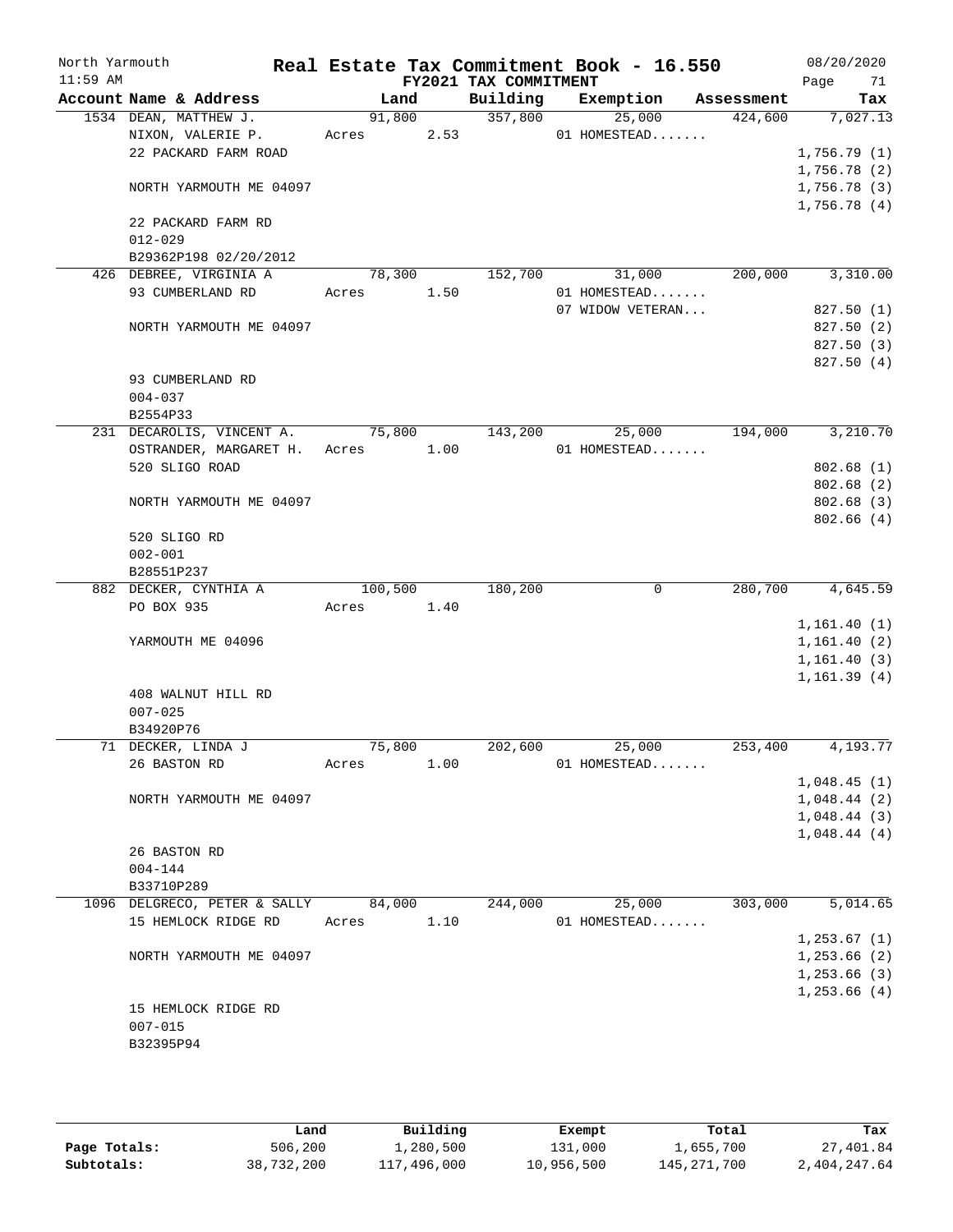| North Yarmouth |                                          |            |            |             |                                   | Real Estate Tax Commitment Book - 16.550 |             |            | 08/20/2020                 |
|----------------|------------------------------------------|------------|------------|-------------|-----------------------------------|------------------------------------------|-------------|------------|----------------------------|
| $11:59$ AM     | Account Name & Address                   |            |            | Land        | FY2021 TAX COMMITMENT<br>Building | Exemption                                |             | Assessment | Page<br>72<br>Tax          |
|                | 573 DEMERS, BRIGITTE HELEN               |            | 102,800    |             | 155,400                           |                                          | 25,000      | 233,200    | 3,859.46                   |
|                | 1445 NORTH ROAD                          |            | Acres      | 6.40        |                                   | 01 HOMESTEAD                             |             |            |                            |
|                |                                          |            |            |             |                                   |                                          |             |            | 964.87(1)                  |
|                | NORTH YARMOUTH ME 04097                  |            |            |             |                                   |                                          |             |            | 964.87(2)                  |
|                |                                          |            |            |             |                                   |                                          |             |            | 964.87(3)<br>964.85(4)     |
|                | 1445 NORTH RD                            |            |            |             |                                   |                                          |             |            |                            |
|                | $012 - 044$                              |            |            |             |                                   |                                          |             |            |                            |
|                | B27733P42 03/17/2010                     |            |            |             |                                   |                                          |             |            |                            |
|                | 1866 DENHAM, MATTHEW S &                 |            |            | 77,200      | 306,700                           |                                          | 25,000      | 358,900    | 5,939.80                   |
|                | KATI A                                   |            |            |             |                                   |                                          |             |            |                            |
|                | 7 BOWDOIN COURT                          |            | Acres      | 1.27        |                                   | 01 HOMESTEAD                             |             |            |                            |
|                | NORTH YARMOUTH ME 04097                  |            |            |             |                                   |                                          |             |            | 1,484.95(1)<br>1,484.95(2) |
|                |                                          |            |            |             |                                   |                                          |             |            | 1,484.95(3)                |
|                |                                          |            |            |             |                                   |                                          |             |            | 1,484.95(4)                |
|                | 7 BOWDOIN COURT                          |            |            |             |                                   |                                          |             |            |                            |
|                | $008 - 028 - 003$                        |            |            |             |                                   |                                          |             |            |                            |
|                | B34231P130                               |            |            |             |                                   |                                          |             |            |                            |
|                | 192 DENNETT, ROBERT                      |            |            | 77,100      | 120,300                           |                                          | 25,000      | 172,400    | 2,853.22                   |
|                | 207 MOUNTFORT RD                         |            | Acres 1.25 |             |                                   | 01 HOMESTEAD                             |             |            |                            |
|                |                                          |            |            |             |                                   |                                          |             |            | 713.31(1)                  |
|                | NORTH YARMOUTH ME 04097                  |            |            |             |                                   |                                          |             |            | 713.31(2)<br>713.31(3)     |
|                |                                          |            |            |             |                                   |                                          |             |            | 713.29(4)                  |
|                | 207 MOUNTFORT RD                         |            |            |             |                                   |                                          |             |            |                            |
|                | $003 - 104$                              |            |            |             |                                   |                                          |             |            |                            |
|                | B4285P267                                |            |            |             |                                   |                                          |             |            |                            |
|                | 1290 DENNISON, III, ROSCOE               |            | 91,800     |             | 186,800                           |                                          | 25,000      | 253,600    | 4,197.08                   |
|                | G. & JACQUELYN M.                        |            |            |             |                                   |                                          |             |            |                            |
|                | US BANK NATIONAL<br>ASSOCIATION, TRUSTEE |            | Acres      | 4.20        |                                   | 01 HOMESTEAD                             |             |            |                            |
|                | 17 ROCKY RD                              |            |            |             |                                   |                                          |             |            | 1,049.27(1)                |
|                |                                          |            |            |             |                                   |                                          |             |            | 1,049.27(2)                |
|                | NORTH YARMOUTH ME 04097                  |            |            |             |                                   |                                          |             |            | 1,049.27(3)                |
|                |                                          |            |            |             |                                   |                                          |             |            | 1,049.27(4)                |
|                | 17 ROCKY RD                              |            |            |             |                                   |                                          |             |            |                            |
|                | $012 - 059$                              |            |            |             |                                   |                                          |             |            |                            |
|                | B24138P256<br>1712 DENNISON, JASON       |            |            | 7,900       | $\mathbf 0$                       |                                          | 0           | 7,900      | 130.75                     |
|                | 44 BROOKSIDE DRIVE                       |            | Acres      | 1.60        |                                   |                                          |             |            |                            |
|                |                                          |            |            |             |                                   |                                          |             |            | 32.69(1)                   |
|                | NEW GLOUCESTER ME 04260                  |            |            |             |                                   |                                          |             |            | 32.69(2)                   |
|                |                                          |            |            |             |                                   |                                          |             |            | 32.69(3)                   |
|                |                                          |            |            |             |                                   |                                          |             |            | 32.68(4)                   |
|                | ROCKY RD                                 |            |            |             |                                   |                                          |             |            |                            |
|                | $012 - 060$                              |            |            |             |                                   |                                          |             |            |                            |
|                | B24185P274                               |            |            |             |                                   |                                          |             |            |                            |
|                | 1360 DERI, JUSTIN LOKAI<br>1573 NORTH RD |            | 78,300     | 1.50        | 85,600                            |                                          | 0           | 163,900    | 2,712.55                   |
|                |                                          |            | Acres      |             |                                   |                                          |             |            | 678.14(1)                  |
|                | NORTH YARMOUTH ME 04097                  |            |            |             |                                   |                                          |             |            | 678.14(2)                  |
|                |                                          |            |            |             |                                   |                                          |             |            | 678.14(3)                  |
|                |                                          |            |            |             |                                   |                                          |             |            | 678.13(4)                  |
|                | 1573 NORTH RD                            |            |            |             |                                   |                                          |             |            |                            |
|                | $012 - 023$                              |            |            |             |                                   |                                          |             |            |                            |
|                | B35643P193                               |            |            |             |                                   |                                          |             |            |                            |
|                |                                          |            |            |             |                                   |                                          |             |            |                            |
|                |                                          | Land       |            | Building    |                                   | Exempt                                   |             | Total      | Tax                        |
| Page Totals:   |                                          | 435,100    |            | 854,800     |                                   | 100,000                                  |             | 1,189,900  | 19,692.86                  |
| Subtotals:     |                                          | 39,167,300 |            | 118,350,800 |                                   | 11,056,500                               | 146,461,600 |            | 2,423,940.50               |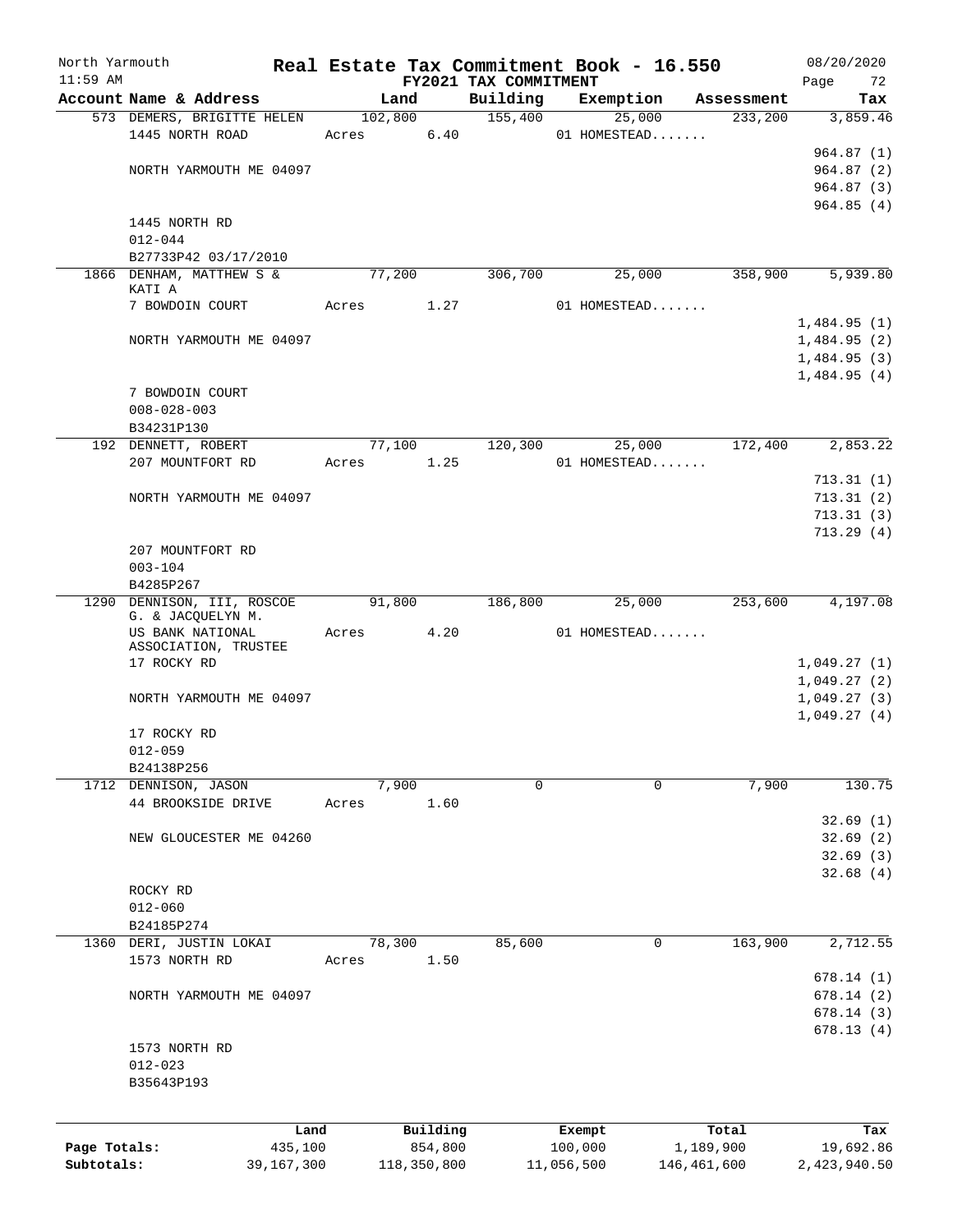| North Yarmouth |                                            |                 |       |                       |                       | Real Estate Tax Commitment Book - 16.550 |                       | 08/20/2020       |
|----------------|--------------------------------------------|-----------------|-------|-----------------------|-----------------------|------------------------------------------|-----------------------|------------------|
| $11:59$ AM     |                                            |                 |       |                       | FY2021 TAX COMMITMENT |                                          |                       | Page<br>73       |
|                | Account Name & Address                     |                 |       | Land<br>72,200        | Building<br>164, 100  | Exemption                                | Assessment<br>211,300 | Tax<br>3,497.02  |
|                | 62 DERRIG, LARAINE E.<br>357 GREELY RD EXT |                 | Acres | 0.81                  |                       | 25,000<br>01 HOMESTEAD                   |                       |                  |
|                |                                            |                 |       |                       |                       |                                          |                       | 874.26(1)        |
|                | NORTH YARMOUTH ME 04097                    |                 |       |                       |                       |                                          |                       | 874.26(2)        |
|                |                                            |                 |       |                       |                       |                                          |                       | 874.26(3)        |
|                |                                            |                 |       |                       |                       |                                          |                       | 874.24 (4)       |
|                | 357 GREELY RD EXT                          |                 |       |                       |                       |                                          |                       |                  |
|                | $004 - 066$                                |                 |       |                       |                       |                                          |                       |                  |
|                | B9018P345                                  |                 |       |                       |                       |                                          |                       |                  |
|                | 1975 DESIGN BUILD ASSOCIATES               |                 |       | 149,200               | 217,600               | 0                                        | 366,800               | 6,070.54         |
|                | OF MAINE                                   |                 |       |                       |                       |                                          |                       |                  |
|                | 220 FLAGGY MEADOW RD                       |                 | Acres | 2.90                  |                       |                                          |                       |                  |
|                |                                            |                 |       |                       |                       |                                          |                       | 1,517.64(1)      |
|                | GORHAM ME 04038                            |                 |       |                       |                       |                                          |                       | 1,517.64(2)      |
|                |                                            |                 |       |                       |                       |                                          |                       | 1,517.64(3)      |
|                |                                            |                 |       |                       |                       |                                          |                       | 1,517.62(4)      |
|                | 60 VILLAGE VIEW LN                         |                 |       |                       |                       |                                          |                       |                  |
|                | $007 - 034 - 013$                          |                 |       |                       |                       |                                          |                       |                  |
|                | B36356P138                                 |                 |       |                       |                       |                                          |                       |                  |
|                | 1994 DESIMONE, JR.,                        |                 |       | 69,100                | 278,900               | 0                                        | 348,000               | 5,759.40         |
|                | CHRISTOPHER A & RITA R<br>14 RANGEWAY LN   |                 | Acres | 0.49                  |                       |                                          |                       |                  |
|                |                                            |                 |       |                       |                       |                                          |                       | 1,439.85(1)      |
|                | NORTH YARMOUTH ME 04097                    |                 |       |                       |                       |                                          |                       | 1,439.85(2)      |
|                |                                            |                 |       |                       |                       |                                          |                       | 1,439.85(3)      |
|                |                                            |                 |       |                       |                       |                                          |                       | 1,439.85(4)      |
|                | 14 RANGEWAY LN                             |                 |       |                       |                       |                                          |                       |                  |
|                | $007 - 070 - 007$                          |                 |       |                       |                       |                                          |                       |                  |
|                | B36561P22                                  |                 |       |                       |                       |                                          |                       |                  |
|                | 194 DEVINE PATRICK                         |                 |       | 70,000                | 151,000               | 0                                        | 221,000               | 3,657.55         |
|                | 99 CUMBERLAND RD                           |                 | Acres | 0.65                  |                       |                                          |                       |                  |
|                |                                            |                 |       |                       |                       |                                          |                       | 914.39(1)        |
|                | NORTH YARMOUTH ME 04097                    |                 |       |                       |                       |                                          |                       | 914.39(2)        |
|                |                                            |                 |       |                       |                       |                                          |                       | 914.39(3)        |
|                |                                            |                 |       |                       |                       |                                          |                       | 914.38 (4)       |
|                | 99 CUMBERLAND RD                           |                 |       |                       |                       |                                          |                       |                  |
|                | $004 - 036$                                |                 |       |                       |                       |                                          |                       |                  |
|                | B35656P43                                  |                 |       |                       |                       |                                          |                       |                  |
| 683            | DEVLIN, BARBARA S.                         |                 |       | 84,400                | 170,700               | 25,000                                   | 230,100               | 3,808.16         |
|                | 101 LUFKIN RD                              |                 | Acres | 2.72                  |                       | 01 HOMESTEAD                             |                       |                  |
|                |                                            |                 |       |                       |                       |                                          |                       | 952.04 (1)       |
|                | NORTH YARMOUTH ME 04097                    |                 |       |                       |                       |                                          |                       | 952.04(2)        |
|                |                                            |                 |       |                       |                       |                                          |                       | 952.04 (3)       |
|                |                                            |                 |       |                       |                       |                                          |                       | 952.04(4)        |
|                | 101 LUFKIN RD                              |                 |       |                       |                       |                                          |                       |                  |
|                | $011 - 004$                                |                 |       |                       |                       |                                          |                       |                  |
|                | B25678P294                                 |                 |       |                       |                       |                                          |                       |                  |
| 1728           | DEWOLFE REALITY &<br>DEVELOPMENT, LLC      |                 |       | 75,800                | 322,500               | 0                                        | 398,300               | 6,591.87         |
|                | 137 SHAKER RD                              |                 | Acres | 1.00                  |                       |                                          |                       |                  |
|                |                                            |                 |       |                       |                       |                                          |                       | 1,647.97(1)      |
|                | GRAY ME 04071                              |                 |       |                       |                       |                                          |                       | 1,647.97(2)      |
|                |                                            |                 |       |                       |                       |                                          |                       | 1,647.97(3)      |
|                |                                            |                 |       |                       |                       |                                          |                       | 1,647.96(4)      |
|                | 7 PERENNIAL DR                             |                 |       |                       |                       |                                          |                       |                  |
|                | $014 - 032$                                |                 |       |                       |                       |                                          |                       |                  |
|                | B36114P179                                 |                 |       |                       |                       |                                          |                       |                  |
|                |                                            |                 |       |                       |                       |                                          |                       |                  |
|                |                                            |                 |       |                       |                       |                                          |                       |                  |
| Page Totals:   |                                            | Land<br>520,700 |       | Building<br>1,304,800 |                       | Exempt<br>50,000                         | Total<br>1,775,500    | Tax<br>29,384.54 |
| Subtotals:     |                                            | 39,688,000      |       | 119,655,600           |                       | 11,106,500                               | 148, 237, 100         | 2,453,325.04     |
|                |                                            |                 |       |                       |                       |                                          |                       |                  |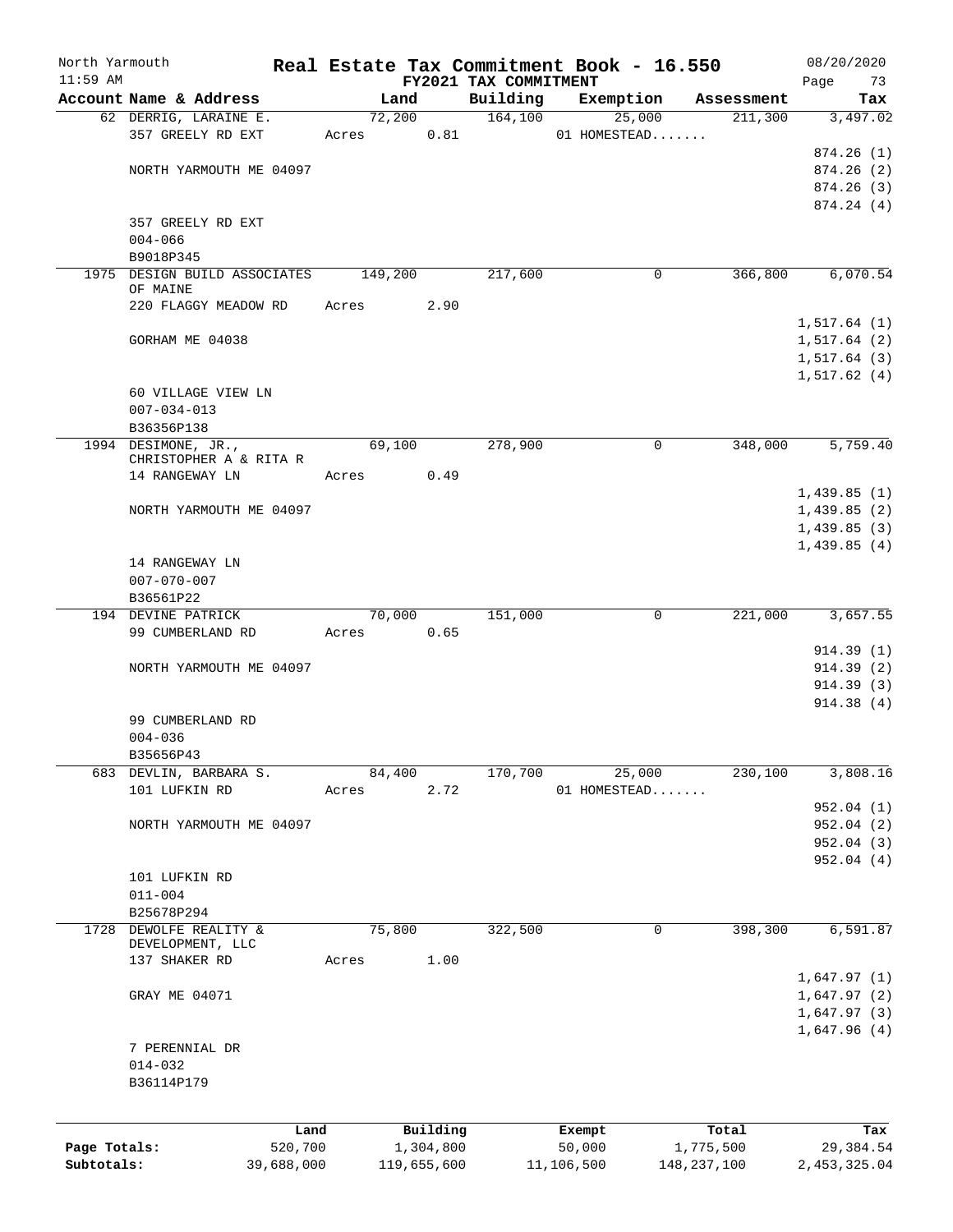| North Yarmouth<br>$11:59$ AM |                              |         |           | FY2021 TAX COMMITMENT | Real Estate Tax Commitment Book - 16.550 |            | 08/20/2020<br>Page<br>74     |
|------------------------------|------------------------------|---------|-----------|-----------------------|------------------------------------------|------------|------------------------------|
|                              | Account Name & Address       | Land    |           | Building              | Exemption                                | Assessment | Tax                          |
|                              | 1727 DEWOLFE, JR., FRANK G & | 77,800  |           | 0                     | $\Omega$                                 | 77,800     | 1,287.59                     |
|                              | SERINA M                     |         |           |                       |                                          |            |                              |
|                              | 144 ORCHARD HILL RD          | Acres   | 1.39      |                       |                                          |            |                              |
|                              |                              |         |           |                       |                                          |            | 321.90(1)                    |
|                              | CUMBERLAND ME 04021          |         |           |                       |                                          |            | 321.90 (2)<br>321.90(3)      |
|                              |                              |         |           |                       |                                          |            | 321.89(4)                    |
|                              | HASKELL RD                   |         |           |                       |                                          |            |                              |
|                              | $014 - 025$                  |         |           |                       |                                          |            |                              |
|                              | B24091P52                    |         |           |                       |                                          |            |                              |
|                              | 1095 DEXTER, PAUL            | 83,400  |           | 242,400               | 25,000                                   | 300,800    | 4,978.24                     |
|                              | DEXTER, KATHERINE            | Acres   | 1.00      |                       | 01 HOMESTEAD                             |            |                              |
|                              | 20 HEMLOCK RIDGE RD          |         |           |                       |                                          |            | 1, 244.56(1)                 |
|                              |                              |         |           |                       |                                          |            | 1, 244.56(2)                 |
|                              | NORTH YARMOUTH ME 04097      |         |           |                       |                                          |            | 1, 244.56(3)<br>1, 244.56(4) |
|                              | 20 HEMLOCK RIDGE RD          |         |           |                       |                                          |            |                              |
|                              | $007 - 014$                  |         |           |                       |                                          |            |                              |
|                              | B22866P177                   |         |           |                       |                                          |            |                              |
|                              | 791 DIBIASE, DAVID &         | 77,000  |           | 334,800               | 0                                        | 411,800    | 6,815.29                     |
|                              | <b>JOYELLE</b>               |         |           |                       |                                          |            |                              |
|                              | 19 CONIFER LANE              | Acres   | 1.24      |                       |                                          |            |                              |
|                              |                              |         |           |                       |                                          |            | 1,703.83(1)                  |
|                              | NORTH YARMOUTH ME 04097      |         |           |                       |                                          |            | 1,703.82(2)<br>1,703.82(3)   |
|                              |                              |         |           |                       |                                          |            | 1,703.82(4)                  |
|                              | 19 CONIFER LANE              |         |           |                       |                                          |            |                              |
|                              | $004 - 208$                  |         |           |                       |                                          |            |                              |
|                              | B36408P168                   |         |           |                       |                                          |            |                              |
|                              | 480 DIBNER, TRUDY E.         | 106,500 |           | 458,300               | 31,000                                   | 533,800    | 8,834.39                     |
|                              | DIBNER, HART K.              | Acres   | 5.20      |                       | 05 VETERAN                               |            |                              |
|                              | 26 HAWTHORNE ROAD            |         |           |                       | 01 HOMESTEAD                             |            | 2,208.60(1)                  |
|                              |                              |         |           |                       |                                          |            | 2,208.60(2)                  |
|                              | NORTH YARMOUTH ME 04097      |         |           |                       |                                          |            | 2,208.60(3)<br>2,208.59(4)   |
|                              | 26 HAWTHORNE RD              |         |           |                       |                                          |            |                              |
|                              | $003 - 084$                  |         |           |                       |                                          |            |                              |
|                              | B25089P58                    |         |           |                       |                                          |            |                              |
| 462                          | DILISIO, GARY                | 127,800 |           | 0                     | $\mathbf 0$                              | 127,800    | 2,115.09                     |
|                              | 1392 NORTH ROAD              | Acres   | 11.95     |                       |                                          |            |                              |
|                              |                              |         |           |                       |                                          |            | 528.78 (1)                   |
|                              | NORTH YARMOUTH ME 04097      |         |           |                       |                                          |            | 528.77 (2)                   |
|                              |                              |         |           |                       |                                          |            | 528.77 (3)                   |
|                              | SOUTHERLY VIEW RD            |         |           |                       |                                          |            | 528.77 (4)                   |
|                              | $009 - 055$                  |         |           |                       |                                          |            |                              |
|                              | B27711P5 04/14/2010          |         |           |                       |                                          |            |                              |
|                              | 607 DILISIO, GARY            | 101,600 |           | 214,600               | 25,000                                   | 291,200    | 4,819.36                     |
|                              | 1392 NORTH ROAD              | Acres   | 6.15      |                       | 01 HOMESTEAD                             |            |                              |
|                              |                              |         |           |                       |                                          |            | 1, 204.84 (1)                |
|                              | NORTH YARMOUTH ME 04097      |         |           |                       |                                          |            | 1, 204.84 (2)                |
|                              |                              |         |           |                       |                                          |            | 1, 204.84(3)                 |
|                              |                              |         |           |                       |                                          |            | 1, 204.84 (4)                |
|                              | 1392 NORTH RD                |         |           |                       |                                          |            |                              |
|                              | $009 - 056$                  |         |           |                       |                                          |            |                              |
|                              | B27711P7                     |         |           |                       |                                          |            |                              |
|                              |                              |         |           |                       |                                          |            |                              |
|                              |                              |         |           |                       |                                          |            |                              |
|                              | Land                         |         | Building  |                       | Exempt                                   | Total      | Tax                          |
| Page Totals:                 | 574,100                      |         | 1,250,100 |                       | 81,000                                   | 1,743,200  | 28,849.96                    |

**Subtotals:** 40,262,100 120,905,700 11,187,500 149,980,300 2,482,175.00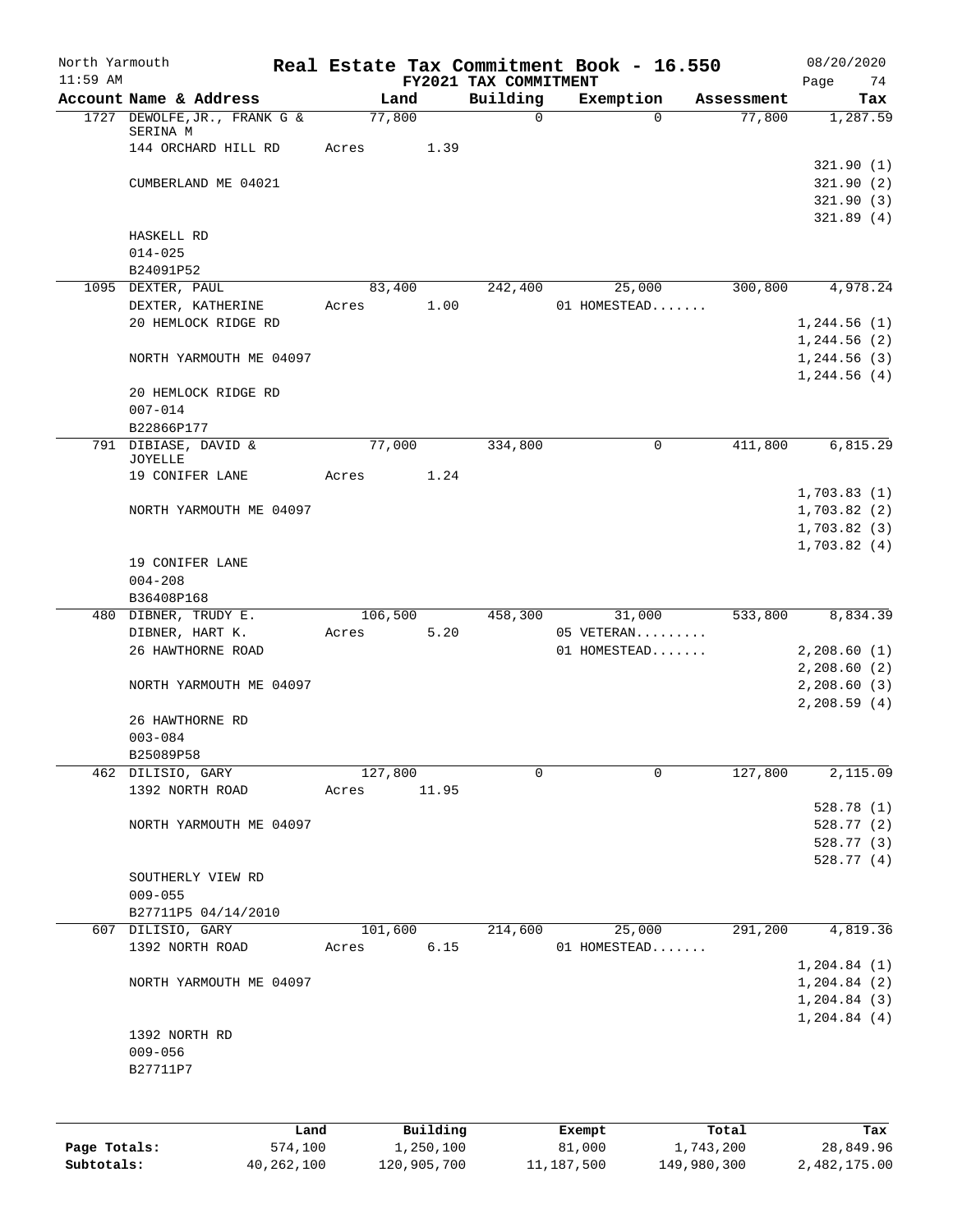| North Yarmouth<br>$11:59$ AM |                                         |         |       | FY2021 TAX COMMITMENT | Real Estate Tax Commitment Book - 16.550 |            | 08/20/2020<br>Page<br>75 |
|------------------------------|-----------------------------------------|---------|-------|-----------------------|------------------------------------------|------------|--------------------------|
|                              | Account Name & Address                  | Land    |       | Building              | Exemption                                | Assessment | Tax                      |
|                              | 1645 DILISIO, GARY                      | 169,700 |       | $\mathsf{O}$          | $\Omega$                                 | 169,700    | 2,808.54                 |
|                              | 1392 NORTH ROAD                         | Acres   | 20.77 |                       |                                          |            |                          |
|                              |                                         |         |       |                       |                                          |            | 702.14(1)                |
|                              | NORTH YARMOUTH ME 04097                 |         |       |                       |                                          |            | 702.14(2)                |
|                              |                                         |         |       |                       |                                          |            | 702.14(3)                |
|                              |                                         |         |       |                       |                                          |            | 702.12(4)                |
|                              | NORTH RD                                |         |       |                       |                                          |            |                          |
|                              | $009 - 057$                             |         |       |                       |                                          |            |                          |
|                              | B27711P7 04/14/2010                     |         |       |                       |                                          |            |                          |
|                              | 606 DILISIO, GARY J                     | 96,500  |       | 0                     | 0                                        | 96,500     | 1,597.08                 |
|                              | 1392 NORTH ROAD                         | Acres   | 5.14  |                       |                                          |            |                          |
|                              |                                         |         |       |                       |                                          |            | 399.27(1)                |
|                              | NORTH YARMOUTH ME 04097                 |         |       |                       |                                          |            | 399.27 (2)               |
|                              |                                         |         |       |                       |                                          |            | 399.27 (3)               |
|                              |                                         |         |       |                       |                                          |            | 399.27(4)                |
|                              | NORTH RD                                |         |       |                       |                                          |            |                          |
|                              | $009 - 058$                             |         |       |                       |                                          |            |                          |
|                              | B27711P7 04/14/2010                     |         |       | 262, 200              |                                          | 322,400    | 5,335.72                 |
|                              | 939 DILLMAN, CHRISTOPHER<br>19 HENRY RD | 85,200  |       |                       | 25,000                                   |            |                          |
|                              |                                         | Acres   | 1.33  |                       | 01 HOMESTEAD                             |            | 1,333.93(1)              |
|                              | NORTH YARMOUTH ME 04097                 |         |       |                       |                                          |            | 1,333.93(2)              |
|                              |                                         |         |       |                       |                                          |            | 1,333.93(3)              |
|                              |                                         |         |       |                       |                                          |            | 1,333.93(4)              |
|                              | 19 HENRY RD                             |         |       |                       |                                          |            |                          |
|                              | $010 - 131$                             |         |       |                       |                                          |            |                          |
|                              | B12334P123                              |         |       |                       |                                          |            |                          |
|                              | 105 DILLON, ANN R                       | 75,800  |       | 78,200                | 25,000                                   | 129,000    | 2,134.95                 |
|                              | 6 NORTH YARMOUTH WOODS                  | Acres   | 1.00  |                       | 01 HOMESTEAD                             |            |                          |
|                              |                                         |         |       |                       |                                          |            | 533.74 (1)               |
|                              | NORTH YARMOUTH ME 04097                 |         |       |                       |                                          |            | 533.74 (2)               |
|                              |                                         |         |       |                       |                                          |            | 533.74 (3)               |
|                              |                                         |         |       |                       |                                          |            | 533.73 (4)               |
|                              | 6 NORTH YARMOUTH WOODS                  |         |       |                       |                                          |            |                          |
|                              | $004 - 034 - 006$                       |         |       |                       |                                          |            |                          |
|                              | B30786P24                               |         |       |                       |                                          |            |                          |
|                              | 1828 DILLON, JENNIFER J &               | 99,900  |       | 234,300               | 25,000                                   | 309,200    | 5,117.26                 |
|                              | EDWARD F.                               |         |       |                       |                                          |            |                          |
|                              | 87 HENRY RD                             | Acres   | 4.00  |                       | 01 HOMESTEAD                             |            |                          |
|                              |                                         |         |       |                       |                                          |            | 1, 279.32(1)             |
|                              | NORTH YARMOUTH ME 04097                 |         |       |                       |                                          |            | 1, 279.32(2)             |
|                              |                                         |         |       |                       |                                          |            | 1, 279.32(3)             |
|                              |                                         |         |       |                       |                                          |            | 1, 279.30(4)             |
|                              | 87 HENRY RD                             |         |       |                       |                                          |            |                          |
|                              | $010 - 100 - A$                         |         |       |                       |                                          |            |                          |
|                              | B29366P124 02/22/2012                   |         |       |                       |                                          |            |                          |
|                              | 1068 DIMATTEO, NICHOLAS                 | 94,600  |       | 342,300               | 25,000                                   | 411,900    | 6,816.95                 |
|                              | WHITTIER, CHRISTINE                     | Acres   | 3.03  |                       | 01 HOMESTEAD                             |            |                          |
|                              | 20 STEEPLE CHASE RD                     |         |       |                       |                                          |            | 1,704.24(1)              |
|                              |                                         |         |       |                       |                                          |            | 1,704.24(2)              |
|                              | NORTH YARMOUTH ME 04097                 |         |       |                       |                                          |            | 1,704.24(3)              |
|                              |                                         |         |       |                       |                                          |            | 1,704.23(4)              |
|                              | 20 STEEPLE CHASE RD                     |         |       |                       |                                          |            |                          |
|                              | $010 - 009$                             |         |       |                       |                                          |            |                          |
|                              | B33832P278                              |         |       |                       |                                          |            |                          |
|                              |                                         |         |       |                       |                                          |            |                          |
|                              |                                         |         |       |                       |                                          |            |                          |
|                              |                                         |         |       |                       |                                          |            |                          |

|              | Land       | Building    | Exempt     | Total       | Tax          |
|--------------|------------|-------------|------------|-------------|--------------|
| Page Totals: | 621,700    | 917,000     | 100,000    | 1,438,700   | 23,810.50    |
| Subtotals:   | 40,883,800 | 121,822,700 | 11,287,500 | 151,419,000 | 2,505,985.50 |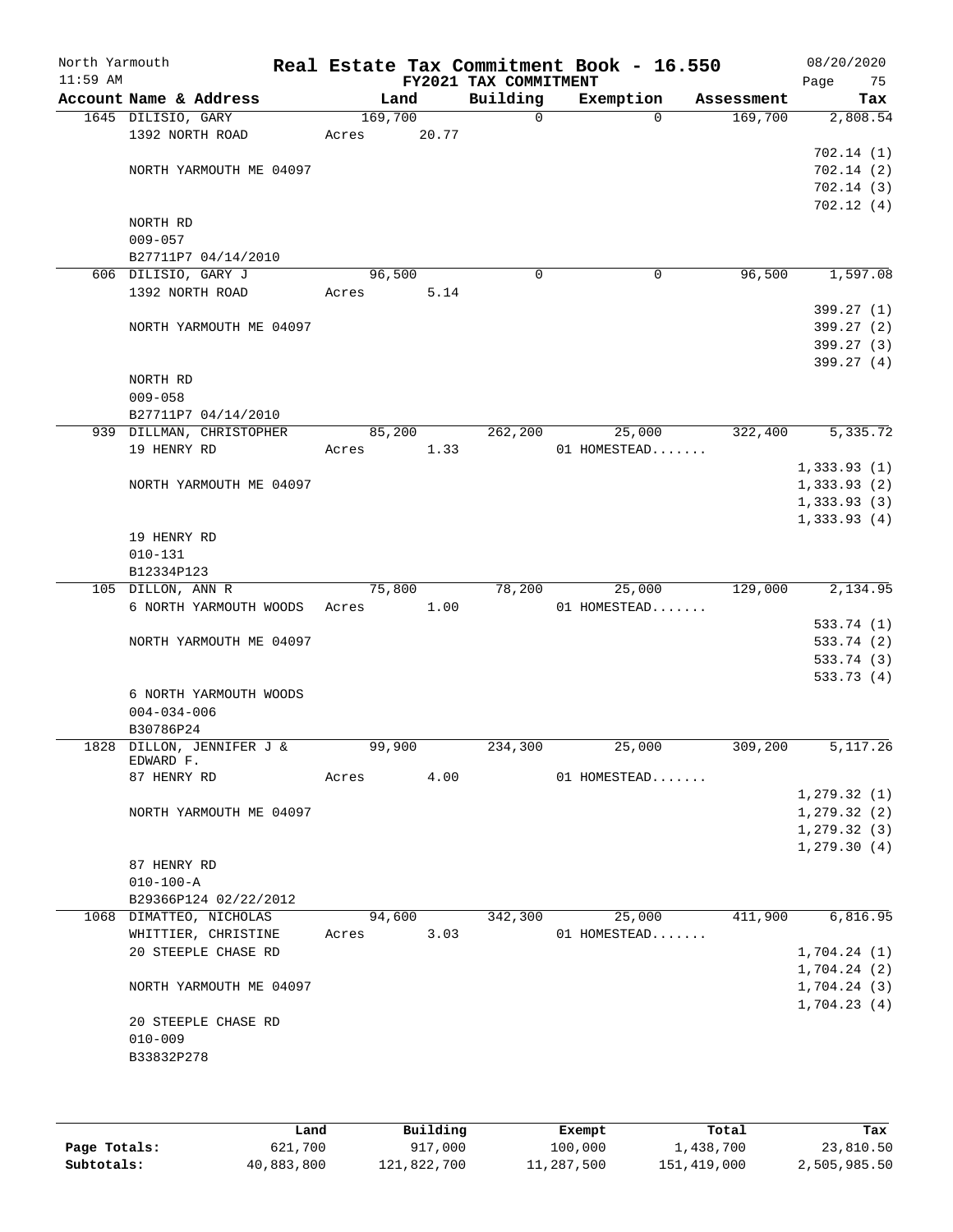| North Yarmouth<br>$11:59$ AM |                               |       |            | FY2021 TAX COMMITMENT | Real Estate Tax Commitment Book - 16.550 |             |            | 08/20/2020<br>Page<br>76 |
|------------------------------|-------------------------------|-------|------------|-----------------------|------------------------------------------|-------------|------------|--------------------------|
|                              | Account Name & Address        |       | Land       | Building              | Exemption                                |             | Assessment | Tax                      |
|                              | 534 DISILVESTRO, VICTOR       |       | 86,500     | 211,700               |                                          | 25,000      | 273,200    | 4,521.46                 |
|                              | 10 RIVERS EDGE RD             |       | Acres 3.14 |                       | 01 HOMESTEAD                             |             |            |                          |
|                              |                               |       |            |                       |                                          |             |            | 1, 130.37(1)             |
|                              | NORTH YARMOUTH ME 04097       |       |            |                       |                                          |             |            | 1, 130.37(2)             |
|                              |                               |       |            |                       |                                          |             |            | 1, 130.37(3)             |
|                              |                               |       |            |                       |                                          |             |            | 1, 130.35(4)             |
|                              | 10 RIVERS EDGE RD             |       |            |                       |                                          |             |            |                          |
|                              | $002 - 066$                   |       |            |                       |                                          |             |            |                          |
|                              | B15544P93                     |       |            |                       |                                          |             |            |                          |
|                              | 156 DIXON, MARK S.            |       | 88,400     | 249,900               |                                          | 25,000      | 313,300    | 5,185.12                 |
|                              | 39 THE LANE                   | Acres | 3.52       |                       | 01 HOMESTEAD                             |             |            |                          |
|                              |                               |       |            |                       |                                          |             |            | 1, 296.28(1)             |
|                              | NORTH YARMOUTH ME 04097       |       |            |                       |                                          |             |            | 1, 296.28(2)             |
|                              |                               |       |            |                       |                                          |             |            | 1, 296.28(3)             |
|                              |                               |       |            |                       |                                          |             |            | 1,296.28(4)              |
|                              | 39 THE LANE                   |       |            |                       |                                          |             |            |                          |
|                              | $004 - 117$                   |       |            |                       |                                          |             |            |                          |
|                              | B8948P227                     |       |            |                       |                                          |             |            |                          |
|                              | 602 DODWELL, THOMAS           |       | 142,300    | 94,400                | 31,000                                   |             | 205,700    | 3,404.34                 |
|                              | 434 LEDGE RD                  | Acres | 15.00      |                       | 01 HOMESTEAD                             |             |            |                          |
|                              |                               |       |            |                       | 05 VETERAN                               |             |            | 851.09 (1)               |
|                              | NORTH YARMOUTH ME 04097       |       |            |                       |                                          |             |            | 851.09 (2)               |
|                              |                               |       |            |                       |                                          |             |            | 851.09 (3)               |
|                              |                               |       |            |                       |                                          |             |            | 851.07 (4)               |
|                              | 434 LEDGE RD                  |       |            |                       |                                          |             |            |                          |
|                              | $003 - 086$                   |       |            |                       |                                          |             |            |                          |
|                              | B9358P94                      |       |            |                       |                                          |             |            |                          |
|                              | 1341 DOHERTY, CHARLOTTE &     |       | 91,800     | 145,800               |                                          | 25,000      | 212,600    | 3,518.53                 |
|                              | JACK C                        |       |            |                       |                                          |             |            |                          |
|                              | 245 WEST POWNAL RD            | Acres | 4.20       |                       | 01 HOMESTEAD                             |             |            |                          |
|                              |                               |       |            |                       |                                          |             |            | 879.64 (1)               |
|                              | NORTH YARMOUTH ME 04097       |       |            |                       |                                          |             |            | 879.63(2)                |
|                              |                               |       |            |                       |                                          |             |            | 879.63 (3)               |
|                              |                               |       |            |                       |                                          |             |            | 879.63(4)                |
|                              | 245 WEST POWNAL RD            |       |            |                       |                                          |             |            |                          |
|                              | $013 - 042$                   |       |            |                       |                                          |             |            |                          |
|                              | B33906P225                    |       |            |                       |                                          |             |            |                          |
|                              | 213 DOLBY, MATTHEW            |       | 102,300    | 258,200               | 25,000                                   |             | 335,500    | 5,552.53                 |
|                              | 268 MOUNTFORT RD              | Acres | 2.52       |                       | 01 HOMESTEAD                             |             |            |                          |
|                              |                               |       |            |                       |                                          |             |            | 1,388.14(1)              |
|                              | NORTH YARMOUTH ME 04097       |       |            |                       |                                          |             |            | 1,388.13(2)              |
|                              |                               |       |            |                       |                                          |             |            | 1,388.13(3)              |
|                              |                               |       |            |                       |                                          |             |            | 1,388.13(4)              |
|                              | 268 MOUNTFORT RD              |       |            |                       |                                          |             |            |                          |
|                              | $003 - 072$                   |       |            |                       |                                          |             |            |                          |
|                              | B31580P26 06/16/2014 B9516P59 |       |            |                       |                                          |             |            |                          |
|                              | 1493 DONAGHUE JR. JAMES P. &  |       | 88,700     | 382,600               |                                          | $\mathbf 0$ | 471,300    | 7,800.02                 |
|                              | CARAROSE M                    |       |            |                       |                                          |             |            |                          |
|                              | 6 STONEY BROOK LN             | Acres | 11.89      |                       |                                          |             |            |                          |
|                              |                               |       |            |                       |                                          |             |            | 1,950.01(1)              |
|                              | NORTH YARMOUTH ME 04097       |       |            |                       |                                          |             |            | 1,950.01(2)              |
|                              |                               |       |            |                       |                                          |             |            | 1,950.01(3)              |
|                              |                               |       |            |                       |                                          |             |            | 1,949.99(4)              |
|                              | 6 STONEY BROOK LN             |       |            |                       |                                          |             |            |                          |
|                              | $017 - 036$                   |       |            |                       |                                          |             |            |                          |
|                              | B33823P290                    |       |            |                       |                                          |             |            |                          |
|                              |                               |       |            |                       |                                          |             |            |                          |
|                              |                               |       |            |                       |                                          |             |            |                          |
|                              |                               |       |            |                       |                                          |             |            |                          |

|              | Land       | Building      | Exempt     | Total       | Tax          |
|--------------|------------|---------------|------------|-------------|--------------|
| Page Totals: | 600,000    | 1,342,600     | 131,000    | 1,811,600   | 29,982.00    |
| Subtotals:   | 41,483,800 | 123, 165, 300 | 11,418,500 | 153,230,600 | 2,535,967.50 |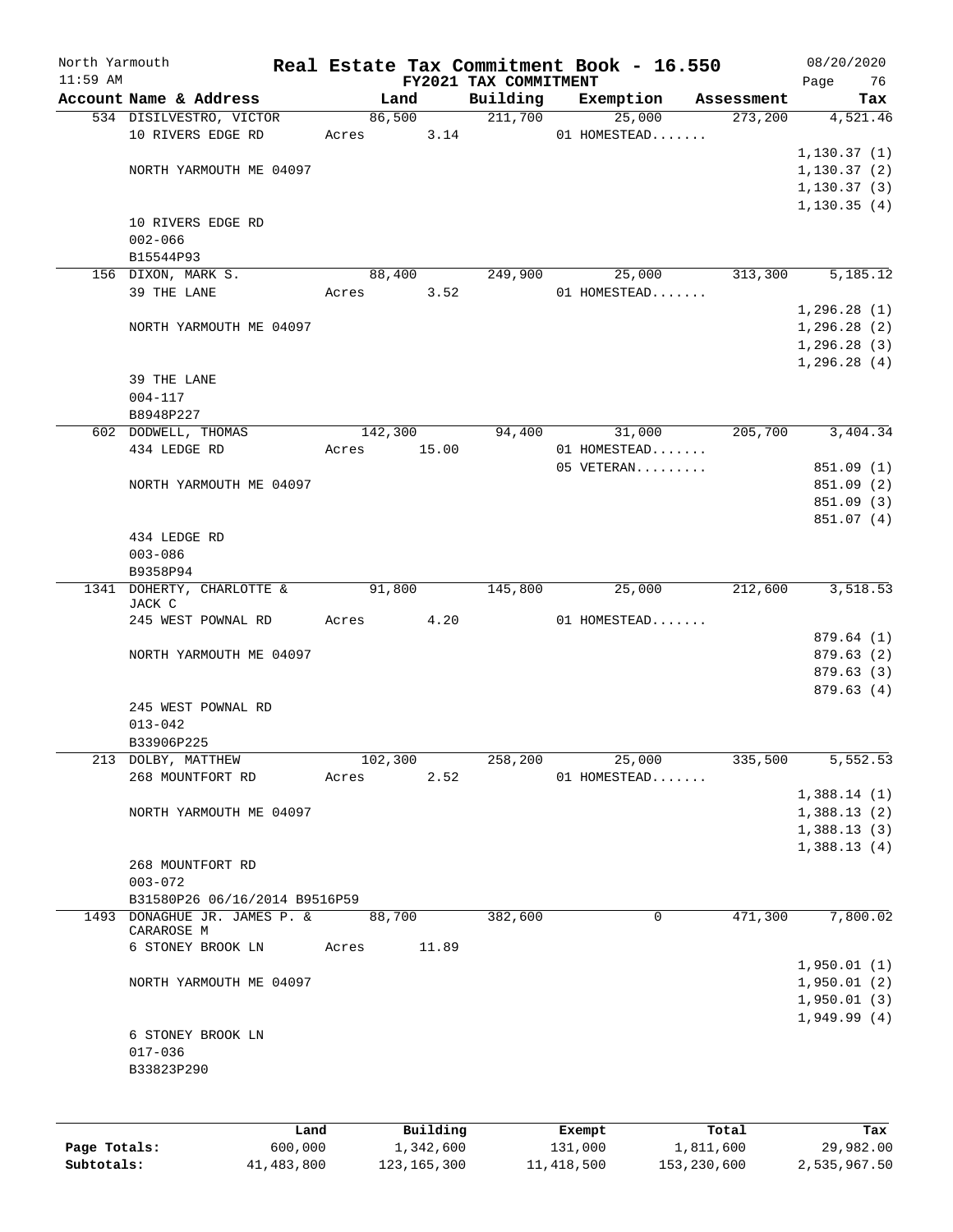| North Yarmouth<br>$11:59$ AM |                                     |            |        | FY2021 TAX COMMITMENT | Real Estate Tax Commitment Book - 16.550 |            | 08/20/2020<br>77<br>Page   |
|------------------------------|-------------------------------------|------------|--------|-----------------------|------------------------------------------|------------|----------------------------|
|                              | Account Name & Address              | Land       |        | Building              | Exemption                                | Assessment | Tax                        |
|                              | 1101 DONNELLY, ANTHONY F.           |            | 95,000 | 429,100               | 25,000                                   | 499,100    | 8,260.11                   |
|                              | DONNELLY, HEIDI E.                  | Acres      | 3.11   |                       | 01 HOMESTEAD                             |            |                            |
|                              | 86 WILD TURKEY LN                   |            |        |                       |                                          |            | 2,065.03(1)                |
|                              |                                     |            |        |                       |                                          |            | 2,065.03(2)                |
|                              | NORTH YARMOUTH ME 04097             |            |        |                       |                                          |            | 2,065.03(3)                |
|                              |                                     |            |        |                       |                                          |            | 2,065.02(4)                |
|                              | 86 WILD TURKEY LN<br>$010 - 052$    |            |        |                       |                                          |            |                            |
|                              | B30044P94                           |            |        |                       |                                          |            |                            |
|                              | 1249 DORR, JR, ROBERT E.            |            | 96,100 | 179,500               | 25,000                                   | 250,600    | 4,147.43                   |
|                              | 616 NEW GLOUCESTER RD               | Acres      | 5.05   |                       | 01 HOMESTEAD                             |            |                            |
|                              |                                     |            |        |                       |                                          |            | 1,036.86(1)                |
|                              | NORTH YARMOUTH ME 04097             |            |        |                       |                                          |            | 1,036.86(2)                |
|                              |                                     |            |        |                       |                                          |            | 1,036.86(3)                |
|                              |                                     |            |        |                       |                                          |            | 1,036.85(4)                |
|                              | 616 NEW GLOUCESTER RD               |            |        |                       |                                          |            |                            |
|                              | $016 - 066$                         |            |        |                       |                                          |            |                            |
|                              | B12143P124                          |            |        |                       |                                          |            |                            |
|                              | 611 DORSEY, ELIZA A.                | 235,600    |        | 324,600               | 25,000                                   | 535,200    | 8,857.56                   |
|                              | 91 PINE RIDGE RD                    | Acres      | 23.20  |                       | 01 HOMESTEAD                             |            |                            |
|                              |                                     |            |        |                       |                                          |            | 2, 214.39(1)               |
|                              | NORTH YARMOUTH ME 04097             |            |        |                       |                                          |            | 2, 214.39(2)               |
|                              |                                     |            |        |                       |                                          |            | 2, 214.39(3)               |
|                              |                                     |            |        |                       |                                          |            | 2, 214.39(4)               |
|                              | 91 PINE RIDGE RD                    |            |        |                       |                                          |            |                            |
|                              | $003 - 051$                         |            |        |                       |                                          |            |                            |
|                              | B25964P156                          |            |        |                       |                                          |            |                            |
|                              | 1516 DOSTILIO, ALICIA & SOL 78,800  |            |        | 264,400               | $\mathbf 0$                              | 343,200    | 5,679.96                   |
|                              | 15 PARSONAGE RD                     | Acres 1.60 |        |                       |                                          |            |                            |
|                              |                                     |            |        |                       |                                          |            | 1,419.99(1)                |
|                              | NORTH YARMOUTH ME 04097             |            |        |                       |                                          |            | 1,419.99(2)<br>1,419.99(3) |
|                              |                                     |            |        |                       |                                          |            | 1,419.99(4)                |
|                              | 15 PARSONAGE RD                     |            |        |                       |                                          |            |                            |
|                              | $007 - 079$                         |            |        |                       |                                          |            |                            |
|                              | B34522P143                          |            |        |                       |                                          |            |                            |
|                              | 751 DOUPHINETT, JOHN O.             | 102,600    |        | 213,200               | 25,000                                   | 290,800    | 4,812.74                   |
|                              | DOUPHINETT, MARLENE Y               | Acres      | 6.35   |                       | 01 HOMESTEAD                             |            |                            |
|                              | 64 ROYAL RD                         |            |        |                       |                                          |            | 1, 203.19(1)               |
|                              |                                     |            |        |                       |                                          |            | 1, 203.19(2)               |
|                              | NORTH YARMOUTH ME 04097             |            |        |                       |                                          |            | 1, 203.19(3)               |
|                              |                                     |            |        |                       |                                          |            | 1, 203.17(4)               |
|                              | 64 ROYAL RD                         |            |        |                       |                                          |            |                            |
|                              | $009 - 007$                         |            |        |                       |                                          |            |                            |
|                              | B14788P339 05/28/1999               |            |        |                       |                                          |            |                            |
|                              | 1469 DOWLING, MICHAEL &<br>SUZANNAH | 118,600    |        | 359,800               | 25,000                                   | 453,400    | 7,503.77                   |
|                              | 188 MILLIKEN RD                     | Acres      | 10.00  |                       | 01 HOMESTEAD                             |            |                            |
|                              |                                     |            |        |                       |                                          |            | 1,875.95(1)                |
|                              | NORTH YARMOUTH ME 04097             |            |        |                       |                                          |            | 1,875.94(2)                |
|                              |                                     |            |        |                       |                                          |            | 1,875.94(3)                |
|                              |                                     |            |        |                       |                                          |            | 1,875.94(4)                |
|                              | 188 MILLIKEN RD                     |            |        |                       |                                          |            |                            |
|                              | $017 - 053$                         |            |        |                       |                                          |            |                            |
|                              | B27652P316 03/16/2010               |            |        |                       |                                          |            |                            |
|                              |                                     |            |        |                       |                                          |            |                            |
|                              |                                     |            |        |                       |                                          |            |                            |

|              | Land       | Building    | Exempt     | Total       | Tax          |
|--------------|------------|-------------|------------|-------------|--------------|
| Page Totals: | 726,700    | 1,770,600   | 125,000    | 2,372,300   | 39, 261.57   |
| Subtotals:   | 42,210,500 | 124,935,900 | 11,543,500 | 155,602,900 | 2,575,229.07 |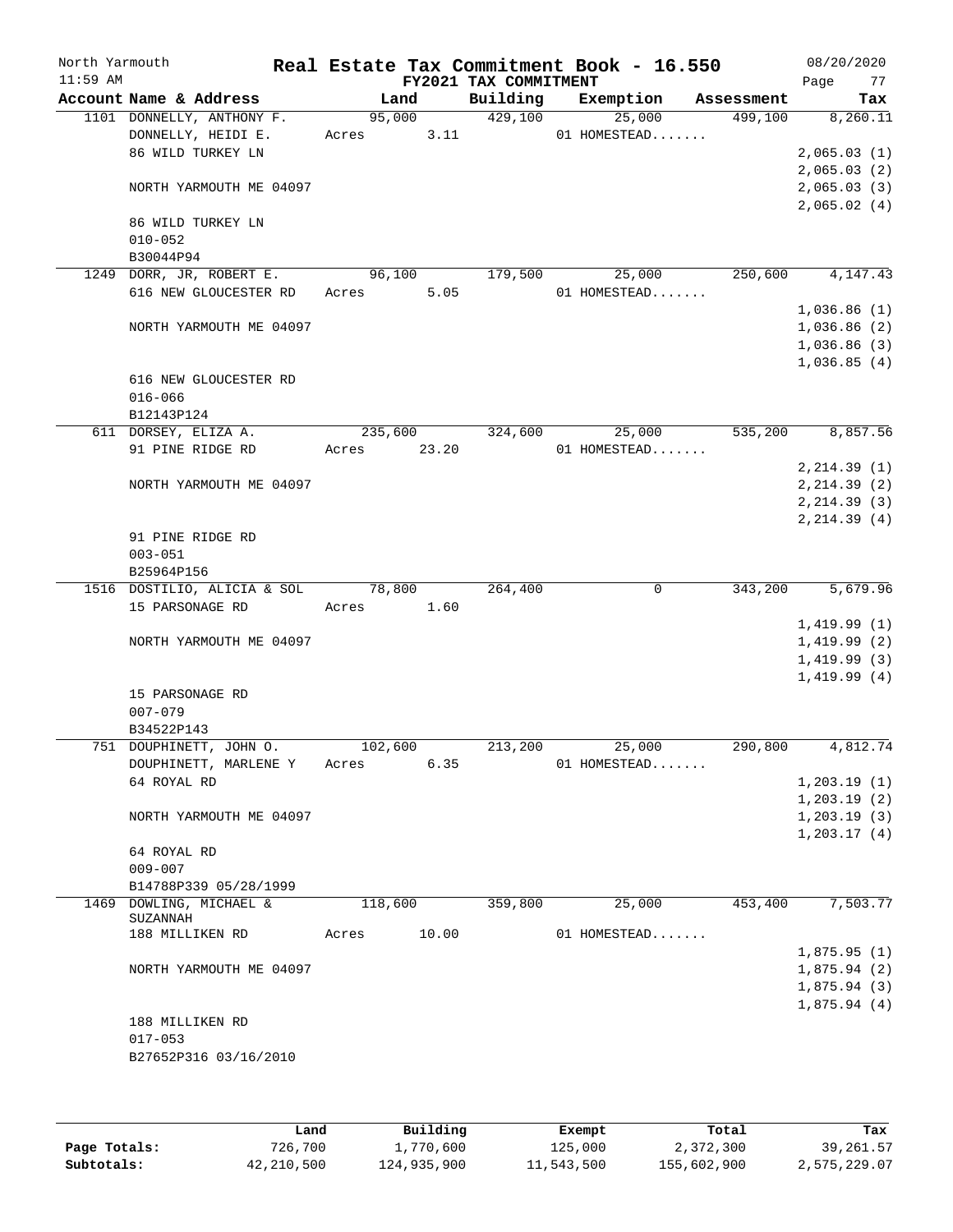| North Yarmouth<br>$11:59$ AM |                                           |         |                       |                                   | Real Estate Tax Commitment Book - 16.550 |                    | 08/20/2020                    |
|------------------------------|-------------------------------------------|---------|-----------------------|-----------------------------------|------------------------------------------|--------------------|-------------------------------|
|                              | Account Name & Address                    |         | Land                  | FY2021 TAX COMMITMENT<br>Building | Exemption                                | Assessment         | Page<br>78<br>Tax             |
|                              | 2020 DOYLE FAMILY REALTY                  |         | 81,400                | $\mathbf 0$                       | $\Omega$                                 | 81,400             | 1,347.17                      |
|                              | TRUST<br>PHYLLIS D'ORSAY LIVING Acres     |         | 2.11                  |                                   |                                          |                    |                               |
|                              | TRUST                                     |         |                       |                                   |                                          |                    |                               |
|                              | 479 OCEAN STREET                          |         |                       |                                   |                                          |                    | 336.80(1)                     |
|                              |                                           |         |                       |                                   |                                          |                    | 336.79 (2)                    |
|                              | SOUTH PORTLAND ME 04106                   |         |                       |                                   |                                          |                    | 336.79(3)<br>336.79 (4)       |
|                              | LUFKIN RD                                 |         |                       |                                   |                                          |                    |                               |
|                              | $010 - 001 - 003$                         |         |                       |                                   |                                          |                    |                               |
|                              | B36718P33                                 |         |                       |                                   |                                          |                    |                               |
|                              | 305 DOYLE, CAROLYNE                       |         | 110,100               | 134,400                           | 25,000                                   | 219,500            | 3,632.73                      |
|                              | 1119 NORTH RD                             | Acres   | 7.85                  |                                   | 01 HOMESTEAD                             |                    |                               |
|                              | NORTH YARMOUTH ME 04097                   |         |                       |                                   |                                          |                    | 908.19(1)<br>908.18(2)        |
|                              |                                           |         |                       |                                   |                                          |                    | 908.18(3)                     |
|                              |                                           |         |                       |                                   |                                          |                    | 908.18(4)                     |
|                              | 1119 NORTH RD                             |         |                       |                                   |                                          |                    |                               |
|                              | $006 - 022$                               |         |                       |                                   |                                          |                    |                               |
|                              | 617 DOYLE, EDWARD J, RACHEL<br>H & JOHN H |         | 81,000                | 374,700                           | 0                                        | 455,700            | 7,541.84                      |
|                              | 24 HEATHER LOCH                           | Acres   | 2.03                  |                                   |                                          |                    |                               |
|                              |                                           |         |                       |                                   |                                          |                    | 1,885.46(1)                   |
|                              | NORTH YARMOUTH ME 04097                   |         |                       |                                   |                                          |                    | 1,885.46(2)                   |
|                              |                                           |         |                       |                                   |                                          |                    | 1,885.46(3)                   |
|                              |                                           |         |                       |                                   |                                          |                    | 1,885.46(4)                   |
|                              | 24 HEATHER LOCH<br>$004 - 154$            |         |                       |                                   |                                          |                    |                               |
|                              | B35852P103                                |         |                       |                                   |                                          |                    |                               |
|                              | 386 DRANSFIELD, ROBERT W.                 |         | 69,200                | 158,200                           | 25,000                                   | 202,400            | 3,349.72                      |
|                              | 219 MOUNTFORT RD                          | Acres   | 0.50                  |                                   | 01 HOMESTEAD                             |                    |                               |
|                              |                                           |         |                       |                                   |                                          |                    | 837.43 (1)                    |
|                              | NORTH YARMOUTH ME 04097                   |         |                       |                                   |                                          |                    | 837.43 (2)                    |
|                              |                                           |         |                       |                                   |                                          |                    | 837.43 (3)<br>837.43 (4)      |
|                              | 219 MOUNTFORT RD                          |         |                       |                                   |                                          |                    |                               |
|                              | $003 - 106$                               |         |                       |                                   |                                          |                    |                               |
|                              | B15741P137                                |         |                       |                                   |                                          |                    |                               |
| 1025                         | DRAPPI, PAUL GERARD &                     | 127,900 |                       | 422,400                           | 0                                        | 550,300            | 9,107.47                      |
|                              | EMILY, TRUSTEES<br>DRAPPIT FAMILY RTL,    | Acres   | 11.96                 |                                   |                                          |                    |                               |
|                              | FEBRUARY 13, 2018                         |         |                       |                                   |                                          |                    |                               |
|                              | 74 SWEETSER RD                            |         |                       |                                   |                                          |                    | 2, 276.87(1)                  |
|                              |                                           |         |                       |                                   |                                          |                    | 2, 276.87 (2)                 |
|                              | NORTH YARMOUTH ME 04097                   |         |                       |                                   |                                          |                    | 2,276.87 (3)<br>2, 276.86 (4) |
|                              | 74 SWEETSER RD                            |         |                       |                                   |                                          |                    |                               |
|                              | $005 - 010$                               |         |                       |                                   |                                          |                    |                               |
|                              | B34664P160                                |         |                       |                                   |                                          |                    |                               |
|                              | 309 DREW, II, IRVING E.                   |         | 83,700                | 321,400                           | 25,000                                   | 380,100            | 6,290.66                      |
|                              | DREW, NICOLA P.                           | Acres   | 1.05                  |                                   | 01 HOMESTEAD                             |                    |                               |
|                              | 12 MARION WAY                             |         |                       |                                   |                                          |                    | 1,572.67(1)<br>1,572.67(2)    |
|                              | NORTH YARMOUTH ME 04097                   |         |                       |                                   |                                          |                    | 1,572.67(3)                   |
|                              |                                           |         |                       |                                   |                                          |                    | 1,572.65(4)                   |
|                              | 12 MARION WAY                             |         |                       |                                   |                                          |                    |                               |
|                              | $009 - 035$                               |         |                       |                                   |                                          |                    |                               |
|                              | B16144P231                                |         |                       |                                   |                                          |                    |                               |
|                              |                                           |         |                       |                                   |                                          |                    |                               |
| Page Totals:                 | Land<br>553,300                           |         | Building<br>1,411,100 |                                   | Exempt<br>75,000                         | Total<br>1,889,400 | Tax<br>31,269.59              |
| Subtotals:                   | 42,763,800                                |         | 126, 347, 000         |                                   | 11,618,500                               | 157,492,300        | 2,606,498.66                  |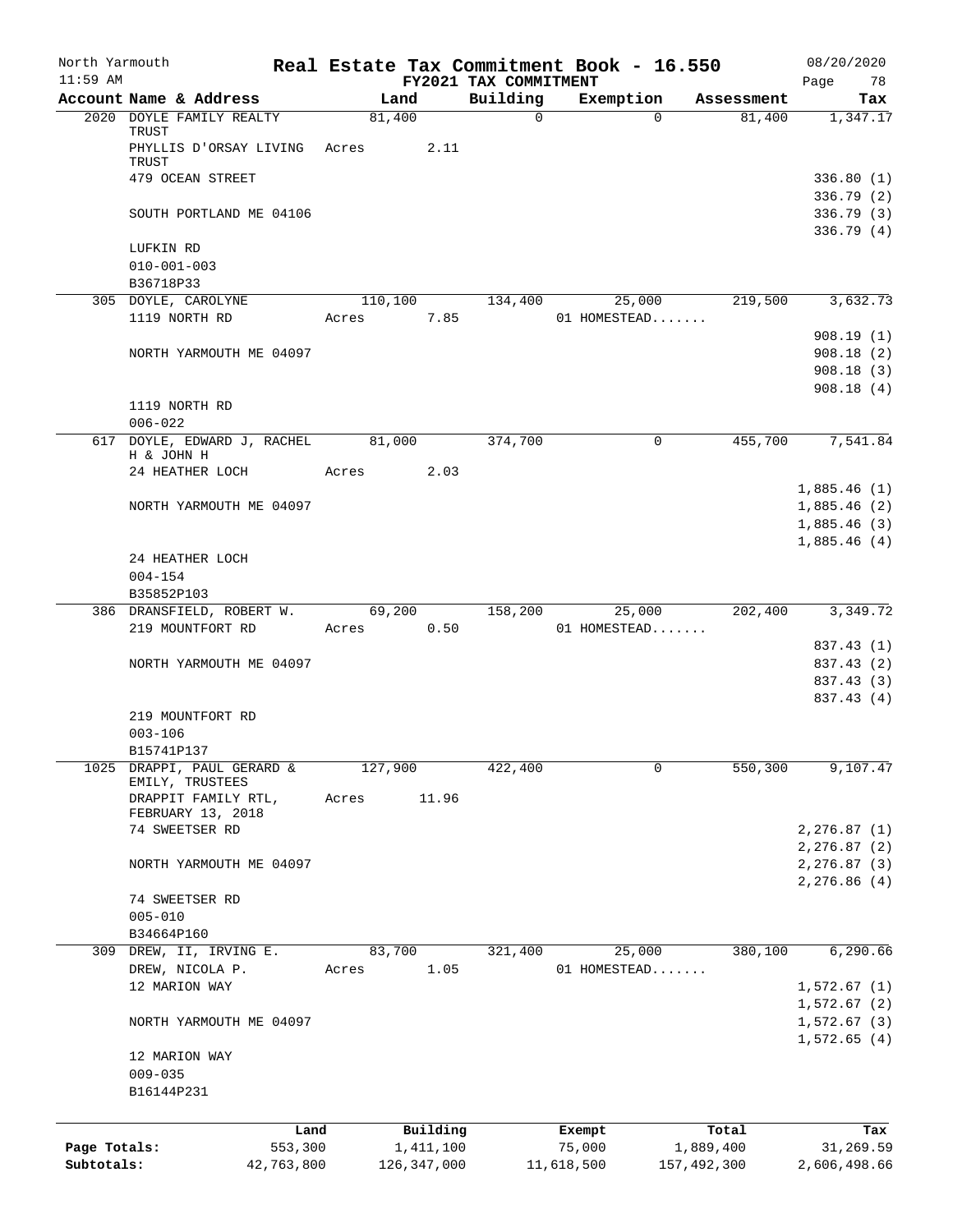| North Yarmouth<br>$11:59$ AM |                          |                                             |         |        | FY2021 TAX COMMITMENT | Real Estate Tax Commitment Book - 16.550 |            | 08/20/2020<br>79<br>Page |
|------------------------------|--------------------------|---------------------------------------------|---------|--------|-----------------------|------------------------------------------|------------|--------------------------|
|                              | Account Name & Address   |                                             |         | Land   | Building              | Exemption                                | Assessment | Tax                      |
|                              | 1699 DUBBERT, JOSEPH A.  |                                             |         | 90,700 | 261,100               | 25,000                                   | 326,800    | 5,408.54                 |
|                              | DUBBERT, ALLISON W.      |                                             | Acres   | 2.33   |                       | 01 HOMESTEAD                             |            |                          |
|                              | 19 PACKARD FARM RD       |                                             |         |        |                       |                                          |            | 1,352.14(1)              |
|                              |                          |                                             |         |        |                       |                                          |            | 1,352.14(2)              |
|                              |                          | NORTH YARMOUTH ME 04097                     |         |        |                       |                                          |            | 1,352.14(3)              |
|                              |                          |                                             |         |        |                       |                                          |            | 1,352.12(4)              |
|                              | 19 PACKARD FARM RD       |                                             |         |        |                       |                                          |            |                          |
|                              | $012 - 032$              |                                             |         |        |                       |                                          |            |                          |
|                              | B26677P224               |                                             |         |        |                       |                                          |            |                          |
|                              | 758 DUBOIS, CALEB C.     |                                             | 99,800  |        | 448,100               | 25,000                                   | 522,900    | 8,654.00                 |
|                              |                          | DUBOIS, KIMBERLY A.                         | Acres   | 5.80   |                       | 01 HOMESTEAD                             |            |                          |
|                              | 453 MOUNTFORT RD         |                                             |         |        |                       |                                          |            | 2,163.50(1)              |
|                              |                          |                                             |         |        |                       |                                          |            | 2,163.50(2)              |
|                              |                          | NORTH YARMOUTH ME 04097                     |         |        |                       |                                          |            | 2,163.50(3)              |
|                              |                          |                                             |         |        |                       |                                          |            | 2, 163.50(4)             |
|                              | 453 MOUNTFORT RD         |                                             |         |        |                       |                                          |            |                          |
|                              | $006 - 049$              |                                             |         |        |                       |                                          |            |                          |
|                              | B29892P336               |                                             |         |        |                       |                                          |            |                          |
| 9                            | DUBOIS, MATTHEW R.       |                                             | 153,100 |        | 240,200               | 33,500                                   | 359,800    | 5,954.69                 |
|                              | DEMERS, LOUIS J          |                                             | Acres   | 5.10   |                       | 103 SOL3 4000-7999 WATTS                 |            |                          |
|                              |                          | 331 MEMORIAL HIGHWAY                        |         |        |                       | 01 HOMESTEAD                             |            | 1,488.68(1)              |
|                              |                          |                                             |         |        |                       |                                          |            | 1,488.67(2)              |
|                              |                          | NORTH YARMOUTH ME 04097                     |         |        |                       |                                          |            | 1,488.67(3)              |
|                              |                          |                                             |         |        |                       |                                          |            | 1,488.67(4)              |
|                              | 331 MEMORIAL HIGHWAY     |                                             |         |        |                       |                                          |            |                          |
|                              | $008 - 076$              |                                             |         |        |                       |                                          |            |                          |
|                              |                          |                                             |         |        |                       |                                          |            |                          |
|                              |                          | B30844P252 07/17/2013 B11816P297            |         |        |                       |                                          |            |                          |
|                              | 498 DUCKWORTH, ELIZABETH |                                             | 79,600  |        | 539,800               | 25,000                                   | 594,400    | 9,837.32                 |
|                              | 878 NORTH RD             |                                             | Acres   | 1.75   |                       | 01 HOMESTEAD                             |            |                          |
|                              |                          |                                             |         |        |                       |                                          |            | 2,459.33(1)              |
|                              |                          | NORTH YARMOUTH ME 04097                     |         |        |                       |                                          |            | 2,459.33(2)              |
|                              |                          |                                             |         |        |                       |                                          |            | 2,459.33(3)              |
|                              |                          |                                             |         |        |                       |                                          |            | 2,459.33(4)              |
|                              | 878 NORTH RD             |                                             |         |        |                       |                                          |            |                          |
|                              | $002 - 084$              |                                             |         |        |                       |                                          |            |                          |
|                              |                          | B31598P114 06/27/2014 B24820P244            |         |        |                       |                                          |            |                          |
|                              | 441 DUGAS, ALAN & ANDREW |                                             | 110,400 |        | $\Omega$              | 0                                        | 110,400    | 1,827.12                 |
|                              | 77 WOODLAND DRIVE        |                                             | Acres   | 10.88  |                       |                                          |            |                          |
|                              |                          |                                             |         |        |                       |                                          |            | 456.78 (1)               |
|                              | YARMOUTH ME 04096        |                                             |         |        |                       |                                          |            | 456.78 (2)               |
|                              |                          |                                             |         |        |                       |                                          |            | 456.78 (3)               |
|                              |                          |                                             |         |        |                       |                                          |            | 456.78 (4)               |
|                              | ROYAL RD                 |                                             |         |        |                       |                                          |            |                          |
|                              | $006 - 063$              |                                             |         |        |                       |                                          |            |                          |
|                              | B34362P318               |                                             |         |        |                       |                                          |            |                          |
|                              | 669 DUNCAN, JOEL         |                                             | 69,500  |        | 132,000               | 0                                        | 201,500    | 3,334.83                 |
|                              | 853 NORTH RD             |                                             | Acres   | 0.57   |                       |                                          |            |                          |
|                              |                          |                                             |         |        |                       |                                          |            | 833.71 (1)               |
|                              |                          | NORTH YARMOUTH ME 04097                     |         |        |                       |                                          |            | 833.71 (2)               |
|                              |                          |                                             |         |        |                       |                                          |            | 833.71 (3)               |
|                              |                          |                                             |         |        |                       |                                          |            | 833.70 (4)               |
|                              | 853 NORTH RD             |                                             |         |        |                       |                                          |            |                          |
|                              | $003 - 037$              |                                             |         |        |                       |                                          |            |                          |
|                              |                          | B30689P171 05/31/2013 B27644P156 03/12/2010 |         |        |                       |                                          |            |                          |
|                              |                          |                                             |         |        |                       |                                          |            |                          |

|              | Land       | Building    | Exempt     | Total       | Tax          |
|--------------|------------|-------------|------------|-------------|--------------|
| Page Totals: | 603,100    | 1,621,200   | 108,500    | 2,115,800   | 35,016.50    |
| Subtotals:   | 43,366,900 | 127,968,200 | 11,727,000 | 159,608,100 | 2,641,515.16 |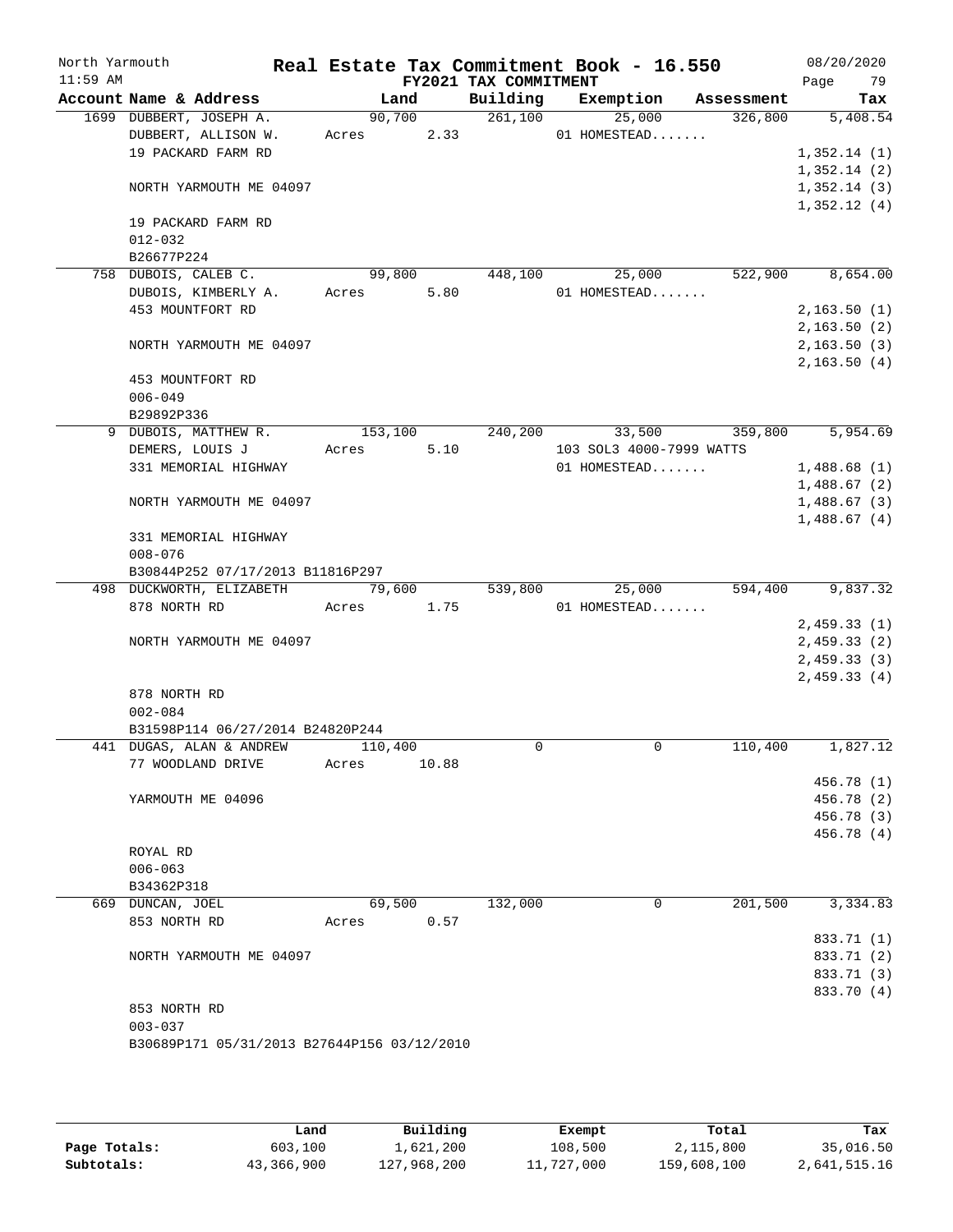| North Yarmouth |                                  |            |       |                       | Real Estate Tax Commitment Book - 16.550 |            | 08/20/2020                   |
|----------------|----------------------------------|------------|-------|-----------------------|------------------------------------------|------------|------------------------------|
| $11:59$ AM     |                                  |            |       | FY2021 TAX COMMITMENT |                                          |            | 80<br>Page                   |
|                | Account Name & Address           | Land       |       | Building              | Exemption                                | Assessment | Tax                          |
|                | 739 DUNHAM, DANIEL B             | 90,800     |       | 242,600               | 25,000                                   | 308,400    | 5,104.02                     |
|                | 402 MOUNTFORT RD                 | Acres 4.00 |       |                       | 01 HOMESTEAD                             |            |                              |
|                | NORTH YARMOUTH ME 04097          |            |       |                       |                                          |            | 1, 276.01(1)<br>1, 276.01(2) |
|                |                                  |            |       |                       |                                          |            | 1, 276.01(3)                 |
|                |                                  |            |       |                       |                                          |            | 1, 275.99(4)                 |
|                | 402 MOUNTFORT RD                 |            |       |                       |                                          |            |                              |
|                | $006 - 041$                      |            |       |                       |                                          |            |                              |
|                | B35284P56                        |            |       |                       |                                          |            |                              |
|                | 67 DUNN, ERIC W & RENA R, 68,800 |            |       | 113,000               | 25,000                                   | 156,800    | 2,595.04                     |
|                | 235 GREELY RD                    | Acres      | 0.41  |                       | 01 HOMESTEAD                             |            |                              |
|                |                                  |            |       |                       |                                          |            | 648.76 (1)                   |
|                | NORTH YARMOUTH ME 04097          |            |       |                       |                                          |            | 648.76 (2)                   |
|                |                                  |            |       |                       |                                          |            | 648.76 (3)                   |
|                |                                  |            |       |                       |                                          |            | 648.76 (4)                   |
|                | 235 GREELY RD                    |            |       |                       |                                          |            |                              |
|                | $001 - 004$                      |            |       |                       |                                          |            |                              |
|                | B36165P113<br>1335 DUNN, PAUL V. | 158,000    |       | 136,700               | 25,000                                   | 269,700    | 4,463.54                     |
|                | 361 WEST POWNAL RD               | Acres      | 18.30 |                       | 01 HOMESTEAD                             |            |                              |
|                |                                  |            |       |                       |                                          |            | 1, 115.89(1)                 |
|                | NORTH YARMOUTH ME 04097          |            |       |                       |                                          |            | 1, 115.89(2)                 |
|                |                                  |            |       |                       |                                          |            | 1, 115.89(3)                 |
|                |                                  |            |       |                       |                                          |            | 1, 115.87(4)                 |
|                | 361 WEST POWNAL RD               |            |       |                       |                                          |            |                              |
|                | $013 - 033$                      |            |       |                       |                                          |            |                              |
|                | B3899P180                        |            |       |                       |                                          |            |                              |
|                | 1244 DUNN, STEPHEN W.            | 95,800     |       | 289,200               | 25,000                                   | 360,000    | 5,958.00                     |
|                | 543 SLIGO RD                     | Acres      | 5.00  |                       | 01 HOMESTEAD                             |            |                              |
|                |                                  |            |       |                       |                                          |            | 1,489.50(1)                  |
|                | NORTH YARMOUTH ME 04097          |            |       |                       |                                          |            | 1,489.50(2)                  |
|                |                                  |            |       |                       |                                          |            | 1,489.50(3)                  |
|                | 543 SLIGO RD                     |            |       |                       |                                          |            | 1,489.50(4)                  |
|                | $002 - 047$                      |            |       |                       |                                          |            |                              |
|                | 1929 DUNNS CORNER, LLC           | 149,000    |       | 421,900               | 0                                        | 570,900    | 9,448.40                     |
|                | 86 WEST POWNAL RD                | Acres      | 2.87  |                       |                                          |            |                              |
|                |                                  |            |       |                       |                                          |            | 2,362.10(1)                  |
|                | NORTH YARMOUTH ME 04097          |            |       |                       |                                          |            | 2,362.10(2)                  |
|                |                                  |            |       |                       |                                          |            | 2,362.10(3)                  |
|                |                                  |            |       |                       |                                          |            | 2,362.10(4)                  |
|                | 1274 NORTH RD                    |            |       |                       |                                          |            |                              |
|                | $009 - 068$                      |            |       |                       |                                          |            |                              |
|                | B34840P25                        |            |       |                       |                                          |            |                              |
| 1710           | DUNN'S DEPOT                     | 260,500    |       | 0                     | 260,500                                  | 0          | 0.00                         |
|                | SUBDIVISION<br>UNKNOWN           | Acres      | 47.17 |                       | 940 COMMON LAND                          |            |                              |
|                |                                  |            |       |                       |                                          |            |                              |
|                | NORTH YARMOUTH ME 04097          |            |       |                       |                                          |            |                              |
|                |                                  |            |       |                       |                                          |            |                              |

009-037

|              | Land       | Building    | Exempt     | Total         | Tax          |
|--------------|------------|-------------|------------|---------------|--------------|
| Page Totals: | 822,900    | 1,203,400   | 360,500    | 1,665,800     | 27,569.00    |
| Subtotals:   | 44,189,800 | 129,171,600 | 12,087,500 | 161, 273, 900 | 2,669,084.16 |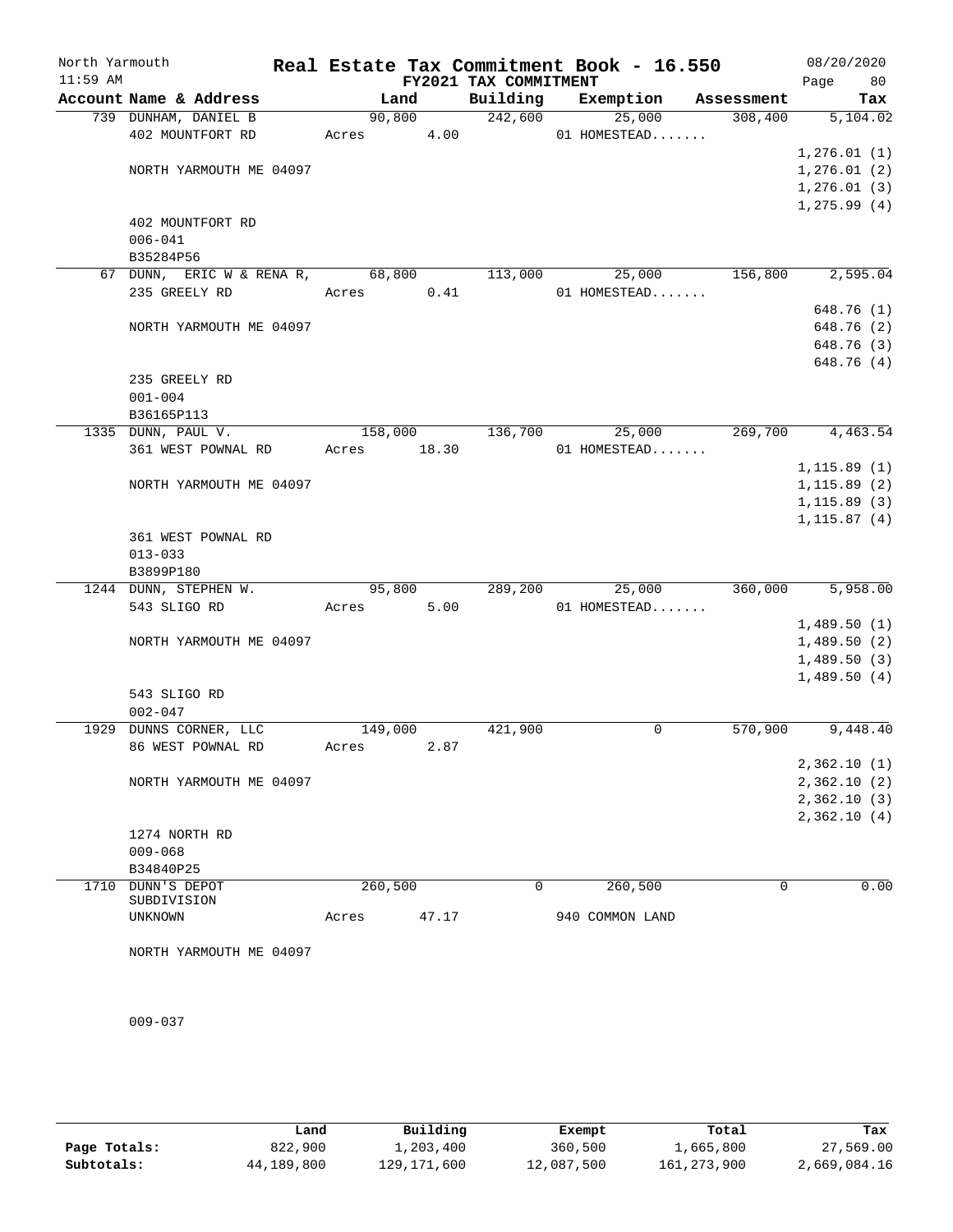| North Yarmouth<br>$11:59$ AM |                                   |         |       |           | FY2021 TAX COMMITMENT | Real Estate Tax Commitment Book - 16.550 |            | 08/20/2020<br>81<br>Page |
|------------------------------|-----------------------------------|---------|-------|-----------|-----------------------|------------------------------------------|------------|--------------------------|
|                              | Account Name & Address            |         |       | Land      | Building              | Exemption                                | Assessment | Tax                      |
|                              | 173 DUNPHY, FRANCES R.            |         |       | 68,800    | 120, 200              | 25,000                                   | 164,000    | 2,714.20                 |
|                              | 241 GREELY RD                     |         | Acres | 0.41      |                       | 01 HOMESTEAD                             |            |                          |
|                              |                                   |         |       |           |                       |                                          |            | 678.55(1)                |
|                              | NORTH YARMOUTH ME 04097           |         |       |           |                       |                                          |            | 678.55(2)                |
|                              |                                   |         |       |           |                       |                                          |            | 678.55(3)                |
|                              |                                   |         |       |           |                       |                                          |            | 678.55(4)                |
|                              | 241 GREELY RD                     |         |       |           |                       |                                          |            |                          |
|                              | $001 - 008$                       |         |       |           |                       |                                          |            |                          |
|                              | B3185P91                          |         |       |           |                       |                                          |            |                          |
|                              | 1479 DUNSMOOR, STEVEN             |         |       | 173,700   | 200,600               | 25,000                                   | 349,300    | 5,780.92                 |
|                              | 55 CUMBERLAND RD                  |         | Acres | 21.60     |                       | 01 HOMESTEAD                             |            |                          |
|                              |                                   |         |       |           |                       |                                          |            | 1,445.23(1)              |
|                              | NORTH YARMOUTH ME 04097           |         |       |           |                       |                                          |            | 1,445.23(2)              |
|                              |                                   |         |       |           |                       |                                          |            | 1,445.23(3)              |
|                              |                                   |         |       |           |                       |                                          |            | 1,445.23(4)              |
|                              | 55 CUMBERLAND RD                  |         |       |           |                       |                                          |            |                          |
|                              | $004 - 041$                       |         |       |           |                       |                                          |            |                          |
|                              | B15340P1                          |         |       |           |                       |                                          |            |                          |
|                              | 1471 DUSCH, JAMES                 |         |       | 107,900   | 208,000               | 25,000                                   | 290,900    | 4,814.40                 |
|                              |                                   |         |       |           |                       | 01 HOMESTEAD                             |            |                          |
|                              | DUSCH RENEE L<br>20 WAYSIDE       |         | Acres | 7.42      |                       |                                          |            |                          |
|                              |                                   |         |       |           |                       |                                          |            | 1, 203.60(1)             |
|                              |                                   |         |       |           |                       |                                          |            | 1, 203.60(2)             |
|                              | NORTH YARMOUTH ME 04097           |         |       |           |                       |                                          |            | 1, 203.60(3)             |
|                              |                                   |         |       |           |                       |                                          |            | 1, 203.60(4)             |
|                              | 20 WAYSIDE                        |         |       |           |                       |                                          |            |                          |
|                              | $002 - 031$                       |         |       |           |                       |                                          |            |                          |
|                              | B29681P296                        |         |       |           |                       |                                          |            |                          |
|                              | 979 DWYER, DANIEL                 |         |       | 75,800    | 275,800               | 25,000                                   | 326,600    | 5,405.23                 |
|                              | 59 LUFKIN RD                      |         | Acres | 1.00      |                       | 01 HOMESTEAD                             |            |                          |
|                              |                                   |         |       |           |                       |                                          |            | 1,351.31(1)              |
|                              | NORTH YARMOUTH ME 04097           |         |       |           |                       |                                          |            | 1,351.31(2)              |
|                              |                                   |         |       |           |                       |                                          |            | 1,351.31(3)              |
|                              |                                   |         |       |           |                       |                                          |            | 1,351.30(4)              |
|                              | 59 LUFKIN RD                      |         |       |           |                       |                                          |            |                          |
|                              | $011 - 009$                       |         |       |           |                       |                                          |            |                          |
|                              | B9364P118                         |         |       | 75,800    | 261,900               | 0                                        |            | 5,588.94                 |
|                              | 1109 DWYER, NICOLE ALEXANDRA<br>& |         |       |           |                       |                                          | 337,700    |                          |
|                              | MILAM, TREY                       |         | Acres | 1.00      |                       |                                          |            |                          |
|                              | 18 HASKELL RD                     |         |       |           |                       |                                          |            | 1,397.24(1)              |
|                              |                                   |         |       |           |                       |                                          |            | 1,397.24(2)              |
|                              | NORTH YARMOUTH ME 04097           |         |       |           |                       |                                          |            | 1,397.24(3)              |
|                              |                                   |         |       |           |                       |                                          |            | 1,397.22(4)              |
|                              | 18 HASKELL RD                     |         |       |           |                       |                                          |            |                          |
|                              | $014 - 101$                       |         |       |           |                       |                                          |            |                          |
|                              | B35617P22                         |         |       |           |                       |                                          |            |                          |
| 1632                         | DYER, DONALD L. & NANCY           |         |       | 86,600    | 204,100               | 25,000                                   | 265,700    | 4,397.34                 |
|                              | Ε.                                |         |       |           |                       |                                          |            |                          |
|                              | 69 LONG HILL RD                   |         | Acres | 3.16      |                       | 01 HOMESTEAD                             |            |                          |
|                              |                                   |         |       |           |                       |                                          |            | 1,099.34(1)              |
|                              | NORTH YARMOUTH ME 04097           |         |       |           |                       |                                          |            | 1,099.34(2)              |
|                              |                                   |         |       |           |                       |                                          |            | 1,099.34(3)              |
|                              |                                   |         |       |           |                       |                                          |            | 1,099.32(4)              |
|                              | 69 LONG HILL RD                   |         |       |           |                       |                                          |            |                          |
|                              | $014 - 037 - 001$                 |         |       |           |                       |                                          |            |                          |
|                              | B29501P83                         |         |       |           |                       |                                          |            |                          |
|                              |                                   |         |       |           |                       |                                          |            |                          |
|                              |                                   |         |       |           |                       |                                          |            |                          |
|                              |                                   |         |       |           |                       |                                          |            |                          |
|                              |                                   | Land    |       | Building  |                       | Exempt                                   | Total      | Tax                      |
| Page Totals:                 |                                   | 588,600 |       | 1,270,600 |                       | 125,000                                  | 1,734,200  | 28,701.03                |

**Subtotals:** 44,778,400 130,442,200 12,212,500 163,008,100 2,697,785.19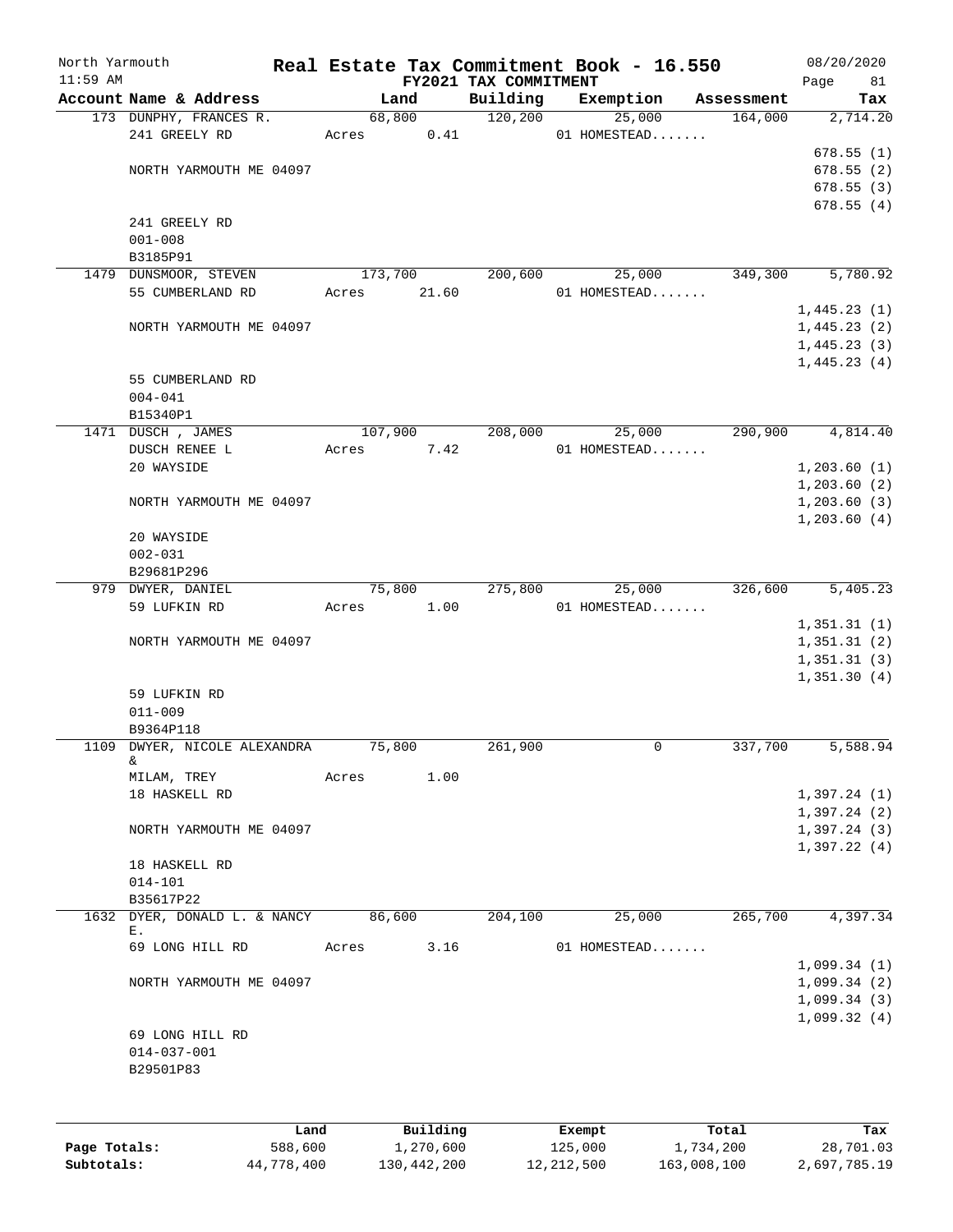| Account Name & Address<br>571 DYER, THEO M.<br>16 DEER RUN RD<br>NORTH YARMOUTH ME 04097<br>16 DEER RUN RD<br>$002 - 104$<br>B36582P279<br>738 EATON, KATHLEEN<br>564 MOUNTFORT RD<br>NORTH YARMOUTH ME 04097 | Acres<br>Acres                                                                                                | Land<br>69,800<br>80,800 | 0.63  | FY2021 TAX COMMITMENT<br>Building<br>146,400 | Exemption<br>31,000<br>05 VETERAN<br>01 HOMESTEAD | Assessment<br>185,200 | Page<br>82<br>Tax<br>3,065.06<br>766.27(1)<br>766.27(2)<br>766.27(3)<br>766.25(4) |
|---------------------------------------------------------------------------------------------------------------------------------------------------------------------------------------------------------------|---------------------------------------------------------------------------------------------------------------|--------------------------|-------|----------------------------------------------|---------------------------------------------------|-----------------------|-----------------------------------------------------------------------------------|
|                                                                                                                                                                                                               |                                                                                                               |                          |       |                                              |                                                   |                       |                                                                                   |
|                                                                                                                                                                                                               |                                                                                                               |                          |       |                                              |                                                   |                       |                                                                                   |
|                                                                                                                                                                                                               |                                                                                                               |                          |       |                                              |                                                   |                       |                                                                                   |
|                                                                                                                                                                                                               |                                                                                                               |                          |       |                                              |                                                   |                       |                                                                                   |
|                                                                                                                                                                                                               |                                                                                                               |                          |       |                                              |                                                   |                       |                                                                                   |
|                                                                                                                                                                                                               |                                                                                                               |                          |       |                                              |                                                   |                       |                                                                                   |
|                                                                                                                                                                                                               |                                                                                                               |                          |       |                                              |                                                   |                       |                                                                                   |
|                                                                                                                                                                                                               |                                                                                                               |                          |       |                                              |                                                   |                       |                                                                                   |
|                                                                                                                                                                                                               |                                                                                                               |                          |       |                                              |                                                   |                       |                                                                                   |
|                                                                                                                                                                                                               |                                                                                                               |                          |       |                                              |                                                   |                       |                                                                                   |
|                                                                                                                                                                                                               |                                                                                                               |                          |       | 172,700                                      | 25,000                                            | 228,500               | 3,781.68                                                                          |
|                                                                                                                                                                                                               |                                                                                                               |                          | 2.00  |                                              | 01 HOMESTEAD                                      |                       |                                                                                   |
|                                                                                                                                                                                                               |                                                                                                               |                          |       |                                              |                                                   |                       | 945.42 (1)                                                                        |
|                                                                                                                                                                                                               |                                                                                                               |                          |       |                                              |                                                   |                       | 945.42 (2)                                                                        |
|                                                                                                                                                                                                               |                                                                                                               |                          |       |                                              |                                                   |                       | 945.42 (3)                                                                        |
|                                                                                                                                                                                                               |                                                                                                               |                          |       |                                              |                                                   |                       | 945.42(4)                                                                         |
| 564 MOUNTFORT RD                                                                                                                                                                                              |                                                                                                               |                          |       |                                              |                                                   |                       |                                                                                   |
| $009 - 026$                                                                                                                                                                                                   |                                                                                                               |                          |       |                                              |                                                   |                       |                                                                                   |
| B7120P163                                                                                                                                                                                                     |                                                                                                               |                          |       |                                              |                                                   |                       |                                                                                   |
| 1937 ECKER, ROBERT G                                                                                                                                                                                          |                                                                                                               | 73,700                   |       | 308,000                                      | 25,000                                            | 356,700               | 5,903.39                                                                          |
| RIEHLMAN, AMY                                                                                                                                                                                                 | Acres                                                                                                         |                          | 0.92  |                                              | 01 HOMESTEAD                                      |                       |                                                                                   |
| 12 GARDEN GATE DRIVE                                                                                                                                                                                          |                                                                                                               |                          |       |                                              |                                                   |                       | 1,475.85(1)                                                                       |
|                                                                                                                                                                                                               |                                                                                                               |                          |       |                                              |                                                   |                       | 1,475.85(2)                                                                       |
| NORTH YARMOUTH ME 04097                                                                                                                                                                                       |                                                                                                               |                          |       |                                              |                                                   |                       | 1,475.85(3)                                                                       |
|                                                                                                                                                                                                               |                                                                                                               |                          |       |                                              |                                                   |                       | 1,475.84(4)                                                                       |
| 12 GARDEN GATE CIRCLE                                                                                                                                                                                         |                                                                                                               |                          |       |                                              |                                                   |                       |                                                                                   |
| $001 - 006 - 006$<br>B35296P48                                                                                                                                                                                |                                                                                                               |                          |       |                                              |                                                   |                       |                                                                                   |
| 1893 EDDY, JONATHAN AND                                                                                                                                                                                       |                                                                                                               | 76,000                   |       | 270,300                                      | $\mathbf 0$                                       | 346,300               | 5,731.27                                                                          |
| KELSEY                                                                                                                                                                                                        |                                                                                                               |                          |       |                                              |                                                   |                       |                                                                                   |
| 590 WALNUT HILL ROAD                                                                                                                                                                                          | Acres                                                                                                         |                          | 1.03  |                                              |                                                   |                       |                                                                                   |
|                                                                                                                                                                                                               |                                                                                                               |                          |       |                                              |                                                   |                       | 1,432.82(1)                                                                       |
| NORTH YARMOUTH ME 04097                                                                                                                                                                                       |                                                                                                               |                          |       |                                              |                                                   |                       | 1,432.82(2)                                                                       |
|                                                                                                                                                                                                               |                                                                                                               |                          |       |                                              |                                                   |                       | 1,432.82(3)                                                                       |
|                                                                                                                                                                                                               |                                                                                                               |                          |       |                                              |                                                   |                       | 1,432.81(4)                                                                       |
| 590 WALNUT HILL RD                                                                                                                                                                                            |                                                                                                               |                          |       |                                              |                                                   |                       |                                                                                   |
| $010 - 133 - 001$                                                                                                                                                                                             |                                                                                                               |                          |       |                                              |                                                   |                       |                                                                                   |
| B33858P139 02/03/2017                                                                                                                                                                                         |                                                                                                               |                          |       |                                              |                                                   |                       |                                                                                   |
| 1303 EDGERLY, DWIGHT D.                                                                                                                                                                                       |                                                                                                               | 11,100                   |       | 0                                            | 0                                                 | 11,100                | 183.71                                                                            |
| 163 LAWRENCE RD                                                                                                                                                                                               | Acres                                                                                                         |                          | 8.00  |                                              |                                                   |                       |                                                                                   |
|                                                                                                                                                                                                               |                                                                                                               |                          |       |                                              |                                                   |                       | 45.93(1)                                                                          |
|                                                                                                                                                                                                               |                                                                                                               |                          |       |                                              |                                                   |                       | 45.93(2)                                                                          |
|                                                                                                                                                                                                               |                                                                                                               |                          |       |                                              |                                                   |                       | 45.93(3)                                                                          |
|                                                                                                                                                                                                               |                                                                                                               |                          |       |                                              |                                                   |                       | 45.92(4)                                                                          |
|                                                                                                                                                                                                               |                                                                                                               |                          |       |                                              |                                                   |                       |                                                                                   |
|                                                                                                                                                                                                               |                                                                                                               |                          |       |                                              |                                                   |                       |                                                                                   |
|                                                                                                                                                                                                               |                                                                                                               |                          |       |                                              |                                                   |                       | 109.23                                                                            |
|                                                                                                                                                                                                               |                                                                                                               |                          |       |                                              |                                                   |                       |                                                                                   |
| 166 LAWRENCE RD                                                                                                                                                                                               |                                                                                                               |                          | 0.16  |                                              |                                                   |                       |                                                                                   |
|                                                                                                                                                                                                               |                                                                                                               |                          |       |                                              |                                                   |                       | 27.31(1)                                                                          |
| POWNAL ME 04069                                                                                                                                                                                               |                                                                                                               |                          |       |                                              |                                                   |                       | 27.31(2)                                                                          |
|                                                                                                                                                                                                               |                                                                                                               |                          |       |                                              |                                                   |                       | 27.31(3)                                                                          |
|                                                                                                                                                                                                               |                                                                                                               |                          |       |                                              |                                                   |                       | 27.30(4)                                                                          |
|                                                                                                                                                                                                               |                                                                                                               |                          |       |                                              |                                                   |                       |                                                                                   |
|                                                                                                                                                                                                               |                                                                                                               |                          |       |                                              |                                                   |                       |                                                                                   |
| $013 - 049$                                                                                                                                                                                                   |                                                                                                               |                          |       |                                              |                                                   |                       |                                                                                   |
| B31639P110 07/16/2014 B12470P252                                                                                                                                                                              |                                                                                                               |                          |       |                                              |                                                   |                       |                                                                                   |
|                                                                                                                                                                                                               | POWNAL ME 04069<br>OFF W.POWNAL RD<br>$013 - 031$<br>B11842P130<br>1850 EDGERLY-GADDIS, DENISE<br>LAWRENCE RD |                          | Acres | 6,600                                        | $\Omega$                                          | 0                     | 6,600                                                                             |

|              | Land       | Building    | Exempt     | Total       | Tax          |
|--------------|------------|-------------|------------|-------------|--------------|
| Page Totals: | 318,000    | 897,400     | 81,000     | 1,134,400   | 18,774.34    |
| Subtotals:   | 45,096,400 | 131,339,600 | 12,293,500 | 164,142,500 | 2,716,559.53 |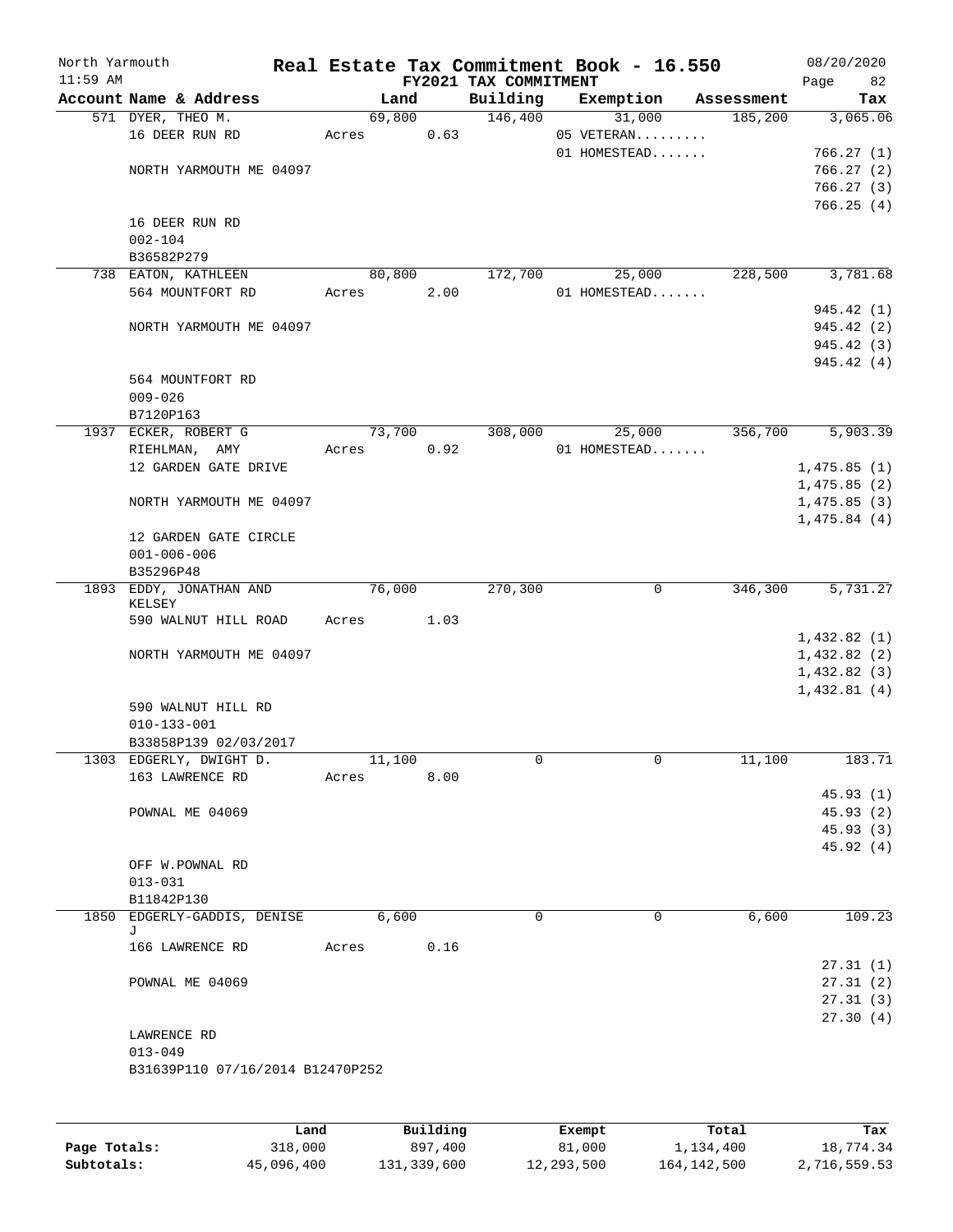| North Yarmouth<br>$11:59$ AM |                                                                              |          |        | FY2021 TAX COMMITMENT | Real Estate Tax Commitment Book - 16.550 |            | 08/20/2020<br>83<br>Page   |
|------------------------------|------------------------------------------------------------------------------|----------|--------|-----------------------|------------------------------------------|------------|----------------------------|
|                              | Account Name & Address                                                       |          | Land   | Building              | Exemption                                | Assessment | Tax                        |
|                              | 1200 EDMONDSON, CHRISTIAN PR<br>ESTATE OF MICHELLE ANNE Acres<br><b>LYON</b> | 104, 100 | 6.65   | 187,500               | $\Omega$                                 | 291,600    | 4,825.98                   |
|                              | 416 NEW GLOUCESTER RD                                                        |          |        |                       |                                          |            | 1,206.51(1)<br>1,206.49(2) |
|                              | NORTH YARMOUTH ME 04097                                                      |          |        |                       |                                          |            | 1,206.49(3)<br>1,206.49(4) |
|                              | 416 NEW GLOUCESTER RD<br>$012 - 069$                                         |          |        |                       |                                          |            |                            |
|                              | B31010P10                                                                    |          |        |                       |                                          |            |                            |
|                              | 1003 EDWARDS, EARLE JR                                                       | 85,900   |        | 196,900               | 31,000                                   | 251,800    | 4,167.29                   |
|                              | 147 NEW GLOUCESTER RD                                                        | Acres    | 17.00  |                       | 01 HOMESTEAD                             |            |                            |
|                              |                                                                              |          |        |                       | 05 VETERAN                               |            | 1,041.83(1)                |
|                              | NORTH YARMOUTH ME 04097                                                      |          |        |                       |                                          |            | 1,041.82(2)                |
|                              |                                                                              |          |        |                       |                                          |            | 1,041.82(3)                |
|                              | 147 NEW GLOUCESTER RD                                                        |          |        |                       |                                          |            | 1,041.82(4)                |
|                              | $008 - 005$                                                                  |          |        |                       |                                          |            |                            |
|                              | B2853P182                                                                    |          |        |                       |                                          |            |                            |
|                              | 960 EDWARDS, JEFFREY C                                                       | 77,800   |        | 150,600               | 25,000                                   | 203,400    | 3,366.27                   |
|                              | EDWARDS, JUDITH A                                                            | Acres    | 1.39   |                       | 01 HOMESTEAD                             |            |                            |
|                              | 45 GRAY RD                                                                   |          |        |                       |                                          |            | 841.57 (1)                 |
|                              |                                                                              |          |        |                       |                                          |            | 841.57 (2)                 |
|                              | NORTH YARMOUTH ME 04097                                                      |          |        |                       |                                          |            | 841.57 (3)                 |
|                              | 45 GRAY RD                                                                   |          |        |                       |                                          |            | 841.56 (4)                 |
|                              | $010 - 021$                                                                  |          |        |                       |                                          |            |                            |
|                              | B30869P248                                                                   |          |        |                       |                                          |            |                            |
|                              | 1744 EDWARDS, JUDITH A.                                                      | 68,200   |        | 314,000               | 31,000                                   | 351,200    | 5,812.36                   |
|                              | 58 HAZEL LANE UNIT 8                                                         | Acres    | 0.31   |                       | 01 HOMESTEAD                             |            |                            |
|                              |                                                                              |          |        |                       | 07 WIDOW VETERAN                         |            | 1,453.09(1)                |
|                              | NORTH YARMOUTH ME 04097                                                      |          |        |                       |                                          |            | 1,453.09(2)<br>1,453.09(3) |
|                              |                                                                              |          |        |                       |                                          |            | 1,453.09(4)                |
|                              | 58 HAZEL LANE                                                                |          |        |                       |                                          |            |                            |
|                              | $008 - 064 - 008$                                                            |          |        |                       |                                          |            |                            |
|                              | B36497P304                                                                   |          |        |                       |                                          |            |                            |
|                              | 932 EDWARDS, THEODORE W.                                                     | 83,600   |        | 239,500               | 25,000                                   | 298,100    | 4,933.56                   |
|                              | 37 FAYVIEW LANE                                                              | Acres    | 1.03   |                       | 01 HOMESTEAD                             |            |                            |
|                              |                                                                              |          |        |                       |                                          |            | 1, 233.39(1)               |
|                              | NORTH YARMOUTH ME 04097                                                      |          |        |                       |                                          |            | 1, 233.39(2)               |
|                              |                                                                              |          |        |                       |                                          |            | 1, 233.39(3)               |
|                              |                                                                              |          |        |                       |                                          |            | 1, 233.39(4)               |
|                              | 37 FAYVIEW LANE                                                              |          |        |                       |                                          |            |                            |
|                              | $010 - 127$                                                                  |          |        |                       |                                          |            |                            |
|                              | B8117P25<br>1041 EGDAHL, JULIE                                               |          | 75,800 | 146,300               | 0                                        | 222,100    | 3,675.76                   |
|                              | 143 ACADIA AVE                                                               | Acres    | 1.00   |                       |                                          |            |                            |
|                              |                                                                              |          |        |                       |                                          |            | 918.94(1)                  |
|                              | SANTA CRUZ CA 95060                                                          |          |        |                       |                                          |            | 918.94(2)                  |
|                              |                                                                              |          |        |                       |                                          |            | 918.94 (3)                 |
|                              |                                                                              |          |        |                       |                                          |            | 918.94(4)                  |
|                              | 95 SWEETSER RD                                                               |          |        |                       |                                          |            |                            |
|                              | $007 - 101$                                                                  |          |        |                       |                                          |            |                            |
|                              | B35190P74                                                                    |          |        |                       |                                          |            |                            |
|                              |                                                                              |          |        |                       |                                          |            |                            |
|                              |                                                                              |          |        |                       |                                          |            |                            |

|              | Land       | Building    | Exempt     | Total       | Tax          |
|--------------|------------|-------------|------------|-------------|--------------|
| Page Totals: | 495,400    | 1,234,800   | 112,000    | 1,618,200   | 26,781.22    |
| Subtotals:   | 45,591,800 | 132,574,400 | 12,405,500 | 165,760,700 | 2,743,340.75 |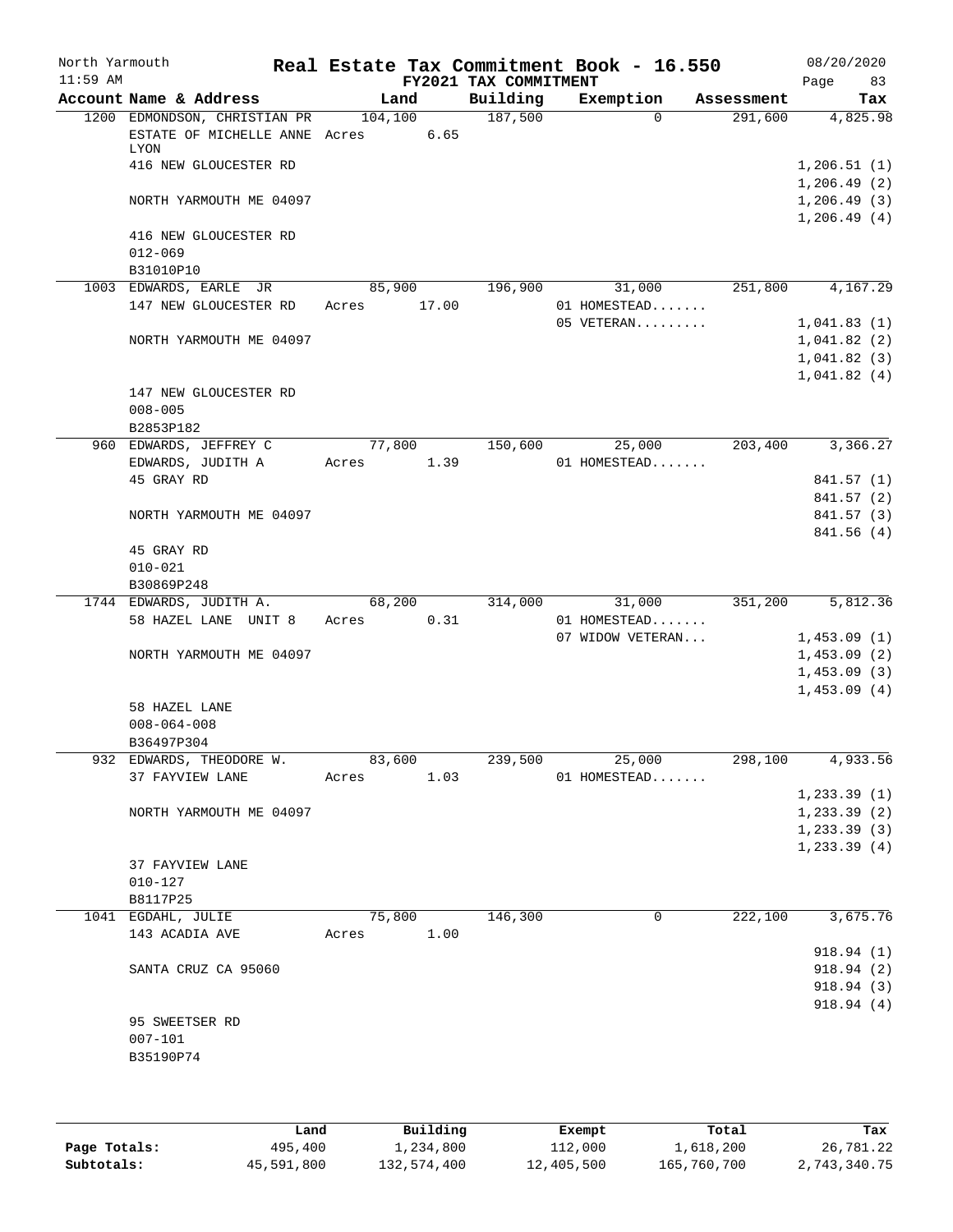| North Yarmouth<br>$11:59$ AM |                                |             |         |      | FY2021 TAX COMMITMENT | Real Estate Tax Commitment Book - 16.550 |            | 08/20/2020<br>84<br>Page |
|------------------------------|--------------------------------|-------------|---------|------|-----------------------|------------------------------------------|------------|--------------------------|
|                              | Account Name & Address         |             | Land    |      | Building              | Exemption                                | Assessment | Tax                      |
|                              | 766 EKOWICKI, PETER W.         |             | 81,400  |      | 328,600               | 25,000                                   | 385,000    | 6,371.75                 |
|                              | 39 HEATHER LOCH                | Acres       |         | 2.12 |                       | 01 HOMESTEAD                             |            |                          |
|                              |                                |             |         |      |                       |                                          |            | 1,592.94(1)              |
|                              | NORTH YARMOUTH ME 04097        |             |         |      |                       |                                          |            | 1,592.94(2)              |
|                              |                                |             |         |      |                       |                                          |            | 1,592.94(3)              |
|                              |                                |             |         |      |                       |                                          |            | 1,592.93(4)              |
|                              | 39 HEATHER LOCH                |             |         |      |                       |                                          |            |                          |
|                              | $004 - 157$                    |             |         |      |                       |                                          |            |                          |
|                              | B28378P52 12/20/2010 B8863P282 |             |         |      |                       |                                          |            |                          |
|                              | 452 ELDER, STEVEN A.           |             | 77,100  |      | 302,500               | 25,000                                   | 354,600    | 5,868.63                 |
|                              | ELDER, SHARI                   | Acres       |         | 1.26 |                       | 01 HOMESTEAD                             |            |                          |
|                              | 1204 NORTH RD                  |             |         |      |                       |                                          |            | 1,467.16(1)              |
|                              |                                |             |         |      |                       |                                          |            | 1,467.16(2)              |
|                              | NORTH YARMOUTH ME 04097        |             |         |      |                       |                                          |            | 1,467.16(3)              |
|                              |                                |             |         |      |                       |                                          |            | 1,467.15(4)              |
|                              | 1204 NORTH RD                  |             |         |      |                       |                                          |            |                          |
|                              | $006 - 029$                    |             |         |      |                       |                                          |            |                          |
|                              | B13171P96                      |             |         |      |                       |                                          |            |                          |
|                              | 485 ELLEN K. VAUGHAN LIVING    |             | 7,600   |      | 0                     | $\mathbf 0$                              | 7,600      | 125.78                   |
|                              | TRUST 6/16/11                  |             |         |      |                       |                                          |            |                          |
|                              | 1202 NORTH RD                  | Acres       |         | 1.01 |                       |                                          |            |                          |
|                              |                                |             |         |      |                       |                                          |            | 31.45(1)                 |
|                              | NORTH YARMOUTH ME 04097        |             |         |      |                       |                                          |            | 31.45(2)                 |
|                              |                                |             |         |      |                       |                                          |            | 31.45(3)                 |
|                              |                                |             |         |      |                       |                                          |            | 31.43(4)                 |
|                              | NORTH RD                       |             |         |      |                       |                                          |            |                          |
|                              | $006 - 027$                    |             |         |      |                       |                                          |            |                          |
|                              | B28772P222 06/21/2011          |             |         |      |                       |                                          |            |                          |
|                              | 88 ELLIOTT, SUSAN              |             | 75,800  |      | 78,800                | 25,000                                   | 129,600    | 2,144.88                 |
|                              | 4 NORTH YARMOUTH WOODS         | Acres       |         | 1.00 |                       | 01 HOMESTEAD                             |            |                          |
|                              |                                |             |         |      |                       |                                          |            | 536.22(1)                |
|                              | NORTH YARMOUTH ME 04097        |             |         |      |                       |                                          |            | 536.22(2)                |
|                              |                                |             |         |      |                       |                                          |            | 536.22(3)                |
|                              |                                |             |         |      |                       |                                          |            | 536.22(4)                |
|                              | 4 NORTH YARMOUTH WOODS         |             |         |      |                       |                                          |            |                          |
|                              | $004 - 034 - 004$              |             |         |      |                       |                                          |            |                          |
|                              | B22243P56                      |             |         |      |                       |                                          |            |                          |
|                              |                                |             |         |      |                       |                                          |            |                          |
|                              | 866 EMERSON, BRYAN P.          |             | 84,800  |      | 267,200               | 25,000                                   | 327,000    | 5,411.85                 |
|                              | EMERSON, CHRISTINE B. Acres    |             |         | 2.80 |                       | 01 HOMESTEAD                             |            |                          |
|                              | 12 BAYBERRY DR                 |             |         |      |                       |                                          |            | 1,352.97(1)              |
|                              |                                |             |         |      |                       |                                          |            | 1,352.96(2)              |
|                              | NORTH YARMOUTH ME 04097        |             |         |      |                       |                                          |            | 1,352.96(3)              |
|                              |                                |             |         |      |                       |                                          |            | 1,352.96(4)              |
|                              | 12 BAYBERRY DR                 |             |         |      |                       |                                          |            |                          |
|                              | $004 - 192$                    |             |         |      |                       |                                          |            |                          |
|                              | B31612P37 07/02/2014 B6835P345 |             |         |      |                       |                                          |            |                          |
|                              | 515 EMERY, DANIEL W.           |             | 278,500 |      | 123,500               | 25,000                                   | 377,000    | 6,239.35                 |
|                              | 63 DEER RUN RD                 | Acres 48.70 |         |      |                       | 01 HOMESTEAD                             |            |                          |
|                              |                                |             |         |      |                       |                                          |            | 1,559.84(1)              |
|                              | NORTH YARMOUTH ME 04097        |             |         |      |                       |                                          |            | 1,559.84(2)              |
|                              |                                |             |         |      |                       |                                          |            | 1,559.84(3)              |
|                              |                                |             |         |      |                       |                                          |            | 1,559.83(4)              |
|                              | 63 DEER RUN RD                 |             |         |      |                       |                                          |            |                          |
|                              | $002 - 052$                    |             |         |      |                       |                                          |            |                          |
|                              | B6928P163                      |             |         |      |                       |                                          |            |                          |
|                              |                                |             |         |      |                       |                                          |            |                          |
|                              |                                |             |         |      |                       |                                          |            |                          |

|              | Land       | Building    | Exempt     | Total       | Tax          |
|--------------|------------|-------------|------------|-------------|--------------|
| Page Totals: | 605,200    | 1,100,600   | 125,000    | 1,580,800   | 26,162.24    |
| Subtotals:   | 46,197,000 | 133,675,000 | 12,530,500 | 167,341,500 | 2,769,502.99 |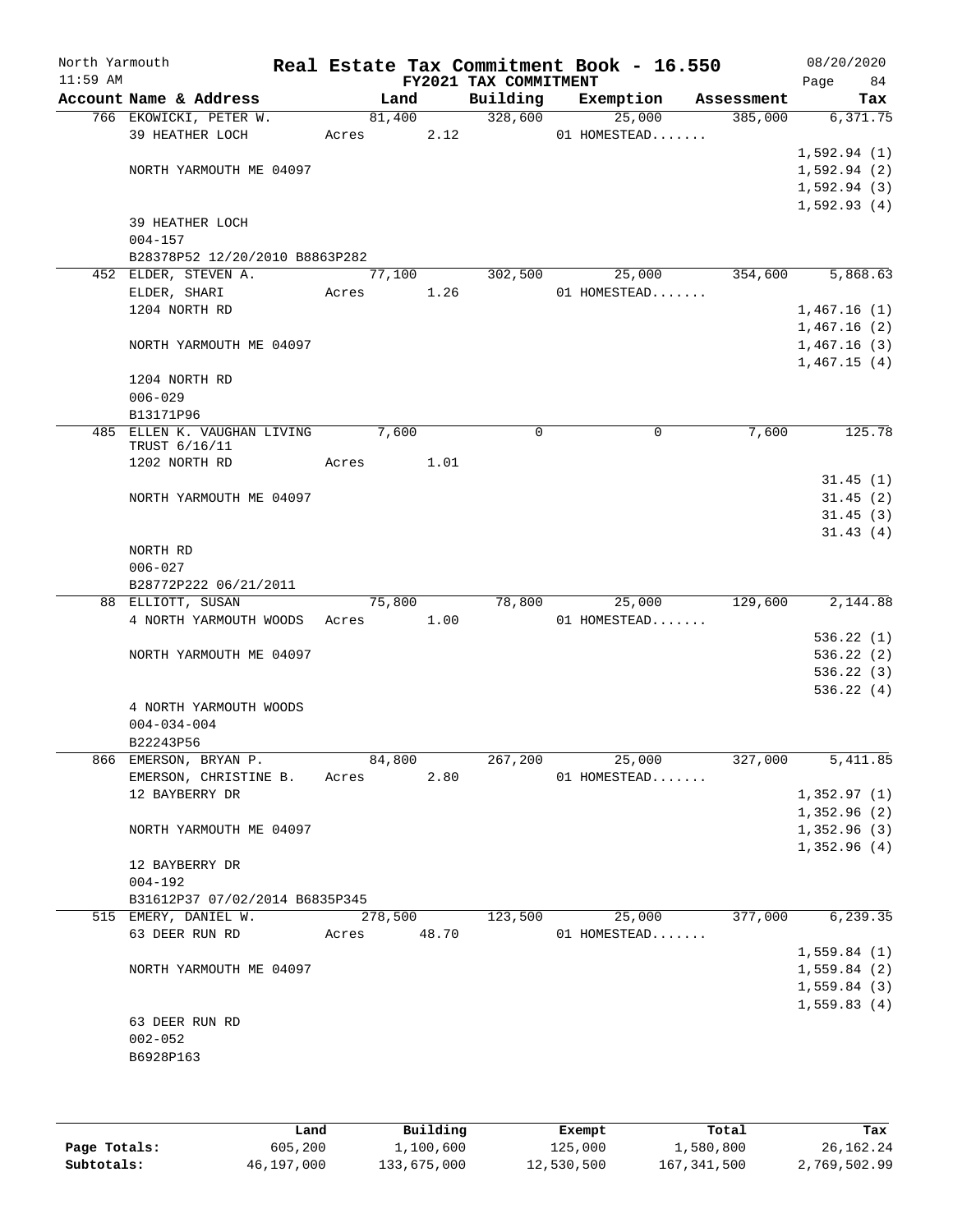| North Yarmouth<br>$11:59$ AM |                                 |       |         |           | FY2021 TAX COMMITMENT | Real Estate Tax Commitment Book - 16.550 |            | 08/20/2020<br>Page<br>85 |
|------------------------------|---------------------------------|-------|---------|-----------|-----------------------|------------------------------------------|------------|--------------------------|
|                              | Account Name & Address          |       | Land    |           | Building              | Exemption                                | Assessment | Tax                      |
|                              | 1465 EMERY, THOMAS              |       | 94,400  |           | 300, 500              | 25,000                                   | 369,900    | 6, 121.85                |
|                              | 24 FIELDSTONE DR                | Acres |         | 3.19      |                       | 01 HOMESTEAD                             |            |                          |
|                              |                                 |       |         |           |                       |                                          |            | 1,530.47(1)              |
|                              | NORTH YARMOUTH ME 04097         |       |         |           |                       |                                          |            | 1,530.46(2)              |
|                              |                                 |       |         |           |                       |                                          |            | 1,530.46(3)              |
|                              |                                 |       |         |           |                       |                                          |            | 1,530.46(4)              |
|                              | 24 FIELDSTONE DRIVE             |       |         |           |                       |                                          |            |                          |
|                              | $017 - 030$                     |       |         |           |                       |                                          |            |                          |
|                              | B14284P332                      |       |         |           |                       |                                          |            |                          |
|                              | 1911 ENBRIDGE                   |       | 0       |           | 2,441,600             | 0                                        | 2,441,600  | 40,408.48                |
|                              | MARITIME & NORTHEAST            |       |         |           |                       |                                          |            |                          |
|                              | PIPELINE LLC                    |       |         |           |                       |                                          |            |                          |
|                              | C/O DUFF & PHELPS, LLC          |       |         |           |                       |                                          |            | 10,102.12                |
|                              | PO BOX 2629                     |       |         |           |                       |                                          |            | 10,102.12                |
|                              | ADDISON TX 75001                |       |         |           |                       |                                          |            | 10,102.12                |
|                              |                                 |       |         |           |                       |                                          |            | 10,102.12                |
|                              | TOWNWIDE                        |       |         |           |                       |                                          |            |                          |
|                              | $000 - 001$                     |       |         |           |                       |                                          |            |                          |
|                              | 1599 ENOS, BEN S. & AMY K.      |       | 82,800  |           | 282,300               | 41,000                                   | 324,100    | 5,363.86                 |
|                              | 1541 NORTH RD                   | Acres |         | 2.39      |                       | 104 SOL4 8000-15999 WATTS                |            |                          |
|                              |                                 |       |         |           |                       | 01 HOMESTEAD                             |            | 1,340.97(1)              |
|                              | NORTH YARMOUTH ME 04097         |       |         |           |                       |                                          |            | 1,340.97(2)              |
|                              |                                 |       |         |           |                       |                                          |            | 1,340.97(3)              |
|                              |                                 |       |         |           |                       |                                          |            | 1,340.95(4)              |
|                              | 1541 NORTH RD                   |       |         |           |                       |                                          |            |                          |
|                              | $012 - 026$                     |       |         |           |                       |                                          |            |                          |
|                              | B21857P198                      |       |         |           |                       |                                          |            |                          |
|                              | 861 ENTWHISTLE, LAURYN &        |       | 84,800  |           | 174,600               | 0                                        | 259,400    | 4,293.07                 |
|                              | DANIEL G                        |       |         |           |                       |                                          |            |                          |
|                              | 51 BAYBERRY DR                  | Acres |         | 2.80      |                       |                                          |            |                          |
|                              |                                 |       |         |           |                       |                                          |            | 1,073.27(1)              |
|                              | NORTH YARMOUTH ME 04097         |       |         |           |                       |                                          |            | 1,073.27(2)              |
|                              |                                 |       |         |           |                       |                                          |            | 1,073.27(3)              |
|                              |                                 |       |         |           |                       |                                          |            | 1,073.26(4)              |
|                              | 51 BAYBERRY DR                  |       |         |           |                       |                                          |            |                          |
|                              | $004 - 180$                     |       |         |           |                       |                                          |            |                          |
|                              | B36446P36                       |       |         |           |                       |                                          |            |                          |
|                              | 761 ESKANDARI, ALAN B &         |       | 81,300  |           | 232,800               | 25,000                                   | 289,100    | 4,784.61                 |
|                              | CAULK, STACEY L JT              |       |         |           |                       |                                          |            |                          |
|                              | 553 MOUNTFORT ROAD              | Acres |         | 2.10      |                       | 01 HOMESTEAD                             |            |                          |
|                              |                                 |       |         |           |                       |                                          |            | 1, 196.16(1)             |
|                              | NORTH YARMOUTH ME 04097         |       |         |           |                       |                                          |            | 1, 196.15(2)             |
|                              |                                 |       |         |           |                       |                                          |            | 1, 196.15(3)             |
|                              |                                 |       |         |           |                       |                                          |            | 1, 196.15(4)             |
|                              | 553 MOUNTFORT RD                |       |         |           |                       |                                          |            |                          |
|                              | $009 - 016$                     |       |         |           |                       |                                          |            |                          |
|                              | B33247P126                      |       | 110,800 |           | 164,700               |                                          | 244,500    | 4,046.48                 |
|                              | 865 ESPEAGINETTE, WILLIAM<br>F. |       |         |           |                       | 31,000                                   |            |                          |
|                              | 84 BASTON RD                    | Acres |         | 8.00      |                       | 05 VETERAN                               |            |                          |
|                              |                                 |       |         |           |                       | 01 HOMESTEAD                             |            | 1,011.62(1)              |
|                              | NORTH YARMOUTH ME 04097         |       |         |           |                       |                                          |            | 1,011.62(2)              |
|                              |                                 |       |         |           |                       |                                          |            | 1,011.62(3)              |
|                              |                                 |       |         |           |                       |                                          |            | 1,011.62(4)              |
|                              | 84 BASTON RD                    |       |         |           |                       |                                          |            |                          |
|                              | $004 - 151$                     |       |         |           |                       |                                          |            |                          |
|                              | B3174P75                        |       |         |           |                       |                                          |            |                          |
|                              |                                 |       |         |           |                       |                                          |            |                          |
|                              |                                 |       |         |           |                       |                                          |            |                          |
|                              |                                 | Land  |         | Building  |                       | Exempt                                   | Total      | Tax                      |
| Page Totals:                 | 454,100                         |       |         | 3,596,500 |                       | 122,000                                  | 3,928,600  | 65,018.35                |

**Subtotals:** 46,651,100 137,271,500 12,652,500 171,270,100 2,834,521.34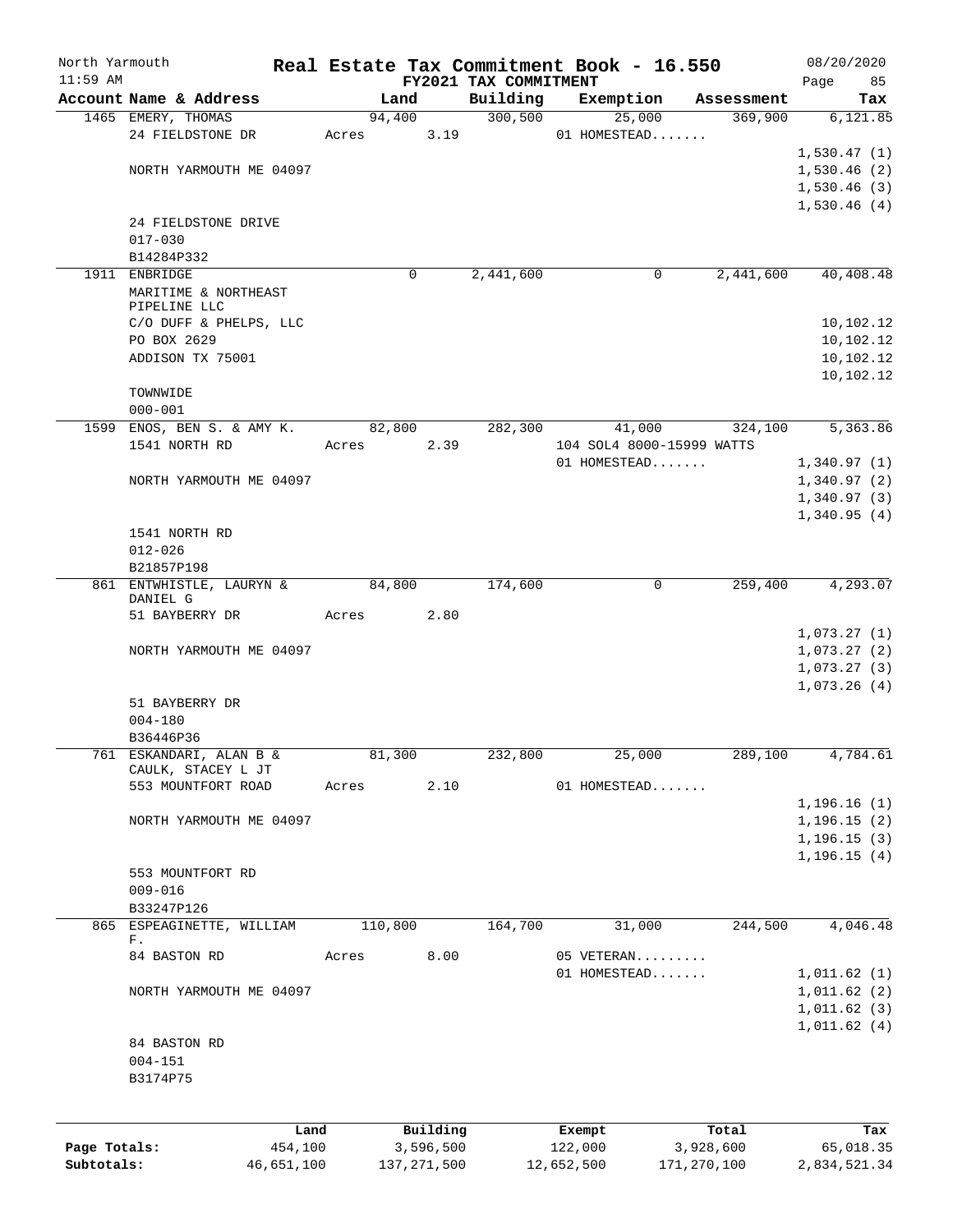| North Yarmouth |                                                                     |              |       |               |                       | Real Estate Tax Commitment Book - 16.550 |             |            | 08/20/2020   |
|----------------|---------------------------------------------------------------------|--------------|-------|---------------|-----------------------|------------------------------------------|-------------|------------|--------------|
| $11:59$ AM     |                                                                     |              |       |               | FY2021 TAX COMMITMENT |                                          |             |            | Page<br>86   |
|                | Account Name & Address                                              |              |       | Land          | Building              | Exemption                                |             | Assessment | Tax          |
|                | 1626 ESTABROOKS, DYLAN M                                            |              |       | 75,800        | 154,800               |                                          | $\Omega$    | 230,600    | 3,816.43     |
|                | SHUTE, MARGARET N                                                   |              | Acres | 1.00          |                       |                                          |             |            |              |
|                | 91 MOUNTFORT RD                                                     |              |       |               |                       |                                          |             |            | 954.11 (1)   |
|                |                                                                     |              |       |               |                       |                                          |             |            | 954.11(2)    |
|                | NORTH YARMOUTH ME 04097                                             |              |       |               |                       |                                          |             |            | 954.11(3)    |
|                |                                                                     |              |       |               |                       |                                          |             |            | 954.10(4)    |
|                | 91 MOUNTFORT RD                                                     |              |       |               |                       |                                          |             |            |              |
|                | $003 - 092$                                                         |              |       |               |                       |                                          |             |            |              |
|                | B35196P322                                                          |              |       |               |                       |                                          |             |            |              |
|                | 1094 ESTES, MICHAEL J.                                              |              |       | 95,500        | 412,900               |                                          | 0           | 508,400    | 8,414.02     |
|                | 24 HEMLOCK RIDGE RD                                                 |              | Acres | 3.20          |                       |                                          |             |            |              |
|                |                                                                     |              |       |               |                       |                                          |             |            | 2, 103.51(1) |
|                | NORTH YARMOUTH ME 04097                                             |              |       |               |                       |                                          |             |            | 2, 103.51(2) |
|                |                                                                     |              |       |               |                       |                                          |             |            | 2, 103.51(3) |
|                |                                                                     |              |       |               |                       |                                          |             |            | 2,103.49(4)  |
|                |                                                                     |              |       |               |                       |                                          |             |            |              |
|                | 24 HEMLOCK RIDGE RD                                                 |              |       |               |                       |                                          |             |            |              |
|                | $007 - 012$                                                         |              |       |               |                       |                                          |             |            |              |
|                | B31619P80 07/07/2014 B31457P256 04/22/2014<br>B27208P276 05/27/2009 |              |       |               |                       |                                          |             |            |              |
|                | 563 ESTHER D KELLY REV                                              |              |       | 137,600       | $\mathbf 0$           |                                          | 0           | 137,600    | 2, 277.28    |
|                | TRUST UAD 10/21/16                                                  |              |       |               |                       |                                          |             |            |              |
|                | C/O BEGIN AND                                                       |              | Acres | 14.00         |                       |                                          |             |            |              |
|                | ASSOCIATES                                                          |              |       |               |                       |                                          |             |            |              |
|                | 19 COMMON ST                                                        |              |       |               |                       |                                          |             |            | 569.32(1)    |
|                | SACO ME 04072                                                       |              |       |               |                       |                                          |             |            | 569.32(2)    |
|                |                                                                     |              |       |               |                       |                                          |             |            | 569.32(3)    |
|                |                                                                     |              |       |               |                       |                                          |             |            | 569.32(4)    |
|                | MOUNTFORT RD                                                        |              |       |               |                       |                                          |             |            |              |
|                | $003 - 090$                                                         |              |       |               |                       |                                          |             |            |              |
|                | B33596P113                                                          |              |       |               |                       |                                          |             |            |              |
|                | 234 EUSTIS, DANA LEE                                                |              |       | 75,800        | 155,600               |                                          | 25,000      | 206,400    | 3,415.92     |
|                | 84 CUMBERLAND RD                                                    |              | Acres | 1.00          |                       | 01 HOMESTEAD                             |             |            |              |
|                |                                                                     |              |       |               |                       |                                          |             |            | 853.98 (1)   |
|                |                                                                     |              |       |               |                       |                                          |             |            | 853.98 (2)   |
|                | NORTH YARMOUTH ME 04097                                             |              |       |               |                       |                                          |             |            |              |
|                |                                                                     |              |       |               |                       |                                          |             |            | 853.98 (3)   |
|                |                                                                     |              |       |               |                       |                                          |             |            | 853.98 (4)   |
|                | 84 CUMBERLAND RD                                                    |              |       |               |                       |                                          |             |            |              |
|                | $004 - 083$                                                         |              |       |               |                       |                                          |             |            |              |
|                | B21484P231                                                          |              |       |               |                       |                                          |             |            |              |
|                | 202 EUSTIS, GALEN W.                                                |              |       | 72,600        | 61,100                |                                          | 25,000      | 108,700    | 1,798.99     |
|                | 108 DOUGHTY RD                                                      |              | Acres | 1.88          |                       | 01 HOMESTEAD                             |             |            |              |
|                |                                                                     |              |       |               |                       |                                          |             |            | 449.75 (1)   |
|                | NORTH YARMOUTH ME 04097                                             |              |       |               |                       |                                          |             |            | 449.75 (2)   |
|                |                                                                     |              |       |               |                       |                                          |             |            | 449.75 (3)   |
|                |                                                                     |              |       |               |                       |                                          |             |            | 449.74 (4)   |
|                | 108 DOUGHTY RD                                                      |              |       |               |                       |                                          |             |            |              |
|                | $001 - 037$                                                         |              |       |               |                       |                                          |             |            |              |
|                | B26491P334                                                          |              |       |               |                       |                                          |             |            |              |
|                | 1408 EWINGS, BRIAN A.                                               |              |       | 76,000        | 168,500               |                                          | 25,000      | 219,500    | 3,632.73     |
|                | EWINGS, WANDA L.                                                    |              | Acres | 1.03          |                       | 01 HOMESTEAD                             |             |            |              |
|                | 113 HALLOWELL RD                                                    |              |       |               |                       |                                          |             |            | 908.19(1)    |
|                |                                                                     |              |       |               |                       |                                          |             |            | 908.18(2)    |
|                |                                                                     |              |       |               |                       |                                          |             |            |              |
|                | NORTH YARMOUTH ME 04097                                             |              |       |               |                       |                                          |             |            | 908.18(3)    |
|                |                                                                     |              |       |               |                       |                                          |             |            | 908.18(4)    |
|                | 113 HALLOWELL RD                                                    |              |       |               |                       |                                          |             |            |              |
|                | $009 - 029$                                                         |              |       |               |                       |                                          |             |            |              |
|                | B12007P233                                                          |              |       |               |                       |                                          |             |            |              |
|                |                                                                     |              |       |               |                       |                                          |             |            |              |
|                |                                                                     | Land         |       | Building      |                       |                                          |             | Total      | Tax          |
| Page Totals:   |                                                                     | 533,300      |       | 952,900       |                       | Exempt<br>75,000                         |             | 1,411,200  | 23, 355. 37  |
|                |                                                                     |              |       |               |                       |                                          |             |            |              |
| Subtotals:     |                                                                     | 47, 184, 400 |       | 138, 224, 400 |                       | 12,727,500                               | 172,681,300 |            | 2,857,876.71 |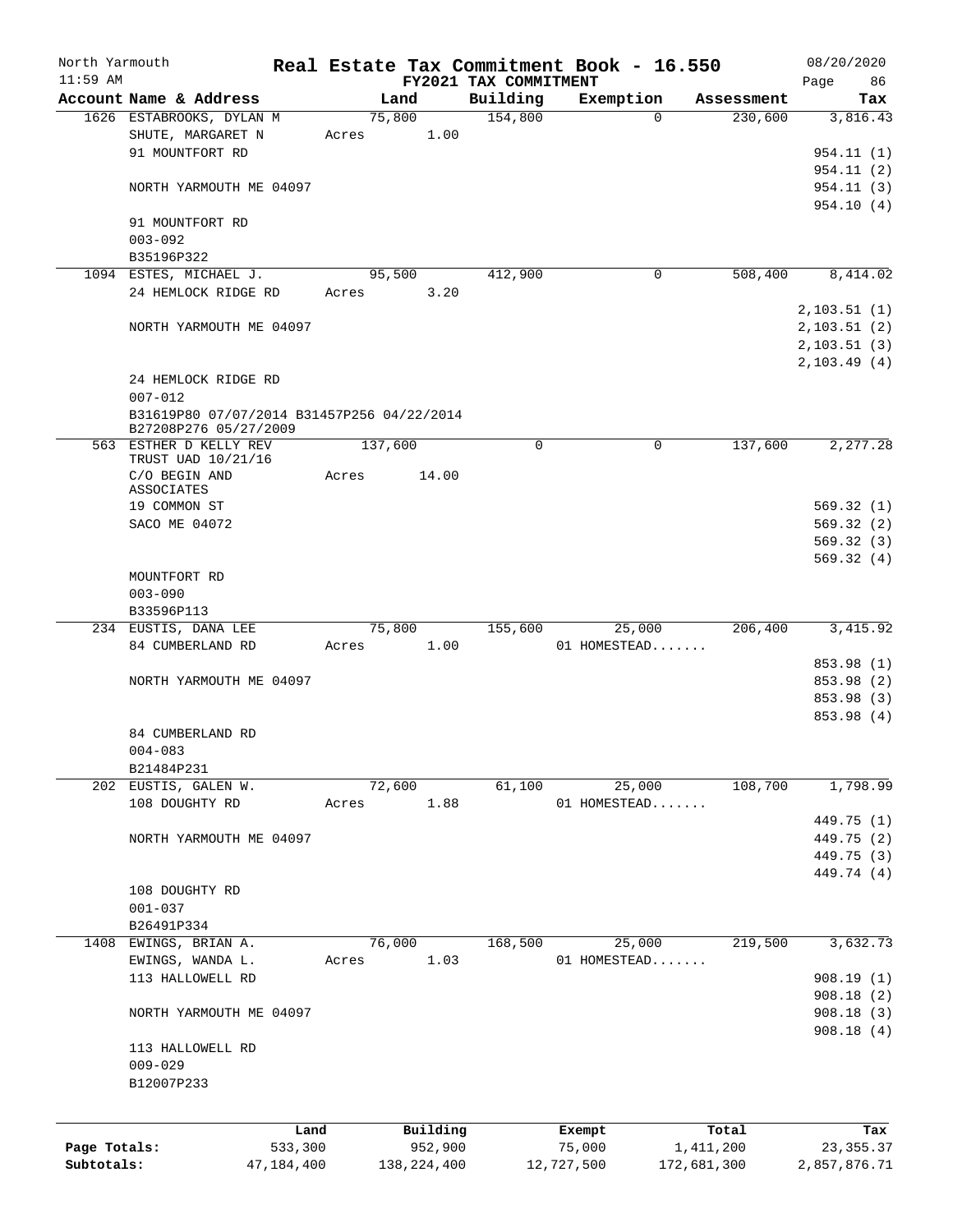| North Yarmouth<br>$11:59$ AM |                                     |         |          | FY2021 TAX COMMITMENT | Real Estate Tax Commitment Book - 16.550 |            | 08/20/2020<br>87 |
|------------------------------|-------------------------------------|---------|----------|-----------------------|------------------------------------------|------------|------------------|
|                              | Account Name & Address              | Land    |          | Building              | Exemption                                | Assessment | Page<br>Tax      |
|                              | 398 FALSEY, SANDRA                  | 110,800 |          | $\Omega$              | $\Omega$                                 | 110,800    | 1,833.74         |
|                              | 10 SHENENDOAH HILL                  | Acres   | 8.00     |                       |                                          |            |                  |
|                              |                                     |         |          |                       |                                          |            | 458.44 (1)       |
|                              | NORTH YARMOUTH ME 04097             |         |          |                       |                                          |            | 458.44 (2)       |
|                              |                                     |         |          |                       |                                          |            | 458.44 (3)       |
|                              |                                     |         |          |                       |                                          |            | 458.42 (4)       |
|                              | GRAY RD                             |         |          |                       |                                          |            |                  |
|                              | $014 - 085$                         |         |          |                       |                                          |            |                  |
|                              | B14609P322                          |         |          |                       |                                          |            |                  |
|                              | 1184 FALSEY, SANDRA P.              | 80,800  |          | 555,500               | 25,000                                   | 611,300    | 10,117.02        |
|                              | 10 SHENENDOAH HILL                  | Acres   | 2.00     |                       | 01 HOMESTEAD                             |            |                  |
|                              |                                     |         |          |                       |                                          |            | 2,529.26(1)      |
|                              | NORTH YARMOUTH ME 04097             |         |          |                       |                                          |            | 2,529.26(2)      |
|                              |                                     |         |          |                       |                                          |            | 2,529.26(3)      |
|                              |                                     |         |          |                       |                                          |            | 2,529.24(4)      |
|                              | 10 SHENANDOAH HILL                  |         |          |                       |                                          |            |                  |
|                              | $014 - 084$                         |         |          |                       |                                          |            |                  |
|                              | B15668P271                          |         |          |                       |                                          |            |                  |
|                              | 281 FANTIGROSSI, CLIFF A.           | 126,300 |          | 216,700               | 25,000                                   | 318,000    | 5,262.90         |
|                              | FANTIGROSSI, KELLY L.               | Acres   | 8.80     |                       | 01 HOMESTEAD                             |            |                  |
|                              | 57 WHITNEY FARMS RD                 |         |          |                       |                                          |            | 1,315.73(1)      |
|                              |                                     |         |          |                       |                                          |            | 1,315.73(2)      |
|                              | NORTH YARMOUTH ME 04097             |         |          |                       |                                          |            | 1,315.73(3)      |
|                              |                                     |         |          |                       |                                          |            | 1,315.71(4)      |
|                              | 57 WHITNEY FARMS RD                 |         |          |                       |                                          |            |                  |
|                              | $003 - 062$                         |         |          |                       |                                          |            |                  |
|                              | B29553P170                          |         |          |                       |                                          |            |                  |
|                              | 1938 FARNHAM, TIMOTHY S &<br>ERIN M | 73,700  |          | 402,100               | 0                                        | 475,800    | 7,874.49         |
|                              | 14 GARDEN GATE CIRCLE               | Acres   | 0.92     |                       |                                          |            |                  |
|                              |                                     |         |          |                       |                                          |            | 1,968.63(1)      |
|                              | NORTH YARMOUTH ME 04097             |         |          |                       |                                          |            | 1,968.62(2)      |
|                              |                                     |         |          |                       |                                          |            | 1,968.62(3)      |
|                              |                                     |         |          |                       |                                          |            | 1,968.62(4)      |
|                              | 14 GARDEN GATE CIRCLE               |         |          |                       |                                          |            |                  |
|                              | $001 - 006 - 007$                   |         |          |                       |                                          |            |                  |
|                              | B35421P206                          |         |          |                       |                                          |            |                  |
|                              | 1047 FARRELL JOHN E JR              | 75,800  |          | 158,100               | 25,000                                   | 208,900    | 3,457.30         |
|                              | ELLIOTT HEATHER A                   | Acres   | 1.00     |                       | 01 HOMESTEAD                             |            |                  |
|                              | 29 PARSONAGE RD                     |         |          |                       |                                          |            | 864.33 (1)       |
|                              |                                     |         |          |                       |                                          |            | 864.33 (2)       |
|                              | NORTH YARMOUTH ME 04097             |         |          |                       |                                          |            | 864.33(3)        |
|                              |                                     |         |          |                       |                                          |            | 864.31 (4)       |
|                              | 29 PARSONAGE RD                     |         |          |                       |                                          |            |                  |
|                              | $007 - 077$                         |         |          |                       |                                          |            |                  |
|                              | B31480P166                          |         |          |                       |                                          |            |                  |
|                              | 1227 FARRIS, JAMES G &              | 83,400  |          | 225,300               | 25,000                                   | 283,700    | 4,695.24         |
|                              | ESTELLE J                           |         |          |                       |                                          |            |                  |
|                              | 346 MILL RD                         | Acres   | 2.52     |                       | 01 HOMESTEAD                             |            |                  |
|                              |                                     |         |          |                       |                                          |            | 1, 173.81(1)     |
|                              | NORTH YARMOUTH ME 04097             |         |          |                       |                                          |            | 1, 173.81(2)     |
|                              |                                     |         |          |                       |                                          |            | 1, 173.81(3)     |
|                              |                                     |         |          |                       |                                          |            | 1, 173.81(4)     |
|                              | 346 MILL RD                         |         |          |                       |                                          |            |                  |
|                              | $016 - 046$                         |         |          |                       |                                          |            |                  |
|                              | B35625P95                           |         |          |                       |                                          |            |                  |
|                              |                                     |         |          |                       |                                          |            |                  |
|                              |                                     |         |          |                       |                                          |            |                  |
|                              | Land.                               |         | Building |                       | <b>Fromnt</b>                            | $T$ ctal   | Tav              |

|              | Land       | Building    | Exempt     | Total       | Tax          |
|--------------|------------|-------------|------------|-------------|--------------|
| Page Totals: | 550,800    | 1,557,700   | 100,000    | 2,008,500   | 33,240.69    |
| Subtotals:   | 47,735,200 | 139,782,100 | 12,827,500 | 174,689,800 | 2,891,117.40 |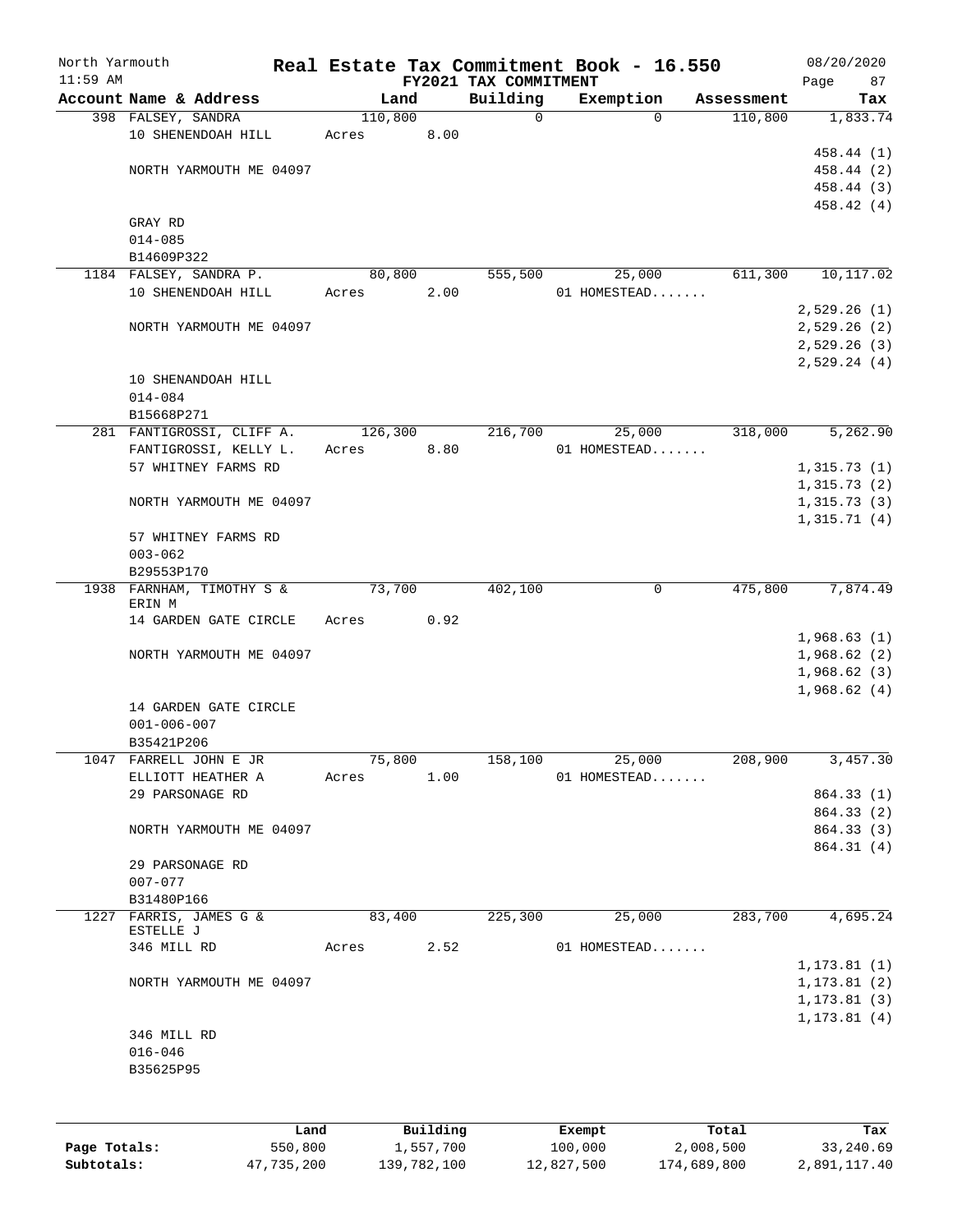| North Yarmouth<br>$11:59$ AM |                                                  |                 |          |                                   | Real Estate Tax Commitment Book - 16.550 |            | 08/20/2020        |
|------------------------------|--------------------------------------------------|-----------------|----------|-----------------------------------|------------------------------------------|------------|-------------------|
|                              | Account Name & Address                           | Land            |          | FY2021 TAX COMMITMENT<br>Building | Exemption                                | Assessment | 88<br>Page<br>Tax |
|                              | 1677 FAULHABER, LAUREN A                         |                 | 70,900   | 280,500                           | 25,000                                   | 326,400    | 5,401.92          |
|                              | 1 REDMOND RD                                     | Acres 1.54      |          |                                   | 01 HOMESTEAD                             |            |                   |
|                              |                                                  |                 |          |                                   |                                          |            | 1,350.48(1)       |
|                              | NORTH YARMOUTH ME 04097                          |                 |          |                                   |                                          |            | 1,350.48(2)       |
|                              |                                                  |                 |          |                                   |                                          |            | 1,350.48(3)       |
|                              |                                                  |                 |          |                                   |                                          |            | 1,350.48(4)       |
|                              | 1 REDMOND RD                                     |                 |          |                                   |                                          |            |                   |
|                              | $006 - 018$                                      |                 |          |                                   |                                          |            |                   |
|                              | B24812P179                                       |                 |          |                                   |                                          |            |                   |
|                              | 1245 FAUNCE, SUSAN A.                            | 80,800          |          | 211,500                           | 25,000                                   | 267,300    | 4,423.82          |
|                              | 598 NEW GLOUCESTER RD                            | Acres           | 2.00     |                                   | 01 HOMESTEAD                             |            |                   |
|                              |                                                  |                 |          |                                   |                                          |            | 1, 105.96(1)      |
|                              | NORTH YARMOUTH ME 04097                          |                 |          |                                   |                                          |            | 1, 105.96(2)      |
|                              |                                                  |                 |          |                                   |                                          |            | 1, 105.96(3)      |
|                              |                                                  |                 |          |                                   |                                          |            | 1, 105.94(4)      |
|                              | 598 NEW GLOUCESTER RD                            |                 |          |                                   |                                          |            |                   |
|                              | $016 - 064$                                      |                 |          |                                   |                                          |            |                   |
|                              | B24282P193                                       |                 |          |                                   |                                          |            |                   |
|                              | 1627 FECTEAU JR., JACK R.                        | 100,400         |          | 141,800                           | 25,000                                   | 217,200    | 3,594.66          |
|                              | 9 SERENDIPITY LANE                               | Acres           | 5.91     |                                   | 01 HOMESTEAD                             |            |                   |
|                              |                                                  |                 |          |                                   |                                          |            | 898.67 (1)        |
|                              | NORTH YARMOUTH ME 04097                          |                 |          |                                   |                                          |            | 898.67 (2)        |
|                              |                                                  |                 |          |                                   |                                          |            | 898.67 (3)        |
|                              |                                                  |                 |          |                                   |                                          |            | 898.65 (4)        |
|                              | 9 SERENDIPITY LN                                 |                 |          |                                   |                                          |            |                   |
|                              | $013 - 060$                                      |                 |          |                                   |                                          |            |                   |
|                              | B22104P185                                       |                 |          |                                   |                                          |            |                   |
|                              | 1853 FECTEAU, ROSEMARY L,<br>TRUSTEE             | 14,800          |          | $\Omega$                          | $\Omega$                                 | 14,800     | 244.94            |
|                              | GRANDCHILDREN'S TRUST                            | Acres           | 35.29    |                                   |                                          |            |                   |
|                              | 140 WEST POWNAL RD                               |                 |          |                                   |                                          |            | 61.24(1)          |
|                              |                                                  |                 |          |                                   |                                          |            | 61.24(2)          |
|                              | NORTH YARMOUTH ME 04097                          |                 |          |                                   |                                          |            | 61.24(3)          |
|                              |                                                  |                 |          |                                   |                                          |            | 61.22(4)          |
|                              | SERENDIPITY LN                                   |                 |          |                                   |                                          |            |                   |
|                              | $013 - 061 - 001$                                |                 |          |                                   |                                          |            |                   |
|                              | B30630P110                                       |                 |          |                                   |                                          |            |                   |
|                              | 361 FECTEAU, ROSEMARY L,                         | 101,000         |          | 188,200                           | 31,000                                   | 258,200    | 4,273.21          |
|                              | TRUSTEE                                          |                 |          |                                   |                                          |            |                   |
|                              | FECTEAU HOMESTEAD TRUST Acres                    |                 | 6.04     |                                   | 01 HOMESTEAD                             |            |                   |
|                              | 140 WEST POWNAL RD                               |                 |          |                                   | 07 WIDOW VETERAN                         |            | 1,068.31(1)       |
|                              |                                                  |                 |          |                                   |                                          |            | 1,068.30(2)       |
|                              | NORTH YARMOUTH ME 04097                          |                 |          |                                   |                                          |            | 1,068.30(3)       |
|                              |                                                  |                 |          |                                   |                                          |            | 1,068.30(4)       |
|                              | 140 WEST POWNAL RD                               |                 |          |                                   |                                          |            |                   |
|                              | $013 - 061$                                      |                 |          |                                   |                                          |            |                   |
|                              | B30630P115                                       |                 |          |                                   | 0                                        |            |                   |
|                              | 1045 FED NAT MORTGAGE ASSN<br>14221 DALLAS PRKWY | 81,800<br>Acres | 2.20     | 172,500                           |                                          | 254,300    | 4,208.67          |
|                              | STE 1000                                         |                 |          |                                   |                                          |            | 1,052.17(1)       |
|                              | DALLAS TX 75254                                  |                 |          |                                   |                                          |            | 1,052.17(2)       |
|                              |                                                  |                 |          |                                   |                                          |            | 1,052.17(3)       |
|                              |                                                  |                 |          |                                   |                                          |            | 1,052.16(4)       |
|                              | 521 WALNUT HILL RD                               |                 |          |                                   |                                          |            |                   |
|                              | $007 - 062$                                      |                 |          |                                   |                                          |            |                   |
|                              | B32612P218                                       |                 |          |                                   |                                          |            |                   |
|                              |                                                  |                 |          |                                   |                                          |            |                   |
|                              |                                                  |                 |          |                                   |                                          |            |                   |
|                              |                                                  |                 |          |                                   |                                          |            |                   |
|                              | Land                                             |                 | Building |                                   | Exempt                                   | Total      | Tax               |
| Page Totals:                 | 449,700                                          |                 | 994,500  |                                   | 106,000                                  | 1,338,200  | 22, 147. 22       |

**Subtotals:** 48,184,900 140,776,600 12,933,500 176,028,000 2,913,264.62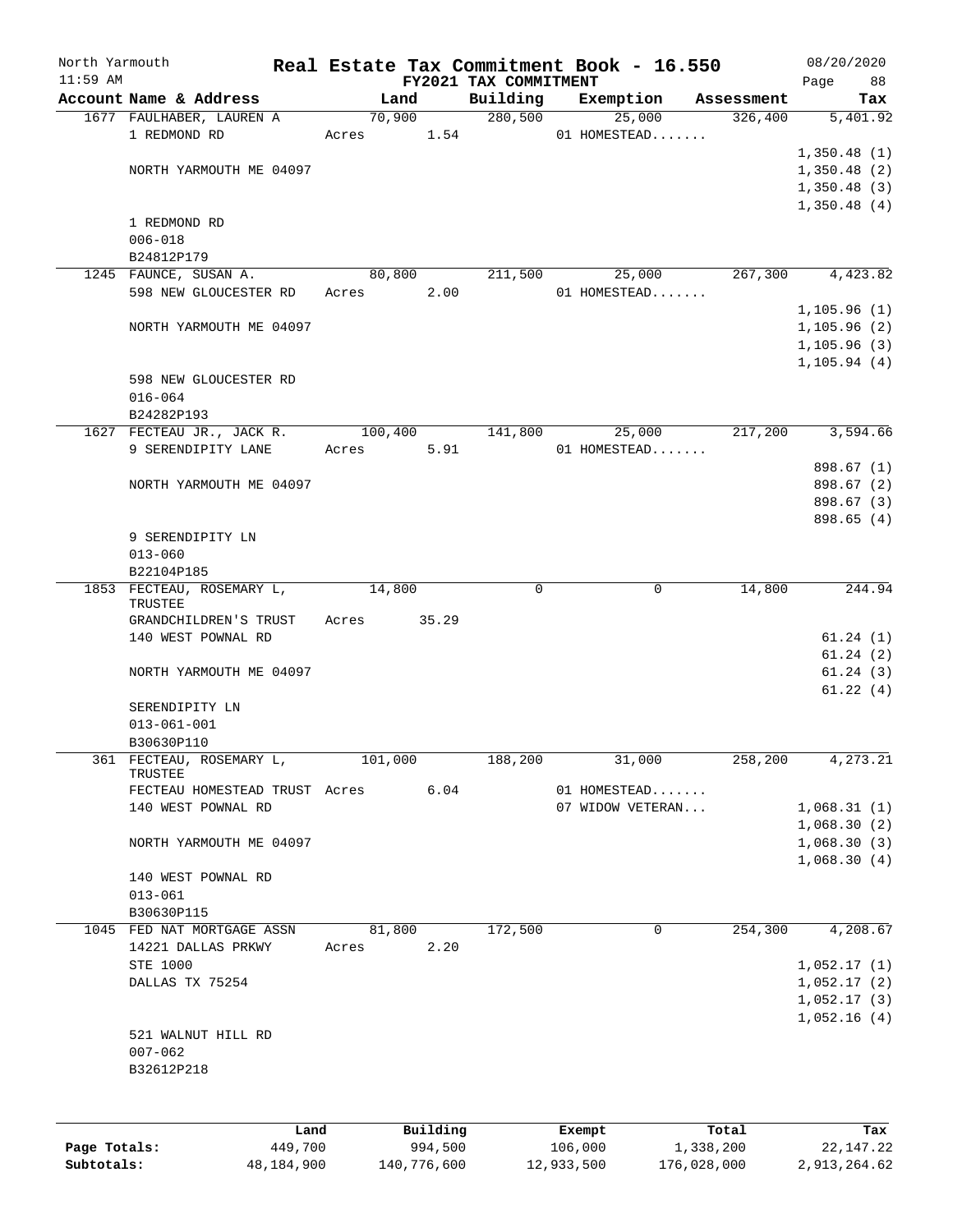| North Yarmouth<br>$11:59$ AM |                              |       |        |       | Real Estate Tax Commitment Book - 16.550<br>FY2021 TAX COMMITMENT |              |            | 08/20/2020<br>Page<br>89 |
|------------------------------|------------------------------|-------|--------|-------|-------------------------------------------------------------------|--------------|------------|--------------------------|
|                              | Account Name & Address       |       | Land   |       | Building                                                          | Exemption    | Assessment | Tax                      |
|                              | 1310 FEENEY, JAMES           |       | 27,400 |       | $\mathsf{O}$                                                      | $\Omega$     | 27,400     | 453.47                   |
|                              | 24 TREADWELL ACRES           | Acres |        | 47.60 |                                                                   |              |            |                          |
|                              |                              |       |        |       |                                                                   |              |            | 113.37(1)                |
|                              | HERMAN ME 04401              |       |        |       |                                                                   |              |            | 113.37(2)                |
|                              |                              |       |        |       |                                                                   |              |            | 113.37(3)                |
|                              |                              |       |        |       |                                                                   |              |            | 113.36(4)                |
|                              | MILLIKEN RD                  |       |        |       |                                                                   |              |            |                          |
|                              | $017 - 059$                  |       |        |       |                                                                   |              |            |                          |
|                              | 1343 FERGIONE, JILLIAN E &   |       | 95,800 |       | 306,800                                                           | 25,000       | 377,600    | 6, 249.28                |
|                              | BARON, JOSEPH                | Acres |        | 5.00  |                                                                   | 01 HOMESTEAD |            |                          |
|                              | 227 WEST POWNAL RD           |       |        |       |                                                                   |              |            | 1,562.32(1)              |
|                              |                              |       |        |       |                                                                   |              |            | 1,562.32(2)              |
|                              | NORTH YARMOUTH ME 04097      |       |        |       |                                                                   |              |            | 1,562.32(3)              |
|                              |                              |       |        |       |                                                                   |              |            | 1,562.32(4)              |
|                              | 227 WEST POWNAL RD           |       |        |       |                                                                   |              |            |                          |
|                              | $013 - 044$                  |       |        |       |                                                                   |              |            |                          |
|                              | B36524P105                   |       |        |       |                                                                   |              |            |                          |
|                              | 915 FERGUSON, JAMES O. JR,   |       | 77,100 |       | 282,800                                                           | 25,000       | 334,900    | 5,542.60                 |
|                              | FERGUSON, CYNTHIA B.         |       | Acres  | 1.25  |                                                                   | 01 HOMESTEAD |            |                          |
|                              | 4 EDNA LANE                  |       |        |       |                                                                   |              |            | 1,385.65(1)              |
|                              |                              |       |        |       |                                                                   |              |            | 1,385.65(2)              |
|                              | NORTH YARMOUTH ME 04097      |       |        |       |                                                                   |              |            | 1,385.65(3)              |
|                              |                              |       |        |       |                                                                   |              |            | 1,385.65(4)              |
|                              | 4 EDNA LANE                  |       |        |       |                                                                   |              |            |                          |
|                              | $010 - 111$                  |       |        |       |                                                                   |              |            |                          |
|                              | B30581P143 04/23/2013        |       |        |       |                                                                   |              |            |                          |
|                              | 1997 FERGUSON, SCOTT JAME &  |       | 69,100 |       | 344,900                                                           | 0            | 414,000    | 6,851.70                 |
|                              | TONI LEE                     |       |        |       |                                                                   |              |            |                          |
|                              | 20 RANGEWAY LN               | Acres |        | 0.48  |                                                                   |              |            |                          |
|                              |                              |       |        |       |                                                                   |              |            | 1,712.93(1)              |
|                              | NORTH YARMOUTH ME 04097      |       |        |       |                                                                   |              |            | 1,712.93(2)              |
|                              |                              |       |        |       |                                                                   |              |            | 1, 712.93(3)             |
|                              |                              |       |        |       |                                                                   |              |            | 1,712.91(4)              |
|                              | 20 RANGEWAY LN               |       |        |       |                                                                   |              |            |                          |
|                              | $007 - 070 - 010$            |       |        |       |                                                                   |              |            |                          |
|                              | B36230P243                   |       |        |       |                                                                   |              |            |                          |
|                              | 1552 FERM, NILS C & NICOLE N |       | 77,300 |       | 186,600                                                           | 25,000       | 238,900    | 3,953.80                 |
|                              | 62 HALLOWELL RD              | Acres |        | 1.30  |                                                                   | 01 HOMESTEAD |            |                          |
|                              |                              |       |        |       |                                                                   |              |            | 988.45(1)                |
|                              | NORTH YARMOUTH ME 04097      |       |        |       |                                                                   |              |            | 988.45 (2)               |
|                              |                              |       |        |       |                                                                   |              |            | 988.45 (3)               |
|                              |                              |       |        |       |                                                                   |              |            | 988.45 (4)               |
|                              | 62 HALLOWELL RD              |       |        |       |                                                                   |              |            |                          |
|                              | $009 - 070$                  |       |        |       |                                                                   |              |            |                          |
|                              | B33789P156                   |       |        |       |                                                                   |              |            |                          |
|                              | 60 FETIGAN, JASON S &        |       | 86,300 |       | 188,700                                                           | 25,000       | 250,000    | 4,137.50                 |
|                              | CAROLINE M                   |       |        |       |                                                                   |              |            |                          |
|                              | 251 GREELY RD                | Acres |        | 3.10  |                                                                   | 01 HOMESTEAD |            |                          |
|                              |                              |       |        |       |                                                                   |              |            | 1,034.38(1)              |
|                              | NORTH YARMOUTH ME 04097      |       |        |       |                                                                   |              |            | 1,034.38(2)              |
|                              |                              |       |        |       |                                                                   |              |            | 1,034.38(3)              |
|                              |                              |       |        |       |                                                                   |              |            | 1,034.36(4)              |
|                              | 251 GREELY RD                |       |        |       |                                                                   |              |            |                          |
|                              | $001 - 013$                  |       |        |       |                                                                   |              |            |                          |
|                              | B33921P62                    |       |        |       |                                                                   |              |            |                          |
|                              |                              |       |        |       |                                                                   |              |            |                          |
|                              |                              |       |        |       |                                                                   |              |            |                          |

|              | Land       | Building    | Exempt     | Total       | Tax          |
|--------------|------------|-------------|------------|-------------|--------------|
| Page Totals: | 433,000    | 1,309,800   | 100,000    | 1,642,800   | 27,188.35    |
| Subtotals:   | 48,617,900 | 142,086,400 | 13,033,500 | 177,670,800 | 2,940,452.97 |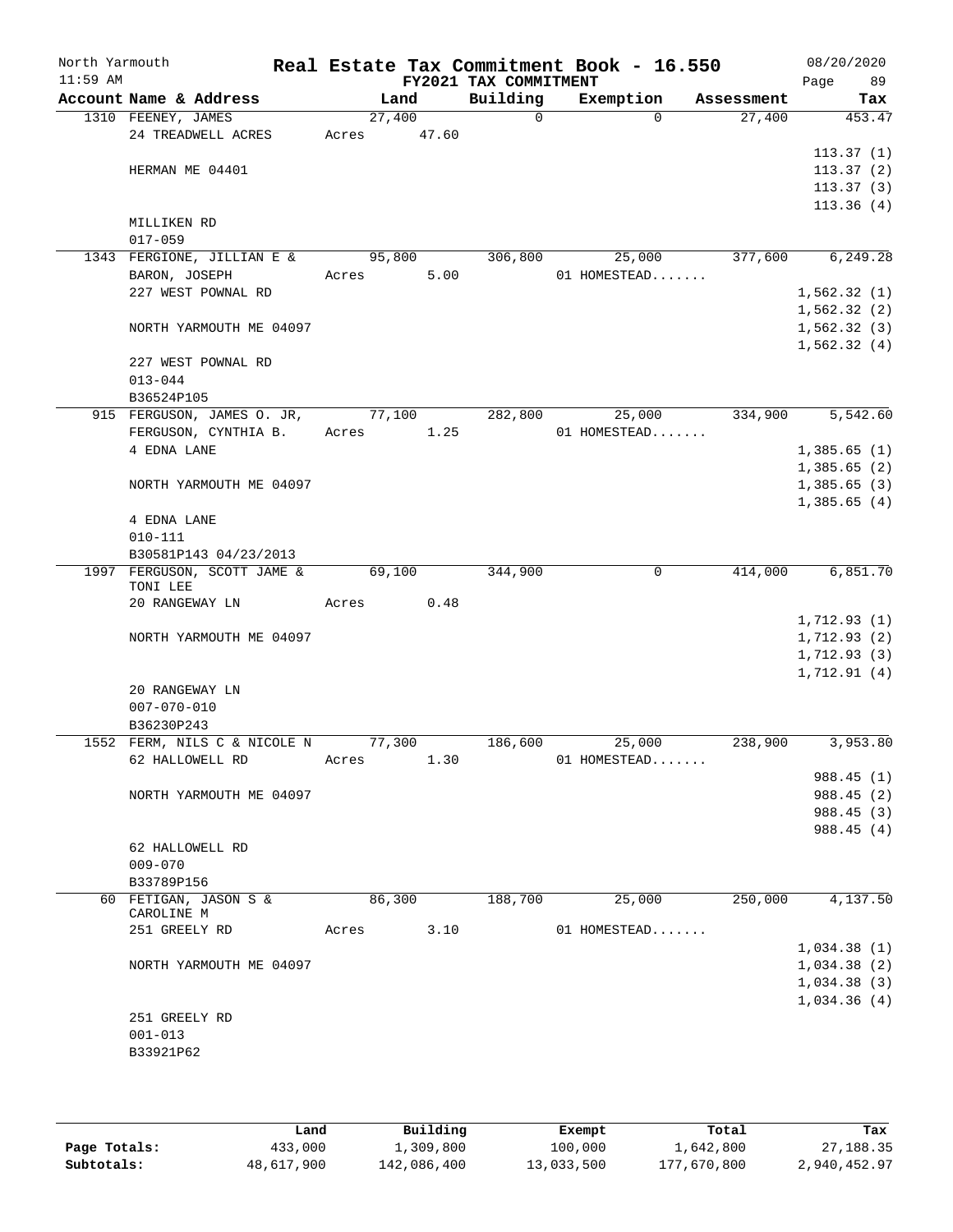| North Yarmouth<br>$11:59$ AM |                                      |            |        | FY2021 TAX COMMITMENT | Real Estate Tax Commitment Book - 16.550 |            | 08/20/2020<br>Page 90 |
|------------------------------|--------------------------------------|------------|--------|-----------------------|------------------------------------------|------------|-----------------------|
|                              | Account Name & Address               |            | Land   | Building              | Exemption                                | Assessment | Tax                   |
|                              | 220 FIELD, CLIFFORD M.               |            | 82,400 | 151,100               | 25,000                                   | 208,500    | 3,450.68              |
|                              | 66 TOWN FARM RD                      | Acres 2.32 |        |                       | 01 HOMESTEAD                             |            |                       |
|                              |                                      |            |        |                       |                                          |            | 862.67(1)             |
|                              | NORTH YARMOUTH ME 04097              |            |        |                       |                                          |            | 862.67(2)             |
|                              |                                      |            |        |                       |                                          |            | 862.67 (3)            |
|                              |                                      |            |        |                       |                                          |            | 862.67 (4)            |
|                              | 66 TOWN FARM RD                      |            |        |                       |                                          |            |                       |
|                              | $016 - 088$                          |            |        |                       |                                          |            |                       |
|                              | B23295P253                           |            |        |                       |                                          |            |                       |
|                              | 983 FIELD, REBECCA L.                | 75,800     |        | 165,900               | 25,000                                   | 216,700    | 3,586.39              |
|                              | 25 LUFKIN RD                         | Acres 1.00 |        |                       | 01 HOMESTEAD                             |            |                       |
|                              |                                      |            |        |                       |                                          |            | 896.60(1)             |
|                              | NORTH YARMOUTH ME 04097              |            |        |                       |                                          |            | 896.60 (2)            |
|                              |                                      |            |        |                       |                                          |            | 896.60 (3)            |
|                              |                                      |            |        |                       |                                          |            | 896.59 (4)            |
|                              | 25 LUFKIN RD                         |            |        |                       |                                          |            |                       |
|                              | $011 - 013$                          |            |        |                       |                                          |            |                       |
|                              | B15790P277                           | 75,800     |        | 92,200                | 0                                        | 168,000    | 2,780.40              |
|                              | 119 FINELY RESTORED,<br>649 SLIGO RD | Acres 1.00 |        |                       |                                          |            |                       |
|                              |                                      |            |        |                       |                                          |            | 695.10(1)             |
|                              | NORTH YARMOUTH ME 04097              |            |        |                       |                                          |            | 695.10(2)             |
|                              |                                      |            |        |                       |                                          |            | 695.10(3)             |
|                              |                                      |            |        |                       |                                          |            | 695.10(4)             |
|                              | 649 SLIGO RD                         |            |        |                       |                                          |            |                       |
|                              | $002 - 034$                          |            |        |                       |                                          |            |                       |
|                              | B3937P10                             |            |        |                       |                                          |            |                       |
|                              | 251 FITCH, PETER                     |            | 75,800 | 240,600               | 25,000                                   | 291,400    | 4,822.67              |
|                              | 85 BAYBERRY DR                       | Acres      | 1.00   |                       | 01 HOMESTEAD                             |            |                       |
|                              |                                      |            |        |                       |                                          |            | 1,205.67(1)           |
|                              | NORTH YARMOUTH ME 04097              |            |        |                       |                                          |            | 1, 205.67(2)          |
|                              |                                      |            |        |                       |                                          |            | 1,205.67(3)           |
|                              |                                      |            |        |                       |                                          |            | 1,205.66(4)           |
|                              | 85 BAYBERRY DR                       |            |        |                       |                                          |            |                       |
|                              | $004 - 189$                          |            |        |                       |                                          |            |                       |
|                              | B9801P235                            |            |        |                       |                                          |            |                       |
|                              | 1541 FITZPATRICK, MICHAEL S.         | 119,400    |        | 285,300               | 25,000                                   | 379,700    | 6, 284.04             |
|                              | FITZPATRICK, CAROLYN A. Acres        |            | 14.10  |                       | 01 HOMESTEAD                             |            |                       |
|                              | 8 WINDING MEADOW WAY                 |            |        |                       |                                          |            | 1,571.01(1)           |
|                              |                                      |            |        |                       |                                          |            | 1,571.01(2)           |
|                              | NORTH YARMOUTH ME 04097              |            |        |                       |                                          |            | 1, 571.01(3)          |
|                              |                                      |            |        |                       |                                          |            | 1,571.01(4)           |
|                              | 8 WINDING MEADOW WAY                 |            |        |                       |                                          |            |                       |
|                              | $009 - 050$                          |            |        |                       |                                          |            |                       |
|                              | 1550 FLAGG, DAVID                    | 82,100     |        | 234,300               | 25,000                                   | 291,400    | 4,822.67              |
|                              | GOODROW, MEGAN                       | Acres      | 2.25   |                       | 01 HOMESTEAD                             |            |                       |
|                              | 251 WEST POWNAL RD                   |            |        |                       |                                          |            | 1, 205.67(1)          |
|                              |                                      |            |        |                       |                                          |            | 1, 205.67(2)          |
|                              | NORTH YARMOUTH ME 04097              |            |        |                       |                                          |            | 1, 205.67(3)          |
|                              |                                      |            |        |                       |                                          |            | 1,205.66(4)           |
|                              | 251 WEST POWNAL RD                   |            |        |                       |                                          |            |                       |
|                              | $013 - 041$                          |            |        |                       |                                          |            |                       |
|                              | B32007P285 12/31/2014                |            |        |                       |                                          |            |                       |
|                              |                                      |            |        |                       |                                          |            |                       |

|              | Land       | Building    | Exempt     | Total       | Tax          |
|--------------|------------|-------------|------------|-------------|--------------|
| Page Totals: | 511,300    | 1,169,400   | 125,000    | 1,555,700   | 25,746.85    |
| Subtotals:   | 49,129,200 | 143,255,800 | 13,158,500 | 179,226,500 | 2,966,199.82 |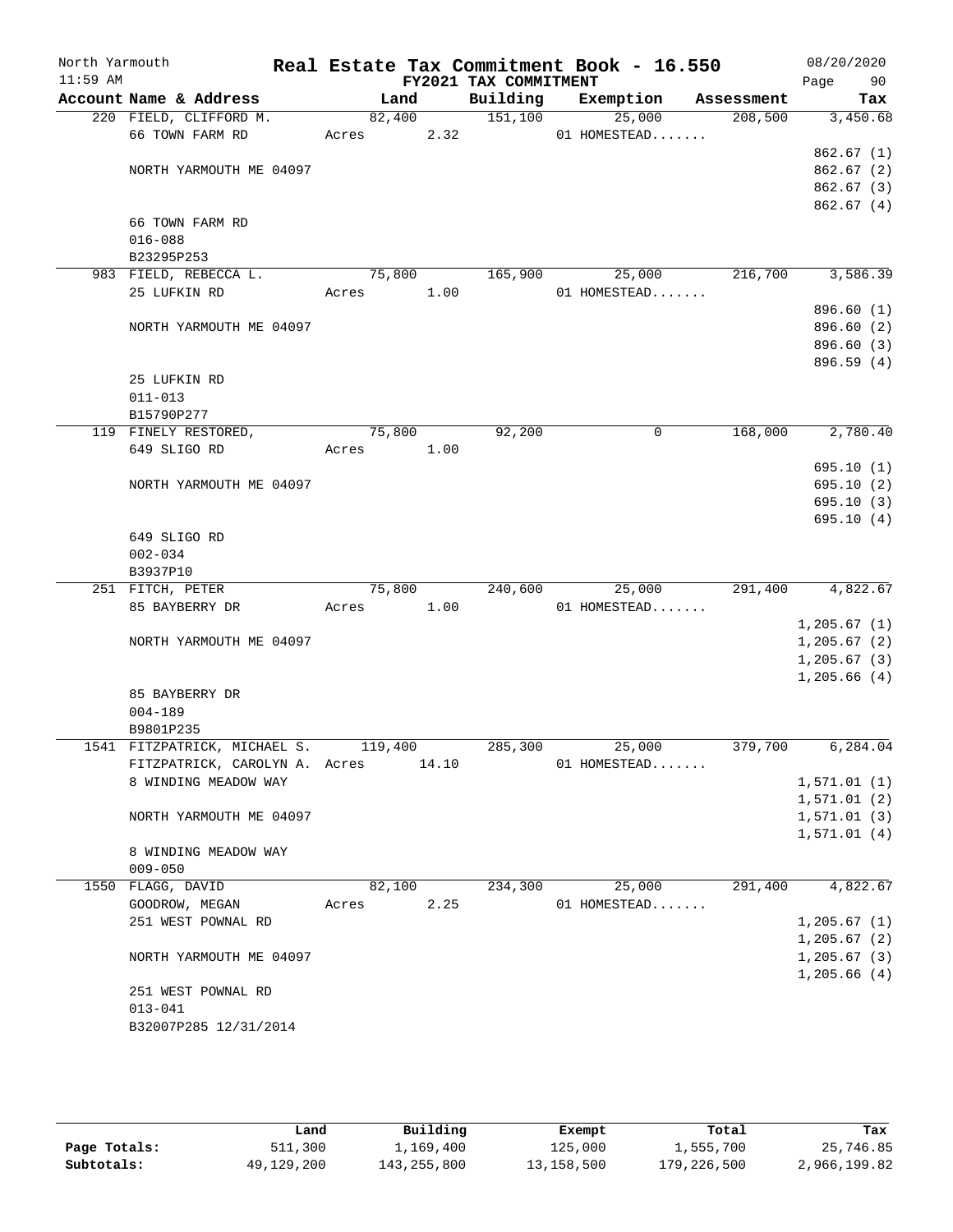| North Yarmouth<br>$11:59$ AM |                               |         |       |        |           |                                   | Real Estate Tax Commitment Book - 16.550 |            | 08/20/2020        |
|------------------------------|-------------------------------|---------|-------|--------|-----------|-----------------------------------|------------------------------------------|------------|-------------------|
|                              | Account Name & Address        |         |       | Land   |           | FY2021 TAX COMMITMENT<br>Building | Exemption                                | Assessment | Page<br>91<br>Tax |
|                              | 1347 FLAHERTY, MICHELE A.     |         |       | 95,800 |           | 260,700                           | 25,000                                   | 331,500    | 5,486.33          |
|                              | FLAHERTY, DANIEL P.           |         |       | Acres  | 5.00      |                                   | 01 HOMESTEAD                             |            |                   |
|                              | 5 DRAGONFLY LANE              |         |       |        |           |                                   |                                          |            | 1,371.59(1)       |
|                              |                               |         |       |        |           |                                   |                                          |            | 1,371.58(2)       |
|                              | YARMOUTH ME 04097             |         |       |        |           |                                   |                                          |            | 1,371.58(3)       |
|                              |                               |         |       |        |           |                                   |                                          |            | 1,371.58(4)       |
|                              | 5 DRAGONFLY LANE              |         |       |        |           |                                   |                                          |            |                   |
|                              | $013 - 009$                   |         |       |        |           |                                   |                                          |            |                   |
|                              | B29399P106 03/06/2012         |         |       |        |           |                                   |                                          |            |                   |
|                              | 1743 FLETCHER, MICHAEL G.     |         |       | 68,200 |           | 281,600                           | 25,000                                   | 324,800    | 5,375.44          |
|                              | FLETCHER, ELAINE K.           |         | Acres |        | 0.31      |                                   | 01 HOMESTEAD                             |            |                   |
|                              | 56 HAZEL LANE                 |         |       |        |           |                                   |                                          |            | 1,343.86(1)       |
|                              |                               |         |       |        |           |                                   |                                          |            | 1,343.86(2)       |
|                              | NORTH YARMOUTH ME 04097       |         |       |        |           |                                   |                                          |            | 1,343.86(3)       |
|                              |                               |         |       |        |           |                                   |                                          |            | 1,343.86(4)       |
|                              | 56 HAZEL LANE                 |         |       |        |           |                                   |                                          |            |                   |
|                              | $008 - 064 - 007$             |         |       |        |           |                                   |                                          |            |                   |
|                              | B25608P275                    |         |       |        |           |                                   |                                          |            |                   |
|                              | 109 FLEWELLING, LINDA C &     |         |       | 75,800 |           | 70,600                            | 0                                        | 146,400    | 2,422.92          |
|                              | EDRICK C                      |         |       |        |           |                                   |                                          |            |                   |
|                              | 11 NORTH YARMOUTH WOODS Acres |         |       | 1.00   |           |                                   |                                          |            |                   |
|                              |                               |         |       |        |           |                                   |                                          |            | 605.73(1)         |
|                              | NORTH YARMOUTH ME 04097       |         |       |        |           |                                   |                                          |            | 605.73(2)         |
|                              |                               |         |       |        |           |                                   |                                          |            | 605.73(3)         |
|                              |                               |         |       |        |           |                                   |                                          |            | 605.73(4)         |
|                              | 11 NORTH YARMOUTH WOODS       |         |       |        |           |                                   |                                          |            |                   |
|                              | $004 - 034 - 011$             |         |       |        |           |                                   |                                          |            |                   |
|                              | B32419P223                    |         |       |        |           |                                   |                                          |            |                   |
|                              | 434 FOGG, DENNIS A. &         |         |       | 76,500 |           | 242,500                           | 25,000                                   | 294,000    | 4,865.70          |
|                              | MARTINE S.                    |         |       |        |           |                                   |                                          |            |                   |
|                              | 230 CUMBERLAND RD             |         |       | Acres  | 1.13      |                                   | 01 HOMESTEAD                             |            |                   |
|                              |                               |         |       |        |           |                                   |                                          |            | 1, 216.43(1)      |
|                              | NORTH YARMOUTH ME 04097       |         |       |        |           |                                   |                                          |            | 1, 216.43(2)      |
|                              |                               |         |       |        |           |                                   |                                          |            | 1, 216.43(3)      |
|                              |                               |         |       |        |           |                                   |                                          |            | 1, 216.41(4)      |
|                              | 230 CUMBERLAND RD             |         |       |        |           |                                   |                                          |            |                   |
|                              | $007 - 021$                   |         |       |        |           |                                   |                                          |            |                   |
|                              | B15785P245                    |         |       |        |           |                                   |                                          |            |                   |
|                              | 514 FOGG, GEORGE A.           |         |       | 77,100 |           | 108,300                           | 25,000                                   | 160,400    | 2,654.62          |
|                              | 56 DEER RUN RD                |         | Acres |        | 1.26      |                                   | 01 HOMESTEAD                             |            |                   |
|                              |                               |         |       |        |           |                                   |                                          |            | 663.66(1)         |
|                              | NORTH YARMOUTH ME 04097       |         |       |        |           |                                   |                                          |            | 663.66 (2)        |
|                              |                               |         |       |        |           |                                   |                                          |            | 663.66 (3)        |
|                              |                               |         |       |        |           |                                   |                                          |            | 663.64(4)         |
|                              | 56 DEER RUN RD                |         |       |        |           |                                   |                                          |            |                   |
|                              | $002 - 098$                   |         |       |        |           |                                   |                                          |            |                   |
|                              | B6322P33                      |         |       |        |           |                                   |                                          |            |                   |
|                              | 1771 FOGG, MARTINE S.         |         |       | 76,700 |           | 229,800                           | $\mathbf 0$                              | 306,500    | 5,072.58          |
|                              | 230 CUMBERLAND RD             |         | Acres |        | 1.17      |                                   |                                          |            |                   |
|                              |                               |         |       |        |           |                                   |                                          |            | 1,268.15(1)       |
|                              | NORTH YARMOUTH ME 04097       |         |       |        |           |                                   |                                          |            | 1,268.15(2)       |
|                              |                               |         |       |        |           |                                   |                                          |            | 1,268.15(3)       |
|                              |                               |         |       |        |           |                                   |                                          |            | 1, 268.13(4)      |
|                              | 232 CUMBERLAND RD             |         |       |        |           |                                   |                                          |            |                   |
|                              | $007 - 023$                   |         |       |        |           |                                   |                                          |            |                   |
|                              | B26152P163                    |         |       |        |           |                                   |                                          |            |                   |
|                              |                               |         |       |        |           |                                   |                                          |            |                   |
|                              |                               |         |       |        |           |                                   |                                          |            |                   |
|                              |                               | Land    |       |        | Building  |                                   | Exempt                                   | Total      | Tax               |
| Page Totals:                 |                               | 470,100 |       |        | 1,193,500 |                                   | 100,000                                  | 1,563,600  | 25,877.59         |

**Subtotals:** 49,599,300 144,449,300 13,258,500 180,790,100 2,992,077.41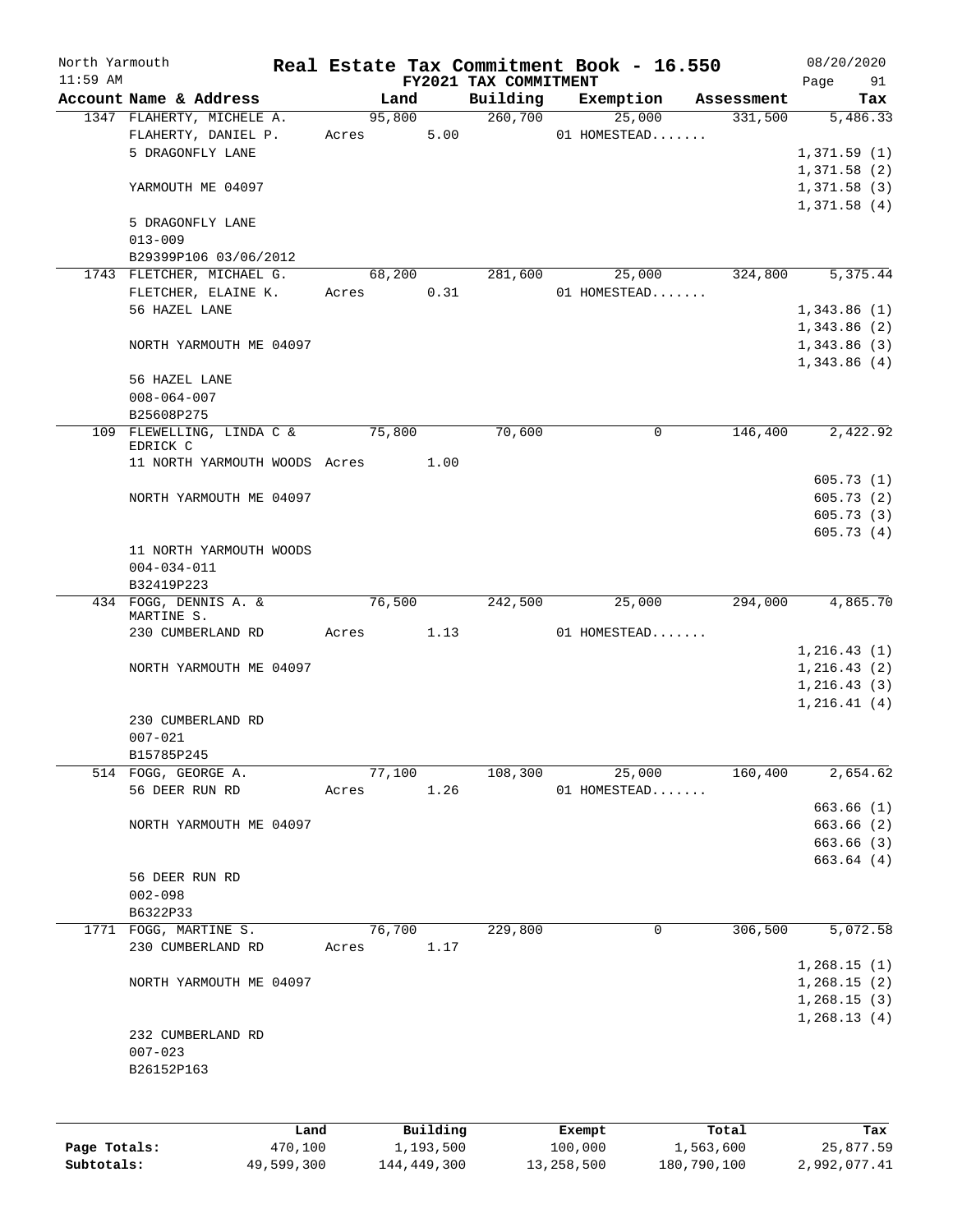| North Yarmouth<br>$11:59$ AM |                              |       |        |      | FY2021 TAX COMMITMENT | Real Estate Tax Commitment Book - 16.550 |            | 08/20/2020<br>Page         | 92                     |
|------------------------------|------------------------------|-------|--------|------|-----------------------|------------------------------------------|------------|----------------------------|------------------------|
|                              | Account Name & Address       |       | Land   |      | Building              | Exemption                                | Assessment |                            | Tax                    |
|                              | 212 FOGG'S BOATWORKS LLC     |       | 76,100 |      | $\mathsf{O}$          | $\Omega$                                 | 76,100     |                            | 1,259.46               |
|                              | 230 CUMBERLAND RD            | Acres |        | 1.06 |                       |                                          |            |                            |                        |
|                              |                              |       |        |      |                       |                                          |            |                            | 314.87(1)              |
|                              | NORTH YARMOUTH ME 04097      |       |        |      |                       |                                          |            |                            | 314.87(2)              |
|                              |                              |       |        |      |                       |                                          |            |                            | 314.87(3)              |
|                              |                              |       |        |      |                       |                                          |            |                            | 314.85(4)              |
|                              | WALNUT HILL RD               |       |        |      |                       |                                          |            |                            |                        |
|                              | $007 - 022$                  |       |        |      |                       |                                          |            |                            |                        |
|                              | B32968P303                   |       |        |      |                       |                                          |            |                            |                        |
|                              | 927 FORD, CASEY              |       | 78,300 |      | 263,000               | 25,000                                   | 316,300    |                            | 5,234.77               |
|                              | FORD, ALLYSON                | Acres |        | 1.50 |                       | 01 HOMESTEAD                             |            |                            |                        |
|                              | 11 EDNA LANE                 |       |        |      |                       |                                          |            | 1,308.70(1)                |                        |
|                              |                              |       |        |      |                       |                                          |            | 1,308.69(2)                |                        |
|                              | NORTH YARMOUTH ME 04097      |       |        |      |                       |                                          |            | 1,308.69(3)<br>1,308.69(4) |                        |
|                              | 11 EDNA LANE                 |       |        |      |                       |                                          |            |                            |                        |
|                              | $010 - 120$                  |       |        |      |                       |                                          |            |                            |                        |
|                              | B35121P151                   |       |        |      |                       |                                          |            |                            |                        |
|                              | 717 FORDHAM, WAYNE R         |       | 82,800 |      | 162,200               | 25,000                                   | 220,000    |                            | 3,641.00               |
|                              | P.O. BOX 143                 | Acres |        | 2.39 |                       | 01 HOMESTEAD                             |            |                            |                        |
|                              |                              |       |        |      |                       |                                          |            |                            | 910.25(1)              |
|                              | CUMBERLAND ME 04021          |       |        |      |                       |                                          |            |                            | 910.25(2)              |
|                              |                              |       |        |      |                       |                                          |            |                            | 910.25(3)              |
|                              |                              |       |        |      |                       |                                          |            |                            | 910.25(4)              |
|                              | 48 CUMBERLAND RD             |       |        |      |                       |                                          |            |                            |                        |
|                              | $004 - 080$                  |       |        |      |                       |                                          |            |                            |                        |
|                              | B3324P257                    |       |        |      |                       |                                          |            |                            |                        |
|                              | 316 FORDHAM, WAYNE R         |       | 8,100  |      | 0                     | $\mathbf 0$                              | 8,100      |                            | 134.06                 |
|                              | P.O. BOX 143                 | Acres |        | 2.00 |                       |                                          |            |                            |                        |
|                              |                              |       |        |      |                       |                                          |            |                            | 33.52(1)               |
|                              | CUMBERLAND ME 04021          |       |        |      |                       |                                          |            |                            | 33.52(2)               |
|                              |                              |       |        |      |                       |                                          |            |                            | 33.52(3)               |
|                              |                              |       |        |      |                       |                                          |            |                            | 33.50(4)               |
|                              | BROOKWOOD DR                 |       |        |      |                       |                                          |            |                            |                        |
|                              | $004 - 080 - A$              |       |        |      |                       |                                          |            |                            |                        |
|                              | B17123P167                   |       |        |      |                       |                                          |            |                            |                        |
|                              | 718 FORDHAM, WAYNE R 75%     |       | 76,600 |      | 82,000                | 0                                        | 158,600    |                            | 2,624.83               |
|                              | INT                          |       |        |      |                       |                                          |            |                            |                        |
|                              | SMALL, CAROLYN F             | Acres |        | 1.15 |                       |                                          |            |                            |                        |
|                              | PO BOX 143                   |       |        |      |                       |                                          |            |                            | 656.21(1)              |
|                              | CUMBERLAND ME 04021          |       |        |      |                       |                                          |            |                            | 656.21(2)<br>656.21(3) |
|                              |                              |       |        |      |                       |                                          |            |                            | 656.20(4)              |
|                              | 52 CUMBERLAND RD             |       |        |      |                       |                                          |            |                            |                        |
|                              | $004 - 081$                  |       |        |      |                       |                                          |            |                            |                        |
|                              | B35505P256                   |       |        |      |                       |                                          |            |                            |                        |
|                              | 1818 FOREST RIDGE HOMEOWNERS |       | 67,200 |      | 0                     | 67,200                                   | $\Omega$   |                            | 0.00                   |
|                              | ASSOCIATION                  |       |        |      |                       |                                          |            |                            |                        |
|                              | $\cdots$                     | Acres |        | 0.22 |                       | 940 COMMON LAND                          |            |                            |                        |
|                              |                              |       |        |      |                       |                                          |            |                            |                        |
|                              | $$ 00000                     |       |        |      |                       |                                          |            |                            |                        |
|                              |                              |       |        |      |                       |                                          |            |                            |                        |
|                              |                              |       |        |      |                       |                                          |            |                            |                        |
|                              | FOREST RIDGE DR              |       |        |      |                       |                                          |            |                            |                        |
|                              | $010 - 054$                  |       |        |      |                       |                                          |            |                            |                        |
|                              |                              |       |        |      |                       |                                          |            |                            |                        |
|                              |                              |       |        |      |                       |                                          |            |                            |                        |

|              | Land       | Building    | Exempt     | Total       | Tax          |
|--------------|------------|-------------|------------|-------------|--------------|
| Page Totals: | 389,100    | 507,200     | 117,200    | 779,100     | 12,894.12    |
| Subtotals:   | 49,988,400 | 144,956,500 | 13,375,700 | 181,569,200 | 3,004,971.53 |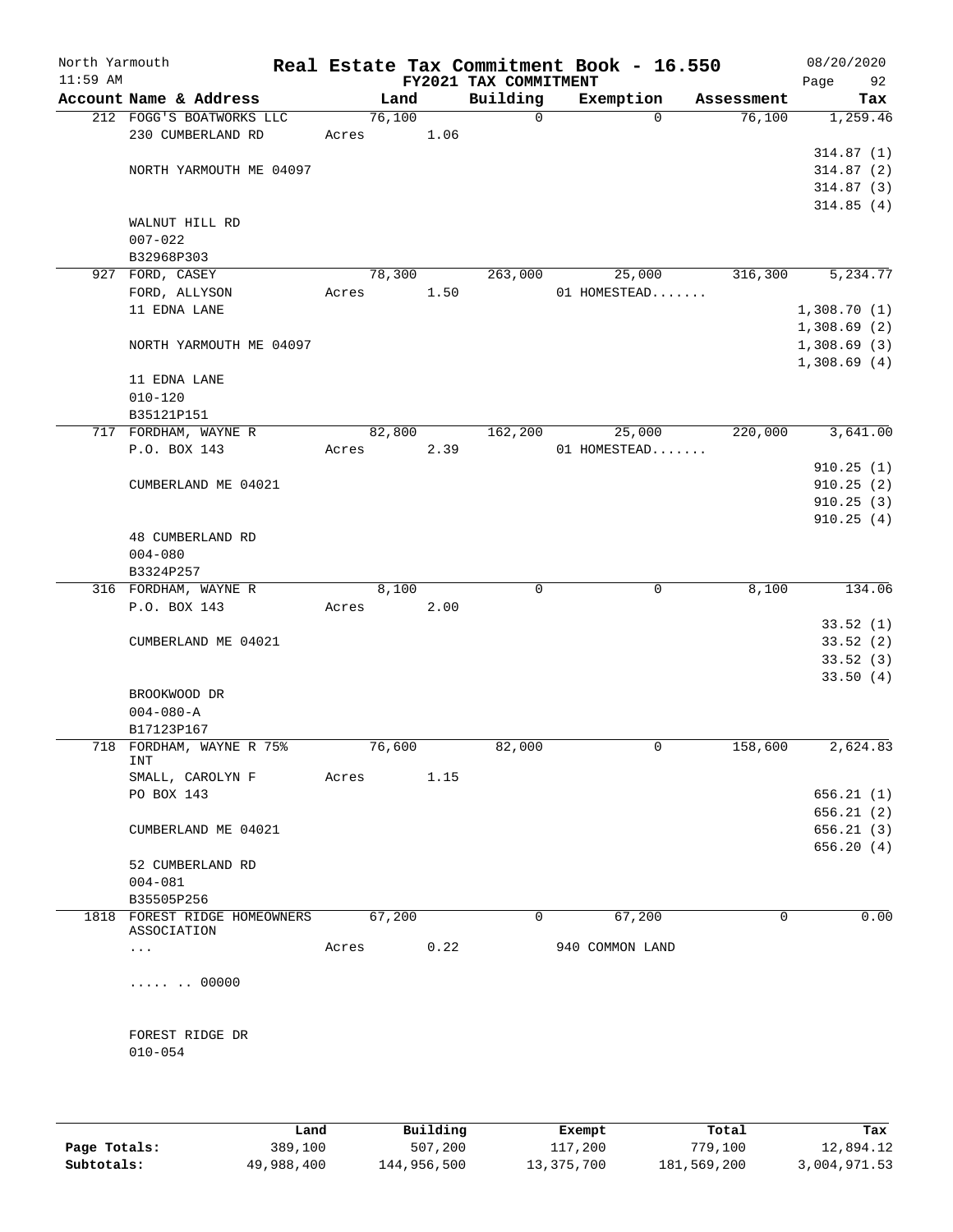| North Yarmouth<br>$11:59$ AM |                     |                          |       |         |      | FY2021 TAX COMMITMENT | Real Estate Tax Commitment Book - 16.550 |            | 08/20/2020<br>93<br>Page |
|------------------------------|---------------------|--------------------------|-------|---------|------|-----------------------|------------------------------------------|------------|--------------------------|
|                              |                     | Account Name & Address   |       | Land    |      | Building              | Exemption                                | Assessment | Tax                      |
|                              | RICHARD             | 454 FORTIN, BENJAMIN &   |       | 78,800  |      | 155,200               | 33,500                                   | 200,500    | 3,318.28                 |
|                              |                     | 572 WALNUT HILL ROAD     | Acres |         | 1.60 |                       | 103 SOL3 4000-7999 WATTS                 |            |                          |
|                              |                     |                          |       |         |      |                       | 01 HOMESTEAD                             |            | 829.57(1)                |
|                              |                     | NORTH YARMOUTH ME 04097  |       |         |      |                       |                                          |            | 829.57 (2)               |
|                              |                     |                          |       |         |      |                       |                                          |            | 829.57 (3)               |
|                              |                     |                          |       |         |      |                       |                                          |            | 829.57 (4)               |
|                              | 1224 NORTH RD       |                          |       |         |      |                       |                                          |            |                          |
|                              | $006 - 031$         |                          |       |         |      |                       |                                          |            |                          |
|                              | B27465P102          |                          |       |         |      |                       |                                          |            |                          |
|                              | 906 FORTIN, RICHARD |                          |       | 95,800  |      | 310,100               | 33,500                                   | 372,400    | 6,163.22                 |
|                              |                     | 572 WALNUT HILL RD       | Acres |         | 5.00 |                       | 103 SOL3 4000-7999 WATTS                 |            |                          |
|                              |                     |                          |       |         |      |                       | 01 HOMESTEAD                             |            | 1,540.81(1)              |
|                              |                     | NORTH YARMOUTH ME 04097  |       |         |      |                       |                                          |            | 1,540.81(2)              |
|                              |                     |                          |       |         |      |                       |                                          |            | 1,540.81(3)              |
|                              |                     |                          |       |         |      |                       |                                          |            | 1,540.79(4)              |
|                              | $007 - 055$         | 572 WALNUT HILL RD       |       |         |      |                       |                                          |            |                          |
|                              | B4793P152           |                          |       |         |      |                       |                                          |            |                          |
|                              |                     | 1034 FOURNIER, PHILIP L. |       | 80,600  |      | 316,700               | 25,000                                   | 372,300    | 6, 161.57                |
|                              | 29 SWEETSER RD      |                          | Acres |         | 1.95 |                       | 01 HOMESTEAD                             |            |                          |
|                              |                     |                          |       |         |      |                       |                                          |            | 1,540.40(1)              |
|                              |                     | NORTH YARMOUTH ME 04097  |       |         |      |                       |                                          |            | 1,540.39(2)              |
|                              |                     |                          |       |         |      |                       |                                          |            | 1,540.39(3)              |
|                              |                     |                          |       |         |      |                       |                                          |            | 1,540.39(4)              |
|                              | 29 SWEETSER RD      |                          |       |         |      |                       |                                          |            |                          |
|                              | $007 - 095$         |                          |       |         |      |                       |                                          |            |                          |
|                              | B11512P306          |                          |       |         |      |                       |                                          |            |                          |
|                              |                     | 572 FOURNIER, STEPHEN G. |       | 110,800 |      | 199,200               | 31,000                                   | 279,000    | 4,617.45                 |
|                              |                     | FOURNIER, PATRICIA M.    | Acres |         | 8.00 |                       | 05 VETERAN                               |            |                          |
|                              | 1495 NORTH RD       |                          |       |         |      |                       | 01 HOMESTEAD                             |            | 1, 154.37(1)             |
|                              |                     |                          |       |         |      |                       |                                          |            | 1, 154.36(2)             |
|                              |                     | NORTH YARMOUTH ME 04097  |       |         |      |                       |                                          |            | 1, 154.36(3)             |
|                              |                     |                          |       |         |      |                       |                                          |            | 1, 154.36(4)             |
|                              | 1495 NORTH RD       |                          |       |         |      |                       |                                          |            |                          |
|                              | $012 - 038$         |                          |       |         |      |                       |                                          |            |                          |
|                              | B6115P346           |                          |       |         |      |                       |                                          |            |                          |
|                              |                     | 191 FOWLER, KENNETH J.   |       | 78,800  |      | 291,700               | 25,000                                   | 345,500    | 5,718.03                 |
|                              | 20 PEA LANE         |                          | Acres |         | 1.60 |                       | 01 HOMESTEAD                             |            |                          |
|                              |                     |                          |       |         |      |                       |                                          |            | 1,429.51(1)              |
|                              |                     | NORTH YARMOUTH ME 04097  |       |         |      |                       |                                          |            | 1,429.51(2)              |
|                              |                     |                          |       |         |      |                       |                                          |            | 1,429.51(3)              |
|                              |                     |                          |       |         |      |                       |                                          |            | 1,429.50(4)              |
|                              | 20 PEA LANE         |                          |       |         |      |                       |                                          |            |                          |
|                              | $004 - 032$         |                          |       |         |      |                       |                                          |            |                          |
|                              | B16086P264          |                          |       |         |      |                       |                                          | 263,800    | 4,365.89                 |
|                              |                     | 1029 FOWSKI, DIANA J.    |       | 69,200  |      | 219,600               | 25,000                                   |            |                          |
|                              |                     | 147 MEMORIAL HIGHWAY     | Acres |         | 0.50 |                       | 01 HOMESTEAD                             |            | 1,091.48(1)              |
|                              |                     | NORTH YARMOUTH ME 04097  |       |         |      |                       |                                          |            | 1,091.47(2)              |
|                              |                     |                          |       |         |      |                       |                                          |            | 1,091.47(3)              |
|                              |                     |                          |       |         |      |                       |                                          |            | 1,091.47(4)              |
|                              |                     | 147 MEMORIAL HIGHWAY     |       |         |      |                       |                                          |            |                          |
|                              | $007 - 090$         |                          |       |         |      |                       |                                          |            |                          |
|                              | B24771P129          |                          |       |         |      |                       |                                          |            |                          |
|                              |                     |                          |       |         |      |                       |                                          |            |                          |
|                              |                     |                          |       |         |      |                       |                                          |            |                          |

|              | Land       | Building    | Exempt     | Total       | Tax          |
|--------------|------------|-------------|------------|-------------|--------------|
| Page Totals: | 514,000    | 1,492,500   | 173,000    | 1,833,500   | 30,344.44    |
| Subtotals:   | 50,502,400 | 146,449,000 | 13,548,700 | 183,402,700 | 3,035,315.97 |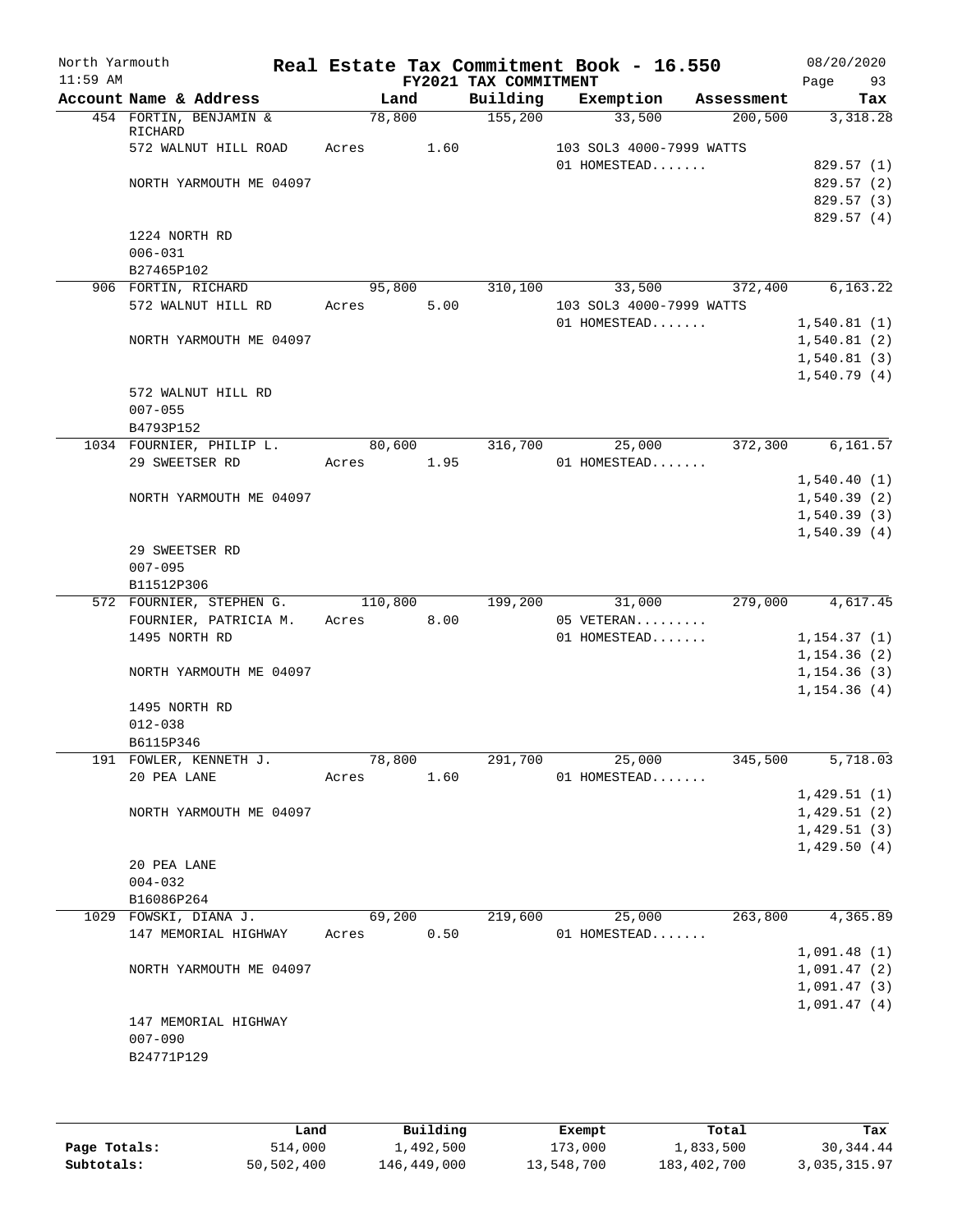| North Yarmouth<br>$11:59$ AM |                                       |        |        | FY2021 TAX COMMITMENT | Real Estate Tax Commitment Book - 16.550 |            | 08/20/2020<br>94<br>Page   |
|------------------------------|---------------------------------------|--------|--------|-----------------------|------------------------------------------|------------|----------------------------|
|                              | Account Name & Address                |        | Land   | Building              | Exemption                                | Assessment | Tax                        |
|                              | 1333 FRANK, SHELIA                    |        | 90,300 | 156,900               | 25,000                                   | 222,200    | 3,677.41                   |
|                              | 399 WEST POWNAL RD                    | Acres  | 3.89   |                       | 01 HOMESTEAD                             |            |                            |
|                              |                                       |        |        |                       |                                          |            | 919.36(1)                  |
|                              | NORTH YARMOUTH ME 04097               |        |        |                       |                                          |            | 919.35(2)                  |
|                              |                                       |        |        |                       |                                          |            | 919.35(3)                  |
|                              |                                       |        |        |                       |                                          |            | 919.35(4)                  |
|                              | 399 WEST POWNAL RD                    |        |        |                       |                                          |            |                            |
|                              | $013 - 026$                           |        |        |                       |                                          |            |                            |
|                              | B4363P44                              |        |        |                       |                                          |            |                            |
|                              | 835 FRIED, ALAN A.                    |        | 86,200 | 400,400               | 25,000                                   | 461,600    | 7,639.48                   |
|                              | 873 OAK HILL RD                       | Acres  | 3.08   |                       | 01 HOMESTEAD                             |            |                            |
|                              |                                       |        |        |                       |                                          |            | 1,909.87(1)                |
|                              | NORTH YARMOUTH ME 04097               |        |        |                       |                                          |            | 1,909.87(2)                |
|                              |                                       |        |        |                       |                                          |            | 1,909.87(3)                |
|                              |                                       |        |        |                       |                                          |            | 1,909.87(4)                |
|                              | 873 OAK HILL RD                       |        |        |                       |                                          |            |                            |
|                              | $008 - 025$                           |        |        |                       |                                          |            |                            |
|                              | B15979P347                            |        |        |                       |                                          |            |                            |
|                              | 1476 FRY, CHRISTOPHER R.              |        | 80,100 | 172,100               | 0                                        | 252, 200   | 4, 173.91                  |
|                              | FRY, MOYA A.                          | Acres  | 1.85   |                       |                                          |            |                            |
|                              | 745 NEW GLOUCESTER RD                 |        |        |                       |                                          |            | 1,043.48(1)                |
|                              |                                       |        |        |                       |                                          |            | 1,043.48(2)                |
|                              | NORTH YARMOUTH ME 04097               |        |        |                       |                                          |            | 1,043.48(3)                |
|                              |                                       |        |        |                       |                                          |            | 1,043.47(4)                |
|                              | 745 NEW GLOUCESTER RD                 |        |        |                       |                                          |            |                            |
|                              | $017 - 023$                           |        |        |                       |                                          |            |                            |
|                              | B31589P226 06/23/2014 B29843P127      |        |        |                       | $\mathbf 0$                              |            | 5,373.79                   |
|                              | 1643 FT HOLDINGS, LLC<br>696 BROADWAY |        | 77,900 | 246,800               |                                          | 324,700    |                            |
|                              |                                       | Acres  | 1.41   |                       |                                          |            |                            |
|                              | SOUTH PORTLAND ME 04106               |        |        |                       |                                          |            | 1,343.45(1)<br>1,343.45(2) |
|                              |                                       |        |        |                       |                                          |            | 1,343.45(3)                |
|                              |                                       |        |        |                       |                                          |            | 1,343.44(4)                |
|                              | 165 WALNUT HILL RD                    |        |        |                       |                                          |            |                            |
|                              | $001 - 075$                           |        |        |                       |                                          |            |                            |
|                              | B32673P104                            |        |        |                       |                                          |            |                            |
|                              | 1145 FUEGEN, BRAD D.                  | 83,300 |        | 212,700               | 0                                        | 296,000    | 4,898.80                   |
|                              | FUEGEN, SHAUNA'H A.                   | Acres  | 2.50   |                       |                                          |            |                            |
|                              | 484 GRAY RD                           |        |        |                       |                                          |            | 1,224.70(1)                |
|                              |                                       |        |        |                       |                                          |            | 1,224.70(2)                |
|                              | NORTH YARMOUTH ME 04097               |        |        |                       |                                          |            | 1,224.70(3)                |
|                              |                                       |        |        |                       |                                          |            | 1,224.70(4)                |
|                              | 484 GRAY RD                           |        |        |                       |                                          |            |                            |
|                              | $015 - 026$                           |        |        |                       |                                          |            |                            |
|                              | B29671P37                             |        |        |                       |                                          |            |                            |
|                              | 1442 FUGINA, GHEORGHINA &             | 86,300 |        | 224,200               | 25,000                                   | 285,500    | 4,725.03                   |
|                              | DANIEL J.                             |        |        |                       |                                          |            |                            |
|                              | 85 MILL RD                            | Acres  | 3.09   |                       | 01 HOMESTEAD                             |            |                            |
|                              |                                       |        |        |                       |                                          |            | 1,181.26(1)                |
|                              | NORTH YARMOUTH ME 04097               |        |        |                       |                                          |            | 1,181.26(2)                |
|                              |                                       |        |        |                       |                                          |            | 1,181.26(3)                |
|                              |                                       |        |        |                       |                                          |            | 1,181.25(4)                |
|                              | 85 MILL RD                            |        |        |                       |                                          |            |                            |
|                              | $015 - 016$                           |        |        |                       |                                          |            |                            |
|                              | B30954P334 08/22/2013 B13409P118      |        |        |                       |                                          |            |                            |
|                              |                                       |        |        |                       |                                          |            |                            |
|                              |                                       |        |        |                       |                                          |            |                            |

|              | úand       | Building    | Exempt     | Total         | Tax          |
|--------------|------------|-------------|------------|---------------|--------------|
| Page Totals: | 504,100    | 1,413,100   | 75,000     | ⊥,842,200     | 30,488.42    |
| Subtotals:   | 51,006,500 | 147,862,100 | 13,623,700 | 185, 244, 900 | 3,065,804.39 |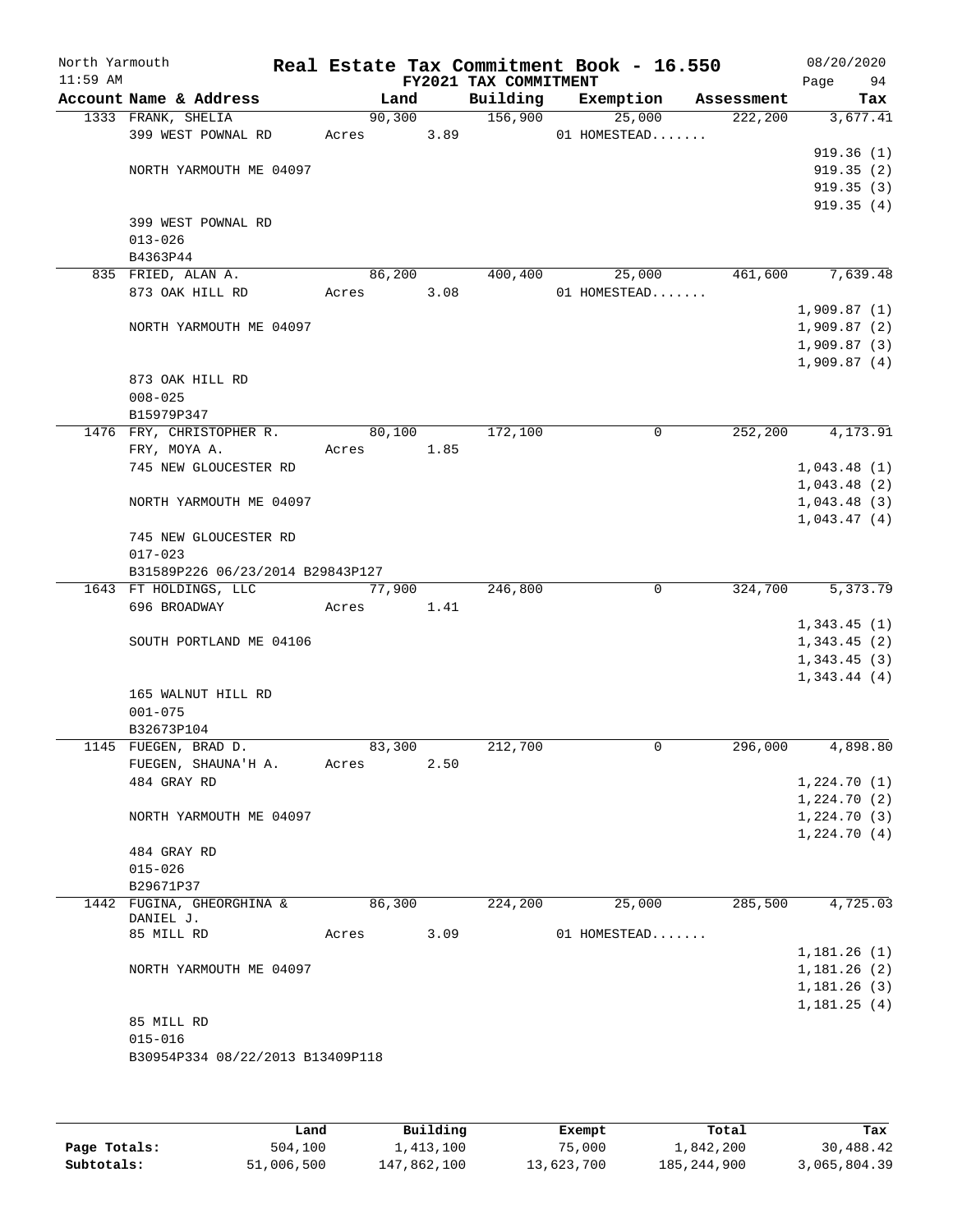| North Yarmouth<br>$11:59$ AM |                                  |         |         | FY2021 TAX COMMITMENT | Real Estate Tax Commitment Book - 16.550 |        |            | 08/20/2020<br>Page | 95        |
|------------------------------|----------------------------------|---------|---------|-----------------------|------------------------------------------|--------|------------|--------------------|-----------|
|                              | Account Name & Address           |         | Land    | Building              | Exemption                                |        | Assessment |                    | Tax       |
|                              | 277 FULLER, JOEL C.              |         | 130,900 | 208,700               | 25,000                                   |        | 314,600    |                    | 5,206.63  |
|                              | FULLER, MARCIA S.                | Acres   | 24.18   |                       | 01 HOMESTEAD                             |        |            |                    |           |
|                              | 29 SMITHWOOD DR                  |         |         |                       |                                          |        |            | 1,301.66(1)        |           |
|                              |                                  |         |         |                       |                                          |        |            | 1,301.66(2)        |           |
|                              | NORTH YARMOUTH ME 04097          |         |         |                       |                                          |        |            | 1,301.66(3)        |           |
|                              |                                  |         |         |                       |                                          |        |            | 1,301.65(4)        |           |
|                              | 29 SMITHWOOD DR                  |         |         |                       |                                          |        |            |                    |           |
|                              | $007 - 002$                      |         |         |                       |                                          |        |            |                    |           |
|                              | B3553P342                        |         |         |                       |                                          |        |            |                    |           |
|                              | 503 FULTON, MATTHEW R            | 124,800 |         | 506,300               |                                          | 0      | 631,100    |                    | 10,444.71 |
|                              | FULTON, NATALIA S                | Acres   | 11.32   |                       |                                          |        |            |                    |           |
|                              | 739 NEW GLOUCESTER RD            |         |         |                       |                                          |        |            | 2,611.18(1)        |           |
|                              |                                  |         |         |                       |                                          |        |            | 2,611.18(2)        |           |
|                              | NORTH YARMOUTH ME 04097          |         |         |                       |                                          |        |            | 2,611.18(3)        |           |
|                              |                                  |         |         |                       |                                          |        |            | 2,611.17(4)        |           |
|                              | 739 NEW GLOUCESTER RD            |         |         |                       |                                          |        |            |                    |           |
|                              | $017 - 024$                      |         |         |                       |                                          |        |            |                    |           |
|                              | B35105P226<br>994 FUREY, JOHN F. | 80,800  |         | 272,700               | 25,000                                   |        | 328,500    |                    | 5,436.68  |
|                              | 6 THUNDER RD                     |         | 2.00    |                       |                                          |        |            |                    |           |
|                              |                                  | Acres   |         |                       | 01 HOMESTEAD                             |        |            | 1,359.17(1)        |           |
|                              |                                  |         |         |                       |                                          |        |            | 1,359.17(2)        |           |
|                              | NORTH YARMOUTH ME 04097          |         |         |                       |                                          |        |            | 1,359.17(3)        |           |
|                              |                                  |         |         |                       |                                          |        |            | 1,359.17(4)        |           |
|                              | 6 THUNDER RD                     |         |         |                       |                                          |        |            |                    |           |
|                              | $011 - 031$                      |         |         |                       |                                          |        |            |                    |           |
|                              | B7133P43                         |         |         |                       |                                          |        |            |                    |           |
|                              | 549 GABLE, KATHARINE T.          | 84,900  |         | 175,300               | 25,000                                   |        | 235,200    |                    | 3,892.56  |
|                              | 950 NORTH RD                     | Acres   | 2.81    |                       | 01 HOMESTEAD                             |        |            |                    |           |
|                              |                                  |         |         |                       |                                          |        |            | 973.14(1)          |           |
|                              | NORTH YARMUTH ME 04097           |         |         |                       |                                          |        |            | 973.14(2)          |           |
|                              |                                  |         |         |                       |                                          |        |            | 973.14(3)          |           |
|                              |                                  |         |         |                       |                                          |        |            | 973.14(4)          |           |
|                              | 950 NORTH RD                     |         |         |                       |                                          |        |            |                    |           |
|                              | $002 - 076$                      |         |         |                       |                                          |        |            |                    |           |
|                              | B30428P333                       |         |         |                       |                                          |        |            |                    |           |
|                              | 1209 GADDIS, WILLIAM H.          | 105,800 |         | 113,300               | 25,000                                   |        | 194,100    |                    | 3,212.36  |
|                              | 357 MILL RD                      | Acres   | 7.00    |                       | 01 HOMESTEAD                             |        |            |                    |           |
|                              |                                  |         |         |                       |                                          |        |            | 803.09 (1)         |           |
|                              | NORTH YARMOUTH ME 04097          |         |         |                       |                                          |        |            | 803.09 (2)         |           |
|                              |                                  |         |         |                       |                                          |        |            | 803.09 (3)         |           |
|                              |                                  |         |         |                       |                                          |        |            | 803.09 (4)         |           |
|                              | 357 MILL RD                      |         |         |                       |                                          |        |            |                    |           |
|                              | $016 - 007$                      |         |         |                       |                                          |        |            |                    |           |
|                              | B11102P147                       |         |         |                       |                                          |        |            |                    |           |
|                              | 150 GAGNE, DAVE A                | 81,700  |         | 193,600               |                                          | 25,000 | 250,300    |                    | 4,142.47  |
|                              | 121 MOUNTFORT RD                 | Acres   | 2.18    |                       | 01 HOMESTEAD                             |        |            |                    |           |
|                              |                                  |         |         |                       |                                          |        |            | 1,035.62(1)        |           |
|                              | NORTH YARMOUTH ME 04097          |         |         |                       |                                          |        |            | 1,035.62(2)        |           |
|                              |                                  |         |         |                       |                                          |        |            | 1,035.62(3)        |           |
|                              |                                  |         |         |                       |                                          |        |            | 1,035.61(4)        |           |
|                              | 121 MOUNTFORT RD                 |         |         |                       |                                          |        |            |                    |           |
|                              | $003 - 095$                      |         |         |                       |                                          |        |            |                    |           |
|                              | B11247P185                       |         |         |                       |                                          |        |            |                    |           |
|                              |                                  |         |         |                       |                                          |        |            |                    |           |

|              | Land       | Building    | Exempt     | Total         | Tax          |
|--------------|------------|-------------|------------|---------------|--------------|
| Page Totals: | 608,900    | 1,469,900   | 125,000    | 1,953,800     | 32,335.41    |
| Subtotals:   | 51,615,400 | 149,332,000 | 13,748,700 | 187, 198, 700 | 3,098,139.80 |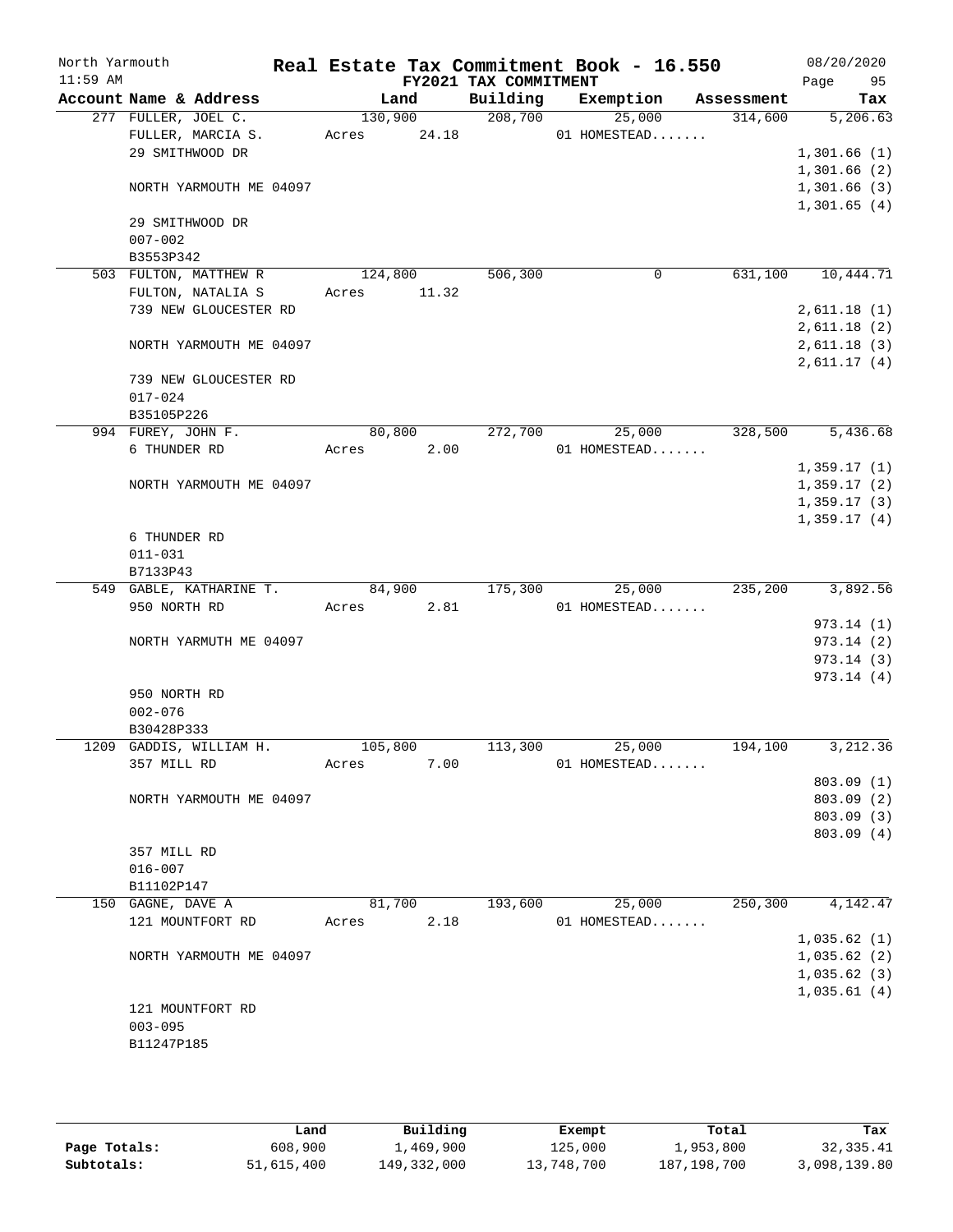| North Yarmouth<br>$11:59$ AM |                                                     |              |       |             |           |                                   | Real Estate Tax Commitment Book - 16.550 |          |               | 08/20/2020             |
|------------------------------|-----------------------------------------------------|--------------|-------|-------------|-----------|-----------------------------------|------------------------------------------|----------|---------------|------------------------|
|                              | Account Name & Address                              |              |       | Land        |           | FY2021 TAX COMMITMENT<br>Building | Exemption                                |          | Assessment    | Page<br>96<br>Tax      |
|                              | 596 GAGNE, THOMAS A & TANYA                         |              |       | 80,400      |           | 303,000                           |                                          | $\Omega$ | 383,400       | 6,345.27               |
|                              | М                                                   |              |       |             |           |                                   |                                          |          |               |                        |
|                              | 15 WHITE PINE LANE                                  |              | Acres |             | 1.92      |                                   |                                          |          |               | 1,586.32(1)            |
|                              | NORTH YARMOUTH ME 04097                             |              |       |             |           |                                   |                                          |          |               | 1,586.32(2)            |
|                              |                                                     |              |       |             |           |                                   |                                          |          |               | 1,586.32(3)            |
|                              |                                                     |              |       |             |           |                                   |                                          |          |               | 1,586.31(4)            |
|                              | 15 WHITE PINE LANE                                  |              |       |             |           |                                   |                                          |          |               |                        |
|                              | $016 - 049$                                         |              |       |             |           |                                   |                                          |          |               |                        |
|                              | B35571P174<br>329 GAGNON, JUDITH T &                |              |       | 105,800     |           | 190,500                           |                                          | 0        | 296,300       | 4,903.77               |
|                              | DAVID S                                             |              |       |             |           |                                   |                                          |          |               |                        |
|                              | PO BOX 530                                          |              | Acres |             | 7.00      |                                   |                                          |          |               |                        |
|                              |                                                     |              |       |             |           |                                   |                                          |          |               | 1,225.95(1)            |
|                              | CUMBERLAND CENTER ME<br>04021                       |              |       |             |           |                                   |                                          |          |               | 1, 225.94 (2)          |
|                              |                                                     |              |       |             |           |                                   |                                          |          |               | 1, 225.94(3)           |
|                              |                                                     |              |       |             |           |                                   |                                          |          |               | 1, 225.94 (4)          |
|                              | 78 WALNUT HILL RD                                   |              |       |             |           |                                   |                                          |          |               |                        |
|                              | $001 - 062$                                         |              |       |             |           |                                   |                                          |          |               |                        |
|                              | B33241P62                                           |              |       |             |           |                                   |                                          |          |               |                        |
|                              | 466 GALARNEAU, PRESTON G.<br>11 RIVER BASIN LANE    |              | Acres | 94,800      | 4.80      | 387,300                           | 01 HOMESTEAD                             | 25,000   | 457,100       | 7,565.01               |
|                              |                                                     |              |       |             |           |                                   |                                          |          |               | 1,891.26(1)            |
|                              | NORTH YARMOUTH ME 04097                             |              |       |             |           |                                   |                                          |          |               | 1,891.25(2)            |
|                              |                                                     |              |       |             |           |                                   |                                          |          |               | 1,891.25(3)            |
|                              |                                                     |              |       |             |           |                                   |                                          |          |               | 1,891.25(4)            |
|                              | 11 RIVER BASIN LANE                                 |              |       |             |           |                                   |                                          |          |               |                        |
|                              | $002 - 043$                                         |              |       |             |           |                                   |                                          |          |               |                        |
|                              | B12970P59                                           |              |       |             |           |                                   |                                          |          |               |                        |
|                              | 1758 GALLAGHER, KAREN E.<br>BALL, CHRISTOPHER W.    |              | Acres | 68,200      | 0.31      | $\overline{285,600}$              | 01 HOMESTEAD                             | 25,000   | 328,800       | 5,441.64               |
|                              | 25 HAZEL LANE                                       |              |       |             |           |                                   |                                          |          |               | 1,360.41(1)            |
|                              |                                                     |              |       |             |           |                                   |                                          |          |               | 1,360.41(2)            |
|                              | NORTH YARMOUTH ME 04097                             |              |       |             |           |                                   |                                          |          |               | 1,360.41(3)            |
|                              |                                                     |              |       |             |           |                                   |                                          |          |               | 1,360.41(4)            |
|                              | 25 HAZEL LANE                                       |              |       |             |           |                                   |                                          |          |               |                        |
|                              | $008 - 064 - 012$<br>B29310P340 01/26/2012 B25791P2 |              |       |             |           |                                   |                                          |          |               |                        |
|                              | 732 GALLAGHER, MATTHEW                              |              |       | 88,400      |           | 255,100                           |                                          | 25,000   | 318,500       | 5,271.18               |
|                              | BUSH, MICHELLE Y.                                   |              | Acres |             | 3.51      |                                   | 01 HOMESTEAD                             |          |               |                        |
|                              | 10 BROOKWOOD DR                                     |              |       |             |           |                                   |                                          |          |               | 1,317.80(1)            |
|                              |                                                     |              |       |             |           |                                   |                                          |          |               | 1,317.80(2)            |
|                              | NORTH YARMOUTH ME 04097                             |              |       |             |           |                                   |                                          |          |               | 1,317.80(3)            |
|                              |                                                     |              |       |             |           |                                   |                                          |          |               | 1,317.78(4)            |
|                              | 10 BROOKWOOD DR<br>$004 - 078$                      |              |       |             |           |                                   |                                          |          |               |                        |
|                              | B29699P343                                          |              |       |             |           |                                   |                                          |          |               |                        |
|                              | 813 GALLANT, KEVIN J & KATE                         |              |       | 69,200      |           | 110,800                           |                                          | 25,000   | 155,000       | 2,565.25               |
|                              | L                                                   |              |       |             |           |                                   |                                          |          |               |                        |
|                              | 146 CUMBERLAND RD                                   |              | Acres |             | 0.50      |                                   | 01 HOMESTEAD                             |          |               |                        |
|                              | NORTH YARMOUTH ME 04097                             |              |       |             |           |                                   |                                          |          |               | 641.32(1)<br>641.31(2) |
|                              |                                                     |              |       |             |           |                                   |                                          |          |               | 641.31(3)              |
|                              |                                                     |              |       |             |           |                                   |                                          |          |               | 641.31(4)              |
|                              | 146 CUMBERLAND RD                                   |              |       |             |           |                                   |                                          |          |               |                        |
|                              | $004 - 095$                                         |              |       |             |           |                                   |                                          |          |               |                        |
|                              | B34804P226                                          |              |       |             |           |                                   |                                          |          |               |                        |
|                              |                                                     | Land         |       |             | Building  |                                   |                                          |          | Total         |                        |
| Page Totals:                 |                                                     | 506,800      |       |             | 1,532,300 |                                   | Exempt<br>100,000                        |          | 1,939,100     | Tax<br>32,092.12       |
| Subtotals:                   |                                                     | 52, 122, 200 |       | 150,864,300 |           |                                   | 13,848,700                               |          | 189, 137, 800 | 3,130,231.92           |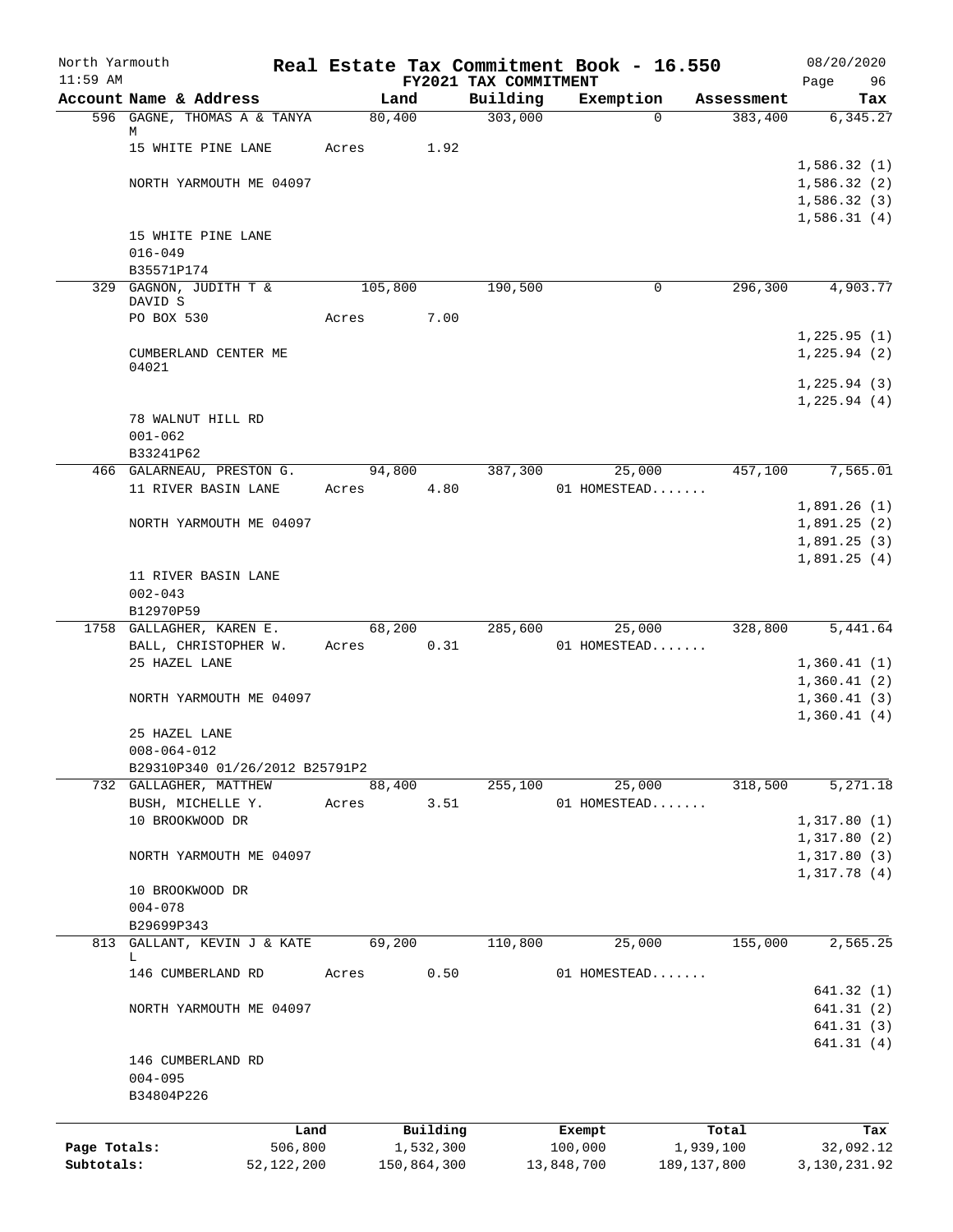| FY2021 TAX COMMITMENT<br>Account Name & Address<br>Land<br>Building<br>Exemption<br>Assessment<br>Tax<br>879 GALLANT, ROBERT A. &<br>92,200<br>214,800<br>31,000<br>276,000<br>DONNA J.<br>94 HAYWOOD LN<br>Acres<br>4.28<br>01 HOMESTEAD<br>05 VETERAN<br>1, 141.95(1)<br>1, 141.95(2)<br>NORTH YARMOUTH ME 04097<br>1, 141.95(3)<br>94 HAYWOOD LN<br>$009 - 006$<br>B13941P30<br>1304 GALLANTS AUTO SALVAGE,<br>94,600<br>182,000<br>3,012.10<br>87,400<br>0<br>712 NEW GLOUCESTER RD<br>9.76<br>Acres<br>753.03(1)<br>753.03(2)<br>NORTH YARMOUTH ME 04097<br>753.03(3)<br>712 NEW GLOUCESTER RD<br>$017 - 010$<br>B11205P341<br>78,800<br>133,900<br>212,700<br>3,520.19<br>432 GAMAGE CYNTHIA A<br>$\mathbf 0$<br>220 CUMBERLAND RD<br>1.60<br>Acres<br>880.05 (1)<br>880.05 (2)<br>NORTH YARMOUTH ME 04097<br>880.05 (3)<br>880.04 (4)<br>224 CUMBERLAND RD<br>$007 - 019$<br>B30504P112 03/27/2013 B29803P193<br>635 GAMAGE, CYNTHIA A.<br>69,200<br>247,400<br>25,000<br>291,600<br>220 CUMBERLAND RD<br>0.50<br>Acres<br>01 HOMESTEAD<br>1, 206.51(1)<br>1,206.49(2)<br>NORTH YARMOUTH ME 04097<br>1, 206.49(3)<br>1,206.49(4)<br>220 CUMBERLAND RD<br>$007 - 018$<br>B12607P1030<br>55 GAMBIT, LLC<br>192,100<br>208,400<br>25,000<br>375,500<br>C/O PETER MILLIKEN,<br>Acres<br>63.00<br>01 HOMESTEAD<br>PRESIDENT<br>754 SLIGO RD<br>NORTH YARMOUTH ME 04097<br>774 SLIGO RD<br>$005 - 019$<br>B30201P241<br>162.19<br>GANNON LUCINDA<br>9,800<br>$\mathbf 0$<br>$\mathbf 0$<br>9,800<br>735<br>PO BOX 594<br>5.37<br>Acres<br>CUMBERLAND ME 04021<br>GREELY RD<br>$004 - 061$<br>B34048P42<br>Building<br>Land<br>Total<br>Exempt<br>Tax<br>529,500<br>899,100<br>22,302.79<br>Page Totals:<br>81,000<br>1,347,600 | North Yarmouth<br>$11:59$ AM | Real Estate Tax Commitment Book - 16.550 |  | 08/20/2020   |
|---------------------------------------------------------------------------------------------------------------------------------------------------------------------------------------------------------------------------------------------------------------------------------------------------------------------------------------------------------------------------------------------------------------------------------------------------------------------------------------------------------------------------------------------------------------------------------------------------------------------------------------------------------------------------------------------------------------------------------------------------------------------------------------------------------------------------------------------------------------------------------------------------------------------------------------------------------------------------------------------------------------------------------------------------------------------------------------------------------------------------------------------------------------------------------------------------------------------------------------------------------------------------------------------------------------------------------------------------------------------------------------------------------------------------------------------------------------------------------------------------------------------------------------------------------------------------------------------------------------------------------------------------------------------------------------------------------------------------------|------------------------------|------------------------------------------|--|--------------|
|                                                                                                                                                                                                                                                                                                                                                                                                                                                                                                                                                                                                                                                                                                                                                                                                                                                                                                                                                                                                                                                                                                                                                                                                                                                                                                                                                                                                                                                                                                                                                                                                                                                                                                                                 |                              |                                          |  | 97<br>Page   |
|                                                                                                                                                                                                                                                                                                                                                                                                                                                                                                                                                                                                                                                                                                                                                                                                                                                                                                                                                                                                                                                                                                                                                                                                                                                                                                                                                                                                                                                                                                                                                                                                                                                                                                                                 |                              |                                          |  | 4,567.80     |
|                                                                                                                                                                                                                                                                                                                                                                                                                                                                                                                                                                                                                                                                                                                                                                                                                                                                                                                                                                                                                                                                                                                                                                                                                                                                                                                                                                                                                                                                                                                                                                                                                                                                                                                                 |                              |                                          |  |              |
|                                                                                                                                                                                                                                                                                                                                                                                                                                                                                                                                                                                                                                                                                                                                                                                                                                                                                                                                                                                                                                                                                                                                                                                                                                                                                                                                                                                                                                                                                                                                                                                                                                                                                                                                 |                              |                                          |  |              |
|                                                                                                                                                                                                                                                                                                                                                                                                                                                                                                                                                                                                                                                                                                                                                                                                                                                                                                                                                                                                                                                                                                                                                                                                                                                                                                                                                                                                                                                                                                                                                                                                                                                                                                                                 |                              |                                          |  |              |
|                                                                                                                                                                                                                                                                                                                                                                                                                                                                                                                                                                                                                                                                                                                                                                                                                                                                                                                                                                                                                                                                                                                                                                                                                                                                                                                                                                                                                                                                                                                                                                                                                                                                                                                                 |                              |                                          |  |              |
|                                                                                                                                                                                                                                                                                                                                                                                                                                                                                                                                                                                                                                                                                                                                                                                                                                                                                                                                                                                                                                                                                                                                                                                                                                                                                                                                                                                                                                                                                                                                                                                                                                                                                                                                 |                              |                                          |  | 1, 141.95(4) |
|                                                                                                                                                                                                                                                                                                                                                                                                                                                                                                                                                                                                                                                                                                                                                                                                                                                                                                                                                                                                                                                                                                                                                                                                                                                                                                                                                                                                                                                                                                                                                                                                                                                                                                                                 |                              |                                          |  |              |
|                                                                                                                                                                                                                                                                                                                                                                                                                                                                                                                                                                                                                                                                                                                                                                                                                                                                                                                                                                                                                                                                                                                                                                                                                                                                                                                                                                                                                                                                                                                                                                                                                                                                                                                                 |                              |                                          |  |              |
|                                                                                                                                                                                                                                                                                                                                                                                                                                                                                                                                                                                                                                                                                                                                                                                                                                                                                                                                                                                                                                                                                                                                                                                                                                                                                                                                                                                                                                                                                                                                                                                                                                                                                                                                 |                              |                                          |  |              |
|                                                                                                                                                                                                                                                                                                                                                                                                                                                                                                                                                                                                                                                                                                                                                                                                                                                                                                                                                                                                                                                                                                                                                                                                                                                                                                                                                                                                                                                                                                                                                                                                                                                                                                                                 |                              |                                          |  |              |
|                                                                                                                                                                                                                                                                                                                                                                                                                                                                                                                                                                                                                                                                                                                                                                                                                                                                                                                                                                                                                                                                                                                                                                                                                                                                                                                                                                                                                                                                                                                                                                                                                                                                                                                                 |                              |                                          |  |              |
|                                                                                                                                                                                                                                                                                                                                                                                                                                                                                                                                                                                                                                                                                                                                                                                                                                                                                                                                                                                                                                                                                                                                                                                                                                                                                                                                                                                                                                                                                                                                                                                                                                                                                                                                 |                              |                                          |  |              |
|                                                                                                                                                                                                                                                                                                                                                                                                                                                                                                                                                                                                                                                                                                                                                                                                                                                                                                                                                                                                                                                                                                                                                                                                                                                                                                                                                                                                                                                                                                                                                                                                                                                                                                                                 |                              |                                          |  |              |
|                                                                                                                                                                                                                                                                                                                                                                                                                                                                                                                                                                                                                                                                                                                                                                                                                                                                                                                                                                                                                                                                                                                                                                                                                                                                                                                                                                                                                                                                                                                                                                                                                                                                                                                                 |                              |                                          |  | 753.01(4)    |
|                                                                                                                                                                                                                                                                                                                                                                                                                                                                                                                                                                                                                                                                                                                                                                                                                                                                                                                                                                                                                                                                                                                                                                                                                                                                                                                                                                                                                                                                                                                                                                                                                                                                                                                                 |                              |                                          |  |              |
|                                                                                                                                                                                                                                                                                                                                                                                                                                                                                                                                                                                                                                                                                                                                                                                                                                                                                                                                                                                                                                                                                                                                                                                                                                                                                                                                                                                                                                                                                                                                                                                                                                                                                                                                 |                              |                                          |  |              |
|                                                                                                                                                                                                                                                                                                                                                                                                                                                                                                                                                                                                                                                                                                                                                                                                                                                                                                                                                                                                                                                                                                                                                                                                                                                                                                                                                                                                                                                                                                                                                                                                                                                                                                                                 |                              |                                          |  |              |
|                                                                                                                                                                                                                                                                                                                                                                                                                                                                                                                                                                                                                                                                                                                                                                                                                                                                                                                                                                                                                                                                                                                                                                                                                                                                                                                                                                                                                                                                                                                                                                                                                                                                                                                                 |                              |                                          |  |              |
|                                                                                                                                                                                                                                                                                                                                                                                                                                                                                                                                                                                                                                                                                                                                                                                                                                                                                                                                                                                                                                                                                                                                                                                                                                                                                                                                                                                                                                                                                                                                                                                                                                                                                                                                 |                              |                                          |  |              |
|                                                                                                                                                                                                                                                                                                                                                                                                                                                                                                                                                                                                                                                                                                                                                                                                                                                                                                                                                                                                                                                                                                                                                                                                                                                                                                                                                                                                                                                                                                                                                                                                                                                                                                                                 |                              |                                          |  |              |
|                                                                                                                                                                                                                                                                                                                                                                                                                                                                                                                                                                                                                                                                                                                                                                                                                                                                                                                                                                                                                                                                                                                                                                                                                                                                                                                                                                                                                                                                                                                                                                                                                                                                                                                                 |                              |                                          |  |              |
|                                                                                                                                                                                                                                                                                                                                                                                                                                                                                                                                                                                                                                                                                                                                                                                                                                                                                                                                                                                                                                                                                                                                                                                                                                                                                                                                                                                                                                                                                                                                                                                                                                                                                                                                 |                              |                                          |  |              |
|                                                                                                                                                                                                                                                                                                                                                                                                                                                                                                                                                                                                                                                                                                                                                                                                                                                                                                                                                                                                                                                                                                                                                                                                                                                                                                                                                                                                                                                                                                                                                                                                                                                                                                                                 |                              |                                          |  |              |
|                                                                                                                                                                                                                                                                                                                                                                                                                                                                                                                                                                                                                                                                                                                                                                                                                                                                                                                                                                                                                                                                                                                                                                                                                                                                                                                                                                                                                                                                                                                                                                                                                                                                                                                                 |                              |                                          |  |              |
|                                                                                                                                                                                                                                                                                                                                                                                                                                                                                                                                                                                                                                                                                                                                                                                                                                                                                                                                                                                                                                                                                                                                                                                                                                                                                                                                                                                                                                                                                                                                                                                                                                                                                                                                 |                              |                                          |  |              |
|                                                                                                                                                                                                                                                                                                                                                                                                                                                                                                                                                                                                                                                                                                                                                                                                                                                                                                                                                                                                                                                                                                                                                                                                                                                                                                                                                                                                                                                                                                                                                                                                                                                                                                                                 |                              |                                          |  | 4,825.98     |
|                                                                                                                                                                                                                                                                                                                                                                                                                                                                                                                                                                                                                                                                                                                                                                                                                                                                                                                                                                                                                                                                                                                                                                                                                                                                                                                                                                                                                                                                                                                                                                                                                                                                                                                                 |                              |                                          |  |              |
|                                                                                                                                                                                                                                                                                                                                                                                                                                                                                                                                                                                                                                                                                                                                                                                                                                                                                                                                                                                                                                                                                                                                                                                                                                                                                                                                                                                                                                                                                                                                                                                                                                                                                                                                 |                              |                                          |  |              |
|                                                                                                                                                                                                                                                                                                                                                                                                                                                                                                                                                                                                                                                                                                                                                                                                                                                                                                                                                                                                                                                                                                                                                                                                                                                                                                                                                                                                                                                                                                                                                                                                                                                                                                                                 |                              |                                          |  |              |
|                                                                                                                                                                                                                                                                                                                                                                                                                                                                                                                                                                                                                                                                                                                                                                                                                                                                                                                                                                                                                                                                                                                                                                                                                                                                                                                                                                                                                                                                                                                                                                                                                                                                                                                                 |                              |                                          |  |              |
|                                                                                                                                                                                                                                                                                                                                                                                                                                                                                                                                                                                                                                                                                                                                                                                                                                                                                                                                                                                                                                                                                                                                                                                                                                                                                                                                                                                                                                                                                                                                                                                                                                                                                                                                 |                              |                                          |  |              |
|                                                                                                                                                                                                                                                                                                                                                                                                                                                                                                                                                                                                                                                                                                                                                                                                                                                                                                                                                                                                                                                                                                                                                                                                                                                                                                                                                                                                                                                                                                                                                                                                                                                                                                                                 |                              |                                          |  |              |
|                                                                                                                                                                                                                                                                                                                                                                                                                                                                                                                                                                                                                                                                                                                                                                                                                                                                                                                                                                                                                                                                                                                                                                                                                                                                                                                                                                                                                                                                                                                                                                                                                                                                                                                                 |                              |                                          |  |              |
|                                                                                                                                                                                                                                                                                                                                                                                                                                                                                                                                                                                                                                                                                                                                                                                                                                                                                                                                                                                                                                                                                                                                                                                                                                                                                                                                                                                                                                                                                                                                                                                                                                                                                                                                 |                              |                                          |  | 6,214.53     |
|                                                                                                                                                                                                                                                                                                                                                                                                                                                                                                                                                                                                                                                                                                                                                                                                                                                                                                                                                                                                                                                                                                                                                                                                                                                                                                                                                                                                                                                                                                                                                                                                                                                                                                                                 |                              |                                          |  |              |
|                                                                                                                                                                                                                                                                                                                                                                                                                                                                                                                                                                                                                                                                                                                                                                                                                                                                                                                                                                                                                                                                                                                                                                                                                                                                                                                                                                                                                                                                                                                                                                                                                                                                                                                                 |                              |                                          |  | 1,553.64(1)  |
|                                                                                                                                                                                                                                                                                                                                                                                                                                                                                                                                                                                                                                                                                                                                                                                                                                                                                                                                                                                                                                                                                                                                                                                                                                                                                                                                                                                                                                                                                                                                                                                                                                                                                                                                 |                              |                                          |  | 1,553.63(2)  |
|                                                                                                                                                                                                                                                                                                                                                                                                                                                                                                                                                                                                                                                                                                                                                                                                                                                                                                                                                                                                                                                                                                                                                                                                                                                                                                                                                                                                                                                                                                                                                                                                                                                                                                                                 |                              |                                          |  | 1, 553.63(3) |
|                                                                                                                                                                                                                                                                                                                                                                                                                                                                                                                                                                                                                                                                                                                                                                                                                                                                                                                                                                                                                                                                                                                                                                                                                                                                                                                                                                                                                                                                                                                                                                                                                                                                                                                                 |                              |                                          |  | 1,553.63(4)  |
|                                                                                                                                                                                                                                                                                                                                                                                                                                                                                                                                                                                                                                                                                                                                                                                                                                                                                                                                                                                                                                                                                                                                                                                                                                                                                                                                                                                                                                                                                                                                                                                                                                                                                                                                 |                              |                                          |  |              |
|                                                                                                                                                                                                                                                                                                                                                                                                                                                                                                                                                                                                                                                                                                                                                                                                                                                                                                                                                                                                                                                                                                                                                                                                                                                                                                                                                                                                                                                                                                                                                                                                                                                                                                                                 |                              |                                          |  |              |
|                                                                                                                                                                                                                                                                                                                                                                                                                                                                                                                                                                                                                                                                                                                                                                                                                                                                                                                                                                                                                                                                                                                                                                                                                                                                                                                                                                                                                                                                                                                                                                                                                                                                                                                                 |                              |                                          |  |              |
|                                                                                                                                                                                                                                                                                                                                                                                                                                                                                                                                                                                                                                                                                                                                                                                                                                                                                                                                                                                                                                                                                                                                                                                                                                                                                                                                                                                                                                                                                                                                                                                                                                                                                                                                 |                              |                                          |  |              |
|                                                                                                                                                                                                                                                                                                                                                                                                                                                                                                                                                                                                                                                                                                                                                                                                                                                                                                                                                                                                                                                                                                                                                                                                                                                                                                                                                                                                                                                                                                                                                                                                                                                                                                                                 |                              |                                          |  | 40.55(1)     |
|                                                                                                                                                                                                                                                                                                                                                                                                                                                                                                                                                                                                                                                                                                                                                                                                                                                                                                                                                                                                                                                                                                                                                                                                                                                                                                                                                                                                                                                                                                                                                                                                                                                                                                                                 |                              |                                          |  | 40.55(2)     |
|                                                                                                                                                                                                                                                                                                                                                                                                                                                                                                                                                                                                                                                                                                                                                                                                                                                                                                                                                                                                                                                                                                                                                                                                                                                                                                                                                                                                                                                                                                                                                                                                                                                                                                                                 |                              |                                          |  | 40.55(3)     |
|                                                                                                                                                                                                                                                                                                                                                                                                                                                                                                                                                                                                                                                                                                                                                                                                                                                                                                                                                                                                                                                                                                                                                                                                                                                                                                                                                                                                                                                                                                                                                                                                                                                                                                                                 |                              |                                          |  | 40.54(4)     |
|                                                                                                                                                                                                                                                                                                                                                                                                                                                                                                                                                                                                                                                                                                                                                                                                                                                                                                                                                                                                                                                                                                                                                                                                                                                                                                                                                                                                                                                                                                                                                                                                                                                                                                                                 |                              |                                          |  |              |
|                                                                                                                                                                                                                                                                                                                                                                                                                                                                                                                                                                                                                                                                                                                                                                                                                                                                                                                                                                                                                                                                                                                                                                                                                                                                                                                                                                                                                                                                                                                                                                                                                                                                                                                                 |                              |                                          |  |              |
|                                                                                                                                                                                                                                                                                                                                                                                                                                                                                                                                                                                                                                                                                                                                                                                                                                                                                                                                                                                                                                                                                                                                                                                                                                                                                                                                                                                                                                                                                                                                                                                                                                                                                                                                 |                              |                                          |  |              |
|                                                                                                                                                                                                                                                                                                                                                                                                                                                                                                                                                                                                                                                                                                                                                                                                                                                                                                                                                                                                                                                                                                                                                                                                                                                                                                                                                                                                                                                                                                                                                                                                                                                                                                                                 |                              |                                          |  |              |
|                                                                                                                                                                                                                                                                                                                                                                                                                                                                                                                                                                                                                                                                                                                                                                                                                                                                                                                                                                                                                                                                                                                                                                                                                                                                                                                                                                                                                                                                                                                                                                                                                                                                                                                                 |                              |                                          |  |              |
|                                                                                                                                                                                                                                                                                                                                                                                                                                                                                                                                                                                                                                                                                                                                                                                                                                                                                                                                                                                                                                                                                                                                                                                                                                                                                                                                                                                                                                                                                                                                                                                                                                                                                                                                 |                              |                                          |  |              |

**Subtotals:** 52,651,700 151,763,400 13,929,700 190,485,400 3,152,534.71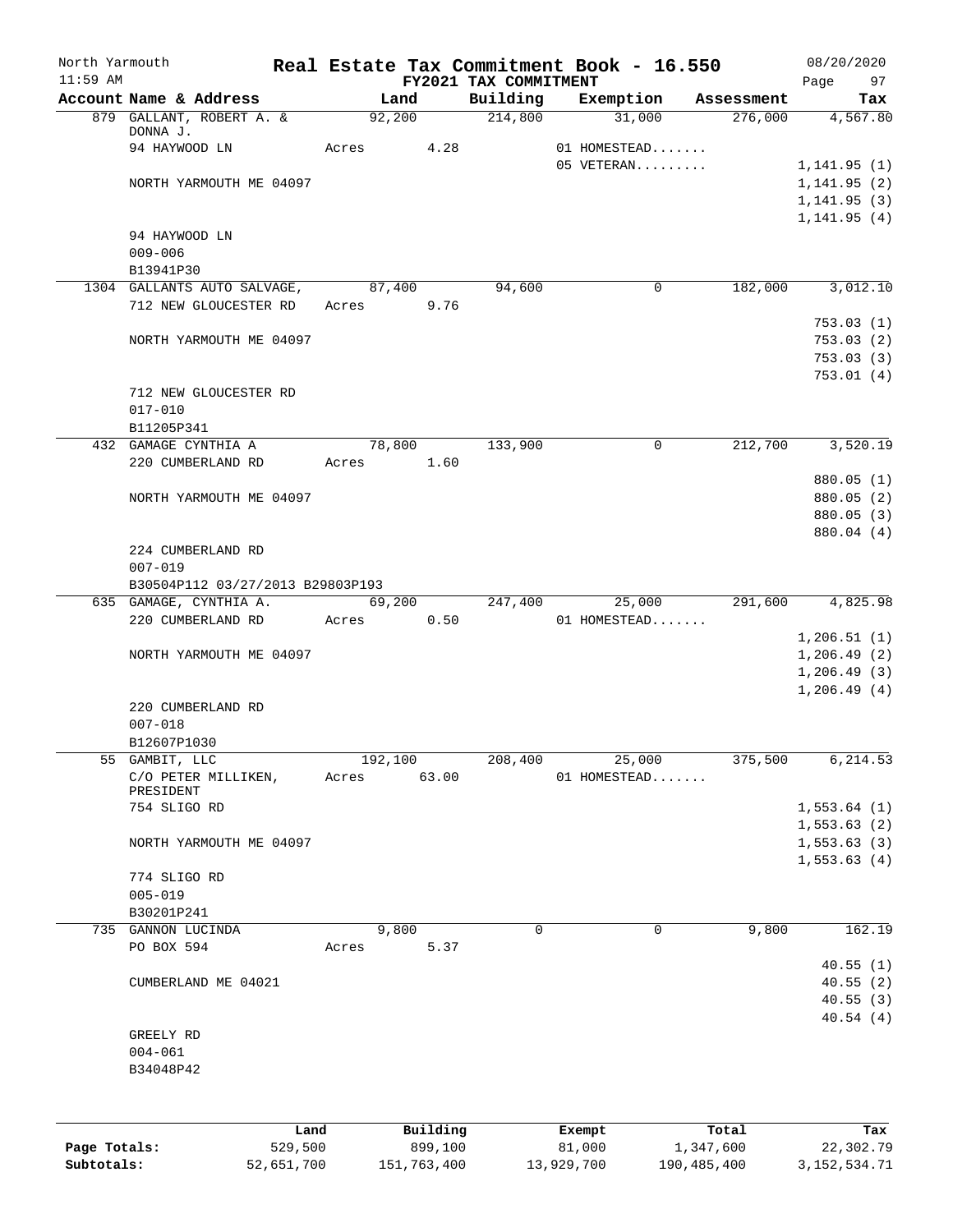| North Yarmouth<br>$11:59$ AM |                                   |            |        | FY2021 TAX COMMITMENT | Real Estate Tax Commitment Book - 16.550 |            | 08/20/2020<br>98       |
|------------------------------|-----------------------------------|------------|--------|-----------------------|------------------------------------------|------------|------------------------|
|                              | Account Name & Address            | Land       |        | Building              | Exemption                                | Assessment | Page<br>Tax            |
|                              | 1615 GARCIA, GABRIEL H            | 135,100    |        | 425,700               | 25,000                                   | 535,800    | 8,867.49               |
|                              | GARCIA, EMILIE D                  | Acres      | 1.28   |                       | 01 HOMESTEAD                             |            |                        |
|                              | 10 MILLIKEN RD                    |            |        |                       |                                          |            | 2, 216.88(1)           |
|                              |                                   |            |        |                       |                                          |            | 2, 216.87(2)           |
|                              | GRAY ME 04039                     |            |        |                       |                                          |            | 2,216.87(3)            |
|                              |                                   |            |        |                       |                                          |            | 2, 216.87(4)           |
|                              | 21 BROOKVIEW LANE                 |            |        |                       |                                          |            |                        |
|                              | $003 - 035$                       |            |        |                       |                                          |            |                        |
|                              | B35124P168                        |            |        |                       |                                          |            |                        |
|                              | 122 GARDNER, JR., DAVID R.        | 75,800     |        | 185,800               | $\mathbf 0$                              | 261,600    | 4,329.48               |
|                              | PIERCE, ELIZABETH                 | Acres 1.00 |        |                       |                                          |            |                        |
|                              | 37 SUMMER LANE                    |            |        |                       |                                          |            | 1,082.37(1)            |
|                              |                                   |            |        |                       |                                          |            | 1,082.37(2)            |
|                              | POWNAL ME 04069                   |            |        |                       |                                          |            | 1,082.37(3)            |
|                              |                                   |            |        |                       |                                          |            | 1,082.37(4)            |
|                              | 128 ROYAL RD                      |            |        |                       |                                          |            |                        |
|                              | $006 - 057$                       |            |        |                       |                                          |            |                        |
|                              | B35924P141                        |            |        |                       |                                          |            |                        |
|                              | 225 GARDNER, ROBERT T.            | 75,800     |        | 129,900               | 31,000                                   | 174,700    | 2,891.29               |
|                              | 555 SLIGO RD                      | Acres 1.00 |        |                       | 05 VETERAN                               |            |                        |
|                              |                                   |            |        |                       | 01 HOMESTEAD                             |            | 722.83(1)              |
|                              | NORTH YARMOUTH ME 04097           |            |        |                       |                                          |            | 722.82(2)              |
|                              |                                   |            |        |                       |                                          |            | 722.82(3)<br>722.82(4) |
|                              | 555 SLIGO RD                      |            |        |                       |                                          |            |                        |
|                              | $002 - 046$                       |            |        |                       |                                          |            |                        |
|                              | B7536P37                          |            |        |                       |                                          |            |                        |
|                              | 714 GAUDET, JOHN                  |            | 69,200 | 147,400               | 25,000                                   | 191,600    | 3,170.98               |
|                              | 30 CUMBERLAND RD                  | Acres      | 0.50   |                       | 01 HOMESTEAD                             |            |                        |
|                              |                                   |            |        |                       |                                          |            | 792.75 (1)             |
|                              | NORTH YARMOUTH ME 04097           |            |        |                       |                                          |            | 792.75 (2)             |
|                              |                                   |            |        |                       |                                          |            | 792.75(3)              |
|                              |                                   |            |        |                       |                                          |            | 792.73 (4)             |
|                              | 30 CUMBERLAND RD                  |            |        |                       |                                          |            |                        |
|                              | $004 - 076$                       |            |        |                       |                                          |            |                        |
|                              | B9768P145                         |            |        |                       |                                          |            |                        |
|                              | 1935 GAUDETTE, CHRISTOPHER A      | 69,100     |        | 293,400               | 0                                        | 362,500    | 5,999.38               |
|                              | GAUDETTE, DENISE M                | Acres      | 0.49   |                       |                                          |            |                        |
|                              | 79 HOLM DR                        |            |        |                       |                                          |            | 1,499.85(1)            |
|                              |                                   |            |        |                       |                                          |            | 1,499.85(2)            |
|                              | PORTLAND ME 04102                 |            |        |                       |                                          |            | 1,499.85(3)            |
|                              |                                   |            |        |                       |                                          |            | 1,499.83(4)            |
|                              | 8 GARDEN GATE CIRCLE              |            |        |                       |                                          |            |                        |
|                              | $001 - 006 - 004$                 |            |        |                       |                                          |            |                        |
|                              | B35381P82<br>222 GB HOLDINGS, LLC | 123,400    |        | 0                     | 0                                        | 123,400    | 2,042.27               |
|                              | 524 SLIGO RD                      | Acres      | 21.05  |                       |                                          |            |                        |
|                              |                                   |            |        |                       |                                          |            | 510.57(1)              |
|                              | NORTH YARMOUTH ME 04097           |            |        |                       |                                          |            | 510.57(2)              |
|                              |                                   |            |        |                       |                                          |            | 510.57(3)              |
|                              |                                   |            |        |                       |                                          |            | 510.56(4)              |
|                              | SLIGO RD                          |            |        |                       |                                          |            |                        |
|                              | $002 - 002$                       |            |        |                       |                                          |            |                        |
|                              | B34774P126                        |            |        |                       |                                          |            |                        |
|                              |                                   |            |        |                       |                                          |            |                        |
|                              |                                   |            |        |                       |                                          |            |                        |

|              | Land       | Building    | Exempt     | Total       | Tax          |
|--------------|------------|-------------|------------|-------------|--------------|
| Page Totals: | 548,400    | 1,182,200   | 81,000     | 1,649,600   | 27,300.89    |
| Subtotals:   | 53,200,100 | 152,945,600 | 14,010,700 | 192,135,000 | 3,179,835.60 |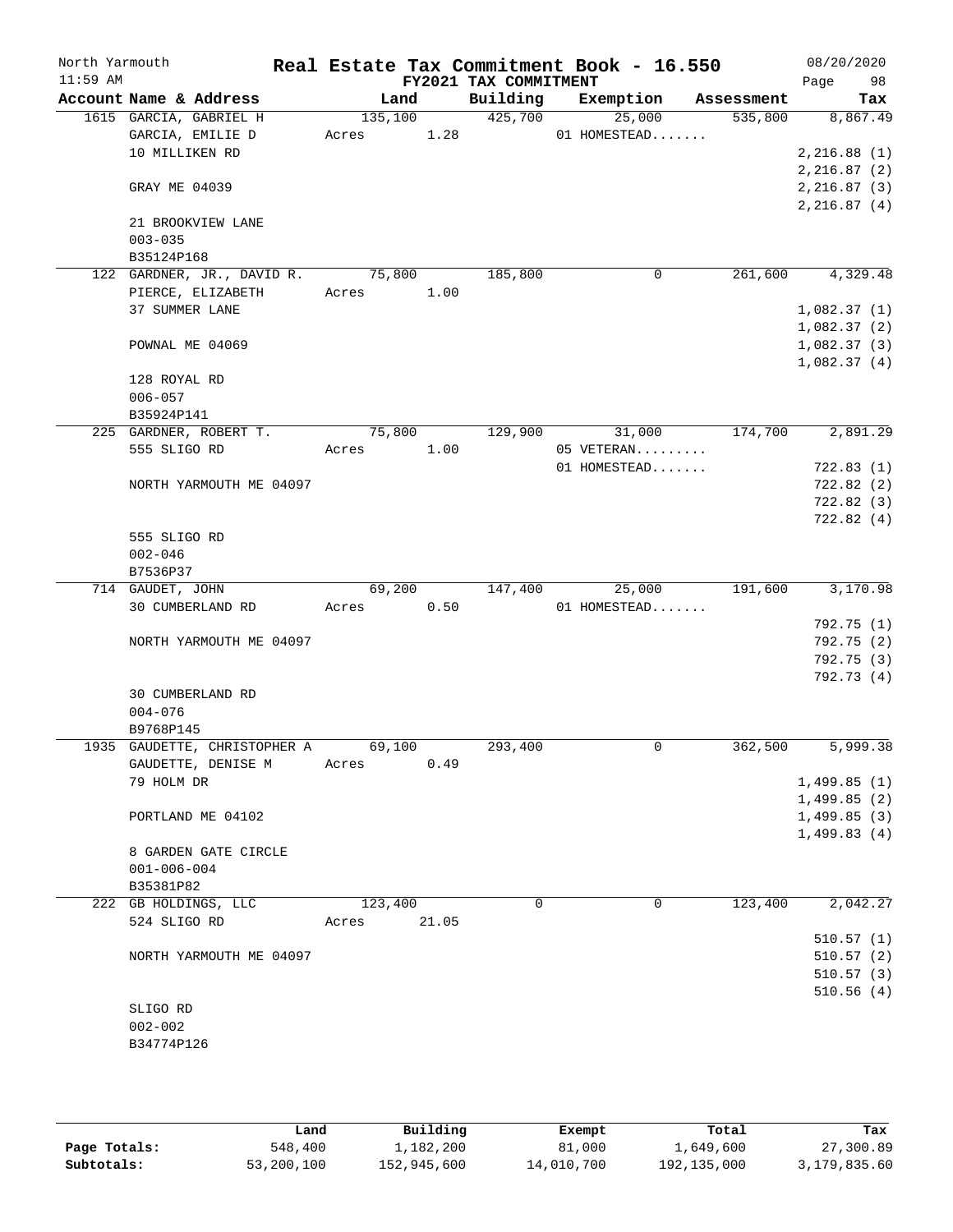| North Yarmouth<br>$11:59$ AM |                             |            |      | FY2021 TAX COMMITMENT | Real Estate Tax Commitment Book - 16.550 |            | 08/20/2020<br>Page<br>99 |
|------------------------------|-----------------------------|------------|------|-----------------------|------------------------------------------|------------|--------------------------|
|                              | Account Name & Address      | Land       |      | Building              | Exemption                                | Assessment | Tax                      |
|                              | 419 GEARY, JR, STEPHEN A.   | 85,800     |      | 145,800               | 25,000                                   | 206,600    | 3,419.23                 |
|                              | 146 DOUGHTY RD              | Acres 2.99 |      |                       | 01 HOMESTEAD                             |            |                          |
|                              |                             |            |      |                       |                                          |            | 854.81 (1)               |
|                              | NORTH YARMOUTH ME 04097     |            |      |                       |                                          |            | 854.81 (2)               |
|                              |                             |            |      |                       |                                          |            | 854.81 (3)               |
|                              | 146 DOUGHTY RD              |            |      |                       |                                          |            | 854.80 (4)               |
|                              | $001 - 043$                 |            |      |                       |                                          |            |                          |
|                              | B10895P101                  |            |      |                       |                                          |            |                          |
|                              | 352 GEARY, STEPHEN          | 72,200     |      | 119,200               | 0                                        | 191,400    | 3,167.67                 |
|                              | 136 DOUGHTY RD              | Acres      | 0.81 |                       |                                          |            |                          |
|                              |                             |            |      |                       |                                          |            | 791.92 (1)               |
|                              | NORTH YARMOUTH ME 04097     |            |      |                       |                                          |            | 791.92 (2)               |
|                              |                             |            |      |                       |                                          |            | 791.92(3)                |
|                              |                             |            |      |                       |                                          |            | 791.91(4)                |
|                              | 139 DOUGHTY RD              |            |      |                       |                                          |            |                          |
|                              | $001 - 049$                 |            |      |                       |                                          |            |                          |
|                              | B7852P314                   |            |      |                       |                                          |            |                          |
|                              | 420 GEARY, STEPHEN          | 75,800     |      | 153,000               | 31,000                                   | 197,800    | 3,273.59                 |
|                              | 136 DOUGHTY RD              | Acres      | 1.00 |                       | 05 VETERAN                               |            |                          |
|                              |                             |            |      |                       | 01 HOMESTEAD                             |            | 818.40 (1)               |
|                              | NORTH YARMOUTH ME 04097     |            |      |                       |                                          |            | 818.40 (2)               |
|                              |                             |            |      |                       |                                          |            | 818.40 (3)               |
|                              |                             |            |      |                       |                                          |            | 818.39(4)                |
|                              | 136 DOUGHTY RD              |            |      |                       |                                          |            |                          |
|                              | $001 - 044$                 |            |      |                       |                                          |            |                          |
|                              | B03924P299                  |            |      |                       |                                          |            |                          |
|                              | 1525 GENEST, CHRISTOPHER J. | 88,600     |      | 371,500               | 25,000                                   |            | 435,100 7,200.91         |
|                              | 137 GRAY RD                 | Acres      | 3.55 |                       | 01 HOMESTEAD                             |            |                          |
|                              |                             |            |      |                       |                                          |            | 1,800.23(1)              |
|                              | NORTH YARMOUTH ME 04097     |            |      |                       |                                          |            | 1,800.23(2)              |
|                              |                             |            |      |                       |                                          |            | 1,800.23(3)              |
|                              |                             |            |      |                       |                                          |            | 1,800.22(4)              |
|                              | 137 GRAY RD                 |            |      |                       |                                          |            |                          |
|                              | $010 - 028$<br>B34473P221   |            |      |                       |                                          |            |                          |
|                              | 648 GERENCER, TIMOTHY       | 100,300    |      | 287,200               | 25,000                                   | 362,500    | 5,999.38                 |
|                              | 16 SUNSET RIDGE             | Acres      | 5.90 |                       | 01 HOMESTEAD                             |            |                          |
|                              |                             |            |      |                       |                                          |            | 1,499.85(1)              |
|                              | NORTH YARMOUTH ME 04097     |            |      |                       |                                          |            | 1,499.85(2)              |
|                              |                             |            |      |                       |                                          |            | 1,499.85(3)              |
|                              |                             |            |      |                       |                                          |            | 1,499.83(4)              |
|                              | 16 SUNSET RIDGE             |            |      |                       |                                          |            |                          |
|                              | $016 - 060$                 |            |      |                       |                                          |            |                          |
|                              | B15388P177                  |            |      |                       |                                          |            |                          |
|                              | 1191 GERLACH, STEVEN R.     | 81,100     |      | 290,000               | 25,000                                   | 346,100    | 5,727.96                 |
|                              | MACDONALD, KIMBERLY L       | Acres      | 2.06 |                       | 01 HOMESTEAD                             |            |                          |
|                              | 111 MILL RD                 |            |      |                       |                                          |            | 1,431.99(1)              |
|                              |                             |            |      |                       |                                          |            | 1,431.99(2)              |
|                              | NORTH YARMOUTH ME 04097     |            |      |                       |                                          |            | 1,431.99(3)              |
|                              |                             |            |      |                       |                                          |            | 1,431.99(4)              |
|                              | 111 MILL RD                 |            |      |                       |                                          |            |                          |
|                              | $015 - 014$                 |            |      |                       |                                          |            |                          |
|                              | B24327P49                   |            |      |                       |                                          |            |                          |
|                              |                             |            |      |                       |                                          |            |                          |

|              | Land       | Building      | Exempt       | Total       | Tax          |
|--------------|------------|---------------|--------------|-------------|--------------|
| Page Totals: | 503,800    | 1,366,700     | 131,000      | 1,739,500   | 28,788.74    |
| Subtotals:   | 53,703,900 | 154, 312, 300 | 14, 141, 700 | 193,874,500 | 3,208,624.34 |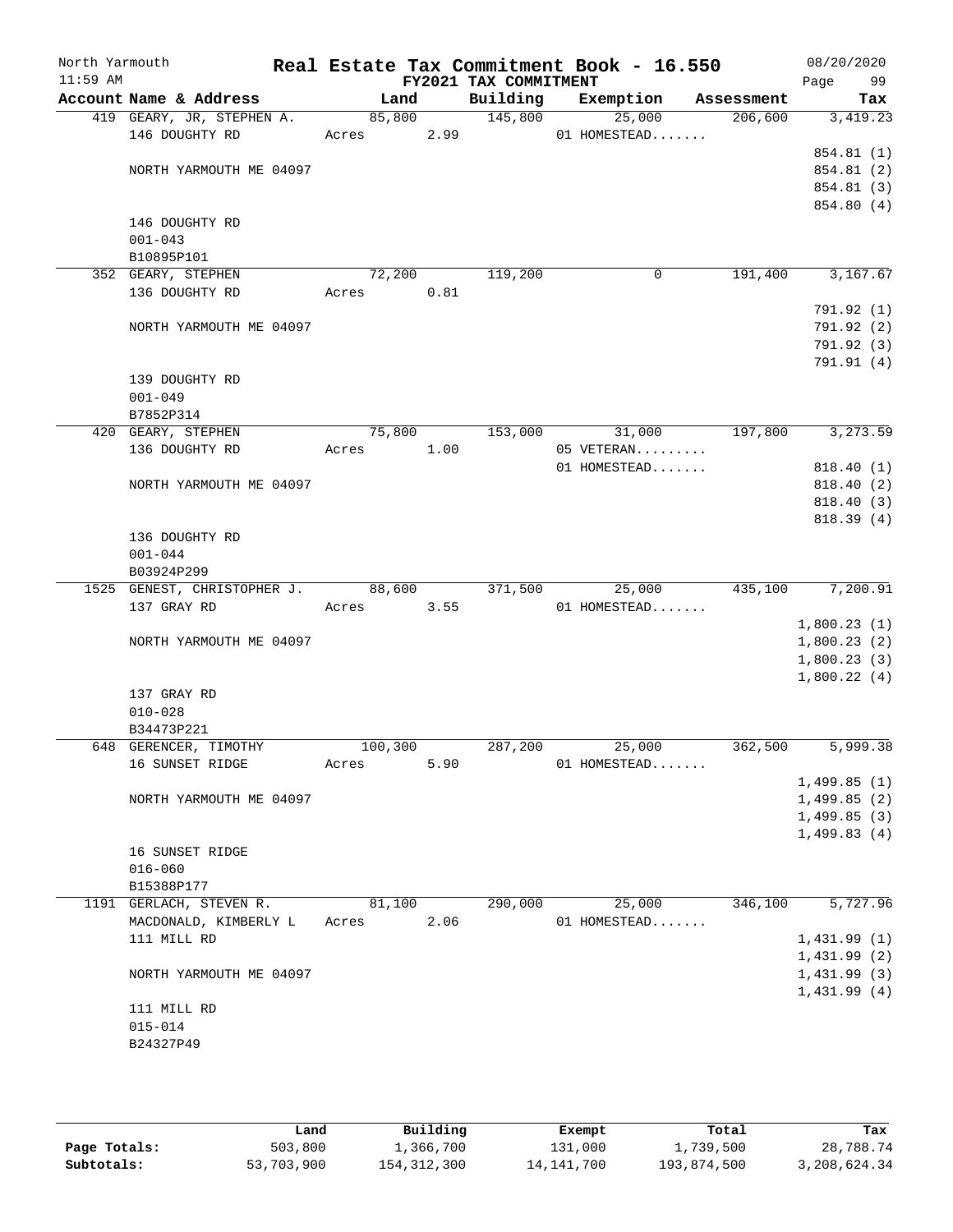| North Yarmouth<br>$11:59$ AM |                                            |         |       | FY2021 TAX COMMITMENT | Real Estate Tax Commitment Book - 16.550 |            | 08/20/2020<br>100<br>Page |
|------------------------------|--------------------------------------------|---------|-------|-----------------------|------------------------------------------|------------|---------------------------|
|                              | Account Name & Address                     | Land    |       | Building              | Exemption                                | Assessment | Tax                       |
|                              | 318 GERMOND, DAVID J.                      | 99,800  |       | 386, 200              | 25,000                                   | 461,000    | 7,629.55                  |
|                              | 550 LEDGE RD                               | Acres   | 5.80  |                       | 01 HOMESTEAD                             |            |                           |
|                              |                                            |         |       |                       |                                          |            | 1,907.39(1)               |
|                              | NORTH YARMOUTH ME 04097                    |         |       |                       |                                          |            | 1,907.39(2)               |
|                              |                                            |         |       |                       |                                          |            | 1,907.39(3)               |
|                              |                                            |         |       |                       |                                          |            | 1,907.38(4)               |
|                              | 550 LEDGE RD                               |         |       |                       |                                          |            |                           |
|                              | $003 - 144$                                |         |       |                       |                                          |            |                           |
|                              | B10065P21                                  |         |       |                       |                                          |            |                           |
|                              | 380 GERRY, SUZANNE W<br>155 WEST POWNAL RD | 95,300  | 4.90  | 264,500               | 31,000                                   | 328,800    | 5,441.64                  |
|                              |                                            | Acres   |       |                       | 01 HOMESTEAD<br>07 WIDOW VETERAN         |            | 1,360.41(1)               |
|                              | NORTH YARMOUTH ME 04097                    |         |       |                       |                                          |            | 1,360.41(2)               |
|                              |                                            |         |       |                       |                                          |            | 1,360.41(3)               |
|                              |                                            |         |       |                       |                                          |            | 1,360.41(4)               |
|                              | 155 WEST POWNAL RD                         |         |       |                       |                                          |            |                           |
|                              | $013 - 051$                                |         |       |                       |                                          |            |                           |
|                              | B32332P265                                 |         |       |                       |                                          |            |                           |
|                              | 1963 GERVAIS, EDWARD & JOYCE               | 180,700 |       | $\mathbf 0$           | 0                                        | 180,700    | 2,990.59                  |
|                              | 81 GRAY RD                                 | Acres   | 6.50  |                       |                                          |            |                           |
|                              |                                            |         |       |                       |                                          |            | 747.65(1)                 |
|                              | NORTH YARMOUTH ME 04097                    |         |       |                       |                                          |            | 747.65(2)                 |
|                              |                                            |         |       |                       |                                          |            | 747.65(3)                 |
|                              |                                            |         |       |                       |                                          |            | 747.64 (4)                |
|                              | 43 VILLAGE VIEW LN                         |         |       |                       |                                          |            |                           |
|                              | $007 - 034 - 001$                          |         |       |                       |                                          |            |                           |
|                              | B36353P209                                 |         |       |                       |                                          |            |                           |
|                              | 1859 GERVAIS, EDWARD H                     | 11,400  |       | $\Omega$              | $\mathbf 0$                              | 11,400     | 188.67                    |
|                              | 83 GRAY RD                                 | Acres   | 8.61  |                       |                                          |            |                           |
|                              |                                            |         |       |                       |                                          |            | 47.17(1)                  |
|                              | NORTH YARMOUTH ME 04097                    |         |       |                       |                                          |            | 47.17(2)                  |
|                              |                                            |         |       |                       |                                          |            | 47.17(3)                  |
|                              |                                            |         |       |                       |                                          |            | 47.16(4)                  |
|                              | OFF GRAY RD                                |         |       |                       |                                          |            |                           |
|                              | $010 - 033 - 001$                          |         |       |                       |                                          |            |                           |
|                              | B31901P26 11/07/2014                       |         |       |                       |                                          |            |                           |
|                              | 1861 GERVAIS, EDWARD H                     | 86,600  |       | 0                     | 0                                        | 86,600     | 1,433.23                  |
|                              | 83 GRAY RD                                 | Acres   | 3.15  |                       |                                          |            |                           |
|                              | NORTH YARMOUTH ME 04097                    |         |       |                       |                                          |            | 358.31(1)<br>358.31(2)    |
|                              |                                            |         |       |                       |                                          |            | 358.31(3)                 |
|                              |                                            |         |       |                       |                                          |            | 358.30(4)                 |
|                              | LUFKIN RD                                  |         |       |                       |                                          |            |                           |
|                              | $010 - 001 - 001$                          |         |       |                       |                                          |            |                           |
|                              | B31880P34 10/29/2014                       |         |       |                       |                                          |            |                           |
|                              | 1183 GERVAIS, EDWARD H.                    | 17,900  |       | $\mathbf 0$           | 0                                        | 17,900     | 296.25                    |
|                              | 83 GRAY ROAD                               | Acres   | 22.58 |                       |                                          |            |                           |
|                              |                                            |         |       |                       |                                          |            | 74.07(1)                  |
|                              | NORTH YARMOUTH ME 04097                    |         |       |                       |                                          |            | 74.06(2)                  |
|                              |                                            |         |       |                       |                                          |            | 74.06(3)                  |
|                              |                                            |         |       |                       |                                          |            | 74.06 (4)                 |
|                              | LUFKIN RD                                  |         |       |                       |                                          |            |                           |
|                              | $010 - 029$                                |         |       |                       |                                          |            |                           |
|                              | B24706P266                                 |         |       |                       |                                          |            |                           |
|                              |                                            |         |       |                       |                                          |            |                           |
|                              |                                            |         |       |                       |                                          |            |                           |

|              | Land       | Building    | Exempt     | Total       | Tax             |
|--------------|------------|-------------|------------|-------------|-----------------|
| Page Totals: | 491,700    | 650,700     | 56,000     | 1,086,400   | 17,979.93       |
| Subtotals:   | 54,195,600 | 154,963,000 | 14,197,700 | 194,960,900 | 3, 226, 604. 27 |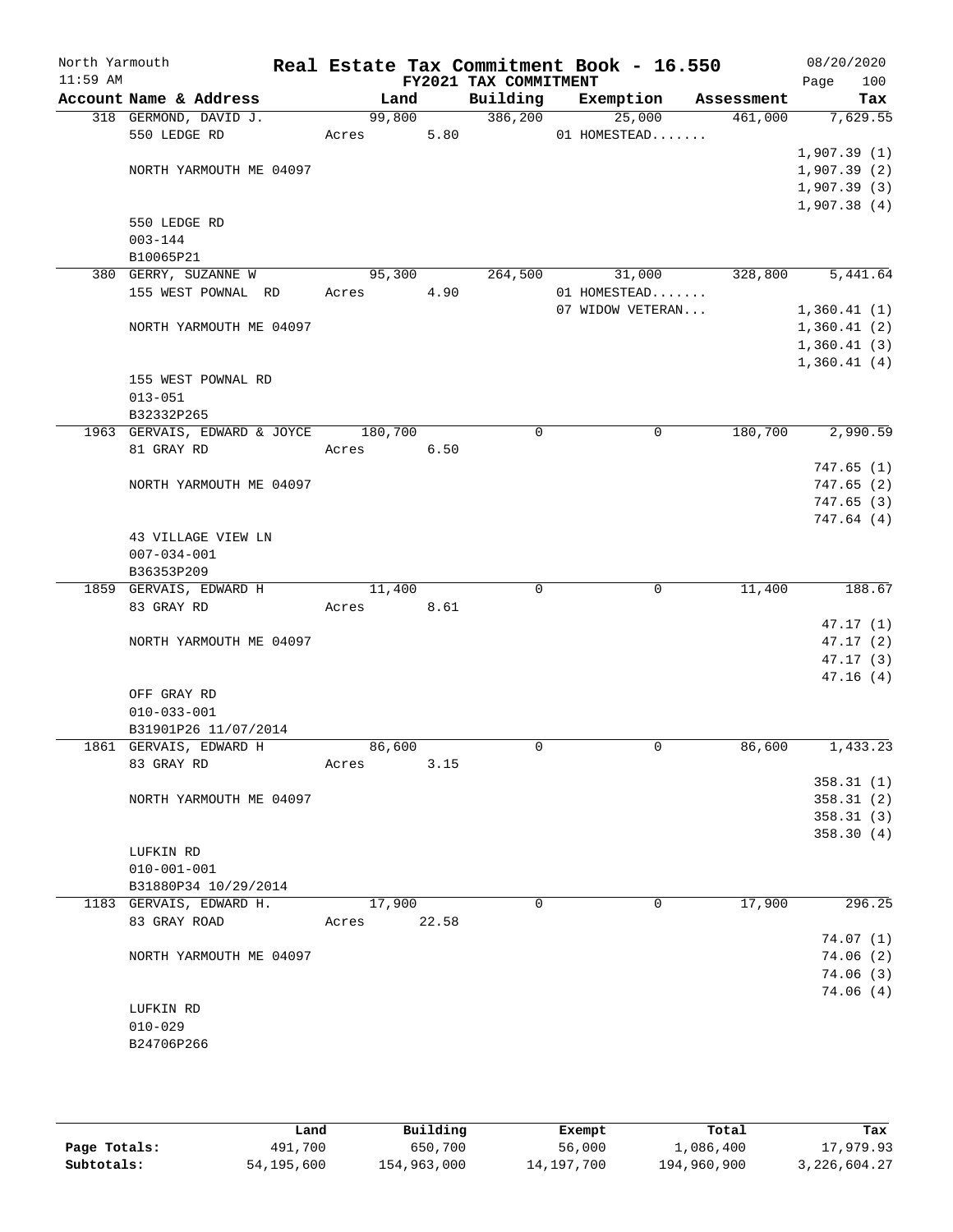| North Yarmouth<br>$11:59$ AM |                                  |         |        | FY2021 TAX COMMITMENT | Real Estate Tax Commitment Book - 16.550 |            | 08/20/2020<br>Page<br>101 |
|------------------------------|----------------------------------|---------|--------|-----------------------|------------------------------------------|------------|---------------------------|
|                              | Account Name & Address           | Land    |        | Building              | Exemption                                | Assessment | Tax                       |
|                              | 961 GERVAIS, GEORGE C.           |         | 94,500 | 468,000               | 25,000                                   | 537,500    | 8,895.63                  |
|                              | GERVAIS, JULENE                  | Acres   | 5.03   |                       | 01 HOMESTEAD                             |            |                           |
|                              | 39 STEEPLE CHASE RD              |         |        |                       |                                          |            | 2, 223.91(1)              |
|                              |                                  |         |        |                       |                                          |            | 2, 223.91(2)              |
|                              | NORTH YARMOUTH ME 04097          |         |        |                       |                                          |            | 2,223.91(3)               |
|                              |                                  |         |        |                       |                                          |            | 2,223.90(4)               |
|                              | 39 STEEPLE CHASE RD              |         |        |                       |                                          |            |                           |
|                              | $010 - 012$                      |         |        |                       |                                          |            |                           |
|                              | B29531P229                       |         |        |                       |                                          |            |                           |
|                              | 1277 GERVAIS, GLEN W.            | 97,500  |        | 395,200               | 25,000                                   | 467,700    | 7,740.44                  |
|                              | 123 CHRISTOPHER RD               | Acres   | 3.56   |                       | 01 HOMESTEAD                             |            |                           |
|                              |                                  |         |        |                       |                                          |            | 1,935.11(1)               |
|                              | NORTH YARMOUTH ME 04097          |         |        |                       |                                          |            | 1,935.11(2)               |
|                              |                                  |         |        |                       |                                          |            | 1,935.11(3)               |
|                              |                                  |         |        |                       |                                          |            | 1,935.11(4)               |
|                              | 123 CHRISTOPHER RD               |         |        |                       |                                          |            |                           |
|                              | $016 - 116$                      |         |        |                       |                                          |            |                           |
|                              | B10237P154                       |         |        |                       |                                          |            |                           |
|                              | 1972 GERVAIS, GLENN              | 157,100 |        | 0                     | 0                                        | 157,100    | 2,600.01                  |
|                              | 123 CHRISTOPHER RD               | Acres   | 3.80   |                       |                                          |            | 650.01(1)                 |
|                              | NORTH YARMOUTH ME 04097          |         |        |                       |                                          |            | 650.00(2)                 |
|                              |                                  |         |        |                       |                                          |            | 650.00(3)                 |
|                              |                                  |         |        |                       |                                          |            | 650.00(4)                 |
|                              | 88 VILLAGE VIEW LN               |         |        |                       |                                          |            |                           |
|                              | $007 - 034 - 010$                |         |        |                       |                                          |            |                           |
|                              | B36319P275                       |         |        |                       |                                          |            |                           |
|                              | 941 GERVAIS, JOYCE ANN           | 155,600 |        | 325,200               | 25,000                                   | 455,800    | 7,543.49                  |
|                              | 83 GRAY RD                       | Acres   | 17.79  |                       | 01 HOMESTEAD                             |            |                           |
|                              |                                  |         |        |                       |                                          |            | 1,885.88(1)               |
|                              | NORTH YARMOUTH ME 04097          |         |        |                       |                                          |            | 1,885.87(2)               |
|                              |                                  |         |        |                       |                                          |            | 1,885.87(3)               |
|                              |                                  |         |        |                       |                                          |            | 1,885.87(4)               |
|                              | 83 GRAY RD                       |         |        |                       |                                          |            |                           |
|                              | $010 - 024$                      |         |        |                       |                                          |            |                           |
|                              | B15817P92                        |         |        |                       |                                          |            |                           |
|                              | 863 GIANATTASIO, CARRIE E.       | 78,800  |        | 268,500               | 25,000                                   | 322,300    | 5,334.07                  |
|                              | 836 NORTH RD                     | Acres   | 1.60   |                       | 01 HOMESTEAD                             |            |                           |
|                              |                                  |         |        |                       |                                          |            | 1,333.52(1)               |
|                              | NORTH YARMOUTH ME 04097          |         |        |                       |                                          |            | 1,333.52(2)               |
|                              |                                  |         |        |                       |                                          |            | 1,333.52(3)               |
|                              |                                  |         |        |                       |                                          |            | 1,333.51(4)               |
|                              | 836 NORTH RD                     |         |        |                       |                                          |            |                           |
|                              | $002 - 087$                      |         |        |                       |                                          |            |                           |
|                              | B30868P249 07/25/2012 B13108P89  |         |        |                       |                                          |            |                           |
|                              | 851 GIANDREA, HEATHER &          | 75,800  |        | 354,400               | 25,000                                   | 405,200    | 6,706.06                  |
|                              | RAYMOND                          | Acres   | 1.00   |                       |                                          |            |                           |
|                              | 143 CUMBERLAND RD                |         |        |                       | 01 HOMESTEAD                             |            |                           |
|                              |                                  |         |        |                       |                                          |            | 1,676.52(1)               |
|                              | NORTH YARMOUTH ME 04097          |         |        |                       |                                          |            | 1,676.52(2)               |
|                              |                                  |         |        |                       |                                          |            | 1,676.52(3)               |
|                              |                                  |         |        |                       |                                          |            | 1,676.50(4)               |
|                              | 143 CUMBERLAND RD<br>$004 - 033$ |         |        |                       |                                          |            |                           |
|                              |                                  |         |        |                       |                                          |            |                           |

|              | Land       | Building    | Exempt     | Total       | Tax            |
|--------------|------------|-------------|------------|-------------|----------------|
| Page Totals: | 659,300    | l,811,300   | 125,000    | 2,345,600   | 38,819.70      |
| Subtotals:   | 54,854,900 | 156,774,300 | 14,322,700 | 197,306,500 | 3, 265, 423.97 |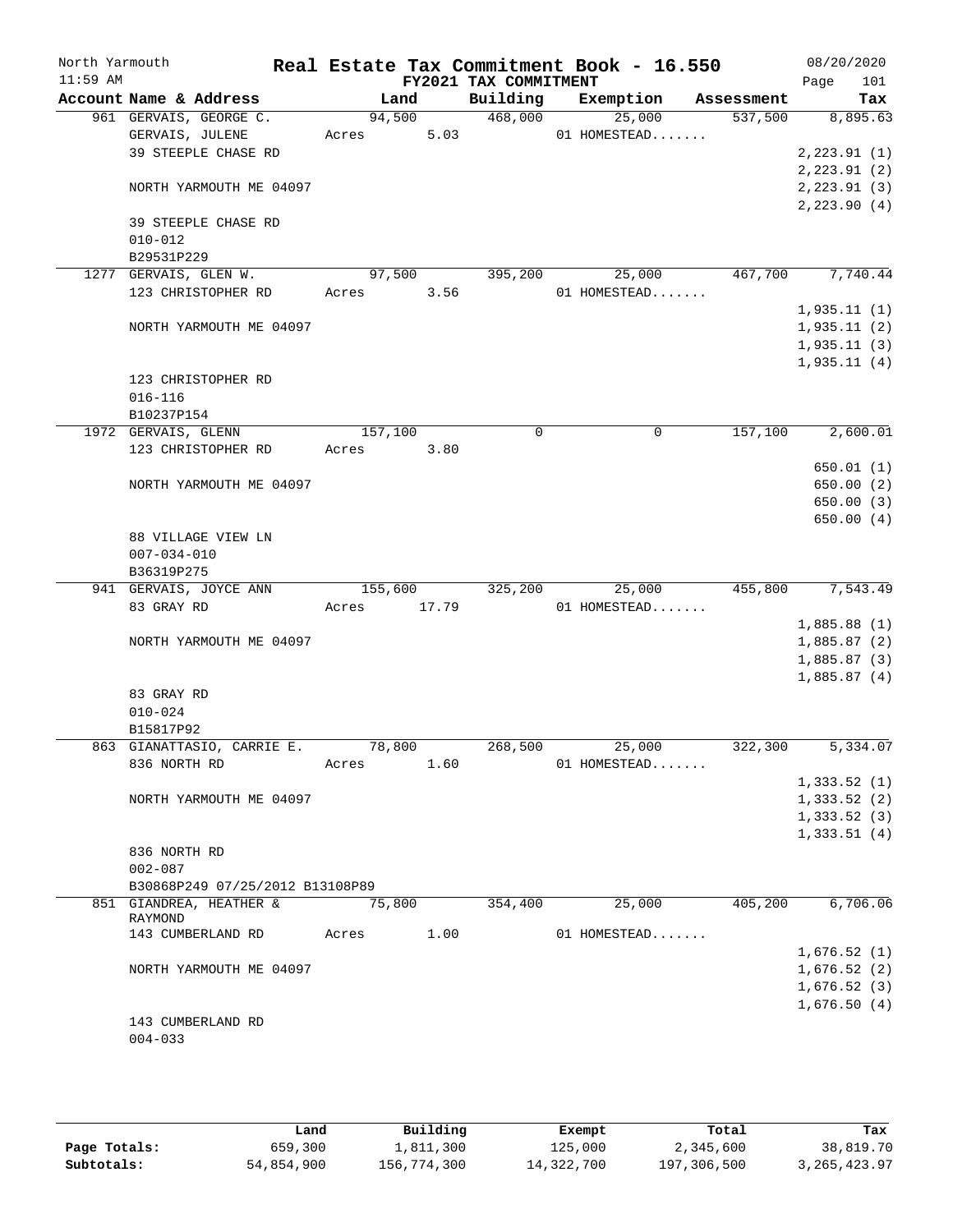| North Yarmouth |                                    |            |      | Real Estate Tax Commitment Book - 16.550    |                |              |                       | 08/20/2020                 |
|----------------|------------------------------------|------------|------|---------------------------------------------|----------------|--------------|-----------------------|----------------------------|
| $11:59$ AM     | Account Name & Address             | Land       |      | FY2021 TAX COMMITMENT<br>Building Exemption |                |              |                       | 102<br>Page<br>Tax         |
|                | 1090 GIFFARD, SUSAN L.             | 105,400    |      | 231,700                                     |                | 25,000       | Assessment<br>312,100 | 5,165.26                   |
|                | 33 COLONIAL DR                     | Acres      | 5.00 |                                             |                | 01 HOMESTEAD |                       |                            |
|                |                                    |            |      |                                             |                |              |                       | 1, 291.32(1)               |
|                | NORTH YARMOUTH ME 04097            |            |      |                                             |                |              |                       | 1, 291.32(2)               |
|                |                                    |            |      |                                             |                |              |                       | 1, 291.32(3)               |
|                |                                    |            |      |                                             |                |              |                       | 1, 291.30(4)               |
|                | 33 COLONIAL DR                     |            |      |                                             |                |              |                       |                            |
|                | $007 - 010$                        |            |      |                                             |                |              |                       |                            |
|                | B16163P125                         |            |      |                                             |                |              |                       |                            |
|                | 1412 GIFFORD, SHAYNE M.            | 77,900     |      | 131,400                                     |                | 25,000       | 184,300               | 3,050.17                   |
|                | 241 WALNUT HILL RD                 | Acres 1.42 |      |                                             | $01$ HOMESTEAD |              |                       |                            |
|                |                                    |            |      |                                             |                |              |                       | 762.55(1)                  |
|                | NORTH YARMOUTH ME 04097            |            |      |                                             |                |              |                       | 762.54(2)<br>762.54(3)     |
|                |                                    |            |      |                                             |                |              |                       | 762.54(4)                  |
|                | 241 WALNUT HILL RD                 |            |      |                                             |                |              |                       |                            |
|                | $004 - 196$                        |            |      |                                             |                |              |                       |                            |
|                | B25511P135                         |            |      |                                             |                |              |                       |                            |
|                | 204 GIFTOS, CHARLES P.             | 81,800     |      | 238,000                                     |                | 25,000       | 294,800               | 4,878.94                   |
|                | 229 WALNUT HILL RD                 | Acres 2.20 |      |                                             | 01 HOMESTEAD   |              |                       |                            |
|                |                                    |            |      |                                             |                |              |                       | 1, 219.75(1)               |
|                | NORTH YARMOUTH ME 04097            |            |      |                                             |                |              |                       | 1, 219.73(2)               |
|                |                                    |            |      |                                             |                |              |                       | 1, 219.73(3)               |
|                |                                    |            |      |                                             |                |              |                       | 1, 219.73(4)               |
|                | 229 WALNUT HILL RD                 |            |      |                                             |                |              |                       |                            |
|                | $004 - 195$<br>B6709P339           |            |      |                                             |                |              |                       |                            |
|                | 110 GILBERT, BRIAN P.              | 75,800     |      | 74,500                                      |                | 25,000       | 125,300               | 2,073.72                   |
|                | 12 NORTH YARMOUTH WOODS Acres 1.00 |            |      |                                             | $01$ HOMESTEAD |              |                       |                            |
|                |                                    |            |      |                                             |                |              |                       | 518.43(1)                  |
|                | NORTH YARMOUTH ME 04097            |            |      |                                             |                |              |                       | 518.43(2)                  |
|                |                                    |            |      |                                             |                |              |                       | 518.43(3)                  |
|                |                                    |            |      |                                             |                |              |                       | 518.43(4)                  |
|                | 12 NORTH YARMOUTH WOODS            |            |      |                                             |                |              |                       |                            |
|                | $004 - 034 - 012$                  |            |      |                                             |                |              |                       |                            |
|                | B11938P310                         |            |      |                                             |                |              |                       |                            |
|                | 783 GILBERT, CASS A.               | 112,400    |      | 352,800                                     |                | 25,000       | 440,200               | 7,285.31                   |
|                | 42 TOWN FARM RD                    | Acres      | 8.32 |                                             |                | 01 HOMESTEAD |                       |                            |
|                | NORTH YARMOUTH ME 04097            |            |      |                                             |                |              |                       | 1,821.33(1)<br>1,821.33(2) |
|                |                                    |            |      |                                             |                |              |                       | 1,821.33(3)                |
|                |                                    |            |      |                                             |                |              |                       | 1,821.32(4)                |
|                | 42 TOWN FARM RD                    |            |      |                                             |                |              |                       |                            |
|                | $016 - 087$                        |            |      |                                             |                |              |                       |                            |
|                | B21070P139                         |            |      |                                             |                |              |                       |                            |
|                | 1942 GILBERT, MATTHEW &            | 39,300     |      | 0                                           |                | $\mathbf 0$  | 39,300                | 650.42                     |
|                | MICHELLE                           |            |      |                                             |                |              |                       |                            |
|                | 205 NEW GLOUCESTER RD              | Acres      | 4.00 |                                             |                |              |                       |                            |
|                | NORTH YARMOUTH ME 04097            |            |      |                                             |                |              |                       | 162.62(1)<br>162.60(2)     |
|                |                                    |            |      |                                             |                |              |                       | 162.60(3)                  |
|                |                                    |            |      |                                             |                |              |                       | 162.60(4)                  |
|                | SLIGO RD EXTENSION                 |            |      |                                             |                |              |                       |                            |
|                | $011 - 044 - 001$                  |            |      |                                             |                |              |                       |                            |
|                | B34115P269                         |            |      |                                             |                |              |                       |                            |
|                |                                    |            |      |                                             |                |              |                       |                            |
|                |                                    |            |      |                                             |                |              |                       |                            |

|              | Land       | Building    | Exempt     | Total       | Tax             |
|--------------|------------|-------------|------------|-------------|-----------------|
| Page Totals: | 492,600    | 1,028,400   | 125,000    | 1,396,000   | 23,103.82       |
| Subtotals:   | 55,347,500 | 157,802,700 | 14,447,700 | 198,702,500 | 3, 288, 527. 79 |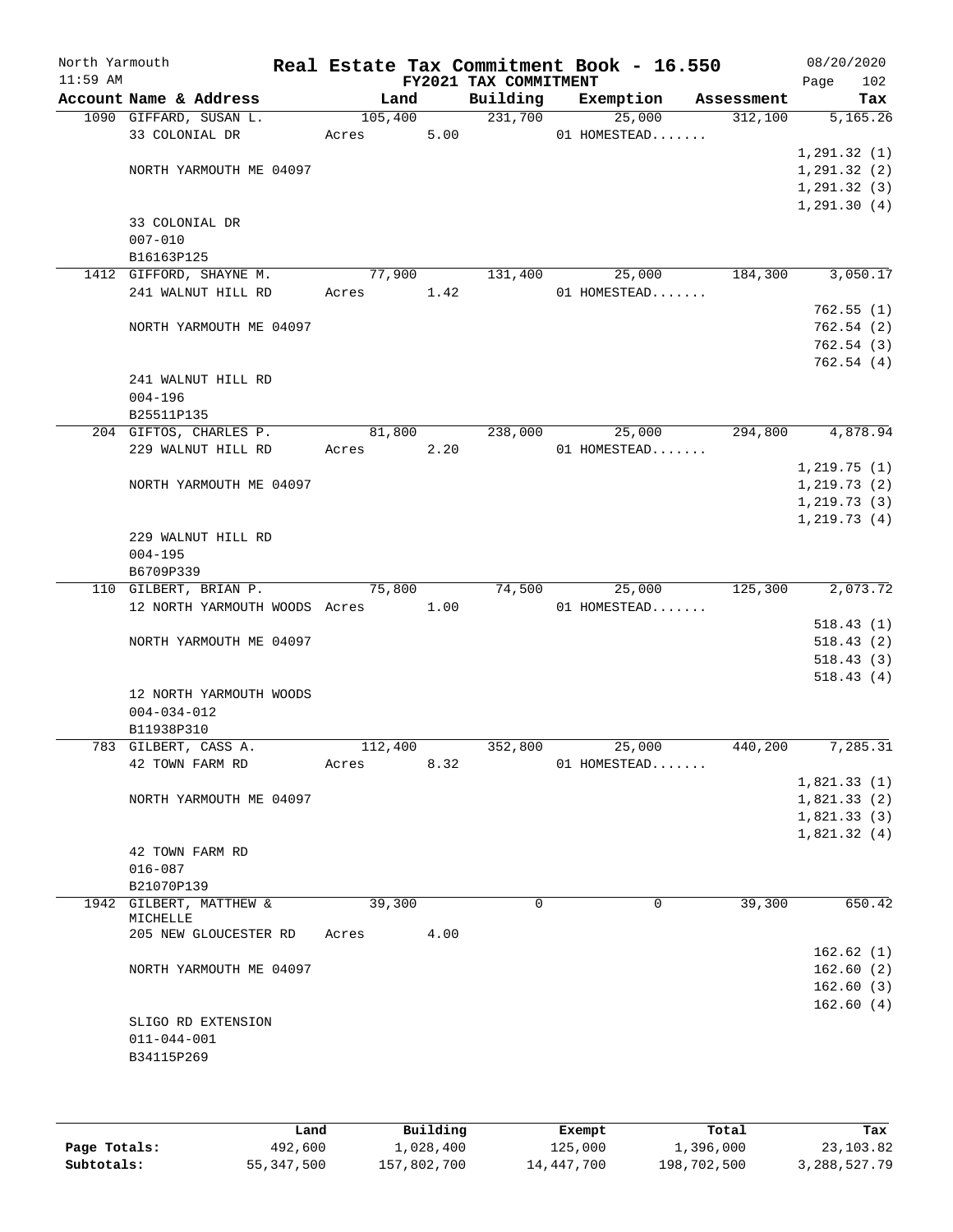| North Yarmouth |                                                   |            |         |             |                                   | Real Estate Tax Commitment Book - 16.550 |                       | 08/20/2020                 |
|----------------|---------------------------------------------------|------------|---------|-------------|-----------------------------------|------------------------------------------|-----------------------|----------------------------|
| $11:59$ AM     | Account Name & Address                            |            |         | Land        | FY2021 TAX COMMITMENT<br>Building | Exemption                                |                       | 103<br>Page<br>Tax         |
|                | 821 GILBERT, MATTHEW S.                           |            |         | 85,300      | 280, 300                          | 25,000                                   | Assessment<br>340,600 | 5,636.93                   |
|                | 205 NEW GLOUCESTER RD                             |            |         | Acres 2.89  |                                   | 01 HOMESTEAD                             |                       |                            |
|                |                                                   |            |         |             |                                   |                                          |                       | 1,409.24(1)                |
|                | NORTH YARMOUTH ME 04097                           |            |         |             |                                   |                                          |                       | 1,409.23(2)                |
|                |                                                   |            |         |             |                                   |                                          |                       | 1,409.23(3)                |
|                |                                                   |            |         |             |                                   |                                          |                       | 1,409.23(4)                |
|                | 205 NEW GLOUCESTER RD                             |            |         |             |                                   |                                          |                       |                            |
|                | $011 - 043$                                       |            |         |             |                                   |                                          |                       |                            |
|                | B17383P203<br>1399 GILLESPIE, LANE PATRICK 92,300 |            |         |             | 248,700                           | 0                                        | 341,000               | 5,643.55                   |
|                | &                                                 |            |         |             |                                   |                                          |                       |                            |
|                | MACMAHON GILLESPIE,                               |            | Acres   | 4.30        |                                   |                                          |                       |                            |
|                | DIANA JANE                                        |            |         |             |                                   |                                          |                       |                            |
|                | 84 PRINCE WELL RD                                 |            |         |             |                                   |                                          |                       | 1,410.89(1)                |
|                | NORTH YARMOUTH ME 04097                           |            |         |             |                                   |                                          |                       | 1,410.89(2)<br>1,410.89(3) |
|                |                                                   |            |         |             |                                   |                                          |                       | 1,410.88(4)                |
|                | 84 PRINCE WELL RD                                 |            |         |             |                                   |                                          |                       |                            |
|                | $001 - 084$                                       |            |         |             |                                   |                                          |                       |                            |
|                | B35793P244                                        |            |         |             |                                   |                                          |                       |                            |
|                | 1702 GILLIGAN, ERIN MARIE &                       |            |         | 69,400      | 167,900                           | $\Omega$                                 | $2\overline{37,300}$  | 3,927.32                   |
|                | VESSEY, RICHARD                                   |            |         | Acres 0.54  |                                   |                                          |                       |                            |
|                | 671 WALNUT HILL RD                                |            |         |             |                                   |                                          |                       | 981.83 (1)                 |
|                |                                                   |            |         |             |                                   |                                          |                       | 981.83(2)                  |
|                | NORTH YARMOUTH ME 04097                           |            |         |             |                                   |                                          |                       | 981.83 (3)<br>981.83 (4)   |
|                | 671 WALNUT HILL RD                                |            |         |             |                                   |                                          |                       |                            |
|                | $010 - 149$                                       |            |         |             |                                   |                                          |                       |                            |
|                | B35801P333                                        |            |         |             |                                   |                                          |                       |                            |
|                | 530 GILLIGAN, MOLLY B &                           |            | 174,500 |             | 223,800                           | 0                                        | 398,300               | 6,591.87                   |
|                | PATRICK E<br>33 CHANDLER BROOK                    |            | Acres   | 26.00       |                                   |                                          |                       |                            |
|                | <b>ESTATES</b>                                    |            |         |             |                                   |                                          |                       |                            |
|                |                                                   |            |         |             |                                   |                                          |                       | 1,647.97(1)                |
|                | NORTH YARMOUTH ME 04097                           |            |         |             |                                   |                                          |                       | 1,647.97(2)                |
|                |                                                   |            |         |             |                                   |                                          |                       | 1,647.97(3)                |
|                |                                                   |            |         |             |                                   |                                          |                       | 1,647.96(4)                |
|                | <b>33 CHANDLER BROOK</b><br>$009 - 080$           |            |         |             |                                   |                                          |                       |                            |
|                | B36225P162                                        |            |         |             |                                   |                                          |                       |                            |
| 1088           | GILLIGAN, PATRICK E &                             |            |         | 84,000      | 328,500                           | 25,000                                   | 387,500               | 6,413.13                   |
|                | MOLLY B                                           |            |         |             |                                   |                                          |                       |                            |
|                | 36 COLONIAL DR                                    |            | Acres   | 1.10        |                                   | 01 HOMESTEAD                             |                       |                            |
|                |                                                   |            |         |             |                                   |                                          |                       | 1,603.29(1)                |
|                | NORTH YARMOUTH ME 04097                           |            |         |             |                                   |                                          |                       | 1,603.28(2)<br>1,603.28(3) |
|                |                                                   |            |         |             |                                   |                                          |                       | 1,603.28(4)                |
|                | 36 COLONIAL DR                                    |            |         |             |                                   |                                          |                       |                            |
|                | $007 - 005$                                       |            |         |             |                                   |                                          |                       |                            |
|                | B30707P282                                        |            |         |             |                                   |                                          |                       |                            |
|                | 575 GILMAN, LAURIE A                              |            |         | 75,800      | 98,500                            | 25,000                                   | 149,300               | 2,470.92                   |
|                | 1431 NORTH RD                                     |            | Acres   | 1.00        |                                   | 01 HOMESTEAD                             |                       |                            |
|                |                                                   |            |         |             |                                   |                                          |                       | 617.73(1)                  |
|                | NORTH YARMOUTH ME 04097                           |            |         |             |                                   |                                          |                       | 617.73 (2)                 |
|                |                                                   |            |         |             |                                   |                                          |                       | 617.73(3)                  |
|                | 1431 NORTH RD                                     |            |         |             |                                   |                                          |                       | 617.73 (4)                 |
|                | $009 - 062$                                       |            |         |             |                                   |                                          |                       |                            |
|                | B33199P322                                        |            |         |             |                                   |                                          |                       |                            |
|                |                                                   | Land       |         | Building    |                                   | Exempt                                   | Total                 | Tax                        |
| Page Totals:   |                                                   | 581,300    |         | 1,347,700   |                                   | 75,000                                   | 1,854,000             | 30,683.72                  |
| Subtotals:     |                                                   | 55,928,800 |         | 159,150,400 |                                   | 14,522,700                               | 200, 556, 500         | 3, 319, 211.51             |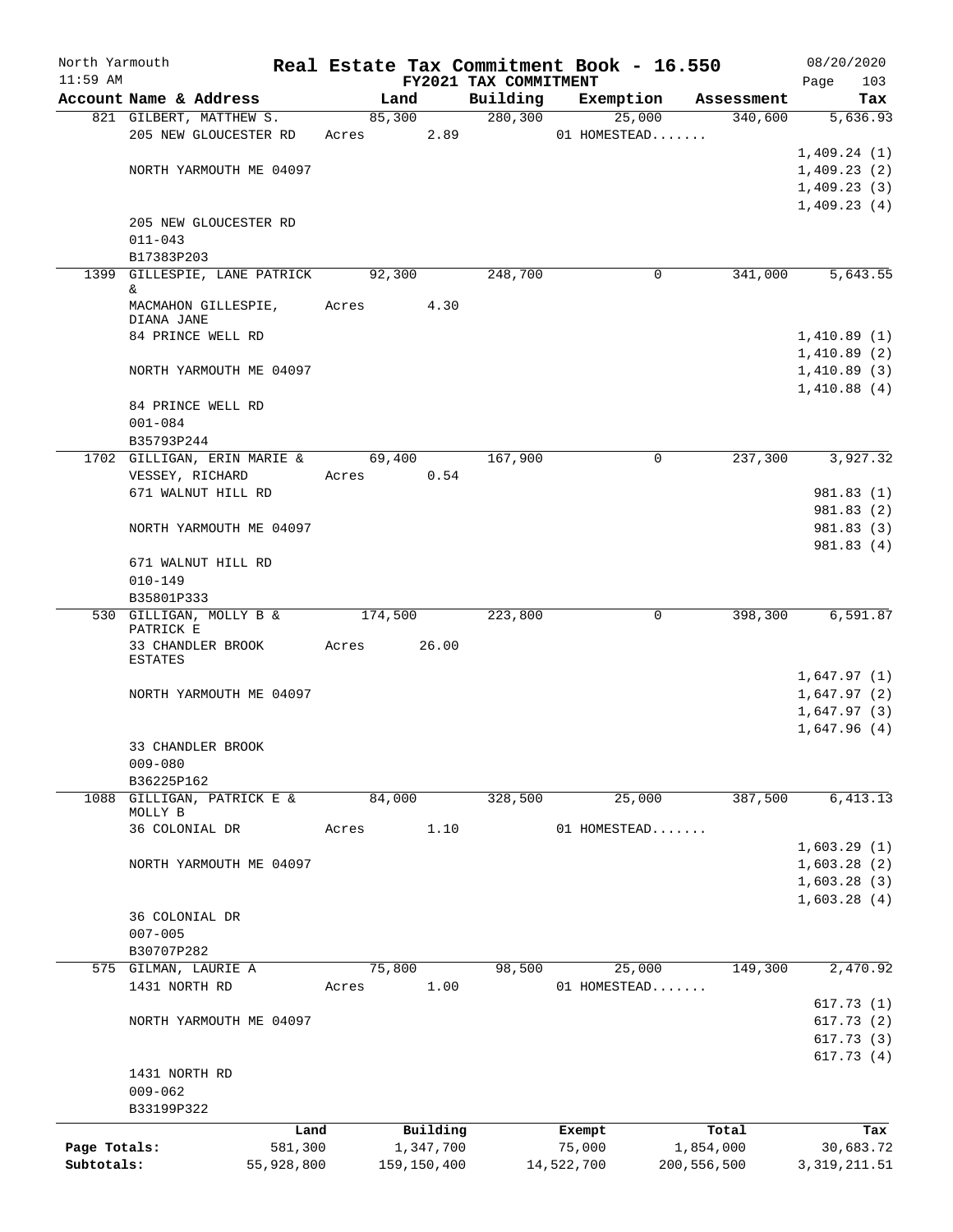| North Yarmouth |             |                                    |         |       |                       | Real Estate Tax Commitment Book - 16.550 |            | 08/20/2020    |
|----------------|-------------|------------------------------------|---------|-------|-----------------------|------------------------------------------|------------|---------------|
| $11:59$ AM     |             |                                    |         |       | FY2021 TAX COMMITMENT |                                          |            | 104<br>Page   |
|                |             | Account Name & Address             | Land    |       | Building              | Exemption                                | Assessment | Tax           |
|                |             | 54 GINN, ROBERT T.                 | 100,800 |       | 56,400                | $\Omega$                                 | 157,200    | 2,601.66      |
|                |             | 81 HALLOWELL RD                    | Acres   | 6.00  |                       |                                          |            |               |
|                |             |                                    |         |       |                       |                                          |            | 650.42(1)     |
|                |             | POWNAL ME 04069                    |         |       |                       |                                          |            | 650.42(2)     |
|                |             |                                    |         |       |                       |                                          |            | 650.42(3)     |
|                |             |                                    |         |       |                       |                                          |            | 650.40(4)     |
|                |             | 640 SLIGO RD                       |         |       |                       |                                          |            |               |
|                | $002 - 015$ | 1170 GIROUARD, TERRY               | 105,300 |       | 243,600               | 25,000                                   | 323,900    | 5,360.55      |
|                | 69 MILL RD  |                                    | Acres   | 6.90  |                       | 01 HOMESTEAD                             |            |               |
|                |             |                                    |         |       |                       |                                          |            | 1,340.14(1)   |
|                |             | NORTH YARMOUTH ME 04097            |         |       |                       |                                          |            | 1,340.14(2)   |
|                |             |                                    |         |       |                       |                                          |            | 1,340.14(3)   |
|                |             |                                    |         |       |                       |                                          |            | 1,340.13(4)   |
|                | 69 MILL RD  |                                    |         |       |                       |                                          |            |               |
|                | $015 - 018$ |                                    |         |       |                       |                                          |            |               |
|                |             | B28198P245 10/21/2010              |         |       |                       |                                          |            |               |
|                |             | 143 GLADSTONE, HILDA               | 167,600 |       | 103,900               | 25,000                                   | 246,500    | 4,079.58      |
|                |             | 111 MOUNTFORT RD                   | Acres   | 20.32 |                       | 01 HOMESTEAD                             |            |               |
|                |             |                                    |         |       |                       |                                          |            | 1,019.90(1)   |
|                |             | NORTH YARMOUTH ME 04097            |         |       |                       |                                          |            | 1,019.90(2)   |
|                |             |                                    |         |       |                       |                                          |            | 1,019.90(3)   |
|                |             |                                    |         |       |                       |                                          |            | 1,019.88(4)   |
|                |             | 111 MOUNTFORT RD                   |         |       |                       |                                          |            |               |
|                | $003 - 091$ |                                    |         |       |                       |                                          |            |               |
|                | B34265P196  |                                    |         |       |                       |                                          |            |               |
|                |             | 1604 GLEASON, RYAN ANDREW          | 138,500 |       | 397,000               | $\mathbf 0$                              | 535,500    | 8,862.53      |
|                |             | GLEASON, SHEILA ANN                | Acres   | 1.67  |                       |                                          |            |               |
|                |             | 30 GOLDENROD LN                    |         |       |                       |                                          |            | 2, 215.64 (1) |
|                |             |                                    |         |       |                       |                                          |            | 2, 215.63(2)  |
|                |             | NORTH YARMOUTH ME 04097            |         |       |                       |                                          |            | 2, 215.63(3)  |
|                |             |                                    |         |       |                       |                                          |            | 2, 215.63(4)  |
|                |             | 30 GOLDENROD LN                    |         |       |                       |                                          |            |               |
|                | $003 - 020$ |                                    |         |       |                       |                                          |            |               |
|                | B36018P167  |                                    |         |       |                       |                                          |            |               |
|                |             | 1363 GLIDDEN, SHAWN & NICOLE       | 80,500  |       | 314,900               | 0                                        | 395,400    | 6,543.87      |
|                |             | 18 HUNTERS WAY                     | Acres   | 10.90 |                       |                                          |            |               |
|                |             |                                    |         |       |                       |                                          |            | 1,635.97(1)   |
|                |             | NORTH YARMOUTH ME 04097            |         |       |                       |                                          |            | 1,635.97(2)   |
|                |             |                                    |         |       |                       |                                          |            | 1,635.97(3)   |
|                |             |                                    |         |       |                       |                                          |            | 1,635.96(4)   |
|                |             | 18 HUNTERS WAY                     |         |       |                       |                                          |            |               |
|                | $012 - 024$ |                                    |         |       |                       |                                          |            |               |
|                | B32370P210  |                                    |         |       |                       |                                          |            |               |
|                |             | 977 GODDARD, JOHN & TERRY S 75,800 |         |       | 171,000               | 25,000                                   | 221,800    | 3,670.79      |
|                |             | 73 LUFKIN RD                       | Acres   | 1.00  |                       | 01 HOMESTEAD                             |            |               |
|                |             |                                    |         |       |                       |                                          |            | 917.70 (1)    |
|                |             | NORTH YARMOUTH ME 04097            |         |       |                       |                                          |            | 917.70 (2)    |
|                |             |                                    |         |       |                       |                                          |            | 917.70 (3)    |
|                |             |                                    |         |       |                       |                                          |            | 917.69(4)     |
|                | $011 - 007$ | 73 LUFKIN RD                       |         |       |                       |                                          |            |               |
|                | B34899P22   |                                    |         |       |                       |                                          |            |               |
|                |             |                                    |         |       |                       |                                          |            |               |

|              | Land       | Building    | Exempt     | Total       | Tax          |
|--------------|------------|-------------|------------|-------------|--------------|
| Page Totals: | 668,500    | 1,286,800   | 75,000     | 1,880,300   | 31, 118.98   |
| Subtotals:   | 56,597,300 | 160,437,200 | 14,597,700 | 202,436,800 | 3,350,330.49 |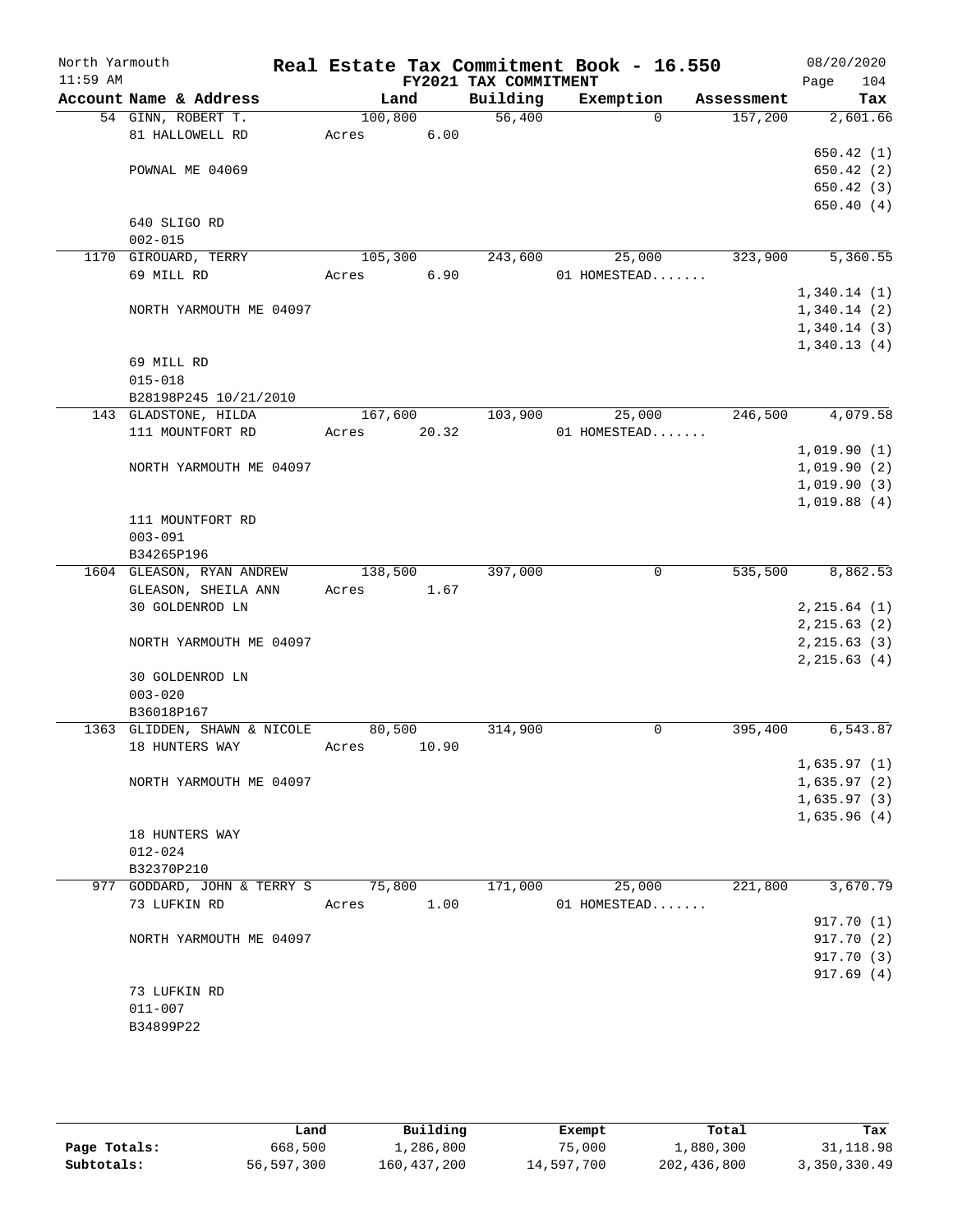| North Yarmouth |                                     |      |       |          |                                   | Real Estate Tax Commitment Book - 16.550 |                       | 08/20/2020                 |
|----------------|-------------------------------------|------|-------|----------|-----------------------------------|------------------------------------------|-----------------------|----------------------------|
| $11:59$ AM     | Account Name & Address              |      |       | Land     | FY2021 TAX COMMITMENT<br>Building | Exemption                                |                       | 105<br>Page                |
|                | 923 GODIN, PAUL R.                  |      |       | 88,900   | 229,900                           | 25,000                                   | Assessment<br>293,800 | Tax<br>4,862.39            |
|                | 13 DELWIN DRIVE                     |      | Acres | 2.00     |                                   | 01 HOMESTEAD                             |                       |                            |
|                |                                     |      |       |          |                                   |                                          |                       | 1, 215.60(1)               |
|                | NORTH YARMOUTH ME 04097             |      |       |          |                                   |                                          |                       | 1, 215.60(2)               |
|                |                                     |      |       |          |                                   |                                          |                       | 1, 215.60(3)               |
|                |                                     |      |       |          |                                   |                                          |                       | 1, 215.59(4)               |
|                | 13 DELWIN DR                        |      |       |          |                                   |                                          |                       |                            |
|                | $010 - 087$                         |      |       |          |                                   |                                          |                       |                            |
|                | B12701P251                          |      |       |          |                                   |                                          |                       |                            |
|                | 765 GODSOE, PETER H.                |      |       | 81,700   | 278,400                           | 25,000                                   | 335,100               | 5,545.91                   |
|                | 44 HEATHER LOCH                     |      | Acres | 2.17     |                                   | 01 HOMESTEAD                             |                       |                            |
|                |                                     |      |       |          |                                   |                                          |                       | 1,386.48(1)                |
|                | NORTH YARMOUTH ME 04097             |      |       |          |                                   |                                          |                       | 1,386.48(2)                |
|                |                                     |      |       |          |                                   |                                          |                       | 1,386.48(3)                |
|                |                                     |      |       |          |                                   |                                          |                       | 1,386.47(4)                |
|                | 44 HEATHER LOCH                     |      |       |          |                                   |                                          |                       |                            |
|                | $004 - 156$                         |      |       |          |                                   |                                          |                       |                            |
|                | B10490P39<br>1188 GOFF JR, JEAN M & |      |       |          |                                   |                                          |                       |                            |
|                | VERNON C                            |      |       | 83,500   | 187,700                           | 25,000                                   | 246,200               | 4,074.61                   |
|                | 173 GRAY RD                         |      | Acres | 2.53     |                                   | 01 HOMESTEAD                             |                       |                            |
|                |                                     |      |       |          |                                   |                                          |                       | 1,018.66(1)                |
|                | NORTH YARMOUTH ME 04097             |      |       |          |                                   |                                          |                       | 1,018.65(2)                |
|                |                                     |      |       |          |                                   |                                          |                       | 1,018.65(3)                |
|                |                                     |      |       |          |                                   |                                          |                       | 1,018.65(4)                |
|                | 173 GRAY RD                         |      |       |          |                                   |                                          |                       |                            |
|                | $010 - 031$                         |      |       |          |                                   |                                          |                       |                            |
|                | B31891P196                          |      |       |          |                                   |                                          |                       |                            |
|                | 1142 GOFF, MARION C                 |      |       | 147,100  | $\mathbf 0$                       | 0                                        | 147,100               | 2,434.51                   |
|                | C/O CYNTHIA LIBBY                   |      | Acres | 21.00    |                                   |                                          |                       |                            |
|                | 11 GOFF LANE                        |      |       |          |                                   |                                          |                       | 608.63(1)                  |
|                |                                     |      |       |          |                                   |                                          |                       | 608.63(2)                  |
|                | NORTH YARMOUTH ME 04097             |      |       |          |                                   |                                          |                       | 608.63(3)                  |
|                |                                     |      |       |          |                                   |                                          |                       | 608.62(4)                  |
|                | GOFF LANE                           |      |       |          |                                   |                                          |                       |                            |
|                | $014 - 049$<br>B3204P680            |      |       |          |                                   |                                          |                       |                            |
|                | 50 GOLD LIVING TRUST                |      |       | 147,100  | 164,000                           | 25,000                                   | 286,100               | 4,734.96                   |
|                | 154 MILL RD                         |      | Acres | 16.00    |                                   | 01 HOMESTEAD                             |                       |                            |
|                |                                     |      |       |          |                                   |                                          |                       | 1, 183.74(1)               |
|                | NORTH YARMOUTH ME 04097             |      |       |          |                                   |                                          |                       | 1, 183.74(2)               |
|                |                                     |      |       |          |                                   |                                          |                       | 1,183.74(3)                |
|                |                                     |      |       |          |                                   |                                          |                       | 1, 183.74(4)               |
|                | 154 MILL RD                         |      |       |          |                                   |                                          |                       |                            |
|                | $015 - 013$                         |      |       |          |                                   |                                          |                       |                            |
|                | B33954P318                          |      |       |          |                                   |                                          |                       |                            |
|                | 300 GOLDBURG, BRIAN S. &            |      |       | 131,600  | 627,700                           | 25,000                                   | 734,300               | 12,152.67                  |
|                | KRISTIN                             |      |       |          |                                   |                                          |                       |                            |
|                | 757 SLIGO RD                        |      | Acres | 30.19    |                                   | 01 HOMESTEAD                             |                       |                            |
|                | NORTH YARMOUTH ME 04097             |      |       |          |                                   |                                          |                       | 3,038.17(1)<br>3,038.17(2) |
|                |                                     |      |       |          |                                   |                                          |                       | 3,038.17(3)                |
|                |                                     |      |       |          |                                   |                                          |                       | 3,038.16(4)                |
|                | 757 SLIGO RD                        |      |       |          |                                   |                                          |                       |                            |
|                | $005 - 023$                         |      |       |          |                                   |                                          |                       |                            |
|                | B24510P184                          |      |       |          |                                   |                                          |                       |                            |
|                |                                     |      |       |          |                                   |                                          |                       |                            |
|                |                                     |      |       |          |                                   |                                          |                       |                            |
|                |                                     | Land |       | Building |                                   | Exempt                                   | Total                 | Tax                        |
|                |                                     |      |       |          |                                   |                                          |                       |                            |

|              | uanu         | <b>DULLULIN</b> | <b>BACILDL</b> | TOLAT       | ⊥a∧          |
|--------------|--------------|-----------------|----------------|-------------|--------------|
| Page Totals: | 679,900      | 1,487,700       | 125,000        | 2,042,600   | 33,805.05    |
| Subtotals:   | 57, 277, 200 | 161,924,900     | 14,722,700     | 204,479,400 | 3,384,135.54 |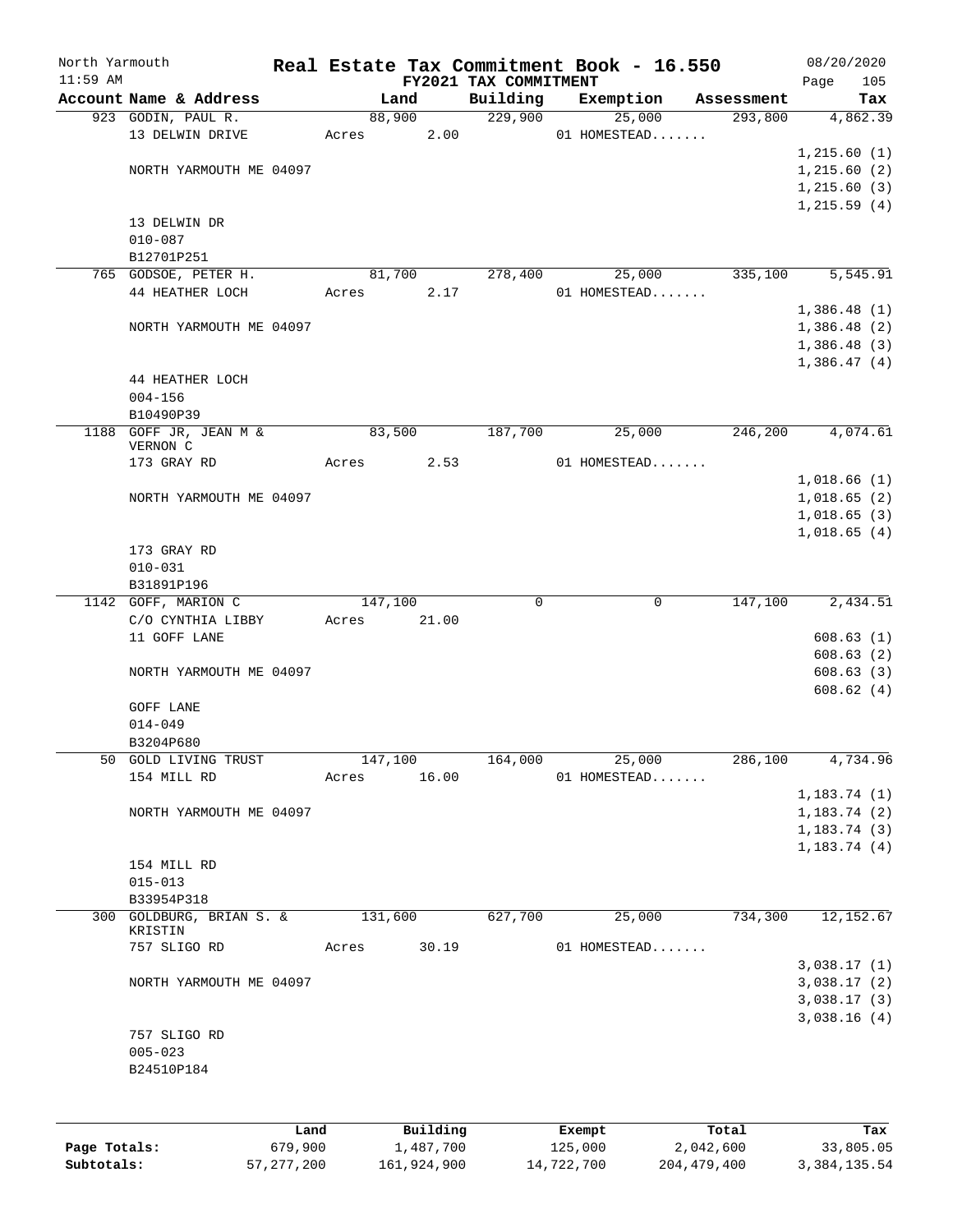| North Yarmouth<br>$11:59$ AM |                                          |       |         |            | FY2021 TAX COMMITMENT | Real Estate Tax Commitment Book - 16.550 |            | 08/20/2020         |  |
|------------------------------|------------------------------------------|-------|---------|------------|-----------------------|------------------------------------------|------------|--------------------|--|
|                              | Account Name & Address                   |       | Land    |            | Building              | Exemption                                | Assessment | 106<br>Page<br>Tax |  |
|                              | 381 GOLDING, HARLAND W.                  |       | 79,400  |            | 224,400               | 31,000                                   | 272,800    | 4,514.84           |  |
|                              | GOLDING, JEANNE F                        |       |         | Acres 1.72 |                       | 01 HOMESTEAD                             |            |                    |  |
|                              | P O BOX 104                              |       |         |            |                       | 07 WIDOW VETERAN                         |            | 1,128.71(1)        |  |
|                              |                                          |       |         |            |                       |                                          |            | 1,128.71(2)        |  |
|                              | CUMBERLAND ME 04021                      |       |         |            |                       |                                          |            | 1,128.71(3)        |  |
|                              |                                          |       |         |            |                       |                                          |            |                    |  |
|                              | 8 HARLAND DR                             |       |         |            |                       |                                          |            | 1,128.71(4)        |  |
|                              | $013 - 052$                              |       |         |            |                       |                                          |            |                    |  |
|                              |                                          |       |         |            |                       |                                          |            |                    |  |
|                              | B29765P54<br>344 GOLDING, HARLNAD & LISA |       | 93,200  |            | 180,200               | 25,000                                   | 248,400    | 4,111.02           |  |
|                              | Α                                        |       |         |            |                       |                                          |            |                    |  |
|                              | 14 HARLAND DR                            | Acres |         | 4.48       |                       | 01 HOMESTEAD                             |            |                    |  |
|                              |                                          |       |         |            |                       |                                          |            | 1,027.76(1)        |  |
|                              | NORTH YARMOUTH ME 04097                  |       |         |            |                       |                                          |            | 1,027.76(2)        |  |
|                              |                                          |       |         |            |                       |                                          |            | 1,027.76(3)        |  |
|                              |                                          |       |         |            |                       |                                          |            | 1,027.74(4)        |  |
|                              | 14 HARLAND DR                            |       |         |            |                       |                                          |            |                    |  |
|                              |                                          |       |         |            |                       |                                          |            |                    |  |
|                              | $013 - 053$                              |       |         |            |                       |                                          |            |                    |  |
|                              | B34209P13                                |       |         |            |                       |                                          |            |                    |  |
|                              | 677 GOLDING, JEANNE F.                   |       | 90, 300 |            | 0                     | $\mathsf{O}$                             | 90, 300    | 1,494.47           |  |
|                              | P.O. BOX 155                             |       |         | Acres 3.90 |                       |                                          |            |                    |  |
|                              |                                          |       |         |            |                       |                                          |            | 373.62(1)          |  |
|                              | CUMBERLAND ME 04021                      |       |         |            |                       |                                          |            | 373.62(2)          |  |
|                              |                                          |       |         |            |                       |                                          |            | 373.62(3)          |  |
|                              |                                          |       |         |            |                       |                                          |            | 373.61(4)          |  |
|                              | WEST POWNAL RD                           |       |         |            |                       |                                          |            |                    |  |
|                              | $013 - 054$                              |       |         |            |                       |                                          |            |                    |  |
|                              | B7501P175                                |       |         |            |                       |                                          |            |                    |  |
|                              | 193 GOODINE, LARRY                       |       | 75,800  |            | $1\overline{43,900}$  | 31,000                                   | 188,700    | 3,122.99           |  |
|                              | 800 NORTH RD                             | Acres |         | 1.00       |                       | 05 VETERAN                               |            |                    |  |
|                              |                                          |       |         |            |                       | 01 HOMESTEAD                             |            | 780.75 (1)         |  |
|                              | NORTH YARMOUTH ME 04097                  |       |         |            |                       |                                          |            | 780.75 (2)         |  |
|                              |                                          |       |         |            |                       |                                          |            | 780.75 (3)         |  |
|                              |                                          |       |         |            |                       |                                          |            | 780.74 (4)         |  |
|                              | 800 NORTH RD                             |       |         |            |                       |                                          |            |                    |  |
|                              | $003 - 001$                              |       |         |            |                       |                                          |            |                    |  |
|                              | 1013 GOODMAN, ELYSE &                    |       | 77,000  |            | 264,900               | 25,000                                   | 316,900    | 5, 244.70          |  |
|                              | NICHOLAS                                 |       |         |            |                       |                                          |            |                    |  |
|                              | 160 MEMORIAL HIGHWAY                     | Acres |         | 1.24       |                       | 01 HOMESTEAD                             |            |                    |  |
|                              |                                          |       |         |            |                       |                                          |            | 1,311.18(1)        |  |
|                              | NORTH YARMOUTH ME 04097                  |       |         |            |                       |                                          |            | 1,311.18(2)        |  |
|                              |                                          |       |         |            |                       |                                          |            | 1,311.18(3)        |  |
|                              |                                          |       |         |            |                       |                                          |            | 1,311.16(4)        |  |
|                              | 160 MEMORIAL HIGHWAY                     |       |         |            |                       |                                          |            |                    |  |
|                              | $008 - 028$                              |       |         |            |                       |                                          |            |                    |  |
|                              | B33444P202                               |       |         |            |                       |                                          |            |                    |  |
|                              | 282 GOODMAN, THERESA &                   |       | 125,200 |            | 348,800               | 25,000                                   | 449,000    | 7,430.95           |  |
|                              | ANDREW                                   |       |         |            |                       |                                          |            |                    |  |
|                              | 65 WHITNEY FARMS RD                      | Acres |         | 8.60       |                       | 01 HOMESTEAD                             |            |                    |  |
|                              |                                          |       |         |            |                       |                                          |            | 1,857.74(1)        |  |
|                              | NORTH YARMOUTH ME 04097                  |       |         |            |                       |                                          |            | 1,857.74(2)        |  |
|                              |                                          |       |         |            |                       |                                          |            | 1,857.74(3)        |  |
|                              |                                          |       |         |            |                       |                                          |            | 1,857.73(4)        |  |
|                              | 65 WHITNEY FARMS RD                      |       |         |            |                       |                                          |            |                    |  |
|                              | $003 - 063$                              |       |         |            |                       |                                          |            |                    |  |
|                              | B32196P160 04/10/2015                    |       |         |            |                       |                                          |            |                    |  |
|                              |                                          |       |         |            |                       |                                          |            |                    |  |
|                              |                                          |       |         |            |                       |                                          |            |                    |  |
|                              |                                          |       |         |            |                       |                                          |            |                    |  |
|                              |                                          |       |         |            |                       |                                          |            |                    |  |

|              | Land       | Building    | Exempt     | Total       | Tax          |
|--------------|------------|-------------|------------|-------------|--------------|
| Page Totals: | 540,900    | 1,162,200   | 137,000    | 1,566,100   | 25,918.97    |
| Subtotals:   | 57,818,100 | 163,087,100 | 14,859,700 | 206,045,500 | 3,410,054.51 |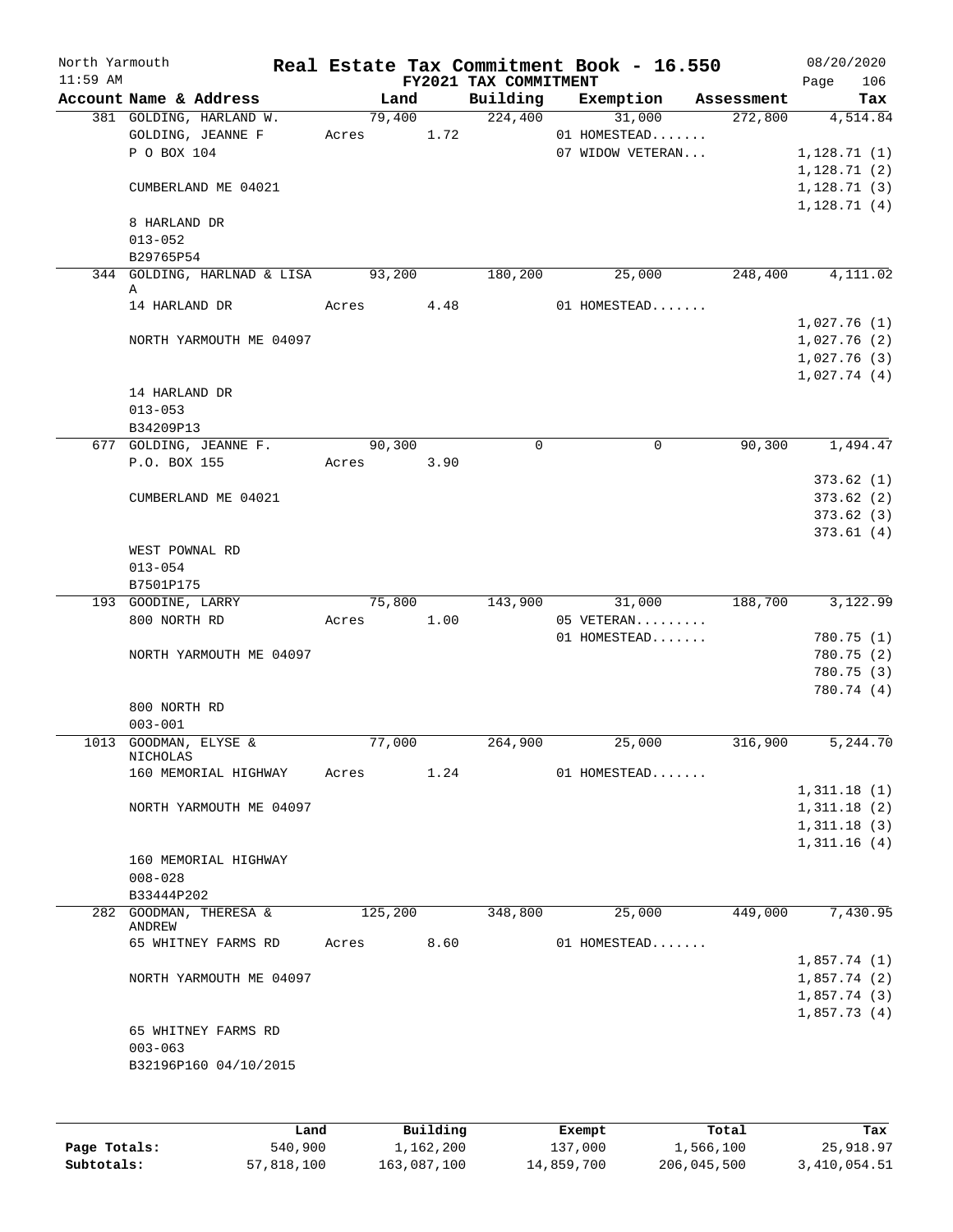| North Yarmouth<br>$11:59$ AM |                                                           |        |        | FY2021 TAX COMMITMENT | Real Estate Tax Commitment Book - 16.550 |            | 08/20/2020<br>Page<br>107 |
|------------------------------|-----------------------------------------------------------|--------|--------|-----------------------|------------------------------------------|------------|---------------------------|
|                              | Account Name & Address                                    |        | Land   |                       | Building Exemption                       | Assessment | Tax                       |
|                              | 79 GOODRICH, RYAN & MARY                                  | 75,800 |        | 122,200               | 25,000                                   | 173,000    | 2,863.15                  |
|                              | 220 ROYAL RD                                              |        |        | Acres 1.00            | 01 HOMESTEAD                             |            |                           |
|                              |                                                           |        |        |                       |                                          |            | 715.79(1)                 |
|                              | NORTH YARMOUTH ME 04097                                   |        |        |                       |                                          |            | 715.79(2)                 |
|                              |                                                           |        |        |                       |                                          |            | 715.79(3)                 |
|                              |                                                           |        |        |                       |                                          |            | 715.78(4)                 |
|                              | 220 ROYAL RD                                              |        |        |                       |                                          |            |                           |
|                              | $006 - 070$                                               |        |        |                       |                                          |            |                           |
|                              | B34135P13                                                 |        | 75,800 |                       |                                          | 152,000    |                           |
|                              | 1246 GOODWIN, JOHN D.<br>612 NEW GLOUCESTER RD Acres 1.00 |        |        | 101,200               | 25,000                                   |            | 2,515.60                  |
|                              |                                                           |        |        |                       | 01 HOMESTEAD                             |            | 628.90(1)                 |
|                              | NORTH YARMOUTH ME 04097                                   |        |        |                       |                                          |            | 628.90(2)                 |
|                              |                                                           |        |        |                       |                                          |            | 628.90(3)                 |
|                              |                                                           |        |        |                       |                                          |            | 628.90(4)                 |
|                              | 612 NEW GLOUCESTER RD                                     |        |        |                       |                                          |            |                           |
|                              | $016 - 065$                                               |        |        |                       |                                          |            |                           |
|                              | B15622P184                                                |        |        |                       |                                          |            |                           |
|                              | 1675 GOOGINS, CHRISTINE                                   | 69,800 |        | 116,500               | 25,000                                   | 161,300    | 2,669.52                  |
|                              | 110 DOUGHTY RD                                            | Acres  | 0.62   |                       | 01 HOMESTEAD                             |            |                           |
|                              |                                                           |        |        |                       |                                          |            | 667.38(1)                 |
|                              | NORTH YARMOUTH ME 04097                                   |        |        |                       |                                          |            | 667.38 (2)                |
|                              |                                                           |        |        |                       |                                          |            | 667.38 (3)                |
|                              |                                                           |        |        |                       |                                          |            | 667.38(4)                 |
|                              | 110 DOUGHTY RD                                            |        |        |                       |                                          |            |                           |
|                              | $001 - 038$                                               |        |        |                       |                                          |            |                           |
|                              | B31056P192 09/30/2013 B24332P73 05/21/2010                |        |        |                       |                                          |            |                           |
|                              | 65 GOOGINS, JAMES E.                                      |        | 68,800 | 137,700               | 25,000                                   | 181,500    | 3,003.83                  |
|                              | 245 GREELY RD                                             | Acres  | 0.41   |                       | 01 HOMESTEAD                             |            |                           |
|                              |                                                           |        |        |                       |                                          |            | 750.96(1)                 |
|                              | NORTH YARMOUTH ME 04097                                   |        |        |                       |                                          |            | 750.96 (2)                |
|                              |                                                           |        |        |                       |                                          |            | 750.96 (3)                |
|                              |                                                           |        |        |                       |                                          |            | 750.95(4)                 |
|                              | 245 GREELY RD                                             |        |        |                       |                                          |            |                           |
|                              | $001 - 010$                                               |        |        |                       |                                          |            |                           |
|                              | B6506P278                                                 |        |        |                       |                                          |            |                           |
|                              | 1562 GOOGINS, JOSHUA J. &<br>CARRIE E.                    | 97,500 |        | 161,300               | 25,000                                   | 233,800    | 3,869.39                  |
|                              | 13 BUMPY LANE                                             | Acres  | 5.34   |                       | 01 HOMESTEAD                             |            |                           |
|                              |                                                           |        |        |                       |                                          |            | 967.35(1)                 |
|                              | NORTH YARMOUTH ME 04097                                   |        |        |                       |                                          |            | 967.35(2)                 |
|                              |                                                           |        |        |                       |                                          |            | 967.35(3)                 |
|                              |                                                           |        |        |                       |                                          |            | 967.34(4)                 |
|                              | 13 BUMPY LANE                                             |        |        |                       |                                          |            |                           |
|                              | $014 - 087$                                               |        |        |                       |                                          |            |                           |
|                              | B30039P235                                                |        |        |                       |                                          |            |                           |
|                              | 1187 GOOGINS, LINDA L.                                    | 87,000 |        | 185,600               | 25,000                                   | 247,600    | 4,097.78                  |
|                              | 10 BUMPY LANE                                             | Acres  | 3.24   |                       | 01 HOMESTEAD                             |            |                           |
|                              |                                                           |        |        |                       |                                          |            | 1,024.45(1)               |
|                              | NORTH YARMOUTH ME 04097                                   |        |        |                       |                                          |            | 1,024.45(2)               |
|                              |                                                           |        |        |                       |                                          |            | 1,024.45(3)               |
|                              |                                                           |        |        |                       |                                          |            | 1,024.43(4)               |
|                              | 10 BUMPY LANE                                             |        |        |                       |                                          |            |                           |
|                              | $014 - 086$                                               |        |        |                       |                                          |            |                           |
|                              | B34348P200                                                |        |        |                       |                                          |            |                           |
|                              |                                                           |        |        |                       |                                          |            |                           |
|                              |                                                           |        |        |                       |                                          |            |                           |
|                              |                                                           |        |        |                       |                                          |            |                           |

|              | Land       | Building    | Exempt     | Total       | Tax          |
|--------------|------------|-------------|------------|-------------|--------------|
| Page Totals: | 474,700    | 824,500     | 150,000    | 1,149,200   | 19,019.27    |
| Subtotals:   | 58,292,800 | 163,911,600 | 15,009,700 | 207,194,700 | 3,429,073.78 |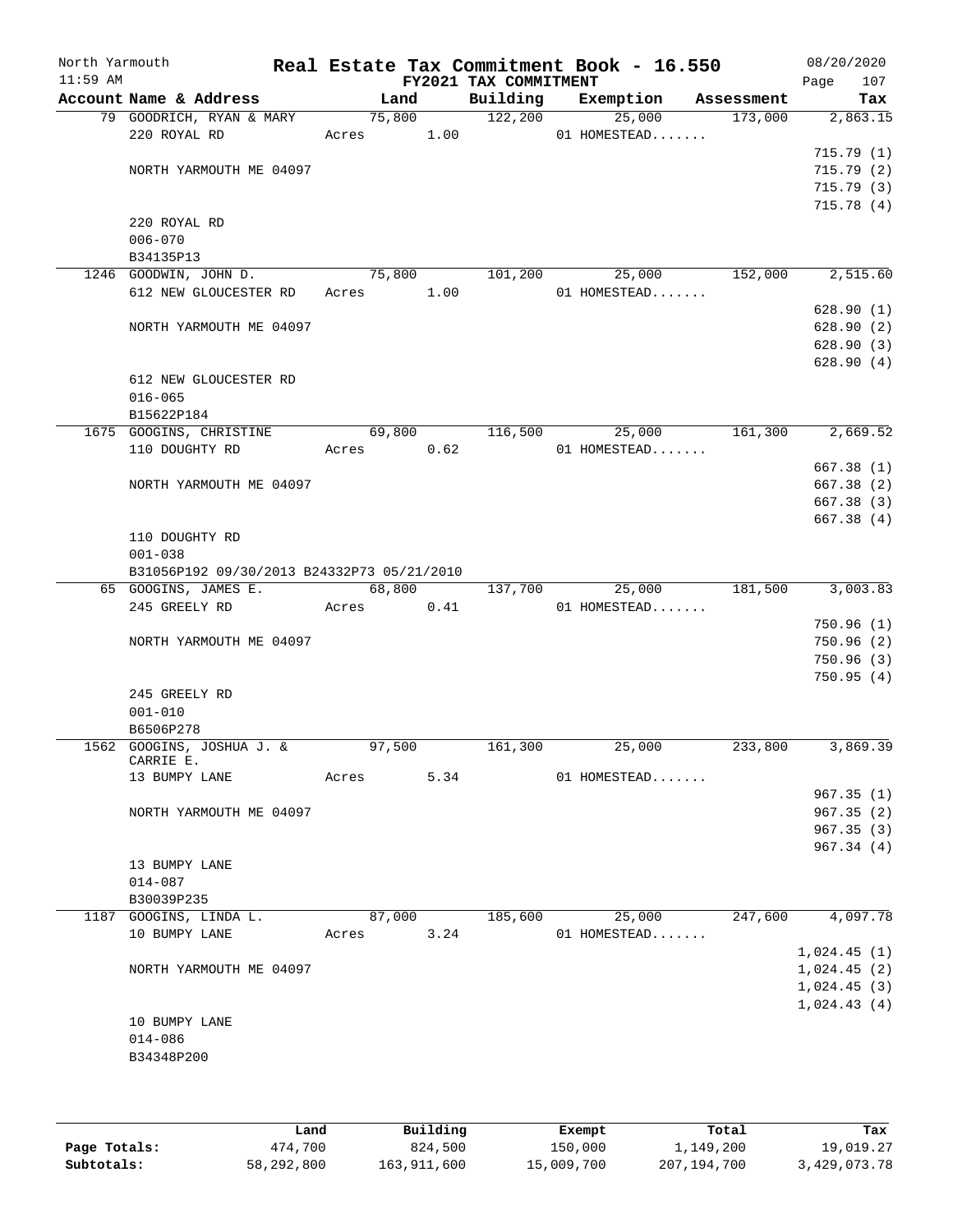| North Yarmouth |                                                   |                |          |                       | Real Estate Tax Commitment Book - 16.550 |                       | 08/20/2020             |
|----------------|---------------------------------------------------|----------------|----------|-----------------------|------------------------------------------|-----------------------|------------------------|
| $11:59$ AM     |                                                   |                |          | FY2021 TAX COMMITMENT |                                          |                       | 108<br>Page            |
|                | Account Name & Address<br>470 GOOGINS, RUSSELL W. | Land<br>94,700 |          | Building<br>411,000   | Exemption<br>25,000                      | Assessment<br>480,700 | Tax<br>7,955.59        |
|                | 23 RATH WAY                                       | Acres          | 4.78     |                       | 01 HOMESTEAD                             |                       |                        |
|                |                                                   |                |          |                       |                                          |                       | 1,988.90(1)            |
|                | NORTH YARMOUTH ME 04097                           |                |          |                       |                                          |                       | 1,988.90(2)            |
|                |                                                   |                |          |                       |                                          |                       | 1,988.90(3)            |
|                |                                                   |                |          |                       |                                          |                       | 1,988.89(4)            |
|                | 23 RATH WAY                                       |                |          |                       |                                          |                       |                        |
|                | $008 - 066$                                       |                |          |                       |                                          |                       |                        |
|                | B14603P103                                        |                |          |                       |                                          |                       |                        |
|                | 1948 GOOGINS, SPENCER P                           | 100,900        | 6.01     | 134,200               | 0                                        | 235,100               | 3,890.91               |
|                | 24 BUMPY LAND                                     | Acres          |          |                       |                                          |                       | 972.73 (1)             |
|                | NORTH YARMOUTH ME 04097                           |                |          |                       |                                          |                       | 972.73 (2)             |
|                |                                                   |                |          |                       |                                          |                       | 972.73 (3)             |
|                |                                                   |                |          |                       |                                          |                       | 972.72(4)              |
|                | 24 BUMPY LANE                                     |                |          |                       |                                          |                       |                        |
|                | $014 - 086 - 001$                                 |                |          |                       |                                          |                       |                        |
|                | B34389P277 09/25/2017                             |                |          |                       |                                          |                       |                        |
|                | 806 GORDEN GLENN R &                              | 111,100        |          | 445,700               | 0                                        | 556,800               | 9,215.04               |
|                | MEAGANN L<br>316 SWEETSER RD                      | Acres          | 8.05     |                       |                                          |                       |                        |
|                |                                                   |                |          |                       |                                          |                       | 2,303.76(1)            |
|                | NORTH YARMOUTH ME 04097                           |                |          |                       |                                          |                       | 2,303.76 (2)           |
|                |                                                   |                |          |                       |                                          |                       | 2,303.76(3)            |
|                |                                                   |                |          |                       |                                          |                       | 2,303.76 (4)           |
|                | 316 SWEETSER RD                                   |                |          |                       |                                          |                       |                        |
|                | $001 - 096$                                       |                |          |                       |                                          |                       |                        |
|                | B34297P297                                        |                |          |                       |                                          |                       |                        |
|                | 542 GORDEN, STEPHEN F.                            | 76,600         |          | $\mathbf 0$           | 0                                        | 76,600                | 1,267.73               |
|                | P.O. BOX 853                                      | Acres          | 1.16     |                       |                                          |                       |                        |
|                |                                                   |                |          |                       |                                          |                       | 316.94(1)              |
|                | YARMOUTH ME 04096-0853                            |                |          |                       |                                          |                       | 316.93(2)              |
|                |                                                   |                |          |                       |                                          |                       | 316.93(3)<br>316.93(4) |
|                | HEATHER LOCH                                      |                |          |                       |                                          |                       |                        |
|                | $004 - 153$                                       |                |          |                       |                                          |                       |                        |
|                | B15428P265                                        |                |          |                       |                                          |                       |                        |
|                | 297 GORDON, LINDA                                 | 77,800         |          | 0                     | $\mathbf{0}$                             | 77,800                | 1,287.59               |
|                | 260 PLEASANT STREET                               | Acres          | 1.40     |                       |                                          |                       |                        |
|                |                                                   |                |          |                       |                                          |                       | 321.90(1)              |
|                | YARMOUTH ME 04096                                 |                |          |                       |                                          |                       | 321.90(2)              |
|                |                                                   |                |          |                       |                                          |                       | 321.90(3)              |
|                |                                                   |                |          |                       |                                          |                       | 321.89(4)              |
|                | DEXTER LANE                                       |                |          |                       |                                          |                       |                        |
|                | $007 - 044$<br>B4667P233                          |                |          |                       |                                          |                       |                        |
|                | 1882 GORDON, MELANIE J &                          | 83,400         |          | 395,800               | 0                                        | 479,200               | 7,930.76               |
|                | CHRISOPHER D                                      |                |          |                       |                                          |                       |                        |
|                | 11 STONE POST LANE                                | Acres          | 0.44     |                       |                                          |                       |                        |
|                |                                                   |                |          |                       |                                          |                       | 1,982.69(1)            |
|                | NORTH YARMOUTH ME 04097                           |                |          |                       |                                          |                       | 1,982.69(2)            |
|                |                                                   |                |          |                       |                                          |                       | 1,982.69 (3)           |
|                | 11 STONE POST LANE                                |                |          |                       |                                          |                       | 1,982.69(4)            |
|                | $007 - 069 - 002$                                 |                |          |                       |                                          |                       |                        |
|                | B36120P120                                        |                |          |                       |                                          |                       |                        |
|                |                                                   |                |          |                       |                                          |                       |                        |
|                |                                                   |                |          |                       |                                          |                       |                        |
|                | Land                                              |                | Building |                       | Exempt                                   | Total                 | Tax                    |

| Page Totals: | 544,500    | 1,386,700   | 25,000     | 1,906,200   | 31,547.62    |
|--------------|------------|-------------|------------|-------------|--------------|
| Subtotals:   | 58,837,300 | 165,298,300 | 15,034,700 | 209,100,900 | 3,460,621.40 |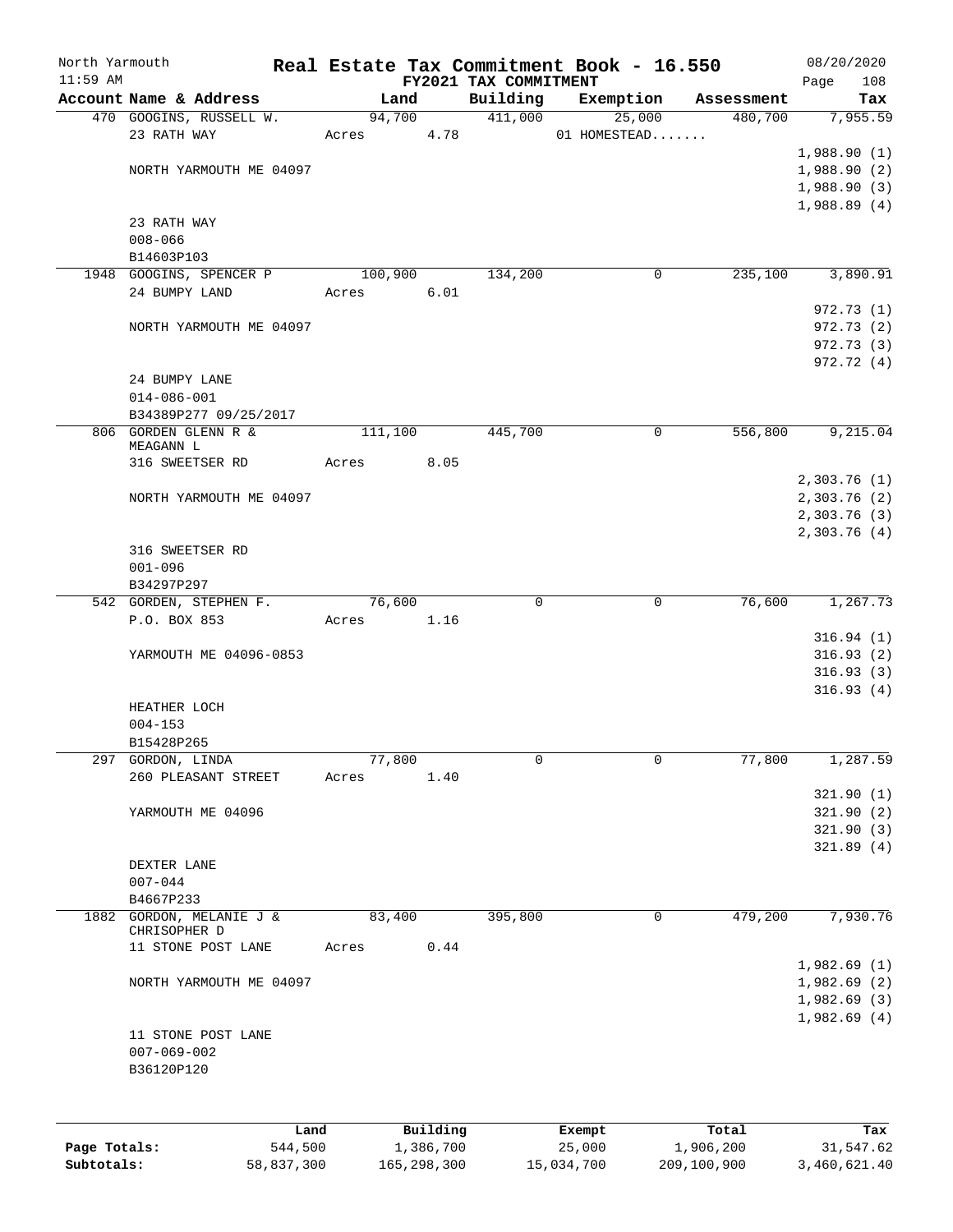| North Yarmouth<br>$11:59$ AM |                              |            |         | FY2021 TAX COMMITMENT | Real Estate Tax Commitment Book - 16.550 |         | 08/20/2020<br>Page<br>109 |
|------------------------------|------------------------------|------------|---------|-----------------------|------------------------------------------|---------|---------------------------|
|                              | Account Name & Address       |            | Land    |                       | Building Exemption Assessment            |         | Tax                       |
|                              | 376 GOULETTE, ELIZABETH E.   |            | 69,100  | 126,400               | 25,000                                   | 170,500 | 2,821.78                  |
|                              | 345 WALNUT HILL RD           | Acres 0.48 |         |                       | 01 HOMESTEAD                             |         |                           |
|                              |                              |            |         |                       |                                          |         | 705.45(1)                 |
|                              | NORTH YARMOUTH ME 04097      |            |         |                       |                                          |         | 705.45(2)                 |
|                              |                              |            |         |                       |                                          |         | 705.45(3)                 |
|                              |                              |            |         |                       |                                          |         | 705.43(4)                 |
|                              | 345 WALNUT HILL RD           |            |         |                       |                                          |         |                           |
|                              | $004 - 127$<br>B22870P41     |            |         |                       |                                          |         |                           |
|                              | 555 GRAHAM, ANNE P.          |            | 64,400  | 324,500               | 25,000                                   | 363,900 | 6,022.55                  |
|                              | 97 FARMS EDGE RD             | Acres      | 5.02    |                       | $01$ HOMESTEAD                           |         |                           |
|                              |                              |            |         |                       |                                          |         | 1,505.64(1)               |
|                              | NORTH YARMOUTH ME 04097      |            |         |                       |                                          |         | 1,505.64(2)               |
|                              |                              |            |         |                       |                                          |         | 1,505.64(3)               |
|                              |                              |            |         |                       |                                          |         | 1,505.63(4)               |
|                              | 97 FARMS EDGE RD             |            |         |                       |                                          |         |                           |
|                              | $002 - 063$                  |            |         |                       |                                          |         |                           |
|                              | B10731P337                   |            |         |                       |                                          |         |                           |
|                              | 1488 GRAHAM, CHRISTEN M.     |            | 139,500 | 760,800               | 25,000                                   | 875,300 | 14,486.22                 |
|                              | 29 BLUE MOON DRIVE           | Acres 7.31 |         |                       | 01 HOMESTEAD                             |         |                           |
|                              |                              |            |         |                       |                                          |         | 3,621.56(1)               |
|                              | NORTH YARMOUTH ME 04097      |            |         |                       |                                          |         | 3,621.56(2)               |
|                              |                              |            |         |                       |                                          |         | 3,621.56(3)               |
|                              |                              |            |         |                       |                                          |         | 3,621.54(4)               |
|                              | 29 BLUE MOON DR              |            |         |                       |                                          |         |                           |
|                              | $008 - 020$                  |            |         |                       |                                          |         |                           |
|                              | B19029P119                   |            |         |                       |                                          |         |                           |
|                              | 1236 GRAHAM, KEVIN P.        |            | 69,200  | 107,900               | $\mathbf 0$                              | 177,100 | 2,931.01                  |
|                              | 394 MILL RD                  | Acres      | 0.50    |                       |                                          |         |                           |
|                              | NORTH YARMOUTH ME 04097      |            |         |                       |                                          |         | 732.76(1)<br>732.75 (2)   |
|                              |                              |            |         |                       |                                          |         | 732.75(3)                 |
|                              |                              |            |         |                       |                                          |         | 732.75(4)                 |
|                              | 394 MILL RD                  |            |         |                       |                                          |         |                           |
|                              | $016 - 053$                  |            |         |                       |                                          |         |                           |
|                              | B35924P86                    |            |         |                       |                                          |         |                           |
|                              | 502 GRAHAM, KIMBERLY R       | 122,900    |         | 365,400               | 25,000                                   | 463,300 | 7,667.62                  |
|                              | 1500 NORTH RD                | Acres      | 58.00   |                       | 01 HOMESTEAD                             |         |                           |
|                              |                              |            |         |                       |                                          |         | 1,916.91(1)               |
|                              | NORTH YARMOUTH ME 04097      |            |         |                       |                                          |         | 1,916.91(2)               |
|                              |                              |            |         |                       |                                          |         | 1,916.91(3)               |
|                              |                              |            |         |                       |                                          |         | 1,916.89(4)               |
|                              | 1500 NORTH RD                |            |         |                       |                                          |         |                           |
|                              | $012 - 051$                  |            |         |                       |                                          |         |                           |
|                              | B31340P72                    |            |         |                       |                                          |         |                           |
|                              | 313 GRAHAM, NATHAN L.        |            | 88,700  | 288,200               | 25,000                                   | 351,900 | $\overline{5,823.95}$     |
|                              | GRAHAM, HEIDI K.             | Acres      | 1.96    |                       | 01 HOMESTEAD                             |         |                           |
|                              | 18 ANSEL LANE                |            |         |                       |                                          |         | 1,455.99(1)               |
|                              |                              |            |         |                       |                                          |         | 1,455.99(2)               |
|                              | NORTH YARMOUTH ME 04097      |            |         |                       |                                          |         | 1,455.99(3)               |
|                              |                              |            |         |                       |                                          |         | 1,455.98(4)               |
|                              | 18 ANSEL LANE<br>$009 - 039$ |            |         |                       |                                          |         |                           |
|                              | B15660P2                     |            |         |                       |                                          |         |                           |
|                              |                              |            |         |                       |                                          |         |                           |
|                              |                              |            |         |                       |                                          |         |                           |

|              | Land       | Building    | Exempt     | Total       | Tax          |
|--------------|------------|-------------|------------|-------------|--------------|
| Page Totals: | 553,800    | 1,973,200   | 125,000    | 2,402,000   | 39,753.13    |
| Subtotals:   | 59,391,100 | 167,271,500 | 15,159,700 | 211,502,900 | 3,500,374.53 |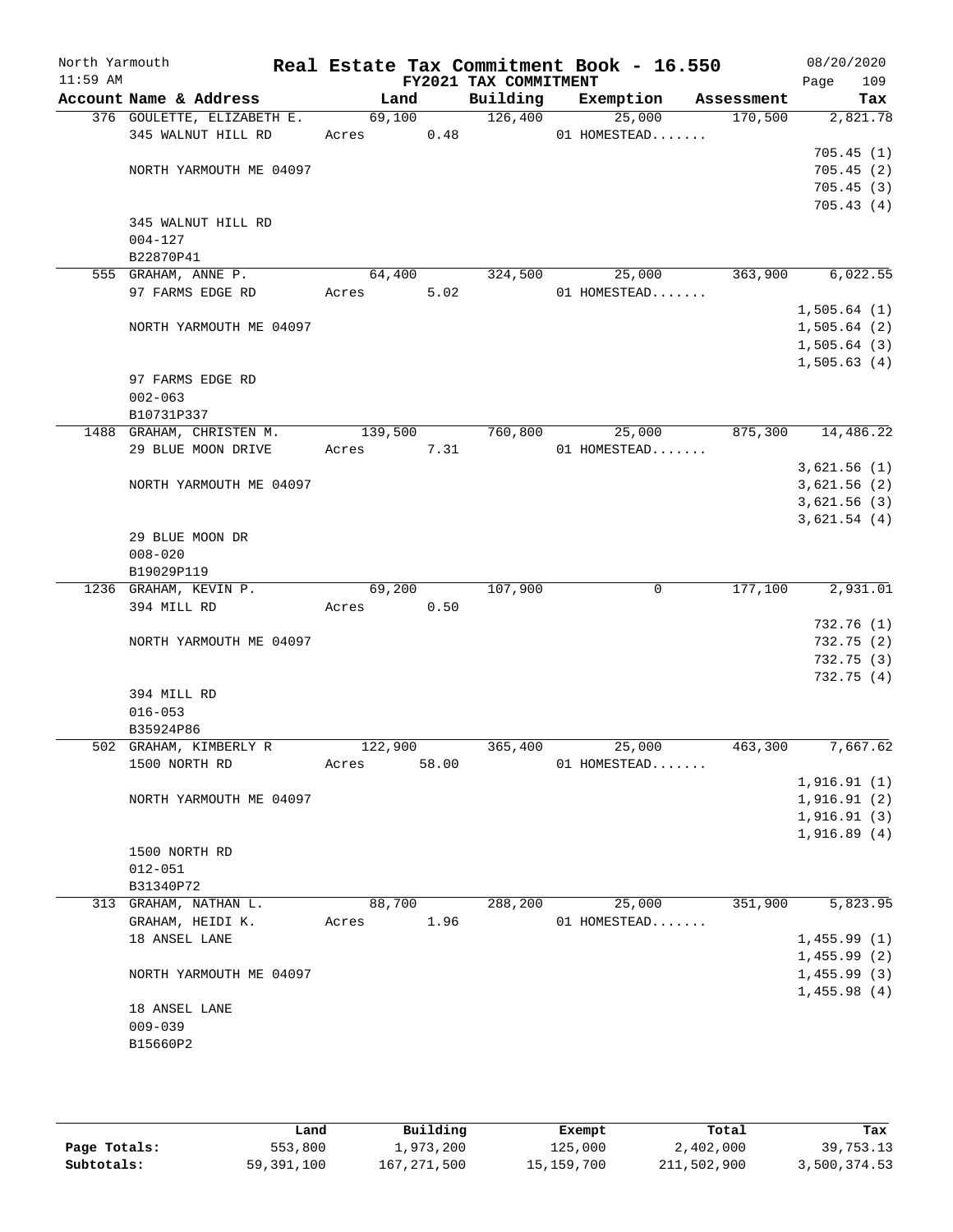| North Yarmouth<br>$11:59$ AM |                         |       |        |      | FY2021 TAX COMMITMENT | Real Estate Tax Commitment Book - 16.550 |            | 08/20/2020<br>Page<br>110  |
|------------------------------|-------------------------|-------|--------|------|-----------------------|------------------------------------------|------------|----------------------------|
|                              | Account Name & Address  |       | Land   |      | Building              | Exemption                                | Assessment | Tax                        |
|                              | 1259 GRAHAM, THOMAS E.  |       | 94,400 |      | 250,900               | 25,000                                   | 320,300    | 5,300.97                   |
|                              | 145 CHRISTOPHER RD      | Acres |        | 3.00 |                       | 01 HOMESTEAD                             |            |                            |
|                              |                         |       |        |      |                       |                                          |            | 1,325.25(1)                |
|                              | NORTH YARMOUTH ME 04097 |       |        |      |                       |                                          |            | 1,325.24(2)                |
|                              |                         |       |        |      |                       |                                          |            | 1,325.24(3)                |
|                              |                         |       |        |      |                       |                                          |            | 1,325.24(4)                |
|                              | 145 CHRISTOPHER RD      |       |        |      |                       |                                          |            |                            |
|                              | $016 - 113$             |       |        |      |                       |                                          |            |                            |
|                              | B13934P204              |       |        |      |                       |                                          |            |                            |
|                              | 2002 GRAIVER HOMES INC  |       | 69,000 |      | 305,100               | 0                                        | 374,100    | 6,191.36                   |
|                              | 40 FARM GATE ROAD       | Acres |        | 0.46 |                       |                                          |            | 1,547.84(1)                |
|                              | FALMOUTH ME 04105       |       |        |      |                       |                                          |            | 1,547.84(2)                |
|                              |                         |       |        |      |                       |                                          |            | 1,547.84(3)                |
|                              |                         |       |        |      |                       |                                          |            | 1,547.84(4)                |
|                              | 15 RANGEWAY LN          |       |        |      |                       |                                          |            |                            |
|                              | $007 - 070 - 015$       |       |        |      |                       |                                          |            |                            |
|                              | B35650P109              |       |        |      |                       |                                          |            |                            |
|                              | 2003 GRAIVER HOMES INC  |       | 69,000 |      | 211,200               | 0                                        | 280,200    | 4,637.31                   |
|                              | 40 FARM GATE ROAD       | Acres |        | 0.46 |                       |                                          |            |                            |
|                              |                         |       |        |      |                       |                                          |            | 1, 159.33(1)               |
|                              | FALMOUTH ME 04105       |       |        |      |                       |                                          |            | 1, 159.33(2)               |
|                              |                         |       |        |      |                       |                                          |            | 1, 159.33(3)               |
|                              |                         |       |        |      |                       |                                          |            | 1, 159.32(4)               |
|                              | 13 RANGEWAY LN          |       |        |      |                       |                                          |            |                            |
|                              | $007 - 070 - 016$       |       |        |      |                       |                                          |            |                            |
|                              | B35650P109              |       |        |      |                       |                                          |            |                            |
|                              | 1989 GRAIVER HOMES INC  |       | 69,300 |      | 137,700               | $\mathbf 0$                              | 207,000    | 3,425.85                   |
|                              | 40 FARM GATE ROAD       | Acres |        | 0.53 |                       |                                          |            |                            |
|                              |                         |       |        |      |                       |                                          |            | 856.47 (1)                 |
|                              | FALMOUTH ME 04105       |       |        |      |                       |                                          |            | 856.46 (2)<br>856.46 (3)   |
|                              |                         |       |        |      |                       |                                          |            | 856.46(4)                  |
|                              | 6 RANGEWAY LN           |       |        |      |                       |                                          |            |                            |
|                              | $007 - 070 - 003$       |       |        |      |                       |                                          |            |                            |
|                              | B35650P109              |       |        |      |                       |                                          |            |                            |
| 1990                         | GRAIVER HOMES INC       |       | 69,000 |      | 138,900               | 0                                        | 207,900    | 3,440.75                   |
|                              | 40 FARM GATE ROAD       | Acres |        | 0.46 |                       |                                          |            |                            |
|                              |                         |       |        |      |                       |                                          |            | 860.19(1)                  |
|                              | FALMOUTH ME 04105       |       |        |      |                       |                                          |            | 860.19(2)                  |
|                              |                         |       |        |      |                       |                                          |            | 860.19 (3)                 |
|                              |                         |       |        |      |                       |                                          |            | 860.18 (4)                 |
|                              | 8 RANGEWAY LN           |       |        |      |                       |                                          |            |                            |
|                              | $007 - 070 - 004$       |       |        |      |                       |                                          |            |                            |
|                              | B35650P109              |       |        |      |                       |                                          |            |                            |
|                              | 1991 GRAIVER HOMES INC  |       | 69,100 |      | 306,100               | 0                                        | 375,200    | 6, 209.56                  |
|                              | 40 FARM GATE ROAD       | Acres |        | 0.48 |                       |                                          |            |                            |
|                              |                         |       |        |      |                       |                                          |            | 1,552.39(1)                |
|                              | FALMOUTH ME 04105       |       |        |      |                       |                                          |            | 1,552.39(2)                |
|                              |                         |       |        |      |                       |                                          |            | 1,552.39(3)<br>1,552.39(4) |
|                              | 10 RANGEWAY LN          |       |        |      |                       |                                          |            |                            |
|                              | $007 - 070 - 005$       |       |        |      |                       |                                          |            |                            |
|                              | B35650P109              |       |        |      |                       |                                          |            |                            |
|                              |                         |       |        |      |                       |                                          |            |                            |
|                              |                         |       |        |      |                       |                                          |            |                            |

|              | Land       | Building    | Exempt     | Total       | Tax          |
|--------------|------------|-------------|------------|-------------|--------------|
| Page Totals: | 439,800    | 1,349,900   | 25,000     | 1,764,700   | 29,205.80    |
| Subtotals:   | 59,830,900 | 168,621,400 | 15,184,700 | 213,267,600 | 3,529,580.33 |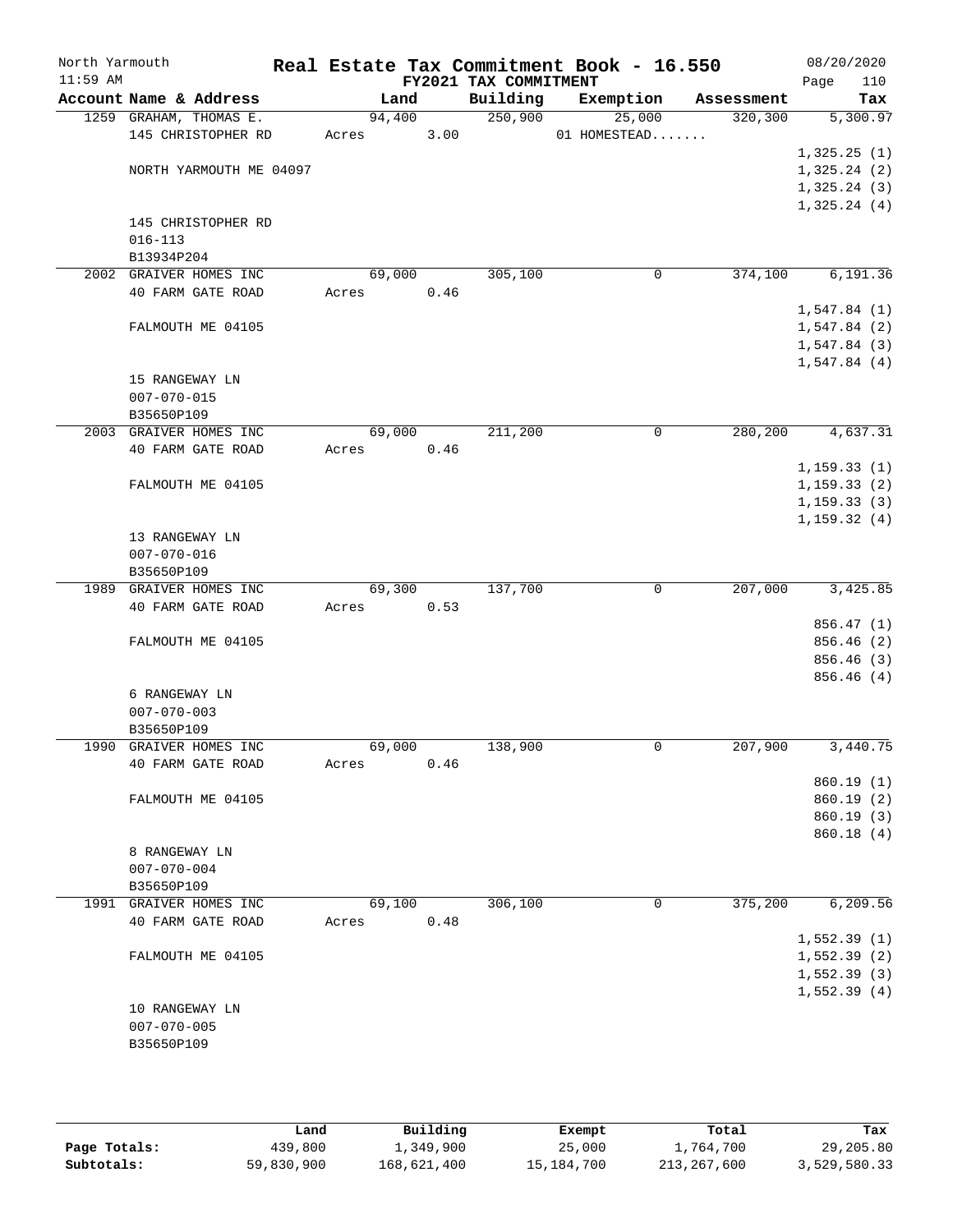| North Yarmouth<br>$11:59$ AM |                   |                        |       |        |      | Real Estate Tax Commitment Book - 16.550 |           |          |            |                            | 08/20/2020              |
|------------------------------|-------------------|------------------------|-------|--------|------|------------------------------------------|-----------|----------|------------|----------------------------|-------------------------|
|                              |                   | Account Name & Address |       | Land   |      | FY2021 TAX COMMITMENT<br>Building        | Exemption |          | Assessment | Page                       | 111<br>Tax              |
|                              |                   | 1993 GRAIVER HOMES INC |       | 69,000 |      | 240,600                                  |           | $\Omega$ | 309,600    |                            | 5,123.88                |
|                              |                   | 40 FARM GATE ROAD      | Acres |        | 0.46 |                                          |           |          |            |                            |                         |
|                              |                   |                        |       |        |      |                                          |           |          |            | 1,280.97(1)                |                         |
|                              |                   | FALMOUTH ME 04105      |       |        |      |                                          |           |          |            | 1,280.97(2)                |                         |
|                              |                   |                        |       |        |      |                                          |           |          |            | 1,280.97(3)                |                         |
|                              |                   |                        |       |        |      |                                          |           |          |            | 1,280.97(4)                |                         |
|                              | 12 RANGEWAY LN    |                        |       |        |      |                                          |           |          |            |                            |                         |
|                              | $007 - 070 - 006$ |                        |       |        |      |                                          |           |          |            |                            |                         |
|                              | B35650P109        |                        |       |        |      |                                          |           |          |            |                            |                         |
| 2005                         |                   | GRAIVER HOMES INC      |       | 69,000 |      | 280,800                                  |           | 0        | 349,800    |                            | 5,789.19                |
|                              |                   | 40 FARM GATE ROAD      | Acres |        | 0.46 |                                          |           |          |            |                            |                         |
|                              |                   | FALMOUTH ME 04105      |       |        |      |                                          |           |          |            | 1,447.30(1)                |                         |
|                              |                   |                        |       |        |      |                                          |           |          |            | 1,447.30(2)<br>1,447.30(3) |                         |
|                              |                   |                        |       |        |      |                                          |           |          |            | 1,447.29(4)                |                         |
|                              | 9 RANGEWAY LN     |                        |       |        |      |                                          |           |          |            |                            |                         |
|                              | $007 - 070 - 018$ |                        |       |        |      |                                          |           |          |            |                            |                         |
|                              | B35650P109        |                        |       |        |      |                                          |           |          |            |                            |                         |
| 2006                         |                   | GRAIVER HOMES INC      |       | 69,100 |      | 312,500                                  |           | 0        | 381,600    |                            | 6,315.48                |
|                              |                   | 40 FARM GATE ROAD      | Acres |        | 0.48 |                                          |           |          |            |                            |                         |
|                              |                   |                        |       |        |      |                                          |           |          |            | 1,578.87(1)                |                         |
|                              |                   | FALMOUTH ME 04105      |       |        |      |                                          |           |          |            | 1,578.87(2)                |                         |
|                              |                   |                        |       |        |      |                                          |           |          |            | 1,578.87(3)                |                         |
|                              |                   |                        |       |        |      |                                          |           |          |            | 1,578.87(4)                |                         |
|                              | 7 RANGEWAY LN     |                        |       |        |      |                                          |           |          |            |                            |                         |
|                              | $007 - 070 - 019$ |                        |       |        |      |                                          |           |          |            |                            |                         |
|                              | B35650P109        |                        |       |        |      |                                          |           |          |            |                            |                         |
| 2007                         |                   | GRAIVER HOMES INC      |       | 69,000 |      | 65,400                                   |           | 0        | 134,400    |                            | 2,224.32                |
|                              |                   | 40 FARM GATE ROAD      | Acres |        | 0.46 |                                          |           |          |            |                            |                         |
|                              |                   |                        |       |        |      |                                          |           |          |            |                            | 556.08(1)               |
|                              |                   | FALMOUTH ME 04105      |       |        |      |                                          |           |          |            |                            | 556.08(2)<br>556.08(3)  |
|                              |                   |                        |       |        |      |                                          |           |          |            |                            | 556.08(4)               |
|                              | 5 RANGEWAY LN     |                        |       |        |      |                                          |           |          |            |                            |                         |
|                              | $007 - 070 - 020$ |                        |       |        |      |                                          |           |          |            |                            |                         |
|                              | B35650P109        |                        |       |        |      |                                          |           |          |            |                            |                         |
| 2008                         |                   | GRAIVER HOMES INC      |       | 69,000 |      | 188,700                                  |           | 0        | 257,700    |                            | 4, 264.94               |
|                              |                   | 40 FARM GATE ROAD      | Acres |        | 0.46 |                                          |           |          |            |                            |                         |
|                              |                   |                        |       |        |      |                                          |           |          |            | 1,066.25(1)                |                         |
|                              |                   | FALMOUTH ME 04105      |       |        |      |                                          |           |          |            | 1,066.23(2)                |                         |
|                              |                   |                        |       |        |      |                                          |           |          |            | 1,066.23(3)                |                         |
|                              |                   |                        |       |        |      |                                          |           |          |            | 1,066.23(4)                |                         |
|                              | 3 RANGEWAY LN     |                        |       |        |      |                                          |           |          |            |                            |                         |
|                              | $007 - 070 - 021$ |                        |       |        |      |                                          |           |          |            |                            |                         |
|                              | B35650P109        |                        |       |        |      |                                          |           |          |            |                            |                         |
|                              |                   | 1988 GRAIVER HOMES INC |       | 69,200 |      | 162,600                                  |           | 0        | 231,800    |                            | 3,836.29                |
|                              |                   | 40 FARM GATE ROAD      | Acres |        | 0.51 |                                          |           |          |            |                            |                         |
|                              |                   |                        |       |        |      |                                          |           |          |            |                            | 959.08 (1)              |
|                              |                   | FALMOUTH ME 04105      |       |        |      |                                          |           |          |            |                            | 959.07(2)<br>959.07 (3) |
|                              |                   |                        |       |        |      |                                          |           |          |            |                            | 959.07(4)               |
|                              | 4 RANGEWAY LN     |                        |       |        |      |                                          |           |          |            |                            |                         |
|                              | $007 - 070 - 002$ |                        |       |        |      |                                          |           |          |            |                            |                         |
|                              | B35650P109        |                        |       |        |      |                                          |           |          |            |                            |                         |
|                              |                   |                        |       |        |      |                                          |           |          |            |                            |                         |
|                              |                   |                        |       |        |      |                                          |           |          |            |                            |                         |

|              | Land       | Building    | Exempt     | Total       | Tax          |
|--------------|------------|-------------|------------|-------------|--------------|
| Page Totals: | 414,300    | 1,250,600   |            | 1,664,900   | 27,554.10    |
| Subtotals:   | 60,245,200 | 169,872,000 | 15,184,700 | 214,932,500 | 3,557,134.43 |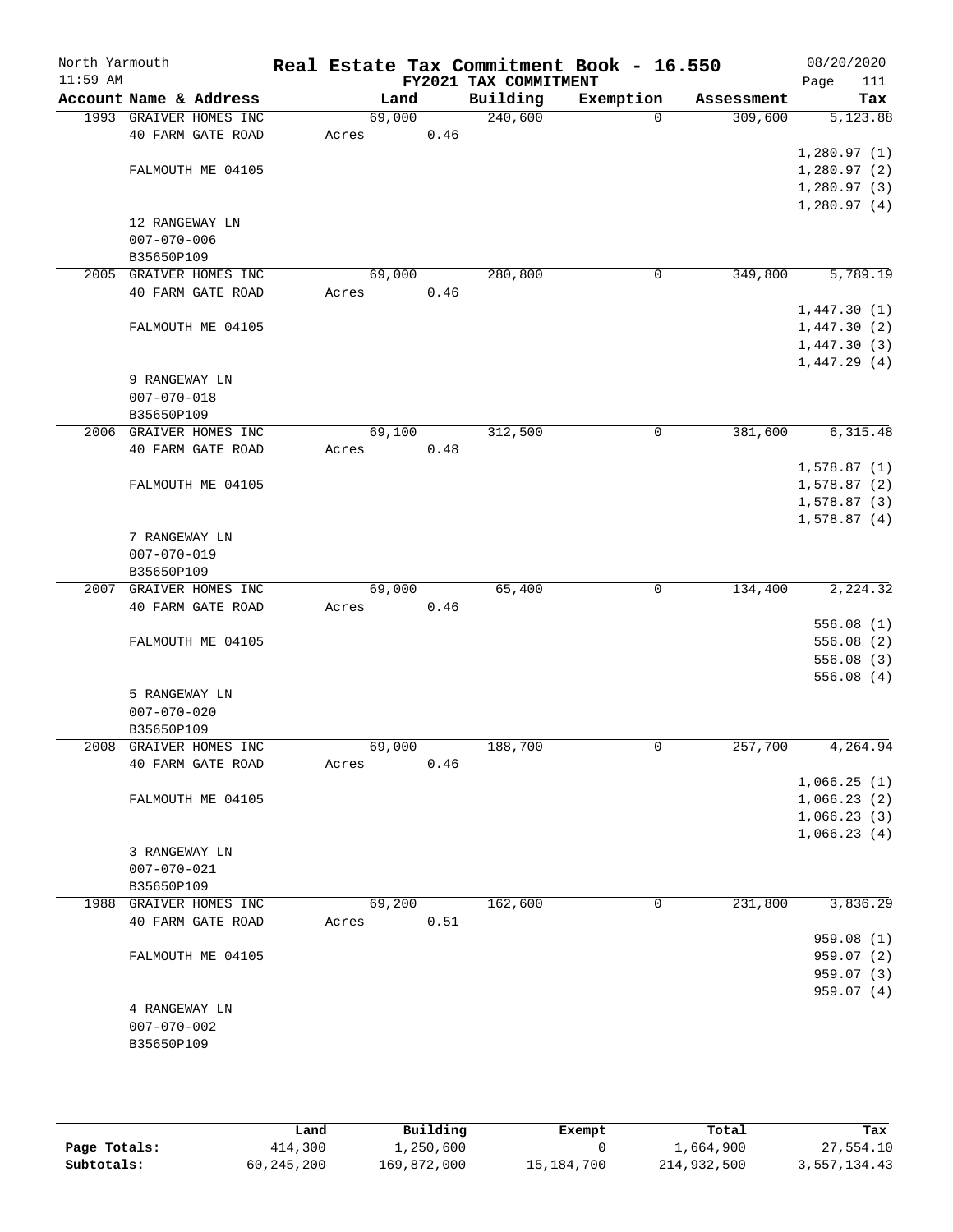| North Yarmouth<br>$11:59$ AM |                                                |                 |       | FY2021 TAX COMMITMENT | Real Estate Tax Commitment Book - 16.550 |            | 08/20/2020<br>112<br>Page                 |
|------------------------------|------------------------------------------------|-----------------|-------|-----------------------|------------------------------------------|------------|-------------------------------------------|
|                              | Account Name & Address                         |                 | Land  | Building              | Exemption                                | Assessment | Tax                                       |
|                              | 1770 GRAIVER HOMES, INC<br>40 FARM GATE RD     | 89,400<br>Acres | 3.72  | 0                     | 89,400<br>940 COMMON LAND                | 0          | 0.00                                      |
|                              | FALMOUTH ME 04105                              |                 |       |                       |                                          |            |                                           |
|                              | APPLE BROOK DRIVE<br>$001 - 002$               |                 |       |                       |                                          |            |                                           |
|                              | B34796P239                                     |                 |       |                       |                                          |            |                                           |
|                              | 1253 GRAMMY'S PLACE TRUST                      | 138,000         |       | 177,400               | 0                                        | 315,400    | 5,219.87                                  |
|                              | ATTN: LINDA WOODARD<br>P O BOX 528             | Acres           | 14.09 |                       |                                          |            | 1,304.97(1)                               |
|                              | GRAY ME 04039                                  |                 |       |                       |                                          |            | 1,304.97(2)<br>1,304.97(3)<br>1,304.96(4) |
|                              | 92 TOWN FARM RD<br>$016 - 092$                 |                 |       |                       |                                          |            |                                           |
|                              | B29303P243 01/24/2012 B15573P94 07/03/2000     |                 |       |                       |                                          |            |                                           |
|                              | 1806 GRANITE FALLS<br>HOMEOWNERS ASSOCIATION   | 126,500         |       | 0                     | 126,500                                  | 0          | 0.00                                      |
|                              | COMMON AREA<br><b>UNKNOWN</b>                  | Acres           | 5.31  |                       | 940 COMMON LAND                          |            |                                           |
|                              | UNKNOWN<br>$\cdots$                            |                 |       |                       |                                          |            |                                           |
|                              | GOLDENROD LN                                   |                 |       |                       |                                          |            |                                           |
|                              | $003 - 016$                                    |                 |       |                       |                                          |            |                                           |
| 1803                         | <b>GRANITE FALLS</b><br>HOMEOWNERS ASSOCIATION | 123,200         |       | $\mathbf 0$           | 123,200                                  | 0          | 0.00                                      |
|                              | COMMON AREA                                    | Acres           | 4.80  |                       | 940 COMMON LAND                          |            |                                           |
|                              | UNKNOWN<br>UNKNOWN                             |                 |       |                       |                                          |            |                                           |
|                              | $\sim$ 100 $\sim$ 100 $\sim$                   |                 |       |                       |                                          |            |                                           |
|                              | GOLDENROD LN<br>$003 - 015$                    |                 |       |                       |                                          |            |                                           |
|                              | 1804 GRANITE FALLS<br>HOMEOWNERS ASSOCIATION   | 227,600         |       | 0                     | 227,600                                  | 0          | 0.00                                      |
|                              | COMMON AREA<br>UNKNOWN<br>UNKNOWN              | Acres           | 20.86 |                       | 940 COMMON LAND                          |            |                                           |
|                              | $\cdots$                                       |                 |       |                       |                                          |            |                                           |
|                              | GOLDENROD LN<br>$003 - 022$                    |                 |       |                       |                                          |            |                                           |
|                              | 1065 GRANT, ALAN R.                            | 151,800         |       | 541,100               | 25,000                                   | 667,900    | 11,053.75                                 |
|                              | 26 SWEETWATER WAY                              | Acres           | 17.00 |                       | 01 HOMESTEAD                             |            | 2,763.44 (1)                              |
|                              | NORTH YARMOUTH ME 04097                        |                 |       |                       |                                          |            | 2,763.44 (2)<br>2,763.44 (3)              |
|                              | 26 SWEETWATER WAY<br>$010 - 159$               |                 |       |                       |                                          |            | 2,763.43(4)                               |
|                              | B23172P113                                     |                 |       |                       |                                          |            |                                           |

|              | Land       | Building    | Exempt     | Total       | Tax          |
|--------------|------------|-------------|------------|-------------|--------------|
| Page Totals: | 856,500    | 718,500     | 591,700    | 983,300     | 16,273.62    |
| Subtotals:   | 61,101,700 | 170,590,500 | 15,776,400 | 215,915,800 | 3,573,408.05 |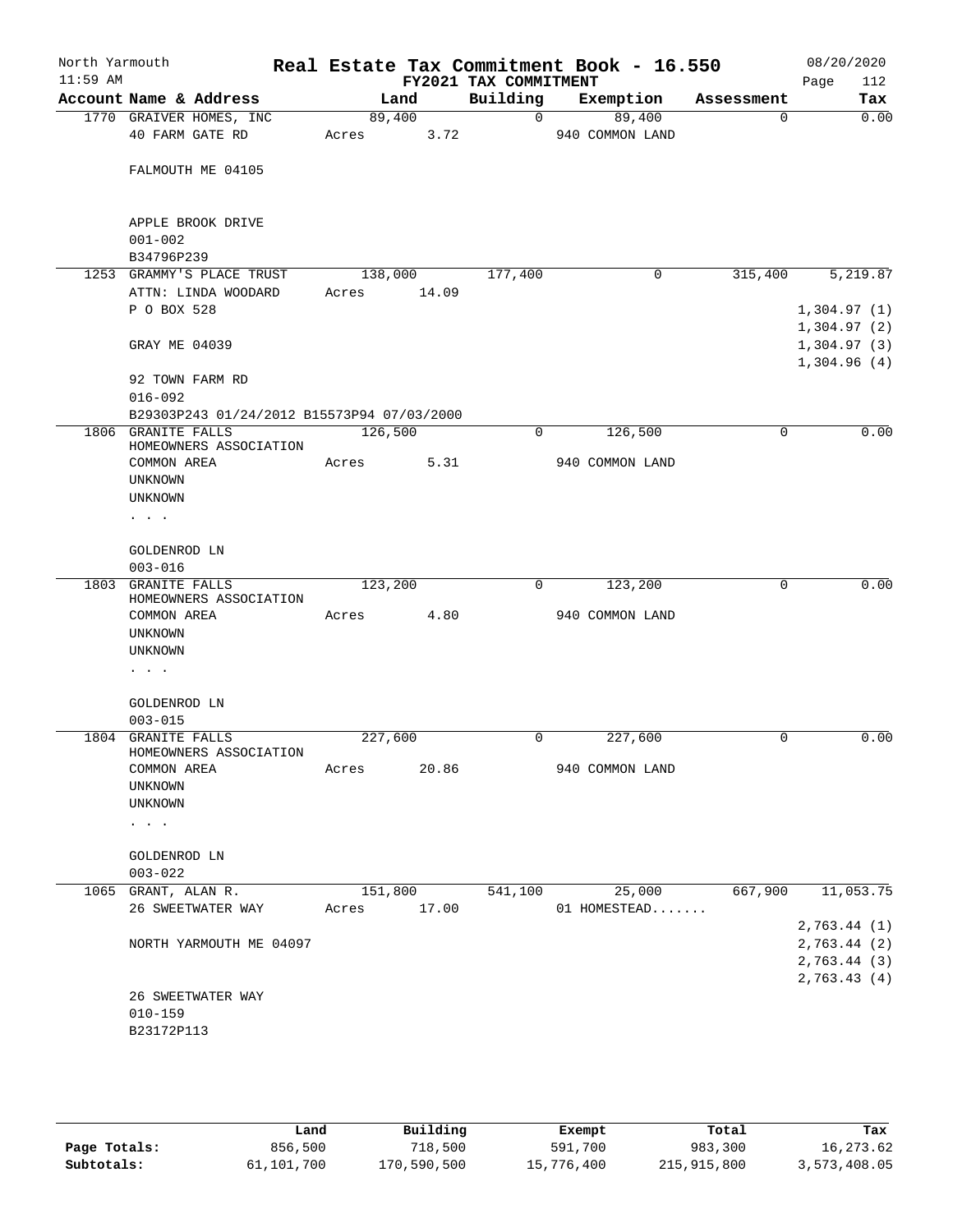| North Yarmouth<br>$11:59$ AM |                         |       |        |      | FY2021 TAX COMMITMENT | Real Estate Tax Commitment Book - 16.550 |            | 08/20/2020<br>113<br>Page |
|------------------------------|-------------------------|-------|--------|------|-----------------------|------------------------------------------|------------|---------------------------|
|                              | Account Name & Address  |       | Land   |      | Building              | Exemption                                | Assessment | Tax                       |
|                              | 29 GRANT, STEVEN        |       | 76,300 |      | 213,400               | 25,000                                   | 264,700    | 4,380.79                  |
|                              | 150 ROYAL RD            | Acres |        | 1.10 |                       | 01 HOMESTEAD                             |            |                           |
|                              |                         |       |        |      |                       |                                          |            | 1,095.20(1)               |
|                              | NORTH YARMOUTH ME 04097 |       |        |      |                       |                                          |            | 1,095.20(2)               |
|                              |                         |       |        |      |                       |                                          |            | 1,095.20(3)               |
|                              |                         |       |        |      |                       |                                          |            | 1,095.19(4)               |
|                              | 150 ROYAL RD            |       |        |      |                       |                                          |            |                           |
|                              | $006 - 060$             |       |        |      |                       |                                          |            |                           |
|                              | B6108P178               |       |        |      |                       |                                          |            |                           |
|                              | 129 GRASS, DANA         |       | 75,800 |      | 92,100                | 0                                        | 167,900    | 2,778.75                  |
|                              | 10 WEST POWNAL RD       | Acres |        | 1.00 |                       |                                          |            |                           |
|                              |                         |       |        |      |                       |                                          |            | 694.69 (1)                |
|                              | NORTH YARMOUTH ME 04097 |       |        |      |                       |                                          |            | 694.69 (2)                |
|                              |                         |       |        |      |                       |                                          |            | 694.69 (3)                |
|                              |                         |       |        |      |                       |                                          |            | 694.68 (4)                |
|                              | 6 WEST POWNAL RD        |       |        |      |                       |                                          |            |                           |
|                              | $009 - 079 - A$         |       |        |      |                       |                                          |            |                           |
|                              | B6762P96                |       |        |      |                       |                                          |            |                           |
|                              | 579 GRASS, DANA         |       | 79,800 |      | 160,000               | 25,000                                   | 214,800    | 3,554.94                  |
|                              | 10 WEST POWNAL RD       | Acres |        | 1.80 |                       | 01 HOMESTEAD                             |            |                           |
|                              |                         |       |        |      |                       |                                          |            | 888.74 (1)                |
|                              | NORTH YARMOUTH ME 04097 |       |        |      |                       |                                          |            | 888.74 (2)                |
|                              |                         |       |        |      |                       |                                          |            | 888.74 (3)                |
|                              |                         |       |        |      |                       |                                          |            |                           |
|                              |                         |       |        |      |                       |                                          |            | 888.72 (4)                |
|                              | 6 WEST POWNAL RD        |       |        |      |                       |                                          |            |                           |
|                              | $009 - 079$             |       |        |      |                       |                                          |            |                           |
|                              | B6762P96                |       | 97,000 |      | 242,900               | 25,000                                   | 314,900    | 5,211.60                  |
|                              | 1556 GRASS, WANDA R.    |       |        |      |                       |                                          |            |                           |
|                              | 10 WEST POWNAL RD       | Acres |        | 5.23 |                       | 01 HOMESTEAD                             |            |                           |
|                              |                         |       |        |      |                       |                                          |            | 1,302.90(1)               |
|                              | NORTH YARMOUTH ME 04097 |       |        |      |                       |                                          |            | 1,302.90(2)               |
|                              |                         |       |        |      |                       |                                          |            | 1,302.90(3)               |
|                              |                         |       |        |      |                       |                                          |            | 1,302.90(4)               |
|                              | 10 WEST POWNAL RD       |       |        |      |                       |                                          |            |                           |
|                              | $009 - 078$             |       |        |      |                       |                                          |            |                           |
|                              | B17262P142              |       |        |      |                       |                                          |            |                           |
|                              | 1546 GRECO, MICAELA D   |       | 93,800 |      | 333,100               | 0                                        | 426,900    | 7,065.20                  |
|                              | STERRIS, MICHAEL        | Acres |        | 2.89 |                       |                                          |            |                           |
|                              | 4 CARRIAGE HILL         |       |        |      |                       |                                          |            | 1,766.30(1)               |
|                              |                         |       |        |      |                       |                                          |            | 1,766.30(2)               |
|                              | NORTH YARMOUTH ME 04097 |       |        |      |                       |                                          |            | 1,766.30(3)               |
|                              |                         |       |        |      |                       |                                          |            | 1,766.30(4)               |
|                              | 4 CARRIAGE HILL         |       |        |      |                       |                                          |            |                           |
|                              | $010 - 067$             |       |        |      |                       |                                          |            |                           |
|                              | B35327P225              |       |        |      |                       |                                          |            |                           |
|                              | 389 GREEN, CHRISTOPHER  |       | 84,600 |      | 330,700               | 25,000                                   | 390,300    | 6,459.47                  |
|                              | 869 NORTH RD            | Acres |        | 2.75 |                       | 01 HOMESTEAD                             |            |                           |
|                              |                         |       |        |      |                       |                                          |            | 1,614.87(1)               |
|                              | NORTH YARMOUTH ME 04097 |       |        |      |                       |                                          |            | 1,614.87(2)               |
|                              |                         |       |        |      |                       |                                          |            | 1,614.87(3)               |
|                              |                         |       |        |      |                       |                                          |            | 1,614.86(4)               |
|                              | 869 NORTH RD            |       |        |      |                       |                                          |            |                           |
|                              | $003 - 040$             |       |        |      |                       |                                          |            |                           |
|                              |                         |       |        |      |                       |                                          |            |                           |

|              | Land       | Building    | Exempt     | Total       | Tax          |
|--------------|------------|-------------|------------|-------------|--------------|
| Page Totals: | 507,300    | 1,372,200   | 100,000    | 1,779,500   | 29,450.75    |
| Subtotals:   | 61,609,000 | 171,962,700 | 15,876,400 | 217,695,300 | 3,602,858.80 |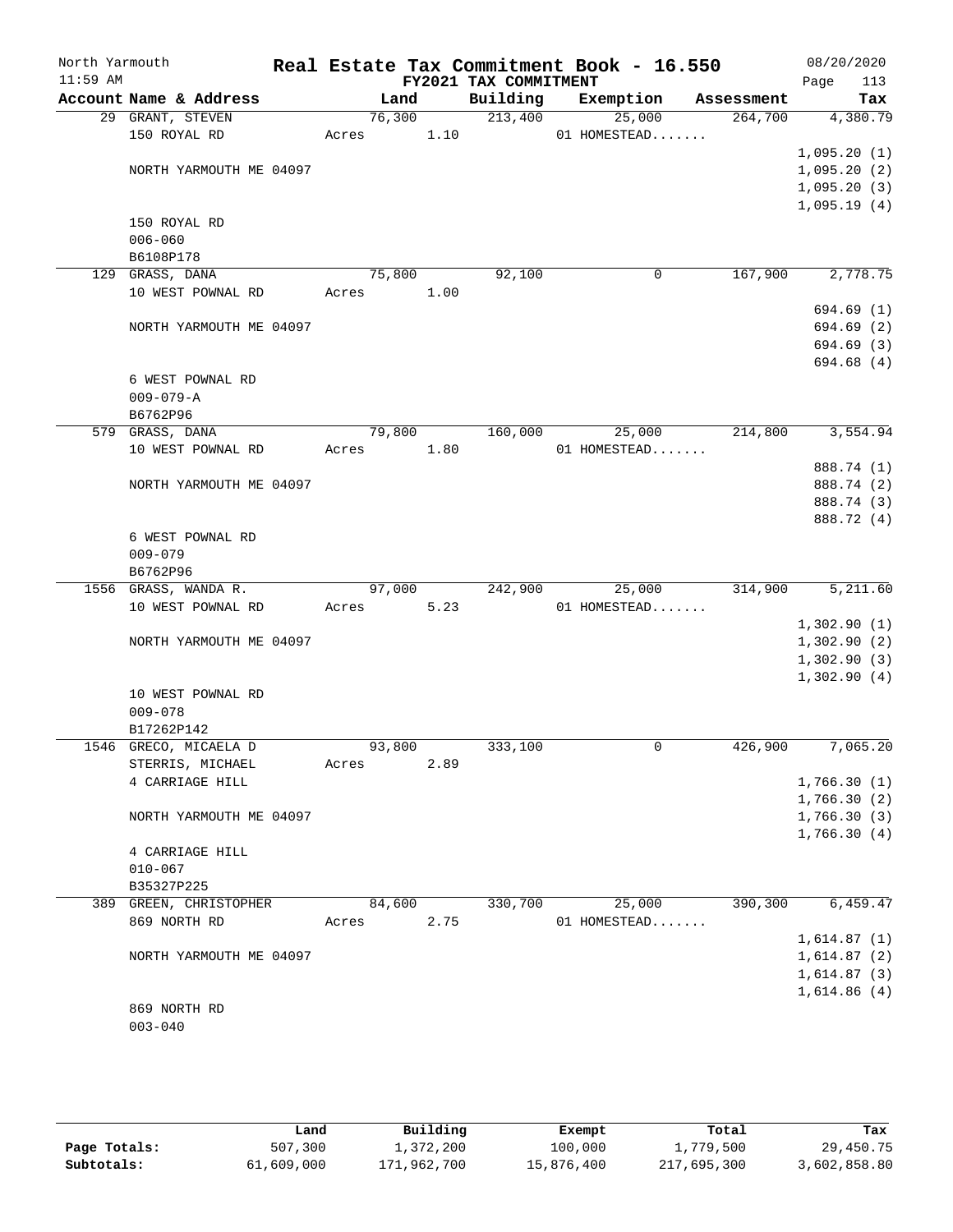| North Yarmouth<br>$11:59$ AM |                                      |         |        | FY2021 TAX COMMITMENT | Real Estate Tax Commitment Book - 16.550 |            | 08/20/2020<br>114<br>Page  |
|------------------------------|--------------------------------------|---------|--------|-----------------------|------------------------------------------|------------|----------------------------|
|                              | Account Name & Address               |         | Land   | Building              | Exemption                                | Assessment | Tax                        |
|                              | 724 GREENLAW, TAMARA R.              |         | 82,100 | 301, 300              | 25,000                                   | 358,400    | 5,931.52                   |
|                              | MCGRATH, JOHN F.                     | Acres   | 2.25   |                       | 01 HOMESTEAD                             |            |                            |
|                              | 219 NEW GLOUCESTER RD                |         |        |                       |                                          |            | 1,482.88(1)                |
|                              |                                      |         |        |                       |                                          |            | 1,482.88(2)                |
|                              | NORTH YARMOUTH ME 04097              |         |        |                       |                                          |            | 1,482.88(3)                |
|                              |                                      |         |        |                       |                                          |            | 1,482.88(4)                |
|                              | 219 NEW GLOUCESTER RD                |         |        |                       |                                          |            |                            |
|                              | $011 - 047$<br>B31308P236 01/28/2014 |         |        |                       |                                          |            |                            |
|                              | 153 GREENLIE, JOHN G.                | 78,000  |        | 304,100               | 25,000                                   | 357,100    | 5,910.01                   |
|                              | 21 THE LANE                          | Acres   | 1.44   |                       | 01 HOMESTEAD                             |            |                            |
|                              |                                      |         |        |                       |                                          |            | 1,477.51(1)                |
|                              | NORTH YARMOUTH ME 04097              |         |        |                       |                                          |            | 1,477.50(2)                |
|                              |                                      |         |        |                       |                                          |            | 1,477.50(3)                |
|                              |                                      |         |        |                       |                                          |            | 1,477.50(4)                |
|                              | 21 THE LANE                          |         |        |                       |                                          |            |                            |
|                              | $004 - 172$                          |         |        |                       |                                          |            |                            |
|                              | B28181P173 10/15/2010                |         |        |                       |                                          |            |                            |
|                              | 1540 GREGOR, SHARON A. &             | 118,600 |        | 275,600               | 31,000                                   | 363,200    | 6,010.96                   |
|                              | RONALD                               |         |        |                       |                                          |            |                            |
|                              | 19 SMTIHWOOD DR                      | Acres   | 10.00  |                       | 05 VETERAN                               |            |                            |
|                              |                                      |         |        |                       | 01 HOMESTEAD                             |            | 1,502.74(1)                |
|                              | NORTH YARMOUTH ME 04097              |         |        |                       |                                          |            | 1,502.74(2)                |
|                              |                                      |         |        |                       |                                          |            | 1,502.74(3)<br>1,502.74(4) |
|                              | 19 SMITHWOOD DR                      |         |        |                       |                                          |            |                            |
|                              | $007 - 003$                          |         |        |                       |                                          |            |                            |
|                              | B17885P103                           |         |        |                       |                                          |            |                            |
|                              | 488 GRIFFIN, ROSEANNE                | 75,800  |        | 114,000               | 25,000                                   | 164,800    | 2,727.44                   |
|                              | 23 DEER RUN RD                       | Acres   | 1.00   |                       | 01 HOMESTEAD                             |            |                            |
|                              |                                      |         |        |                       |                                          |            | 681.86 (1)                 |
|                              | NORTH YARMOUTH ME 04097              |         |        |                       |                                          |            | 681.86 (2)                 |
|                              |                                      |         |        |                       |                                          |            | 681.86 (3)                 |
|                              |                                      |         |        |                       |                                          |            | 681.86 (4)                 |
|                              | 23 DEER RUN RD                       |         |        |                       |                                          |            |                            |
|                              | $002 - 093$                          |         |        |                       |                                          |            |                            |
|                              | B21309P302                           |         |        |                       |                                          |            |                            |
|                              | 1072 GRIFFIN, SHARI L                | 16,200  |        | 0                     | $\mathsf{O}$                             | 16,200     | 268.11                     |
|                              | 89 SERENITY WAY                      | Acres   | 19.00  |                       |                                          |            | 67.03(1)                   |
|                              | NORTH YARMOUTH ME 04097              |         |        |                       |                                          |            | 67.03(2)                   |
|                              |                                      |         |        |                       |                                          |            | 67.03(3)                   |
|                              |                                      |         |        |                       |                                          |            | 67.02(4)                   |
|                              | HASKELL RD                           |         |        |                       |                                          |            |                            |
|                              | $014 - 004$                          |         |        |                       |                                          |            |                            |
|                              | B30672P239                           |         |        |                       |                                          |            |                            |
|                              | 1146 GRINDLE, JIMMY E.               |         | 79,800 | 169,100               | 25,000                                   | 223,900    | 3,705.55                   |
|                              | GRINDLE, ERIN M.                     | Acres   | 1.80   |                       | 01 HOMESTEAD                             |            |                            |
|                              | 316 GRAY RD                          |         |        |                       |                                          |            | 926.39(1)                  |
|                              |                                      |         |        |                       |                                          |            | 926.39(2)                  |
|                              | NORTH YARMOUTH ME 04097              |         |        |                       |                                          |            | 926.39(3)                  |
|                              |                                      |         |        |                       |                                          |            | 926.38(4)                  |
|                              | 316 GRAY RD                          |         |        |                       |                                          |            |                            |
|                              | $014 - 055$                          |         |        |                       |                                          |            |                            |
|                              | B29564P18                            |         |        |                       |                                          |            |                            |
|                              |                                      |         |        |                       |                                          |            |                            |

|              | Land       | Building    | Exempt     | Total       | Tax          |
|--------------|------------|-------------|------------|-------------|--------------|
| Page Totals: | 450,500    | 1,164,100   | 131,000    | 1,483,600   | 24,553.59    |
| Subtotals:   | 62,059,500 | 173,126,800 | 16,007,400 | 219,178,900 | 3,627,412.39 |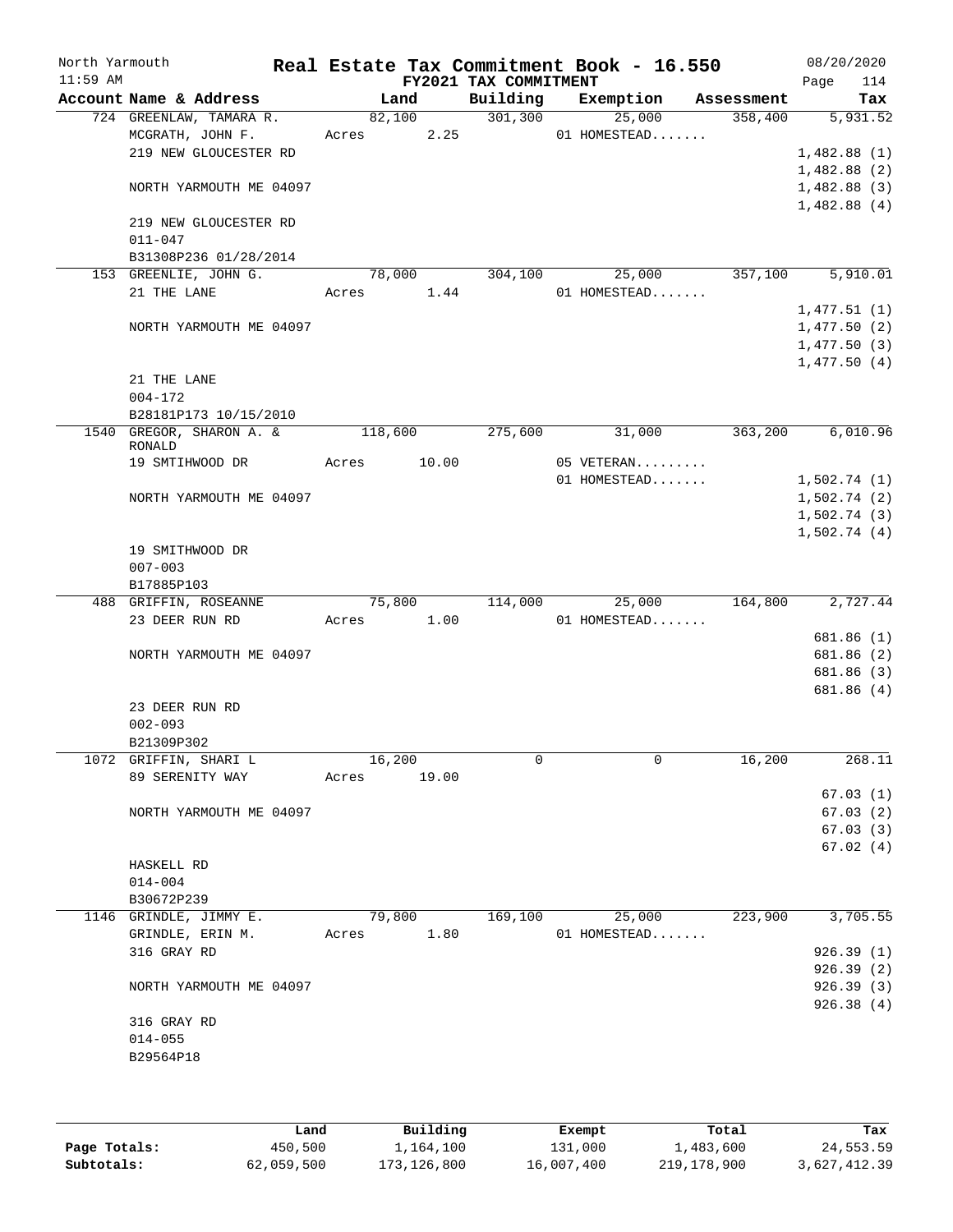| North Yarmouth<br>$11:59$ AM |                                                |         |          | FY2021 TAX COMMITMENT | Real Estate Tax Commitment Book - 16.550 |            | 08/20/2020<br>115<br>Page |
|------------------------------|------------------------------------------------|---------|----------|-----------------------|------------------------------------------|------------|---------------------------|
|                              | Account Name & Address                         | Land    |          | Building              | Exemption                                | Assessment | Tax                       |
|                              | 845 GRINDLE, POLLY A, PER<br>REP               | 116,800 |          | 0                     | $\Omega$                                 | 116,800    | 1,933.04                  |
|                              | FOR HILMA H & CLAYTON B Acres<br><b>BARTER</b> |         | 9.20     |                       |                                          |            |                           |
|                              | 654 WALNUT HILL RD                             |         |          |                       |                                          |            | 483.26 (1)<br>483.26 (2)  |
|                              | NORTH YARMOUTH ME 04097                        |         |          |                       |                                          |            | 483.26 (3)<br>483.26 (4)  |
|                              | WALNUT HILL RD<br>$010 - 078$                  |         |          |                       |                                          |            |                           |
|                              | B29548P216                                     |         |          |                       |                                          |            |                           |
|                              | 949 GRINDLE, POLLY A.                          | 78,700  |          | 209,300               | 31,000                                   | 257,000    | 4,253.35                  |
|                              | 654 WALNUT HILL RD                             | Acres   | 1.57     |                       | 05 VETERAN                               |            |                           |
|                              |                                                |         |          |                       | 01 HOMESTEAD                             |            | 1,063.34(1)               |
|                              | NORTH YARMOUTH ME 04097                        |         |          |                       |                                          |            | 1,063.34(2)               |
|                              |                                                |         |          |                       |                                          |            | 1,063.34(3)               |
|                              |                                                |         |          |                       |                                          |            | 1,063.33(4)               |
|                              | 654 WALNUT HILL RD                             |         |          |                       |                                          |            |                           |
|                              | $010 - 080$                                    |         |          |                       |                                          |            |                           |
|                              | B13010P115                                     |         |          |                       |                                          |            |                           |
|                              | 844 GRINDLE, POLLY A.                          | 107,400 |          | $\Omega$              | $\mathbf 0$                              | 107,400    | 1,777.47                  |
|                              | 654 WALNUT HILL RD                             | Acres   | 7.32     |                       |                                          |            |                           |
|                              |                                                |         |          |                       |                                          |            | 444.37 (1)                |
|                              | NORTH YARMOUTH ME 04097                        |         |          |                       |                                          |            | 444.37 (2)                |
|                              |                                                |         |          |                       |                                          |            | 444.37 (3)                |
|                              | WALNUT HILL RD<br>$010 - 081$                  |         |          |                       |                                          |            | 444.36 (4)                |
|                              | B14269P315                                     |         |          |                       |                                          |            |                           |
|                              | 189 GROSSO, VINCENT                            | 82,300  |          | 170,000               | 25,000                                   | 227,300    | 3,761.82                  |
|                              | 214 CUMBERLAND RD                              | Acres   | 2.30     |                       | 01 HOMESTEAD                             |            |                           |
|                              |                                                |         |          |                       |                                          |            | 940.46 (1)                |
|                              | NORTH YARMOUTH ME 04097                        |         |          |                       |                                          |            | 940.46 (2)                |
|                              |                                                |         |          |                       |                                          |            | 940.46 (3)                |
|                              |                                                |         |          |                       |                                          |            | 940.44 (4)                |
|                              | 214 CUMBERLAND RD                              |         |          |                       |                                          |            |                           |
|                              | $007 - 017$                                    |         |          |                       |                                          |            |                           |
|                              | B3366P255 03/07/1975<br>175 GROVER, ALWIN H.   |         | 0        | 554,200               | 25,000                                   | 529,200    | 8,758.26                  |
|                              | 137 WALNUT HILL RD                             |         |          |                       | 01 HOMESTEAD                             |            |                           |
|                              |                                                |         |          |                       |                                          |            | 2,189.57(1)               |
|                              | NORTH YARMOUTH ME 04097                        |         |          |                       |                                          |            | 2,189.57(2)               |
|                              |                                                |         |          |                       |                                          |            | 2,189.57(3)               |
|                              |                                                |         |          |                       |                                          |            | 2,189.55(4)               |
|                              | 137 WALNUT HILL RD                             |         |          |                       |                                          |            |                           |
|                              | $001 - 073 - ON$                               |         |          |                       |                                          |            |                           |
|                              | B7628P196                                      |         |          |                       |                                          |            |                           |
| 69                           | GROVER, ALWIN H.                               | 75,800  |          | 59,500                | 0                                        | 135,300    | 2, 239.22                 |
|                              | 137 WALNUT HILL RD                             | Acres   | 1.00     |                       |                                          |            |                           |
|                              |                                                |         |          |                       |                                          |            | 559.82(1)                 |
|                              | NORTH YARMOUTH ME 04097                        |         |          |                       |                                          |            | 559.80(2)                 |
|                              |                                                |         |          |                       |                                          |            | 559.80 (3)                |
|                              |                                                |         |          |                       |                                          |            | 559.80(4)                 |
|                              | 92 DOUGHTY RD                                  |         |          |                       |                                          |            |                           |
|                              | $001 - 035 - A$                                |         |          |                       |                                          |            |                           |
|                              | B7586P151                                      |         |          |                       |                                          |            |                           |
|                              |                                                |         |          |                       |                                          |            |                           |
|                              |                                                |         |          |                       |                                          |            |                           |
|                              | Land                                           |         | Building |                       | Exempt                                   | Total      | Tax                       |
| Page Totals:                 | 461,000                                        |         | 993,000  |                       | 81,000                                   | 1,373,000  | 22,723.16                 |

**Subtotals:** 62,520,500 174,119,800 16,088,400 220,551,900 3,650,135.55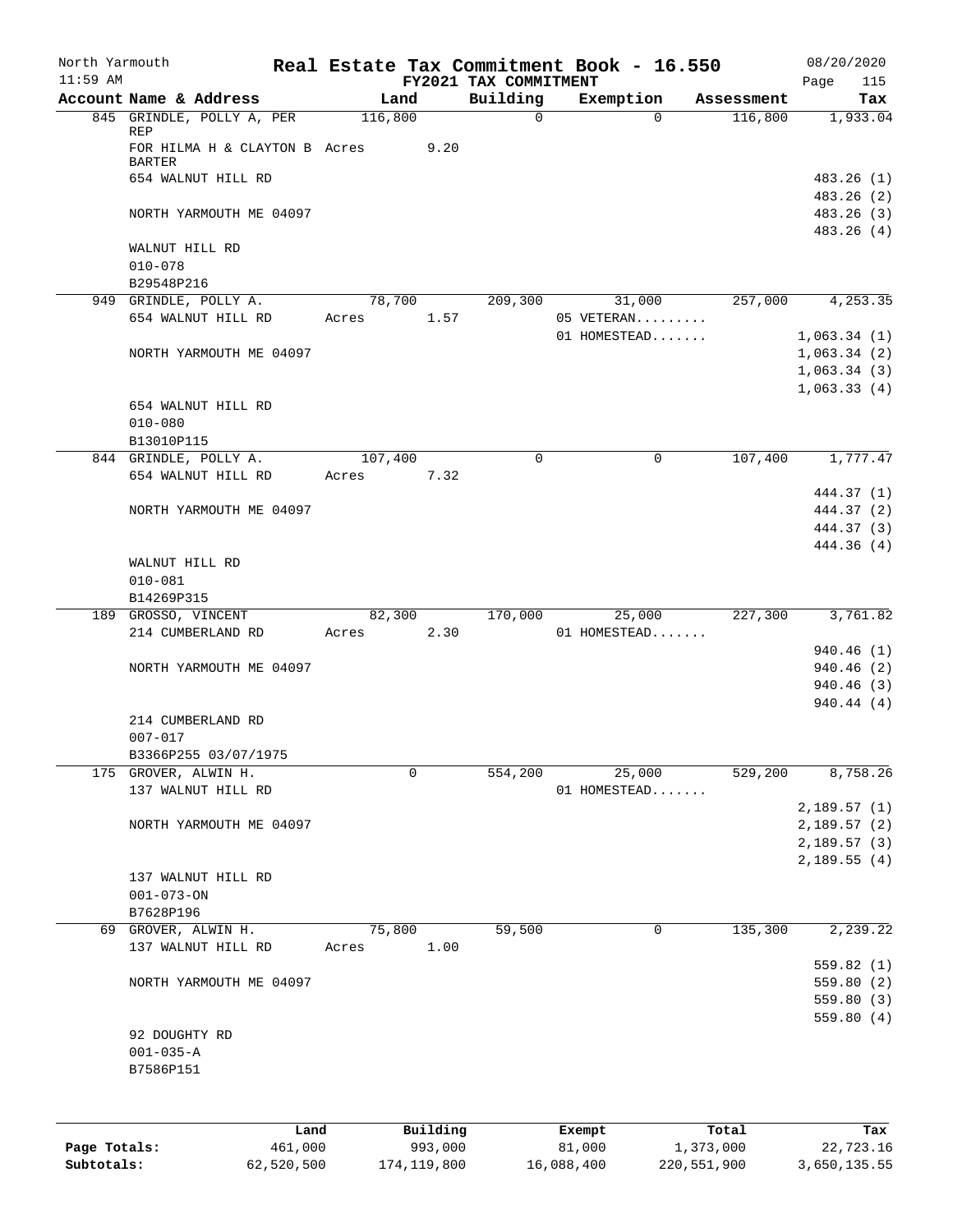| North Yarmouth |                                     |                 |                                   | Real Estate Tax Commitment Book - 16.550 |            | 08/20/2020                 |
|----------------|-------------------------------------|-----------------|-----------------------------------|------------------------------------------|------------|----------------------------|
| $11:59$ AM     | Account Name & Address              | Land            | FY2021 TAX COMMITMENT<br>Building | Exemption                                | Assessment | Page<br>116<br>Tax         |
|                | 267 GROVER, ALWIN H.                | 372,100         | 253,400                           | $\Omega$                                 | 625,500    | 10, 352.03                 |
|                | 137 WALNUT HILL RD                  | 159.00<br>Acres |                                   |                                          |            |                            |
|                |                                     |                 |                                   |                                          |            | 2,588.01(1)                |
|                | NORTH YARMOUTH ME 04097             |                 |                                   |                                          |            | 2,588.01(2)                |
|                |                                     |                 |                                   |                                          |            | 2,588.01(3)                |
|                |                                     |                 |                                   |                                          |            | 2,588.00(4)                |
|                | 143 WALNUT HILL RD<br>$001 - 073$   |                 |                                   |                                          |            |                            |
|                | B7628P196                           |                 |                                   |                                          |            |                            |
|                | 1691 GROVER, ALWIN H.               | 3,900           | $\Omega$                          | 0                                        | 3,900      | 64.55                      |
|                | 137 WALNUT HILL RD                  | Acres<br>0.77   |                                   |                                          |            |                            |
|                |                                     |                 |                                   |                                          |            | 16.14(1)                   |
|                | NORTH YARMOUTH ME 04097             |                 |                                   |                                          |            | 16.14(2)                   |
|                |                                     |                 |                                   |                                          |            | 16.14(3)                   |
|                |                                     |                 |                                   |                                          |            | 16.13(4)                   |
|                | RT 115 & MEADOW<br>$004 - 193$      |                 |                                   |                                          |            |                            |
|                | 591 GROVER, BENJAMIN C &            | 164,900         | 541,300                           | 25,000                                   | 681,200    | 11,273.86                  |
|                | DEBORAH A                           |                 |                                   |                                          |            |                            |
|                | 80 PEMBROKE PEAK                    | 34.00<br>Acres  |                                   | 01 HOMESTEAD                             |            |                            |
|                |                                     |                 |                                   |                                          |            | 2,818.47(1)                |
|                | NORTH YARMOUTH ME 04097             |                 |                                   |                                          |            | 2,818.47(2)                |
|                |                                     |                 |                                   |                                          |            | 2,818.47(3)<br>2,818.45(4) |
|                | 80 PEMBROKE PEAK                    |                 |                                   |                                          |            |                            |
|                | $007 - 048$                         |                 |                                   |                                          |            |                            |
|                | B34854P132                          |                 |                                   |                                          |            |                            |
|                | 474 GROVER, INC., A. H.             | 111,200         | 551,300                           | $\mathbf 0$                              | 662,500    | 10,964.38                  |
|                | P.O. BOX 307                        | 8.07<br>Acres   |                                   |                                          |            |                            |
|                |                                     |                 |                                   |                                          |            | 2,741.10(1)                |
|                | CUMBERLAND ME<br>04021-0307         |                 |                                   |                                          |            | 2,741.10(2)                |
|                |                                     |                 |                                   |                                          |            | 2,741.10(3)                |
|                |                                     |                 |                                   |                                          |            | 2,741.08(4)                |
|                | 82 DOUGHTY RD                       |                 |                                   |                                          |            |                            |
|                | $001 - 035$                         |                 |                                   |                                          |            |                            |
|                | B7586P151                           |                 |                                   |                                          |            |                            |
|                | 286 GROVER, MATTHEW                 | 80,800          |                                   | 309,700 25,000                           | 365,500    | 6,049.03                   |
|                | 74 DOUGHTY RD                       | 2.00<br>Acres   |                                   | 01 HOMESTEAD                             |            | 1, 512.26(1)               |
|                | NORTH YARMOUTH ME 04097             |                 |                                   |                                          |            | 1, 512.26(2)               |
|                |                                     |                 |                                   |                                          |            | 1, 512.26(3)               |
|                |                                     |                 |                                   |                                          |            | 1, 512.25(4)               |
|                | 74 DOUGHTY RD                       |                 |                                   |                                          |            |                            |
|                | $001 - 034$                         |                 |                                   |                                          |            |                            |
|                | B6831P247                           |                 |                                   |                                          |            |                            |
|                | 896 GROVER, MATTHEW F &<br>SHARON R | 4,100           | $\Omega$                          | $\Omega$                                 | 4,100      | 67.86                      |
|                | 74 DOUGHTY ROAD                     | Acres<br>11.25  |                                   |                                          |            |                            |
|                |                                     |                 |                                   |                                          |            | 16.97(1)                   |
|                | NORTH YARMOUTH ME 04097             |                 |                                   |                                          |            | 16.97(2)                   |
|                |                                     |                 |                                   |                                          |            | 16.97(3)                   |
|                |                                     |                 |                                   |                                          |            | 16.95(4)                   |
|                | GREELY RD                           |                 |                                   |                                          |            |                            |
|                | $007 - 001$<br>B36412P343           |                 |                                   |                                          |            |                            |
|                |                                     |                 |                                   |                                          |            |                            |
|                |                                     |                 |                                   |                                          |            |                            |
|                |                                     |                 |                                   |                                          |            |                            |
|                |                                     |                 |                                   |                                          |            |                            |

|              | Land       | Building    | Exempt     | Total       | Tax          |
|--------------|------------|-------------|------------|-------------|--------------|
| Page Totals: | 737,000    | 1,655,700   | 50,000     | 2,342,700   | 38,771.71    |
| Subtotals:   | 63,257,500 | 175,775,500 | 16,138,400 | 222,894,600 | 3,688,907.26 |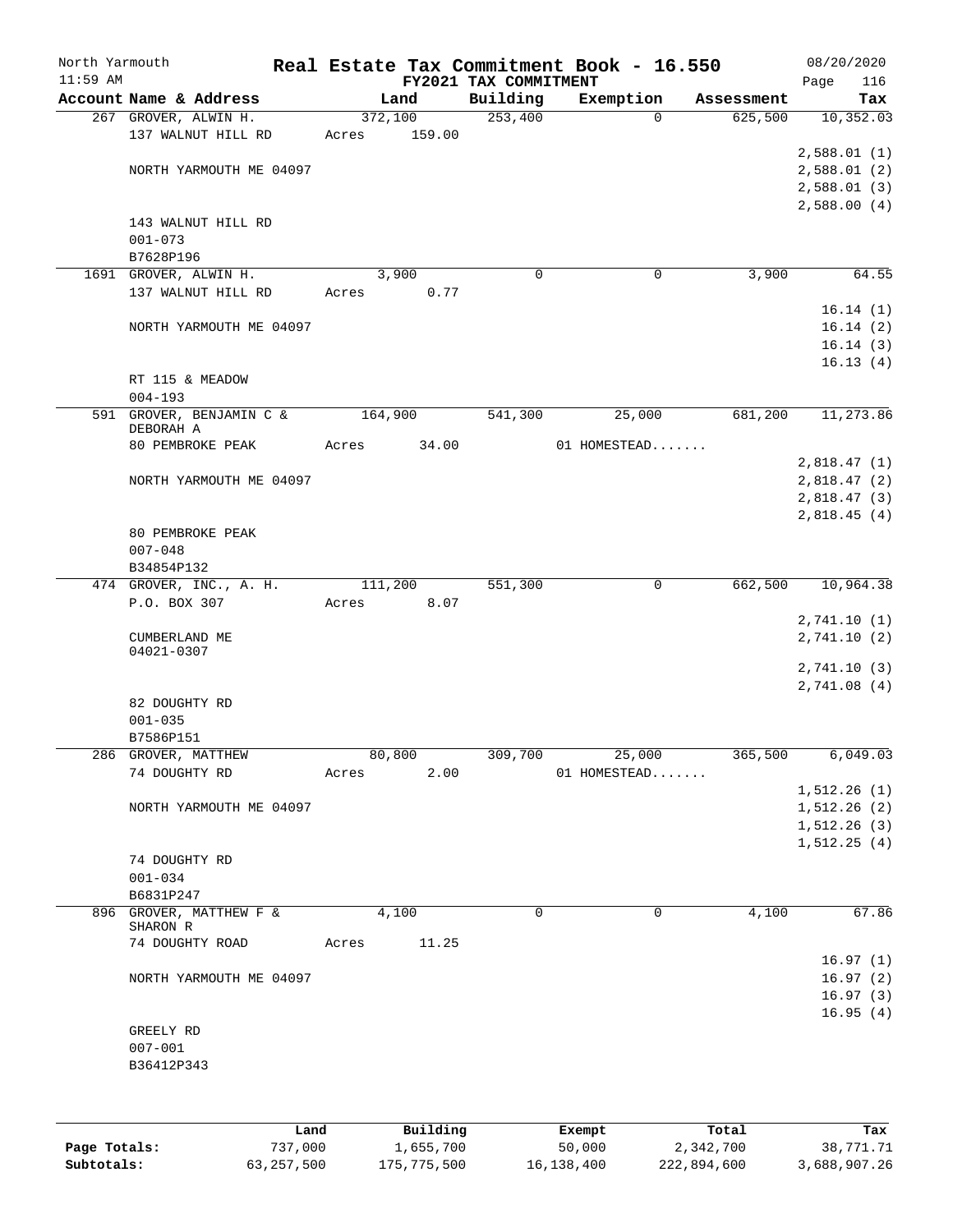| North Yarmouth |                                             |                 |          |                       | Real Estate Tax Commitment Book - 16.550 |                       | 08/20/2020                 |
|----------------|---------------------------------------------|-----------------|----------|-----------------------|------------------------------------------|-----------------------|----------------------------|
| $11:59$ AM     | Account Name & Address                      |                 |          | FY2021 TAX COMMITMENT |                                          |                       | Page<br>117                |
|                |                                             | Land            |          | Building              | Exemption<br>$\Omega$                    | Assessment<br>256,100 | Tax<br>4,238.46            |
|                | 1880 GROVER, ZACHARY<br>79 TODDY BROOK ROAD | 93,900<br>Acres | 4.62     | 162,200               |                                          |                       |                            |
|                |                                             |                 |          |                       |                                          |                       | 1,059.62(1)                |
|                | NORTH YARMOUTH ME 04097                     |                 |          |                       |                                          |                       | 1,059.62(2)                |
|                |                                             |                 |          |                       |                                          |                       | 1,059.62(3)                |
|                |                                             |                 |          |                       |                                          |                       | 1,059.60(4)                |
|                | 79 TODDY BROOK ROAD                         |                 |          |                       |                                          |                       |                            |
|                | $005 - 031 - 001$                           |                 |          |                       |                                          |                       |                            |
|                | B34142P122                                  |                 |          |                       |                                          |                       |                            |
|                | 1605 GUAY III, NORMAN J.                    | 135,900         |          | 478,300               | 25,000                                   | 589,200               | 9,751.26                   |
|                | GUAY, JENNIFER S.<br>32 GOLDENROD LANE      | Acres           | 1.38     |                       | 01 HOMESTEAD                             |                       | 2,437.82(1)                |
|                |                                             |                 |          |                       |                                          |                       | 2,437.82(2)                |
|                | NORTH YARMOUTH ME 04097                     |                 |          |                       |                                          |                       | 2,437.82(3)                |
|                |                                             |                 |          |                       |                                          |                       | 2,437.80(4)                |
|                | 32 GOLDENROD LN                             |                 |          |                       |                                          |                       |                            |
|                | $003 - 019$                                 |                 |          |                       |                                          |                       |                            |
|                | B25679P119                                  |                 |          |                       |                                          |                       |                            |
|                | 1430 GUERNSEY, STEWART S.                   | 87,800          |          | 278,100               | 25,000                                   | 340,900               | 5,641.90                   |
|                | 132 HALLOWELL RD                            | Acres           | 3.40     |                       | 01 HOMESTEAD                             |                       |                            |
|                |                                             |                 |          |                       |                                          |                       | 1,410.48(1)                |
|                | NORTH YARMOUTH ME 04097                     |                 |          |                       |                                          |                       | 1,410.48(2)<br>1,410.48(3) |
|                |                                             |                 |          |                       |                                          |                       | 1,410.46(4)                |
|                | 132 HALLOWELL RD                            |                 |          |                       |                                          |                       |                            |
|                | $009 - 076$                                 |                 |          |                       |                                          |                       |                            |
|                | B15665P197                                  |                 |          |                       |                                          |                       |                            |
|                | 1042 GUIBORD, KRISTIN                       | 78,900          |          | 271,600               | 0                                        | 350,500               | 5,800.78                   |
|                | GUIBORD, MICHAEL                            | Acres           | 1.62     |                       |                                          |                       |                            |
|                | 75 SWEETSER RD                              |                 |          |                       |                                          |                       | 1,450.20(1)                |
|                |                                             |                 |          |                       |                                          |                       | 1,450.20(2)<br>1,450.20(3) |
|                | NORTH YARMOUTH ME 04097                     |                 |          |                       |                                          |                       | 1,450.18(4)                |
|                | 75 SWEETSER RD                              |                 |          |                       |                                          |                       |                            |
|                | $007 - 099$                                 |                 |          |                       |                                          |                       |                            |
|                | B31103P298                                  |                 |          |                       |                                          |                       |                            |
|                | 1881 GUIDI, JAMES & AYOOB,                  | 85,800          |          | 317,500               | $\mathbf 0$                              | 403,300               | 6,674.62                   |
|                | ALICE                                       |                 |          |                       |                                          |                       |                            |
|                | 319 MAIN STREET                             | Acres           | 0.73     |                       |                                          |                       |                            |
|                | CUMBERLAND ME 04021                         |                 |          |                       |                                          |                       | 1,668.66(1)<br>1,668.66(2) |
|                |                                             |                 |          |                       |                                          |                       | 1,668.66(3)                |
|                |                                             |                 |          |                       |                                          |                       | 1,668.64(4)                |
|                | 3 STONE POST LANE                           |                 |          |                       |                                          |                       |                            |
|                | $007 - 069 - 001$                           |                 |          |                       |                                          |                       |                            |
|                | B33588P152                                  |                 |          |                       |                                          |                       |                            |
|                | 1863 GUTIERREZ, JOSEPH M &                  | 112,800         |          | 286,900               | 25,000                                   | 374,700               | 6, 201.29                  |
|                | LESLIE E JT<br>39 HUNTERS WAY               | Acres           | 8.40     |                       | 01 HOMESTEAD                             |                       |                            |
|                |                                             |                 |          |                       |                                          |                       | 1,550.33(1)                |
|                | NORTH YARMOUTH ME 04097                     |                 |          |                       |                                          |                       | 1,550.32(2)                |
|                |                                             |                 |          |                       |                                          |                       | 1,550.32(3)                |
|                |                                             |                 |          |                       |                                          |                       | 1,550.32(4)                |
|                | 39 HUNTERS WAY                              |                 |          |                       |                                          |                       |                            |
|                | $012 - 025 - 001$                           |                 |          |                       |                                          |                       |                            |
|                | B32939P122                                  |                 |          |                       |                                          |                       |                            |
|                |                                             |                 |          |                       |                                          |                       |                            |
|                |                                             |                 |          |                       |                                          |                       |                            |
|                | Land                                        |                 | Building |                       | Exempt                                   | Total                 | Tax                        |

|              | .          | <u>DULLULUM</u> | <b>BACINDO</b> | ----        | $-0.0$       |
|--------------|------------|-----------------|----------------|-------------|--------------|
| Page Totals: | 595,100    | 1,794,600       | 75,000         | 2,314,700   | 38,308.31    |
| Subtotals:   | 63,852,600 | 177,570,100     | 16,213,400     | 225,209,300 | 3,727,215.57 |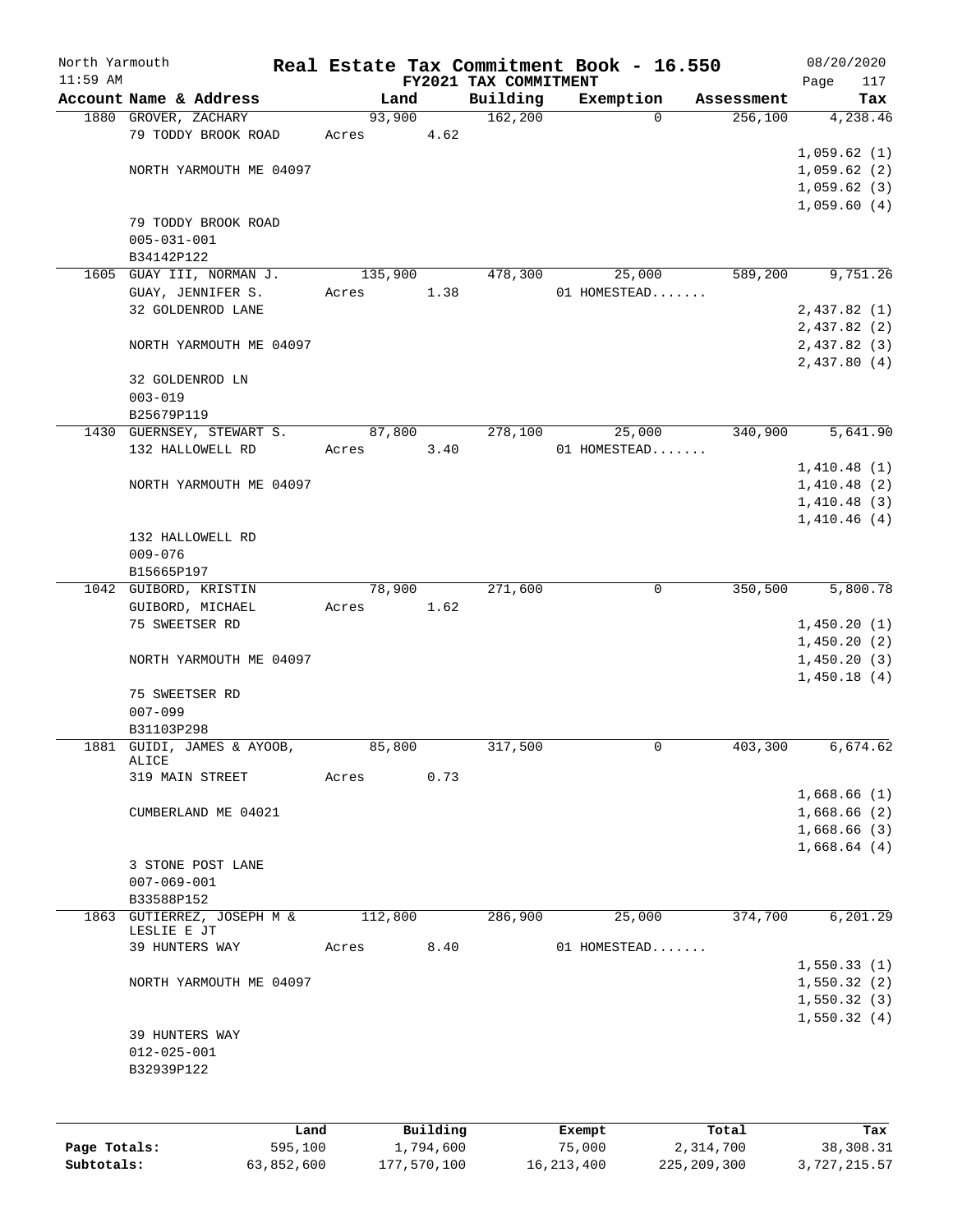| $11:59$ AM   |                                                 |         |                       | FY2021 TAX COMMITMENT | Real Estate Tax Commitment Book - 16.550 |                    | 118<br>Page                  |
|--------------|-------------------------------------------------|---------|-----------------------|-----------------------|------------------------------------------|--------------------|------------------------------|
|              | Account Name & Address                          |         | Land                  | Building              | Exemption                                | Assessment         | Tax                          |
|              | 149 GUYOT, KRISTOPHER                           |         | 75,800                | 120,400               | 25,000                                   | 171,200            | 2,833.36                     |
|              | 93 MOUNTFORT RD                                 | Acres   | 1.00                  |                       | 01 HOMESTEAD                             |                    |                              |
|              |                                                 |         |                       |                       |                                          |                    | 708.34(1)                    |
|              | NORTH YARMOUTH ME 04097                         |         |                       |                       |                                          |                    | 708.34(2)                    |
|              |                                                 |         |                       |                       |                                          |                    | 708.34(3)                    |
|              |                                                 |         |                       |                       |                                          |                    | 708.34(4)                    |
|              | 93 MOUNTFORT RD                                 |         |                       |                       |                                          |                    |                              |
|              | $003 - 093$                                     |         |                       |                       |                                          |                    |                              |
|              | B22185P112                                      |         |                       |                       |                                          |                    |                              |
|              | 1067 HABITAT FOR HUMANITY OF                    |         | 7,800                 | $\mathbf{0}$          | 7,800                                    | 0                  | 0.00                         |
|              | GREATER PORTLAND<br>P. O. BOX 10505             | Acres   | 1.30                  |                       | 920 NON-PROFIT                           |                    |                              |
|              |                                                 |         |                       |                       |                                          |                    |                              |
|              | PORTLAND ME 04104                               |         |                       |                       |                                          |                    |                              |
|              | NEAR 26 GRAY RD                                 |         |                       |                       |                                          |                    |                              |
|              | $010 - 059$                                     |         |                       |                       |                                          |                    |                              |
|              | B17921P304                                      |         |                       |                       |                                          |                    |                              |
|              | 741 HABITAT FOR HUMANITY OF<br>GREATER PORTLAND | 89,300  |                       | 0                     | 89,300                                   | 0                  | 0.00                         |
|              | P. O. BOX 10505                                 | Acres   | 3.70                  |                       | 920 NON-PROFIT                           |                    |                              |
|              | PORTLAND ME 04104                               |         |                       |                       |                                          |                    |                              |
|              | NEAR 26 GRAY RD                                 |         |                       |                       |                                          |                    |                              |
|              | $010 - 070$                                     |         |                       |                       |                                          |                    |                              |
|              | B17921P304                                      |         |                       |                       |                                          |                    |                              |
|              | 1143 HACKETT, PETER                             | 75,800  |                       | 282,500               | 25,000                                   | 333,300            | 5,516.12                     |
|              | 15 HASKELL RD                                   | Acres   | 1.00                  |                       | 01 HOMESTEAD                             |                    |                              |
|              |                                                 |         |                       |                       |                                          |                    | 1,379.03(1)                  |
|              | NORTH YARMOUTH ME 04097                         |         |                       |                       |                                          |                    | 1,379.03(2)                  |
|              |                                                 |         |                       |                       |                                          |                    | 1,379.03(3)<br>1,379.03(4)   |
|              | 15 HASKELL RD                                   |         |                       |                       |                                          |                    |                              |
|              | $014 - 052$                                     |         |                       |                       |                                          |                    |                              |
|              | B1109P327                                       |         |                       |                       |                                          |                    |                              |
|              | 1255 HAIGHT, BRYAN E.                           | 117,100 |                       | 204,900               | 0                                        | 322,000            | 5,329.10                     |
|              | 74 TOWN FARM RD                                 | Acres   | 9.25                  |                       |                                          |                    |                              |
|              |                                                 |         |                       |                       |                                          |                    | 1,332.28(1)                  |
|              | NORTH YARMOUTH ME 04097                         |         |                       |                       |                                          |                    | 1,332.28 (2)                 |
|              |                                                 |         |                       |                       |                                          |                    | 1,332.28 (3)                 |
|              |                                                 |         |                       |                       |                                          |                    | 1,332.26(4)                  |
|              | 74 TOWN FARM RD                                 |         |                       |                       |                                          |                    |                              |
|              | $016 - 090$                                     |         |                       |                       |                                          |                    |                              |
|              | B31806P171 09/26/2014 B6772P18                  |         |                       |                       |                                          |                    |                              |
|              | 31 HAIGHT, CHARLES W.                           | 249,700 |                       | 445,200               | 25,000                                   | 669,900            | 11,086.85                    |
|              | 32 LEEWARD PASSAGE                              | Acres   | 41.92                 |                       | 01 HOMESTEAD                             |                    |                              |
|              | NORTH YARMOUTH ME 04097                         |         |                       |                       |                                          |                    | 2,771.72 (1)<br>2,771.71 (2) |
|              |                                                 |         |                       |                       |                                          |                    | 2,771.71(3)                  |
|              |                                                 |         |                       |                       |                                          |                    | 2,771.71 (4)                 |
|              | 32 LEEWARD PASSAGE                              |         |                       |                       |                                          |                    |                              |
|              | $005 - 054$                                     |         |                       |                       |                                          |                    |                              |
|              | B16018P330                                      |         |                       |                       |                                          |                    |                              |
|              |                                                 |         |                       |                       |                                          |                    |                              |
|              |                                                 |         |                       |                       |                                          |                    |                              |
| Page Totals: | Land<br>615,500                                 |         | Building<br>1,053,000 |                       | Exempt<br>172,100                        | Total<br>1,496,400 | Tax<br>24,765.43             |
|              |                                                 |         |                       |                       |                                          |                    |                              |

**Subtotals:** 64,468,100 178,623,100 16,385,500 226,705,700 3,751,981.00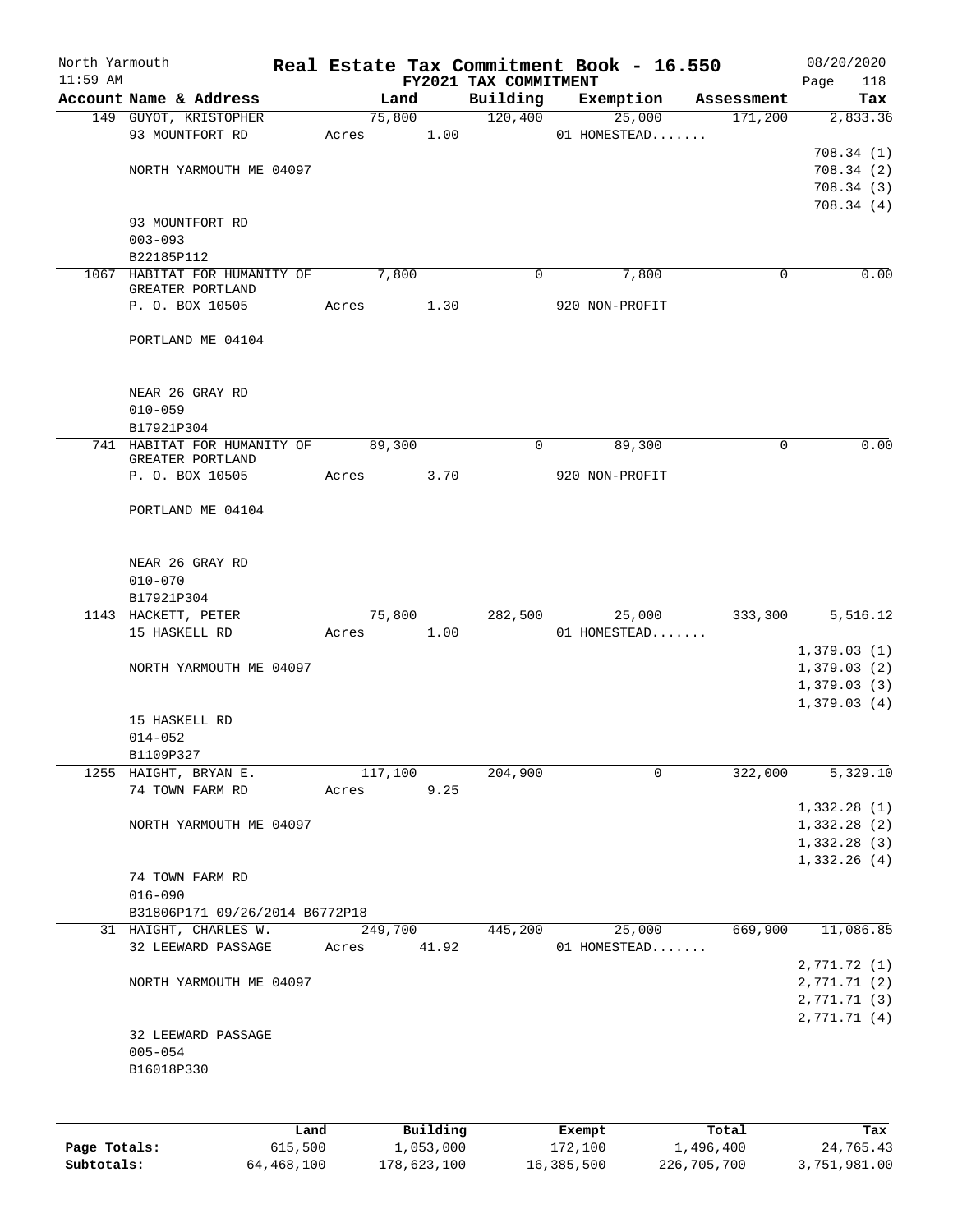| North Yarmouth |                               |                 |          |                       | Real Estate Tax Commitment Book - 16.550 |                       | 08/20/2020   |     |
|----------------|-------------------------------|-----------------|----------|-----------------------|------------------------------------------|-----------------------|--------------|-----|
| $11:59$ AM     | Account Name & Address        |                 |          | FY2021 TAX COMMITMENT |                                          |                       | Page         | 119 |
|                | 1441 HAIGHT, JAIME            | Land<br>132,800 |          | Building<br>576,500   | Exemption<br>25,000                      | Assessment<br>684,300 | 11,325.17    | Tax |
|                | HAIGHT, CHARLES               | Acres           | 17.00    |                       | 01 HOMESTEAD                             |                       |              |     |
|                | 18 LEEWARD PASSAGE            |                 |          |                       |                                          |                       | 2,831.30(1)  |     |
|                |                               |                 |          |                       |                                          |                       | 2,831.29(2)  |     |
|                | NORTH YARMOUTH ME 04097       |                 |          |                       |                                          |                       | 2,831.29 (3) |     |
|                |                               |                 |          |                       |                                          |                       | 2,831.29(4)  |     |
|                | 18 LEEWARD PASSAGE            |                 |          |                       |                                          |                       |              |     |
|                | $002 - 070$                   |                 |          |                       |                                          |                       |              |     |
|                | B29819P55                     |                 |          |                       |                                          |                       |              |     |
|                | 547 HAILE, AMY N.             | 78,800          |          | 208,500               | 25,000                                   | 262,300               | 4,341.07     |     |
|                | HAILE, ROBERT E. JR.          | Acres           | 1.60     |                       | 01 HOMESTEAD                             |                       |              |     |
|                | 977 NORTH RD                  |                 |          |                       |                                          |                       | 1,085.27(1)  |     |
|                |                               |                 |          |                       |                                          |                       | 1,085.27(2)  |     |
|                | NORTH YARMOUTH ME 04097       |                 |          |                       |                                          |                       | 1,085.27(3)  |     |
|                |                               |                 |          |                       |                                          |                       | 1,085.26(4)  |     |
|                | 977 NORTH RD                  |                 |          |                       |                                          |                       |              |     |
|                | $003 - 056$                   |                 |          |                       |                                          |                       |              |     |
|                | B29778P35                     |                 |          |                       |                                          |                       |              |     |
|                | 1216 HALL, DAVID & MARY       | 97,300          |          | 182,600               | 41,000                                   | 238,900               | 3,953.80     |     |
|                | 20 DIRT RD                    | Acres           | 5.30     |                       | 104 SOL4 8000-15999 WATTS                |                       |              |     |
|                |                               |                 |          |                       | 01 HOMESTEAD                             |                       | 988.45(1)    |     |
|                | NORTH YARMOUTH ME 04097       |                 |          |                       |                                          |                       | 988.45 (2)   |     |
|                |                               |                 |          |                       |                                          |                       | 988.45 (3)   |     |
|                | 20 DIRT RD                    |                 |          |                       |                                          |                       | 988.45(4)    |     |
|                | $016 - 010$                   |                 |          |                       |                                          |                       |              |     |
|                | B27759P89 05/07/2010          |                 |          |                       |                                          |                       |              |     |
|                | 1559 HALL, EVAN RANDALL       | 91,700          |          | 274,200               | 25,000                                   | 340,900               | 5,641.90     |     |
|                | HARDMAN & SARAH               |                 |          |                       |                                          |                       |              |     |
|                | 1 FIREFLY LN                  | Acres           | 2.50     |                       | 01 HOMESTEAD                             |                       |              |     |
|                |                               |                 |          |                       |                                          |                       | 1,410.48(1)  |     |
|                | NORTH YARMOUTH ME 04097       |                 |          |                       |                                          |                       | 1,410.48(2)  |     |
|                |                               |                 |          |                       |                                          |                       | 1,410.48(3)  |     |
|                |                               |                 |          |                       |                                          |                       | 1,410.46(4)  |     |
|                | 1 FIREFLY LN                  |                 |          |                       |                                          |                       |              |     |
|                | $007 - 105$                   |                 |          |                       |                                          |                       |              |     |
|                | B31018P62 09/16/2013          |                 |          |                       |                                          |                       |              |     |
|                | HALL, RUSSELL W.              | 100,400         |          | 188,700               | 25,000                                   | 264,100               | 4,370.86     |     |
|                | HARRINGTON, PATRICIA W. Acres |                 | 2.13     |                       | 01 HOMESTEAD                             |                       |              |     |
|                | 1148 NORTH RD                 |                 |          |                       |                                          |                       | 1,092.73(1)  |     |
|                |                               |                 |          |                       |                                          |                       | 1,092.71(2)  |     |
|                | NORTH YARMOUTH ME 04097       |                 |          |                       |                                          |                       | 1,092.71(3)  |     |
|                |                               |                 |          |                       |                                          |                       | 1,092.71(4)  |     |
|                | 1148 NORTH RD<br>$006 - 024$  |                 |          |                       |                                          |                       |              |     |
|                | B15627P165 07/28/2000         |                 |          |                       |                                          |                       |              |     |
|                | 1793 HALL, WILLIAM R. &       | 82,200          |          | 212,400               | 25,000                                   | 269,600               | 4,461.88     |     |
|                | <b>JODIE</b>                  |                 |          |                       |                                          |                       |              |     |
|                | 266 MEMORIAL HIGHWAY          | Acres           | 2.27     |                       | 01 HOMESTEAD                             |                       |              |     |
|                |                               |                 |          |                       |                                          |                       | 1, 115.47(1) |     |
|                | NORTH YARMOUTH ME 04097       |                 |          |                       |                                          |                       | 1, 115.47(2) |     |
|                |                               |                 |          |                       |                                          |                       | 1, 115.47(3) |     |
|                |                               |                 |          |                       |                                          |                       | 1, 115.47(4) |     |
|                | 266 MEMORIAL HIGHWAY          |                 |          |                       |                                          |                       |              |     |
|                | $008 - 033 - A$               |                 |          |                       |                                          |                       |              |     |
|                | B28824P75 07/15/2011          |                 |          |                       |                                          |                       |              |     |
|                |                               |                 |          |                       |                                          |                       |              |     |
|                |                               |                 |          |                       |                                          |                       |              |     |
|                | Land                          |                 | Building |                       | Exempt                                   | Total                 |              | Tax |

|              | Land       | Building    | Exempt     | Total       | Tax          |
|--------------|------------|-------------|------------|-------------|--------------|
| Page Totals: | 583,200    | 1,642,900   | 166,000    | 2,060,100   | 34,094.68    |
| Subtotals:   | 65,051,300 | 180,266,000 | 16,551,500 | 228,765,800 | 3,786,075.68 |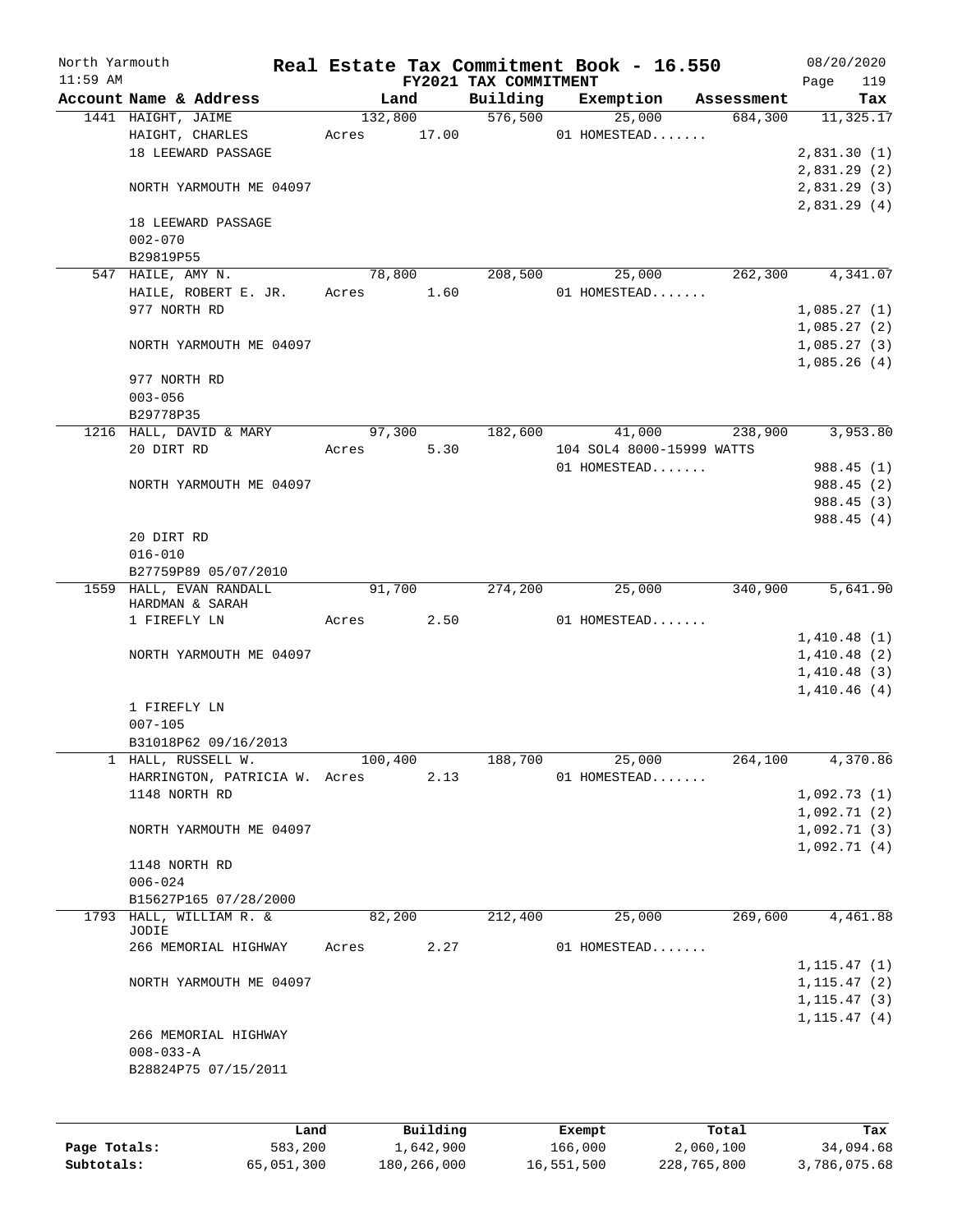| North Yarmouth<br>$11:59$ AM |                                                |         |      | FY2021 TAX COMMITMENT | Real Estate Tax Commitment Book - 16.550 |            | 08/20/2020<br>120<br>Page |
|------------------------------|------------------------------------------------|---------|------|-----------------------|------------------------------------------|------------|---------------------------|
|                              | Account Name & Address                         | Land    |      | Building              | Exemption                                | Assessment | Tax                       |
|                              | 1475 HALLER, WALTER F.                         | 77,500  |      | 244,500               | 25,000                                   | 297,000    | 4,915.35                  |
|                              | 619 NEW GLOUCESTER RD                          | Acres   | 1.33 |                       | 01 HOMESTEAD                             |            |                           |
|                              |                                                |         |      |                       |                                          |            | 1,228.84(1)               |
|                              | NORTH YARMOUTH ME 04097                        |         |      |                       |                                          |            | 1,228.84(2)               |
|                              |                                                |         |      |                       |                                          |            | 1,228.84(3)               |
|                              |                                                |         |      |                       |                                          |            | 1,228.83(4)               |
|                              | 619 NEW GLOUCESTER RD<br>$017 - 045$           |         |      |                       |                                          |            |                           |
|                              | B14037P154                                     |         |      |                       |                                          |            |                           |
|                              | 32 HALLOWELL & WARD, LLC                       | 80,800  |      | 157,700               | 0                                        | 238,500    | 3,947.18                  |
|                              | 53 BLANCHARD RD                                | Acres   | 2.00 |                       |                                          |            |                           |
|                              |                                                |         |      |                       |                                          |            | 986.80 (1)                |
|                              | CUMBERLAND ME 04021                            |         |      |                       |                                          |            | 986.80 (2)                |
|                              |                                                |         |      |                       |                                          |            | 986.80 (3)                |
|                              |                                                |         |      |                       |                                          |            | 986.78 (4)                |
|                              | 210 HALLOWELL RD                               |         |      |                       |                                          |            |                           |
|                              | $009 - 094$                                    |         |      |                       |                                          |            |                           |
|                              | B33065P8                                       |         |      |                       |                                          |            |                           |
|                              | 1613 HAMEL FAMILY TRUST,<br>BRADFORD & ELLYN   | 135,800 |      | 566,400               | 0                                        | 702,200    | 11,621.41                 |
|                              | HAMEL, BRADFORD W &                            | Acres   | 1.37 |                       |                                          |            |                           |
|                              | ELLYN P, TRUSTEES                              |         |      |                       |                                          |            |                           |
|                              | 60 GOLDENROD LN                                |         |      |                       |                                          |            | 2,905.36(1)               |
|                              |                                                |         |      |                       |                                          |            | 2,905.35(2)               |
|                              | NORTH YARMOUTH ME 04097                        |         |      |                       |                                          |            | 2,905.35(3)               |
|                              |                                                |         |      |                       |                                          |            | 2,905.35(4)               |
|                              | 60 GOLDENROD LN<br>$003 - 009$                 |         |      |                       |                                          |            |                           |
|                              | B35399P6                                       |         |      |                       |                                          |            |                           |
|                              | 805 HAMILTON, MICHAEL                          | 109,800 |      | 127,100               | 25,000                                   | 211,900    | 3,506.95                  |
|                              | PO BOX 99                                      | Acres   | 7.80 |                       | 01 HOMESTEAD                             |            |                           |
|                              |                                                |         |      |                       |                                          |            | 876.74 (1)                |
|                              | CUMBERLAND ME 04021                            |         |      |                       |                                          |            | 876.74 (2)                |
|                              |                                                |         |      |                       |                                          |            | 876.74 (3)                |
|                              |                                                |         |      |                       |                                          |            | 876.73 (4)                |
|                              | 48 PRINCE WELL RD                              |         |      |                       |                                          |            |                           |
|                              | $001 - 080$                                    |         |      |                       |                                          |            |                           |
|                              | B34989P22                                      |         |      |                       |                                          |            |                           |
|                              | 603 HAMILTON, SHERMAN                          | 78,300  |      | 186,700               | 31,000                                   | 234,000    | 3,872.70                  |
|                              | 715 SLIGO RD                                   | Acres   | 1.50 |                       | 01 HOMESTEAD<br>05 VETERAN               |            | 968.18(1)                 |
|                              | NORTH YARMOUTH ME 04097                        |         |      |                       |                                          |            | 968.18 (2)                |
|                              |                                                |         |      |                       |                                          |            | 968.18(3)                 |
|                              |                                                |         |      |                       |                                          |            | 968.16(4)                 |
|                              | 715 SLIGO RD                                   |         |      |                       |                                          |            |                           |
|                              | $002 - 021$                                    |         |      |                       |                                          |            |                           |
|                              | B4291P132                                      |         |      |                       |                                          |            |                           |
|                              | 734 HAMILTON, STEVEN G.                        | 98,200  |      | 304,400               | 25,000                                   | 377,600    | 6,249.28                  |
|                              | HAMILTON, ELIZABETH O.                         | Acres   | 5.47 |                       | 01 HOMESTEAD                             |            |                           |
|                              | 17 BROOKWOOD DR                                |         |      |                       |                                          |            | 1,562.32(1)               |
|                              |                                                |         |      |                       |                                          |            | 1,562.32(2)               |
|                              | NORTH YARMOUTH ME 04097                        |         |      |                       |                                          |            | 1,562.32(3)               |
|                              |                                                |         |      |                       |                                          |            | 1,562.32(4)               |
|                              | 17 BROOKWOOD DR                                |         |      |                       |                                          |            |                           |
|                              | $004 - 079$<br>B26397P167 10/15/2008 B25787P73 |         |      |                       |                                          |            |                           |
|                              |                                                |         |      |                       |                                          |            |                           |
|                              |                                                |         |      |                       |                                          |            |                           |
|                              |                                                |         |      |                       |                                          |            |                           |

|              | Land       | Building    | Exempt     | Total       | Tax          |
|--------------|------------|-------------|------------|-------------|--------------|
| Page Totals: | 580,400    | 1,586,800   | 106,000    | 2,061,200   | 34, 112, 87  |
| Subtotals:   | 65,631,700 | 181,852,800 | 16,657,500 | 230,827,000 | 3,820,188.55 |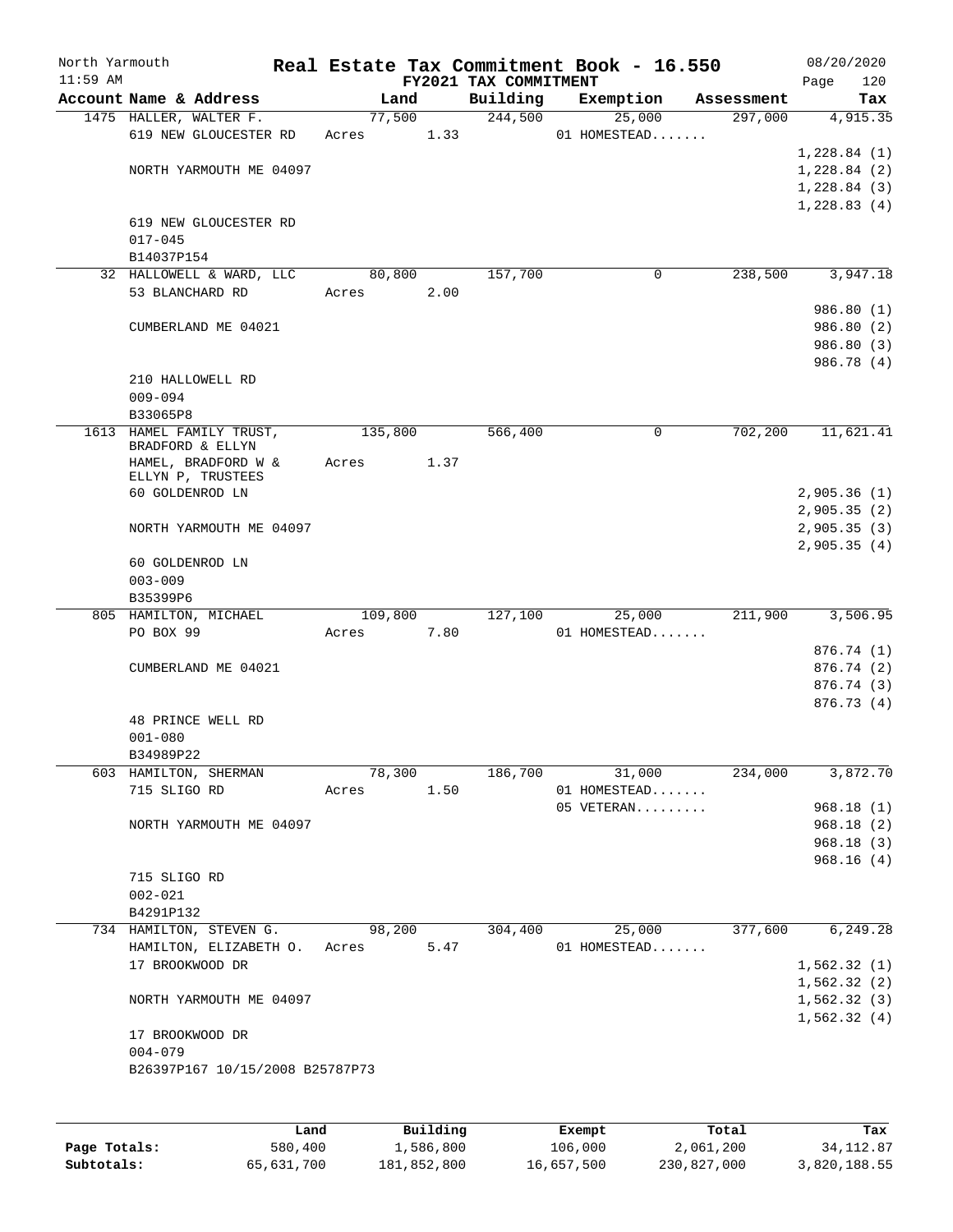| North Yarmouth<br>$11:59$ AM |                                              |         |       | FY2021 TAX COMMITMENT | Real Estate Tax Commitment Book - 16.550 |            | 08/20/2020<br>Page<br>121  |
|------------------------------|----------------------------------------------|---------|-------|-----------------------|------------------------------------------|------------|----------------------------|
|                              | Account Name & Address                       | Land    |       | Building              | Exemption                                | Assessment | Tax                        |
|                              | 134 HAMILTON, THERON F                       | 69,200  |       | 105,800               | 31,000                                   | 144,000    | 2,383.20                   |
|                              | 24 CUMBERLAND RD                             | Acres   | 0.50  |                       | 01 HOMESTEAD                             |            |                            |
|                              |                                              |         |       |                       | 05 VETERAN                               |            | 595.80(1)                  |
|                              | NORTH YARMOUTH ME 04097                      |         |       |                       |                                          |            | 595.80(2)                  |
|                              |                                              |         |       |                       |                                          |            | 595.80 (3)                 |
|                              |                                              |         |       |                       |                                          |            | 595.80(4)                  |
|                              | 24 CUMBERLAND RD                             |         |       |                       |                                          |            |                            |
|                              | $004 - 075$                                  |         |       |                       |                                          |            |                            |
|                              | B2971P463                                    |         |       |                       |                                          |            |                            |
|                              | 1010 HAMLIN, DARLA P.                        | 113,800 |       | 673,100               | 31,000                                   | 755,900    | 12,510.15                  |
|                              | 63 NEW GLOUCESTER RD                         | Acres   | 8.59  |                       | 07 WIDOW VETERAN                         |            |                            |
|                              |                                              |         |       |                       | 01 HOMESTEAD                             |            | 3,127.54(1)                |
|                              | NORTH YARMOUTH ME 04097                      |         |       |                       |                                          |            | 3,127.54(2)                |
|                              |                                              |         |       |                       |                                          |            | 3,127.54(3)<br>3,127.53(4) |
|                              | 63 NEW GLOUCESTER RD                         |         |       |                       |                                          |            |                            |
|                              | $008 - 015$                                  |         |       |                       |                                          |            |                            |
|                              | B11779P77                                    |         |       |                       |                                          |            |                            |
|                              | 1180 HANLON LIVING TRUST                     | 115,700 |       | 256,700               | 25,000                                   | 347,400    | 5,749.47                   |
|                              | HANLON, RAMON J &                            | Acres   | 8.97  |                       | 01 HOMESTEAD                             |            |                            |
|                              | ALICIA M, TRUSTEES                           |         |       |                       |                                          |            |                            |
|                              | 325 GRAY RD                                  |         |       |                       |                                          |            | 1,437.37(1)                |
|                              |                                              |         |       |                       |                                          |            | 1,437.37(2)                |
|                              | NORTH YARMOUTH ME 04097                      |         |       |                       |                                          |            | 1,437.37(3)                |
|                              |                                              |         |       |                       |                                          |            | 1,437.36(4)                |
|                              | 325 GRAY RD                                  |         |       |                       |                                          |            |                            |
|                              | $014 - 077$                                  |         |       |                       |                                          |            |                            |
|                              | B35343P39                                    |         |       |                       |                                          |            |                            |
|                              | 1492 HANLON, JULIE B.<br>150 EVERINGHAM ROAD | 127,300 |       | $\mathbf 0$           | 0                                        | 127,300    | 2,106.82                   |
|                              |                                              | Acres   | 17.81 |                       |                                          |            | 526.71(1)                  |
|                              | SYRACUSE NY 13205                            |         |       |                       |                                          |            | 526.71(2)                  |
|                              |                                              |         |       |                       |                                          |            | 526.71(3)                  |
|                              |                                              |         |       |                       |                                          |            | 526.69(4)                  |
|                              | FIELDSTONE DRIVE                             |         |       |                       |                                          |            |                            |
|                              | $017 - 037$                                  |         |       |                       |                                          |            |                            |
|                              | B22178P296                                   |         |       |                       |                                          |            |                            |
|                              | 904 HANSEN, DOUGLAS M                        | 80,800  |       | 283,300               | 0                                        | 364,100    | 6,025.86                   |
|                              | 450 BRIGHTON AVE                             | Acres   | 2.00  |                       |                                          |            |                            |
|                              |                                              |         |       |                       |                                          |            | 1,506.47(1)                |
|                              | PORTLAND ME 04102                            |         |       |                       |                                          |            | 1,506.47(2)                |
|                              |                                              |         |       |                       |                                          |            | 1,506.47(3)                |
|                              |                                              |         |       |                       |                                          |            | 1,506.45(4)                |
|                              | 43 DEXTER LANE                               |         |       |                       |                                          |            |                            |
|                              | $007 - 047$                                  |         |       |                       |                                          |            |                            |
|                              | B33407P21                                    |         |       |                       |                                          |            |                            |
|                              | 171 HANSON, ALISON                           | 137,600 |       | 420,200               | 0                                        | 557,800    | 9,231.59                   |
|                              | 272 SWEETSER RD                              | Acres   | 14.00 |                       |                                          |            |                            |
|                              |                                              |         |       |                       |                                          |            | 2,307.90(1)                |
|                              | NORTH YARMOUTH ME 04097                      |         |       |                       |                                          |            | 2,307.90(2)                |
|                              |                                              |         |       |                       |                                          |            | 2,307.90(3)                |
|                              |                                              |         |       |                       |                                          |            | 2,307.89(4)                |
|                              | 272 SWEETSER RD                              |         |       |                       |                                          |            |                            |
|                              | $001 - 090$                                  |         |       |                       |                                          |            |                            |
|                              | B33511P110                                   |         |       |                       |                                          |            |                            |
|                              |                                              |         |       |                       |                                          |            |                            |

|              | Land       | Building    | Exempt     | Total       | Tax          |
|--------------|------------|-------------|------------|-------------|--------------|
| Page Totals: | 644,400    | 1,739,100   | 87,000     | 2,296,500   | 38,007.09    |
| Subtotals:   | 66,276,100 | 183,591,900 | 16,744,500 | 233,123,500 | 3,858,195.64 |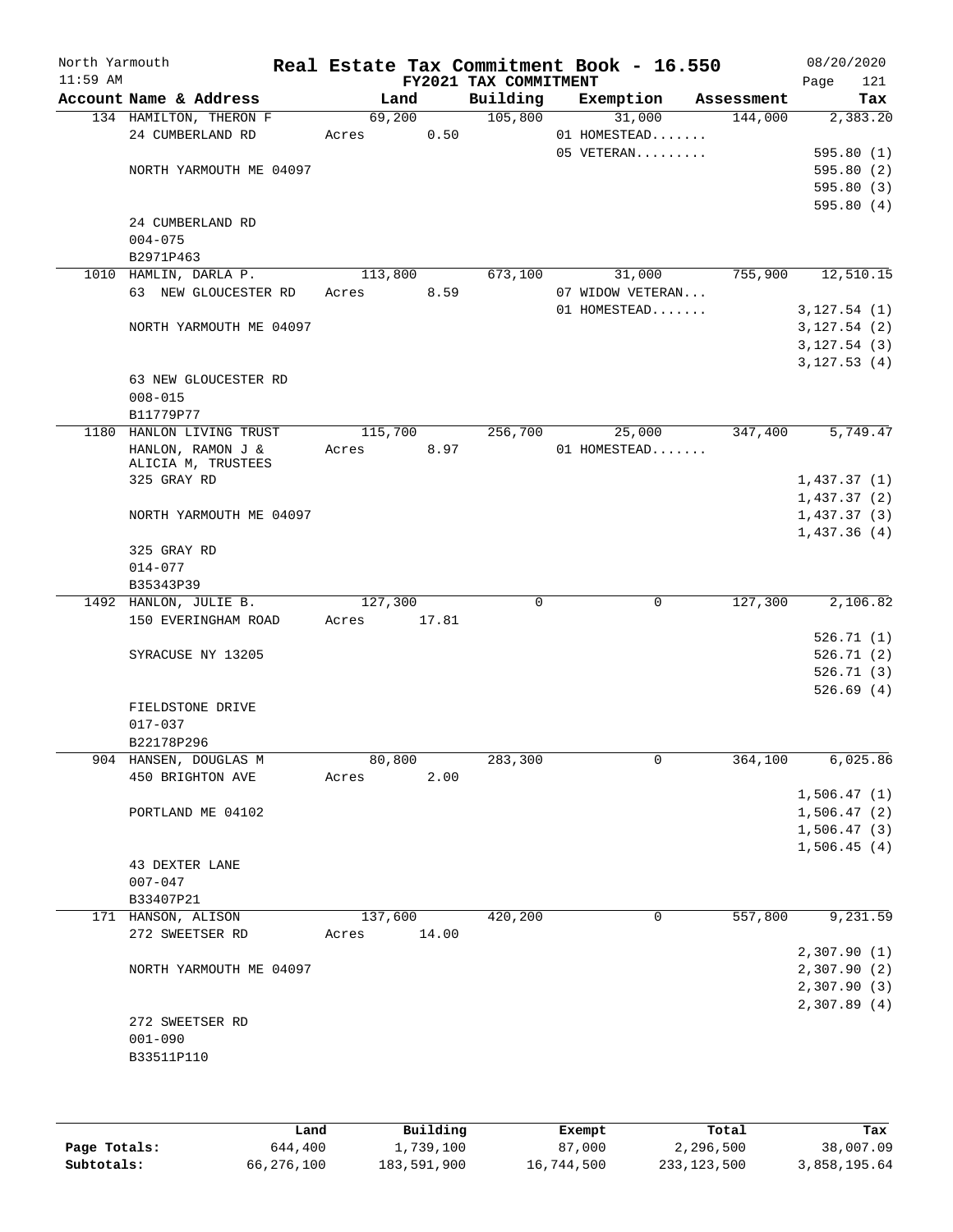| $11:59$ AM |                                        |         |          | FY2021 TAX COMMITMENT | Real Estate Tax Commitment Book - 16.550 |            | 122<br>Page |
|------------|----------------------------------------|---------|----------|-----------------------|------------------------------------------|------------|-------------|
|            | Account Name & Address                 | Land    |          | Building              | Exemption                                | Assessment | Tax         |
|            | 468 HANSON, EDWARD                     | 71,200  |          | 174,400               | 31,000                                   | 214,600    | 3,551.63    |
|            | 559 MEMORIAL HIGHWAY                   | Acres   | 0.75     |                       | 05 VETERAN                               |            |             |
|            |                                        |         |          |                       | 01 HOMESTEAD                             |            | 887.91 (1)  |
|            | NORTH YARMOUTH ME 04097                |         |          |                       |                                          |            | 887.91 (2)  |
|            |                                        |         |          |                       |                                          |            | 887.91 (3)  |
|            |                                        |         |          |                       |                                          |            | 887.90 (4)  |
|            | 559 MEMORIAL HIGHWAY                   |         |          |                       |                                          |            |             |
|            | $006 - 002$                            |         |          |                       |                                          |            |             |
|            | B34547P119                             |         |          |                       |                                          |            |             |
|            | 157 HARDESTY, JAMES L                  | 110,800 |          | 276,100               | 25,000                                   | 361,900    | 5,989.45    |
|            | 916 SLIGO ROAD                         | Acres   | 8.00     |                       | 01 HOMESTEAD                             |            |             |
|            |                                        |         |          |                       |                                          |            | 1,497.37(1) |
|            | NORTH YARMOUTH ME 04097                |         |          |                       |                                          |            | 1,497.36(2) |
|            |                                        |         |          |                       |                                          |            | 1,497.36(3) |
|            |                                        |         |          |                       |                                          |            | 1,497.36(4) |
|            | 916 SLIGO RD                           |         |          |                       |                                          |            |             |
|            | $005 - 013$                            |         |          |                       |                                          |            |             |
|            | B9579P195                              |         |          |                       |                                          |            |             |
| 1407       | HARRELL, AUSTIN R &                    | 86,300  |          | 197,300               | 25,000                                   | 258,600    | 4,279.83    |
|            | ABBY B                                 |         |          |                       |                                          |            |             |
|            | 444 GRAY RD                            | Acres   | 3.10     |                       | 01 HOMESTEAD                             |            |             |
|            |                                        |         |          |                       |                                          |            | 1,069.96(1) |
|            | NORTH YARMOUTH ME 04097                |         |          |                       |                                          |            | 1,069.96(2) |
|            |                                        |         |          |                       |                                          |            | 1,069.96(3) |
|            |                                        |         |          |                       |                                          |            | 1,069.95(4) |
|            | 444 GRAY RD                            |         |          |                       |                                          |            |             |
|            | $014 - 066$                            |         |          |                       |                                          |            |             |
|            | B35248P72                              |         |          |                       |                                          |            |             |
|            | 1960 HARRIGAN, EAMONN M &<br>CAITLIN M | 134,200 |          | 369,500               | 0                                        | 503,700    | 8,336.24    |
|            | 966 SLIGO ROAD                         | Acres   | 3.73     |                       |                                          |            |             |
|            |                                        |         |          |                       |                                          |            | 2,084.06(1) |
|            | NORTH YARMOUTH ME 04097                |         |          |                       |                                          |            | 2,084.06(2) |
|            |                                        |         |          |                       |                                          |            | 2,084.06(3) |
|            |                                        |         |          |                       |                                          |            | 2,084.06(4) |
|            | 966 SLIGO RD                           |         |          |                       |                                          |            |             |
|            | $008 - 036 - 002$                      |         |          |                       |                                          |            |             |
|            | B35795P320                             |         |          |                       |                                          |            |             |
| 869        | HARRIS, STEPHEN C.                     | 96,600  |          | 256,600               | 25,000                                   | 328,200    | 5,431.71    |
|            | 26 CASTLE HILL RD                      | Acres   | 5.15     |                       | 01 HOMESTEAD                             |            |             |
|            |                                        |         |          |                       |                                          |            | 1,357.93(1) |
|            | NORTH YARMOUTH ME 04097                |         |          |                       |                                          |            | 1,357.93(2) |
|            |                                        |         |          |                       |                                          |            | 1,357.93(3) |
|            |                                        |         |          |                       |                                          |            | 1,357.92(4) |
|            | 26 CASTLE HILL RD                      |         |          |                       |                                          |            |             |
|            | $010 - 093$                            |         |          |                       |                                          |            |             |
|            | B13719P198                             |         |          |                       |                                          |            |             |
|            | 148 HART, JAMES W.                     | 87,800  |          | 196,100               | 25,000                                   | 258,900    | 4,284.80    |
|            | P.O. BOX 33                            | Acres   | 3.40     |                       | 01 HOMESTEAD                             |            |             |
|            |                                        |         |          |                       |                                          |            | 1,071.20(1) |
|            | POWNAL ME 04069-0033                   |         |          |                       |                                          |            | 1,071.20(2) |
|            |                                        |         |          |                       |                                          |            | 1,071.20(3) |
|            |                                        |         |          |                       |                                          |            | 1,071.20(4) |
|            | 464 ROYAL RD                           |         |          |                       |                                          |            |             |
|            | $003 - 129$                            |         |          |                       |                                          |            |             |
|            | B24654P228                             |         |          |                       |                                          |            |             |
|            |                                        |         |          |                       |                                          |            |             |
|            |                                        |         |          |                       |                                          |            |             |
|            |                                        |         |          |                       |                                          |            |             |
|            | Land                                   |         | Building |                       | Exempt                                   | Total      | Tax         |

**Subtotals:** 66,863,000 185,061,900 16,875,500 235,049,400 3,890,069.30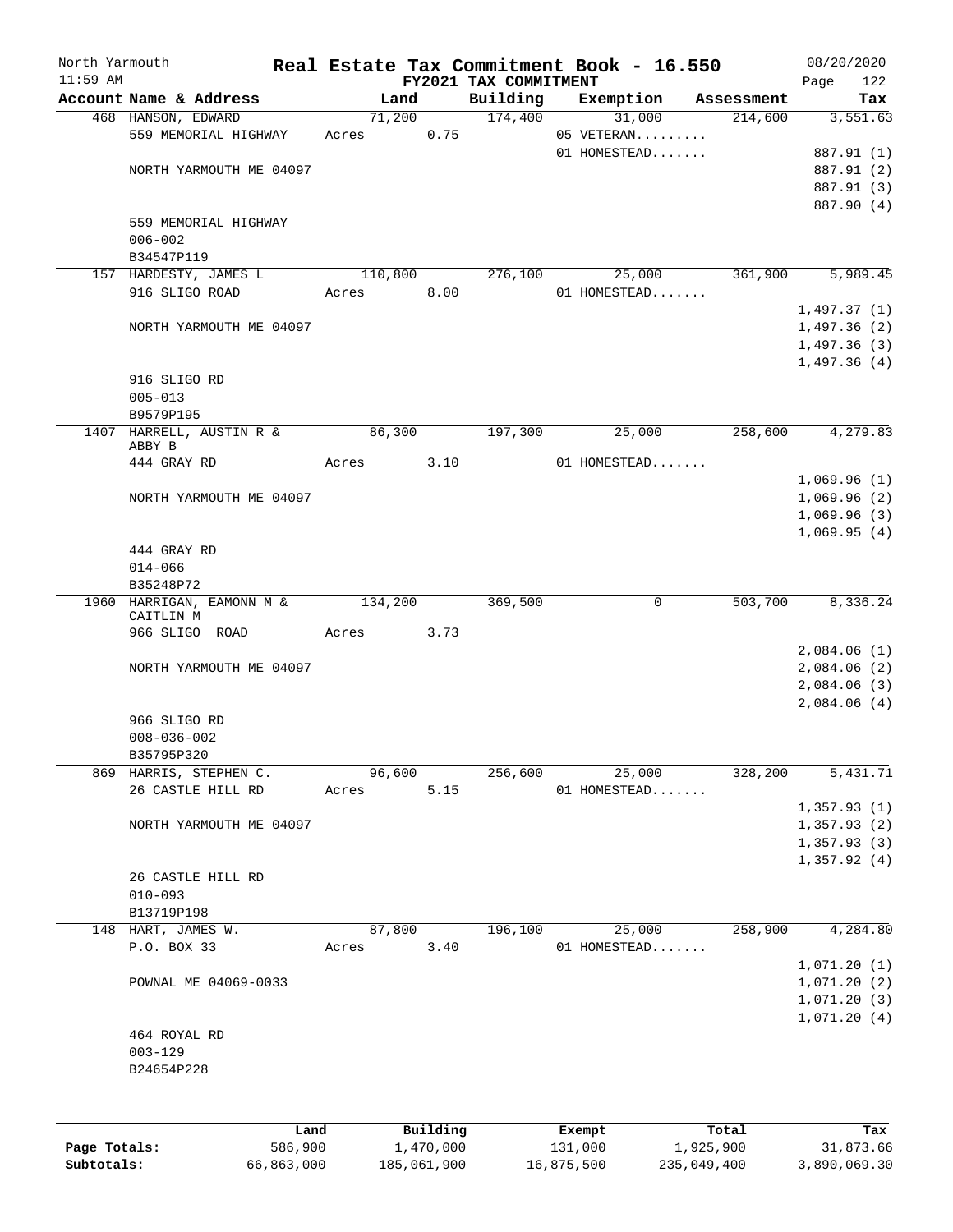| North Yarmouth<br>$11:59$ AM |                              |            |          | FY2021 TAX COMMITMENT | Real Estate Tax Commitment Book - 16.550 |                | 08/20/2020<br>Page<br>123 |
|------------------------------|------------------------------|------------|----------|-----------------------|------------------------------------------|----------------|---------------------------|
|                              | Account Name & Address       | Land       |          | Building              | Exemption                                | Assessment     | Tax                       |
|                              | 1377 HARVEY, EARLE E.        |            | 100, 200 | 249,100               | 25,000                                   | 324, 300       | 5,367.17                  |
|                              | 103 BIRCHWOOD TERRACE        | Acres 4.05 |          |                       | 01 HOMESTEAD                             |                |                           |
|                              |                              |            |          |                       |                                          |                | 1,341.80(1)               |
|                              | NORTH YARMOUTH ME 04097      |            |          |                       |                                          |                | 1,341.79(2)               |
|                              |                              |            |          |                       |                                          |                | 1,341.79(3)               |
|                              |                              |            |          |                       |                                          |                | 1,341.79(4)               |
|                              | 103 BIRCHWOOD TERRACE        |            |          |                       |                                          |                |                           |
|                              | $016 - 073$                  |            |          |                       |                                          |                |                           |
|                              | B24274P261                   |            |          |                       |                                          |                |                           |
|                              | 1242 HASCALL, KATHLEEN C.    | 75,800     |          | 110,000               |                                          | 31,000 154,800 | 2,561.94                  |
|                              | 562 NEW GLOUCESTER RD        | Acres      | 1.00     |                       | 07 WIDOW VETERAN                         |                |                           |
|                              |                              |            |          |                       | 01 HOMESTEAD                             |                | 640.49(1)                 |
|                              | NORTH YARMOUTH ME 04097      |            |          |                       |                                          |                | 640.49 (2)                |
|                              |                              |            |          |                       |                                          |                | 640.49 (3)                |
|                              |                              |            |          |                       |                                          |                | 640.47(4)                 |
|                              | 562 NEW GLOUCESTER RD        |            |          |                       |                                          |                |                           |
|                              | $016 - 058$                  |            |          |                       |                                          |                |                           |
|                              | 1075 HASCALL, MARK D.        | 75,800     |          | 105,800               | 25,000                                   | 156,600        | 2,591.73                  |
|                              | 579 WALNUT HILL RD           | Acres 1.00 |          |                       | 01 HOMESTEAD                             |                |                           |
|                              |                              |            |          |                       |                                          |                | 647.94 (1)                |
|                              | NORTH YARMOUTH ME 04097      |            |          |                       |                                          |                | 647.93 (2)                |
|                              |                              |            |          |                       |                                          |                | 647.93 (3)                |
|                              |                              |            |          |                       |                                          |                | 647.93 (4)                |
|                              | 579 WALNUT HILL RD           |            |          |                       |                                          |                |                           |
|                              | $007 - 056$                  |            |          |                       |                                          |                |                           |
|                              | B12791P271                   |            |          |                       |                                          |                |                           |
|                              | 86 HASKELL, BARBARA R        | 75,800     |          | 69,600                | 25,000                                   | 120,400        | 1,992.62                  |
|                              | 2 NORTH YARMOUTH WOODS Acres |            | 1.00     |                       | 01 HOMESTEAD                             |                |                           |
|                              |                              |            |          |                       |                                          |                | 498.16 (1)                |
|                              | NORTH YARMOUTH ME 04097      |            |          |                       |                                          |                | 498.16 (2)                |
|                              |                              |            |          |                       |                                          |                | 498.16 (3)                |
|                              |                              |            |          |                       |                                          |                | 498.14 (4)                |
|                              | 2 NORTH YARMOUTH WOODS       |            |          |                       |                                          |                |                           |
|                              | $004 - 034 - 002$            |            |          |                       |                                          |                |                           |
|                              | B31816P195                   |            |          |                       |                                          |                |                           |
|                              | 1118 HASSEY, MICHAEL T       | 113,200    |          | 194,700               | 25,000                                   | 282,900        | 4,682.00                  |
|                              | 83 HASKELL RD                | Acres      | 8.48     |                       | 01 HOMESTEAD                             |                |                           |
|                              |                              |            |          |                       |                                          |                | 1, 170.50(1)              |
|                              | NORTH YARMOUTH ME 04097      |            |          |                       |                                          |                | 1, 170.50(2)              |
|                              |                              |            |          |                       |                                          |                | 1, 170.50(3)              |
|                              |                              |            |          |                       |                                          |                | 1, 170.50(4)              |
|                              | 83 HASKELL RD                |            |          |                       |                                          |                |                           |
|                              | $014 - 038$                  |            |          |                       |                                          |                |                           |
|                              | B33932P113                   |            |          |                       |                                          |                |                           |
|                              | 1838 HASSEY, MICHAEL T       | 93,500     |          | 0                     | 0                                        | 93,500         | 1,547.43                  |
|                              | 83 HASKELL RD                | Acres      | 43.70    |                       |                                          |                |                           |
|                              |                              |            |          |                       |                                          |                | 386.86 (1)                |
|                              | NORTH YARMOUTH ME 04097      |            |          |                       |                                          |                | 386.86 (2)                |
|                              |                              |            |          |                       |                                          |                | 386.86 (3)                |
|                              |                              |            |          |                       |                                          |                | 386.85(4)                 |
|                              | LONG HILL ROAD               |            |          |                       |                                          |                |                           |
|                              | $014 - 037$                  |            |          |                       |                                          |                |                           |
|                              | B21767P194                   |            |          |                       |                                          |                |                           |
|                              |                              |            |          |                       |                                          |                |                           |

|              | Land       | Building    | Exempt     | Total       | Tax          |
|--------------|------------|-------------|------------|-------------|--------------|
| Page Totals: | 534,300    | 729,200     | 131,000    | 1,132,500   | 18,742.89    |
| Subtotals:   | 67,397,300 | 185,791,100 | 17,006,500 | 236,181,900 | 3,908,812.19 |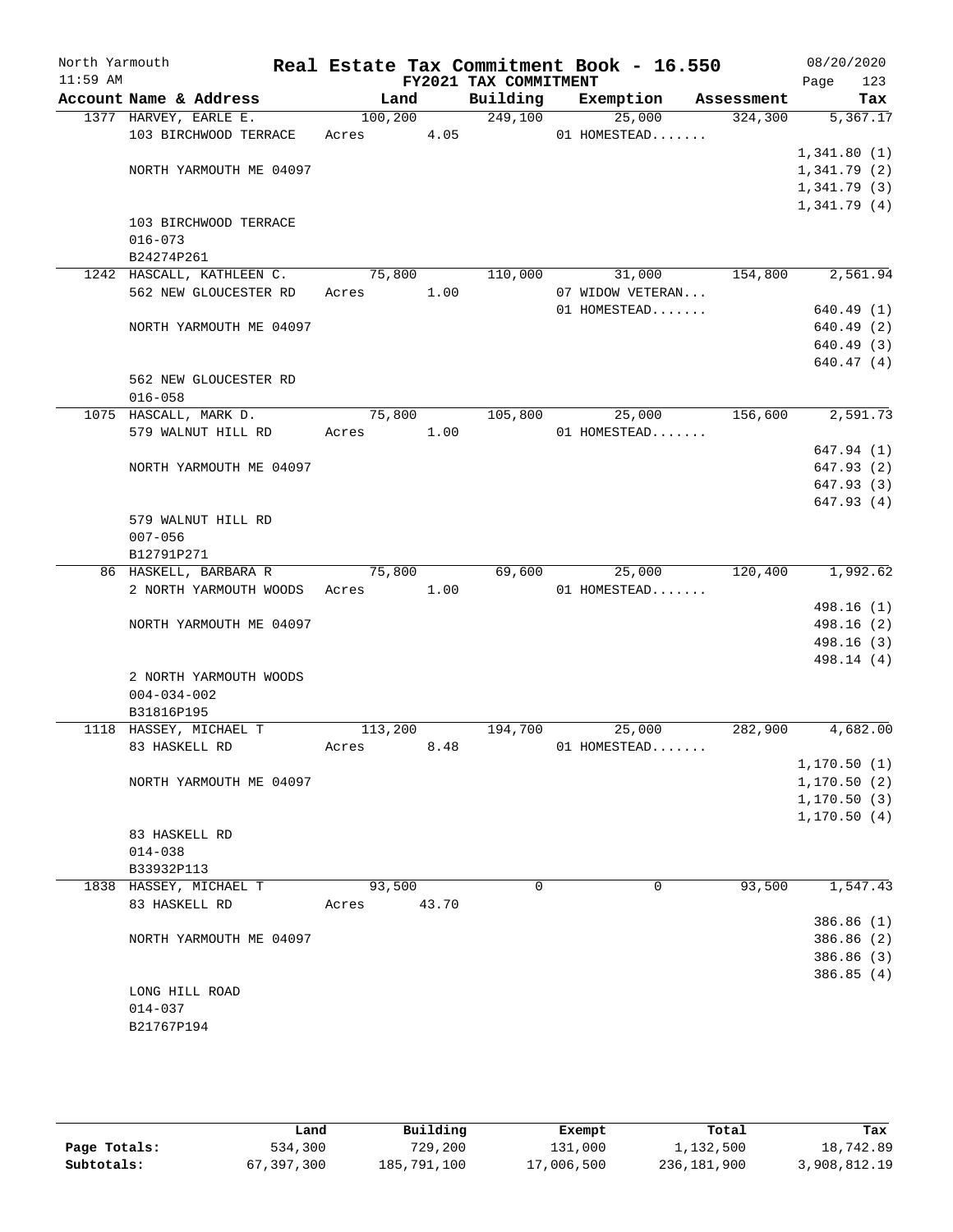| North Yarmouth<br>$11:59$ AM |                                  |       |         | FY2021 TAX COMMITMENT | Real Estate Tax Commitment Book - 16.550 |            | 08/20/2020<br>124<br>Page |
|------------------------------|----------------------------------|-------|---------|-----------------------|------------------------------------------|------------|---------------------------|
|                              | Account Name & Address           |       | Land    | Building              | Exemption                                | Assessment | Tax                       |
|                              | 1125 HASSEY, MICHAEL T.          |       | 7,800   | 0                     | $\Omega$                                 | 7,800      | 129.09                    |
|                              | 83 HASKELL RD                    | Acres | 17.78   |                       |                                          |            |                           |
|                              |                                  |       |         |                       |                                          |            | 32.28(1)                  |
|                              | NORTH YARMOUTH ME 04097          |       |         |                       |                                          |            | 32.27(2)                  |
|                              |                                  |       |         |                       |                                          |            | 32.27(3)                  |
|                              |                                  |       |         |                       |                                          |            | 32.27(4)                  |
|                              | LONG HILL ROAD                   |       |         |                       |                                          |            |                           |
|                              | $014 - 034$                      |       |         |                       |                                          |            |                           |
|                              | B21767P194                       |       |         |                       |                                          |            |                           |
|                              | 1374 HATCH, TODD C.              |       | 94,400  | 261,100               | 0                                        | 355,500    | 5,883.53                  |
|                              | HATCH, CHRISTINA L.              | Acres | 3.00    |                       |                                          |            |                           |
|                              | 79 BIRCHWOOD TERRACE             |       |         |                       |                                          |            | 1,470.89(1)               |
|                              |                                  |       |         |                       |                                          |            | 1,470.88(2)               |
|                              | NORTH YARMOUTH ME 04097          |       |         |                       |                                          |            | 1,470.88(3)               |
|                              |                                  |       |         |                       |                                          |            | 1,470.88(4)               |
|                              | 79 BIRCHWOOD TERRACE             |       |         |                       |                                          |            |                           |
|                              | $016 - 078$                      |       |         |                       |                                          |            |                           |
|                              | B31711P342 08/15/2014 B16416P229 |       |         |                       |                                          |            |                           |
|                              | 558 HAUGEN, KARI                 |       | 90,000  | 283,000               | 0                                        | 373,000    | 6, 173.15                 |
|                              | HAUGEN, TRESCOTT R.              | Acres | 2.20    |                       |                                          |            |                           |
|                              | 8 ABBEY LANE                     |       |         |                       |                                          |            | 1,543.29(1)               |
|                              |                                  |       |         |                       |                                          |            | 1,543.29(2)               |
|                              | NORTH YARMOUTH ME 04097          |       |         |                       |                                          |            | 1,543.29(3)               |
|                              |                                  |       |         |                       |                                          |            | 1,543.28(4)               |
|                              | 8 ABBEY LANE                     |       |         |                       |                                          |            |                           |
|                              | $003 - 127$                      |       |         |                       |                                          |            |                           |
|                              | B31562P140 06/11/2014 B21458P123 |       |         |                       |                                          |            |                           |
|                              | 1092 HAUKE, STEPHEN J.           |       | 106,500 | 301,300               | 31,000                                   | 376,800    | 6, 236.04                 |
|                              | 14 HEMLOCK RIDGE RD              | Acres | 5.20    |                       | 05 VETERAN                               |            |                           |
|                              |                                  |       |         |                       | 01 HOMESTEAD                             |            | 1,559.01(1)               |
|                              | NORTH YARMOUTH ME 04097          |       |         |                       |                                          |            | 1,559.01(2)               |
|                              |                                  |       |         |                       |                                          |            | 1,559.01(3)               |
|                              |                                  |       |         |                       |                                          |            | 1,559.01(4)               |
|                              | 14 HEMLOCK RIDGE RD              |       |         |                       |                                          |            |                           |
|                              | $007 - 011$                      |       |         |                       |                                          |            |                           |
|                              | B7033P222                        |       |         |                       |                                          |            |                           |
|                              | 1553 HAUSMANN-HERSEY, CAREN      |       | 81,800  | 300,700               | 25,000                                   | 357,500    | 5,916.63                  |
|                              | ANN                              |       |         |                       |                                          |            |                           |
|                              | HERSEY, JOSEPH S.                | Acres | 2.19    |                       | 01 HOMESTEAD                             |            |                           |
|                              | 946 NORTH ROAD                   |       |         |                       |                                          |            | 1,479.16(1)               |
|                              |                                  |       |         |                       |                                          |            | 1,479.16(2)               |
|                              | NORTH YARMOUTH ME 04097          |       |         |                       |                                          |            | 1,479.16(3)               |
|                              |                                  |       |         |                       |                                          |            | 1,479.15(4)               |
|                              | 946 NORTH RD                     |       |         |                       |                                          |            |                           |
|                              | $002 - 077$                      |       |         |                       |                                          |            |                           |
|                              | B30189P271                       |       |         |                       |                                          |            |                           |
|                              | 6 HAWKES, SUSAN L                |       | 75,800  | 83,300                | 25,000                                   | 134,100    | 2,219.36                  |
|                              | 49 WEST POWNAL RD                | Acres | 1.00    |                       | 01 HOMESTEAD                             |            |                           |
|                              |                                  |       |         |                       |                                          |            | 554.84 (1)                |
|                              | NORTH YARMOUTH ME 04097          |       |         |                       |                                          |            | 554.84 (2)                |
|                              |                                  |       |         |                       |                                          |            | 554.84 (3)                |
|                              |                                  |       |         |                       |                                          |            | 554.84 (4)                |
|                              | 49 WEST POWNAL RD                |       |         |                       |                                          |            |                           |
|                              | $009 - 088$                      |       |         |                       |                                          |            |                           |
|                              | B16544P118 07/19/2001            |       |         |                       |                                          |            |                           |
|                              |                                  |       |         |                       |                                          |            |                           |
|                              |                                  |       |         |                       |                                          |            |                           |

|              | Land       | Building    | Exempt     | Total       | Tax          |
|--------------|------------|-------------|------------|-------------|--------------|
| Page Totals: | 456,300    | 1,229,400   | 81,000     | 1,604,700   | 26,557.80    |
| Subtotals:   | 67,853,600 | 187,020,500 | 17,087,500 | 237,786,600 | 3,935,369.99 |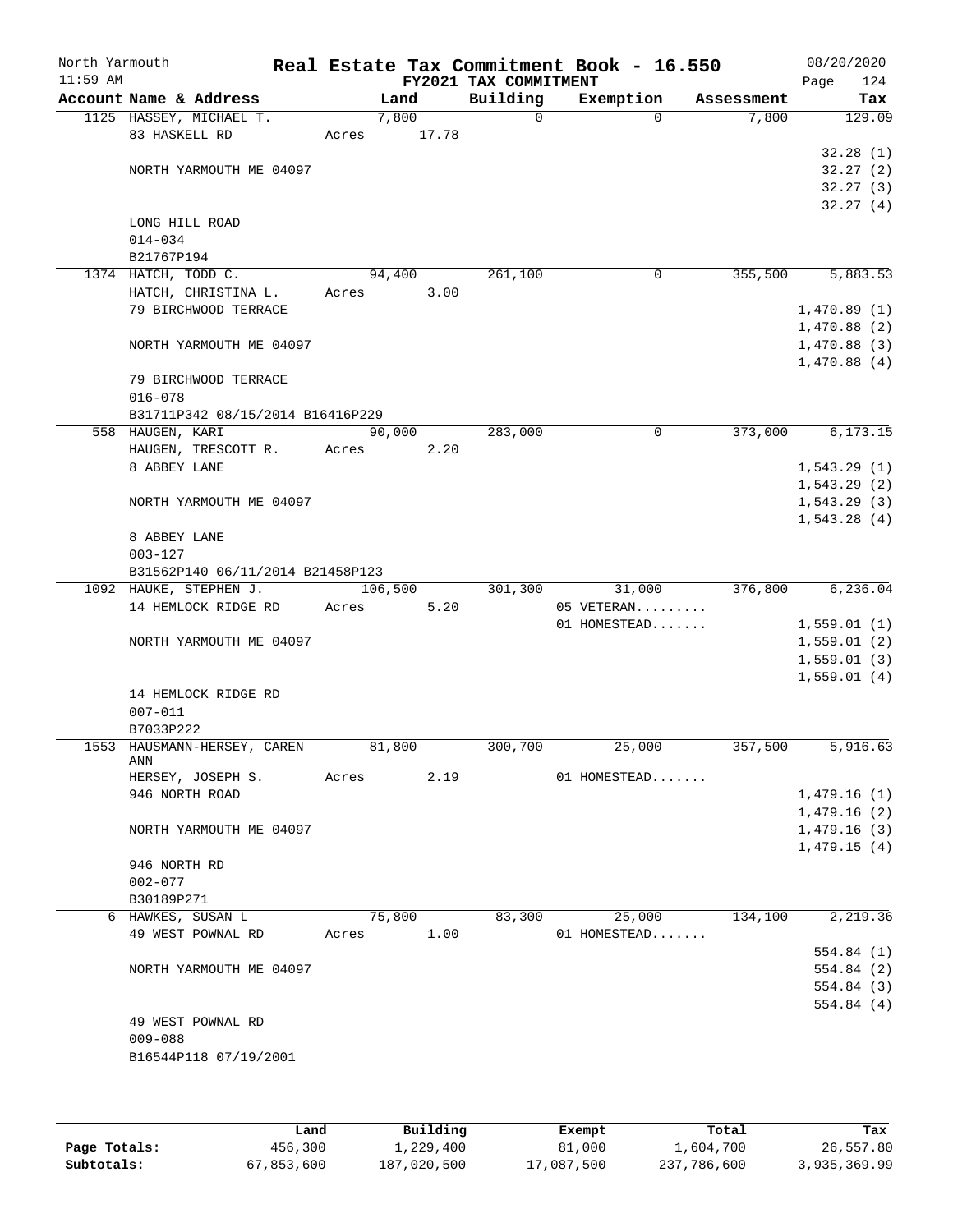| North Yarmouth<br>$11:59$ AM |                                         |       |         | FY2021 TAX COMMITMENT | Real Estate Tax Commitment Book - 16.550 |            | 08/20/2020<br>125<br>Page |
|------------------------------|-----------------------------------------|-------|---------|-----------------------|------------------------------------------|------------|---------------------------|
|                              | Account Name & Address                  |       | Land    | Building              | Exemption                                | Assessment | Tax                       |
|                              | 436 HAYES, DIXIE E                      |       | 84,800  | 285,700               | 25,000                                   | 345,500    | 5,718.03                  |
|                              | 450 NEW GLOUCESTER RD                   | Acres | 2.80    |                       | 01 HOMESTEAD                             |            |                           |
|                              |                                         |       |         |                       |                                          |            | 1,429.51(1)               |
|                              | NORTH YARMOUTH ME 04097                 |       |         |                       |                                          |            | 1,429.51(2)               |
|                              |                                         |       |         |                       |                                          |            | 1,429.51(3)               |
|                              |                                         |       |         |                       |                                          |            | 1,429.50(4)               |
|                              | 450 NEW GLOUCESTER RD                   |       |         |                       |                                          |            |                           |
|                              | $012 - 074$                             |       |         |                       |                                          |            |                           |
|                              | B11021P30                               |       |         |                       |                                          |            |                           |
|                              | 399 HAYES, DIXIE E.                     |       | 83,300  | 6,500                 | 0                                        | 89,800     | 1,486.19                  |
|                              | 468 NEW GLOUCESTER RD                   | Acres | 2.50    |                       |                                          |            |                           |
|                              |                                         |       |         |                       |                                          |            | 371.55(1)                 |
|                              | NORTH YARMOUTH ME 04097                 |       |         |                       |                                          |            | 371.55(2)                 |
|                              |                                         |       |         |                       |                                          |            |                           |
|                              |                                         |       |         |                       |                                          |            | 371.55(3)                 |
|                              |                                         |       |         |                       |                                          |            | 371.54(4)                 |
|                              | 468 NEW GLOUCESTER RD                   |       |         |                       |                                          |            |                           |
|                              | $012 - 075$                             |       |         |                       |                                          |            |                           |
|                              | B33389P58                               |       |         |                       |                                          |            |                           |
|                              | 1203 HAYES, DORIS L.                    |       | 169,400 | 137,600               | $\mathsf{O}$                             | 307,000    | 5,080.85                  |
|                              | 46 PINE GROVE AVE                       | Acres | 28.56   |                       |                                          |            |                           |
|                              |                                         |       |         |                       |                                          |            | 1, 270.22(1)              |
|                              | GLENBURN ME 04401                       |       |         |                       |                                          |            | 1, 270.21(2)              |
|                              |                                         |       |         |                       |                                          |            | 1, 270.21(3)              |
|                              |                                         |       |         |                       |                                          |            | 1, 270.21(4)              |
|                              | 56 HAYES LN                             |       |         |                       |                                          |            |                           |
|                              | $012 - 072$                             |       |         |                       |                                          |            |                           |
|                              | B4176P336 02/17/1987 B1546P9 05/10/2000 |       |         |                       |                                          |            |                           |
|                              | 1765 HAYES, VICTORIA AND                |       | 341,200 | 471,700               | 25,000                                   | 787,900    | 13,039.75                 |
|                              | TIMOTHY                                 |       |         |                       |                                          |            |                           |
|                              | 94 THUNDER RD                           | Acres | 71.76   |                       | 01 HOMESTEAD                             |            |                           |
|                              |                                         |       |         |                       |                                          |            | 3, 259.94 (1)             |
|                              | NORTH YARMOUTH ME 04097                 |       |         |                       |                                          |            | 3, 259.94 (2)             |
|                              |                                         |       |         |                       |                                          |            | 3, 259.94 (3)             |
|                              |                                         |       |         |                       |                                          |            | 3, 259.93(4)              |
|                              | 94 THUNDER RD                           |       |         |                       |                                          |            |                           |
|                              | $011 - 038$                             |       |         |                       |                                          |            |                           |
|                              | B27292P34                               |       |         |                       |                                          |            |                           |
|                              | 1532 HAYNES, MICHELLE C.                |       | 80,400  | 219,000               | 25,000                                   | 274,400    | 4,541.32                  |
|                              | 92 NEW GLOUCESTER RD                    | Acres | 1.92    |                       | 01 HOMESTEAD                             |            |                           |
|                              |                                         |       |         |                       |                                          |            | 1, 135.33(1)              |
|                              | NORTH YARMOUTH ME 04097                 |       |         |                       |                                          |            | 1, 135.33(2)              |
|                              |                                         |       |         |                       |                                          |            | 1, 135.33(3)              |
|                              |                                         |       |         |                       |                                          |            | 1, 135.33(4)              |
|                              | 92 NEW GLOUCESTER RD                    |       |         |                       |                                          |            |                           |
|                              | $011 - 019$                             |       |         |                       |                                          |            |                           |
|                              | B27663P197 03/18/2010                   |       |         |                       |                                          |            |                           |
|                              |                                         |       |         |                       |                                          | 176,300    |                           |
|                              | 524 HAYWARD, ANDREW L.                  |       | 43,600  | 132,700               | 0                                        |            | 2,917.77                  |
|                              | 1436 NORTH RD                           | Acres | 1.00    |                       |                                          |            |                           |
|                              |                                         |       |         |                       |                                          |            | 729.45(1)                 |
|                              | NORTH YARMOUTH ME 04097                 |       |         |                       |                                          |            | 729.44 (2)                |
|                              |                                         |       |         |                       |                                          |            | 729.44 (3)                |
|                              |                                         |       |         |                       |                                          |            | 729.44 (4)                |
|                              | 1450 NORTH RD                           |       |         |                       |                                          |            |                           |
|                              | $012 - 045$                             |       |         |                       |                                          |            |                           |
|                              | B18042P98                               |       |         |                       |                                          |            |                           |
|                              |                                         |       |         |                       |                                          |            |                           |
|                              |                                         |       |         |                       |                                          |            |                           |

|              | Land       | Building      | Exempt     | Total       | Tax          |
|--------------|------------|---------------|------------|-------------|--------------|
| Page Totals: | 802,700    | 1,253,200     | 75,000     | 1,980,900   | 32,783.91    |
| Subtotals:   | 68,656,300 | 188, 273, 700 | 17,162,500 | 239,767,500 | 3,968,153.90 |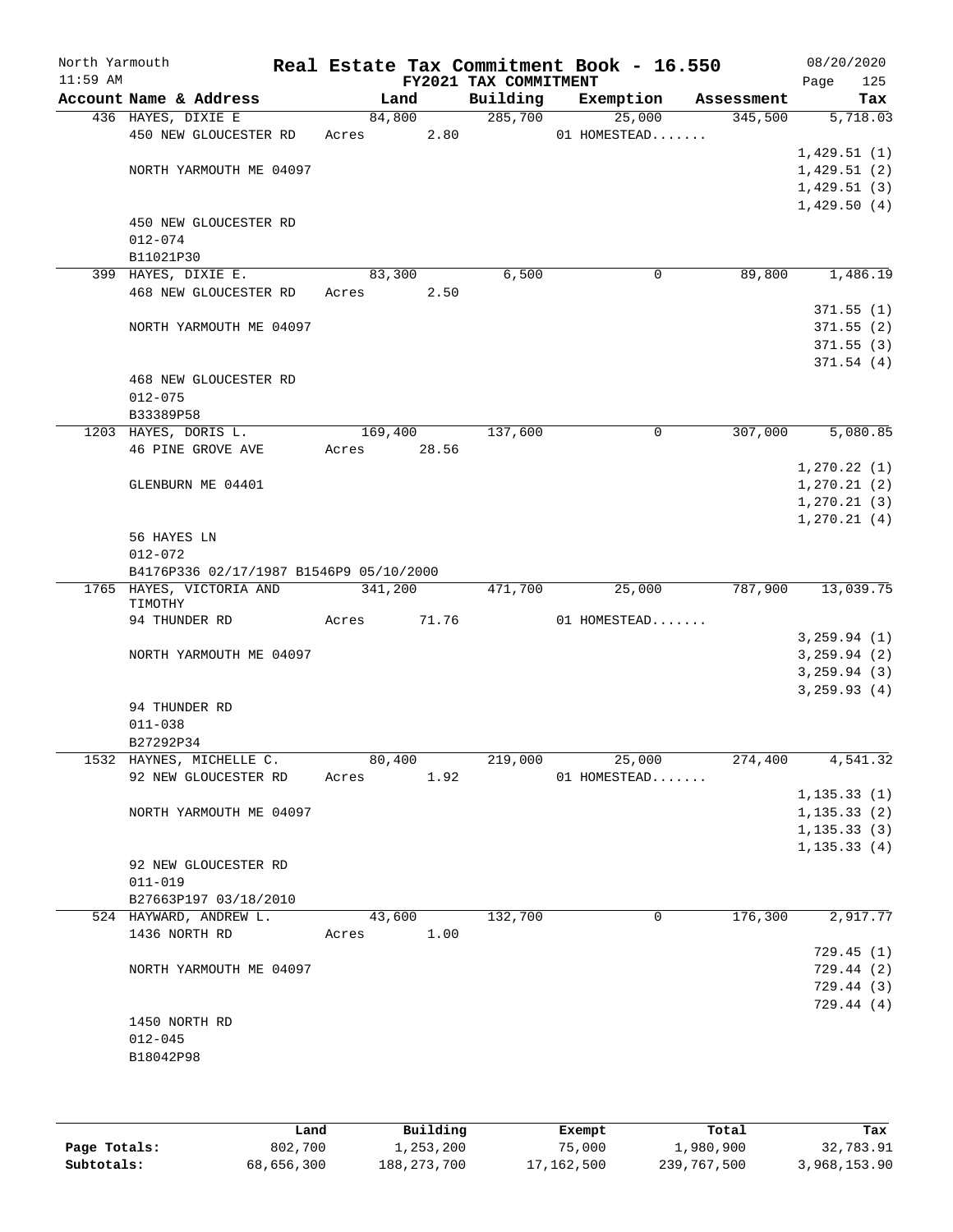| North Yarmouth |                                                  |                        |      |                       | Real Estate Tax Commitment Book - 16.550 |                       | 08/20/2020               |
|----------------|--------------------------------------------------|------------------------|------|-----------------------|------------------------------------------|-----------------------|--------------------------|
| $11:59$ AM     |                                                  |                        |      | FY2021 TAX COMMITMENT |                                          |                       | Page<br>126              |
|                | Account Name & Address<br>690 HAYWARD, ANDREW L. | Land<br>112,800        |      | Building<br>228,000   | Exemption<br>25,000                      | Assessment<br>315,800 | Tax<br>5,226.49          |
|                | 1436 NORTH RD                                    | Acres 8.40             |      |                       | 01 HOMESTEAD                             |                       |                          |
|                |                                                  |                        |      |                       |                                          |                       | 1,306.63(1)              |
|                | NORTH YARMOUTH ME 04097                          |                        |      |                       |                                          |                       | 1,306.62(2)              |
|                |                                                  |                        |      |                       |                                          |                       | 1,306.62(3)              |
|                |                                                  |                        |      |                       |                                          |                       | 1,306.62(4)              |
|                | 1436 NORTH RD                                    |                        |      |                       |                                          |                       |                          |
|                | $009 - 061$                                      |                        |      |                       |                                          |                       |                          |
|                | B17847P178                                       |                        |      |                       |                                          |                       |                          |
|                | 525 HAYWARD, DOROTHY L<br>1462 NORTH RD          | 260,700<br>Acres 44.50 |      | 126,800               | 31,000<br>07 WIDOW VETERAN               | 356,500               | 5,900.08                 |
|                |                                                  |                        |      |                       | 01 HOMESTEAD                             |                       | 1,475.02(1)              |
|                | NORTH YARMOUTH ME 04097                          |                        |      |                       |                                          |                       | 1,475.02(2)              |
|                |                                                  |                        |      |                       |                                          |                       | 1,475.02(3)              |
|                |                                                  |                        |      |                       |                                          |                       | 1,475.02(4)              |
|                | 1462 NORTH RD                                    |                        |      |                       |                                          |                       |                          |
|                | $012 - 047$                                      |                        |      |                       |                                          |                       |                          |
|                | B31368P347 03/05/2014                            |                        |      |                       |                                          |                       |                          |
|                | 527 HAYWARD, JR., JAMES W.                       | 75,800                 |      | 162,500               | 25,000                                   | 213,300               | 3,530.12                 |
|                | 1490 NORTH RD                                    | Acres 1.00             |      |                       | 01 HOMESTEAD                             |                       |                          |
|                |                                                  |                        |      |                       |                                          |                       | 882.53 (1)               |
|                | NORTH YARMOUTH ME 04097                          |                        |      |                       |                                          |                       | 882.53 (2)<br>882.53 (3) |
|                |                                                  |                        |      |                       |                                          |                       | 882.53 (4)               |
|                | 1490 NORTH RD                                    |                        |      |                       |                                          |                       |                          |
|                | $012 - 050$                                      |                        |      |                       |                                          |                       |                          |
|                | B8733P318                                        |                        |      |                       |                                          |                       |                          |
|                | 560 HAYWARD, SR., DEAN W.                        | 75,800                 |      | 118,200               | 25,000                                   | 169,000               | 2,796.95                 |
|                | 1480 NORTH RD                                    | Acres 1.00             |      |                       | 01 HOMESTEAD                             |                       |                          |
|                |                                                  |                        |      |                       |                                          |                       | 699.24(1)                |
|                | NORTH YARMOUTH ME 04097                          |                        |      |                       |                                          |                       | 699.24(2)                |
|                |                                                  |                        |      |                       |                                          |                       | 699.24(3)                |
|                |                                                  |                        |      |                       |                                          |                       | 699.23(4)                |
|                | 1480 NORTH RD<br>$012 - 049$                     |                        |      |                       |                                          |                       |                          |
|                | B21673P61                                        |                        |      |                       |                                          |                       |                          |
|                | 1368 HAZELTON, ROBERT C.                         | 78,300                 |      | $\Omega$              | 0                                        | 78,300                | 1,295.87                 |
|                | 188 CUMBERLAND RD                                | Acres                  | 1.50 |                       |                                          |                       |                          |
|                |                                                  |                        |      |                       |                                          |                       | 323.97(1)                |
|                | NORTH YARMOUTH ME 04097                          |                        |      |                       |                                          |                       | 323.97(2)                |
|                |                                                  |                        |      |                       |                                          |                       | 323.97(3)                |
|                |                                                  |                        |      |                       |                                          |                       | 323.96(4)                |
|                | <b>CUMBERLAND RD</b>                             |                        |      |                       |                                          |                       |                          |
|                | $004 - 024$                                      |                        |      |                       |                                          |                       |                          |
|                | B11809P253                                       |                        |      |                       | 0                                        | 200,700               | 3,321.59                 |
|                | 1241 HEARD, PRUDENCE J.<br>114 W. MAIN STREET    | 78,200<br>Acres        | 1.48 | 122,500               |                                          |                       |                          |
|                |                                                  |                        |      |                       |                                          |                       | 830.40 (1)               |
|                | YARMOUTH ME 04096                                |                        |      |                       |                                          |                       | 830.40 (2)               |
|                |                                                  |                        |      |                       |                                          |                       | 830.40 (3)               |
|                |                                                  |                        |      |                       |                                          |                       | 830.39 (4)               |
|                | 546 NEW GLOUCESTER RD                            |                        |      |                       |                                          |                       |                          |
|                | $016 - 057$                                      |                        |      |                       |                                          |                       |                          |
|                | B18458P218                                       |                        |      |                       |                                          |                       |                          |
|                |                                                  |                        |      |                       |                                          |                       |                          |
|                |                                                  |                        |      |                       |                                          |                       |                          |

|              | Land       | Building    | Exempt     | Total       | Tax          |
|--------------|------------|-------------|------------|-------------|--------------|
| Page Totals: | 681,600    | 758,000     | 106,000    | 1,333,600   | 22,071.10    |
| Subtotals:   | 69,337,900 | 189,031,700 | 17,268,500 | 241,101,100 | 3,990,225.00 |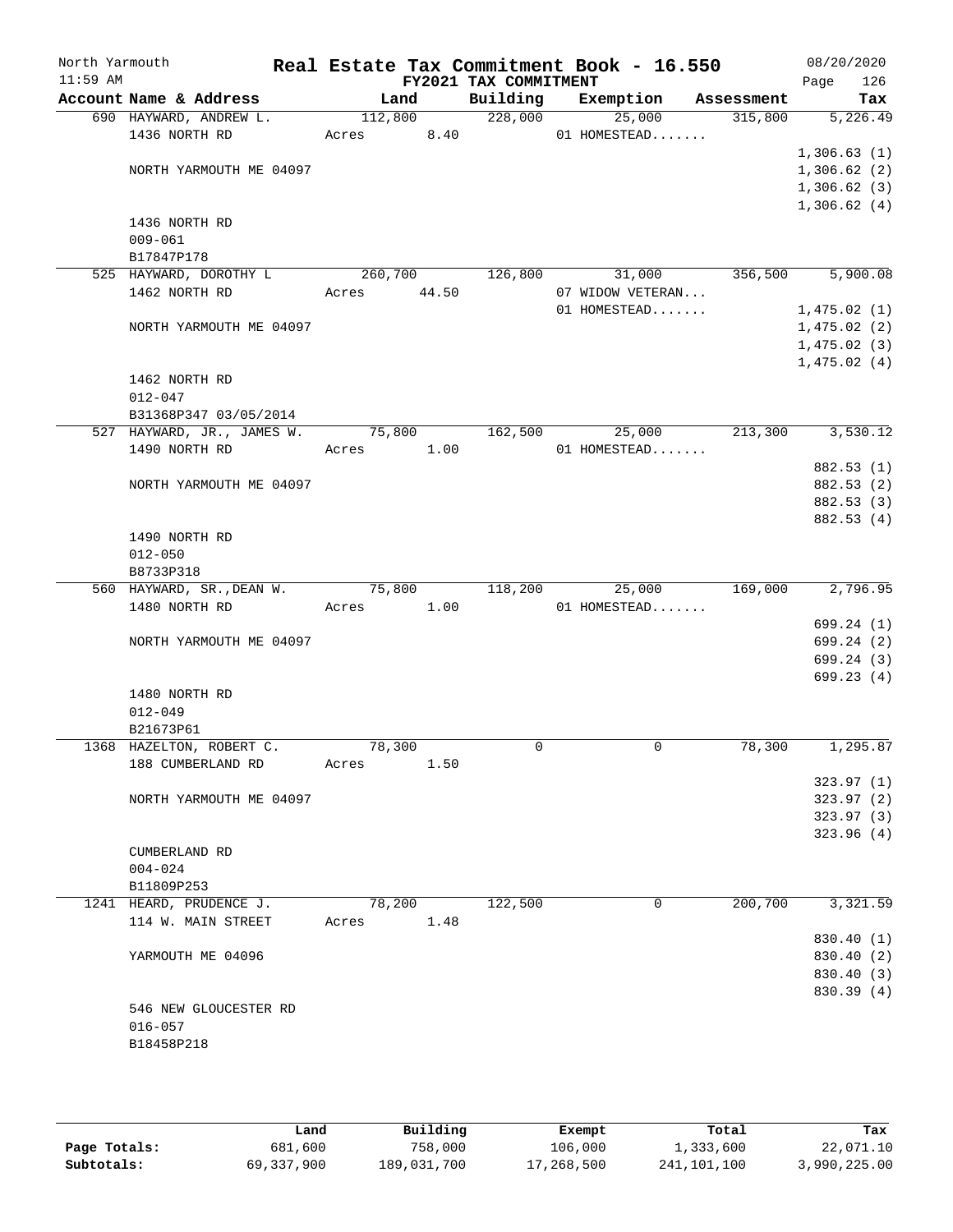| North Yarmouth |                                                        |            | Real Estate Tax Commitment Book - 16.550 |             |                       |              |               |                       | 08/20/2020                 |
|----------------|--------------------------------------------------------|------------|------------------------------------------|-------------|-----------------------|--------------|---------------|-----------------------|----------------------------|
| $11:59$ AM     |                                                        |            |                                          |             | FY2021 TAX COMMITMENT |              |               |                       | 127<br>Page                |
|                | Account Name & Address<br>1240 HEATH, MARK R. & MARSHA |            | Land<br>72,000                           |             | Building<br>295,100   | Exemption    | 25,000        | Assessment<br>342,100 | Tax<br>5,661.76            |
|                | S.                                                     |            |                                          |             |                       |              |               |                       |                            |
|                | 534 NEW GLOUCESTER RD                                  |            | Acres                                    | 0.80        |                       | 01 HOMESTEAD |               |                       |                            |
|                |                                                        |            |                                          |             |                       |              |               |                       | 1,415.44(1)                |
|                | NORTH YARMOUTH ME 04097                                |            |                                          |             |                       |              |               |                       | 1,415.44(2)                |
|                |                                                        |            |                                          |             |                       |              |               |                       | 1,415.44(3)                |
|                | 534 NEW GLOUCESTER RD                                  |            |                                          |             |                       |              |               |                       | 1,415.44(4)                |
|                | $016 - 056$                                            |            |                                          |             |                       |              |               |                       |                            |
|                | B26770P253                                             |            |                                          |             |                       |              |               |                       |                            |
|                | 822 HEDSTROM, SETH &                                   |            | 106,200                                  |             | 298,200               |              | 25,000        | 379,400               | 6, 279.07                  |
|                | HAYRE, WHITNEY                                         |            | Acres                                    | 5.15        |                       |              | 01 HOMESTEAD  |                       |                            |
|                | 9 HAWTHORNE RD                                         |            |                                          |             |                       |              |               |                       | 1,569.77(1)                |
|                |                                                        |            |                                          |             |                       |              |               |                       | 1,569.77(2)                |
|                | NORTH YARMOUTH ME 04097                                |            |                                          |             |                       |              |               |                       | 1,569.77(3)                |
|                |                                                        |            |                                          |             |                       |              |               |                       | 1,569.76(4)                |
|                | 9 HAWTHORNE RD                                         |            |                                          |             |                       |              |               |                       |                            |
|                | $003 - 077$<br>B36241P315                              |            |                                          |             |                       |              |               |                       |                            |
|                | 1243 HEFFERNAN, MELISSA &                              |            | 99,200                                   |             | 315,100               |              | 25,000        | 389,300               | 6,442.92                   |
|                | RYAN, JT                                               |            |                                          |             |                       |              |               |                       |                            |
|                | 186 CHRISTOPHER RD                                     |            | Acres                                    | 3.88        |                       | 01 HOMESTEAD |               |                       |                            |
|                |                                                        |            |                                          |             |                       |              |               |                       | 1,610.73(1)                |
|                | NORTH YARMOUTH ME 04097                                |            |                                          |             |                       |              |               |                       | 1,610.73(2)                |
|                |                                                        |            |                                          |             |                       |              |               |                       | 1,610.73(3)                |
|                |                                                        |            |                                          |             |                       |              |               |                       | 1,610.73(4)                |
|                | 186 CHRISTOPHER RD                                     |            |                                          |             |                       |              |               |                       |                            |
|                | $016 - 107$<br>B32776P38                               |            |                                          |             |                       |              |               |                       |                            |
|                | 479 HEIMANN, FREDERICK                                 |            | 107,300                                  |             | 318,900               |              | 25,000        | 401,200               | 6,639.86                   |
|                | 50 HAWTHORNE RD                                        |            | Acres                                    | 5.34        |                       |              | 01 HOMESTEAD  |                       |                            |
|                |                                                        |            |                                          |             |                       |              |               |                       | 1,659.97(1)                |
|                | NORTH YARMOUTH ME 04097                                |            |                                          |             |                       |              |               |                       | 1,659.97(2)                |
|                |                                                        |            |                                          |             |                       |              |               |                       | 1,659.97(3)                |
|                |                                                        |            |                                          |             |                       |              |               |                       | 1,659.95(4)                |
|                | 50 HAWTHORNE RD                                        |            |                                          |             |                       |              |               |                       |                            |
|                | $003 - 083$                                            |            |                                          |             |                       |              |               |                       |                            |
| 328            | B7675P313<br>HEIN, ASHLI E                             |            | 76,700                                   |             | 350,600               |              | 0             | 427,300               | 7,071.82                   |
|                | 178 TUTTLE RD                                          |            | Acres                                    | 1.17        |                       |              |               |                       |                            |
|                |                                                        |            |                                          |             |                       |              |               |                       | 1,767.96(1)                |
|                | CUMBERLAND ME 04021                                    |            |                                          |             |                       |              |               |                       | 1,767.96 (2)               |
|                |                                                        |            |                                          |             |                       |              |               |                       | 1,767.96 (3)               |
|                |                                                        |            |                                          |             |                       |              |               |                       | 1,767.94(4)                |
|                | 62 WALNUT HILL RD                                      |            |                                          |             |                       |              |               |                       |                            |
|                | $001 - 064$                                            |            |                                          |             |                       |              |               |                       |                            |
|                | B35230P278                                             |            |                                          |             |                       |              |               |                       |                            |
| 850            | HEIN, CHRISTINE & PETER                                |            | 75,800                                   |             | 405,200               |              | 25,000        | 456,000               | 7,546.80                   |
|                | 329 GREELY RD                                          |            | Acres                                    | 1.00        |                       |              | 01 HOMESTEAD  |                       |                            |
|                | NORTH YARMOUTH ME 04097                                |            |                                          |             |                       |              |               |                       | 1,886.70(1)<br>1,886.70(2) |
|                |                                                        |            |                                          |             |                       |              |               |                       | 1,886.70(3)                |
|                |                                                        |            |                                          |             |                       |              |               |                       | 1,886.70(4)                |
|                | 329 GREELY RD                                          |            |                                          |             |                       |              |               |                       |                            |
|                | $004 - 053$                                            |            |                                          |             |                       |              |               |                       |                            |
|                | B34216P322                                             |            |                                          |             |                       |              |               |                       |                            |
|                |                                                        |            |                                          |             |                       |              |               |                       |                            |
|                |                                                        |            |                                          |             |                       |              |               |                       |                            |
|                |                                                        | Land       |                                          | Building    |                       | Exempt       |               | Total                 | Tax                        |
| Page Totals:   |                                                        | 537,200    |                                          | 1,983,100   |                       | 125,000      |               | 2,395,300             | 39,642.23                  |
| Subtotals:     |                                                        | 69,875,100 |                                          | 191,014,800 |                       | 17,393,500   | 243, 496, 400 |                       | 4,029,867.23               |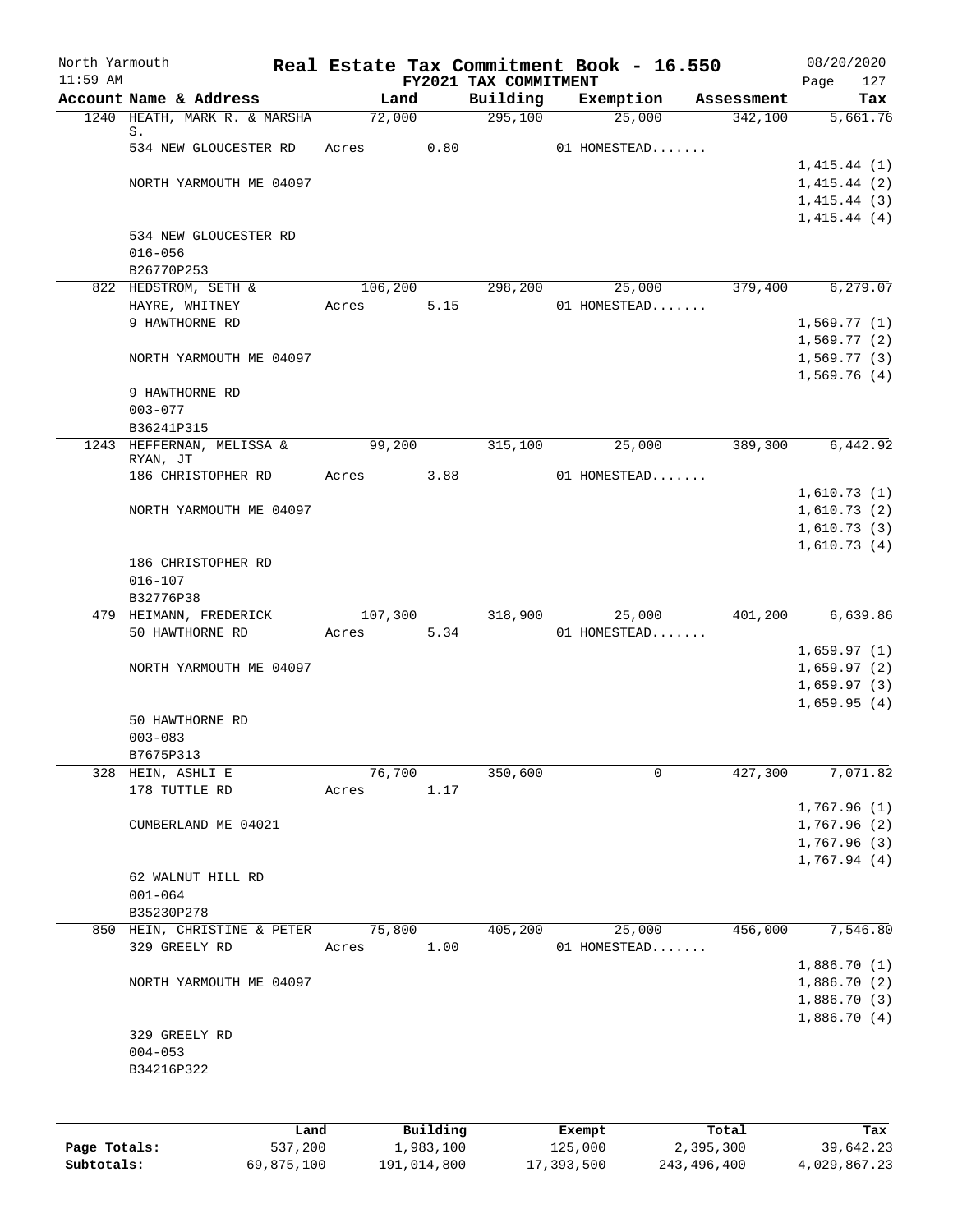| North Yarmouth<br>$11:59$ AM |                               |       |             | FY2021 TAX COMMITMENT | Real Estate Tax Commitment Book - 16.550 |             | 08/20/2020<br>128<br>Page  |
|------------------------------|-------------------------------|-------|-------------|-----------------------|------------------------------------------|-------------|----------------------------|
|                              | Account Name & Address        |       | Land        | Building              | Exemption                                | Assessment  | Tax                        |
|                              | 345 HEIRS OF RICHARD          |       | $\mathbf 0$ | $\Omega$              | $\mathbf 0$                              | $\Omega$    | 0.00                       |
|                              | ANDERSON                      |       | 1.42        |                       |                                          |             |                            |
|                              | C/O TOWN OF NORTH<br>YARMOUTH | Acres |             |                       |                                          |             |                            |
|                              | 4 TURKEY LANE                 |       |             |                       |                                          |             |                            |
|                              | CUMBERLAND ME 04021           |       |             |                       |                                          |             |                            |
|                              | OFF RT 9                      |       |             |                       |                                          |             |                            |
|                              | $009 - 104$                   |       |             |                       |                                          |             |                            |
|                              | B10919P113                    |       |             |                       |                                          |             |                            |
|                              | 85 HELLSTEDT, BRETT N.        |       | 90,800      | 212,900               | 0                                        | 303,700     | 5,026.24                   |
|                              | HELLSTEDT, SARA S.            | Acres | 4.00        |                       |                                          |             |                            |
|                              | 86 WEST POWNAL RD             |       |             |                       |                                          |             | 1,256.56(1)                |
|                              |                               |       |             |                       |                                          |             | 1,256.56(2)<br>1,256.56(3) |
|                              | NORTH YARMOUTH ME 04097       |       |             |                       |                                          |             | 1,256.56(4)                |
|                              | 86 WEST POWNAL RD             |       |             |                       |                                          |             |                            |
|                              | $013 - 058$                   |       |             |                       |                                          |             |                            |
|                              | B26659P52                     |       |             |                       |                                          |             |                            |
|                              | 1749 HELLSTEDT, JON C &       |       | 98,800      | 347,000               | $\mathbf 0$                              | 445,800     | 7,377.99                   |
|                              | SHARON M                      |       |             |                       |                                          |             |                            |
|                              | PO BOX 784                    | Acres | 1.05        |                       |                                          |             |                            |
|                              |                               |       |             |                       |                                          |             | 1,844.50(1)                |
|                              | STONINGTON ME 04681           |       |             |                       |                                          |             | 1,844.50(2)<br>1,844.50(3) |
|                              |                               |       |             |                       |                                          |             | 1,844.49(4)                |
|                              | 65 KNIGHT WAY                 |       |             |                       |                                          |             |                            |
|                              | $008 - 053$                   |       |             |                       |                                          |             |                            |
|                              | B35622P277                    |       |             |                       |                                          |             |                            |
|                              | 599 HEMOND, DINA T.           |       | 69,200      | 173,000               | 25,000                                   | 217,200     | 3,594.66                   |
|                              | 1509 NORTH RD                 | Acres | 0.50        |                       | 01 HOMESTEAD                             |             |                            |
|                              |                               |       |             |                       |                                          |             | 898.67 (1)                 |
|                              | NORTH YARMOUTH ME 04097       |       |             |                       |                                          |             | 898.67(2)                  |
|                              |                               |       |             |                       |                                          |             | 898.67 (3)                 |
|                              |                               |       |             |                       |                                          |             | 898.65(4)                  |
|                              | 1509 NORTH RD<br>$012 - 036$  |       |             |                       |                                          |             |                            |
|                              | B27822P170 06/04/2010         |       |             |                       |                                          |             |                            |
|                              | 967 HEPBURN IV, HARRY W       |       | 94,600      | 343,700               | 0                                        | 438,300     | 7,253.87                   |
|                              | CALLAHAN-HEPBURN, JILL        | Acres | 5.06        |                       |                                          |             |                            |
|                              | K                             |       |             |                       |                                          |             |                            |
|                              | 30 STEEPLE CHASE RD           |       |             |                       |                                          |             | 1,813.47(1)                |
|                              |                               |       |             |                       |                                          |             | 1,813.47(2)                |
|                              | NORTH YARMOUTH ME 04097       |       |             |                       |                                          |             | 1,813.47(3)<br>1,813.46(4) |
|                              | 30 STEEPLE CHASE RD           |       |             |                       |                                          |             |                            |
|                              | $010 - 008$                   |       |             |                       |                                          |             |                            |
|                              | B32632P305                    |       |             |                       |                                          |             |                            |
|                              | 588 HERREID, CHRISTOPHER H.   |       | 69,200      | 96,900                | 25,000                                   | 141,100     | 2,335.21                   |
|                              | 823 NORTH RD                  | Acres | 0.50        |                       | 01 HOMESTEAD                             |             |                            |
|                              |                               |       |             |                       |                                          |             | 583.81(1)                  |
|                              | NORTH YARMOUTH ME 04097       |       |             |                       |                                          |             | 583.80(2)                  |
|                              |                               |       |             |                       |                                          |             | 583.80(3)                  |
|                              |                               |       |             |                       |                                          |             | 583.80(4)                  |
|                              | 823 NORTH RD<br>$003 - 005$   |       |             |                       |                                          |             |                            |
|                              | B28366P327 12/06/2010         |       |             |                       |                                          |             |                            |
|                              |                               |       |             |                       |                                          |             |                            |
|                              |                               | Land  | Building    |                       | Exempt                                   | Total       | Tax                        |
| Page Totals:                 | 422,600                       |       | 1,173,500   |                       | 50,000                                   | 1,546,100   | 25,587.97                  |
| Subtotals:                   | 70,297,700                    |       | 192,188,300 |                       | 17,443,500                               | 245,042,500 | 4,055,455.20               |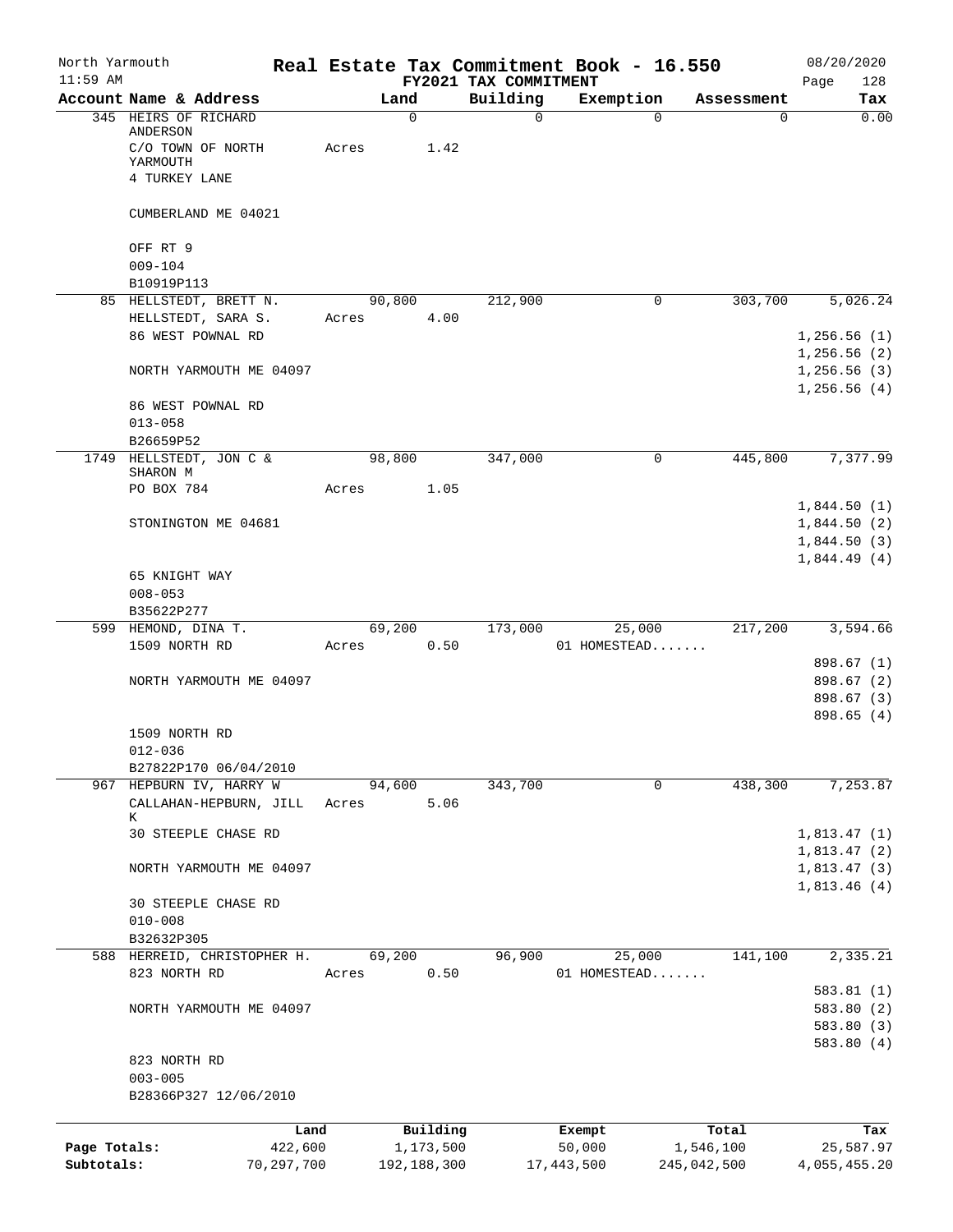| FY2021 TAX COMMITMENT<br>Account Name & Address<br>Building<br>Land<br>Exemption<br>Assessment<br>69,500<br>178,000<br>548 HERSEY, JACLYN M. &<br>$\Omega$<br>247,500<br>WETZEL, EDWIN M. &<br>0.57<br>Acres<br>ELAINE<br>920 NORTH RD<br>1,024.04(1)<br>1,024.03(2)<br>NORTY YARMOUTH ME 04097<br>920 NORTH RD<br>$002 - 079$<br>B31699P255 08/11/2014 B8675P180 03/06/1989<br>19,900<br>19,900<br>700 HESSERT, LOUISE M.<br>0<br>0<br>173 PLEASANT VALLEY RD<br>30.00<br>Acres<br>CUMBERLAND ME 04021<br>SERENITY WAY<br>$010 - 045$<br>B27753P329 05/03/2010<br>14,300<br>338 HESSERT, LOUISE M.<br>14,300<br>$\mathbf 0$<br>$\mathbf 0$<br>173 PLEASANT VALLEY RD<br>Acres<br>15.00<br>CUMBERLAND ME 04021<br>SERENITY WAY<br>$010 - 046$<br>B27753P329 05/03/2010<br>HESTER, P. CHRISTIAN &<br>663,400<br>1137<br>113,800<br>549,600<br>0<br>ANDREA<br>8.60<br>11 ACORN LN<br>Acres<br>NORTH YARMOUTH ME 04097<br>2,744.82 (2)<br>11 ACORN LN<br>$008 - 024$<br>B30607P4 05/01/2013<br>587,900<br>137,000<br>475,900<br>25,000<br>1620<br>HEWITT, WILLIAM D.<br>11 BROOKVIEW LN<br>1.50<br>01 HOMESTEAD<br>Acres<br>NORTH YARMOUTH ME 04097<br>2,432.43(4)<br>11 BROOKVIEW LANE<br>$003 - 027$<br>B24798P45<br>77,700<br>206,300<br>259,000<br>1014 HIBBARD, HAROLD E. III<br>25,000<br>180 MEMORIAL HIGHWAY<br>19.91<br>01 HOMESTEAD<br>Acres<br>NORTH YARMOUTH ME 04097<br>180 MEMORIAL HIGHWAY<br>$008 - 033$<br>B29734P342<br>Land | North Yarmouth<br>$11:59$ AM | Real Estate Tax Commitment Book - 16.550 |        |       | 08/20/2020<br>129<br>Page |
|---------------------------------------------------------------------------------------------------------------------------------------------------------------------------------------------------------------------------------------------------------------------------------------------------------------------------------------------------------------------------------------------------------------------------------------------------------------------------------------------------------------------------------------------------------------------------------------------------------------------------------------------------------------------------------------------------------------------------------------------------------------------------------------------------------------------------------------------------------------------------------------------------------------------------------------------------------------------------------------------------------------------------------------------------------------------------------------------------------------------------------------------------------------------------------------------------------------------------------------------------------------------------------------------------------------------------------------------------------------------------------------------------------------------------------------------|------------------------------|------------------------------------------|--------|-------|---------------------------|
|                                                                                                                                                                                                                                                                                                                                                                                                                                                                                                                                                                                                                                                                                                                                                                                                                                                                                                                                                                                                                                                                                                                                                                                                                                                                                                                                                                                                                                             |                              |                                          |        |       | Tax                       |
|                                                                                                                                                                                                                                                                                                                                                                                                                                                                                                                                                                                                                                                                                                                                                                                                                                                                                                                                                                                                                                                                                                                                                                                                                                                                                                                                                                                                                                             |                              |                                          |        |       | 4,096.13                  |
|                                                                                                                                                                                                                                                                                                                                                                                                                                                                                                                                                                                                                                                                                                                                                                                                                                                                                                                                                                                                                                                                                                                                                                                                                                                                                                                                                                                                                                             |                              |                                          |        |       |                           |
|                                                                                                                                                                                                                                                                                                                                                                                                                                                                                                                                                                                                                                                                                                                                                                                                                                                                                                                                                                                                                                                                                                                                                                                                                                                                                                                                                                                                                                             |                              |                                          |        |       |                           |
|                                                                                                                                                                                                                                                                                                                                                                                                                                                                                                                                                                                                                                                                                                                                                                                                                                                                                                                                                                                                                                                                                                                                                                                                                                                                                                                                                                                                                                             |                              |                                          |        |       |                           |
|                                                                                                                                                                                                                                                                                                                                                                                                                                                                                                                                                                                                                                                                                                                                                                                                                                                                                                                                                                                                                                                                                                                                                                                                                                                                                                                                                                                                                                             |                              |                                          |        |       | 1,024.03(3)               |
|                                                                                                                                                                                                                                                                                                                                                                                                                                                                                                                                                                                                                                                                                                                                                                                                                                                                                                                                                                                                                                                                                                                                                                                                                                                                                                                                                                                                                                             |                              |                                          |        |       | 1,024.03(4)               |
|                                                                                                                                                                                                                                                                                                                                                                                                                                                                                                                                                                                                                                                                                                                                                                                                                                                                                                                                                                                                                                                                                                                                                                                                                                                                                                                                                                                                                                             |                              |                                          |        |       |                           |
|                                                                                                                                                                                                                                                                                                                                                                                                                                                                                                                                                                                                                                                                                                                                                                                                                                                                                                                                                                                                                                                                                                                                                                                                                                                                                                                                                                                                                                             |                              |                                          |        |       |                           |
|                                                                                                                                                                                                                                                                                                                                                                                                                                                                                                                                                                                                                                                                                                                                                                                                                                                                                                                                                                                                                                                                                                                                                                                                                                                                                                                                                                                                                                             |                              |                                          |        |       |                           |
|                                                                                                                                                                                                                                                                                                                                                                                                                                                                                                                                                                                                                                                                                                                                                                                                                                                                                                                                                                                                                                                                                                                                                                                                                                                                                                                                                                                                                                             |                              |                                          |        |       | 329.35                    |
|                                                                                                                                                                                                                                                                                                                                                                                                                                                                                                                                                                                                                                                                                                                                                                                                                                                                                                                                                                                                                                                                                                                                                                                                                                                                                                                                                                                                                                             |                              |                                          |        |       |                           |
|                                                                                                                                                                                                                                                                                                                                                                                                                                                                                                                                                                                                                                                                                                                                                                                                                                                                                                                                                                                                                                                                                                                                                                                                                                                                                                                                                                                                                                             |                              |                                          |        |       | 82.34(1)                  |
|                                                                                                                                                                                                                                                                                                                                                                                                                                                                                                                                                                                                                                                                                                                                                                                                                                                                                                                                                                                                                                                                                                                                                                                                                                                                                                                                                                                                                                             |                              |                                          |        |       | 82.34 (2)<br>82.34 (3)    |
|                                                                                                                                                                                                                                                                                                                                                                                                                                                                                                                                                                                                                                                                                                                                                                                                                                                                                                                                                                                                                                                                                                                                                                                                                                                                                                                                                                                                                                             |                              |                                          |        |       | 82.33(4)                  |
|                                                                                                                                                                                                                                                                                                                                                                                                                                                                                                                                                                                                                                                                                                                                                                                                                                                                                                                                                                                                                                                                                                                                                                                                                                                                                                                                                                                                                                             |                              |                                          |        |       |                           |
|                                                                                                                                                                                                                                                                                                                                                                                                                                                                                                                                                                                                                                                                                                                                                                                                                                                                                                                                                                                                                                                                                                                                                                                                                                                                                                                                                                                                                                             |                              |                                          |        |       |                           |
|                                                                                                                                                                                                                                                                                                                                                                                                                                                                                                                                                                                                                                                                                                                                                                                                                                                                                                                                                                                                                                                                                                                                                                                                                                                                                                                                                                                                                                             |                              |                                          |        |       |                           |
|                                                                                                                                                                                                                                                                                                                                                                                                                                                                                                                                                                                                                                                                                                                                                                                                                                                                                                                                                                                                                                                                                                                                                                                                                                                                                                                                                                                                                                             |                              |                                          |        |       | 236.67                    |
|                                                                                                                                                                                                                                                                                                                                                                                                                                                                                                                                                                                                                                                                                                                                                                                                                                                                                                                                                                                                                                                                                                                                                                                                                                                                                                                                                                                                                                             |                              |                                          |        |       |                           |
|                                                                                                                                                                                                                                                                                                                                                                                                                                                                                                                                                                                                                                                                                                                                                                                                                                                                                                                                                                                                                                                                                                                                                                                                                                                                                                                                                                                                                                             |                              |                                          |        |       | 59.17(1)                  |
|                                                                                                                                                                                                                                                                                                                                                                                                                                                                                                                                                                                                                                                                                                                                                                                                                                                                                                                                                                                                                                                                                                                                                                                                                                                                                                                                                                                                                                             |                              |                                          |        |       | 59.17(2)                  |
|                                                                                                                                                                                                                                                                                                                                                                                                                                                                                                                                                                                                                                                                                                                                                                                                                                                                                                                                                                                                                                                                                                                                                                                                                                                                                                                                                                                                                                             |                              |                                          |        |       | 59.17(3)                  |
|                                                                                                                                                                                                                                                                                                                                                                                                                                                                                                                                                                                                                                                                                                                                                                                                                                                                                                                                                                                                                                                                                                                                                                                                                                                                                                                                                                                                                                             |                              |                                          |        |       | 59.16(4)                  |
|                                                                                                                                                                                                                                                                                                                                                                                                                                                                                                                                                                                                                                                                                                                                                                                                                                                                                                                                                                                                                                                                                                                                                                                                                                                                                                                                                                                                                                             |                              |                                          |        |       |                           |
|                                                                                                                                                                                                                                                                                                                                                                                                                                                                                                                                                                                                                                                                                                                                                                                                                                                                                                                                                                                                                                                                                                                                                                                                                                                                                                                                                                                                                                             |                              |                                          |        |       |                           |
|                                                                                                                                                                                                                                                                                                                                                                                                                                                                                                                                                                                                                                                                                                                                                                                                                                                                                                                                                                                                                                                                                                                                                                                                                                                                                                                                                                                                                                             |                              |                                          |        |       | 10,979.27                 |
|                                                                                                                                                                                                                                                                                                                                                                                                                                                                                                                                                                                                                                                                                                                                                                                                                                                                                                                                                                                                                                                                                                                                                                                                                                                                                                                                                                                                                                             |                              |                                          |        |       |                           |
|                                                                                                                                                                                                                                                                                                                                                                                                                                                                                                                                                                                                                                                                                                                                                                                                                                                                                                                                                                                                                                                                                                                                                                                                                                                                                                                                                                                                                                             |                              |                                          |        |       |                           |
|                                                                                                                                                                                                                                                                                                                                                                                                                                                                                                                                                                                                                                                                                                                                                                                                                                                                                                                                                                                                                                                                                                                                                                                                                                                                                                                                                                                                                                             |                              |                                          |        |       | 2,744.82 (1)              |
|                                                                                                                                                                                                                                                                                                                                                                                                                                                                                                                                                                                                                                                                                                                                                                                                                                                                                                                                                                                                                                                                                                                                                                                                                                                                                                                                                                                                                                             |                              |                                          |        |       | 2,744.82 (3)              |
|                                                                                                                                                                                                                                                                                                                                                                                                                                                                                                                                                                                                                                                                                                                                                                                                                                                                                                                                                                                                                                                                                                                                                                                                                                                                                                                                                                                                                                             |                              |                                          |        |       | 2,744.81(4)               |
|                                                                                                                                                                                                                                                                                                                                                                                                                                                                                                                                                                                                                                                                                                                                                                                                                                                                                                                                                                                                                                                                                                                                                                                                                                                                                                                                                                                                                                             |                              |                                          |        |       |                           |
|                                                                                                                                                                                                                                                                                                                                                                                                                                                                                                                                                                                                                                                                                                                                                                                                                                                                                                                                                                                                                                                                                                                                                                                                                                                                                                                                                                                                                                             |                              |                                          |        |       |                           |
|                                                                                                                                                                                                                                                                                                                                                                                                                                                                                                                                                                                                                                                                                                                                                                                                                                                                                                                                                                                                                                                                                                                                                                                                                                                                                                                                                                                                                                             |                              |                                          |        |       |                           |
|                                                                                                                                                                                                                                                                                                                                                                                                                                                                                                                                                                                                                                                                                                                                                                                                                                                                                                                                                                                                                                                                                                                                                                                                                                                                                                                                                                                                                                             |                              |                                          |        |       | 9,729.75                  |
|                                                                                                                                                                                                                                                                                                                                                                                                                                                                                                                                                                                                                                                                                                                                                                                                                                                                                                                                                                                                                                                                                                                                                                                                                                                                                                                                                                                                                                             |                              |                                          |        |       |                           |
|                                                                                                                                                                                                                                                                                                                                                                                                                                                                                                                                                                                                                                                                                                                                                                                                                                                                                                                                                                                                                                                                                                                                                                                                                                                                                                                                                                                                                                             |                              |                                          |        |       | 2,432.44(1)               |
|                                                                                                                                                                                                                                                                                                                                                                                                                                                                                                                                                                                                                                                                                                                                                                                                                                                                                                                                                                                                                                                                                                                                                                                                                                                                                                                                                                                                                                             |                              |                                          |        |       | 2,432.44 (2)              |
|                                                                                                                                                                                                                                                                                                                                                                                                                                                                                                                                                                                                                                                                                                                                                                                                                                                                                                                                                                                                                                                                                                                                                                                                                                                                                                                                                                                                                                             |                              |                                          |        |       | 2,432.44(3)               |
|                                                                                                                                                                                                                                                                                                                                                                                                                                                                                                                                                                                                                                                                                                                                                                                                                                                                                                                                                                                                                                                                                                                                                                                                                                                                                                                                                                                                                                             |                              |                                          |        |       |                           |
|                                                                                                                                                                                                                                                                                                                                                                                                                                                                                                                                                                                                                                                                                                                                                                                                                                                                                                                                                                                                                                                                                                                                                                                                                                                                                                                                                                                                                                             |                              |                                          |        |       |                           |
|                                                                                                                                                                                                                                                                                                                                                                                                                                                                                                                                                                                                                                                                                                                                                                                                                                                                                                                                                                                                                                                                                                                                                                                                                                                                                                                                                                                                                                             |                              |                                          |        |       |                           |
|                                                                                                                                                                                                                                                                                                                                                                                                                                                                                                                                                                                                                                                                                                                                                                                                                                                                                                                                                                                                                                                                                                                                                                                                                                                                                                                                                                                                                                             |                              |                                          |        |       | 4,286.45                  |
|                                                                                                                                                                                                                                                                                                                                                                                                                                                                                                                                                                                                                                                                                                                                                                                                                                                                                                                                                                                                                                                                                                                                                                                                                                                                                                                                                                                                                                             |                              |                                          |        |       |                           |
|                                                                                                                                                                                                                                                                                                                                                                                                                                                                                                                                                                                                                                                                                                                                                                                                                                                                                                                                                                                                                                                                                                                                                                                                                                                                                                                                                                                                                                             |                              |                                          |        |       | 1,071.62(1)               |
|                                                                                                                                                                                                                                                                                                                                                                                                                                                                                                                                                                                                                                                                                                                                                                                                                                                                                                                                                                                                                                                                                                                                                                                                                                                                                                                                                                                                                                             |                              |                                          |        |       | 1,071.61(2)               |
|                                                                                                                                                                                                                                                                                                                                                                                                                                                                                                                                                                                                                                                                                                                                                                                                                                                                                                                                                                                                                                                                                                                                                                                                                                                                                                                                                                                                                                             |                              |                                          |        |       | 1,071.61(3)               |
|                                                                                                                                                                                                                                                                                                                                                                                                                                                                                                                                                                                                                                                                                                                                                                                                                                                                                                                                                                                                                                                                                                                                                                                                                                                                                                                                                                                                                                             |                              |                                          |        |       | 1,071.61(4)               |
|                                                                                                                                                                                                                                                                                                                                                                                                                                                                                                                                                                                                                                                                                                                                                                                                                                                                                                                                                                                                                                                                                                                                                                                                                                                                                                                                                                                                                                             |                              |                                          |        |       |                           |
|                                                                                                                                                                                                                                                                                                                                                                                                                                                                                                                                                                                                                                                                                                                                                                                                                                                                                                                                                                                                                                                                                                                                                                                                                                                                                                                                                                                                                                             |                              |                                          |        |       |                           |
|                                                                                                                                                                                                                                                                                                                                                                                                                                                                                                                                                                                                                                                                                                                                                                                                                                                                                                                                                                                                                                                                                                                                                                                                                                                                                                                                                                                                                                             |                              |                                          |        |       |                           |
|                                                                                                                                                                                                                                                                                                                                                                                                                                                                                                                                                                                                                                                                                                                                                                                                                                                                                                                                                                                                                                                                                                                                                                                                                                                                                                                                                                                                                                             |                              |                                          |        |       |                           |
|                                                                                                                                                                                                                                                                                                                                                                                                                                                                                                                                                                                                                                                                                                                                                                                                                                                                                                                                                                                                                                                                                                                                                                                                                                                                                                                                                                                                                                             |                              | Building                                 | Exempt | Total | Tax                       |
| 432,200<br>1,409,800<br>Page Totals:<br>50,000<br>1,792,000                                                                                                                                                                                                                                                                                                                                                                                                                                                                                                                                                                                                                                                                                                                                                                                                                                                                                                                                                                                                                                                                                                                                                                                                                                                                                                                                                                                 |                              |                                          |        |       | 29,657.62                 |

**Subtotals:** 70,729,900 193,598,100 17,493,500 246,834,500 4,085,112.82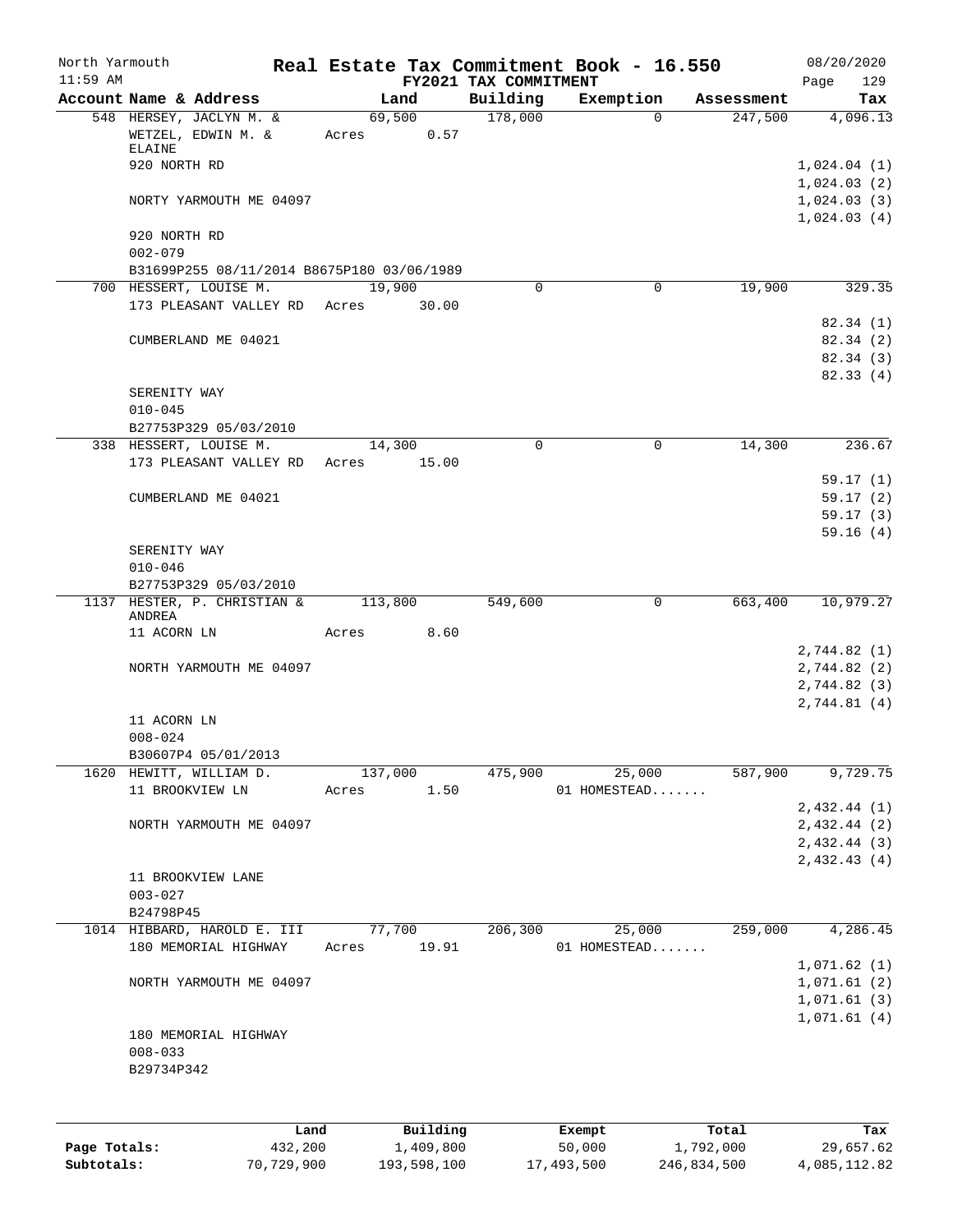| North Yarmouth<br>$11:59$ AM |                                                  |         |      | FY2021 TAX COMMITMENT | Real Estate Tax Commitment Book - 16.550 |            | 08/20/2020<br>Page | 130 |
|------------------------------|--------------------------------------------------|---------|------|-----------------------|------------------------------------------|------------|--------------------|-----|
|                              | Account Name & Address                           | Land    |      | Building              | Exemption                                | Assessment |                    | Tax |
|                              | 730 HIBYAN, JILL                                 | 77,600  |      | 289,000               | 0                                        | 366,600    | 6,067.23           |     |
|                              | 4 MARSTON WAY                                    | Acres   | 1.36 |                       |                                          |            |                    |     |
|                              |                                                  |         |      |                       |                                          |            | 1, 516.81(1)       |     |
|                              | NORTH YARMOUTH ME 04097                          |         |      |                       |                                          |            | 1,516.81(2)        |     |
|                              |                                                  |         |      |                       |                                          |            | 1, 516.81(3)       |     |
|                              |                                                  |         |      |                       |                                          |            | 1,516.80(4)        |     |
|                              | 4 MARSTON WAY                                    |         |      |                       |                                          |            |                    |     |
|                              | $012 - 017$                                      |         |      |                       |                                          |            |                    |     |
|                              | B35023P248                                       |         |      |                       |                                          |            |                    |     |
|                              | 1555 HICKS, ELIZABETH A.                         | 85,800  |      | 216,800               | 25,000                                   | 277,600    | 4,594.28           |     |
|                              | 21 BROWNS WAY                                    | Acres   | 3.00 |                       | 01 HOMESTEAD                             |            |                    |     |
|                              |                                                  |         |      |                       |                                          |            | 1,148.57(1)        |     |
|                              | NORTH YARMOUTH ME 04097                          |         |      |                       |                                          |            | 1,148.57(2)        |     |
|                              |                                                  |         |      |                       |                                          |            | 1,148.57(3)        |     |
|                              |                                                  |         |      |                       |                                          |            | 1,148.57(4)        |     |
|                              | 21 BROWNS WAY                                    |         |      |                       |                                          |            |                    |     |
|                              | $001 - 023$                                      |         |      |                       |                                          |            |                    |     |
|                              | B22043P245                                       |         |      |                       |                                          |            |                    |     |
|                              | 415 HIGHT, MARILYN F.                            | 75,800  |      | 78,300                | 25,000                                   | 129,100    | 2,136.61           |     |
|                              | HIGHT, STEVEN W.                                 | Acres   | 1.00 |                       | 01 HOMESTEAD                             |            |                    |     |
|                              | 208 WALNUT HILL RD                               |         |      |                       |                                          |            | 534.16(1)          |     |
|                              |                                                  |         |      |                       |                                          |            | 534.15(2)          |     |
|                              | NORTH YARMOUTH ME 04097                          |         |      |                       |                                          |            | 534.15(3)          |     |
|                              |                                                  |         |      |                       |                                          |            | 534.15(4)          |     |
|                              | 208 WALNUT HILL RD                               |         |      |                       |                                          |            |                    |     |
|                              | $004 - 001$                                      |         |      |                       |                                          |            |                    |     |
|                              | B30395P126                                       |         |      |                       |                                          |            |                    |     |
|                              | 35 HILDRETH, GEORGE R.                           | 106,800 |      | 239,800               | 25,000                                   | 321,600    | 5,322.48           |     |
|                              | 62 OLD STATION HOUSE RD Acres                    |         | 7.20 |                       | 01 HOMESTEAD                             |            |                    |     |
|                              |                                                  |         |      |                       |                                          |            | 1,330.62(1)        |     |
|                              | NORTH YARMOUTH ME 04097                          |         |      |                       |                                          |            | 1,330.62(2)        |     |
|                              |                                                  |         |      |                       |                                          |            | 1,330.62(3)        |     |
|                              |                                                  |         |      |                       |                                          |            | 1,330.62(4)        |     |
|                              |                                                  |         |      |                       |                                          |            |                    |     |
|                              | 62 OLD STATION HOUSE RD                          |         |      |                       |                                          |            |                    |     |
|                              | $004 - 030$                                      |         |      |                       |                                          |            |                    |     |
|                              | B20021P179                                       |         |      | 0                     | $\mathbf 0$                              | 76,800     | 1,271.04           |     |
|                              | 2015 HILDRETH, SAMUEL W &<br>GALLAGHER, CATHERIN | 76,800  |      |                       |                                          |            |                    |     |
|                              | 56 SMITHWOOD DR                                  | Acres   | 1.20 |                       |                                          |            |                    |     |
|                              |                                                  |         |      |                       |                                          |            | 317.76(1)          |     |
|                              | NORTH YARMOUTH ME 04097                          |         |      |                       |                                          |            | 317.76(2)          |     |
|                              |                                                  |         |      |                       |                                          |            | 317.76(3)          |     |
|                              |                                                  |         |      |                       |                                          |            | 317.76(4)          |     |
|                              |                                                  |         |      |                       |                                          |            |                    |     |
|                              | 56 SMITHWOOD DR                                  |         |      |                       |                                          |            |                    |     |
|                              | $004 - 100 - 001$                                |         |      |                       |                                          |            |                    |     |
|                              | B35949P143                                       |         |      |                       |                                          |            |                    |     |
|                              | 628 HILTY, ANDREW &                              | 76,900  |      | 299,400               | 0                                        | 376,300    | 6,227.77           |     |
|                              | KASS, JOANNA A                                   | Acres   | 1.22 |                       |                                          |            |                    |     |
|                              | 20 GRAY RD                                       |         |      |                       |                                          |            | 1,556.95(1)        |     |
|                              |                                                  |         |      |                       |                                          |            | 1,556.94(2)        |     |
|                              | NORTH YARMOUTH ME 04097                          |         |      |                       |                                          |            | 1,556.94(3)        |     |
|                              |                                                  |         |      |                       |                                          |            | 1,556.94(4)        |     |
|                              | 20 GRAY RD                                       |         |      |                       |                                          |            |                    |     |
|                              | $010 - 076$                                      |         |      |                       |                                          |            |                    |     |
|                              | B35671P316                                       |         |      |                       |                                          |            |                    |     |
|                              |                                                  |         |      |                       |                                          |            |                    |     |
|                              |                                                  |         |      |                       |                                          |            |                    |     |

|              | Land       | Building    | Exempt     | Total       | Tax          |
|--------------|------------|-------------|------------|-------------|--------------|
| Page Totals: | 499,700    | 1,123,300   | 75,000     | 1,548,000   | 25,619.41    |
| Subtotals:   | 71,229,600 | 194,721,400 | 17,568,500 | 248,382,500 | 4,110,732.23 |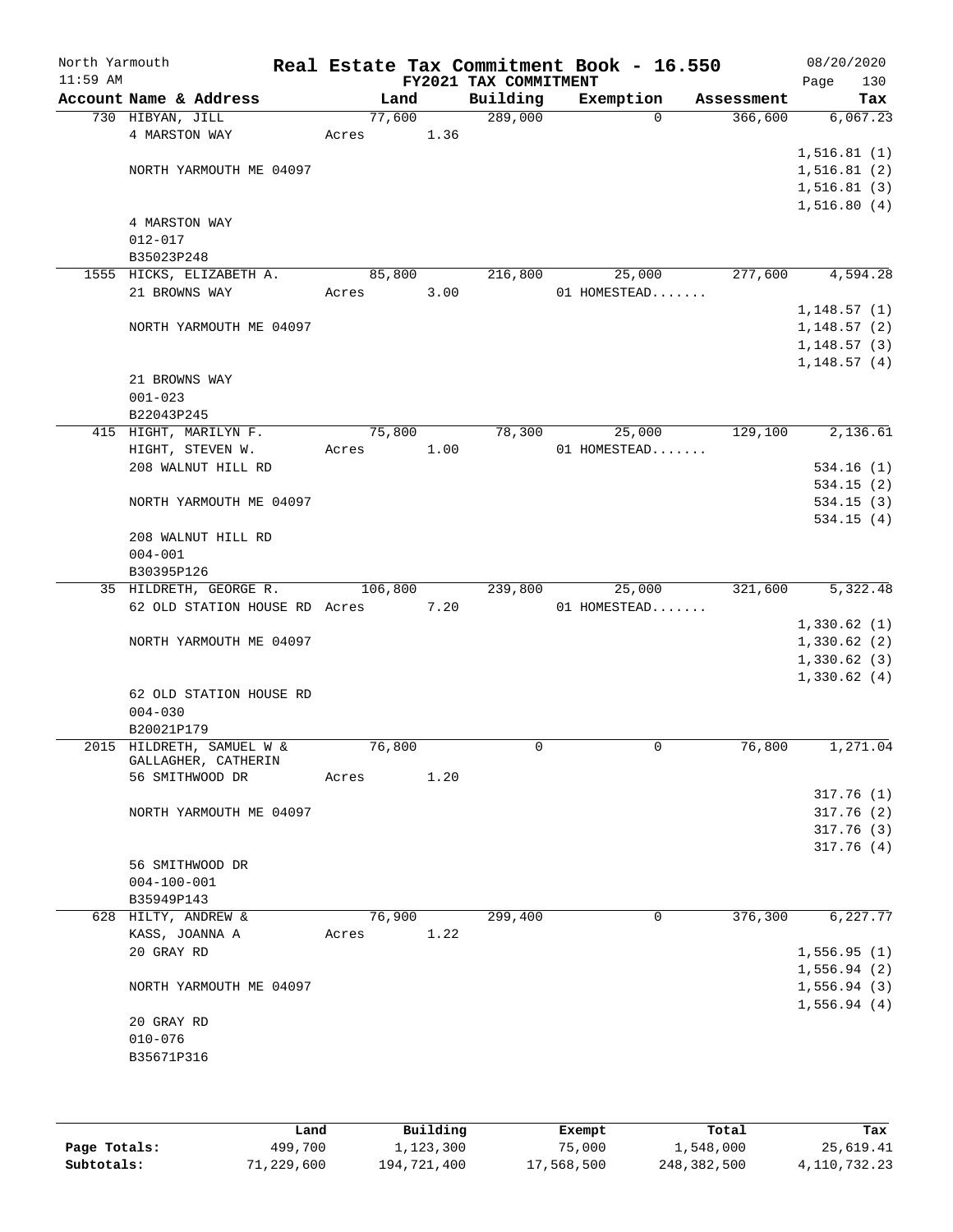| North Yarmouth<br>$11:59$ AM |                             |         |      | FY2021 TAX COMMITMENT | Real Estate Tax Commitment Book - 16.550 |            | 08/20/2020<br>Page<br>131 |
|------------------------------|-----------------------------|---------|------|-----------------------|------------------------------------------|------------|---------------------------|
|                              | Account Name & Address      | Land    |      | Building              | Exemption                                | Assessment | Tax                       |
|                              | 1280 HINSMAN, CARL A.       | 94,400  |      | 268,100               | 25,000                                   | 337,500    | 5,585.63                  |
|                              | 83 CHRISTOPHER RD           | Acres   | 3.00 |                       | 01 HOMESTEAD                             |            |                           |
|                              |                             |         |      |                       |                                          |            | 1,396.41(1)               |
|                              | NORTH YARMOUTH ME 04097     |         |      |                       |                                          |            | 1,396.41(2)               |
|                              |                             |         |      |                       |                                          |            | 1,396.41(3)               |
|                              |                             |         |      |                       |                                          |            | 1,396.40(4)               |
|                              | 83 CHRISTOPHER RD           |         |      |                       |                                          |            |                           |
|                              | $016 - 119$                 |         |      |                       |                                          |            |                           |
|                              | B25570P199                  |         |      |                       |                                          |            |                           |
|                              | 1119 HIRSH, ETHAN & STEFANI | 75,800  |      | 245,300               | 25,000                                   | 296,100    | 4,900.46                  |
|                              | 172 HASKELL RD              | Acres   | 1.00 |                       | 01 HOMESTEAD                             |            |                           |
|                              |                             |         |      |                       |                                          |            | 1,225.12(1)               |
|                              | NORTH YARMOUTH ME 04097     |         |      |                       |                                          |            | 1,225.12(2)               |
|                              |                             |         |      |                       |                                          |            | 1,225.12(3)               |
|                              |                             |         |      |                       |                                          |            | 1,225.10(4)               |
|                              | 172 HASKELL RD              |         |      |                       |                                          |            |                           |
|                              | $014 - 020$                 |         |      |                       |                                          |            |                           |
|                              | B34604P145                  |         |      |                       |                                          |            |                           |
|                              | 1513 HIRSH, SAMUEL M.       | 101,200 |      | 321,400               | 0                                        | 422,600    | 6,994.03                  |
|                              | HIRSH, KATHERINE M.         | Acres   | 1.41 |                       |                                          |            |                           |
|                              | 3 COUNTRY CREEK             |         |      |                       |                                          |            | 1,748.51(1)               |
|                              |                             |         |      |                       |                                          |            | 1,748.51(2)               |
|                              | NORTH YARMOUTH ME 04097     |         |      |                       |                                          |            | 1,748.51(3)               |
|                              |                             |         |      |                       |                                          |            | 1,748.50(4)               |
|                              | 3 COUNTRY CREEK             |         |      |                       |                                          |            |                           |
|                              | $014 - 112$                 |         |      |                       |                                          |            |                           |
|                              | B27188P153                  |         |      |                       |                                          |            |                           |
|                              | 873 HISE, PATRICIA B.       | 77,900  |      | 241,200               | 31,000                                   | 288,100    | 4,768.06                  |
|                              | 14 TITCOMB FIELD RD         | Acres   | 1.42 |                       | 05 VETERAN                               |            |                           |
|                              |                             |         |      |                       | 01 HOMESTEAD                             |            | 1,192.02(1)               |
|                              | NORTH YARMOUTH ME 04097     |         |      |                       |                                          |            | 1,192.02(2)               |
|                              |                             |         |      |                       |                                          |            | 1, 192.02(3)              |
|                              |                             |         |      |                       |                                          |            | 1,192.00(4)               |
|                              | 14 TITCOMB FIELD RD         |         |      |                       |                                          |            |                           |
|                              | $012 - 012$                 |         |      |                       |                                          |            |                           |
|                              | B26263P300                  |         |      |                       |                                          |            |                           |
|                              | 1340 HITCHCOCK, WILLIAM H.  | 95,300  |      | 71,900                | 25,000                                   | 142,200    | 2,353.41                  |
|                              | 319 WEST POWNAL RD          | Acres   | 4.90 |                       | 01 HOMESTEAD                             |            |                           |
|                              |                             |         |      |                       |                                          |            | 588.36 (1)                |
|                              | NORTH YARMOUTH ME 04097     |         |      |                       |                                          |            | 588.35(2)                 |
|                              |                             |         |      |                       |                                          |            | 588.35(3)                 |
|                              |                             |         |      |                       |                                          |            | 588.35(4)                 |
|                              | 319 WEST POWNAL RD          |         |      |                       |                                          |            |                           |
|                              | $013 - 038$                 |         |      |                       |                                          |            |                           |
|                              | 1213 HJELM, NATHAN          | 77,100  |      | 160,400               | 0                                        | 237,500    | 3,930.63                  |
|                              | 6 MORGAN LN                 | Acres   | 1.26 |                       |                                          |            |                           |
|                              |                             |         |      |                       |                                          |            | 982.66 (1)                |
|                              | WINDHAM ME 04062            |         |      |                       |                                          |            | 982.66 (2)                |
|                              |                             |         |      |                       |                                          |            | 982.66 (3)                |
|                              |                             |         |      |                       |                                          |            | 982.65(4)                 |
|                              | 381 MILL RD                 |         |      |                       |                                          |            |                           |
|                              | $016 - 005$                 |         |      |                       |                                          |            |                           |
|                              | B35072P279                  |         |      |                       |                                          |            |                           |
|                              |                             |         |      |                       |                                          |            |                           |

|              | Land       | Building    | Exempt     | Total       | Tax          |
|--------------|------------|-------------|------------|-------------|--------------|
| Page Totals: | 521,700    | 1,308,300   | 106,000    | 1,724,000   | 28,532.22    |
| Subtotals:   | 71,751,300 | 196,029,700 | 17,674,500 | 250,106,500 | 4,139,264.45 |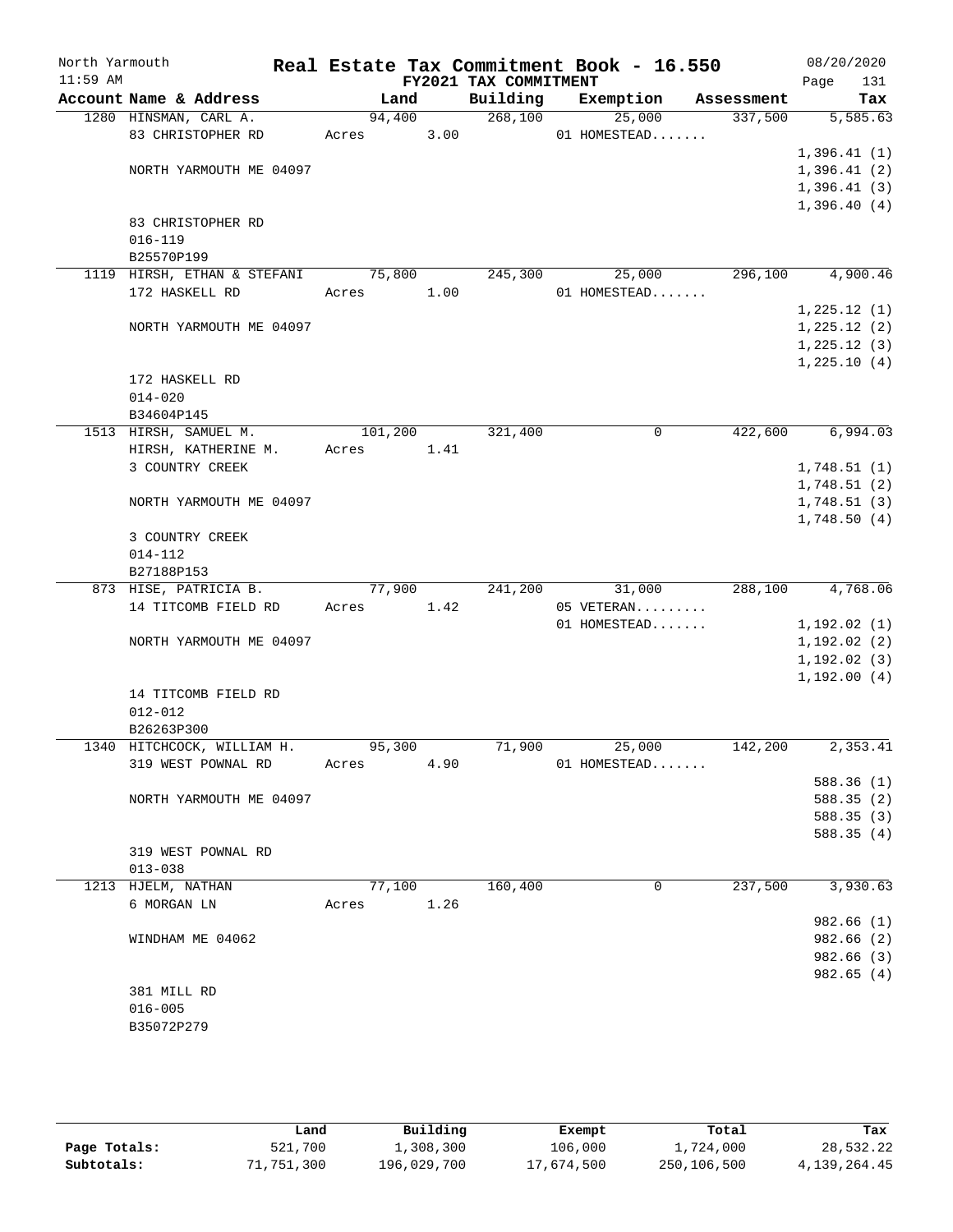| North Yarmouth |                             |                |      |                       | Real Estate Tax Commitment Book - 16.550 |                       | 08/20/2020                 |
|----------------|-----------------------------|----------------|------|-----------------------|------------------------------------------|-----------------------|----------------------------|
| $11:59$ AM     | Account Name & Address      |                |      | FY2021 TAX COMMITMENT |                                          |                       | 132<br>Page                |
|                | 209 HJORTH, CHRISTOPHER P & | Land<br>99,800 |      | Building<br>305,700   | Exemption<br>$\Omega$                    | Assessment<br>405,500 | Tax<br>6,711.03            |
|                | CYNTHIA G                   |                |      |                       |                                          |                       |                            |
|                | 22 MEADOWCREEK LANE         | Acres          | 5.80 |                       |                                          |                       |                            |
|                | NORTH YARMOUTH ME 04097     |                |      |                       |                                          |                       | 1,677.76(1)<br>1,677.76(2) |
|                |                             |                |      |                       |                                          |                       | 1,677.76(3)                |
|                |                             |                |      |                       |                                          |                       | 1,677.75(4)                |
|                | 22 MEADOWCREEK LANE         |                |      |                       |                                          |                       |                            |
|                | $004 - 183$                 |                |      |                       |                                          |                       |                            |
|                | B36124P211                  |                |      |                       |                                          |                       |                            |
|                | 1611 HOBART, DANIEL T.      | 134,200        |      | 563,800               | 25,000                                   | 673,000               | 11,138.15                  |
|                | 54 GOLDENROD LANE           | Acres          | 1.18 |                       | 01 HOMESTEAD                             |                       |                            |
|                |                             |                |      |                       |                                          |                       | 2,784.54(1)                |
|                | NORTH YARMOUTH ME 04097     |                |      |                       |                                          |                       | 2,784.54 (2)               |
|                |                             |                |      |                       |                                          |                       | 2,784.54 (3)               |
|                |                             |                |      |                       |                                          |                       | 2,784.53(4)                |
|                | 54 GOLDENROD LN             |                |      |                       |                                          |                       |                            |
|                | $003 - 011$                 |                |      |                       |                                          |                       |                            |
|                | B24912P142                  |                |      |                       |                                          |                       |                            |
|                | 1612 HOBART, DANIEL T.      | 135,000        |      | $\mathbf 0$           | $\mathbf 0$                              | 135,000               | 2,234.25                   |
|                | 54 GOLDENROD LN             | Acres          | 1.27 |                       |                                          |                       |                            |
|                |                             |                |      |                       |                                          |                       | 558.57(1)                  |
|                | NORTH YARMOUTH ME 04097     |                |      |                       |                                          |                       | 558.56(2)                  |
|                |                             |                |      |                       |                                          |                       | 558.56(3)                  |
|                |                             |                |      |                       |                                          |                       | 558.56(4)                  |
|                | 58 GOLDENROD LN             |                |      |                       |                                          |                       |                            |
|                | $003 - 010$                 |                |      |                       |                                          |                       |                            |
|                | B29117P79 10/03/2011        |                |      |                       |                                          |                       |                            |
|                | 1432 HODGE, JAMES B.        | 84,600         |      | 169,200               | $\mathbf 0$                              | 253,800               | 4,200.39                   |
|                | 118 HALLOWELL RD            | Acres          | 2.76 |                       |                                          |                       |                            |
|                |                             |                |      |                       |                                          |                       | 1,050.10(1)                |
|                | NORTH YARMOUTH ME 04097     |                |      |                       |                                          |                       | 1,050.10(2)                |
|                |                             |                |      |                       |                                          |                       | 1,050.10(3)                |
|                |                             |                |      |                       |                                          |                       | 1,050.09(4)                |
|                | 118 HALLOWELL RD            |                |      |                       |                                          |                       |                            |
|                | $009 - 075$<br>B17180P316   |                |      |                       |                                          |                       |                            |
|                | 409 HODGETTS, PAUL W.       | 87,800         |      | 149,600               |                                          | 212,400               |                            |
|                | 1095 SLIGO RD               | Acres          | 3.40 |                       | 25,000<br>01 HOMESTEAD                   |                       | 3,515.22                   |
|                |                             |                |      |                       |                                          |                       | 878.81 (1)                 |
|                | NORTH YARMOUTH ME 04097     |                |      |                       |                                          |                       | 878.81 (2)                 |
|                |                             |                |      |                       |                                          |                       | 878.81 (3)                 |
|                |                             |                |      |                       |                                          |                       | 878.79 (4)                 |
|                | 1095 SLIGO RD               |                |      |                       |                                          |                       |                            |
|                | $011 - 045$                 |                |      |                       |                                          |                       |                            |
|                | 958 HOLDEN, WILLIAM         | 97,500         |      | 0                     | 0                                        | 97,500                | 1,613.63                   |
|                | 10 NEW GLOUCESTER RD        | Acres          | 5.33 |                       |                                          |                       |                            |
|                |                             |                |      |                       |                                          |                       | 403.41(1)                  |
|                | NORTH YARMOUTH ME 04097     |                |      |                       |                                          |                       | 403.41(2)                  |
|                |                             |                |      |                       |                                          |                       | 403.41(3)                  |
|                |                             |                |      |                       |                                          |                       | 403.40 (4)                 |
|                | STEEPLE CHASE RD            |                |      |                       |                                          |                       |                            |
|                | $010 - 011$                 |                |      |                       |                                          |                       |                            |
|                | B7877P114                   |                |      |                       |                                          |                       |                            |
|                |                             |                |      |                       |                                          |                       |                            |

|              | Land       | Building    | Exempt     | Total       | Tax          |
|--------------|------------|-------------|------------|-------------|--------------|
| Page Totals: | 638,900    | 1,188,300   | 50,000     | 1,777,200   | 29, 412.67   |
| Subtotals:   | 72,390,200 | 197,218,000 | 17,724,500 | 251,883,700 | 4,168,677.12 |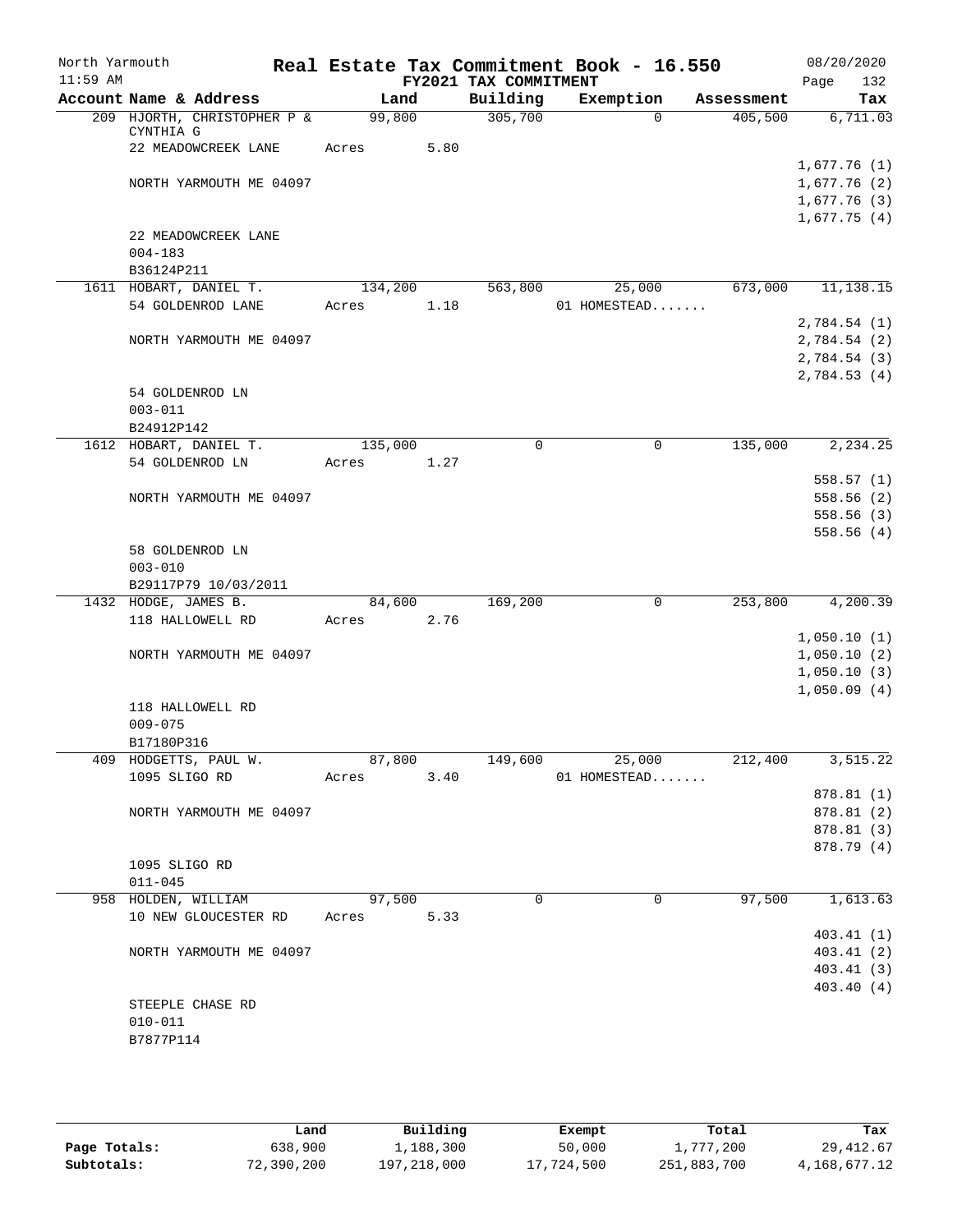| North Yarmouth |                                             |            |       |             |      |                                   | Real Estate Tax Commitment Book - 16.550 |             | 08/20/2020         |
|----------------|---------------------------------------------|------------|-------|-------------|------|-----------------------------------|------------------------------------------|-------------|--------------------|
| $11:59$ AM     | Account Name & Address                      |            |       | Land        |      | FY2021 TAX COMMITMENT<br>Building | Exemption                                | Assessment  | Page<br>133<br>Tax |
|                | 971 HOLDEN, WILLIAM H.                      |            |       | 88,300      |      | 294,100                           | 25,000                                   | 357,400     | 5,914.97           |
|                | HOLDEN, STACEY R.                           |            | Acres |             | 3.50 |                                   | 01 HOMESTEAD                             |             |                    |
|                | 10 NEW GLOUCESTER RD                        |            |       |             |      |                                   |                                          |             | 1,478.75(1)        |
|                |                                             |            |       |             |      |                                   |                                          |             | 1,478.74(2)        |
|                | NORTH YARMOUTH ME 04097                     |            |       |             |      |                                   |                                          |             | 1,478.74(3)        |
|                |                                             |            |       |             |      |                                   |                                          |             | 1,478.74(4)        |
|                | 10 NEW GLOUCESTER RD                        |            |       |             |      |                                   |                                          |             |                    |
|                | $010 - 019$                                 |            |       |             |      |                                   |                                          |             |                    |
|                | B6538P160                                   |            |       |             |      |                                   |                                          |             |                    |
|                | 2023 HOLLAND, PATRICK D                     |            |       | 89,800      |      | 214,400                           | 0                                        | 304,200     | 5,034.51           |
|                | P O BOX 2003                                |            | Acres |             | 3.80 |                                   |                                          |             |                    |
|                |                                             |            |       |             |      |                                   |                                          |             | 1,258.63(1)        |
|                | NORTH CONWAY NH 03860                       |            |       |             |      |                                   |                                          |             | 1, 258.63(2)       |
|                |                                             |            |       |             |      |                                   |                                          |             | 1,258.63(3)        |
|                |                                             |            |       |             |      |                                   |                                          |             | 1,258.62(4)        |
|                | 493 NEW GLOUCESTER RD                       |            |       |             |      |                                   |                                          |             |                    |
|                | $012 - 056 - 002$                           |            |       |             |      |                                   |                                          |             |                    |
|                | B35996P20                                   |            |       |             |      |                                   |                                          |             |                    |
|                | 322 HOLMAN, DAVID SUTER &                   |            |       | 76,700      |      | 206,200                           | 41,000                                   | 241,900     | 4,003.45           |
|                | ROMMY CORNEJO                               |            |       |             |      |                                   |                                          |             |                    |
|                | 755 SLIGO RD                                |            | Acres |             | 1.18 |                                   | 104 SOL4 8000-15999 WATTS                |             |                    |
|                |                                             |            |       |             |      |                                   | 01 HOMESTEAD                             |             | 1,000.87(1)        |
|                | NORTH YARMOUTH ME 04097                     |            |       |             |      |                                   |                                          |             | 1,000.86(2)        |
|                |                                             |            |       |             |      |                                   |                                          |             | 1,000.86(3)        |
|                |                                             |            |       |             |      |                                   |                                          |             | 1,000.86(4)        |
|                | 755 SLIGO RD                                |            |       |             |      |                                   |                                          |             |                    |
|                | $005 - 022$                                 |            |       |             |      |                                   |                                          |             |                    |
|                | B30313P32                                   |            |       |             |      |                                   |                                          |             |                    |
|                | 1413 HOLSHOUSER, SEAN                       |            |       | 75,800      |      | 244,400                           | 0                                        | 320,200     | 5,299.31           |
|                | HOLSHOUSER, KRISTEN                         |            | Acres |             | 1.00 |                                   |                                          |             |                    |
|                | 1451 NORTH RD                               |            |       |             |      |                                   |                                          |             | 1,324.83(1)        |
|                |                                             |            |       |             |      |                                   |                                          |             | 1,324.83(2)        |
|                | NORTH YARMOUTH ME 04097                     |            |       |             |      |                                   |                                          |             | 1,324.83(3)        |
|                |                                             |            |       |             |      |                                   |                                          |             | 1,324.82(4)        |
|                | 1451 NORTH RD                               |            |       |             |      |                                   |                                          |             |                    |
|                | $012 - 043$                                 |            |       |             |      |                                   |                                          |             |                    |
|                | B32540P201                                  |            |       |             |      |                                   |                                          |             |                    |
|                | 400 HOPKINS, RICHARD J. &                   |            |       | 101,800     |      | 186,400                           | 25,000                                   | 263,200     | 4,355.96           |
|                | DEBRA L.                                    |            |       |             |      |                                   |                                          |             |                    |
|                | 1016 SLIGO RD                               |            | Acres |             | 6.20 |                                   | 01 HOMESTEAD                             |             |                    |
|                |                                             |            |       |             |      |                                   |                                          |             | 1,088.99(1)        |
|                | NORTH YARMOUTH ME 04097                     |            |       |             |      |                                   |                                          |             | 1,088.99(2)        |
|                |                                             |            |       |             |      |                                   |                                          |             | 1,088.99(3)        |
|                |                                             |            |       |             |      |                                   |                                          |             | 1,088.99(4)        |
|                | 1016 SLIGO RD                               |            |       |             |      |                                   |                                          |             |                    |
|                | $008 - 040$                                 |            |       |             |      |                                   |                                          |             |                    |
|                | B14862P340                                  |            |       |             |      |                                   |                                          |             |                    |
|                | 1406 HOPKINS, SARAH G.                      |            |       | 104,800     |      | 352,600                           | 25,000                                   | 432,400     | 7,156.22           |
|                | 1231 NORTH RD                               |            | Acres |             | 6.80 |                                   | 01 HOMESTEAD                             |             |                    |
|                |                                             |            |       |             |      |                                   |                                          |             | 1,789.06(1)        |
|                | NORTH YARMOUTH ME 04097                     |            |       |             |      |                                   |                                          |             | 1,789.06(2)        |
|                |                                             |            |       |             |      |                                   |                                          |             | 1,789.06(3)        |
|                |                                             |            |       |             |      |                                   |                                          |             | 1,789.04(4)        |
|                | 1231 NORTH RD                               |            |       |             |      |                                   |                                          |             |                    |
|                | $006 - 008$                                 |            |       |             |      |                                   |                                          |             |                    |
|                | B30788P164 07/01/2013 B30788P144 07/01/2013 |            |       |             |      |                                   |                                          |             |                    |
|                | B13934P217                                  |            |       |             |      |                                   |                                          |             |                    |
|                |                                             |            |       |             |      |                                   |                                          |             |                    |
|                |                                             | Land       |       | Building    |      |                                   | Exempt                                   | Total       | Tax                |
| Page Totals:   |                                             | 537,200    |       | 1,498,100   |      |                                   | 116,000                                  | 1,919,300   | 31,764.42          |
| Subtotals:     |                                             | 72,927,400 |       | 198,716,100 |      |                                   | 17,840,500                               | 253,803,000 | 4,200,441.54       |
|                |                                             |            |       |             |      |                                   |                                          |             |                    |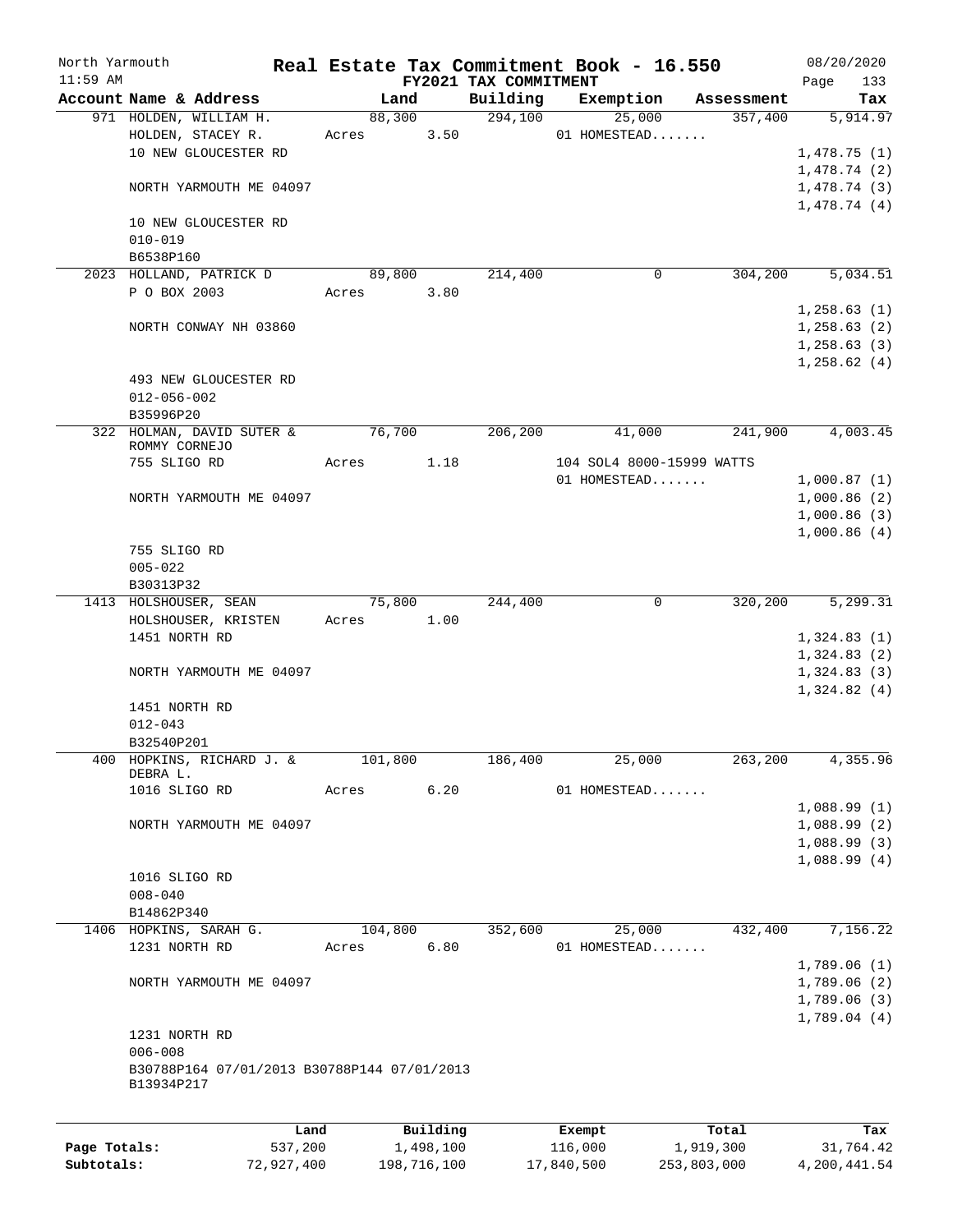| North Yarmouth |                                     |                 |       |                       | Real Estate Tax Commitment Book - 16.550 |            | 08/20/2020      |
|----------------|-------------------------------------|-----------------|-------|-----------------------|------------------------------------------|------------|-----------------|
| $11:59$ AM     | Account Name & Address              |                 |       | FY2021 TAX COMMITMENT |                                          | Assessment | Page<br>134     |
|                | 543 HOPKINSON, RICHARD              | Land<br>248,200 |       | Building<br>205, 300  | Exemption<br>25,000                      | 428,500    | Tax<br>7,091.68 |
|                | 882 NORTH RD                        | Acres           | 62.30 |                       | 01 HOMESTEAD                             |            |                 |
|                |                                     |                 |       |                       |                                          |            | 1,772.92(1)     |
|                | NORTH YARMOUTH ME 04097             |                 |       |                       |                                          |            | 1,772.92 (2)    |
|                |                                     |                 |       |                       |                                          |            | 1,772.92 (3)    |
|                |                                     |                 |       |                       |                                          |            | 1,772.92(4)     |
|                | 882 NORTH RD                        |                 |       |                       |                                          |            |                 |
|                | $002 - 083$                         |                 |       |                       |                                          |            |                 |
|                | B6715P37                            |                 |       |                       |                                          |            |                 |
|                | 727 HORN, ADRIAN BOJORQUEZ          | 76,000          |       | 132,200               | 0                                        | 208,200    | 3,445.71        |
|                | 464 WALNUT HILL RD                  | Acres           | 1.04  |                       |                                          |            |                 |
|                |                                     |                 |       |                       |                                          |            | 861.43(1)       |
|                | NORTH YARMOUTH ME 04097             |                 |       |                       |                                          |            | 861.43(2)       |
|                |                                     |                 |       |                       |                                          |            | 861.43 (3)      |
|                |                                     |                 |       |                       |                                          |            | 861.42(4)       |
|                | 464 WALNUT HILL RD                  |                 |       |                       |                                          |            |                 |
|                | $007 - 035$                         |                 |       |                       |                                          |            |                 |
|                | B35948P51                           |                 |       |                       |                                          |            |                 |
|                | 140 HORRISBERGER, PHILIP G. 97,800  |                 |       | 393,000               | 25,000                                   | 465,800    | 7,708.99        |
|                | 39 HOPHORNBEAM LANE                 | Acres           | 5.40  |                       | 01 HOMESTEAD                             |            |                 |
|                |                                     |                 |       |                       |                                          |            | 1,927.25(1)     |
|                | NORTH YARMOUTH ME 04097             |                 |       |                       |                                          |            | 1,927.25(2)     |
|                |                                     |                 |       |                       |                                          |            | 1,927.25(3)     |
|                | 39 HOPHORNBEAM LANE                 |                 |       |                       |                                          |            | 1,927.24(4)     |
|                | $002 - 029$                         |                 |       |                       |                                          |            |                 |
|                | B13106P305                          |                 |       |                       |                                          |            |                 |
|                | 366 HORTON, JEFFREY M.              | 97,600          |       | 310,800               | 25,000                                   | 383,400    | 6, 345.27       |
|                | 157 CHRISTOPHER RD                  | Acres           | 3.58  |                       | 01 HOMESTEAD                             |            |                 |
|                |                                     |                 |       |                       |                                          |            | 1,586.32(1)     |
|                | NORTH YARMOUTH ME 04097             |                 |       |                       |                                          |            | 1,586.32(2)     |
|                |                                     |                 |       |                       |                                          |            | 1,586.32(3)     |
|                |                                     |                 |       |                       |                                          |            | 1,586.31(4)     |
|                | 157 CHRISTOPHER RD                  |                 |       |                       |                                          |            |                 |
|                | $016 - 112$                         |                 |       |                       |                                          |            |                 |
|                | B14018P327                          |                 |       |                       |                                          |            |                 |
|                | 8 HOWARD, LAURYN A                  | 67,200          |       | 103,500               | 0                                        | 170,700    | 2,825.09        |
|                | 219 CUMBERLAND RD                   | Acres           | 0.22  |                       |                                          |            |                 |
|                |                                     |                 |       |                       |                                          |            | 706.28(1)       |
|                | NORTH YARMOUTH ME 04097             |                 |       |                       |                                          |            | 706.27(2)       |
|                |                                     |                 |       |                       |                                          |            | 706.27(3)       |
|                |                                     |                 |       |                       |                                          |            | 706.27(4)       |
|                | 219 CUMBERLAND RD                   |                 |       |                       |                                          |            |                 |
|                | $004 - 020$<br>B32192P22 04/08/2015 |                 |       |                       |                                          |            |                 |
|                | 1867 HOWE, JAMES G & LAURA J        | 61,400          |       | $\Omega$              | $\Omega$                                 | 61,400     | 1,016.17        |
|                | 51 MEMORIAL HIGHWAY                 | Acres           | 4.30  |                       |                                          |            |                 |
|                |                                     |                 |       |                       |                                          |            | 254.05(1)       |
|                | NORTH YARMOUTH ME 04097             |                 |       |                       |                                          |            | 254.04 (2)      |
|                |                                     |                 |       |                       |                                          |            | 254.04 (3)      |
|                |                                     |                 |       |                       |                                          |            | 254.04(4)       |
|                | MEMORIAL HIGHWAY                    |                 |       |                       |                                          |            |                 |
|                | $007 - 073 - 001$                   |                 |       |                       |                                          |            |                 |
|                | B32191P44 03/05/2015                |                 |       |                       |                                          |            |                 |
|                |                                     |                 |       |                       |                                          |            |                 |

|              | Land       | Building    | Exempt     | Total       | Tax          |
|--------------|------------|-------------|------------|-------------|--------------|
| Page Totals: | 648,200    | 1,144,800   | 75,000     | 1,718,000   | 28,432.91    |
| Subtotals:   | 73,575,600 | 199,860,900 | 17,915,500 | 255,521,000 | 4,228,874.45 |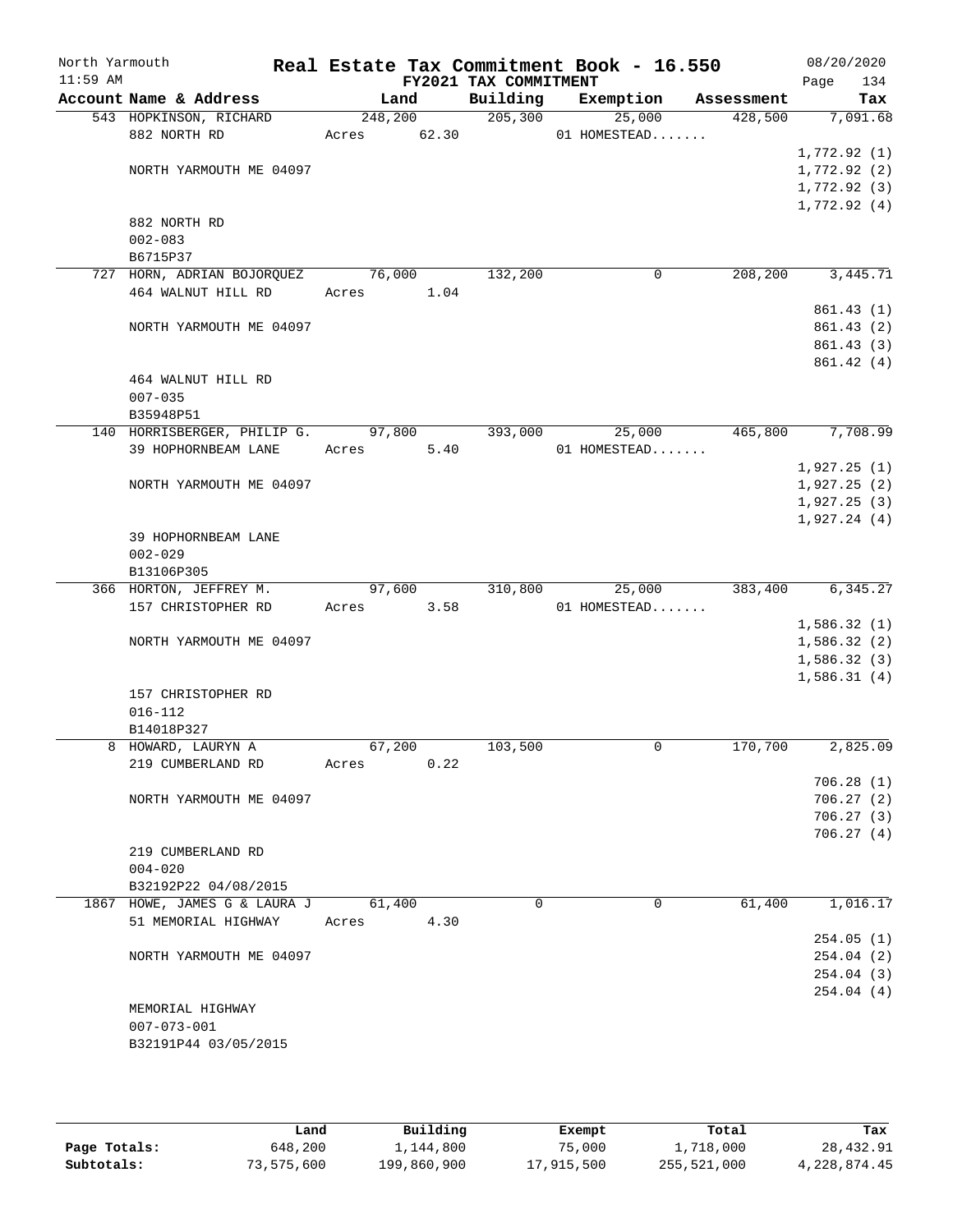| North Yarmouth<br>$11:59$ AM |                                      |         |        | Real Estate Tax Commitment Book - 16.550<br>FY2021 TAX COMMITMENT |              |            | 08/20/2020<br>135<br>Page |
|------------------------------|--------------------------------------|---------|--------|-------------------------------------------------------------------|--------------|------------|---------------------------|
|                              | Account Name & Address               |         | Land   | Building                                                          | Exemption    | Assessment | Tax                       |
|                              | 1036 HOWE, JAMES G.                  |         | 82,500 | 202,800                                                           | 25,000       | 260, 300   | 4,307.97                  |
|                              | 51 MEMORIAL HIGHWAY                  | Acres   | 2.33   |                                                                   | 01 HOMESTEAD |            |                           |
|                              |                                      |         |        |                                                                   |              |            | 1,077.00(1)               |
|                              | NORTH YARMOUTH ME 04097              |         |        |                                                                   |              |            | 1,076.99(2)               |
|                              |                                      |         |        |                                                                   |              |            | 1,076.99(3)               |
|                              |                                      |         |        |                                                                   |              |            | 1,076.99(4)               |
|                              | 51 MEMORIAL HIGHWAY                  |         |        |                                                                   |              |            |                           |
|                              | $007 - 072$<br>B29062P330 10/24/2011 |         |        |                                                                   |              |            |                           |
|                              | 953 HOWGATE, BARRY L.                |         | 81,200 | 300,300                                                           | 25,000       | 356,500    | 5,900.08                  |
|                              | HOWGATE, JUDY H                      | Acres   | 2.07   |                                                                   | 01 HOMESTEAD |            |                           |
|                              | 62 GRAY RD                           |         |        |                                                                   |              |            | 1,475.02(1)               |
|                              |                                      |         |        |                                                                   |              |            | 1,475.02(2)               |
|                              | NORTH YARMOUTH ME 04097              |         |        |                                                                   |              |            | 1,475.02(3)               |
|                              |                                      |         |        |                                                                   |              |            | 1,475.02(4)               |
|                              | 62 GRAY RD                           |         |        |                                                                   |              |            |                           |
|                              | $010 - 073$                          |         |        |                                                                   |              |            |                           |
|                              | B6722P239                            |         |        |                                                                   |              |            |                           |
|                              | 287 HUGHES, KEVIN                    | 80,800  |        | 202,900                                                           | 25,000       | 258,700    | 4,281.49                  |
|                              | 328 ROYAL RD                         | Acres   | 2.00   |                                                                   | 01 HOMESTEAD |            |                           |
|                              |                                      |         |        |                                                                   |              |            | 1,070.38(1)               |
|                              | NORTH YARMOUTH ME 04097              |         |        |                                                                   |              |            | 1,070.37(2)               |
|                              |                                      |         |        |                                                                   |              |            | 1,070.37(3)               |
|                              |                                      |         |        |                                                                   |              |            | 1,070.37(4)               |
|                              | 328 ROYAL RD                         |         |        |                                                                   |              |            |                           |
|                              | $006 - 073$                          |         |        |                                                                   |              |            |                           |
|                              | 84 HUNTINGTON, ELSA E                | 111,400 |        | 315,100                                                           | 25,000       | 401,500    | 6,644.83                  |
|                              | 177 MOUNTFORT RD                     | Acres   | 16.00  |                                                                   | 01 HOMESTEAD |            |                           |
|                              |                                      |         |        |                                                                   |              |            | 1,661.21(1)               |
|                              | NORTH YARMOUTH ME 04097              |         |        |                                                                   |              |            | 1,661.21(2)               |
|                              |                                      |         |        |                                                                   |              |            | 1,661.21(3)               |
|                              |                                      |         |        |                                                                   |              |            | 1,661.20(4)               |
|                              | 177 MOUNTFORT RD                     |         |        |                                                                   |              |            |                           |
|                              | $003 - 101$                          |         |        |                                                                   |              |            |                           |
|                              | B20889P255                           |         |        |                                                                   |              |            |                           |
|                              | 1849 HUNTLEY, JACQUELINE M           | 85,800  |        | 158,700                                                           | 25,000       | 219,500    | 3,632.73                  |
|                              | HUNTLEY, JUSTIN M                    | Acres   | 3.00   |                                                                   | 01 HOMESTEAD |            |                           |
|                              | 20 MILL RD                           |         |        |                                                                   |              |            | 908.19(1)                 |
|                              |                                      |         |        |                                                                   |              |            | 908.18(2)                 |
|                              | NORTH YARMOUTH ME 04097              |         |        |                                                                   |              |            | 908.18(3)<br>908.18(4)    |
|                              | 20 MILL RD                           |         |        |                                                                   |              |            |                           |
|                              | $015 - 034 - 001$                    |         |        |                                                                   |              |            |                           |
|                              | B31482P54 05/05/2014                 |         |        |                                                                   |              |            |                           |
|                              | 817 HURD, HOLLY                      | 109,100 |        | 149,500                                                           | 25,000       | 233,600    | 3,866.08                  |
|                              | 541 MOUNTFORT RD                     | Acres   | 11.00  |                                                                   | 01 HOMESTEAD |            |                           |
|                              |                                      |         |        |                                                                   |              |            | 966.52(1)                 |
|                              | NORTH YARMOUTH ME 04097              |         |        |                                                                   |              |            | 966.52(2)                 |
|                              |                                      |         |        |                                                                   |              |            | 966.52(3)                 |
|                              |                                      |         |        |                                                                   |              |            | 966.52(4)                 |
|                              | 541 MOUNTFORT RD                     |         |        |                                                                   |              |            |                           |
|                              | $009 - 019$                          |         |        |                                                                   |              |            |                           |
|                              | B32336P179                           |         |        |                                                                   |              |            |                           |
|                              |                                      |         |        |                                                                   |              |            |                           |

|              | Land       | Building    | Exempt     | Total       | Tax          |
|--------------|------------|-------------|------------|-------------|--------------|
| Page Totals: | 550,800    | 1,329,300   | 150,000    | 1,730,100   | 28,633.18    |
| Subtotals:   | 74,126,400 | 201,190,200 | 18,065,500 | 257,251,100 | 4,257,507.63 |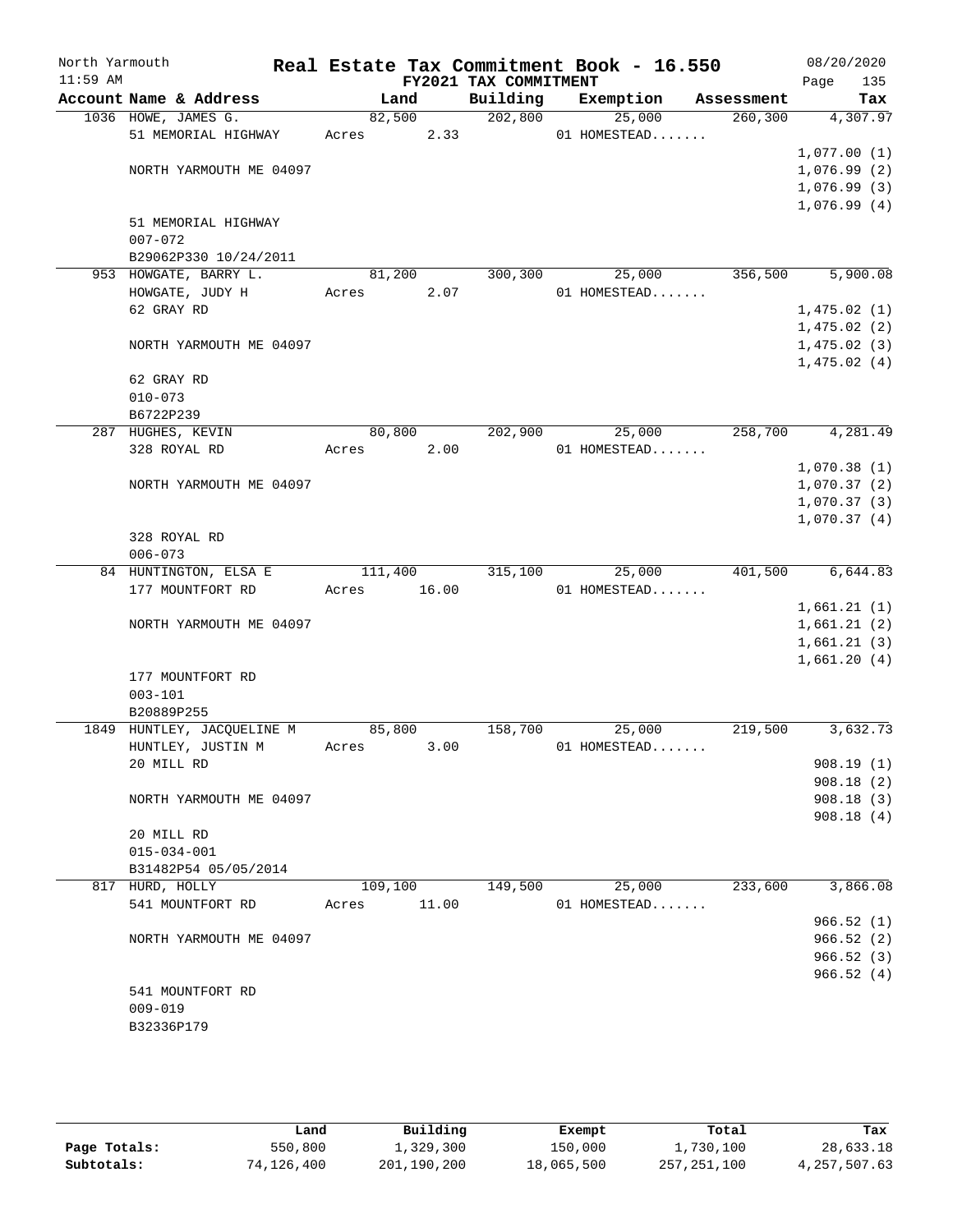| North Yarmouth<br>$11:59$ AM |                          |                            |         |       | FY2021 TAX COMMITMENT | Real Estate Tax Commitment Book - 16.550 |            | 08/20/2020<br>136<br>Page |
|------------------------------|--------------------------|----------------------------|---------|-------|-----------------------|------------------------------------------|------------|---------------------------|
|                              |                          | Account Name & Address     | Land    |       | Building              | Exemption                                | Assessment | Tax                       |
|                              |                          | 1732 HUSSEY, MICHAEL S.    | 72,000  |       | 330,400               | 25,000                                   | 377,400    | 6, 245.97                 |
|                              | HUSSEY, HOPE M.          |                            | Acres   | 0.80  |                       | 01 HOMESTEAD                             |            |                           |
|                              | 325 GREELY RD            |                            |         |       |                       |                                          |            | 1,561.50(1)               |
|                              |                          |                            |         |       |                       |                                          |            | 1,561.49(2)               |
|                              |                          | NORTH YARMOUTH ME 04097    |         |       |                       |                                          |            | 1,561.49(3)               |
|                              | 325 GREELY RD            |                            |         |       |                       |                                          |            | 1,561.49(4)               |
|                              | $004 - 054$<br>B29796P32 |                            |         |       |                       |                                          |            |                           |
|                              |                          | 1646 HUTCHINSON, PAUL A. & | 48,400  |       | 185,400               | 25,000                                   | 208,800    | 3,455.64                  |
|                              | KATHERINE J.             | 12B SUNSET RIDGE           | Acres   | 2.60  |                       | 01 HOMESTEAD                             |            |                           |
|                              |                          |                            |         |       |                       |                                          |            | 863.91(1)                 |
|                              |                          | NORTH YARMOUTH ME 04097    |         |       |                       |                                          |            | 863.91 (2)                |
|                              |                          |                            |         |       |                       |                                          |            | 863.91 (3)                |
|                              |                          |                            |         |       |                       |                                          |            | 863.91 (4)                |
|                              | 12 SUNSET RIDGE          |                            |         |       |                       |                                          |            |                           |
|                              | $016 - 062$              |                            |         |       |                       |                                          |            |                           |
|                              | B26809P38                |                            |         |       |                       |                                          |            |                           |
|                              | 818 HYDE, DAVID          |                            | 123,300 |       | 267,000               | 25,000                                   | 365,300    | 6,045.72                  |
|                              |                          | 513 MOUNTFORT RD           | Acres   | 11.00 |                       | 01 HOMESTEAD                             |            |                           |
|                              |                          |                            |         |       |                       |                                          |            | 1, 511.43(1)              |
|                              |                          | NORTH YARMOUTH ME 04097    |         |       |                       |                                          |            | 1, 511.43(2)              |
|                              |                          |                            |         |       |                       |                                          |            | 1, 511.43(3)              |
|                              |                          |                            |         |       |                       |                                          |            | 1, 511.43(4)              |
|                              |                          | 513 MOUNTFORT RD           |         |       |                       |                                          |            |                           |
|                              | $009 - 021$              |                            |         |       |                       |                                          |            |                           |
|                              |                          | B4706P85 12/02/1980        |         |       |                       |                                          |            |                           |
|                              |                          | 1460 HYSZCZAK, RAMONA R.   | 94,400  |       | 330,800               | 25,000                                   | 400,200    | 6,623.31                  |
|                              |                          | 21 FIELDSTONE DR           | Acres   | 3.00  |                       | 01 HOMESTEAD                             |            |                           |
|                              |                          |                            |         |       |                       |                                          |            | 1,655.83(1)               |
|                              |                          | NORTH YARMOUTH ME 04097    |         |       |                       |                                          |            | 1,655.83(2)               |
|                              |                          |                            |         |       |                       |                                          |            | 1,655.83(3)               |
|                              |                          |                            |         |       |                       |                                          |            | 1,655.82(4)               |
|                              |                          | 21 FIELDSTONE DRIVE        |         |       |                       |                                          |            |                           |
|                              | $017 - 042$<br>B14716P2  |                            |         |       |                       |                                          |            |                           |
|                              | 388 ICE FUTURES, LLC     |                            | 105,000 |       | 648,900               | 0                                        | 753,900    | 12,477.05                 |
|                              |                          | 373 WALNUT HILL RD         | Acres   | 2.30  |                       |                                          |            |                           |
|                              |                          |                            |         |       |                       |                                          |            | 3, 119.27(1)              |
|                              |                          | NORTH YARMOUTH ME 04097    |         |       |                       |                                          |            | 3,119.26(2)               |
|                              |                          |                            |         |       |                       |                                          |            | 3, 119.26(3)              |
|                              |                          |                            |         |       |                       |                                          |            | 3, 119.26(4)              |
|                              |                          | 373 WALNUT HILL RD         |         |       |                       |                                          |            |                           |
|                              | $004 - 121$              |                            |         |       |                       |                                          |            |                           |
|                              | B33870P281               |                            |         |       |                       |                                          |            |                           |
|                              |                          | 463 IGLESIAS, LAURA H      | 75,800  |       | 317,500               | 25,000                                   | 368,300    | 6,095.37                  |
|                              | 1264 NORTH RD            |                            | Acres   | 1.00  |                       | 01 HOMESTEAD                             |            |                           |
|                              |                          |                            |         |       |                       |                                          |            | 1,523.85(1)               |
|                              |                          | NORTH YARMOUTH ME 04097    |         |       |                       |                                          |            | 1,523.84(2)               |
|                              |                          |                            |         |       |                       |                                          |            | 1,523.84(3)               |
|                              |                          |                            |         |       |                       |                                          |            | 1,523.84(4)               |
|                              | 1264 NORTH RD            |                            |         |       |                       |                                          |            |                           |
|                              | $006 - 004$              |                            |         |       |                       |                                          |            |                           |
|                              | B34082P332               |                            |         |       |                       |                                          |            |                           |
|                              |                          |                            |         |       |                       |                                          |            |                           |
|                              |                          |                            |         |       |                       |                                          |            |                           |
|                              |                          |                            |         |       |                       |                                          |            |                           |

|              | Land       | Building    | Exempt     | Total       | Tax          |
|--------------|------------|-------------|------------|-------------|--------------|
| Page Totals: | 518,900    | 2,080,000   | 125,000    | 2,473,900   | 40,943.06    |
| Subtotals:   | 74,645,300 | 203,270,200 | 18,190,500 | 259,725,000 | 4,298,450.69 |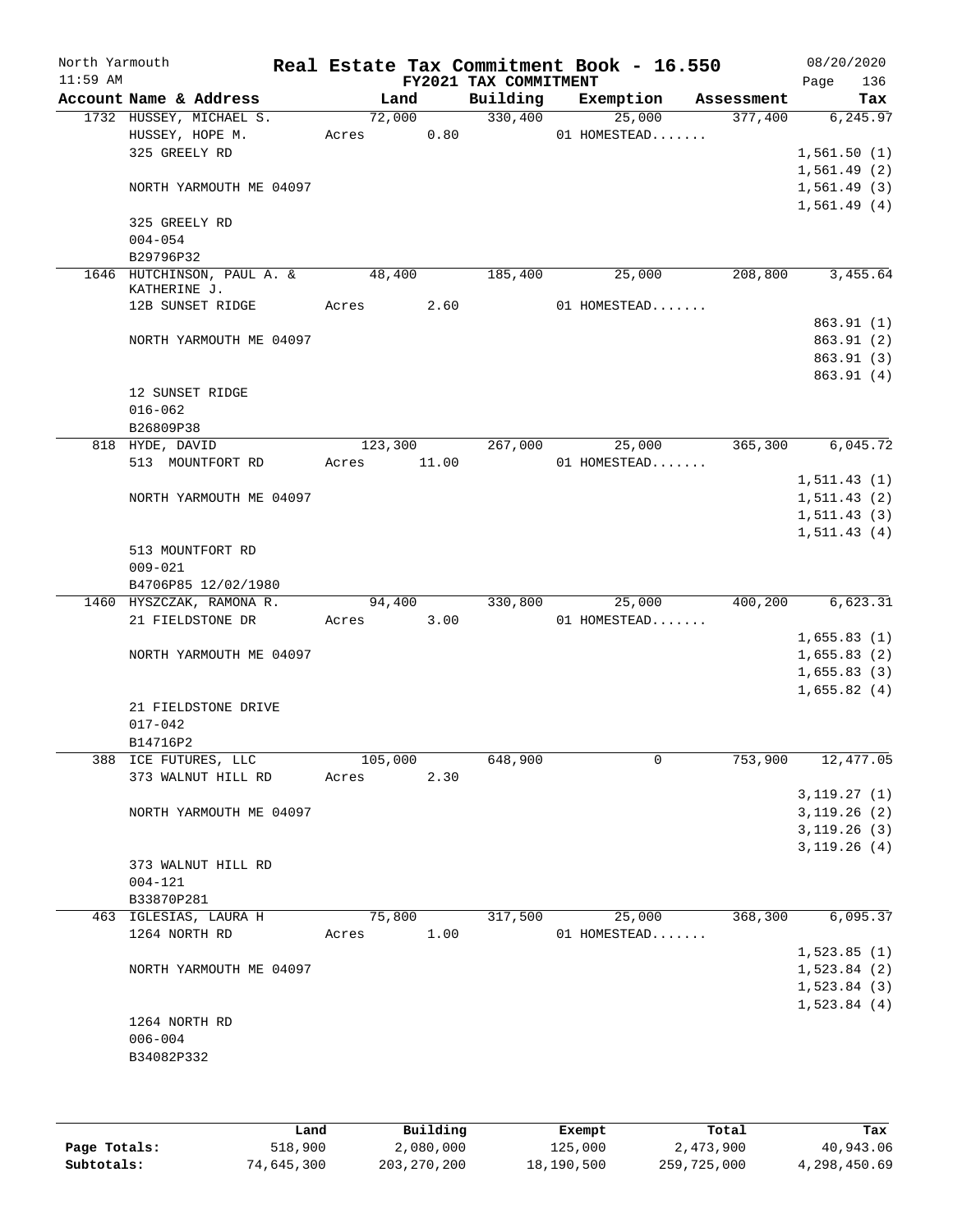| North Yarmouth<br>$11:59$ AM |                                               |         |                      |          | FY2021 TAX COMMITMENT  | Real Estate Tax Commitment Book - 16.550 |            | 08/20/2020<br>137<br>Page    |
|------------------------------|-----------------------------------------------|---------|----------------------|----------|------------------------|------------------------------------------|------------|------------------------------|
|                              | Account Name & Address                        |         | Land                 |          | Building               | Exemption                                | Assessment | Tax                          |
|                              | 1477 INGERSOLL, THOMAS G.<br>FOLEY-INGERSOLL, |         |                      | 111,600  | 193,600<br>Acres 37.57 | 25,000<br>01 HOMESTEAD                   | 280, 200   | 4,637.31                     |
|                              | COLLEEN M.                                    |         |                      |          |                        |                                          |            |                              |
|                              | 176 ROYAL RD                                  |         |                      |          |                        |                                          |            | 1, 159.33(1)<br>1, 159.33(2) |
|                              | NORTH YARMOUTH ME 04097                       |         |                      |          |                        |                                          |            | 1, 159.33(3)                 |
|                              |                                               |         |                      |          |                        |                                          |            | 1, 159.32(4)                 |
|                              | 176 ROYAL RD                                  |         |                      |          |                        |                                          |            |                              |
|                              | $006 - 065$                                   |         |                      |          |                        |                                          |            |                              |
|                              | B15288P122                                    |         |                      |          |                        |                                          |            |                              |
|                              | 991 INGRAHAM, PHILIP K &<br>MICHELLE W        |         | $\overline{114,700}$ |          | 186,000                | 25,000                                   | 275,700    | 4,562.84                     |
|                              | 184 NEW GLOUCESTER RD                         |         | Acres 8.77           |          |                        | 01 HOMESTEAD                             |            |                              |
|                              |                                               |         |                      |          |                        |                                          |            | 1, 140.71(1)                 |
|                              | NORTH YARMOUTH ME 04097                       |         |                      |          |                        |                                          |            | 1,140.71(2)                  |
|                              |                                               |         |                      |          |                        |                                          |            | 1, 140.71(3)                 |
|                              | 184 NEW GLOUCESTER RD                         |         |                      |          |                        |                                          |            | 1,140.71(4)                  |
|                              | $011 - 029$                                   |         |                      |          |                        |                                          |            |                              |
|                              | B33386P3                                      |         |                      |          |                        |                                          |            |                              |
|                              | 1048 INGRAM, TRISTAN R &                      |         | 43,600               |          | 95,600                 | 25,000                                   | 114,200    | 1,890.01                     |
|                              | MARY E                                        |         |                      |          |                        |                                          |            |                              |
|                              | 19 PARSONAGE RD                               |         | Acres 1.00           |          |                        | $01$ HOMESTEAD                           |            |                              |
|                              |                                               |         |                      |          |                        |                                          |            | 472.51(1)                    |
|                              | NORTH YARMOUTH ME 04097                       |         |                      |          |                        |                                          |            | 472.50(2)                    |
|                              |                                               |         |                      |          |                        |                                          |            | 472.50(3)                    |
|                              | 19 PARSONAGE RD                               |         |                      |          |                        |                                          |            | 472.50(4)                    |
|                              | $007 - 078$<br>B32232P240 04/29/2015 B8113P53 |         |                      |          |                        |                                          |            |                              |
|                              | 1260 IRIS, STEFAN K.                          |         |                      |          | 96,300 253,000         | 25,000                                   |            | 324,300 5,367.17             |
|                              | IRIS, AMY L.                                  |         | Acres                | 3.35     |                        | $01$ HOMESTEAD                           |            |                              |
|                              | 34 CHRISTOPHER RD                             |         |                      |          |                        |                                          |            | 1,341.80(1)                  |
|                              |                                               |         |                      |          |                        |                                          |            | 1,341.79(2)                  |
|                              | NORTH YARMOUTH ME 04097                       |         |                      |          |                        |                                          |            | 1,341.79(3)                  |
|                              |                                               |         |                      |          |                        |                                          |            | 1,341.79(4)                  |
|                              | 34 CHRISTOPHER RD                             |         |                      |          |                        |                                          |            |                              |
|                              | $016 - 093$                                   |         |                      |          |                        |                                          |            |                              |
|                              | B28667P274 04/29/2011                         |         |                      |          |                        |                                          |            |                              |
|                              | 1760 ISOM, E. LOU                             |         | 86,300               |          | 103,600                | 25,000                                   | 164,900    | 2,729.10                     |
|                              | BENNER, RHONDA<br>198 WEST POWNAL RD          |         | Acres                | 3.10     |                        | 01 HOMESTEAD                             |            | 682.28 (1)                   |
|                              |                                               |         |                      |          |                        |                                          |            | 682.28 (2)                   |
|                              | NORTH YARMOUTH ME 04097                       |         |                      |          |                        |                                          |            | 682.28 (3)                   |
|                              |                                               |         |                      |          |                        |                                          |            | 682.26(4)                    |
|                              | 198 WEST POWNAL RD                            |         |                      |          |                        |                                          |            |                              |
|                              | $013 - 065$                                   |         |                      |          |                        |                                          |            |                              |
|                              | B25498P127                                    |         |                      |          |                        |                                          |            |                              |
|                              | 905 ISRAEL, HENRY M                           |         | 69,200               |          | 161,000                | 25,000                                   | 205,200    | 3,396.06                     |
|                              | 544 WALNUT HILL RD                            |         | Acres                | 0.50     |                        | 01 HOMESTEAD                             |            |                              |
|                              |                                               |         |                      |          |                        |                                          |            | 849.02 (1)                   |
|                              | NORTH YARMOUTH ME 04097                       |         |                      |          |                        |                                          |            | 849.02 (2)                   |
|                              |                                               |         |                      |          |                        |                                          |            | 849.02 (3)                   |
|                              | 544 WALNUT HILL RD                            |         |                      |          |                        |                                          |            | 849.00 (4)                   |
|                              | $007 - 049$                                   |         |                      |          |                        |                                          |            |                              |
|                              | B31481P193                                    |         |                      |          |                        |                                          |            |                              |
|                              |                                               |         |                      |          |                        |                                          |            |                              |
|                              |                                               | Land    |                      | Building |                        | Exempt                                   | Total      | Tax                          |
| Page Totals:                 |                                               | 521,700 |                      | 992,800  |                        | 150,000                                  | 1,364,500  | 22,582.49                    |

**Subtotals:** 75,167,000 204,263,000 18,340,500 261,089,500 4,321,033.18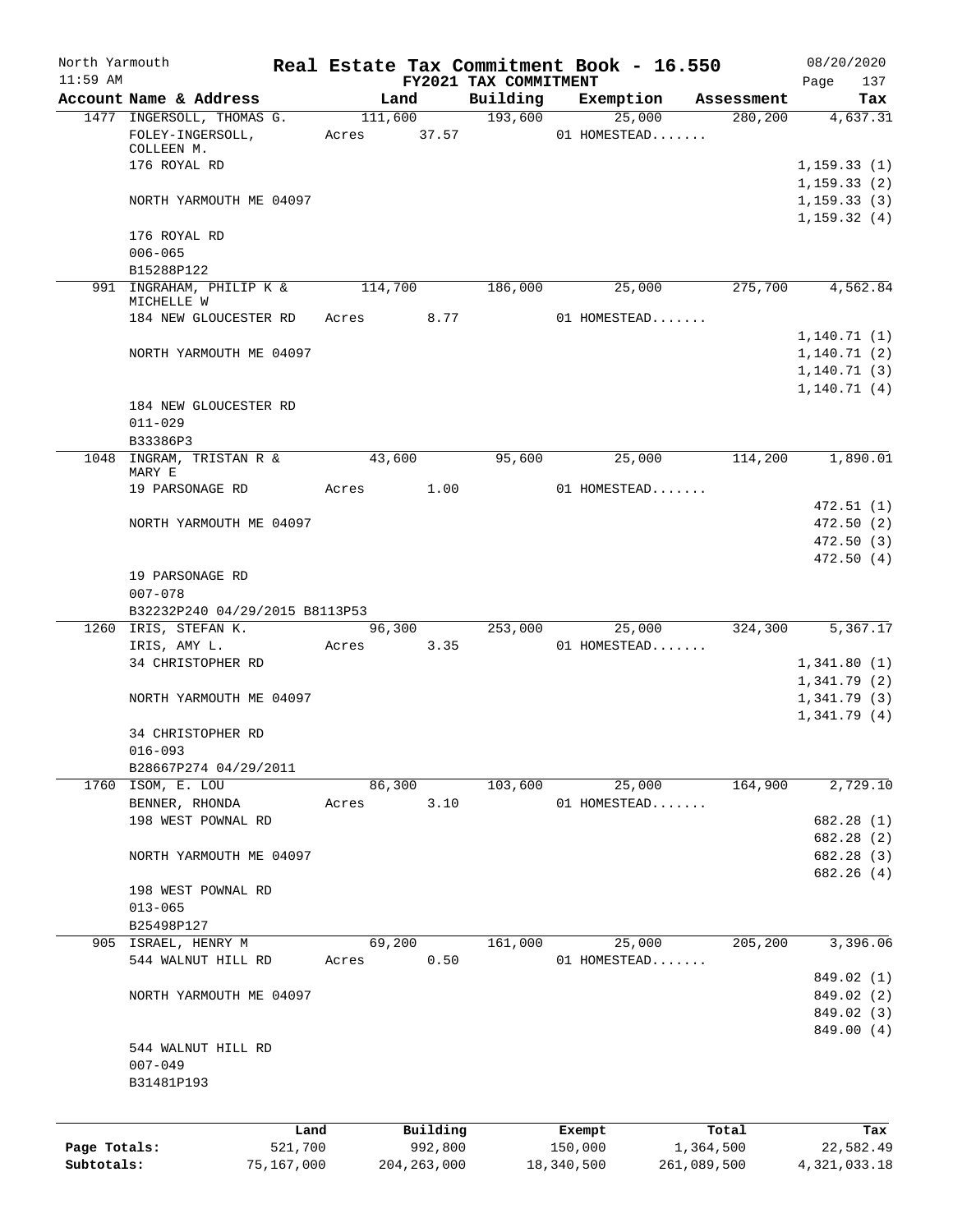| North Yarmouth<br>$11:59$ AM |                                                |            |         |             |                                   | Real Estate Tax Commitment Book - 16.550 |             | 08/20/2020                         |
|------------------------------|------------------------------------------------|------------|---------|-------------|-----------------------------------|------------------------------------------|-------------|------------------------------------|
|                              | Account Name & Address                         |            | Land    |             | FY2021 TAX COMMITMENT<br>Building | Exemption                                | Assessment  | 138<br>Page<br>Tax                 |
|                              | 25 JACKSON, DONA K & LANCE                     |            | 89,100  |             | 451,200                           | $\Omega$                                 | 540,300     | 8,941.97                           |
|                              | G                                              |            |         |             |                                   |                                          |             |                                    |
|                              | 88 CUMBERLAND RD                               |            | Acres   | 3.66        |                                   |                                          |             |                                    |
|                              | NORTH YARMOUTH ME 04097                        |            |         |             |                                   |                                          |             | 2, 235.50(1)                       |
|                              |                                                |            |         |             |                                   |                                          |             | $2, 235.49$ (2)<br>$2, 235.49$ (3) |
|                              |                                                |            |         |             |                                   |                                          |             | 2, 235.49(4)                       |
|                              | 88 CUMBERLAND RD                               |            |         |             |                                   |                                          |             |                                    |
|                              | $004 - 084$                                    |            |         |             |                                   |                                          |             |                                    |
|                              | B35755P67                                      |            |         |             |                                   |                                          |             |                                    |
|                              | 501 JACKSON, JOHN L.                           |            | 98,100  |             | 159,100                           | 25,000                                   | 232,200     | 3,842.91                           |
|                              | 74 SMITHWOOD DR                                |            | Acres   | 5.46        |                                   | 01 HOMESTEAD                             |             | 960.73(1)                          |
|                              | NORTH YARMOUTH ME 04097                        |            |         |             |                                   |                                          |             | 960.73(2)                          |
|                              |                                                |            |         |             |                                   |                                          |             | 960.73(3)                          |
|                              |                                                |            |         |             |                                   |                                          |             | 960.72(4)                          |
|                              | 74 SMITHWOOD DR                                |            |         |             |                                   |                                          |             |                                    |
|                              | $004 - 101$                                    |            |         |             |                                   |                                          |             |                                    |
|                              | B22255P246                                     |            |         |             |                                   |                                          |             |                                    |
|                              | 1421 JACKSON, KEITH M.                         |            | 100,800 |             | 221,400                           | 25,000                                   | 297,200     | 4,918.66                           |
|                              | JACKSON, ETTA M.<br>23 CLUFF RD                |            | Acres   | 6.00        |                                   | 01 HOMESTEAD                             |             | 1,229.67(1)                        |
|                              |                                                |            |         |             |                                   |                                          |             | 1,229.67(2)                        |
|                              | NORTH YARMOUTH ME 04097                        |            |         |             |                                   |                                          |             | 1,229.67(3)                        |
|                              |                                                |            |         |             |                                   |                                          |             | 1,229.65(4)                        |
|                              | 23 CLUFF RD                                    |            |         |             |                                   |                                          |             |                                    |
|                              | $012 - 009$                                    |            |         |             |                                   |                                          |             |                                    |
|                              | B12278P205                                     |            |         |             |                                   |                                          |             |                                    |
|                              | 238 JACOBSON, MATTHEW C.<br>7 MEADOWCREEK LANE |            | 76,800  | 1.20        | 215,700                           | 25,000                                   | 267,500     | 4,427.13                           |
|                              |                                                |            | Acres   |             |                                   | 01 HOMESTEAD                             |             | 1,106.79(1)                        |
|                              | NORTH YARMOUTH ME 04097                        |            |         |             |                                   |                                          |             | 1,106.78(2)                        |
|                              |                                                |            |         |             |                                   |                                          |             | 1, 106.78(3)                       |
|                              |                                                |            |         |             |                                   |                                          |             | 1,106.78(4)                        |
|                              | 7 MEADOWCREEK LANE                             |            |         |             |                                   |                                          |             |                                    |
|                              | 004-182                                        |            |         |             |                                   |                                          |             |                                    |
|                              | B34008P13                                      |            |         |             |                                   |                                          |             |                                    |
|                              | 731 JACOBSON, RYAN C &<br>ELIZABETH B JT       |            | 76,100  |             | 329,100                           | 25,000                                   | 380,200     | 6,292.31                           |
|                              | 8 TITCOMB FIELD RD                             |            | Acres   | 1.05        |                                   | 01 HOMESTEAD                             |             |                                    |
|                              |                                                |            |         |             |                                   |                                          |             | 1,573.08(1)                        |
|                              | NORTH YARMOUTH ME 04097                        |            |         |             |                                   |                                          |             | 1,573.08(2)                        |
|                              |                                                |            |         |             |                                   |                                          |             | 1, 573.08(3)                       |
|                              | 8 TITCOMB FIELD RD                             |            |         |             |                                   |                                          |             | 1,573.07(4)                        |
|                              | $012 - 011$                                    |            |         |             |                                   |                                          |             |                                    |
|                              | B32932P226                                     |            |         |             |                                   |                                          |             |                                    |
| 1839                         | JAMES STRATTARD FAM                            |            | 48,000  |             | $\mathbf 0$                       | $\mathbf 0$                              | 48,000      | 794.40                             |
|                              | SUPP CARE TRUST                                |            |         |             |                                   |                                          |             |                                    |
|                              | JOANNE BURGESS, TRUSTEE Acres                  |            |         | 3.01        |                                   |                                          |             |                                    |
|                              | PO BOX 73                                      |            |         |             |                                   |                                          |             | 198.60(1)<br>198.60(2)             |
|                              | CUMBERLAND ME 04021                            |            |         |             |                                   |                                          |             | 198.60(3)                          |
|                              |                                                |            |         |             |                                   |                                          |             | 198.60(4)                          |
|                              | GRAY RD                                        |            |         |             |                                   |                                          |             |                                    |
|                              | $010 - 021 - 001$                              |            |         |             |                                   |                                          |             |                                    |
|                              | B34018P197 05/18/2017                          |            |         |             |                                   |                                          |             |                                    |
|                              |                                                |            |         |             |                                   |                                          |             |                                    |
|                              |                                                | Land       |         | Building    |                                   | Exempt                                   | Total       | Tax                                |
| Page Totals:                 |                                                | 488,900    |         | 1,376,500   |                                   | 100,000                                  | 1,765,400   | 29, 217.38                         |
| Subtotals:                   |                                                | 75,655,900 |         | 205,639,500 |                                   | 18,440,500                               | 262,854,900 | 4,350,250.56                       |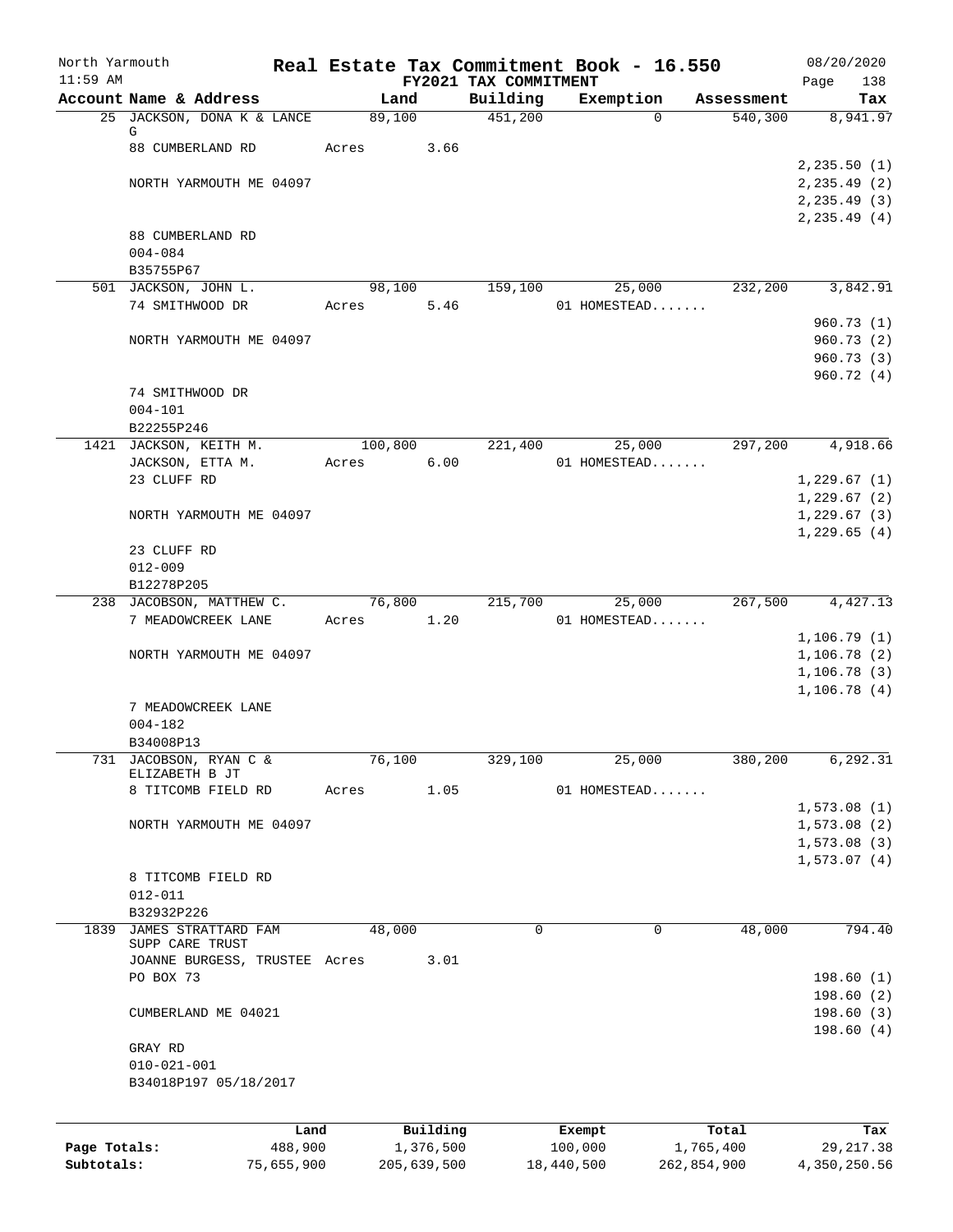| North Yarmouth<br>$11:59$ AM |                                          |       |           | FY2021 TAX COMMITMENT | Real Estate Tax Commitment Book - 16.550 |             | 08/20/2020<br>139 |
|------------------------------|------------------------------------------|-------|-----------|-----------------------|------------------------------------------|-------------|-------------------|
|                              | Account Name & Address                   |       | Land      | Building              | Exemption                                | Assessment  | Page<br>Tax       |
|                              | 597 James Tanner                         |       | 75,800    | 231,600               | 0                                        | 307,400     | 5,087.47          |
|                              | 1517 NORTH RD                            | Acres | 1.00      |                       |                                          |             |                   |
|                              |                                          |       |           |                       |                                          |             | 1, 271.87(1)      |
|                              | NORTH YARMOUTH ME 04097                  |       |           |                       |                                          |             | 1, 271.87(2)      |
|                              |                                          |       |           |                       |                                          |             | 1, 271.87(3)      |
|                              |                                          |       |           |                       |                                          |             | 1,271.86(4)       |
|                              | 1517 NORTH RD                            |       |           |                       |                                          |             |                   |
|                              | $012 - 035$                              |       |           |                       |                                          |             |                   |
|                              | B36051P287                               |       |           |                       |                                          |             |                   |
|                              | 996 JAMES W & ANITA SHRUM<br>LIV REV TST |       | 82,300    | 352,600               | 41,000                                   | 393,900     | 6, 519.05         |
|                              | SHRUM, JAMES W & ANITA<br>TRUSTEES       | Acres | 2.30      |                       | 104 SOL4 8000-15999 WATTS                |             |                   |
|                              | 186 NEW GLOUCESTER RD                    |       |           |                       | 01 HOMESTEAD                             |             | 1,629.77(1)       |
|                              |                                          |       |           |                       |                                          |             | 1,629.76(2)       |
|                              | NORTH YARMOUTH ME 04097                  |       |           |                       |                                          |             | 1,629.76(3)       |
|                              |                                          |       |           |                       |                                          |             | 1,629.76(4)       |
|                              | 186 NEW GLOUCESTER RD                    |       |           |                       |                                          |             |                   |
|                              | $011 - 030$                              |       |           |                       |                                          |             |                   |
|                              | B34791P169                               |       |           |                       |                                          |             |                   |
|                              | 228 JAMESON, R. SCOTT                    |       | 88,300    | 324,000               | 33,500                                   | 378,800     | 6,269.14          |
|                              | 527 SLIGO RD                             | Acres | 3.50      |                       | 103 SOL3 4000-7999 WATTS                 |             |                   |
|                              |                                          |       |           |                       | 01 HOMESTEAD                             |             | 1,567.29(1)       |
|                              | NORTH YARMOUTH ME 04097                  |       |           |                       |                                          |             | 1,567.29(2)       |
|                              |                                          |       |           |                       |                                          |             | 1,567.29(3)       |
|                              |                                          |       |           |                       |                                          |             | 1,567.27(4)       |
|                              | 527 SLIGO RD                             |       |           |                       |                                          |             |                   |
|                              | $002 - 049$                              |       |           |                       |                                          |             |                   |
|                              | B12260P35<br>1252 JEHOVAHS WITNESSES     |       | 96,300    | 863,300               | 959,600                                  | $\mathbf 0$ | 0.00              |
|                              | P.O. BOX 360                             | Acres | 5.10      |                       | 906 CHURCH                               |             |                   |
|                              |                                          |       |           |                       |                                          |             |                   |
|                              | GRAY ME 04039-0360                       |       |           |                       |                                          |             |                   |
|                              |                                          |       |           |                       |                                          |             |                   |
|                              |                                          |       |           |                       |                                          |             |                   |
|                              | 16 TOWN FARM RD                          |       |           |                       |                                          |             |                   |
|                              | $016 - 083$                              |       |           |                       |                                          |             |                   |
|                              | B15870P330                               |       |           |                       |                                          |             |                   |
| 1179                         | JENNINGS, SUSAN M.                       |       | 85,900    | 193,600               | 0                                        | 279,500     | 4,625.73          |
|                              | 307 GRAY RD                              | Acres | 3.02      |                       |                                          |             |                   |
|                              |                                          |       |           |                       |                                          |             | 1, 156.44(1)      |
|                              | NORTH YARMOUTH ME 04097                  |       |           |                       |                                          |             | 1, 156.43(2)      |
|                              |                                          |       |           |                       |                                          |             | 1, 156.43(3)      |
|                              |                                          |       |           |                       |                                          |             | 1, 156.43(4)      |
|                              | 307 GRAY RD                              |       |           |                       |                                          |             |                   |
|                              | $014 - 079$                              |       |           |                       |                                          |             |                   |
|                              | B24928P242                               |       |           |                       |                                          |             |                   |
|                              | 760 JEWETT, FREDERICK H.                 |       | 95,800    | 149,800               | 25,000                                   | 220,600     | 3,650.93          |
|                              | 594 NEW GLOUCESTER RD                    | Acres | 5.00      |                       | 01 HOMESTEAD                             |             |                   |
|                              |                                          |       |           |                       |                                          |             | 912.74 (1)        |
|                              | NORTH YARMOUTH ME 04097                  |       |           |                       |                                          |             | 912.73 (2)        |
|                              |                                          |       |           |                       |                                          |             | 912.73 (3)        |
|                              |                                          |       |           |                       |                                          |             | 912.73(4)         |
|                              | 594 NEW GLOUCESTER RD<br>$016 - 063$     |       |           |                       |                                          |             |                   |
|                              |                                          |       |           |                       |                                          |             |                   |
|                              | B12364P45                                |       |           |                       |                                          |             |                   |
|                              |                                          |       |           |                       |                                          |             |                   |
|                              |                                          |       |           |                       |                                          |             |                   |
|                              | Land                                     |       | Building  |                       | Exempt                                   | Total       | Tax               |
| Page Totals:                 | 524,400                                  |       | 2,114,900 |                       | 1,059,100                                | 1,580,200   | 26, 152.32        |

**Subtotals:** 76,180,300 207,754,400 19,499,600 264,435,100 4,376,402.88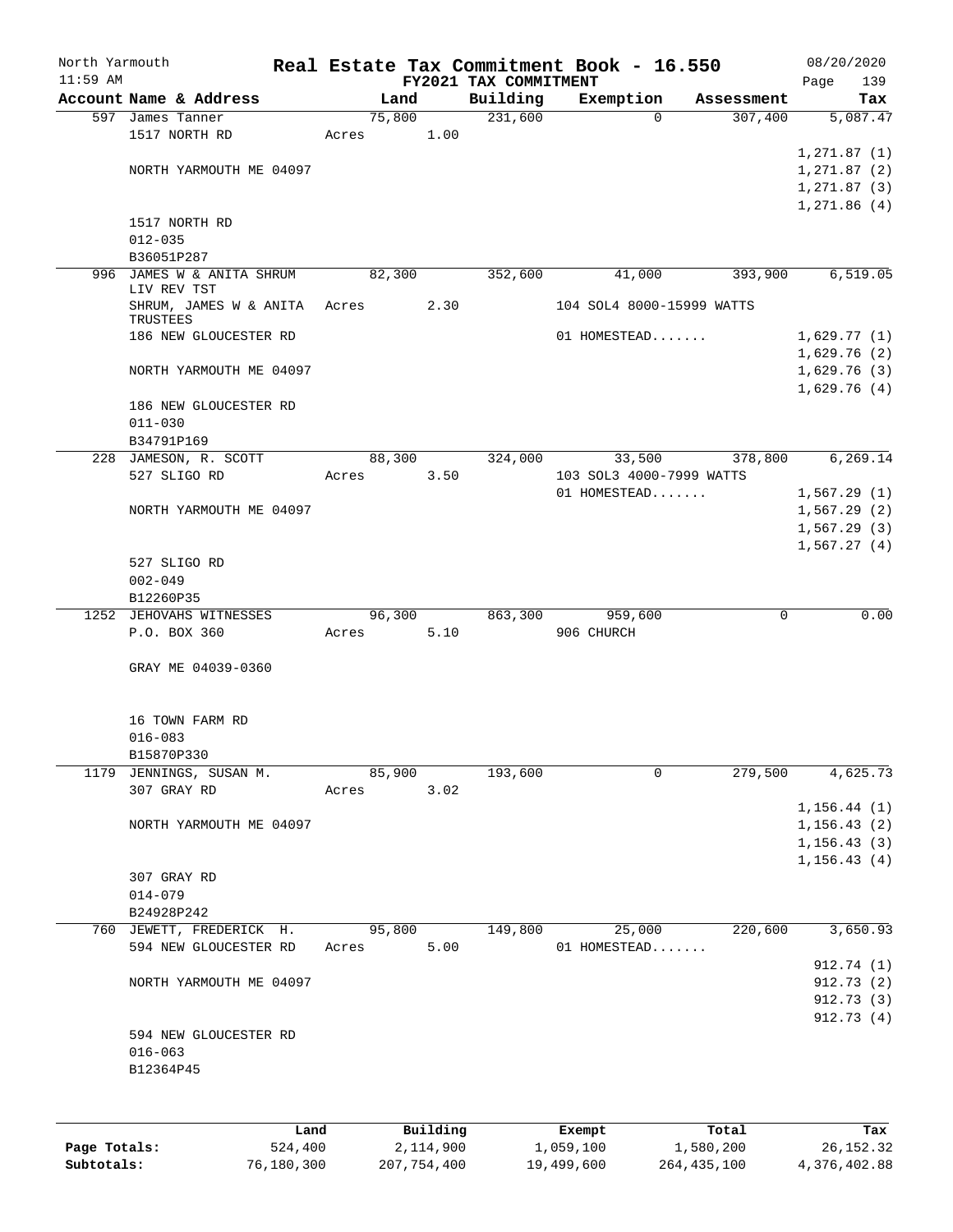| North Yarmouth |                                              |            |       |                |                                   | Real Estate Tax Commitment Book - 16.550 |                        | 08/20/2020                 |
|----------------|----------------------------------------------|------------|-------|----------------|-----------------------------------|------------------------------------------|------------------------|----------------------------|
| $11:59$ AM     | Account Name & Address                       |            |       | Land           | FY2021 TAX COMMITMENT<br>Building | Exemption                                | Assessment             | 140<br>Page<br>Tax         |
|                | 1741 JOHN & KATHY PARADIS                    |            |       | 68,200         | 286,200                           | 25,000                                   | 329,400                | 5,451.57                   |
|                | REVOC TST                                    |            |       |                |                                   |                                          |                        |                            |
|                | PARADIS, JOHN H & KATHY Acres<br>J, TRUSTEES |            |       | 0.31           |                                   | 01 HOMESTEAD                             |                        |                            |
|                | 42 HAZEL LANE                                |            |       |                |                                   |                                          |                        | 1,362.90(1)                |
|                |                                              |            |       |                |                                   |                                          |                        | 1,362.89(2)                |
|                | NORTH YARMOUTH ME 04097                      |            |       |                |                                   |                                          |                        | 1,362.89(3)                |
|                |                                              |            |       |                |                                   |                                          |                        | 1,362.89(4)                |
|                | 42 HAZEL LANE<br>$008 - 064 - 006$           |            |       |                |                                   |                                          |                        |                            |
|                | B34790P162                                   |            |       |                |                                   |                                          |                        |                            |
|                | 793 JOHNSON, DEBRA L & KIER 79,800           |            |       |                | 271,600                           | 25,000                                   | 326,400                | 5,401.92                   |
|                | D LIVING TRUST                               |            |       |                |                                   |                                          |                        |                            |
|                | 53 BASTON RD                                 |            | Acres | 1.80           |                                   | 01 HOMESTEAD                             |                        |                            |
|                | NORTH YARMOUTH ME 04097                      |            |       |                |                                   |                                          |                        | 1,350.48(1)<br>1,350.48(2) |
|                |                                              |            |       |                |                                   |                                          |                        | 1,350.48(3)                |
|                |                                              |            |       |                |                                   |                                          |                        | 1,350.48(4)                |
|                | 53 BASTON RD                                 |            |       |                |                                   |                                          |                        |                            |
|                | $004 - 202$                                  |            |       |                |                                   |                                          |                        |                            |
|                | B35949P64                                    |            |       |                |                                   |                                          |                        |                            |
|                | 1306 JOHNSON, KEITH<br>682 NEW GLOUCESTER RD |            | Acres | 80,900<br>2.01 | 92,600                            | 25,000<br>01 HOMESTEAD                   | 148,500                | 2,457.68                   |
|                |                                              |            |       |                |                                   |                                          |                        | 614.42(1)                  |
|                | NORTH YARMOUTH ME 04097                      |            |       |                |                                   |                                          |                        | 614.42(2)                  |
|                |                                              |            |       |                |                                   |                                          |                        | 614.42(3)                  |
|                |                                              |            |       |                |                                   |                                          |                        | 614.42(4)                  |
|                | 682 NEW GLOUCESTER RD                        |            |       |                |                                   |                                          |                        |                            |
|                | $017 - 011$                                  |            |       |                |                                   |                                          |                        |                            |
|                | B16586P273<br>1986 JOHNSON, PATRICIA A &     |            |       | 75,800         | 367,200                           |                                          | $\mathbf 0$<br>443,000 | 7,331.65                   |
|                | TIMOTHY J                                    |            |       |                |                                   |                                          |                        |                            |
|                | 117 CUMBERLAND RD                            |            | Acres | 1.00           |                                   |                                          |                        |                            |
|                |                                              |            |       |                |                                   |                                          |                        | 1,832.92(1)                |
|                | NORTH YARMOUTH ME 04097                      |            |       |                |                                   |                                          |                        | 1,832.91(2)<br>1,832.91(3) |
|                |                                              |            |       |                |                                   |                                          |                        | 1,832.91(4)                |
|                | 117 CUMBERLAND RD                            |            |       |                |                                   |                                          |                        |                            |
|                | $004 - 035 - 001$                            |            |       |                |                                   |                                          |                        |                            |
|                | B36343P290 01/07/2020                        |            |       |                |                                   |                                          |                        |                            |
|                | 72 JOHNSON, ROBERT E &                       |            |       | 94,900         | 311,600                           |                                          | $\mathbf 0$<br>406,500 | 6,727.58                   |
|                | SWANBERG, SONJA N                            |            | Acres | 4.81           |                                   |                                          |                        |                            |
|                | 15 BEAR TRACKS TRAIL                         |            |       |                |                                   |                                          |                        | 1,681.90(1)<br>1,681.90(2) |
|                | NORTH YARMOUTH ME 04097                      |            |       |                |                                   |                                          |                        | 1,681.90(3)                |
|                |                                              |            |       |                |                                   |                                          |                        | 1,681.88(4)                |
|                | 15 BEAR TRACKS TRAIL                         |            |       |                |                                   |                                          |                        |                            |
|                | $004 - 009$                                  |            |       |                |                                   |                                          |                        |                            |
|                | B33406P188                                   |            |       |                |                                   |                                          |                        |                            |
|                | 1006 JOHNSTON, JR., MICHAEL<br>8 JOHNSTON DR |            | Acres | 85,800<br>3.00 | 148,400                           | 25,000<br>01 HOMESTEAD                   | 209,200                | 3,462.26                   |
|                |                                              |            |       |                |                                   |                                          |                        | 865.57(1)                  |
|                | NORTH YARMOUTH ME 04097                      |            |       |                |                                   |                                          |                        | 865.57(2)                  |
|                |                                              |            |       |                |                                   |                                          |                        | 865.57 (3)                 |
|                |                                              |            |       |                |                                   |                                          |                        | 865.55(4)                  |
|                | 8 JOHNSTON DR                                |            |       |                |                                   |                                          |                        |                            |
|                | $008 - 007$                                  |            |       |                |                                   |                                          |                        |                            |
|                | B6136P55                                     |            |       |                |                                   |                                          |                        |                            |
|                |                                              | Land       |       | Building       |                                   | Exempt                                   | Total                  | Tax                        |
| Page Totals:   |                                              | 485,400    |       | 1,477,600      |                                   | 100,000                                  | 1,863,000              | 30,832.66                  |
| Subtotals:     |                                              | 76,665,700 |       | 209, 232, 000  |                                   | 19,599,600                               | 266, 298, 100          | 4,407,235.54               |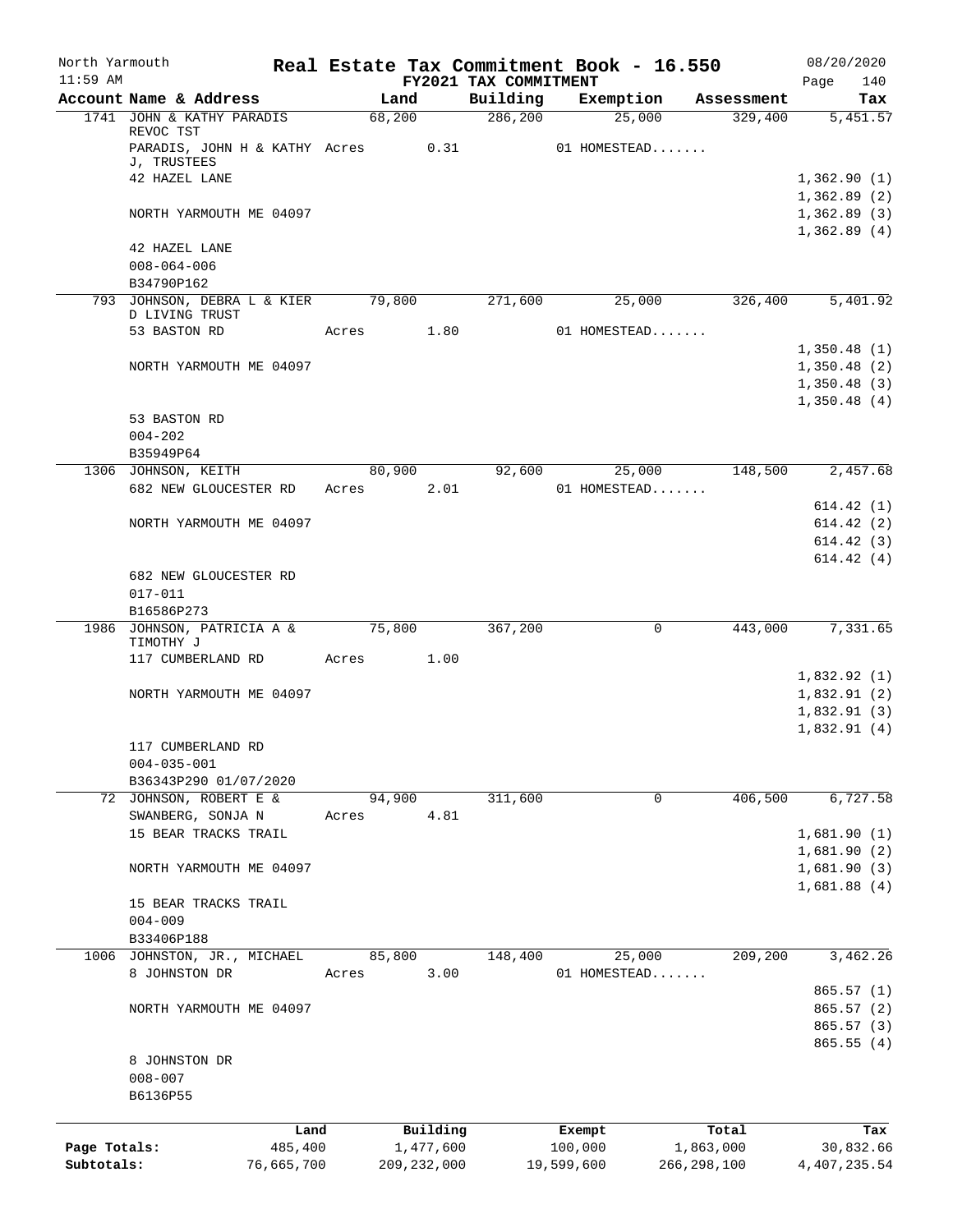| North Yarmouth |                                                     |       |                |                       | Real Estate Tax Commitment Book - 16.550 |                       | 08/20/2020               |
|----------------|-----------------------------------------------------|-------|----------------|-----------------------|------------------------------------------|-----------------------|--------------------------|
| $11:59$ AM     |                                                     |       |                | FY2021 TAX COMMITMENT |                                          |                       | 141<br>Page              |
|                | Account Name & Address<br>1762 JOHNSTON, MATTHEW T. |       | Land<br>75,800 | Building<br>212,900   | Exemption<br>25,000                      | Assessment<br>263,700 | Tax<br>4,364.24          |
|                | 6 JOHNSTON DRIVE                                    | Acres | 1.00           |                       | 01 HOMESTEAD                             |                       |                          |
|                |                                                     |       |                |                       |                                          |                       | 1,091.06(1)              |
|                | NORTH YARMOUTH ME 04097                             |       |                |                       |                                          |                       | 1,091.06(2)              |
|                |                                                     |       |                |                       |                                          |                       | 1,091.06(3)              |
|                |                                                     |       |                |                       |                                          |                       | 1,091.06(4)              |
|                | 6 JOHNSTON DR                                       |       |                |                       |                                          |                       |                          |
|                | $008 - 008$                                         |       |                |                       |                                          |                       |                          |
|                | B25305P48                                           |       |                |                       |                                          |                       |                          |
|                | 859 JOHNSTON, SCOTT T.                              |       | 81,300         | 261,900               | 25,000                                   | 318,200               | 5,266.21                 |
|                | 1 STRAWBERRY LN                                     | Acres | 2.09           |                       | 01 HOMESTEAD                             |                       |                          |
|                |                                                     |       |                |                       |                                          |                       | 1,316.56(1)              |
|                | NORTH YARMOUTH ME 04097                             |       |                |                       |                                          |                       | 1,316.55(2)              |
|                |                                                     |       |                |                       |                                          |                       | 1,316.55(3)              |
|                |                                                     |       |                |                       |                                          |                       | 1,316.55(4)              |
|                | 1 STRAWBERRY LN                                     |       |                |                       |                                          |                       |                          |
|                | $004 - 162$                                         |       |                |                       |                                          |                       |                          |
|                | B15447P264<br>988 JONES, CHAD N.                    |       | 97,500         | 251,200               | 25,000                                   | 323,700               | 5,357.24                 |
|                | GARRETT-YOUNG, VERONICA Acres 5.34                  |       |                |                       | 01 HOMESTEAD                             |                       |                          |
|                | L.                                                  |       |                |                       |                                          |                       |                          |
|                | 1040 SLIGO RD                                       |       |                |                       |                                          |                       | 1,339.31(1)              |
|                |                                                     |       |                |                       |                                          |                       | 1,339.31(2)              |
|                | NORTH YARMOUTH ME 04097                             |       |                |                       |                                          |                       | 1,339.31(3)              |
|                |                                                     |       |                |                       |                                          |                       | 1,339.31(4)              |
|                | 1040 SLIGO RD                                       |       |                |                       |                                          |                       |                          |
|                | $008 - 041$                                         |       |                |                       |                                          |                       |                          |
|                | B29122P247 11/14/2011                               |       |                |                       |                                          |                       |                          |
|                | 1140 JONES, EMILY C                                 |       | 89,700         | 157,100               | 25,000                                   | 221,800               | 3,670.79                 |
|                | DYER, DAVID L                                       | Acres | 3.77           |                       | 01 HOMESTEAD                             |                       |                          |
|                | 79 SUMMIT TERRACE                                   |       |                |                       |                                          |                       | 917.70 (1)               |
|                | NORTH YARMOUTH ME 04097                             |       |                |                       |                                          |                       | 917.70 (2)<br>917.70 (3) |
|                |                                                     |       |                |                       |                                          |                       | 917.69(4)                |
|                | 79 SUMMIT TERRACE                                   |       |                |                       |                                          |                       |                          |
|                | $014 - 044$                                         |       |                |                       |                                          |                       |                          |
|                | B34328P93                                           |       |                |                       |                                          |                       |                          |
|                | 1485 JONES, KIMBERLY                                |       | 80,900         | 126,900               | 25,000                                   | 182,800               | 3,025.34                 |
|                | 535 NEW GLOUCESTER RD                               | Acres | 2.01           |                       | 01 HOMESTEAD                             |                       |                          |
|                |                                                     |       |                |                       |                                          |                       | 756.34(1)                |
|                | NORTH YARMOUTH ME 04097                             |       |                |                       |                                          |                       | 756.34(2)                |
|                |                                                     |       |                |                       |                                          |                       | 756.34(3)                |
|                |                                                     |       |                |                       |                                          |                       | 756.32(4)                |
|                | 535 NEW GLOUCESTER RD                               |       |                |                       |                                          |                       |                          |
|                | $016 - 132$                                         |       |                |                       |                                          |                       |                          |
|                | B25612P231                                          |       |                |                       |                                          |                       |                          |
|                | 916 JONES, MARCIA L &                               |       | 77,800         | 181,400               | 0                                        | 259,200               | 4,289.76                 |
|                | STEPHEN D JT<br>2 PRIMROSE ST                       | Acres | 1.40           |                       |                                          |                       |                          |
|                |                                                     |       |                |                       |                                          |                       | 1,072.44(1)              |
|                | WINSLOW ME 04901                                    |       |                |                       |                                          |                       | 1,072.44(2)              |
|                |                                                     |       |                |                       |                                          |                       | 1,072.44(3)              |
|                |                                                     |       |                |                       |                                          |                       | 1,072.44(4)              |
|                | 30 EDNA LANE                                        |       |                |                       |                                          |                       |                          |
|                | $010 - 114$                                         |       |                |                       |                                          |                       |                          |
|                | B33175P328                                          |       |                |                       |                                          |                       |                          |
|                |                                                     |       |                |                       |                                          |                       |                          |
|                |                                                     |       |                |                       |                                          |                       |                          |
|                | Land                                                |       | Building       |                       | Exempt                                   | Total                 | Tax                      |
|                |                                                     |       |                |                       |                                          |                       |                          |

**Page Totals:** 503,000 1,191,400 125,000 1,569,400 25,973.58 **Subtotals:** 77,168,700 210,423,400 19,724,600 267,867,500 4,433,209.12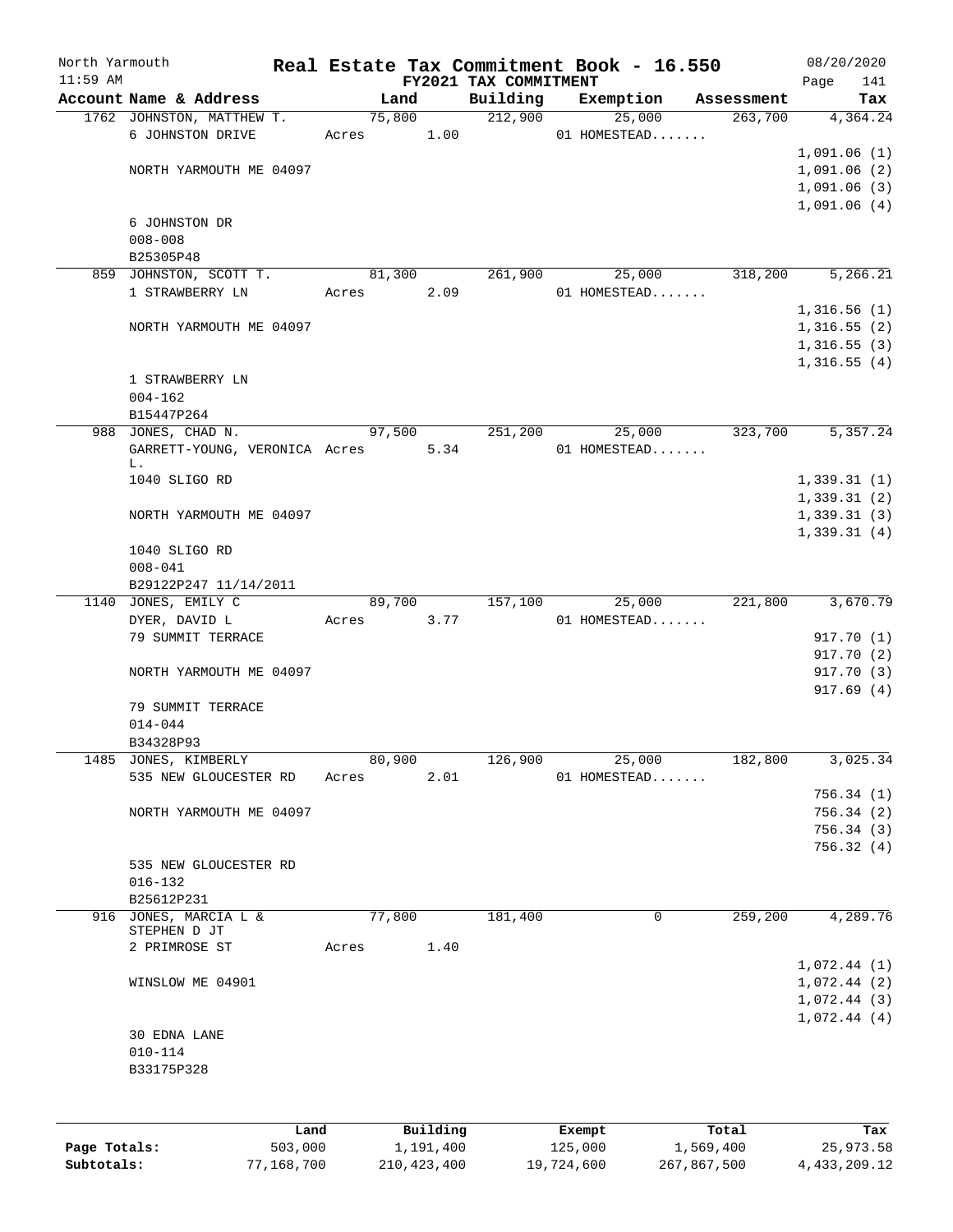| North Yarmouth |                                                  |                 |       |         |             |                       |            | Real Estate Tax Commitment Book - 16.550 |             |                       | 08/20/2020   |                  |
|----------------|--------------------------------------------------|-----------------|-------|---------|-------------|-----------------------|------------|------------------------------------------|-------------|-----------------------|--------------|------------------|
| $11:59$ AM     |                                                  |                 |       |         |             | FY2021 TAX COMMITMENT |            |                                          |             |                       | Page         | 142              |
|                | Account Name & Address<br>1748 JORDAN, JOSEPH F. |                 |       | Land    |             | Building<br>324,200   |            | Exemption                                |             | Assessment<br>422,700 |              | Tax              |
|                | 9 BEACH SHORE DR                                 |                 |       | 98,500  |             |                       |            | $\Omega$                                 |             |                       |              | 6,995.69         |
|                |                                                  |                 | Acres |         | 1.00        |                       |            |                                          |             |                       | 1,748.93(1)  |                  |
|                | MOUNT CHASE ME 04765                             |                 |       |         |             |                       |            |                                          |             |                       | 1,748.92(2)  |                  |
|                |                                                  |                 |       |         |             |                       |            |                                          |             |                       |              |                  |
|                |                                                  |                 |       |         |             |                       |            |                                          |             |                       | 1,748.92(3)  |                  |
|                |                                                  |                 |       |         |             |                       |            |                                          |             |                       | 1,748.92(4)  |                  |
|                | 61 KNIGHT WAY<br>$008 - 054$                     |                 |       |         |             |                       |            |                                          |             |                       |              |                  |
|                | B34718P154                                       |                 |       |         |             |                       |            |                                          |             |                       |              |                  |
| 839            | JORDAN, R M & M L                                |                 |       | 69,200  |             | 123,500               |            | 0                                        |             | 192,700               |              | 3,189.19         |
|                | LIVING TRUST                                     |                 |       |         |             |                       |            |                                          |             |                       |              |                  |
|                | JORDAN, RICHARD M &                              |                 | Acres |         | 0.50        |                       |            |                                          |             |                       |              |                  |
|                | MARTHA L TRUSTEES                                |                 |       |         |             |                       |            |                                          |             |                       |              |                  |
|                | PO BOX 42                                        |                 |       |         |             |                       |            |                                          |             |                       | 797.30(1)    |                  |
|                |                                                  |                 |       |         |             |                       |            |                                          |             |                       | 797.30(2)    |                  |
|                | MACHIAS ME 04654                                 |                 |       |         |             |                       |            |                                          |             |                       | 797.30(3)    |                  |
|                |                                                  |                 |       |         |             |                       |            |                                          |             |                       | 797.29(4)    |                  |
|                | 11 CUMBERLAND RD                                 |                 |       |         |             |                       |            |                                          |             |                       |              |                  |
|                | $004 - 050$                                      |                 |       |         |             |                       |            |                                          |             |                       |              |                  |
|                | B35388P20                                        |                 |       |         |             |                       |            |                                          |             |                       |              |                  |
|                | 974 JORDAN, REYNOLD E.                           |                 |       | 78,400  |             | 167,100               |            | 25,000                                   |             | 220,500               |              | 3,649.28         |
|                | JORDAN, MARGARET L.                              |                 | Acres |         | 1.52        |                       |            | 01 HOMESTEAD                             |             |                       |              |                  |
|                | 42 NEW GLOUCESTER RD                             |                 |       |         |             |                       |            |                                          |             |                       | 912.32(1)    |                  |
|                |                                                  |                 |       |         |             |                       |            |                                          |             |                       | 912.32(2)    |                  |
|                | NORTH YARMOUTH ME 04097                          |                 |       |         |             |                       |            |                                          |             |                       | 912.32(3)    |                  |
|                |                                                  |                 |       |         |             |                       |            |                                          |             |                       | 912.32(4)    |                  |
|                | 42 NEW GLOUCESTER RD                             |                 |       |         |             |                       |            |                                          |             |                       |              |                  |
|                | $010 - 016$                                      |                 |       |         |             |                       |            |                                          |             |                       |              |                  |
|                | B4969P130                                        |                 |       |         |             |                       |            |                                          |             |                       |              |                  |
|                | 776 JORDAN, STEWART                              |                 |       | 75,800  |             | 231,600               |            | 31,000                                   |             | 276,400               |              | 4,574.42         |
|                | 18 EVERGREEN LANE                                |                 | Acres |         | 1.00        |                       |            | 05 VETERAN                               |             |                       |              |                  |
|                |                                                  |                 |       |         |             |                       |            | 01 HOMESTEAD                             |             |                       | 1, 143.61(1) |                  |
|                | NORTH YARMOUTH ME 04097                          |                 |       |         |             |                       |            |                                          |             |                       | 1,143.61(2)  |                  |
|                |                                                  |                 |       |         |             |                       |            |                                          |             |                       | 1, 143.61(3) |                  |
|                |                                                  |                 |       |         |             |                       |            |                                          |             |                       | 1, 143.59(4) |                  |
|                | 18 EVERGREEN LANE                                |                 |       |         |             |                       |            |                                          |             |                       |              |                  |
|                | $004 - 215$                                      |                 |       |         |             |                       |            |                                          |             |                       |              |                  |
|                | B30470P161 03/14/2013                            |                 |       |         |             |                       |            |                                          |             |                       |              |                  |
| 1719           | JOYCE, CARLY S &                                 |                 |       | 110,700 |             | 398,500               |            | 25,000                                   |             | 484,200               |              | 8,013.51         |
|                | MICHAEL A, II                                    |                 |       |         |             |                       |            |                                          |             |                       |              |                  |
|                | 116 WILD TURKEY LANE                             |                 | Acres |         | 5.96        |                       |            | 01 HOMESTEAD                             |             |                       |              |                  |
|                |                                                  |                 |       |         |             |                       |            |                                          |             |                       | 2,003.38(1)  |                  |
|                | NORTH YARMOUTH ME 04097                          |                 |       |         |             |                       |            |                                          |             |                       | 2,003.38(2)  |                  |
|                |                                                  |                 |       |         |             |                       |            |                                          |             |                       | 2,003.38(3)  |                  |
|                |                                                  |                 |       |         |             |                       |            |                                          |             |                       | 2,003.37(4)  |                  |
|                | 116 WILD TURKEY LN                               |                 |       |         |             |                       |            |                                          |             |                       |              |                  |
|                | $010 - 042$                                      |                 |       |         |             |                       |            |                                          |             |                       |              |                  |
|                | B32620P278                                       |                 |       |         |             |                       |            |                                          |             |                       |              |                  |
|                | 1057 JOYCE, LOREN T                              |                 |       | 69,200  |             | 157,500               |            | 0                                        |             | 226,700               |              | 3,751.89         |
|                | JOYCE, OLIVIA P                                  |                 | Acres |         | 0.50        |                       |            |                                          |             |                       |              |                  |
|                | 13 NEW GLOUCESTER RD                             |                 |       |         |             |                       |            |                                          |             |                       | 937.98 (1)   |                  |
|                |                                                  |                 |       |         |             |                       |            |                                          |             |                       | 937.97 (2)   |                  |
|                | NORTH YARMOUTH ME 04097                          |                 |       |         |             |                       |            |                                          |             |                       | 937.97 (3)   |                  |
|                |                                                  |                 |       |         |             |                       |            |                                          |             |                       | 937.97 (4)   |                  |
|                | 13 NEW GLOUCESTER RD                             |                 |       |         |             |                       |            |                                          |             |                       |              |                  |
|                | $010 - 154$                                      |                 |       |         |             |                       |            |                                          |             |                       |              |                  |
|                | B35248P228                                       |                 |       |         |             |                       |            |                                          |             |                       |              |                  |
|                |                                                  |                 |       |         |             |                       |            |                                          |             |                       |              |                  |
|                |                                                  |                 |       |         | Building    |                       |            |                                          |             |                       |              |                  |
| Page Totals:   |                                                  | Land<br>501,800 |       |         | 1,402,400   |                       |            | Exempt<br>81,000                         | 1,823,200   | Total                 |              | Tax<br>30,173.98 |
| Subtotals:     |                                                  | 77,670,500      |       |         | 211,825,800 |                       | 19,805,600 |                                          | 269,690,700 |                       | 4,463,383.10 |                  |
|                |                                                  |                 |       |         |             |                       |            |                                          |             |                       |              |                  |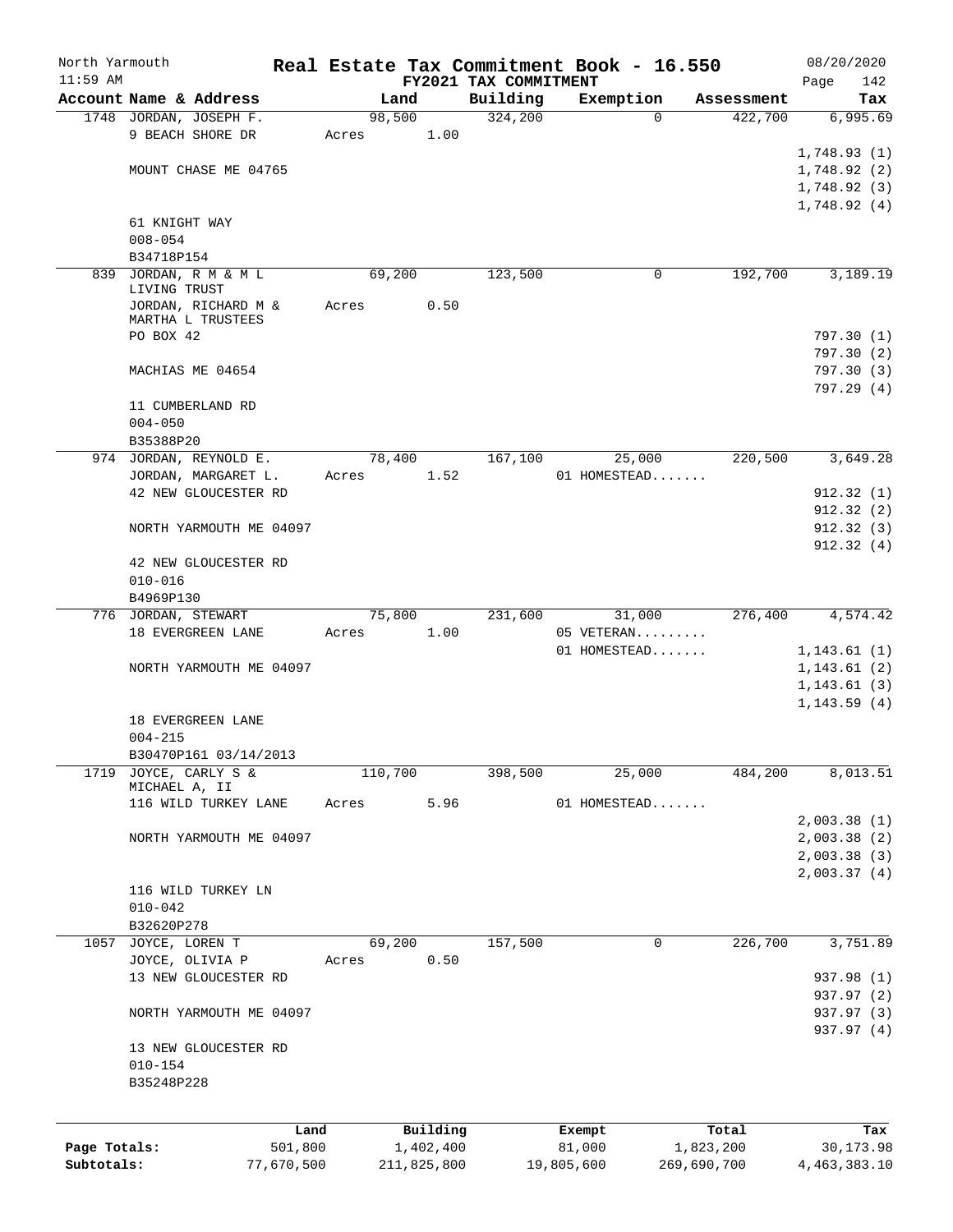| North Yarmouth |                                        |         |                |          |                       | Real Estate Tax Commitment Book - 16.550 |                       | 08/20/2020                 |
|----------------|----------------------------------------|---------|----------------|----------|-----------------------|------------------------------------------|-----------------------|----------------------------|
| $11:59$ AM     | Account Name & Address                 |         |                |          | FY2021 TAX COMMITMENT |                                          |                       | Page<br>143                |
|                | 374 JRV HOLDINGS LLC                   |         | Land<br>88,000 |          | Building<br>165,900   | Exemption<br>$\mathbf 0$                 | Assessment<br>253,900 | Tax<br>4,202.05            |
|                | 63 COUNTRY LANE                        |         | Acres          | 3.44     |                       |                                          |                       |                            |
|                |                                        |         |                |          |                       |                                          |                       | 1,050.52(1)                |
|                | NORTH YARMOUTH ME 04097                |         |                |          |                       |                                          |                       | 1,050.51(2)                |
|                |                                        |         |                |          |                       |                                          |                       | 1,050.51(3)                |
|                |                                        |         |                |          |                       |                                          |                       | 1,050.51(4)                |
|                | 357 WALNUT HILL RD                     |         |                |          |                       |                                          |                       |                            |
|                | $004 - 126$                            |         |                |          |                       |                                          |                       |                            |
|                | B33633P155                             |         |                |          |                       |                                          |                       |                            |
|                | 375 JRV HOLDINGS LLC                   |         | 76,800         |          | 0                     | 0                                        | 76,800                | 1,271.04                   |
|                | 63 COUNTRY LANE                        |         | Acres          | 1.20     |                       |                                          |                       |                            |
|                |                                        |         |                |          |                       |                                          |                       | 317.76(1)                  |
|                | NORTH YARMOUTH ME 04097                |         |                |          |                       |                                          |                       | 317.76(2)                  |
|                |                                        |         |                |          |                       |                                          |                       | 317.76(3)                  |
|                |                                        |         |                |          |                       |                                          |                       | 317.76(4)                  |
|                | WALNUT HILL RD                         |         |                |          |                       |                                          |                       |                            |
|                | $004 - 125$                            |         |                |          |                       |                                          |                       |                            |
|                | B33633P155                             |         |                |          |                       |                                          |                       |                            |
| 1757           | JULIE HOUCK GILLILAND                  |         | 68,200         |          | 288,200               | 25,000                                   | 331,400               | 5,484.67                   |
|                | REV. LIVING TRUST<br>30 HAZEL LANE     |         |                |          |                       | 01 HOMESTEAD                             |                       |                            |
|                |                                        |         | Acres          | 0.31     |                       |                                          |                       | 1,371.17(1)                |
|                | NORTH YARMOUTH ME 04097                |         |                |          |                       |                                          |                       |                            |
|                |                                        |         |                |          |                       |                                          |                       | 1,371.17(2)<br>1,371.17(3) |
|                |                                        |         |                |          |                       |                                          |                       | 1,371.16(4)                |
|                | 30 HAZEL LANE                          |         |                |          |                       |                                          |                       |                            |
|                | $008 - 064 - 003$                      |         |                |          |                       |                                          |                       |                            |
|                | B34170P110                             |         |                |          |                       |                                          |                       |                            |
|                | 1636 JUSTICE, JOSHUA L                 |         | 76,300         |          | 278,400               | $\mathbf 0$                              | 354,700               | 5,870.29                   |
|                | JUSTICE, JAQUILINE E                   |         | Acres          | 1.09     |                       |                                          |                       |                            |
|                | 482 ROYAL RD                           |         |                |          |                       |                                          |                       | 1,467.58(1)                |
|                |                                        |         |                |          |                       |                                          |                       | 1,467.57(2)                |
|                | NORTH YARMOUTH ME 04097                |         |                |          |                       |                                          |                       | 1,467.57(3)                |
|                |                                        |         |                |          |                       |                                          |                       | 1,467.57(4)                |
|                | 482 ROYAL RD                           |         |                |          |                       |                                          |                       |                            |
|                | $003 - 131$                            |         |                |          |                       |                                          |                       |                            |
|                | B35521P280                             |         |                |          |                       |                                          |                       |                            |
| 89             | JUSTIN M FLETCHER INC                  |         | 80,800         |          | 57,800                | 0                                        | 138,600               | 2,293.83                   |
|                | 215 FALMOUTH RD                        |         | Acres          | 2.00     |                       |                                          |                       |                            |
|                |                                        |         |                |          |                       |                                          |                       | 573.46(1)                  |
|                | FALMOUTH ME 04105                      |         |                |          |                       |                                          |                       | 573.46(2)                  |
|                |                                        |         |                |          |                       |                                          |                       | 573.46(3)                  |
|                |                                        |         |                |          |                       |                                          |                       | 573.45(4)                  |
|                | 123 HALLOWELL RD                       |         |                |          |                       |                                          |                       |                            |
|                | $009 - 028$                            |         |                |          |                       |                                          |                       |                            |
|                | B32508P176<br>1921 JUSTIN M. FLETCHER, |         | 107,600        |          | 118,800               | $\mathbf 0$                              | 226,400               | 3,746.92                   |
|                | INC.                                   |         |                |          |                       |                                          |                       |                            |
|                | 215 FALMOUTH RD                        |         | Acres          | 7.36     |                       |                                          |                       |                            |
|                |                                        |         |                |          |                       |                                          |                       | 936.73 (1)                 |
|                | FALMOUTH ME 04105                      |         |                |          |                       |                                          |                       | 936.73 (2)                 |
|                |                                        |         |                |          |                       |                                          |                       | 936.73 (3)                 |
|                |                                        |         |                |          |                       |                                          |                       | 936.73 (4)                 |
|                | 31 RIDGEWOOD LN                        |         |                |          |                       |                                          |                       |                            |
|                | $008 - 016 - 006$                      |         |                |          |                       |                                          |                       |                            |
|                | B36220P148                             |         |                |          |                       |                                          |                       |                            |
|                |                                        |         |                |          |                       |                                          |                       |                            |
|                |                                        |         |                |          |                       |                                          |                       |                            |
|                |                                        | Land    |                | Building |                       | Exempt                                   | Total                 | Tax                        |
| Page Totals:   |                                        | 497,700 |                | 909,100  |                       | 25,000                                   | 1,381,800             | 22,868.80                  |

**Subtotals:** 78,168,200 212,734,900 19,830,600 271,072,500 4,486,251.90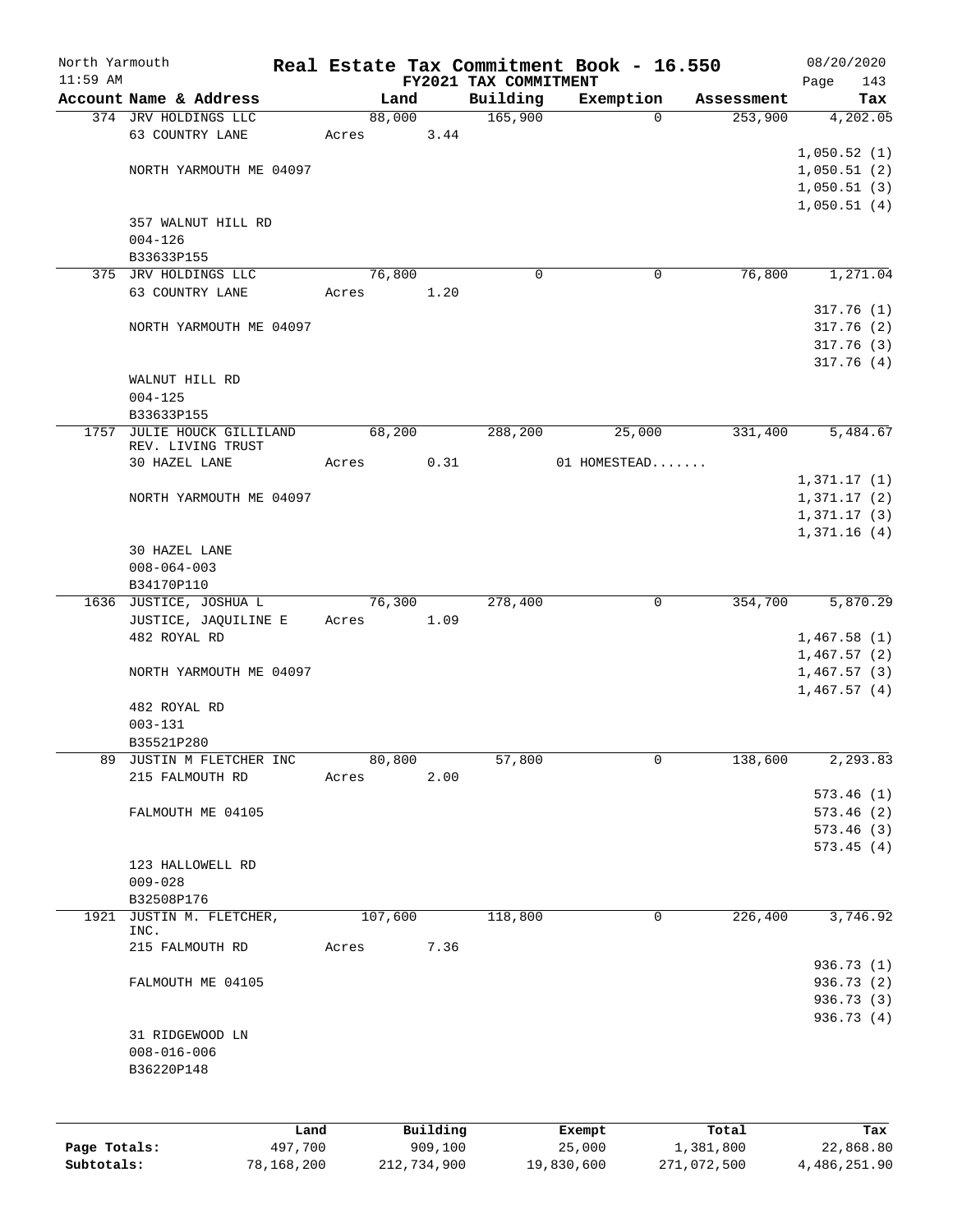| North Yarmouth<br>$11:59$ AM |                                       |       |        |      | FY2021 TAX COMMITMENT | Real Estate Tax Commitment Book - 16.550 |            | 08/20/2020<br>144<br>Page  |
|------------------------------|---------------------------------------|-------|--------|------|-----------------------|------------------------------------------|------------|----------------------------|
|                              | Account Name & Address                |       | Land   |      | Building              | Exemption                                | Assessment | Tax                        |
|                              | 510 KAECHELE, JILLIAN S.              |       | 78,000 |      | 299,200               | 25,000                                   | 352,200    | 5,828.91                   |
|                              | P.O. BOX 94                           | Acres |        | 1.43 |                       | 01 HOMESTEAD                             |            |                            |
|                              |                                       |       |        |      |                       |                                          |            | 1,457.23(1)                |
|                              | CUMBERLAND ME<br>04021-0094           |       |        |      |                       |                                          |            | 1,457.23(2)                |
|                              |                                       |       |        |      |                       |                                          |            | 1,457.23(3)                |
|                              |                                       |       |        |      |                       |                                          |            | 1,457.22(4)                |
|                              | 3 BRYN LANE                           |       |        |      |                       |                                          |            |                            |
|                              | $004 - 164$                           |       |        |      |                       |                                          |            |                            |
|                              | B9659P261                             |       |        |      |                       |                                          |            |                            |
|                              | 1790 KANE, LAURENCE D                 |       | 68,200 |      | 318,000               | 0                                        | 386,200    | 6,391.61                   |
|                              | KANE, WENDY                           | Acres |        | 0.31 |                       |                                          |            |                            |
|                              | 28 HAZEL LANE                         |       |        |      |                       |                                          |            | 1,597.91(1)                |
|                              |                                       |       |        |      |                       |                                          |            | 1,597.90(2)                |
|                              | NORTH YARMOUTH ME 04097               |       |        |      |                       |                                          |            | 1,597.90(3)<br>1,597.90(4) |
|                              | 28 HAZEL LANE                         |       |        |      |                       |                                          |            |                            |
|                              | $008 - 064 - 002$                     |       |        |      |                       |                                          |            |                            |
|                              | B27737P31 04/27/2010                  |       |        |      |                       |                                          |            |                            |
|                              | 544 KAPISE, AMY K.                    |       | 81,300 |      | 210,800               | 25,000                                   | 267,100    | 4,420.51                   |
|                              | 886 NORTH RD                          | Acres |        | 2.10 |                       | 01 HOMESTEAD                             |            |                            |
|                              |                                       |       |        |      |                       |                                          |            | 1, 105.13(1)               |
|                              | NORTH YARMOUTH ME 04097               |       |        |      |                       |                                          |            | 1, 105.13(2)               |
|                              |                                       |       |        |      |                       |                                          |            | 1, 105.13(3)               |
|                              |                                       |       |        |      |                       |                                          |            | 1, 105.12(4)               |
|                              | 886 NORTH RD                          |       |        |      |                       |                                          |            |                            |
|                              | $002 - 082$                           |       |        |      |                       |                                          |            |                            |
|                              | B14984P195<br>1214 KAPLAN, SCOTT      |       | 85,800 |      | 159,500               | 25,000                                   | 220,300    | 3,645.97                   |
|                              | 367 MILL RD                           | Acres |        | 3.00 |                       | 01 HOMESTEAD                             |            |                            |
|                              |                                       |       |        |      |                       |                                          |            | 911.50(1)                  |
|                              | NORTH YARMOUTH ME 04097               |       |        |      |                       |                                          |            | 911.49(2)                  |
|                              |                                       |       |        |      |                       |                                          |            | 911.49(3)                  |
|                              |                                       |       |        |      |                       |                                          |            | 911.49(4)                  |
|                              | 367 MILL RD                           |       |        |      |                       |                                          |            |                            |
|                              | $016 - 006$                           |       |        |      |                       |                                          |            |                            |
|                              | B33428P108                            |       |        |      |                       |                                          |            |                            |
|                              | 911 KEENE, TIMOTHY S &<br>CHRISTINA C |       | 77,800 |      | 245,800               | 25,000                                   | 298,600    | 4,941.83                   |
|                              | 20 EDNA LANE                          | Acres |        | 1.40 |                       | 01 HOMESTEAD                             |            |                            |
|                              |                                       |       |        |      |                       |                                          |            | 1, 235.46(1)               |
|                              | NORTH YARMOUTH ME 04097               |       |        |      |                       |                                          |            | 1, 235.46 (2)              |
|                              |                                       |       |        |      |                       |                                          |            | 1,235.46(3)                |
|                              |                                       |       |        |      |                       |                                          |            | 1, 235.45(4)               |
|                              | 20 EDNA LANE                          |       |        |      |                       |                                          |            |                            |
|                              | $010 - 113$                           |       |        |      |                       |                                          |            |                            |
|                              | 41 KEITH, BONNIE JEANNE               |       | 78,100 |      | 302,800               | 25,000                                   | 355,900    | 5,890.15                   |
|                              | 11 BROWNS WAY                         | Acres |        | 1.45 |                       | 01 HOMESTEAD                             |            |                            |
|                              |                                       |       |        |      |                       |                                          |            | 1,472.54(1)<br>1,472.54(2) |
|                              | NORTH YARMOUTH ME 04097               |       |        |      |                       |                                          |            | 1,472.54(3)                |
|                              |                                       |       |        |      |                       |                                          |            | 1,472.53(4)                |
|                              | 11 BROWNS WAY                         |       |        |      |                       |                                          |            |                            |
|                              | $001 - 022$                           |       |        |      |                       |                                          |            |                            |
|                              | B13812P193                            |       |        |      |                       |                                          |            |                            |
|                              |                                       |       |        |      |                       |                                          |            |                            |
|                              |                                       |       |        |      |                       |                                          |            |                            |

|              | Land       | Building      | Exempt     | Total       | Tax          |
|--------------|------------|---------------|------------|-------------|--------------|
| Page Totals: | 469,200    | 1,536,100     | 125,000    | 1,880,300   | 31,118.98    |
| Subtotals:   | 78,637,400 | 214, 271, 000 | 19,955,600 | 272,952,800 | 4,517,370.88 |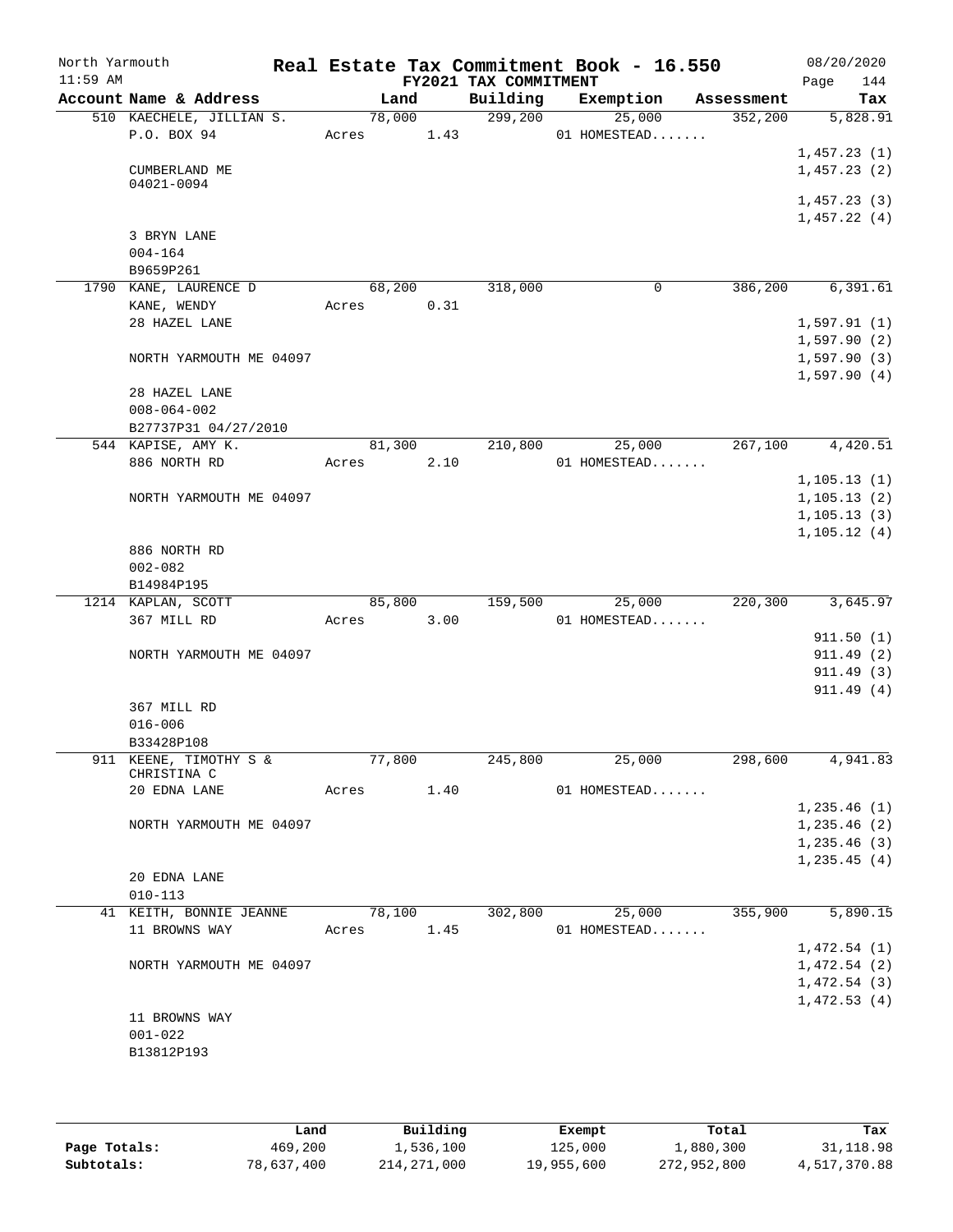| North Yarmouth<br>$11:59$ AM |                                 | Real Estate Tax Commitment Book - 16.550 | FY2021 TAX COMMITMENT |              |            | 08/20/2020<br>145<br>Page  |
|------------------------------|---------------------------------|------------------------------------------|-----------------------|--------------|------------|----------------------------|
|                              | Account Name & Address          | Land                                     | Building              | Exemption    | Assessment | Tax                        |
|                              | 952 KEITH, BRANDON J &          | 93,700                                   | 0                     | $\Omega$     | 93,700     | 1,550.74                   |
|                              | REBECCA L                       |                                          |                       |              |            |                            |
|                              | 30 MILL RD                      | 4.58<br>Acres                            |                       |              |            |                            |
|                              |                                 |                                          |                       |              |            | 387.69(1)                  |
|                              | NORTH YARMOUTH ME 04097         |                                          |                       |              |            | 387.69(2)                  |
|                              |                                 |                                          |                       |              |            | 387.69 (3)                 |
|                              | MILL RD                         |                                          |                       |              |            | 387.67(4)                  |
|                              | $015 - 039$                     |                                          |                       |              |            |                            |
|                              | B33301P191                      |                                          |                       |              |            |                            |
|                              | 1022 KEITH, BRANDON J.          | 91,000                                   | 175,700               | 25,000       | 241,700    | 4,000.14                   |
|                              | KEITH, REBECCA L.               | 4.03<br>Acres                            |                       | 01 HOMESTEAD |            |                            |
|                              | 30 MILL RD                      |                                          |                       |              |            | 1,000.04(1)                |
|                              |                                 |                                          |                       |              |            | 1,000.04(2)                |
|                              | NORTH YARMOUTH ME 04097         |                                          |                       |              |            | 1,000.04(3)                |
|                              |                                 |                                          |                       |              |            | 1,000.02(4)                |
|                              | 30 MILL RD                      |                                          |                       |              |            |                            |
|                              | $015 - 036$                     |                                          |                       |              |            |                            |
|                              | B31706P112 08/13/2014 B26129P20 |                                          |                       |              |            |                            |
|                              | 114 KELLER, GARY & HOLLY        | 188,800                                  | 186,200               | 25,000       | 350,000    | 5,792.50                   |
|                              | 34 REDMOND ROAD                 | 61.24<br>Acres                           |                       | 01 HOMESTEAD |            |                            |
|                              |                                 |                                          |                       |              |            | 1,448.13(1)                |
|                              | NORTH YARMOUTH ME 04097         |                                          |                       |              |            | 1,448.13(2)                |
|                              |                                 |                                          |                       |              |            | 1,448.13(3)                |
|                              |                                 |                                          |                       |              |            | 1,448.11(4)                |
|                              | 34 REDMOND RD                   |                                          |                       |              |            |                            |
|                              | $006 - 017$                     |                                          |                       |              |            |                            |
|                              | B31627P53 07/10/2014            |                                          |                       |              |            |                            |
|                              | 762 KELLEY, CAROL               | 91,400                                   | 268,300               | 25,000       | 334,700    | 5,539.29                   |
|                              | 16 COZY ACRES LANE              | 4.11<br>Acres                            |                       | 01 HOMESTEAD |            |                            |
|                              |                                 |                                          |                       |              |            | 1,384.83(1)                |
|                              | NORTH YARMOUTH ME 04097         |                                          |                       |              |            | 1,384.82(2)                |
|                              |                                 |                                          |                       |              |            | 1,384.82(3)<br>1,384.82(4) |
|                              | 16 COZY ACRES LANE              |                                          |                       |              |            |                            |
|                              | $009 - 017$                     |                                          |                       |              |            |                            |
|                              | B31543P4                        |                                          |                       |              |            |                            |
|                              | 257 KELLEY-BUSHEY, JULIE H.     | 75,800                                   | 125,900               | 0            | 201,700    | 3,338.14                   |
|                              | P.O. BOX 89                     | 1.00<br>Acres                            |                       |              |            |                            |
|                              |                                 |                                          |                       |              |            | 834.54 (1)                 |
|                              | CUMBERLAND ME                   |                                          |                       |              |            | 834.54 (2)                 |
|                              | 04021-0089                      |                                          |                       |              |            |                            |
|                              |                                 |                                          |                       |              |            | 834.54 (3)                 |
|                              |                                 |                                          |                       |              |            | 834.52 (4)                 |
|                              | 58 PRINCE WELL RD               |                                          |                       |              |            |                            |
|                              | $001 - 081$                     |                                          |                       |              |            |                            |
|                              | B7901P237                       |                                          |                       |              |            |                            |
|                              | 809 KELLOGG, ROBERT C.          | 227,500                                  | 239,000               | 25,000       | 441,500    | 7,306.83                   |
|                              | 1219 NORTH RD                   | 36.70<br>Acres                           |                       | 01 HOMESTEAD |            |                            |
|                              |                                 |                                          |                       |              |            | 1,826.71(1)                |
|                              | NORTH YARMOUTH ME 04097         |                                          |                       |              |            | 1,826.71(2)                |
|                              |                                 |                                          |                       |              |            | 1,826.71(3)                |
|                              |                                 |                                          |                       |              |            | 1,826.70(4)                |
|                              | 1219 NORTH RD                   |                                          |                       |              |            |                            |
|                              | $006 - 010$                     |                                          |                       |              |            |                            |
|                              | B12839P55                       |                                          |                       |              |            |                            |
|                              |                                 |                                          |                       |              |            |                            |
|                              |                                 |                                          |                       |              |            |                            |
|                              | Land                            | Building                                 |                       | Exempt       | Total      | Tax                        |
| Page Totals:                 | 768,200                         | 995,100                                  |                       | 100,000      | 1,663,300  | 27,527.64                  |

**Subtotals:** 79,405,600 215,266,100 20,055,600 274,616,100 4,544,898.52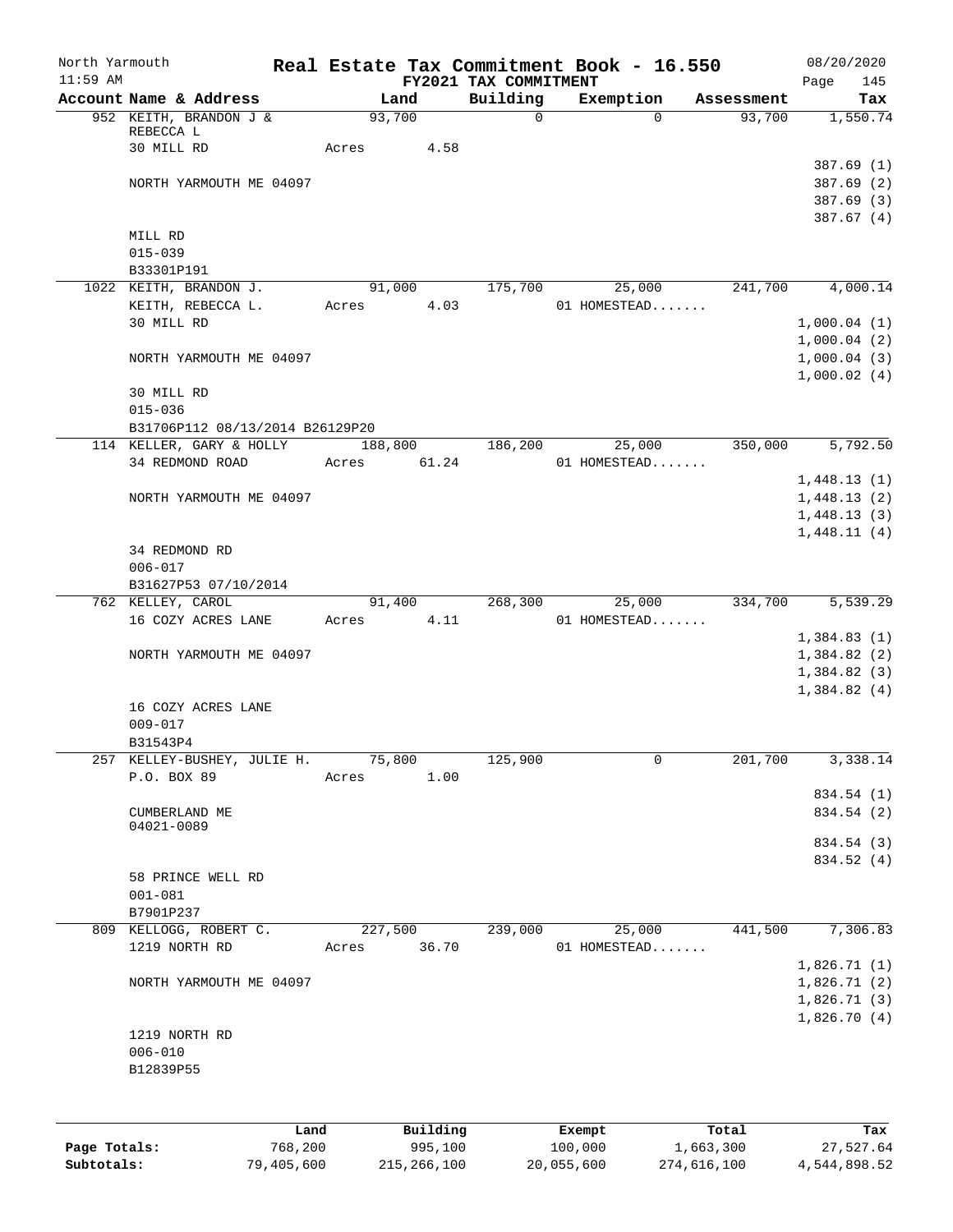| North Yarmouth |                                             | Real Estate Tax Commitment Book - 16.550 |                       |              |            | 08/20/2020   |
|----------------|---------------------------------------------|------------------------------------------|-----------------------|--------------|------------|--------------|
| $11:59$ AM     |                                             |                                          | FY2021 TAX COMMITMENT |              |            | Page<br>146  |
|                | Account Name & Address                      | Land                                     | Building              | Exemption    | Assessment | Tax          |
|                | 1309 KENDRICK, ROBERT S.                    | 379,900                                  | 152,100               | 31,000       | 501,000    | 8,291.55     |
|                | 751 NEW GLOUCESTER RD                       | 122.63<br>Acres                          |                       | 01 HOMESTEAD |            |              |
|                |                                             |                                          |                       | 05 VETERAN   |            | 2,072.89(1)  |
|                | NORTH YARMOUTH ME 04097                     |                                          |                       |              |            | 2,072.89(2)  |
|                |                                             |                                          |                       |              |            | 2,072.89(3)  |
|                |                                             |                                          |                       |              |            | 2,072.88(4)  |
|                | 751 NEW GLOUCESTER RD                       |                                          |                       |              |            |              |
|                | $017 - 022$                                 |                                          |                       |              |            |              |
|                | 169 KENNEDY, BARBARA L.                     | 75,800                                   | 69,700                | 25,000       | 120,500    | 1,994.28     |
|                | 5 NORTH YARMOUTH WOODS                      | 1.00<br>Acres                            |                       | 01 HOMESTEAD |            |              |
|                |                                             |                                          |                       |              |            | 498.57 (1)   |
|                | NORTH YARMOUTH ME 04097                     |                                          |                       |              |            | 498.57 (2)   |
|                |                                             |                                          |                       |              |            | 498.57 (3)   |
|                |                                             |                                          |                       |              |            | 498.57 (4)   |
|                | 5 NORTH YARMOUTH WOODS                      |                                          |                       |              |            |              |
|                | $004 - 034 - 005$                           |                                          |                       |              |            |              |
|                | B17360P281                                  |                                          |                       |              |            |              |
|                | 523 KENNEDY, JOHN D.                        | 160,400                                  | 246,800               | 25,000       | 382,200    | 6, 325.41    |
|                | 1424 NORTH RD                               | 18.80<br>Acres                           |                       | 01 HOMESTEAD |            |              |
|                |                                             |                                          |                       |              |            | 1,581.36(1)  |
|                | NORTH YARMOUTH ME 04097                     |                                          |                       |              |            | 1,581.35(2)  |
|                |                                             |                                          |                       |              |            | 1,581.35(3)  |
|                |                                             |                                          |                       |              |            | 1,581.35(4)  |
|                | 1424 NORTH RD                               |                                          |                       |              |            |              |
|                | $009 - 060$                                 |                                          |                       |              |            |              |
|                | B8036P335                                   |                                          |                       |              |            |              |
|                | 237 KENNIE, JAMES                           | 84,300                                   | 299,200               | 25,000       | 358,500    | 5,933.18     |
|                | 18 MEADOWCREEK LANE                         | 2.70<br>Acres                            |                       | 01 HOMESTEAD |            |              |
|                |                                             |                                          |                       |              |            | 1,483.30(1)  |
|                | NORTH YARMOUTH ME 04097                     |                                          |                       |              |            | 1,483.30(2)  |
|                |                                             |                                          |                       |              |            | 1,483.30(3)  |
|                |                                             |                                          |                       |              |            | 1,483.28(4)  |
|                | 18 MEADOWCREEK LANE                         |                                          |                       |              |            |              |
|                | $004 - 184$                                 |                                          |                       |              |            |              |
|                | B6235P210                                   |                                          |                       |              |            |              |
|                | 1837 KERN, ELISE G & BRYON M                | 77,000                                   | 214,500               | 25,000       | 266,500    | 4,410.58     |
|                | 13 SMITHWOOD DRIVE                          | 1.23<br>Acres                            |                       | 01 HOMESTEAD |            |              |
|                |                                             |                                          |                       |              |            | 1, 102.65(1) |
|                | NORTH YARMOUTH ME 04097                     |                                          |                       |              |            | 1,102.65(2)  |
|                |                                             |                                          |                       |              |            | 1, 102.65(3) |
|                |                                             |                                          |                       |              |            | 1, 102.63(4) |
|                | 13 SMITHWOOD DR                             |                                          |                       |              |            |              |
|                | $004 - 105 - A$                             |                                          |                       |              |            |              |
|                | B34813P239 04/30/2018 B30022P213 10/12/2012 |                                          |                       |              |            |              |
|                | 1054 KERR, MEREDITH T.                      | 95,800                                   | 346,100               | 25,000       | 416,900    | 6,899.70     |
|                | 37 NEW GLOUCESTER RD                        | 5.00<br>Acres                            |                       | 01 HOMESTEAD |            |              |
|                |                                             |                                          |                       |              |            | 1,724.93(1)  |
|                | NORTH YARMOUTH ME 04097                     |                                          |                       |              |            | 1,724.93(2)  |
|                |                                             |                                          |                       |              |            | 1,724.93(3)  |
|                |                                             |                                          |                       |              |            | 1,724.91(4)  |
|                | 37 NEW GLOUCESTER RD                        |                                          |                       |              |            |              |
|                | $010 - 157$                                 |                                          |                       |              |            |              |
|                | B23988P157                                  |                                          |                       |              |            |              |
|                |                                             |                                          |                       |              |            |              |

|              | Land       | Building    | Exempt       | Total       | Tax          |
|--------------|------------|-------------|--------------|-------------|--------------|
| Page Totals: | 873,200    | 1,328,400   | 156,000      | 2,045,600   | 33,854.70    |
| Subtotals:   | 80,278,800 | 216,594,500 | 20, 211, 600 | 276,661,700 | 4,578,753.22 |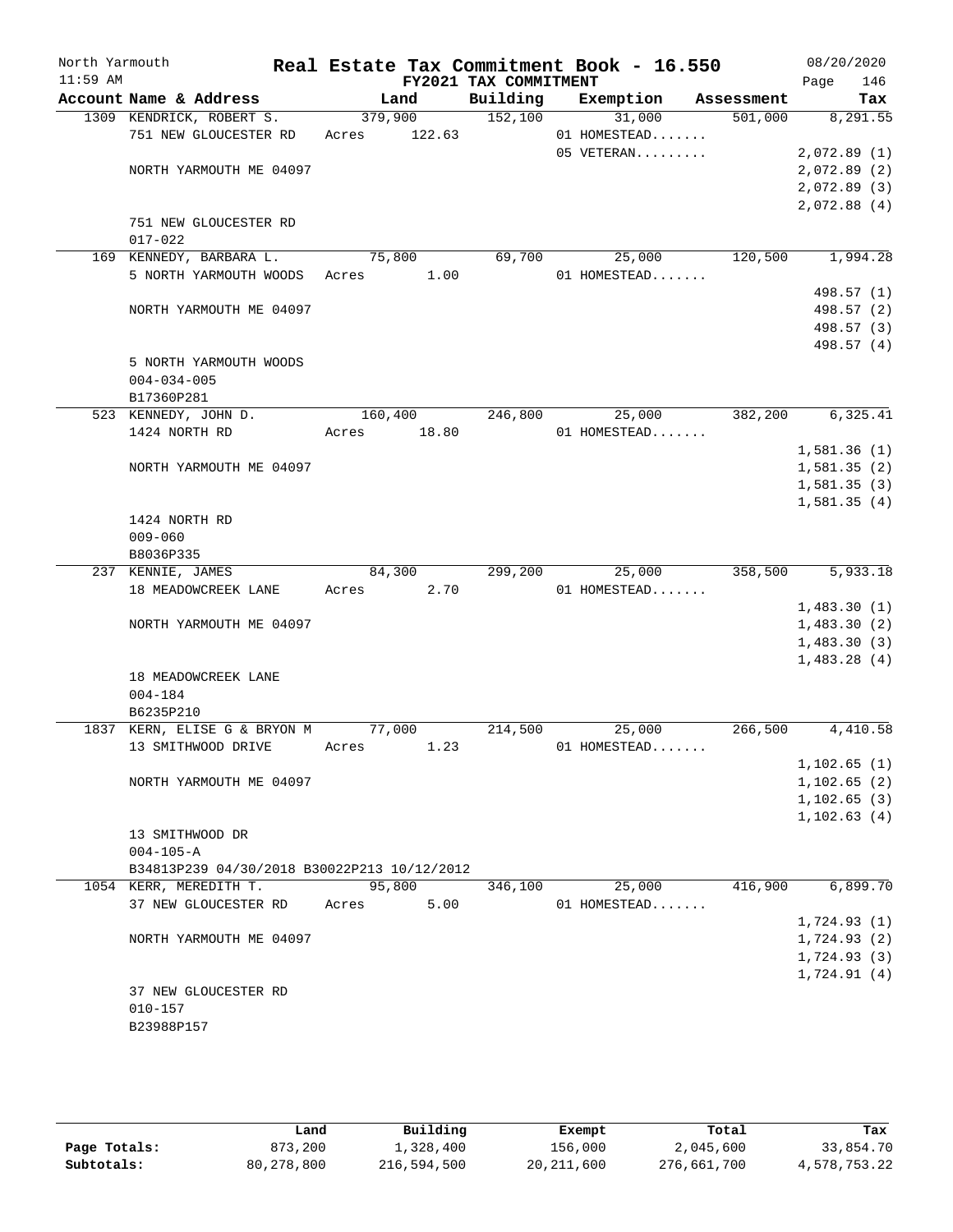| North Yarmouth |                                                   |                 |       |                       |                       |                   | Real Estate Tax Commitment Book - 16.550 |                       | 08/20/2020                   |
|----------------|---------------------------------------------------|-----------------|-------|-----------------------|-----------------------|-------------------|------------------------------------------|-----------------------|------------------------------|
| $11:59$ AM     | Account Name & Address                            |                 |       |                       | FY2021 TAX COMMITMENT |                   | Exemption                                |                       | 147<br>Page                  |
|                | 989 KEVIN D DESMOND LVG TR                        |                 |       | Land<br>103,500       | Building<br>419,300   |                   | 25,000                                   | Assessment<br>497,800 | Tax<br>8,238.59              |
|                | DTD 6-27-17<br>STEPHANIE DESMOND LVG              |                 |       | Acres 6.53            |                       |                   | 01 HOMESTEAD                             |                       |                              |
|                | TR DTD 6-27-17                                    |                 |       |                       |                       |                   |                                          |                       |                              |
|                | 126 NEW GLOUCESTER RD                             |                 |       |                       |                       |                   |                                          |                       | 2,059.65(1)                  |
|                |                                                   |                 |       |                       |                       |                   |                                          |                       | 2,059.65(2)                  |
|                | NORTH YARMOUTH ME 04097                           |                 |       |                       |                       |                   |                                          |                       | 2,059.65(3)                  |
|                |                                                   |                 |       |                       |                       |                   |                                          |                       | 2,059.64(4)                  |
|                | 126 NEW GLOUCESTER RD                             |                 |       |                       |                       |                   |                                          |                       |                              |
|                | $011 - 020$                                       |                 |       |                       |                       |                   |                                          |                       |                              |
|                | B34118P26<br>232 KEYES, BREANNE & LUCAS 75,800    |                 |       |                       | 128,200               |                   | 25,000                                   | 179,000               | 2,962.45                     |
|                | 528 SLIGO ROAD                                    |                 |       | Acres 1.00            |                       |                   | 01 HOMESTEAD                             |                       |                              |
|                |                                                   |                 |       |                       |                       |                   |                                          |                       | 740.62 (1)                   |
|                | NORTH YARMOUTH ME 04097                           |                 |       |                       |                       |                   |                                          |                       | 740.61(2)                    |
|                |                                                   |                 |       |                       |                       |                   |                                          |                       | 740.61(3)                    |
|                |                                                   |                 |       |                       |                       |                   |                                          |                       | 740.61(4)                    |
|                | 528 SLIGO RD                                      |                 |       |                       |                       |                   |                                          |                       |                              |
|                | $002 - 003$                                       |                 |       |                       |                       |                   |                                          |                       |                              |
|                | B31730P321 08/25/2014 B12872P169                  |                 |       |                       |                       |                   |                                          |                       |                              |
|                | 1887 KIEFFER, JACOB F                             |                 |       |                       | 83,100 396,300        |                   | 25,000                                   |                       | 454,400 7,520.32             |
|                | DRUMMOND, EMILY K                                 |                 | Acres | 0.37                  |                       |                   | 01 HOMESTEAD                             |                       |                              |
|                | 17 STONE POST LANE                                |                 |       |                       |                       |                   |                                          |                       | 1,880.08(1)                  |
|                |                                                   |                 |       |                       |                       |                   |                                          |                       | 1,880.08(2)                  |
|                | NORTH YARMOUTH ME 04097                           |                 |       |                       |                       |                   |                                          |                       | 1,880.08(3)                  |
|                |                                                   |                 |       |                       |                       |                   |                                          |                       | 1,880.08(4)                  |
|                | 17 STONE POST LANE                                |                 |       |                       |                       |                   |                                          |                       |                              |
|                | $007 - 069 - 007$<br>B35536P327                   |                 |       |                       |                       |                   |                                          |                       |                              |
|                | 900 KILGORE, GORDON                               |                 |       | 77,300                | 27,500                |                   | 31,000                                   | 73,800                | 1,221.39                     |
|                | P O BOX 31-A                                      |                 | Acres | 1.30                  |                       |                   | 05 VETERAN                               |                       |                              |
|                |                                                   |                 |       |                       |                       |                   | 01 HOMESTEAD                             |                       | 305.35(1)                    |
|                | CUMBERLAND CENTER ME                              |                 |       |                       |                       |                   |                                          |                       | 305.35(2)                    |
|                | 04021                                             |                 |       |                       |                       |                   |                                          |                       |                              |
|                |                                                   |                 |       |                       |                       |                   |                                          |                       | 305.35(3)                    |
|                |                                                   |                 |       |                       |                       |                   |                                          |                       | 305.34(4)                    |
|                | 504 WALNUT HILL RD                                |                 |       |                       |                       |                   |                                          |                       |                              |
|                | $007 - 039$                                       |                 |       |                       |                       |                   |                                          |                       |                              |
|                | B32126P27 03/10/2015<br>1365 KIM A MERRILL LIVING |                 |       | 93,500                | 243,300               |                   | 25,000                                   | 311,800               | 5,160.29                     |
|                | TRUST                                             |                 |       |                       |                       |                   |                                          |                       |                              |
|                | 1572 NORTH RD                                     |                 | Acres | 50.05                 |                       |                   | 01 HOMESTEAD                             |                       |                              |
|                |                                                   |                 |       |                       |                       |                   |                                          |                       | 1,290.08(1)                  |
|                | NORTH YARMOUTH ME 04097                           |                 |       |                       |                       |                   |                                          |                       | 1,290.07(2)                  |
|                |                                                   |                 |       |                       |                       |                   |                                          |                       | 1,290.07(3)                  |
|                |                                                   |                 |       |                       |                       |                   |                                          |                       | 1,290.07(4)                  |
|                | 1572 NORTH RD                                     |                 |       |                       |                       |                   |                                          |                       |                              |
|                | $012 - 054$                                       |                 |       |                       |                       |                   |                                          |                       |                              |
|                | B31457P226 04/22/2014                             |                 |       |                       |                       |                   |                                          |                       |                              |
|                | 1110 KIMBALL, ALEXANDER L.                        |                 |       | 89,400                | 187,100               |                   | 0                                        | 276,500               | 4,576.08                     |
|                | 108 HASKELL RD                                    |                 | Acres | 3.71                  |                       |                   |                                          |                       |                              |
|                | NORTH YARMOUTH ME 04097                           |                 |       |                       |                       |                   |                                          |                       | 1, 144.02(1)                 |
|                |                                                   |                 |       |                       |                       |                   |                                          |                       | 1, 144.02(2)<br>1, 144.02(3) |
|                |                                                   |                 |       |                       |                       |                   |                                          |                       | 1, 144.02(4)                 |
|                | 108 HASKELL RD                                    |                 |       |                       |                       |                   |                                          |                       |                              |
|                | $014 - 010$                                       |                 |       |                       |                       |                   |                                          |                       |                              |
|                | B27709P217 04/06/2010                             |                 |       |                       |                       |                   |                                          |                       |                              |
|                |                                                   |                 |       |                       |                       |                   |                                          |                       |                              |
| Page Totals:   |                                                   | Land<br>522,600 |       | Building<br>1,401,700 |                       | Exempt<br>131,000 |                                          | Total<br>1,793,300    | Tax<br>29,679.12             |
| Subtotals:     |                                                   | 80,801,400      |       | 217,996,200           |                       | 20, 342, 600      |                                          | 278,455,000           | 4,608,432.34                 |
|                |                                                   |                 |       |                       |                       |                   |                                          |                       |                              |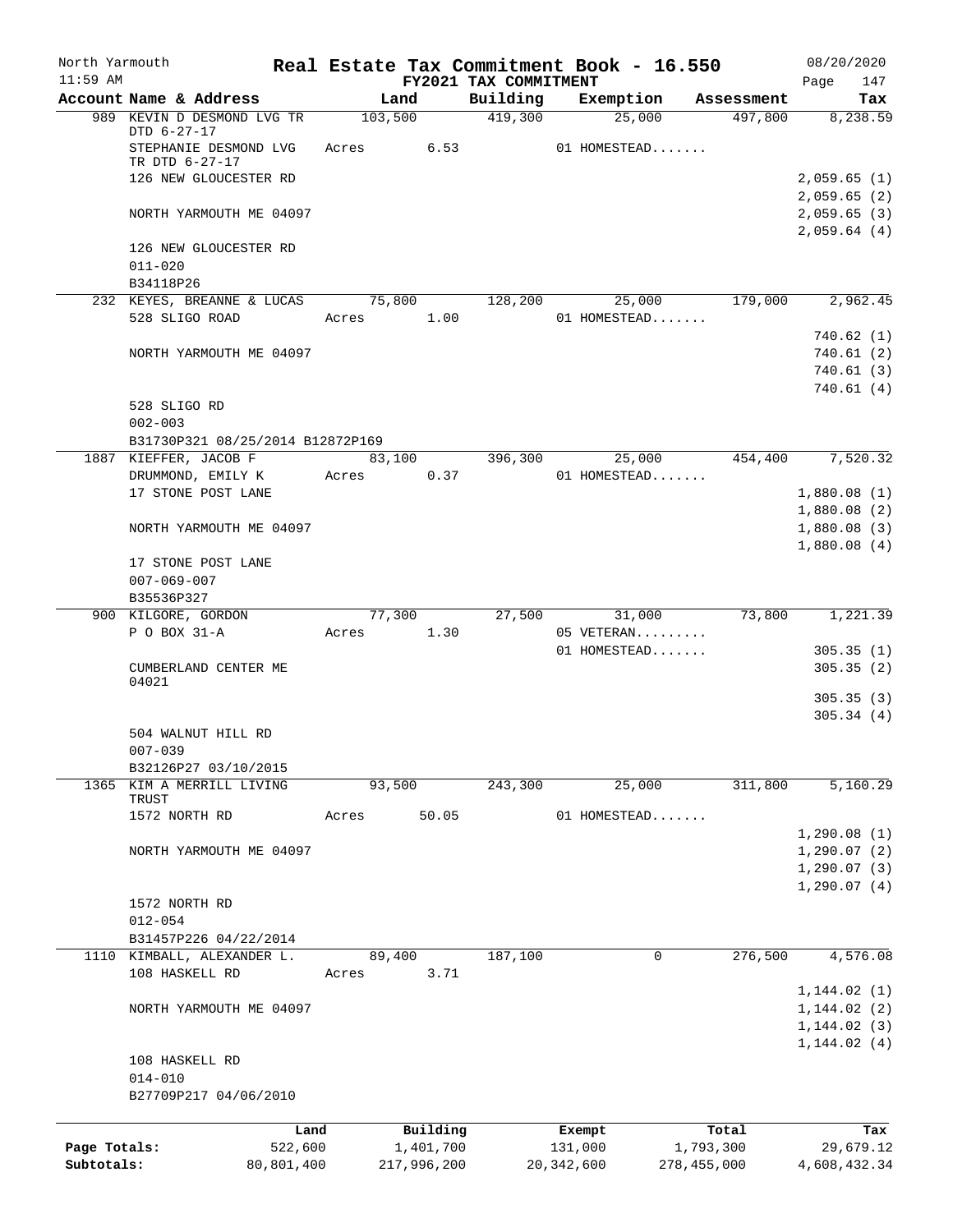| North Yarmouth |                                     |              |       |                |                                   | Real Estate Tax Commitment Book - 16.550 |                        | 08/20/2020                   |
|----------------|-------------------------------------|--------------|-------|----------------|-----------------------------------|------------------------------------------|------------------------|------------------------------|
| $11:59$ AM     | Account Name & Address              |              |       | Land           | FY2021 TAX COMMITMENT<br>Building | Exemption                                |                        | 148<br>Page<br>Tax           |
|                | 1940 KIMBALL, SETH & LINDSEY        |              |       | 69,000         | 317,000                           | 25,000                                   | Assessment<br>361,000  | 5,974.55                     |
|                | PO BOX 408                          |              | Acres | 0.46           |                                   | 01 HOMESTEAD                             |                        |                              |
|                |                                     |              |       |                |                                   |                                          |                        | 1,493.64(1)                  |
|                | CUMBERLAND ME 04021                 |              |       |                |                                   |                                          |                        | 1,493.64(2)                  |
|                |                                     |              |       |                |                                   |                                          |                        | 1,493.64(3)                  |
|                |                                     |              |       |                |                                   |                                          |                        | 1,493.63(4)                  |
|                | 18 GARDEN GATE CIRCLE               |              |       |                |                                   |                                          |                        |                              |
|                | $001 - 006 - 009$                   |              |       |                |                                   |                                          |                        |                              |
|                | B35163P84                           |              |       |                |                                   |                                          |                        |                              |
|                | 1196 KING, BETH ANNE & JAMES<br>C.  |              |       | 84,800         | 217,900                           | 25,000                                   | 277,700                | 4,595.94                     |
|                | MITCHELL, MATTHEW                   |              | Acres | 2.80           |                                   | 01 HOMESTEAD                             |                        |                              |
|                | 53 THUNDER RD                       |              |       |                |                                   |                                          |                        | 1,149.00(1)                  |
|                |                                     |              |       |                |                                   |                                          |                        | 1,148.98(2)                  |
|                | NORTH YARMOUTH ME 04097             |              |       |                |                                   |                                          |                        | 1,148.98(3)                  |
|                |                                     |              |       |                |                                   |                                          |                        | 1,148.98(4)                  |
|                | 53 THUNDER RD<br>$011 - 037$        |              |       |                |                                   |                                          |                        |                              |
|                | B34404P189                          |              |       |                |                                   |                                          |                        |                              |
|                | 1189 KING, DANIELLE M &             |              |       | 91,000         | 449,200                           |                                          | 540,200<br>$\mathbf 0$ | 8,940.31                     |
|                | WILLIAM F                           |              |       |                |                                   |                                          |                        |                              |
|                | 107 GRAY RD                         |              | Acres | 4.03           |                                   |                                          |                        |                              |
|                |                                     |              |       |                |                                   |                                          |                        | 2, 235.08(1)                 |
|                | NORTH YARMOUTH ME 04097             |              |       |                |                                   |                                          |                        | 2, 235.08 (2)                |
|                |                                     |              |       |                |                                   |                                          |                        | 2, 235.08(3)<br>2, 235.07(4) |
|                | 107 GRAY RD                         |              |       |                |                                   |                                          |                        |                              |
|                | $010 - 026$                         |              |       |                |                                   |                                          |                        |                              |
|                | B33783P241                          |              |       |                |                                   |                                          |                        |                              |
|                | 1221 KING, KEVIN D & DENISE 142,300 |              |       |                | 230,500                           | 25,000                                   | 347,800                | 5,756.09                     |
|                | M JT<br>213 MILL ROAD               |              |       | Acres 15.00    |                                   | 01 HOMESTEAD                             |                        |                              |
|                |                                     |              |       |                |                                   |                                          |                        | 1,439.03(1)                  |
|                | NORTH YARMOUTH ME 04097             |              |       |                |                                   |                                          |                        | 1,439.02(2)                  |
|                |                                     |              |       |                |                                   |                                          |                        | 1,439.02(3)                  |
|                |                                     |              |       |                |                                   |                                          |                        | 1,439.02(4)                  |
|                | 213 MILL RD                         |              |       |                |                                   |                                          |                        |                              |
|                | $016 - 029$                         |              |       |                |                                   |                                          |                        |                              |
|                | B33130P61                           |              |       |                |                                   |                                          |                        |                              |
|                | 340 KINGERY, AUDREY H.              |              |       | 68,200<br>0.31 | 150,700                           | 31,000                                   | 187,900                | 3,109.75                     |
|                | 124 WALNUT HILL RD                  |              | Acres |                |                                   | 05 VETERAN<br>01 HOMESTEAD               |                        | 777.44(1)                    |
|                | NORTH YARMOUTH ME 04097             |              |       |                |                                   |                                          |                        | 777.44(2)                    |
|                |                                     |              |       |                |                                   |                                          |                        | 777.44(3)                    |
|                |                                     |              |       |                |                                   |                                          |                        | 777.43(4)                    |
|                | 124 WALNUT HILL RD                  |              |       |                |                                   |                                          |                        |                              |
|                | $001 - 058$                         |              |       |                |                                   |                                          |                        |                              |
|                | B13815P328                          |              |       |                |                                   |                                          |                        |                              |
|                | 723 KINNE, JACK W.                  |              |       | 91,600         | 154,300                           | 25,000                                   | 220,900                | 3,655.90                     |
|                | 295 WALNUT HILL RD                  |              | Acres | 4.15           |                                   | 01 HOMESTEAD                             |                        | 913.98(1)                    |
|                | NORTH YARMOUTH ME 04097             |              |       |                |                                   |                                          |                        | 913.98 (2)                   |
|                |                                     |              |       |                |                                   |                                          |                        | 913.98 (3)                   |
|                |                                     |              |       |                |                                   |                                          |                        | 913.96(4)                    |
|                | 295 WALNUT HILL RD                  |              |       |                |                                   |                                          |                        |                              |
|                | $004 - 141$                         |              |       |                |                                   |                                          |                        |                              |
|                | B18429P147                          |              |       |                |                                   |                                          |                        |                              |
|                |                                     |              |       |                |                                   |                                          |                        |                              |
|                |                                     | Land         |       | Building       |                                   | Exempt                                   | Total                  | Tax                          |
| Page Totals:   |                                     | 546,900      |       | 1,519,600      |                                   | 131,000                                  | 1,935,500              | 32,032.54                    |
| Subtotals:     |                                     | 81, 348, 300 |       | 219,515,800    |                                   | 20, 473, 600                             | 280,390,500            | 4,640,464.88                 |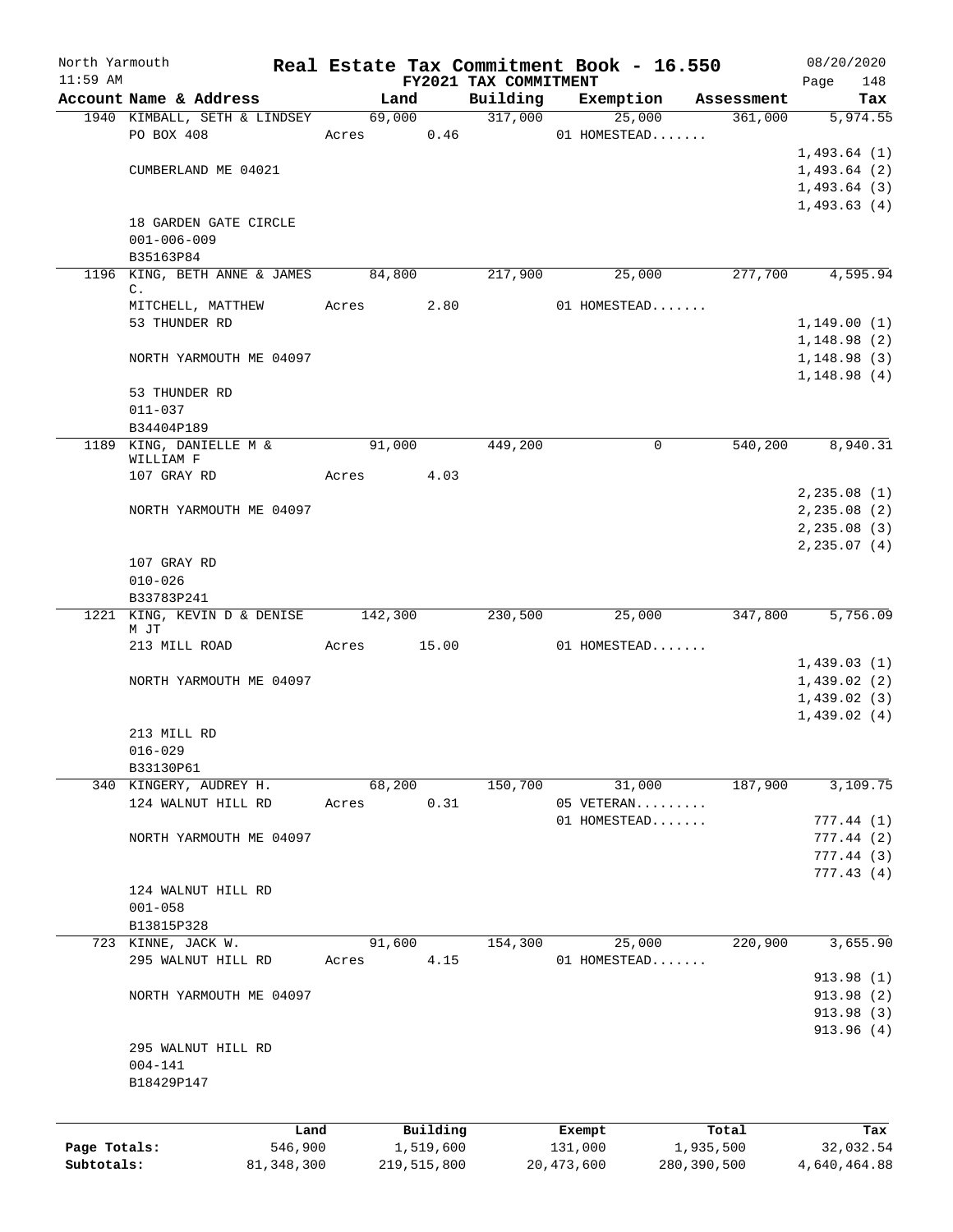| North Yarmouth |                                          |      |       |          |      | Real Estate Tax Commitment Book - 16.550 |        |              |            | 08/20/2020                 |            |
|----------------|------------------------------------------|------|-------|----------|------|------------------------------------------|--------|--------------|------------|----------------------------|------------|
| $11:59$ AM     | Account Name & Address                   |      |       | Land     |      | FY2021 TAX COMMITMENT<br>Building        |        | Exemption    | Assessment | Page                       | 149<br>Tax |
|                | 1495 KINNEY, WESLEY A. JR                |      |       | 91,800   |      | $\mathsf{O}$                             |        | $\Omega$     | 91,800     |                            | 1,519.29   |
|                | 39 MAPLE LN                              |      | Acres | 17.02    |      |                                          |        |              |            |                            |            |
|                |                                          |      |       |          |      |                                          |        |              |            | 379.83(1)                  |            |
|                | KNOX ME 04986                            |      |       |          |      |                                          |        |              |            | 379.82(2)                  |            |
|                |                                          |      |       |          |      |                                          |        |              |            | 379.82 (3)                 |            |
|                |                                          |      |       |          |      |                                          |        |              |            | 379.82(4)                  |            |
|                | FIELDSTONE DRIVE                         |      |       |          |      |                                          |        |              |            |                            |            |
|                | $017 - 035$                              |      |       |          |      |                                          |        |              |            |                            |            |
|                | B29051P126 09/02/2011                    |      |       |          |      |                                          |        |              |            |                            |            |
|                | 910 KIRK, GINGER                         |      |       | 100,800  |      | 258,200                                  |        | 25,000       | 334,000    |                            | 5,527.70   |
|                | 137 HENRY RD                             |      | Acres | 19.20    |      |                                          |        | 01 HOMESTEAD |            |                            |            |
|                |                                          |      |       |          |      |                                          |        |              |            | 1,381.93(1)                |            |
|                | NORTH YARMOUTH ME 04097                  |      |       |          |      |                                          |        |              |            | 1,381.93(2)                |            |
|                |                                          |      |       |          |      |                                          |        |              |            | 1,381.93(3)<br>1,381.91(4) |            |
|                | 137 HENRY RD                             |      |       |          |      |                                          |        |              |            |                            |            |
|                | $010 - 102$                              |      |       |          |      |                                          |        |              |            |                            |            |
|                | B34252P51                                |      |       |          |      |                                          |        |              |            |                            |            |
|                | 1108 KITTRIDGE, BRIAN C.                 |      |       | 75,900   |      | 0                                        |        | 0            | 75,900     |                            | 1,256.15   |
|                | 26 SLED RUN RD                           |      | Acres |          | 1.01 |                                          |        |              |            |                            |            |
|                |                                          |      |       |          |      |                                          |        |              |            | 314.04(1)                  |            |
|                | NORTH YARMOUTH ME 04097                  |      |       |          |      |                                          |        |              |            | 314.04(2)                  |            |
|                |                                          |      |       |          |      |                                          |        |              |            | 314.04(3)                  |            |
|                |                                          |      |       |          |      |                                          |        |              |            | 314.03(4)                  |            |
|                | SLED RUN RD                              |      |       |          |      |                                          |        |              |            |                            |            |
|                | $014 - 095$                              |      |       |          |      |                                          |        |              |            |                            |            |
|                | B22727P158                               |      |       |          |      |                                          |        |              |            |                            |            |
|                | 1106 KITTRIDGE, BRIAN C.                 |      |       | 76,100   |      | 159,100                                  |        | 25,000       | 210,200    |                            | 3,478.81   |
|                | 26 SLED RUN RD                           |      | Acres |          | 1.05 |                                          |        | 01 HOMESTEAD |            |                            |            |
|                |                                          |      |       |          |      |                                          |        |              |            | 869.71 (1)                 |            |
|                | NORTH YARMOUTH ME 04097                  |      |       |          |      |                                          |        |              |            | 869.70 (2)                 |            |
|                |                                          |      |       |          |      |                                          |        |              |            | 869.70 (3)                 |            |
|                | 26 SLED RUN RD                           |      |       |          |      |                                          |        |              |            | 869.70(4)                  |            |
|                | $014 - 097$                              |      |       |          |      |                                          |        |              |            |                            |            |
|                | B6700P64                                 |      |       |          |      |                                          |        |              |            |                            |            |
|                | 1404 KMETETZ, KATHERINE D &              |      |       | 222,900  |      | 84,600                                   |        | 0            | 307,500    |                            | 5,089.13   |
|                | WILLIAM JR.                              |      |       |          |      |                                          |        |              |            |                            |            |
|                | P O BOX 272                              |      | Acres | 35.60    |      |                                          |        |              |            |                            |            |
|                |                                          |      |       |          |      |                                          |        |              |            | 1, 272.29(1)               |            |
|                | BETHLEHEM CT 06751                       |      |       |          |      |                                          |        |              |            | 1, 272.28(2)               |            |
|                |                                          |      |       |          |      |                                          |        |              |            | 1, 272.28(3)               |            |
|                |                                          |      |       |          |      |                                          |        |              |            | 1, 272.28(4)               |            |
|                | 252 NEW GLOUCESTER RD                    |      |       |          |      |                                          |        |              |            |                            |            |
|                | $011 - 040$                              |      |       |          |      |                                          |        |              |            |                            |            |
|                | B35572P94<br>1875 KNIGHT RICHARD & JOYCE |      |       | 29,800   |      | $\Omega$                                 |        | 0            | 29,800     |                            | 493.19     |
|                | 16 SLIGO RD                              |      | Acres | 110.00   |      |                                          |        |              |            |                            |            |
|                |                                          |      |       |          |      |                                          |        |              |            | 123.30(1)                  |            |
|                | YARMOUTH ME 04096                        |      |       |          |      |                                          |        |              |            | 123.30(2)                  |            |
|                |                                          |      |       |          |      |                                          |        |              |            | 123.30(3)                  |            |
|                |                                          |      |       |          |      |                                          |        |              |            | 123.29(4)                  |            |
|                | MOUNTFORT RD                             |      |       |          |      |                                          |        |              |            |                            |            |
|                | $006 - 048 - 001$                        |      |       |          |      |                                          |        |              |            |                            |            |
|                | B33272P318                               |      |       |          |      |                                          |        |              |            |                            |            |
|                |                                          |      |       |          |      |                                          |        |              |            |                            |            |
|                |                                          |      |       |          |      |                                          |        |              |            |                            |            |
|                |                                          |      |       |          |      |                                          |        |              |            |                            |            |
|                |                                          | Land |       | Building |      |                                          | Exempt |              | Total      |                            | Tax        |

|              | Land       | Building    | Exempt     | Total       | Tax          |
|--------------|------------|-------------|------------|-------------|--------------|
| Page Totals: | 597,300    | 501,900     | 50,000     | 1,049,200   | 17,364.27    |
| Subtotals:   | 81,945,600 | 220,017,700 | 20,523,600 | 281,439,700 | 4,657,829.15 |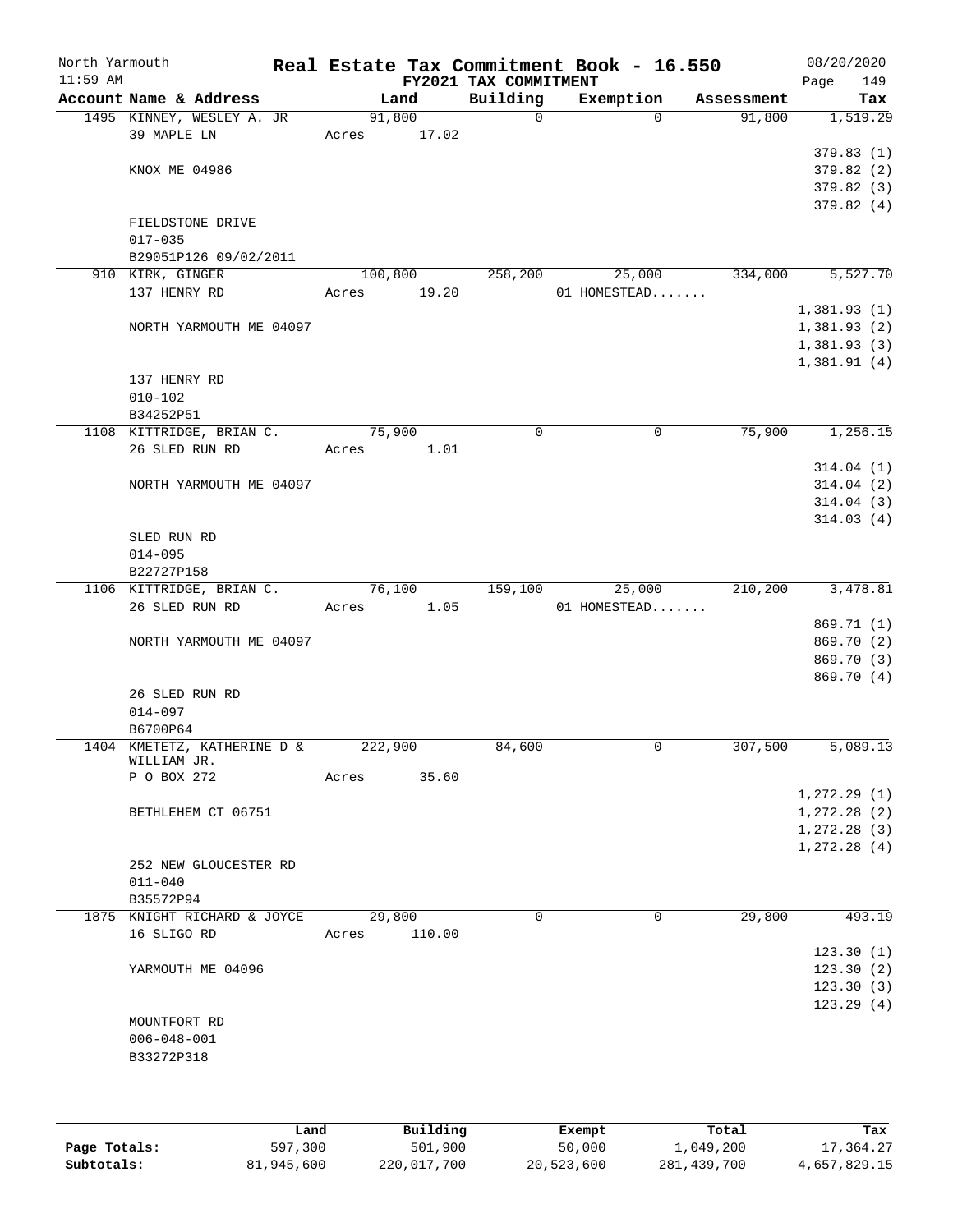| North Yarmouth |                                                  |                 |        |                       | Real Estate Tax Commitment Book - 16.550 |                       |              | 08/20/2020      |
|----------------|--------------------------------------------------|-----------------|--------|-----------------------|------------------------------------------|-----------------------|--------------|-----------------|
| $11:59$ AM     |                                                  |                 |        | FY2021 TAX COMMITMENT |                                          |                       | Page         | 150             |
|                | Account Name & Address<br>1380 KNIGHT, DANIEL S. | Land<br>112,100 |        | Building<br>417,100   | Exemption<br>41,000                      | Assessment<br>488,200 |              | Tax<br>8,079.71 |
|                | 83 PINE RIDGE RD                                 | Acres           | 3.09   |                       | 104 SOL4 8000-15999 WATTS                |                       |              |                 |
|                |                                                  |                 |        |                       | 01 HOMESTEAD                             |                       | 2,019.93(1)  |                 |
|                | NORTH YARMOUTH ME 04097                          |                 |        |                       |                                          |                       | 2,019.93(2)  |                 |
|                |                                                  |                 |        |                       |                                          |                       | 2,019.93(3)  |                 |
|                |                                                  |                 |        |                       |                                          |                       | 2,019.92(4)  |                 |
|                | 83 PINE RIDGE RD                                 |                 |        |                       |                                          |                       |              |                 |
|                | $003 - 050$                                      |                 |        |                       |                                          |                       |              |                 |
|                | B11744P330                                       |                 |        |                       |                                          |                       |              |                 |
|                | 1178 KNIGHT, JAMES P.                            | 76,300          |        | 170,800               | 25,000                                   | 222,100               |              | 3,675.76        |
|                | 331 GRAY RD                                      | Acres           | 1.10   |                       | 01 HOMESTEAD                             |                       |              |                 |
|                |                                                  |                 |        |                       |                                          |                       |              | 918.94 (1)      |
|                | NORTH YARMOUTH ME 04097                          |                 |        |                       |                                          |                       |              | 918.94(2)       |
|                |                                                  |                 |        |                       |                                          |                       |              | 918.94(3)       |
|                |                                                  |                 |        |                       |                                          |                       |              | 918.94(4)       |
|                | 331 GRAY RD                                      |                 |        |                       |                                          |                       |              |                 |
|                | $014 - 076$                                      |                 |        |                       |                                          |                       |              |                 |
|                | B6580P272                                        |                 |        |                       |                                          |                       |              |                 |
|                | 395 KNIGHT, RICHARD L.                           | 50,300          |        | 0                     | 0                                        | 50,300                |              | 832.47          |
|                | 16 SLIGO RD                                      | Acres           | 117.00 |                       |                                          |                       |              |                 |
|                |                                                  |                 |        |                       |                                          |                       |              | 208.12(1)       |
|                | YARMOUTH ME 04096                                |                 |        |                       |                                          |                       |              | 208.12(2)       |
|                |                                                  |                 |        |                       |                                          |                       |              | 208.12(3)       |
|                |                                                  |                 |        |                       |                                          |                       |              | 208.11(4)       |
|                | MOUNTFORT RD<br>$006 - 043$                      |                 |        |                       |                                          |                       |              |                 |
|                | B3069P284                                        |                 |        |                       |                                          |                       |              |                 |
|                | 227 KNODT, RICHARD P & JEAN                      | 77,800          |        | 195,000               | $\mathbf 0$                              | 272,800               |              | 4,514.84        |
|                | SAUSELE                                          |                 |        |                       |                                          |                       |              |                 |
|                | 202 FOREST DRIVE                                 | Acres           | 1.40   |                       |                                          |                       |              |                 |
|                |                                                  |                 |        |                       |                                          |                       | 1,128.71(1)  |                 |
|                | FALLS CHURCH VA 22046                            |                 |        |                       |                                          |                       | 1,128.71(2)  |                 |
|                |                                                  |                 |        |                       |                                          |                       | 1, 128.71(3) |                 |
|                |                                                  |                 |        |                       |                                          |                       | 1,128.71(4)  |                 |
|                | 12 EDNA LANE                                     |                 |        |                       |                                          |                       |              |                 |
|                | $010 - 112$                                      |                 |        |                       |                                          |                       |              |                 |
|                | B36876P165                                       |                 |        |                       |                                          |                       |              |                 |
|                | 826 KODIS, HERBERT                               | 115,800         |        | 204,300               | 25,000                                   | 295,100               |              | 4,883.91        |
|                | 991 SLIGO RD                                     | Acres           | 9.00   |                       | 01 HOMESTEAD                             |                       |              |                 |
|                |                                                  |                 |        |                       |                                          |                       | 1,220.98(1)  |                 |
|                | NORTH YARMOUTH ME 04097                          |                 |        |                       |                                          |                       | 1,220.98(2)  |                 |
|                |                                                  |                 |        |                       |                                          |                       | 1,220.98(3)  |                 |
|                |                                                  |                 |        |                       |                                          |                       | 1,220.97(4)  |                 |
|                | 991 SLIGO RD<br>$008 - 060$                      |                 |        |                       |                                          |                       |              |                 |
|                | B8197P269                                        |                 |        |                       |                                          |                       |              |                 |
|                | 1328 KOELKER, STEPHEN                            | 90,800          |        | 296,300               | 25,000                                   | 362,100               |              | 5,992.76        |
|                | 4 WHISPERWOOD BEND                               | Acres           | 4.00   |                       | 01 HOMESTEAD                             |                       |              |                 |
|                |                                                  |                 |        |                       |                                          |                       | 1,498.19(1)  |                 |
|                | NORTH YARMOUTH ME 04097                          |                 |        |                       |                                          |                       | 1,498.19(2)  |                 |
|                |                                                  |                 |        |                       |                                          |                       | 1,498.19(3)  |                 |
|                |                                                  |                 |        |                       |                                          |                       |              |                 |
|                |                                                  |                 |        |                       |                                          |                       | 1,498.19(4)  |                 |
|                | 4 WHISPERWOOD BEND                               |                 |        |                       |                                          |                       |              |                 |

|              | Land       | Building    | Exempt     | Total       | Tax          |
|--------------|------------|-------------|------------|-------------|--------------|
| Page Totals: | 523,100    | 1,283,500   | 116,000    | 1,690,600   | 27,979.45    |
| Subtotals:   | 82,468,700 | 221,301,200 | 20,639,600 | 283,130,300 | 4,685,808.60 |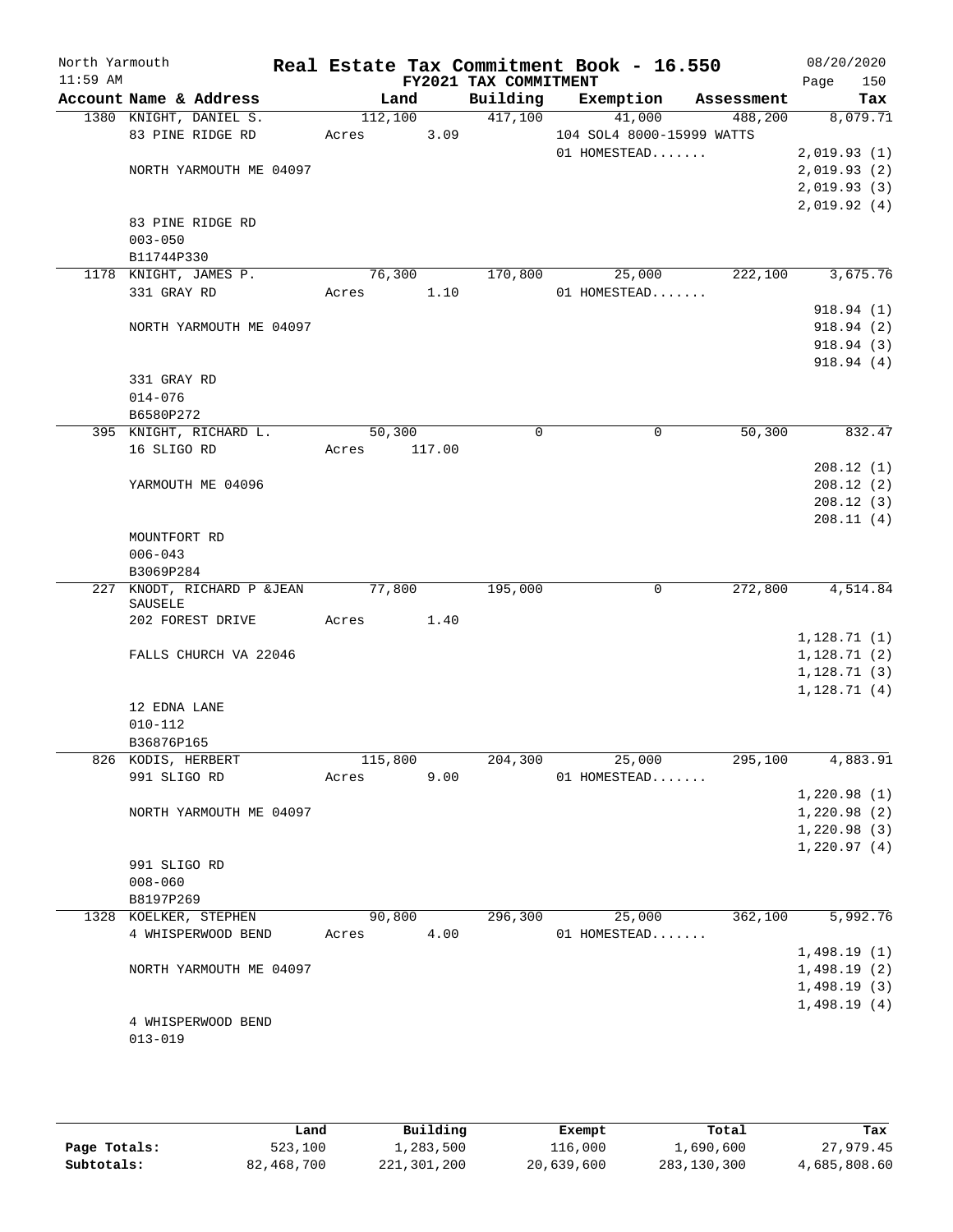| North Yarmouth |                                      |                |                       | Real Estate Tax Commitment Book - 16.550 |         | 08/20/2020                 |
|----------------|--------------------------------------|----------------|-----------------------|------------------------------------------|---------|----------------------------|
| $11:59$ AM     |                                      |                | FY2021 TAX COMMITMENT |                                          |         | 151<br>Page                |
|                | Account Name & Address               | Land           |                       | Building Exemption Assessment            |         | Tax                        |
|                | 1902 KORSEN, NEIL & PHYLLIS          |                | 103,300 306,800       | 41,000                                   | 369,100 | 6, 108.61                  |
|                | 32 AMBER WAY                         | Acres 4.61     |                       | 104 SOL4 8000-15999 WATTS                |         |                            |
|                |                                      |                |                       | 01 HOMESTEAD                             |         | 1,527.16(1)                |
|                | NORTH YARMOUTH ME 04097              |                |                       |                                          |         | 1,527.15(2)                |
|                |                                      |                |                       |                                          |         | 1,527.15(3)<br>1,527.15(4) |
|                | 32 AMBER WAY                         |                |                       |                                          |         |                            |
|                | $014 - 070 - 001$                    |                |                       |                                          |         |                            |
|                | B34336P329                           |                |                       |                                          |         |                            |
|                | 1331 KOSTELINK, KEITH E.             | 25,000         | $\mathbf 0$           | 0                                        | 25,000  | 413.75                     |
|                | 180 MILLIKEN ROAD                    | Acres 42.00    |                       |                                          |         |                            |
|                |                                      |                |                       |                                          |         | 103.44(1)                  |
|                | NORTH YARMOUTH ME 04097              |                |                       |                                          |         | 103.44(2)                  |
|                |                                      |                |                       |                                          |         | 103.44(3)                  |
|                |                                      |                |                       |                                          |         | 103.43(4)                  |
|                | MILLIKEN RD                          |                |                       |                                          |         |                            |
|                | $017 - 056$                          |                |                       |                                          |         |                            |
|                | B90015P207                           |                |                       |                                          |         |                            |
|                | 1325 KOSTELNIK, KEITH ERIK 90,600    |                | 782,100               | 25,000                                   | 847,700 | 14,029.44                  |
|                | JAKUBOWITCH CATHERINE                | Acres 34.00    |                       | $01$ HOMESTEAD                           |         |                            |
|                | 180 MILLIKEN RD                      |                |                       |                                          |         | 3,507.36(1)                |
|                |                                      |                |                       |                                          |         | 3,507.36(2)                |
|                | NORTH YARMOUTH ME 04097              |                |                       |                                          |         | 3,507.36(3)                |
|                |                                      |                |                       |                                          |         | 3,507.36(4)                |
|                | 180 MILLIKEN RD                      |                |                       |                                          |         |                            |
|                | $017 - 052$                          |                |                       |                                          |         |                            |
|                | B27674P103 03/18/2010 B18697P39      |                |                       |                                          |         |                            |
|                | 1878 KOUTSIKOS, JIMMY                | 78,400 259,400 |                       | 25,000                                   | 312,800 | 5,176.84                   |
|                | 6 BARN YARD DRIVE Acres 1.51         |                |                       | 01 HOMESTEAD                             |         |                            |
|                |                                      |                |                       |                                          |         | 1, 294.21(1)               |
|                | NORTH YARMOUTH ME 04097              |                |                       |                                          |         | 1, 294.21(2)               |
|                |                                      |                |                       |                                          |         | 1, 294.21(3)               |
|                |                                      |                |                       |                                          |         | 1, 294.21(4)               |
|                | 6 BARN YARD DRIVE<br>$001 - 057 - B$ |                |                       |                                          |         |                            |
|                | B34591P103                           |                |                       |                                          |         |                            |
|                | 689 KOUTSIKOS, JIMMY P               | 75,800         | 292,900               | 0                                        | 368,700 | 6, 101.99                  |
|                | 462 MEMORIAL HIGHWAY                 | Acres          | 1.00                  |                                          |         |                            |
|                |                                      |                |                       |                                          |         | 1,525.50(1)                |
|                | NORTH YARMOUTH ME 04097              |                |                       |                                          |         | 1,525.50(2)                |
|                |                                      |                |                       |                                          |         | 1,525.50(3)                |
|                |                                      |                |                       |                                          |         | 1,525.49(4)                |
|                | 462 MEMORIAL HIGHWAY                 |                |                       |                                          |         |                            |
|                | $009 - 045$                          |                |                       |                                          |         |                            |
|                | B33603P124                           |                |                       |                                          |         |                            |
|                | 1157 KOVACH, MICHAEL                 | 102,300        | 300,400               | 25,000                                   | 377,700 | 6,250.94                   |
|                | KOVACH, RENAE                        | Acres          | 6.30                  | 01 HOMESTEAD                             |         |                            |
|                | 443 GRAY RD                          |                |                       |                                          |         | 1,562.74(1)                |
|                |                                      |                |                       |                                          |         | 1,562.74(2)                |
|                | NORTH YARMOUTH ME 04097              |                |                       |                                          |         | 1,562.74(3)                |
|                |                                      |                |                       |                                          |         | 1,562.72(4)                |
|                | 443 GRAY RD                          |                |                       |                                          |         |                            |
|                | $015 - 034$                          |                |                       |                                          |         |                            |
|                | B31010P338 09/12/2013                |                |                       |                                          |         |                            |
|                |                                      |                |                       |                                          |         |                            |

|              | Land       | Building    | Exempt     | Total         | Tax          |
|--------------|------------|-------------|------------|---------------|--------------|
| Page Totals: | 475,400    | 1,941,600   | 116,000    | 2,301,000     | 38,081.57    |
| Subtotals:   | 82,944,100 | 223,242,800 | 20,755,600 | 285, 431, 300 | 4,723,890.17 |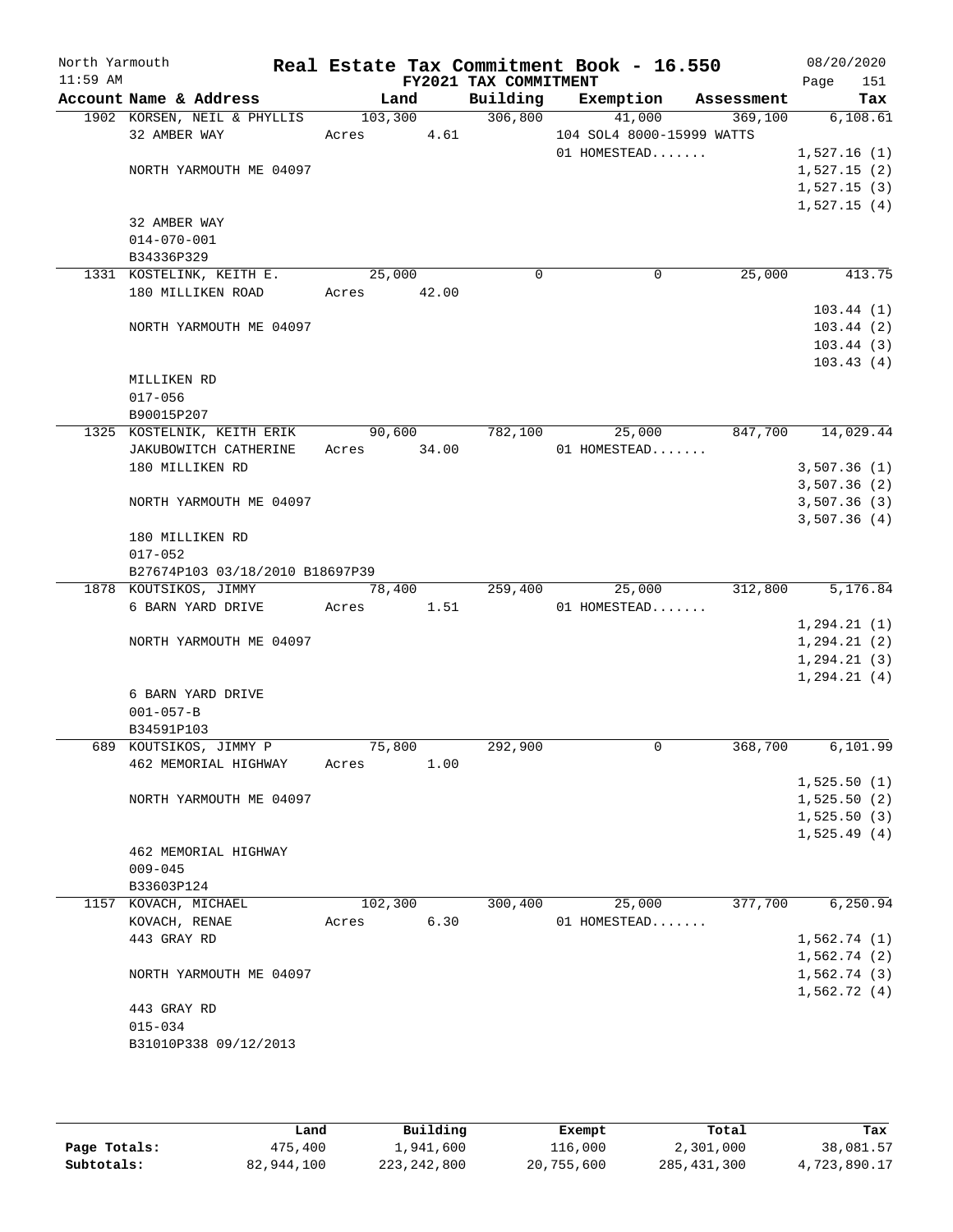| North Yarmouth             |                                              |         |                        |                       | Real Estate Tax Commitment Book - 16.550 |                          | 08/20/2020                |
|----------------------------|----------------------------------------------|---------|------------------------|-----------------------|------------------------------------------|--------------------------|---------------------------|
| $11:59$ AM                 |                                              |         |                        | FY2021 TAX COMMITMENT |                                          |                          | 152<br>Page               |
|                            | Account Name & Address                       | Land    |                        | Building              | Exemption                                | Assessment               | Tax                       |
|                            | 1318 KRAKOWKA, KATHERINE M                   | 90,800  |                        | 200,000               | $\Omega$                                 | 290,800                  | 4,812.74                  |
|                            | KRAKOWKA, MICHAEL J<br>537 NEW GLOUCESTER RD | Acres   | 4.00                   |                       |                                          |                          |                           |
|                            |                                              |         |                        |                       |                                          |                          | 1,203.19(1)               |
|                            |                                              |         |                        |                       |                                          |                          | 1, 203.19(2)              |
|                            | NORTH YARMOUTH ME 04097                      |         |                        |                       |                                          |                          | 1, 203.19(3)              |
|                            | 537 NEW GLOUCESTER RD                        |         |                        |                       |                                          |                          | 1,203.17(4)               |
|                            | $016 - 130$                                  |         |                        |                       |                                          |                          |                           |
|                            | B32311P339 06/01/2015                        |         |                        |                       |                                          |                          |                           |
|                            | 975 KRAUSS, OWEN                             | 75,800  |                        | 121,400               | 25,000                                   | 172,200                  | 2,849.91                  |
|                            | 103 LUFKIN ROAD                              | Acres   | 1.00                   |                       | 01 HOMESTEAD                             |                          |                           |
|                            |                                              |         |                        |                       |                                          |                          | 712.48(1)                 |
|                            | NORTH YARMOUTH ME 04097                      |         |                        |                       |                                          |                          | 712.48(2)                 |
|                            |                                              |         |                        |                       |                                          |                          | 712.48(3)                 |
|                            |                                              |         |                        |                       |                                          |                          | 712.47(4)                 |
|                            | 103 LUFKIN RD                                |         |                        |                       |                                          |                          |                           |
|                            | $011 - 003$                                  |         |                        |                       |                                          |                          |                           |
|                            | B32632P164                                   |         |                        |                       |                                          |                          |                           |
|                            | 1498 KRC PROPERTIES, INC                     | 114,000 |                        | 143,000               | 0                                        | 257,000                  | 4,253.35                  |
|                            | 213 COOMBS RD                                | Acres   | 4.10                   |                       |                                          |                          |                           |
|                            |                                              |         |                        |                       |                                          |                          | 1,063.34(1)               |
|                            | BRUNSWICK ME 04011                           |         |                        |                       |                                          |                          | 1,063.34(2)               |
|                            |                                              |         |                        |                       |                                          |                          | 1,063.34(3)               |
|                            |                                              |         |                        |                       |                                          |                          | 1,063.33(4)               |
|                            | 32 WALNUT HILL PARKWAY                       |         |                        |                       |                                          |                          |                           |
|                            | $010 - 163$                                  |         |                        |                       |                                          |                          |                           |
|                            | B9130P327                                    |         |                        |                       |                                          |                          |                           |
|                            | 1074 KRC PROPERTIES, INC,                    | 132,700 |                        | $\mathbf 0$           | $\mathbf 0$                              | 132,700                  | 2,196.19                  |
|                            | 213 COOMBS RD                                | Acres   | 7.84                   |                       |                                          |                          |                           |
|                            |                                              |         |                        |                       |                                          |                          | 549.05(1)                 |
|                            | BRUNSWICK ME 04011                           |         |                        |                       |                                          |                          | 549.05(2)                 |
|                            |                                              |         |                        |                       |                                          |                          | 549.05(3)                 |
|                            |                                              |         |                        |                       |                                          |                          | 549.04(4)                 |
|                            | 20 WALNUT HILL PARKWAY                       |         |                        |                       |                                          |                          |                           |
|                            | $010 - 164$                                  |         |                        |                       |                                          |                          |                           |
|                            | B9130P327                                    |         |                        |                       |                                          |                          |                           |
|                            | 1774 KRESS, ANNA-LENA &                      | 87,500  |                        | 195,600               | 0                                        | 283,100                  | 4,685.31                  |
|                            | MICHAEL                                      |         |                        |                       |                                          |                          |                           |
|                            | 306 WEST POWNAL RD                           | Acres   | 3.33                   |                       |                                          |                          |                           |
|                            |                                              |         |                        |                       |                                          |                          | 1,171.33 (1)              |
|                            | NORTH YARMOUTH ME 04097                      |         |                        |                       |                                          |                          | 1, 171.33(2)              |
|                            |                                              |         |                        |                       |                                          |                          | 1, 171.33(3)              |
|                            |                                              |         |                        |                       |                                          |                          | 1, 171.32(4)              |
|                            | 306 WEST POWNAL RD                           |         |                        |                       |                                          |                          |                           |
|                            | $013 - 018$                                  |         |                        |                       |                                          |                          |                           |
|                            | B35879P75                                    |         |                        |                       |                                          |                          |                           |
|                            | 583 KRISTIN D GRIESE<br>REVOCABLE TST        | 204,300 |                        | $\Omega$              | 0                                        | 204,300                  | 3,381.17                  |
|                            | KRISTIN D GRIESE,                            | Acres   | 34.80                  |                       |                                          |                          |                           |
|                            | TRUSTEE                                      |         |                        |                       |                                          |                          |                           |
|                            | 7039 TWIN HILLS TERRACE                      |         |                        |                       |                                          |                          | 845.30 (1)                |
|                            |                                              |         |                        |                       |                                          |                          | 845.29 (2)                |
|                            | LAKEWOOD RANCH FL                            |         |                        |                       |                                          |                          | 845.29 (3)                |
|                            | 34202-2402                                   |         |                        |                       |                                          |                          |                           |
|                            |                                              |         |                        |                       |                                          |                          | 845.29 (4)                |
|                            | HALLOWELL RD                                 |         |                        |                       |                                          |                          |                           |
|                            | $009 - 071$                                  |         |                        |                       |                                          |                          |                           |
|                            | B34812P247                                   |         |                        |                       |                                          |                          |                           |
|                            |                                              |         |                        |                       |                                          |                          |                           |
|                            | Land                                         |         | Building               |                       | Exempt                                   | Total                    | Tax                       |
| Page Totals:<br>Subtotals: | 705,100<br>83,649,200                        |         | 660,000<br>223,902,800 |                       | 25,000<br>20,780,600                     | 1,340,100<br>286,771,400 | 22,178.67<br>4,746,068.84 |
|                            |                                              |         |                        |                       |                                          |                          |                           |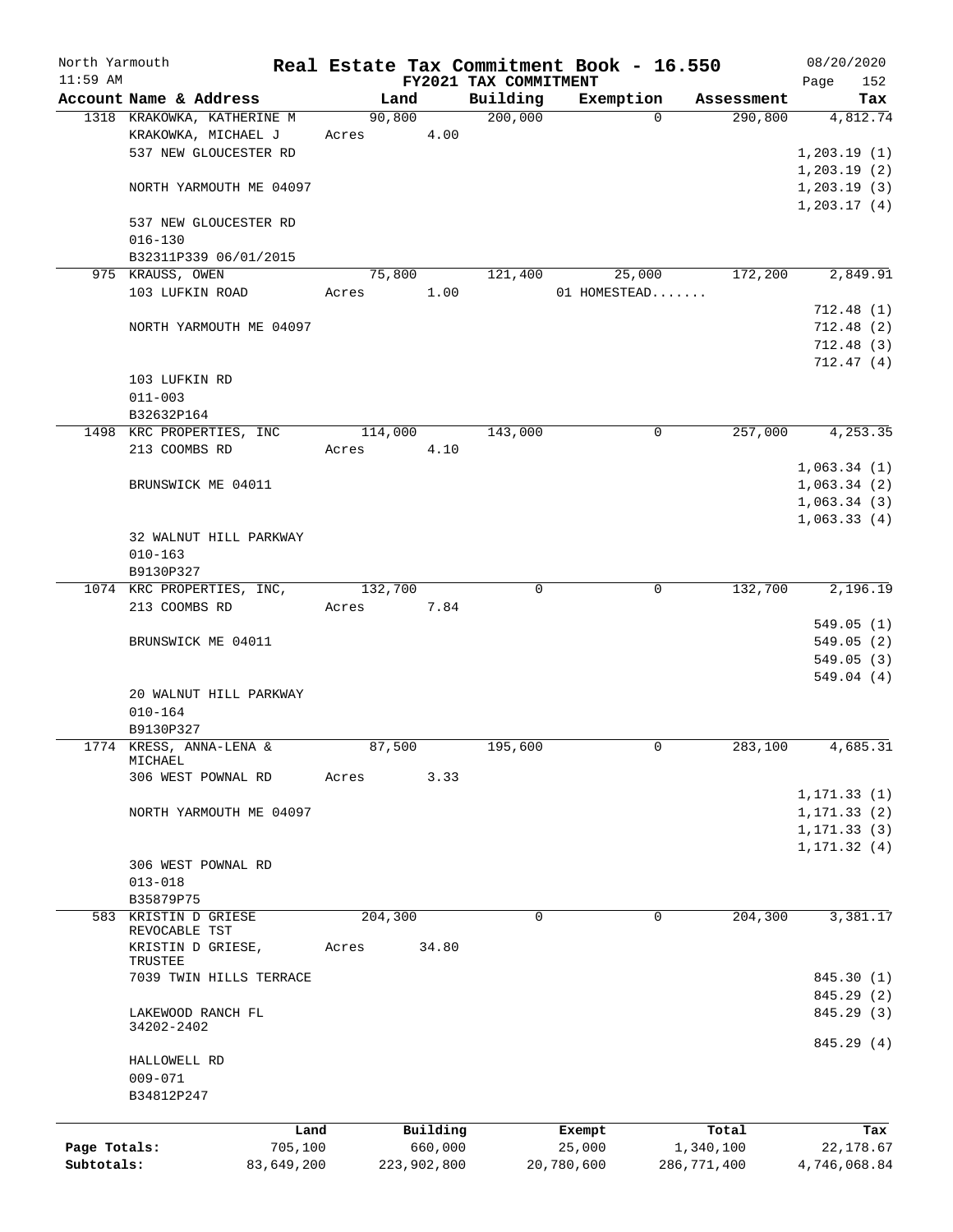| North Yarmouth<br>$11:59$ AM |                                  |       |        |      | FY2021 TAX COMMITMENT | Real Estate Tax Commitment Book - 16.550 |            | Page | 08/20/2020<br>153        |
|------------------------------|----------------------------------|-------|--------|------|-----------------------|------------------------------------------|------------|------|--------------------------|
|                              | Account Name & Address           |       | Land   |      | Building              | Exemption                                | Assessment |      | Tax                      |
|                              | 1922 KROONDYK, DAVID &           |       | 94,500 |      | 355,000               | 8,500                                    | 441,000    |      | 7,298.55                 |
|                              | CHRISTIANA<br>190 BRIDGE ST      | Acres |        | 4.73 |                       | 103 SOL3 4000-7999 WATTS                 |            |      |                          |
|                              | APT 4110                         |       |        |      |                       |                                          |            |      | 1,824.64(1)              |
|                              | SALEM MA 01970                   |       |        |      |                       |                                          |            |      | 1,824.64(2)              |
|                              |                                  |       |        |      |                       |                                          |            |      | 1,824.64(3)              |
|                              |                                  |       |        |      |                       |                                          |            |      | 1,824.63(4)              |
|                              | 63 RIDGEWOOD LN                  |       |        |      |                       |                                          |            |      |                          |
|                              | $008 - 016 - 007$                |       |        |      |                       |                                          |            |      |                          |
|                              | B35422P262                       |       |        |      |                       |                                          |            |      |                          |
|                              | 1458 KROUSE, SCOTT W.            |       | 94,500 |      | 324,400               | 25,000                                   | 393,900    |      | 6, 519.05                |
|                              | 31 FIELDSTONE DR                 | Acres |        | 3.01 |                       | 01 HOMESTEAD                             |            |      |                          |
|                              |                                  |       |        |      |                       |                                          |            |      | 1,629.77(1)              |
|                              | NORTH YARMOUTH ME 04097          |       |        |      |                       |                                          |            |      | 1,629.76(2)              |
|                              |                                  |       |        |      |                       |                                          |            |      | 1,629.76(3)              |
|                              |                                  |       |        |      |                       |                                          |            |      | 1,629.76(4)              |
|                              | 31 FIELDSTONE DRIVE              |       |        |      |                       |                                          |            |      |                          |
|                              | $017 - 040$                      |       |        |      |                       |                                          |            |      |                          |
|                              | B15429P47                        |       |        |      |                       |                                          |            |      |                          |
|                              | 473 KUCERA, KRISTEN R.           |       | 94,500 |      | 294,700               | 25,000                                   | 364,200    |      | 6,027.51                 |
|                              | KUCERA, KRIS E.                  | Acres |        | 3.01 |                       | 01 HOMESTEAD                             |            |      |                          |
|                              | 17 ABBEY LANE                    |       |        |      |                       |                                          |            |      | 1,506.88(1)              |
|                              |                                  |       |        |      |                       |                                          |            |      | 1,506.88(2)              |
|                              | NORTH YARMOUTH ME 04097          |       |        |      |                       |                                          |            |      | 1,506.88(3)              |
|                              |                                  |       |        |      |                       |                                          |            |      | 1,506.87(4)              |
|                              | 17 ABBEY LANE                    |       |        |      |                       |                                          |            |      |                          |
|                              | $003 - 123$                      |       |        |      |                       |                                          |            |      |                          |
|                              | B30687P224 05/31/2013 B14756P307 |       |        |      |                       |                                          |            |      |                          |
|                              | 647 KYLE, BETSY                  |       | 83,400 |      | 231,500               | 25,000                                   | 289,900    |      | 4,797.85                 |
|                              | 19 COLONIAL DR                   | Acres |        | 1.00 |                       | 01 HOMESTEAD                             |            |      |                          |
|                              |                                  |       |        |      |                       |                                          |            |      | 1, 199.47(1)             |
|                              | NORTH YARMOUTH ME 04097          |       |        |      |                       |                                          |            |      | 1, 199.46(2)             |
|                              |                                  |       |        |      |                       |                                          |            |      | 1, 199.46(3)             |
|                              |                                  |       |        |      |                       |                                          |            |      | 1, 199.46(4)             |
|                              | 19 COLONIAL DR                   |       |        |      |                       |                                          |            |      |                          |
|                              | $007 - 009$                      |       |        |      |                       |                                          |            |      |                          |
|                              | B7766P343                        |       |        |      |                       |                                          |            |      |                          |
|                              | 1517 LACASSE, CHRISTOPHER        |       | 78,700 |      | 0                     | 0                                        | 78,700     |      | 1,302.49                 |
|                              | 46 THE LANE                      | Acres |        | 1.58 |                       |                                          |            |      |                          |
|                              |                                  |       |        |      |                       |                                          |            |      | 325.63(1)                |
|                              | NORTH YARMOUTH ME 04097          |       |        |      |                       |                                          |            |      | 325.62(2)                |
|                              |                                  |       |        |      |                       |                                          |            |      | 325.62(3)                |
|                              |                                  |       |        |      |                       |                                          |            |      | 325.62(4)                |
|                              | THE LANE                         |       |        |      |                       |                                          |            |      |                          |
|                              | $007 - 108$                      |       |        |      |                       |                                          |            |      |                          |
|                              | B34440P118                       |       |        |      |                       |                                          |            |      | 3,596.32                 |
|                              | 931 LAFAUCE, BRADEN A.           |       | 86,200 |      | 156,100               | 25,000                                   | 217,300    |      |                          |
|                              | 54 DELWIN DR                     | Acres |        | 1.50 |                       | 01 HOMESTEAD                             |            |      | 899.08 (1)               |
|                              |                                  |       |        |      |                       |                                          |            |      |                          |
|                              | NORTH YARMOUTH ME 04097          |       |        |      |                       |                                          |            |      | 899.08 (2)<br>899.08 (3) |
|                              |                                  |       |        |      |                       |                                          |            |      | 899.08 (4)               |
|                              | 54 DELWIN DR                     |       |        |      |                       |                                          |            |      |                          |
|                              | $010 - 126$                      |       |        |      |                       |                                          |            |      |                          |
|                              | B17434P266                       |       |        |      |                       |                                          |            |      |                          |
|                              |                                  |       |        |      |                       |                                          |            |      |                          |
|                              |                                  |       |        |      |                       |                                          |            |      |                          |

|              | Land       | Building    | Exempt     | Total       | Tax          |
|--------------|------------|-------------|------------|-------------|--------------|
| Page Totals: | 531,800    | 1,361,700   | 108,500    | 1,785,000   | 29,541.77    |
| Subtotals:   | 84,181,000 | 225,264,500 | 20,889,100 | 288,556,400 | 4,775,610.61 |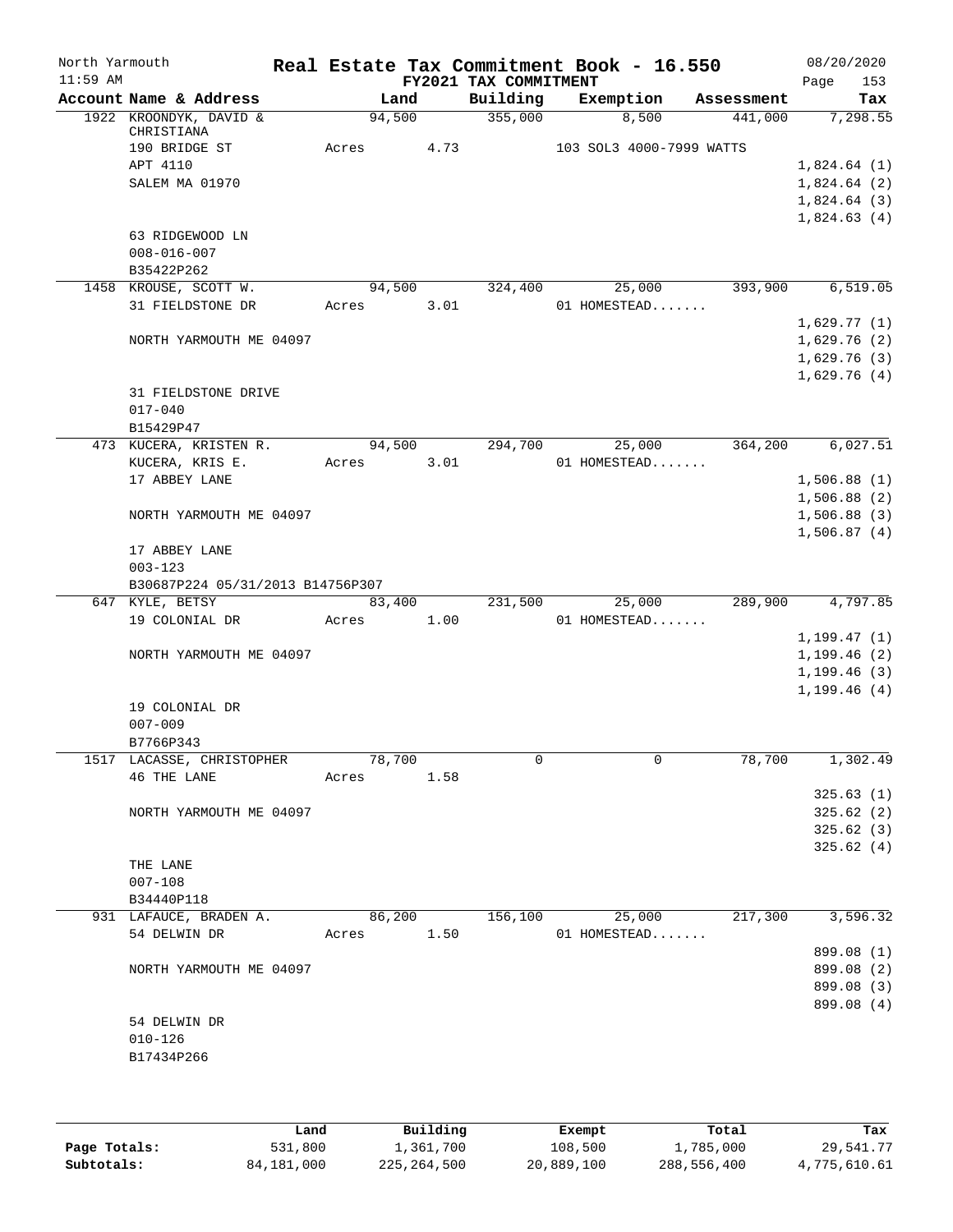| North Yarmouth |                                                |       |        |            |                       | Real Estate Tax Commitment Book - 16.550 |                       | 08/20/2020  |
|----------------|------------------------------------------------|-------|--------|------------|-----------------------|------------------------------------------|-----------------------|-------------|
| $11:59$ AM     |                                                |       |        |            | FY2021 TAX COMMITMENT |                                          |                       | 154<br>Page |
|                | Account Name & Address                         |       | Land   |            | Building              | Exemption                                | Assessment            | Tax         |
|                | 695 LAFLAMME, SCOTT D &<br>SCHAUWECKER, LISA M |       | 81,100 |            | 162,200               | 31,000                                   | 212,300               | 3,513.57    |
|                | 23 LINE DR                                     | Acres |        | 2.06       |                       | 01 HOMESTEAD                             |                       |             |
|                |                                                |       |        |            |                       | $05$ VETERAN                             |                       | 878.40 (1)  |
|                | NO YARMOUTH ME 04097                           |       |        |            |                       |                                          |                       | 878.39 (2)  |
|                |                                                |       |        |            |                       |                                          |                       | 878.39(3)   |
|                |                                                |       |        |            |                       |                                          |                       | 878.39 (4)  |
|                | 23 LINE DR                                     |       |        |            |                       |                                          |                       |             |
|                | $004 - 111$                                    |       |        |            |                       |                                          |                       |             |
|                | B33044P210 04/15/2016 B7654P286                |       |        |            |                       |                                          |                       |             |
|                | 1876 LAGASSE JUSTIN & NATHAN                   |       | 71,200 |            | 359,100               | $\Omega$                                 | 430,300               | 7,121.47    |
|                | 31 ROBERT HILL RD                              | Acres |        | 0.75       |                       |                                          |                       |             |
|                |                                                |       |        |            |                       |                                          |                       | 1,780.37(1) |
|                | TOPSHAM ME 04086                               |       |        |            |                       |                                          |                       | 1,780.37(2) |
|                |                                                |       |        |            |                       |                                          |                       | 1,780.37(3) |
|                |                                                |       |        |            |                       |                                          |                       | 1,780.36(4) |
|                | 390 WALNUT HILL RD                             |       |        |            |                       |                                          |                       |             |
|                | $007 - 022 - 001$                              |       |        |            |                       |                                          |                       |             |
|                | B3378P307                                      |       |        |            |                       |                                          |                       |             |
|                | 984 LAGASSE, THEONA                            |       | 96,800 |            | 37,800                | 25,000                                   | 109,600               | 1,813.88    |
|                | 173 NEW GLOUCESTER RD                          |       | Acres  | 5.20       |                       | 01 HOMESTEAD                             |                       |             |
|                |                                                |       |        |            |                       |                                          |                       | 453.47 (1)  |
|                | NORTH YARMOUTH ME 04097                        |       |        |            |                       |                                          |                       | 453.47 (2)  |
|                |                                                |       |        |            |                       |                                          |                       | 453.47 (3)  |
|                |                                                |       |        |            |                       |                                          |                       | 453.47(4)   |
|                | 173 NEW GLOUCESTER RD                          |       |        |            |                       |                                          |                       |             |
|                | $008 - 004$                                    |       |        |            |                       |                                          |                       |             |
|                | B2987P67                                       |       |        |            |                       |                                          |                       |             |
|                | 827 LAGOMARSINO, EUGENE V.                     |       | 80,400 |            | 177,300               | 25,000                                   | 232,700               | 3,851.19    |
|                | 1031 SLIGO RD                                  |       |        | Acres 1.92 |                       | 01 HOMESTEAD                             |                       |             |
|                |                                                |       |        |            |                       |                                          |                       | 962.80(1)   |
|                | NORTH YARMOUTH ME 04097                        |       |        |            |                       |                                          |                       | 962.80(2)   |
|                |                                                |       |        |            |                       |                                          |                       | 962.80(3)   |
|                |                                                |       |        |            |                       |                                          |                       | 962.79(4)   |
|                | 1031 SLIGO RD                                  |       |        |            |                       |                                          |                       |             |
|                | $008 - 057$                                    |       |        |            |                       |                                          |                       |             |
|                | B13466P26                                      |       |        |            |                       |                                          |                       |             |
|                | 733 LAKE, ERIC A.                              |       | 90,600 |            | 385,000               | 25,000                                   | $\overline{450}$ ,600 | 7,457.43    |
|                | 23 BROOKWOOD DR                                | Acres |        | 3.96       |                       | 01 HOMESTEAD                             |                       |             |
|                |                                                |       |        |            |                       |                                          |                       | 1,864.36(1) |
|                | NORTH YARMOUTH ME 04097                        |       |        |            |                       |                                          |                       | 1,864.36(2) |
|                |                                                |       |        |            |                       |                                          |                       | 1,864.36(3) |
|                |                                                |       |        |            |                       |                                          |                       | 1,864.35(4) |
|                | 23 BROOKWOOD DR                                |       |        |            |                       |                                          |                       |             |
|                | $004 - 063$                                    |       |        |            |                       |                                          |                       |             |
|                | B33673P68                                      |       |        |            |                       |                                          |                       |             |
|                | 1396 LALIBERTE, LORRAINE G                     |       | 86,200 |            | 253,400               | 25,000                                   | 314,600               | 5,206.63    |
|                | 29 BROWNS WAY                                  | Acres |        | 3.08       |                       | 01 HOMESTEAD                             |                       |             |
|                |                                                |       |        |            |                       |                                          |                       | 1,301.66(1) |
|                | NORTH YARMOUTH ME 04097                        |       |        |            |                       |                                          |                       | 1,301.66(2) |
|                |                                                |       |        |            |                       |                                          |                       | 1,301.66(3) |
|                |                                                |       |        |            |                       |                                          |                       | 1,301.65(4) |
|                | 29 BROWNS WAY                                  |       |        |            |                       |                                          |                       |             |
|                | $001 - 024$                                    |       |        |            |                       |                                          |                       |             |
|                | B32235P147 04/30/2015                          |       |        |            |                       |                                          |                       |             |
|                |                                                |       |        |            |                       |                                          |                       |             |
|                |                                                |       |        |            |                       |                                          |                       |             |
|                |                                                |       |        |            |                       |                                          |                       |             |

|              | Land       | Building    | Exempt     | Total       | Tax          |
|--------------|------------|-------------|------------|-------------|--------------|
| Page Totals: | 506,300    | 1,374,800   | 131,000    | 1,750,100   | 28,964.17    |
| Subtotals:   | 84,687,300 | 226,639,300 | 21,020,100 | 290,306,500 | 4,804,574.78 |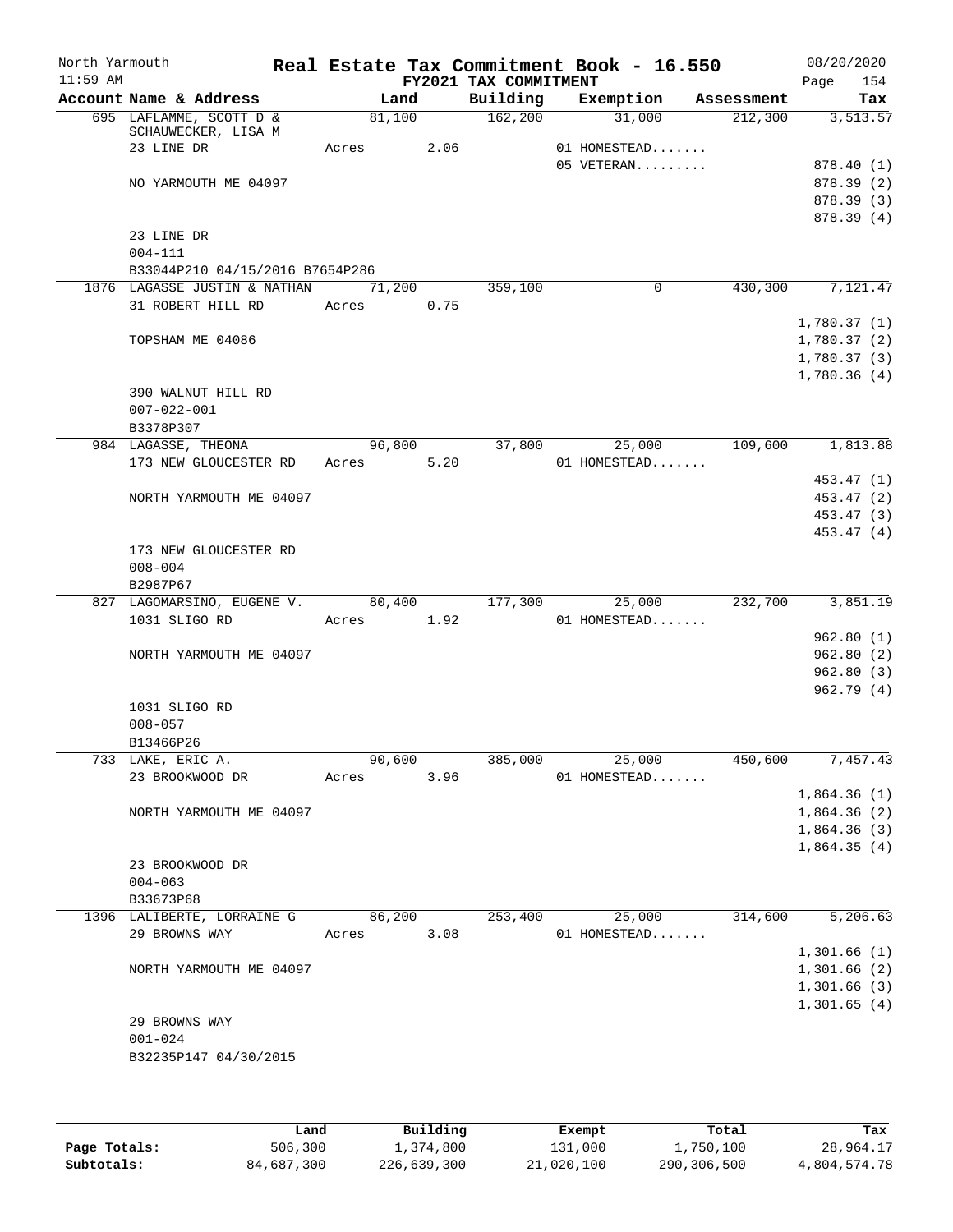| North Yarmouth<br>$11:59$ AM |                              |         |       | FY2021 TAX COMMITMENT | Real Estate Tax Commitment Book - 16.550 |            | 08/20/2020<br>155<br>Page  |
|------------------------------|------------------------------|---------|-------|-----------------------|------------------------------------------|------------|----------------------------|
|                              | Account Name & Address       | Land    |       | Building              | Exemption                                | Assessment | Tax                        |
|                              | 394 LAMARQUE, JAMES T.       | 118,600 |       | 289,400               | 25,000                                   | 383,000    | 6,338.65                   |
|                              | 39 WHITNEY FARMS RD          | Acres   | 7.40  |                       | 01 HOMESTEAD                             |            |                            |
|                              |                              |         |       |                       |                                          |            | 1,584.67(1)                |
|                              | NORTH YARMOUTH ME 04097      |         |       |                       |                                          |            | 1,584.66(2)                |
|                              |                              |         |       |                       |                                          |            | 1,584.66 (3)               |
|                              |                              |         |       |                       |                                          |            | 1,584.66(4)                |
|                              | 39 WHITNEY FARMS RD          |         |       |                       |                                          |            |                            |
|                              | $003 - 060$                  |         |       |                       |                                          |            |                            |
|                              | B12257P255                   |         |       |                       |                                          |            |                            |
|                              | 1629 LAMBERSON, KEVIN P.     | 109,900 |       | 368,300               | 25,000                                   | 453,200    | 7,500.46                   |
|                              | 31 HAYES LANE                | Acres   | 7.81  |                       | 01 HOMESTEAD                             |            |                            |
|                              |                              |         |       |                       |                                          |            | 1,875.12(1)                |
|                              | NORTH YARMOUTH ME 04097      |         |       |                       |                                          |            | 1,875.12(2)                |
|                              |                              |         |       |                       |                                          |            | 1,875.12(3)<br>1,875.10(4) |
|                              | 31 HAYES LN                  |         |       |                       |                                          |            |                            |
|                              | $012 - 073$                  |         |       |                       |                                          |            |                            |
|                              | B29914P183                   |         |       |                       |                                          |            |                            |
|                              | 1420 LAMBERT, DANIEL A       | 73,000  |       | 89,700                | 0                                        | 162,700    | 2,692.69                   |
|                              | PO BOX 583                   | Acres   | 0.87  |                       |                                          |            |                            |
|                              |                              |         |       |                       |                                          |            | 673.18(1)                  |
|                              | CUMBERLAND ME 04021          |         |       |                       |                                          |            | 673.17(2)                  |
|                              |                              |         |       |                       |                                          |            | 673.17(3)                  |
|                              |                              |         |       |                       |                                          |            | 673.17(4)                  |
|                              | 2 CLUFF RD                   |         |       |                       |                                          |            |                            |
|                              | $013 - 008$                  |         |       |                       |                                          |            |                            |
|                              | B35106P320                   |         |       |                       |                                          |            |                            |
|                              | 2001 LAMBERT, ERIN & JEFFREY | 69,100  |       | 337,100               | $\mathbf 0$                              | 406,200    | 6,722.61                   |
|                              | PO BOX 2490                  | Acres   | 0.47  |                       |                                          |            |                            |
|                              |                              |         |       |                       |                                          |            | 1,680.66(1)                |
|                              | VINEYARD HAVEN MA 04105      |         |       |                       |                                          |            | 1,680.65(2)                |
|                              |                              |         |       |                       |                                          |            | 1,680.65(3)                |
|                              |                              |         |       |                       |                                          |            | 1,680.65(4)                |
|                              | 17 RANGEWAY LN               |         |       |                       |                                          |            |                            |
|                              | $007 - 070 - 014$            |         |       |                       |                                          |            |                            |
|                              | B36412P182                   |         |       |                       |                                          |            |                            |
|                              | 1776 LAND OWED IN COMMON BY  | 72,700  |       | 0                     | 72,700                                   | 0          | 0.00                       |
|                              | $\cdots$                     | Acres   | 0.85  |                       | 940 COMMON LAND                          |            |                            |
|                              | North Yarmouth ME 04097      |         |       |                       |                                          |            |                            |
|                              |                              |         |       |                       |                                          |            |                            |
|                              |                              |         |       |                       |                                          |            |                            |
|                              | CARRIAGE HILL                |         |       |                       |                                          |            |                            |
|                              | $010 - 053$                  |         |       |                       |                                          |            |                            |
|                              | 1680 LANDERS, PATRICK M &    | 147,100 |       | 1,124,500             | 0                                        | 1,271,600  | 21,044.98                  |
|                              | MELISSA L                    |         |       |                       |                                          |            |                            |
|                              | P.O. BOX 66704               | Acres   | 16.00 |                       |                                          |            |                            |
|                              |                              |         |       |                       |                                          |            | 5, 261.25 (1)              |
|                              | FALMOUTH ME 04105            |         |       |                       |                                          |            | 5, 261.25 (2)              |
|                              |                              |         |       |                       |                                          |            | 5, 261.25 (3)              |
|                              |                              |         |       |                       |                                          |            | 5, 261.23(4)               |
|                              | 416 MOUNTFORT RD             |         |       |                       |                                          |            |                            |
|                              | $006 - 040$                  |         |       |                       |                                          |            |                            |
|                              | B33395P68                    |         |       |                       |                                          |            |                            |
|                              |                              |         |       |                       |                                          |            |                            |
|                              |                              |         |       |                       |                                          |            |                            |

|              | Land         | Building    | Exempt     | Total       | Tax          |
|--------------|--------------|-------------|------------|-------------|--------------|
| Page Totals: | 590,400      | 2,209,000   | 122,700    | 2,676,700   | 44,299.39    |
| Subtotals:   | 85, 277, 700 | 228,848,300 | 21,142,800 | 292,983,200 | 4,848,874.17 |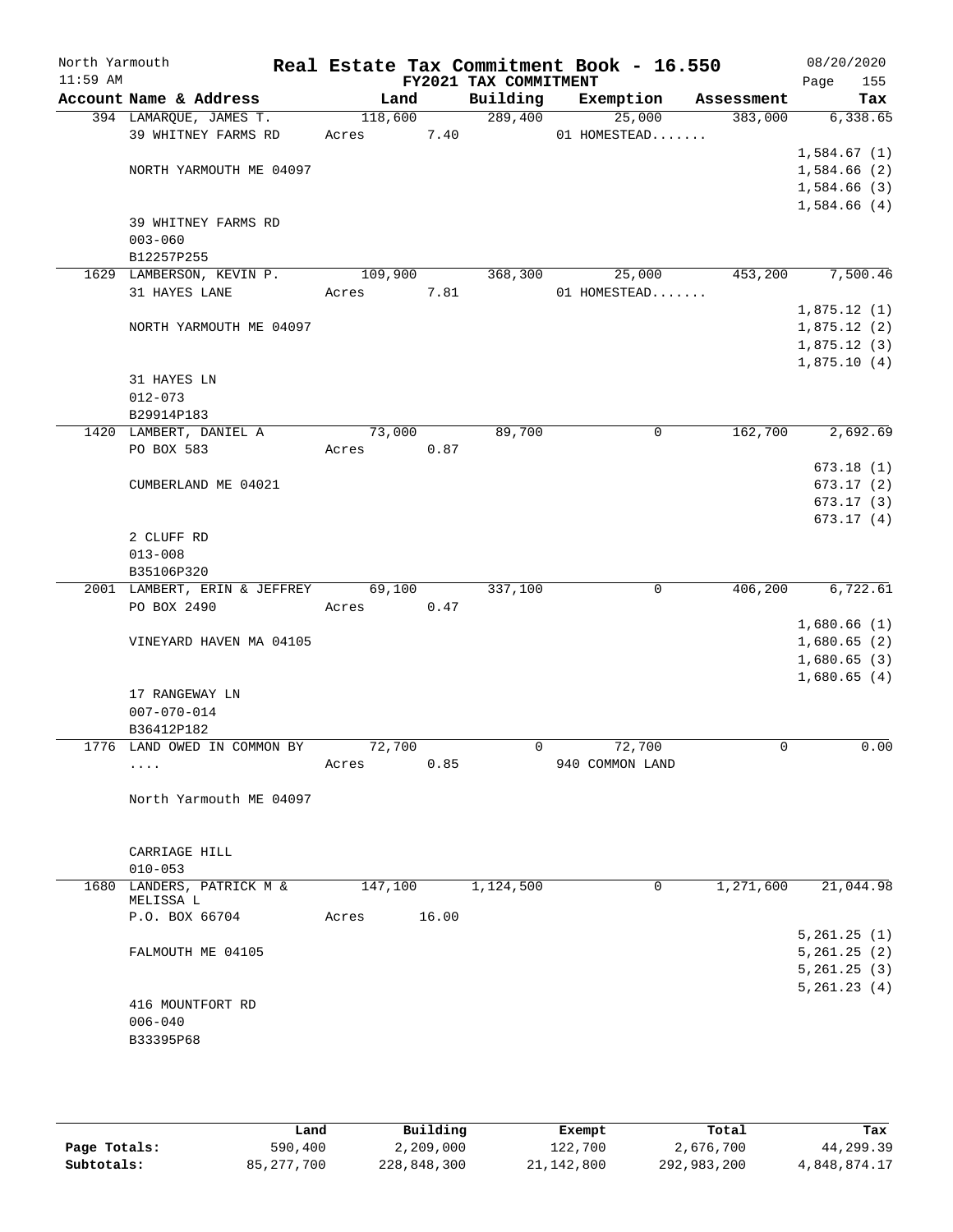| Account Name & Address<br>577 LANE, CATHERINE A.<br>815 NORTH RD<br>NORTH YARMOUTH ME 04097<br>815 NORTH RD<br>$003 - 004$<br>B14771P280<br>557 LANE, OKSANA P. | Land<br>69,200<br>Acres                                                                                                                                                                                                                                                                                         | 0.50                                             | FY2021 TAX COMMITMENT<br>Building<br>106,800          | Exemption<br>$\Omega$ | Assessment<br>176,000                                 | Page<br>156<br>Tax<br>2,912.80<br>728.20(1)<br>728.20(2)                      |
|-----------------------------------------------------------------------------------------------------------------------------------------------------------------|-----------------------------------------------------------------------------------------------------------------------------------------------------------------------------------------------------------------------------------------------------------------------------------------------------------------|--------------------------------------------------|-------------------------------------------------------|-----------------------|-------------------------------------------------------|-------------------------------------------------------------------------------|
|                                                                                                                                                                 |                                                                                                                                                                                                                                                                                                                 |                                                  |                                                       |                       |                                                       |                                                                               |
|                                                                                                                                                                 |                                                                                                                                                                                                                                                                                                                 |                                                  |                                                       |                       |                                                       |                                                                               |
|                                                                                                                                                                 |                                                                                                                                                                                                                                                                                                                 |                                                  |                                                       |                       |                                                       |                                                                               |
|                                                                                                                                                                 |                                                                                                                                                                                                                                                                                                                 |                                                  |                                                       |                       |                                                       |                                                                               |
|                                                                                                                                                                 |                                                                                                                                                                                                                                                                                                                 |                                                  |                                                       |                       |                                                       |                                                                               |
|                                                                                                                                                                 |                                                                                                                                                                                                                                                                                                                 |                                                  |                                                       |                       |                                                       | 728.20(3)                                                                     |
|                                                                                                                                                                 |                                                                                                                                                                                                                                                                                                                 |                                                  |                                                       |                       |                                                       | 728.20(4)                                                                     |
|                                                                                                                                                                 |                                                                                                                                                                                                                                                                                                                 |                                                  |                                                       |                       |                                                       |                                                                               |
|                                                                                                                                                                 |                                                                                                                                                                                                                                                                                                                 |                                                  |                                                       |                       |                                                       |                                                                               |
|                                                                                                                                                                 |                                                                                                                                                                                                                                                                                                                 |                                                  |                                                       |                       |                                                       |                                                                               |
|                                                                                                                                                                 | 81,100                                                                                                                                                                                                                                                                                                          |                                                  | 195,900                                               | 25,000                | 252,000                                               | 4,170.60                                                                      |
| 456 ROYAL RD                                                                                                                                                    | Acres                                                                                                                                                                                                                                                                                                           | 2.05                                             |                                                       | 01 HOMESTEAD          |                                                       |                                                                               |
|                                                                                                                                                                 |                                                                                                                                                                                                                                                                                                                 |                                                  |                                                       |                       |                                                       | 1,042.65(1)                                                                   |
| NORTH YARMOUTH ME 04097                                                                                                                                         |                                                                                                                                                                                                                                                                                                                 |                                                  |                                                       |                       |                                                       | 1,042.65(2)                                                                   |
|                                                                                                                                                                 |                                                                                                                                                                                                                                                                                                                 |                                                  |                                                       |                       |                                                       | 1,042.65(3)                                                                   |
|                                                                                                                                                                 |                                                                                                                                                                                                                                                                                                                 |                                                  |                                                       |                       |                                                       | 1,042.65(4)                                                                   |
|                                                                                                                                                                 |                                                                                                                                                                                                                                                                                                                 |                                                  |                                                       |                       |                                                       |                                                                               |
|                                                                                                                                                                 |                                                                                                                                                                                                                                                                                                                 |                                                  |                                                       |                       |                                                       |                                                                               |
|                                                                                                                                                                 |                                                                                                                                                                                                                                                                                                                 |                                                  |                                                       |                       |                                                       | 4,994.79                                                                      |
|                                                                                                                                                                 |                                                                                                                                                                                                                                                                                                                 |                                                  |                                                       |                       |                                                       |                                                                               |
|                                                                                                                                                                 |                                                                                                                                                                                                                                                                                                                 |                                                  |                                                       |                       |                                                       | 1,248.70(1)                                                                   |
|                                                                                                                                                                 |                                                                                                                                                                                                                                                                                                                 |                                                  |                                                       |                       |                                                       | 1,248.70(2)                                                                   |
|                                                                                                                                                                 |                                                                                                                                                                                                                                                                                                                 |                                                  |                                                       |                       |                                                       | 1,248.70(3)                                                                   |
|                                                                                                                                                                 |                                                                                                                                                                                                                                                                                                                 |                                                  |                                                       |                       |                                                       | 1,248.69(4)                                                                   |
|                                                                                                                                                                 |                                                                                                                                                                                                                                                                                                                 |                                                  |                                                       |                       |                                                       |                                                                               |
|                                                                                                                                                                 |                                                                                                                                                                                                                                                                                                                 |                                                  |                                                       |                       |                                                       |                                                                               |
|                                                                                                                                                                 |                                                                                                                                                                                                                                                                                                                 |                                                  |                                                       |                       |                                                       | 4,261.63                                                                      |
|                                                                                                                                                                 |                                                                                                                                                                                                                                                                                                                 |                                                  |                                                       |                       |                                                       |                                                                               |
|                                                                                                                                                                 |                                                                                                                                                                                                                                                                                                                 |                                                  |                                                       |                       |                                                       | 1,065.41(1)                                                                   |
|                                                                                                                                                                 |                                                                                                                                                                                                                                                                                                                 |                                                  |                                                       |                       |                                                       | 1,065.41(2)                                                                   |
|                                                                                                                                                                 |                                                                                                                                                                                                                                                                                                                 |                                                  |                                                       |                       |                                                       | 1,065.41(3)                                                                   |
|                                                                                                                                                                 |                                                                                                                                                                                                                                                                                                                 |                                                  |                                                       |                       |                                                       | 1,065.40(4)                                                                   |
| 239 MOUNTFORT RD                                                                                                                                                |                                                                                                                                                                                                                                                                                                                 |                                                  |                                                       |                       |                                                       |                                                                               |
| $003 - 108$                                                                                                                                                     |                                                                                                                                                                                                                                                                                                                 |                                                  |                                                       |                       |                                                       |                                                                               |
| B25928P252                                                                                                                                                      |                                                                                                                                                                                                                                                                                                                 |                                                  |                                                       |                       |                                                       |                                                                               |
| 424 LANGKOPF, PATTY L.                                                                                                                                          |                                                                                                                                                                                                                                                                                                                 |                                                  | 437,700                                               | 25,000                | 513,500                                               | 8,498.43                                                                      |
| 463 MOUNTFORT RD                                                                                                                                                | Acres                                                                                                                                                                                                                                                                                                           | 6.00                                             |                                                       |                       |                                                       |                                                                               |
|                                                                                                                                                                 |                                                                                                                                                                                                                                                                                                                 |                                                  |                                                       |                       |                                                       | 2, 124.61(1)                                                                  |
| NORTH YARMOUTH ME 04097                                                                                                                                         |                                                                                                                                                                                                                                                                                                                 |                                                  |                                                       |                       |                                                       | 2, 124.61(2)                                                                  |
|                                                                                                                                                                 |                                                                                                                                                                                                                                                                                                                 |                                                  |                                                       |                       |                                                       | 2, 124.61(3)                                                                  |
|                                                                                                                                                                 |                                                                                                                                                                                                                                                                                                                 |                                                  |                                                       |                       |                                                       | 2,124.60(4)                                                                   |
| 463 MOUNTFORT RD                                                                                                                                                |                                                                                                                                                                                                                                                                                                                 |                                                  |                                                       |                       |                                                       |                                                                               |
| $006 - 050$                                                                                                                                                     |                                                                                                                                                                                                                                                                                                                 |                                                  |                                                       |                       |                                                       |                                                                               |
| B11782P193                                                                                                                                                      |                                                                                                                                                                                                                                                                                                                 |                                                  |                                                       |                       |                                                       |                                                                               |
| 1278 LANIK, KENNETH E.                                                                                                                                          |                                                                                                                                                                                                                                                                                                                 |                                                  |                                                       |                       |                                                       | 7,288.62                                                                      |
| LINDSTROM, KRISTIN M.                                                                                                                                           | Acres                                                                                                                                                                                                                                                                                                           |                                                  |                                                       |                       |                                                       |                                                                               |
| 113 CHRISTOPHER RD                                                                                                                                              |                                                                                                                                                                                                                                                                                                                 |                                                  |                                                       |                       |                                                       | 1,822.16(1)                                                                   |
|                                                                                                                                                                 |                                                                                                                                                                                                                                                                                                                 |                                                  |                                                       |                       |                                                       | 1,822.16(2)                                                                   |
|                                                                                                                                                                 |                                                                                                                                                                                                                                                                                                                 |                                                  |                                                       |                       |                                                       | 1,822.16(3)                                                                   |
|                                                                                                                                                                 |                                                                                                                                                                                                                                                                                                                 |                                                  |                                                       |                       |                                                       | 1,822.14(4)                                                                   |
|                                                                                                                                                                 |                                                                                                                                                                                                                                                                                                                 |                                                  |                                                       |                       |                                                       |                                                                               |
|                                                                                                                                                                 |                                                                                                                                                                                                                                                                                                                 |                                                  |                                                       |                       |                                                       |                                                                               |
|                                                                                                                                                                 |                                                                                                                                                                                                                                                                                                                 |                                                  |                                                       |                       |                                                       |                                                                               |
|                                                                                                                                                                 | 456 ROYAL RD<br>$003 - 128$<br>LANG, CHRISTOPHER J.<br>LANG, ANNE<br>25 WEST POWNAL RD<br>NORTH YARMOUTH ME 04097<br>25 WEST POWNAL RD<br>$009 - 090$<br>262 LANGHAM, ELIZABETH L.<br>239 MOUNTFORT RD<br>NORTH YARMOUTH ME 04097<br>NORTH YARMOUTH ME 04097<br>113 CHRISTOPHER RD<br>$016 - 117$<br>B30032P313 | Acres<br>B30966P24 08/27/2013 B27203P19<br>Acres | 75,800<br>1.00<br>80,800<br>2.00<br>100,800<br>98,400 | 176,700<br>3.73       | 251,000<br>25,000<br>$\mathbf 0$<br>367,000<br>25,000 | 301,800<br>01 HOMESTEAD<br>257,500<br>01 HOMESTEAD<br>440,400<br>01 HOMESTEAD |

|              | Land       | Building    | Exempt     | Total       | Tax          |
|--------------|------------|-------------|------------|-------------|--------------|
| Page Totals: | 506,100    | 1,535,100   | 100,000    | 1,941,200   | 32,126.87    |
| Subtotals:   | 85,783,800 | 230,383,400 | 21,242,800 | 294,924,400 | 4,881,001.04 |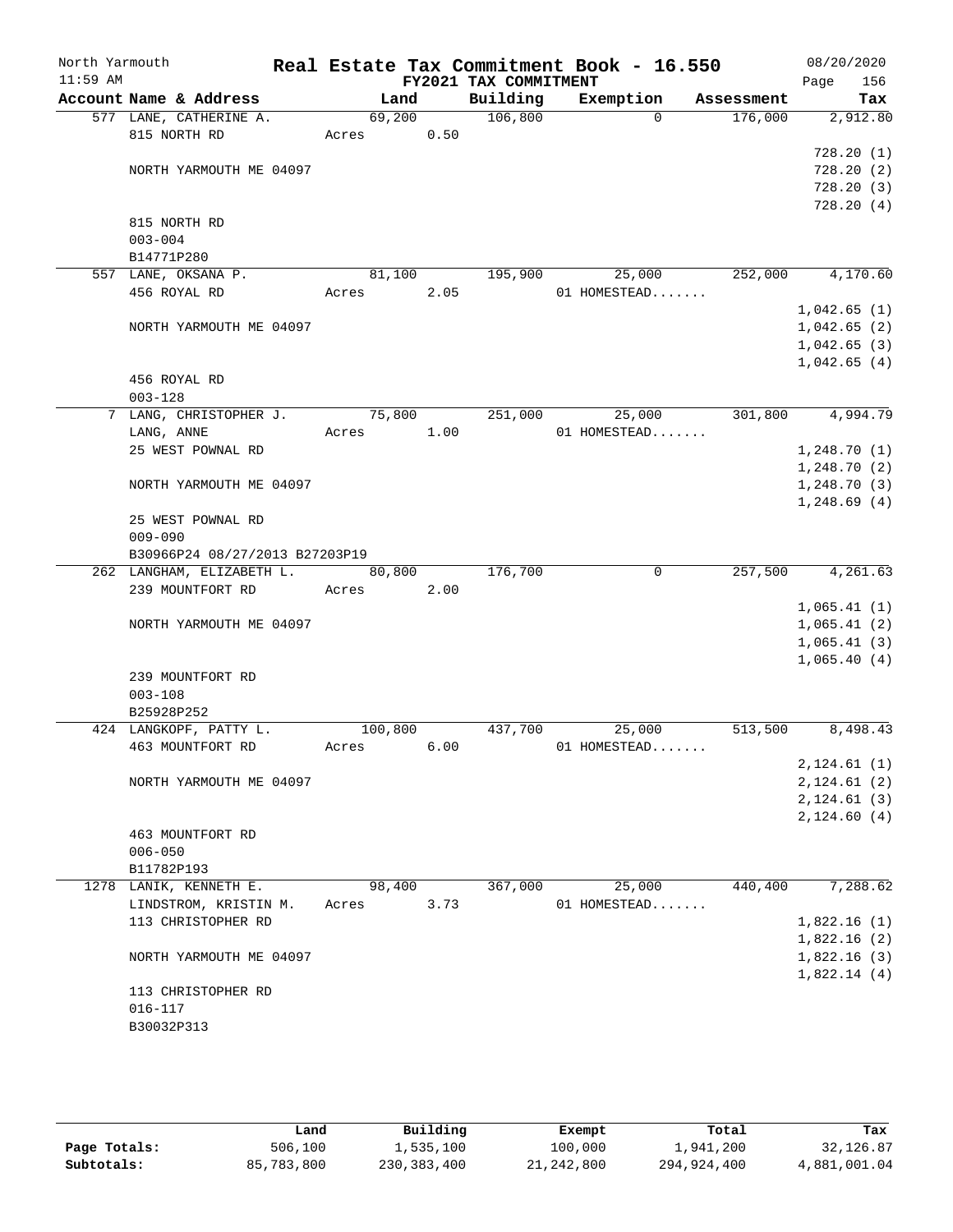| North Yarmouth |                                     |            |        |             |                       | Real Estate Tax Commitment Book - 16.550 |                       | 08/20/2020      |
|----------------|-------------------------------------|------------|--------|-------------|-----------------------|------------------------------------------|-----------------------|-----------------|
| $11:59$ AM     | Account Name & Address              |            |        |             | FY2021 TAX COMMITMENT |                                          |                       | Page<br>157     |
|                | 384 LAPEZA, PHILIP T.               |            | Land   | 89,300      | Building<br>163,900   | Exemption<br>25,000                      | Assessment<br>228,200 | Tax<br>3,776.71 |
|                | 245 MOUNTFORT RD                    |            | Acres  | 3.70        |                       | 01 HOMESTEAD                             |                       |                 |
|                |                                     |            |        |             |                       |                                          |                       | 944.18 (1)      |
|                | NORTH YARMOUTH ME 04097             |            |        |             |                       |                                          |                       | 944.18 (2)      |
|                |                                     |            |        |             |                       |                                          |                       | 944.18 (3)      |
|                |                                     |            |        |             |                       |                                          |                       | 944.17 (4)      |
|                | 245 MOUNTFORT RD                    |            |        |             |                       |                                          |                       |                 |
|                | $003 - 109$                         |            |        |             |                       |                                          |                       |                 |
|                | B12967P208                          |            |        |             |                       |                                          |                       |                 |
|                | 1892 LARRABEE, EDWARD F. JR. 10,500 |            |        |             | $\Omega$              | 0                                        | 10,500                | 173.78          |
|                | 66 LUFKIN ROAD                      |            | Acres  | 2.10        |                       |                                          |                       |                 |
|                |                                     |            |        |             |                       |                                          |                       | 43.45(1)        |
|                | NORTH YARMOUTH ME 04097             |            |        |             |                       |                                          |                       | 43.45(2)        |
|                |                                     |            |        |             |                       |                                          |                       | 43.45(3)        |
|                |                                     |            |        |             |                       |                                          |                       | 43.43(4)        |
|                | LUFKIN ROAD<br>$010 - 001 - 002$    |            |        |             |                       |                                          |                       |                 |
|                | B33376P55 08/18/2016                |            |        |             |                       |                                          |                       |                 |
|                | 970 LARRABEE, JR., EDWARD           |            | 83,800 |             | 265,000               | 25,000                                   | 323,800               | 5,358.89        |
|                | 66 LUFKIN RD                        |            | Acres  | 2.60        |                       | 01 HOMESTEAD                             |                       |                 |
|                |                                     |            |        |             |                       |                                          |                       | 1,339.73(1)     |
|                | NORTH YARMOUTH ME 04097             |            |        |             |                       |                                          |                       | 1,339.72(2)     |
|                |                                     |            |        |             |                       |                                          |                       | 1,339.72(3)     |
|                |                                     |            |        |             |                       |                                          |                       | 1,339.72(4)     |
|                | 66 LUFKIN RD                        |            |        |             |                       |                                          |                       |                 |
|                | $010 - 002$                         |            |        |             |                       |                                          |                       |                 |
|                | B4949P18                            |            |        |             |                       |                                          |                       |                 |
|                | 1238 LASCKO, JOHN M &               |            | 78,300 |             | 183,100               | $\mathbf 0$                              | 261,400               | 4,326.17        |
|                | DANIELLE                            |            |        |             |                       |                                          |                       |                 |
|                | 84 MIDDLE RD                        |            | Acres  | 1.50        |                       |                                          |                       |                 |
|                |                                     |            |        |             |                       |                                          |                       | 1,081.55(1)     |
|                | FALMOUTH ME 04105                   |            |        |             |                       |                                          |                       | 1,081.54(2)     |
|                |                                     |            |        |             |                       |                                          |                       | 1,081.54(3)     |
|                | 442 MILL RD                         |            |        |             |                       |                                          |                       | 1,081.54(4)     |
|                | $016 - 055$                         |            |        |             |                       |                                          |                       |                 |
|                | B33417P70                           |            |        |             |                       |                                          |                       |                 |
|                | 1138 LATHROP, LISA M.               |            | 75,800 |             | 188,800               | 25,000                                   | 239,600               | 3,965.38        |
|                | 23 HASKELL RD                       |            | Acres  | 1.00        |                       | 01 HOMESTEAD                             |                       |                 |
|                |                                     |            |        |             |                       |                                          |                       | 991.35(1)       |
|                | NORTH YARMOUTH ME 04097             |            |        |             |                       |                                          |                       | 991.35 (2)      |
|                |                                     |            |        |             |                       |                                          |                       | 991.35(3)       |
|                |                                     |            |        |             |                       |                                          |                       | 991.33 (4)      |
|                | 23 HASKELL RD                       |            |        |             |                       |                                          |                       |                 |
|                | $014 - 053$                         |            |        |             |                       |                                          |                       |                 |
|                | B15573P20                           |            |        |             |                       |                                          |                       |                 |
|                | 1901 LATKOVICH, PREDRAG M           |            | 76,000 |             | 256, 200              | 0                                        | 332,200               | 5,497.91        |
|                | 592 WALNUT HILL RD                  |            | Acres  | 1.03        |                       |                                          |                       |                 |
|                |                                     |            |        |             |                       |                                          |                       | 1,374.48(1)     |
|                | NORTH<br>YARMOUTH ME                |            |        |             |                       |                                          |                       | 1,374.48(2)     |
|                | 04097                               |            |        |             |                       |                                          |                       |                 |
|                |                                     |            |        |             |                       |                                          |                       | 1,374.48(3)     |
|                | 592 WALNUT HILL RD                  |            |        |             |                       |                                          |                       | 1,374.47(4)     |
|                | $010 - 133 - 002$                   |            |        |             |                       |                                          |                       |                 |
|                | B34840P66                           |            |        |             |                       |                                          |                       |                 |
|                |                                     |            |        |             |                       |                                          |                       |                 |
|                |                                     |            |        |             |                       |                                          |                       |                 |
|                |                                     | Land       |        | Building    |                       | Exempt                                   | Total                 | Tax             |
| Page Totals:   |                                     | 413,700    |        | 1,057,000   |                       | 75,000                                   | 1,395,700             | 23,098.84       |
| Subtotals:     |                                     | 86,197,500 |        | 231,440,400 |                       | 21, 317, 800                             | 296,320,100           | 4,904,099.88    |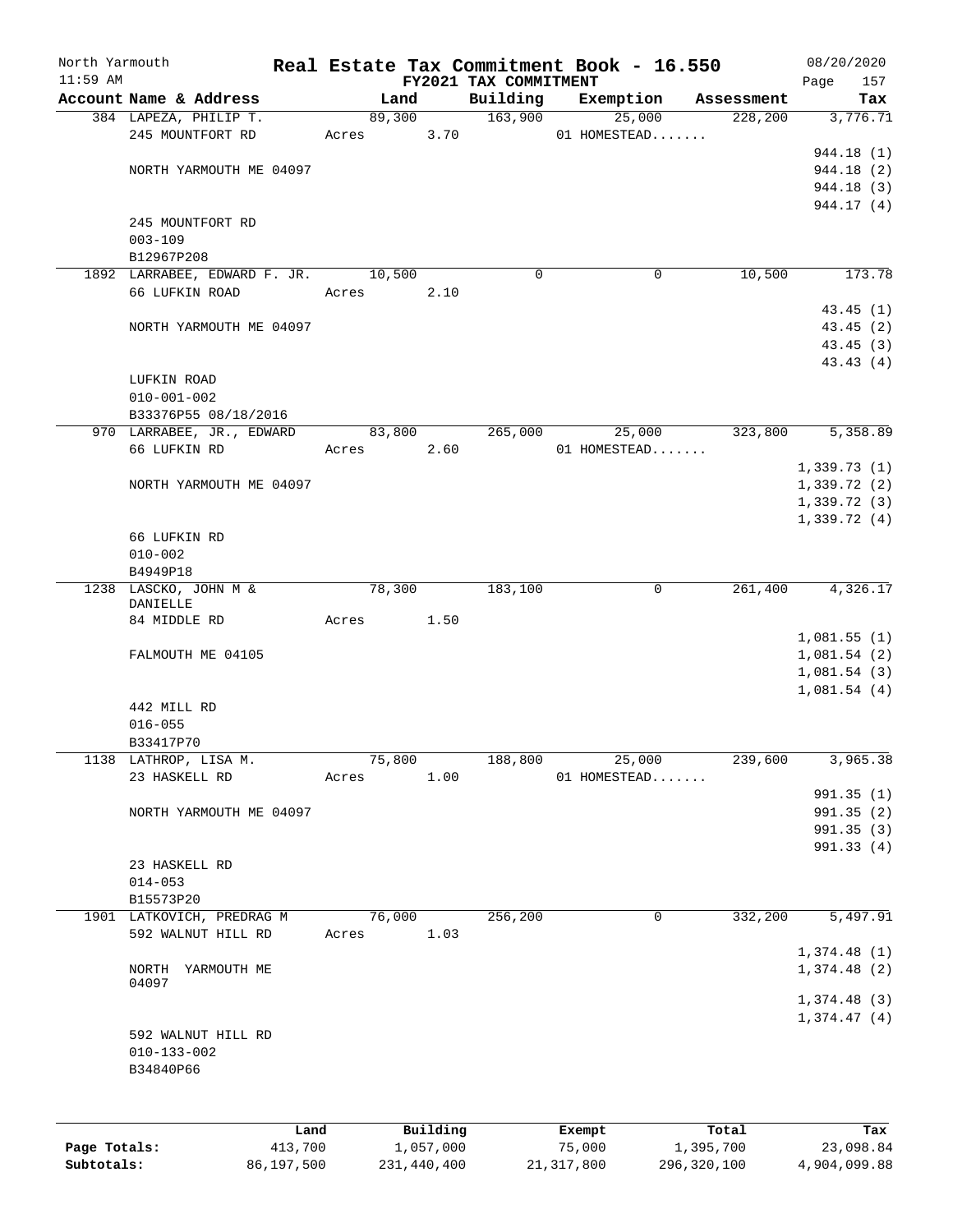| North Yarmouth<br>$11:59$ AM |                                     |                 |      |                                   | Real Estate Tax Commitment Book - 16.550 |            | 08/20/2020         |
|------------------------------|-------------------------------------|-----------------|------|-----------------------------------|------------------------------------------|------------|--------------------|
|                              | Account Name & Address              | Land            |      | FY2021 TAX COMMITMENT<br>Building | Exemption                                | Assessment | 158<br>Page<br>Tax |
|                              | 1572 LATTY, AARON                   | 103,400         |      | 388,400                           | $\Omega$                                 | 491,800    | 8,139.29           |
|                              | LADD, STEPHANIE                     | Acres           | 1.76 |                                   |                                          |            |                    |
|                              | 17 HODSDON ROAD                     |                 |      |                                   |                                          |            | 2,034.83(1)        |
|                              |                                     |                 |      |                                   |                                          |            | 2,034.82(2)        |
|                              | POWNAL ME 04069                     |                 |      |                                   |                                          |            | 2,034.82 (3)       |
|                              |                                     |                 |      |                                   |                                          |            | 2,034.82(4)        |
|                              | 64 STOWELL BROOKE                   |                 |      |                                   |                                          |            |                    |
|                              | $016 - 016$                         |                 |      |                                   |                                          |            |                    |
|                              | B32547P66                           |                 |      |                                   |                                          |            |                    |
|                              | 120 LAUSIER, CONRAD<br>136 ROYAL RD | 75,800<br>Acres | 1.00 | 99,800                            | 25,000<br>01 HOMESTEAD                   | 150,600    | 2,492.43           |
|                              |                                     |                 |      |                                   |                                          |            | 623.11(1)          |
|                              | NORTH YARMOUTH ME 04097             |                 |      |                                   |                                          |            | 623.11(2)          |
|                              |                                     |                 |      |                                   |                                          |            | 623.11(3)          |
|                              |                                     |                 |      |                                   |                                          |            | 623.10(4)          |
|                              | 136 ROYAL RD                        |                 |      |                                   |                                          |            |                    |
|                              | $006 - 059$                         |                 |      |                                   |                                          |            |                    |
|                              | B4778P1                             |                 |      |                                   |                                          |            |                    |
|                              | 1263 LAWLESS, THOMAS A.             | 97,300          |      | 262,600                           | 25,000                                   | 334,900    | 5,542.60           |
|                              | 70 CHRISTOPHER RD                   | Acres           | 3.53 |                                   | 01 HOMESTEAD                             |            |                    |
|                              |                                     |                 |      |                                   |                                          |            | 1,385.65(1)        |
|                              | NORTH YARMOUTH ME 04097             |                 |      |                                   |                                          |            | 1,385.65(2)        |
|                              |                                     |                 |      |                                   |                                          |            | 1,385.65(3)        |
|                              | 70 CHRISTOPHER RD                   |                 |      |                                   |                                          |            | 1,385.65(4)        |
|                              | $016 - 096$                         |                 |      |                                   |                                          |            |                    |
|                              | B13783P220                          |                 |      |                                   |                                          |            |                    |
|                              | 1197 LAWRENCE, BETHANY L.           | 95,900          |      | 350,000                           | 0                                        | 445,900    | 7,379.65           |
|                              | ADAMS, KATE A.                      | Acres           | 5.53 |                                   |                                          |            |                    |
|                              | P. O. BOX 8536                      |                 |      |                                   |                                          |            | 1,844.92(1)        |
|                              |                                     |                 |      |                                   |                                          |            | 1,844.91(2)        |
|                              | PORTLAND ME 04104                   |                 |      |                                   |                                          |            | 1,844.91(3)        |
|                              |                                     |                 |      |                                   |                                          |            | 1,844.91(4)        |
|                              | 27 TREE LANE                        |                 |      |                                   |                                          |            |                    |
|                              | $010 - 104$                         |                 |      |                                   |                                          |            |                    |
|                              | B28595P201 03/18/2011               |                 |      |                                   |                                          |            |                    |
|                              | 878 LAWRENCE, DAVID<br>484 ROYAL RD | 98,300<br>Acres | 5.50 | 362,200                           | 25,000<br>01 HOMESTEAD                   | 435,500    | 7,207.53           |
|                              |                                     |                 |      |                                   |                                          |            | 1,801.89(1)        |
|                              | NORTH YARMOUTH ME 04097             |                 |      |                                   |                                          |            | 1,801.88(2)        |
|                              |                                     |                 |      |                                   |                                          |            | 1,801.88(3)        |
|                              |                                     |                 |      |                                   |                                          |            | 1,801.88(4)        |
|                              | 484 ROYAL RD                        |                 |      |                                   |                                          |            |                    |
|                              | $003 - 132$                         |                 |      |                                   |                                          |            |                    |
|                              | B13919P235                          |                 |      |                                   |                                          |            |                    |
|                              | 1316 LAZCANO, MATTHEW D.            | 85,300          |      | 155,200                           | 25,000                                   | 215,500    | 3,566.53           |
|                              | 553 NEW GLOUCESTER RD               | Acres           | 2.89 |                                   | 01 HOMESTEAD                             |            |                    |
|                              |                                     |                 |      |                                   |                                          |            | 891.64 (1)         |
|                              | NORTH YARMOUTH ME 04097             |                 |      |                                   |                                          |            | 891.63 (2)         |
|                              |                                     |                 |      |                                   |                                          |            | 891.63 (3)         |
|                              | 553 NEW GLOUCESTER RD               |                 |      |                                   |                                          |            | 891.63 (4)         |
|                              | $016 - 126$                         |                 |      |                                   |                                          |            |                    |
|                              | B19761P323                          |                 |      |                                   |                                          |            |                    |
|                              |                                     |                 |      |                                   |                                          |            |                    |
|                              |                                     |                 |      |                                   |                                          |            |                    |

|              | úand       | Building    | Exempt       | Total       | Tax          |
|--------------|------------|-------------|--------------|-------------|--------------|
| Page Totals: | 556,000    | l,618,200   | 100,000      | 2,074,200   | 34, 328.03   |
| Subtotals:   | 86,753,500 | 233,058,600 | 21, 417, 800 | 298,394,300 | 4,938,427.91 |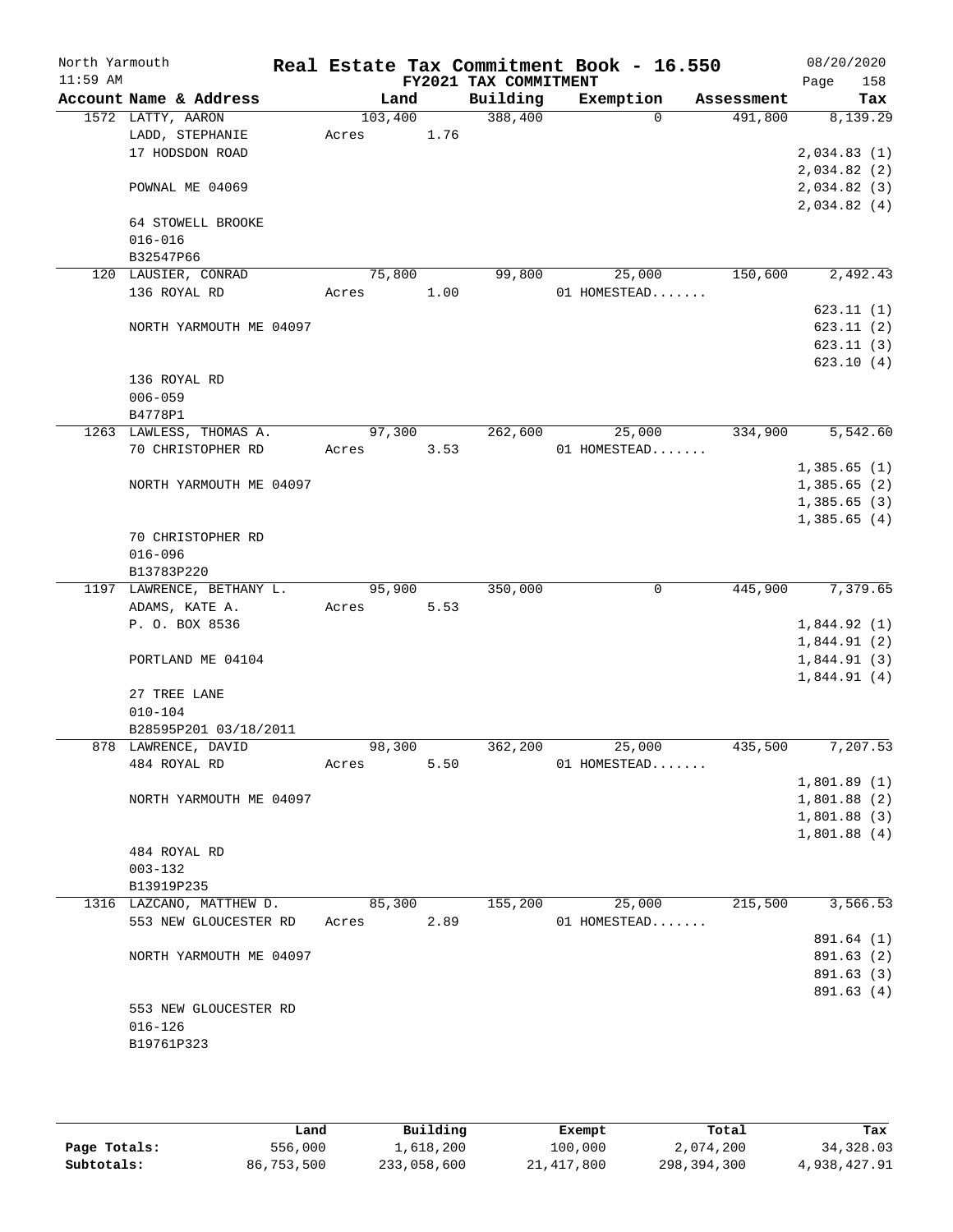| North Yarmouth |                                         |              | Real Estate Tax Commitment Book - 16.550 |          |                       |            |              |               | 08/20/2020             |
|----------------|-----------------------------------------|--------------|------------------------------------------|----------|-----------------------|------------|--------------|---------------|------------------------|
| $11:59$ AM     |                                         |              |                                          |          | FY2021 TAX COMMITMENT |            |              |               | 159<br>Page            |
|                | Account Name & Address                  |              | Land                                     |          | Building              |            | Exemption    | Assessment    | Tax                    |
|                | 493 LEADBETTER, CHARLES K &<br>ANITA L  |              | 144,700                                  |          | 665,100               |            | $\Omega$     | 809,800       | 13,402.19              |
|                | 35 BLUEBERRY FIELDS                     |              | Acres                                    | 15.50    |                       |            |              |               |                        |
|                |                                         |              |                                          |          |                       |            |              |               | 3,350.55(1)            |
|                | NORTH YARMOUTH ME 04097                 |              |                                          |          |                       |            |              |               | 3,350.55(2)            |
|                |                                         |              |                                          |          |                       |            |              |               | 3,350.55(3)            |
|                |                                         |              |                                          |          |                       |            |              |               | 3,350.54(4)            |
|                | <b>35 BLUEBERRY FIELDS</b>              |              |                                          |          |                       |            |              |               |                        |
|                | $002 - 088$                             |              |                                          |          |                       |            |              |               |                        |
|                | B32748P262                              |              |                                          |          |                       |            |              |               |                        |
|                | 658 LEADBETTER, CHARLES K &             |              | 182,800                                  |          | 0                     |            | $\mathbf 0$  | 182,800       | 3,025.34               |
|                | ANITA L                                 |              |                                          |          |                       |            |              |               |                        |
|                | 35 BLUEBERRY FIELDS                     |              | Acres                                    | 43.80    |                       |            |              |               |                        |
|                | NORTH YARMOUTH ME 04097                 |              |                                          |          |                       |            |              |               | 756.34(1)<br>756.34(2) |
|                |                                         |              |                                          |          |                       |            |              |               | 756.34(3)              |
|                |                                         |              |                                          |          |                       |            |              |               | 756.32(4)              |
|                | NORTH RD                                |              |                                          |          |                       |            |              |               |                        |
|                | $002 - 055$                             |              |                                          |          |                       |            |              |               |                        |
|                | B32748P262                              |              |                                          |          |                       |            |              |               |                        |
|                | 280 LEAR, ALEX A.                       |              | 69,200                                   |          | 230,100               |            | 25,000       | 274,300       | 4,539.67               |
|                | SHEFFIELD-LEAR, LAUREN                  |              | Acres                                    | 0.50     |                       |            | 01 HOMESTEAD |               |                        |
|                | С.                                      |              |                                          |          |                       |            |              |               |                        |
|                | 61 CUMBERLAND RD                        |              |                                          |          |                       |            |              |               | 1, 134.92(1)           |
|                |                                         |              |                                          |          |                       |            |              |               | 1, 134.92(2)           |
|                | NORTH YARMOUTH ME 04097                 |              |                                          |          |                       |            |              |               | 1, 134.92(3)           |
|                |                                         |              |                                          |          |                       |            |              |               | 1,134.91(4)            |
|                | 61 CUMBERLAND RD                        |              |                                          |          |                       |            |              |               |                        |
|                | $004 - 040$                             |              |                                          |          |                       |            |              |               |                        |
|                | B29795P281                              |              |                                          |          |                       |            |              |               |                        |
|                | 1111 LEAVITT, JAMES N.                  |              | 75,800                                   |          | 231,300               |            | 25,000       | 282,100       | 4,668.76               |
|                | 134 HASKELL RD                          |              | Acres                                    | 1.00     |                       |            | 01 HOMESTEAD |               |                        |
|                |                                         |              |                                          |          |                       |            |              |               | 1,167.19(1)            |
|                | NORTH YARMOUTH ME 04097                 |              |                                          |          |                       |            |              |               | 1,167.19(2)            |
|                |                                         |              |                                          |          |                       |            |              |               | 1, 167.19(3)           |
|                |                                         |              |                                          |          |                       |            |              |               | 1,167.19(4)            |
|                | 134 HASKELL RD                          |              |                                          |          |                       |            |              |               |                        |
|                | $014 - 013$                             |              |                                          |          |                       |            |              |               |                        |
|                | B11498P335<br>382 LECLAIR, JR., JAMES E |              | 76,600                                   |          | 159,100               |            | 25,000       | 210,700       | 3,487.09               |
|                | 657 SLIGO RD                            |              | Acres                                    | 1.16     |                       |            | 01 HOMESTEAD |               |                        |
|                |                                         |              |                                          |          |                       |            |              |               | 871.78 (1)             |
|                | NORTH YARMOUTH ME 04097                 |              |                                          |          |                       |            |              |               | 871.77 (2)             |
|                |                                         |              |                                          |          |                       |            |              |               | 871.77 (3)             |
|                |                                         |              |                                          |          |                       |            |              |               | 871.77 (4)             |
|                | 657 SLIGO RD                            |              |                                          |          |                       |            |              |               |                        |
|                | $002 - 033$                             |              |                                          |          |                       |            |              |               |                        |
|                | B36275P31                               |              |                                          |          |                       |            |              |               |                        |
|                | 743 LECOURS, CAROL ANN.                 |              | 75,800                                   |          | 205,800               |            | 25,000       | 256,600       | 4,246.73               |
|                | 12 TIMBER LN                            |              | Acres                                    | 1.00     |                       |            | 01 HOMESTEAD |               |                        |
|                |                                         |              |                                          |          |                       |            |              |               | 1,061.69(1)            |
|                | NORTH YARMOUTH ME 04097                 |              |                                          |          |                       |            |              |               | 1,061.68(2)            |
|                |                                         |              |                                          |          |                       |            |              |               | 1,061.68(3)            |
|                |                                         |              |                                          |          |                       |            |              |               | 1,061.68(4)            |
|                | 12 TIMBER LANE                          |              |                                          |          |                       |            |              |               |                        |
|                | $004 - 139$                             |              |                                          |          |                       |            |              |               |                        |
|                | B19744P63                               |              |                                          |          |                       |            |              |               |                        |
|                |                                         |              |                                          |          |                       |            |              |               |                        |
|                |                                         | Land         |                                          | Building |                       | Exempt     |              | Total         | Tax                    |
| Page Totals:   |                                         | 624,900      | 1,491,400                                |          |                       | 100,000    |              | 2,016,300     | 33,369.78              |
| Subtotals:     |                                         | 87, 378, 400 | 234,550,000                              |          |                       | 21,517,800 |              | 300, 410, 600 | 4,971,797.69           |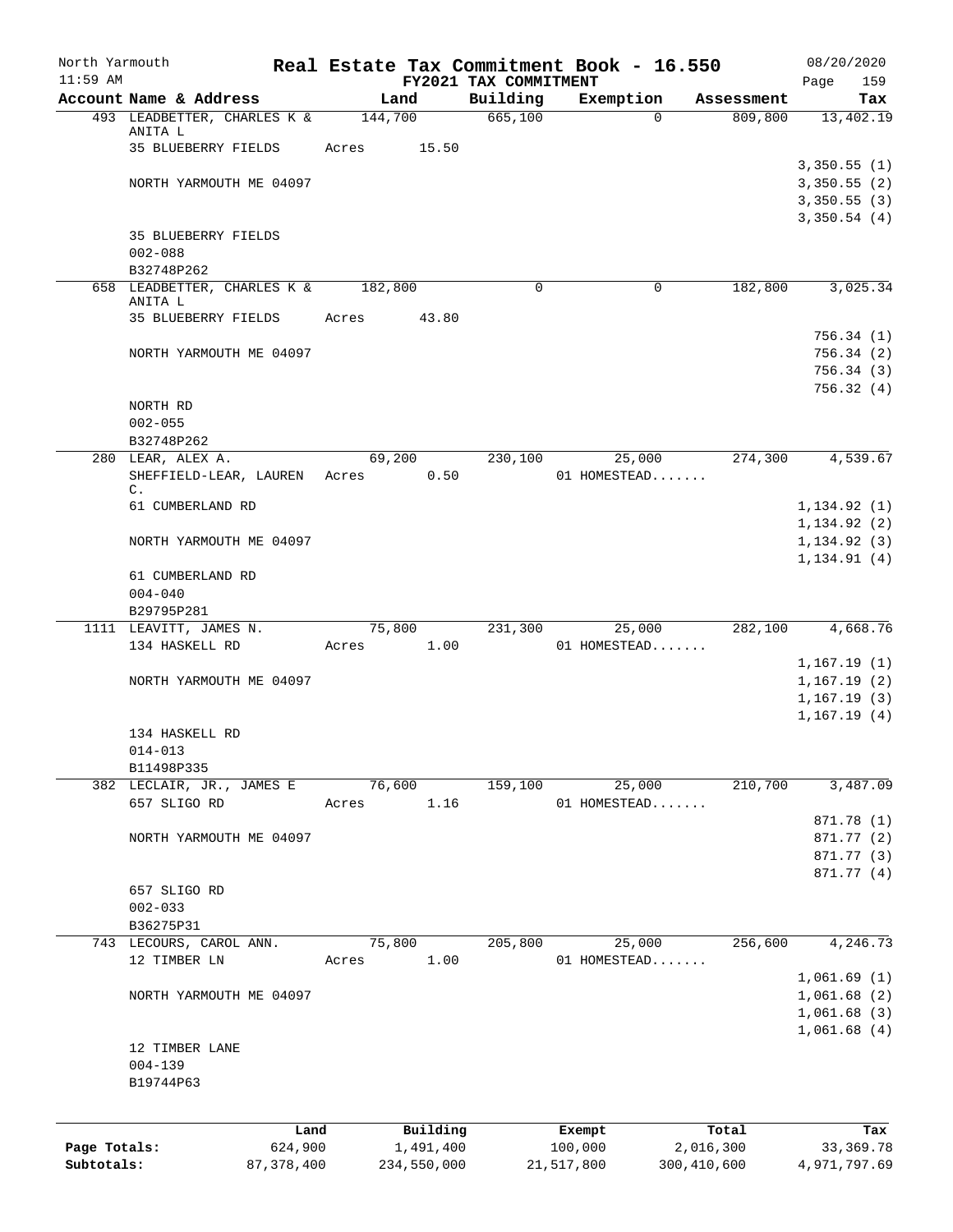| North Yarmouth<br>$11:59$ AM |                                  |            |        | FY2021 TAX COMMITMENT | Real Estate Tax Commitment Book - 16.550 |            | 08/20/2020<br>Page<br>160 |
|------------------------------|----------------------------------|------------|--------|-----------------------|------------------------------------------|------------|---------------------------|
|                              | Account Name & Address           | Land       |        | Building              | Exemption                                | Assessment | Tax                       |
|                              | 712 LEE, SUSAN M.                |            | 86,800 | 281,500               | 25,000                                   | 343,300    | 5,681.62                  |
|                              | 21 ANSEL LANE                    | Acres 1.62 |        |                       | 01 HOMESTEAD                             |            |                           |
|                              |                                  |            |        |                       |                                          |            | 1,420.41(1)               |
|                              | NORTH YARMOUTH ME 04097          |            |        |                       |                                          |            | 1,420.41(2)               |
|                              |                                  |            |        |                       |                                          |            | 1,420.41(3)               |
|                              |                                  |            |        |                       |                                          |            | 1,420.39(4)               |
|                              | 21 ANSEL LANE                    |            |        |                       |                                          |            |                           |
|                              | $009 - 042$                      |            |        |                       |                                          |            |                           |
|                              | B15077P90<br>1300 LEE, SUSANNE   |            |        |                       |                                          | 513,100    |                           |
|                              |                                  | 97,000     |        | 441,100               | 25,000                                   |            | 8,491.81                  |
|                              | 87 TOWN FARM RD                  | Acres      | 5.24   |                       | 01 HOMESTEAD                             |            | 2,122.96(1)               |
|                              | NORTH YARMOUTH ME 04097          |            |        |                       |                                          |            | 2,122.95(2)               |
|                              |                                  |            |        |                       |                                          |            | 2,122.95(3)               |
|                              |                                  |            |        |                       |                                          |            | 2,122.95(4)               |
|                              | 87 TOWN FARM RD                  |            |        |                       |                                          |            |                           |
|                              | $017 - 006$                      |            |        |                       |                                          |            |                           |
|                              | B31628P250 07/11/2014 B17142P185 |            |        |                       |                                          |            |                           |
|                              | 347 LEEMAN, KEITH P.             | 76,600     |        | 116,100               | $\mathbf 0$                              | 192,700    | 3,189.19                  |
|                              | 79 WEST POWNAL RD                | Acres      | 1.15   |                       |                                          |            |                           |
|                              |                                  |            |        |                       |                                          |            | 797.30(1)                 |
|                              | NORTH YARMOUTH ME 04097          |            |        |                       |                                          |            | 797.30(2)                 |
|                              |                                  |            |        |                       |                                          |            | 797.30(3)                 |
|                              |                                  |            |        |                       |                                          |            | 797.29 (4)                |
|                              | 79 WEST POWNAL RD                |            |        |                       |                                          |            |                           |
|                              | $009 - 085$                      |            |        |                       |                                          |            |                           |
|                              | B11505P20                        |            |        |                       |                                          |            |                           |
|                              | 198 LEEMAN, MARK D &             | 68,000     |        | 127,100               | $\mathbf 0$                              | 195,100    | 3,228.91                  |
|                              | PATRICIA F JT                    |            | 0.29   |                       |                                          |            |                           |
|                              | 353 GREELY RD EXT                | Acres      |        |                       |                                          |            | 807.23(1)                 |
|                              | NORTH YARMOUTH ME 04097          |            |        |                       |                                          |            | 807.23(2)                 |
|                              |                                  |            |        |                       |                                          |            | 807.23(3)                 |
|                              |                                  |            |        |                       |                                          |            | 807.22(4)                 |
|                              | 353 GREELY RD EXT                |            |        |                       |                                          |            |                           |
|                              | $004 - 068$                      |            |        |                       |                                          |            |                           |
|                              | B32916P201                       |            |        |                       |                                          |            |                           |
|                              | 165 LEGGE, SCOTT P.              |            | 81,000 | 165,000               | 25,000                                   | 221,000    | 3,657.55                  |
|                              | 605 SLIGO RD                     | Acres      | 2.04   |                       | 01 HOMESTEAD                             |            |                           |
|                              |                                  |            |        |                       |                                          |            | 914.39(1)                 |
|                              | NORTH YARMOUTH ME 04097          |            |        |                       |                                          |            | 914.39(2)                 |
|                              |                                  |            |        |                       |                                          |            | 914.39 (3)                |
|                              |                                  |            |        |                       |                                          |            | 914.38(4)                 |
|                              | 605 SLIGO RD                     |            |        |                       |                                          |            |                           |
|                              | $002 - 040$                      |            |        |                       |                                          |            |                           |
|                              | B16658P296                       |            |        |                       |                                          |            |                           |
|                              | 1254 LEIGHTON, SUSIE M.          | 69,200     |        | 103,000               | 25,000                                   | 147,200    | 2,436.16                  |
|                              | 24 TOWN FARM RD                  | Acres 0.50 |        |                       | 01 HOMESTEAD                             |            | 609.04(1)                 |
|                              | NORTH YARMOUTH ME 04097          |            |        |                       |                                          |            | 609.04(2)                 |
|                              |                                  |            |        |                       |                                          |            | 609.04(3)                 |
|                              |                                  |            |        |                       |                                          |            | 609.04(4)                 |
|                              | 24 TOWN FARM RD                  |            |        |                       |                                          |            |                           |
|                              | $016 - 084$                      |            |        |                       |                                          |            |                           |
|                              |                                  |            |        |                       |                                          |            |                           |

|              | ∟and       | Building    | Exempt     | Total       | Tax          |
|--------------|------------|-------------|------------|-------------|--------------|
| Page Totals: | 478,600    | ⊥,233,800   | 100,000    | l,612,400   | 26,685.24    |
| Subtotals:   | 87,857,000 | 235,783,800 | 21,617,800 | 302,023,000 | 4,998,482.93 |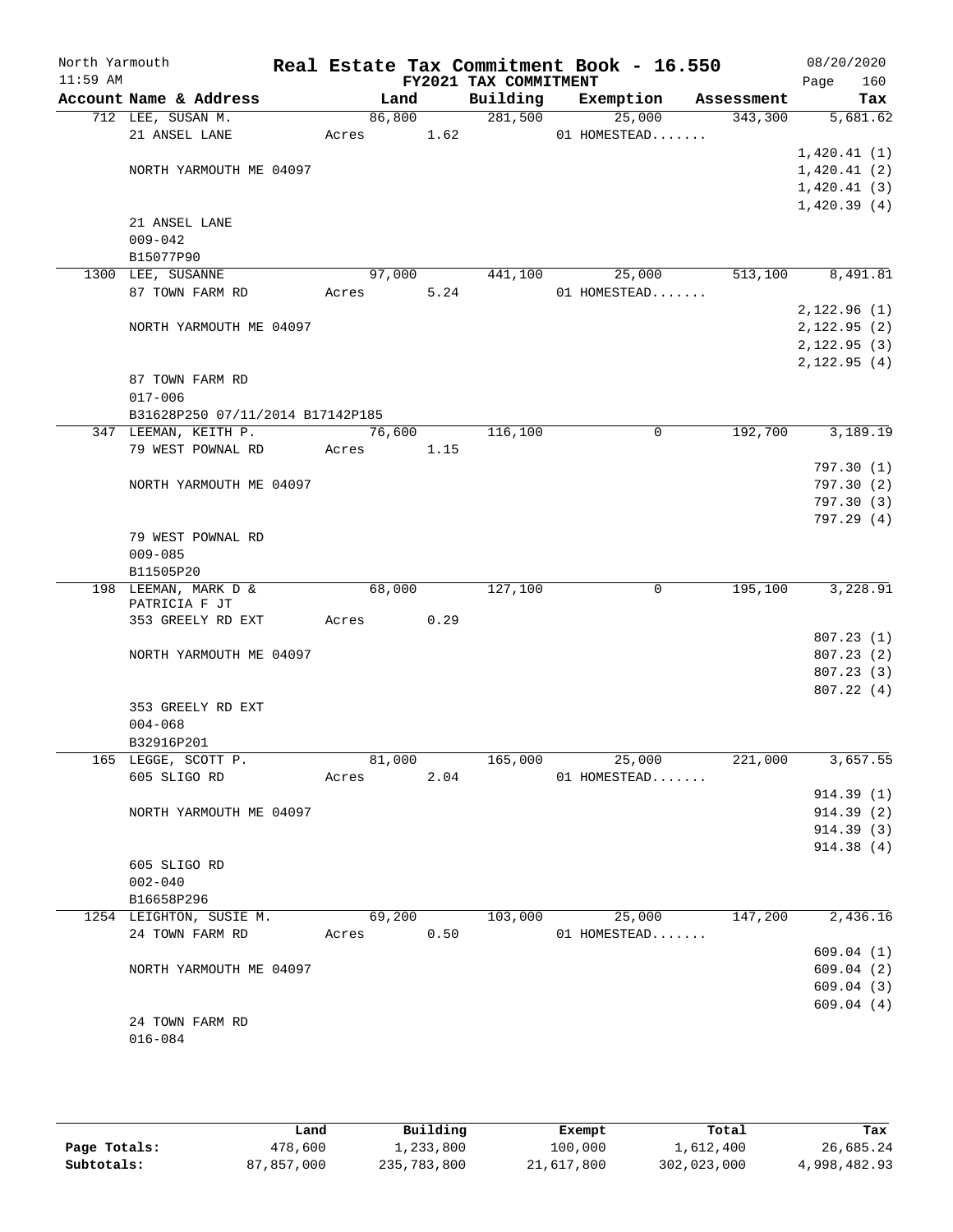| North Yarmouth<br>$11:59$ AM |                                              |       |                | FY2021 TAX COMMITMENT | Real Estate Tax Commitment Book - 16.550 |            | 08/20/2020<br>161<br>Page                 |
|------------------------------|----------------------------------------------|-------|----------------|-----------------------|------------------------------------------|------------|-------------------------------------------|
|                              | Account Name & Address                       |       | Land           | Building              | Exemption                                | Assessment | Tax                                       |
|                              | 2004 LEMASTERS, MELISSA P &<br>TRAVIS C      |       | 69,000         | 357,200               | $\Omega$                                 | 426,200    | 7,053.61                                  |
|                              | 11 RANGEWAY LN                               | Acres | 0.46           |                       |                                          |            | 1,763.41(1)                               |
|                              | NORTH YARMOUTH ME 04097                      |       |                |                       |                                          |            | 1,763.40(2)<br>1,763.40(3)<br>1,763.40(4) |
|                              | 11 RANGEWAY LN<br>$007 - 070 - 017$          |       |                |                       |                                          |            |                                           |
|                              | B36402P197                                   |       |                |                       |                                          |            |                                           |
|                              | 1301 LEONARD, PEGGY S<br>99 TOWN FARM RD     | Acres | 92,700<br>4.38 | 179,300               | 25,000<br>01 HOMESTEAD                   | 247,000    | 4,087.85                                  |
|                              | NORTH YARMOUTH ME 04097                      |       |                |                       |                                          |            | 1,021.97(1)<br>1,021.96(2)<br>1,021.96(3) |
|                              | 99 TOWN FARM RD<br>$017 - 004$               |       |                |                       |                                          |            | 1,021.96(4)                               |
|                              | B32263P140 05/12/2015                        |       |                |                       |                                          |            |                                           |
|                              | 1467 LEPAGE, WENDY O.<br>34 FIELDSTONE DR    | Acres | 94,500<br>3.01 | 308,100               | 25,000<br>01 HOMESTEAD                   | 377,600    | 6,249.28                                  |
|                              |                                              |       |                |                       |                                          |            | 1,562.32(1)                               |
|                              | NORTH YARMOUTH ME 04097                      |       |                |                       |                                          |            | 1,562.32(2)<br>1,562.32(3)                |
|                              |                                              |       |                |                       |                                          |            | 1,562.32(4)                               |
|                              | 34 FIELDSTONE DRIVE<br>$017 - 032$           |       |                |                       |                                          |            |                                           |
|                              | B27042P62                                    |       |                |                       |                                          |            |                                           |
|                              | 288 LESTAGE, JOHN G. III                     |       | 82,900         | 289,900               | 25,000                                   | 347,800    | 5,756.09                                  |
|                              | LESTAGE, PATRICIA A.                         | Acres | 2.41           |                       | 01 HOMESTEAD                             |            |                                           |
|                              | 620 NEW GLOUCESTER RD                        |       |                |                       |                                          |            | 1,439.03(1)<br>1,439.02(2)                |
|                              | NORTH YARMOUTH ME 04097                      |       |                |                       |                                          |            | 1,439.02(3)<br>1,439.02(4)                |
|                              | 620 NEW GLOUCESTER RD<br>$016 - 067$         |       |                |                       |                                          |            |                                           |
|                              | B31003P175 09/09/2013 B10509P93              |       |                |                       |                                          |            |                                           |
|                              | 508 LEVENSALER, CEDRIC A<br>36 DEER RUN ROAD | Acres | 69,600<br>0.59 | 141,600               | 31,000<br>01 HOMESTEAD                   | 180,200    | 2,982.31                                  |
|                              |                                              |       |                |                       | 05 VETERAN                               |            | 745.58(1)                                 |
|                              | NORTH YARMOUTH ME 04097                      |       |                |                       |                                          |            | 745.58(2)                                 |
|                              |                                              |       |                |                       |                                          |            | 745.58(3)<br>745.57(4)                    |
|                              | 36 DEER RUN RD<br>$002 - 100$                |       |                |                       |                                          |            |                                           |
|                              | B3037P867                                    |       |                |                       |                                          |            |                                           |
|                              | 365 LEWIS, CHARLES S.                        |       | 76,800         | 143,700               | 25,000                                   | 195,500    | 3, 235.53                                 |
|                              | 262 HALLOWELL RD                             | Acres | 1.20           |                       | 01 HOMESTEAD                             |            | 808.89(1)                                 |
|                              | NORTH YARMOUTH ME 04097                      |       |                |                       |                                          |            | 808.88 (2)                                |
|                              |                                              |       |                |                       |                                          |            | 808.88 (3)                                |
|                              | 262 HALLOWELL RD                             |       |                |                       |                                          |            | 808.88 (4)                                |
|                              | $009 - 107$                                  |       |                |                       |                                          |            |                                           |
|                              | B6774P292                                    |       |                |                       |                                          |            |                                           |
|                              |                                              |       |                |                       |                                          |            |                                           |

|              | Land       | Building    | Exempt     | Total       | Tax          |
|--------------|------------|-------------|------------|-------------|--------------|
| Page Totals: | 485,500    | 1,419,800   | 131,000    | 1,774,300   | 29,364.67    |
| Subtotals:   | 88,342,500 | 237,203,600 | 21,748,800 | 303,797,300 | 5,027,847.60 |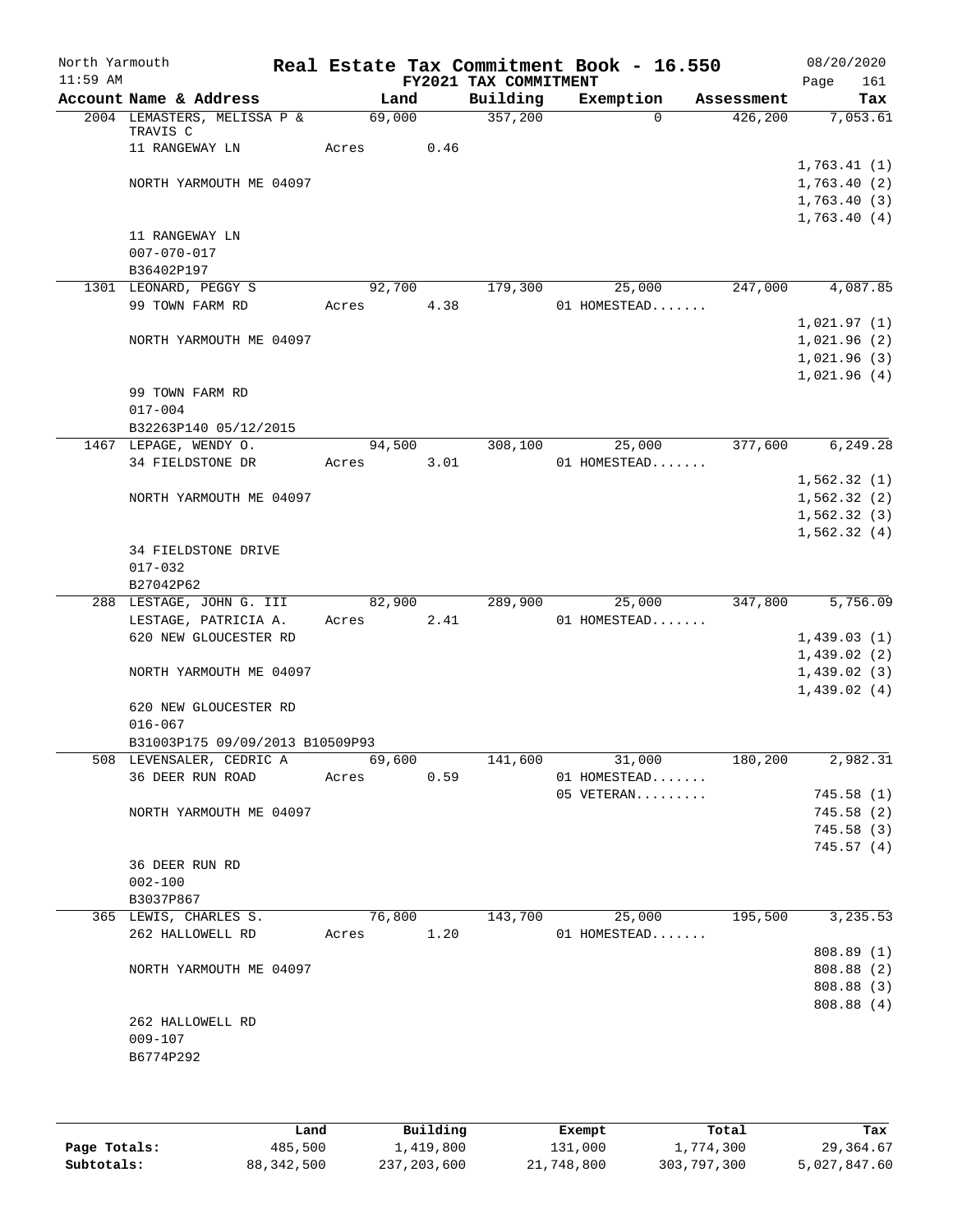| North Yarmouth |                                          |              |       |                |             |                       |            | Real Estate Tax Commitment Book - 16.550 |                       | 08/20/2020      |
|----------------|------------------------------------------|--------------|-------|----------------|-------------|-----------------------|------------|------------------------------------------|-----------------------|-----------------|
| $11:59$ AM     | Account Name & Address                   |              |       |                |             | FY2021 TAX COMMITMENT |            |                                          |                       | 162<br>Page     |
|                | 539 LEYDEN, JAMES E.                     |              |       | Land<br>79,800 |             | Building<br>109,200   |            | Exemption<br>25,000                      | Assessment<br>164,000 | Tax<br>2,714.20 |
|                | 362 ROYAL RD                             |              | Acres |                | 1.80        |                       |            | 01 HOMESTEAD                             |                       |                 |
|                |                                          |              |       |                |             |                       |            |                                          |                       | 678.55(1)       |
|                | NORTH YARMOUTH ME 04097                  |              |       |                |             |                       |            |                                          |                       | 678.55(2)       |
|                |                                          |              |       |                |             |                       |            |                                          |                       | 678.55 (3)      |
|                |                                          |              |       |                |             |                       |            |                                          |                       | 678.55(4)       |
|                | 362 ROYAL RD                             |              |       |                |             |                       |            |                                          |                       |                 |
|                | $003 - 112$                              |              |       |                |             |                       |            |                                          |                       |                 |
|                | B10098P175                               |              |       |                |             |                       |            |                                          |                       |                 |
|                | 446 LIBBY, GEORGE                        |              |       | 76,800         |             | 220,200               |            | 25,000                                   | 272,000               | 4,501.60        |
|                | 1236 NORTH RD                            |              | Acres |                | 1.20        |                       |            | 01 HOMESTEAD                             |                       |                 |
|                |                                          |              |       |                |             |                       |            |                                          |                       | 1, 125.40(1)    |
|                | NORTH YARMOUTH ME 04097                  |              |       |                |             |                       |            |                                          |                       | 1, 125.40(2)    |
|                |                                          |              |       |                |             |                       |            |                                          |                       | 1, 125.40(3)    |
|                |                                          |              |       |                |             |                       |            |                                          |                       | 1, 125.40(4)    |
|                | 1236 NORTH RD<br>$006 - 032$             |              |       |                |             |                       |            |                                          |                       |                 |
|                | B26539P110 01/07/2009                    |              |       |                |             |                       |            |                                          |                       |                 |
|                | 1535 LIBBY, MARK S & CYNTHIA             |              |       | 86,100         |             | 244,400               |            | 25,000                                   | 305,500               | 5,056.03        |
|                | G TC                                     |              |       |                |             |                       |            |                                          |                       |                 |
|                | 11 GOFF LANE                             |              | Acres |                | 3.05        |                       |            | 01 HOMESTEAD                             |                       |                 |
|                |                                          |              |       |                |             |                       |            |                                          |                       | 1,264.01(1)     |
|                | NORTH YARMOUTH ME 04097                  |              |       |                |             |                       |            |                                          |                       | 1, 264.01(2)    |
|                |                                          |              |       |                |             |                       |            |                                          |                       | 1,264.01(3)     |
|                |                                          |              |       |                |             |                       |            |                                          |                       | 1,264.00(4)     |
|                | 11 GOFF LANE                             |              |       |                |             |                       |            |                                          |                       |                 |
|                | $014 - 050$                              |              |       |                |             |                       |            |                                          |                       |                 |
|                | B33056P104                               |              |       |                |             |                       |            |                                          |                       |                 |
|                | 125 LIBBY, TRACYLYNN H.                  |              |       | 88,100         |             | 235,100               |            | 25,000                                   | 298,200               | 4,935.21        |
|                | 1018 NORTH RD                            |              | Acres |                | 3.45        |                       |            | 01 HOMESTEAD                             |                       |                 |
|                |                                          |              |       |                |             |                       |            |                                          |                       | 1, 233.81(1)    |
|                | NORTH YARMOUTH ME 04097                  |              |       |                |             |                       |            |                                          |                       | 1,233.80(2)     |
|                |                                          |              |       |                |             |                       |            |                                          |                       | 1, 233.80(3)    |
|                | 1018 NORTH RD                            |              |       |                |             |                       |            |                                          |                       | 1, 233.80(4)    |
|                | $005 - 055$                              |              |       |                |             |                       |            |                                          |                       |                 |
|                | B14791P237                               |              |       |                |             |                       |            |                                          |                       |                 |
|                | 1141 LILLY, JESSIE & DARRELL             |              |       | 76,600         |             | 277,300               |            | 0                                        | 353,900               | 5,857.05        |
|                | R.                                       |              |       |                |             |                       |            |                                          |                       |                 |
|                | 10 GOFF LANE                             |              | Acres |                | 1.15        |                       |            |                                          |                       |                 |
|                |                                          |              |       |                |             |                       |            |                                          |                       | 1,464.27(1)     |
|                | NORTH YARMOUTH ME 04097                  |              |       |                |             |                       |            |                                          |                       | 1,464.26(2)     |
|                |                                          |              |       |                |             |                       |            |                                          |                       | 1,464.26(3)     |
|                |                                          |              |       |                |             |                       |            |                                          |                       | 1,464.26(4)     |
|                | 10 GOFF LANE                             |              |       |                |             |                       |            |                                          |                       |                 |
|                | $014 - 048$                              |              |       |                |             |                       |            |                                          |                       |                 |
|                | B35581P301                               |              |       |                |             |                       |            |                                          |                       |                 |
|                | 1462 LINCOLN, TAMMY JEAN &<br>JOHN B. JR |              |       | 77,300         |             | 165,100               |            | 25,000                                   | 217,400               | 3,597.97        |
|                | 98 HALLOWELL RD                          |              | Acres |                | 1.30        |                       |            | 01 HOMESTEAD                             |                       |                 |
|                |                                          |              |       |                |             |                       |            |                                          |                       | 899.50 (1)      |
|                | NORTH YARMOUTH ME 04097                  |              |       |                |             |                       |            |                                          |                       | 899.49 (2)      |
|                |                                          |              |       |                |             |                       |            |                                          |                       | 899.49 (3)      |
|                |                                          |              |       |                |             |                       |            |                                          |                       | 899.49 (4)      |
|                | 98 HALLOWELL RD                          |              |       |                |             |                       |            |                                          |                       |                 |
|                | $009 - 072$                              |              |       |                |             |                       |            |                                          |                       |                 |
|                | B25345P140                               |              |       |                |             |                       |            |                                          |                       |                 |
|                |                                          |              |       |                |             |                       |            |                                          |                       |                 |
|                |                                          | Land         |       |                | Building    |                       | Exempt     |                                          | Total                 | Tax             |
| Page Totals:   |                                          | 484,700      |       |                | 1,251,300   |                       | 125,000    |                                          | 1,611,000             | 26,662.06       |
| Subtotals:     |                                          | 88, 827, 200 |       |                | 238,454,900 |                       | 21,873,800 |                                          | 305, 408, 300         | 5,054,509.66    |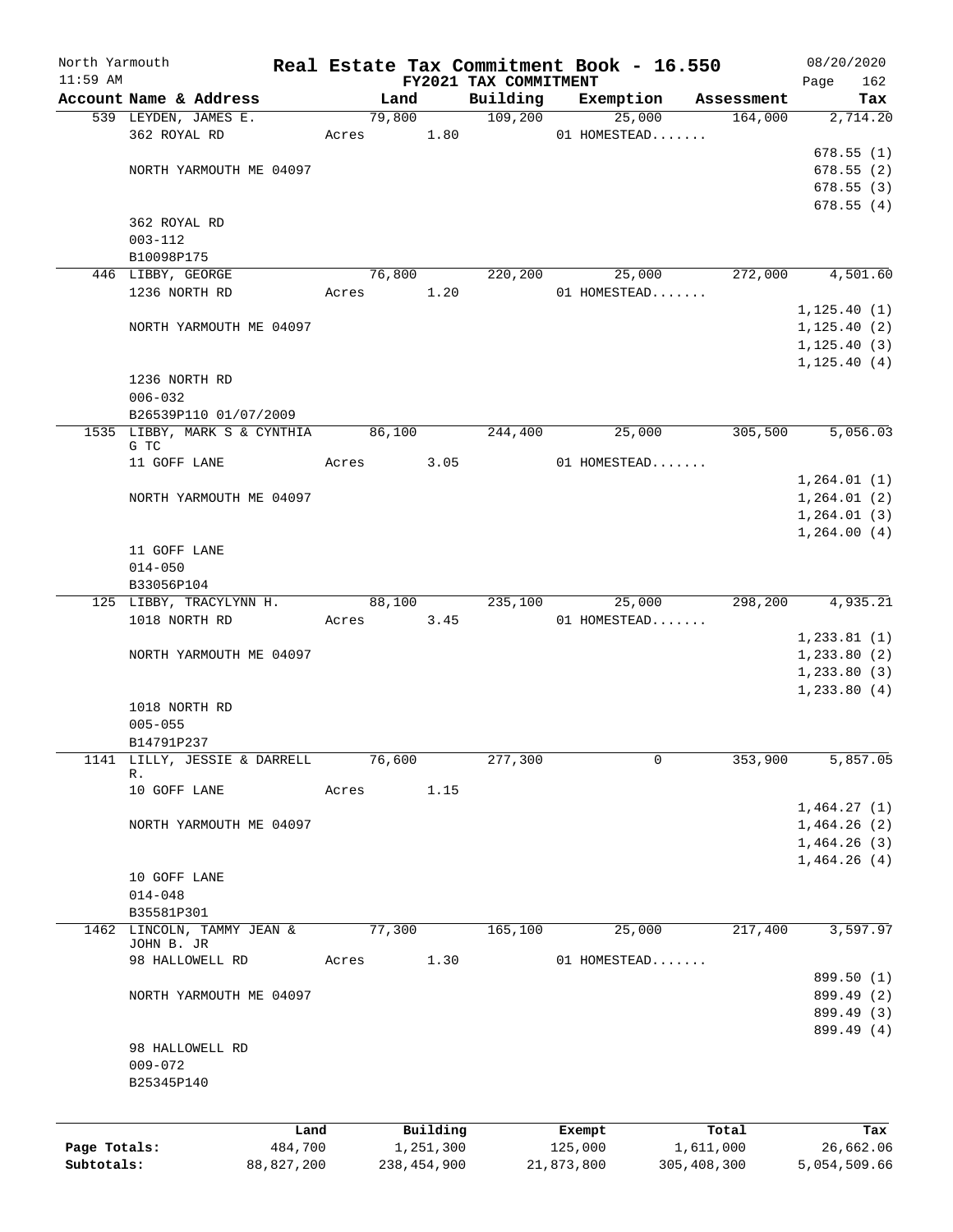| North Yarmouth             |                            |                         |         |                          |                                   | Real Estate Tax Commitment Book - 16.550 |                            | 08/20/2020                 |
|----------------------------|----------------------------|-------------------------|---------|--------------------------|-----------------------------------|------------------------------------------|----------------------------|----------------------------|
| $11:59$ AM                 | Account Name & Address     |                         | Land    |                          | FY2021 TAX COMMITMENT<br>Building | Exemption                                | Assessment                 | Page<br>163<br>Tax         |
|                            | 645 LINDISH, CHRISTOPHER M |                         | 78,900  |                          | 419,300                           | $\Omega$                                 | 498,200                    | 8,245.21                   |
|                            | & KELLEY R JT              |                         |         |                          |                                   |                                          |                            |                            |
|                            | 104 LOOK OUT POINT RD      |                         | Acres   | 1.61                     |                                   |                                          |                            |                            |
|                            |                            |                         |         |                          |                                   |                                          |                            | 2,061.31(1)                |
|                            | HARPSWELL ME 04079         |                         |         |                          |                                   |                                          |                            | 2,061.30(2)                |
|                            |                            |                         |         |                          |                                   |                                          |                            | 2,061.30(3)                |
|                            |                            |                         |         |                          |                                   |                                          |                            | 2,061.30(4)                |
|                            | 973 NORTH RD               |                         |         |                          |                                   |                                          |                            |                            |
|                            | $003 - 055$<br>B33185P83   |                         |         |                          |                                   |                                          |                            |                            |
|                            | 740 LINDSAY, PETER V.      |                         | 151,800 |                          | 200,500                           | 25,000                                   | 327,300                    | 5,416.82                   |
|                            | 440 MOUNTFORT RD           |                         | Acres   | 17.00                    |                                   | 01 HOMESTEAD                             |                            |                            |
|                            |                            |                         |         |                          |                                   |                                          |                            | 1,354.21(1)                |
|                            | NORTH YARMOUTH ME 04097    |                         |         |                          |                                   |                                          |                            | 1,354.21(2)                |
|                            |                            |                         |         |                          |                                   |                                          |                            | 1,354.21(3)                |
|                            |                            |                         |         |                          |                                   |                                          |                            | 1,354.19(4)                |
|                            | 440 MOUNTFORT RD           |                         |         |                          |                                   |                                          |                            |                            |
|                            | $006 - 039$                |                         |         |                          |                                   |                                          |                            |                            |
|                            | B24517P86                  |                         |         |                          |                                   |                                          |                            |                            |
|                            | 197 LISA, OWEN D.          |                         | 68,000  |                          | 179,000                           | 25,000                                   | 222,000                    | 3,674.10                   |
|                            | LISA, ELINOR J.            |                         | Acres   | 0.29                     |                                   | 01 HOMESTEAD                             |                            |                            |
|                            | 355 GREELY RD EXT          |                         |         |                          |                                   |                                          |                            | 918.53(1)                  |
|                            |                            |                         |         |                          |                                   |                                          |                            | 918.53(2)                  |
|                            | NORTH YARMOUTH ME 04097    |                         |         |                          |                                   |                                          |                            | 918.53(3)                  |
|                            | 355 GREELY RD EXT          |                         |         |                          |                                   |                                          |                            | 918.51(4)                  |
|                            | $004 - 067$                |                         |         |                          |                                   |                                          |                            |                            |
|                            | B30257P254                 |                         |         |                          |                                   |                                          |                            |                            |
|                            | 980 LISTON, JOHN A &       |                         | 137,200 |                          | 280,200                           | 33,500                                   | 383,900                    | 6,353.55                   |
|                            | CATHERINE F, TRUSTEES      |                         |         |                          |                                   |                                          |                            |                            |
|                            | JOHN A & CATHERINE F       |                         | Acres   | 9.50                     |                                   | 103 SOL3 4000-7999 WATTS                 |                            |                            |
|                            | LIIVING TRUSTS             |                         |         |                          |                                   |                                          |                            |                            |
|                            | 902 SLIGO RD               |                         |         |                          |                                   | 01 HOMESTEAD                             |                            | 1,588.39(1)                |
|                            |                            |                         |         |                          |                                   |                                          |                            | 1,588.39(2)                |
|                            | NORTH YARMOUTH ME 04097    |                         |         |                          |                                   |                                          |                            | 1,588.39(3)<br>1,588.38(4) |
|                            | 902 SLIGO RD               |                         |         |                          |                                   |                                          |                            |                            |
|                            | $005 - 014$                |                         |         |                          |                                   |                                          |                            |                            |
|                            | B33165P171                 |                         |         |                          |                                   |                                          |                            |                            |
|                            | 1011 LITCHFIELD, DANIEL &  |                         | 109,600 |                          | 0                                 | 0                                        | 109,600                    | 1,813.88                   |
|                            | HEATHER                    |                         |         |                          |                                   |                                          |                            |                            |
|                            | PO BOX 993                 |                         | Acres   | 7.76                     |                                   |                                          |                            |                            |
|                            |                            |                         |         |                          |                                   |                                          |                            | 453.47 (1)                 |
|                            | MOUNT DESERT ME 04660      |                         |         |                          |                                   |                                          |                            | 453.47 (2)                 |
|                            |                            |                         |         |                          |                                   |                                          |                            | 453.47 (3)                 |
|                            |                            |                         |         |                          |                                   |                                          |                            | 453.47 (4)                 |
|                            | OFF RT 231<br>$008 - 014$  |                         |         |                          |                                   |                                          |                            |                            |
|                            | B33542P95                  |                         |         |                          |                                   |                                          |                            |                            |
|                            | 250 LITTLEFIELD BONNIE S   |                         | 75,800  |                          | 119,100                           | 0                                        | 194,900                    | 3,225.60                   |
|                            | 612 OCEAN AVE              |                         | Acres   | 1.00                     |                                   |                                          |                            |                            |
|                            |                            |                         |         |                          |                                   |                                          |                            | 806.40(1)                  |
|                            | PORTLAND ME 04103          |                         |         |                          |                                   |                                          |                            | 806.40 (2)                 |
|                            |                            |                         |         |                          |                                   |                                          |                            | 806.40 (3)                 |
|                            |                            |                         |         |                          |                                   |                                          |                            | 806.40 (4)                 |
|                            | 124 DOUGHTY RD             |                         |         |                          |                                   |                                          |                            |                            |
|                            | $001 - 039$                |                         |         |                          |                                   |                                          |                            |                            |
|                            | B28419P217                 |                         |         |                          |                                   |                                          |                            |                            |
|                            |                            |                         |         |                          |                                   |                                          |                            |                            |
|                            |                            | Land                    |         | Building                 |                                   | Exempt                                   | Total                      | Tax                        |
| Page Totals:<br>Subtotals: |                            | 621,300<br>89, 448, 500 |         | 1,198,100<br>239,653,000 |                                   | 83,500<br>21,957,300                     | 1,735,900<br>307, 144, 200 | 28,729.16<br>5,083,238.82  |
|                            |                            |                         |         |                          |                                   |                                          |                            |                            |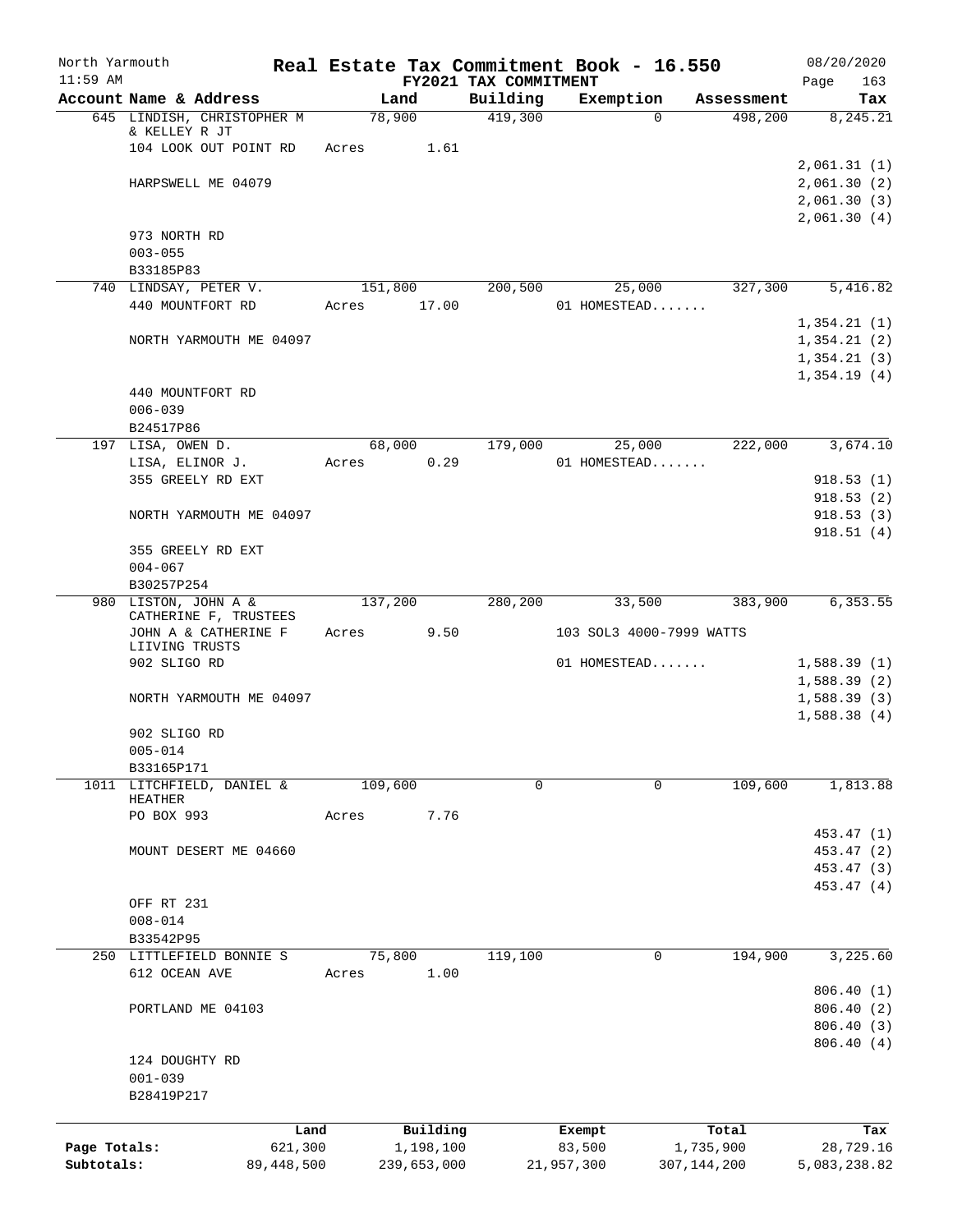| North Yarmouth |                                            |         |         |                 |                       | Real Estate Tax Commitment Book - 16.550 |                       | 08/20/2020               |     |
|----------------|--------------------------------------------|---------|---------|-----------------|-----------------------|------------------------------------------|-----------------------|--------------------------|-----|
| $11:59$ AM     |                                            |         |         |                 | FY2021 TAX COMMITMENT |                                          |                       | Page                     | 164 |
|                | Account Name & Address                     |         |         | Land<br>118,600 | Building<br>241,100   | Exemption<br>25,000                      | Assessment<br>334,700 | 5,539.29                 | Tax |
|                | 486 LIVINGSTON, LESLIE A<br>COPELAND, JILL |         | Acres   | 10.00           |                       | 01 HOMESTEAD                             |                       |                          |     |
|                | 1176 NORTH RD                              |         |         |                 |                       |                                          |                       | 1,384.83(1)              |     |
|                |                                            |         |         |                 |                       |                                          |                       | 1,384.82(2)              |     |
|                | NORTH YARMOUTH ME 04097                    |         |         |                 |                       |                                          |                       | 1,384.82(3)              |     |
|                |                                            |         |         |                 |                       |                                          |                       | 1,384.82(4)              |     |
|                | 1176 NORTH RD                              |         |         |                 |                       |                                          |                       |                          |     |
|                | $006 - 026$                                |         |         |                 |                       |                                          |                       |                          |     |
|                | B36532P230                                 |         |         |                 |                       |                                          |                       |                          |     |
|                | 1019 LOGAN, ANDREW D.                      |         | 103,800 |                 | 195,300               | 33,500                                   | 265,600               | 4,395.68                 |     |
|                | 1012 SLIGO RD                              |         | Acres   | 6.60            |                       | 103 SOL3 4000-7999 WATTS                 |                       |                          |     |
|                |                                            |         |         |                 |                       | 01 HOMESTEAD                             |                       | 1,098.92(1)              |     |
|                | NORTH YARMOUTH ME 04097                    |         |         |                 |                       |                                          |                       | 1,098.92(2)              |     |
|                |                                            |         |         |                 |                       |                                          |                       | 1,098.92(3)              |     |
|                |                                            |         |         |                 |                       |                                          |                       | 1,098.92(4)              |     |
|                | 1012 SLIGO RD                              |         |         |                 |                       |                                          |                       |                          |     |
|                | $008 - 038$                                |         |         |                 |                       |                                          |                       |                          |     |
|                | B10946P156                                 |         |         |                 |                       |                                          |                       |                          |     |
|                | 944 LOGAN, STEVEN                          |         |         | 83,400          | 165,800               | 25,000                                   | 224,200               | 3,710.51                 |     |
|                | 8 DELWIN DR                                |         | Acres   | 1.00            |                       | 01 HOMESTEAD                             |                       |                          |     |
|                |                                            |         |         |                 |                       |                                          |                       | 927.63(1)                |     |
|                | NORTH YARMOUTH ME 04097                    |         |         |                 |                       |                                          |                       | 927.63(2)                |     |
|                |                                            |         |         |                 |                       |                                          |                       | 927.63(3)                |     |
|                |                                            |         |         |                 |                       |                                          |                       | 927.62(4)                |     |
|                | 8 DELWIN DR                                |         |         |                 |                       |                                          |                       |                          |     |
|                | $010 - 136$                                |         |         |                 |                       |                                          |                       |                          |     |
|                | B10041P16                                  |         |         |                 |                       |                                          |                       |                          |     |
|                | 656 LONEGAN, HELEN F &                     |         | 115,700 |                 | $\Omega$              | $\mathbf 0$                              | 115,700               | 1,914.84                 |     |
|                | LAWRENCE T                                 |         |         |                 |                       |                                          |                       |                          |     |
|                | 32 ABBEY LANE                              |         | Acres   | 15.00           |                       |                                          |                       |                          |     |
|                |                                            |         |         |                 |                       |                                          |                       | 478.71 (1)               |     |
|                | NORTH YARMOUTH ME 04097                    |         |         |                 |                       |                                          |                       | 478.71 (2)<br>478.71 (3) |     |
|                |                                            |         |         |                 |                       |                                          |                       | 478.71 (4)               |     |
|                | ROYAL RD                                   |         |         |                 |                       |                                          |                       |                          |     |
|                | $003 - 117$                                |         |         |                 |                       |                                          |                       |                          |     |
|                | B11774P169                                 |         |         |                 |                       |                                          |                       |                          |     |
|                | 675 LONEGAN, HELEN F.                      |         |         | 55,500          | 0                     | 0                                        | 55,500                | 918.53                   |     |
|                | 32 ABBEY LANE                              |         | Acres   | 3.00            |                       |                                          |                       |                          |     |
|                |                                            |         |         |                 |                       |                                          |                       | 229.64(1)                |     |
|                | NORTH YARMOUTH ME 04097                    |         |         |                 |                       |                                          |                       | 229.63(2)                |     |
|                |                                            |         |         |                 |                       |                                          |                       | 229.63(3)                |     |
|                |                                            |         |         |                 |                       |                                          |                       | 229.63(4)                |     |
|                | ABBEY LANE                                 |         |         |                 |                       |                                          |                       |                          |     |
|                | $003 - 126$                                |         |         |                 |                       |                                          |                       |                          |     |
|                | B11774P169                                 |         |         |                 |                       |                                          |                       |                          |     |
|                | 536 LONEGAN, LAWRENCE T &                  |         |         | 97,300          | 242,200               | 25,000                                   | 314,500               | 5,204.98                 |     |
|                | HELEN F JT                                 |         |         |                 |                       |                                          |                       |                          |     |
|                | 32 ABBEY LANE                              |         | Acres   | 5.22            |                       | 01 HOMESTEAD                             |                       |                          |     |
|                |                                            |         |         |                 |                       |                                          |                       | 1,301.26(1)              |     |
|                | NORTH YARMOUTH ME 04097                    |         |         |                 |                       |                                          |                       | 1,301.24(2)              |     |
|                |                                            |         |         |                 |                       |                                          |                       | 1,301.24(3)              |     |
|                |                                            |         |         |                 |                       |                                          |                       | 1,301.24(4)              |     |
|                | 32 ABBEY LANE                              |         |         |                 |                       |                                          |                       |                          |     |
|                | $003 - 125$                                |         |         |                 |                       |                                          |                       |                          |     |
|                | B9028P4                                    |         |         |                 |                       |                                          |                       |                          |     |
|                |                                            |         |         |                 |                       |                                          |                       |                          |     |
|                |                                            |         |         |                 |                       |                                          |                       |                          |     |
|                |                                            | Land    |         | Building        |                       | Exempt                                   | Total                 |                          | Tax |
| Page Totals:   |                                            | 574,300 |         | 844,400         |                       | 108,500                                  | 1,310,200             | 21,683.83                |     |

**Subtotals:** 90,022,800 240,497,400 22,065,800 308,454,400 5,104,922.65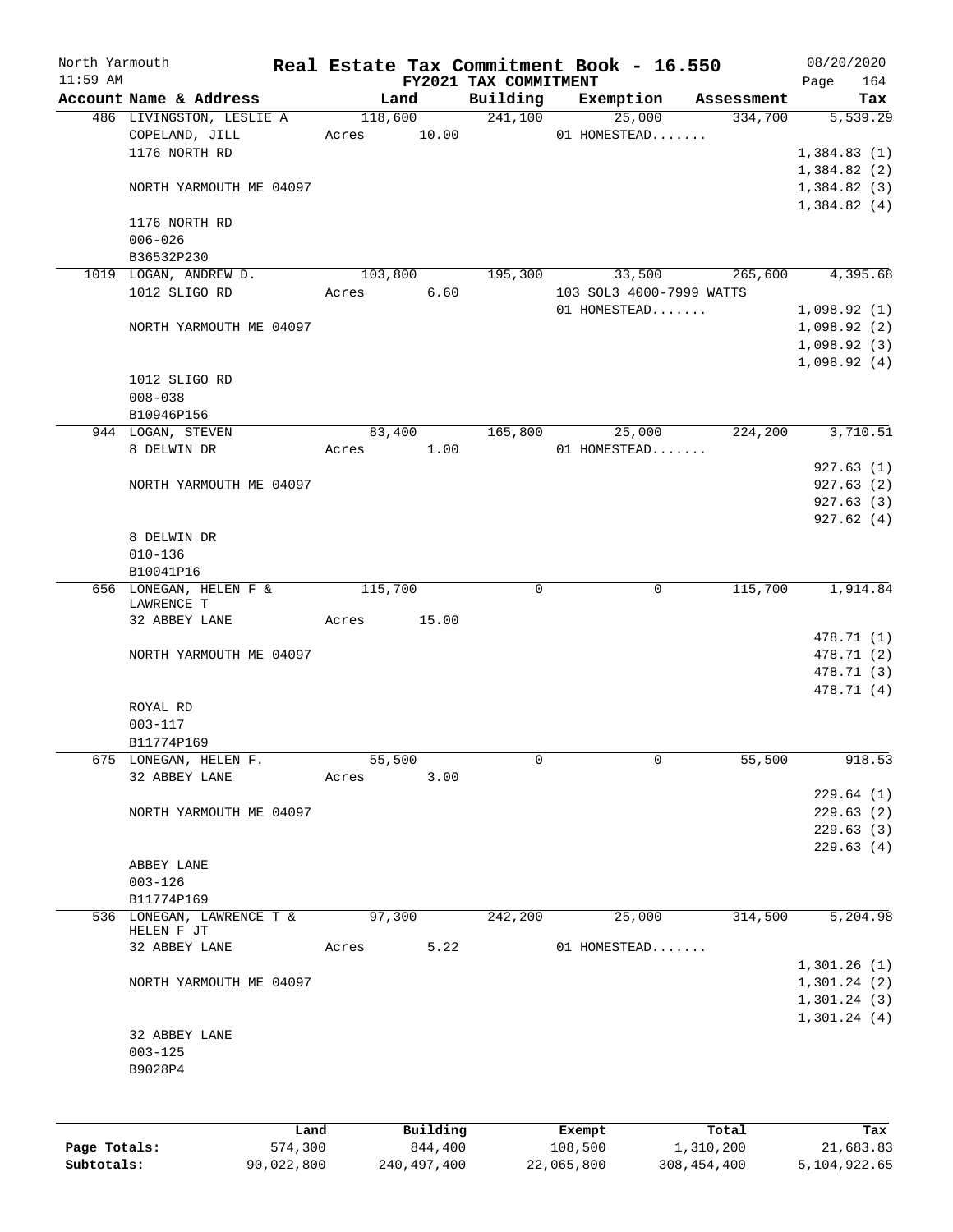| North Yarmouth |                                                       |                 |       |                       | Real Estate Tax Commitment Book - 16.550 |                       | 08/20/2020   |                 |
|----------------|-------------------------------------------------------|-----------------|-------|-----------------------|------------------------------------------|-----------------------|--------------|-----------------|
| $11:59$ AM     |                                                       |                 |       | FY2021 TAX COMMITMENT |                                          |                       | Page         | 165             |
|                | Account Name & Address<br>774 LONES, AUDREY GREENHILL | Land<br>107,800 |       | Building<br>220,900   | Exemption<br>35,000                      | Assessment<br>293,700 |              | Tax<br>4,860.74 |
|                | 107 BASTON RD                                         | Acres           | 7.40  |                       | 111 WND1 <2000 WATTS                     |                       |              |                 |
|                |                                                       |                 |       |                       | 103 SOL3 4000-7999 WATTS                 |                       | 1,215.19(1)  |                 |
|                | NORTH YARMOUTH ME 04097                               |                 |       |                       | 01 HOMESTEAD                             |                       | 1, 215.19(2) |                 |
|                |                                                       |                 |       |                       |                                          |                       | 1, 215.19(3) |                 |
|                |                                                       |                 |       |                       |                                          |                       | 1, 215.17(4) |                 |
|                | 107 BASTON RD                                         |                 |       |                       |                                          |                       |              |                 |
|                | $004 - 222$                                           |                 |       |                       |                                          |                       |              |                 |
|                | B34496P241                                            |                 |       |                       |                                          |                       |              |                 |
|                | 1730 LONG POND LLC                                    | 96,000          |       | 595,800               | $\mathbf 0$                              | 691,800               |              | 11,449.29       |
|                | 17 PERENNIAL DRIVE                                    | Acres           | 1.25  |                       |                                          |                       |              |                 |
|                |                                                       |                 |       |                       |                                          |                       | 2,862.33(1)  |                 |
|                | NORTH YARMOUTH ME 04097                               |                 |       |                       |                                          |                       | 2,862.32(2)  |                 |
|                |                                                       |                 |       |                       |                                          |                       | 2,862.32(3)  |                 |
|                |                                                       |                 |       |                       |                                          |                       | 2,862.32(4)  |                 |
|                | 17 PERENNIAL DR                                       |                 |       |                       |                                          |                       |              |                 |
|                | $014 - 030$                                           |                 |       |                       |                                          |                       |              |                 |
|                | B24091P58<br>1729 LONG POND LLC                       | 75,800          |       | 0                     | 0                                        | 75,800                |              | 1,254.49        |
|                | 17 PERENNIAL DRIVE                                    | Acres           | 1.00  |                       |                                          |                       |              |                 |
|                |                                                       |                 |       |                       |                                          |                       |              | 313.63(1)       |
|                | NORTH YARMOUTH ME 04097                               |                 |       |                       |                                          |                       |              | 313.62(2)       |
|                |                                                       |                 |       |                       |                                          |                       |              | 313.62(3)       |
|                |                                                       |                 |       |                       |                                          |                       |              | 313.62(4)       |
|                | PERENNIAL DR                                          |                 |       |                       |                                          |                       |              |                 |
|                | $014 - 031$                                           |                 |       |                       |                                          |                       |              |                 |
|                | B24091P56                                             |                 |       |                       |                                          |                       |              |                 |
|                | 1397 LORD, ALEXANDER M &                              | 128,800         |       | 189,200               | $\mathbf 0$                              | 318,000               |              | 5,262.90        |
|                | HALEY<br>60 BROWNS WAY                                | Acres           | 12.15 |                       |                                          |                       |              |                 |
|                |                                                       |                 |       |                       |                                          |                       | 1,315.73(1)  |                 |
|                | NORTH YARMOUTH ME 04097                               |                 |       |                       |                                          |                       | 1,315.73(2)  |                 |
|                |                                                       |                 |       |                       |                                          |                       | 1,315.73(3)  |                 |
|                |                                                       |                 |       |                       |                                          |                       | 1,315.71(4)  |                 |
|                | 60 BROWNS WAY                                         |                 |       |                       |                                          |                       |              |                 |
|                | $001 - 027$                                           |                 |       |                       |                                          |                       |              |                 |
|                | B36242P344                                            |                 |       |                       |                                          |                       |              |                 |
|                | 1939 LORING, CANDACE C                                | 69,100          |       | 256,900               | 25,000                                   | 301,000               |              | 4,981.55        |
|                | LORING, JOSEPH C                                      | Acres           | 0.49  |                       | 01 HOMESTEAD                             |                       |              |                 |
|                | 16 GARDEN GATE CIRCLE                                 |                 |       |                       |                                          |                       | 1, 245.39(1) |                 |
|                |                                                       |                 |       |                       |                                          |                       | 1, 245.39(2) |                 |
|                | NORTH YARMOUTH ME 04097                               |                 |       |                       |                                          |                       | 1, 245.39(3) |                 |
|                |                                                       |                 |       |                       |                                          |                       | 1, 245.38(4) |                 |
|                | 16 GARDEN GATE CIRCLE                                 |                 |       |                       |                                          |                       |              |                 |
|                | $001 - 006 - 008$<br>B35349P19                        |                 |       |                       |                                          |                       |              |                 |
|                | 1933 LORING, WILLIAM J III                            | 69,000          |       | 282,900               | 25,000                                   | 326,900               |              | 5,410.20        |
|                | 4 GARDEN GATE CIRCLE                                  | Acres           | 0.47  |                       | 01 HOMESTEAD                             |                       |              |                 |
|                |                                                       |                 |       |                       |                                          |                       | 1,352.55(1)  |                 |
|                | NORTH YARMOUTH ME 04097                               |                 |       |                       |                                          |                       | 1,352.55(2)  |                 |
|                |                                                       |                 |       |                       |                                          |                       | 1,352.55(3)  |                 |
|                |                                                       |                 |       |                       |                                          |                       | 1,352.55(4)  |                 |
|                | 4 GARDEN GATE CIRCLE                                  |                 |       |                       |                                          |                       |              |                 |
|                | $001 - 006 - 002$                                     |                 |       |                       |                                          |                       |              |                 |
|                | B35104P14                                             |                 |       |                       |                                          |                       |              |                 |
|                |                                                       |                 |       |                       |                                          |                       |              |                 |
|                |                                                       |                 |       |                       |                                          |                       |              |                 |

|              | Land       | Building    | Exempt     | Total       | Tax          |
|--------------|------------|-------------|------------|-------------|--------------|
| Page Totals: | 546,500    | 1,545,700   | 85,000     | 2,007,200   | 33,219.17    |
| Subtotals:   | 90,569,300 | 242,043,100 | 22,150,800 | 310,461,600 | 5,138,141.82 |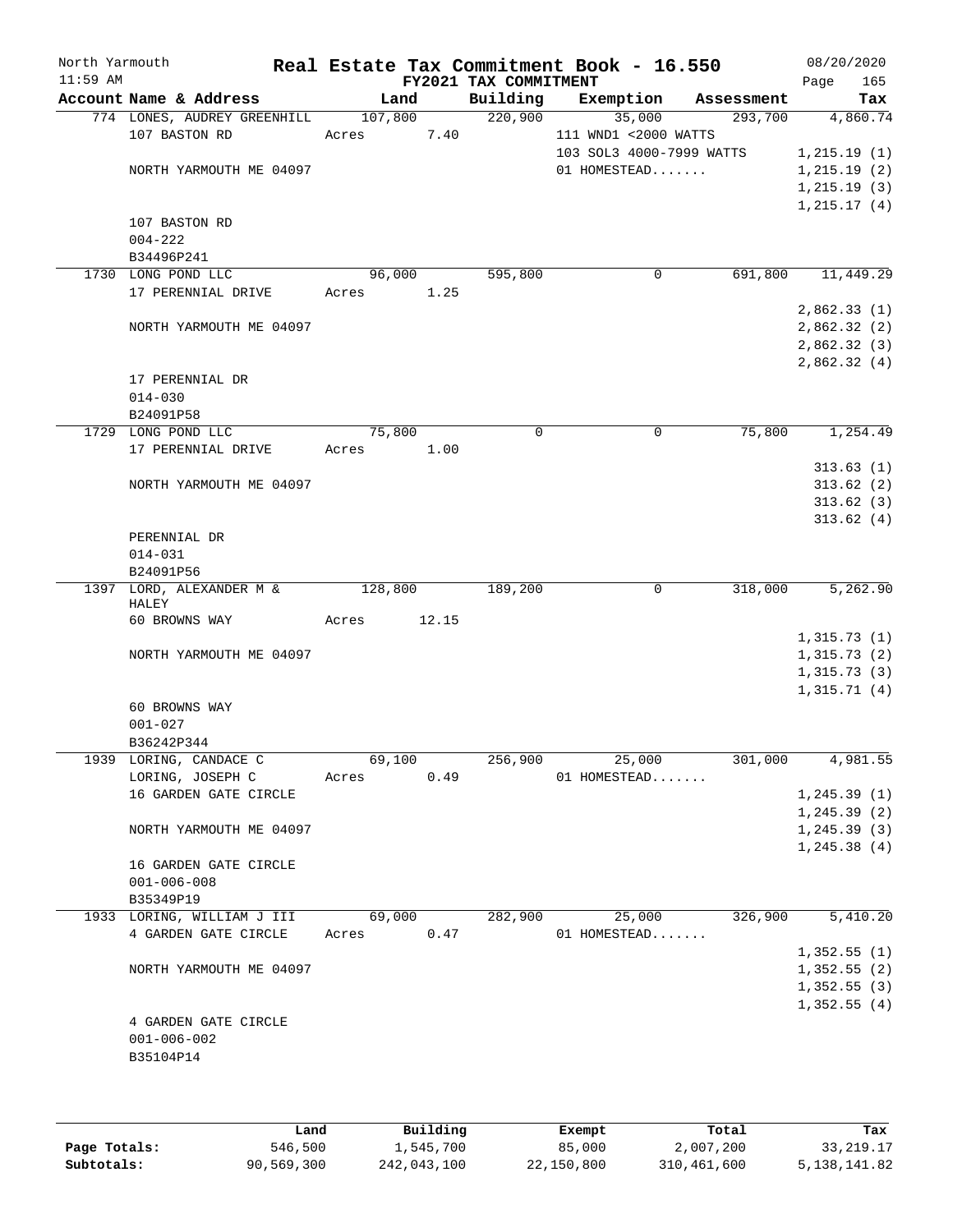| North Yarmouth |                                                     |            |       |                |          |                       | Real Estate Tax Commitment Book - 16.550 |                       | 08/20/2020             |
|----------------|-----------------------------------------------------|------------|-------|----------------|----------|-----------------------|------------------------------------------|-----------------------|------------------------|
| $11:59$ AM     |                                                     |            |       |                |          | FY2021 TAX COMMITMENT |                                          |                       | 166<br>Page            |
|                | Account Name & Address<br>754 LOUIE, BRANDEN C. AND |            |       | Land<br>81,600 |          | Building<br>243,800   | Exemption<br>$\Omega$                    | Assessment<br>325,400 | Tax<br>5,385.37        |
|                | MARY E.                                             |            |       |                |          |                       |                                          |                       |                        |
|                | 426 ROYAL RD                                        |            | Acres |                | 2.15     |                       |                                          |                       |                        |
|                |                                                     |            |       |                |          |                       |                                          |                       | 1,346.35(1)            |
|                | NORTH YARMOUTH ME 04097                             |            |       |                |          |                       |                                          |                       | 1,346.34(2)            |
|                |                                                     |            |       |                |          |                       |                                          |                       | 1,346.34(3)            |
|                | 426 ROYAL RD                                        |            |       |                |          |                       |                                          |                       | 1,346.34(4)            |
|                | $003 - 120$                                         |            |       |                |          |                       |                                          |                       |                        |
|                | B35854P304                                          |            |       |                |          |                       |                                          |                       |                        |
|                | 1120 LOVE, MICHAEL E.                               |            |       | 75,800         |          | 230,800               | 25,000                                   | 281,600               | 4,660.48               |
|                | 178 HASKELL RD                                      |            | Acres |                | 1.00     |                       | 01 HOMESTEAD                             |                       |                        |
|                |                                                     |            |       |                |          |                       |                                          |                       | 1,165.12(1)            |
|                | NORTH YARMOUTH ME 04097                             |            |       |                |          |                       |                                          |                       | 1, 165.12(2)           |
|                |                                                     |            |       |                |          |                       |                                          |                       | 1, 165.12(3)           |
|                |                                                     |            |       |                |          |                       |                                          |                       | 1,165.12(4)            |
|                | 178 HASKELL RD                                      |            |       |                |          |                       |                                          |                       |                        |
|                | $014 - 021$                                         |            |       |                |          |                       |                                          |                       |                        |
|                | B12723P200                                          |            |       |                |          |                       |                                          |                       |                        |
|                | 625 LOVELL, GUY H III                               |            |       | 75,800         |          | 135,500               | 25,000                                   | 186,300               | 3,083.27               |
|                | LOVELL, GRACEANN<br>5 LUFKIN RD                     |            | Acres |                | 1.00     |                       | 01 HOMESTEAD                             |                       |                        |
|                |                                                     |            |       |                |          |                       |                                          |                       | 770.82(1)<br>770.82(2) |
|                | NORTH YARMOUTH ME 04097                             |            |       |                |          |                       |                                          |                       | 770.82(3)              |
|                |                                                     |            |       |                |          |                       |                                          |                       | 770.81(4)              |
|                | 5 LUFKIN RD                                         |            |       |                |          |                       |                                          |                       |                        |
|                | $011 - 015$                                         |            |       |                |          |                       |                                          |                       |                        |
|                | B32082P238 02/17/2015                               |            |       |                |          |                       |                                          |                       |                        |
| 919            | LOW, CAROL A. - TRUSTEE                             |            |       | 88,200         |          | 311,000               | 25,000                                   | 374,200               | 6,193.01               |
|                | CAROL A LOW REVOCABLE                               |            | Acres | 1.87           |          |                       | 01 HOMESTEAD                             |                       |                        |
|                | TRUST<br>45 DELWIN DRIVE                            |            |       |                |          |                       |                                          |                       | 1,548.26(1)            |
|                |                                                     |            |       |                |          |                       |                                          |                       | 1,548.25(2)            |
|                | NORTH YARMOUTH ME 04097                             |            |       |                |          |                       |                                          |                       | 1,548.25(3)            |
|                |                                                     |            |       |                |          |                       |                                          |                       | 1,548.25(4)            |
|                | 45 DELWIN DR                                        |            |       |                |          |                       |                                          |                       |                        |
|                | $010 - 095$                                         |            |       |                |          |                       |                                          |                       |                        |
|                | B30062P191                                          |            |       |                |          |                       |                                          |                       |                        |
| 1055           | LOWELL, RICHARD D &                                 |            |       | 86,300         |          | 127,700               | 25,000                                   | 189,000               | 3, 127.95              |
|                | NANCY R<br>23 NEW GLOUCESTER RD                     |            | Acres |                | 3.10     |                       | 01 HOMESTEAD                             |                       |                        |
|                |                                                     |            |       |                |          |                       |                                          |                       | 781.99 (1)             |
|                | NORTH YARMOUTH ME 04097                             |            |       |                |          |                       |                                          |                       | 781.99 (2)             |
|                |                                                     |            |       |                |          |                       |                                          |                       | 781.99 (3)             |
|                |                                                     |            |       |                |          |                       |                                          |                       | 781.98 (4)             |
|                | 23 NEW GLOUCESTER RD                                |            |       |                |          |                       |                                          |                       |                        |
|                | $010 - 155$                                         |            |       |                |          |                       |                                          |                       |                        |
|                | B3884P145                                           |            |       |                |          |                       |                                          |                       |                        |
| 898            | LUCEY, JOSEPH A. &                                  |            |       | 75,900         |          | 244,700               | 25,000                                   | 295,600               | 4,892.18               |
|                | MAUREEN P. (TARDIFF)<br>482 WALNUT HILL RD          |            | Acres |                | 1.01     |                       | 01 HOMESTEAD                             |                       |                        |
|                |                                                     |            |       |                |          |                       |                                          |                       | 1,223.05(1)            |
|                | NORTH YARMOUTH ME 04097                             |            |       |                |          |                       |                                          |                       | 1,223.05(2)            |
|                |                                                     |            |       |                |          |                       |                                          |                       | 1, 223.05(3)           |
|                |                                                     |            |       |                |          |                       |                                          |                       | 1, 223.03(4)           |
|                | 482 WALNUT HILL RD                                  |            |       |                |          |                       |                                          |                       |                        |
|                | $007 - 036$                                         |            |       |                |          |                       |                                          |                       |                        |
|                | B1558P220                                           |            |       |                |          |                       |                                          |                       |                        |
|                |                                                     |            |       |                |          |                       |                                          |                       |                        |
|                |                                                     | Land       |       |                | Building |                       | Exempt                                   | Total                 | Tax                    |
| Page Totals:   |                                                     | 483,600    |       | 1,293,500      |          |                       | 125,000                                  | 1,652,100             | 27,342.26              |
| Subtotals:     |                                                     | 91,052,900 |       | 243, 336, 600  |          |                       | 22, 275, 800                             | 312, 113, 700         | 5,165,484.08           |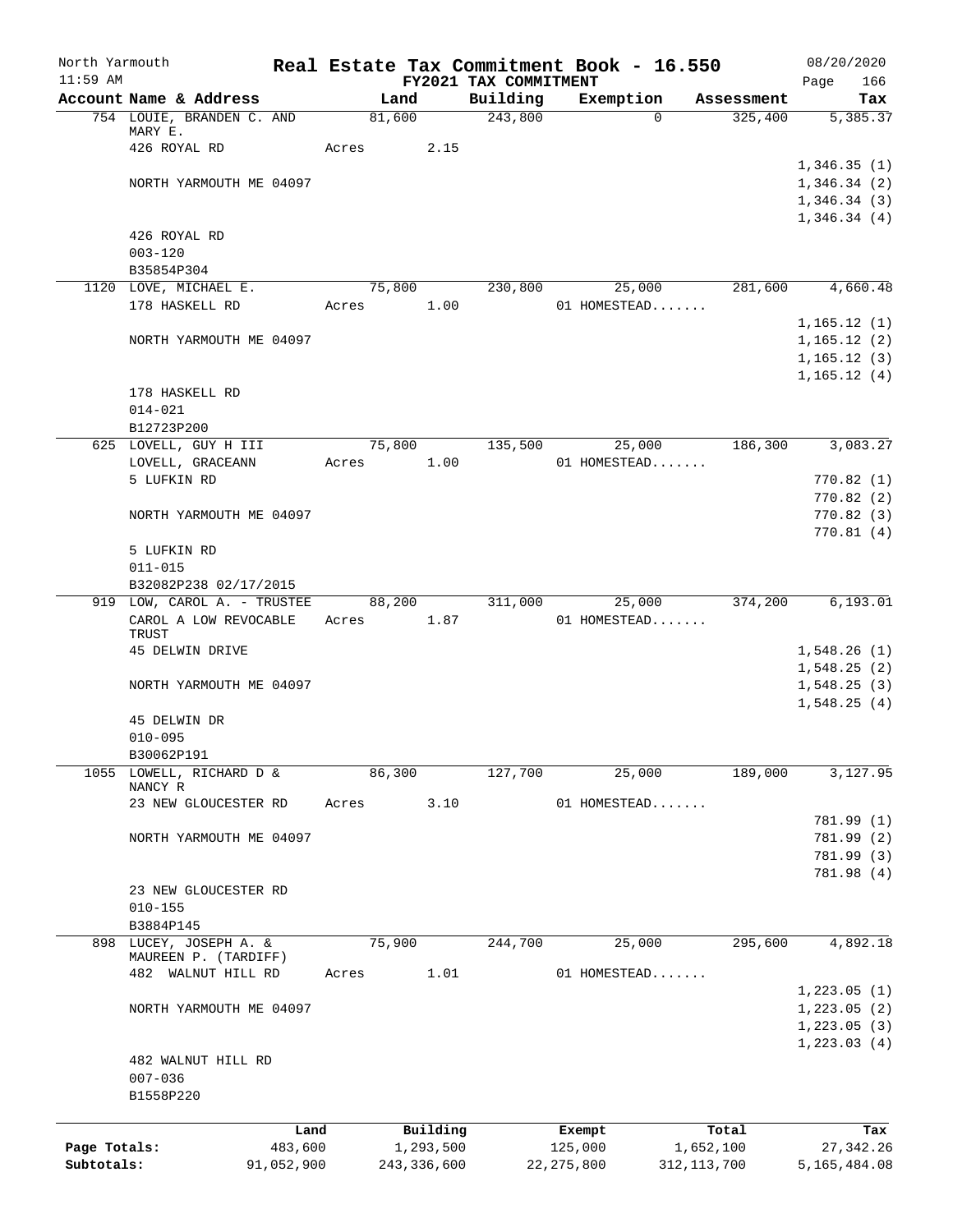| $11:59$ AM<br>FY2021 TAX COMMITMENT<br>Account Name & Address<br>Building<br>Land<br>Exemption<br>Assessment<br>220, 300<br>642 LUNDIN, RONALD R. &<br>$\mathbf 0$<br>220,300<br>$\Omega$<br>DIANE E<br>885 NORTH RD<br>Acres<br>97.30<br>911.49(2)<br>NORTH YARMOUTH ME 04097<br>911.49(3)<br>911.49(4)<br>NORTH RD<br>$003 - 042$<br>B6208P79<br>641 LUNDIN, RONALD R. &<br>88,100<br>114,300<br>37,000<br>165,400<br>DIANE E<br>885 NORTH RD<br>Acres<br>3.46<br>05 VETERAN<br>05 VETERAN<br>684.35 (1)<br>NORTH YARMOUTH ME 04097<br>01 HOMESTEAD<br>684.34 (2)<br>684.34 (3)<br>684.34 (4)<br>885 NORTH RD<br>$003 - 041$<br>B6237P177<br>586 LYNCH, JESSICA H<br>110,800<br>350,100<br>435,900<br>25,000<br>MOTE, PETER D<br>5.99<br>01 HOMESTEAD<br>Acres<br>61 HAWTHORNE RD<br>NORTH YARMOUTH ME 04097<br>61 HAWTHORNE RD<br>$003 - 081$<br>B28310P129 11/22/2010<br>87,300<br>306,300<br>368,600<br>1387 LYNCH, RAYMOND M<br>25,000<br>1.70<br>LYNCH, CYNTHIA P<br>01 HOMESTEAD<br>Acres<br>43 RANI DRIVE<br>NORTH YARMOUTH ME 04097<br>43 RANI DRIVE<br>$009 - 099$<br>B35028P342<br>559<br>7,200<br>$\mathbf 0$<br>$\mathbf 0$<br>7,200<br>M.C.R.R. COMPANY<br>GUILFORD TRANSPORTATION<br>0.80<br>1700 IRON HORSE PARK<br>Acres<br>NORTH BILLERICA MA<br>01862<br>294 SWEETSER RD<br>$001 - 093$<br>10,300<br>M.C.R.R. COMPANY<br>10,300<br>$\mathbf 0$<br>674<br>0 | North Yarmouth          |  |  | Real Estate Tax Commitment Book - 16.550 | 08/20/2020     |            |
|--------------------------------------------------------------------------------------------------------------------------------------------------------------------------------------------------------------------------------------------------------------------------------------------------------------------------------------------------------------------------------------------------------------------------------------------------------------------------------------------------------------------------------------------------------------------------------------------------------------------------------------------------------------------------------------------------------------------------------------------------------------------------------------------------------------------------------------------------------------------------------------------------------------------------------------------------------------------------------------------------------------------------------------------------------------------------------------------------------------------------------------------------------------------------------------------------------------------------------------------------------------------------------------------------------------------------------------------------------------------------------|-------------------------|--|--|------------------------------------------|----------------|------------|
|                                                                                                                                                                                                                                                                                                                                                                                                                                                                                                                                                                                                                                                                                                                                                                                                                                                                                                                                                                                                                                                                                                                                                                                                                                                                                                                                                                                |                         |  |  |                                          | Page           | 167<br>Tax |
|                                                                                                                                                                                                                                                                                                                                                                                                                                                                                                                                                                                                                                                                                                                                                                                                                                                                                                                                                                                                                                                                                                                                                                                                                                                                                                                                                                                |                         |  |  |                                          | 3,645.97       |            |
|                                                                                                                                                                                                                                                                                                                                                                                                                                                                                                                                                                                                                                                                                                                                                                                                                                                                                                                                                                                                                                                                                                                                                                                                                                                                                                                                                                                |                         |  |  |                                          |                |            |
|                                                                                                                                                                                                                                                                                                                                                                                                                                                                                                                                                                                                                                                                                                                                                                                                                                                                                                                                                                                                                                                                                                                                                                                                                                                                                                                                                                                |                         |  |  |                                          |                |            |
|                                                                                                                                                                                                                                                                                                                                                                                                                                                                                                                                                                                                                                                                                                                                                                                                                                                                                                                                                                                                                                                                                                                                                                                                                                                                                                                                                                                |                         |  |  |                                          | 911.50(1)      |            |
|                                                                                                                                                                                                                                                                                                                                                                                                                                                                                                                                                                                                                                                                                                                                                                                                                                                                                                                                                                                                                                                                                                                                                                                                                                                                                                                                                                                |                         |  |  |                                          |                |            |
|                                                                                                                                                                                                                                                                                                                                                                                                                                                                                                                                                                                                                                                                                                                                                                                                                                                                                                                                                                                                                                                                                                                                                                                                                                                                                                                                                                                |                         |  |  |                                          |                |            |
|                                                                                                                                                                                                                                                                                                                                                                                                                                                                                                                                                                                                                                                                                                                                                                                                                                                                                                                                                                                                                                                                                                                                                                                                                                                                                                                                                                                |                         |  |  |                                          |                |            |
|                                                                                                                                                                                                                                                                                                                                                                                                                                                                                                                                                                                                                                                                                                                                                                                                                                                                                                                                                                                                                                                                                                                                                                                                                                                                                                                                                                                |                         |  |  |                                          |                |            |
|                                                                                                                                                                                                                                                                                                                                                                                                                                                                                                                                                                                                                                                                                                                                                                                                                                                                                                                                                                                                                                                                                                                                                                                                                                                                                                                                                                                |                         |  |  |                                          |                |            |
|                                                                                                                                                                                                                                                                                                                                                                                                                                                                                                                                                                                                                                                                                                                                                                                                                                                                                                                                                                                                                                                                                                                                                                                                                                                                                                                                                                                |                         |  |  |                                          | 2,737.37       |            |
|                                                                                                                                                                                                                                                                                                                                                                                                                                                                                                                                                                                                                                                                                                                                                                                                                                                                                                                                                                                                                                                                                                                                                                                                                                                                                                                                                                                |                         |  |  |                                          |                |            |
|                                                                                                                                                                                                                                                                                                                                                                                                                                                                                                                                                                                                                                                                                                                                                                                                                                                                                                                                                                                                                                                                                                                                                                                                                                                                                                                                                                                |                         |  |  |                                          |                |            |
|                                                                                                                                                                                                                                                                                                                                                                                                                                                                                                                                                                                                                                                                                                                                                                                                                                                                                                                                                                                                                                                                                                                                                                                                                                                                                                                                                                                |                         |  |  |                                          |                |            |
|                                                                                                                                                                                                                                                                                                                                                                                                                                                                                                                                                                                                                                                                                                                                                                                                                                                                                                                                                                                                                                                                                                                                                                                                                                                                                                                                                                                |                         |  |  |                                          |                |            |
|                                                                                                                                                                                                                                                                                                                                                                                                                                                                                                                                                                                                                                                                                                                                                                                                                                                                                                                                                                                                                                                                                                                                                                                                                                                                                                                                                                                |                         |  |  |                                          |                |            |
|                                                                                                                                                                                                                                                                                                                                                                                                                                                                                                                                                                                                                                                                                                                                                                                                                                                                                                                                                                                                                                                                                                                                                                                                                                                                                                                                                                                |                         |  |  |                                          |                |            |
|                                                                                                                                                                                                                                                                                                                                                                                                                                                                                                                                                                                                                                                                                                                                                                                                                                                                                                                                                                                                                                                                                                                                                                                                                                                                                                                                                                                |                         |  |  |                                          |                |            |
|                                                                                                                                                                                                                                                                                                                                                                                                                                                                                                                                                                                                                                                                                                                                                                                                                                                                                                                                                                                                                                                                                                                                                                                                                                                                                                                                                                                |                         |  |  |                                          |                |            |
|                                                                                                                                                                                                                                                                                                                                                                                                                                                                                                                                                                                                                                                                                                                                                                                                                                                                                                                                                                                                                                                                                                                                                                                                                                                                                                                                                                                |                         |  |  |                                          | 7,214.15       |            |
|                                                                                                                                                                                                                                                                                                                                                                                                                                                                                                                                                                                                                                                                                                                                                                                                                                                                                                                                                                                                                                                                                                                                                                                                                                                                                                                                                                                |                         |  |  |                                          |                |            |
|                                                                                                                                                                                                                                                                                                                                                                                                                                                                                                                                                                                                                                                                                                                                                                                                                                                                                                                                                                                                                                                                                                                                                                                                                                                                                                                                                                                |                         |  |  |                                          | 1,803.54(1)    |            |
|                                                                                                                                                                                                                                                                                                                                                                                                                                                                                                                                                                                                                                                                                                                                                                                                                                                                                                                                                                                                                                                                                                                                                                                                                                                                                                                                                                                |                         |  |  |                                          | 1,803.54(2)    |            |
|                                                                                                                                                                                                                                                                                                                                                                                                                                                                                                                                                                                                                                                                                                                                                                                                                                                                                                                                                                                                                                                                                                                                                                                                                                                                                                                                                                                |                         |  |  |                                          | 1,803.54(3)    |            |
|                                                                                                                                                                                                                                                                                                                                                                                                                                                                                                                                                                                                                                                                                                                                                                                                                                                                                                                                                                                                                                                                                                                                                                                                                                                                                                                                                                                |                         |  |  |                                          | 1,803.53(4)    |            |
|                                                                                                                                                                                                                                                                                                                                                                                                                                                                                                                                                                                                                                                                                                                                                                                                                                                                                                                                                                                                                                                                                                                                                                                                                                                                                                                                                                                |                         |  |  |                                          |                |            |
|                                                                                                                                                                                                                                                                                                                                                                                                                                                                                                                                                                                                                                                                                                                                                                                                                                                                                                                                                                                                                                                                                                                                                                                                                                                                                                                                                                                |                         |  |  |                                          |                |            |
|                                                                                                                                                                                                                                                                                                                                                                                                                                                                                                                                                                                                                                                                                                                                                                                                                                                                                                                                                                                                                                                                                                                                                                                                                                                                                                                                                                                |                         |  |  |                                          | 6, 100.33      |            |
|                                                                                                                                                                                                                                                                                                                                                                                                                                                                                                                                                                                                                                                                                                                                                                                                                                                                                                                                                                                                                                                                                                                                                                                                                                                                                                                                                                                |                         |  |  |                                          |                |            |
|                                                                                                                                                                                                                                                                                                                                                                                                                                                                                                                                                                                                                                                                                                                                                                                                                                                                                                                                                                                                                                                                                                                                                                                                                                                                                                                                                                                |                         |  |  |                                          | 1,525.09(1)    |            |
|                                                                                                                                                                                                                                                                                                                                                                                                                                                                                                                                                                                                                                                                                                                                                                                                                                                                                                                                                                                                                                                                                                                                                                                                                                                                                                                                                                                |                         |  |  |                                          | 1,525.08(2)    |            |
|                                                                                                                                                                                                                                                                                                                                                                                                                                                                                                                                                                                                                                                                                                                                                                                                                                                                                                                                                                                                                                                                                                                                                                                                                                                                                                                                                                                |                         |  |  |                                          | 1,525.08(3)    |            |
|                                                                                                                                                                                                                                                                                                                                                                                                                                                                                                                                                                                                                                                                                                                                                                                                                                                                                                                                                                                                                                                                                                                                                                                                                                                                                                                                                                                |                         |  |  |                                          | 1,525.08(4)    |            |
|                                                                                                                                                                                                                                                                                                                                                                                                                                                                                                                                                                                                                                                                                                                                                                                                                                                                                                                                                                                                                                                                                                                                                                                                                                                                                                                                                                                |                         |  |  |                                          |                |            |
|                                                                                                                                                                                                                                                                                                                                                                                                                                                                                                                                                                                                                                                                                                                                                                                                                                                                                                                                                                                                                                                                                                                                                                                                                                                                                                                                                                                |                         |  |  |                                          |                |            |
|                                                                                                                                                                                                                                                                                                                                                                                                                                                                                                                                                                                                                                                                                                                                                                                                                                                                                                                                                                                                                                                                                                                                                                                                                                                                                                                                                                                |                         |  |  |                                          |                |            |
|                                                                                                                                                                                                                                                                                                                                                                                                                                                                                                                                                                                                                                                                                                                                                                                                                                                                                                                                                                                                                                                                                                                                                                                                                                                                                                                                                                                |                         |  |  |                                          | 119.16         |            |
|                                                                                                                                                                                                                                                                                                                                                                                                                                                                                                                                                                                                                                                                                                                                                                                                                                                                                                                                                                                                                                                                                                                                                                                                                                                                                                                                                                                |                         |  |  |                                          |                |            |
|                                                                                                                                                                                                                                                                                                                                                                                                                                                                                                                                                                                                                                                                                                                                                                                                                                                                                                                                                                                                                                                                                                                                                                                                                                                                                                                                                                                |                         |  |  |                                          | 29.79(1)       |            |
|                                                                                                                                                                                                                                                                                                                                                                                                                                                                                                                                                                                                                                                                                                                                                                                                                                                                                                                                                                                                                                                                                                                                                                                                                                                                                                                                                                                |                         |  |  |                                          | 29.79(2)       |            |
|                                                                                                                                                                                                                                                                                                                                                                                                                                                                                                                                                                                                                                                                                                                                                                                                                                                                                                                                                                                                                                                                                                                                                                                                                                                                                                                                                                                |                         |  |  |                                          |                |            |
|                                                                                                                                                                                                                                                                                                                                                                                                                                                                                                                                                                                                                                                                                                                                                                                                                                                                                                                                                                                                                                                                                                                                                                                                                                                                                                                                                                                |                         |  |  |                                          | 29.79(3)       |            |
|                                                                                                                                                                                                                                                                                                                                                                                                                                                                                                                                                                                                                                                                                                                                                                                                                                                                                                                                                                                                                                                                                                                                                                                                                                                                                                                                                                                |                         |  |  |                                          | 29.79(4)       |            |
|                                                                                                                                                                                                                                                                                                                                                                                                                                                                                                                                                                                                                                                                                                                                                                                                                                                                                                                                                                                                                                                                                                                                                                                                                                                                                                                                                                                |                         |  |  |                                          |                |            |
|                                                                                                                                                                                                                                                                                                                                                                                                                                                                                                                                                                                                                                                                                                                                                                                                                                                                                                                                                                                                                                                                                                                                                                                                                                                                                                                                                                                |                         |  |  |                                          | 170.47         |            |
|                                                                                                                                                                                                                                                                                                                                                                                                                                                                                                                                                                                                                                                                                                                                                                                                                                                                                                                                                                                                                                                                                                                                                                                                                                                                                                                                                                                | GUILFORD TRANSPORTATION |  |  |                                          |                |            |
| 6.30<br>1700 IRON HORSE PARK<br>Acres                                                                                                                                                                                                                                                                                                                                                                                                                                                                                                                                                                                                                                                                                                                                                                                                                                                                                                                                                                                                                                                                                                                                                                                                                                                                                                                                          |                         |  |  |                                          |                |            |
|                                                                                                                                                                                                                                                                                                                                                                                                                                                                                                                                                                                                                                                                                                                                                                                                                                                                                                                                                                                                                                                                                                                                                                                                                                                                                                                                                                                |                         |  |  |                                          | 42.62(1)       |            |
| NORTH BILLERICA MA                                                                                                                                                                                                                                                                                                                                                                                                                                                                                                                                                                                                                                                                                                                                                                                                                                                                                                                                                                                                                                                                                                                                                                                                                                                                                                                                                             |                         |  |  |                                          | 42.62(2)       |            |
| 01862                                                                                                                                                                                                                                                                                                                                                                                                                                                                                                                                                                                                                                                                                                                                                                                                                                                                                                                                                                                                                                                                                                                                                                                                                                                                                                                                                                          |                         |  |  |                                          | 42.62(3)       |            |
|                                                                                                                                                                                                                                                                                                                                                                                                                                                                                                                                                                                                                                                                                                                                                                                                                                                                                                                                                                                                                                                                                                                                                                                                                                                                                                                                                                                |                         |  |  |                                          | 42.61(4)       |            |
| PRINCE WELL RD                                                                                                                                                                                                                                                                                                                                                                                                                                                                                                                                                                                                                                                                                                                                                                                                                                                                                                                                                                                                                                                                                                                                                                                                                                                                                                                                                                 |                         |  |  |                                          |                |            |
| $001 - 100$                                                                                                                                                                                                                                                                                                                                                                                                                                                                                                                                                                                                                                                                                                                                                                                                                                                                                                                                                                                                                                                                                                                                                                                                                                                                                                                                                                    |                         |  |  |                                          |                |            |
|                                                                                                                                                                                                                                                                                                                                                                                                                                                                                                                                                                                                                                                                                                                                                                                                                                                                                                                                                                                                                                                                                                                                                                                                                                                                                                                                                                                |                         |  |  |                                          |                |            |
| Building                                                                                                                                                                                                                                                                                                                                                                                                                                                                                                                                                                                                                                                                                                                                                                                                                                                                                                                                                                                                                                                                                                                                                                                                                                                                                                                                                                       |                         |  |  |                                          |                |            |
| Land<br>Exempt<br>Total<br>Page Totals:<br>524,000<br>770,700<br>87,000<br>1,207,700                                                                                                                                                                                                                                                                                                                                                                                                                                                                                                                                                                                                                                                                                                                                                                                                                                                                                                                                                                                                                                                                                                                                                                                                                                                                                           |                         |  |  |                                          | 19,987.45      | Tax        |
| Subtotals:<br>91,576,900<br>244,107,300<br>22,362,800<br>313, 321, 400                                                                                                                                                                                                                                                                                                                                                                                                                                                                                                                                                                                                                                                                                                                                                                                                                                                                                                                                                                                                                                                                                                                                                                                                                                                                                                         |                         |  |  |                                          | 5, 185, 471.53 |            |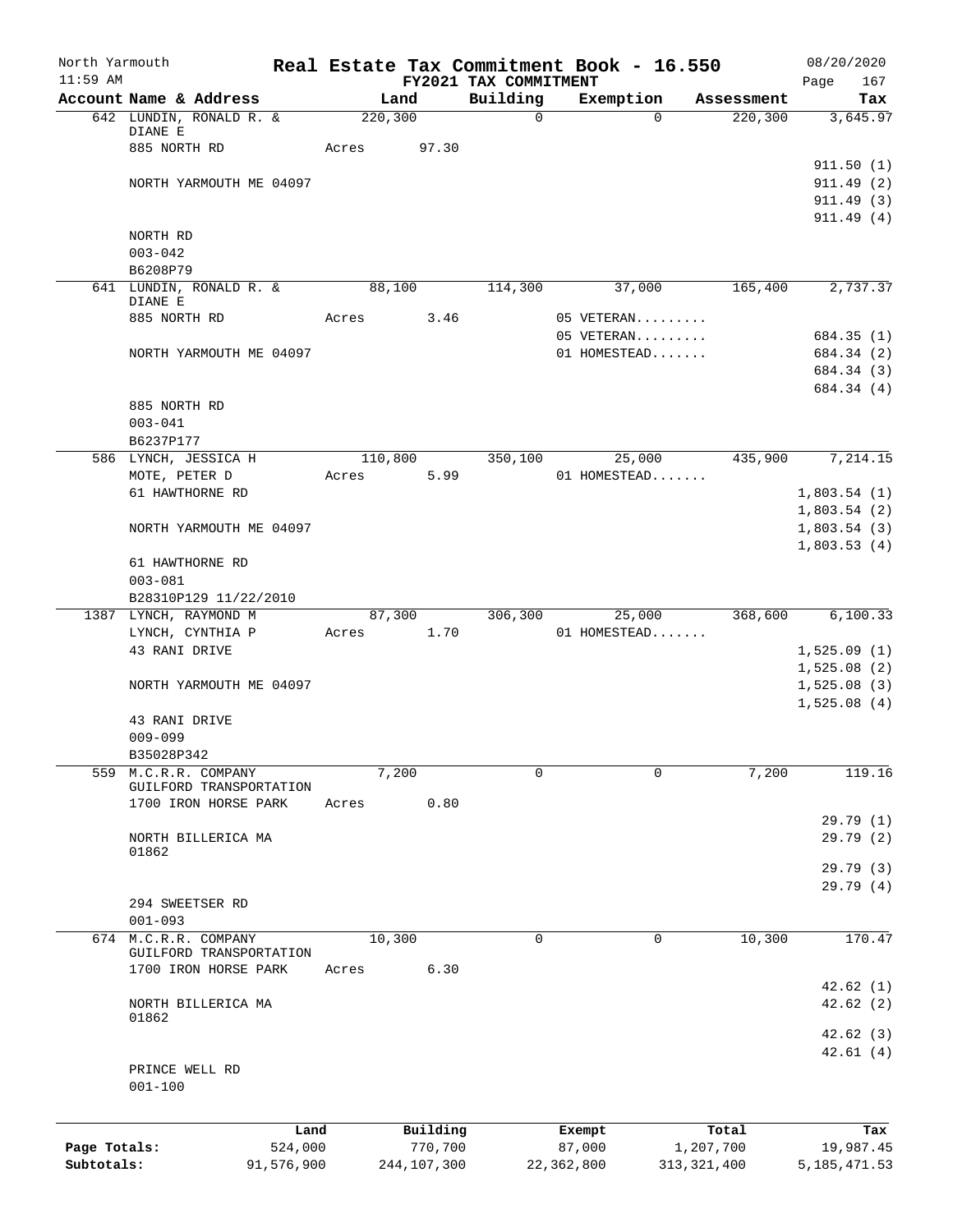| North Yarmouth<br>$11:59$ AM |                                                                         |                  |          | FY2021 TAX COMMITMENT | Real Estate Tax Commitment Book - 16.550 |            | 08/20/2020<br>168<br>Page  |
|------------------------------|-------------------------------------------------------------------------|------------------|----------|-----------------------|------------------------------------------|------------|----------------------------|
|                              | Account Name & Address                                                  | Land             |          | Building              | Exemption                                | Assessment | Tax                        |
|                              | 476 M.C.R.R. COMPANY<br>GUILFORD TRANSPORTATION<br>1700 IRON HORSE PARK | 51,400<br>Acres  | 15.22    | 0                     | $\Omega$                                 | 51,400     | 850.67                     |
|                              | NORTH BILLERICA MA<br>01862                                             |                  |          |                       |                                          |            | 212.67(1)<br>212.67(2)     |
|                              |                                                                         |                  |          |                       |                                          |            | 212.67(3)<br>212.66(4)     |
|                              | PRINCE WELL RD<br>$001 - 099$                                           |                  |          |                       |                                          |            |                            |
| 402                          | M.C.R.R. COMPANY<br>GUILFORD TRANSPORTATION<br>1700 IRON HORSE PARK     | 7,600<br>Acres   | 1.00     | 0                     | 0                                        | 7,600      | 125.78                     |
|                              |                                                                         |                  |          |                       |                                          |            | 31.45(1)                   |
|                              | NORTH BILLERICA MA<br>01862                                             |                  |          |                       |                                          |            | 31.45(2)                   |
|                              |                                                                         |                  |          |                       |                                          |            | 31.45(3)<br>31.43(4)       |
|                              | THUNDER RD<br>$012 - 065$                                               |                  |          |                       |                                          |            |                            |
|                              | 298 MACDONALD, TERRI ANN                                                | 69,200           |          | 106,300               | 25,000                                   | 150,500    | 2,490.78                   |
|                              | 215 CUMBERLAND ROAD                                                     | Acres            | 0.50     |                       | 01 HOMESTEAD                             |            |                            |
|                              |                                                                         |                  |          |                       |                                          |            | 622.70 (1)                 |
|                              | NORTH YARMOUTH ME 04096                                                 |                  |          |                       |                                          |            | 622.70 (2)                 |
|                              |                                                                         |                  |          |                       |                                          |            | 622.70(3)<br>622.68(4)     |
|                              | 215 CUMBERLAND RD                                                       |                  |          |                       |                                          |            |                            |
|                              | $004 - 022$                                                             |                  |          |                       |                                          |            |                            |
|                              | B27511P324                                                              |                  |          |                       |                                          |            |                            |
|                              | 427 MACKINNON, MARIE                                                    | 81,500           |          | 103,300               | 25,000                                   | 159,800    | 2,644.69                   |
|                              | 85 CUMBERLAND RD                                                        | Acres            | 2.13     |                       | 01 HOMESTEAD                             |            |                            |
|                              |                                                                         |                  |          |                       |                                          |            | 661.18(1)                  |
|                              | NORTH YARMOUTH ME 04097                                                 |                  |          |                       |                                          |            | 661.17(2)<br>661.17(3)     |
|                              |                                                                         |                  |          |                       |                                          |            | 661.17 (4)                 |
|                              | 85 CUMBERLAND RD                                                        |                  |          |                       |                                          |            |                            |
|                              | $004 - 038$                                                             |                  |          |                       |                                          |            |                            |
|                              | B17602P247                                                              |                  |          |                       |                                          |            |                            |
|                              | 1175 MACKINNON, WILLIAM E &<br>JAMIE                                    | 359,300          |          | 263,600               | $\mathbf 0$                              | 622,900    | 10,309.00                  |
|                              | WHITNEY, RANDALL<br>27 PRESIDENTIAL DR                                  | Acres            | 57.70    |                       |                                          |            | 2,577.25(1)                |
|                              |                                                                         |                  |          |                       |                                          |            | 2,577.25(2)                |
|                              | GRAY ME 04039                                                           |                  |          |                       |                                          |            | 2,577.25(3)                |
|                              |                                                                         |                  |          |                       |                                          |            | 2,577.25(4)                |
|                              | 383 GRAY RD                                                             |                  |          |                       |                                          |            |                            |
|                              | $015 - 024$                                                             |                  |          |                       |                                          |            |                            |
|                              | B35500P80                                                               |                  |          |                       |                                          |            |                            |
|                              | 1332 MACKLIN, JOHN WILLIAM<br>MACKLIN, CAITLIN MARY                     | 116,100<br>Acres | 9.06     | 274,800               | 0                                        | 390,900    | 6,469.40                   |
|                              | 402 WEST POWNAL RD                                                      |                  |          |                       |                                          |            | 1,617.35(1)                |
|                              | NORTH YARMOUTH ME 04097                                                 |                  |          |                       |                                          |            | 1,617.35(2)<br>1,617.35(3) |
|                              |                                                                         |                  |          |                       |                                          |            | 1,617.35(4)                |
|                              | 402 WEST POWNAL RD<br>$013 - 024$                                       |                  |          |                       |                                          |            |                            |
|                              | B31940P25 11/26/2014 B29657P187                                         |                  |          |                       |                                          |            |                            |
|                              |                                                                         |                  |          |                       |                                          |            |                            |
|                              | Land                                                                    |                  | Building |                       | Exempt                                   | Total      | Tax                        |
| Page Totals:                 | 685,100                                                                 |                  | 748,000  |                       | 50,000                                   | 1,383,100  | 22,890.32                  |

**Subtotals:** 92,262,000 244,855,300 22,412,800 314,704,500 5,208,361.85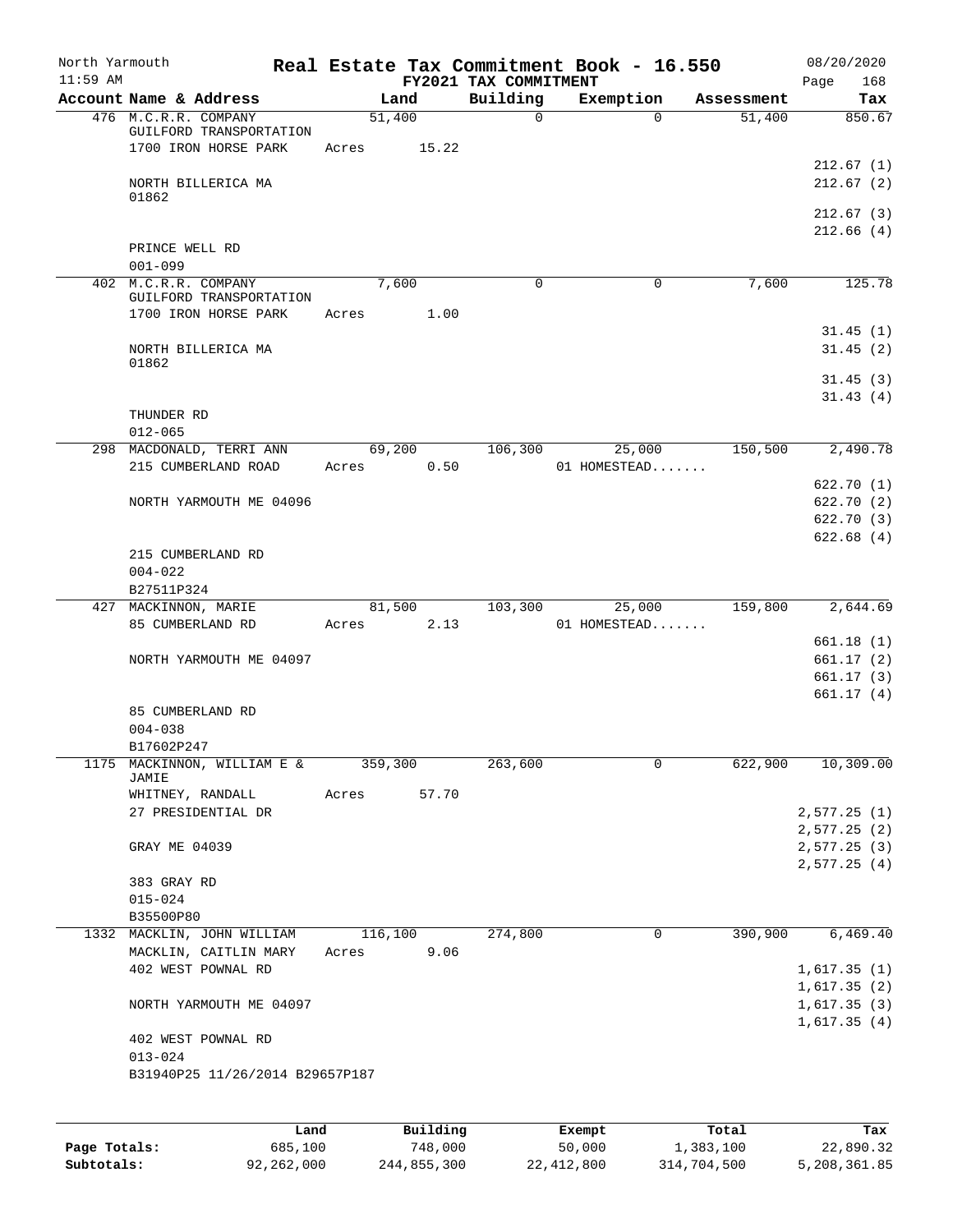| North Yarmouth<br>$11:59$ AM |                                                                     |         |        | FY2021 TAX COMMITMENT | Real Estate Tax Commitment Book - 16.550 |                | 08/20/2020<br>Page<br>169                 |
|------------------------------|---------------------------------------------------------------------|---------|--------|-----------------------|------------------------------------------|----------------|-------------------------------------------|
|                              | Account Name & Address                                              | Land    |        | Building              | Exemption                                | Assessment     | Tax                                       |
|                              | 1547 MACLEARN, RUSSELL G<br>HUNT-MACLEARN, JENNIFER Acres 3.00<br>L |         | 94,400 | 494,400               | 25,000<br>01 HOMESTEAD                   | 563,800        | 9,330.89                                  |
|                              | 10 CARRIAGE HILL RD                                                 |         |        |                       |                                          |                | 2,332.73 (1)<br>2,332.72 (2)              |
|                              | NORTH YARMOUTH ME 04097                                             |         |        |                       |                                          |                | 2,332.72 (3)<br>2,332.72(4)               |
|                              | 10 CARRIAGE HILL<br>$010 - 066$                                     |         |        |                       |                                          |                |                                           |
|                              | 1884 MACLEARN. JOSHUA &<br>ASHLEY                                   | 83,000  |        | 331,300               | 0                                        | 414,300        | 6,856.67                                  |
|                              | 23 STONE POST LN                                                    | Acres   | 0.36   |                       |                                          |                |                                           |
|                              | NORTH YARMOUTH ME 04097                                             |         |        |                       |                                          |                | 1,714.17(1)<br>1,714.17(2)<br>1,714.17(3) |
|                              | 23 STONE POST LANE<br>$007 - 069 - 004$<br>B34811P66                |         |        |                       |                                          |                | 1,714.16(4)                               |
|                              | 289 MACLEOD, CHRISTOPHER S 108,600 378,800                          |         |        |                       | 25,000                                   |                | 462,400 7,652.72                          |
|                              | NADEAU, ANIK S                                                      | Acres   | 20.62  |                       | 01 HOMESTEAD                             |                |                                           |
|                              | 195 HALLOWELL RD                                                    |         |        |                       |                                          |                | 1,913.18(1)                               |
|                              |                                                                     |         |        |                       |                                          |                | 1,913.18(2)                               |
|                              | NORTH YARMOUTH ME 04097                                             |         |        |                       |                                          |                | 1,913.18(3)                               |
|                              |                                                                     |         |        |                       |                                          |                | 1,913.18(4)                               |
|                              | 195 HALLOWELL RD<br>$009 - 014$                                     |         |        |                       |                                          |                |                                           |
|                              | B31137P129 11/01/2013                                               |         |        |                       |                                          |                |                                           |
|                              | 853 MACLEOD, DOUGLAS                                                | 118,200 |        |                       | 306,600                                  | 41,000 383,800 | 6,351.89                                  |
|                              | 481 MOUNTFORT RD                                                    | Acres   | 5.70   |                       | 104 SOL4 8000-15999 WATTS                |                |                                           |
|                              |                                                                     |         |        |                       | 01 HOMESTEAD                             |                | 1,587.98(1)                               |
|                              | NORTH YARMOUTH ME 04097                                             |         |        |                       |                                          |                | 1,587.97(2)                               |
|                              |                                                                     |         |        |                       |                                          |                | 1,587.97(3)                               |
|                              |                                                                     |         |        |                       |                                          |                | 1,587.97(4)                               |
|                              | 481 MOUNTFORT RD                                                    |         |        |                       |                                          |                |                                           |
|                              | $006 - 052$                                                         |         |        |                       |                                          |                |                                           |
|                              | B7883P141                                                           |         |        |                       |                                          |                |                                           |
|                              | 819 MACMAHON J MARY                                                 | 121,900 |        | 331,600               |                                          | 453,500        | 7,505.43                                  |
|                              | MACMAHON, DAVID M.                                                  | Acres   | 10.70  |                       |                                          |                |                                           |
|                              | 493 MOUNTFORT RD                                                    |         |        |                       |                                          |                | 1,876.36(1)                               |
|                              |                                                                     |         |        |                       |                                          |                | 1,876.36(2)                               |
|                              | NORTH YARMOUTH ME 04097                                             |         |        |                       |                                          |                | 1,876.36(3)<br>1,876.35(4)                |
|                              | 493 MOUNTFORT RD                                                    |         |        |                       |                                          |                |                                           |
|                              | $006 - 053$<br>B30452P111 03/08/2013                                |         |        |                       |                                          |                |                                           |
|                              | 78 MACMILLAN, THOMAS                                                | 105,800 |        | 265,400               | 25,000                                   | 346,200        | 5,729.61                                  |
|                              | 268 HALLOWELL RD                                                    | Acres   | 7.00   |                       | 01 HOMESTEAD                             |                |                                           |
|                              |                                                                     |         |        |                       |                                          |                | 1,432.41(1)                               |
|                              | NORTH YARMOUTH ME 04097                                             |         |        |                       |                                          |                | 1,432.40(2)                               |
|                              |                                                                     |         |        |                       |                                          |                | 1,432.40(3)                               |
|                              |                                                                     |         |        |                       |                                          |                | 1,432.40(4)                               |
|                              | 268 HALLOWELL RD                                                    |         |        |                       |                                          |                |                                           |
|                              | $009 - 109$                                                         |         |        |                       |                                          |                |                                           |
|                              | B7436P280                                                           |         |        |                       |                                          |                |                                           |
|                              |                                                                     |         |        |                       |                                          |                |                                           |

|              | Land       | Building    | Exempt     | Total       | Tax          |
|--------------|------------|-------------|------------|-------------|--------------|
| Page Totals: | 631,900    | 2,108,100   | 116,000    | 2,624,000   | 43, 427. 21  |
| Subtotals:   | 92,893,900 | 246,963,400 | 22,528,800 | 317,328,500 | 5,251,789.06 |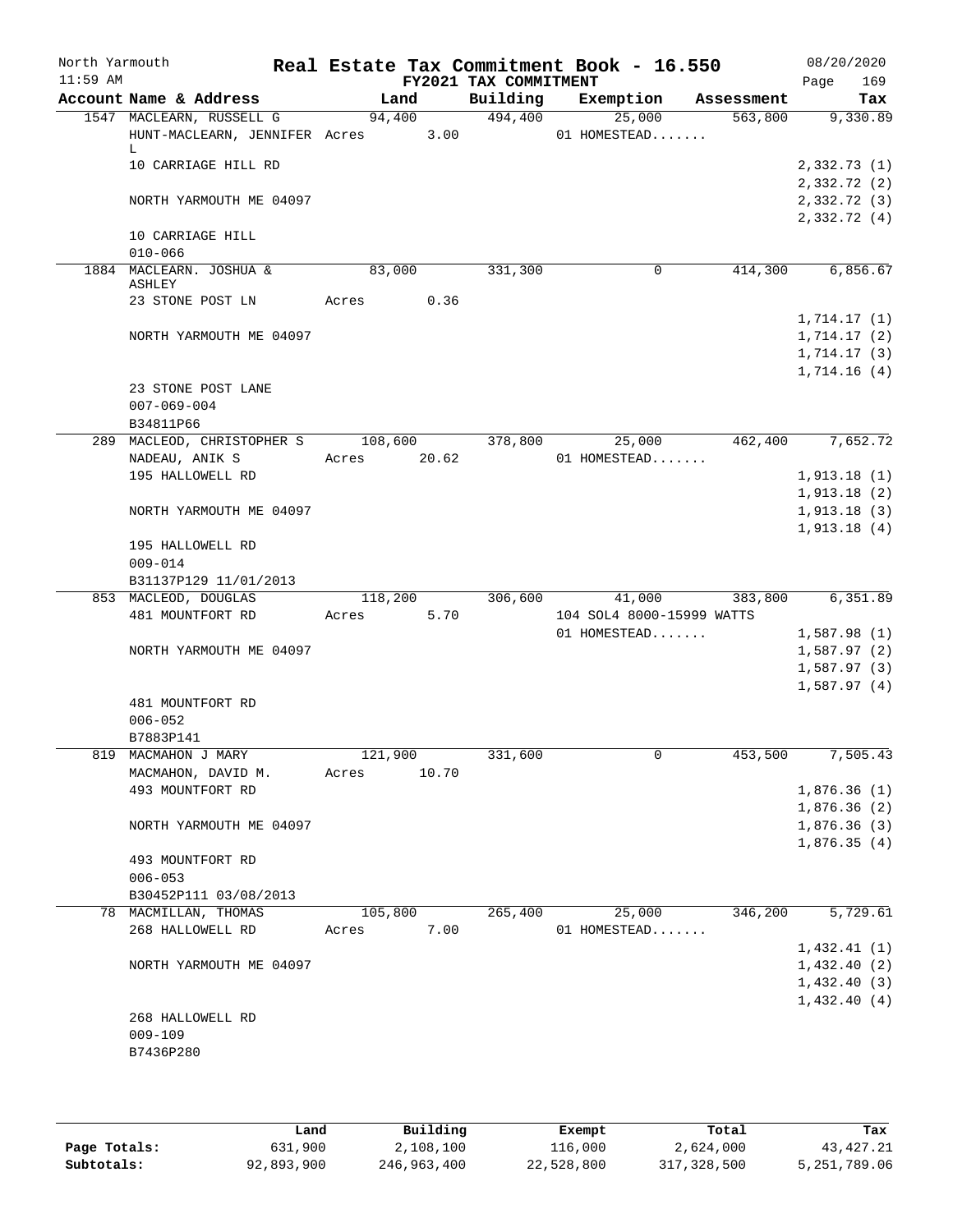| North Yarmouth |                                          | Real Estate Tax Commitment Book - 16.550 |                       |              |            | 08/20/2020  |
|----------------|------------------------------------------|------------------------------------------|-----------------------|--------------|------------|-------------|
| $11:59$ AM     |                                          |                                          | FY2021 TAX COMMITMENT |              |            | 170<br>Page |
|                | Account Name & Address                   | Land                                     | Building              | Exemption    | Assessment | Tax         |
|                | 1345 MADORE, DALE P                      | 129,200                                  | 0                     | 0            | 129,200    | 2,138.26    |
|                | 242 WEST POWNAL RD                       | 16.00<br>Acres                           |                       |              |            |             |
|                |                                          |                                          |                       |              |            | 534.57(1)   |
|                | NORTH YARMOUTH ME 04097                  |                                          |                       |              |            | 534.57 (2)  |
|                |                                          |                                          |                       |              |            | 534.57 (3)  |
|                |                                          |                                          |                       |              |            | 534.55(4)   |
|                | WEST POWNAL RD                           |                                          |                       |              |            |             |
|                | $013 - 068$                              |                                          |                       |              |            |             |
|                | B23799P260                               |                                          |                       |              |            |             |
|                | 1346 MADORE, DALE P                      | 80,800                                   | 99,500                | 0            | 180,300    | 2,983.97    |
|                | 242 WEST POWNAL RD                       | 2.00<br>Acres                            |                       |              |            |             |
|                |                                          |                                          |                       |              |            | 746.00(1)   |
|                |                                          |                                          |                       |              |            |             |
|                | NORTH YARMOUTH ME 04097                  |                                          |                       |              |            | 745.99(2)   |
|                |                                          |                                          |                       |              |            | 745.99(3)   |
|                |                                          |                                          |                       |              |            | 745.99(4)   |
|                | 236 WEST POWNAL RD                       |                                          |                       |              |            |             |
|                | $013 - 069$                              |                                          |                       |              |            |             |
|                | B32799P260                               |                                          |                       |              |            |             |
|                | 1423 MADORE, DALE P.                     | 75,100                                   | 51,000                | 0            | 126,100    | 2,086.96    |
|                | 242 WEST POWNAL RD                       | Acres<br>7.30                            |                       |              |            |             |
|                |                                          |                                          |                       |              |            | 521.74(1)   |
|                | NORTH YARMOUTH ME 04097                  |                                          |                       |              |            | 521.74(2)   |
|                |                                          |                                          |                       |              |            | 521.74(3)   |
|                |                                          |                                          |                       |              |            | 521.74(4)   |
|                | 242 WEST POWNAL RD                       |                                          |                       |              |            |             |
|                |                                          |                                          |                       |              |            |             |
|                | $013 - 070$                              |                                          |                       |              |            |             |
|                | B24169P264                               |                                          |                       |              |            |             |
|                | 136 MAG PROPERTIES LLC                   | 98,500                                   | $\Omega$              | $\mathbf 0$  | 98,500     | 1,630.18    |
|                | 133 WILD TURKEY LANE                     | 4.02<br>Acres                            |                       |              |            |             |
|                |                                          |                                          |                       |              |            | 407.55(1)   |
|                | NORTH YARMOUTH ME 04097                  |                                          |                       |              |            | 407.55(2)   |
|                |                                          |                                          |                       |              |            | 407.55(3)   |
|                |                                          |                                          |                       |              |            | 407.53(4)   |
|                | GRAY RD ACROSS CMP LINE                  |                                          |                       |              |            |             |
|                | $010 - 040$                              |                                          |                       |              |            |             |
|                | B35753P313                               |                                          |                       |              |            |             |
|                | 239 MAGOON, NORMAN                       | 76,300                                   | 212,200               | 25,000       | 263,500    | 4,360.93    |
|                | 46 BAYBERRY DR                           | 1.10<br>Acres                            |                       | 01 HOMESTEAD |            |             |
|                |                                          |                                          |                       |              |            | 1,090.24(1) |
|                | NORTH YARMOUTH ME 04097                  |                                          |                       |              |            | 1,090.23(2) |
|                |                                          |                                          |                       |              |            | 1,090.23(3) |
|                |                                          |                                          |                       |              |            | 1,090.23(4) |
|                | 46 BAYBERRY DR                           |                                          |                       |              |            |             |
|                |                                          |                                          |                       |              |            |             |
|                | $004 - 181$                              |                                          |                       |              |            |             |
|                | B4243P168                                |                                          |                       |              |            |             |
| 541            | MAGUIRE, ANDREW J                        | 112,400                                  | 274,600               | 0            | 387,000    | 6,404.85    |
|                | TRUSTEE<br>O'NEIL, JENNIFER F<br>TRUSTEE | 4.54<br>Acres                            |                       |              |            |             |
|                | 20 RIVER BASIN LANE                      |                                          |                       |              |            | 1,601.22(1) |
|                |                                          |                                          |                       |              |            | 1,601.21(2) |
|                |                                          |                                          |                       |              |            |             |
|                | NORTH YARMOUTH ME 04097                  |                                          |                       |              |            | 1,601.21(3) |
|                |                                          |                                          |                       |              |            | 1,601.21(4) |
|                | 20 RIVER BASIN LANE                      |                                          |                       |              |            |             |
|                | $002 - 042$                              |                                          |                       |              |            |             |
|                | B34894P23                                |                                          |                       |              |            |             |
|                |                                          |                                          |                       |              |            |             |
|                |                                          |                                          |                       |              |            |             |
|                | Land                                     | Building                                 |                       | Exempt       | Total      | Tax         |
| Page Totals:   | 572,300                                  | 637,300                                  |                       | 25,000       | 1,184,600  | 19,605.15   |
|                |                                          |                                          |                       |              |            |             |

**Subtotals:** 93,466,200 247,600,700 22,553,800 318,513,100 5,271,394.21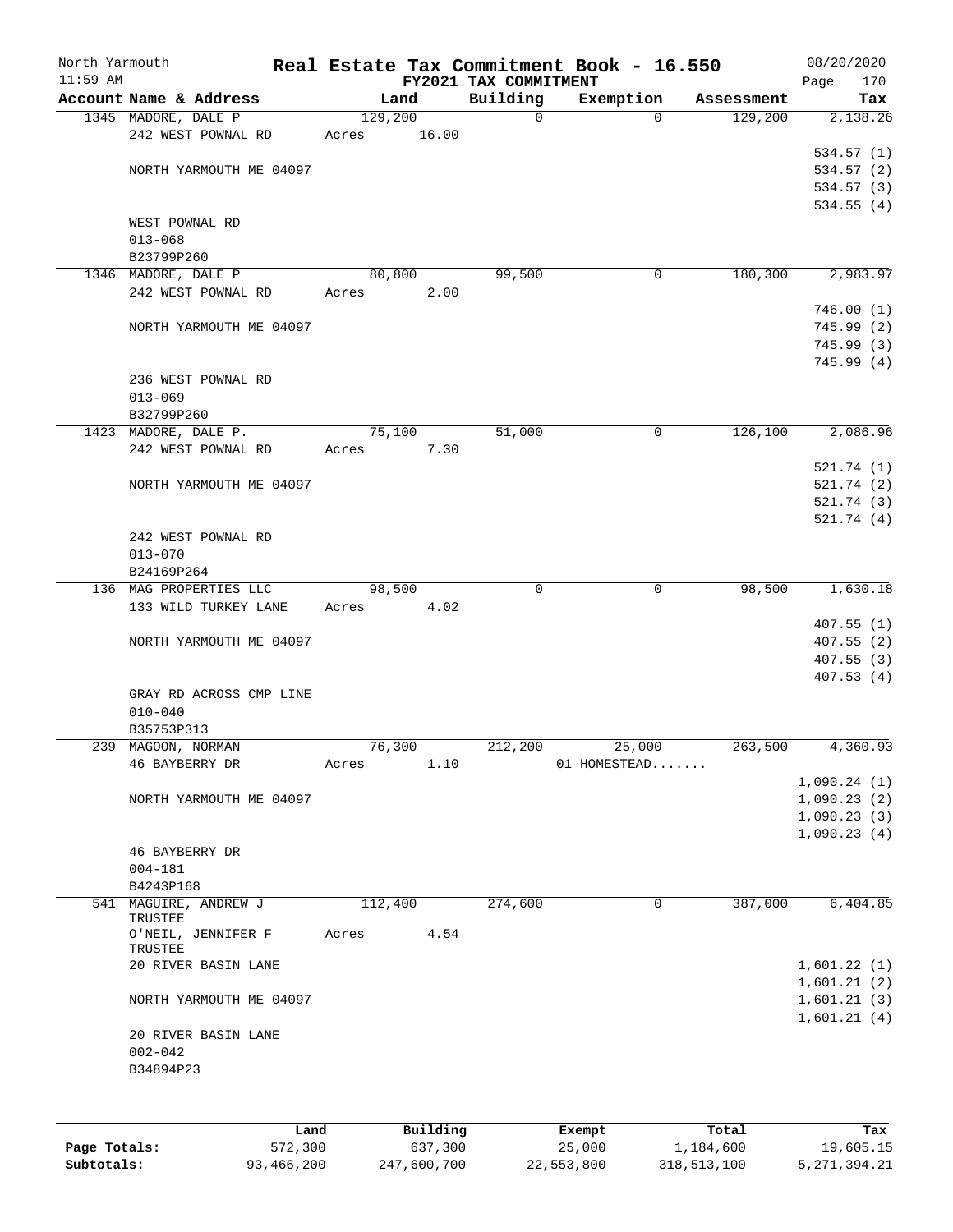| North Yarmouth |                                     |         |             |                       | Real Estate Tax Commitment Book - 16.550 |            | 08/20/2020                   |
|----------------|-------------------------------------|---------|-------------|-----------------------|------------------------------------------|------------|------------------------------|
| $11:59$ AM     |                                     |         |             | FY2021 TAX COMMITMENT |                                          |            | Page<br>171                  |
|                | Account Name & Address              |         | Land        | Building              | Exemption                                | Assessment | Tax                          |
|                | 1152 MAGUIRE, JAMES B.              | 75,800  |             | 249,000               | 25,000                                   | 299,800    | 4,961.69                     |
|                | 479 GRAY RD                         | Acres   | 1.00        |                       | 01 HOMESTEAD                             |            |                              |
|                |                                     |         |             |                       |                                          |            | 1, 240.43(1)                 |
|                | NORTH YARMOUTH ME 04097             |         |             |                       |                                          |            | 1, 240.42(2)<br>1, 240.42(3) |
|                |                                     |         |             |                       |                                          |            | 1, 240.42(4)                 |
|                | 479 GRAY RD                         |         |             |                       |                                          |            |                              |
|                | $015 - 030$                         |         |             |                       |                                          |            |                              |
|                | B10667P346                          |         |             |                       |                                          |            |                              |
|                | 3 MAHONEY, LEAH V.                  | 102,600 |             | 169,300               | 25,000                                   | 246,900    | 4,086.20                     |
|                | GAUDIN, KENNETH                     | Acres   | 6.35        |                       | 01 HOMESTEAD                             |            |                              |
|                | 321 NEW GLOUCESTER RD               |         |             |                       |                                          |            | 1,021.55(1)                  |
|                |                                     |         |             |                       |                                          |            | 1,021.55(2)                  |
|                | NORTH YARMOUTH ME 04097             |         |             |                       |                                          |            | 1,021.55(3)                  |
|                |                                     |         |             |                       |                                          |            | 1,021.55(4)                  |
|                | 321 NEW GLOUCESTER RD               |         |             |                       |                                          |            |                              |
|                | $011 - 057$                         |         |             |                       |                                          |            |                              |
|                | B27400P94 11/05/2009                |         |             |                       |                                          |            |                              |
|                | 1969 MAINE PAL, LLC                 | 152,700 |             | 149,400               | 0                                        | 302,100    | 4,999.76                     |
|                | PO BOX 33                           | Acres   | 3.30        |                       |                                          |            |                              |
|                |                                     |         |             |                       |                                          |            | 1, 249.94(1)                 |
|                | BUXTON ME 04093                     |         |             |                       |                                          |            | 1, 249.94(2)                 |
|                |                                     |         |             |                       |                                          |            | 1, 249.94(3)                 |
|                |                                     |         |             |                       |                                          |            | 1, 249.94(4)                 |
|                | 112 VILLAGE VIEW LN                 |         |             |                       |                                          |            |                              |
|                | $007 - 034 - 007$                   |         |             |                       |                                          |            |                              |
|                | B36008P315                          |         |             |                       |                                          |            |                              |
|                | 1785 MAINE RSA#1 INC                |         | $\mathbf 0$ | 148,600               | $\mathbf 0$                              | 148,600    | 2,459.33                     |
|                | C/O DUFF & PHELPS LLC               |         |             |                       |                                          |            |                              |
|                | PO BOX 2629                         |         |             |                       |                                          |            | 614.84(1)                    |
|                |                                     |         |             |                       |                                          |            | 614.83(2)                    |
|                | ADDISON TX 75001                    |         |             |                       |                                          |            | 614.83(3)                    |
|                |                                     |         |             |                       |                                          |            | 614.83(4)                    |
|                | 40 PARSONAGE RD                     |         |             |                       |                                          |            |                              |
| 1669           | $007 - 092 - ON$<br>MAINE, STATE OF | 135,800 |             | $\overline{0}$        | 135,800                                  | 0          | 0.00                         |
|                | $\mathbf 0$                         | Acres   | 13.00       |                       | 901 STATE                                |            |                              |
|                |                                     |         |             |                       |                                          |            |                              |
|                | NORTH YARMOUTH ME 04097             |         |             |                       |                                          |            |                              |
|                |                                     |         |             |                       |                                          |            |                              |
|                |                                     |         |             |                       |                                          |            |                              |
|                | NEW GLOUCESTER RD                   |         |             |                       |                                          |            |                              |
|                | 017-019                             |         |             |                       |                                          |            |                              |
|                | 1671 MAINE, STATE OF                | 62,100  |             | $\mathbf{0}$          | 62,100                                   | 0          | 0.00                         |
|                | 0                                   | Acres   | 110.00      |                       | 901 STATE                                |            |                              |
|                |                                     |         |             |                       |                                          |            |                              |
|                | NORTH YARMOUTH ME 04097             |         |             |                       |                                          |            |                              |
|                |                                     |         |             |                       |                                          |            |                              |
|                |                                     |         |             |                       |                                          |            |                              |
|                | NEW GLOUCESTER RD                   |         |             |                       |                                          |            |                              |
|                | $017 - 058$                         |         |             |                       |                                          |            |                              |
|                |                                     |         |             |                       |                                          |            |                              |
|                |                                     |         |             |                       |                                          |            |                              |
|                |                                     |         |             |                       |                                          |            |                              |
|                |                                     |         |             |                       |                                          |            |                              |

|              | Land       | Building    | Exempt     | Total       | Tax          |
|--------------|------------|-------------|------------|-------------|--------------|
| Page Totals: | 529,000    | 716,300     | 247,900    | 997,400     | 16,506.98    |
| Subtotals:   | 93,995,200 | 248,317,000 | 22,801,700 | 319,510,500 | 5,287,901.19 |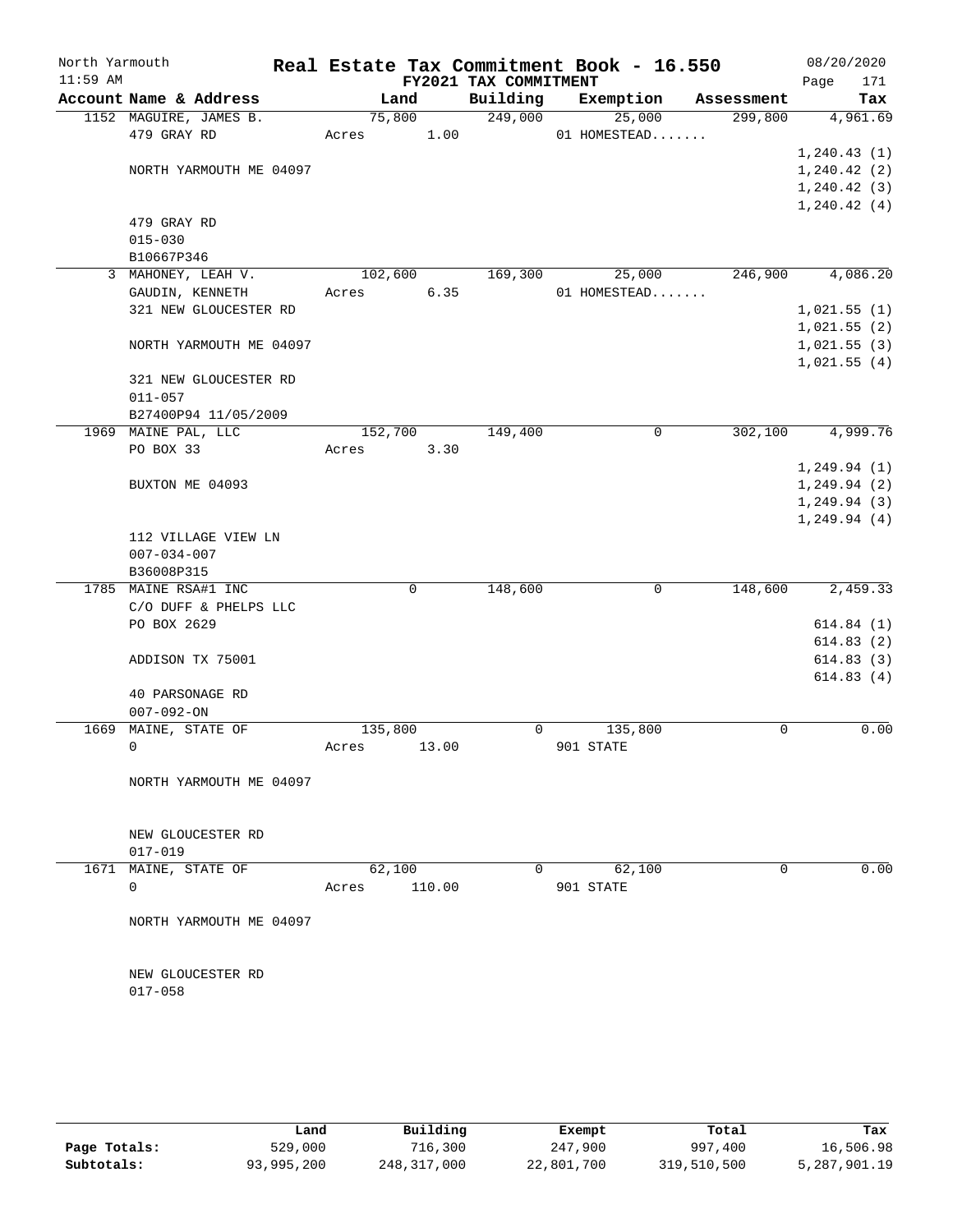| North Yarmouth |                                       |       |          |                                   | Real Estate Tax Commitment Book - 16.550 |            | 08/20/2020         |
|----------------|---------------------------------------|-------|----------|-----------------------------------|------------------------------------------|------------|--------------------|
| $11:59$ AM     | Account Name & Address                |       | Land     | FY2021 TAX COMMITMENT<br>Building | Exemption                                | Assessment | 172<br>Page<br>Tax |
|                | 1205 MAINES, WILLIAM D                |       | 100,300  | 224,600                           | $\mathbf 0$                              | 324,900    | 5,377.10           |
|                | 13 THE LANE                           | Acres | 5.90     |                                   |                                          |            |                    |
|                |                                       |       |          |                                   |                                          |            | 1,344.28(1)        |
|                | NORTH YARMOUTH ME 04097               |       |          |                                   |                                          |            | 1,344.28(2)        |
|                |                                       |       |          |                                   |                                          |            | 1,344.28(3)        |
|                |                                       |       |          |                                   |                                          |            |                    |
|                |                                       |       |          |                                   |                                          |            | 1,344.26(4)        |
|                | 13 THE LANE<br>$004 - 173$            |       |          |                                   |                                          |            |                    |
|                | B34196P242                            |       |          |                                   |                                          |            |                    |
|                | 396 MAKER, SCOTT                      |       | 131,500  | 759,500                           | 25,000                                   | 866,000    | 14,332.30          |
|                | 49 WHITNEY FARMS RD                   | Acres | 10.20    |                                   | 01 HOMESTEAD                             |            |                    |
|                |                                       |       |          |                                   |                                          |            | 3,583.08(1)        |
|                | NORTH YARMOUTH ME 04097               |       |          |                                   |                                          |            | 3,583.08(2)        |
|                |                                       |       |          |                                   |                                          |            | 3,583.08(3)        |
|                |                                       |       |          |                                   |                                          |            |                    |
|                |                                       |       |          |                                   |                                          |            | 3,583.06(4)        |
|                | 49 WHITNEY FARMS RD                   |       |          |                                   |                                          |            |                    |
|                | $003 - 061$                           |       |          |                                   |                                          |            |                    |
|                | B8841P1<br>812 MALCOLM, JR, RALPH R & |       | 76,000   | 225,500                           |                                          | 276,500    | 4,576.08           |
|                | SHARON W.                             |       |          |                                   | 25,000                                   |            |                    |
|                | 134 CUMBERLAND RD                     | Acres | 1.04     |                                   | 01 HOMESTEAD                             |            |                    |
|                |                                       |       |          |                                   |                                          |            | 1,144.02(1)        |
|                | NORTH YARMOUTH ME 04097               |       |          |                                   |                                          |            | 1,144.02(2)        |
|                |                                       |       |          |                                   |                                          |            | 1, 144.02(3)       |
|                |                                       |       |          |                                   |                                          |            | 1, 144.02(4)       |
|                | 134 CUMBERLAND RD                     |       |          |                                   |                                          |            |                    |
|                | $004 - 093$                           |       |          |                                   |                                          |            |                    |
|                | B4785P246                             |       |          |                                   |                                          |            |                    |
|                | 113 MALCOLM, RYAN R.                  |       | 82,300   | 195,800                           | 25,000                                   | 253,100    | 4,188.81           |
|                | 869 SLIGO RD                          | Acres | 2.30     |                                   | 01 HOMESTEAD                             |            |                    |
|                |                                       |       |          |                                   |                                          |            | 1,047.21(1)        |
|                | NORTH YARMOUTH ME 04097               |       |          |                                   |                                          |            | 1,047.20(2)        |
|                |                                       |       |          |                                   |                                          |            | 1,047.20(3)        |
|                |                                       |       |          |                                   |                                          |            | 1,047.20(4)        |
|                | 869 SLIGO RD                          |       |          |                                   |                                          |            |                    |
|                | $005 - 028$                           |       |          |                                   |                                          |            |                    |
|                | B25644P77                             |       |          |                                   |                                          |            |                    |
|                | 1898 MALETTE, ALICIA K &              |       | 89,100   | 281,500                           | 25,000                                   | 345,600    | 5,719.68           |
|                | ANTHONY C                             |       |          |                                   |                                          |            |                    |
|                | 53 LONG HILL ROAD                     | Acres | 3.65     |                                   | 01 HOMESTEAD                             |            |                    |
|                |                                       |       |          |                                   |                                          |            | 1,429.92(1)        |
|                | NORTH YARMOUTH ME 04097               |       |          |                                   |                                          |            | 1,429.92(2)        |
|                |                                       |       |          |                                   |                                          |            | 1,429.92(3)        |
|                |                                       |       |          |                                   |                                          |            | 1,429.92(4)        |
|                | 53 LONG HILL RD                       |       |          |                                   |                                          |            |                    |
|                | $014 - 037 - 002$                     |       |          |                                   |                                          |            |                    |
|                | B34998P275                            |       |          |                                   |                                          |            |                    |
|                | 1916 MALLAR, JAMES L                  |       | 85,100   | 0                                 | $\mathbf 0$                              | 85,100     | 1,408.41           |
|                | MALLAR, DEBORAH G                     | Acres | 2.85     |                                   |                                          |            |                    |
|                | 305 MANN HILL RD                      |       |          |                                   |                                          |            | 352.11(1)          |
|                |                                       |       |          |                                   |                                          |            | 352.10 (2)         |
|                | HOLDEN ME 04429                       |       |          |                                   |                                          |            | 352.10(3)          |
|                |                                       |       |          |                                   |                                          |            | 352.10(4)          |
|                | 40 RIDGEWOOD LN                       |       |          |                                   |                                          |            |                    |
|                | $008 - 016 - 001$                     |       |          |                                   |                                          |            |                    |
|                | B34955P196 06/27/2018 B33193P315      |       |          |                                   |                                          |            |                    |
|                |                                       |       |          |                                   |                                          |            |                    |
|                |                                       |       |          |                                   |                                          |            |                    |
|                |                                       |       |          |                                   |                                          |            |                    |
|                | Land                                  |       | Building |                                   | Exempt                                   | Total      | Tax                |

|              | uanu       | <b>DULLULIN</b> | <b>BACILDL</b> | TOLAT       | ⊥a∧          |
|--------------|------------|-----------------|----------------|-------------|--------------|
| Page Totals: | 564,300    | 1,686,900       | 100,000        | 2,151,200   | 35,602.38    |
| Subtotals:   | 94,559,500 | 250,003,900     | 22,901,700     | 321,661,700 | 5,323,503.57 |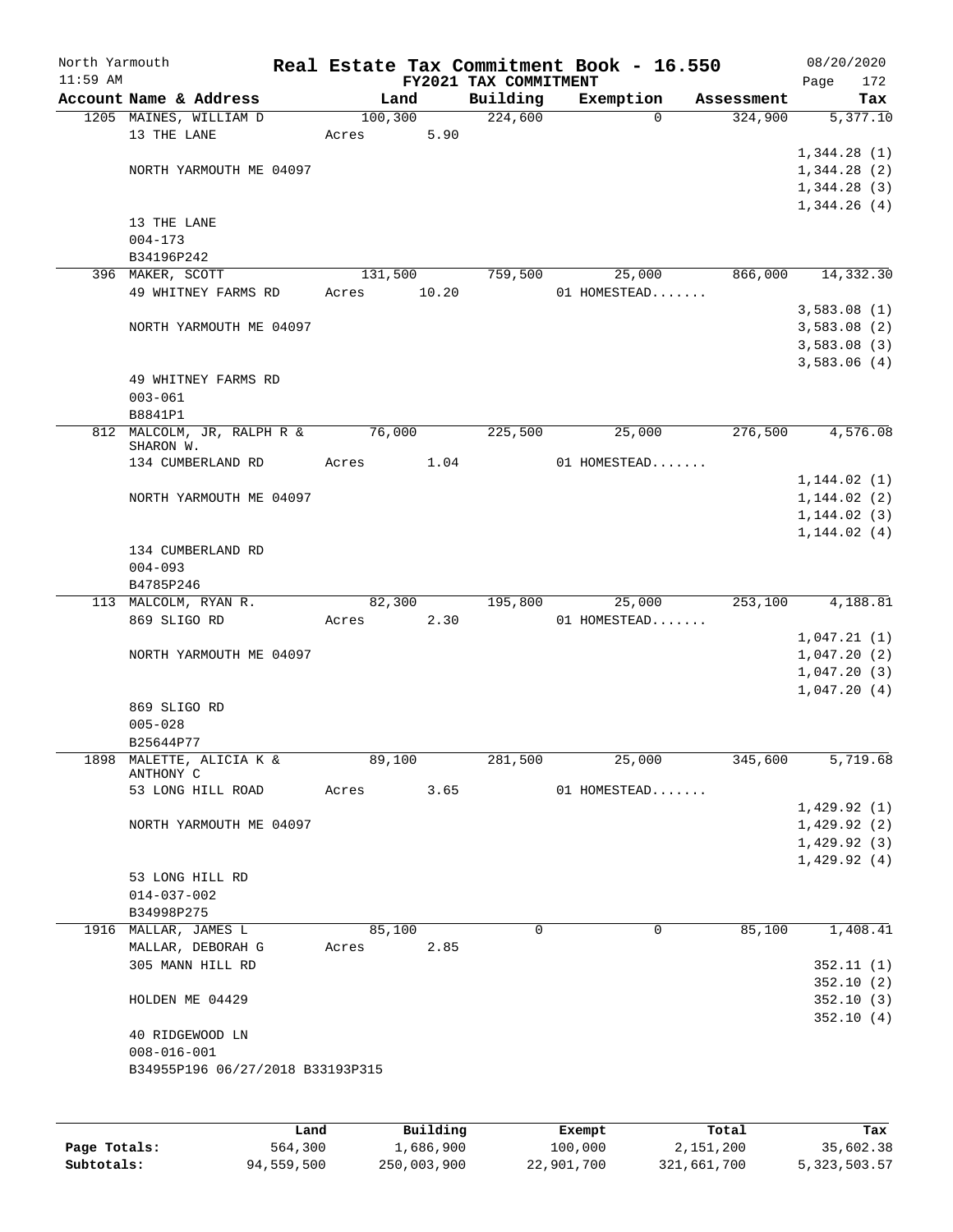| North Yarmouth |                           |         |      |                       | Real Estate Tax Commitment Book - 16.550 |            | 08/20/2020   |
|----------------|---------------------------|---------|------|-----------------------|------------------------------------------|------------|--------------|
| $11:59$ AM     |                           |         |      | FY2021 TAX COMMITMENT |                                          |            | Page<br>173  |
|                | Account Name & Address    | Land    |      | Building              | Exemption                                | Assessment | Tax          |
|                | 1215 MALLOCH, WAYNE D.    | 85,800  |      | 230,400               | 31,000                                   | 285, 200   | 4,720.06     |
|                | 8 DIRT RD                 | Acres   | 3.00 |                       | 05 VETERAN                               |            |              |
|                |                           |         |      |                       | 01 HOMESTEAD                             |            | 1,180.02(1)  |
|                | NORTH YARMOUTH ME 04097   |         |      |                       |                                          |            | 1,180.02(2)  |
|                |                           |         |      |                       |                                          |            | 1,180.02(3)  |
|                |                           |         |      |                       |                                          |            | 1,180.00(4)  |
|                | 8 DIRT RD                 |         |      |                       |                                          |            |              |
|                | $016 - 009$               |         |      |                       |                                          |            |              |
|                | B12758P64                 |         |      |                       |                                          |            |              |
| 1077           | MALLORY, MICHAEL P.       | 76,800  |      | 223,000               | 25,000                                   | 274,800    | 4,547.94     |
|                | POTTER, JUDITH B          | Acres   | 1.20 |                       | 01 HOMESTEAD                             |            |              |
|                | 551 WALNUT HILL RD        |         |      |                       |                                          |            | 1,137.00(1)  |
|                |                           |         |      |                       |                                          |            | 1, 136.98(2) |
|                | NORTH YARMOUTH ME 04097   |         |      |                       |                                          |            | 1, 136.98(3) |
|                |                           |         |      |                       |                                          |            | 1, 136.98(4) |
|                | 551 WALNUT HILL RD        |         |      |                       |                                          |            |              |
|                | $007 - 058$               |         |      |                       |                                          |            |              |
|                | B26323P300 08/09/2008     |         |      |                       |                                          |            |              |
|                | 48 MALLOY, JOY            | 75,800  |      | 87,000                | 31,000                                   | 131,800    | 2,181.29     |
|                | 236 ROYAL RD              | Acres   | 1.00 |                       | 05 VETERAN                               |            |              |
|                |                           |         |      |                       | 01 HOMESTEAD                             |            | 545.33(1)    |
|                | NORTH YARMOUTH ME 04097   |         |      |                       |                                          |            | 545.32(2)    |
|                |                           |         |      |                       |                                          |            | 545.32(3)    |
|                |                           |         |      |                       |                                          |            | 545.32(4)    |
|                | 236 ROYAL RD              |         |      |                       |                                          |            |              |
|                | $006 - 072$               |         |      |                       |                                          |            |              |
|                | B3447P218                 |         |      |                       |                                          |            |              |
|                | 4 MALONE, MARK A.         | 106,000 |      | 665,600               | 25,000                                   | 746,600    | 12,356.23    |
|                | MALONE, KAREN T.          | Acres   | 7.03 |                       | 01 HOMESTEAD                             |            |              |
|                | 64 COUNTRY LANE           |         |      |                       |                                          |            | 3,089.06(1)  |
|                |                           |         |      |                       |                                          |            | 3,089.06(2)  |
|                | NORTH YARMOUTH ME 04097   |         |      |                       |                                          |            | 3,089.06(3)  |
|                |                           |         |      |                       |                                          |            | 3,089.05(4)  |
|                | 64 COUNTRY LANE           |         |      |                       |                                          |            |              |
|                | $004 - 133$               |         |      |                       |                                          |            |              |
|                | B25417P90 08/24/2007      |         |      |                       |                                          |            |              |
|                | 2016 MALONE, MARK A.      | 90,400  |      | 0                     | 0                                        | 90,400     | 1,496.12     |
|                | MALONE, KAREN T.          | Acres   | 3.91 |                       |                                          |            |              |
|                | 64 COUNTRY LANE           |         |      |                       |                                          |            | 374.03(1)    |
|                |                           |         |      |                       |                                          |            | 374.03(2)    |
|                | NORTH YARMOUTH ME 04097   |         |      |                       |                                          |            | 374.03(3)    |
|                |                           |         |      |                       |                                          |            | 374.03(4)    |
|                | COUNTRY LANE              |         |      |                       |                                          |            |              |
|                | $004 - 133 - 001$         |         |      |                       |                                          |            |              |
|                | B25417P90                 |         |      |                       |                                          |            |              |
|                | 1958 MALONEY, KATHERINE M | 78,800  |      | 247,300               | 0                                        | 326,100    | 5,396.96     |
|                | NOTARO, RENAUD L          | Acres   | 1.04 |                       |                                          |            |              |
|                | 546 WALNUT HILL ROAD      |         |      |                       |                                          |            | 1,349.24(1)  |
|                |                           |         |      |                       |                                          |            | 1,349.24(2)  |
|                |                           |         |      |                       |                                          |            |              |
|                | NORTH YARMOUTH ME 04097   |         |      |                       |                                          |            | 1,349.24(3)  |
|                |                           |         |      |                       |                                          |            | 1,349.24(4)  |
|                | 546 WALNUT HILL RD        |         |      |                       |                                          |            |              |
|                | $007 - 050$               |         |      |                       |                                          |            |              |
|                | B35455P244 02/08/2019     |         |      |                       |                                          |            |              |
|                |                           |         |      |                       |                                          |            |              |

|              | Land       | Building    | Exempt     | Total       | Tax            |
|--------------|------------|-------------|------------|-------------|----------------|
| Page Totals: | 513,600    | 1,453,300   | 112,000    | 1,854,900   | 30,698.60      |
| Subtotals:   | 95,073,100 | 251,457,200 | 23,013,700 | 323,516,600 | 5, 354, 202.17 |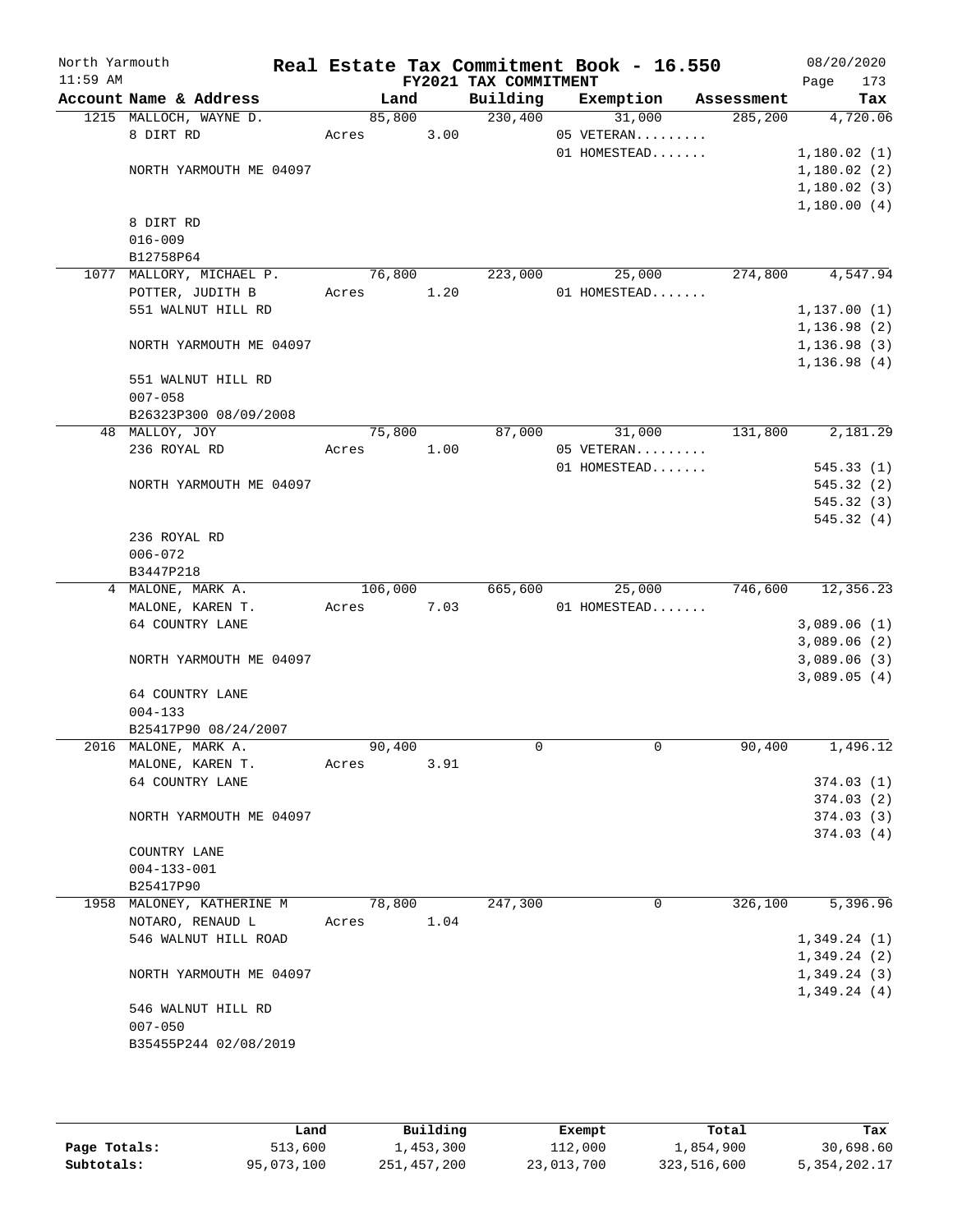| North Yarmouth<br>$11:59$ AM |                                          |             |                | FY2021 TAX COMMITMENT | Real Estate Tax Commitment Book - 16.550 |            | 08/20/2020<br>174<br>Page  |
|------------------------------|------------------------------------------|-------------|----------------|-----------------------|------------------------------------------|------------|----------------------------|
|                              | Account Name & Address                   |             | Land           | Building              | Exemption                                | Assessment | Tax                        |
|                              | 1078 MALONSON, JR., RONALD               |             | 76,300         | 153,600               | 25,000                                   | 204,900    | 3,391.10                   |
|                              | J.<br>555 WALNUT HILL RD                 | Acres       | 1.10           |                       | 01 HOMESTEAD                             |            |                            |
|                              |                                          |             |                |                       |                                          |            | 847.78 (1)                 |
|                              | NORTH YARMOUTH ME 04097                  |             |                |                       |                                          |            | 847.78 (2)                 |
|                              |                                          |             |                |                       |                                          |            | 847.78 (3)                 |
|                              |                                          |             |                |                       |                                          |            | 847.76 (4)                 |
|                              | 555 WALNUT HILL RD                       |             |                |                       |                                          |            |                            |
|                              | $007 - 057$                              |             |                |                       |                                          |            |                            |
|                              | B25910P188                               |             |                |                       |                                          |            |                            |
|                              | 1256 MANCINI, PETER M                    |             | 96,500<br>3.39 | 233,300               | 25,000                                   | 304,800    | 5,044.44                   |
|                              | MANCINI, JENNIFER E<br>98 CHRISTOPHER RD | Acres       |                |                       | 01 HOMESTEAD                             |            | 1,261.11(1)                |
|                              |                                          |             |                |                       |                                          |            | 1, 261.11(2)               |
|                              | NORTH YARMOUTH ME 04097                  |             |                |                       |                                          |            | 1,261.11(3)                |
|                              |                                          |             |                |                       |                                          |            | 1, 261.11(4)               |
|                              | 98 CHRISTOPHER RD                        |             |                |                       |                                          |            |                            |
|                              | $016 - 100$                              |             |                |                       |                                          |            |                            |
|                              | B32280P246 05/19/2015                    |             |                |                       |                                          |            |                            |
|                              | 1231 MANLEY, BRUCE G &                   |             | 95,000         | 326,500               | 25,000                                   | 396,500    | 6, 562.08                  |
|                              | CHRISTINA S<br>183 CHRISTOPHER RD        | Acres       | 3.10           |                       | 01 HOMESTEAD                             |            |                            |
|                              |                                          |             |                |                       |                                          |            | 1,640.52(1)                |
|                              | NORTH YARMOUTH ME 04097                  |             |                |                       |                                          |            | 1,640.52(2)                |
|                              |                                          |             |                |                       |                                          |            | 1,640.52(3)                |
|                              |                                          |             |                |                       |                                          |            | 1,640.52(4)                |
|                              | 183 CHRISTOPHER RD<br>$016 - 110$        |             |                |                       |                                          |            |                            |
|                              | 1428 MANN, CHRISTIANA E.                 |             | 86,600         | 296,600               | 25,000                                   | 358,200    | 5,928.21                   |
|                              | NASON, JOHN C.                           | Acres       | 1.59           |                       | 01 HOMESTEAD                             |            |                            |
|                              | 46 RANI DRIVE                            |             |                |                       |                                          |            | 1,482.06(1)<br>1,482.05(2) |
|                              | NORTH YARMOUTH ME 04097                  |             |                |                       |                                          |            | 1,482.05(3)                |
|                              |                                          |             |                |                       |                                          |            | 1,482.05(4)                |
|                              | 46 RANI DRIVE                            |             |                |                       |                                          |            |                            |
|                              | $009 - 097$                              |             |                |                       |                                          |            |                            |
|                              | B29711P117                               |             |                |                       |                                          |            |                            |
|                              | 1494 MANSMANN, JESSICA &<br>PARIS        | 90,400      |                | 290,200               | 25,000                                   | 355,600    | 5,885.18                   |
|                              | 11 AUTUMN LN                             | Acres 14.46 |                |                       | 01 HOMESTEAD                             |            |                            |
|                              |                                          |             |                |                       |                                          |            | 1,471.30(1)                |
|                              | NORTH YARMOUTH ME 04097                  |             |                |                       |                                          |            | 1,471.30(2)                |
|                              |                                          |             |                |                       |                                          |            | 1,471.30(3)                |
|                              |                                          |             |                |                       |                                          |            | 1,471.28(4)                |
|                              | 11 AUTUMN LN                             |             |                |                       |                                          |            |                            |
|                              | $017 - 034$<br>B31990P185 12/23/2014     |             |                |                       |                                          |            |                            |
|                              | 1237 MANSMANN, PARIS T.                  |             |                |                       | 118,600 582,500 25,000 676,100 11,189.46 |            |                            |
|                              | 418 MILL RD                              |             | Acres 10.00    |                       | 01 HOMESTEAD                             |            |                            |
|                              |                                          |             |                |                       |                                          |            | 2,797.37(1)                |
|                              | NORTH YARMOUTH ME 04097                  |             |                |                       |                                          |            | 2,797.37(2)                |
|                              |                                          |             |                |                       |                                          |            | 2,797.37(3)                |
|                              |                                          |             |                |                       |                                          |            | 2,797.35(4)                |
|                              | 418 MILL RD                              |             |                |                       |                                          |            |                            |
|                              | $016 - 054$<br>B15668P289                |             |                |                       |                                          |            |                            |
|                              |                                          |             |                |                       |                                          |            |                            |
|                              |                                          |             |                |                       |                                          |            |                            |
|                              |                                          |             |                |                       |                                          |            |                            |

|              | Land       | Building    | Exempt       | Total       | Tax          |
|--------------|------------|-------------|--------------|-------------|--------------|
| Page Totals: | 563,400    | 1,882,700   | 150,000      | 2,296,100   | 38,000.47    |
| Subtotals:   | 95,636,500 | 253,339,900 | 23, 163, 700 | 325,812,700 | 5,392,202.64 |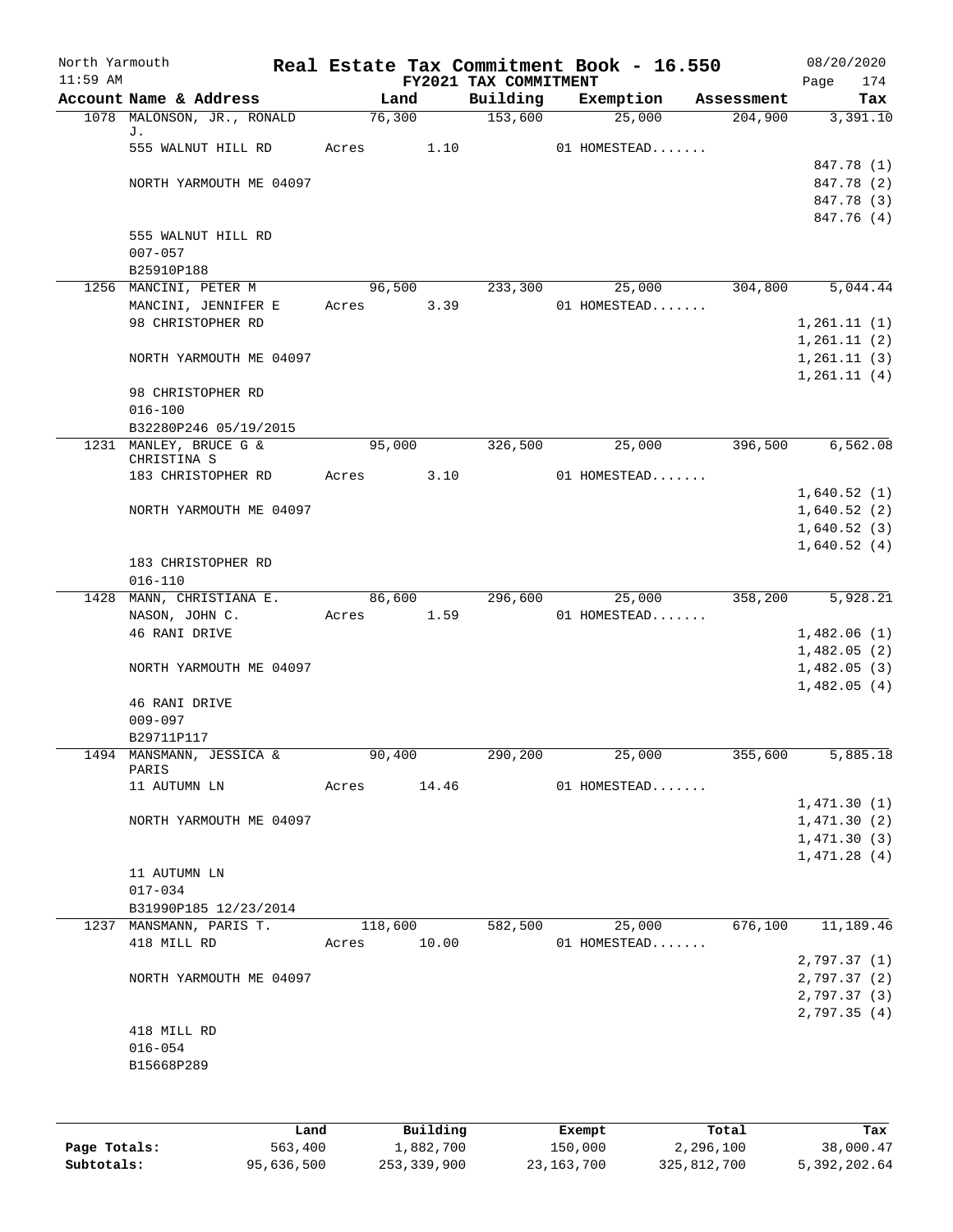| North Yarmouth |                                       |            |        |                                   | Real Estate Tax Commitment Book - 16.550 |            |                            | 08/20/2020               |
|----------------|---------------------------------------|------------|--------|-----------------------------------|------------------------------------------|------------|----------------------------|--------------------------|
| $11:59$ AM     | Account Name & Address                | Land       |        | FY2021 TAX COMMITMENT<br>Building | Exemption                                | Assessment | Page                       | 175<br>Tax               |
|                | 1678 MANSON, JR., DAVID W.            | 100,800    |        | 231,900                           | 25,000                                   | 307,700    |                            | 5,092.44                 |
|                | P. O. BOX 41                          | Acres      | 6.00   |                                   | 01 HOMESTEAD                             |            |                            |                          |
|                |                                       |            |        |                                   |                                          |            | 1, 273.11(1)               |                          |
|                | YARMOUTH ME 04096-0041                |            |        |                                   |                                          |            | 1, 273.11(2)               |                          |
|                |                                       |            |        |                                   |                                          |            | 1, 273.11(3)               |                          |
|                |                                       |            |        |                                   |                                          |            | 1, 273.11(4)               |                          |
|                | 1409 NORTH RD<br>$009 - 064$          |            |        |                                   |                                          |            |                            |                          |
|                | B27911P55 07/09/2010                  |            |        |                                   |                                          |            |                            |                          |
|                | 24 MARGARET T. HANSEL                 | 126,800    |        | 372,700                           | 25,000                                   | 474,500    |                            | 7,852.98                 |
|                | LIVING TRUST                          |            |        |                                   |                                          |            |                            |                          |
|                | 44 SWEETSER RD                        | Acres      | 25.00  |                                   | 01 HOMESTEAD                             |            |                            |                          |
|                | NORTH YARMOUTH ME 04097               |            |        |                                   |                                          |            | 1,963.25(1)<br>1,963.25(2) |                          |
|                |                                       |            |        |                                   |                                          |            | 1,963.25(3)                |                          |
|                |                                       |            |        |                                   |                                          |            | 1,963.23(4)                |                          |
|                | 44 SWEETSER RD                        |            |        |                                   |                                          |            |                            |                          |
|                | $005 - 011$                           |            |        |                                   |                                          |            |                            |                          |
|                | B33525P192                            |            |        |                                   |                                          |            |                            |                          |
|                | 1923 MARIN, BRADLEY J &<br>CAROLINE D | 80,800     |        | 460,700                           | $\mathbf 0$                              | 541,500    |                            | 8,961.83                 |
|                | 53 RIDGEWOOD LN                       | Acres      | 2.00   |                                   |                                          |            |                            |                          |
|                |                                       |            |        |                                   |                                          |            | 2, 240.46(1)               |                          |
|                | NORTH YARMOUTH ME 04097               |            |        |                                   |                                          |            | 2, 240.46 (2)              |                          |
|                |                                       |            |        |                                   |                                          |            | 2, 240.46(3)               |                          |
|                |                                       |            |        |                                   |                                          |            | 2, 240.45(4)               |                          |
|                | 53 RIDGEWOOD LN<br>$008 - 016 - 008$  |            |        |                                   |                                          |            |                            |                          |
|                | B34783P212                            |            |        |                                   |                                          |            |                            |                          |
|                | 70 MARKS, LUCAS A &                   | 69,200     |        | 164,600                           | 0                                        | 233,800    |                            | 3,869.39                 |
|                | DENONCOURT, SARA B                    | Acres      | 0.50   |                                   |                                          |            |                            |                          |
|                | 10 CUMBERLAND RD                      |            |        |                                   |                                          |            |                            | 967.35(1)                |
|                |                                       |            |        |                                   |                                          |            |                            | 967.35(2)                |
|                | NORTH YARMOUTH ME 04097               |            |        |                                   |                                          |            |                            | 967.35(3)                |
|                | 10 CUMBERLAND RD                      |            |        |                                   |                                          |            |                            | 967.34(4)                |
|                | $004 - 072$                           |            |        |                                   |                                          |            |                            |                          |
|                | B35753P238                            |            |        |                                   |                                          |            |                            |                          |
|                | 891 MARLOWE, JOHN J                   |            | 79,700 | 299,700                           | 25,000                                   | 354,400    |                            | 5,865.32                 |
|                | MARLOWE, PASHA D                      | Acres 1.77 |        |                                   | 01 HOMESTEAD                             |            |                            |                          |
|                | 18 DEXTER LANE                        |            |        |                                   |                                          |            | 1,466.33(1)                |                          |
|                | NORTH YARMOUTH ME 04097               |            |        |                                   |                                          |            | 1,466.33(2)<br>1,466.33(3) |                          |
|                |                                       |            |        |                                   |                                          |            | 1,466.33(4)                |                          |
|                | 18 DEXTER LANE                        |            |        |                                   |                                          |            |                            |                          |
|                | $007 - 043$                           |            |        |                                   |                                          |            |                            |                          |
|                | B34993P291                            |            |        |                                   |                                          |            |                            |                          |
|                | 772 MARQUIS, CHRISTIAN M.             | 89,300     |        |                                   | 164,300 25,000                           | 228,600    |                            | 3,783.33                 |
|                | 658 LEDGE RD                          | Acres 3.70 |        |                                   | 01 HOMESTEAD                             |            |                            |                          |
|                | NORTH YARMOUTH ME 04097               |            |        |                                   |                                          |            |                            | 945.84 (1)<br>945.83 (2) |
|                |                                       |            |        |                                   |                                          |            |                            | 945.83 (3)               |
|                |                                       |            |        |                                   |                                          |            |                            | 945.83 (4)               |
|                | 658 LEDGE RD                          |            |        |                                   |                                          |            |                            |                          |
|                | $003 - 138$                           |            |        |                                   |                                          |            |                            |                          |
|                | B30987P274 09/03/2013 B15459P40       |            |        |                                   |                                          |            |                            |                          |
|                |                                       |            |        |                                   |                                          |            |                            |                          |
|                |                                       |            |        |                                   |                                          |            |                            |                          |

|              | Land       | Building    | Exempt       | Total       | Tax          |
|--------------|------------|-------------|--------------|-------------|--------------|
| Page Totals: | 546,600    | 1,693,900   | 100,000      | 2,140,500   | 35,425.29    |
| Subtotals:   | 96,183,100 | 255,033,800 | 23, 263, 700 | 327,953,200 | 5,427,627.93 |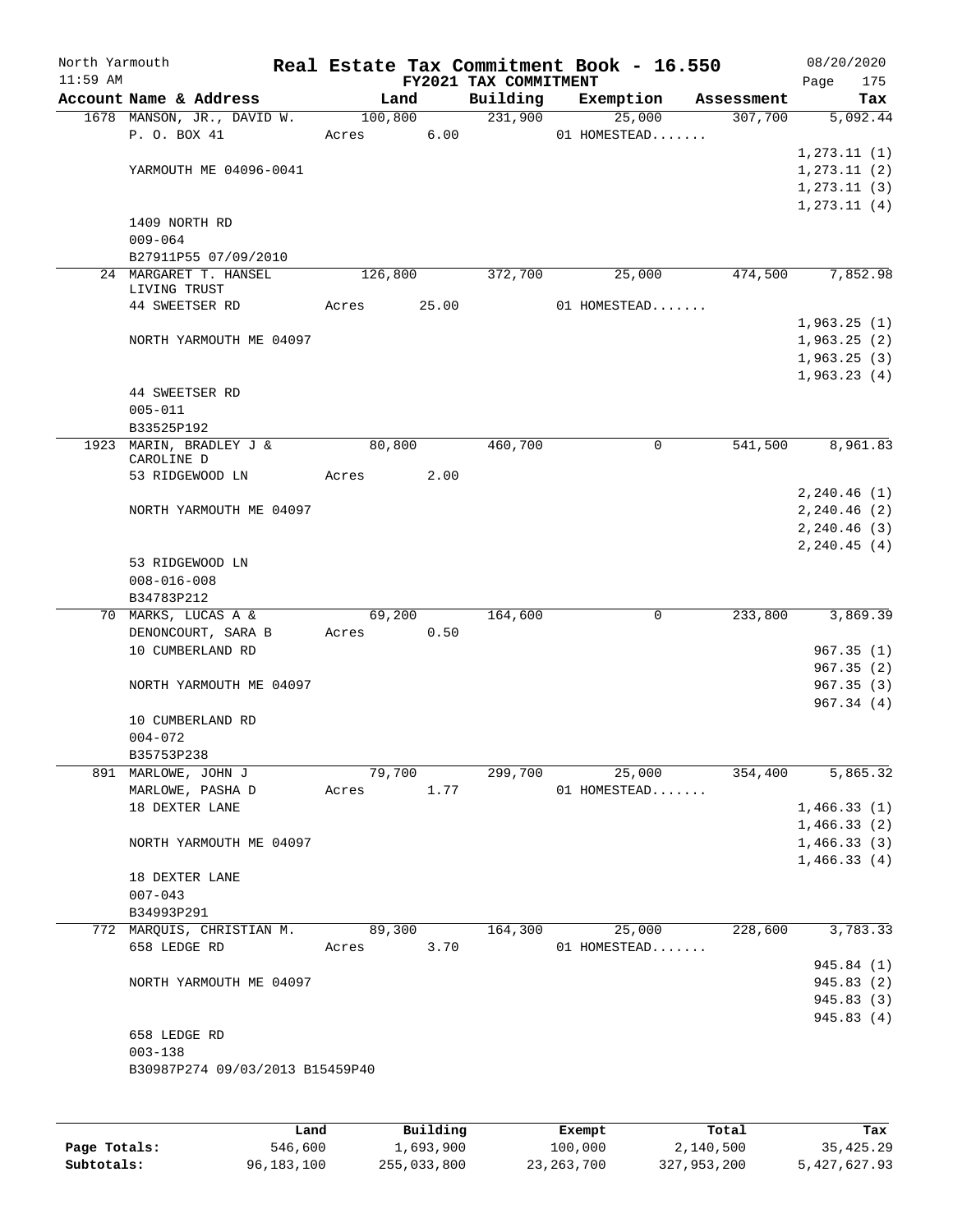| North Yarmouth<br>$11:59$ AM |                                  |         |           |                                   | Real Estate Tax Commitment Book - 16.550 |            | 08/20/2020         |
|------------------------------|----------------------------------|---------|-----------|-----------------------------------|------------------------------------------|------------|--------------------|
|                              | Account Name & Address           | Land    |           | FY2021 TAX COMMITMENT<br>Building | Exemption                                | Assessment | 176<br>Page<br>Tax |
|                              | 930 MARQUIS, JENNIFER R.         | 86,200  |           | 169,400                           | $\Omega$                                 | 255,600    | 4,230.18           |
|                              | CURRIE, ALEXANDER J.             | Acres   | 1.50      |                                   |                                          |            |                    |
|                              | 18 FAYVIEW LANE                  |         |           |                                   |                                          |            | 1,057.55(1)        |
|                              |                                  |         |           |                                   |                                          |            |                    |
|                              |                                  |         |           |                                   |                                          |            | 1,057.55(2)        |
|                              | NORTH YARMOUTH ME 04097          |         |           |                                   |                                          |            | 1,057.55(3)        |
|                              |                                  |         |           |                                   |                                          |            | 1,057.53(4)        |
|                              | 18 FAYVIEW LANE                  |         |           |                                   |                                          |            |                    |
|                              | $010 - 124$                      |         |           |                                   |                                          |            |                    |
|                              | B31762P328 09/08/2014 B25939P184 |         |           |                                   |                                          |            |                    |
|                              | 744 MARQUIS-GIRARD KATHLEEN      | 102,400 |           | 296,900                           | 25,000                                   | 374,300    | 6,194.67           |
|                              | 20 TIMBER LANE                   | Acres   | 6.31      |                                   | 01 HOMESTEAD                             |            |                    |
|                              |                                  |         |           |                                   |                                          |            | 1,548.67(1)        |
|                              | NORTH YARMOUTH ME 04097          |         |           |                                   |                                          |            | 1,548.67(2)        |
|                              |                                  |         |           |                                   |                                          |            | 1,548.67(3)        |
|                              |                                  |         |           |                                   |                                          |            | 1,548.66(4)        |
|                              | 20 TIMBER LANE                   |         |           |                                   |                                          |            |                    |
|                              | $004 - 140$                      |         |           |                                   |                                          |            |                    |
|                              | B14949P33                        |         |           |                                   |                                          |            |                    |
|                              | 1764 MARRINAN, MARILEE &         | 69,400  |           | 177,600                           | 0                                        | 247,000    | 4,087.85           |
|                              | CHANG, ERINN CAYEHAL JT Acres    |         | 0.55      |                                   |                                          |            |                    |
|                              | PO BOX 786                       |         |           |                                   |                                          |            | 1,021.97(1)        |
|                              |                                  |         |           |                                   |                                          |            | 1,021.96(2)        |
|                              | YARMOUTH ME 04096                |         |           |                                   |                                          |            | 1,021.96(3)        |
|                              |                                  |         |           |                                   |                                          |            | 1,021.96(4)        |
|                              | 669 WALNUT HILL RD               |         |           |                                   |                                          |            |                    |
|                              | $010 - 150$                      |         |           |                                   |                                          |            |                    |
|                              | B33171P293                       |         |           |                                   |                                          |            |                    |
|                              |                                  | 90,800  |           | $\Omega$                          | $\mathbf 0$                              | 90,800     | 1,502.74           |
|                              | 1847 MARSTALLER, JEFFREY A.      |         |           |                                   |                                          |            |                    |
|                              | 26 COZY ACRES LANE               | Acres   | 4.00      |                                   |                                          |            |                    |
|                              |                                  |         |           |                                   |                                          |            | 375.69(1)          |
|                              | NORTH YARMOUTH ME 04097          |         |           |                                   |                                          |            | 375.69(2)          |
|                              |                                  |         |           |                                   |                                          |            | 375.69(3)          |
|                              |                                  |         |           |                                   |                                          |            | 375.67(4)          |
|                              | HALLOWELL RD                     |         |           |                                   |                                          |            |                    |
|                              | $009 - 014 - 001$                |         |           |                                   |                                          |            |                    |
|                              | B34297P336                       |         |           |                                   |                                          |            |                    |
|                              | 1761 MARSTALLER, MARIANNE        | 105,100 |           | 438,900                           | 39,800                                   | 504,200    | 8,344.51           |
|                              | Ε.                               |         | 6.85      |                                   |                                          |            |                    |
|                              | 26 COZY ACRES LANE               | Acres   |           |                                   | 105 SOL5 CUSTOM                          |            |                    |
|                              |                                  |         |           |                                   | 01 HOMESTEAD                             |            | 2,086.13(1)        |
|                              | NORTH YARMOUTH ME 04097          |         |           |                                   |                                          |            | 2,086.13(2)        |
|                              |                                  |         |           |                                   |                                          |            | 2,086.13(3)        |
|                              |                                  |         |           |                                   |                                          |            | 2,086.12(4)        |
|                              | 26 COZY ACRES LANE               |         |           |                                   |                                          |            |                    |
|                              | $009 - 018$                      |         |           |                                   |                                          |            |                    |
|                              | B25574P209                       |         |           |                                   |                                          |            |                    |
|                              | 241 MARTIN, BRYAN S &            | 71,200  |           | 328,400                           | 0                                        | 399,600    | 6,613.38           |
|                              | AUDREY L                         |         |           |                                   |                                          |            |                    |
|                              | 119 CUMBERLAND RD                | Acres   | 0.75      |                                   |                                          |            |                    |
|                              |                                  |         |           |                                   |                                          |            | 1,653.35(1)        |
|                              | NORTH YARMOUTH ME 04097          |         |           |                                   |                                          |            | 1,653.35(2)        |
|                              |                                  |         |           |                                   |                                          |            | 1,653.35(3)        |
|                              |                                  |         |           |                                   |                                          |            | 1,653.33(4)        |
|                              | 119 CUMBERLAND RD                |         |           |                                   |                                          |            |                    |
|                              | $004 - 035$                      |         |           |                                   |                                          |            |                    |
|                              | B35830P35                        |         |           |                                   |                                          |            |                    |
|                              |                                  |         |           |                                   |                                          |            |                    |
|                              |                                  |         |           |                                   |                                          |            |                    |
|                              |                                  |         |           |                                   |                                          |            |                    |
|                              | Land                             |         | Building  |                                   | Exempt                                   | Total      | Tax                |
| Page Totals:                 | 525,100                          |         | 1,411,200 |                                   | 64,800                                   | 1,871,500  | 30,973.33          |

**Subtotals:** 96,708,200 256,445,000 23,328,500 329,824,700 5,458,601.26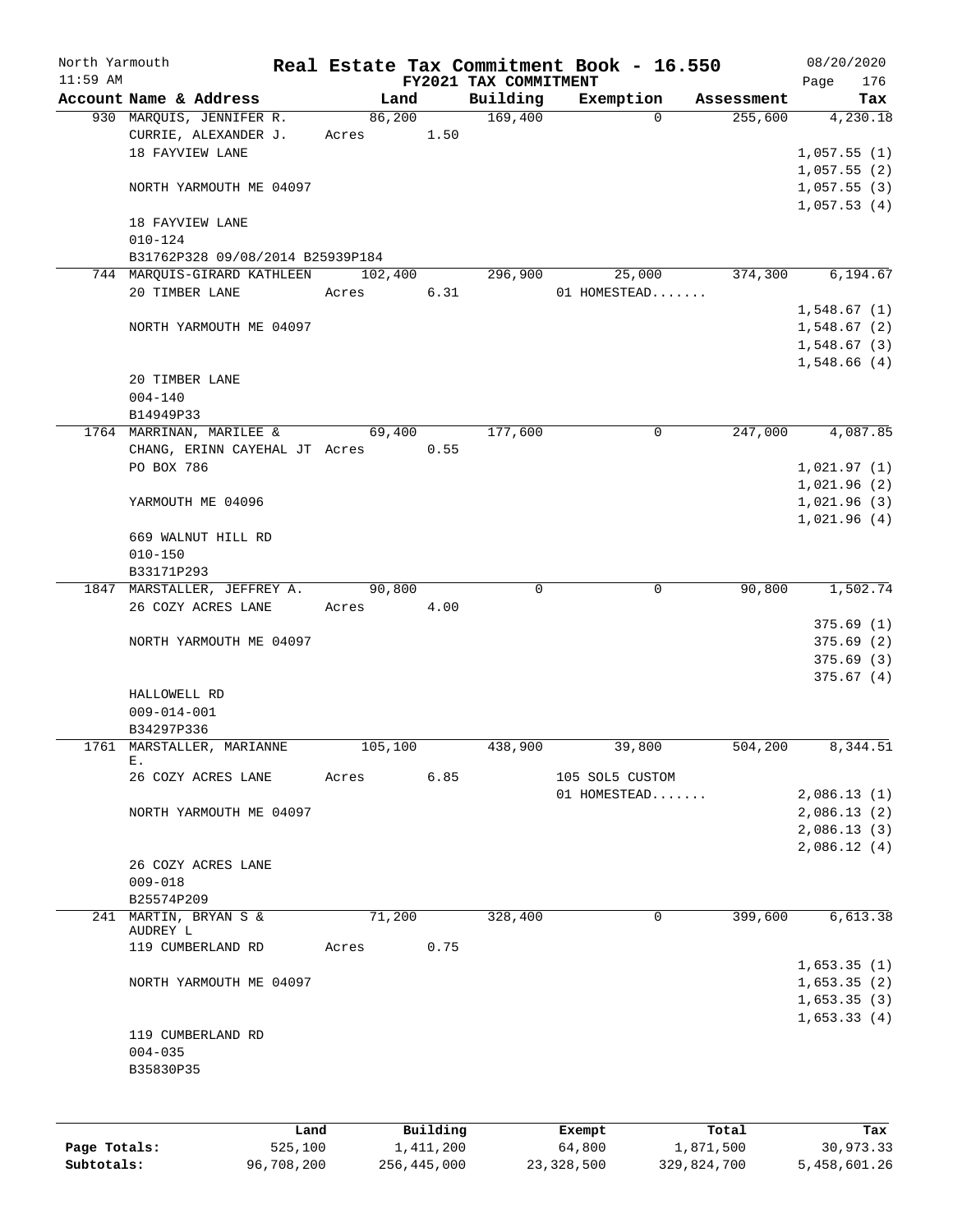| North Yarmouth |                 |                                                     |            |        | Real Estate Tax Commitment Book - 16.550 |              |             |                       |      | 08/20/2020                 |
|----------------|-----------------|-----------------------------------------------------|------------|--------|------------------------------------------|--------------|-------------|-----------------------|------|----------------------------|
| $11:59$ AM     |                 |                                                     |            |        | FY2021 TAX COMMITMENT                    |              |             |                       | Page | 177                        |
|                |                 | Account Name & Address<br>537 MARTIN, JACQUELINE D. | 94,800     | Land   | Building<br>328,500                      | Exemption    | 25,000      | Assessment<br>398,300 |      | Tax<br>6,591.87            |
|                | MARTIN, JOSHUA  |                                                     | Acres 3.07 |        |                                          | 01 HOMESTEAD |             |                       |      |                            |
|                | 38 ABBEY LN     |                                                     |            |        |                                          |              |             |                       |      | 1,647.97(1)                |
|                |                 |                                                     |            |        |                                          |              |             |                       |      | 1,647.97(2)                |
|                |                 | NORTH YARMOUTH ME 04097                             |            |        |                                          |              |             |                       |      | 1,647.97(3)                |
|                |                 |                                                     |            |        |                                          |              |             |                       |      | 1,647.96(4)                |
|                | 38 ABBEY LANE   |                                                     |            |        |                                          |              |             |                       |      |                            |
|                | $003 - 124$     |                                                     |            |        |                                          |              |             |                       |      |                            |
|                |                 | B28872P271 08/05/2011                               |            |        |                                          |              |             |                       |      |                            |
|                |                 | 612 MARTIN, JAMES D.                                | 130,400    |        | 154,000                                  |              | 25,000      | 259,400               |      | 4, 293.07                  |
|                | 943 NORTH RD    |                                                     | Acres      | 12.50  |                                          | 01 HOMESTEAD |             |                       |      |                            |
|                |                 |                                                     |            |        |                                          |              |             |                       |      | 1,073.27(1)                |
|                |                 | NORTH YARMOUTH ME 04097                             |            |        |                                          |              |             |                       |      | 1,073.27(2)                |
|                |                 |                                                     |            |        |                                          |              |             |                       |      | 1,073.27(3)                |
|                | 943 NORTH RD    |                                                     |            |        |                                          |              |             |                       |      | 1,073.26(4)                |
|                | $003 - 045$     |                                                     |            |        |                                          |              |             |                       |      |                            |
|                | B11038P94       |                                                     |            |        |                                          |              |             |                       |      |                            |
|                |                 | 1248 MASSE, SR, DENNIS                              | 109,000    |        | 297,000                                  |              | 25,000      | 381,000               |      | 6,305.55                   |
|                |                 | 644 NEW GLOUCESTER RD                               | Acres 7.63 |        |                                          | 01 HOMESTEAD |             |                       |      |                            |
|                |                 |                                                     |            |        |                                          |              |             |                       |      | 1,576.39(1)                |
|                |                 | NORTH YARMOUTH ME 04097                             |            |        |                                          |              |             |                       |      | 1,576.39(2)                |
|                |                 |                                                     |            |        |                                          |              |             |                       |      | 1,576.39(3)                |
|                |                 |                                                     |            |        |                                          |              |             |                       |      | 1,576.38(4)                |
|                |                 | 644 NEW GLOUCESTER RD                               |            |        |                                          |              |             |                       |      |                            |
|                | $016 - 070$     |                                                     |            |        |                                          |              |             |                       |      |                            |
|                | B14011P346      |                                                     |            |        |                                          |              |             |                       |      |                            |
|                |                 | 616 MASSEY, KEVIN E.                                |            | 81,200 | 300,900                                  |              | 25,000      | 357,100               |      | 5,910.01                   |
|                | 72 BASTON RD    |                                                     | Acres      | 2.07   |                                          | 01 HOMESTEAD |             |                       |      |                            |
|                |                 |                                                     |            |        |                                          |              |             |                       |      | 1,477.51(1)                |
|                |                 | NORTH YARMOUTH ME 04097                             |            |        |                                          |              |             |                       |      | 1,477.50(2)<br>1,477.50(3) |
|                |                 |                                                     |            |        |                                          |              |             |                       |      | 1,477.50(4)                |
|                | 72 BASTON RD    |                                                     |            |        |                                          |              |             |                       |      |                            |
|                | $004 - 150$     |                                                     |            |        |                                          |              |             |                       |      |                            |
|                |                 | B13918P291 11/30/2010                               |            |        |                                          |              |             |                       |      |                            |
|                |                 | 1150 MASTORS, NICHOLAS J &                          | 95,800     |        | 134,300                                  |              | $\mathbf 0$ | 230,100               |      | 3,808.16                   |
|                | MARISSA B       |                                                     |            |        |                                          |              |             |                       |      |                            |
|                |                 | 54 FALL LINE RD                                     | Acres      | 5.00   |                                          |              |             |                       |      |                            |
|                |                 |                                                     |            |        |                                          |              |             |                       |      | 952.04(1)                  |
|                |                 | NORTH YARMOUTH ME 04097                             |            |        |                                          |              |             |                       |      | 952.04(2)<br>952.04(3)     |
|                |                 |                                                     |            |        |                                          |              |             |                       |      | 952.04(4)                  |
|                | 54 FALL LINE RD |                                                     |            |        |                                          |              |             |                       |      |                            |
|                | $014 - 068$     |                                                     |            |        |                                          |              |             |                       |      |                            |
|                | B34575P81       |                                                     |            |        |                                          |              |             |                       |      |                            |
|                |                 | 1284 MATTHEWS, TIMOTHY D.                           |            | 94,400 | 239,600                                  |              | 25,000      | 309,000               |      | 5, 113.95                  |
|                |                 | 33 CHRISTOPHER RD                                   | Acres      | 3.00   |                                          | 01 HOMESTEAD |             |                       |      |                            |
|                |                 |                                                     |            |        |                                          |              |             |                       |      | 1, 278.49(1)               |
|                |                 | NORTH YARMOUTH ME 04097                             |            |        |                                          |              |             |                       |      | 1, 278.49(2)               |
|                |                 |                                                     |            |        |                                          |              |             |                       |      | 1, 278.49(3)               |
|                |                 |                                                     |            |        |                                          |              |             |                       |      | 1,278.48(4)                |
|                |                 | 33 CHRISTOPHER RD                                   |            |        |                                          |              |             |                       |      |                            |
|                | $016 - 122$     |                                                     |            |        |                                          |              |             |                       |      |                            |
|                | B14576P328      |                                                     |            |        |                                          |              |             |                       |      |                            |
|                |                 |                                                     |            |        |                                          |              |             |                       |      |                            |

|              | Land       | Building    | Exempt     | Total       | Tax          |
|--------------|------------|-------------|------------|-------------|--------------|
| Page Totals: | 605,600    | 1,454,300   | 125,000    | 1,934,900   | 32,022.61    |
| Subtotals:   | 97,313,800 | 257,899,300 | 23,453,500 | 331,759,600 | 5,490,623.87 |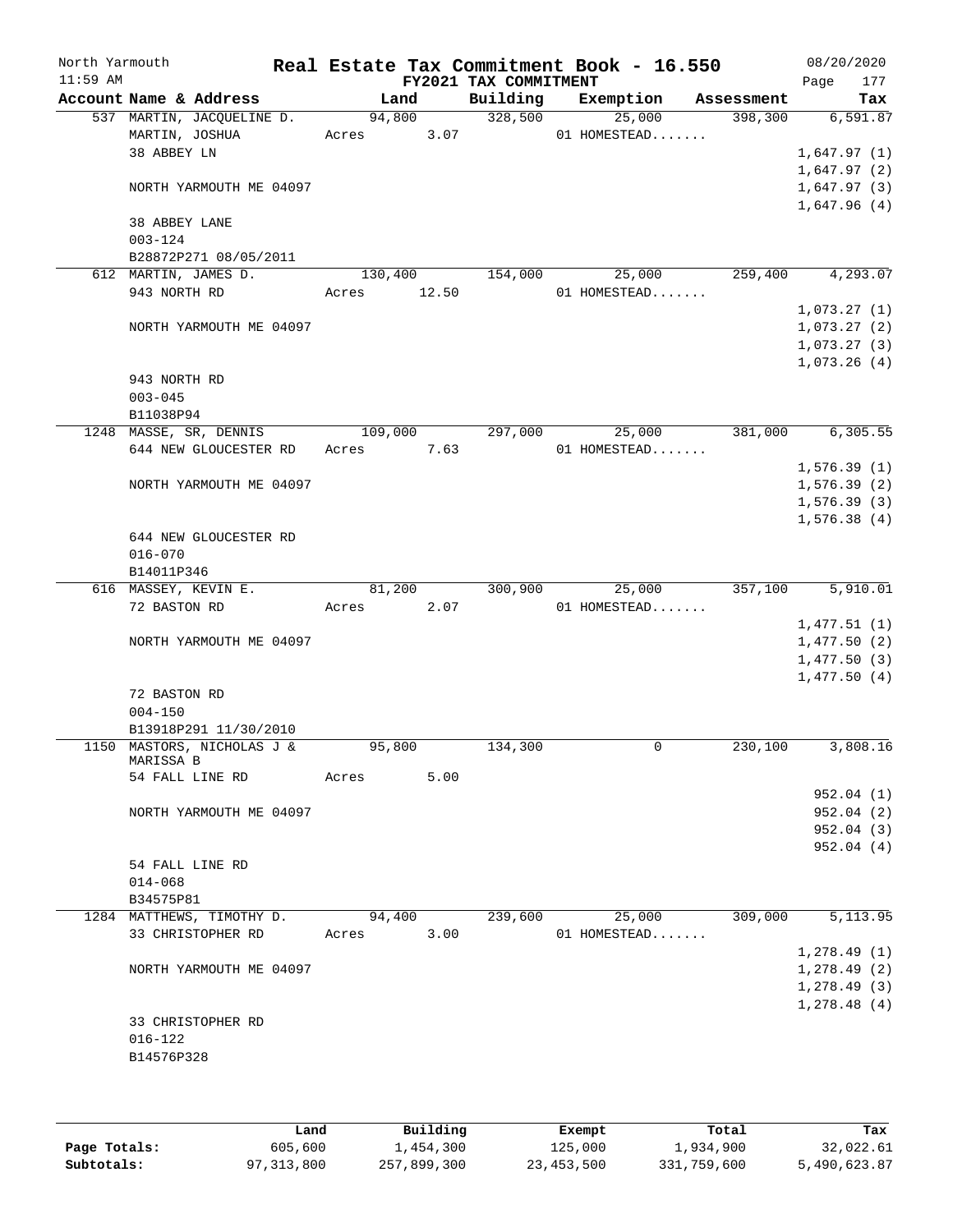| North Yarmouth<br>$11:59$ AM |                          |        |      |      | Real Estate Tax Commitment Book - 16.550<br>FY2021 TAX COMMITMENT |              |              |            | 08/20/2020<br>Page | 178        |
|------------------------------|--------------------------|--------|------|------|-------------------------------------------------------------------|--------------|--------------|------------|--------------------|------------|
|                              | Account Name & Address   |        | Land |      | Building                                                          |              | Exemption    | Assessment |                    | Tax        |
|                              | 703 MAY, TERESA          | 75,800 |      |      | 115,400                                                           |              | $\mathbf 0$  | 191,200    |                    | 3,164.36   |
|                              | 4 WATSON WAY             | Acres  |      | 1.00 |                                                                   |              |              |            |                    |            |
|                              |                          |        |      |      |                                                                   |              |              |            |                    | 791.09 (1) |
|                              | NORTH YARMOUTH ME 04097  |        |      |      |                                                                   |              |              |            |                    | 791.09(2)  |
|                              |                          |        |      |      |                                                                   |              |              |            |                    | 791.09(3)  |
|                              |                          |        |      |      |                                                                   |              |              |            |                    | 791.09(4)  |
|                              | 4 WATSON WAY             |        |      |      |                                                                   |              |              |            |                    |            |
|                              | $013 - 028$              |        |      |      |                                                                   |              |              |            |                    |            |
|                              | B28805P279               |        |      |      |                                                                   |              |              |            |                    |            |
|                              | 694 MAYNARD, CATHERINE M | 69,200 |      |      | 155,500                                                           |              | 25,000       | 199,700    |                    | 3,305.04   |
|                              | 184 CUMBERLAND RD        | Acres  |      | 0.50 |                                                                   | 01 HOMESTEAD |              |            |                    |            |
|                              |                          |        |      |      |                                                                   |              |              |            |                    | 826.26(1)  |
|                              | NORTH YARMOUTH ME 04097  |        |      |      |                                                                   |              |              |            |                    | 826.26(2)  |
|                              |                          |        |      |      |                                                                   |              |              |            |                    | 826.26(3)  |
|                              |                          |        |      |      |                                                                   |              |              |            |                    | 826.26(4)  |
|                              | 184 CUMBERLAND RD        |        |      |      |                                                                   |              |              |            |                    |            |
|                              | $004 - 109$              |        |      |      |                                                                   |              |              |            |                    |            |
|                              | B12551P49                |        |      |      |                                                                   |              |              |            |                    |            |
|                              | 1832 MAYNARD, TERRI A.   | 75,800 |      |      | 168,600                                                           |              | $\mathsf{O}$ | 244,400    |                    | 4,044.82   |
|                              | 237 GREELY RD            | Acres  |      | 1.26 |                                                                   |              |              |            |                    |            |
|                              |                          |        |      |      |                                                                   |              |              |            | 1,011.21(1)        |            |
|                              | NORTH YARMOUTH ME 04097  |        |      |      |                                                                   |              |              |            | 1,011.21(2)        |            |
|                              |                          |        |      |      |                                                                   |              |              |            | 1,011.21(3)        |            |
|                              |                          |        |      |      |                                                                   |              |              |            | 1,011.19(4)        |            |
|                              | 6 DUNN DRIVE             |        |      |      |                                                                   |              |              |            |                    |            |
|                              | $008 - 033 - 001$        |        |      |      |                                                                   |              |              |            |                    |            |
|                              | B30883P128 07/30/2013    |        |      |      |                                                                   |              |              |            |                    |            |
|                              | 532 MAZORRA, MARIA E.    | 71,800 |      |      | 390,000                                                           |              | 25,000       | 436,800    |                    | 7,229.04   |
|                              | 95 FARMS EDGE RD         | Acres  |      | 3.14 |                                                                   | 01 HOMESTEAD |              |            |                    |            |
|                              |                          |        |      |      |                                                                   |              |              |            | 1,807.26(1)        |            |
|                              | NORTH YARMOUTH ME 04097  |        |      |      |                                                                   |              |              |            | 1,807.26(2)        |            |
|                              |                          |        |      |      |                                                                   |              |              |            | 1,807.26(3)        |            |
|                              |                          |        |      |      |                                                                   |              |              |            | 1,807.26(4)        |            |
|                              | 95 FARMS EDGE RD         |        |      |      |                                                                   |              |              |            |                    |            |
|                              | $002 - 064$              |        |      |      |                                                                   |              |              |            |                    |            |
|                              | B11955P1                 |        |      |      |                                                                   |              |              |            |                    |            |
|                              | 459 MCALONEY, JR., G.    | 77,100 |      |      | 161,900                                                           |              | 25,000       | 214,000    |                    | 3,541.70   |
|                              | <b>EDWARD</b>            |        |      |      |                                                                   |              |              |            |                    |            |
|                              | 1046 NORTH RD            | Acres  |      | 1.25 |                                                                   | 01 HOMESTEAD |              |            |                    |            |
|                              |                          |        |      |      |                                                                   |              |              |            |                    | 885.43 (1) |
|                              | NORTH YARMOUTH ME 04097  |        |      |      |                                                                   |              |              |            |                    | 885.43 (2) |
|                              |                          |        |      |      |                                                                   |              |              |            |                    | 885.43 (3) |
|                              |                          |        |      |      |                                                                   |              |              |            |                    | 885.41 (4) |
|                              | 1046 NORTH RD            |        |      |      |                                                                   |              |              |            |                    |            |
|                              | $005 - 051$              |        |      |      |                                                                   |              |              |            |                    |            |
|                              | B6827P182                |        |      |      |                                                                   |              |              |            |                    |            |
|                              | 876 MCCARTHY, GREGORY P. | 75,800 |      |      | 284,500                                                           |              | 0            | 360,300    |                    | 5,962.97   |
|                              | MCCARTHY, JULIE A.       | Acres  |      | 1.00 |                                                                   |              |              |            |                    |            |
|                              | 4046 PONDERSA DR         |        |      |      |                                                                   |              |              |            | 1,490.75(1)        |            |
|                              |                          |        |      |      |                                                                   |              |              |            | 1,490.74(2)        |            |
|                              | EVERGREEN CO 80439       |        |      |      |                                                                   |              |              |            | 1,490.74(3)        |            |
|                              |                          |        |      |      |                                                                   |              |              |            | 1,490.74(4)        |            |
|                              | 28 TITCOMB FIELD RD      |        |      |      |                                                                   |              |              |            |                    |            |
|                              | $012 - 015$              |        |      |      |                                                                   |              |              |            |                    |            |
|                              | B15324P289               |        |      |      |                                                                   |              |              |            |                    |            |
|                              |                          |        |      |      |                                                                   |              |              |            |                    |            |
|                              |                          |        |      |      |                                                                   |              |              |            |                    |            |
|                              |                          |        |      |      |                                                                   |              |              |            |                    |            |

|              | Land       | Building    | Exempt     | Total       | Tax          |
|--------------|------------|-------------|------------|-------------|--------------|
| Page Totals: | 445,500    | 1,275,900   | 75,000     | 1,646,400   | 27, 247, 93  |
| Subtotals:   | 97,759,300 | 259,175,200 | 23,528,500 | 333,406,000 | 5,517,871.80 |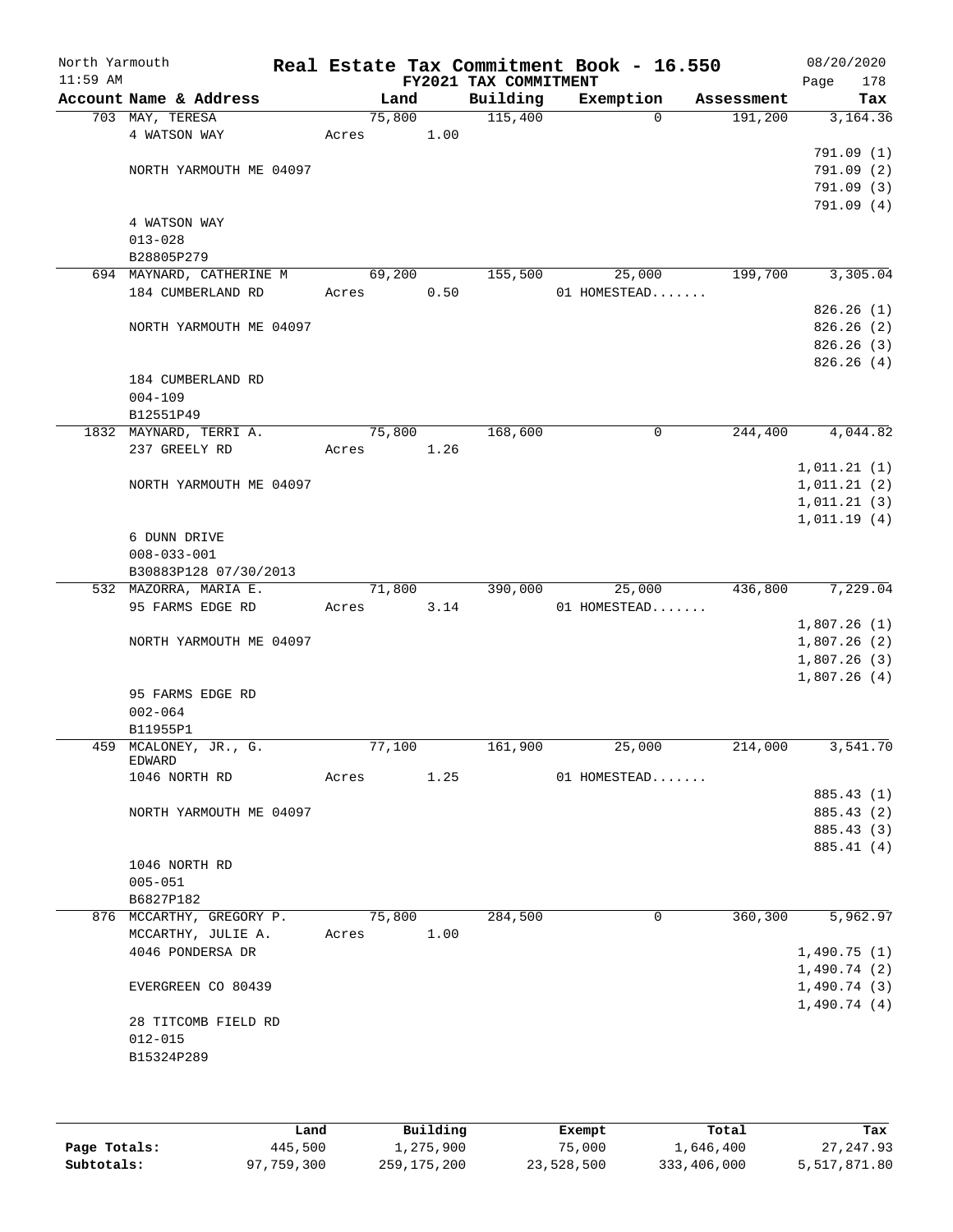| North Yarmouth |                           |              |       |                |             |                       |            | Real Estate Tax Commitment Book - 16.550 |                       |              | 08/20/2020       |
|----------------|---------------------------|--------------|-------|----------------|-------------|-----------------------|------------|------------------------------------------|-----------------------|--------------|------------------|
| $11:59$ AM     | Account Name & Address    |              |       |                |             | FY2021 TAX COMMITMENT |            |                                          |                       | Page         | 179              |
|                | 1491 MCCARTHY, JOHN A.    |              |       | Land<br>88,200 |             | Building<br>580,600   |            | Exemption<br>25,000                      | Assessment<br>643,800 |              | Tax<br>10,654.89 |
|                | MCCARTHY, TAMMY L.        |              |       |                | 3.48        |                       |            | 01 HOMESTEAD                             |                       |              |                  |
|                | 868 OAK HILL RD           |              |       | Acres          |             |                       |            |                                          |                       |              |                  |
|                |                           |              |       |                |             |                       |            |                                          |                       | 2,663.73(1)  |                  |
|                |                           |              |       |                |             |                       |            |                                          |                       | 2,663.72(2)  |                  |
|                | NORTH YARMOUTH ME 04097   |              |       |                |             |                       |            |                                          |                       | 2,663.72(3)  |                  |
|                |                           |              |       |                |             |                       |            |                                          |                       | 2,663.72(4)  |                  |
|                | 868 OAK HILL RD           |              |       |                |             |                       |            |                                          |                       |              |                  |
|                | $008 - 017$               |              |       |                |             |                       |            |                                          |                       |              |                  |
|                | B29486P314                |              |       |                |             |                       |            |                                          |                       |              |                  |
|                | 1763 MCCONNELL, JAMES E.  |              |       | 75,900         |             | 109,200               |            | 0                                        | 185,100               |              | 3,063.41         |
|                | MCCONNELL, JESSICA S.     |              |       | Acres          | 1.01        |                       |            |                                          |                       |              |                  |
|                | 75 MEMORIAL HIGHWAY       |              |       |                |             |                       |            |                                          |                       |              | 765.86(1)        |
|                |                           |              |       |                |             |                       |            |                                          |                       |              | 765.85(2)        |
|                | NORTH YARMOUTH ME 04097   |              |       |                |             |                       |            |                                          |                       |              | 765.85(3)        |
|                |                           |              |       |                |             |                       |            |                                          |                       |              | 765.85(4)        |
|                | 75 MEMORIAL HIGHWAY       |              |       |                |             |                       |            |                                          |                       |              |                  |
|                | $007 - 075$               |              |       |                |             |                       |            |                                          |                       |              |                  |
|                | B25311P88                 |              |       |                |             |                       |            |                                          |                       |              |                  |
|                | 1031 MCCONNELL, MARTHA    |              |       | 75,800         |             | 217,900               |            | 25,000                                   | 268,700               |              | 4,446.99         |
|                | 133 MEMORIAL HIGHWAY      |              | Acres |                | 1.00        |                       |            | 01 HOMESTEAD                             |                       |              |                  |
|                |                           |              |       |                |             |                       |            |                                          |                       | 1, 111.75(1) |                  |
|                | NORTH YARMOUTH ME 04097   |              |       |                |             |                       |            |                                          |                       | 1, 111.75(2) |                  |
|                |                           |              |       |                |             |                       |            |                                          |                       | 1, 111.75(3) |                  |
|                |                           |              |       |                |             |                       |            |                                          |                       | 1, 111.74(4) |                  |
|                | 133 MEMORIAL HIGHWAY      |              |       |                |             |                       |            |                                          |                       |              |                  |
|                | $007 - 088$               |              |       |                |             |                       |            |                                          |                       |              |                  |
|                | B6109P3                   |              |       |                |             |                       |            |                                          |                       |              |                  |
|                | 1005 MCCORISON, ADAM      |              |       | 77,800         |             | 183,700               |            | 25,000                                   | 236,500               |              | 3,914.08         |
|                | MCLEAN, KEVIN             |              | Acres |                | 1.40        |                       |            | 01 HOMESTEAD                             |                       |              |                  |
|                | 119 NEW GLOUCETSER RD     |              |       |                |             |                       |            |                                          |                       |              | 978.52(1)        |
|                |                           |              |       |                |             |                       |            |                                          |                       |              | 978.52(2)        |
|                | NORTH YARMOUTH ME 04097   |              |       |                |             |                       |            |                                          |                       |              | 978.52(3)        |
|                |                           |              |       |                |             |                       |            |                                          |                       |              | 978.52(4)        |
|                | 119 NEW GLOUCESTER RD     |              |       |                |             |                       |            |                                          |                       |              |                  |
|                | $008 - 009$               |              |       |                |             |                       |            |                                          |                       |              |                  |
|                | B30019P89                 |              |       |                |             |                       |            |                                          |                       |              |                  |
|                | 21 MCCORISON, ELIZABETH   |              |       | 82,700         |             | 200,500               |            | 31,000                                   | 252,200               |              | 4,173.91         |
|                | MCCONNELL                 |              |       |                |             |                       |            |                                          |                       |              |                  |
|                | MCCORISON, N. MICHAEL     |              | Acres |                | 2.37        |                       |            | 05 VETERAN                               |                       |              |                  |
|                | 474 GRAY RD               |              |       |                |             |                       |            | 01 HOMESTEAD                             |                       | 1,043.48(1)  |                  |
|                |                           |              |       |                |             |                       |            |                                          |                       | 1,043.48(2)  |                  |
|                | NORTH YARMOUTH ME 04097   |              |       |                |             |                       |            |                                          |                       | 1,043.48(3)  |                  |
|                |                           |              |       |                |             |                       |            |                                          |                       | 1,043.47(4)  |                  |
|                | 474 GRAY RD               |              |       |                |             |                       |            |                                          |                       |              |                  |
|                | $015 - 025$               |              |       |                |             |                       |            |                                          |                       |              |                  |
|                | B23545P288 12/29/2005     |              |       |                |             |                       |            |                                          |                       |              |                  |
|                | 1122 MCDEVITT, JOHN J 4TH |              |       | 75,800         |             | 215,100               |            | 25,000                                   | 265,900               |              | 4,400.65         |
|                | REVOC TRUST               |              |       |                |             |                       |            |                                          |                       |              |                  |
|                | MCDEVITT, JOHN J IV,      |              | Acres |                | 1.00        |                       |            | 01 HOMESTEAD                             |                       |              |                  |
|                | TRUSTEE                   |              |       |                |             |                       |            |                                          |                       |              |                  |
|                | 194 HASKELL RD            |              |       |                |             |                       |            |                                          |                       | 1,100.17(1)  |                  |
|                |                           |              |       |                |             |                       |            |                                          |                       | 1,100.16(2)  |                  |
|                | NORTH YARMOUTH ME 04097   |              |       |                |             |                       |            |                                          |                       | 1,100.16(3)  |                  |
|                |                           |              |       |                |             |                       |            |                                          |                       | 1,100.16(4)  |                  |
|                | 194 HASKELL RD            |              |       |                |             |                       |            |                                          |                       |              |                  |
|                | $014 - 023$               |              |       |                |             |                       |            |                                          |                       |              |                  |
|                | B35185P331                |              |       |                |             |                       |            |                                          |                       |              |                  |
|                |                           |              |       |                |             |                       |            |                                          |                       |              |                  |
|                |                           | Land         |       |                | Building    |                       |            | Exempt                                   | Total                 |              | Tax              |
| Page Totals:   |                           | 476,200      |       |                | 1,507,000   |                       |            | 131,000                                  | 1,852,200             |              | 30,653.93        |
| Subtotals:     |                           | 98, 235, 500 |       |                | 260,682,200 |                       | 23,659,500 |                                          | 335, 258, 200         | 5,548,525.73 |                  |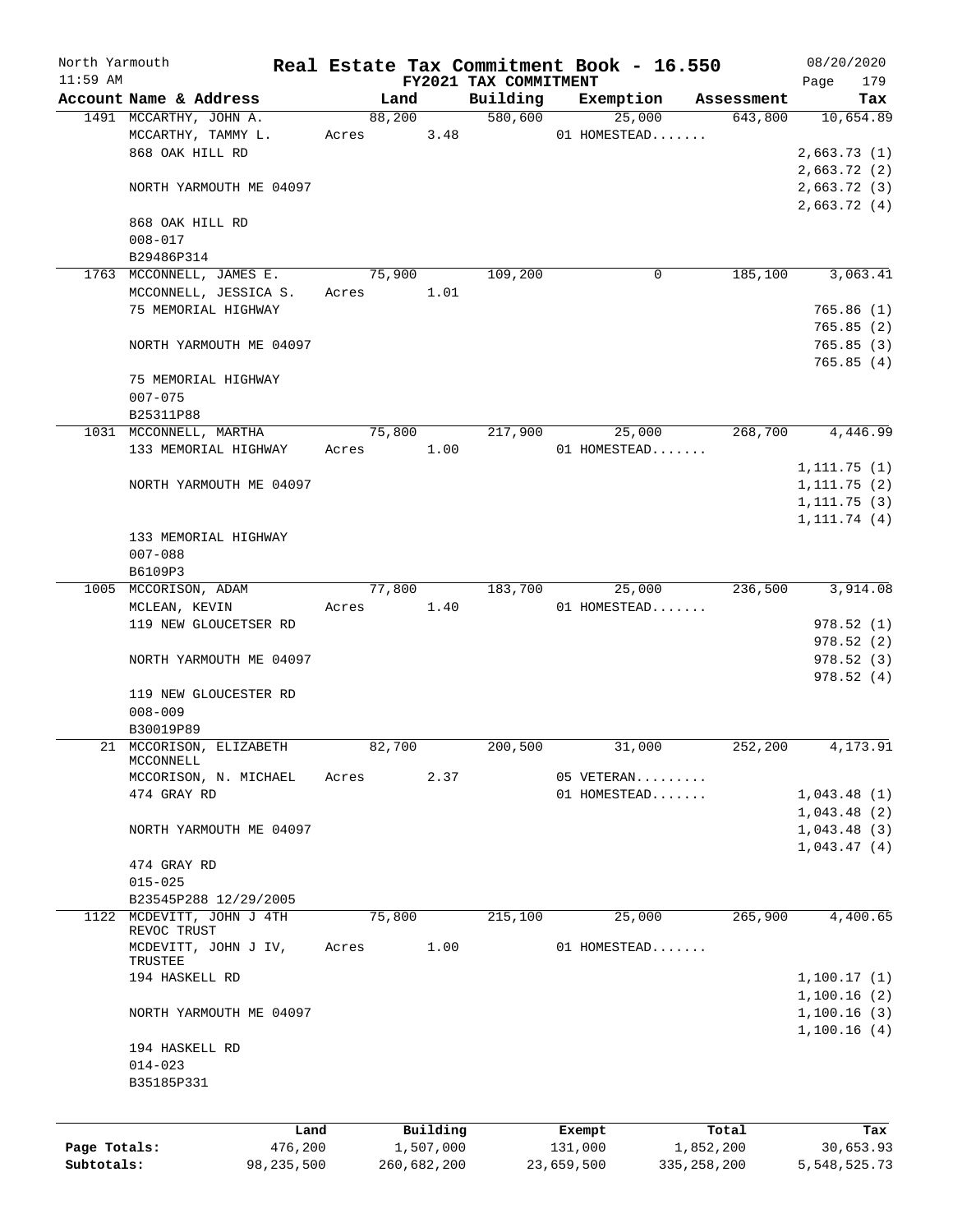| North Yarmouth<br>$11:59$ AM |                               |               | FY2021 TAX COMMITMENT | Real Estate Tax Commitment Book - 16.550 |            | 08/20/2020<br>180<br>Page  |
|------------------------------|-------------------------------|---------------|-----------------------|------------------------------------------|------------|----------------------------|
|                              | Account Name & Address        | Land          | Building              | Exemption                                | Assessment | Tax                        |
|                              | 408 MCDONOUGH, JAMES M &      | 95,800        | 632,300               | 25,000                                   | 703,100    | 11,636.31                  |
|                              | GAIL G                        |               |                       |                                          |            |                            |
|                              | 213 NEW GLOUCESTER RD         | 5.00<br>Acres |                       | 01 HOMESTEAD                             |            | 2,909.08(1)                |
|                              | NORTH YARMOUTH ME 04097       |               |                       |                                          |            | 2,909.08(2)                |
|                              |                               |               |                       |                                          |            | 2,909.08(3)                |
|                              |                               |               |                       |                                          |            | 2,909.07(4)                |
|                              | 213 NEW GLOUCESTER RD         |               |                       |                                          |            |                            |
|                              | $011 - 046$                   |               |                       |                                          |            |                            |
|                              | B32290P346 05/22/2015         |               |                       |                                          |            |                            |
|                              | 410 MCDONOUGH, JAMES M.       | 97,400        | $\Omega$              | $\mathbf 0$                              | 97,400     | 1,611.97                   |
|                              | 213 NEW GLOUCESTER ROAD Acres | 14.32         |                       |                                          |            | 403.00(1)                  |
|                              | NORTH YARMOUTH ME 04097       |               |                       |                                          |            | 402.99(2)                  |
|                              |                               |               |                       |                                          |            | 402.99(3)                  |
|                              |                               |               |                       |                                          |            | 402.99(4)                  |
|                              | SLIGO RD EXTENSION            |               |                       |                                          |            |                            |
|                              | $011 - 044$                   |               |                       |                                          |            |                            |
|                              | B33975P333                    |               |                       |                                          |            |                            |
|                              | 133 MCDUFFIE, CHRISTINE D.    | 108,300       | 314,600               | 25,000                                   | 397,900    | 6, 585.25                  |
|                              | 19 HENNINGS WAY               | 7.50<br>Acres |                       | 01 HOMESTEAD                             |            |                            |
|                              | NORTH YARMOUTH ME 04097       |               |                       |                                          |            | 1,646.32(1)                |
|                              |                               |               |                       |                                          |            | 1,646.31(2)<br>1,646.31(3) |
|                              |                               |               |                       |                                          |            | 1,646.31(4)                |
|                              | 19 HENNINGS WAY               |               |                       |                                          |            |                            |
|                              | $002 - 037$                   |               |                       |                                          |            |                            |
|                              | B27783P153 04/14/2010         |               |                       |                                          |            |                            |
|                              | 1783 MCELROY, JEFFREY B.      | 110,800       | 210,300               | 25,000                                   | 296,100    | 4,900.46                   |
|                              | MCELROY, LAURA B.             | 5.99<br>Acres |                       | 01 HOMESTEAD                             |            |                            |
|                              | 51 FARMS EDGE RD              |               |                       |                                          |            | 1,225.12(1)                |
|                              | NORTH YARMOUTH ME 04097       |               |                       |                                          |            | 1,225.12(2)<br>1,225.12(3) |
|                              |                               |               |                       |                                          |            | 1,225.10(4)                |
|                              | 51 FARMS EDGE RD              |               |                       |                                          |            |                            |
|                              | $002 - 068$                   |               |                       |                                          |            |                            |
|                              | B28683P89 05/05/2011          |               |                       |                                          |            |                            |
|                              | 1281 MCFARLAND, II, DOUGLAS   | 85,100        | 225,500               | 25,000                                   | 285,600    | 4,726.68                   |
|                              | G.<br>750 NEW GLOUCESTER RD   | Acres<br>2.85 |                       | 01 HOMESTEAD                             |            |                            |
|                              |                               |               |                       |                                          |            | 1,181.67(1)                |
|                              | NORTH YARMOUTH ME 04097       |               |                       |                                          |            | 1,181.67(2)                |
|                              |                               |               |                       |                                          |            | 1,181.67(3)                |
|                              |                               |               |                       |                                          |            | 1,181.67(4)                |
|                              | 750 NEW GLOUCESTER RD         |               |                       |                                          |            |                            |
|                              | $017 - 015$                   |               |                       |                                          |            |                            |
|                              | B14013P94                     |               |                       |                                          |            |                            |
|                              | 266 MCGINN, MICHAEL L.        | 75,800        | 129,600               | 25,000                                   | 180,400    | 2,985.62                   |
|                              | 169 WALNUT HILL RD            | 1.00<br>Acres |                       | 01 HOMESTEAD                             |            | 746.41 (1)                 |
|                              | NORTH YARMOUTH ME 04097       |               |                       |                                          |            | 746.41 (2)                 |
|                              |                               |               |                       |                                          |            | 746.41 (3)                 |
|                              |                               |               |                       |                                          |            | 746.39(4)                  |
|                              | 169 WALNUT HILL RD            |               |                       |                                          |            |                            |
|                              | $001 - 076$                   |               |                       |                                          |            |                            |
|                              | B11477P267                    |               |                       |                                          |            |                            |
|                              |                               |               |                       |                                          |            |                            |
|                              |                               |               |                       |                                          |            |                            |
|                              | Land                          | Building      |                       | Exempt                                   | Total      | Tax                        |

|              | ------     | --------    | --------   | -----         | ----         |
|--------------|------------|-------------|------------|---------------|--------------|
| Page Totals: | 573,200    | 1,512,300   | 125,000    | 1,960,500     | 32,446.29    |
| Subtotals:   | 98,808,700 | 262,194,500 | 23,784,500 | 337, 218, 700 | 5,580,972.02 |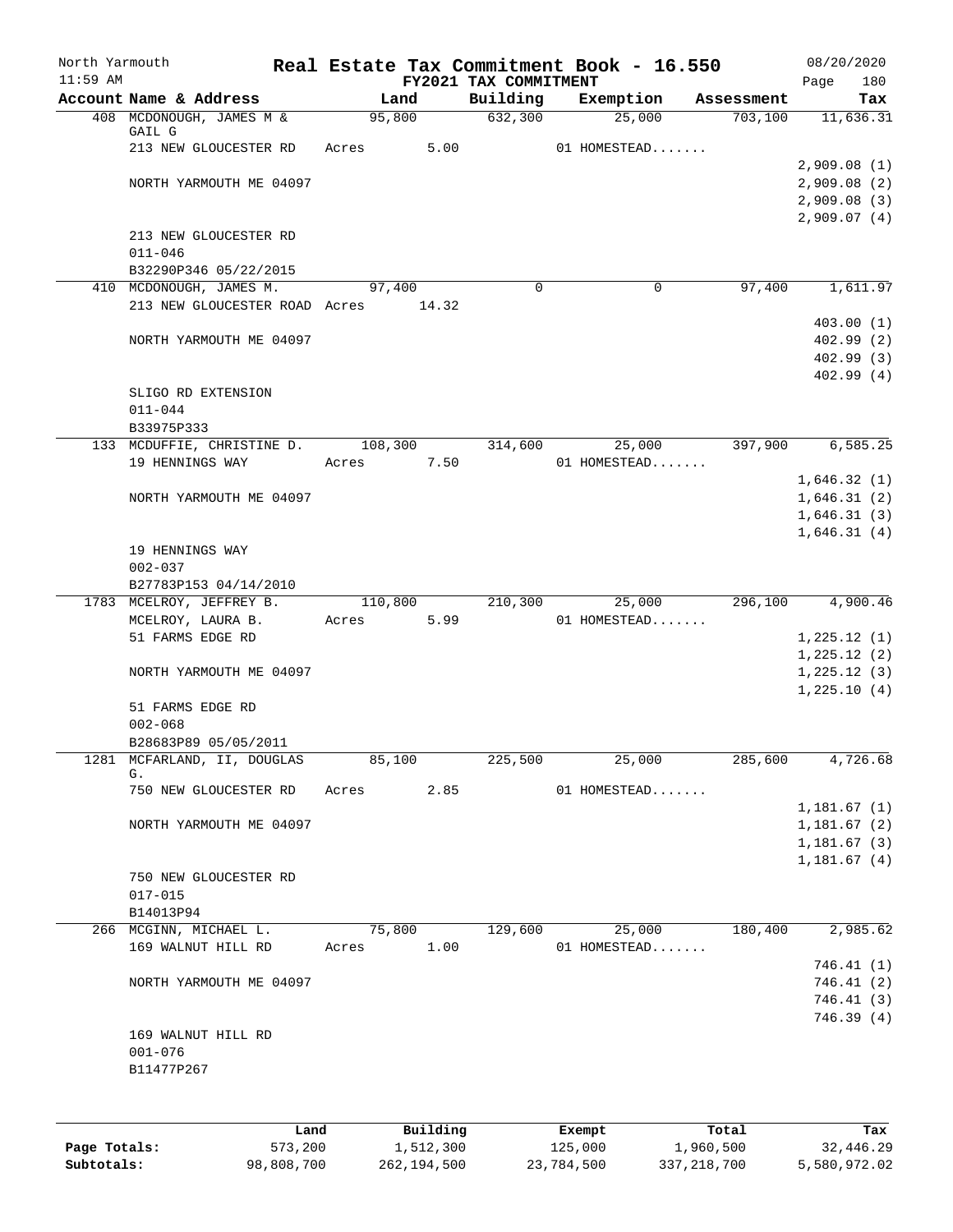| North Yarmouth             |                                                |            |        |             |                                   | Real Estate Tax Commitment Book - 16.550 |                          | 08/20/2020                 |
|----------------------------|------------------------------------------------|------------|--------|-------------|-----------------------------------|------------------------------------------|--------------------------|----------------------------|
| $11:59$ AM                 | Account Name & Address                         |            | Land   |             | FY2021 TAX COMMITMENT<br>Building | Exemption                                | Assessment               | 181<br>Page<br>Tax         |
|                            | 618 MCGLINN, ELIZABETH C &                     |            | 97,800 |             | 297,600                           | 25,000                                   | 370,400                  | 6,130.12                   |
|                            | COURY, JT                                      |            |        |             |                                   |                                          |                          |                            |
|                            | 294 GRAY ROAD                                  |            | Acres  | 5.39        |                                   | 01 HOMESTEAD                             |                          |                            |
|                            |                                                |            |        |             |                                   |                                          |                          | 1,532.53(1)                |
|                            | NORTH YARMOUTH ME 04097                        |            |        |             |                                   |                                          |                          | 1,532.53(2)<br>1,532.53(3) |
|                            |                                                |            |        |             |                                   |                                          |                          | 1,532.53(4)                |
|                            | 294 GRAY RD                                    |            |        |             |                                   |                                          |                          |                            |
|                            | $014 - 100$                                    |            |        |             |                                   |                                          |                          |                            |
|                            | B33150P89                                      |            |        |             |                                   |                                          |                          |                            |
|                            | 1833 MCGONAGLE, KATHLEEN D                     |            | 77,100 |             | 181,900                           | 33,500                                   | 225,500                  | 3,732.03                   |
|                            | 5 DUNN DR                                      |            | Acres  | 1.26        |                                   | 103 SOL3 4000-7999 WATTS                 |                          |                            |
|                            | NORTH YARMOUTH ME 04097                        |            |        |             |                                   | 01 HOMESTEAD                             |                          | 933.01 (1)<br>933.01 (2)   |
|                            |                                                |            |        |             |                                   |                                          |                          | 933.01 (3)                 |
|                            |                                                |            |        |             |                                   |                                          |                          | 933.00(4)                  |
|                            | 5 DUNN DR                                      |            |        |             |                                   |                                          |                          |                            |
|                            | $008 - 033 - 002$                              |            |        |             |                                   |                                          |                          |                            |
|                            | B35336P282                                     |            |        |             |                                   |                                          |                          |                            |
|                            | 759 MCGUFFEY, SUZANNE G. - 118,000<br>HEIRS OF |            |        |             | 270,700                           | $\mathbf 0$                              | 388,700                  | 6,432.99                   |
|                            | 1080 17TH STREET                               |            | Acres  | 9.44        |                                   |                                          |                          |                            |
|                            |                                                |            |        |             |                                   |                                          |                          | 1,608.25(1)                |
|                            | MARION IA 52302                                |            |        |             |                                   |                                          |                          | 1,608.25(2)                |
|                            |                                                |            |        |             |                                   |                                          |                          | 1,608.25(3)                |
|                            |                                                |            |        |             |                                   |                                          |                          | 1,608.24(4)                |
|                            | 207 LUFKIN RD<br>$015 - 005$                   |            |        |             |                                   |                                          |                          |                            |
|                            | B25998P30                                      |            |        |             |                                   |                                          |                          |                            |
|                            | 2021 MCGUFFY, SUZANNE G                        |            | 75,800 |             | 0                                 | 0                                        | 75,800                   | 1,254.49                   |
|                            | LUFKIN RD                                      |            | Acres  | 2.10        |                                   |                                          |                          |                            |
|                            |                                                |            |        |             |                                   |                                          |                          | 313.63(1)                  |
|                            | NORTH YARMOUTH ME 04097                        |            |        |             |                                   |                                          |                          | 313.62(2)                  |
|                            |                                                |            |        |             |                                   |                                          |                          | 313.62(3)                  |
|                            | LUFKIN RD                                      |            |        |             |                                   |                                          |                          | 313.62(4)                  |
|                            | $010 - 001 - 004$                              |            |        |             |                                   |                                          |                          |                            |
|                            | B21253P279                                     |            |        |             |                                   |                                          |                          |                            |
| 1418                       | MCGUINNESS III, THOMAS                         |            | 76,700 |             | 343,300                           | 25,000                                   | 395,000                  | 6,537.25                   |
|                            | P & AMANDA L                                   |            |        | 1.17        |                                   | 01 HOMESTEAD                             |                          |                            |
|                            | 168 MILLIKEN RD                                |            | Acres  |             |                                   |                                          |                          | 1,634.32(1)                |
|                            | NORTH YARMOUTH ME 04097                        |            |        |             |                                   |                                          |                          | 1,634.31(2)                |
|                            |                                                |            |        |             |                                   |                                          |                          | 1,634.31(3)                |
|                            |                                                |            |        |             |                                   |                                          |                          | 1,634.31(4)                |
|                            | 168 MILLIKEN RD                                |            |        |             |                                   |                                          |                          |                            |
|                            | $017 - 049$                                    |            |        |             |                                   |                                          |                          |                            |
| 1864                       | B32659P47<br>MCHENRY, JOSHUA J &               |            | 91,800 |             | 306,100                           | 41,000                                   | 356,900                  | 5,906.70                   |
|                            | MEGAN T                                        |            |        |             |                                   |                                          |                          |                            |
|                            | 31 HUNTERS WAY                                 |            | Acres  | 4.19        |                                   | 104 SOL4 8000-15999 WATTS                |                          |                            |
|                            |                                                |            |        |             |                                   | 01 HOMESTEAD                             |                          | 1,476.68(1)                |
|                            | NORTH YARMOUTH ME 04097                        |            |        |             |                                   |                                          |                          | 1,476.68(2)                |
|                            |                                                |            |        |             |                                   |                                          |                          | 1,476.68(3)<br>1,476.66(4) |
|                            | 31 HUNTERS WAY                                 |            |        |             |                                   |                                          |                          |                            |
|                            | $012 - 025 - 002$                              |            |        |             |                                   |                                          |                          |                            |
|                            | B32963P105                                     |            |        |             |                                   |                                          |                          |                            |
|                            |                                                |            |        |             |                                   |                                          |                          |                            |
|                            |                                                | Land       |        | Building    |                                   | Exempt                                   | Total                    | Tax                        |
| Page Totals:<br>Subtotals: |                                                | 537,200    |        | 1,399,600   |                                   | 124,500                                  | 1,812,300<br>339,031,000 | 29,993.58<br>5,610,965.60  |
|                            |                                                | 99,345,900 |        | 263,594,100 |                                   | 23,909,000                               |                          |                            |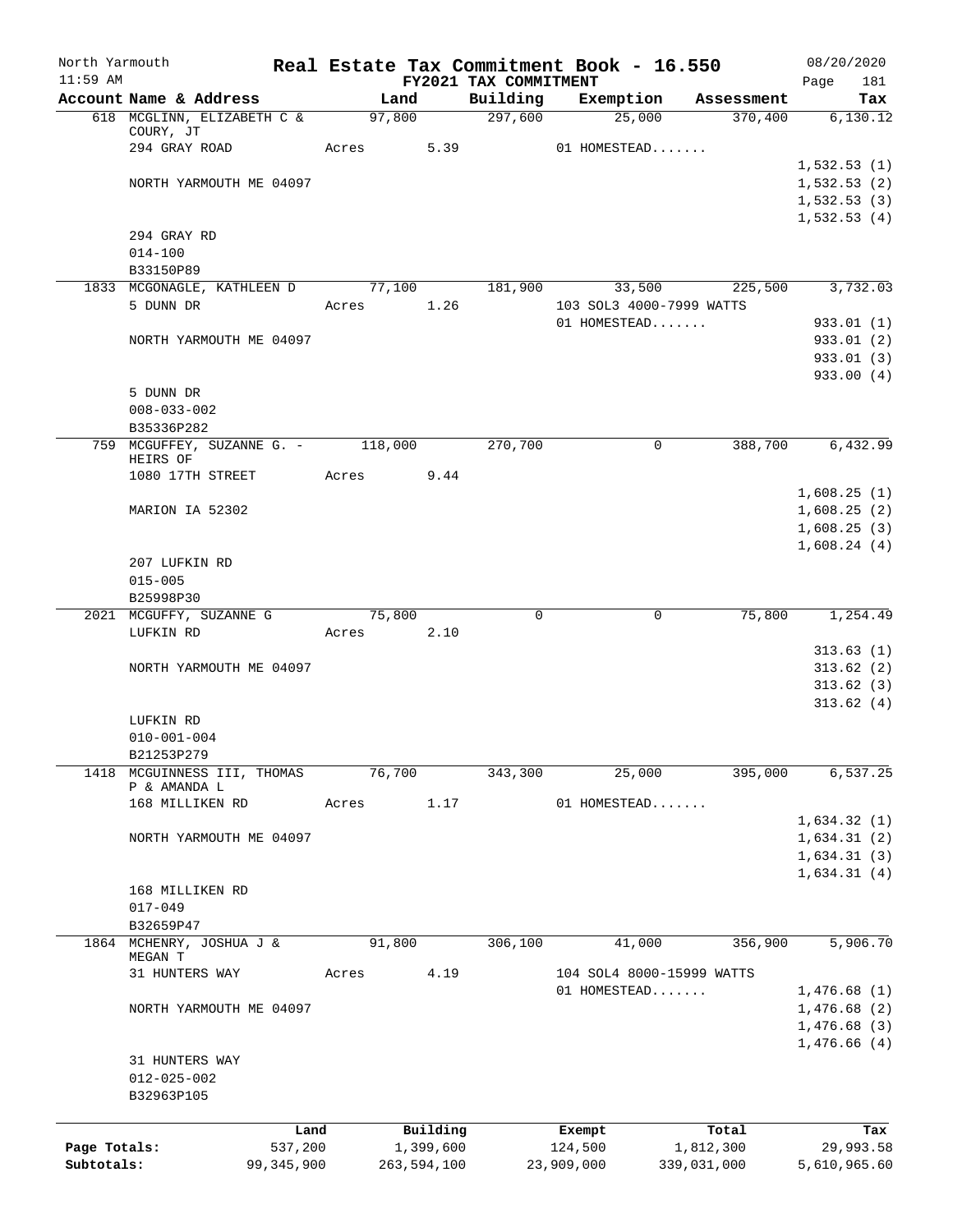| North Yarmouth |                                    |             |      |                            | Real Estate Tax Commitment Book - 16.550 |                       | 08/20/2020   |
|----------------|------------------------------------|-------------|------|----------------------------|------------------------------------------|-----------------------|--------------|
| $11:59$ AM     | Account Name & Address             | Land        |      | FY2021 TAX COMMITMENT      |                                          |                       | 182<br>Page  |
|                | 1315 MCINTYRE, II, JOSEPH M.       |             |      | Building<br>78,600 237,400 | Exemption<br>25,000                      | Assessment<br>291,000 | Tax          |
|                | 613 NEW GLOUCESTER RD              | Acres 1.55  |      |                            | 01 HOMESTEAD                             |                       | 4,816.05     |
|                |                                    |             |      |                            |                                          |                       | 1, 204.02(1) |
|                | NORTH YARMOUTH ME 04097            |             |      |                            |                                          |                       | 1,204.01(2)  |
|                |                                    |             |      |                            |                                          |                       | 1, 204.01(3) |
|                |                                    |             |      |                            |                                          |                       | 1,204.01(4)  |
|                | 613 NEW GLOUCESTER RD              |             |      |                            |                                          |                       |              |
|                | $016 - 124$                        |             |      |                            |                                          |                       |              |
|                | B15304P169                         |             |      |                            |                                          |                       |              |
|                | 663 MCIVOR, LAURA                  | 142,300     |      | 190,500                    | 0                                        | 332,800               | 5,507.84     |
|                | 376 NEW GLOUCESTER RD              | Acres 15.00 |      |                            |                                          |                       |              |
|                |                                    |             |      |                            |                                          |                       | 1,376.96(1)  |
|                | NORTH YARMOUTH ME 04097            |             |      |                            |                                          |                       | 1,376.96(2)  |
|                |                                    |             |      |                            |                                          |                       | 1,376.96(3)  |
|                |                                    |             |      |                            |                                          |                       | 1,376.96(4)  |
|                | 376 NEW GLOUCESTER RD              |             |      |                            |                                          |                       |              |
|                | $012 - 067$                        |             |      |                            |                                          |                       |              |
|                | B35572P20                          |             |      |                            |                                          |                       |              |
|                | 447 MCKENZIE, ANNE-MARIE F. 99,900 |             |      | 273,100                    | 25,000                                   | 348,000               | 5,759.40     |
|                | 6 SERENDIPITY LANE                 | Acres       | 5.82 |                            | 01 HOMESTEAD                             |                       |              |
|                |                                    |             |      |                            |                                          |                       | 1,439.85(1)  |
|                | NORTH YARMOUTH ME 04097            |             |      |                            |                                          |                       | 1,439.85(2)  |
|                |                                    |             |      |                            |                                          |                       | 1,439.85(3)  |
|                |                                    |             |      |                            |                                          |                       | 1,439.85(4)  |
|                | 6 SERENDIPITY LN                   |             |      |                            |                                          |                       |              |
|                | $013 - 059$                        |             |      |                            |                                          |                       |              |
|                | B31205P92 12/04/2013               |             |      |                            |                                          |                       |              |
|                | 158 MCKENZIE, KEVIN E              | 79,600      |      | 98,300                     | 25,000                                   | 152,900               | 2,530.50     |
|                | 649 HODSDON RD                     | Acres       | 1.76 |                            | 01 HOMESTEAD                             |                       |              |
|                |                                    |             |      |                            |                                          |                       | 632.63(1)    |
|                | POWNAL ME 04069                    |             |      |                            |                                          |                       | 632.63 (2)   |
|                |                                    |             |      |                            |                                          |                       | 632.63(3)    |
|                |                                    |             |      |                            |                                          |                       | 632.61(4)    |
|                | 863 NORTH RD                       |             |      |                            |                                          |                       |              |
|                | $003 - 039$<br>B32647P272          |             |      |                            |                                          |                       |              |
|                | 529 MCLAIN, ANNE C.                | 80,500      |      | 263,800                    | 25,000                                   | 319,300               | 5,284.42     |
|                | 36 WEST POWNAL RD                  | Acres       | 1.94 |                            | 01 HOMESTEAD                             |                       |              |
|                |                                    |             |      |                            |                                          |                       | 1,321.11(1)  |
|                | NORTH YARMOUTH ME 04097            |             |      |                            |                                          |                       | 1,321.11(2)  |
|                |                                    |             |      |                            |                                          |                       | 1,321.11(3)  |
|                |                                    |             |      |                            |                                          |                       | 1,321.09(4)  |
|                | 36 WEST POWNAL RD                  |             |      |                            |                                          |                       |              |
|                | $009 - 082$                        |             |      |                            |                                          |                       |              |
|                | B24013P244                         |             |      |                            |                                          |                       |              |
|                | 1579 MCLAUGHLIN, DAVID O.          | 106,800     |      | 345,100                    | 25,000                                   | 426,900               | 7,065.20     |
|                | 47 STOWELL BROOKE                  | Acres       | 2.28 |                            | 01 HOMESTEAD                             |                       |              |
|                |                                    |             |      |                            |                                          |                       | 1,766.30(1)  |
|                | NORTH YARMOUTH ME 04097            |             |      |                            |                                          |                       | 1,766.30(2)  |
|                |                                    |             |      |                            |                                          |                       | 1,766.30(3)  |
|                |                                    |             |      |                            |                                          |                       | 1,766.30(4)  |
|                | 47 STOWELL BROOKE                  |             |      |                            |                                          |                       |              |
|                | $016 - 023$                        |             |      |                            |                                          |                       |              |
|                | B28270P17 11/12/2010               |             |      |                            |                                          |                       |              |
|                |                                    |             |      |                            |                                          |                       |              |
|                |                                    |             |      |                            |                                          |                       |              |

|              | Land       | Building    | Exempt     | Total       | Tax          |
|--------------|------------|-------------|------------|-------------|--------------|
| Page Totals: | 587,700    | 1,408,200   | 125,000    | 1,870,900   | 30,963.41    |
| Subtotals:   | 99,933,600 | 265,002,300 | 24,034,000 | 340,901,900 | 5,641,929.01 |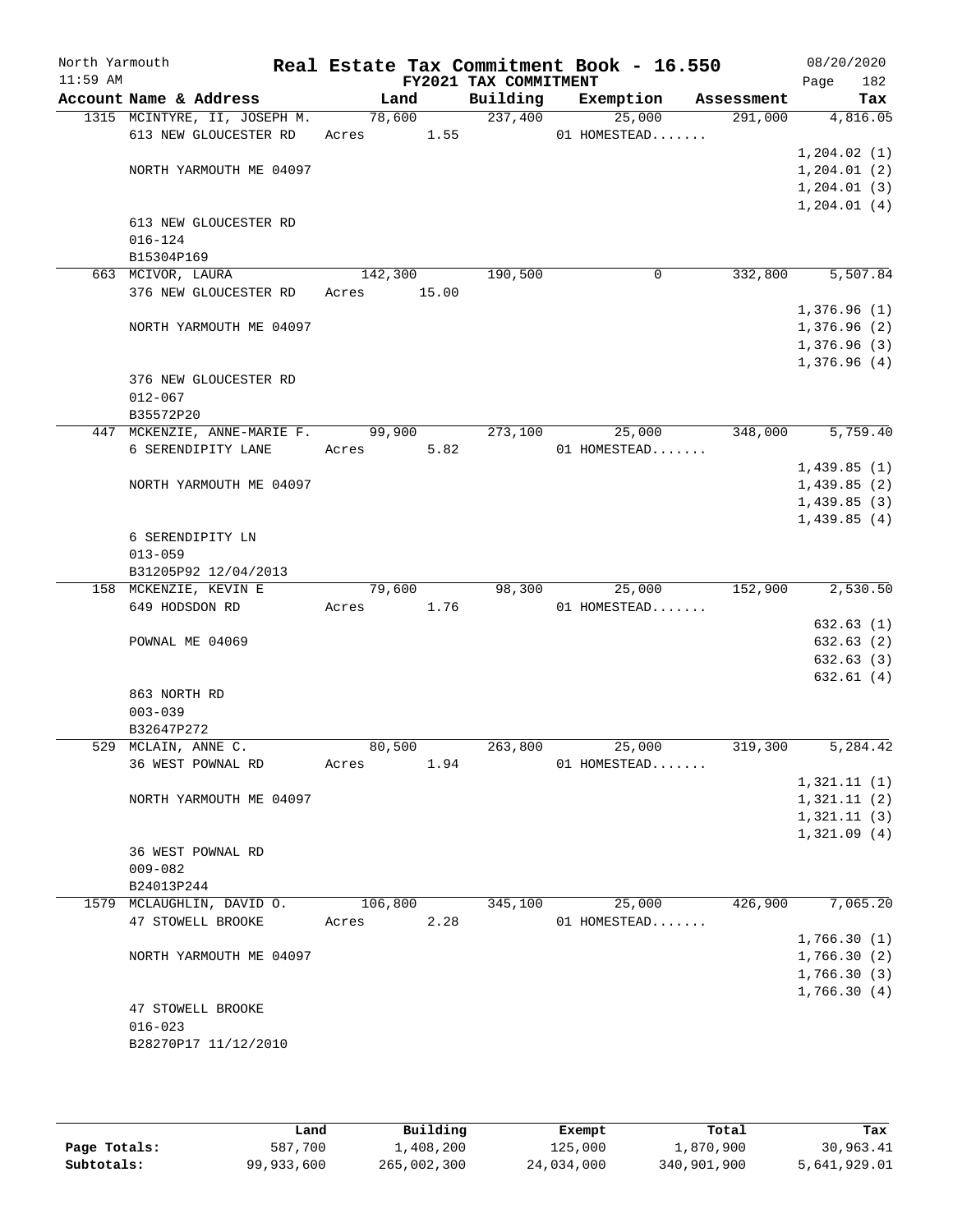| North Yarmouth<br>$11:59$ AM |                            |       |            |             | FY2021 TAX COMMITMENT | Real Estate Tax Commitment Book - 16.550 |               | 08/20/2020<br>Page<br>183 |
|------------------------------|----------------------------|-------|------------|-------------|-----------------------|------------------------------------------|---------------|---------------------------|
|                              | Account Name & Address     |       | Land       |             | Building              | Exemption                                | Assessment    | Tax                       |
|                              | 279 MCMANN, PATRICIA       |       | 100,800    |             | 185,600               | 25,000                                   | 261,400       | 4,326.17                  |
|                              | P.O. BOX 42A               |       | Acres 6.00 |             |                       | 01 HOMESTEAD                             |               |                           |
|                              |                            |       |            |             |                       |                                          |               | 1,081.55(1)               |
|                              | CUMBERLAND ME 04021        |       |            |             |                       |                                          |               | 1,081.54(2)               |
|                              |                            |       |            |             |                       |                                          |               | 1,081.54(3)               |
|                              |                            |       |            |             |                       |                                          |               | 1,081.54(4)               |
|                              | 12 SHADY BROOK DR          |       |            |             |                       |                                          |               |                           |
|                              | $004 - 088$                |       |            |             |                       |                                          |               |                           |
|                              | B7209P83                   |       |            |             |                       |                                          |               |                           |
|                              | 94 MCNAMARA, SCOTT M.      |       | 6,800      |             | $\Omega$              | $\Omega$                                 | 6,800         | 112.54                    |
|                              | 381 GREELY RD EXT          |       | Acres 0.28 |             |                       |                                          |               |                           |
|                              |                            |       |            |             |                       |                                          |               | 28.14(1)                  |
|                              | CUMBERLAND ME 04021        |       |            |             |                       |                                          |               | 28.14(2)                  |
|                              |                            |       |            |             |                       |                                          |               | 28.14(3)                  |
|                              |                            |       |            |             |                       |                                          |               | 28.12(4)                  |
|                              | GREELY RD EXT              |       |            |             |                       |                                          |               |                           |
|                              | $004 - 060$                |       |            |             |                       |                                          |               |                           |
|                              | B14633P264                 |       |            |             |                       |                                          |               |                           |
|                              | 90 MCNEELY, BERNARD T &    |       | 76,800     |             | 170,900               | 25,000                                   | 222,700       | 3,685.69                  |
|                              | MEG M                      |       |            |             |                       |                                          |               |                           |
|                              | 1055 NORTH RD              |       | Acres 1.20 |             |                       | 01 HOMESTEAD                             |               |                           |
|                              |                            |       |            |             |                       |                                          |               | 921.43(1)                 |
|                              | NORTH YARMOUTH ME 04097    |       |            |             |                       |                                          |               | 921.42(2)                 |
|                              |                            |       |            |             |                       |                                          |               | 921.42(3)                 |
|                              |                            |       |            |             |                       |                                          |               | 921.42(4)                 |
|                              | 1055 NORTH RD              |       |            |             |                       |                                          |               |                           |
|                              | $006 - 019$                |       |            |             |                       |                                          |               |                           |
|                              | B33649P252                 |       |            |             |                       |                                          |               |                           |
|                              | 903 MCNEIL JAMIE L & JAMES |       | 77,800     |             | 160,400               | $\mathbf 0$                              | 238,200       | 3,942.21                  |
|                              | S<br>42 DEXTER LN          | Acres |            | 1.40        |                       |                                          |               |                           |
|                              |                            |       |            |             |                       |                                          |               | 985.56(1)                 |
|                              | NORTH YARMOUTH ME 04097    |       |            |             |                       |                                          |               | 985.55(2)                 |
|                              |                            |       |            |             |                       |                                          |               | 985.55(3)                 |
|                              |                            |       |            |             |                       |                                          |               | 985.55(4)                 |
|                              | 42 DEXTER LN               |       |            |             |                       |                                          |               |                           |
|                              | $007 - 046$                |       |            |             |                       |                                          |               |                           |
|                              | B36142P41                  |       |            |             |                       |                                          |               |                           |
|                              | 342 MCNEIL, III, DONALD A. |       | 75,800     |             | 239,300               | 25,000                                   | 290,100       | 4,801.16                  |
|                              | 146 WALNUT HILL RD         | Acres |            | 1.00        |                       | 01 HOMESTEAD                             |               |                           |
|                              |                            |       |            |             |                       |                                          |               | 1, 200.29(1)              |
|                              | NORTH YARMOUTH ME 04097    |       |            |             |                       |                                          |               | 1, 200.29(2)              |
|                              |                            |       |            |             |                       |                                          |               | 1, 200.29(3)              |
|                              |                            |       |            |             |                       |                                          |               | 1, 200.29(4)              |
|                              | 146 WALNUT HILL RD         |       |            |             |                       |                                          |               |                           |
|                              | $001 - 054$                |       |            |             |                       |                                          |               |                           |
|                              | B15615P9                   |       |            |             |                       |                                          |               |                           |
|                              | 1173 MEAKIN, WILLIAM &     |       | 77,300     |             | 199,500               | 25,000                                   | 251,800       | 4,167.29                  |
|                              | JESSICA                    |       |            |             |                       |                                          |               |                           |
|                              | 19 MILL RD                 | Acres |            | 1.30        |                       | 01 HOMESTEAD                             |               |                           |
|                              |                            |       |            |             |                       |                                          |               | 1,041.83(1)               |
|                              | NORTH YARMOUTH ME 04097    |       |            |             |                       |                                          |               | 1,041.82(2)               |
|                              |                            |       |            |             |                       |                                          |               | 1,041.82(3)               |
|                              |                            |       |            |             |                       |                                          |               | 1,041.82(4)               |
|                              | 19 MILL RD                 |       |            |             |                       |                                          |               |                           |
|                              | $015 - 021$                |       |            |             |                       |                                          |               |                           |
|                              | B34133P121                 |       |            |             |                       |                                          |               |                           |
|                              |                            |       |            |             |                       |                                          |               |                           |
|                              |                            | Land  |            | Building    |                       | Exempt                                   | Total         | Tax                       |
| Page Totals:                 | 415,300                    |       |            | 955,700     |                       | 100,000                                  | 1,271,000     | 21,035.06                 |
| Subtotals:                   | 100,348,900                |       |            | 265,958,000 |                       | 24, 134, 000                             | 342, 172, 900 | 5,662,964.07              |
|                              |                            |       |            |             |                       |                                          |               |                           |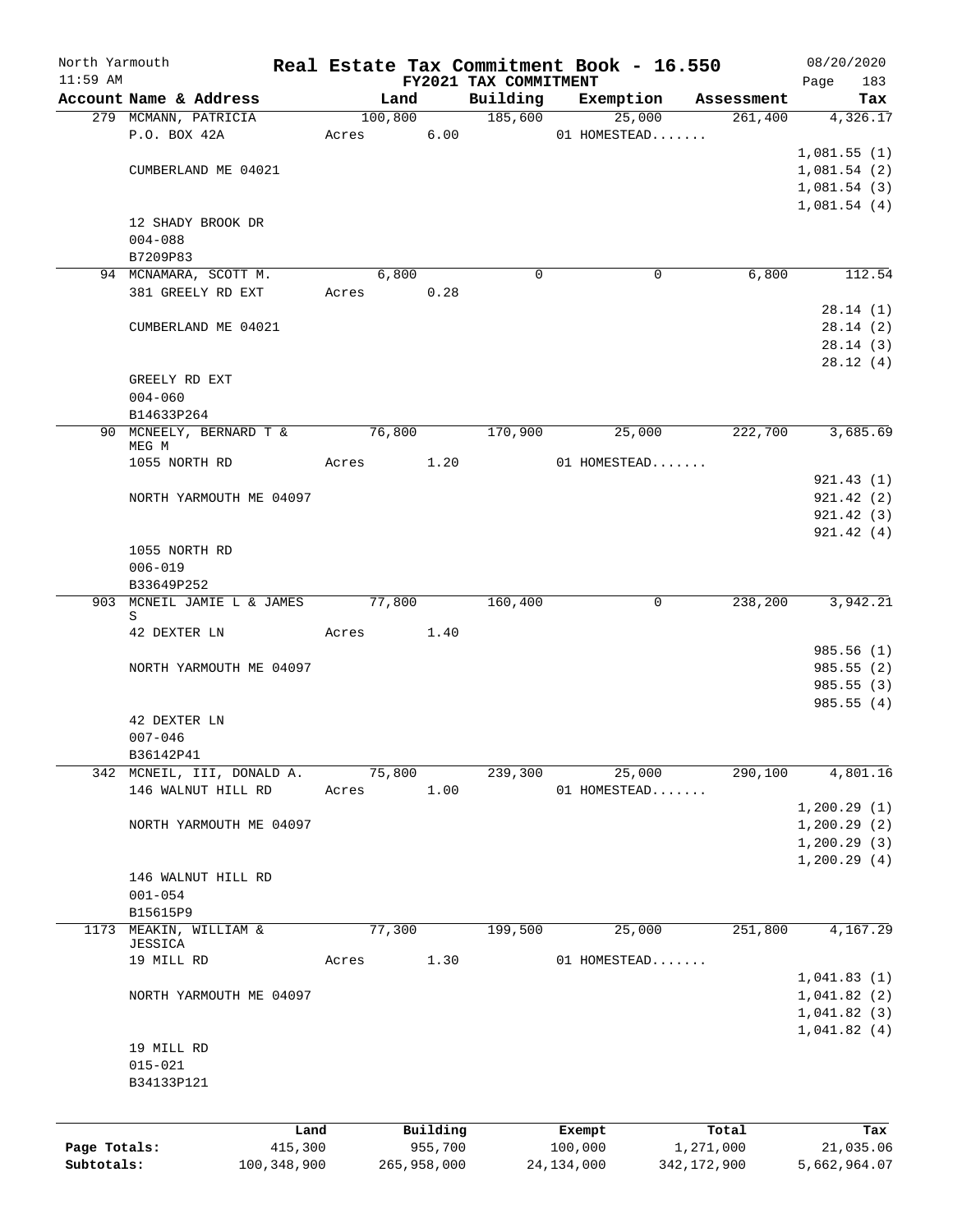| North Yarmouth |                                                   |                 |                |                     |                       | Real Estate Tax Commitment Book - 16.550 |                       | 08/20/2020       |
|----------------|---------------------------------------------------|-----------------|----------------|---------------------|-----------------------|------------------------------------------|-----------------------|------------------|
| $11:59$ AM     |                                                   |                 |                |                     | FY2021 TAX COMMITMENT |                                          |                       | 184<br>Page      |
|                | Account Name & Address<br>1684 MECHAM, JUSTIN AND |                 | Land<br>84,000 |                     | Building<br>302,500   | Exemption                                | Assessment<br>361,500 | Tax<br>5,982.83  |
|                | CHRISTA                                           |                 |                |                     |                       | 25,000                                   |                       |                  |
|                | 6 ROSSI LANE                                      |                 | Acres          | 2.63                |                       | 01 HOMESTEAD                             |                       |                  |
|                |                                                   |                 |                |                     |                       |                                          |                       | 1,495.71(1)      |
|                | NORTH YARMOUTH ME 04097                           |                 |                |                     |                       |                                          |                       | 1,495.71(2)      |
|                |                                                   |                 |                |                     |                       |                                          |                       | 1,495.71(3)      |
|                |                                                   |                 |                |                     |                       |                                          |                       | 1,495.70(4)      |
|                | 6 ROSSI LANE                                      |                 |                |                     |                       |                                          |                       |                  |
|                | $011 - 022$                                       |                 |                |                     |                       |                                          |                       |                  |
|                | B34017P299<br>763 MEDRANO, RENATO L.              |                 | 76,600         |                     | 268,700               |                                          | 320,300               | 5,300.97         |
|                | 38 HEATHER LOCH                                   |                 | Acres          | 1.16                |                       | 25,000<br>01 HOMESTEAD                   |                       |                  |
|                |                                                   |                 |                |                     |                       |                                          |                       | 1,325.25(1)      |
|                | NORTH YARMOUTH ME 04097                           |                 |                |                     |                       |                                          |                       | 1,325.24(2)      |
|                |                                                   |                 |                |                     |                       |                                          |                       | 1,325.24(3)      |
|                |                                                   |                 |                |                     |                       |                                          |                       | 1,325.24(4)      |
|                | 38 HEATHER LOCH                                   |                 |                |                     |                       |                                          |                       |                  |
|                | $004 - 155$                                       |                 |                |                     |                       |                                          |                       |                  |
|                | B23983P311                                        |                 |                |                     |                       |                                          |                       |                  |
|                | 1836 MEEHAN STEWART, MARY E.                      |                 | 100,800        |                     | 178,400               | 0                                        | 279,200               | 4,620.76         |
|                | 19 MEEHAN LN                                      |                 | Acres          | 6.00                |                       |                                          |                       |                  |
|                |                                                   |                 |                |                     |                       |                                          |                       | 1, 155.19(1)     |
|                | NORTH YARMOUTH ME 04097                           |                 |                |                     |                       |                                          |                       | 1, 155.19(2)     |
|                |                                                   |                 |                |                     |                       |                                          |                       | 1, 155.19(3)     |
|                |                                                   |                 |                |                     |                       |                                          |                       | 1, 155.19(4)     |
|                | 19 MEEHAN LN                                      |                 |                |                     |                       |                                          |                       |                  |
|                | $013 - 013 - A$                                   |                 |                |                     |                       |                                          |                       |                  |
| 1857           | B29955P285<br>MEEHAN, MICHAEL D                   |                 | 26,900         |                     | 0                     | 0                                        | 26,900                | 445.20           |
|                | MEEHAN, REBECCA L                                 |                 | Acres          | 5.38                |                       |                                          |                       |                  |
|                | 2 DRAGONFLY LN                                    |                 |                |                     |                       |                                          |                       | 111.30(1)        |
|                |                                                   |                 |                |                     |                       |                                          |                       | 111.30(2)        |
|                | NORTH YARMOUTH ME 04097                           |                 |                |                     |                       |                                          |                       | 111.30(3)        |
|                |                                                   |                 |                |                     |                       |                                          |                       | 111.30(4)        |
|                | CLUFF RD                                          |                 |                |                     |                       |                                          |                       |                  |
|                | $013 - 004 - 001$                                 |                 |                |                     |                       |                                          |                       |                  |
|                | B32162P176 03/27/2015                             |                 |                |                     |                       |                                          |                       |                  |
|                | 1353 MEEHAN, MICHAEL D. &                         |                 | 117,700        |                     | 209,900               | 25,000                                   | 302,600               | 5,008.03         |
|                | REBECCA 1.<br>P.O. BOX 7                          |                 | Acres          | 9.38                |                       | 01 HOMESTEAD                             |                       |                  |
|                |                                                   |                 |                |                     |                       |                                          |                       | 1, 252.01(1)     |
|                | POWNAL ME 04069-0007                              |                 |                |                     |                       |                                          |                       | 1, 252.01(2)     |
|                |                                                   |                 |                |                     |                       |                                          |                       | 1, 252.01(3)     |
|                |                                                   |                 |                |                     |                       |                                          |                       | 1,252.00(4)      |
|                | 2 DRAGONFLY LANE                                  |                 |                |                     |                       |                                          |                       |                  |
|                | $013 - 010$                                       |                 |                |                     |                       |                                          |                       |                  |
|                | B23208P201                                        |                 |                |                     |                       |                                          |                       |                  |
| 1950           | MEEHAN, STEPHEN                                   |                 | 57,300         |                     | 0                     | 0                                        | 57,300                | 948.32           |
|                | 0 MEEHAN LANE                                     |                 | Acres          | 4.36                |                       |                                          |                       |                  |
|                |                                                   |                 |                |                     |                       |                                          |                       | 237.08(1)        |
|                | NORTH YARMOUTH ME 04097                           |                 |                |                     |                       |                                          |                       | 237.08 (2)       |
|                |                                                   |                 |                |                     |                       |                                          |                       | 237.08 (3)       |
|                |                                                   |                 |                |                     |                       |                                          |                       | 237.08(4)        |
|                | MEEHAN LANE                                       |                 |                |                     |                       |                                          |                       |                  |
|                | $013 - 014 - 001$                                 |                 |                |                     |                       |                                          |                       |                  |
|                | BPBP21                                            |                 |                |                     |                       |                                          |                       |                  |
|                |                                                   |                 |                |                     |                       |                                          |                       |                  |
|                |                                                   |                 |                |                     |                       |                                          |                       |                  |
| Page Totals:   |                                                   | Land<br>463,300 |                | Building<br>959,500 |                       | Exempt<br>75,000                         | Total<br>1,347,800    | Tax<br>22,306.11 |
| Subtotals:     |                                                   | 100,812,200     |                | 266, 917, 500       |                       | 24,209,000                               | 343,520,700           | 5,685,270.18     |
|                |                                                   |                 |                |                     |                       |                                          |                       |                  |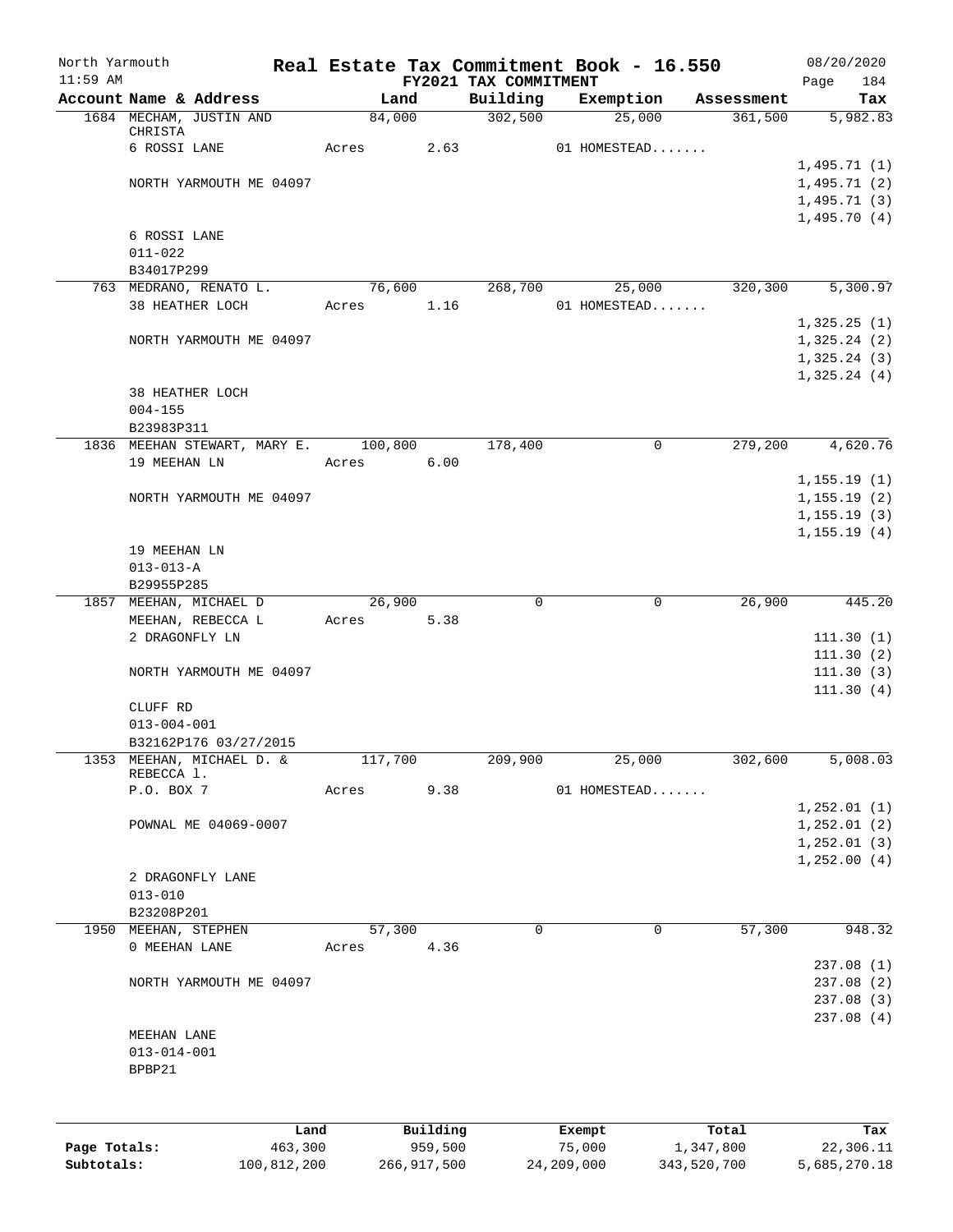| North Yarmouth |                                       |             |                 |             |                         | Real Estate Tax Commitment Book - 16.550 |                      | 08/20/2020                 |
|----------------|---------------------------------------|-------------|-----------------|-------------|-------------------------|------------------------------------------|----------------------|----------------------------|
| $11:59$ AM     |                                       |             |                 |             | FY2021 TAX COMMITMENT   |                                          |                      | Page<br>185                |
|                | Account Name & Address                |             |                 | Land        | Building<br>$\mathbf 0$ | Exemption<br>$\mathbf 0$                 | Assessment<br>36,500 | Tax                        |
|                | 1951 MEEHAN, STEPHEN<br>0 MEEHAN LANE |             | 36,500<br>Acres | 7.53        |                         |                                          |                      | 604.08                     |
|                |                                       |             |                 |             |                         |                                          |                      | 151.02(1)                  |
|                | NORTH YARMOUTH ME 04097               |             |                 |             |                         |                                          |                      | 151.02(2)                  |
|                |                                       |             |                 |             |                         |                                          |                      | 151.02(3)                  |
|                |                                       |             |                 |             |                         |                                          |                      | 151.02(4)                  |
|                | MEEHAN LANE                           |             |                 |             |                         |                                          |                      |                            |
|                | $013 - 014 - 002$                     |             |                 |             |                         |                                          |                      |                            |
|                | BPBP21                                |             |                 |             |                         |                                          |                      |                            |
|                | 1952 MEEHAN, STEPHEN                  |             | 35,400          |             | 0                       | 0                                        | 35,400               | 585.87                     |
|                | 0 MEEHAN LANE                         |             | Acres           | 8.25        |                         |                                          |                      |                            |
|                |                                       |             |                 |             |                         |                                          |                      | 146.47(1)                  |
|                | NORTH YARMOUTH ME 04097               |             |                 |             |                         |                                          |                      | 146.47(2)                  |
|                |                                       |             |                 |             |                         |                                          |                      | 146.47(3)                  |
|                |                                       |             |                 |             |                         |                                          |                      | 146.46(4)                  |
|                | MEEHAN LANE                           |             |                 |             |                         |                                          |                      |                            |
|                | $013 - 014 - 003$                     |             |                 |             |                         |                                          |                      |                            |
|                | BPBP21                                |             |                 |             |                         |                                          |                      |                            |
|                | 1352 MEEHAN, STEPHEN &                |             | 132,800         |             | 116,700                 | 6,000                                    | 243,500              | 4,029.93                   |
|                | THOMAS, CO-TRUSTEES                   |             |                 |             |                         |                                          |                      |                            |
|                | DOROTHY MEEHAN LIVING                 |             | Acres           | 13.00       |                         | 07 WIDOW VETERAN                         |                      |                            |
|                | TRUST                                 |             |                 |             |                         |                                          |                      |                            |
|                | 40 MEEHAN LN                          |             |                 |             |                         |                                          |                      | 1,007.49(1)                |
|                | NORTH YARMOUTH ME 04097               |             |                 |             |                         |                                          |                      | 1,007.48(2)                |
|                |                                       |             |                 |             |                         |                                          |                      | 1,007.48(3)<br>1,007.48(4) |
|                | 40 MEEHAN LN                          |             |                 |             |                         |                                          |                      |                            |
|                | $013 - 013$                           |             |                 |             |                         |                                          |                      |                            |
|                | B33955P54                             |             |                 |             |                         |                                          |                      |                            |
|                | 1927 MEGUIER, JAMES D.                |             | 91,800          |             | 231,500                 | 0                                        | 323,300              | 5,350.62                   |
|                | 173 CUMBERLAND RD                     |             | Acres           | 5.72        |                         |                                          |                      |                            |
|                |                                       |             |                 |             |                         |                                          |                      | 1,337.66(1)                |
|                | NORTH YARMOUTH ME 04097               |             |                 |             |                         |                                          |                      | 1,337.66(2)                |
|                |                                       |             |                 |             |                         |                                          |                      | 1,337.66(3)                |
|                |                                       |             |                 |             |                         |                                          |                      | 1,337.64(4)                |
|                | 99 HENRY RD                           |             |                 |             |                         |                                          |                      |                            |
|                | $010 - 100 - 002$                     |             |                 |             |                         |                                          |                      |                            |
|                | B34443P271                            |             |                 |             |                         |                                          |                      |                            |
| 668            | MEIER, WILLIAM A.                     |             | 21,800          |             | 98,200                  | 0                                        | 120,000              | 1,986.00                   |
|                | 10 LEIGHTON RD                        |             | Acres           | 0.50        |                         |                                          |                      |                            |
|                |                                       |             |                 |             |                         |                                          |                      | 496.50 (1)                 |
|                | YARMOUTH ME 04096                     |             |                 |             |                         |                                          |                      | 496.50 (2)                 |
|                |                                       |             |                 |             |                         |                                          |                      | 496.50 (3)                 |
|                |                                       |             |                 |             |                         |                                          |                      | 496.50 (4)                 |
|                | 857 NORTH RD                          |             |                 |             |                         |                                          |                      |                            |
|                | $003 - 038$                           |             |                 |             |                         |                                          |                      |                            |
|                | B7740P177                             |             |                 |             |                         |                                          |                      |                            |
| 1726           | MEILLAT, GUILLAUME &<br>KARI L        |             | 75,900          |             | 289,100                 | 25,000                                   | 340,000              | 5,627.00                   |
|                | 10 LONG HILL RD                       |             | Acres           | 1.01        |                         | 01 HOMESTEAD                             |                      |                            |
|                |                                       |             |                 |             |                         |                                          |                      | 1,406.75(1)                |
|                | NORTH YARMOUTH ME 04097               |             |                 |             |                         |                                          |                      | 1,406.75(2)                |
|                |                                       |             |                 |             |                         |                                          |                      | 1,406.75(3)                |
|                |                                       |             |                 |             |                         |                                          |                      | 1,406.75(4)                |
|                | 10 LONG HILL RD                       |             |                 |             |                         |                                          |                      |                            |
|                | $014 - 026$                           |             |                 |             |                         |                                          |                      |                            |
|                | B33903P269                            |             |                 |             |                         |                                          |                      |                            |
|                |                                       |             |                 |             |                         |                                          |                      |                            |
|                |                                       |             |                 |             |                         |                                          |                      |                            |
|                |                                       | Land        |                 | Building    |                         | Exempt                                   | Total                | Tax                        |
| Page Totals:   |                                       | 394,200     |                 | 735,500     |                         | 31,000                                   | 1,098,700            | 18, 183.50                 |
| Subtotals:     |                                       | 101,206,400 |                 | 267,653,000 |                         | 24, 240, 000                             | 344,619,400          | 5,703,453.68               |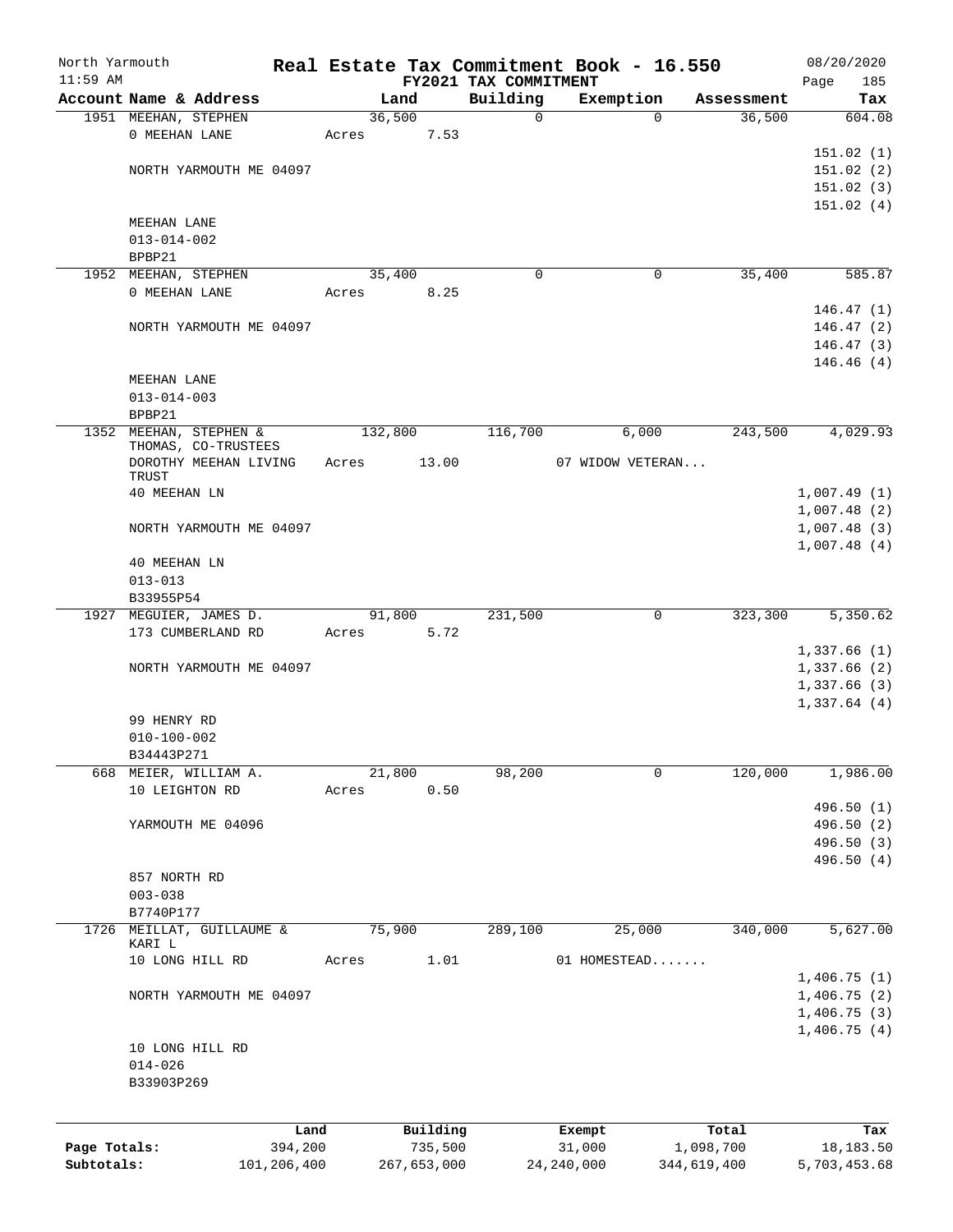| North Yarmouth<br>$11:59$ AM |                                 |        |        |      | FY2021 TAX COMMITMENT | Real Estate Tax Commitment Book - 16.550 |            | 08/20/2020<br>Page | 186 |
|------------------------------|---------------------------------|--------|--------|------|-----------------------|------------------------------------------|------------|--------------------|-----|
|                              | Account Name & Address          |        | Land   |      | Building              | Exemption                                | Assessment |                    | Tax |
|                              | 1262 MELCHER, JUSTIN A          |        | 94,400 |      | 223,100               | 25,000                                   | 292,500    | 4,840.88           |     |
|                              | BERNARD, KATHERINE S            | Acres  |        | 3.00 |                       | 01 HOMESTEAD                             |            |                    |     |
|                              | 56 CHRISTOPHER RD               |        |        |      |                       |                                          |            | 1, 210.22(1)       |     |
|                              |                                 |        |        |      |                       |                                          |            | 1, 210.22(2)       |     |
|                              | NORTH YARMOUTH ME 04097         |        |        |      |                       |                                          |            | 1, 210.22(3)       |     |
|                              |                                 |        |        |      |                       |                                          |            | 1, 210.22(4)       |     |
|                              | 56 CHRISTOPHER RD               |        |        |      |                       |                                          |            |                    |     |
|                              | $016 - 095$                     |        |        |      |                       |                                          |            |                    |     |
|                              | B32440P232                      |        |        |      |                       |                                          |            |                    |     |
|                              | 1600 MELISSA LACASSE TRUST      |        | 76,300 |      | 439,100               | 0                                        | 515,400    | 8,529.87           |     |
|                              | 46 THE LANE                     | Acres  |        | 1.09 |                       |                                          |            |                    |     |
|                              |                                 |        |        |      |                       |                                          |            | 2,132.47(1)        |     |
|                              | NORTH YARMOUTH ME 04097         |        |        |      |                       |                                          |            | 2,132.47(2)        |     |
|                              |                                 |        |        |      |                       |                                          |            | 2, 132. 47 (3)     |     |
|                              |                                 |        |        |      |                       |                                          |            | 2,132.46(4)        |     |
|                              | 46 THE LANE                     |        |        |      |                       |                                          |            |                    |     |
|                              | $007 - 109$                     |        |        |      |                       |                                          |            |                    |     |
|                              | B34446P217                      |        |        |      |                       |                                          |            |                    |     |
|                              | 1740 MELODY, KEVIN D.           |        | 88,300 |      | 284,900               | 0                                        | 373,200    | 6, 176.46          |     |
|                              | 309 GRAY RD                     | Acres  |        | 3.50 |                       |                                          |            |                    |     |
|                              |                                 |        |        |      |                       |                                          |            | 1,544.12(1)        |     |
|                              | NORTH YARMOUTH ME 04097         |        |        |      |                       |                                          |            | 1,544.12(2)        |     |
|                              |                                 |        |        |      |                       |                                          |            | 1,544.12(3)        |     |
|                              |                                 |        |        |      |                       |                                          |            | 1,544.10(4)        |     |
|                              | 309 GRAY RD                     |        |        |      |                       |                                          |            |                    |     |
|                              | $014 - 078$                     |        |        |      |                       |                                          |            |                    |     |
|                              | B25656P179                      |        |        |      |                       |                                          |            |                    |     |
|                              | 207 MENDOZA, ERIC J.            | 84,300 |        |      | 323,600               | $\mathsf{O}$                             | 407,900    | 6,750.75           |     |
|                              | 28 BAYBERRY DR                  | Acres  |        | 2.70 |                       |                                          |            |                    |     |
|                              |                                 |        |        |      |                       |                                          |            | 1,687.69(1)        |     |
|                              | NORTH YARMOUTH ME 04097         |        |        |      |                       |                                          |            | 1,687.69(2)        |     |
|                              |                                 |        |        |      |                       |                                          |            | 1,687.69(3)        |     |
|                              |                                 |        |        |      |                       |                                          |            | 1,687.68(4)        |     |
|                              | 28 BAYBERRY DR                  |        |        |      |                       |                                          |            |                    |     |
|                              | $004 - 190$                     |        |        |      |                       |                                          |            |                    |     |
|                              | B28654P118 04/21/2011           |        |        |      |                       |                                          |            |                    |     |
|                              | 312 MERRIFIELD, FRANK A.        | 85,300 |        |      | 265,100               | 25,000                                   | 325,400    | 5,385.37           |     |
|                              | 8 ANSEL LANE                    | Acres  |        | 1.35 |                       | 01 HOMESTEAD                             |            |                    |     |
|                              |                                 |        |        |      |                       |                                          |            | 1,346.35(1)        |     |
|                              | NORTH YARMOUTH ME 04097         |        |        |      |                       |                                          |            | 1,346.34(2)        |     |
|                              |                                 |        |        |      |                       |                                          |            | 1,346.34(3)        |     |
|                              |                                 |        |        |      |                       |                                          |            | 1,346.34(4)        |     |
|                              | 8 ANSEL LANE                    |        |        |      |                       |                                          |            |                    |     |
|                              | $009 - 038$                     |        |        |      |                       |                                          |            |                    |     |
|                              | B15159P97                       |        |        |      |                       |                                          |            |                    |     |
|                              | 796 MERRIGAN, JR., THOMAS<br>Α. | 75,800 |        |      | 142,000               | 31,000                                   | 186,800    | 3,091.54           |     |
|                              | 147 DOUGHTY RD                  | Acres  |        | 1.00 |                       | 05 VETERAN                               |            |                    |     |
|                              |                                 |        |        |      |                       | 01 HOMESTEAD                             |            | 772.89(1)          |     |
|                              | NORTH YARMOUTH ME 04097         |        |        |      |                       |                                          |            | 772.89(2)          |     |
|                              |                                 |        |        |      |                       |                                          |            | 772.89(3)          |     |
|                              |                                 |        |        |      |                       |                                          |            | 772.87(4)          |     |
|                              | 147 DOUGHTY RD                  |        |        |      |                       |                                          |            |                    |     |
|                              | $001 - 050$                     |        |        |      |                       |                                          |            |                    |     |
|                              | B3388P249                       |        |        |      |                       |                                          |            |                    |     |
|                              |                                 |        |        |      |                       |                                          |            |                    |     |
|                              |                                 |        |        |      |                       |                                          |            |                    |     |

|              | Land        | Building    | Exempt     | Total       | Tax          |
|--------------|-------------|-------------|------------|-------------|--------------|
| Page Totals: | 504,400     | 1,677,800   | 81,000     | 2,101,200   | 34,774.87    |
| Subtotals:   | 101,710,800 | 269,330,800 | 24,321,000 | 346,720,600 | 5,738,228.55 |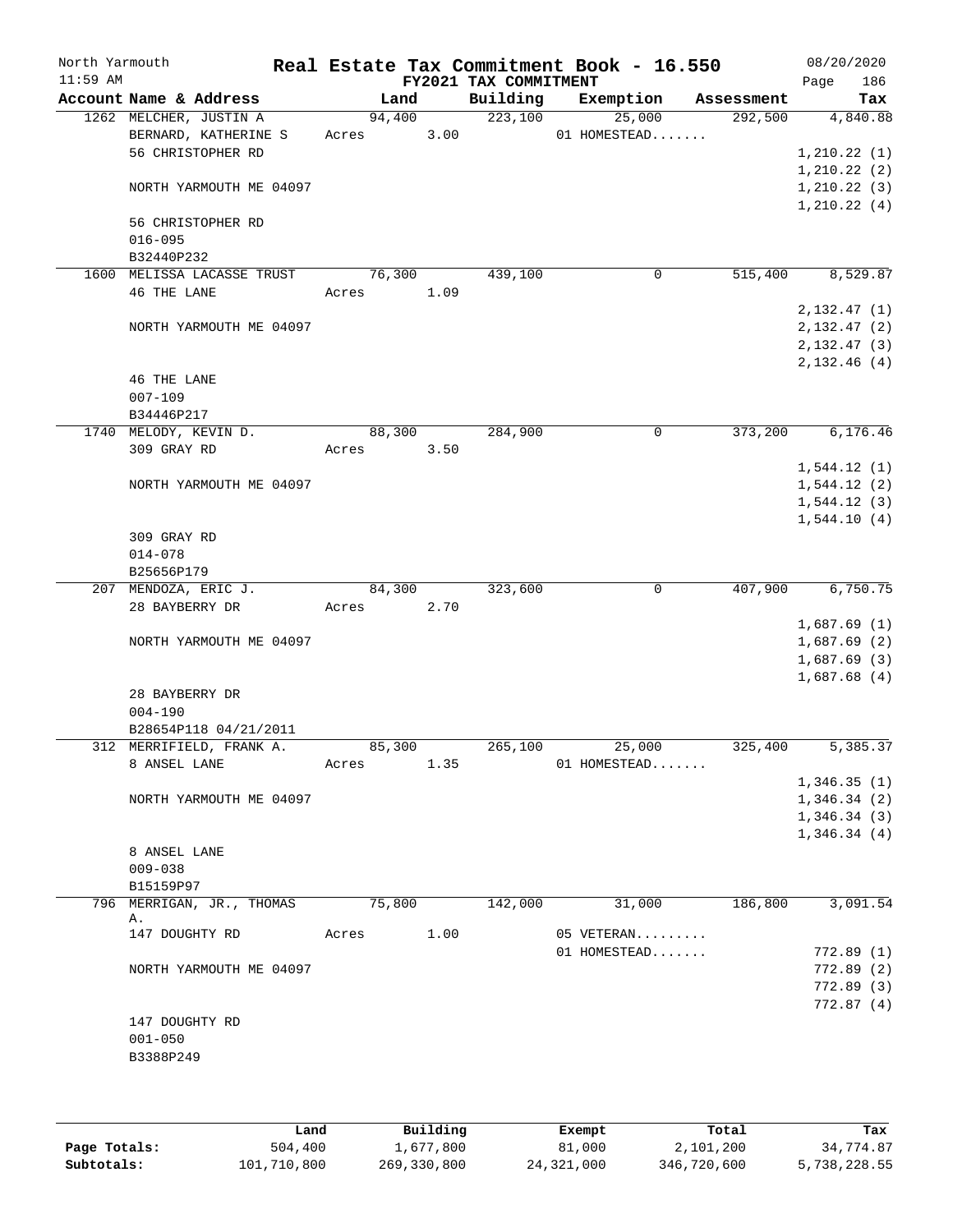| North Yarmouth |                                                    | Real Estate Tax Commitment Book - 16.550 |               |                       |              |             |                       | 08/20/2020      |
|----------------|----------------------------------------------------|------------------------------------------|---------------|-----------------------|--------------|-------------|-----------------------|-----------------|
| $11:59$ AM     |                                                    |                                          |               | FY2021 TAX COMMITMENT |              |             |                       | Page<br>187     |
|                | Account Name & Address<br>1159 MERRILL ANTHONY S & | Land<br>111,400                          |               | Building<br>408,200   | Exemption    | 25,000      | Assessment<br>494,600 | Tax<br>8,185.63 |
|                | KAYLA J.                                           |                                          |               |                       |              |             |                       |                 |
|                | 32 DEER BROOK FARM                                 | Acres                                    | 6.60          |                       | 01 HOMESTEAD |             |                       |                 |
|                |                                                    |                                          |               |                       |              |             |                       | 2,046.41(1)     |
|                | NORTH YARMOUTH ME 04097                            |                                          |               |                       |              |             |                       | 2,046.41(2)     |
|                |                                                    |                                          |               |                       |              |             |                       | 2,046.41(3)     |
|                |                                                    |                                          |               |                       |              |             |                       | 2,046.40(4)     |
|                | 32 DEER BROOK FARM                                 |                                          |               |                       |              |             |                       |                 |
|                | $014 - 081$<br>B34330P5                            |                                          |               |                       |              |             |                       |                 |
|                | 1359 MERRILL JR, LINCOLN                           | 82,400                                   |               | 109,500               |              | 0           | 191,900               | 3,175.95        |
|                | 1572 NORTH RD                                      | Acres                                    | 2.31          |                       |              |             |                       |                 |
|                |                                                    |                                          |               |                       |              |             |                       | 793.99(1)       |
|                | NORTH YARMOUTH ME 04097                            |                                          |               |                       |              |             |                       | 793.99 (2)      |
|                |                                                    |                                          |               |                       |              |             |                       | 793.99(3)       |
|                |                                                    |                                          |               |                       |              |             |                       | 793.98(4)       |
|                | 1583 NORTH RD                                      |                                          |               |                       |              |             |                       |                 |
|                | $012 - 022$                                        |                                          |               |                       |              |             |                       |                 |
|                | B34111P23                                          |                                          |               |                       |              |             |                       |                 |
|                | 1220 MERRILL, GREGORY S.                           | 91,800                                   |               | 156,500               |              | 25,000      | 223,300               | 3,695.62        |
|                | BURGESS-MERRILL,<br>ELIZABETH                      | Acres                                    | 4.20          |                       | 01 HOMESTEAD |             |                       |                 |
|                | 25 TODDY BROOK LANE                                |                                          |               |                       |              |             |                       | 923.91(1)       |
|                |                                                    |                                          |               |                       |              |             |                       | 923.91(2)       |
|                | NORTH YARMOUTH ME 04097                            |                                          |               |                       |              |             |                       | 923.91(3)       |
|                |                                                    |                                          |               |                       |              |             |                       | 923.89(4)       |
|                | 25 TODDY BROOK LANE                                |                                          |               |                       |              |             |                       |                 |
|                | $005 - 030$                                        |                                          |               |                       |              |             |                       |                 |
|                | B13047P43                                          |                                          |               |                       |              |             |                       |                 |
|                | 1871 MERRILL, LINCOLN J JR &<br>KIM A, TRUSTEES    | 37,300                                   |               | $\mathbf 0$           |              | 0           | 37,300                | 617.32          |
|                | OF THE LINCOLN J MERRIL Acres                      |                                          | 3.45          |                       |              |             |                       |                 |
|                | JR LIV TRUST                                       |                                          |               |                       |              |             |                       |                 |
|                | 1572 NORTH RD                                      |                                          |               |                       |              |             |                       | 154.33(1)       |
|                |                                                    |                                          |               |                       |              |             |                       | 154.33(2)       |
|                | NORTH YARMOUTH ME 04097                            |                                          |               |                       |              |             |                       | 154.33(3)       |
|                |                                                    |                                          |               |                       |              |             |                       | 154.33(4)       |
|                | GRAY RD<br>$010 - 033 - 002$                       |                                          |               |                       |              |             |                       |                 |
|                | B32545P33 08/25/2015                               |                                          |               |                       |              |             |                       |                 |
|                | 1862 MERRILL, TARA A                               | 53,400                                   |               | 0                     |              | $\mathbf 0$ | 53,400                | 883.77          |
|                | 1583 NORTH ROAD                                    | Acres                                    | 16.43         |                       |              |             |                       |                 |
|                |                                                    |                                          |               |                       |              |             |                       | 220.95(1)       |
|                | NORTH YARMOUTH ME 04097                            |                                          |               |                       |              |             |                       | 220.94(2)       |
|                |                                                    |                                          |               |                       |              |             |                       | 220.94(3)       |
|                |                                                    |                                          |               |                       |              |             |                       | 220.94(4)       |
|                | GRAY RD                                            |                                          |               |                       |              |             |                       |                 |
|                | $010 - 033$                                        |                                          |               |                       |              |             |                       |                 |
|                | B33262P313                                         |                                          |               |                       |              |             |                       |                 |
|                | 186 MERRITT, THANE C.                              | 86,200                                   |               | 285,200               |              | 25,000      | 346,400               | 5,732.92        |
|                | 28 FAYVIEW LANE                                    | Acres                                    | 1.50          |                       | 01 HOMESTEAD |             |                       | 1,433.23(1)     |
|                | NORTH YARMOUTH ME 04097                            |                                          |               |                       |              |             |                       | 1,433.23(2)     |
|                |                                                    |                                          |               |                       |              |             |                       | 1,433.23(3)     |
|                |                                                    |                                          |               |                       |              |             |                       | 1,433.23(4)     |
|                | 28 FAYVIEW LANE                                    |                                          |               |                       |              |             |                       |                 |
|                | $010 - 125$                                        |                                          |               |                       |              |             |                       |                 |
|                | B15638P127                                         |                                          |               |                       |              |             |                       |                 |
|                |                                                    |                                          |               |                       |              |             |                       |                 |
|                | Land                                               |                                          | Building      |                       | Exempt       |             | Total                 | Tax             |
| Page Totals:   | 462,500                                            |                                          | 959,400       |                       | 75,000       |             | 1,346,900             | 22, 291.21      |
| Subtotals:     | 102, 173, 300                                      |                                          | 270, 290, 200 |                       | 24,396,000   | 348,067,500 |                       | 5,760,519.76    |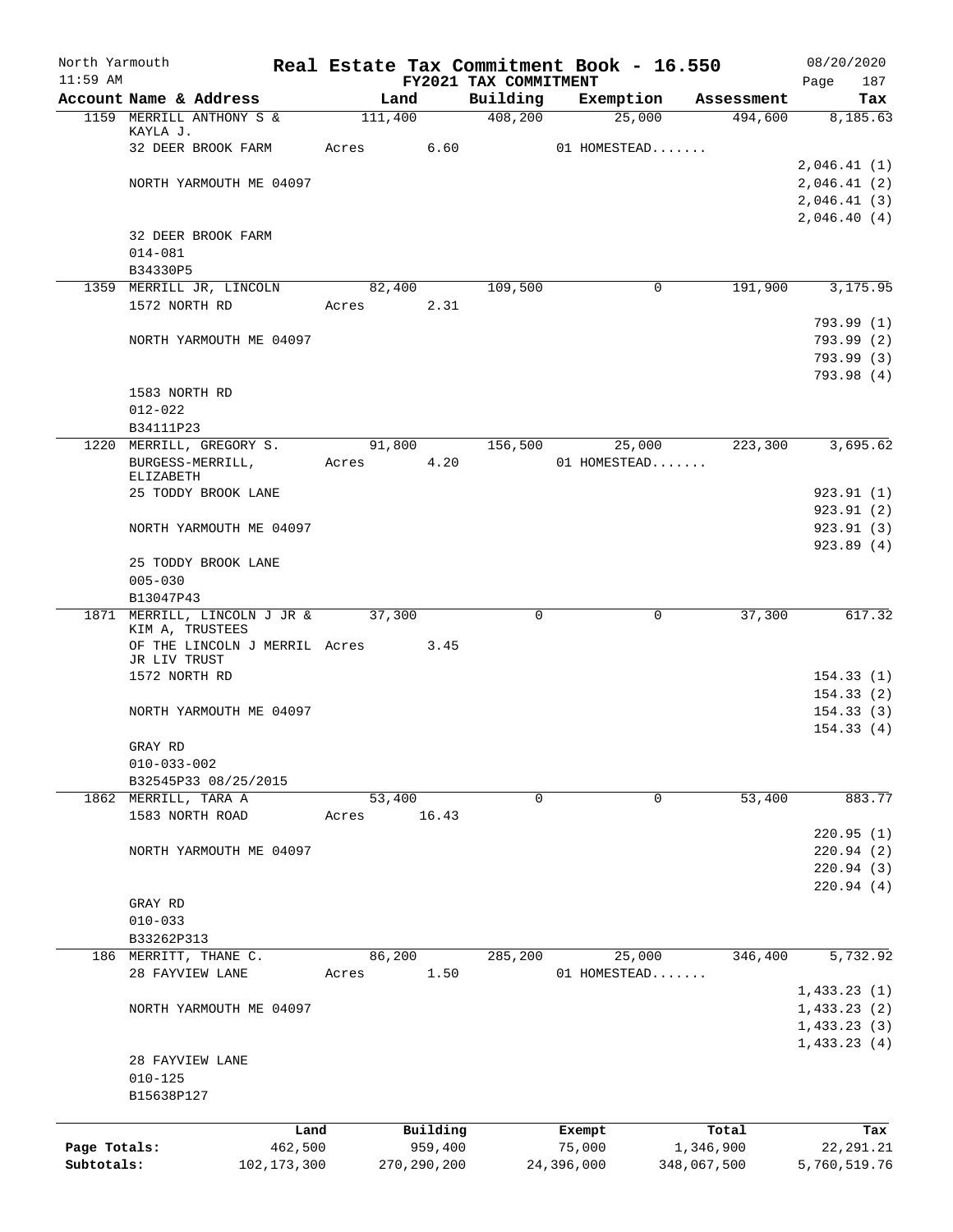| North Yarmouth |                                            |            |      |                       | Real Estate Tax Commitment Book - 16.550 |            | 08/20/2020         |
|----------------|--------------------------------------------|------------|------|-----------------------|------------------------------------------|------------|--------------------|
| $11:59$ AM     | Account Name & Address                     | Land       |      | FY2021 TAX COMMITMENT | Building Exemption                       | Assessment | 188<br>Page<br>Tax |
|                | 1537 MERSON, BARBARA F                     |            |      | 132,300 751,600       | 47,500                                   | 836,400    | 13,842.42          |
|                | KREMER, MARTIN A                           | Acres 8.51 |      |                       | 105 SOL5 CUSTOM                          |            |                    |
|                | 621 SLIGO ROAD                             |            |      |                       |                                          |            | 3,460.61(1)        |
|                |                                            |            |      |                       |                                          |            | 3,460.61(2)        |
|                | NORTH YARMOUTH ME 04097                    |            |      |                       |                                          |            | 3,460.61(3)        |
|                |                                            |            |      |                       |                                          |            | 3,460.59(4)        |
|                | 621 SLIGO RD                               |            |      |                       |                                          |            |                    |
|                | $002 - 039$                                |            |      |                       |                                          |            |                    |
|                | B31455P234 04/22/2014                      |            |      |                       |                                          |            |                    |
|                | 888 MESSINGER, DAVID J                     | 78,800     |      | 262,100               | $\mathbf 0$                              | 340,900    | 5,641.90           |
|                | BACHELDER, ELIZABETH G Acres 1.60          |            |      |                       |                                          |            |                    |
|                | 428 WALNUT HILL RD                         |            |      |                       |                                          |            | 1,410.48(1)        |
|                |                                            |            |      |                       |                                          |            | 1,410.48(2)        |
|                | NORTH YARMOUTH ME 04097                    |            |      |                       |                                          |            | 1,410.48(3)        |
|                |                                            |            |      |                       |                                          |            | 1,410.46(4)        |
|                | 428 WALNUT HILL RD                         |            |      |                       |                                          |            |                    |
|                | $007 - 030$                                |            |      |                       |                                          |            |                    |
|                | B34931P229<br>928 METEVIER, PAUL L.        | 84,000     |      | 225,300               | 25,000                                   | 284,300    | 4,705.17           |
|                | 49 HENRY RD                                | Acres 1.10 |      |                       | 01 HOMESTEAD                             |            |                    |
|                |                                            |            |      |                       |                                          |            | 1, 176.30(1)       |
|                | NORTH YARMOUTH ME 04097                    |            |      |                       |                                          |            | 1, 176.29(2)       |
|                |                                            |            |      |                       |                                          |            | 1, 176.29(3)       |
|                |                                            |            |      |                       |                                          |            | 1, 176.29(4)       |
|                | 49 HENRY RD                                |            |      |                       |                                          |            |                    |
|                | $010 - 121$                                |            |      |                       |                                          |            |                    |
|                | B6830P60                                   |            |      |                       |                                          |            |                    |
|                | 1466 MICHAUD, JR., ALBAN P. 95,200 353,600 |            |      |                       | 25,000                                   |            | 423,800 7,013.89   |
|                | 28 FIELDSTONE DR                           | Acres 3.14 |      |                       | 01 HOMESTEAD                             |            |                    |
|                |                                            |            |      |                       |                                          |            | 1,753.48(1)        |
|                | NORTH YARMOUTH ME 04097                    |            |      |                       |                                          |            | 1,753.47(2)        |
|                |                                            |            |      |                       |                                          |            | 1,753.47(3)        |
|                |                                            |            |      |                       |                                          |            | 1,753.47(4)        |
|                | 28 FIELDSTONE DRIVE                        |            |      |                       |                                          |            |                    |
|                | $017 - 031$                                |            |      |                       |                                          |            |                    |
|                | B16490P123                                 |            |      |                       |                                          |            |                    |
|                | 1166 MILES, JR, ROBERT W.                  | 6,600      |      | 0                     | 0                                        | 6,600      | 109.23             |
|                | 11 MILES WAY                               | Acres      | 0.15 |                       |                                          |            | 27.31(1)           |
|                | FREEPORT ME 04032                          |            |      |                       |                                          |            | 27.31(2)           |
|                |                                            |            |      |                       |                                          |            | 27.31(3)           |
|                |                                            |            |      |                       |                                          |            | 27.30(4)           |
|                | 15 DEER RUN RD                             |            |      |                       |                                          |            |                    |
|                | $002 - 098 - A$                            |            |      |                       |                                          |            |                    |
|                | B13820P187                                 |            |      |                       |                                          |            |                    |
|                | 1614 MILES, KRISTIN K                      | 136,300    |      | 336,900               | 0                                        | 473,200    | 7,831.46           |
|                | 64 GOLDENROD LN                            | Acres      | 1.42 |                       |                                          |            |                    |
|                |                                            |            |      |                       |                                          |            | 1,957.87(1)        |
|                | NORTH YARMOUTH ME 04097                    |            |      |                       |                                          |            | 1,957.87(2)        |
|                |                                            |            |      |                       |                                          |            | 1,957.87(3)        |
|                |                                            |            |      |                       |                                          |            | 1,957.85(4)        |
|                | 64 GOLDENROD LN                            |            |      |                       |                                          |            |                    |
|                | $003 - 008$                                |            |      |                       |                                          |            |                    |
|                | B34377P127                                 |            |      |                       |                                          |            |                    |
|                |                                            |            |      |                       |                                          |            |                    |

|              | Land        | Building    | Exempt     | Total       | Tax          |
|--------------|-------------|-------------|------------|-------------|--------------|
| Page Totals: | 533,200     | l,929,500   | 97,500     | 2,365,200   | 39,144.07    |
| Subtotals:   | 102,706,500 | 272,219,700 | 24,493,500 | 350,432,700 | 5,799,663.83 |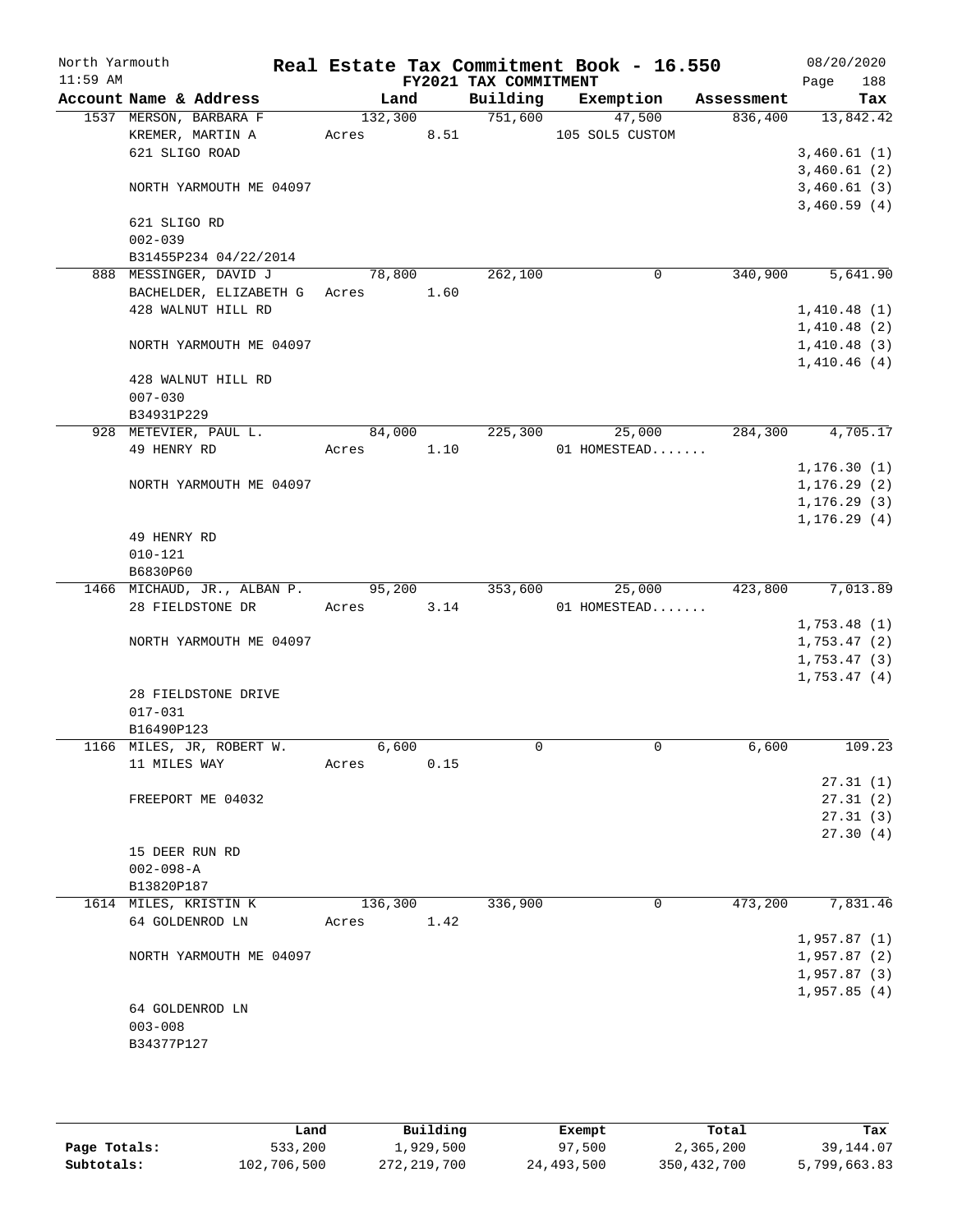| North Yarmouth<br>$11:59$ AM |                                                           |         |       | FY2021 TAX COMMITMENT | Real Estate Tax Commitment Book - 16.550 |            | 08/20/2020<br>189<br>Page |
|------------------------------|-----------------------------------------------------------|---------|-------|-----------------------|------------------------------------------|------------|---------------------------|
|                              | Account Name & Address                                    | Land    |       | Building              | Exemption                                | Assessment | Tax                       |
|                              | 582 MILES, MARY F.                                        | 69,200  |       | 148,000               | 25,000                                   | 192,200    | 3,180.91                  |
|                              | 16 HALLOWELL RD                                           | Acres   | 0.50  |                       | 01 HOMESTEAD                             |            |                           |
|                              |                                                           |         |       |                       |                                          |            | 795.23(1)                 |
|                              | NORTH YARMOUTH ME 04097                                   |         |       |                       |                                          |            | 795.23(2)                 |
|                              |                                                           |         |       |                       |                                          |            | 795.23(3)                 |
|                              |                                                           |         |       |                       |                                          |            | 795.22 (4)                |
|                              | 16 HALLOWELL RD<br>$009 - 069$                            |         |       |                       |                                          |            |                           |
|                              | B4380P313                                                 |         |       |                       |                                          |            |                           |
|                              | 1104 MILLBURY, SHERI L.                                   | 77,000  |       | 175,000               | 25,000                                   | 227,000    | 3,756.85                  |
|                              | 23 SLED RUN RD                                            | Acres   | 1.23  |                       | 01 HOMESTEAD                             |            |                           |
|                              |                                                           |         |       |                       |                                          |            | 939.22 (1)                |
|                              | NORTH YARMOUTH ME 04097                                   |         |       |                       |                                          |            | 939.21(2)                 |
|                              |                                                           |         |       |                       |                                          |            | 939.21 (3)                |
|                              |                                                           |         |       |                       |                                          |            | 939.21(4)                 |
|                              | 23 SLED RUN RD                                            |         |       |                       |                                          |            |                           |
|                              | $014 - 098$                                               |         |       |                       |                                          |            |                           |
|                              | B30690P318 05/31/2013 B17799P324 06/28/2002               |         |       |                       |                                          |            |                           |
|                              | 1560 MILLER, FRED & NANCY JT                              | 166,100 |       | 399,300               | 25,000                                   | 540,400    | 8,943.62                  |
|                              | 28 TOWN FARM RD                                           | Acres   | 20.00 |                       | 01 HOMESTEAD                             |            |                           |
|                              |                                                           |         |       |                       |                                          |            | 2, 235.91(1)              |
|                              | NORTH YARMOUTH ME 04097                                   |         |       |                       |                                          |            | 2, 235.91(2)              |
|                              |                                                           |         |       |                       |                                          |            | 2, 235.91(3)              |
|                              |                                                           |         |       |                       |                                          |            | 2, 235.89(4)              |
|                              | 28 TOWN FARM RD                                           |         |       |                       |                                          |            |                           |
|                              | $016 - 085$                                               |         |       |                       |                                          |            |                           |
|                              | B33031P345 03/29/2016                                     |         |       |                       |                                          |            |                           |
|                              | 1434 MILLER, MARK G                                       | 98,400  |       | 233,300               | 25,000                                   | 306,700    | 5,075.89                  |
|                              | BECK, SUSANNAH M                                          | Acres   | 38.56 |                       | 01 HOMESTEAD                             |            |                           |
|                              | 5070 BELGRADE PLACE                                       |         |       |                       |                                          |            | 1,268.98(1)               |
|                              |                                                           |         |       |                       |                                          |            | 1,268.97(2)               |
|                              | DULLES VA 20189                                           |         |       |                       |                                          |            | 1,268.97(3)               |
|                              |                                                           |         |       |                       |                                          |            | 1,268.97(4)               |
|                              | 41 WATSON WAY                                             |         |       |                       |                                          |            |                           |
|                              | $013 - 032$                                               |         |       |                       |                                          |            |                           |
|                              | B31089P207 10/11/2013 B31089P204 10/11/2013<br>B23324P341 |         |       |                       |                                          |            |                           |
|                              | 1321 MILLER, WALTER W.                                    | 138,400 |       | 286,100               | 31,000                                   | 393,500    | 6,512.43                  |
|                              | MILLER, FAITH C                                           | Acres   | 14.18 |                       | 01 HOMESTEAD                             |            |                           |
|                              | 12 MILLIKEN RD                                            |         |       |                       | 05 VETERAN                               |            | 1,628.11(1)               |
|                              |                                                           |         |       |                       |                                          |            | 1,628.11(2)               |
|                              | NORTH YARMOUTH ME 04097                                   |         |       |                       |                                          |            | 1,628.11(3)               |
|                              |                                                           |         |       |                       |                                          |            | 1,628.10(4)               |
|                              | 12 MILLIKEN RD                                            |         |       |                       |                                          |            |                           |
|                              | $012 - 001$                                               |         |       |                       |                                          |            |                           |
|                              | B6800P39                                                  |         |       |                       |                                          |            |                           |
|                              | 379 MILLIKEN, CALEB J.                                    | 85,900  |       | 303,900               | 25,000                                   | 364,800    | 6,037.44                  |
|                              | 167 WEST POWNAL RD                                        | Acres   | 3.01  |                       | 01 HOMESTEAD                             |            |                           |
|                              |                                                           |         |       |                       |                                          |            | 1,509.36(1)               |
|                              | NORTH YARMOUTH ME 04097                                   |         |       |                       |                                          |            | 1,509.36(2)               |
|                              |                                                           |         |       |                       |                                          |            | 1,509.36(3)               |
|                              |                                                           |         |       |                       |                                          |            | 1,509.36(4)               |
|                              | 167 WEST POWNAL RD                                        |         |       |                       |                                          |            |                           |
|                              | $013 - 048$                                               |         |       |                       |                                          |            |                           |
|                              | B30245P151                                                |         |       |                       |                                          |            |                           |
|                              |                                                           |         |       |                       |                                          |            |                           |
|                              |                                                           |         |       |                       |                                          |            |                           |

|              | Land        | Building    | Exempt     | Total       | Tax          |
|--------------|-------------|-------------|------------|-------------|--------------|
| Page Totals: | 635,000     | 1,545,600   | 156,000    | 2,024,600   | 33,507.14    |
| Subtotals:   | 103,341,500 | 273,765,300 | 24,649,500 | 352,457,300 | 5,833,170.97 |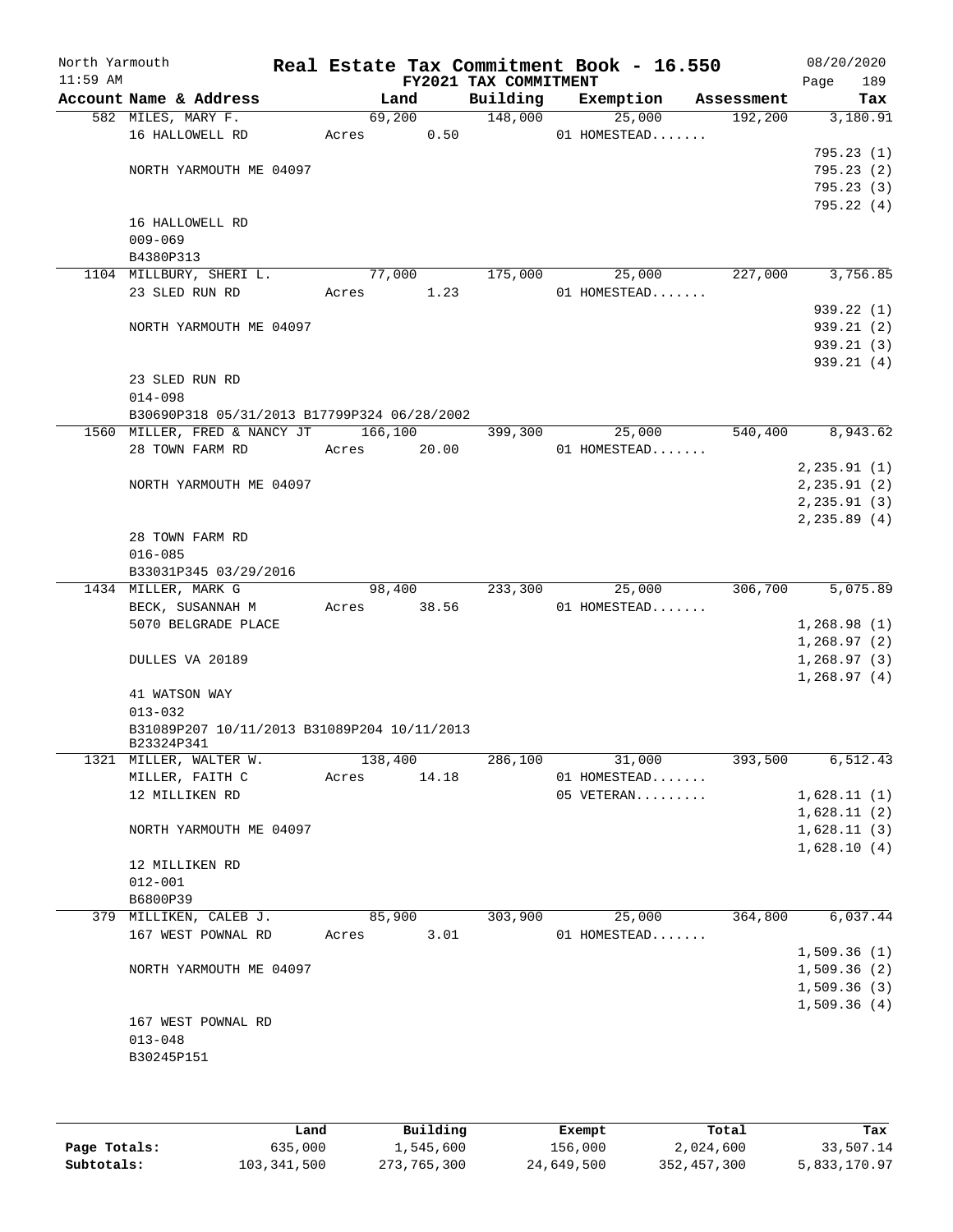| North Yarmouth |                                           |         |       |                                   | Real Estate Tax Commitment Book - 16.550 |            | 08/20/2020                 |
|----------------|-------------------------------------------|---------|-------|-----------------------------------|------------------------------------------|------------|----------------------------|
| $11:59$ AM     | Account Name & Address                    |         | Land  | FY2021 TAX COMMITMENT<br>Building | Exemption                                | Assessment | Page<br>190<br>Tax         |
|                | 299 MILLIKEN, PETER G.                    | 142,300 |       | 0                                 | $\mathbf 0$                              | 142,300    | 2,355.07                   |
|                | 754 SLIGO RD                              | Acres   | 15.00 |                                   |                                          |            |                            |
|                |                                           |         |       |                                   |                                          |            | 588.77 (1)                 |
|                | NORTH YARMOUTH ME 04097                   |         |       |                                   |                                          |            | 588.77 (2)                 |
|                |                                           |         |       |                                   |                                          |            | 588.77 (3)                 |
|                |                                           |         |       |                                   |                                          |            | 588.76 (4)                 |
|                | SLIGO RD                                  |         |       |                                   |                                          |            |                            |
|                | $005 - 026$                               |         |       |                                   |                                          |            |                            |
|                | B17176P283                                |         |       |                                   |                                          |            |                            |
|                | 261 MILLIKEN, PETER G.                    | 128,100 |       | 16,000                            | 0                                        | 144,100    | 2,384.86                   |
|                | 754 SLIGO RD                              | Acres   | 12.00 |                                   |                                          |            |                            |
|                |                                           |         |       |                                   |                                          |            | 596.22(1)                  |
|                | NORTH YARMOUTH ME 04097                   |         |       |                                   |                                          |            | 596.22 (2)                 |
|                |                                           |         |       |                                   |                                          |            | 596.22 (3)                 |
|                |                                           |         |       |                                   |                                          |            | 596.20(4)                  |
|                | SLIGO RD                                  |         |       |                                   |                                          |            |                            |
|                | $002 - 017$                               |         |       |                                   |                                          |            |                            |
|                | B12692P268                                |         |       |                                   |                                          |            |                            |
|                | 138 MILLIKEN, PETER G.                    | 143,900 |       | 556,800                           | 0                                        | 700,700    | 11,596.59                  |
|                | WELD, LINZEE                              | Acres   | 15.33 |                                   |                                          |            |                            |
|                | 754 SLIGO RD                              |         |       |                                   |                                          |            | 2,899.15(1)<br>2,899.15(2) |
|                | NORTH YARMOUTH ME 04097                   |         |       |                                   |                                          |            | 2,899.15(3)                |
|                |                                           |         |       |                                   |                                          |            | 2,899.14(4)                |
|                | 754 SLIGO RD                              |         |       |                                   |                                          |            |                            |
|                | $002 - 019$                               |         |       |                                   |                                          |            |                            |
|                | B6540P132                                 |         |       |                                   |                                          |            |                            |
|                | 57 MILLIKEN, PETER G.                     | 199,100 |       | $\mathbf 0$                       | $\mathbf 0$                              | 199,100    | 3, 295.11                  |
|                | 754 SLIGO ROAD                            | Acres   | 30.00 |                                   |                                          |            |                            |
|                |                                           |         |       |                                   |                                          |            | 823.78 (1)                 |
|                | NORTH YARMOUTH ME 04097                   |         |       |                                   |                                          |            | 823.78 (2)                 |
|                |                                           |         |       |                                   |                                          |            | 823.78 (3)                 |
|                |                                           |         |       |                                   |                                          |            | 823.77 (4)                 |
|                | SLIGO RD                                  |         |       |                                   |                                          |            |                            |
|                | $002 - 018$                               |         |       |                                   |                                          |            |                            |
|                | B28532P97 02/17/2011 B3188P299 08/30/1971 |         |       |                                   |                                          |            |                            |
|                | 604 MILLIKEN, PETER G.                    | 53,400  |       | $\mathbf 0$                       | $\mathbf 0$                              | 53,400     | 883.77                     |
|                | 754 SLIGO RD                              | Acres   | 0.75  |                                   |                                          |            |                            |
|                | NORTH YARMOUTH ME 04097                   |         |       |                                   |                                          |            | 220.95(1)<br>220.94(2)     |
|                |                                           |         |       |                                   |                                          |            | 220.94(3)                  |
|                |                                           |         |       |                                   |                                          |            | 220.94(4)                  |
|                | 734 SLIGO RD                              |         |       |                                   |                                          |            |                            |
|                | $002 - 024$                               |         |       |                                   |                                          |            |                            |
|                | B10457P46                                 |         |       |                                   |                                          |            |                            |
|                | 1053 MILLS, JASON J                       | 78,200  |       | 182,100                           | 0                                        | 260,300    | 4,307.97                   |
|                | 140 MEMORIAL HIGHWAY                      | Acres   | 1.48  |                                   |                                          |            |                            |
|                |                                           |         |       |                                   |                                          |            | 1,077.00(1)                |
|                | NORTH YARMOUTH ME 04097                   |         |       |                                   |                                          |            | 1,076.99(2)                |
|                |                                           |         |       |                                   |                                          |            | 1,076.99(3)                |
|                |                                           |         |       |                                   |                                          |            | 1,076.99(4)                |
|                | 140 MEMORIAL HIGHWAY                      |         |       |                                   |                                          |            |                            |
|                | $007 - 091$                               |         |       |                                   |                                          |            |                            |
|                | B35472P199                                |         |       |                                   |                                          |            |                            |
|                |                                           |         |       |                                   |                                          |            |                            |

|              | Land        | Building    | Exempt     | Total       | Tax          |
|--------------|-------------|-------------|------------|-------------|--------------|
| Page Totals: | 745,000     | 754,900     |            | 1,499,900   | 24,823.37    |
| Subtotals:   | 104,086,500 | 274,520,200 | 24,649,500 | 353,957,200 | 5,857,994.34 |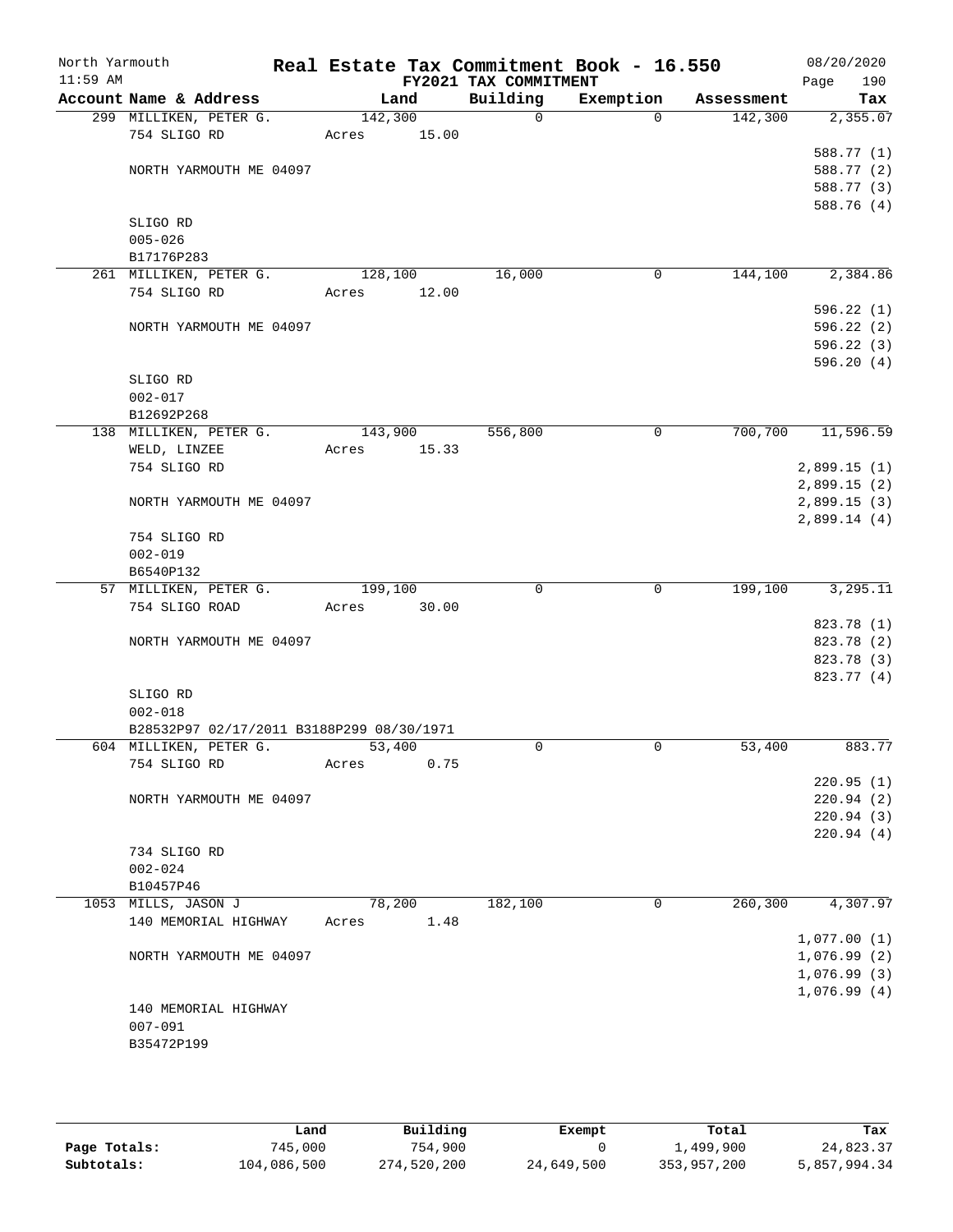| North Yarmouth<br>$11:59$ AM |                                  |         |       | FY2021 TAX COMMITMENT | Real Estate Tax Commitment Book - 16.550 |            | 08/20/2020<br>191           |
|------------------------------|----------------------------------|---------|-------|-----------------------|------------------------------------------|------------|-----------------------------|
|                              | Account Name & Address           | Land    |       | Building              | Exemption                                | Assessment | Page<br>Tax                 |
|                              | 1621 MILZA, MELISSA A.           | 138,600 |       | 639,300               | 25,000                                   | 752,900    | 12,460.50                   |
|                              | HIEBERT, RYAN J.                 | Acres   | 1.68  |                       | 01 HOMESTEAD                             |            |                             |
|                              | 9 BROOKVIEW LANE                 |         |       |                       |                                          |            | 3, 115.13(1)                |
|                              |                                  |         |       |                       |                                          |            | 3, 115.13(2)                |
|                              | NORTH YARMOUTH ME 04097          |         |       |                       |                                          |            | 3, 115.13(3)                |
|                              |                                  |         |       |                       |                                          |            | 3, 115.11(4)                |
|                              | 9 BROOKVIEW LANE                 |         |       |                       |                                          |            |                             |
|                              | $003 - 026$<br>B30396P152        |         |       |                       |                                          |            |                             |
|                              | 1594 MINION, DANIEL P.           | 120,000 |       | $\mathbf 0$           | 0                                        | 120,000    | 1,986.00                    |
|                              | 202 GRAY ROAD                    | Acres   | 10.30 |                       |                                          |            |                             |
|                              |                                  |         |       |                       |                                          |            | 496.50 (1)                  |
|                              | NORTH YARMOUTH ME 04097          |         |       |                       |                                          |            | 496.50 (2)                  |
|                              |                                  |         |       |                       |                                          |            | 496.50 (3)                  |
|                              |                                  |         |       |                       |                                          |            | 496.50(4)                   |
|                              | GRAY RD                          |         |       |                       |                                          |            |                             |
|                              | $014 - 090$                      |         |       |                       |                                          |            |                             |
|                              | B31775P145 09/12/2014            |         |       |                       |                                          |            |                             |
|                              | 1102 MINION, DANIEL P.           | 81,100  |       | 220,200               | 25,000<br>01 HOMESTEAD                   | 276,300    | 4,572.77                    |
|                              | MINION, JOANNE S.<br>202 GRAY RD | Acres   | 2.05  |                       |                                          |            | 1, 143.20(1)                |
|                              |                                  |         |       |                       |                                          |            | 1,143.19(2)                 |
|                              | NORTH YARMOUTH ME 04097          |         |       |                       |                                          |            | 1,143.19(3)                 |
|                              |                                  |         |       |                       |                                          |            | 1, 143.19(4)                |
|                              | 202 GRAY RD                      |         |       |                       |                                          |            |                             |
|                              | $014 - 091$                      |         |       |                       |                                          |            |                             |
|                              | B31775P159 09/12/2014            |         |       |                       |                                          |            |                             |
|                              | 1829 MITCHELL, PETER S.          | 68,200  |       | 302,700               | 31,000                                   | 339,900    | 5,625.35                    |
|                              | MITCHELL, JEANNE                 | Acres   | 0.31  |                       | 01 HOMESTEAD                             |            |                             |
|                              | 55 HAZEL LANE                    |         |       |                       | 05 VETERAN                               |            | 1,406.34(1)                 |
|                              | NORTH YARMOUTH ME 04097          |         |       |                       |                                          |            | 1,406.34(2)<br>1,406.34(3)  |
|                              |                                  |         |       |                       |                                          |            | 1,406.33(4)                 |
|                              | 55 HAZEL LANE                    |         |       |                       |                                          |            |                             |
|                              | $008 - 064 - 010$                |         |       |                       |                                          |            |                             |
|                              | B30026P174                       |         |       |                       |                                          |            |                             |
|                              | 1899 MITCHELL, SHARON            | 68,200  |       | 346,200               | 25,000                                   | 389,400    | 6,444.57                    |
|                              | 24 HAZEL LANE UNIT 24            | Acres   | 0.31  |                       | 01 HOMESTEAD                             |            |                             |
|                              |                                  |         |       |                       |                                          |            | 1,611.15(1)                 |
|                              | NORTH YARMOUTH ME 04097          |         |       |                       |                                          |            | 1,611.14(2)                 |
|                              |                                  |         |       |                       |                                          |            | 1,611.14(3)                 |
|                              | 24 HAZEL LANE                    |         |       |                       |                                          |            | 1,611.14(4)                 |
|                              | $008 - 064 - 014$                |         |       |                       |                                          |            |                             |
|                              | B35845P97                        |         |       |                       |                                          |            |                             |
|                              | 1269 MITCHELL, STEVEN K &        | 97,700  |       | 233,500               | 25,000                                   | 306,200    | 5,067.61                    |
|                              | JENNIFER L                       |         |       |                       |                                          |            |                             |
|                              | 80 CHRISTOPHER RD                | Acres   | 3.60  |                       | 01 HOMESTEAD                             |            |                             |
|                              |                                  |         |       |                       |                                          |            | 1, 266.91(1)                |
|                              | NORTH YARMOUTH ME 04097          |         |       |                       |                                          |            | 1, 266.90(2)                |
|                              |                                  |         |       |                       |                                          |            | 1, 266.90(3)<br>1,266.90(4) |
|                              | 80 CHRISTOPHER RD                |         |       |                       |                                          |            |                             |
|                              | $016 - 098$                      |         |       |                       |                                          |            |                             |
|                              |                                  |         |       |                       |                                          |            |                             |

|              | Land        | Building      | Exempt     | Total       | Tax          |
|--------------|-------------|---------------|------------|-------------|--------------|
| Page Totals: | 573,800     | l,741,900     | 131,000    | 2,184,700   | 36,156.80    |
| Subtotals:   | 104,660,300 | 276, 262, 100 | 24,780,500 | 356,141,900 | 5,894,151.14 |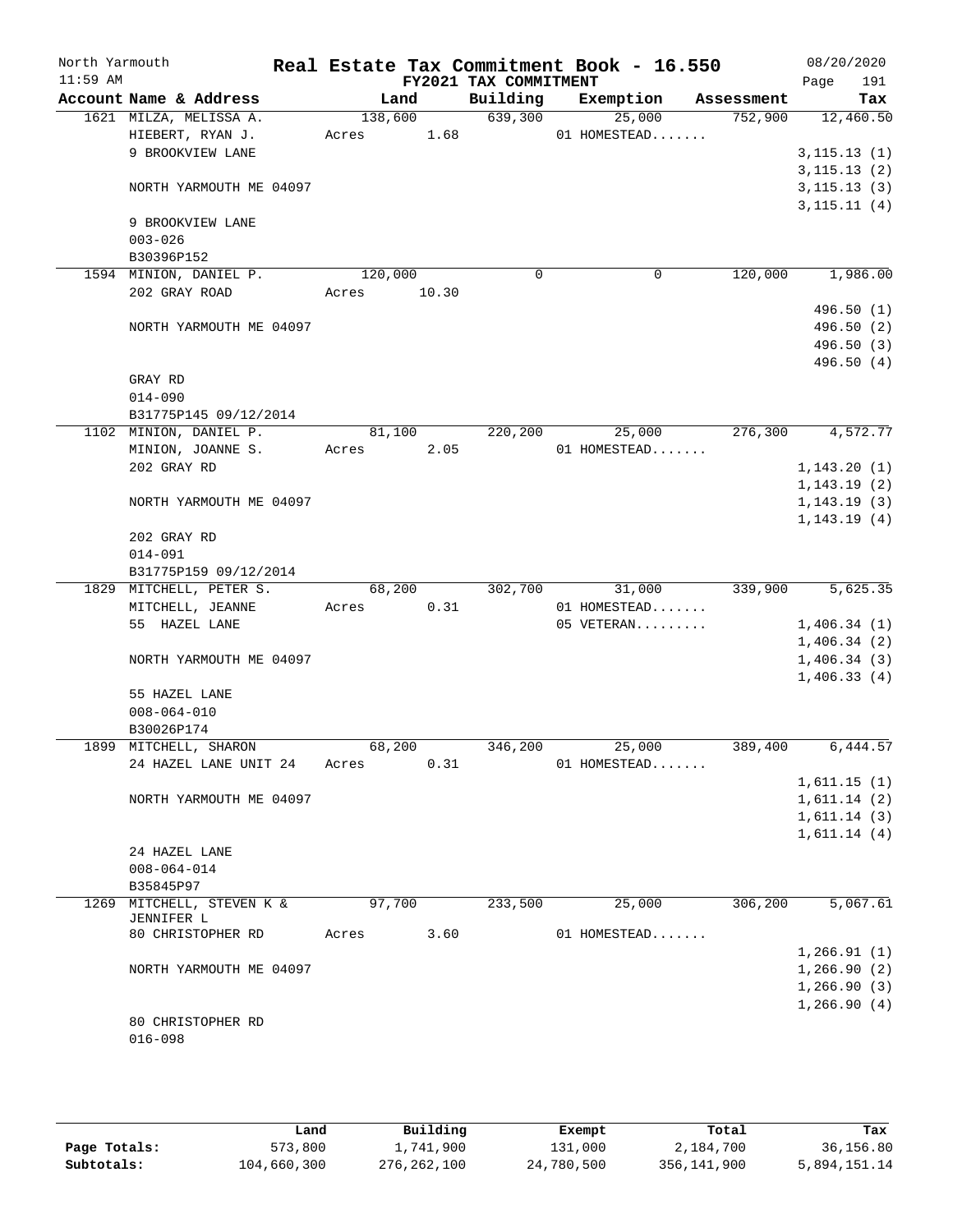| North Yarmouth<br>$11:59$ AM |                                   |            |        |                                   | Real Estate Tax Commitment Book - 16.550 |            | 08/20/2020                 |
|------------------------------|-----------------------------------|------------|--------|-----------------------------------|------------------------------------------|------------|----------------------------|
|                              | Account Name & Address            | Land       |        | FY2021 TAX COMMITMENT<br>Building | Exemption                                | Assessment | 192<br>Page<br>Tax         |
|                              | 13 MOLLO-SWEET REVOCABLE          | 124,500    |        | 288,800                           | 25,000                                   | 388,300    | 6,426.37                   |
|                              | LIVING TRUST<br>CHARLES R MOLLO & | Acres 5.00 |        |                                   | 01 HOMESTEAD                             |            |                            |
|                              | KARRIE K SWEET, TRSTEE            |            |        |                                   |                                          |            |                            |
|                              | 75 PINE RIDGE RD                  |            |        |                                   |                                          |            | 1,606.60(1)                |
|                              |                                   |            |        |                                   |                                          |            | 1,606.59(2)                |
|                              | NORTH YARMOUTH ME 04097           |            |        |                                   |                                          |            | 1,606.59(3)<br>1,606.59(4) |
|                              | 75 PINE RIDGE RD                  |            |        |                                   |                                          |            |                            |
|                              | $003 - 049$<br>B35242P21          |            |        |                                   |                                          |            |                            |
|                              | 256 MONTAGUE, BARBARA E. 82,100   |            |        |                                   | 82,000 25,000 139,100                    |            | 2,302.11                   |
|                              | 30 PRINCE WELL RD                 | Acres      | 2.25   |                                   | 01 HOMESTEAD                             |            |                            |
|                              |                                   |            |        |                                   |                                          |            | 575.53(1)                  |
|                              | NORTH YARMOUTH ME 04097           |            |        |                                   |                                          |            | 575.53(2)                  |
|                              |                                   |            |        |                                   |                                          |            | 575.53(3)                  |
|                              |                                   |            |        |                                   |                                          |            | 575.52(4)                  |
|                              | 30 PRINCE WELL RD<br>$001 - 079$  |            |        |                                   |                                          |            |                            |
|                              | B12392P275                        |            |        |                                   |                                          |            |                            |
|                              | 1711 MOON, BRANDON M. &           | 94,600     |        | 224,300                           | 25,000                                   | 293,900    | 4,864.05                   |
|                              | LEIGH J.                          |            |        |                                   |                                          |            |                            |
|                              | 170 NEW GLOUCESTER RD             | Acres 4.76 |        |                                   | 01 HOMESTEAD                             |            |                            |
|                              | NORTH YARMOUTH ME 04097           |            |        |                                   |                                          |            | 1,216.02(1)<br>1,216.01(2) |
|                              |                                   |            |        |                                   |                                          |            | 1,216.01(3)                |
|                              |                                   |            |        |                                   |                                          |            | 1,216.01(4)                |
|                              | 170 NEW GLOUCESTER RD             |            |        |                                   |                                          |            |                            |
|                              | $011 - 028$                       |            |        |                                   |                                          |            |                            |
|                              | 867 MOON, RONALD R                | 110,100    |        | $\Omega$                          | $\mathbf 0$                              | 110, 100   | 1,822.16                   |
|                              | MOON, DIANE D                     | Acres      | 7.86   |                                   |                                          |            |                            |
|                              | 162 NEW GLOUCESTER RD             |            |        |                                   |                                          |            | 455.54(1)                  |
|                              |                                   |            |        |                                   |                                          |            | 455.54 (2)                 |
|                              | NORTH YARMOUTH ME 04097           |            |        |                                   |                                          |            | 455.54(3)<br>455.54(4)     |
|                              | NEW GLOUCESTER RD                 |            |        |                                   |                                          |            |                            |
|                              | $011 - 025$                       |            |        |                                   |                                          |            |                            |
|                              | B34814P200                        |            |        |                                   |                                          |            |                            |
|                              | 990 MOON, RONALD R.               |            | 91,000 | 263,300                           | 25,000                                   | 329,300    | 5,449.92                   |
|                              | 162 NEW GLOUCESTER R              | Acres      | 4.04   |                                   | 01 HOMESTEAD                             |            |                            |
|                              |                                   |            |        |                                   |                                          |            | 1,362.48(1)                |
|                              | NORTH YARMOUTH ME 04097           |            |        |                                   |                                          |            | 1,362.48(2)                |
|                              |                                   |            |        |                                   |                                          |            | 1,362.48(3)<br>1,362.48(4) |
|                              | 162 NEW GLOUCESTER RD             |            |        |                                   |                                          |            |                            |
|                              | $011 - 027$                       |            |        |                                   |                                          |            |                            |
|                              | B4878P64                          |            |        |                                   |                                          |            |                            |
|                              | 491 MOORE, DAVID W.               | 92,600     |        | $2\overline{36,800}$              | 25,000                                   | 304,400    | 5,037.82                   |
|                              | 806 NORTH RD                      | Acres      | 4.35   |                                   | 01 HOMESTEAD                             |            |                            |
|                              |                                   |            |        |                                   |                                          |            | 1, 259.46(1)               |
|                              | NORTH YARMOUTH ME 04097           |            |        |                                   |                                          |            | 1, 259.46(2)               |
|                              |                                   |            |        |                                   |                                          |            | 1, 259.46(3)               |
|                              |                                   |            |        |                                   |                                          |            | 1, 259.44(4)               |
|                              | 806 NORTH RD                      |            |        |                                   |                                          |            |                            |
|                              | $002 - 090$<br>B29583P281         |            |        |                                   |                                          |            |                            |
|                              |                                   |            |        |                                   |                                          |            |                            |
|                              |                                   |            |        |                                   |                                          |            |                            |
|                              |                                   |            |        |                                   |                                          |            |                            |
|                              |                                   |            |        |                                   |                                          |            |                            |

|              | Land        | Building    | Exempt     | Total       | Tax          |
|--------------|-------------|-------------|------------|-------------|--------------|
| Page Totals: | 594,900     | 1,095,200   | 125,000    | 1,565,100   | 25,902.43    |
| Subtotals:   | 105,255,200 | 277,357,300 | 24,905,500 | 357,707,000 | 5,920,053.57 |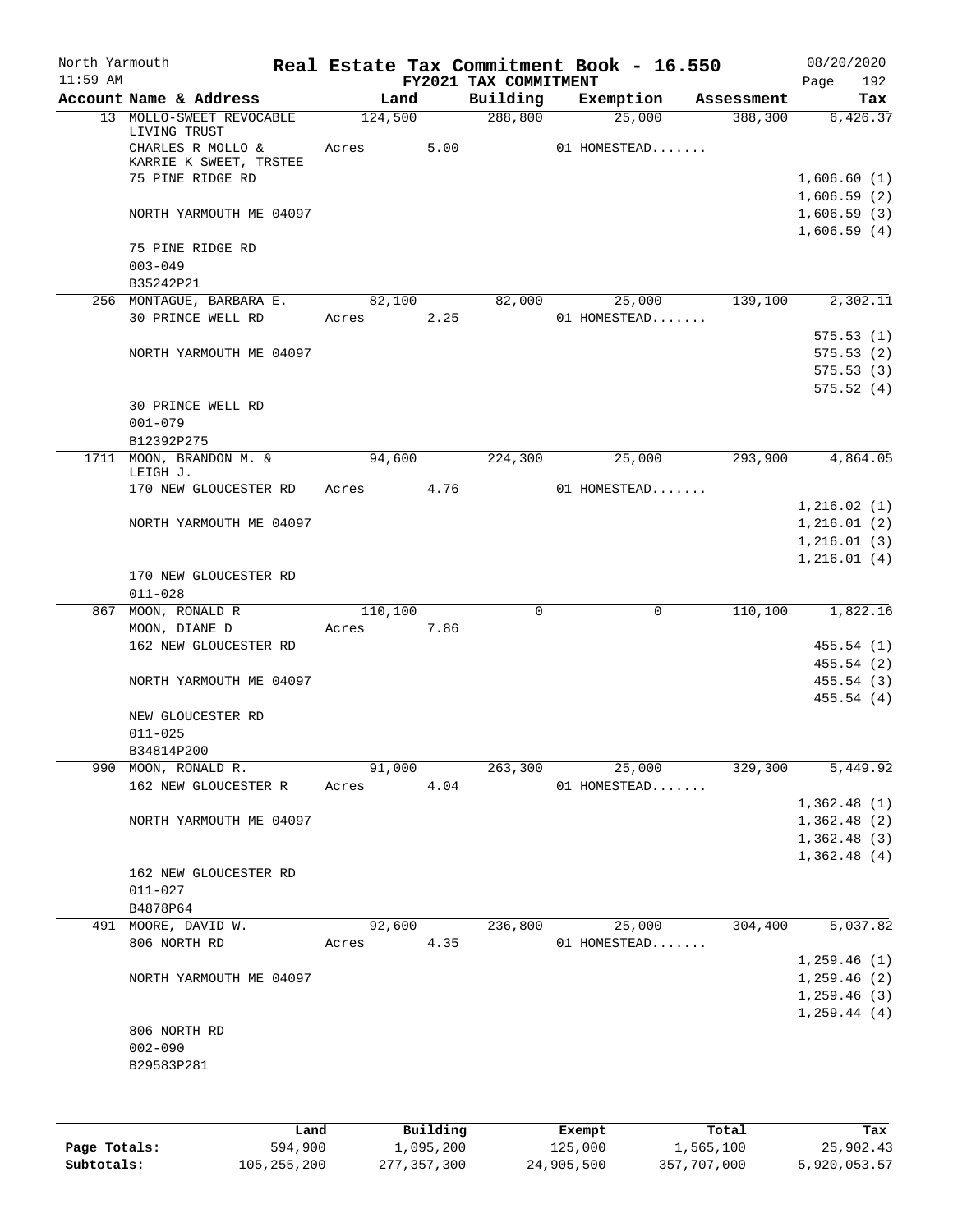| North Yarmouth |                                                            |            |        |                                   | Real Estate Tax Commitment Book - 16.550 |            | 08/20/2020                 |
|----------------|------------------------------------------------------------|------------|--------|-----------------------------------|------------------------------------------|------------|----------------------------|
| $11:59$ AM     | Account Name & Address                                     |            | Land   | FY2021 TAX COMMITMENT<br>Building | Exemption                                | Assessment | 193<br>Page<br>Tax         |
|                | 268 MORAROS, NICHOLAS M.                                   |            | 79,800 | 190,900                           | 25,000                                   | 245,700    | 4,066.34                   |
|                | 548 SLIGO RD                                               | Acres 1.80 |        |                                   | 01 HOMESTEAD                             |            |                            |
|                |                                                            |            |        |                                   |                                          |            | 1,016.59(1)                |
|                | NORTH YARMOUTH ME 04097                                    |            |        |                                   |                                          |            | 1,016.59(2)                |
|                |                                                            |            |        |                                   |                                          |            | 1,016.59(3)                |
|                |                                                            |            |        |                                   |                                          |            | 1,016.57(4)                |
|                | 548 SLIGO RD                                               |            |        |                                   |                                          |            |                            |
|                | $002 - 004$                                                |            |        |                                   |                                          |            |                            |
|                | B6413P257                                                  |            |        |                                   |                                          |            |                            |
|                | 716 MOREAU, ELSIE MAY                                      |            | 69,200 | 104,200                           | 31,000                                   | 142,400    | 2,356.72                   |
|                | 32 CUMBERLAND RD                                           | Acres      | 0.50   |                                   | 01 HOMESTEAD                             |            |                            |
|                |                                                            |            |        |                                   | 07 WIDOW VETERAN                         |            | 589.18(1)                  |
|                | NORTH YARMOUTH ME 04097                                    |            |        |                                   |                                          |            | 589.18 (2)                 |
|                |                                                            |            |        |                                   |                                          |            | 589.18(3)<br>589.18(4)     |
|                | 32 CUMBERLAND RD                                           |            |        |                                   |                                          |            |                            |
|                | $004 - 077$                                                |            |        |                                   |                                          |            |                            |
|                | B8070P267                                                  |            |        |                                   |                                          |            |                            |
| 1607           | MORESHEAD, DOUGLAS &                                       | 136,200    |        | $\mathbf 0$                       | $\mathbf 0$                              | 136,200    | 2,254.11                   |
|                | <b>JOLEEN</b>                                              |            |        |                                   |                                          |            |                            |
|                | 38 GOLDENROD LN                                            | Acres      | 1.41   |                                   |                                          |            |                            |
|                |                                                            |            |        |                                   |                                          |            | 563.53(1)                  |
|                | NORTH YARMOUTH ME 04097                                    |            |        |                                   |                                          |            | 563.53(2)                  |
|                |                                                            |            |        |                                   |                                          |            | 563.53(3)                  |
|                | 38 GOLDENROD LN                                            |            |        |                                   |                                          |            | 563.52(4)                  |
|                | $003 - 017$                                                |            |        |                                   |                                          |            |                            |
|                | B35315P213                                                 |            |        |                                   |                                          |            |                            |
|                | 1198 MORIN, RENE R.                                        |            | 91,300 | 419,700                           | 25,000                                   | 486,000    | 8,043.30                   |
|                | 410 NEW GLOUCESTER RD                                      | Acres      | 4.10   |                                   | 01 HOMESTEAD                             |            |                            |
|                |                                                            |            |        |                                   |                                          |            | 2,010.83(1)                |
|                | NORTH YARMOUTH ME 04097                                    |            |        |                                   |                                          |            | 2,010.83(2)                |
|                |                                                            |            |        |                                   |                                          |            | 2,010.83(3)                |
|                |                                                            |            |        |                                   |                                          |            | 2,010.81(4)                |
|                | 410 NEW GLOUCESTER RD                                      |            |        |                                   |                                          |            |                            |
|                | $012 - 068$                                                |            |        |                                   |                                          |            |                            |
|                | B31027P304 09/12/2013 B26143P319<br>68 MORRISON, AUDREY I. | 75,800     |        | 190,500                           | 25,000                                   | 241,300    | 3,993.52                   |
|                | 66 DOUGHTY RD                                              | Acres      | 1.00   |                                   | 01 HOMESTEAD                             |            |                            |
|                |                                                            |            |        |                                   |                                          |            | 998.38 (1)                 |
|                | NORTH YARMOUTH ME 04097                                    |            |        |                                   |                                          |            | 998.38 (2)                 |
|                |                                                            |            |        |                                   |                                          |            | 998.38 (3)                 |
|                |                                                            |            |        |                                   |                                          |            | 998.38 (4)                 |
|                | 66 DOUGHTY RD                                              |            |        |                                   |                                          |            |                            |
|                | $001 - 032$                                                |            |        |                                   |                                          |            |                            |
|                | B7896P184                                                  |            |        |                                   |                                          |            |                            |
|                | 1443 MORRISON, GREGORY R.                                  |            | 90,900 | 167,600                           | 0                                        | 258,500    | 4,278.18                   |
|                | 410 DEER RIDGE                                             | Acres      | 4.02   |                                   |                                          |            |                            |
|                |                                                            |            |        |                                   |                                          |            | 1,069.55(1)                |
|                | NORTH YARMOUTH ME 04097                                    |            |        |                                   |                                          |            | 1,069.55(2)<br>1,069.55(3) |
|                |                                                            |            |        |                                   |                                          |            | 1,069.53(4)                |
|                | 410 DEER RIDGE                                             |            |        |                                   |                                          |            |                            |
|                | $001 - 036$                                                |            |        |                                   |                                          |            |                            |
|                | B11963P180                                                 |            |        |                                   |                                          |            |                            |
|                |                                                            |            |        |                                   |                                          |            |                            |
|                |                                                            |            |        |                                   |                                          |            |                            |

|              | Land        | Building    | Exempt     | Total       | Tax          |
|--------------|-------------|-------------|------------|-------------|--------------|
| Page Totals: | 543,200     | 1,072,900   | 106,000    | 1,510,100   | 24,992.17    |
| Subtotals:   | 105,798,400 | 278,430,200 | 25,011,500 | 359,217,100 | 5,945,045.74 |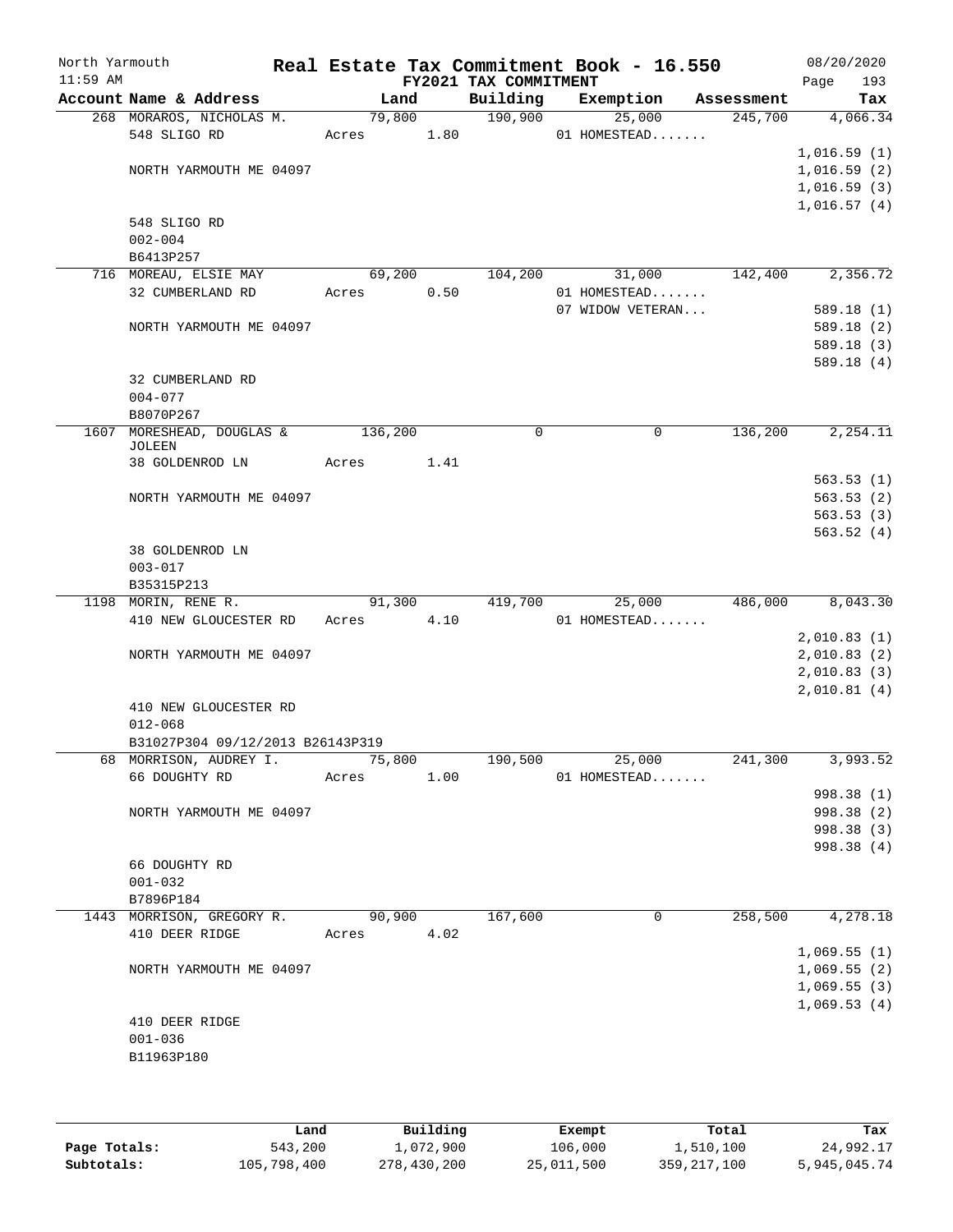| North Yarmouth |                        |                                  |         |      |      | Real Estate Tax Commitment Book - 16.550 |              |              |            | 08/20/2020    |
|----------------|------------------------|----------------------------------|---------|------|------|------------------------------------------|--------------|--------------|------------|---------------|
| $11:59$ AM     |                        |                                  |         |      |      | FY2021 TAX COMMITMENT                    |              |              |            | 194<br>Page   |
|                | Account Name & Address |                                  |         | Land |      | Building                                 | Exemption    |              | Assessment | Tax           |
|                |                        | 1415 MORRISON, JEFFREY W.        | 84,800  |      |      | $\mathbf 0$                              |              | $\Omega$     | 84,800     | 1,403.44      |
|                | 20 EAST ELM ST         |                                  | Acres   |      | 2.80 |                                          |              |              |            |               |
|                |                        |                                  |         |      |      |                                          |              |              |            | 350.86(1)     |
|                |                        | YARMOUTH ME 04096                |         |      |      |                                          |              |              |            | 350.86(2)     |
|                |                        |                                  |         |      |      |                                          |              |              |            | 350.86(3)     |
|                |                        |                                  |         |      |      |                                          |              |              |            | 350.86(4)     |
|                | MOUNTFORT RD           |                                  |         |      |      |                                          |              |              |            |               |
|                | $009 - 024$            |                                  |         |      |      |                                          |              |              |            |               |
|                | B12811P278             |                                  |         |      |      |                                          |              |              |            |               |
|                |                        | 1709 MORRISON, JEFFREY W.        | 82,300  |      |      | $\mathbf 0$                              |              | 0            | 82,300     | 1,362.07      |
|                | 20 EAST ELM ST         |                                  | Acres   |      | 2.30 |                                          |              |              |            |               |
|                |                        |                                  |         |      |      |                                          |              |              |            | 340.52(1)     |
|                |                        | YARMOUTH ME 04096                |         |      |      |                                          |              |              |            | 340.52 (2)    |
|                |                        |                                  |         |      |      |                                          |              |              |            | 340.52(3)     |
|                |                        |                                  |         |      |      |                                          |              |              |            | 340.51(4)     |
|                | SLIGO ROAD             |                                  |         |      |      |                                          |              |              |            |               |
|                | $002 - 010$            |                                  |         |      |      |                                          |              |              |            |               |
|                | B27169P228             |                                  |         |      |      |                                          |              |              |            |               |
|                |                        | 242 MORRISON, KAREN B.           | 126,700 |      |      | 381,500                                  |              | 25,000       | 483,200    | 7,996.96      |
|                |                        | 16 PINE MEADOW LANE              | Acres   |      | 5.34 |                                          | 01 HOMESTEAD |              |            |               |
|                |                        |                                  |         |      |      |                                          |              |              |            | 1,999.24(1)   |
|                |                        | NORTH YARMOUTH ME 04097          |         |      |      |                                          |              |              |            | 1,999.24(2)   |
|                |                        |                                  |         |      |      |                                          |              |              |            | 1,999.24(3)   |
|                |                        |                                  |         |      |      |                                          |              |              |            | 1,999.24(4)   |
|                | $006 - 047$            | 16 PINE MEADOW LANE              |         |      |      |                                          |              |              |            |               |
|                |                        | B11458P339 05/31/1994            |         |      |      |                                          |              |              |            |               |
|                |                        | 1606 MORRISON, LYNNE M.          | 136,100 |      |      | 357,200                                  |              | 25,000       | 468,300    | 7,750.37      |
|                |                        | 36 GOLDENROD LANE                | Acres   |      | 1.40 |                                          | 01 HOMESTEAD |              |            |               |
|                |                        |                                  |         |      |      |                                          |              |              |            | 1,937.60(1)   |
|                |                        | NORTH YARMOUTH ME 04097          |         |      |      |                                          |              |              |            | 1,937.59(2)   |
|                |                        |                                  |         |      |      |                                          |              |              |            | 1,937.59(3)   |
|                |                        |                                  |         |      |      |                                          |              |              |            | 1,937.59(4)   |
|                | 36 GOLDENROD LN        |                                  |         |      |      |                                          |              |              |            |               |
|                | $003 - 018$            |                                  |         |      |      |                                          |              |              |            |               |
|                |                        | B27826P44 06/03/2010             |         |      |      |                                          |              |              |            |               |
|                |                        | 1414 MORRISON, SHAWN R.          | 77,100  |      |      | 260,700                                  |              | 25,000       | 312,800    | 5,176.84      |
|                |                        | 520 MOUNTFORT RD                 | Acres   |      | 1.26 |                                          | 01 HOMESTEAD |              |            |               |
|                |                        |                                  |         |      |      |                                          |              |              |            | 1, 294.21(1)  |
|                |                        | NORTH YARMOUTH ME 04097          |         |      |      |                                          |              |              |            | 1, 294.21(2)  |
|                |                        |                                  |         |      |      |                                          |              |              |            | 1, 294.21(3)  |
|                |                        |                                  |         |      |      |                                          |              |              |            | 1, 294.21 (4) |
|                | 520 MOUNTFORT RD       |                                  |         |      |      |                                          |              |              |            |               |
|                | $009 - 022$            |                                  |         |      |      |                                          |              |              |            |               |
|                |                        | B29225P111 12/18/2011 B13263P221 |         |      |      |                                          |              |              |            |               |
|                |                        | 1538 MORRISON, STEPHEN H.        | 91,500  |      |      | $\Omega$                                 |              | $\mathbf{0}$ | 91,500     | 1,514.33      |
|                | P.O. BOX 25A           |                                  | Acres   |      | 7.26 |                                          |              |              |            |               |
|                |                        |                                  |         |      |      |                                          |              |              |            | 378.59 (1)    |
|                |                        | CUMBERLAND ME 04021              |         |      |      |                                          |              |              |            | 378.58(2)     |
|                |                        |                                  |         |      |      |                                          |              |              |            | 378.58(3)     |
|                |                        |                                  |         |      |      |                                          |              |              |            | 378.58(4)     |
|                | OFF BASTON RD          |                                  |         |      |      |                                          |              |              |            |               |
|                | $004 - 149$            |                                  |         |      |      |                                          |              |              |            |               |
|                | B14633P157             |                                  |         |      |      |                                          |              |              |            |               |
|                |                        |                                  |         |      |      |                                          |              |              |            |               |
|                |                        |                                  |         |      |      |                                          |              |              |            |               |

|              | Land        | Building    | Exempt     | Total       | Tax          |
|--------------|-------------|-------------|------------|-------------|--------------|
| Page Totals: | 598,500     | 999,400     | 75,000     | 1,522,900   | 25,204.01    |
| Subtotals:   | 106,396,900 | 279,429,600 | 25,086,500 | 360,740,000 | 5,970,249.75 |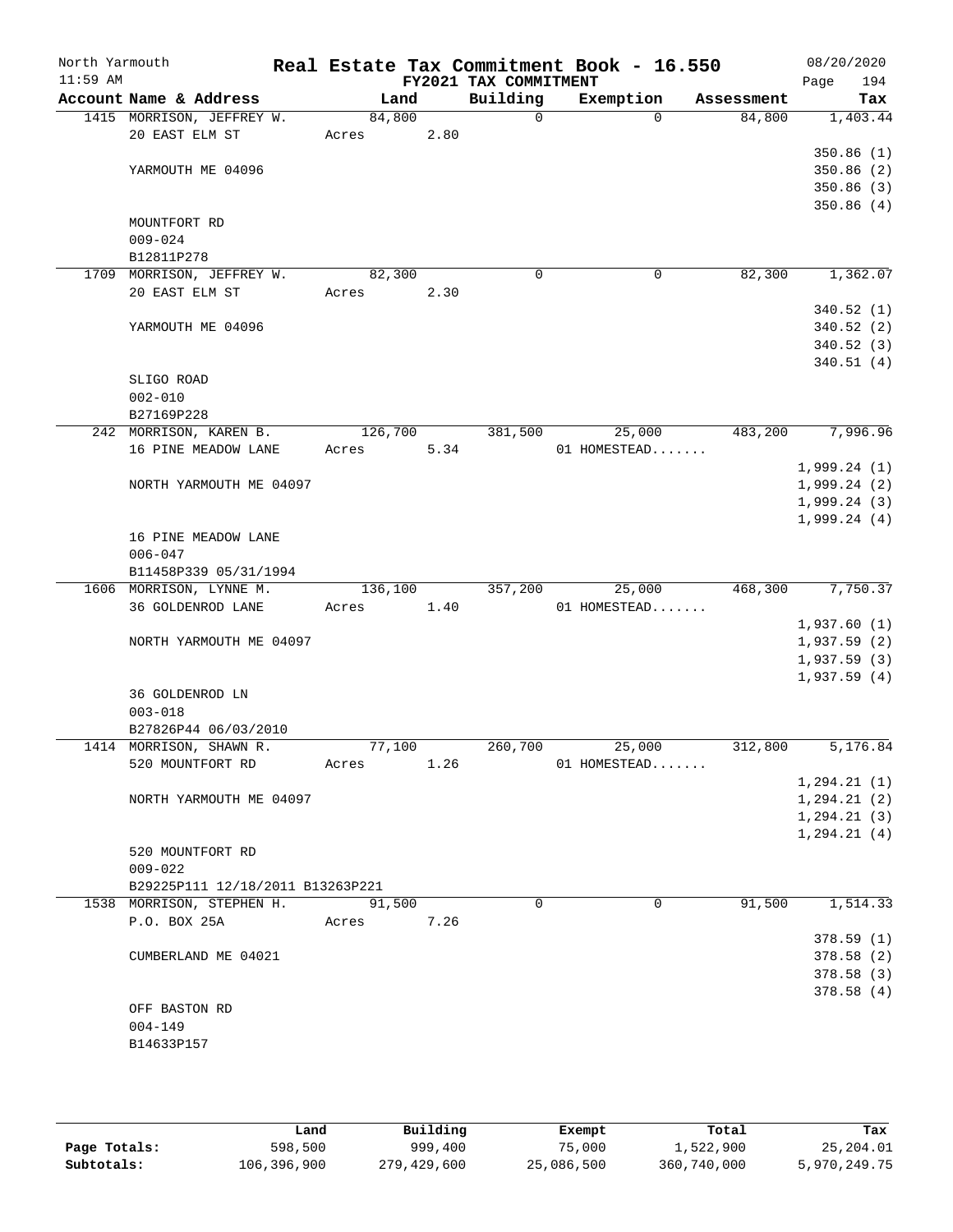| North Yarmouth<br>$11:59$ AM |                           |            |        | FY2021 TAX COMMITMENT | Real Estate Tax Commitment Book - 16.550 |         | 08/20/2020<br>Page           | 195       |
|------------------------------|---------------------------|------------|--------|-----------------------|------------------------------------------|---------|------------------------------|-----------|
|                              | Account Name & Address    |            | Land   | Building              | Exemption Assessment                     |         |                              | Tax       |
|                              | 512 MORRISON, STEPHEN H.  |            | 81,600 | 274,300               | 31,000                                   | 324,900 |                              | 5,377.10  |
|                              | P.O. BOX 25A              | Acres      | 2.15   |                       | 05 VETERAN                               |         |                              |           |
|                              |                           |            |        |                       | 01 HOMESTEAD                             |         | 1,344.28(1)                  |           |
|                              | CUMBERLAND ME 04021       |            |        |                       |                                          |         | 1,344.28(2)                  |           |
|                              |                           |            |        |                       |                                          |         | 1,344.28(3)                  |           |
|                              |                           |            |        |                       |                                          |         | 1,344.26(4)                  |           |
|                              | 4 BROWN DOG DR            |            |        |                       |                                          |         |                              |           |
|                              | $004 - 166$               |            |        |                       |                                          |         |                              |           |
|                              | B9007P174                 |            |        |                       |                                          |         |                              |           |
|                              | 840 MORRISROE, CAITLIN M. | 98,600     |        | 201,600               | 25,000                                   | 275,200 |                              | 4,554.56  |
|                              | 95 MILL RIDGE RD          | Acres      | 5.55   |                       | 01 HOMESTEAD                             |         |                              |           |
|                              |                           |            |        |                       |                                          |         | 1, 138.64(1)                 |           |
|                              | NORTH YARMOUTH ME 04097   |            |        |                       |                                          |         | 1,138.64(2)                  |           |
|                              |                           |            |        |                       |                                          |         | 1, 138.64(3)<br>1, 138.64(4) |           |
|                              | 95 MILL RIDGE RD          |            |        |                       |                                          |         |                              |           |
|                              | $016 - 035$               |            |        |                       |                                          |         |                              |           |
|                              | B30131P120                |            |        |                       |                                          |         |                              |           |
|                              | 750 MORRONE, RICHARD J.   | 75,800     |        | 259,600               | 25,000                                   | 310,400 |                              | 5,137.12  |
|                              | MORRONE, MAUREEN          | Acres 1.00 |        |                       | 01 HOMESTEAD                             |         |                              |           |
|                              | 88 ROYAL RD               |            |        |                       |                                          |         | 1,284.28(1)                  |           |
|                              |                           |            |        |                       |                                          |         | 1,284.28(2)                  |           |
|                              | NORTH YARMOUTH ME 04097   |            |        |                       |                                          |         | 1,284.28(3)                  |           |
|                              |                           |            |        |                       |                                          |         | 1,284.28(4)                  |           |
|                              | 88 ROYAL RD               |            |        |                       |                                          |         |                              |           |
|                              | $009 - 005$               |            |        |                       |                                          |         |                              |           |
|                              | B12137P131                |            |        |                       |                                          |         |                              |           |
|                              | 564 MORSE, BOYD G.        |            | 95,900 | 307,200               | 25,000                                   | 378,100 |                              | 6, 257.56 |
|                              | 187 CHRISTOPHER RD        | Acres      | 3.28   |                       | 01 HOMESTEAD                             |         |                              |           |
|                              |                           |            |        |                       |                                          |         | 1,564.39(1)                  |           |
|                              | NORTH YARMOUTH ME 04097   |            |        |                       |                                          |         | 1,564.39(2)                  |           |
|                              |                           |            |        |                       |                                          |         | 1,564.39(3)                  |           |
|                              |                           |            |        |                       |                                          |         | 1,564.39(4)                  |           |
|                              | 187 CHRISTOPHER RD        |            |        |                       |                                          |         |                              |           |
|                              | $016 - 108$               |            |        |                       |                                          |         |                              |           |
|                              | B16623P258                |            |        |                       |                                          |         |                              |           |
|                              | 1854 MORSE, STEPHEN       | 91,800     |        | 309,500               | 25,000                                   | 376,300 |                              | 6,227.77  |
|                              | HEWES, NICOLE             | Acres      | 4.19   |                       | 01 HOMESTEAD                             |         |                              |           |
|                              | 21 HUNTERS WAY            |            |        |                       |                                          |         | 1,556.95(1)                  |           |
|                              | NORTH YARMOUTH ME 04097   |            |        |                       |                                          |         | 1,556.94(2)                  |           |
|                              |                           |            |        |                       |                                          |         | 1,556.94(3)<br>1,556.94(4)   |           |
|                              | 21 HUNTERS WAY            |            |        |                       |                                          |         |                              |           |
|                              | $012 - 024 - 001$         |            |        |                       |                                          |         |                              |           |
|                              | B34868P259                |            |        |                       |                                          |         |                              |           |
|                              | 1124 MOSS, COLIN          | 86,200     |        | 435,400               | 25,000                                   | 496,600 |                              | 8,218.73  |
|                              | MOSS, NICOLE              | Acres      | 5.17   |                       | 01 HOMESTEAD                             |         |                              |           |
|                              | 70 LONG HILL RD           |            |        |                       |                                          |         | 2,054.69(1)                  |           |
|                              |                           |            |        |                       |                                          |         | 2,054.68(2)                  |           |
|                              | NORTH YARMOUTH ME 04097   |            |        |                       |                                          |         | 2,054.68(3)                  |           |
|                              |                           |            |        |                       |                                          |         | 2,054.68(4)                  |           |
|                              | 70 LONG HILL RD           |            |        |                       |                                          |         |                              |           |
|                              | $014 - 033$               |            |        |                       |                                          |         |                              |           |
|                              | B30700P255                |            |        |                       |                                          |         |                              |           |
|                              |                           |            |        |                       |                                          |         |                              |           |
|                              |                           |            |        |                       |                                          |         |                              |           |

|              | Land        | Building    | Exempt     | Total       | Tax          |
|--------------|-------------|-------------|------------|-------------|--------------|
| Page Totals: | 529,900     | 1,787,600   | 156,000    | 2,161,500   | 35,772.84    |
| Subtotals:   | 106,926,800 | 281,217,200 | 25,242,500 | 362,901,500 | 6,006,022.59 |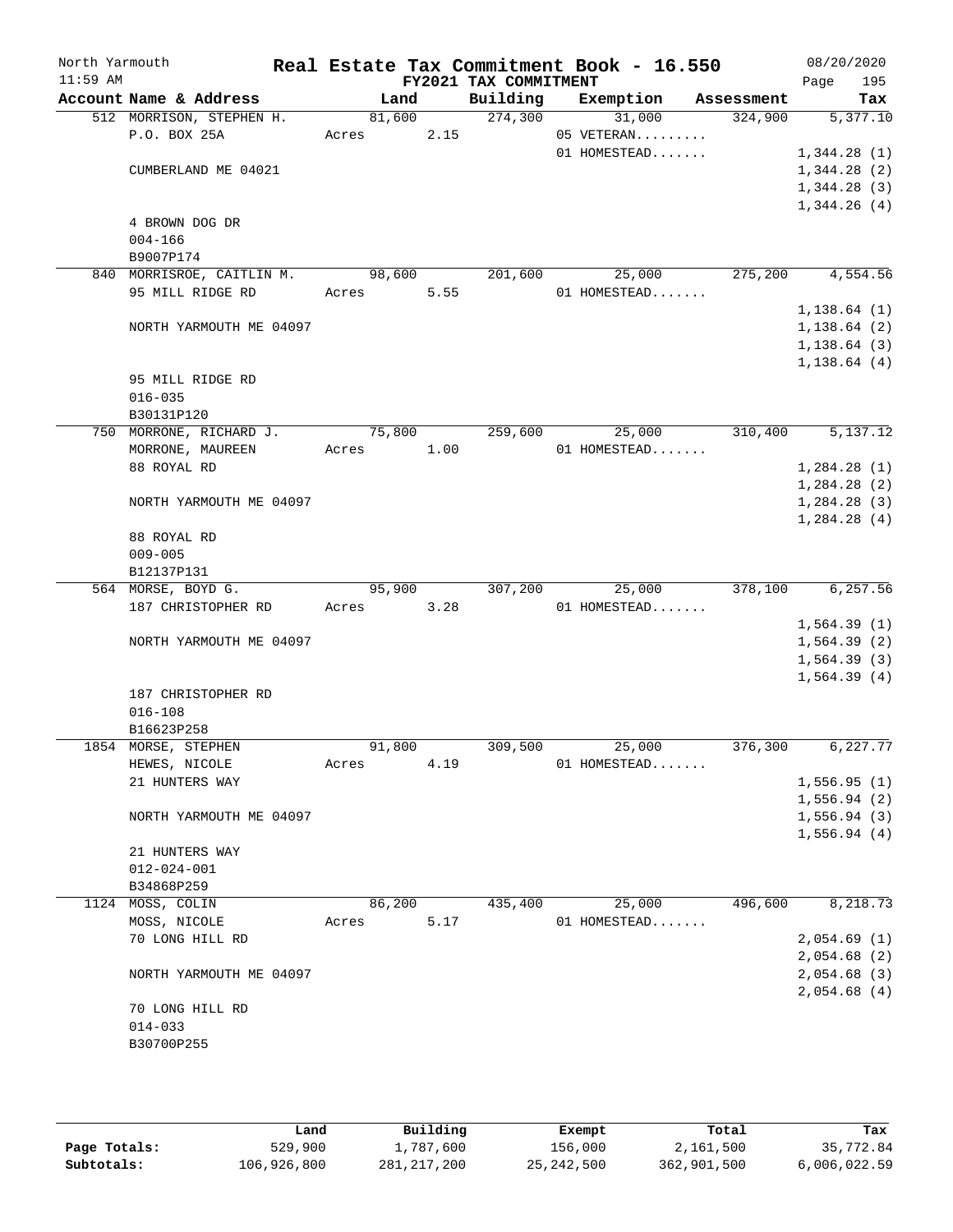| North Yarmouth<br>$11:59$ AM |                                             |         |       |         |          | FY2021 TAX COMMITMENT | Real Estate Tax Commitment Book - 16.550 |                        | 08/20/2020<br>Page<br>196 |
|------------------------------|---------------------------------------------|---------|-------|---------|----------|-----------------------|------------------------------------------|------------------------|---------------------------|
|                              | Account Name & Address                      |         |       | Land    |          | Building              | Exemption                                | Assessment             | Tax                       |
|                              | 320 MOTLEY, EDWARD JR.                      |         |       | 96,800  |          | 163,500               | 25,000                                   | 235,300                | 3,894.22                  |
|                              | COX, KIM LEE                                |         | Acres |         | 5.20     |                       | 01 HOMESTEAD                             |                        |                           |
|                              | 570 LEDGE RD                                |         |       |         |          |                       |                                          |                        | 973.56(1)                 |
|                              |                                             |         |       |         |          |                       |                                          |                        | 973.56(2)                 |
|                              | NORTH YARMOUTH ME 04097                     |         |       |         |          |                       |                                          |                        | 973.56(3)                 |
|                              |                                             |         |       |         |          |                       |                                          |                        | 973.54(4)                 |
|                              | 570 LEDGE RD                                |         |       |         |          |                       |                                          |                        |                           |
|                              | $003 - 143$                                 |         |       |         |          |                       |                                          |                        |                           |
|                              | B30141P128                                  |         |       |         |          |                       |                                          |                        |                           |
|                              | 1162 MOULTON, JAMES B.                      |         |       | 84,300  |          | 125,300               | 25,000                                   | 184,600                | 3,055.13                  |
|                              | 54 MILL RD                                  |         | Acres |         | 2.70     |                       | 01 HOMESTEAD                             |                        |                           |
|                              |                                             |         |       |         |          |                       |                                          |                        | 763.79(1)                 |
|                              | NORTH YARMOUTH ME 04097                     |         |       |         |          |                       |                                          |                        | 763.78(2)                 |
|                              |                                             |         |       |         |          |                       |                                          |                        | 763.78 (3)                |
|                              |                                             |         |       |         |          |                       |                                          |                        | 763.78 (4)                |
|                              | 54 MILL RD                                  |         |       |         |          |                       |                                          |                        |                           |
|                              | $015 - 040$                                 |         |       |         |          |                       |                                          |                        |                           |
|                              | B3548P27                                    |         |       |         |          |                       |                                          |                        |                           |
|                              | 63 MOULTON, SHERYL A &                      |         |       | 81,300  |          | 180,000               | 25,000                                   | 236,300                | 3,910.77                  |
|                              | RICHARD C JT<br>253 GREELY RD               |         |       |         | 2.10     |                       | 01 HOMESTEAD                             |                        |                           |
|                              |                                             |         | Acres |         |          |                       |                                          |                        | 977.70 (1)                |
|                              | NORTH YARMOUTH ME 04097                     |         |       |         |          |                       |                                          |                        | 977.69(2)                 |
|                              |                                             |         |       |         |          |                       |                                          |                        |                           |
|                              |                                             |         |       |         |          |                       |                                          |                        | 977.69 (3)<br>977.69(4)   |
|                              | 253 GREELY RD                               |         |       |         |          |                       |                                          |                        |                           |
|                              | $001 - 014$                                 |         |       |         |          |                       |                                          |                        |                           |
|                              | B33021P178                                  |         |       |         |          |                       |                                          |                        |                           |
|                              | 1788 MOYER, ROBERT                          |         |       | 134,100 |          | $\Omega$              |                                          | $\mathbf 0$<br>134,100 | 2,219.36                  |
|                              | 75 BASTON ROAD                              |         | Acres |         | 13.28    |                       |                                          |                        |                           |
|                              |                                             |         |       |         |          |                       |                                          |                        | 554.84(1)                 |
|                              | NORTH YARMOUTH ME 04097                     |         |       |         |          |                       |                                          |                        | 554.84 (2)                |
|                              |                                             |         |       |         |          |                       |                                          |                        | 554.84 (3)                |
|                              |                                             |         |       |         |          |                       |                                          |                        | 554.84(4)                 |
|                              | <b>BASTON RD</b>                            |         |       |         |          |                       |                                          |                        |                           |
|                              | $004 - 204 - A$                             |         |       |         |          |                       |                                          |                        |                           |
|                              | B30861P120 07/23/2013 B29275P131 01/13/2012 |         |       |         |          |                       |                                          |                        |                           |
|                              | B28577P115 03/11/2011                       |         |       |         |          |                       |                                          |                        |                           |
|                              | 792 MOYER, ROBERT S                         |         |       | 75,800  |          | 276,600               | 25,000                                   | 327,400                | 5,418.47                  |
|                              | 75 BASTON RD                                |         | Acres |         | 1.00     |                       | 01 HOMESTEAD                             |                        |                           |
|                              |                                             |         |       |         |          |                       |                                          |                        | 1,354.62(1)               |
|                              | NORTH YARMOUTH ME 04097                     |         |       |         |          |                       |                                          |                        | 1,354.62(2)               |
|                              |                                             |         |       |         |          |                       |                                          |                        | 1,354.62(3)               |
|                              |                                             |         |       |         |          |                       |                                          |                        | 1,354.61(4)               |
|                              | 75 BASTON RD                                |         |       |         |          |                       |                                          |                        |                           |
|                              | $004 - 205$                                 |         |       |         |          |                       |                                          |                        |                           |
|                              | B25529P289                                  |         |       |         |          |                       |                                          |                        |                           |
|                              | 1144 MOYNIHAN, SCOTT A.                     |         |       | 78,300  |          | 192,400               | 25,000                                   | 245,700                | 4,066.34                  |
|                              | MOYNIHAN, KIMBERLY A                        |         | Acres |         | 1.50     |                       | 01 HOMESTEAD                             |                        |                           |
|                              | 35 HASKELL RD                               |         |       |         |          |                       |                                          |                        | 1,016.59(1)               |
|                              |                                             |         |       |         |          |                       |                                          |                        | 1,016.59(2)               |
|                              | NORTH YARMOUTH ME 04097                     |         |       |         |          |                       |                                          |                        | 1,016.59(3)               |
|                              |                                             |         |       |         |          |                       |                                          |                        | 1,016.57(4)               |
|                              | 35 HASKELL RD                               |         |       |         |          |                       |                                          |                        |                           |
|                              | $014 - 051$                                 |         |       |         |          |                       |                                          |                        |                           |
|                              | B25064P265                                  |         |       |         |          |                       |                                          |                        |                           |
|                              |                                             |         |       |         |          |                       |                                          |                        |                           |
|                              |                                             |         |       |         |          |                       |                                          |                        |                           |
|                              |                                             | Land    |       |         | Building |                       | Exempt                                   | Total                  | Tax                       |
| Page Totals:                 |                                             | 550,600 |       |         | 937,800  |                       | 125,000                                  | 1,363,400              | 22,564.29                 |

**Subtotals:** 107,477,400 282,155,000 25,367,500 364,264,900 6,028,586.88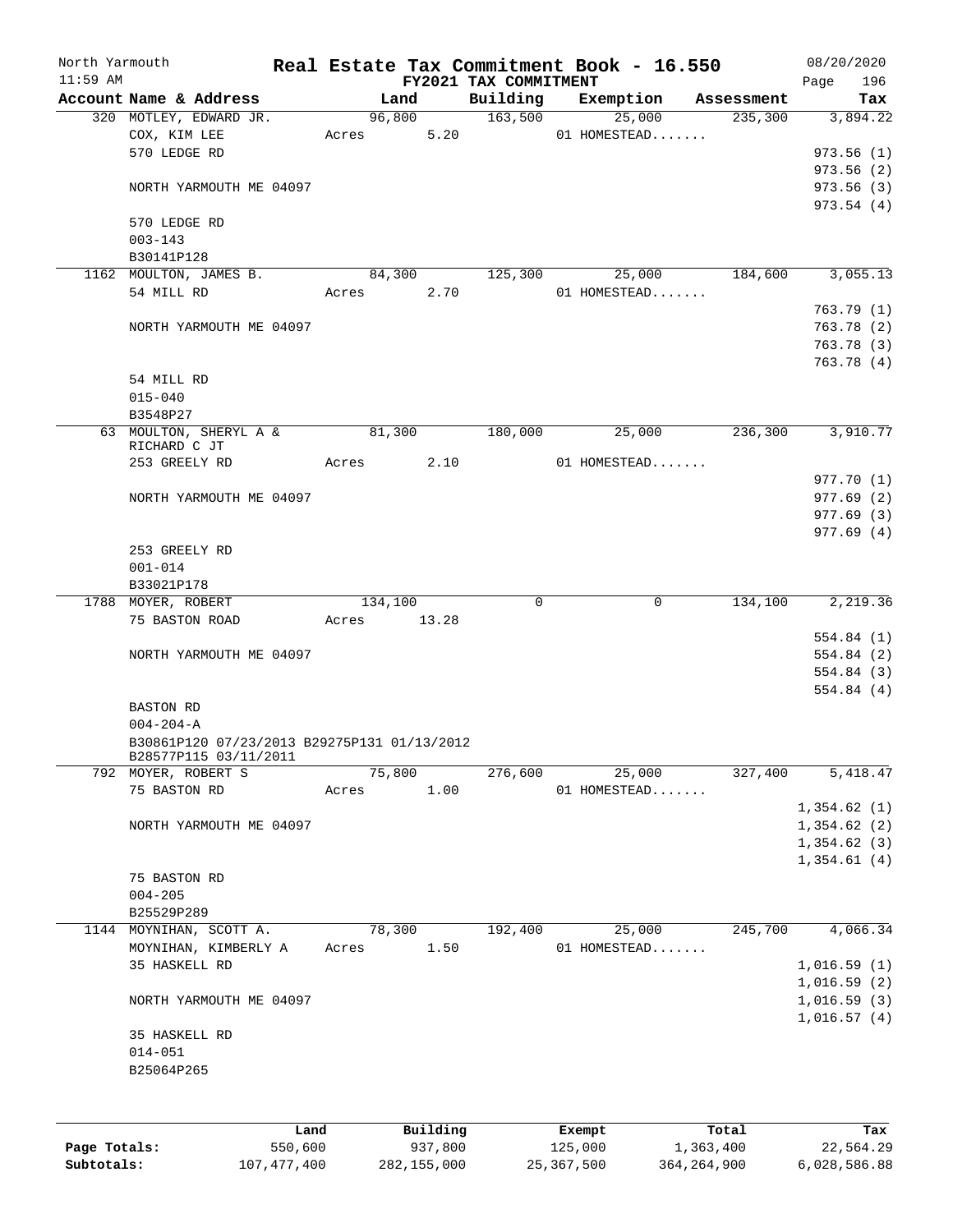| North Yarmouth |                               |             |         |             |                                   | Real Estate Tax Commitment Book - 16.550 |                       | 08/20/2020                 |
|----------------|-------------------------------|-------------|---------|-------------|-----------------------------------|------------------------------------------|-----------------------|----------------------------|
| $11:59$ AM     | Account Name & Address        |             | Land    |             | FY2021 TAX COMMITMENT<br>Building |                                          |                       | 197<br>Page                |
|                | 1103 MUELLER, FORTUNAT &      |             | 85,800  |             | 239,900                           | Exemption<br>33,500                      | Assessment<br>292,200 | Tax<br>4,835.91            |
|                | SHOSHANA                      |             |         |             |                                   |                                          |                       |                            |
|                | 220 GRAY RD                   |             | Acres   | 3.00        |                                   | 103 SOL3 4000-7999 WATTS                 |                       |                            |
|                |                               |             |         |             |                                   | 01 HOMESTEAD                             |                       | 1,208.98(1)                |
|                | NORTH YARMOUTH ME 04097       |             |         |             |                                   |                                          |                       | 1,208.98(2)                |
|                |                               |             |         |             |                                   |                                          |                       | 1,208.98(3)<br>1,208.97(4) |
|                | 220 GRAY RD                   |             |         |             |                                   |                                          |                       |                            |
|                | $014 - 093$                   |             |         |             |                                   |                                          |                       |                            |
|                | B23867P181                    |             |         |             |                                   |                                          |                       |                            |
|                | 1435 MUELLER, JOAN B.         |             | 10,100  |             | $\Omega$                          | $\mathbf 0$                              | 10,100                | 167.16                     |
|                | 101 LEIGHTON RD               |             | Acres   | 6.00        |                                   |                                          |                       |                            |
|                |                               |             |         |             |                                   |                                          |                       | 41.79(1)                   |
|                | POWNAL ME 04069               |             |         |             |                                   |                                          |                       | 41.79 (2)                  |
|                |                               |             |         |             |                                   |                                          |                       | 41.79 (3)<br>41.79 (4)     |
|                | WEST POWNAL RD                |             |         |             |                                   |                                          |                       |                            |
|                | $013 - 030$                   |             |         |             |                                   |                                          |                       |                            |
|                | B12509P71                     |             |         |             |                                   |                                          |                       |                            |
|                | 556 MULLEN, VINCENT P &       |             | 90,800  |             | 325,400                           | 33,500                                   | 382,700               | 6,333.69                   |
|                | NADYA                         |             |         |             |                                   |                                          |                       |                            |
|                | 1066 NORTH ROAD               |             | Acres   | 4.00        |                                   | 103 SOL3 4000-7999 WATTS<br>01 HOMESTEAD |                       | 1,583.43(1)                |
|                | NORTH YARMOUTH ME 04097       |             |         |             |                                   |                                          |                       | 1,583.42(2)                |
|                |                               |             |         |             |                                   |                                          |                       | 1,583.42(3)                |
|                |                               |             |         |             |                                   |                                          |                       | 1,583.42(4)                |
|                | 1066 NORTH RD                 |             |         |             |                                   |                                          |                       |                            |
|                | $005 - 049$                   |             |         |             |                                   |                                          |                       |                            |
|                | B35522P176                    |             |         |             |                                   |                                          |                       |                            |
|                | 1768 MULLIGAN, PATRICK        |             | 95,800  |             | 244,700                           | $\mathsf{O}$                             | 340,500               | 5,635.28                   |
|                | MULLIGAN, JOHNNA              |             | Acres   | 5.00        |                                   |                                          |                       |                            |
|                | 25 CUMBERLAND RD              |             |         |             |                                   |                                          |                       | 1,408.82(1)                |
|                | NORTH YARMOUTH ME 04097       |             |         |             |                                   |                                          |                       | 1,408.82(2)                |
|                |                               |             |         |             |                                   |                                          |                       | 1,408.82(3)<br>1,408.82(4) |
|                | 25 CUMBERLAND RD              |             |         |             |                                   |                                          |                       |                            |
|                | $004 - 046$                   |             |         |             |                                   |                                          |                       |                            |
|                | B27225P92                     |             |         |             |                                   |                                          |                       |                            |
| 1717           | MUNZ, CHRISTOPHER S &         |             | 117,100 |             | 415,400                           | 25,000                                   | 507,500               | 8,399.13                   |
|                | JULIE C<br>113 WILD TURKEY LN |             | Acres   | 7.12        |                                   | 01 HOMESTEAD                             |                       |                            |
|                |                               |             |         |             |                                   |                                          |                       | 2,099.79 (1)               |
|                | NORTH YARMOUTH ME 04097       |             |         |             |                                   |                                          |                       | 2,099.78(2)                |
|                |                               |             |         |             |                                   |                                          |                       | 2,099.78(3)                |
|                |                               |             |         |             |                                   |                                          |                       | 2,099.78(4)                |
|                | 113 WILD TURKEY LN            |             |         |             |                                   |                                          |                       |                            |
|                | $010 - 037$                   |             |         |             |                                   |                                          |                       |                            |
|                | B35115P285                    |             |         |             |                                   |                                          |                       |                            |
|                | 126 MURPHY, KEENAN            |             | 93,600  |             | 407,700                           | 25,000                                   | 476,300               | 7,882.77                   |
|                | 141 MOUNTFORT RD              |             | Acres   | 4.56        |                                   | 01 HOMESTEAD                             |                       | 1,970.70(1)                |
|                | NORTH YARMOUTH ME 04097       |             |         |             |                                   |                                          |                       | 1,970.69(2)                |
|                |                               |             |         |             |                                   |                                          |                       | 1,970.69(3)                |
|                |                               |             |         |             |                                   |                                          |                       | 1,970.69(4)                |
|                | 141 MOUNTFORT RD              |             |         |             |                                   |                                          |                       |                            |
|                | $003 - 097$                   |             |         |             |                                   |                                          |                       |                            |
|                | B23839P135                    |             |         |             |                                   |                                          |                       |                            |
|                |                               |             |         |             |                                   |                                          |                       |                            |
|                |                               | Land        |         | Building    |                                   | Exempt                                   | Total                 | Tax                        |
| Page Totals:   |                               | 493,200     |         | 1,633,100   |                                   | 117,000                                  | 2,009,300             | 33, 253.94                 |
| Subtotals:     |                               | 107,970,600 |         | 283,788,100 |                                   | 25,484,500                               | 366, 274, 200         | 6,061,840.82               |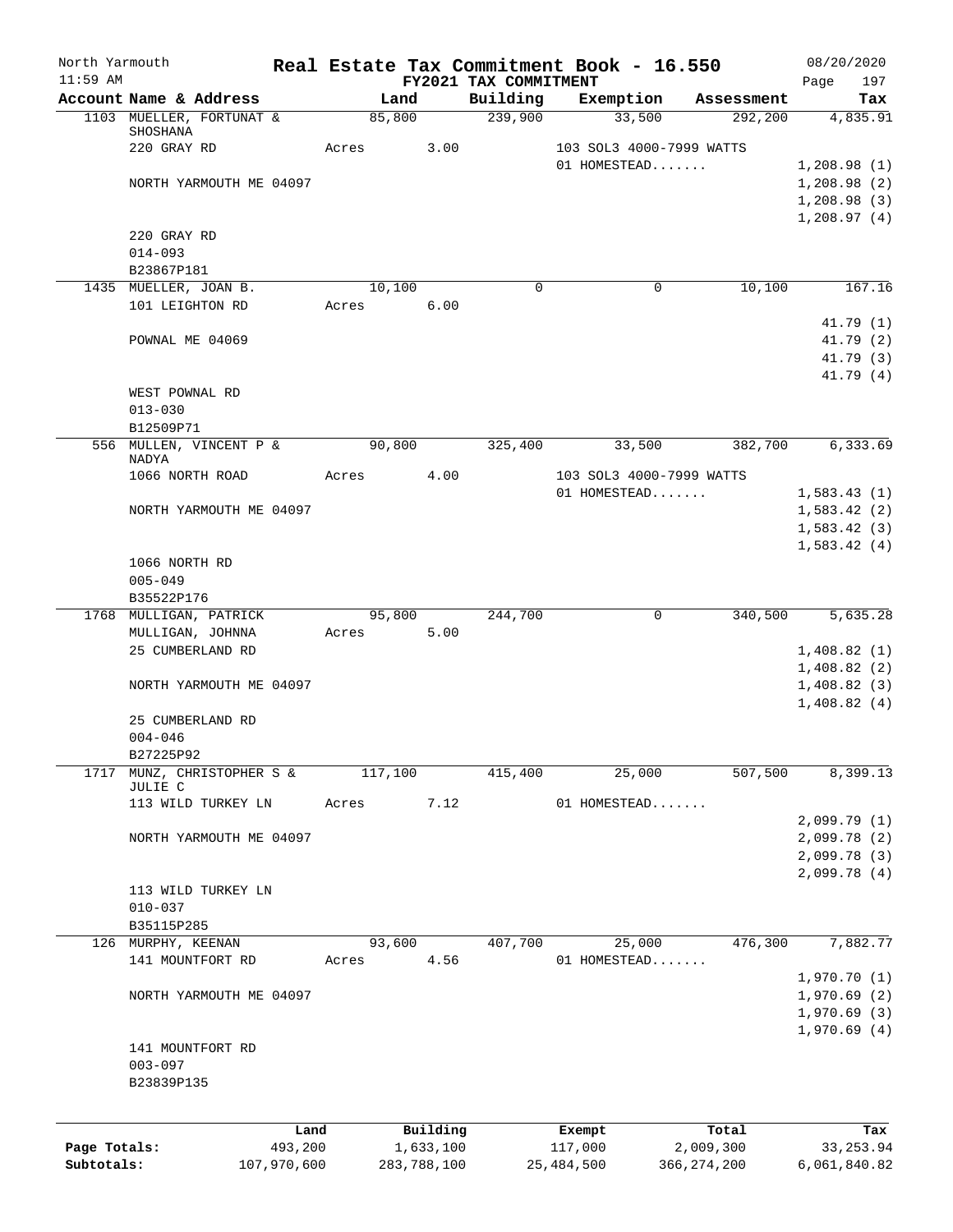| North Yarmouth<br>$11:59$ AM |                                  |        |      | FY2021 TAX COMMITMENT | Real Estate Tax Commitment Book - 16.550 |             |            | 08/20/2020<br>Page<br>198 |
|------------------------------|----------------------------------|--------|------|-----------------------|------------------------------------------|-------------|------------|---------------------------|
|                              | Account Name & Address           | Land   |      | Building              | Exemption                                |             | Assessment | Tax                       |
|                              | 1745 MURPHY, VALERIE C.          | 93,500 |      | $\mathsf{O}$          |                                          | $\Omega$    | 93,500     | 1,547.43                  |
|                              | 141 MOUNTFORT RD                 | Acres  | 4.54 |                       |                                          |             |            |                           |
|                              |                                  |        |      |                       |                                          |             |            | 386.86(1)                 |
|                              | NORTH YARMOUTH ME 04097          |        |      |                       |                                          |             |            | 386.86 (2)                |
|                              |                                  |        |      |                       |                                          |             |            | 386.86 (3)                |
|                              |                                  |        |      |                       |                                          |             |            | 386.85(4)                 |
|                              | MOUNTFORT RD                     |        |      |                       |                                          |             |            |                           |
|                              | $003 - 096$                      |        |      |                       |                                          |             |            |                           |
|                              | B24832P66                        |        |      |                       |                                          |             |            |                           |
|                              | 195 MURRAY, ANDREA L.            | 76,000 |      | 143,800               |                                          | 25,000      | 194,800    | 3,223.94                  |
|                              | 365 GREELY RD EXT                | Acres  | 1.03 |                       | 01 HOMESTEAD                             |             |            |                           |
|                              |                                  |        |      |                       |                                          |             |            | 805.99(1)                 |
|                              | NORTH YARMOUTH ME 04097          |        |      |                       |                                          |             |            | 805.99 (2)                |
|                              |                                  |        |      |                       |                                          |             |            | 805.99 (3)                |
|                              |                                  |        |      |                       |                                          |             |            | 805.97 (4)                |
|                              | 365 GREELY RD EXT                |        |      |                       |                                          |             |            |                           |
|                              | $004 - 064$                      |        |      |                       |                                          |             |            |                           |
|                              | B33673P70                        |        |      |                       |                                          |             |            |                           |
|                              | 708 MURRAY, KEVIN J.             | 75,800 |      | 171,400               | 25,000                                   |             | 222,200    | 3,677.41                  |
|                              | MURRAY, THERESA M.               | Acres  | 1.00 |                       | 01 HOMESTEAD                             |             |            |                           |
|                              | 18 BASTON RD                     |        |      |                       |                                          |             |            | 919.36(1)                 |
|                              |                                  |        |      |                       |                                          |             |            | 919.35(2)                 |
|                              | NORTH YARMOUTH ME 04097          |        |      |                       |                                          |             |            | 919.35(3)                 |
|                              |                                  |        |      |                       |                                          |             |            | 919.35(4)                 |
|                              | 18 BASTON RD<br>$004 - 143$      |        |      |                       |                                          |             |            |                           |
|                              | B31746P218 09/02/2014 B13266P107 |        |      |                       |                                          |             |            |                           |
|                              | 1370 MURRAY, WILLIAM & CARLY     | 82,400 |      | 115,800               |                                          | $\mathbf 0$ | 198,200    | 3,280.21                  |
|                              | 1 MAPLE HILL LANE                | Acres  | 2.31 |                       |                                          |             |            |                           |
|                              |                                  |        |      |                       |                                          |             |            | 820.06(1)                 |
|                              | NORTH YARMOUTH ME 04097          |        |      |                       |                                          |             |            | 820.05(2)                 |
|                              |                                  |        |      |                       |                                          |             |            | 820.05 (3)                |
|                              |                                  |        |      |                       |                                          |             |            | 820.05(4)                 |
|                              | 1 MAPLE HILL LANE                |        |      |                       |                                          |             |            |                           |
|                              | $014 - 064$                      |        |      |                       |                                          |             |            |                           |
|                              | B34215P326                       |        |      |                       |                                          |             |            |                           |
|                              | 868 MUTCHIE, MICHAEL &           | 84,300 |      | 259,800               | 25,000                                   |             | 319,100    | 5,281.11                  |
|                              | RACHEL M, JT                     |        |      |                       |                                          |             |            |                           |
|                              | 9 ANSEL LN                       | Acres  | 1.16 |                       | 01 HOMESTEAD                             |             |            |                           |
|                              |                                  |        |      |                       |                                          |             |            | 1,320.28(1)               |
|                              | NORTH YARMOUTH ME 04097          |        |      |                       |                                          |             |            | 1,320.28(2)               |
|                              |                                  |        |      |                       |                                          |             |            | 1,320.28(3)               |
|                              |                                  |        |      |                       |                                          |             |            | 1,320.27(4)               |
|                              | 9 ANSEL LANE                     |        |      |                       |                                          |             |            |                           |
|                              | $009 - 043$                      |        |      |                       |                                          |             |            |                           |
|                              | B32704P252                       |        |      |                       |                                          |             |            |                           |
|                              | 890 N L SMITH, LLC               | 75,800 |      | 128,000               |                                          | 0           | 203,800    | 3,372.89                  |
|                              | 43 THE LANE                      | Acres  | 1.00 |                       |                                          |             |            |                           |
|                              |                                  |        |      |                       |                                          |             |            | 843.23 (1)                |
|                              | NORTH YARMOUTH ME 04097          |        |      |                       |                                          |             |            | 843.22 (2)                |
|                              |                                  |        |      |                       |                                          |             |            | 843.22 (3)                |
|                              |                                  |        |      |                       |                                          |             |            | 843.22 (4)                |
|                              | 448 WALNUT HILL RD               |        |      |                       |                                          |             |            |                           |
|                              | $007 - 033$                      |        |      |                       |                                          |             |            |                           |
|                              | B32805P339                       |        |      |                       |                                          |             |            |                           |
|                              |                                  |        |      |                       |                                          |             |            |                           |
|                              |                                  |        |      |                       |                                          |             |            |                           |

|              | Land        | Building    | Exempt     | Total       | Tax          |
|--------------|-------------|-------------|------------|-------------|--------------|
| Page Totals: | 487,800     | 818,800     | 75,000     | 1,231,600   | 20,382.99    |
| Subtotals:   | 108,458,400 | 284,606,900 | 25,559,500 | 367,505,800 | 6,082,223.81 |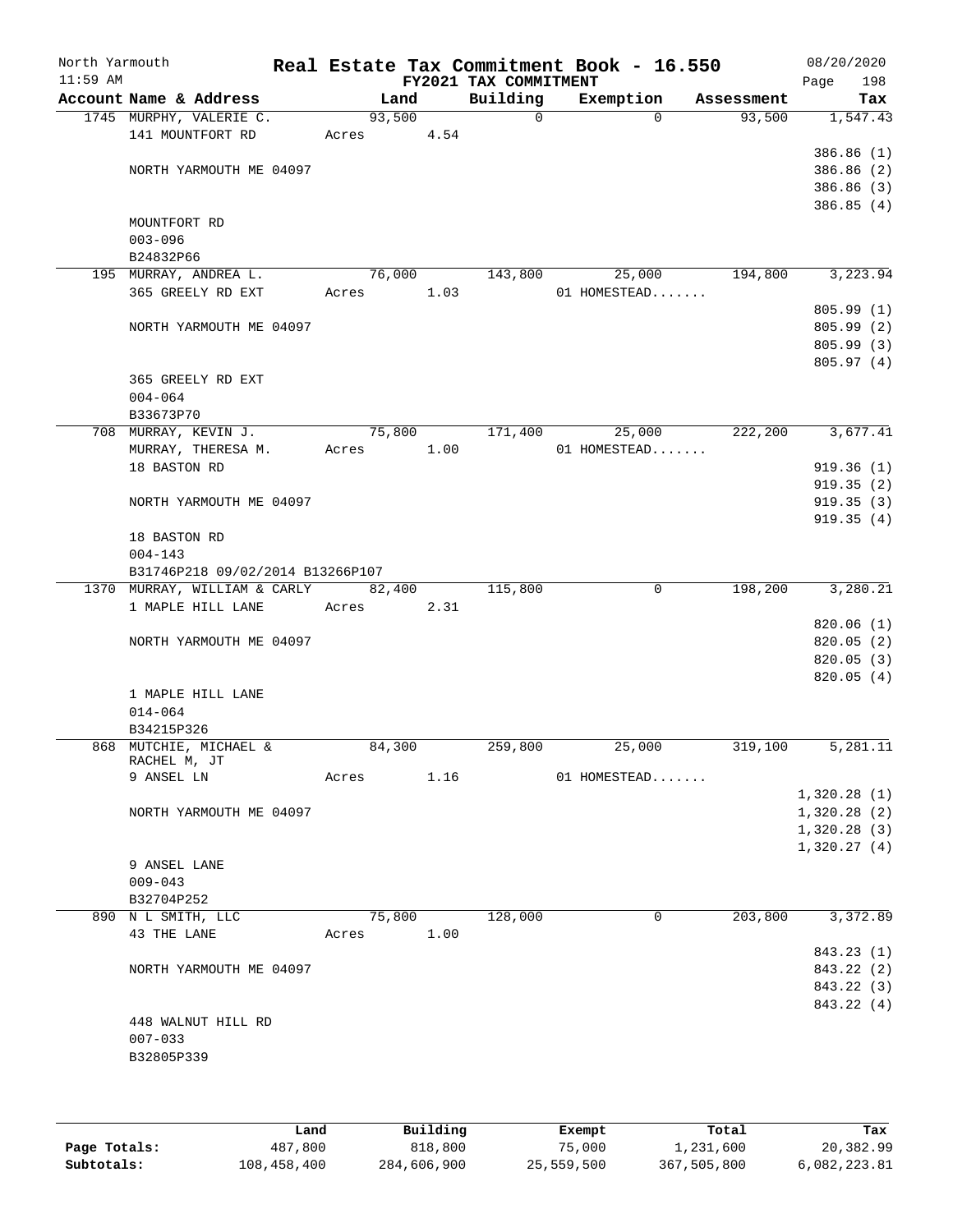| North Yarmouth<br>$11:59$ AM |                                             |       |         |       | FY2021 TAX COMMITMENT | Real Estate Tax Commitment Book - 16.550 |          |            | Page | 08/20/2020<br>199 |
|------------------------------|---------------------------------------------|-------|---------|-------|-----------------------|------------------------------------------|----------|------------|------|-------------------|
|                              | Account Name & Address                      |       | Land    |       | Building              | Exemption                                |          | Assessment |      | Tax               |
|                              | 1733 NADEAU, JON R.                         |       | 91,800  |       | 204,700               |                                          | $\Omega$ | 296,500    |      | 4,907.08          |
|                              | 16 FALL LINE DRIVE                          | Acres |         | 4.20  |                       |                                          |          |            |      |                   |
|                              |                                             |       |         |       |                       |                                          |          |            |      | 1,226.77(1)       |
|                              | NORTH YARMOUTH ME 04097                     |       |         |       |                       |                                          |          |            |      | 1,226.77(2)       |
|                              |                                             |       |         |       |                       |                                          |          |            |      | 1,226.77(3)       |
|                              |                                             |       |         |       |                       |                                          |          |            |      | 1,226.77(4)       |
|                              | 22 FALL LINE RD<br>$014 - 067$              |       |         |       |                       |                                          |          |            |      |                   |
|                              | B16347P181                                  |       |         |       |                       |                                          |          |            |      |                   |
| 1920                         | NADEAU, NICHOLAS                            |       | 89,800  |       | 446,700               |                                          | 0        | 536,500    |      | 8,879.08          |
|                              | MICHAEL                                     |       |         |       |                       |                                          |          |            |      |                   |
|                              | 37 RIDGEWOOD LANE                           | Acres |         | 4.49  |                       |                                          |          |            |      |                   |
|                              |                                             |       |         |       |                       |                                          |          |            |      | 2, 219.77(1)      |
|                              | NORTH YARMOUTH ME 04097                     |       |         |       |                       |                                          |          |            |      | 2, 219.77(2)      |
|                              |                                             |       |         |       |                       |                                          |          |            |      | 2, 219.77 (3)     |
|                              |                                             |       |         |       |                       |                                          |          |            |      | 2,219.77(4)       |
|                              | 37 RIDGEWOOD LN                             |       |         |       |                       |                                          |          |            |      |                   |
|                              | $008 - 016 - 005$                           |       |         |       |                       |                                          |          |            |      |                   |
|                              | B34684P169<br>1480 NADEAU, RODNEY A.        |       | 152,600 |       | 246,800               | 25,000                                   |          | 374,400    |      | 6,196.32          |
|                              | MCGARVEY, ANN L                             | Acres |         | 17.17 |                       | 01 HOMESTEAD                             |          |            |      |                   |
|                              | 65 SMITHWOOD DRIVE                          |       |         |       |                       |                                          |          |            |      | 1,549.08(1)       |
|                              |                                             |       |         |       |                       |                                          |          |            |      | 1,549.08(2)       |
|                              | NORTH YARMOUTH ME 04097                     |       |         |       |                       |                                          |          |            |      | 1,549.08(3)       |
|                              |                                             |       |         |       |                       |                                          |          |            |      | 1,549.08(4)       |
|                              | 65 SMITHWOOD DR                             |       |         |       |                       |                                          |          |            |      |                   |
|                              | $004 - 103$                                 |       |         |       |                       |                                          |          |            |      |                   |
|                              | B15997P1                                    |       |         |       |                       |                                          |          |            |      |                   |
|                              | 26 NANOVIC, ELIZABETH E                     |       | 123,300 |       | 340,200               |                                          | 0        | 463,500    |      | 7,670.93          |
|                              | 81 WESCUSTOGO LANE                          | Acres |         | 11.00 |                       |                                          |          |            |      |                   |
|                              |                                             |       |         |       |                       |                                          |          |            |      | 1,917.74(1)       |
|                              | NORTH YARMOUTH ME 04097                     |       |         |       |                       |                                          |          |            |      | 1,917.73(2)       |
|                              |                                             |       |         |       |                       |                                          |          |            |      | 1,917.73(3)       |
|                              |                                             |       |         |       |                       |                                          |          |            |      | 1,917.73(4)       |
|                              | 16 WESCUSTOGO LANE                          |       |         |       |                       |                                          |          |            |      |                   |
|                              | $011 - 051$                                 |       |         |       |                       |                                          |          |            |      |                   |
|                              | B32789P178                                  |       |         |       |                       |                                          |          |            |      |                   |
|                              | 23 NANOVIC, ELIZABETH E<br>81 WESCUSTAGO LN | Acres | 7,900   |       | 0                     |                                          | 0        | 7,900      |      | 130.75            |
|                              |                                             |       |         | 1.50  |                       |                                          |          |            |      | 32.69(1)          |
|                              | NORTH YARMOUTH ME 04097                     |       |         |       |                       |                                          |          |            |      | 32.69(2)          |
|                              |                                             |       |         |       |                       |                                          |          |            |      | 32.69(3)          |
|                              |                                             |       |         |       |                       |                                          |          |            |      | 32.68(4)          |
|                              | WESCUSTOGO LANE                             |       |         |       |                       |                                          |          |            |      |                   |
|                              | $011 - 049$                                 |       |         |       |                       |                                          |          |            |      |                   |
|                              | B32789P178                                  |       |         |       |                       |                                          |          |            |      |                   |
|                              | 589 NANOVIC, ELIZABETH E.                   |       | 387,100 |       | 785,600               | 25,000                                   |          | 1,147,700  |      | 18,994.44         |
|                              | 81 WESCUSTOGO LANE                          | Acres | 250.00  |       |                       | 01 HOMESTEAD                             |          |            |      |                   |
|                              |                                             |       |         |       |                       |                                          |          |            |      | 4,748.61(1)       |
|                              | NORTH YARMOUTH ME 04097                     |       |         |       |                       |                                          |          |            |      | 4,748.61(2)       |
|                              |                                             |       |         |       |                       |                                          |          |            |      | 4,748.61(3)       |
|                              |                                             |       |         |       |                       |                                          |          |            |      | 4,748.61(4)       |
|                              | 81 WESCUSTOGO LANE                          |       |         |       |                       |                                          |          |            |      |                   |
|                              | $011 - 050$                                 |       |         |       |                       |                                          |          |            |      |                   |
|                              | B9023P239                                   |       |         |       |                       |                                          |          |            |      |                   |
|                              |                                             |       |         |       |                       |                                          |          |            |      |                   |

|              | Land        | Building    | Exempt     | Total         | Tax          |
|--------------|-------------|-------------|------------|---------------|--------------|
| Page Totals: | 852,500     | 2,024,000   | 50,000     | 2,826,500     | 46,778.60    |
| Subtotals:   | 109,310,900 | 286,630,900 | 25,609,500 | 370, 332, 300 | 6,129,002.41 |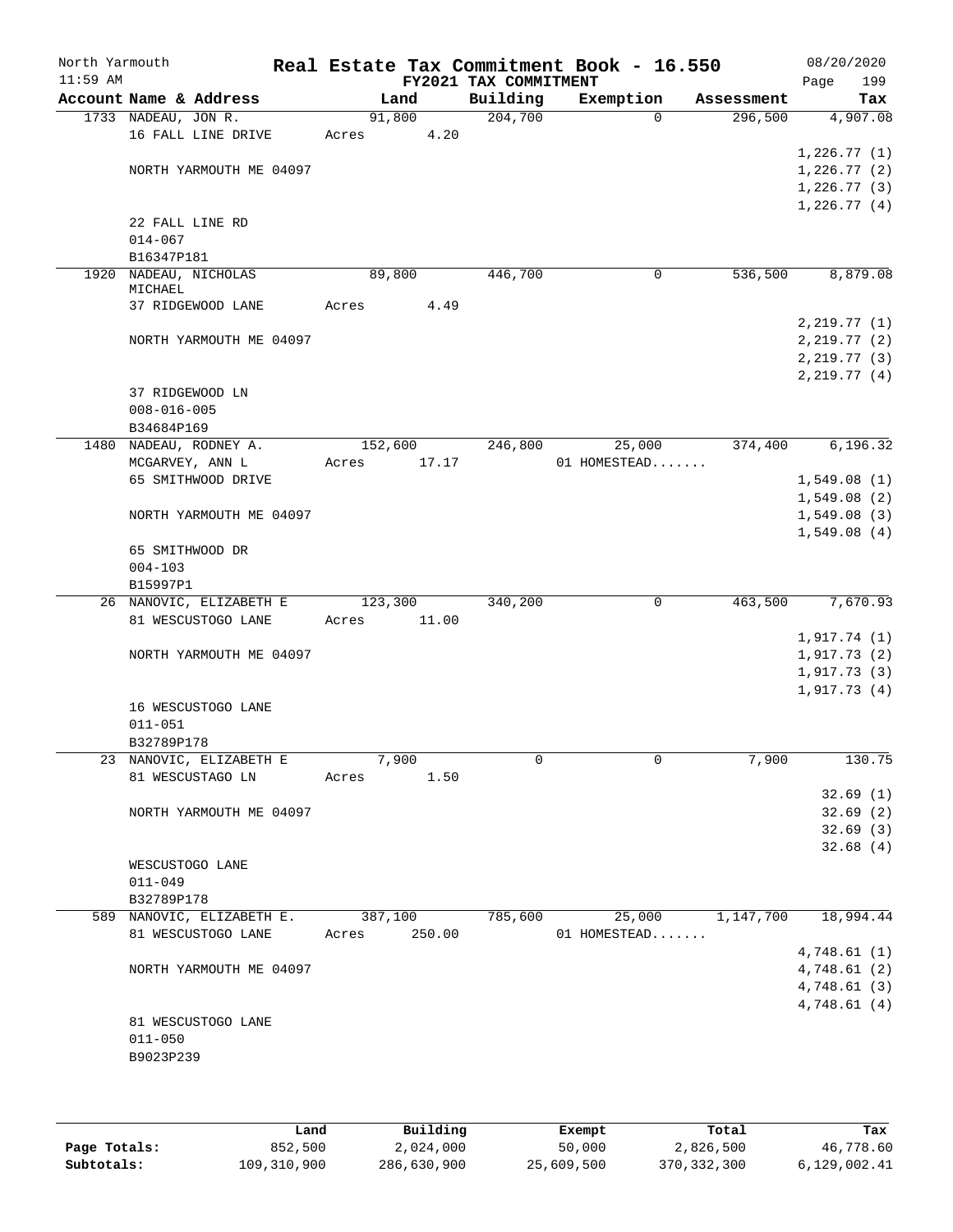| North Yarmouth<br>$11:59$ AM |                                        |                  |        | FY2021 TAX COMMITMENT | Real Estate Tax Commitment Book - 16.550 |            | 08/20/2020<br>Page<br>200  |
|------------------------------|----------------------------------------|------------------|--------|-----------------------|------------------------------------------|------------|----------------------------|
|                              | Account Name & Address                 |                  | Land   | Building              | Exemption                                | Assessment | Tax                        |
|                              | 1455 NANOVIC, ELIZABETH E.             | 158,000          |        | $\mathbf 0$           | $\Omega$                                 | 158,000    | 2,614.90                   |
|                              | 81 WESCUSTOGO LANE                     | Acres            | 26.79  |                       |                                          |            |                            |
|                              |                                        |                  |        |                       |                                          |            | 653.73 (1)                 |
|                              | NORTH YARMOUTH ME 04097                |                  |        |                       |                                          |            | 653.73 (2)                 |
|                              |                                        |                  |        |                       |                                          |            | 653.73 (3)                 |
|                              | NEW GLOUCESTER RD                      |                  |        |                       |                                          |            | 653.71 (4)                 |
|                              | $011 - 058$                            |                  |        |                       |                                          |            |                            |
|                              | B12987P218                             |                  |        |                       |                                          |            |                            |
|                              | 331 NAPOLITANO, JOHN                   |                  | 85,800 | 168,900               | 25,000                                   | 229,700    | 3,801.54                   |
|                              | 86 WALNUT HILL RD                      | Acres            | 3.00   |                       | 01 HOMESTEAD                             |            |                            |
|                              |                                        |                  |        |                       |                                          |            | 950.39(1)                  |
|                              | NORTH YARMOUTH ME 04097                |                  |        |                       |                                          |            | 950.39 (2)                 |
|                              |                                        |                  |        |                       |                                          |            | 950.39 (3)                 |
|                              |                                        |                  |        |                       |                                          |            | 950.37(4)                  |
|                              | 86 WALNUT HILL RD                      |                  |        |                       |                                          |            |                            |
|                              | $001 - 061$                            |                  |        |                       |                                          |            |                            |
|                              | B4705P186                              |                  |        |                       |                                          |            |                            |
|                              | 317 NAPOLITANO, MARK A.                |                  | 99,500 | 284,000               | 25,000                                   | 358,500    | 5,933.18                   |
|                              | 85 MILL RIDGE RD                       | Acres            | 5.74   |                       | 01 HOMESTEAD                             |            |                            |
|                              |                                        |                  |        |                       |                                          |            | 1,483.30(1)                |
|                              | NORTH YARMOUTH ME 04097                |                  |        |                       |                                          |            | 1,483.30(2)                |
|                              |                                        |                  |        |                       |                                          |            | 1,483.30(3)<br>1,483.28(4) |
|                              | 85 MILL RIDGE RD                       |                  |        |                       |                                          |            |                            |
|                              | $016 - 038$                            |                  |        |                       |                                          |            |                            |
|                              | B18866P23                              |                  |        |                       |                                          |            |                            |
|                              | 1944 NAPOLITANO, MITCHELL              |                  | 75,800 | 311,200               | $\mathbf 0$                              | 387,000    | 6,404.85                   |
|                              | HILTON, ALEXIS B                       | Acres            | 1.00   |                       |                                          |            |                            |
|                              | 86 WALNUT HILL RD                      |                  |        |                       |                                          |            | 1,601.22(1)                |
|                              |                                        |                  |        |                       |                                          |            | 1,601.21(2)                |
|                              | NORTH YARMOUTH ME 04097                |                  |        |                       |                                          |            | 1,601.21(3)                |
|                              |                                        |                  |        |                       |                                          |            | 1,601.21(4)                |
|                              | 90 WALNUT HILL RD                      |                  |        |                       |                                          |            |                            |
|                              | $001 - 061 - 001$                      |                  |        |                       |                                          |            |                            |
|                              | B34812P166<br>1218 NAPOLITANO, PAUL R. |                  |        | 122,400               | 0                                        |            | 3,952.14                   |
|                              | 18 MILL RIDGE RD                       | 116,400<br>Acres | 11.16  |                       |                                          | 238,800    |                            |
|                              |                                        |                  |        |                       |                                          |            | 988.04 (1)                 |
|                              | NORTH YARMOUTH ME 04097                |                  |        |                       |                                          |            | 988.04 (2)                 |
|                              |                                        |                  |        |                       |                                          |            | 988.04 (3)                 |
|                              |                                        |                  |        |                       |                                          |            | 988.02 (4)                 |
|                              | 18 MILL RIDGE RD                       |                  |        |                       |                                          |            |                            |
|                              | $016 - 041$                            |                  |        |                       |                                          |            |                            |
|                              | B7810P57                               |                  |        |                       |                                          |            |                            |
|                              | 221 NAPOLITANO, PAUL R.                | 127,700          |        | 214,600               | 31,000                                   | 311,300    | 5,152.02                   |
|                              | 18 MILL RIDGE RD                       | Acres            | 22.86  |                       | 05 VETERAN                               |            |                            |
|                              |                                        |                  |        |                       | 01 HOMESTEAD                             |            | 1,288.01(1)                |
|                              | NORTH YARMOUTH ME 04097                |                  |        |                       |                                          |            | 1,288.01(2)                |
|                              |                                        |                  |        |                       |                                          |            | 1,288.01(3)                |
|                              |                                        |                  |        |                       |                                          |            | 1,287.99(4)                |
|                              | 107 MILL RIDGE RD<br>$016 - 039$       |                  |        |                       |                                          |            |                            |
|                              | B12611P254                             |                  |        |                       |                                          |            |                            |
|                              |                                        |                  |        |                       |                                          |            |                            |
|                              |                                        |                  |        |                       |                                          |            |                            |

|              | Land        | Building    | Exempt     | Total       | Tax          |
|--------------|-------------|-------------|------------|-------------|--------------|
| Page Totals: | 663,200     | 1,101,100   | 81,000     | 1,683,300   | 27,858.63    |
| Subtotals:   | 109,974,100 | 287,732,000 | 25,690,500 | 372,015,600 | 6,156,861.04 |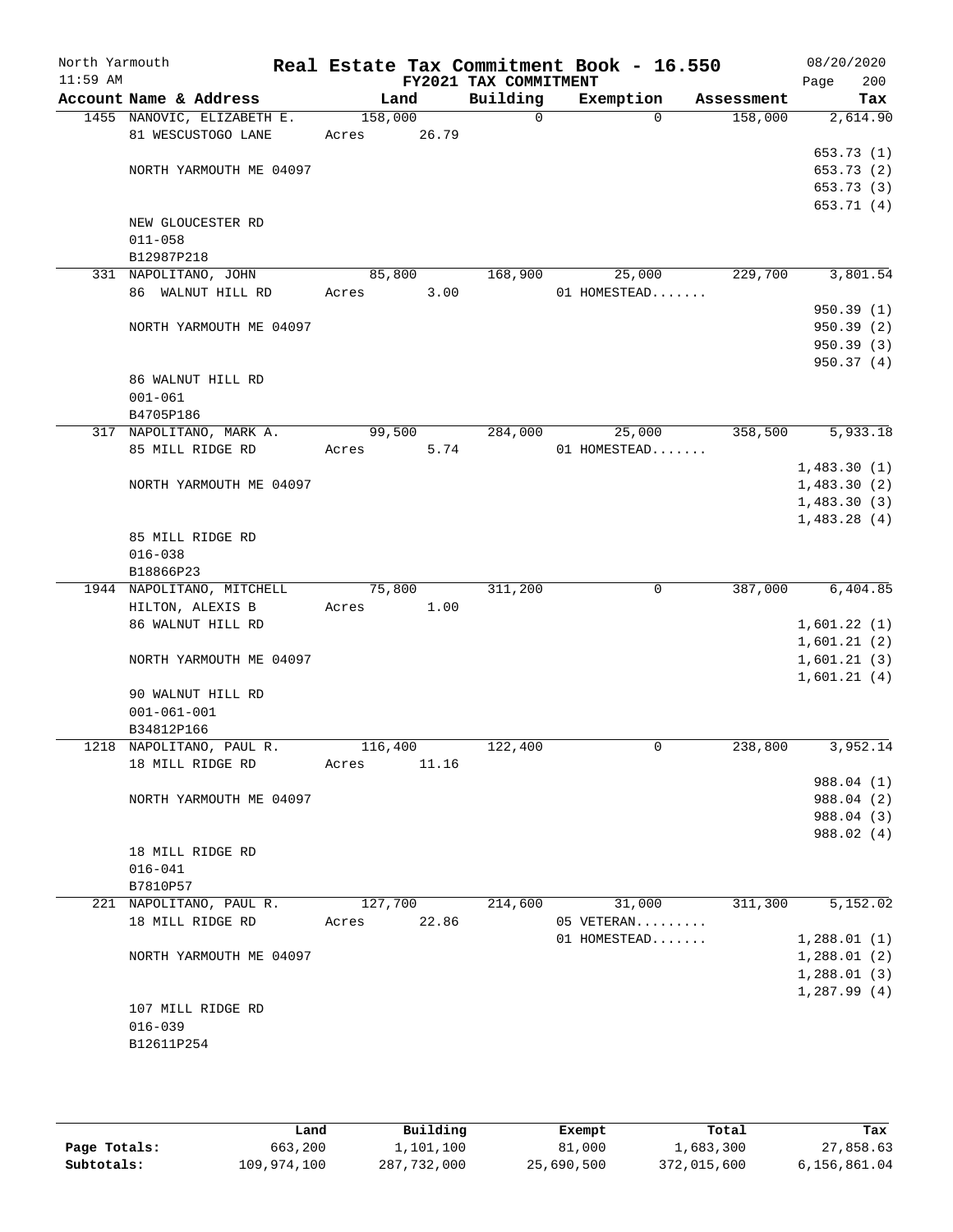| North Yarmouth |                                       |       |         |      |                       | Real Estate Tax Commitment Book - 16.550 |            | 08/20/2020               |
|----------------|---------------------------------------|-------|---------|------|-----------------------|------------------------------------------|------------|--------------------------|
| $11:59$ AM     |                                       |       |         |      | FY2021 TAX COMMITMENT |                                          |            | Page<br>201              |
|                | Account Name & Address                |       | Land    |      | Building              | Exemption                                | Assessment | Tax                      |
|                | 74 NASON, ELEANOR M.                  |       | 75,800  |      | 151,500               | 25,000                                   | 202, 300   | 3,348.07                 |
|                | 2 PEA LANE                            | Acres |         | 1.00 |                       | 01 HOMESTEAD                             |            |                          |
|                |                                       |       |         |      |                       |                                          |            | 837.02 (1)<br>837.02 (2) |
|                | NORTH YARMOUTH ME 04097               |       |         |      |                       |                                          |            | 837.02 (3)               |
|                |                                       |       |         |      |                       |                                          |            | 837.01 (4)               |
|                | 2 PEA LANE                            |       |         |      |                       |                                          |            |                          |
|                | $004 - 015$                           |       |         |      |                       |                                          |            |                          |
|                | 294 NASON, SHIRLEY I.                 |       | 75,800  |      | 114,200               | 31,000                                   | 159,000    | 2,631.45                 |
|                | 989 NORTH RD                          | Acres |         | 1.00 |                       | 01 HOMESTEAD                             |            |                          |
|                |                                       |       |         |      |                       | 07 WIDOW VETERAN                         |            | 657.87(1)                |
|                | NORTH YARMOUTH ME 04097               |       |         |      |                       |                                          |            | 657.86 (2)               |
|                |                                       |       |         |      |                       |                                          |            | 657.86 (3)               |
|                |                                       |       |         |      |                       |                                          |            | 657.86(4)                |
|                | 989 NORTH RD                          |       |         |      |                       |                                          |            |                          |
|                | $003 - 058$                           |       |         |      |                       |                                          |            |                          |
|                | B34878P300                            |       |         |      |                       |                                          |            |                          |
|                | 1841 NEEDHAM, BRIAN W                 |       | 75,900  |      | 275,900               | 25,000                                   | 326,800    | 5,408.54                 |
|                | NEEDHAM, DARCY L                      | Acres |         | 1.02 |                       | 01 HOMESTEAD                             |            |                          |
|                | 26 LUFKIN RD                          |       |         |      |                       |                                          |            | 1,352.14(1)              |
|                |                                       |       |         |      |                       |                                          |            | 1,352.14(2)              |
|                | NORTH YARMOUTH ME 04097               |       |         |      |                       |                                          |            | 1,352.14(3)              |
|                |                                       |       |         |      |                       |                                          |            | 1,352.12(4)              |
|                | 26 LUFKIN RD                          |       |         |      |                       |                                          |            |                          |
|                | $010 - 014 - 001$                     |       |         |      |                       |                                          |            |                          |
|                | B31046P178 09/25/2013                 |       |         |      |                       |                                          |            |                          |
|                | 481 NEEDHAM, KAREN A.                 |       | 97,300  |      | 341,200               | 25,000                                   | 413,500    | 6,843.43                 |
|                | 10 HAWTHORNE RD                       | Acres |         | 3.52 |                       | 01 HOMESTEAD                             |            |                          |
|                |                                       |       |         |      |                       |                                          |            | 1,710.86(1)              |
|                | NORTH YARMOUTH ME 04097               |       |         |      |                       |                                          |            | 1,710.86 (2)             |
|                |                                       |       |         |      |                       |                                          |            | 1,710.86(3)              |
|                |                                       |       |         |      |                       |                                          |            | 1,710.85(4)              |
|                | 10 HAWTHORNE RD                       |       |         |      |                       |                                          |            |                          |
|                | $003 - 085$                           |       |         |      |                       |                                          |            |                          |
| 310            | B33808P192<br>NELSON, CARL R., ESTATE |       | 115,800 |      | 214,400               | 0                                        | 330,200    | 5,464.81                 |
|                | ОF                                    |       |         |      |                       |                                          |            |                          |
|                | C/O ROHWER, WILLIAM, PR Acres         |       |         | 9.00 |                       |                                          |            |                          |
|                | 158 MCKENDOMEN RD                     |       |         |      |                       |                                          |            | 1,366.21(1)              |
|                |                                       |       |         |      |                       |                                          |            | 1,366.20(2)              |
|                | MEDFORD NJ 08055                      |       |         |      |                       |                                          |            | 1,366.20(3)              |
|                |                                       |       |         |      |                       |                                          |            | 1,366.20(4)              |
|                | 493 NEW GLOUCESTER RD                 |       |         |      |                       |                                          |            |                          |
|                | $012 - 056$                           |       |         |      |                       |                                          |            |                          |
|                | B3277P29                              |       |         |      |                       |                                          |            |                          |
|                | 1270 NELSON, HOLDEN W.                |       | 96,900  |      | 284,300               | 25,000                                   | 356,200    | 5,895.11                 |
|                | 90 CHRISTOPHER RD                     | Acres |         | 3.45 |                       | 01 HOMESTEAD                             |            |                          |
|                |                                       |       |         |      |                       |                                          |            | 1,473.78(1)              |
|                | NORTH YARMOUTH ME 04097               |       |         |      |                       |                                          |            | 1,473.78(2)              |
|                |                                       |       |         |      |                       |                                          |            | 1,473.78(3)              |
|                |                                       |       |         |      |                       |                                          |            | 1,473.77(4)              |
|                | 90 CHRISTOPHER RD                     |       |         |      |                       |                                          |            |                          |
|                | $016 - 099$                           |       |         |      |                       |                                          |            |                          |
|                | B9898P68                              |       |         |      |                       |                                          |            |                          |
|                |                                       |       |         |      |                       |                                          |            |                          |
|                |                                       |       |         |      |                       |                                          |            |                          |

|              | Land        | Building    | Exempt     | Total       | Tax          |
|--------------|-------------|-------------|------------|-------------|--------------|
| Page Totals: | 537,500     | 1,381,500   | 131,000    | 1,788,000   | 29,591.41    |
| Subtotals:   | 110,511,600 | 289,113,500 | 25,821,500 | 373,803,600 | 6,186,452.45 |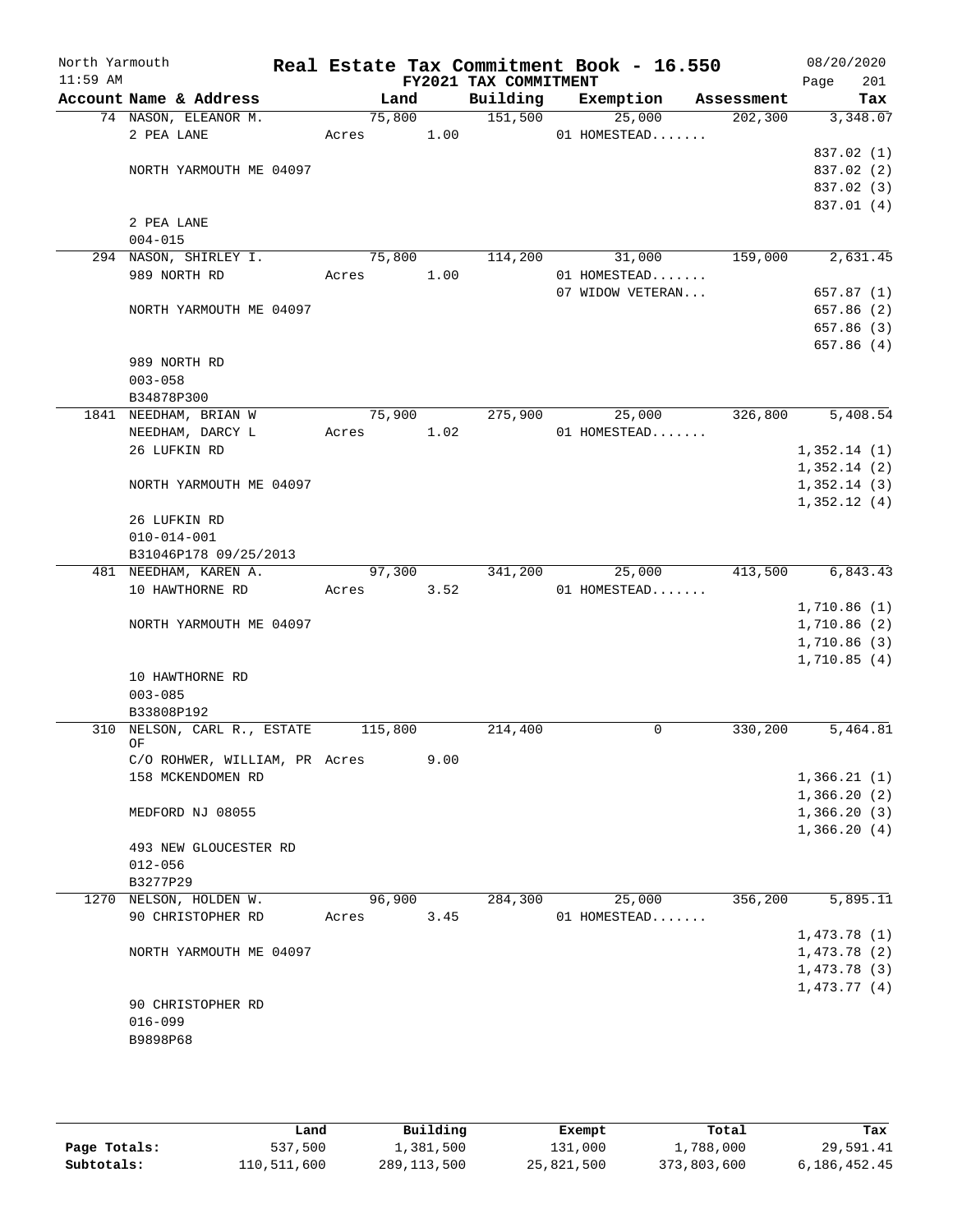| North Yarmouth<br>$11:59$ AM |                                    |         |      | FY2021 TAX COMMITMENT | Real Estate Tax Commitment Book - 16.550 |            | 08/20/2020<br>202<br>Page  |
|------------------------------|------------------------------------|---------|------|-----------------------|------------------------------------------|------------|----------------------------|
|                              | Account Name & Address             | Land    |      | Building              | Exemption                                | Assessment | Tax                        |
|                              | 907 NELSON, WILLIAM H.             | 80,300  |      | 220, 200              | 25,000                                   | 275,500    | 4,559.53                   |
|                              | 39 SEA VIEW LANE                   | Acres   | 1.90 |                       | 01 HOMESTEAD                             |            |                            |
|                              |                                    |         |      |                       |                                          |            | 1, 139.89(1)               |
|                              | NORTH YARMOUTH ME 04097            |         |      |                       |                                          |            | 1,139.88(2)                |
|                              |                                    |         |      |                       |                                          |            | 1,139.88(3)                |
|                              |                                    |         |      |                       |                                          |            | 1,139.88(4)                |
|                              | 39 SEA VIEW LANE                   |         |      |                       |                                          |            |                            |
|                              | $007 - 053$<br>B6479P43 06/18/1984 |         |      |                       |                                          |            |                            |
|                              | 1870 NEW ERA 2014, LLC             | 129,800 |      | 153,000               | 0                                        | 282,800    | 4,680.34                   |
|                              | 183 US ROUTE ONE                   | Acres   | 0.94 |                       |                                          |            |                            |
|                              |                                    |         |      |                       |                                          |            | 1, 170.09(1)               |
|                              | FALMOUTH ME 04105                  |         |      |                       |                                          |            | 1, 170.09(2)               |
|                              |                                    |         |      |                       |                                          |            | 1, 170.09(3)               |
|                              |                                    |         |      |                       |                                          |            | 1, 170.07(4)               |
|                              | WALNUT HILL COMMONS                |         |      |                       |                                          |            |                            |
|                              | $007 - 067 - 001$                  |         |      |                       |                                          |            |                            |
|                              | B33888P334                         |         |      |                       |                                          |            |                            |
|                              | 1897 NGUYEN, MINH-HUYEN            | 85,800  |      | 319,100               | 0                                        | 404,900    | 6,701.10                   |
|                              | MAST, JERREL HARLAN                | Acres   | 3.00 |                       |                                          |            |                            |
|                              | 99 HIBBERT ST                      |         |      |                       |                                          |            | 1,675.28(1)                |
|                              |                                    |         |      |                       |                                          |            | 1,675.28(2)                |
|                              | ARLINGTON MA 02476                 |         |      |                       |                                          |            | 1,675.28(3)                |
|                              |                                    |         |      |                       |                                          |            | 1,675.26(4)                |
|                              | 103 SERENITY WAY                   |         |      |                       |                                          |            |                            |
|                              | $014 - 001 - 002$                  |         |      |                       |                                          |            |                            |
|                              | B36539P79                          |         |      |                       |                                          |            |                            |
|                              | 823 NICHOLSON, TODD A.             | 105,800 |      | 301,400               | 25,000                                   | 382,200    | 6, 325.41                  |
|                              | 29 HAWTHORNE RD                    | Acres   | 5.07 |                       | 01 HOMESTEAD                             |            |                            |
|                              |                                    |         |      |                       |                                          |            | 1,581.36(1)                |
|                              | NORTH YARMOUTH ME 04097            |         |      |                       |                                          |            | 1,581.35(2)<br>1,581.35(3) |
|                              |                                    |         |      |                       |                                          |            | 1,581.35(4)                |
|                              | 29 HAWTHORNE RD                    |         |      |                       |                                          |            |                            |
|                              | $003 - 078$                        |         |      |                       |                                          |            |                            |
|                              | B10990P23                          |         |      |                       |                                          |            |                            |
|                              | 587 NICKERSON, EDWARD W.           | 108,300 |      | 324,100               | 25,000                                   | 407,400    | 6,742.47                   |
|                              | 56 HAWTHORNE RD                    | Acres   | 5.53 |                       | 01 HOMESTEAD                             |            |                            |
|                              |                                    |         |      |                       |                                          |            | 1,685.62(1)                |
|                              | NORTH YARMOUTH ME 04097            |         |      |                       |                                          |            | 1,685.62(2)                |
|                              |                                    |         |      |                       |                                          |            | 1,685.62(3)                |
|                              |                                    |         |      |                       |                                          |            | 1,685.61(4)                |
|                              | 56 HAWTHORNE RD                    |         |      |                       |                                          |            |                            |
|                              | $003 - 082$                        |         |      |                       |                                          |            |                            |
|                              | B9062P245                          |         |      |                       |                                          |            |                            |
|                              | 276 NIELSEN, LIEF                  | 75,900  |      | 157,000               | 25,000                                   | 207,900    | 3,440.75                   |
|                              | 138 CUMBERLAND RD                  | Acres   | 1.01 |                       | 01 HOMESTEAD                             |            |                            |
|                              |                                    |         |      |                       |                                          |            | 860.19(1)                  |
|                              | NORTH YARMOUTH ME 04097            |         |      |                       |                                          |            | 860.19(2)                  |
|                              |                                    |         |      |                       |                                          |            | 860.19(3)                  |
|                              |                                    |         |      |                       |                                          |            | 860.18 (4)                 |
|                              | 138 CUMBERLAND RD                  |         |      |                       |                                          |            |                            |
|                              | $004 - 094$                        |         |      |                       |                                          |            |                            |
|                              | B4990P339                          |         |      |                       |                                          |            |                            |
|                              |                                    |         |      |                       |                                          |            |                            |

|              | Land        | Building    | Exempt     | Total       | Tax          |
|--------------|-------------|-------------|------------|-------------|--------------|
| Page Totals: | 585,900     | 1,474,800   | 100,000    | 1,960,700   | 32,449.60    |
| Subtotals:   | 111,097,500 | 290,588,300 | 25,921,500 | 375,764,300 | 6,218,902.05 |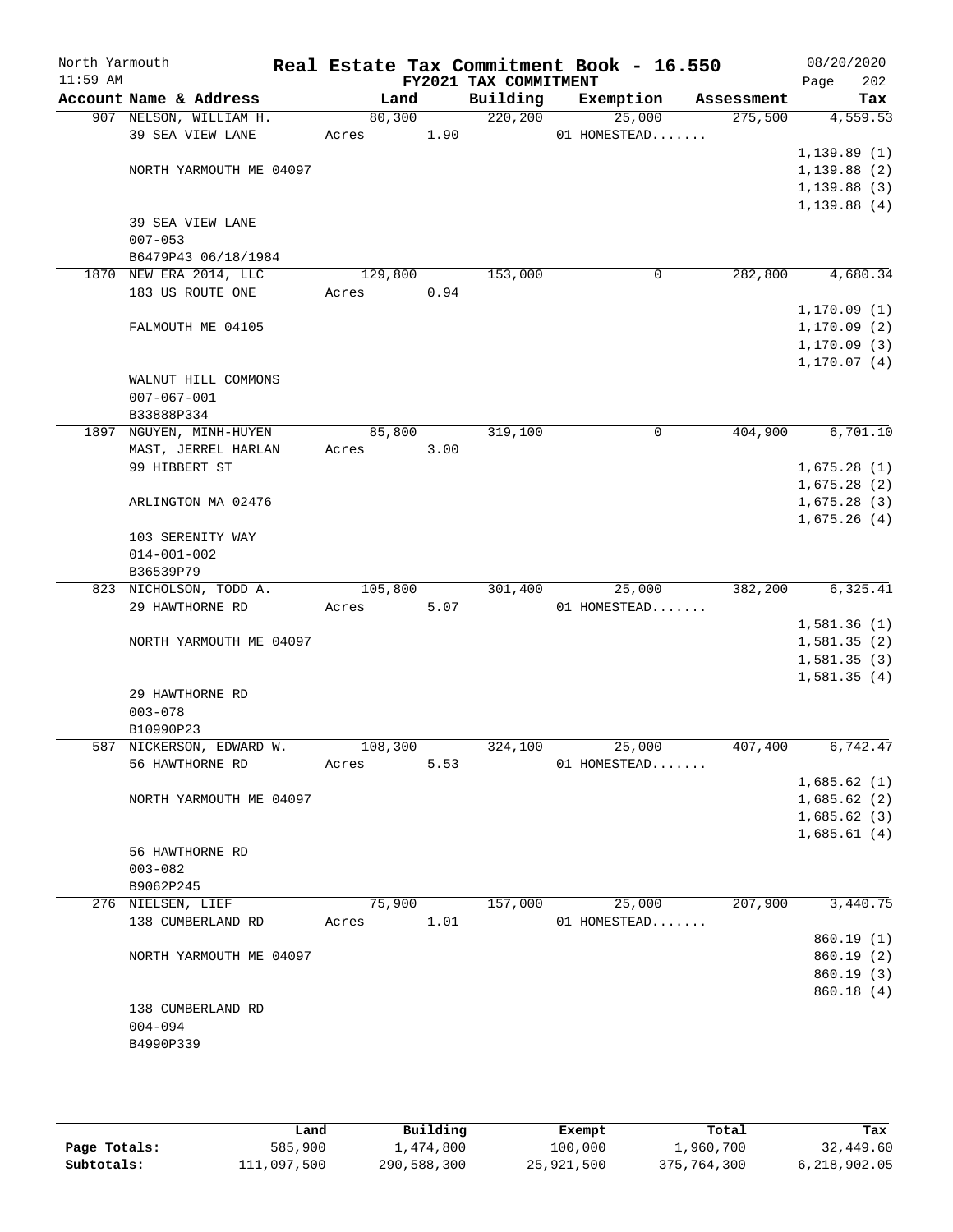|            | North Yarmouth                  | Real Estate Tax Commitment Book - 16.550 |                       |                   |                    | 08/20/2020       |
|------------|---------------------------------|------------------------------------------|-----------------------|-------------------|--------------------|------------------|
| $11:59$ AM |                                 |                                          | FY2021 TAX COMMITMENT |                   |                    | 203<br>Page      |
|            | Account Name & Address          | Land                                     | Building              | Exemption         | Assessment         | Tax              |
|            | 1483 NITTOBO AMERICA INC        | 121,300                                  | 606, 100              | $\mathbf 0$       | 727,400            | 12,038.47        |
|            | 25549 ADAMS AVENUE              | 10.10<br>Acres                           |                       |                   |                    |                  |
|            |                                 |                                          |                       |                   |                    | 3,009.62(1)      |
|            | MURRIETA CA 92562               |                                          |                       |                   |                    | 3,009.62(2)      |
|            |                                 |                                          |                       |                   |                    | 3,009.62(3)      |
|            |                                 |                                          |                       |                   |                    | 3,009.61(4)      |
|            | 52 WALNUT HILL RD               |                                          |                       |                   |                    |                  |
|            | $001 - 066$                     |                                          |                       |                   |                    |                  |
|            | B35750P249                      |                                          |                       |                   |                    |                  |
|            | 880 NOONAN, JAMES P             | 101,600                                  | 0                     | 0                 | 101,600            | 1,681.48         |
|            | 508 WALNUT HILL RD              | 7.44<br>Acres                            |                       |                   |                    |                  |
|            |                                 |                                          |                       |                   |                    | 420.37(1)        |
|            | NORTH YARMOUTH ME 04097         |                                          |                       |                   |                    | 420.37 (2)       |
|            |                                 |                                          |                       |                   |                    | 420.37 (3)       |
|            |                                 |                                          |                       |                   |                    | 420.37 (4)       |
|            | MILL RIDGE RD                   |                                          |                       |                   |                    |                  |
|            | $016 - 037$                     |                                          |                       |                   |                    |                  |
|            | B35641P341                      |                                          |                       |                   |                    |                  |
|            | 897 NOONAN, JAMES P.            | 78,900                                   | 176,800               | 0                 | 255,700            | 4,231.84         |
|            | 508 WALNUT HILL RD              | Acres<br>1.61                            |                       |                   |                    |                  |
|            |                                 |                                          |                       |                   |                    | 1,057.96(1)      |
|            | NORTH YARMOUTH ME 04097         |                                          |                       |                   |                    | 1,057.96(2)      |
|            |                                 |                                          |                       |                   |                    | 1,057.96(3)      |
|            |                                 |                                          |                       |                   |                    | 1,057.96(4)      |
|            | 508 WALNUT HILL RD              |                                          |                       |                   |                    |                  |
|            | $007 - 040$                     |                                          |                       |                   |                    |                  |
|            | B29691P110                      |                                          |                       |                   |                    |                  |
|            | 1648 NORTH YARMOUTH             | 67,500                                   | 180,000               | 247,500           | $\mathbf 0$        | 0.00             |
|            | HISTORICAL SOCIETY              |                                          |                       |                   |                    |                  |
|            | 470 MEMORIAL HIGHWAY            | 0.25<br>Acres                            |                       | 903               |                    |                  |
|            |                                 |                                          |                       |                   |                    |                  |
|            | NORTH YARMOUTH ME 04097         |                                          |                       |                   |                    |                  |
|            | 470 MEMORIAL HIGHWAY            |                                          |                       |                   |                    |                  |
|            | $009 - 046$                     |                                          |                       |                   |                    |                  |
|            | B3919P25                        |                                          |                       |                   |                    |                  |
|            | 1637 NORTH YARMOUTH MEMORIAL    | 8,600                                    | 0                     | 8,600             | 0                  | 0.00             |
|            | PARK                            |                                          |                       |                   |                    |                  |
|            | 0 MEETING HOUSE PARK            | Acres<br>3.00                            |                       | 903               |                    |                  |
|            |                                 |                                          |                       |                   |                    |                  |
|            | NORTH YARMOUTH ME 04097         |                                          |                       |                   |                    |                  |
|            |                                 |                                          |                       |                   |                    |                  |
|            | MEETING HOUSE PARK              |                                          |                       |                   |                    |                  |
|            | $011 - 056 - A$                 |                                          |                       |                   |                    |                  |
|            | B21340P196                      |                                          |                       |                   |                    |                  |
|            | 1642 NORTH YARMOUTH, TOWN OF    | 11,600                                   | 0                     | 11,600            | 0                  | 0.00             |
|            | 10 VILLAGE SQ RD                | 9.05<br>Acres                            |                       | 903               |                    |                  |
|            | NORTH YARMOUTH ME 04097         |                                          |                       |                   |                    |                  |
|            |                                 |                                          |                       |                   |                    |                  |
|            | BEHIND FOREST RIDGE DR          |                                          |                       |                   |                    |                  |
|            | $010 - 048$                     |                                          |                       |                   |                    |                  |
|            | B23572P58 01/09/2006            |                                          |                       |                   |                    |                  |
|            |                                 |                                          |                       |                   |                    |                  |
|            |                                 |                                          |                       |                   |                    |                  |
|            | Land<br>Page Totals:<br>389,500 | Building<br>962,900                      |                       | Exempt<br>267,700 | Total<br>1,084,700 | Tax<br>17,951.79 |

**Subtotals:** 111,487,000 291,551,200 26,189,200 376,849,000 6,236,853.84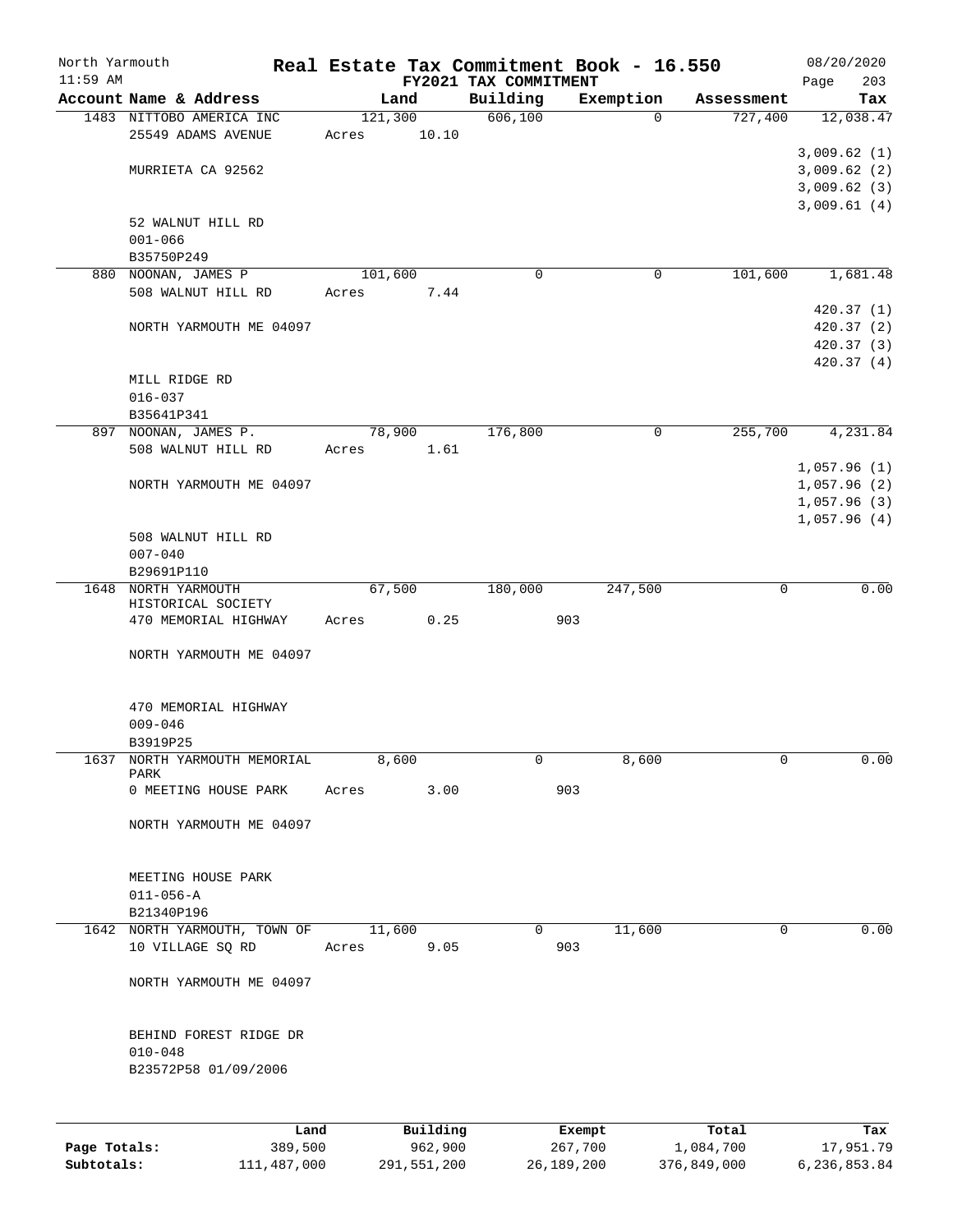| North Yarmouth<br>$11:59$ AM |                                             | Real Estate Tax Commitment Book - 16.550 | FY2021 TAX COMMITMENT |           |                       | 08/20/2020<br>204<br>Page |
|------------------------------|---------------------------------------------|------------------------------------------|-----------------------|-----------|-----------------------|---------------------------|
|                              | Account Name & Address                      | Land                                     | Building              | Exemption | Assessment            | Tax                       |
|                              | 1649 NORTH YARMOUTH, TOWN OF                | 53,700                                   | $\overline{0}$        |           | 53,700<br>$\mathbf 0$ | 0.00                      |
|                              | 10 VILLAGE SQUARE ROAD                      | Acres 32.59                              |                       | 903       |                       |                           |
|                              |                                             |                                          |                       |           |                       |                           |
|                              | NORTH YARMOUTH ME 04097                     |                                          |                       |           |                       |                           |
|                              |                                             |                                          |                       |           |                       |                           |
|                              |                                             |                                          |                       |           |                       |                           |
|                              | WEST POWNAL RD                              |                                          |                       |           |                       |                           |
|                              | $013 - 055$                                 |                                          |                       |           |                       |                           |
|                              | B12620P066                                  |                                          |                       |           |                       |                           |
|                              | 1650 NORTH YARMOUTH, TOWN OF                | 80,800                                   | $\overline{0}$        | 80,800    | $\mathbf 0$           | 0.00                      |
|                              | 10 VILLAGE SQUARE ROAD Acres                | 2.00                                     |                       | 903       |                       |                           |
|                              | NORTH YARMOUTH ME 04097                     |                                          |                       |           |                       |                           |
|                              |                                             |                                          |                       |           |                       |                           |
|                              |                                             |                                          |                       |           |                       |                           |
|                              | HALLOWELL RD                                |                                          |                       |           |                       |                           |
|                              | $009 - 092$                                 |                                          |                       |           |                       |                           |
|                              | B4780P64 05/11/1981                         |                                          |                       |           |                       |                           |
|                              | 1655 NORTH YARMOUTH, TOWN OF                | 185,800                                  | $\overline{0}$        | 185,800   | 0                     | 0.00                      |
|                              | 10 VILLAGE SQUARE ROAD                      | Acres<br>23.00                           |                       | 903       |                       |                           |
|                              |                                             |                                          |                       |           |                       |                           |
|                              | NORTH YARMOUTH ME 04097                     |                                          |                       |           |                       |                           |
|                              |                                             |                                          |                       |           |                       |                           |
|                              |                                             |                                          |                       |           |                       |                           |
|                              | MEMORIAL HIGHWAY                            |                                          |                       |           |                       |                           |
|                              | $008 - 027$<br>1656 NORTH YARMOUTH, TOWN OF | 68,600                                   | $\Omega$              | 68,600    | $\mathbf 0$           | 0.00                      |
|                              | 10 VILLAGE SQUARE RD                        | 0.35<br>Acres                            |                       | 903       |                       |                           |
|                              |                                             |                                          |                       |           |                       |                           |
|                              | NORTH YARMOUTH ME 04097                     |                                          |                       |           |                       |                           |
|                              |                                             |                                          |                       |           |                       |                           |
|                              |                                             |                                          |                       |           |                       |                           |
|                              | SLIGO RD                                    |                                          |                       |           |                       |                           |
|                              | $005 - 016$                                 |                                          |                       |           |                       |                           |
|                              | B27852P114 06/12/2010                       |                                          |                       |           |                       |                           |
|                              | 1657 NORTH YARMOUTH, TOWN OF                | 240,800                                  | $\overline{0}$        | 240,800   | 0                     | 0.00                      |
|                              | 10 VILLAGE SQUARE ROAD                      | Acres 45.00                              |                       | 903       |                       |                           |
|                              |                                             |                                          |                       |           |                       |                           |
|                              | NORTH YARMOUTH ME 04097                     |                                          |                       |           |                       |                           |
|                              |                                             |                                          |                       |           |                       |                           |
|                              | 181 MEMORIAL HIGHWAY                        |                                          |                       |           |                       |                           |
|                              | $008 - 034$                                 |                                          |                       |           |                       |                           |
|                              | B3650P65 02/18/1975                         |                                          |                       |           |                       |                           |
|                              | 1672 NORTH YARMOUTH, TOWN OF                | 100,400                                  | $\Omega$              | 100,400   | 0                     | 0.00                      |
|                              | 10 VILLAGE SQUARE ROAD                      | 26.00<br>Acres                           |                       | 903       |                       |                           |
|                              |                                             |                                          |                       |           |                       |                           |
|                              | NORTH YARMOUTH ME 04097                     |                                          |                       |           |                       |                           |
|                              |                                             |                                          |                       |           |                       |                           |
|                              |                                             |                                          |                       |           |                       |                           |
|                              | 352 WEST POWNAL RD                          |                                          |                       |           |                       |                           |
|                              | $013 - 021$                                 |                                          |                       |           |                       |                           |
|                              | B3038P454                                   |                                          |                       |           |                       |                           |
|                              |                                             |                                          |                       |           |                       |                           |
|                              |                                             |                                          |                       |           |                       |                           |

|              | Land        | Building    | Exempt     | Total       | Tax          |
|--------------|-------------|-------------|------------|-------------|--------------|
| Page Totals: | 730,100     |             | 730,100    |             | 0.00         |
| Subtotals:   | 112,217,100 | 291,551,200 | 26,919,300 | 376,849,000 | 6,236,853.84 |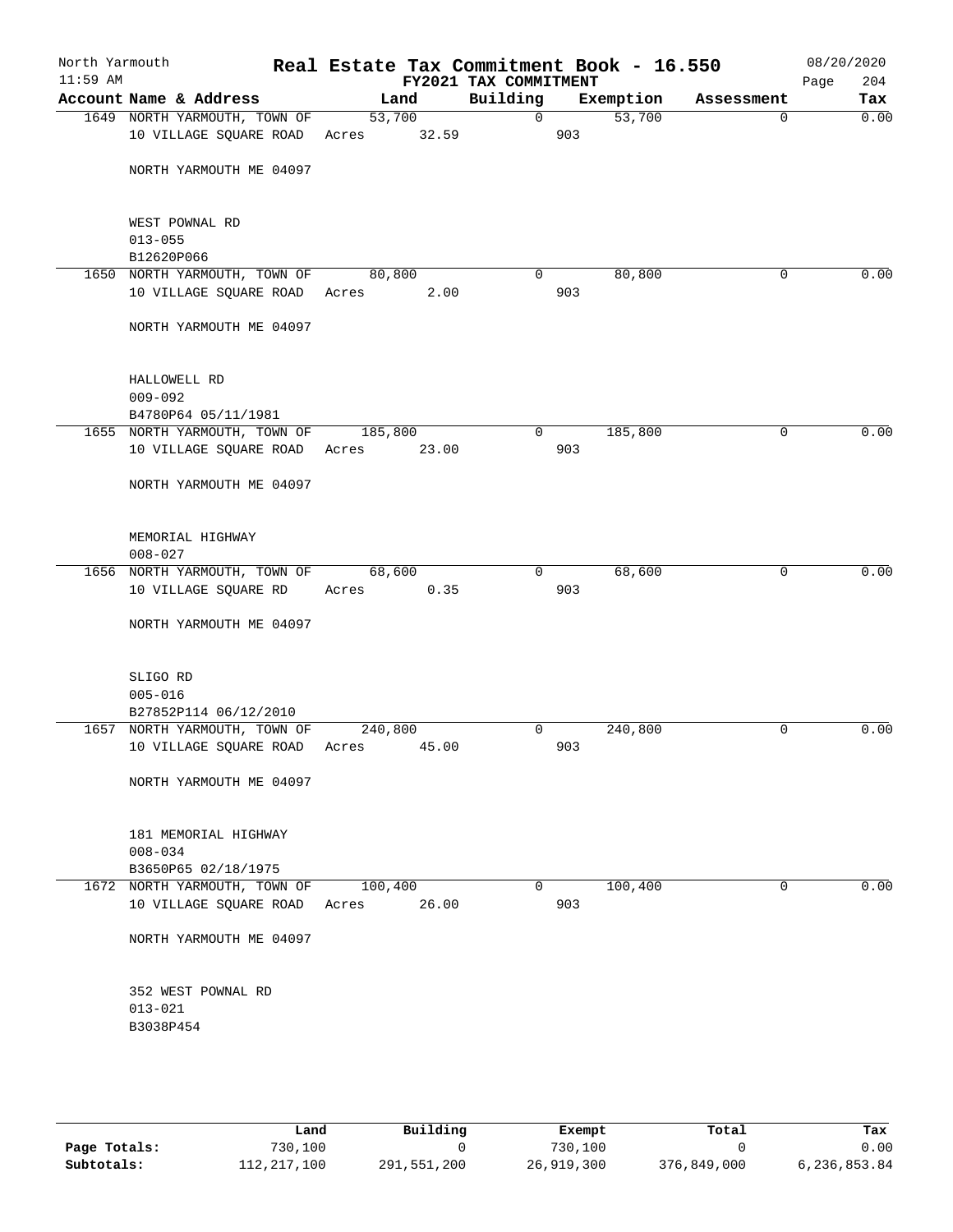| $11:59$ AM |                                                                                          |                |       | FY2021 TAX COMMITMENT |     |           |            | 205<br>Page |
|------------|------------------------------------------------------------------------------------------|----------------|-------|-----------------------|-----|-----------|------------|-------------|
|            | Account Name & Address                                                                   | Land           |       | Building              |     | Exemption | Assessment | Tax         |
|            | 1647 NORTH YARMOUTH, TOWN OF                                                             | 122,800        |       | $\Omega$              |     | 122,800   | 0          | 0.00        |
|            | 10 VILLAGE SQAURE ROAD                                                                   | Acres          | 10.40 |                       | 903 |           |            |             |
|            | NORTH YARMOUTH ME 04097                                                                  |                |       |                       |     |           |            |             |
|            | WESCUSTOGO PARK<br>$011 - 059$                                                           |                |       |                       |     |           |            |             |
|            | 1661 NORTH YARMOUTH, TOWN OF                                                             | 98,800         |       | $\Omega$              |     | 98,800    | $\Omega$   | 0.00        |
|            | VETERANS MEMORIAL ASSN. Acres<br>10 VILLAGE SQUARE ROAD                                  |                | 5.59  |                       | 903 |           |            |             |
|            | NORTH YARMOUTH ME 04097                                                                  |                |       |                       |     |           |            |             |
|            | VETERAN MEMORIAL PARK<br>$007 - 076$                                                     |                |       |                       |     |           |            |             |
|            | 1662 NORTH YARMOUTH, TOWN OF                                                             | 104,300        |       | 17,800                |     | 122,100   | 0          | 0.00        |
|            | 10 VILLAGE SQUARE ROAD Acres                                                             |                | 2.15  |                       | 903 |           |            |             |
|            | NORTH YARMOUTH ME 04097                                                                  |                |       |                       |     |           |            |             |
|            | 475 WALNUT HILL RD<br>$007 - 065$                                                        |                |       |                       |     |           |            |             |
|            | 1663 NORTH YARMOUTH, TOWN OF                                                             | 95,600         |       | 551,800               |     | 647,400   | $\Omega$   | 0.00        |
|            | 10 VILLAGE SQUARE ROAD                                                                   | Acres          | 0.92  |                       | 903 |           |            |             |
|            | NORTH YARMOUTH ME 04097                                                                  |                |       |                       |     |           |            |             |
|            | 463 WALNUT HILL RD<br>$007 - 066$<br>B3064P772 11/06/1968 B3064P770 11/06/1968 B3050P514 |                |       |                       |     |           |            |             |
|            | 07/29/1968                                                                               |                |       |                       |     |           |            |             |
|            | 1664 NORTH YARMOUTH, TOWN OF                                                             | 55,900         |       | 0                     |     | 55,900    | $\Omega$   | 0.00        |
|            | 10 VILLAGE SQUARE ROAD Acres                                                             |                | 37.00 |                       | 903 |           |            |             |
|            | NORTH YARMOUTH ME 04097                                                                  |                |       |                       |     |           |            |             |
|            | HASKELL RD                                                                               |                |       |                       |     |           |            |             |
|            | $010 - 043$                                                                              |                |       |                       |     |           |            |             |
|            | 1665 NORTH YARMOUTH, TOWN OF<br>10 VILLAGE SQUARE ROAD                                   | 7,700<br>Acres | 1.10  | 0                     | 903 | 7,700     | $\Omega$   | 0.00        |
|            | NORTH YARMOUTH ME 04097                                                                  |                |       |                       |     |           |            |             |
|            | LUFKIN RD<br>$015 - 006$                                                                 |                |       |                       |     |           |            |             |

|              | Land        | Building    | Exempt     | Total       | Tax          |
|--------------|-------------|-------------|------------|-------------|--------------|
| Page Totals: | 485,100     | 569,600     | 1,054,700  |             | 0.00         |
| Subtotals:   | 112,702,200 | 292,120,800 | 27,974,000 | 376,849,000 | 6,236,853.84 |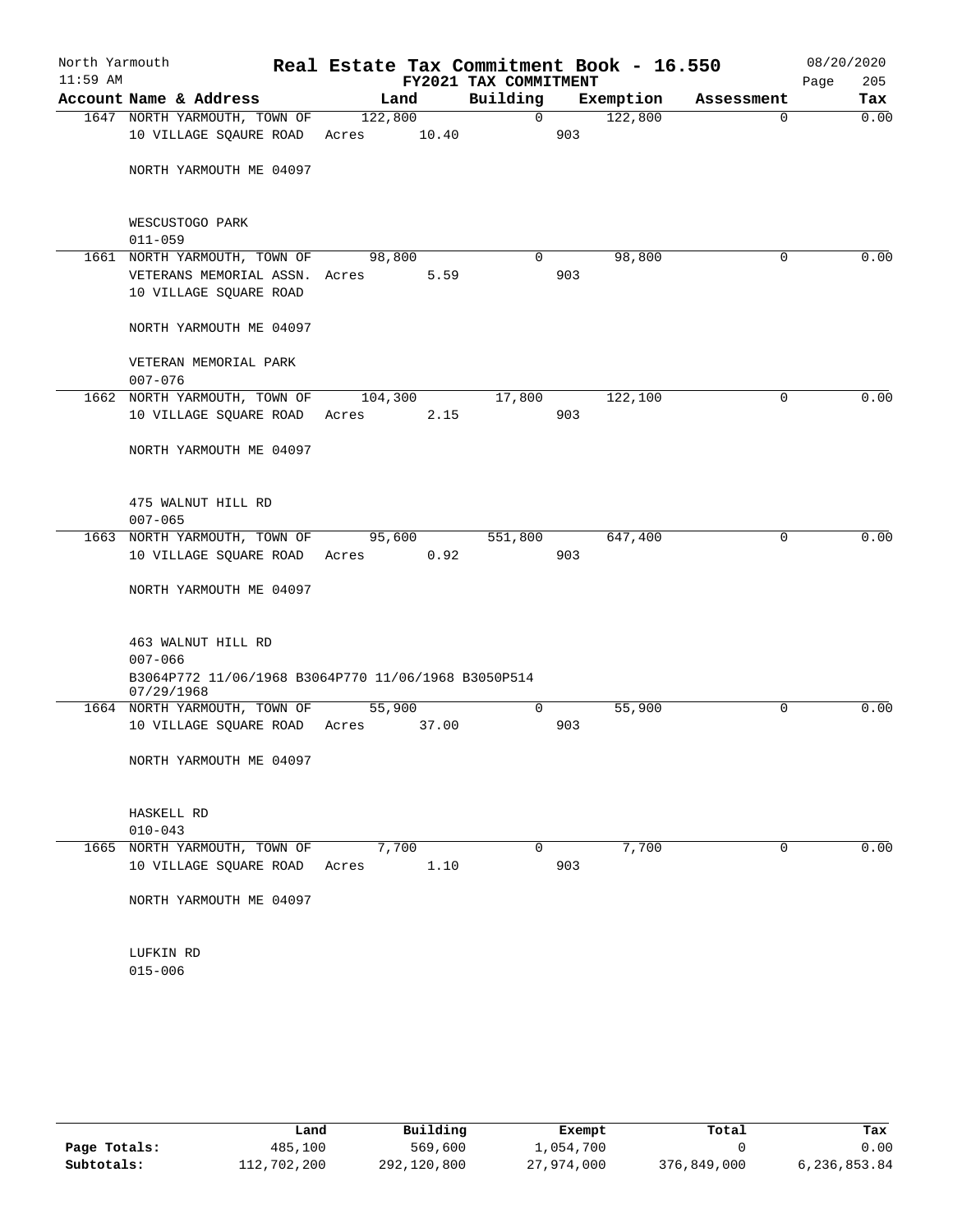| North Yarmouth<br>$11:59$ AM |                              | Real Estate Tax Commitment Book - 16.550 | FY2021 TAX COMMITMENT |     |           |            | 08/20/2020<br>206<br>Page |
|------------------------------|------------------------------|------------------------------------------|-----------------------|-----|-----------|------------|---------------------------|
|                              | Account Name & Address       | Land                                     | Building              |     | Exemption | Assessment | Tax                       |
|                              | 1668 NORTH YARMOUTH, TOWN OF | 8,300                                    | 0                     |     | 8,300     | $\Omega$   | 0.00                      |
|                              | 10 VILLAGE SQUARE ROAD       | 2.30<br>Acres                            |                       | 903 |           |            |                           |
|                              |                              |                                          |                       |     |           |            |                           |
|                              | NORTH YARMOUTH ME 04097      |                                          |                       |     |           |            |                           |
|                              |                              |                                          |                       |     |           |            |                           |
|                              |                              |                                          |                       |     |           |            |                           |
|                              | NEW GLOUCESTER RD            |                                          |                       |     |           |            |                           |
|                              | $016 - 061$                  |                                          |                       |     |           |            |                           |
|                              | B1921P40 07/10/1948          |                                          |                       |     |           |            |                           |
|                              | 1592 NORTH YARMOUTH, TOWN OF | 150,800                                  | $\circ$               | 903 | 150,800   | 0          | 0.00                      |
|                              | 10 VILLAGE SQUARE ROAD Acres | 16.00                                    |                       |     |           |            |                           |
|                              | NORTH YARMOUTH ME 04097      |                                          |                       |     |           |            |                           |
|                              |                              |                                          |                       |     |           |            |                           |
|                              |                              |                                          |                       |     |           |            |                           |
|                              | SWEETSER RD                  |                                          |                       |     |           |            |                           |
|                              | $001 - 089$                  |                                          |                       |     |           |            |                           |
|                              | 1584 NORTH YARMOUTH, TOWN OF | 222,200                                  | 166,800               |     | 389,000   | 0          | 0.00                      |
|                              | 10 VILLAGE SQUARE ROAD Acres | 30.28                                    |                       | 903 |           |            |                           |
|                              |                              |                                          |                       |     |           |            |                           |
|                              | NORTH YARMOUTH ME 04097      |                                          |                       |     |           |            |                           |
|                              |                              |                                          |                       |     |           |            |                           |
|                              |                              |                                          |                       |     |           |            |                           |
|                              | 40 PARSONAGE RD              |                                          |                       |     |           |            |                           |
|                              | $007 - 092$                  |                                          |                       |     |           |            |                           |
|                              | B2950P30                     |                                          |                       |     |           |            |                           |
|                              | 1586 NORTH YARMOUTH, TOWN OF | 76,800                                   | 8,400                 |     | 85,200    | 0          | 0.00                      |
|                              | 10 VILLAGE SQUARE ROAD Acres | 1.20                                     |                       | 903 |           |            |                           |
|                              | NORTH YARMOUTH ME 04097      |                                          |                       |     |           |            |                           |
|                              |                              |                                          |                       |     |           |            |                           |
|                              |                              |                                          |                       |     |           |            |                           |
|                              | BEHIND WALNUT HILL           |                                          |                       |     |           |            |                           |
|                              | $007 - 082$                  |                                          |                       |     |           |            |                           |
|                              | 1587 NORTH YARMOUTH, TOWN OF | 86,100                                   | 600                   |     | 86,700    | 0          | 0.00                      |
|                              | 10 VILLAGE SQUARE ROAD Acres | 3.05                                     |                       | 903 |           |            |                           |
|                              |                              |                                          |                       |     |           |            |                           |
|                              | NORTH YARMOUTH ME 04097      |                                          |                       |     |           |            |                           |
|                              |                              |                                          |                       |     |           |            |                           |
|                              |                              |                                          |                       |     |           |            |                           |
|                              | 40 PARSONAGE RD              |                                          |                       |     |           |            |                           |
|                              | $007 - 084$                  |                                          |                       |     |           |            |                           |
|                              | 1581 NORTH YARMOUTH, TOWN OF | 8,000                                    | 0                     |     | 8,000     | 0          | 0.00                      |
|                              | 10 VILLAGE SQUARE            | 1.73<br>Acres                            |                       | 903 |           |            |                           |
|                              | NORTH YARMOUTH ME 04097      |                                          |                       |     |           |            |                           |
|                              |                              |                                          |                       |     |           |            |                           |
|                              |                              |                                          |                       |     |           |            |                           |
|                              | LAND FROM JANINA LLC         |                                          |                       |     |           |            |                           |
|                              | $010 - 047$                  |                                          |                       |     |           |            |                           |
|                              | B21340P193 05/28/2004        |                                          |                       |     |           |            |                           |
|                              |                              |                                          |                       |     |           |            |                           |
|                              |                              |                                          |                       |     |           |            |                           |
|                              |                              |                                          |                       |     |           |            |                           |
|                              |                              |                                          |                       |     |           |            |                           |
|                              |                              |                                          |                       |     |           |            |                           |

|              | Land        | Building    | Exempt     | Total       | Tax          |
|--------------|-------------|-------------|------------|-------------|--------------|
| Page Totals: | 552,200     | 175,800     | 728,000    |             | 0.00         |
| Subtotals:   | 113,254,400 | 292,296,600 | 28,702,000 | 376,849,000 | 6,236,853.84 |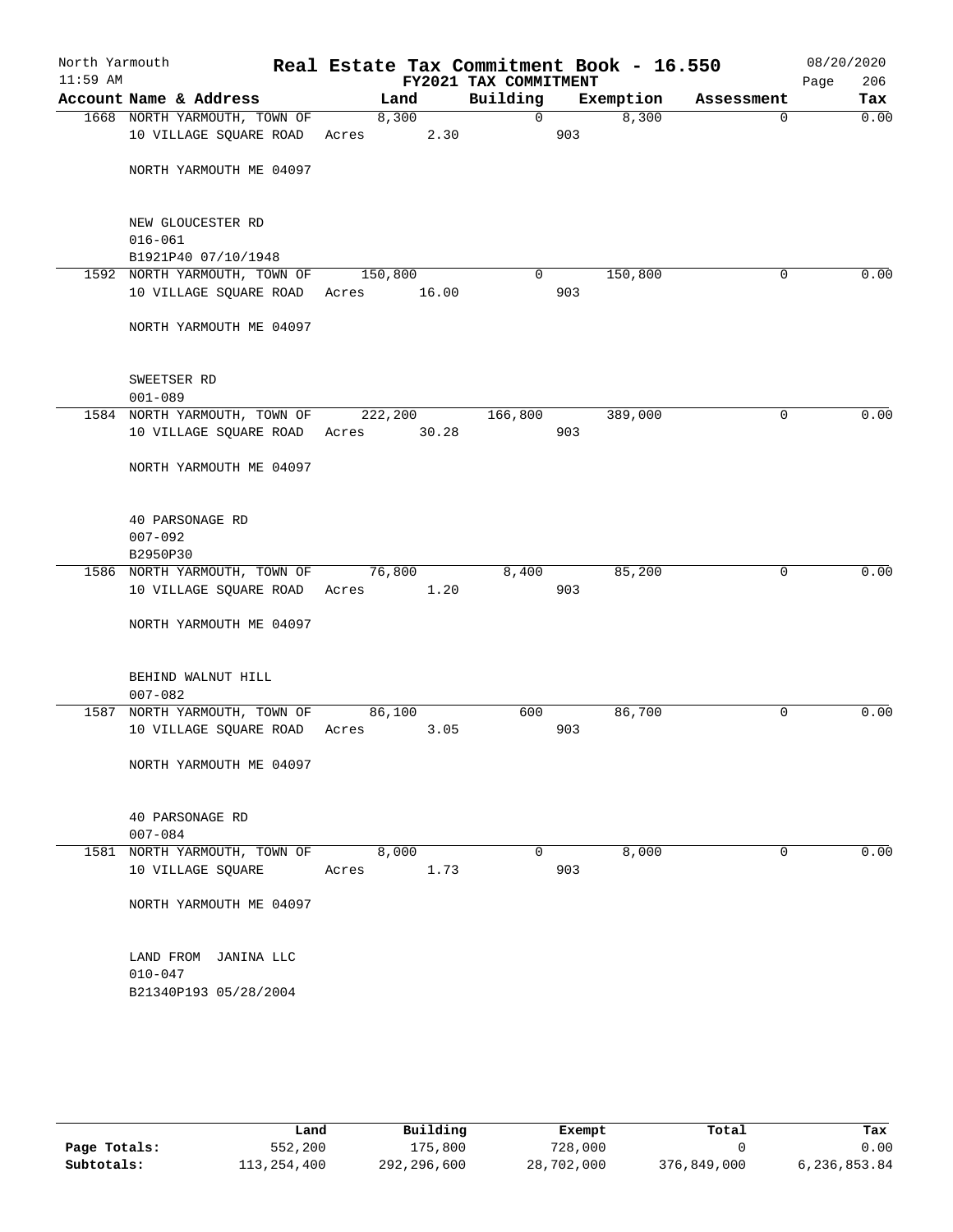| North Yarmouth<br>$11:59$ AM |                                                   |                | Real Estate Tax Commitment Book - 16.550<br>FY2021 TAX COMMITMENT |             | 08/20/2020<br>Page<br>207 |
|------------------------------|---------------------------------------------------|----------------|-------------------------------------------------------------------|-------------|---------------------------|
|                              | Account Name & Address                            | Land           | Building<br>Exemption                                             | Assessment  | Tax                       |
|                              | 1582 NORTH YARMOUTH, TOWN OF                      | 10,800         | 10,800<br>$\Omega$                                                | $\mathbf 0$ | 0.00                      |
|                              | 10 VILLAGE SQUARE ROAD                            | Acres 7.37     | 903                                                               |             |                           |
|                              | NORTH YARMOUTH ME 04097                           |                |                                                                   |             |                           |
|                              | LAND FROM JANINA LLC<br>$010 - 049$<br>B21340P193 |                |                                                                   |             |                           |
|                              | 1817 NORTH YARMOUTH, TOWN OF                      | 77,800         | 77,800<br>$\Omega$                                                | 0           | 0.00                      |
|                              | 10 VILLAGE SQUARE ROAD Acres                      | 1.40           | 903                                                               |             |                           |
|                              | NORTH YARMOUTH ME 04097                           |                |                                                                   |             |                           |
|                              | SWEETSER RD<br>$008 - 029$                        |                |                                                                   |             |                           |
|                              | 1518 NORTH YARMOUTH, TOWN OF                      | 134,800        | 134,800<br>$\overline{0}$                                         | 0           | 0.00                      |
|                              | 10 VILLAGE SQUARE ROAD Acres                      | 12.80          | 903                                                               |             |                           |
|                              | NORTH YARMOUTH ME 04097                           |                |                                                                   |             |                           |
|                              | NEW GLOUCESTER RD<br>$008 - 002$<br>B28459P224    |                |                                                                   |             |                           |
|                              | 1502 NORTH YARMOUTH, TOWN OF                      | 246,200        | 246,200<br>0                                                      | 0           | 0.00                      |
|                              | 10 VILLAGE SQ RD                                  | 10.48<br>Acres | 903                                                               |             |                           |
|                              | NORTH YARMOUTH ME 04097                           |                |                                                                   |             |                           |
|                              | 41 WALNUT HILL PARKWAY<br>$007 - 093$             |                |                                                                   |             |                           |
|                              | 2014 NORTH YARMOUTH, TOWN OF                      | 98,300         | 0<br>98,300                                                       | 0           | 0.00                      |
|                              | 10 VILLAGE SQUARE ROAD                            | Acres<br>5.50  | 903                                                               |             |                           |
|                              | NORTH YARMOUTH ME 04097                           |                |                                                                   |             |                           |
|                              | PINE GROVE CEMETERY<br>$009 - 110$                |                |                                                                   |             |                           |
|                              | 2025 NORTH YARMOUTH, TOWN OF                      | 68,400         | 68,400<br>$\Omega$                                                | 0           | 0.00                      |
|                              | 10 VILLAGE SQUARE ROAD                            | 0.33<br>Acres  | 903                                                               |             |                           |
|                              | NORTH YARMOUTH ME 04097                           |                |                                                                   |             |                           |
|                              | BOWIE CEMETERY<br>$013 - 074$                     |                |                                                                   |             |                           |

|              | Land        | Building    | Exempt     | Total       | Tax          |
|--------------|-------------|-------------|------------|-------------|--------------|
| Page Totals: | 636,300     |             | 636,300    |             | 0.00         |
| Subtotals:   | 113,890,700 | 292,296,600 | 29,338,300 | 376,849,000 | 6,236,853.84 |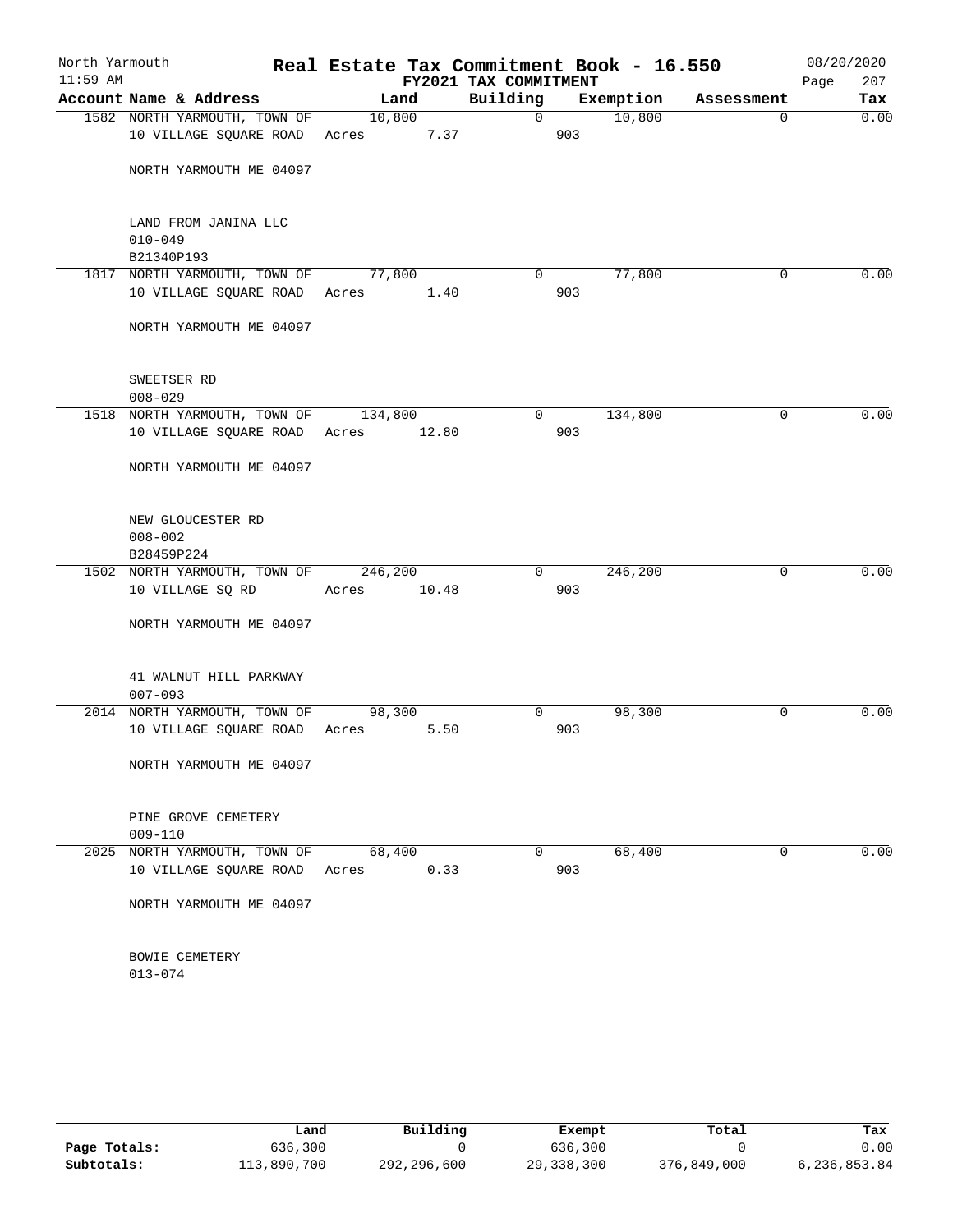| North Yarmouth<br>$11:59$ AM |                                                                                         |                       |       | Real Estate Tax Commitment Book - 16.550<br>FY2021 TAX COMMITMENT |     |           |             | 08/20/2020<br>208<br>Page |
|------------------------------|-----------------------------------------------------------------------------------------|-----------------------|-------|-------------------------------------------------------------------|-----|-----------|-------------|---------------------------|
|                              | Account Name & Address                                                                  |                       | Land  | Building                                                          |     | Exemption | Assessment  | Tax                       |
|                              | 2026 NORTH YARMOUTH, TOWN OF<br>VETERANS MEMORIAL ASSN. Acres<br>10 VILLAGE SQUARE ROAD | 108,800               | 7.59  | $\overline{0}$                                                    | 903 | 108,800   | $\mathbf 0$ | 0.00                      |
|                              | NORTH YARMOUTH ME 04097                                                                 |                       |       |                                                                   |     |           |             |                           |
|                              | WALNUT HILL CEMETERY<br>$007 - 112$                                                     |                       |       |                                                                   |     |           |             |                           |
|                              | 908 NORTH YARMOUTH, TOWN OF<br>10 VILLAGE SQUARE ROAD                                   | 47,700<br>Acres 45.00 |       | 0                                                                 | 903 | 47,700    | $\mathbf 0$ | 0.00                      |
|                              | NORTH YARMOUTH ME 04097                                                                 |                       |       |                                                                   |     |           |             |                           |
|                              | OFF GREELY RD EXT<br>$007 - 052$<br>B32680P207                                          |                       |       |                                                                   |     |           |             |                           |
|                              | 998 NORTH YARMOUTH, TOWN OF                                                             | 11,300                |       | 0                                                                 |     | 11,300    | 0           | 0.00                      |
|                              | 10 VILLAGE SQUARE ROAD                                                                  | Acres 8.49            |       |                                                                   | 903 |           |             |                           |
|                              | NORTH YARMOUTH ME 04097                                                                 |                       |       |                                                                   |     |           |             |                           |
|                              | RAILROAD BED<br>$008 - 003$                                                             |                       |       |                                                                   |     |           |             |                           |
|                              | B23639P228                                                                              |                       |       |                                                                   |     |           |             |                           |
|                              | 1049 NORTH YARMOUTH, TOWN OF 142,400                                                    |                       |       | 558,200                                                           |     | 700,600   | $\mathbf 0$ | 0.00                      |
|                              | 10 VILLAGE SQUARE ROAD Acres                                                            |                       | 12.80 |                                                                   | 903 |           |             |                           |
|                              | NORTH YARMOUTH ME 04097                                                                 |                       |       |                                                                   |     |           |             |                           |
|                              | 10 VILLAGE SQUARE RD<br>$007 - 064$                                                     |                       |       |                                                                   |     |           |             |                           |
|                              | B15964P281 01/17/2001                                                                   |                       |       |                                                                   |     |           |             |                           |
|                              | 1050 NORTH YARMOUTH, TOWN OF                                                            | 28,700                |       | $\overline{0}$                                                    |     | 28,700    | 0           | 0.00                      |
|                              | 10 VILLAGE SQ RD                                                                        | Acres                 | 0.05  |                                                                   | 903 |           |             |                           |
|                              | NORTH YARMOUTH ME 04097                                                                 |                       |       |                                                                   |     |           |             |                           |
|                              | 40 MEMORIAL HIGHWAY<br>$007 - 071$                                                      |                       |       |                                                                   |     |           |             |                           |
|                              | B00000P000                                                                              |                       |       |                                                                   |     |           |             |                           |
|                              | 581 NORTH YARMOUTH, TOWN OF                                                             | 420,800               |       | $\Omega$                                                          |     | 420,800   | 0           | 0.00                      |
|                              | 10 VILLAGE SQ RD                                                                        | Acres                 | 70.00 |                                                                   | 903 |           |             |                           |
|                              | NORTH YARMOUTH ME 04097                                                                 |                       |       |                                                                   |     |           |             |                           |
|                              | NORTH RD<br>$009 - 066$                                                                 |                       |       |                                                                   |     |           |             |                           |
|                              | B21686P261 08/19/2004                                                                   |                       |       |                                                                   |     |           |             |                           |
|                              |                                                                                         |                       |       |                                                                   |     |           |             |                           |
|                              |                                                                                         |                       |       |                                                                   |     |           |             |                           |

|              | Land        | Building    | Exempt     | Total       | Tax          |
|--------------|-------------|-------------|------------|-------------|--------------|
| Page Totals: | 759,700     | 558,200     | 1,317,900  |             | 0.00         |
| Subtotals:   | 114,650,400 | 292,854,800 | 30,656,200 | 376,849,000 | 6,236,853.84 |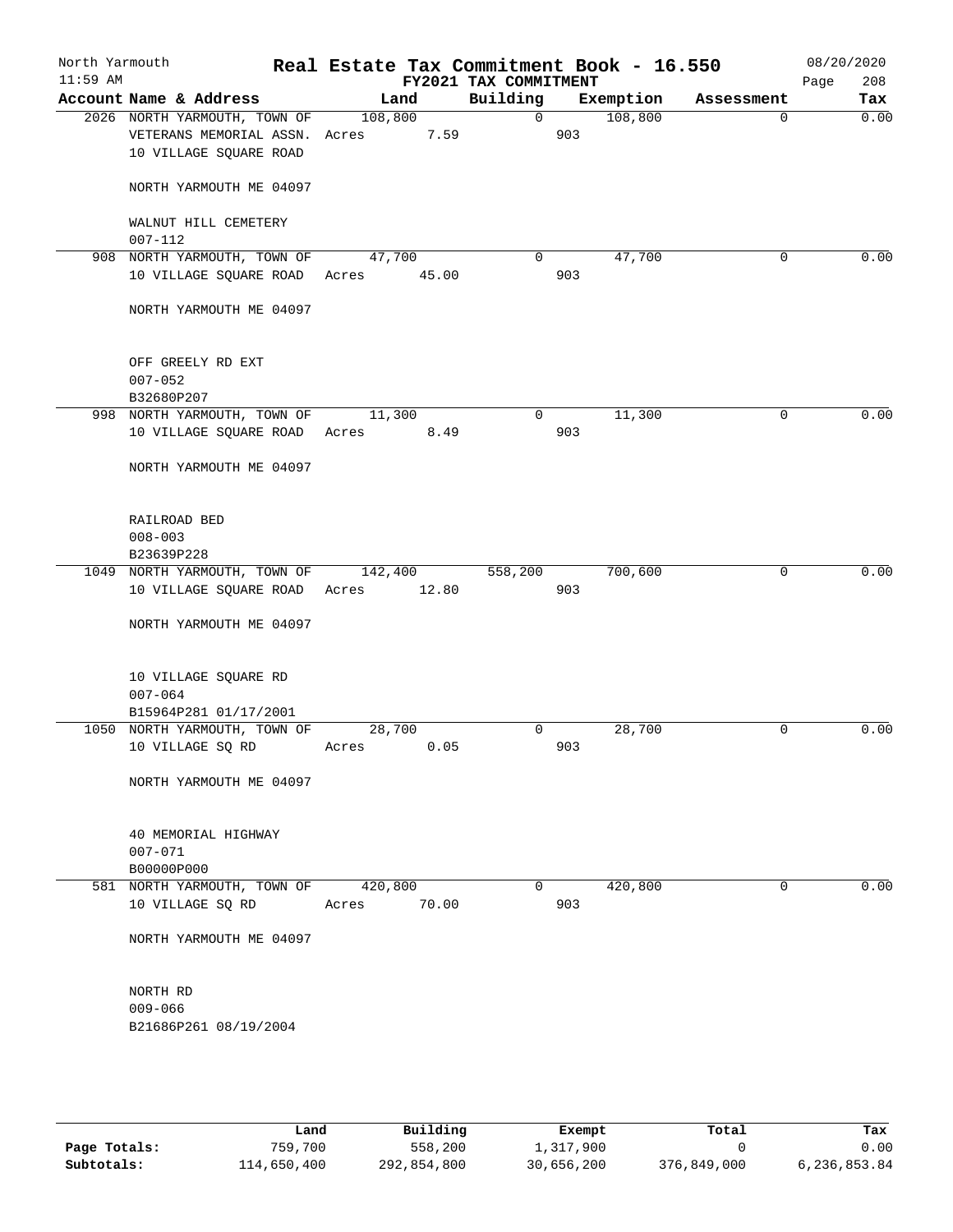| North Yarmouth<br>$11:59$ AM |                  | Account Name & Address       |       | Land                   | FY2021 TAX COMMITMENT<br>Building |                       | Real Estate Tax Commitment Book - 16.550<br>Exemption | Assessment             | 08/20/2020<br>209<br>Page<br>Tax |
|------------------------------|------------------|------------------------------|-------|------------------------|-----------------------------------|-----------------------|-------------------------------------------------------|------------------------|----------------------------------|
|                              |                  | 127 NORTH YARMOUTH, TOWN OF  |       | 225,800                | $\mathbf 0$                       |                       | 225,800                                               | $\Omega$               | 0.00                             |
|                              |                  | 10 VILLAGE SQUARE ROAD Acres |       | 61.00                  |                                   | 903                   |                                                       |                        |                                  |
|                              |                  | NORTH YARMOUTH ME 04097      |       |                        |                                   |                       |                                                       |                        |                                  |
|                              | $009 - 047$      | MEMORIAL HIGHWAY             |       |                        |                                   |                       |                                                       |                        |                                  |
|                              |                  | B21340P196 05/28/2004        |       |                        |                                   |                       |                                                       |                        |                                  |
|                              |                  | 1747 NORTH, GARY & DIANNE    |       | 75,800                 | 229,500                           |                       | 31,000                                                | 274,300                | 4,539.67                         |
|                              |                  | 31 KNIGHT WAY                | Acres | 1.01                   |                                   |                       | 05 VETERAN                                            |                        |                                  |
|                              |                  |                              |       |                        |                                   |                       | 01 HOMESTEAD                                          |                        | 1, 134.92(1)                     |
|                              |                  | NORTH YARMOUTH ME 04097      |       |                        |                                   |                       |                                                       |                        | 1, 134.92(2)                     |
|                              |                  |                              |       |                        |                                   |                       |                                                       |                        | 1, 134.92(3)                     |
|                              |                  | 31 KNIGHT WAY                |       |                        |                                   |                       |                                                       |                        | 1, 134.91(4)                     |
|                              | $008 - 056$      |                              |       |                        |                                   |                       |                                                       |                        |                                  |
|                              | B31083P62        |                              |       |                        |                                   |                       |                                                       |                        |                                  |
|                              |                  | 552 NORTHERN NEW ENGLAND     |       | 28,700                 | 2,200                             |                       | 0                                                     | 30,900                 | 511.40                           |
|                              |                  | TEL OPS LLC                  |       |                        |                                   |                       |                                                       |                        |                                  |
|                              | 770 ELM ST       |                              | Acres | 0.05                   |                                   |                       |                                                       |                        |                                  |
|                              |                  |                              |       |                        |                                   |                       |                                                       |                        | 127.85(1)                        |
|                              |                  | MANCHESTER NH 03101          |       |                        |                                   |                       |                                                       |                        | 127.85(2)                        |
|                              |                  |                              |       |                        |                                   |                       |                                                       |                        | 127.85(3)<br>127.85(4)           |
|                              | MILL RD          |                              |       |                        |                                   |                       |                                                       |                        |                                  |
|                              | $016 - 003 - ON$ |                              |       |                        |                                   |                       |                                                       |                        |                                  |
|                              | B25947P1         |                              |       |                        |                                   |                       |                                                       |                        |                                  |
|                              |                  | 872 NORTHERN NEW ENGLAND     |       | 0                      | 5,900                             |                       | 0                                                     | 5,900                  | 97.65                            |
|                              | 770 ELM ST       | TEL OPS LLC                  |       |                        |                                   |                       |                                                       |                        |                                  |
|                              |                  |                              |       |                        |                                   |                       |                                                       |                        | 24.42(1)                         |
|                              |                  | MANCHESTER NH 03101          |       |                        |                                   |                       |                                                       |                        | 24.41 (2)                        |
|                              |                  |                              |       |                        |                                   |                       |                                                       |                        | 24.41(3)                         |
|                              |                  |                              |       |                        |                                   |                       |                                                       |                        | 24.41(4)                         |
|                              | $003 - 138 - ON$ | 626 LEDGE RD                 |       |                        |                                   |                       |                                                       |                        |                                  |
|                              | B25947P1         |                              |       |                        |                                   |                       |                                                       |                        |                                  |
| 96                           |                  | NOSEWORTHY, CHARLENE         |       | 75,800                 | 90,400                            |                       | 25,000                                                | 141,200                | 2,336.86                         |
|                              | STARR            | 286 WALNUT HILL RD           | Acres | 1.00                   |                                   |                       | 01 HOMESTEAD                                          |                        |                                  |
|                              |                  |                              |       |                        |                                   |                       |                                                       |                        | 584.22 (1)                       |
|                              |                  | NORTH YARMOUTH ME 04097      |       |                        |                                   |                       |                                                       |                        | 584.22 (2)                       |
|                              |                  |                              |       |                        |                                   |                       |                                                       |                        | 584.22 (3)                       |
|                              |                  |                              |       |                        |                                   |                       |                                                       |                        | 584.20 (4)                       |
|                              |                  | 286 WALNUT HILL RD           |       |                        |                                   |                       |                                                       |                        |                                  |
|                              | $004 - 011$      |                              |       |                        |                                   |                       |                                                       |                        |                                  |
|                              | B15559P141       | NOVICK, GREGG                |       |                        |                                   |                       |                                                       | 516,500                |                                  |
| 1489                         |                  | 8 BLUE MOON DRIVE            | Acres | 120,100<br>4.33        | 421,400                           |                       | 25,000<br>01 HOMESTEAD                                |                        | 8,548.08                         |
|                              |                  |                              |       |                        |                                   |                       |                                                       |                        | 2,137.02(1)                      |
|                              |                  | NORTH YARMOUTH ME 04097      |       |                        |                                   |                       |                                                       |                        | 2,137.02(2)                      |
|                              |                  |                              |       |                        |                                   |                       |                                                       |                        | 2,137.02(3)                      |
|                              |                  |                              |       |                        |                                   |                       |                                                       |                        | 2,137.02(4)                      |
|                              |                  | 8 BLUE MOON DR               |       |                        |                                   |                       |                                                       |                        |                                  |
|                              | $008 - 019$      |                              |       |                        |                                   |                       |                                                       |                        |                                  |
|                              | B16808P243       |                              |       |                        |                                   |                       |                                                       |                        |                                  |
|                              |                  |                              |       |                        |                                   |                       |                                                       |                        |                                  |
|                              |                  |                              | Land  | Building               |                                   |                       | Exempt                                                | Total                  | Tax                              |
| Page Totals:<br>Subtotals:   |                  | 526,200<br>115, 176, 600     |       | 749,400<br>293,604,200 |                                   | 306,800<br>30,963,000 |                                                       | 968,800<br>377,817,800 | 16,033.66<br>6,252,887.50        |
|                              |                  |                              |       |                        |                                   |                       |                                                       |                        |                                  |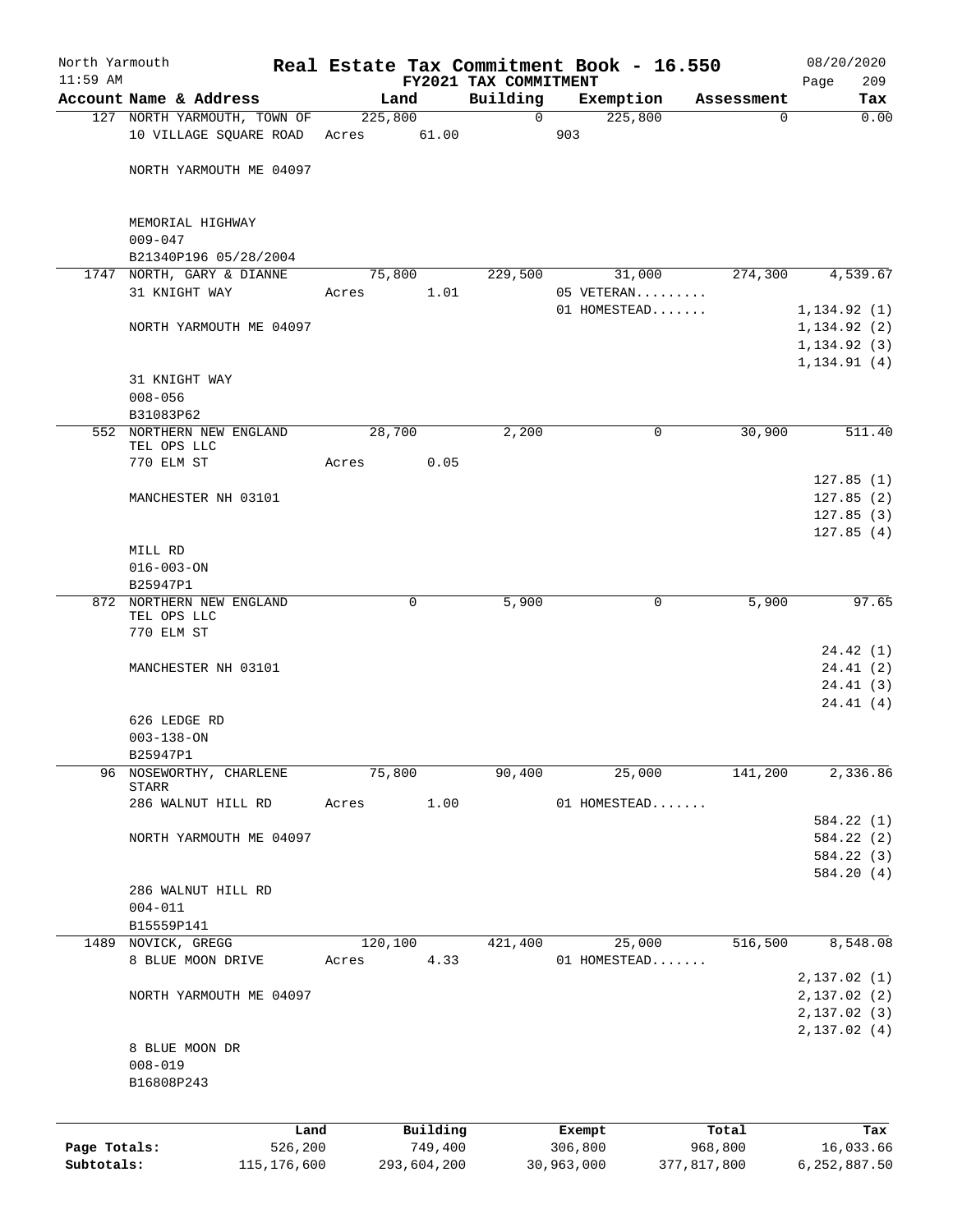| North Yarmouth |                                  |             |         |             |                       | Real Estate Tax Commitment Book - 16.550 |             | 08/20/2020   |
|----------------|----------------------------------|-------------|---------|-------------|-----------------------|------------------------------------------|-------------|--------------|
| $11:59$ AM     |                                  |             |         |             | FY2021 TAX COMMITMENT |                                          |             | 210<br>Page  |
|                | Account Name & Address           |             | Land    |             | Building              | Exemption                                | Assessment  | Tax          |
|                | 1135 NOWINSKI, DENISE            |             | 90,100  |             | 221,500               | 25,000                                   | 286,600     | 4,743.23     |
|                | 74 SUMMIT TERRACE                |             | Acres   | 3.86        |                       | 01 HOMESTEAD                             |             |              |
|                |                                  |             |         |             |                       |                                          |             | 1, 185.81(1) |
|                | NORTH YARMOUTH ME 04097          |             |         |             |                       |                                          |             | 1, 185.81(2) |
|                |                                  |             |         |             |                       |                                          |             | 1, 185.81(3) |
|                |                                  |             |         |             |                       |                                          |             | 1, 185.80(4) |
|                | 74 SUMMIT TERRACE                |             |         |             |                       |                                          |             |              |
|                | $014 - 043$                      |             |         |             |                       |                                          |             |              |
|                | B12016P174                       |             |         |             |                       |                                          |             |              |
|                | 1099 OBERG LAURA                 |             | 100,100 |             | $\Omega$              | $\mathbf 0$                              | 100,100     | 1,656.66     |
|                | 141 WILD TURKEY LANE             |             | Acres   | 4.33        |                       |                                          |             |              |
|                |                                  |             |         |             |                       |                                          |             | 414.17 (1)   |
|                | NORTH YARMOUTH ME 04097          |             |         |             |                       |                                          |             | 414.17 (2)   |
|                |                                  |             |         |             |                       |                                          |             | 414.17 (3)   |
|                |                                  |             |         |             |                       |                                          |             | 414.15(4)    |
|                | WILD TURKEY LN                   |             |         |             |                       |                                          |             |              |
|                | $010 - 039$                      |             |         |             |                       |                                          |             |              |
|                | B34058P067                       |             |         |             |                       |                                          |             |              |
|                | 1721 OBERG, JAMES P & LAURA<br>S |             | 105,700 |             | 382,900               | 25,000                                   | 463,600     | 7,672.58     |
|                | 141 WILD TURKEY LN               |             | Acres   | 5.06        |                       | 01 HOMESTEAD                             |             |              |
|                |                                  |             |         |             |                       |                                          |             | 1,918.15(1)  |
|                | NORTH YARMOUTH ME 04097          |             |         |             |                       |                                          |             | 1,918.15(2)  |
|                |                                  |             |         |             |                       |                                          |             | 1,918.15(3)  |
|                |                                  |             |         |             |                       |                                          |             | 1,918.13(4)  |
|                | 141 WILD TURKEY LN               |             |         |             |                       |                                          |             |              |
|                | $010 - 041$                      |             |         |             |                       |                                          |             |              |
|                | B33587P111                       |             |         |             |                       |                                          |             |              |
|                | 520 O'BRIEN, CYNTHIA E           |             | 69,400  |             | 119,900               | 25,000                                   | 164,300     | 2,719.17     |
|                | 41 DEER RUN RD                   |             | Acres   | 0.56        |                       | 01 HOMESTEAD                             |             |              |
|                |                                  |             |         |             |                       |                                          |             | 679.80(1)    |
|                | NORTH YARMOUTH ME 04097          |             |         |             |                       |                                          |             | 679.79 (2)   |
|                |                                  |             |         |             |                       |                                          |             | 679.79 (3)   |
|                |                                  |             |         |             |                       |                                          |             | 679.79(4)    |
|                | 41 DEER RUN RD                   |             |         |             |                       |                                          |             |              |
|                | $002 - 096$                      |             |         |             |                       |                                          |             |              |
|                | B35046P54                        |             |         |             |                       |                                          |             |              |
|                | 1750 O'BRIEN, DENIS S            |             | 99,700  |             | 467,700               | 0                                        | 567,400     | 9,390.47     |
|                | O'BRIEN, LAURA M                 |             | Acres   | 1.19        |                       |                                          |             |              |
|                | 14 FORESIDE RD                   |             |         |             |                       |                                          |             | 2,347.62(1)  |
|                |                                  |             |         |             |                       |                                          |             | 2,347.62(2)  |
|                | CUMBERLAND FSDE ME               |             |         |             |                       |                                          |             | 2,347.62(3)  |
|                | 04110                            |             |         |             |                       |                                          |             |              |
|                |                                  |             |         |             |                       |                                          |             | 2,347.61(4)  |
|                | 73 KNIGHT WAY                    |             |         |             |                       |                                          |             |              |
|                | $008 - 052$                      |             |         |             |                       |                                          |             |              |
|                | B34936P70                        |             |         |             |                       |                                          |             |              |
|                | 103 O'BRIEN, LILY                |             | 174,400 |             | 286,500               | 0                                        | 460,900     | 7,627.90     |
|                | GILBERT, ELI; O'BRIEN,           |             | Acres   | 30.00       |                       |                                          |             |              |
|                | JEFFREY<br>249 HALLOWELL RD      |             |         |             |                       |                                          |             | 1,906.98(1)  |
|                |                                  |             |         |             |                       |                                          |             | 1,906.98(2)  |
|                |                                  |             |         |             |                       |                                          |             |              |
|                | POWNAL ME 04069                  |             |         |             |                       |                                          |             | 1,906.98(3)  |
|                |                                  |             |         |             |                       |                                          |             | 1,906.96(4)  |
|                | 1247 NORTH RD                    |             |         |             |                       |                                          |             |              |
|                | $006 - 006$                      |             |         |             |                       |                                          |             |              |
|                | B35324P286                       |             |         |             |                       |                                          |             |              |
|                |                                  |             |         |             |                       |                                          |             |              |
|                |                                  | Land        |         | Building    |                       | Exempt                                   | Total       | Tax          |
| Page Totals:   |                                  | 639,400     |         | 1,478,500   |                       | 75,000                                   | 2,042,900   | 33,810.01    |
| Subtotals:     |                                  | 115,816,000 |         | 295,082,700 |                       | 31,038,000                               | 379,860,700 | 6,286,697.51 |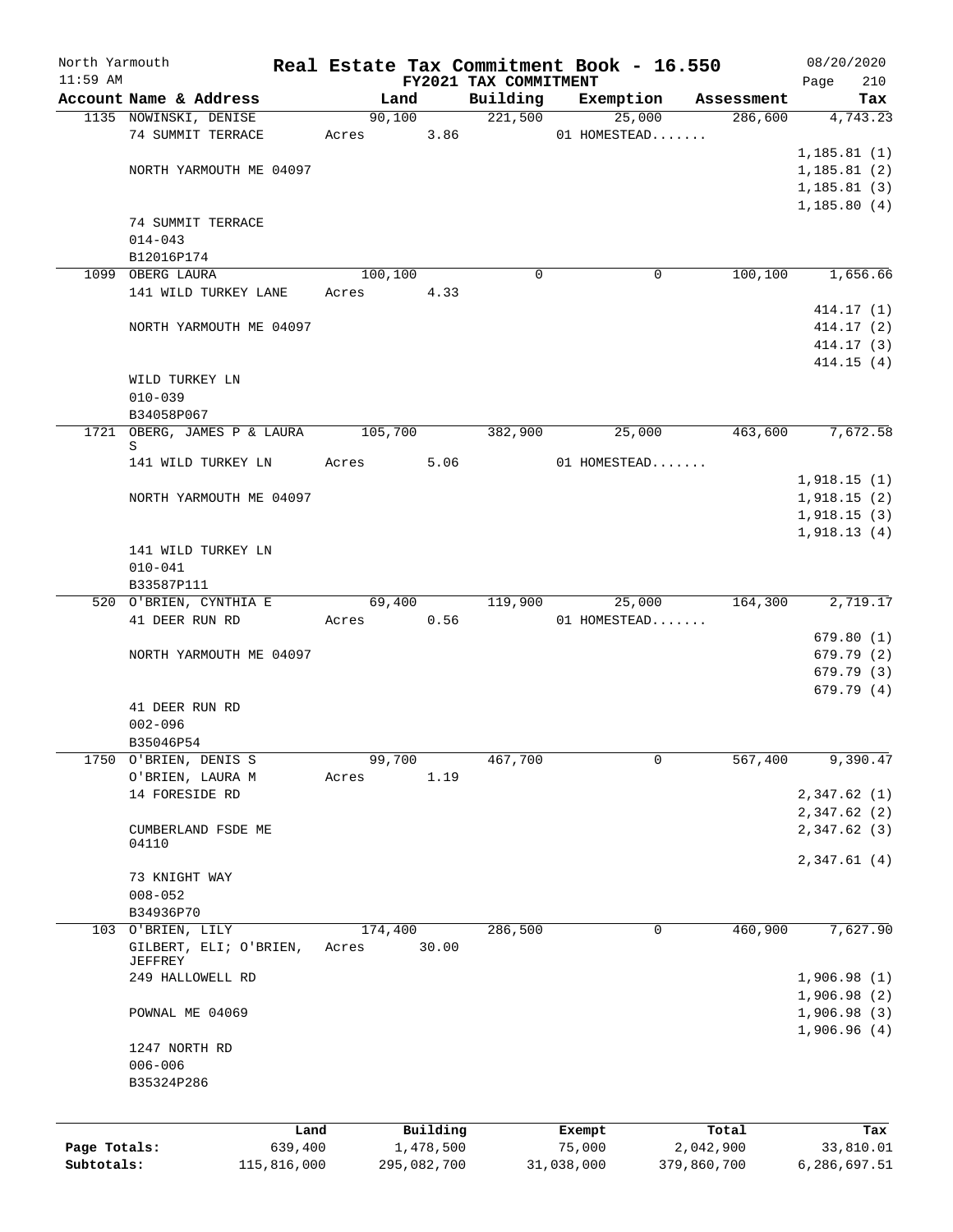| North Yarmouth<br>$11:59$ AM |                               | Real Estate Tax Commitment Book - 16.550 |                     | FY2021 TAX COMMITMENT |                  |              |                          | 08/20/2020<br>Page<br>211 |
|------------------------------|-------------------------------|------------------------------------------|---------------------|-----------------------|------------------|--------------|--------------------------|---------------------------|
|                              | Account Name & Address        |                                          | Land                | Building              |                  | Exemption    | Assessment               | Tax                       |
|                              | 519 OCEAN, JACOB P. &         |                                          | 76,600              | 163,400               |                  | 25,000       | 215,000                  | 3,558.25                  |
|                              | JENNIFER M.<br>53 DEER RUN RD | Acres                                    | 1.15                |                       |                  | 01 HOMESTEAD |                          |                           |
|                              |                               |                                          |                     |                       |                  |              |                          | 889.57 (1)                |
|                              | NORTH YARMOUTH ME 04097       |                                          |                     |                       |                  |              |                          | 889.56 (2)                |
|                              |                               |                                          |                     |                       |                  |              |                          | 889.56 (3)                |
|                              |                               |                                          |                     |                       |                  |              |                          | 889.56 (4)                |
|                              | 53 DEER RUN RD                |                                          |                     |                       |                  |              |                          |                           |
|                              | $002 - 097$                   |                                          |                     |                       |                  |              |                          |                           |
|                              | B34539P319                    |                                          |                     |                       |                  |              |                          |                           |
|                              | 1217 O'CONNOR, JULIE V.       | 162,900                                  |                     | 374,500               |                  | 25,000       | 512,400                  | 8,480.22                  |
|                              | P.O. BOX 147                  | Acres                                    | 42.00               |                       |                  | 01 HOMESTEAD |                          |                           |
|                              |                               |                                          |                     |                       |                  |              |                          | 2,120.07(1)               |
|                              | CUMBERLAND ME<br>04021-0147   |                                          |                     |                       |                  |              |                          | 2,120.05(2)               |
|                              |                               |                                          |                     |                       |                  |              |                          | 2,120.05(3)               |
|                              |                               |                                          |                     |                       |                  |              |                          | 2,120.05(4)               |
|                              | 251 MILL RD                   |                                          |                     |                       |                  |              |                          |                           |
|                              | $016 - 028$                   |                                          |                     |                       |                  |              |                          |                           |
|                              | B24205P79                     |                                          |                     |                       |                  |              |                          |                           |
|                              | 1266 OCTOBER CORPORATION      |                                          | 77,800              | $\mathbf 0$           |                  | 0            | 77,800                   | 1,287.59                  |
|                              | C/O BOULOS ASSET              | Acres                                    | 1.40                |                       |                  |              |                          |                           |
|                              | MANAGEMENT<br>ONE CANAL PLAZA |                                          |                     |                       |                  |              |                          | 321.90(1)                 |
|                              |                               |                                          |                     |                       |                  |              |                          | 321.90(2)                 |
|                              | PORTLAND ME 04101             |                                          |                     |                       |                  |              |                          | 321.90(3)                 |
|                              |                               |                                          |                     |                       |                  |              |                          | 321.89(4)                 |
|                              | 774 NEW GLOUCESTER RD         |                                          |                     |                       |                  |              |                          |                           |
|                              | $017 - 018$                   |                                          |                     |                       |                  |              |                          |                           |
|                              | B25553P54                     |                                          |                     |                       |                  |              |                          |                           |
| 1267                         | OCTOBER CORPORATION,          |                                          | 75,800              | $\mathbf 0$           |                  | $\mathbf 0$  | 75,800                   | 1,254.49                  |
|                              | C/O BOULOS ASSET              | Acres                                    | 1.00                |                       |                  |              |                          |                           |
|                              | MANAGEMENT                    |                                          |                     |                       |                  |              |                          |                           |
|                              | ONE CANAL PLAZA               |                                          |                     |                       |                  |              |                          | 313.63(1)<br>313.62(2)    |
|                              | PORTLAND ME 04101             |                                          |                     |                       |                  |              |                          | 313.62(3)                 |
|                              |                               |                                          |                     |                       |                  |              |                          | 313.62(4)                 |
|                              | NEW GLOUCESTER RD             |                                          |                     |                       |                  |              |                          |                           |
|                              | $017 - 020$                   |                                          |                     |                       |                  |              |                          |                           |
|                              | 1313 OCTOBER CORPORATION,     | 144,800                                  |                     | 0                     |                  | 0            | 144,800                  | 2,396.44                  |
|                              | C/O BOULOS ASSET              | Acres                                    | 93.00               |                       |                  |              |                          |                           |
|                              | MANAGEMENT                    |                                          |                     |                       |                  |              |                          |                           |
|                              | ONE CANAL PLAZA               |                                          |                     |                       |                  |              |                          | 599.11 (1)                |
|                              | PORTLAND ME 04101             |                                          |                     |                       |                  |              |                          | 599.11(2)<br>599.11(3)    |
|                              |                               |                                          |                     |                       |                  |              |                          | 599.11(4)                 |
|                              | NEW GLOUCESTER RD             |                                          |                     |                       |                  |              |                          |                           |
|                              | $017 - 021$                   |                                          |                     |                       |                  |              |                          |                           |
|                              | B15651P335                    |                                          |                     |                       |                  |              |                          |                           |
|                              | 121 O'DONNELL, SHAWN          |                                          | 75,800              | 141,500               |                  | 0            | 217,300                  | 3,596.32                  |
|                              | 134 ROYAL RD                  | Acres                                    | 1.00                |                       |                  |              |                          |                           |
|                              |                               |                                          |                     |                       |                  |              |                          | 899.08 (1)                |
|                              | NORTH YARMOUTH ME 04097       |                                          |                     |                       |                  |              |                          | 899.08 (2)                |
|                              |                               |                                          |                     |                       |                  |              |                          | 899.08 (3)                |
|                              |                               |                                          |                     |                       |                  |              |                          | 899.08 (4)                |
|                              | 134 ROYAL RD                  |                                          |                     |                       |                  |              |                          |                           |
|                              | $006 - 058$                   |                                          |                     |                       |                  |              |                          |                           |
|                              | B27598P96 02/12/2010          |                                          |                     |                       |                  |              |                          |                           |
|                              |                               |                                          |                     |                       |                  |              |                          |                           |
| Page Totals:                 |                               | Land<br>613,700                          | Building<br>679,400 |                       | Exempt<br>50,000 |              | Total                    | Tax                       |
| Subtotals:                   | 116, 429, 700                 |                                          | 295,762,100         |                       | 31,088,000       |              | 1,243,100<br>381,103,800 | 20,573.31<br>6,307,270.82 |
|                              |                               |                                          |                     |                       |                  |              |                          |                           |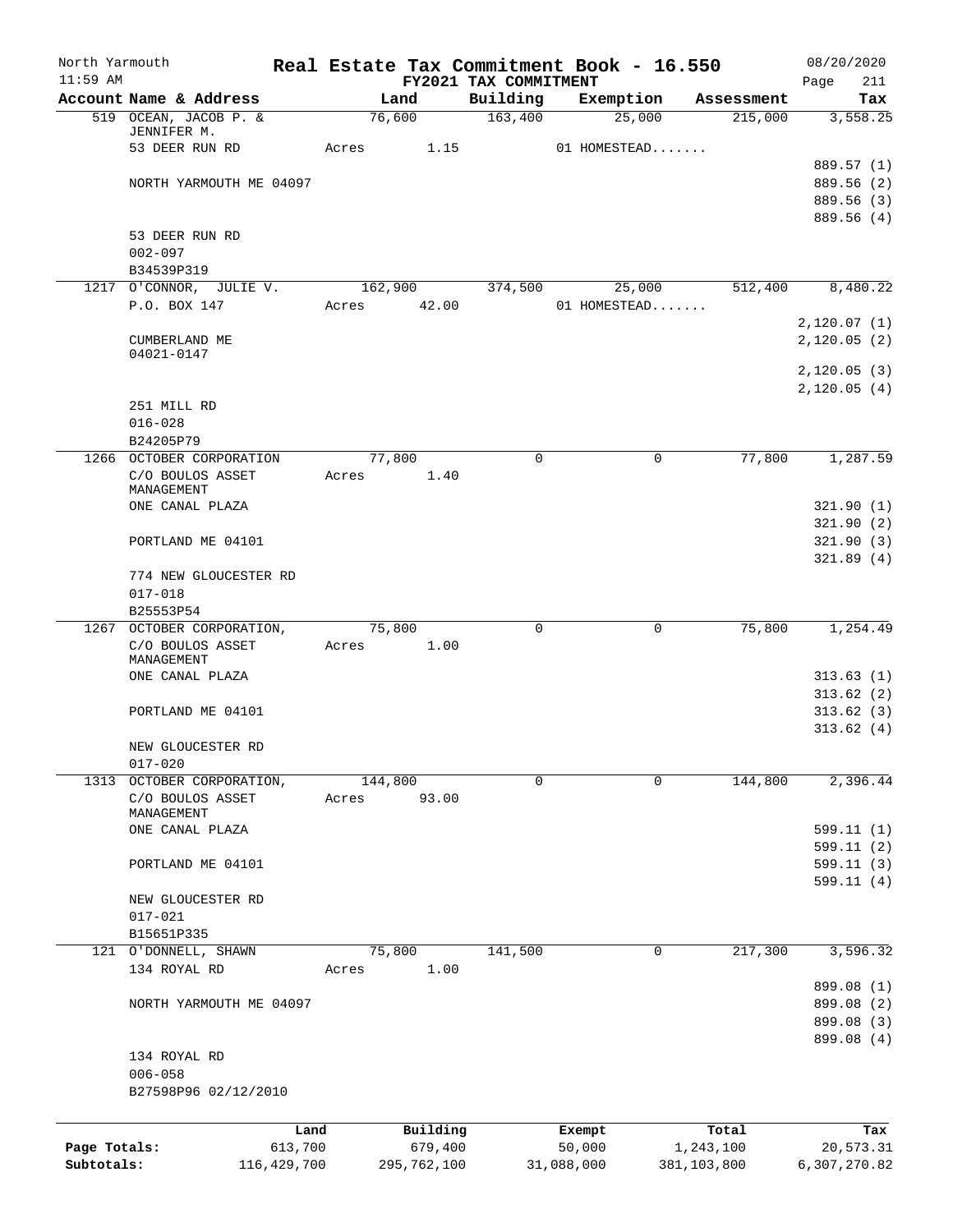| North Yarmouth<br>$11:59$ AM |                  |                         |         |        | FY2021 TAX COMMITMENT | Real Estate Tax Commitment Book - 16.550 |        |            | 08/20/2020<br>Page<br>212  |
|------------------------------|------------------|-------------------------|---------|--------|-----------------------|------------------------------------------|--------|------------|----------------------------|
|                              |                  | Account Name & Address  | Land    |        | Building              | Exemption                                |        | Assessment | Tax                        |
|                              |                  | 1826 OLAS, BRIAN P.     |         | 90,900 | 378,200               |                                          | 25,000 | 444,100    | 7,349.86                   |
|                              |                  | 22 HAYES LN             | Acres   | 4.01   |                       | 01 HOMESTEAD                             |        |            |                            |
|                              |                  |                         |         |        |                       |                                          |        |            | 1,837.47(1)                |
|                              |                  | NORTH YARMOUTH ME 04096 |         |        |                       |                                          |        |            | 1,837.47(2)                |
|                              |                  |                         |         |        |                       |                                          |        |            | 1,837.47(3)                |
|                              |                  |                         |         |        |                       |                                          |        |            | 1,837.45(4)                |
|                              |                  | 22 HAYES LN             |         |        |                       |                                          |        |            |                            |
|                              | $012 - 072 - A$  |                         |         |        |                       |                                          |        |            |                            |
|                              |                  | B28969P339 09/16/2011   |         |        |                       |                                          |        |            |                            |
|                              |                  | 176 OLIVER, BRIAN E.    | 69,200  |        | 139,200               |                                          | 0      | 208,400    | 3,449.02                   |
|                              |                  | 37 ROYAL RD             | Acres   | 0.50   |                       |                                          |        |            |                            |
|                              |                  |                         |         |        |                       |                                          |        |            | 862.26 (1)                 |
|                              |                  | POWNAL ME 04069         |         |        |                       |                                          |        |            | 862.26 (2)                 |
|                              |                  |                         |         |        |                       |                                          |        |            | 862.26 (3)                 |
|                              |                  |                         |         |        |                       |                                          |        |            | 862.24(4)                  |
|                              |                  | 9 WALNUT HILL RD        |         |        |                       |                                          |        |            |                            |
|                              | $001 - 072$      |                         |         |        |                       |                                          |        |            |                            |
|                              |                  | 506 OLIVER, CATHERINE R | 69,700  |        | 130,400               |                                          | 25,000 | 175,100    | 2,897.91                   |
|                              |                  | 26 DEER RUN RD          | Acres   | 0.60   |                       | 01 HOMESTEAD                             |        |            |                            |
|                              |                  |                         |         |        |                       |                                          |        |            | 724.48(1)                  |
|                              |                  | NORTH YARMOUTH ME 04097 |         |        |                       |                                          |        |            | 724.48(2)                  |
|                              |                  |                         |         |        |                       |                                          |        |            | 724.48(3)                  |
|                              |                  |                         |         |        |                       |                                          |        |            | 724.47(4)                  |
|                              |                  | 26 DEER RUN RD          |         |        |                       |                                          |        |            |                            |
|                              | $002 - 102$      |                         |         |        |                       |                                          |        |            |                            |
|                              | B33128P270       |                         |         |        |                       |                                          |        |            |                            |
|                              |                  | 753 OLIVER, KEVIN A.    | 78,800  |        | 129,300               |                                          | 25,000 | 183,100    | 3,030.31                   |
|                              |                  | 52 ROYAL RD             | Acres   | 1.59   |                       | 01 HOMESTEAD                             |        |            |                            |
|                              |                  |                         |         |        |                       |                                          |        |            | 757.58(1)                  |
|                              |                  | NORTH YARMOUTH ME 04097 |         |        |                       |                                          |        |            | 757.58 (2)                 |
|                              |                  |                         |         |        |                       |                                          |        |            | 757.58 (3)                 |
|                              |                  |                         |         |        |                       |                                          |        |            | 757.57(4)                  |
|                              |                  | 52 ROYAL RD             |         |        |                       |                                          |        |            |                            |
|                              | $009 - 009$      |                         |         |        |                       |                                          |        |            |                            |
|                              | B15869P272       |                         |         |        |                       |                                          |        |            |                            |
|                              |                  | 687 OLSEN, CHRISTINA    | 95,100  |        | 376,000               |                                          | 25,000 | 446,100    | 7,382.96                   |
|                              |                  | BURGESS, TRISTAN        | Acres   | 4.86   |                       | 01 HOMESTEAD                             |        |            |                            |
|                              |                  | 236 MOUNTFORT RD        |         |        |                       |                                          |        |            | 1,845.74(1)                |
|                              |                  |                         |         |        |                       |                                          |        |            | 1,845.74(2)                |
|                              |                  | NORTH YARMOUTH ME 04097 |         |        |                       |                                          |        |            | 1,845.74(3)                |
|                              |                  |                         |         |        |                       |                                          |        |            | 1,845.74(4)                |
|                              |                  | 236 MOUNTFORT RD        |         |        |                       |                                          |        |            |                            |
|                              | $003 - 074$      |                         |         |        |                       |                                          |        |            |                            |
|                              | B33933P238       |                         |         |        | 276,100               |                                          | 0      |            | 7,318.41                   |
|                              | 1405 OLSEN, MARK |                         | 166,100 |        |                       |                                          |        | 442,200    |                            |
|                              |                  | 1223 NORTH ROAD         | Acres   | 20.00  |                       |                                          |        |            | 1,829.61(1)                |
|                              |                  |                         |         |        |                       |                                          |        |            |                            |
|                              |                  | NORTH YARMOUTH ME 04097 |         |        |                       |                                          |        |            | 1,829.60(2)                |
|                              |                  |                         |         |        |                       |                                          |        |            | 1,829.60(3)<br>1,829.60(4) |
|                              |                  | 1223 NORTH RD           |         |        |                       |                                          |        |            |                            |
|                              | $006 - 009$      |                         |         |        |                       |                                          |        |            |                            |
|                              |                  |                         |         |        |                       |                                          |        |            |                            |

|              | Land        | Building    | Exempt     | Total       | Tax          |
|--------------|-------------|-------------|------------|-------------|--------------|
| Page Totals: | 569,800     | 1,429,200   | 100,000    | 1,899,000   | 31,428.47    |
| Subtotals:   | 116,999,500 | 297,191,300 | 31,188,000 | 383,002,800 | 6,338,699.29 |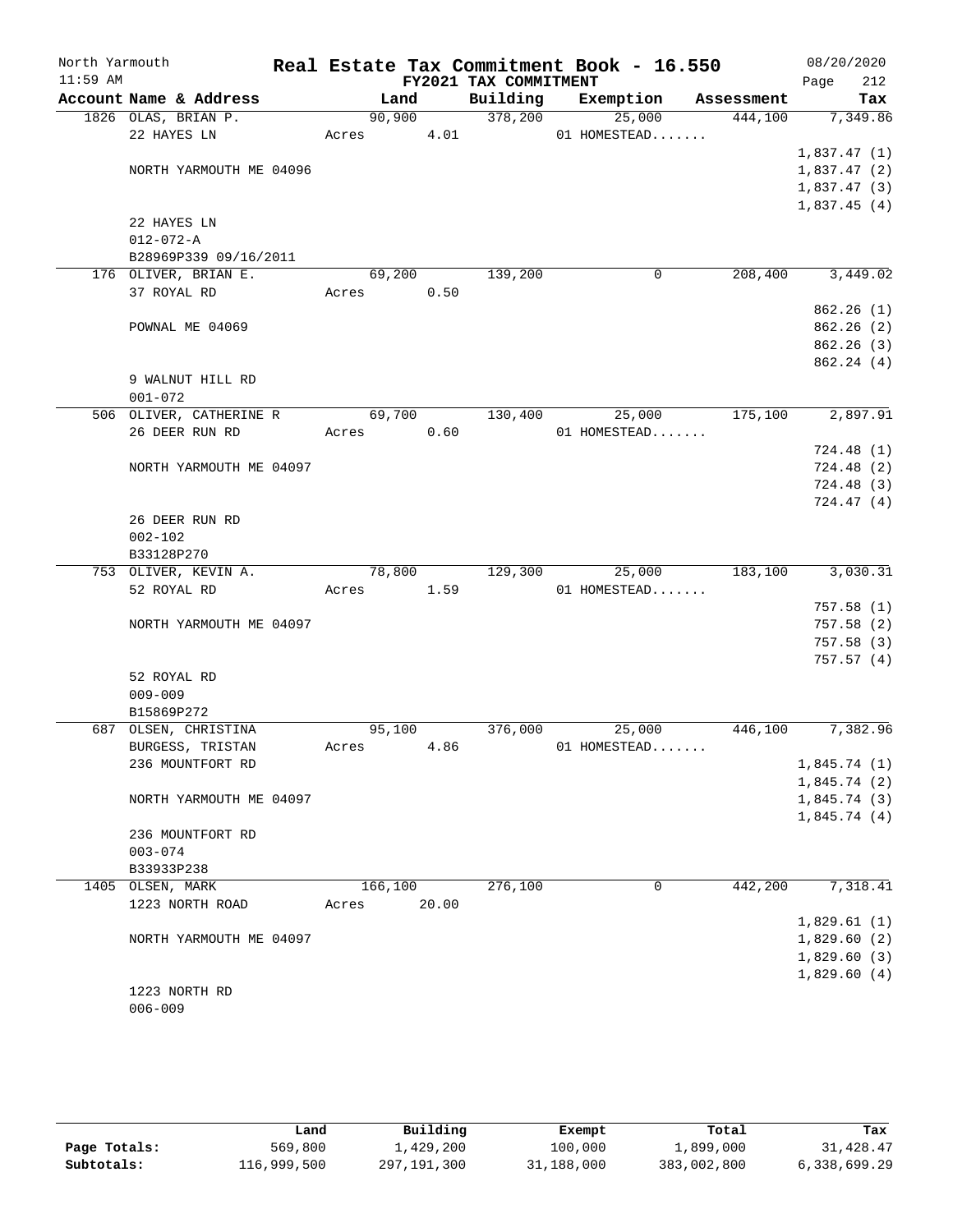| North Yarmouth             |                                             |        |                          |                       | Real Estate Tax Commitment Book - 16.550 |               | 08/20/2020     |
|----------------------------|---------------------------------------------|--------|--------------------------|-----------------------|------------------------------------------|---------------|----------------|
| $11:59$ AM                 |                                             |        |                          | FY2021 TAX COMMITMENT |                                          |               | 213<br>Page    |
|                            | Account Name & Address                      | Land   |                          | Building              | Exemption                                | Assessment    | Tax            |
|                            | 1354 OLSON, CONNER J. &<br>HAYLEY C.        | 76,200 |                          | 147,000               | $\Omega$                                 | 223, 200      | 3,693.96       |
|                            | 11 HOYT STREET, APT 302 Acres 1.07          |        |                          |                       |                                          |               |                |
|                            |                                             |        |                          |                       |                                          |               | 923.49(1)      |
|                            | SOUTH PORTLAND ME 04106                     |        |                          |                       |                                          |               | 923.49(2)      |
|                            |                                             |        |                          |                       |                                          |               | 923.49(3)      |
|                            |                                             |        |                          |                       |                                          |               | 923.49(4)      |
|                            | 248 WEST POWNAL RD                          |        |                          |                       |                                          |               |                |
|                            | $013 - 071$                                 |        |                          |                       |                                          |               |                |
|                            | B36021P25                                   |        |                          |                       |                                          |               |                |
|                            | 236 O'MALLEY-SAMPSON,                       | 11,600 |                          | $\mathbf 0$           | $\mathbf 0$                              | 11,600        | 191.98         |
|                            | MARYANN                                     |        |                          |                       |                                          |               |                |
|                            | 73 MERRILL ST, #1                           | Acres  | 9.00                     |                       |                                          |               |                |
|                            |                                             |        |                          |                       |                                          |               | 48.00(1)       |
|                            | PORTLAND ME 04101                           |        |                          |                       |                                          |               | 48.00 (2)      |
|                            |                                             |        |                          |                       |                                          |               | 48.00(3)       |
|                            | OFF OLD SWEETSER RD                         |        |                          |                       |                                          |               | 47.98(4)       |
|                            | $001 - 094$                                 |        |                          |                       |                                          |               |                |
|                            | B33457P185                                  |        |                          |                       |                                          |               |                |
|                            | 1603 ORLANDO, ANGELA M.                     | 78,500 |                          | 339,800               | $\Omega$                                 | 418,300       | 6,922.87       |
|                            | TURGEON, MATTHEW G.                         | Acres  | 3.06                     |                       |                                          |               |                |
|                            | 20 THE LANE                                 |        |                          |                       |                                          |               | 1,730.72(1)    |
|                            |                                             |        |                          |                       |                                          |               | 1,730.72(2)    |
|                            | NORTH YARMOUTH ME 04097                     |        |                          |                       |                                          |               | 1,730.72(3)    |
|                            |                                             |        |                          |                       |                                          |               | 1,730.71(4)    |
|                            | CRIBSTONE DRIVE                             |        |                          |                       |                                          |               |                |
|                            | $016 - 081$                                 |        |                          |                       |                                          |               |                |
|                            | B34243P71                                   |        |                          |                       |                                          |               |                |
|                            | 1687 ORLANDO, HENRY T                       | 75,800 |                          | 154,900               | 25,000                                   | 205,700       | 3,404.34       |
|                            | ORLANDO, DOROTHEA M                         | Acres  | 1.00                     |                       | 01 HOMESTEAD                             |               |                |
|                            | 20 THE LANE                                 |        |                          |                       |                                          |               | 851.09 (1)     |
|                            |                                             |        |                          |                       |                                          |               | 851.09 (2)     |
|                            | NORTH YARMOUTH ME 04097                     |        |                          |                       |                                          |               | 851.09 (3)     |
|                            |                                             |        |                          |                       |                                          |               | 851.07 (4)     |
|                            | 20 THE LANE                                 |        |                          |                       |                                          |               |                |
|                            | $007 - 111$                                 |        |                          |                       |                                          |               |                |
|                            | B31948P279 12/03/2014 B31369P286 03/05/2014 |        |                          |                       |                                          |               |                |
|                            | B22735P230                                  | 90,500 |                          | 355,200               | 0                                        |               | 7,376.34       |
|                            | 293 OUELLETTE, MARK<br>18 LAURA WHITNEY DR  |        | 3.94                     |                       |                                          | 445,700       |                |
|                            |                                             | Acres  |                          |                       |                                          |               | 1,844.09(1)    |
|                            | NORTH YARMOUTH ME 04097                     |        |                          |                       |                                          |               | 1,844.09(2)    |
|                            |                                             |        |                          |                       |                                          |               | 1,844.09(3)    |
|                            |                                             |        |                          |                       |                                          |               | 1,844.07(4)    |
|                            | 18 LAURA WHITNEY DR                         |        |                          |                       |                                          |               |                |
|                            | $003 - 067$                                 |        |                          |                       |                                          |               |                |
|                            | B32580P173                                  |        |                          |                       |                                          |               |                |
|                            | 1219 PACKARD, MICHAEL                       | 76,600 |                          | 219,000               | 25,000                                   | 270,600       | 4,478.43       |
|                            | 271 MILL RD                                 | Acres  | 1.15                     |                       | 01 HOMESTEAD                             |               |                |
|                            |                                             |        |                          |                       |                                          |               | 1, 119.61(1)   |
|                            | NORTH YARMOUTH ME 04097                     |        |                          |                       |                                          |               | 1, 119.61(2)   |
|                            |                                             |        |                          |                       |                                          |               | 1, 119.61(3)   |
|                            |                                             |        |                          |                       |                                          |               | 1, 119.60(4)   |
|                            | 271 MILL RD                                 |        |                          |                       |                                          |               |                |
|                            | $016 - 025$                                 |        |                          |                       |                                          |               |                |
|                            | B4618P8                                     |        |                          |                       |                                          |               |                |
|                            |                                             |        |                          |                       |                                          |               |                |
|                            |                                             |        |                          |                       |                                          |               |                |
|                            | Land                                        |        | Building                 |                       | Exempt                                   | Total         | Tax            |
| Page Totals:<br>Subtotals: | 409,200                                     |        | 1,215,900<br>298,407,200 |                       | 50,000<br>31,238,000                     | 1,575,100     | 26,067.92      |
|                            | 117,408,700                                 |        |                          |                       |                                          | 384, 577, 900 | 6, 364, 767.21 |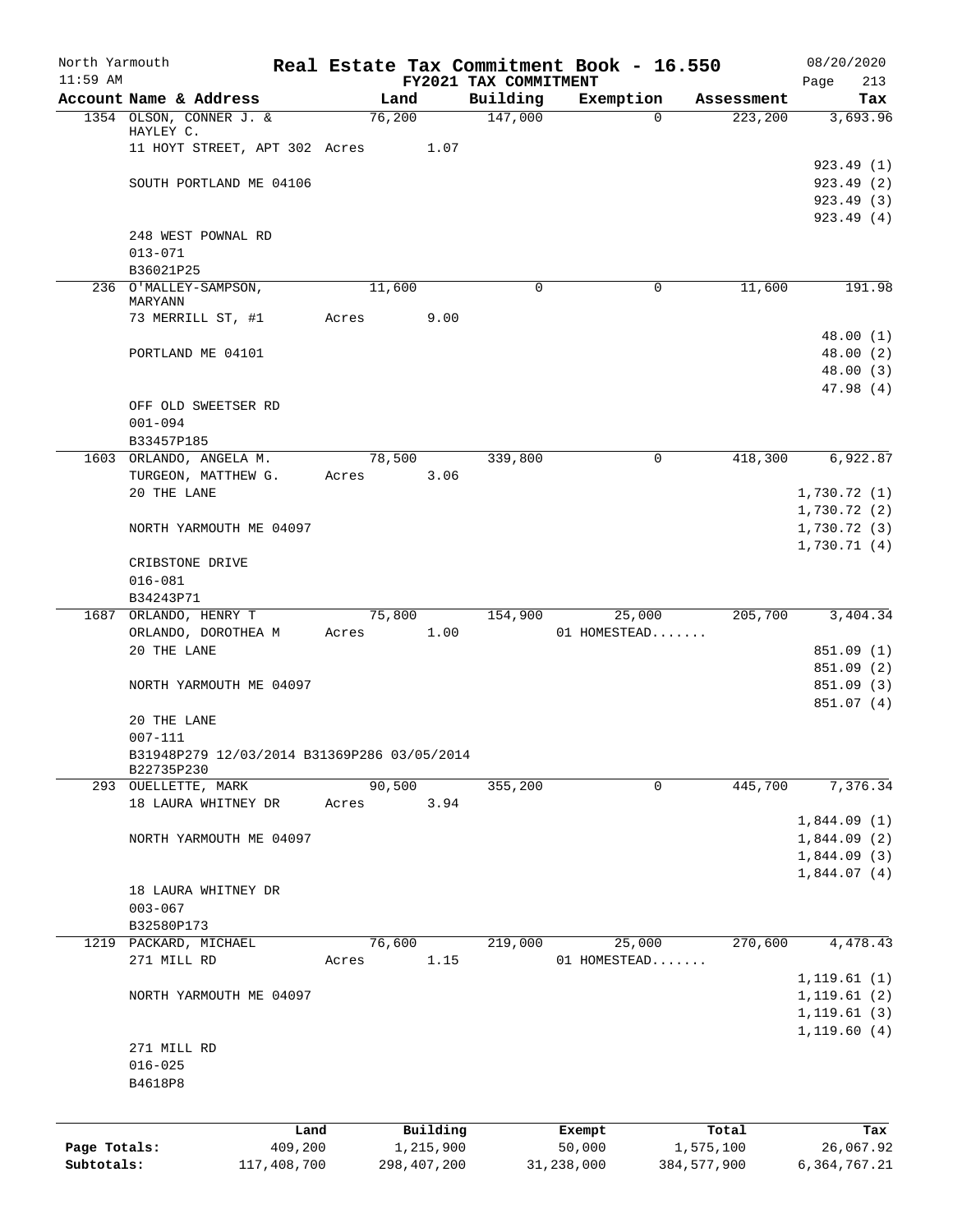| North Yarmouth |                                                            |       |             |                             | Real Estate Tax Commitment Book - 16.550 |                       |      | 08/20/2020                 |
|----------------|------------------------------------------------------------|-------|-------------|-----------------------------|------------------------------------------|-----------------------|------|----------------------------|
| $11:59$ AM     |                                                            |       |             | FY2021 TAX COMMITMENT       |                                          |                       | Page | 214                        |
|                | Account Name & Address<br>458 PADGETT, TIM E.              |       | Land        | Building<br>177,900 657,400 | Exemption<br>25,000                      | Assessment<br>810,300 |      | Tax<br>13, 410. 47         |
|                | DESISTO, LISA                                              |       | Acres 24.10 |                             | 01 HOMESTEAD                             |                       |      |                            |
|                | 20 WINDWARD PASSAGE                                        |       |             |                             |                                          |                       |      | 3,352.62(1)                |
|                |                                                            |       |             |                             |                                          |                       |      | 3,352.62(2)                |
|                | NORTH YARMOUTH ME 04097                                    |       |             |                             |                                          |                       |      | 3,352.62(3)                |
|                | 20 WINDWARD PASSAGE                                        |       |             |                             |                                          |                       |      | 3,352.61(4)                |
|                | $005 - 053$                                                |       |             |                             |                                          |                       |      |                            |
|                | B30277P119                                                 |       |             |                             |                                          |                       |      |                            |
|                | 1329 PAGE, ANDREW J.                                       |       | 95,300      | 296,800                     | 0                                        | 392,100               |      | 6,489.26                   |
|                | PAGE, AMY B.                                               | Acres | 8.81        |                             |                                          |                       |      |                            |
|                | 376 WEST POWNAL RD                                         |       |             |                             |                                          |                       |      | 1,622.32(1)                |
|                |                                                            |       |             |                             |                                          |                       |      | 1,622.32(2)                |
|                | NORTH YARMOUTH ME 04097                                    |       |             |                             |                                          |                       |      | 1,622.32(3)<br>1,622.30(4) |
|                | 376 WEST POWNAL RD                                         |       |             |                             |                                          |                       |      |                            |
|                | $013 - 022$                                                |       |             |                             |                                          |                       |      |                            |
|                | B29825P237                                                 |       |             |                             |                                          |                       |      |                            |
|                | 1223 PAKULSKI, CHRISTOPHER T 77,300                        |       |             | 174,900                     | 25,000                                   | 227,200               |      | 3,760.16                   |
|                | 236 MILL RD                                                |       | Acres 1.30  |                             | 01 HOMESTEAD                             |                       |      |                            |
|                |                                                            |       |             |                             |                                          |                       |      | 940.04 (1)                 |
|                | NORTH YARMOUTH ME 04097                                    |       |             |                             |                                          |                       |      | 940.04(2)                  |
|                |                                                            |       |             |                             |                                          |                       |      | 940.04 (3)                 |
|                |                                                            |       |             |                             |                                          |                       |      | 940.04(4)                  |
|                | 236 MILL RD<br>$016 - 031$                                 |       |             |                             |                                          |                       |      |                            |
|                | B35473P243                                                 |       |             |                             |                                          |                       |      |                            |
|                | 666 PALANZA, STEVEN A                                      |       | 78,200      | 180,500                     | 25,000                                   | 233,700               |      | 3,867.74                   |
|                | PALANZA, JAMIE E                                           | Acres | 1.47        |                             | 01 HOMESTEAD                             |                       |      |                            |
|                | 518 ROYAL RD                                               |       |             |                             |                                          |                       |      | 966.94(1)                  |
|                |                                                            |       |             |                             |                                          |                       |      | 966.94(2)                  |
|                | NORTH YARMOUTH ME 04097                                    |       |             |                             |                                          |                       |      | 966.94(3)                  |
|                |                                                            |       |             |                             |                                          |                       |      | 966.92(4)                  |
|                | 518 ROYAL RD                                               |       |             |                             |                                          |                       |      |                            |
|                | $003 - 135 - 001$                                          |       |             |                             |                                          |                       |      |                            |
|                | B34787P37 04/19/2018 B30167P114<br>123 PALMER, STEVEN H. & |       |             |                             |                                          |                       |      | 10,338.79                  |
|                | DONNA M                                                    |       | 151,800     | 513,900                     | 41,000                                   | 624,700               |      |                            |
|                | 527 MOUNTFORT RD                                           | Acres | 17.00       |                             | 104 SOL4 8000-15999 WATTS                |                       |      |                            |
|                |                                                            |       |             |                             | 01 HOMESTEAD                             |                       |      | 2,584.70(1)                |
|                | NORTH YARMOUTH ME 04097                                    |       |             |                             |                                          |                       |      | 2,584.70(2)                |
|                |                                                            |       |             |                             |                                          |                       |      | 2,584.70 (3)               |
|                |                                                            |       |             |                             |                                          |                       |      | 2,584.69(4)                |
|                | 527 MOUNTFORT RD<br>$009 - 020$                            |       |             |                             |                                          |                       |      |                            |
|                | B19150P48                                                  |       |             |                             |                                          |                       |      |                            |
|                | 1272 PALMLUND, DAVID &                                     |       | 97,400      | 384,300                     | 25,000                                   | 456,700               |      | 7,558.39                   |
|                | CATHERINE                                                  |       |             |                             |                                          |                       |      |                            |
|                | 140 CHRISTOPHER RD                                         | Acres | 3.55        |                             | 01 HOMESTEAD                             |                       |      |                            |
|                |                                                            |       |             |                             |                                          |                       |      | 1,889.60(1)                |
|                | NORTH YARMOUTH ME 04097                                    |       |             |                             |                                          |                       |      | 1,889.60(2)                |
|                |                                                            |       |             |                             |                                          |                       |      | 1,889.60(3)                |
|                | 140 CHRISTOPHER RD                                         |       |             |                             |                                          |                       |      | 1,889.59(4)                |
|                | $016 - 103$                                                |       |             |                             |                                          |                       |      |                            |
|                | B32483P327                                                 |       |             |                             |                                          |                       |      |                            |
|                |                                                            |       |             |                             |                                          |                       |      |                            |
|                |                                                            |       |             |                             |                                          |                       |      |                            |
|                | Land.                                                      |       | Building    |                             | <b>Fromnt</b>                            | $T$ ctal              |      | To-                        |

|              | Land        | Building    | Exempt     | Total       | Tax          |
|--------------|-------------|-------------|------------|-------------|--------------|
| Page Totals: | 677,900     | 2,207,800   | 141,000    | 2,744,700   | 45,424.81    |
| Subtotals:   | 118,086,600 | 300,615,000 | 31,379,000 | 387,322,600 | 6,410,192.02 |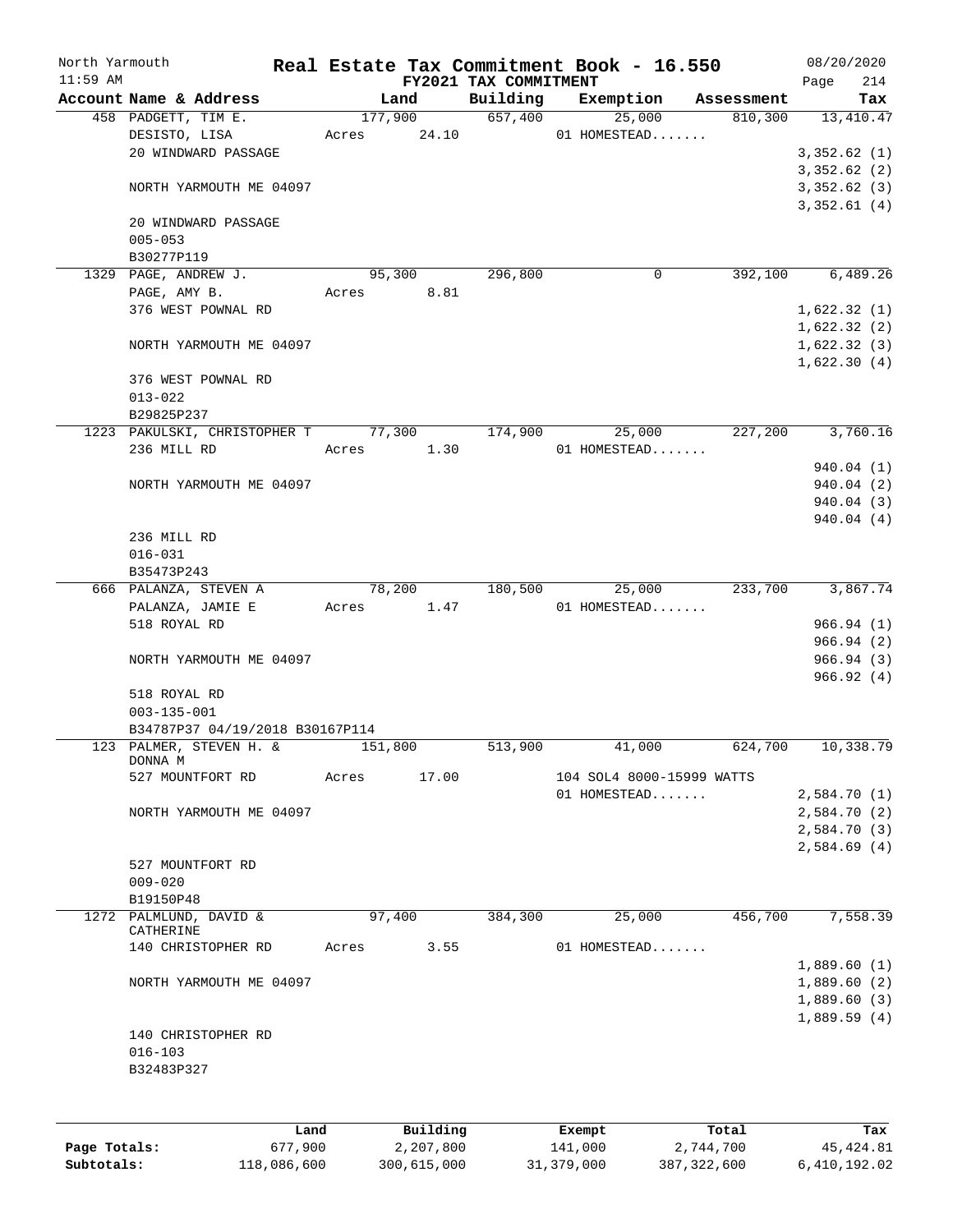| North Yarmouth |               |                                                 |            |                |                                  | Real Estate Tax Commitment Book - 16.550 |                                  | 08/20/2020             |
|----------------|---------------|-------------------------------------------------|------------|----------------|----------------------------------|------------------------------------------|----------------------------------|------------------------|
| $11:59$ AM     |               |                                                 |            |                | FY2021 TAX COMMITMENT            |                                          |                                  | 215<br>Page            |
|                |               | Account Name & Address<br>1403 PANICI, DANIEL A |            | Land<br>76,100 | Building<br>$\overline{315,200}$ | 25,000                                   | Exemption Assessment<br>366, 300 | Tax<br>6,062.27        |
|                |               | PANICI, RAMONA M                                | Acres 1.05 |                |                                  | 01 HOMESTEAD                             |                                  |                        |
|                | 27 THUNDER RD |                                                 |            |                |                                  |                                          |                                  | 1, 515.57(1)           |
|                |               |                                                 |            |                |                                  |                                          |                                  | 1, 515.57(2)           |
|                |               | NORTH YARMOUTH ME 04097                         |            |                |                                  |                                          |                                  | 1, 515.57(3)           |
|                |               |                                                 |            |                |                                  |                                          |                                  | 1,515.56(4)            |
|                | 27 THUNDER RD |                                                 |            |                |                                  |                                          |                                  |                        |
|                | $011 - 039$   |                                                 |            |                |                                  |                                          |                                  |                        |
|                |               | B30494P93 03/25/2013 B17909P296                 |            |                |                                  |                                          |                                  |                        |
|                |               | 1342 PANKRATZ, AFTYN R                          |            | 82,300         | 252,300                          | 0                                        | 334,600                          | 5, 537.63              |
|                |               | 269 WEST POWNAL RD Acres                        |            | 2.30           |                                  |                                          |                                  |                        |
|                |               |                                                 |            |                |                                  |                                          |                                  | 1,384.41(1)            |
|                |               | NORTH YARMOUTH ME 04097                         |            |                |                                  |                                          |                                  | 1,384.41(2)            |
|                |               |                                                 |            |                |                                  |                                          |                                  | 1,384.41(3)            |
|                |               |                                                 |            |                |                                  |                                          |                                  | 1,384.40(4)            |
|                |               | 269 WEST POWNAL RD                              |            |                |                                  |                                          |                                  |                        |
|                | $013 - 040$   |                                                 |            |                |                                  |                                          |                                  |                        |
|                | B35709P338    |                                                 |            |                |                                  |                                          |                                  |                        |
|                |               | 270 PAOLINO, JOSEPH G.                          | 78,300     |                | 120,700                          | 25,000<br>01 HOMESTEAD                   | 174,000                          | 2,879.70               |
|                | 554 SLIGO RD  |                                                 | Acres 1.50 |                |                                  |                                          |                                  |                        |
|                |               | NORTH YARMOUTH ME 04097                         |            |                |                                  |                                          |                                  | 719.93(1)<br>719.93(2) |
|                |               |                                                 |            |                |                                  |                                          |                                  | 719.93(3)              |
|                |               |                                                 |            |                |                                  |                                          |                                  | 719.91(4)              |
|                | 554 SLIGO RD  |                                                 |            |                |                                  |                                          |                                  |                        |
|                | $002 - 005$   |                                                 |            |                |                                  |                                          |                                  |                        |
|                | B11546P41     |                                                 |            |                |                                  |                                          |                                  |                        |
|                |               | 1279 PAQUETTE, LEO T.                           |            | 99,700         | 274,100                          | 25,000                                   | 348,800                          | 5,772.64               |
|                |               | 95 CHRISTOPHER RD                               | Acres      | 3.97           |                                  | 01 HOMESTEAD                             |                                  |                        |
|                |               |                                                 |            |                |                                  |                                          |                                  | 1,443.16(1)            |
|                |               | NORTH YARMOUTH ME 04097                         |            |                |                                  |                                          |                                  | 1,443.16(2)            |
|                |               |                                                 |            |                |                                  |                                          |                                  | 1,443.16(3)            |
|                |               |                                                 |            |                |                                  |                                          |                                  | 1,443.16(4)            |
|                |               | 95 CHRISTOPHER RD                               |            |                |                                  |                                          |                                  |                        |
|                | $016 - 118$   |                                                 |            |                |                                  |                                          |                                  |                        |
|                | B10716P289    |                                                 |            |                |                                  |                                          |                                  |                        |
|                |               | 1427 PARE, RAYMOND G.                           | 88,300     |                | 278,400                          | 0                                        | 366,700                          | 6,068.89               |
|                | 18 RANI DRIVE | PARE, DANIELLE R.                               | Acres      | 1.89           |                                  |                                          |                                  | 1, 517.23(1)           |
|                |               |                                                 |            |                |                                  |                                          |                                  | 1, 517.22(2)           |
|                |               | NORTH YARMOUTH ME 04097                         |            |                |                                  |                                          |                                  | 1, 517.22(3)           |
|                |               |                                                 |            |                |                                  |                                          |                                  | 1, 517.22(4)           |
|                | 18 RANI DRIVE |                                                 |            |                |                                  |                                          |                                  |                        |
|                | $009 - 096$   |                                                 |            |                |                                  |                                          |                                  |                        |
|                | B16499P279    |                                                 |            |                |                                  |                                          |                                  |                        |
|                |               | 633 PARENTEAU, RICHARD A.                       | 121,400    |                | 303,600                          | 25,000                                   | 400,000                          | 6,620.00               |
|                |               | 52 PINE RIDGE RD                                | Acres      | 5.70           |                                  | 01 HOMESTEAD                             |                                  |                        |
|                |               |                                                 |            |                |                                  |                                          |                                  | 1,655.00(1)            |
|                |               | NORTH YARMOUTH ME 04097                         |            |                |                                  |                                          |                                  | 1,655.00(2)            |
|                |               |                                                 |            |                |                                  |                                          |                                  | 1,655.00(3)            |
|                |               |                                                 |            |                |                                  |                                          |                                  | 1,655.00(4)            |
|                |               | 52 PINE RIDGE RD                                |            |                |                                  |                                          |                                  |                        |
|                | $003 - 053$   |                                                 |            |                |                                  |                                          |                                  |                        |
|                | B11795P180    |                                                 |            |                |                                  |                                          |                                  |                        |
|                |               |                                                 |            |                |                                  |                                          |                                  |                        |

|              | Land        | Building    | Exempt     | Total         | Tax             |
|--------------|-------------|-------------|------------|---------------|-----------------|
| Page Totals: | 546,100     | 1,544,300   | 100,000    | 1,990,400     | 32,941.13       |
| Subtotals:   | 118,632,700 | 302,159,300 | 31,479,000 | 389, 313, 000 | 6, 443, 133. 15 |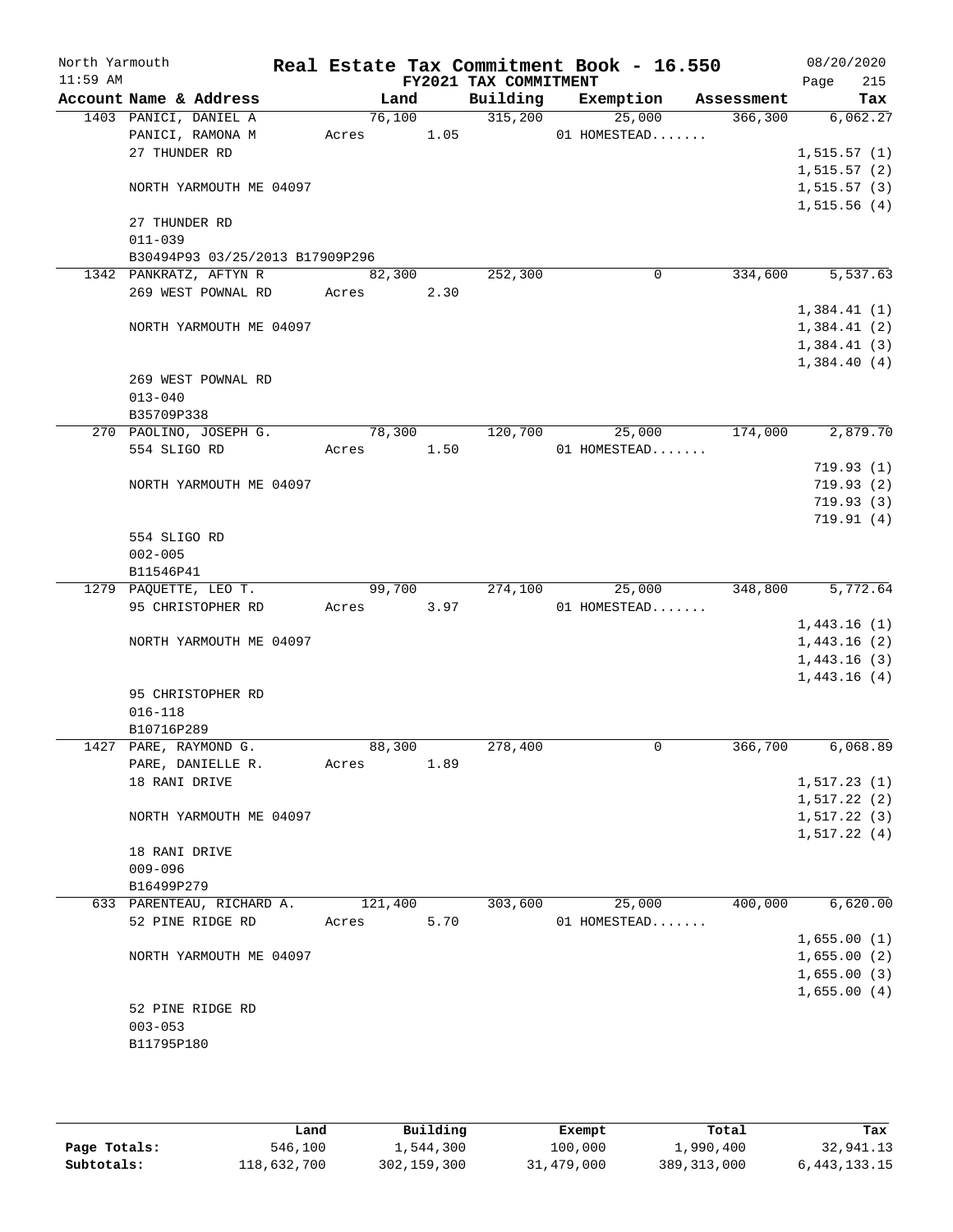| North Yarmouth<br>$11:59$ AM |                                            |       |         |          |                                   | Real Estate Tax Commitment Book - 16.550 |            | 08/20/2020         |
|------------------------------|--------------------------------------------|-------|---------|----------|-----------------------------------|------------------------------------------|------------|--------------------|
|                              | Account Name & Address                     |       | Land    |          | FY2021 TAX COMMITMENT<br>Building | Exemption                                | Assessment | 216<br>Page<br>Tax |
|                              | 1168 PARISI, STEPHEN L.                    |       | 100,800 |          | 146,100                           | 25,000                                   | 221,900    | 3,672.45           |
|                              | 177 MILL RD                                | Acres |         | 6.00     |                                   | 01 HOMESTEAD                             |            |                    |
|                              |                                            |       |         |          |                                   |                                          |            | 918.12(1)          |
|                              | NORTH YARMOUTH ME 04097                    |       |         |          |                                   |                                          |            | 918.11(2)          |
|                              |                                            |       |         |          |                                   |                                          |            | 918.11(3)          |
|                              |                                            |       |         |          |                                   |                                          |            | 918.11(4)          |
|                              | 177 MILL RD                                |       |         |          |                                   |                                          |            |                    |
|                              | $015 - 010$                                |       |         |          |                                   |                                          |            |                    |
|                              | B7248P99                                   |       |         |          |                                   |                                          |            |                    |
|                              | 1919 PARKER, CHERYL ANN                    |       | 82,100  |          | 290,200                           | 25,000                                   | 347,300    | 5,747.82           |
|                              | MCGOWAN, SEAN J                            | Acres |         | 2.25     |                                   | 01 HOMESTEAD                             |            |                    |
|                              | 47 RIDGEWOOD LN                            |       |         |          |                                   |                                          |            | 1,436.96(1)        |
|                              |                                            |       |         |          |                                   |                                          |            | 1,436.96(2)        |
|                              | NORTH YARMOUTH ME 04097                    |       |         |          |                                   |                                          |            | 1,436.96(3)        |
|                              |                                            |       |         |          |                                   |                                          |            | 1,436.94(4)        |
|                              | 47 RIDGEWOOD LN                            |       |         |          |                                   |                                          |            |                    |
|                              | $008 - 016 - 004$                          |       |         |          |                                   |                                          |            |                    |
|                              | B34467P84                                  |       |         |          |                                   |                                          |            |                    |
|                              | 308 PARKER, JASON B &                      |       | 83,600  |          | 294,100                           | 25,000                                   | 352,700    | 5,837.19           |
|                              | REBECCA J                                  |       |         |          |                                   |                                          |            |                    |
|                              | 4 MARION WAY                               | Acres |         | 1.03     |                                   | 01 HOMESTEAD                             |            |                    |
|                              |                                            |       |         |          |                                   |                                          |            | 1,459.30(1)        |
|                              | NORTH YARMOUTH ME 04097                    |       |         |          |                                   |                                          |            | 1,459.30(2)        |
|                              |                                            |       |         |          |                                   |                                          |            | 1,459.30(3)        |
|                              | 4 MARION WAY                               |       |         |          |                                   |                                          |            | 1,459.29(4)        |
|                              | $009 - 034$                                |       |         |          |                                   |                                          |            |                    |
|                              | B33895P101                                 |       |         |          |                                   |                                          |            |                    |
|                              | 948 PARKER, WALTER G.                      |       | 71,900  |          | 175,200                           | 0                                        | 247,100    | 4,089.51           |
|                              | CASEY, MARY M.                             | Acres |         | 0.79     |                                   |                                          |            |                    |
|                              | 1 SOUTH STREET                             |       |         |          |                                   |                                          |            | 1,022.38(1)        |
|                              |                                            |       |         |          |                                   |                                          |            | 1,022.38(2)        |
|                              | YARMOUTH ME 04096                          |       |         |          |                                   |                                          |            | 1,022.38(3)        |
|                              |                                            |       |         |          |                                   |                                          |            | 1,022.37(4)        |
|                              | 640 WALNUT HILL RD                         |       |         |          |                                   |                                          |            |                    |
|                              | $010 - 082$                                |       |         |          |                                   |                                          |            |                    |
|                              | B31748P212 09/02/2014 B27557P93 01/20/2010 |       |         |          |                                   |                                          |            |                    |
|                              | 1134 PAVIS, ROBERT                         |       | 86,100  |          | 137,200                           | 25,000                                   | 198,300    | 3,281.87           |
|                              | 67 SUMMIT TERRACE                          | Acres |         | 3.05     |                                   | 01 HOMESTEAD                             |            |                    |
|                              |                                            |       |         |          |                                   |                                          |            | 820.47 (1)         |
|                              | NORTH YARMOUTH ME 04097                    |       |         |          |                                   |                                          |            | 820.47 (2)         |
|                              |                                            |       |         |          |                                   |                                          |            | 820.47 (3)         |
|                              |                                            |       |         |          |                                   |                                          |            | 820.46 (4)         |
|                              | 67 SUMMIT TERRACE                          |       |         |          |                                   |                                          |            |                    |
|                              | $014 - 046$                                |       |         |          |                                   |                                          |            |                    |
|                              | B14079P318                                 |       |         |          |                                   |                                          |            |                    |
|                              | 495 PAVLIS, MATTHEW R &<br>KIMBERLY S      |       | 78,400  |          | 199,300                           | 25,000                                   | 252,700    | 4,182.19           |
|                              | 812 NORTH RD                               | Acres |         | 1.51     |                                   | 01 HOMESTEAD                             |            |                    |
|                              |                                            |       |         |          |                                   |                                          |            | 1,045.55(1)        |
|                              | NORTH YARMOUTH ME 04097                    |       |         |          |                                   |                                          |            | 1,045.55(2)        |
|                              |                                            |       |         |          |                                   |                                          |            | 1,045.55(3)        |
|                              |                                            |       |         |          |                                   |                                          |            | 1,045.54(4)        |
|                              | 812 NORTH RD                               |       |         |          |                                   |                                          |            |                    |
|                              | $002 - 089$                                |       |         |          |                                   |                                          |            |                    |
|                              | B33601P176                                 |       |         |          |                                   |                                          |            |                    |
|                              |                                            |       |         |          |                                   |                                          |            |                    |
|                              |                                            |       |         |          |                                   |                                          |            |                    |
|                              |                                            | Land  |         | Building |                                   | Exempt                                   | Total      | Tax                |
|                              |                                            |       |         |          |                                   |                                          |            |                    |

|              | Land        | Building    | Exempt     | Total       | тах          |
|--------------|-------------|-------------|------------|-------------|--------------|
| Page Totals: | 502,900     | 1,242,100   | 125,000    | 1,620,000   | 26,811.03    |
| Subtotals:   | 119,135,600 | 303,401,400 | 31,604,000 | 390,933,000 | 6,469,944.18 |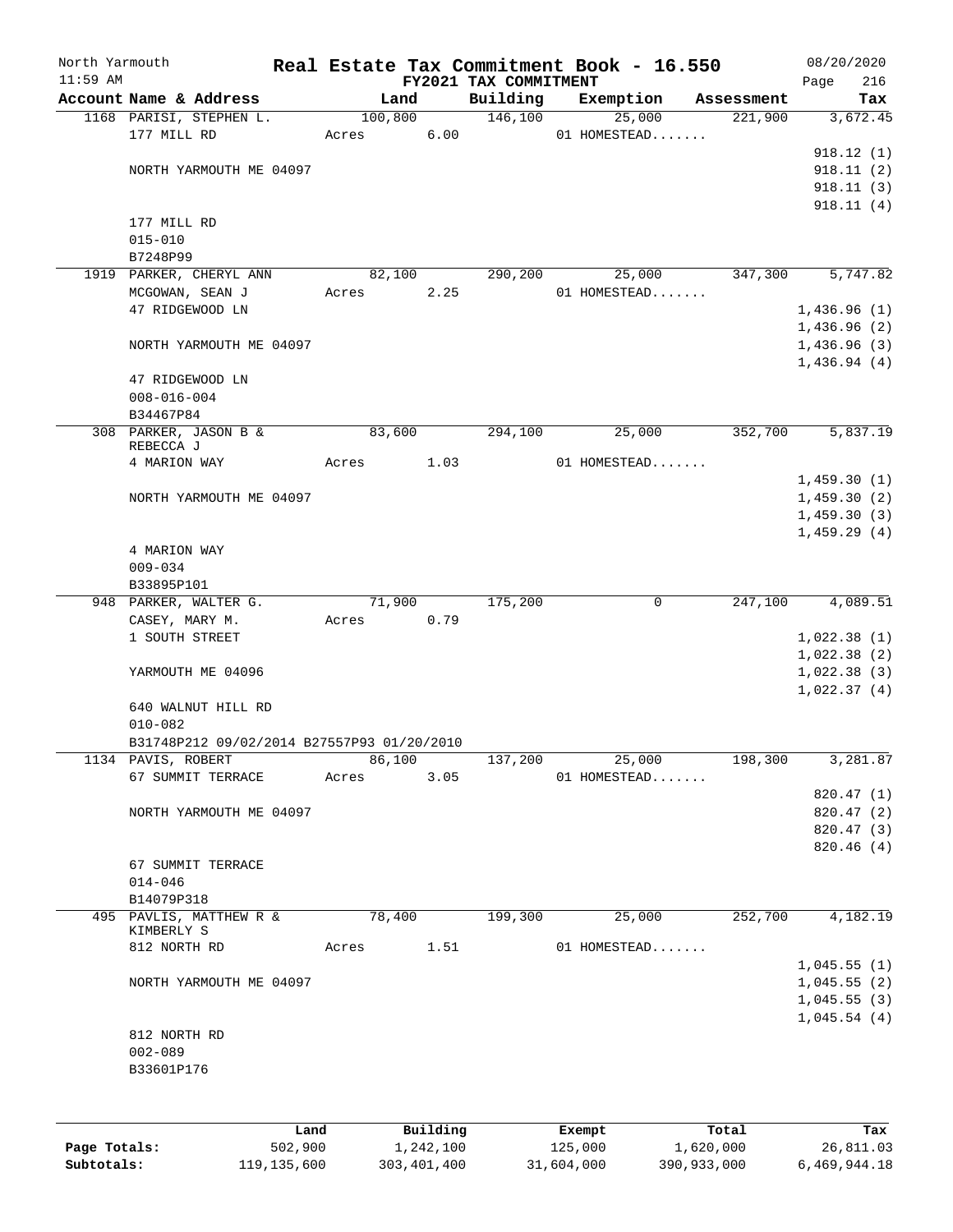| North Yarmouth<br>$11:59$ AM |                                                      |       |                       | FY2021 TAX COMMITMENT | Real Estate Tax Commitment Book - 16.550 |            | 08/20/2020<br>217<br>Page  |
|------------------------------|------------------------------------------------------|-------|-----------------------|-----------------------|------------------------------------------|------------|----------------------------|
|                              | Account Name & Address                               |       | Land                  | Building              | Exemption                                | Assessment | Tax                        |
|                              | 333 PDK INC,                                         |       | 128,100               | 41,400                | $\Omega$                                 | 169,500    | 2,805.23                   |
|                              | 146 WALNUT HILL ROAD                                 | Acres | 12.00                 |                       |                                          |            |                            |
|                              |                                                      |       |                       |                       |                                          |            | 701.31(1)                  |
|                              | NORTH YARMOUTH ME 04097                              |       |                       |                       |                                          |            | 701.31(2)                  |
|                              |                                                      |       |                       |                       |                                          |            | 701.31(3)                  |
|                              |                                                      |       |                       |                       |                                          |            | 701.30(4)                  |
|                              | WALNUT HILL RD                                       |       |                       |                       |                                          |            |                            |
|                              | $001 - 055$                                          |       |                       |                       |                                          |            |                            |
|                              | B3806P147                                            |       |                       |                       |                                          |            |                            |
|                              | 1693 PDK, INC                                        |       | 51,700                | 0                     | $\mathbf 0$                              | 51,700     | 855.64                     |
|                              | 146 WALNUT HILL RD                                   | Acres | 0.09                  |                       |                                          |            |                            |
|                              |                                                      |       |                       |                       |                                          |            | 213.91(1)                  |
|                              | NORTH YARMOUTH ME 04097                              |       |                       |                       |                                          |            | 213.91 (2)<br>213.91(3)    |
|                              |                                                      |       |                       |                       |                                          |            | 213.91(4)                  |
|                              | DOUGHTY RD                                           |       |                       |                       |                                          |            |                            |
|                              | $001 - 031$                                          |       |                       |                       |                                          |            |                            |
|                              | 1040 PEABODY, SANFORD AND                            |       | 107,500               | 512,100               | 33,500                                   | 586,100    | 9,699.96                   |
|                              | CATHERINE                                            |       |                       |                       |                                          |            |                            |
|                              | 15 FIREFLY LN                                        | Acres | 5.38                  |                       | 103 SOL3 4000-7999 WATTS                 |            |                            |
|                              |                                                      |       |                       |                       | 01 HOMESTEAD                             |            | 2,424.99(1)                |
|                              | NORTH YARMOUTH ME 04097                              |       |                       |                       |                                          |            | 2,424.99(2)                |
|                              |                                                      |       |                       |                       |                                          |            | 2,424.99(3)                |
|                              |                                                      |       |                       |                       |                                          |            | 2,424.99(4)                |
|                              | 15 FIREFLY LN                                        |       |                       |                       |                                          |            |                            |
|                              | $007 - 104$                                          |       |                       |                       |                                          |            |                            |
|                              | B34506P220                                           |       |                       |                       |                                          |            |                            |
|                              | 5 PEACOCK, RICHARD T.                                |       | 75,800                | 36,900                | 0                                        | 112,700    | 1,865.19                   |
|                              | PO BOX 184                                           | Acres | 1.00                  |                       |                                          |            |                            |
|                              |                                                      |       |                       |                       |                                          |            | 466.30(1)                  |
|                              | YARMOUTH ME 04096                                    |       |                       |                       |                                          |            | 466.30(2)                  |
|                              |                                                      |       |                       |                       |                                          |            | 466.30(3)                  |
|                              | 55 WEST POWNAL RD                                    |       |                       |                       |                                          |            | 466.29(4)                  |
|                              | $009 - 087$                                          |       |                       |                       |                                          |            |                            |
|                              | B31819P15 10/01/2014 B31819P13 10/01/2014 B13124P166 |       |                       |                       |                                          |            |                            |
|                              | 05/20/1997                                           |       |                       |                       |                                          |            |                            |
|                              | 64 PEACOCK, TODD M & 68,800                          |       |                       | 191,500               | 25,000                                   | 235,300    | 3,894.22                   |
|                              | KROLL PEACOCK, ERIN E Acres                          |       | 0.41                  |                       | 01 HOMESTEAD                             |            |                            |
|                              | 249 GREELY ROAD                                      |       |                       |                       |                                          |            | 973.56(1)                  |
|                              |                                                      |       |                       |                       |                                          |            | 973.56 (2)                 |
|                              | NORTH YARMOUTH ME 04097                              |       |                       |                       |                                          |            | 973.56(3)                  |
|                              |                                                      |       |                       |                       |                                          |            | 973.54(4)                  |
|                              | 249 GREELY RD                                        |       |                       |                       |                                          |            |                            |
|                              | $001 - 012$                                          |       |                       |                       |                                          |            |                            |
|                              | B32742P230                                           |       |                       | 239,400               |                                          | 324,500    | 5,370.48                   |
|                              | 1250 PEARCE, BRIAN D.<br>628 NEW GLOUCESTER RD       |       | 110,100<br>Acres 7.85 |                       | 25,000<br>01 HOMESTEAD                   |            |                            |
|                              |                                                      |       |                       |                       |                                          |            | 1,342.62(1)                |
|                              | NORTH YARMOUTH ME 04097                              |       |                       |                       |                                          |            | 1,342.62(2)                |
|                              |                                                      |       |                       |                       |                                          |            |                            |
|                              |                                                      |       |                       |                       |                                          |            | 1,342.62(3)<br>1,342.62(4) |
|                              | 628 NEW GLOUCESTER RD                                |       |                       |                       |                                          |            |                            |
|                              | $016 - 068$                                          |       |                       |                       |                                          |            |                            |
|                              | B18550P185                                           |       |                       |                       |                                          |            |                            |
|                              |                                                      |       |                       |                       |                                          |            |                            |
|                              |                                                      |       |                       |                       |                                          |            |                            |

|              | Land        | Building    | Exempt     | Total         | Tax          |
|--------------|-------------|-------------|------------|---------------|--------------|
| Page Totals: | 542,000     | 1,021,300   | 83,500     | 1,479,800     | 24,490.72    |
| Subtotals:   | 119,677,600 | 304,422,700 | 31,687,500 | 392, 412, 800 | 6,494,434.90 |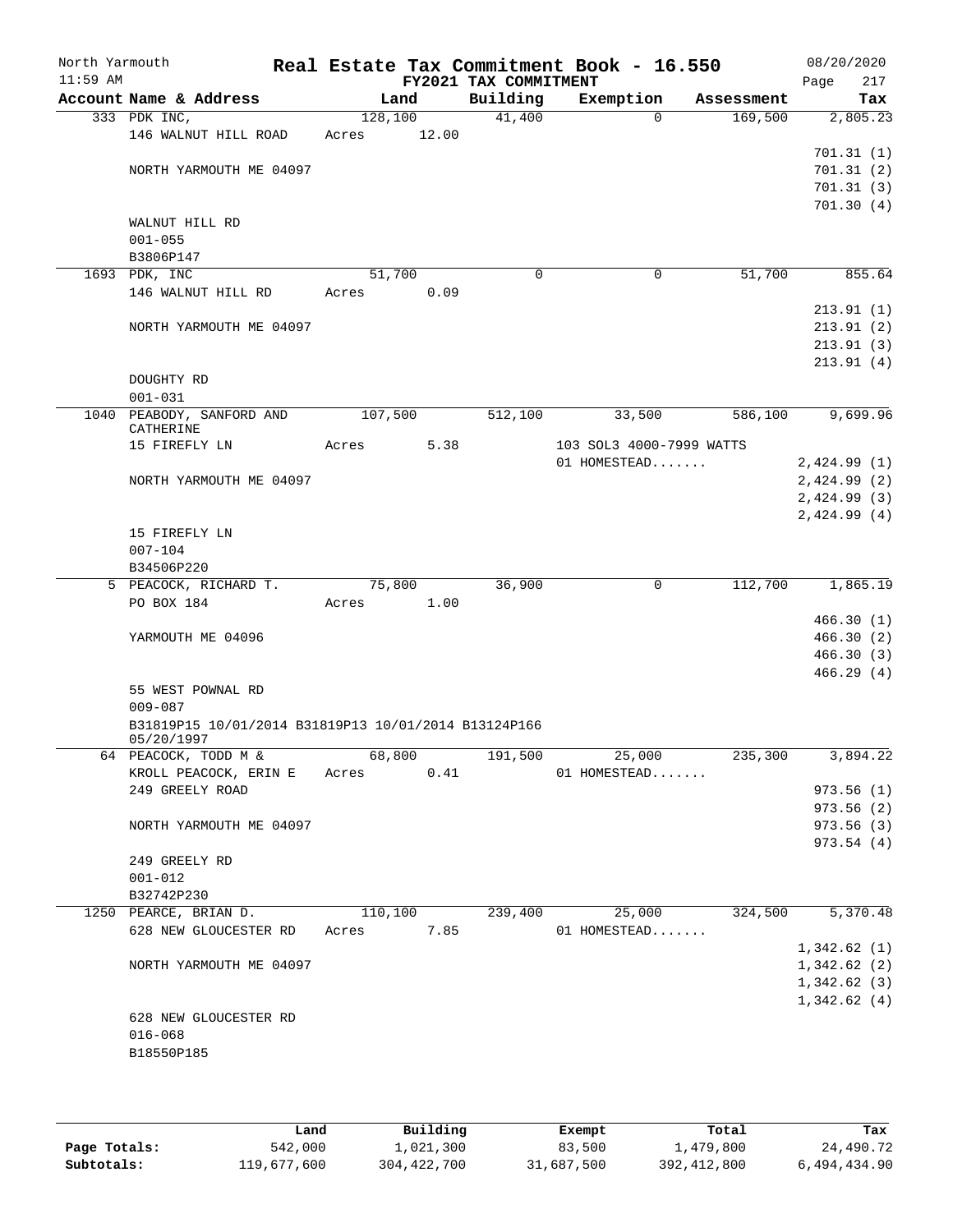| North Yarmouth |                                                                     |                 |         |                       |                                   | Real Estate Tax Commitment Book - 16.550 |                       | 08/20/2020                 |
|----------------|---------------------------------------------------------------------|-----------------|---------|-----------------------|-----------------------------------|------------------------------------------|-----------------------|----------------------------|
| $11:59$ AM     | Account Name & Address                                              |                 |         |                       | FY2021 TAX COMMITMENT<br>Building |                                          |                       | Page<br>218                |
|                | 665 PEARL, EMILY A.                                                 |                 | 272,300 | Land                  | 0                                 | Exemption<br>25,000                      | Assessment<br>247,300 | Tax<br>4,092.82            |
|                | 14 SNOWHOOK TRAIL                                                   |                 | Acres   | 53.40                 |                                   | 01 HOMESTEAD                             |                       |                            |
|                |                                                                     |                 |         |                       |                                   |                                          |                       | 1,023.21(1)                |
|                | NORTH YARMOUTH ME 04097                                             |                 |         |                       |                                   |                                          |                       | 1,023.21(2)                |
|                |                                                                     |                 |         |                       |                                   |                                          |                       | 1,023.21(3)                |
|                |                                                                     |                 |         |                       |                                   |                                          |                       | 1,023.19(4)                |
|                | GRAY RD                                                             |                 |         |                       |                                   |                                          |                       |                            |
|                | $016 - 032$                                                         |                 |         |                       |                                   |                                          |                       |                            |
|                | 1027 PECK, ELIZABETH KNOX                                           |                 |         | 99,900                | 374,900                           | 25,000                                   | 449,800               | 7,444.19                   |
|                | 47 SWEETSER RD                                                      |                 | Acres   | 11.14                 |                                   | 01 HOMESTEAD                             |                       |                            |
|                | NORTH YARMOUTH ME 04097                                             |                 |         |                       |                                   |                                          |                       | 1,861.05(1)<br>1,861.05(2) |
|                |                                                                     |                 |         |                       |                                   |                                          |                       | 1,861.05(3)                |
|                |                                                                     |                 |         |                       |                                   |                                          |                       | 1,861.04(4)                |
|                | 47 SWEETSER RD                                                      |                 |         |                       |                                   |                                          |                       |                            |
|                | $007 - 096$                                                         |                 |         |                       |                                   |                                          |                       |                            |
|                | B19026P100                                                          |                 |         |                       |                                   |                                          |                       |                            |
|                | 834 PELLETIER, ROBERT                                               |                 |         | 83,300                | 228,200                           | 25,000                                   | 286,500               | 4,741.58                   |
|                | 21 CUMBERLAND RD                                                    |                 | Acres   | 2.50                  |                                   | 01 HOMESTEAD                             |                       |                            |
|                |                                                                     |                 |         |                       |                                   |                                          |                       | 1, 185.40(1)               |
|                | NORTH YARMOUTH ME 04097                                             |                 |         |                       |                                   |                                          |                       | 1, 185.40(2)               |
|                |                                                                     |                 |         |                       |                                   |                                          |                       | 1, 185.40(3)               |
|                | 21 CUMBERLAND RD                                                    |                 |         |                       |                                   |                                          |                       | 1,185.38(4)                |
|                | $004 - 047$                                                         |                 |         |                       |                                   |                                          |                       |                            |
|                | B7375P776                                                           |                 |         |                       |                                   |                                          |                       |                            |
|                | 1129 PENDLETON, BONNIE A.                                           |                 |         | 76,300                | 214,000                           | 25,000                                   | 265,300               | 4,390.72                   |
|                | 3 SUMMIT TERRACE                                                    |                 | Acres   | 1.10                  |                                   | 01 HOMESTEAD                             |                       |                            |
|                |                                                                     |                 |         |                       |                                   |                                          |                       | 1,097.68(1)                |
|                | NORTH YARMOUTH ME 04097                                             |                 |         |                       |                                   |                                          |                       | 1,097.68(2)                |
|                |                                                                     |                 |         |                       |                                   |                                          |                       | 1,097.68(3)                |
|                |                                                                     |                 |         |                       |                                   |                                          |                       | 1,097.68(4)                |
|                | 3 SUMMIT TERRACE                                                    |                 |         |                       |                                   |                                          |                       |                            |
|                | $014 - 047$<br>B11239P317                                           |                 |         |                       |                                   |                                          |                       |                            |
|                | 1885 PERAZONE, BRIAN &                                              |                 | 83,000  |                       | 324,100                           | 25,000                                   | 382,100               | 6,323.76                   |
|                | JENNIFER                                                            |                 |         |                       |                                   |                                          |                       |                            |
|                | 21 STONE POST LANE                                                  |                 | Acres   | 0.35                  |                                   | 01 HOMESTEAD                             |                       |                            |
|                |                                                                     |                 |         |                       |                                   |                                          |                       | 1,580.94(1)                |
|                | NORTH YARMOUTH ME 04097                                             |                 |         |                       |                                   |                                          |                       | 1,580.94(2)                |
|                |                                                                     |                 |         |                       |                                   |                                          |                       | 1,580.94(3)                |
|                | 21 STONE POST LANE                                                  |                 |         |                       |                                   |                                          |                       | 1,580.94(4)                |
|                | $007 - 069 - 005$                                                   |                 |         |                       |                                   |                                          |                       |                            |
|                | B35354P346                                                          |                 |         |                       |                                   |                                          |                       |                            |
| 1578           | PEREZ-FEBLES, ALEJANDRO                                             |                 | 103,100 |                       | 217,800                           | 25,000                                   | 295,900               | 4,897.15                   |
|                | Α.                                                                  |                 |         |                       |                                   |                                          |                       |                            |
|                | PEREZ-FEBLES, BETHANY                                               |                 | Acres   | 1.71                  |                                   | 01 HOMESTEAD                             |                       |                            |
|                | J.<br>53 STOWELL BROOKE                                             |                 |         |                       |                                   |                                          |                       | 1,224.29(1)                |
|                |                                                                     |                 |         |                       |                                   |                                          |                       | 1,224.29(2)                |
|                | NORTH YARMOUTH ME 04097                                             |                 |         |                       |                                   |                                          |                       | 1,224.29(3)                |
|                |                                                                     |                 |         |                       |                                   |                                          |                       | 1,224.28(4)                |
|                | 53 STOWELL BROOKE                                                   |                 |         |                       |                                   |                                          |                       |                            |
|                | $016 - 022$                                                         |                 |         |                       |                                   |                                          |                       |                            |
|                | B31599P307 06/30/2014 B31188P92 11/25/2013<br>B30607P308 05/01/2013 |                 |         |                       |                                   |                                          |                       |                            |
|                |                                                                     |                 |         |                       |                                   |                                          |                       |                            |
| Page Totals:   |                                                                     | Land<br>717,900 |         | Building<br>1,359,000 |                                   | Exempt<br>150,000                        | Total<br>1,926,900    | Tax<br>31,890.22           |
| Subtotals:     |                                                                     | 120, 395, 500   |         | 305,781,700           |                                   | 31,837,500                               | 394, 339, 700         | 6,526,325.12               |
|                |                                                                     |                 |         |                       |                                   |                                          |                       |                            |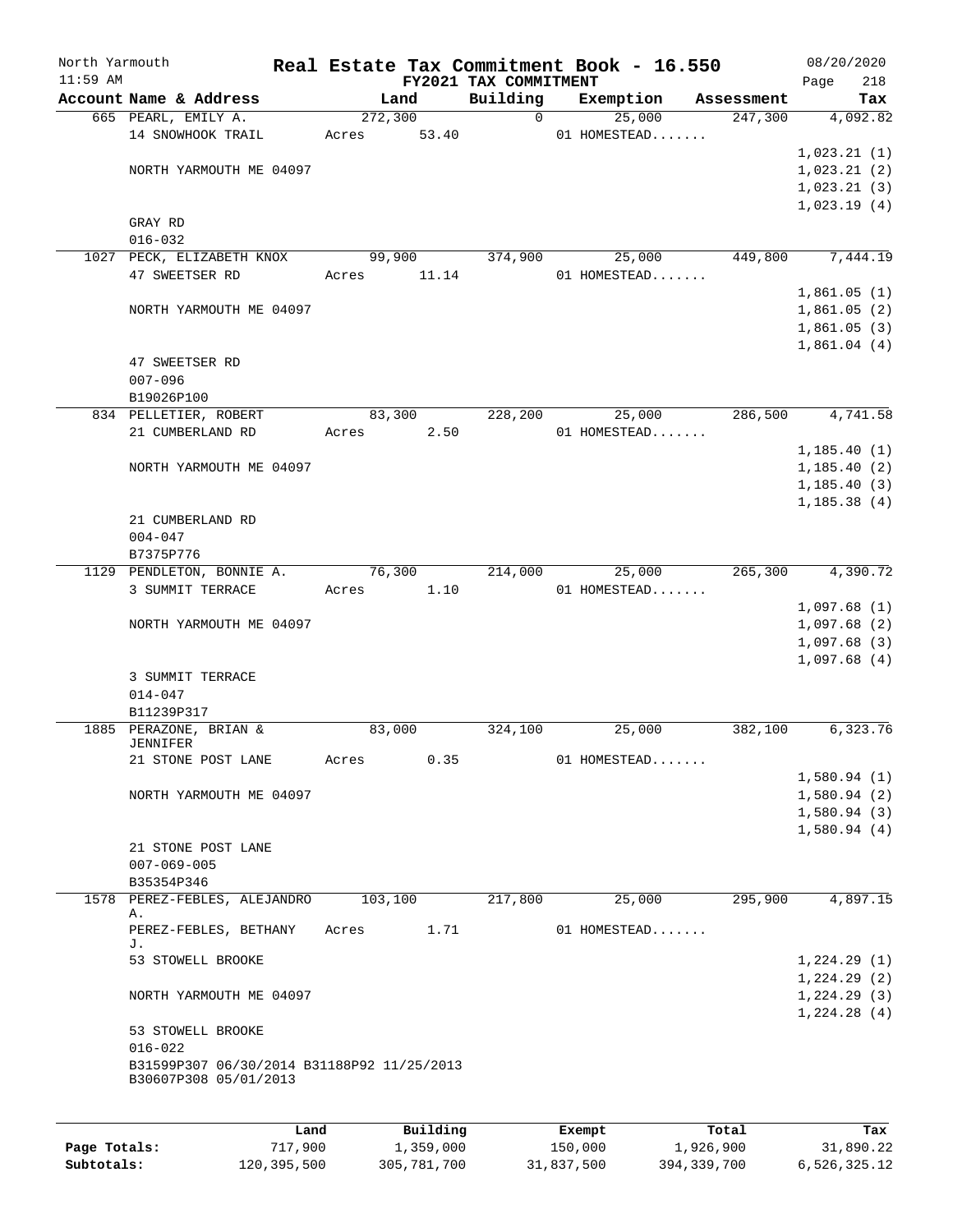| North Yarmouth |                           |                 |                       |                                   | Real Estate Tax Commitment Book - 16.550 |                    | 08/20/2020         |
|----------------|---------------------------|-----------------|-----------------------|-----------------------------------|------------------------------------------|--------------------|--------------------|
| $11:59$ AM     | Account Name & Address    |                 | Land                  | FY2021 TAX COMMITMENT<br>Building | Exemption                                | Assessment         | 219<br>Page<br>Tax |
|                | 568 PERKINS, SHELDON C.   |                 | 94,800                | 139,700                           | 25,000                                   | 209,500            | 3,467.23           |
|                | 703 SLIGO RD              | Acres           | 4.80                  |                                   | 01 HOMESTEAD                             |                    |                    |
|                |                           |                 |                       |                                   |                                          |                    | 866.81 (1)         |
|                | NORTH YARMOUTH ME 04097   |                 |                       |                                   |                                          |                    | 866.81 (2)         |
|                |                           |                 |                       |                                   |                                          |                    | 866.81 (3)         |
|                |                           |                 |                       |                                   |                                          |                    | 866.80 (4)         |
|                | 703 SLIGO RD              |                 |                       |                                   |                                          |                    |                    |
|                | $002 - 022$               |                 |                       |                                   |                                          |                    |                    |
|                | B11725P330                |                 |                       |                                   |                                          |                    |                    |
|                | 393 PERRAULT, KRISTINE E. |                 | 107,100               | 210,100                           | 25,000                                   | 292,200            | 4,835.91           |
|                | <b>BENERE</b>             |                 |                       |                                   |                                          |                    |                    |
|                | PERRAULT, PATRICK J.      | Acres           | 5.30                  |                                   | 01 HOMESTEAD                             |                    |                    |
|                | 27 WHITNEY FARMS RD       |                 |                       |                                   |                                          |                    | 1,208.98(1)        |
|                |                           |                 |                       |                                   |                                          |                    | 1,208.98(2)        |
|                | NORTH YARMOUTH ME 04097   |                 |                       |                                   |                                          |                    | 1,208.98(3)        |
|                |                           |                 |                       |                                   |                                          |                    | 1,208.97(4)        |
|                | 27 WHITNEY FARMS RD       |                 |                       |                                   |                                          |                    |                    |
|                | $003 - 059$               |                 |                       |                                   |                                          |                    |                    |
|                | B29391P46 03/02/2012      |                 |                       |                                   |                                          |                    |                    |
|                | 934 PERRIER, CLAUDE R.    |                 | 85,100                | 214,900                           | 25,000                                   | 275,000            | 4,551.25           |
|                | 36 DELWIN DR              | Acres           | 1.30                  |                                   | 01 HOMESTEAD                             |                    |                    |
|                |                           |                 |                       |                                   |                                          |                    | 1,137.82(1)        |
|                | NORTH YARMOUTH ME 04097   |                 |                       |                                   |                                          |                    | 1, 137.81(2)       |
|                |                           |                 |                       |                                   |                                          |                    | 1, 137.81(3)       |
|                | 36 DELWIN DR              |                 |                       |                                   |                                          |                    | 1, 137.81(4)       |
|                | $010 - 139$               |                 |                       |                                   |                                          |                    |                    |
|                | B11619P173                |                 |                       |                                   |                                          |                    |                    |
|                | 1199 PERRIN, LEON CARLO & |                 | 113,300               | 311,700                           | 25,000                                   | 400,000            | 6,620.00           |
|                | KATHERINE                 |                 |                       |                                   |                                          |                    |                    |
|                | 420 NEW GLOUCESTER RD     | Acres           | 8.50                  |                                   | 01 HOMESTEAD                             |                    |                    |
|                |                           |                 |                       |                                   |                                          |                    | 1,655.00(1)        |
|                | NORTH YARMOUTH ME 04097   |                 |                       |                                   |                                          |                    | 1,655.00(2)        |
|                |                           |                 |                       |                                   |                                          |                    | 1,655.00(3)        |
|                |                           |                 |                       |                                   |                                          |                    | 1,655.00(4)        |
|                | 420 NEW GLOUCESTER RD     |                 |                       |                                   |                                          |                    |                    |
|                | $012 - 071$               |                 |                       |                                   |                                          |                    |                    |
|                | B33973P163                |                 |                       |                                   |                                          |                    |                    |
|                | 306 PERRON, EDWARD J &    |                 | 81,600                | 124,100                           | 0                                        | 205,700            | 3,404.34           |
|                | KISH, HEATHER J           | Acres           | 2.15                  |                                   |                                          |                    |                    |
|                | 146 SUMMERLIGHT DR        |                 |                       |                                   |                                          |                    | 851.09 (1)         |
|                |                           |                 |                       |                                   |                                          |                    | 851.09 (2)         |
|                | MURRELLS INLET SC 29576   |                 |                       |                                   |                                          |                    | 851.09 (3)         |
|                | 7 LAURA WHITNEY DR        |                 |                       |                                   |                                          |                    | 851.07 (4)         |
|                | $003 - 068$               |                 |                       |                                   |                                          |                    |                    |
|                | B27718P300 04/15/2010     |                 |                       |                                   |                                          |                    |                    |
| 1609           | PERROS, NICHOLAS E &      |                 | 136,400               | 381,700                           | 0                                        | 518,100            | 8,574.56           |
|                | JENNIFER L                |                 |                       |                                   |                                          |                    |                    |
|                | 27 EASTMAN AVENUE         | Acres           | 1.43                  |                                   |                                          |                    |                    |
|                |                           |                 |                       |                                   |                                          |                    | 2, 143.64 (1)      |
|                | PORTLAND ME 04103         |                 |                       |                                   |                                          |                    | 2, 143.64 (2)      |
|                |                           |                 |                       |                                   |                                          |                    | 2, 143.64(3)       |
|                |                           |                 |                       |                                   |                                          |                    | 2, 143.64 (4)      |
|                | 48 GOLDENROD LN           |                 |                       |                                   |                                          |                    |                    |
|                | $003 - 013$               |                 |                       |                                   |                                          |                    |                    |
|                | B35693P200                |                 |                       |                                   |                                          |                    |                    |
|                |                           |                 |                       |                                   |                                          |                    |                    |
|                |                           |                 |                       |                                   |                                          |                    |                    |
| Page Totals:   |                           | Land<br>618,300 | Building<br>1,382,200 |                                   | Exempt<br>100,000                        | Total<br>1,900,500 | Tax<br>31, 453.29  |
| Subtotals:     | 121,013,800               |                 | 307, 163, 900         |                                   | 31,937,500                               | 396, 240, 200      | 6,557,778.41       |
|                |                           |                 |                       |                                   |                                          |                    |                    |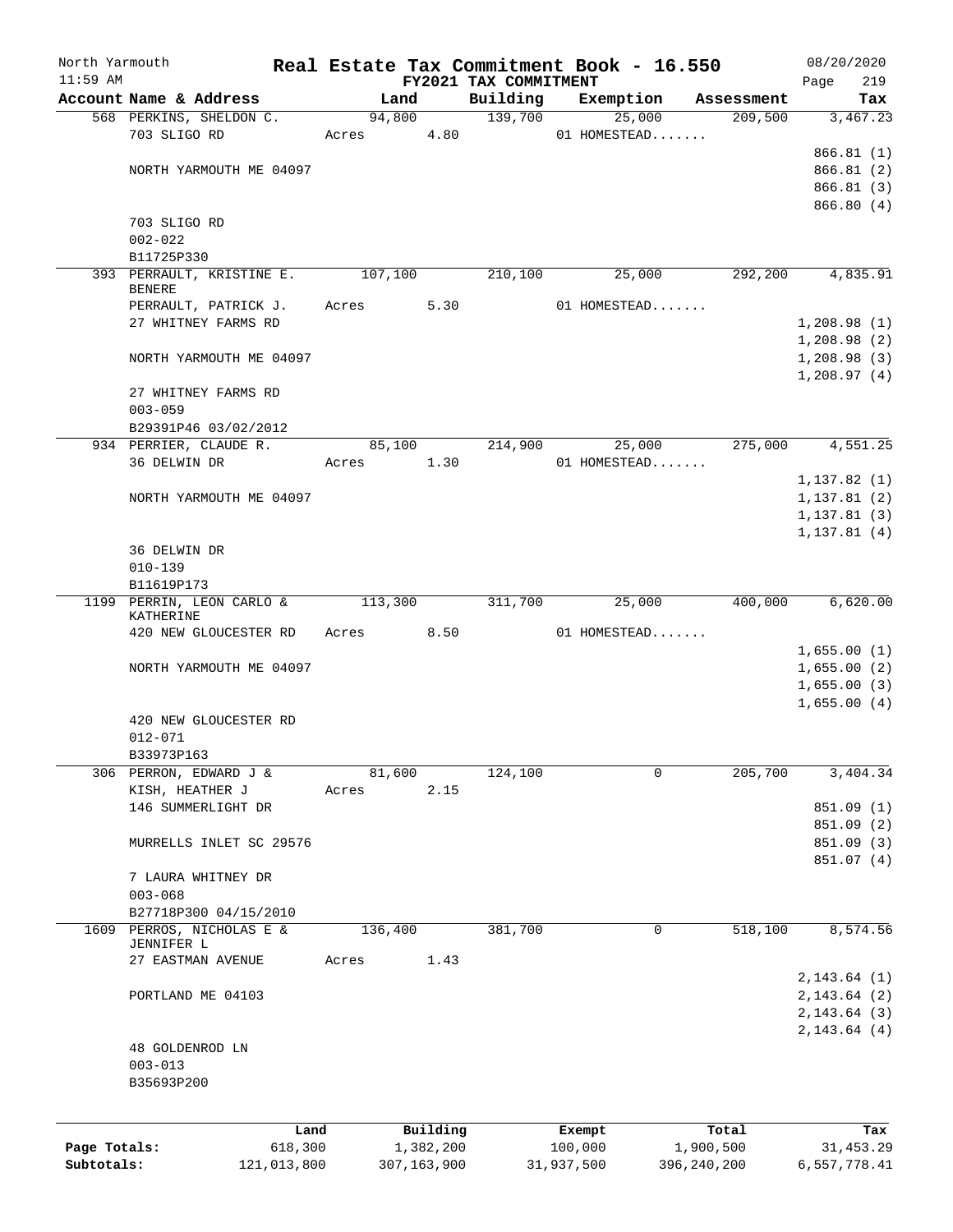| North Yarmouth<br>$11:59$ AM |                                             |                 |      | FY2021 TAX COMMITMENT | Real Estate Tax Commitment Book - 16.550 |            | Page                       | 08/20/2020<br>220 |
|------------------------------|---------------------------------------------|-----------------|------|-----------------------|------------------------------------------|------------|----------------------------|-------------------|
|                              | Account Name & Address                      | Land            |      | Building              | Exemption                                | Assessment |                            | Tax               |
|                              | 1273 PERRY, MAUREEN V.                      | 101,800         |      | 300,700               | 25,000                                   | 377,500    |                            | 6, 247.63         |
|                              | 158 CHRISTOPHER RD                          | Acres           | 4.35 |                       | 01 HOMESTEAD                             |            |                            |                   |
|                              |                                             |                 |      |                       |                                          |            | 1,561.91(1)                |                   |
|                              | NORTH YARMOUTH ME 04097                     |                 |      |                       |                                          |            | 1,561.91(2)                |                   |
|                              |                                             |                 |      |                       |                                          |            | 1,561.91(3)                |                   |
|                              | 158 CHRISTOPHER RD                          |                 |      |                       |                                          |            | 1,561.90(4)                |                   |
|                              | $016 - 104$                                 |                 |      |                       |                                          |            |                            |                   |
|                              | B17426P95                                   |                 |      |                       |                                          |            |                            |                   |
|                              | 713 PETERS, JUSTEN W.                       | 77,300          |      | 255,100               | 25,000                                   | 307,400    |                            | 5,087.47          |
|                              | PETERS, MARY E.                             | Acres           | 1.30 |                       | 01 HOMESTEAD                             |            |                            |                   |
|                              | 3 COLAWICKI DR                              |                 |      |                       |                                          |            | 1, 271.87(1)               |                   |
|                              |                                             |                 |      |                       |                                          |            | 1, 271.87(2)               |                   |
|                              | NORTH YARMOUTH ME 04097                     |                 |      |                       |                                          |            | 1,271.87(3)                |                   |
|                              |                                             |                 |      |                       |                                          |            | 1,271.86(4)                |                   |
|                              | 3 COLAWICKI DR                              |                 |      |                       |                                          |            |                            |                   |
|                              | $012 - 021$                                 |                 |      |                       |                                          |            |                            |                   |
|                              | B29408P125 03/09/2012                       |                 |      |                       |                                          | 392,800    |                            | 6,500.84          |
|                              | 1444 PETERSONS, KURTIS J<br>VADAS, ASHLEY M | 89,100<br>Acres | 3.66 | 328,700               | 25,000<br>01 HOMESTEAD                   |            |                            |                   |
|                              | 30 COUNTRY LANE                             |                 |      |                       |                                          |            | 1,625.21(1)                |                   |
|                              |                                             |                 |      |                       |                                          |            | 1,625.21(2)                |                   |
|                              | NORTH YARMOUTH ME 04097                     |                 |      |                       |                                          |            | 1,625.21(3)                |                   |
|                              |                                             |                 |      |                       |                                          |            | 1,625.21(4)                |                   |
|                              | <b>30 COUNTRY LANE</b>                      |                 |      |                       |                                          |            |                            |                   |
|                              | $004 - 131$                                 |                 |      |                       |                                          |            |                            |                   |
|                              | B34101P165                                  |                 |      |                       |                                          |            |                            |                   |
|                              | 1268 PETRIE, KEVIN A.                       | 96,900          |      | 342,000               | 0                                        | 438,900    |                            | 7,263.80          |
|                              | PETRIE, JESSICA T.                          | Acres           | 3.45 |                       |                                          |            |                            |                   |
|                              | 76 CHRISTOPHER RD                           |                 |      |                       |                                          |            | 1,815.95(1)                |                   |
|                              |                                             |                 |      |                       |                                          |            | 1,815.95(2)                |                   |
|                              | NORTH YARMOUTH ME 04097                     |                 |      |                       |                                          |            | 1,815.95(3)<br>1,815.95(4) |                   |
|                              | 76 CHRISTOPHER RD                           |                 |      |                       |                                          |            |                            |                   |
|                              | $016 - 097$                                 |                 |      |                       |                                          |            |                            |                   |
|                              | B31583P295 06/23/2014 B10236P31             |                 |      |                       |                                          |            |                            |                   |
|                              | 608 PETROPOULOS, CLAYTON J                  | 76,000          |      | 260,200               | 0                                        | 336,200    |                            | 5,564.11          |
|                              | & MARIA T                                   |                 |      |                       |                                          |            |                            |                   |
|                              | 11 HEATHER LOCH                             | Acres           | 1.03 |                       |                                          |            |                            |                   |
|                              |                                             |                 |      |                       |                                          |            | 1,391.03(1)                |                   |
|                              | NORTH YARMOUTH ME 04097                     |                 |      |                       |                                          |            | 1,391.03(2)<br>1,391.03(3) |                   |
|                              |                                             |                 |      |                       |                                          |            | 1,391.02(4)                |                   |
|                              | 11 HEATHER LOCH                             |                 |      |                       |                                          |            |                            |                   |
|                              | $004 - 159$                                 |                 |      |                       |                                          |            |                            |                   |
|                              | B32542P340                                  |                 |      |                       |                                          |            |                            |                   |
|                              | 1132 PETTY, CHRISTOPHER &                   | 95,300          |      | 380,000               | 25,000                                   | 450,300    |                            | 7,452.47          |
|                              | TAMMIE S                                    |                 |      |                       |                                          |            |                            |                   |
|                              | 29 SUMMIT TERRACE                           | Acres           | 4.89 |                       | 01 HOMESTEAD                             |            |                            |                   |
|                              |                                             |                 |      |                       |                                          |            | 1,863.12(1)                |                   |
|                              | NORTH YARMOUTH ME 04097                     |                 |      |                       |                                          |            | 1,863.12(2)<br>1,863.12(3) |                   |
|                              |                                             |                 |      |                       |                                          |            | 1,863.11(4)                |                   |
|                              | 29 SUMMIT TERRACE                           |                 |      |                       |                                          |            |                            |                   |
|                              | $014 - 041$                                 |                 |      |                       |                                          |            |                            |                   |
|                              | B31733P306 08/26/2014 B11617P221            |                 |      |                       |                                          |            |                            |                   |
|                              |                                             |                 |      |                       |                                          |            |                            |                   |
|                              |                                             |                 |      |                       |                                          |            |                            |                   |

|              | Land        | Building    | Exempt     | Total       | Tax          |
|--------------|-------------|-------------|------------|-------------|--------------|
| Page Totals: | 536,400     | 1,866,700   | 100,000    | 2,303,100   | 38,116.32    |
| Subtotals:   | 121,550,200 | 309,030,600 | 32,037,500 | 398,543,300 | 6,595,894.73 |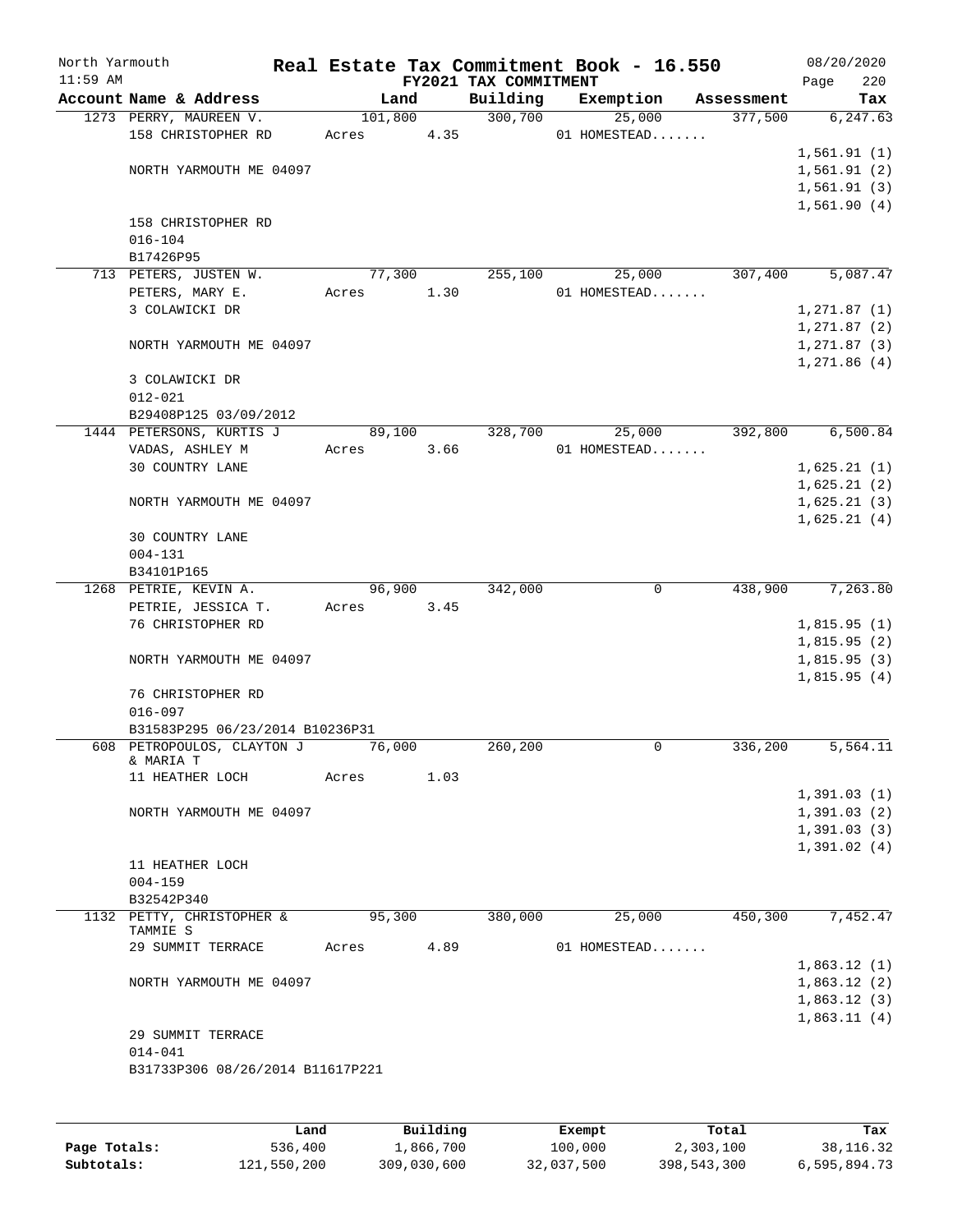| North Yarmouth |                            |            |      |                       | Real Estate Tax Commitment Book - 16.550 |            | 08/20/2020             |
|----------------|----------------------------|------------|------|-----------------------|------------------------------------------|------------|------------------------|
| $11:59$ AM     |                            |            |      | FY2021 TAX COMMITMENT |                                          |            | 221<br>Page            |
|                | Account Name & Address     | Land       |      | Building              | Exemption                                | Assessment | Tax                    |
|                | 244 PHILBRICK, LEIGHTON R. | 133,600    |      | 471,200               | 25,000                                   | 579,800    | 9,595.69               |
|                | 23 PINE MEADOW LANE        | Acres 6.40 |      |                       | 01 HOMESTEAD                             |            |                        |
|                |                            |            |      |                       |                                          |            | 2,398.93(1)            |
|                | NORTH YARMOUTH ME 04097    |            |      |                       |                                          |            | 2,398.92(2)            |
|                |                            |            |      |                       |                                          |            | 2,398.92(3)            |
|                |                            |            |      |                       |                                          |            | 2,398.92(4)            |
|                | 23 PINE MEADOW LANE        |            |      |                       |                                          |            |                        |
|                | $006 - 045$                |            |      |                       |                                          |            |                        |
|                | B13099P217                 |            |      |                       |                                          |            |                        |
|                | 259 PHILBRICK, LEIGHTON R. | 137,100    |      | $\mathbf 0$           | 0                                        | 137,100    | 2,269.01               |
|                | 23 PINE MEADOW LANE        | Acres      | 6.94 |                       |                                          |            |                        |
|                |                            |            |      |                       |                                          |            | 567.26(1)              |
|                | NORTH YARMOUTH ME 04097    |            |      |                       |                                          |            | 567.25(2)              |
|                |                            |            |      |                       |                                          |            | 567.25(3)              |
|                |                            |            |      |                       |                                          |            | 567.25(4)              |
|                | PINE MEADOW LANE           |            |      |                       |                                          |            |                        |
|                | $006 - 044$                |            |      |                       |                                          |            |                        |
|                | B13670P212                 |            |      |                       |                                          |            |                        |
|                | 973 PICARD, RAYMOND        | 76,800     |      | 169,800               | 25,000                                   | 221,600    | 3,667.48               |
|                | 8 LUFKIN RD                | Acres 1.20 |      |                       | 01 HOMESTEAD                             |            |                        |
|                |                            |            |      |                       |                                          |            | 916.87(1)              |
|                | NORTH YARMOUTH ME 04097    |            |      |                       |                                          |            | 916.87(2)              |
|                |                            |            |      |                       |                                          |            | 916.87(3)              |
|                |                            |            |      |                       |                                          |            | 916.87(4)              |
|                | 8 LUFKIN RD                |            |      |                       |                                          |            |                        |
|                | $010 - 015$                |            |      |                       |                                          |            |                        |
|                | B26773P146                 |            |      |                       |                                          |            |                        |
|                | 1264 PICARD, STEPHEN       | 76,400     |      | 130,900               | 25,000                                   | 182,300    | 3,017.07               |
|                | 55 TOWN FARM RD            | Acres      | 1.12 |                       | 01 HOMESTEAD                             |            |                        |
|                |                            |            |      |                       |                                          |            | 754.27(1)              |
|                | NORTH YARMOUTH ME 04097    |            |      |                       |                                          |            | 754.27(2)<br>754.27(3) |
|                |                            |            |      |                       |                                          |            |                        |
|                |                            |            |      |                       |                                          |            | 754.26(4)              |
|                | 55 TOWN FARM RD            |            |      |                       |                                          |            |                        |
|                | $017 - 008$<br>B9656P151   |            |      |                       |                                          |            |                        |
|                | 610 PICKER, BETHANY J &    | 81,000     |      | 295,800               | 0                                        | 376,800    | 6, 236.04              |
|                | BRUBAKER, JOHN M JT        |            |      |                       |                                          |            |                        |
|                | 51 WATERS EDGE DR          | Acres      | 2.04 |                       |                                          |            |                        |
|                |                            |            |      |                       |                                          |            | 1,559.01(1)            |
|                | LEWISTON ME 04240          |            |      |                       |                                          |            | 1,559.01(2)            |
|                |                            |            |      |                       |                                          |            | 1,559.01(3)            |
|                |                            |            |      |                       |                                          |            | 1,559.01(4)            |
|                | 2 STRAWBERRY LN            |            |      |                       |                                          |            |                        |
|                | $004 - 161$                |            |      |                       |                                          |            |                        |
|                | B33078P203                 |            |      |                       |                                          |            |                        |
|                | 808 PICKETT, SCOTT E.      | 76,900     |      | 224,000               | 25,000                                   | 275,900    | 4,566.15               |
|                | 126 CUMBERLAND RD          | Acres      | 1.21 |                       | 01 HOMESTEAD                             |            |                        |
|                |                            |            |      |                       |                                          |            | 1, 141.54(1)           |
|                | NORTH YARMOUTH ME 04097    |            |      |                       |                                          |            | 1, 141.54(2)           |
|                |                            |            |      |                       |                                          |            | 1, 141.54(3)           |
|                |                            |            |      |                       |                                          |            | 1, 141.53(4)           |
|                | 126 CUMBERLAND RD          |            |      |                       |                                          |            |                        |
|                | $004 - 092$                |            |      |                       |                                          |            |                        |
|                | B7355P26                   |            |      |                       |                                          |            |                        |
|                |                            |            |      |                       |                                          |            |                        |
|                |                            |            |      |                       |                                          |            |                        |
|                |                            |            |      |                       |                                          |            |                        |

|              | Land        | Building    | Exempt     | Total         | Tax          |
|--------------|-------------|-------------|------------|---------------|--------------|
| Page Totals: | 581,800     | 1,291,700   | 100,000    | 1,773,500     | 29,351.44    |
| Subtotals:   | 122,132,000 | 310,322,300 | 32,137,500 | 400, 316, 800 | 6,625,246.17 |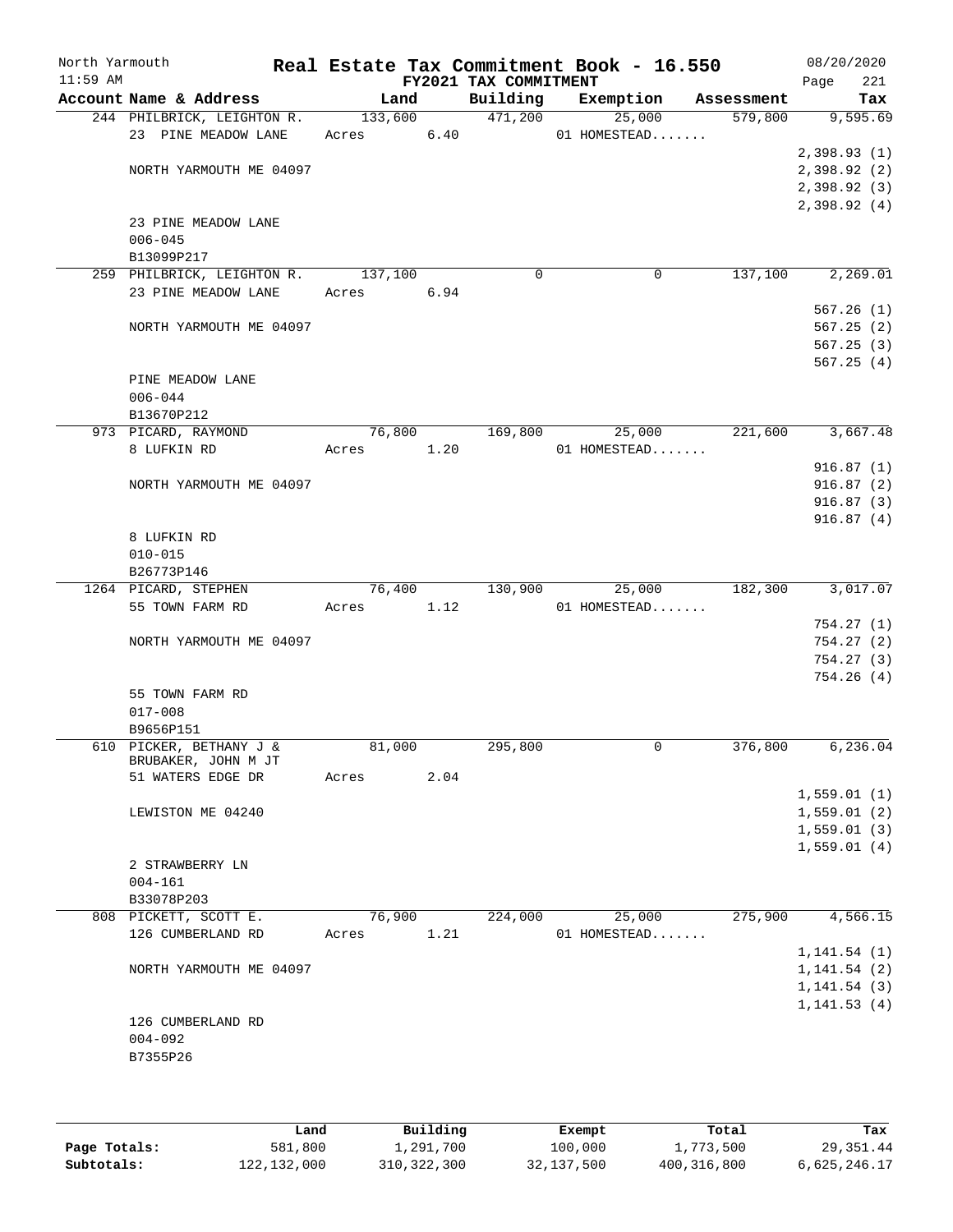| North Yarmouth |                            |         |          |                                   | Real Estate Tax Commitment Book - 16.550 |                       | 08/20/2020         |
|----------------|----------------------------|---------|----------|-----------------------------------|------------------------------------------|-----------------------|--------------------|
| $11:59$ AM     | Account Name & Address     | Land    |          | FY2021 TAX COMMITMENT<br>Building | Exemption                                |                       | 222<br>Page<br>Tax |
|                | 1501 PIERCE, ROBERT A.     | 131,700 |          | 174,700                           | $\mathbf 0$                              | Assessment<br>306,400 | 5,070.92           |
|                | 46 WALNUT HILL PARKWAY     | Acres   | 7.64     |                                   |                                          |                       |                    |
|                |                            |         |          |                                   |                                          |                       | 1,267.73(1)        |
|                | NORTH YARMOUTH ME 04097    |         |          |                                   |                                          |                       | 1,267.73(2)        |
|                |                            |         |          |                                   |                                          |                       | 1, 267.73(3)       |
|                |                            |         |          |                                   |                                          |                       | 1, 267.73(4)       |
|                | 46 WALNUT HILL PARKWAY     |         |          |                                   |                                          |                       |                    |
|                | $010 - 160$                |         |          |                                   |                                          |                       |                    |
|                | B17569P279                 |         |          |                                   |                                          |                       |                    |
|                | 1943 PILLSBURY, ERIC       | 75,800  |          | 164,500                           | 25,000                                   | 215,300               | 3, 563.22          |
|                | 77 MEMORIAL HIGHWAY        | Acres   | 1.00     |                                   | 01 HOMESTEAD                             |                       |                    |
|                |                            |         |          |                                   |                                          |                       | 890.81 (1)         |
|                | NORTH YARMOUTH ME 04097    |         |          |                                   |                                          |                       | 890.81 (2)         |
|                |                            |         |          |                                   |                                          |                       | 890.81 (3)         |
|                |                            |         |          |                                   |                                          |                       | 890.79 (4)         |
|                | 77 MEMORIAL HIGHWAY        |         |          |                                   |                                          |                       |                    |
|                | $007 - 086 - 001$          |         |          |                                   |                                          |                       |                    |
|                | B32849P175                 |         |          |                                   |                                          |                       |                    |
|                | 489 PIPER, DONALD S &      | 75,800  |          | 103,800                           | 25,000                                   | 154,600               | 2,558.63           |
|                | CHERIE A<br>15 DEER RUN RD | Acres   | 1.00     |                                   | 01 HOMESTEAD                             |                       |                    |
|                |                            |         |          |                                   |                                          |                       | 639.66(1)          |
|                | NORTH YARMOUTH ME 04097    |         |          |                                   |                                          |                       | 639.66 (2)         |
|                |                            |         |          |                                   |                                          |                       | 639.66 (3)         |
|                |                            |         |          |                                   |                                          |                       | 639.65(4)          |
|                | 15 DEER RUN RD             |         |          |                                   |                                          |                       |                    |
|                | $002 - 092$                |         |          |                                   |                                          |                       |                    |
|                | B3665P243                  |         |          |                                   |                                          |                       |                    |
|                | 1052 PIPER, LLC            | 141,400 |          | 314,200                           | 0                                        | 455,600               | 7,540.18           |
|                | 32 PLEASANT ST             | Acres   | 2.00     |                                   |                                          |                       |                    |
|                |                            |         |          |                                   |                                          |                       | 1,885.05(1)        |
|                | PORTLAND ME 04101          |         |          |                                   |                                          |                       | 1,885.05(2)        |
|                |                            |         |          |                                   |                                          |                       | 1,885.05(3)        |
|                |                            |         |          |                                   |                                          |                       | 1,885.03(4)        |
|                | 1 WALNUT HILL COMMONS      |         |          |                                   |                                          |                       |                    |
|                | $007 - 067$                |         |          |                                   |                                          |                       |                    |
|                | B32237P166                 |         |          |                                   |                                          |                       |                    |
|                | 1834 PLUFF, JONATHAN D &   | 88,400  |          | 223,300                           | 26,500                                   | 285,200               | 4,720.06           |
|                | SUSAN G                    |         |          |                                   |                                          |                       |                    |
|                | 250 MEMORIAL HIGHWAY       | Acres   | 3.52     |                                   | 101 SOL1<2000 WATTS                      |                       |                    |
|                |                            |         |          |                                   | 01 HOMESTEAD                             |                       | 1,180.02(1)        |
|                | NORTH YARMOUTH ME 04097    |         |          |                                   |                                          |                       | 1,180.02(2)        |
|                |                            |         |          |                                   |                                          |                       | 1,180.02(3)        |
|                | 250 MEMORIAL HIGHWAY       |         |          |                                   |                                          |                       | 1,180.00(4)        |
|                | $008 - 033 - 003$          |         |          |                                   |                                          |                       |                    |
|                | B29834P74                  |         |          |                                   |                                          |                       |                    |
|                | 240 PLUMMER, RANDALL       | 68,800  |          | 114,900                           | 25,000                                   | 158,700               | 2,626.49           |
|                | 239 GREELY RD              | Acres   | 0.41     |                                   | 01 HOMESTEAD                             |                       |                    |
|                |                            |         |          |                                   |                                          |                       | 656.63(1)          |
|                | NORTH YARMOUTH ME 04097    |         |          |                                   |                                          |                       | 656.62 (2)         |
|                |                            |         |          |                                   |                                          |                       | 656.62 (3)         |
|                |                            |         |          |                                   |                                          |                       | 656.62 (4)         |
|                | 239 GREELY RD              |         |          |                                   |                                          |                       |                    |
|                | $001 - 007$                |         |          |                                   |                                          |                       |                    |
|                | B33833P216                 |         |          |                                   |                                          |                       |                    |
|                |                            |         |          |                                   |                                          |                       |                    |
|                |                            |         |          |                                   |                                          |                       |                    |
|                | Land                       |         | Building |                                   | Exempt                                   | Total                 | Tax                |

|              | --------    | ____________ | ______     |             | --------     |
|--------------|-------------|--------------|------------|-------------|--------------|
| Page Totals: | 581,900     | 1,095,400    | 101,500    | 1,575,800   | 26,079.50    |
| Subtotals:   | 122,713,900 | 311,417,700  | 32,239,000 | 401,892,600 | 6,651,325.67 |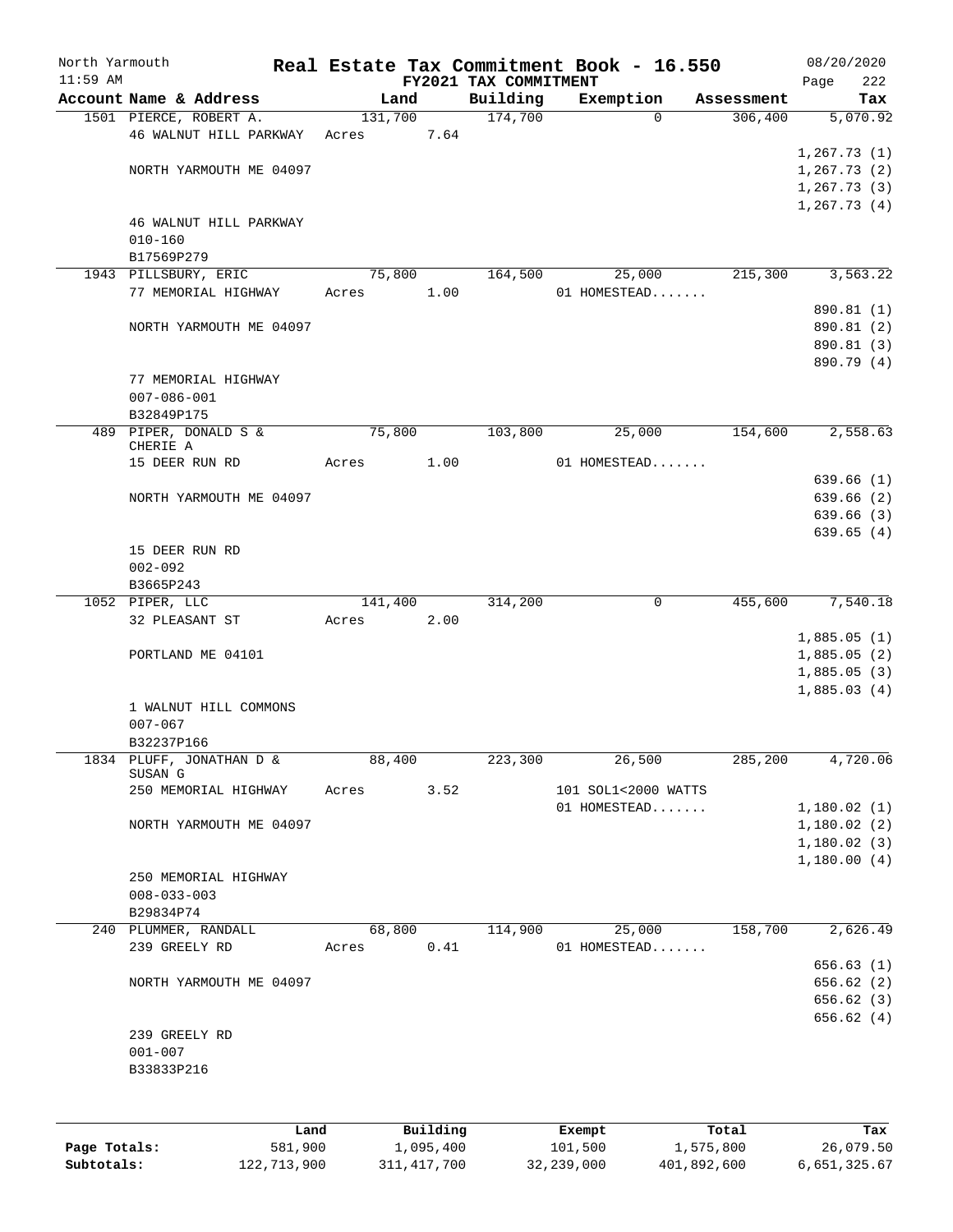| North Yarmouth |                                        |       |           |                                   | Real Estate Tax Commitment Book - 16.550 |                       | 08/20/2020                 |
|----------------|----------------------------------------|-------|-----------|-----------------------------------|------------------------------------------|-----------------------|----------------------------|
| $11:59$ AM     | Account Name & Address                 |       | Land      | FY2021 TAX COMMITMENT<br>Building |                                          |                       | 223<br>Page                |
|                | 1126 POLK, DONNA                       |       | 132,300   | 555,200                           | Exemption<br>25,000                      | Assessment<br>662,500 | Tax<br>10,964.38           |
|                | 9 LONG HILL RD                         | Acres | 12.89     |                                   | 01 HOMESTEAD                             |                       |                            |
|                |                                        |       |           |                                   |                                          |                       | 2,741.10(1)                |
|                | NORTH YARMOUTH ME 04097                |       |           |                                   |                                          |                       | 2,741.10(2)                |
|                |                                        |       |           |                                   |                                          |                       | 2,741.10(3)                |
|                |                                        |       |           |                                   |                                          |                       | 2,741.08(4)                |
|                | 9 LONG HILL RD                         |       |           |                                   |                                          |                       |                            |
|                | $014 - 036$                            |       |           |                                   |                                          |                       |                            |
|                | B35022P38                              |       |           |                                   |                                          |                       |                            |
|                | 2012 POLLARD GWEN                      |       | 6,700     | 0                                 | 0                                        | 6,700                 | 110.89                     |
|                | 3 COLLEY HILL ROAD                     | Acres | 0.17      |                                   |                                          |                       |                            |
|                |                                        |       |           |                                   |                                          |                       | 27.73(1)                   |
|                | GRAY ME 04039                          |       |           |                                   |                                          |                       | 27.72(2)                   |
|                |                                        |       |           |                                   |                                          |                       | 27.72(3)                   |
|                |                                        |       |           |                                   |                                          |                       | 27.72(4)                   |
|                | THISTLEDOME LN                         |       |           |                                   |                                          |                       |                            |
|                | $007 - 050 - A$<br>B35947P282          |       |           |                                   |                                          |                       |                            |
|                | 1979 POLLARD-ROBINSON,                 |       | 91,400    | 292,400                           | 0                                        | 383,800               | 6,351.89                   |
|                | JESSICA I                              |       |           |                                   |                                          |                       |                            |
|                | ROBINSON, GALYN W                      | Acres | 4.11      |                                   |                                          |                       |                            |
|                | 18 THISLEDOME LN                       |       |           |                                   |                                          |                       | 1,587.98(1)                |
|                |                                        |       |           |                                   |                                          |                       | 1,587.97(2)                |
|                | NORTH YARMOUTH ME 04097                |       |           |                                   |                                          |                       | 1,587.97(3)                |
|                |                                        |       |           |                                   |                                          |                       | 1,587.97(4)                |
|                | 18 THISLEDOME LN                       |       |           |                                   |                                          |                       |                            |
|                | $007 - 050 - 002$                      |       |           |                                   |                                          |                       |                            |
|                | B36552P49                              |       |           |                                   |                                          |                       |                            |
|                | 469 POND CANNON,                       |       | 84,800    | 365,100                           | 0                                        | 449,900               | 7,445.85                   |
|                | LAURA-MARIE                            |       |           |                                   |                                          |                       |                            |
|                | KERWIN, SEAN W<br>555 MEMORIAL HIGHWAY | Acres | 2.80      |                                   |                                          |                       |                            |
|                |                                        |       |           |                                   |                                          |                       | 1,861.47(1)<br>1,861.46(2) |
|                | NORTH YARMOUTH ME 04097                |       |           |                                   |                                          |                       | 1,861.46(3)                |
|                |                                        |       |           |                                   |                                          |                       | 1,861.46(4)                |
|                | 555 MEMORIAL HIGHWAY                   |       |           |                                   |                                          |                       |                            |
|                | $006 - 001$                            |       |           |                                   |                                          |                       |                            |
|                | B36423P32                              |       |           |                                   |                                          |                       |                            |
|                | 75 POPERECHNY, BRENT N &               |       | 80,800    | 141,300                           | 25,000                                   | 197,100               | 3,262.01                   |
|                | MELANIE C                              |       |           |                                   |                                          |                       |                            |
|                | 274 WALNUT HILL ROAD                   | Acres | 2.00      |                                   | 01 HOMESTEAD                             |                       |                            |
|                |                                        |       |           |                                   |                                          |                       | 815.51(1)                  |
|                | NORTH YARMOUTH ME 04097                |       |           |                                   |                                          |                       | 815.50(2)                  |
|                |                                        |       |           |                                   |                                          |                       | 815.50(3)                  |
|                | 274 WALNUT HILL RD                     |       |           |                                   |                                          |                       | 815.50(4)                  |
|                | $004 - 010$                            |       |           |                                   |                                          |                       |                            |
|                | B31066P244                             |       |           |                                   |                                          |                       |                            |
|                | 187 POPP, SUSAN F.                     |       | 89,500    | 78,400                            | 25,000                                   | 142,900               | 2,365.00                   |
|                | 387 WEST POWNAL RD                     | Acres | 3.74      |                                   | 01 HOMESTEAD                             |                       |                            |
|                |                                        |       |           |                                   |                                          |                       | 591.25(1)                  |
|                | NORTH YARMOUTH ME 04097                |       |           |                                   |                                          |                       | 591.25(2)                  |
|                |                                        |       |           |                                   |                                          |                       | 591.25(3)                  |
|                |                                        |       |           |                                   |                                          |                       | 591.25(4)                  |
|                | 387 WEST POWNAL RD                     |       |           |                                   |                                          |                       |                            |
|                | $013 - 027$                            |       |           |                                   |                                          |                       |                            |
|                | B25470P81                              |       |           |                                   |                                          |                       |                            |
|                |                                        |       |           |                                   |                                          |                       |                            |
|                | Land                                   |       | Building  |                                   | Exempt                                   | Total                 | Tax                        |
| Page Totals:   | 485,500                                |       | 1,432,400 |                                   | 75,000                                   | 1,842,900             | 30,500.02                  |
|                |                                        |       |           |                                   |                                          |                       |                            |

**Subtotals:** 123,199,400 312,850,100 32,314,000 403,735,500 6,681,825.69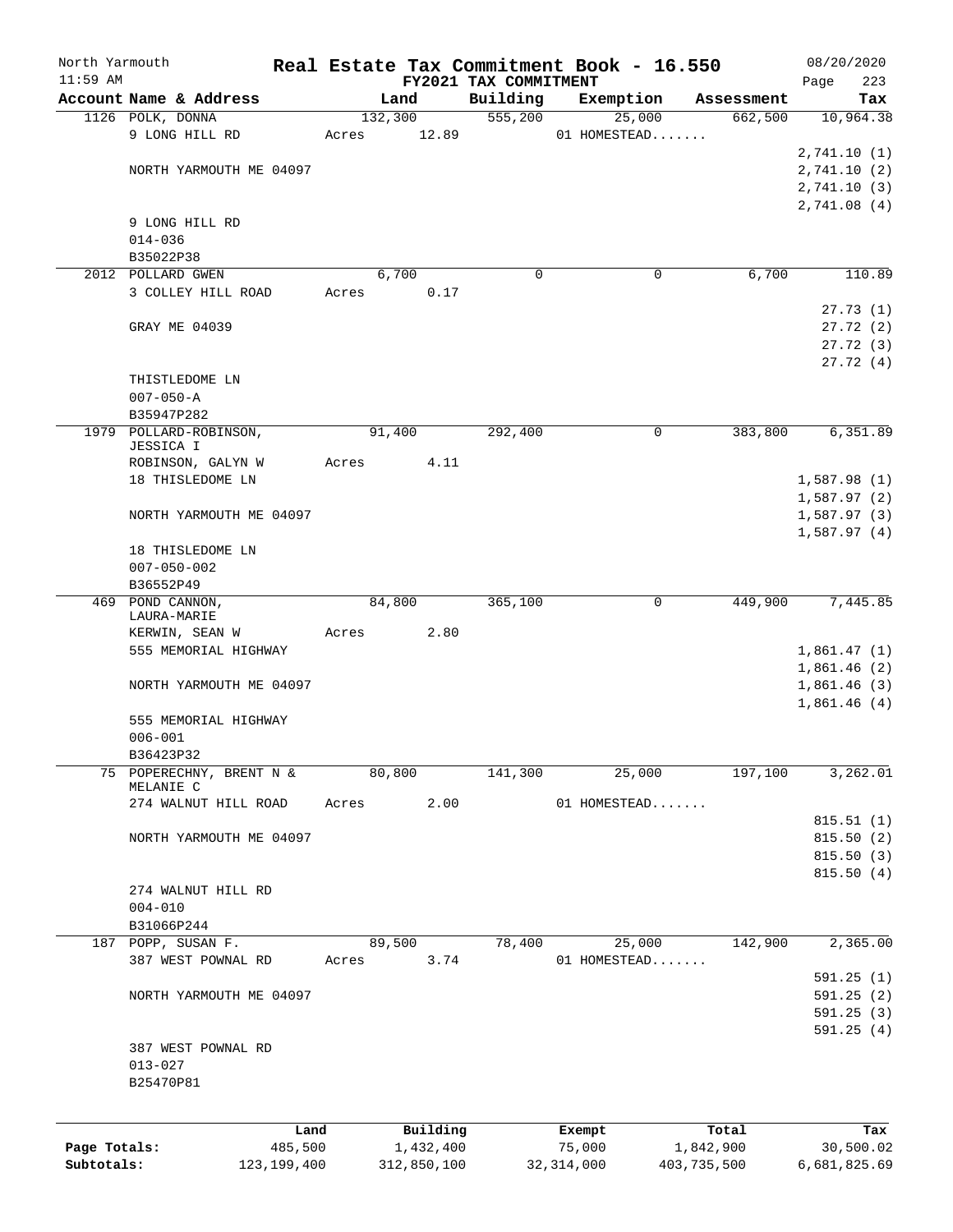| North Yarmouth |                                     |                 |       |                       | Real Estate Tax Commitment Book - 16.550 |                       | 08/20/2020                 |
|----------------|-------------------------------------|-----------------|-------|-----------------------|------------------------------------------|-----------------------|----------------------------|
| $11:59$ AM     | Account Name & Address              |                 |       | FY2021 TAX COMMITMENT |                                          |                       | 224<br>Page                |
|                | 1020 PORTER, JOSEPH                 | Land<br>157,200 |       | Building              | Exemption<br>241,600<br>6,000            | Assessment<br>392,800 | Tax<br>6,500.84            |
|                | 870 SLIGO RD                        | 18.13<br>Acres  |       |                       | 05 VETERAN                               |                       |                            |
|                |                                     |                 |       |                       |                                          |                       | 1,625.21(1)                |
|                | NORTH YARMOUTH ME 04097             |                 |       |                       |                                          |                       | 1,625.21(2)                |
|                |                                     |                 |       |                       |                                          |                       | 1,625.21(3)                |
|                |                                     |                 |       |                       |                                          |                       | 1,625.21(4)                |
|                | 870 SLIGO RD                        |                 |       |                       |                                          |                       |                            |
|                | $005 - 017$                         |                 |       |                       |                                          |                       |                            |
|                | B3476P231                           |                 |       |                       |                                          |                       |                            |
|                | 1482 PORTERFIELD, KYLE              | 82,800          |       | 217,700               | 0                                        | 300,500               | 4,973.28                   |
|                | 88 HASKELL RD                       | Acres           | 2.40  |                       |                                          |                       |                            |
|                |                                     |                 |       |                       |                                          |                       | 1, 243.32(1)               |
|                | NORTH YARMOUTH ME 04097             |                 |       |                       |                                          |                       | 1, 243.32 (2)              |
|                |                                     |                 |       |                       |                                          |                       | 1, 243.32(3)               |
|                |                                     |                 |       |                       |                                          |                       | 1, 243.32(4)               |
|                | 88 HASKELL RD                       |                 |       |                       |                                          |                       |                            |
|                | $014 - 009$                         |                 |       |                       |                                          |                       |                            |
|                | B35721P124                          |                 |       |                       |                                          |                       |                            |
|                | 877 POTENZIANO, PHILIP J. 103,000   |                 |       | 337,000               | 25,000                                   | 415,000               | 6,868.25                   |
|                | 480 ROYAL RD                        | Acres           | 6.44  |                       | 01 HOMESTEAD                             |                       |                            |
|                |                                     |                 |       |                       |                                          |                       | 1,717.07(1)                |
|                | NORTH YARMOUTH ME 04097             |                 |       |                       |                                          |                       | 1,717.06(2)<br>1,717.06(3) |
|                |                                     |                 |       |                       |                                          |                       | 1,717.06(4)                |
|                | 480 ROYAL RD                        |                 |       |                       |                                          |                       |                            |
|                | $003 - 130$                         |                 |       |                       |                                          |                       |                            |
|                | 216 POTTER, RACHEL M &              | 111,000         |       | 195,200               | $\mathbf 0$                              | 306,200               | 5,067.61                   |
|                | FOURNIER, CAROLINE E Acres          |                 | 8.03  |                       |                                          |                       |                            |
|                | 1411 NORTH RD                       |                 |       |                       |                                          |                       | 1,266.91(1)                |
|                |                                     |                 |       |                       |                                          |                       | 1,266.90(2)                |
|                | NORTH YARMOUTH ME 04097             |                 |       |                       |                                          |                       | 1,266.90(3)                |
|                |                                     |                 |       |                       |                                          |                       | 1,266.90(4)                |
|                | 1411 NORTH RD                       |                 |       |                       |                                          |                       |                            |
|                | $009 - 063$                         |                 |       |                       |                                          |                       |                            |
|                | B36229P269                          |                 |       |                       |                                          |                       |                            |
|                | 1566 POTTS, STEPHEN C.              | 106,200         |       | 414,200               | 25,000                                   | 495,400               | 8,198.87                   |
|                | SWEET, MARIA C.                     | Acres           | 2.18  |                       | 01 HOMESTEAD                             |                       |                            |
|                | 2 PINEHURST RD                      |                 |       |                       |                                          |                       | 2,049.72(1)                |
|                |                                     |                 |       |                       |                                          |                       | 2,049.72(2)                |
|                | NORTH YARMOUTH ME 04097             |                 |       |                       |                                          |                       | 2,049.72 (3)               |
|                |                                     |                 |       |                       |                                          |                       | 2,049.71(4)                |
|                | 2 PINEHURST RD                      |                 |       |                       |                                          |                       |                            |
|                | $005 - 038$                         |                 |       |                       |                                          |                       |                            |
|                | B24939P55<br>1350 POULIN, CAROL G & | 121,100         |       | 238,900               | 31,000                                   | 329,000               | 5,444.95                   |
|                | JENNIFER V                          |                 |       |                       |                                          |                       |                            |
|                | 197 MILLIKEN RD                     | Acres           | 10.53 |                       | 05 VETERAN                               |                       |                            |
|                |                                     |                 |       |                       | 01 HOMESTEAD                             |                       | 1,361.24(1)                |
|                | NORTH YARMOUTH ME 04097             |                 |       |                       |                                          |                       | 1,361.24(2)                |
|                |                                     |                 |       |                       |                                          |                       | 1,361.24(3)                |
|                |                                     |                 |       |                       |                                          |                       | 1,361.23(4)                |
|                | 197 MILLIKEN RD                     |                 |       |                       |                                          |                       |                            |
|                | $013 - 015$                         |                 |       |                       |                                          |                       |                            |
|                | B32999P284                          |                 |       |                       |                                          |                       |                            |
|                |                                     |                 |       |                       |                                          |                       |                            |

|              | Land        | Building    | Exempt     | Total       | Tax          |
|--------------|-------------|-------------|------------|-------------|--------------|
| Page Totals: | 681,300     | 1,644,600   | 87,000     | 2,238,900   | 37,053.80    |
| Subtotals:   | 123,880,700 | 314,494,700 | 32,401,000 | 405,974,400 | 6,718,879.49 |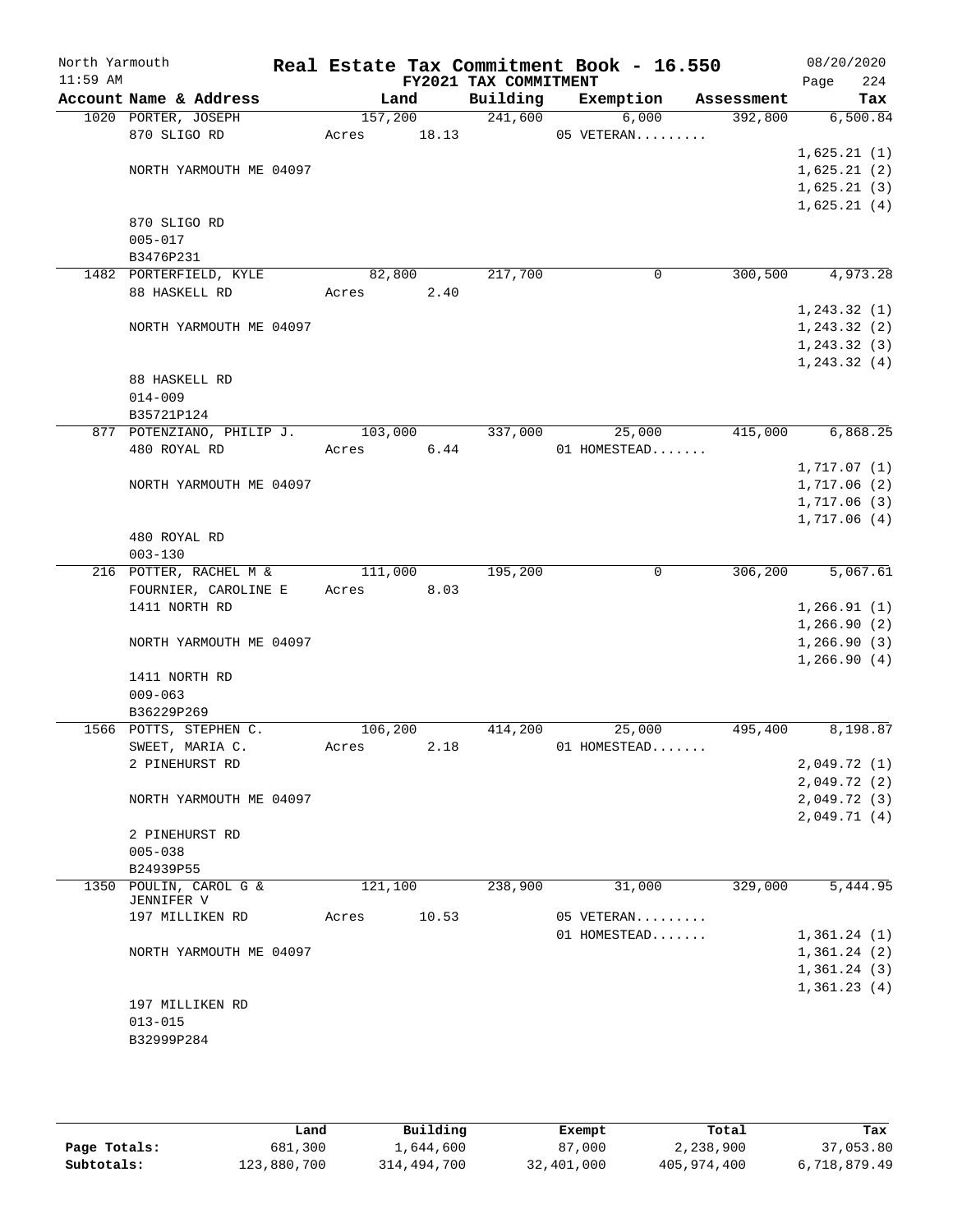| North Yarmouth<br>$11:59$ AM |                                       |       |            |          | FY2021 TAX COMMITMENT | Real Estate Tax Commitment Book - 16.550 |            | 08/20/2020         |
|------------------------------|---------------------------------------|-------|------------|----------|-----------------------|------------------------------------------|------------|--------------------|
|                              | Account Name & Address                |       | Land       |          | Building              | Exemption                                | Assessment | 225<br>Page<br>Tax |
|                              | 263 POWERS, DOUGLAS N &               |       | 78,300     |          | 188,300               | 25,000                                   | 241,600    | 3,998.48           |
|                              | SONJA J                               |       |            |          |                       |                                          |            |                    |
|                              | 211 MOUNTFORT RD                      |       | Acres      | 1.50     |                       | 01 HOMESTEAD                             |            |                    |
|                              |                                       |       |            |          |                       |                                          |            | 999.62(1)          |
|                              | NORTH YARMOUTH ME 04097               |       |            |          |                       |                                          |            | 999.62(2)          |
|                              |                                       |       |            |          |                       |                                          |            | 999.62 (3)         |
|                              |                                       |       |            |          |                       |                                          |            | 999.62(4)          |
|                              | 211 MOUNTFORT RD                      |       |            |          |                       |                                          |            |                    |
|                              | $003 - 105$                           |       |            |          |                       |                                          |            |                    |
|                              | B8678P193<br>1153 POWERS, TREVOR 0. & |       | 94,800     |          | 264,600               | 25,000                                   | 334,400    | 5,534.32           |
|                              | KIMBERLY H.                           |       |            |          |                       |                                          |            |                    |
|                              | 473 GRAY RD                           |       | Acres      | 4.80     |                       | 01 HOMESTEAD                             |            |                    |
|                              |                                       |       |            |          |                       |                                          |            | 1,383.58(1)        |
|                              | NORTH YARMOUTH ME 04097               |       |            |          |                       |                                          |            | 1,383.58(2)        |
|                              |                                       |       |            |          |                       |                                          |            | 1,383.58(3)        |
|                              |                                       |       |            |          |                       |                                          |            | 1,383.58(4)        |
|                              | 473 GRAY RD                           |       |            |          |                       |                                          |            |                    |
|                              | $015 - 031$                           |       |            |          |                       |                                          |            |                    |
|                              | B34551P25                             |       |            |          |                       |                                          |            |                    |
|                              | 752 PRESCOTT, STEPHEN J JR            |       | 75,800     |          | 174,300               | $\mathbf 0$                              | 250,100    | 4,139.16           |
|                              | PRESCOTT, KRISTINA L                  |       | Acres      | 1.00     |                       |                                          |            |                    |
|                              | 236 MIDDLE RD                         |       |            |          |                       |                                          |            | 1,034.79(1)        |
|                              |                                       |       |            |          |                       |                                          |            | 1,034.79(2)        |
|                              | CUMBERLAND ME 04021                   |       |            |          |                       |                                          |            | 1,034.79(3)        |
|                              |                                       |       |            |          |                       |                                          |            | 1,034.79(4)        |
|                              | 110 ROYAL RD<br>$009 - 003$           |       |            |          |                       |                                          |            |                    |
|                              | B34889P218                            |       |            |          |                       |                                          |            |                    |
|                              | 535 PRICE, DAVID A.                   |       | 94,400     |          | 409,200               | 25,000                                   | 478,600    | 7,920.83           |
|                              | 75 FARMS EDGE RD                      |       | Acres 3.00 |          |                       | 01 HOMESTEAD                             |            |                    |
|                              |                                       |       |            |          |                       |                                          |            | 1,980.21(1)        |
|                              | NORTH YARMOUTH ME 04097               |       |            |          |                       |                                          |            | 1,980.21(2)        |
|                              |                                       |       |            |          |                       |                                          |            | 1,980.21(3)        |
|                              |                                       |       |            |          |                       |                                          |            | 1,980.20(4)        |
|                              | 75 FARMS EDGE RD                      |       |            |          |                       |                                          |            |                    |
|                              | $002 - 067$                           |       |            |          |                       |                                          |            |                    |
|                              | B11593P350                            |       |            |          |                       |                                          |            |                    |
|                              | 325 PRICE, JENNIFER M.                |       | 118,000    |          | 409,100               | $\overline{25,000}$                      | 502,100    | 8,309.76           |
|                              | PRICE, JOHN D.                        | Acres |            | 4.00     |                       | 01 HOMESTEAD                             |            |                    |
|                              | 11 PINE RIDGE RD                      |       |            |          |                       |                                          |            | 2,077.44(1)        |
|                              |                                       |       |            |          |                       |                                          |            | 2,077.44(2)        |
|                              | NORTH YARMOUTH ME 04097               |       |            |          |                       |                                          |            | 2,077.44 (3)       |
|                              |                                       |       |            |          |                       |                                          |            | 2,077.44(4)        |
|                              | 11 PINE RIDGE RD<br>$003 - 046$       |       |            |          |                       |                                          |            |                    |
|                              | B29317P151 01/31/2012                 |       |            |          |                       |                                          |            |                    |
|                              | 972 PRIDE, BARBARA                    |       | 88,300     |          | 143,900               | 25,000                                   | 207,200    | 3,429.16           |
|                              | 34 NEW GLOUCESTER RD                  |       | Acres      | 3.50     |                       | 01 HOMESTEAD                             |            |                    |
|                              |                                       |       |            |          |                       |                                          |            | 857.29 (1)         |
|                              | NORTH YARMOUTH ME 04097               |       |            |          |                       |                                          |            | 857.29 (2)         |
|                              |                                       |       |            |          |                       |                                          |            | 857.29 (3)         |
|                              |                                       |       |            |          |                       |                                          |            | 857.29 (4)         |
|                              | 34 NEW GLOUCESTER RD                  |       |            |          |                       |                                          |            |                    |
|                              | $010 - 017$                           |       |            |          |                       |                                          |            |                    |
|                              | B8333P298                             |       |            |          |                       |                                          |            |                    |
|                              |                                       |       |            |          |                       |                                          |            |                    |
|                              |                                       |       |            |          |                       |                                          |            |                    |
|                              |                                       | Land  |            | Building |                       | Exempt                                   | Total      | Tax                |

**Page Totals:** 549,600 1,589,400 125,000 2,014,000 33,331.71 **Subtotals:** 124,430,300 316,084,100 32,526,000 407,988,400 6,752,211.20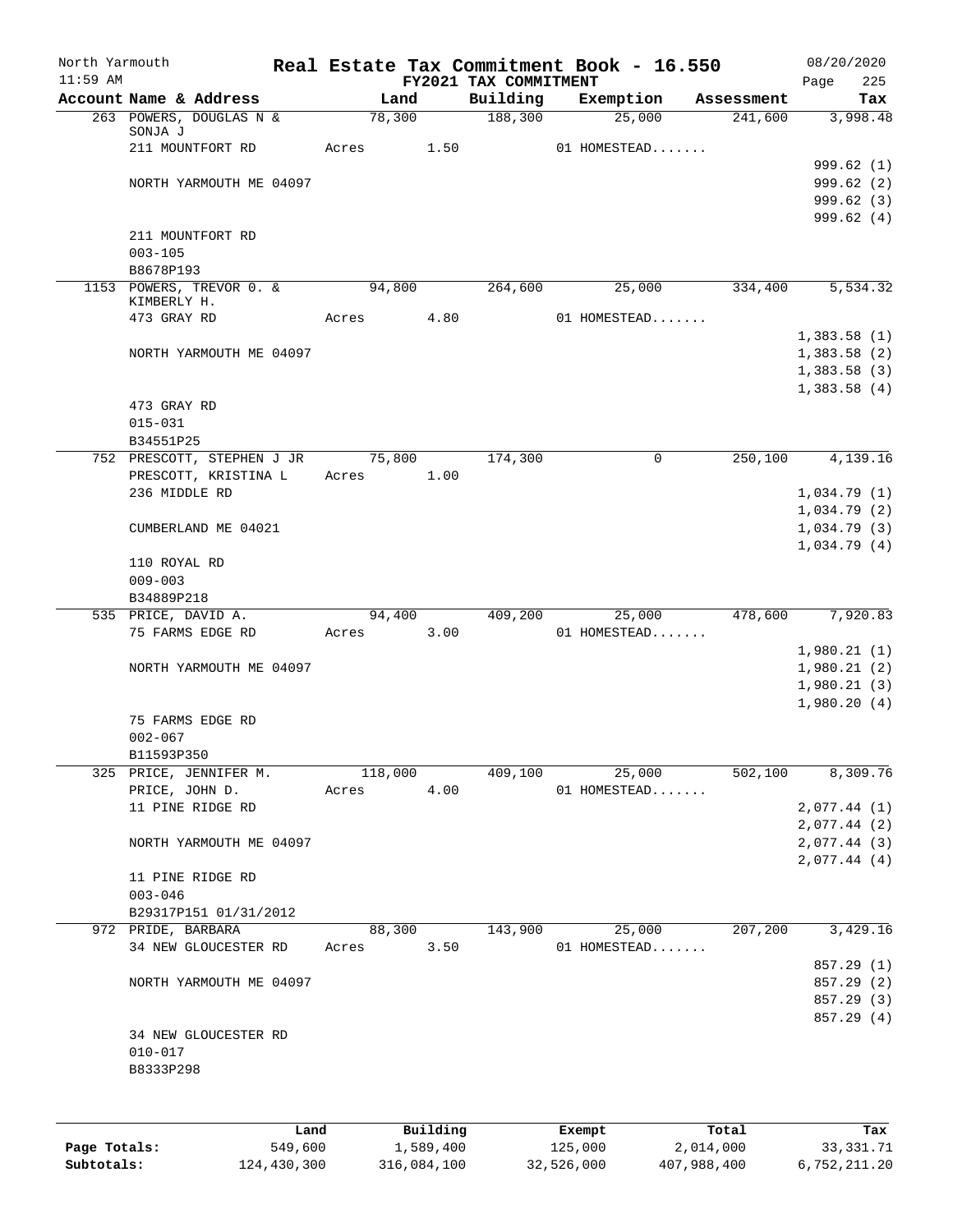| North Yarmouth<br>$11:59$ AM |                         | Real Estate Tax Commitment Book - 16.550 |       | FY2021 TAX COMMITMENT |              |             |            | 08/20/2020<br>Page | 226                    |
|------------------------------|-------------------------|------------------------------------------|-------|-----------------------|--------------|-------------|------------|--------------------|------------------------|
|                              | Account Name & Address  | Land                                     |       | Building              | Exemption    |             | Assessment |                    | Tax                    |
|                              | 1051 PRIDE, JOHN B      | 80,800                                   |       | 108,700               |              | $\mathbf 0$ | 189,500    |                    | 3,136.23               |
|                              | 1393 AUGUSTA RD         | Acres                                    | 2.00  |                       |              |             |            |                    |                        |
|                              |                         |                                          |       |                       |              |             |            |                    | 784.06 (1)             |
|                              | BOWDOIN ME 04287        |                                          |       |                       |              |             |            |                    | 784.06 (2)             |
|                              |                         |                                          |       |                       |              |             |            |                    | 784.06 (3)             |
|                              |                         |                                          |       |                       |              |             |            |                    | 784.05 (4)             |
|                              | 629 WALNUT HILL RD      |                                          |       |                       |              |             |            |                    |                        |
|                              | $010 - 145$             |                                          |       |                       |              |             |            |                    |                        |
|                              | B35022P22               |                                          |       |                       |              |             |            |                    |                        |
|                              | 1172 PRINDALL, WALTER   | 75,800                                   |       | 92,000                |              | 25,000      | 142,800    |                    | 2,363.34               |
|                              | 21 MILL RD              | Acres                                    | 1.00  |                       | 01 HOMESTEAD |             |            |                    |                        |
|                              |                         |                                          |       |                       |              |             |            |                    | 590.84 (1)             |
|                              | NORTH YARMOUTH ME 04097 |                                          |       |                       |              |             |            |                    | 590.84(2)              |
|                              |                         |                                          |       |                       |              |             |            |                    | 590.84 (3)             |
|                              |                         |                                          |       |                       |              |             |            |                    | 590.82(4)              |
|                              | 21 MILL RD              |                                          |       |                       |              |             |            |                    |                        |
|                              | $015 - 020$             |                                          |       |                       |              |             |            |                    |                        |
|                              | B3984P46                |                                          |       |                       |              |             |            |                    |                        |
|                              | 1128 PROPERTIES, INC.   | 168,200                                  |       | 0                     |              | $\mathbf 0$ | 168,200    |                    | 2,783.71               |
|                              | 215 MIDDLE ROAD         | Acres                                    | 50.30 |                       |              |             |            |                    |                        |
|                              |                         |                                          |       |                       |              |             |            |                    | 695.93(1)              |
|                              | CUMBERLAND ME 04021     |                                          |       |                       |              |             |            |                    | 695.93 (2)             |
|                              |                         |                                          |       |                       |              |             |            |                    | 695.93(3)              |
|                              |                         |                                          |       |                       |              |             |            |                    | 695.92(4)              |
|                              | GRAY RD                 |                                          |       |                       |              |             |            |                    |                        |
|                              | $014 - 060$             |                                          |       |                       |              |             |            |                    |                        |
|                              | B33556P320              |                                          |       |                       |              |             |            |                    |                        |
|                              | 1622 PROULX, ROBERT H & | 135,400                                  |       | 344,700               |              | 25,000      | 455,100    |                    | 7,531.91               |
|                              | PROULX, REBECCA J &     | Acres                                    | 1.32  |                       | 01 HOMESTEAD |             |            |                    |                        |
|                              | WILMA M ROBINSON        |                                          |       |                       |              |             |            |                    |                        |
|                              | 7 BROOKVIEW LANE        |                                          |       |                       |              |             |            | 1,882.98(1)        |                        |
|                              |                         |                                          |       |                       |              |             |            | 1,882.98 (2)       |                        |
|                              | NORTH YARMOUTH ME 04097 |                                          |       |                       |              |             |            | 1,882.98(3)        |                        |
|                              |                         |                                          |       |                       |              |             |            | 1,882.97(4)        |                        |
|                              | 7 BROOKVIEW LANE        |                                          |       |                       |              |             |            |                    |                        |
|                              | $003 - 025$             |                                          |       |                       |              |             |            |                    |                        |
|                              | B32423P76               |                                          |       |                       |              |             |            |                    |                        |
|                              | 1195 PUMGUSTUC, LLC     | 188,300                                  |       | 0                     |              | 0           | 188,300    |                    | 3, 116.37              |
|                              | 387 EAST ELM ST         | Acres                                    | 76.00 |                       |              |             |            |                    |                        |
|                              |                         |                                          |       |                       |              |             |            |                    | 779.10(1)              |
|                              | YARMOUTH ME 04096       |                                          |       |                       |              |             |            |                    | 779.09(2)              |
|                              |                         |                                          |       |                       |              |             |            |                    |                        |
|                              |                         |                                          |       |                       |              |             |            |                    | 779.09(3)<br>779.09(4) |
|                              |                         |                                          |       |                       |              |             |            |                    |                        |
|                              | LUFKIN RD               |                                          |       |                       |              |             |            |                    |                        |
|                              | $011 - 001$             |                                          |       |                       |              |             |            |                    |                        |
|                              | B33407P147              |                                          |       |                       |              |             |            |                    |                        |
|                              | 629 PUMGUSTUC, LLC      | 453,900                                  |       | 1,400                 |              | 0           | 455,300    |                    | 7,535.22               |
|                              | 387 EAST ELM ST         | Acres                                    | 61.28 |                       |              |             |            |                    |                        |
|                              |                         |                                          |       |                       |              |             |            | 1,883.81(1)        |                        |
|                              | YARMOUTH ME 04096       |                                          |       |                       |              |             |            | 1,883.81(2)        |                        |
|                              |                         |                                          |       |                       |              |             |            | 1,883.81(3)        |                        |
|                              |                         |                                          |       |                       |              |             |            | 1,883.79(4)        |                        |
|                              | 86 NEW GLOUCESTER RD    |                                          |       |                       |              |             |            |                    |                        |
|                              | $011 - 005$             |                                          |       |                       |              |             |            |                    |                        |
|                              | B28480P137 01/03/2011   |                                          |       |                       |              |             |            |                    |                        |
|                              |                         |                                          |       |                       |              |             |            |                    |                        |
|                              |                         |                                          |       |                       |              |             |            |                    |                        |
|                              |                         |                                          |       |                       |              |             |            |                    |                        |

|              | Land        | Building    | Exempt     | Total       | Tax          |
|--------------|-------------|-------------|------------|-------------|--------------|
| Page Totals: | 1,102,400   | 546,800     | 50,000     | 1,599,200   | 26,466.78    |
| Subtotals:   | 125,532,700 | 316,630,900 | 32,576,000 | 409,587,600 | 6,778,677.98 |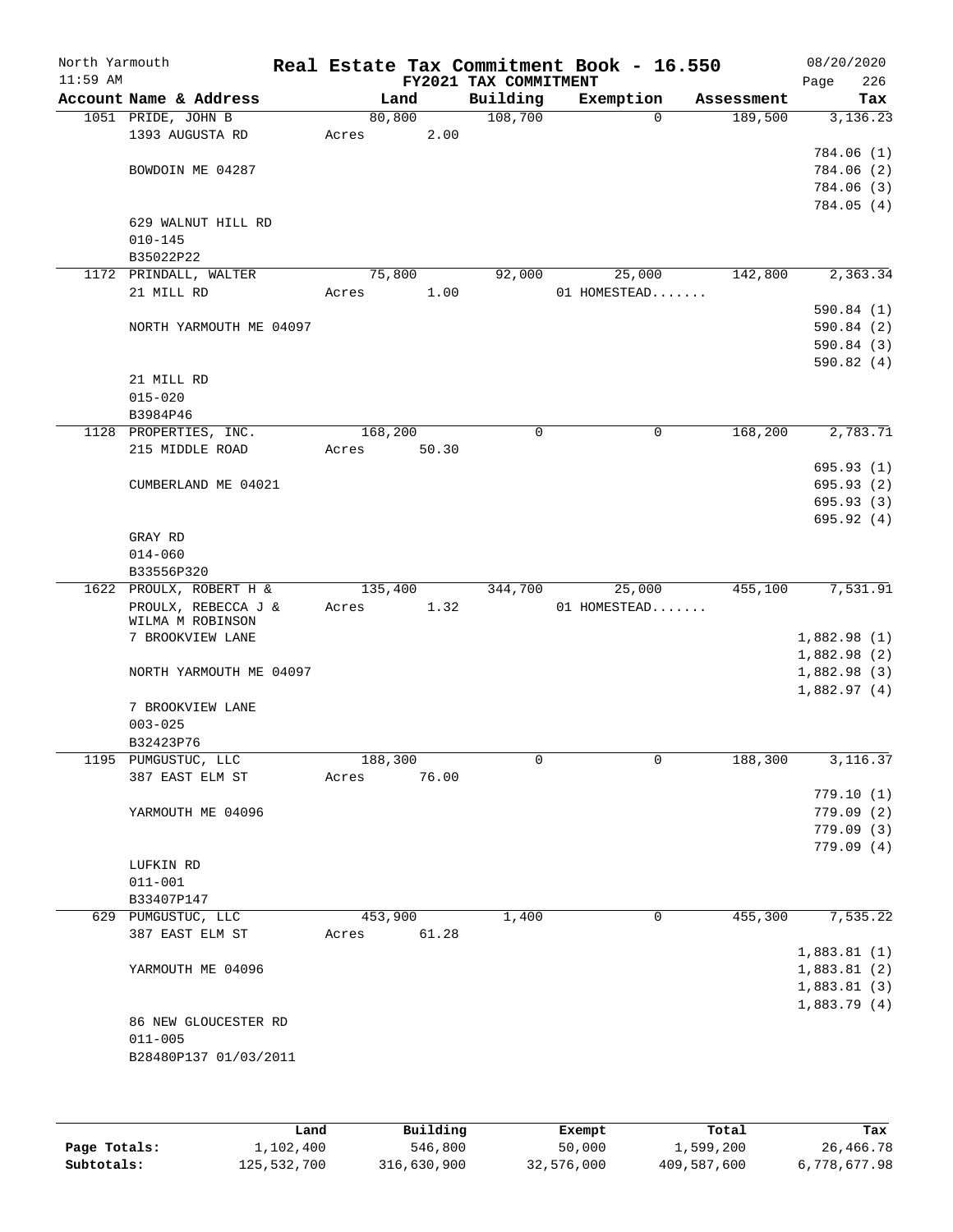| $11:59$ AM   |                                            |       |           | FY2021 TAX COMMITMENT | Real Estate Tax Commitment Book - 16.550 |            | 08/20/2020<br>227<br>Page |
|--------------|--------------------------------------------|-------|-----------|-----------------------|------------------------------------------|------------|---------------------------|
|              | Account Name & Address                     |       | Land      | Building              | Exemption                                | Assessment | Tax                       |
|              | 19 PURPLE HOUSE, LLC                       |       | 89,200    | 43,000                | $\Omega$                                 | 132,200    | 2,187.91                  |
|              | 356 INTERVALE RD                           | Acres | 0.36      |                       |                                          |            |                           |
|              |                                            |       |           |                       |                                          |            | 546.98 (1)                |
|              | NEW GLOUCESTER ME 04260                    |       |           |                       |                                          |            | 546.98 (2)                |
|              |                                            |       |           |                       |                                          |            | 546.98 (3)                |
|              |                                            |       |           |                       |                                          |            | 546.97(4)                 |
|              | 378 WALNUT HILL RD                         |       |           |                       |                                          |            |                           |
|              | $004 - 021$                                |       |           |                       |                                          |            |                           |
|              | B32491P292                                 |       |           |                       |                                          |            |                           |
|              | 271 PUTNAM, JARED M &                      |       | 75,800    | 98,300                | 25,000                                   | 149,100    | 2,467.61                  |
| DARCIE S     |                                            |       |           |                       |                                          |            |                           |
|              | 560 SLIGO RD                               | Acres | 1.00      |                       | 01 HOMESTEAD                             |            |                           |
|              | 34672                                      |       |           |                       |                                          |            | 616.91(1)                 |
|              | NORTH YARMOUTH ME 04097                    |       |           |                       |                                          |            | 616.90(2)                 |
|              |                                            |       |           |                       |                                          |            | 616.90(3)                 |
|              |                                            |       |           |                       |                                          |            | 616.90(4)                 |
|              | 560 SLIGO RD                               |       |           |                       |                                          |            |                           |
|              | $002 - 006$                                |       |           |                       |                                          |            |                           |
|              | B34672P312                                 |       |           |                       |                                          |            |                           |
|              | 139 PYNCHON, CHRISTOPHER T.                |       | 83,400    | 440,100               | 25,000                                   | 498,500    | 8,250.18                  |
|              | PYNCHON, SUSAN M.                          | Acres | 2.51      |                       | 01 HOMESTEAD                             |            |                           |
|              | 671 SLIGO RD                               |       |           |                       |                                          |            | 2,062.55(1)               |
|              |                                            |       |           |                       |                                          |            | 2,062.55(2)               |
|              | NORTH YARMOUTH ME 04097                    |       |           |                       |                                          |            | 2,062.55(3)               |
|              |                                            |       |           |                       |                                          |            | 2,062.53(4)               |
|              | 671 SLIGO RD                               |       |           |                       |                                          |            |                           |
|              | $002 - 030$                                |       |           |                       |                                          |            |                           |
|              | B29681P308                                 |       |           |                       |                                          |            |                           |
|              | 1379 QUINLAN, ANDREA H.                    |       | 92,500    | 254,200               | 25,000                                   | 321,700    | 5,324.14                  |
|              | 152 ROYAL RD                               | Acres | 4.34      |                       | 01 HOMESTEAD                             |            |                           |
|              |                                            |       |           |                       |                                          |            | 1,331.04(1)               |
|              | NORTH YARMOUTH ME 04097                    |       |           |                       |                                          |            | 1,331.04(2)               |
|              |                                            |       |           |                       |                                          |            | 1,331.04(3)               |
|              |                                            |       |           |                       |                                          |            | 1,331.02(4)               |
|              | 152 ROYAL RD                               |       |           |                       |                                          |            |                           |
|              | $006 - 061$                                |       |           |                       |                                          |            |                           |
|              | B31795P137 09/22/2014 B28201P39 10/22/2010 |       |           |                       |                                          |            |                           |
|              | 118 QUINN, CAREY M &                       |       | 97,800    | 418,600               | 0                                        | 516,400    | 8,546.42                  |
|              | HUTCHINS, MELISSA J JT                     |       |           |                       |                                          |            |                           |
|              | 68 ARBUTUS AVE                             | Acres | 5.40      |                       |                                          |            |                           |
|              |                                            |       |           |                       |                                          |            | 2,136.61(1)               |
|              | S PORTLAND ME 04106                        |       |           |                       |                                          |            | 2,136.61(2)               |
|              |                                            |       |           |                       |                                          |            | 2,136.61(3)               |
|              |                                            |       |           |                       |                                          |            | 2,136.59(4)               |
|              | 44 HOPHORNBEAM LANE                        |       |           |                       |                                          |            |                           |
|              | $002 - 028$                                |       |           |                       |                                          |            |                           |
|              | B33143P290                                 |       |           |                       |                                          |            |                           |
|              | 1212 QUINN, EDWARD J.                      |       | 156,100   | 320,700               | 33,500                                   | 443,300    | 7,336.62                  |
|              | 395 MILL RD                                | Acres | 17.90     |                       | 103 SOL3 4000-7999 WATTS                 |            |                           |
|              |                                            |       |           |                       | 01 HOMESTEAD                             |            | 1,834.16(1)               |
|              | NORTH YARMOUTH ME 04097                    |       |           |                       |                                          |            | 1,834.16(2)               |
|              |                                            |       |           |                       |                                          |            | 1,834.16(3)               |
|              |                                            |       |           |                       |                                          |            | 1,834.14(4)               |
|              | 395 MILL RD                                |       |           |                       |                                          |            |                           |
|              | $016 - 003$                                |       |           |                       |                                          |            |                           |
|              | B10334P81                                  |       |           |                       |                                          |            |                           |
|              |                                            |       |           |                       |                                          |            |                           |
|              |                                            |       |           |                       |                                          |            |                           |
|              |                                            |       |           |                       |                                          |            |                           |
|              | Land                                       |       | Building  |                       | Exempt                                   | Total      | Tax                       |
| Page Totals: | 594,800                                    |       | 1,574,900 |                       | 108,500                                  | 2,061,200  | 34, 112.88                |

**Subtotals:** 126,127,500 318,205,800 32,684,500 411,648,800 6,812,790.86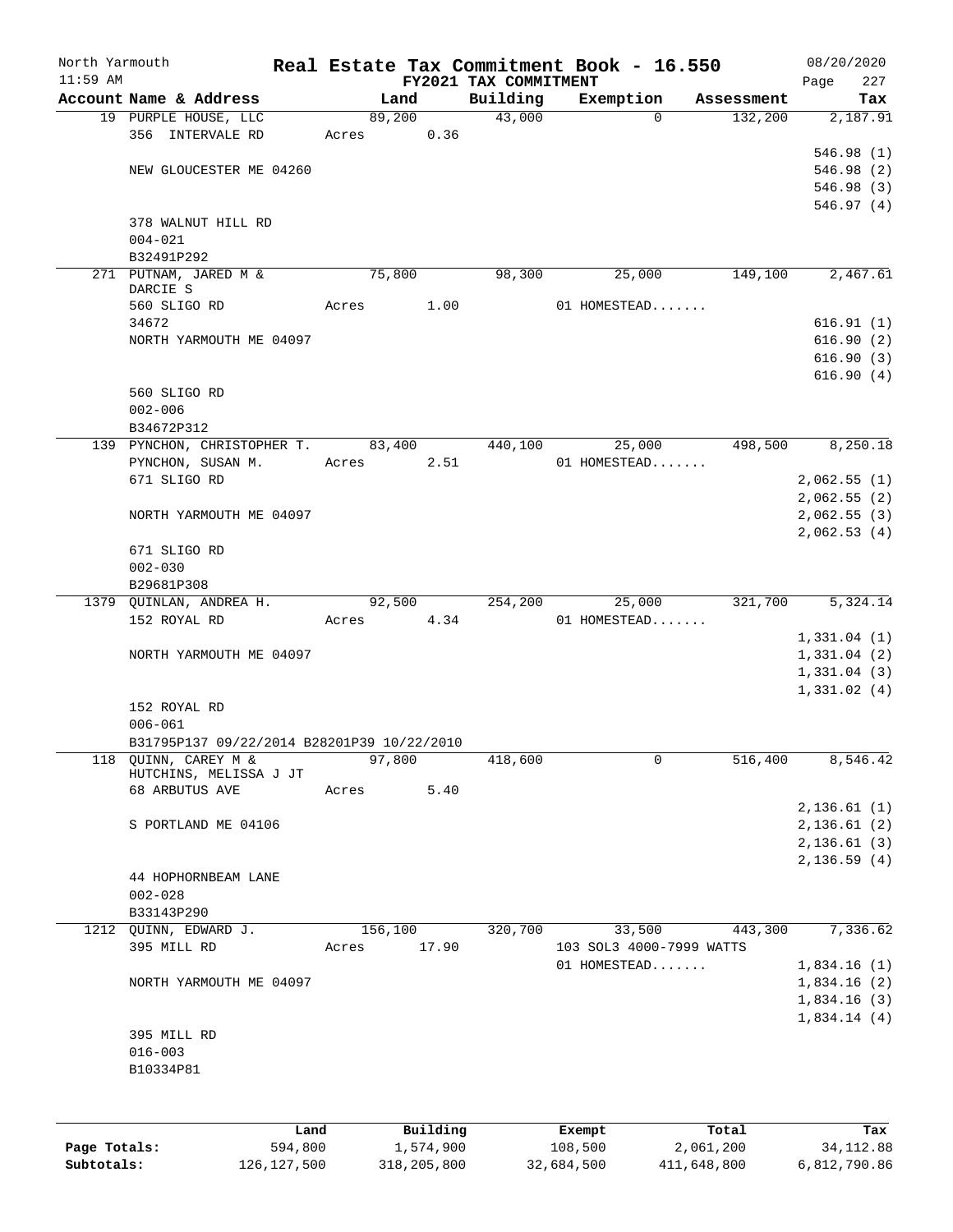| North Yarmouth<br>$11:59$ AM |                                                   |         |       | FY2021 TAX COMMITMENT | Real Estate Tax Commitment Book - 16.550 |            | 08/20/2020<br>228<br>Page  |
|------------------------------|---------------------------------------------------|---------|-------|-----------------------|------------------------------------------|------------|----------------------------|
|                              | Account Name & Address                            | Land    |       | Building              | Exemption                                | Assessment | Tax                        |
|                              | 353 QUINN, MARIANNE                               | 69,200  |       | 104,200               | 25,000                                   | 148,400    | 2,456.02                   |
|                              | 135 DOUGHTY RD                                    | Acres   | 0.50  |                       | 01 HOMESTEAD                             |            |                            |
|                              |                                                   |         |       |                       |                                          |            | 614.01(1)                  |
|                              | North Yarmouth ME 04097                           |         |       |                       |                                          |            | 614.01(2)                  |
|                              |                                                   |         |       |                       |                                          |            | 614.01(3)                  |
|                              |                                                   |         |       |                       |                                          |            | 613.99(4)                  |
| $001 - 048$                  | 135 DOUGHTY RD                                    |         |       |                       |                                          |            |                            |
|                              |                                                   |         |       |                       |                                          |            |                            |
|                              | B10237P185<br>295 QUINN-SKILLINGS, GINA M 146,000 |         |       | 517,700               | 25,000                                   | 638,700    | 10,570.49                  |
|                              | 12 PINE RIDGE RD                                  | Acres   | 8.30  |                       | 01 HOMESTEAD                             |            |                            |
|                              |                                                   |         |       |                       |                                          |            | 2,642.63(1)                |
|                              | NORTH YARMOUTH ME 04097                           |         |       |                       |                                          |            | 2,642.62(2)                |
|                              |                                                   |         |       |                       |                                          |            | 2,642.62(3)                |
|                              |                                                   |         |       |                       |                                          |            | 2,642.62(4)                |
|                              | 12 PINE RIDGE RD                                  |         |       |                       |                                          |            |                            |
|                              | $003 - 054$                                       |         |       |                       |                                          |            |                            |
|                              | B16368P276                                        |         |       |                       |                                          |            |                            |
|                              | 1314 RAFFORD, TIMOTHY                             | 94,000  |       | 261,900               | 25,000                                   | 330,900    | 5,476.40                   |
|                              | 433 MILL RD                                       | Acres   | 4.64  |                       | 01 HOMESTEAD                             |            |                            |
|                              |                                                   |         |       |                       |                                          |            | 1,369.10(1)                |
|                              | NORTH YARMOUTH ME 04097                           |         |       |                       |                                          |            | 1,369.10(2)                |
|                              |                                                   |         |       |                       |                                          |            | 1,369.10(3)                |
|                              |                                                   |         |       |                       |                                          |            | 1,369.10(4)                |
|                              | 433 MILL RD                                       |         |       |                       |                                          |            |                            |
|                              | $016 - 002$                                       |         |       |                       |                                          |            |                            |
|                              | B18828P65                                         |         |       |                       |                                          |            |                            |
|                              | 1098 RALEY, LESLEY S.                             | 136,100 |       | 279,000               | 41,000                                   | 374,100    | 6, 191.36                  |
|                              | 168 GRAY RD                                       | Acres   | 13.69 |                       | 104 SOL4 8000-15999 WATTS                |            |                            |
|                              |                                                   |         |       |                       | 01 HOMESTEAD                             |            | 1,547.84(1)                |
|                              | NORTH YARMOUTH ME 04097                           |         |       |                       |                                          |            | 1,547.84(2)<br>1,547.84(3) |
|                              |                                                   |         |       |                       |                                          |            | 1,547.84(4)                |
|                              | 168 GRAY RD                                       |         |       |                       |                                          |            |                            |
|                              | $010 - 060$                                       |         |       |                       |                                          |            |                            |
|                              | B13938P173                                        |         |       |                       |                                          |            |                            |
|                              | 811 RAND, CHRISTOPHER P.                          | 87,600  |       | 255,200               | 25,000                                   | 317,800    | 5,259.59                   |
|                              | RAND, DEBORAH J.                                  | Acres   | 1.76  |                       | 01 HOMESTEAD                             |            |                            |
|                              | 12 RANI DR                                        |         |       |                       |                                          |            | 1,314.90(1)                |
|                              |                                                   |         |       |                       |                                          |            | 1,314.90(2)                |
|                              | NORTH YARMOUTH ME 04097                           |         |       |                       |                                          |            | 1,314.90(3)                |
|                              |                                                   |         |       |                       |                                          |            | 1,314.89(4)                |
|                              | 12 RANI DRIVE                                     |         |       |                       |                                          |            |                            |
|                              | $009 - 095$                                       |         |       |                       |                                          |            |                            |
|                              | B15321P105                                        |         |       |                       |                                          |            |                            |
|                              | 1154 RANKIN, MICHAEL W                            | 97,300  |       | 312,900               | 25,000                                   | 385,200    | 6,375.06                   |
|                              | 487 GRAY RD                                       | Acres   | 5.30  |                       | 01 HOMESTEAD                             |            |                            |
|                              |                                                   |         |       |                       |                                          |            | 1,593.77(1)                |
|                              | NORTH YARMOUTH ME 04097                           |         |       |                       |                                          |            | 1,593.77(2)                |
|                              |                                                   |         |       |                       |                                          |            | 1,593.77(3)                |
|                              |                                                   |         |       |                       |                                          |            | 1,593.75(4)                |
|                              | 487 GRAY RD<br>$015 - 029$                        |         |       |                       |                                          |            |                            |
|                              | B32121P285 B8930P154                              |         |       |                       |                                          |            |                            |
|                              |                                                   |         |       |                       |                                          |            |                            |
|                              |                                                   |         |       |                       |                                          |            |                            |

|              | Land        | Building    | Exempt     | Total       | Tax          |
|--------------|-------------|-------------|------------|-------------|--------------|
| Page Totals: | 630,200     | 1,730,900   | 166,000    | 2,195,100   | 36,328.92    |
| Subtotals:   | 126,757,700 | 319,936,700 | 32,850,500 | 413,843,900 | 6,849,119.78 |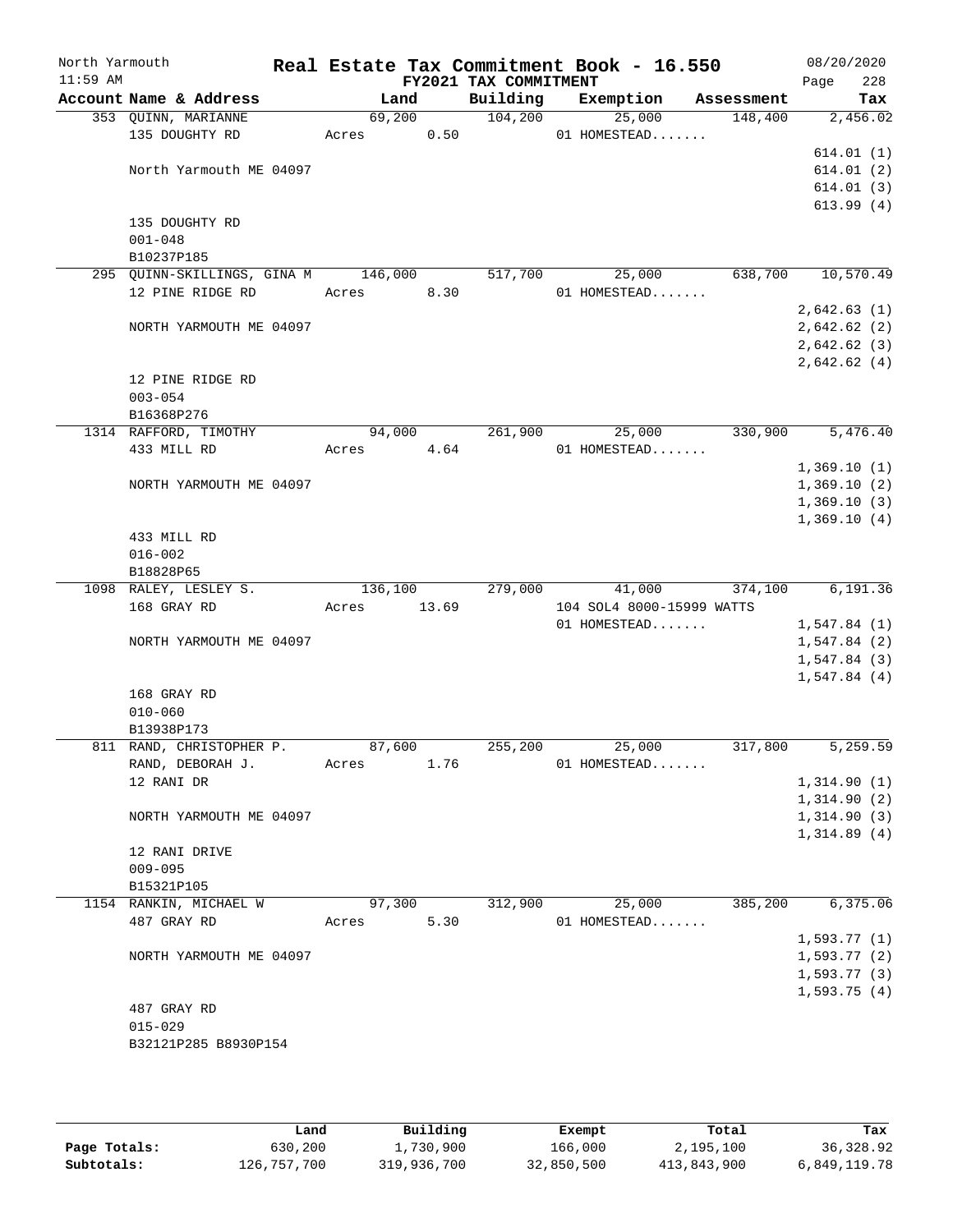| North Yarmouth<br>$11:59$ AM        |                                 |         |      | FY2021 TAX COMMITMENT | Real Estate Tax Commitment Book - 16.550 |            | 08/20/2020<br>229<br>Page |
|-------------------------------------|---------------------------------|---------|------|-----------------------|------------------------------------------|------------|---------------------------|
|                                     | Account Name & Address          | Land    |      | Building              | Exemption                                | Assessment | Tax                       |
|                                     | 1497 RASCO-ROBINSON,            | 50, 500 |      | 210,900               | $\Omega$                                 | 261,400    | 4,326.17                  |
|                                     | CATHERINE<br>561 B MOUNTFORT RD | Acres   | 2.38 |                       |                                          |            |                           |
|                                     |                                 |         |      |                       |                                          |            | 1,081.55(1)               |
|                                     | NORTH YARMOUTH ME 04097         |         |      |                       |                                          |            | 1,081.54(2)               |
|                                     |                                 |         |      |                       |                                          |            | 1,081.54(3)               |
|                                     |                                 |         |      |                       |                                          |            | 1,081.54(4)               |
|                                     | 561 MOUNTFORT RD                |         |      |                       |                                          |            |                           |
|                                     | $009 - 015$                     |         |      |                       |                                          |            |                           |
|                                     | B33344P262                      |         |      |                       |                                          |            |                           |
|                                     | 1009 RAVEN, JASON A.            | 76,300  |      | 190,800               | 25,000                                   | 242,100    | 4,006.76                  |
|                                     | 89 NEW GLOUCESTER RD            | Acres   | 1.10 |                       | 01 HOMESTEAD                             |            |                           |
|                                     |                                 |         |      |                       |                                          |            | 1,001.69(1)               |
|                                     | NORTH YARMOUTH ME 04097         |         |      |                       |                                          |            | 1,001.69(2)               |
|                                     |                                 |         |      |                       |                                          |            | 1,001.69(3)               |
| 89 NEW GLOUCESTER RD<br>$008 - 013$ |                                 |         |      |                       |                                          |            | 1,001.69(4)               |
|                                     |                                 |         |      |                       |                                          |            |                           |
|                                     | B16170P50                       |         |      |                       |                                          |            |                           |
|                                     | 43 RAWNSLEY, CRAIG              | 76,700  |      | 307,000               | 25,000                                   | 358,700    | 5,936.49                  |
|                                     | 24 BROWNS WAY                   | Acres   | 1.18 |                       | 01 HOMESTEAD                             |            |                           |
|                                     |                                 |         |      |                       |                                          |            | 1,484.13(1)               |
|                                     | NORTH YARMOUTH ME 04097         |         |      |                       |                                          |            | 1,484.12(2)               |
|                                     |                                 |         |      |                       |                                          |            | 1,484.12(3)               |
|                                     |                                 |         |      |                       |                                          |            | 1,484.12(4)               |
|                                     | 24 BROWNS WAY                   |         |      |                       |                                          |            |                           |
|                                     | $001 - 028$                     |         |      |                       |                                          |            |                           |
|                                     | B9114P21                        |         |      |                       |                                          |            |                           |
|                                     | 460 RAY, JESSICA J.             | 78,300  |      | 188,200               | 0                                        | 266,500    | 4,410.58                  |
|                                     | 1058 NORTH RD                   | Acres   | 1.50 |                       |                                          |            |                           |
|                                     |                                 |         |      |                       |                                          |            | 1,102.65(1)               |
|                                     | NORTH YARMOUTH ME 04097         |         |      |                       |                                          |            | 1,102.65(2)               |
|                                     |                                 |         |      |                       |                                          |            | 1, 102.65(3)              |
|                                     |                                 |         |      |                       |                                          |            | 1,102.63(4)               |
|                                     | 1058 NORTH RD                   |         |      |                       |                                          |            |                           |
|                                     | $005 - 050$<br>B24032P51        |         |      |                       |                                          |            |                           |
|                                     | 1087 RAY, KENNETH N.            | 84,500  |      | 288,900               | 25,000                                   | 348,400    | 5,766.02                  |
|                                     | RAY, JULIANNE C.                | Acres   | 1.20 |                       | 01 HOMESTEAD                             |            |                           |
|                                     | 32 COLONIAL DR                  |         |      |                       |                                          |            | 1,441.51(1)               |
|                                     |                                 |         |      |                       |                                          |            | 1,441.51(2)               |
|                                     | NORTH YARMOUTH ME 04097         |         |      |                       |                                          |            | 1,441.51(3)               |
|                                     |                                 |         |      |                       |                                          |            | 1,441.49(4)               |
|                                     | 32 COLONIAL DR                  |         |      |                       |                                          |            |                           |
|                                     | $007 - 006$                     |         |      |                       |                                          |            |                           |
|                                     | 725 RAY, MALCOLM E & DIANE<br>М | 69,300  |      | 85,400                | 25,000                                   | 129,700    | 2,146.54                  |
|                                     | 31 DOUGHTY ROAD                 | Acres   | 0.52 |                       | 01 HOMESTEAD                             |            |                           |
|                                     |                                 |         |      |                       |                                          |            | 536.64(1)                 |
|                                     | NORTH YARMOUTH ME 04097         |         |      |                       |                                          |            | 536.64(2)                 |
|                                     |                                 |         |      |                       |                                          |            | 536.64(3)                 |
|                                     |                                 |         |      |                       |                                          |            | 536.62(4)                 |
|                                     | 31 DOUGHTY RD                   |         |      |                       |                                          |            |                           |
|                                     | $001 - 021$                     |         |      |                       |                                          |            |                           |
|                                     |                                 |         |      |                       |                                          |            |                           |

|              | Land          | Building    | Exempt     | Total       | Tax          |
|--------------|---------------|-------------|------------|-------------|--------------|
| Page Totals: | 435,600       | 1,271,200   | 100,000    | 1,606,800   | 26,592.56    |
| Subtotals:   | 127, 193, 300 | 321,207,900 | 32,950,500 | 415,450,700 | 6,875,712.34 |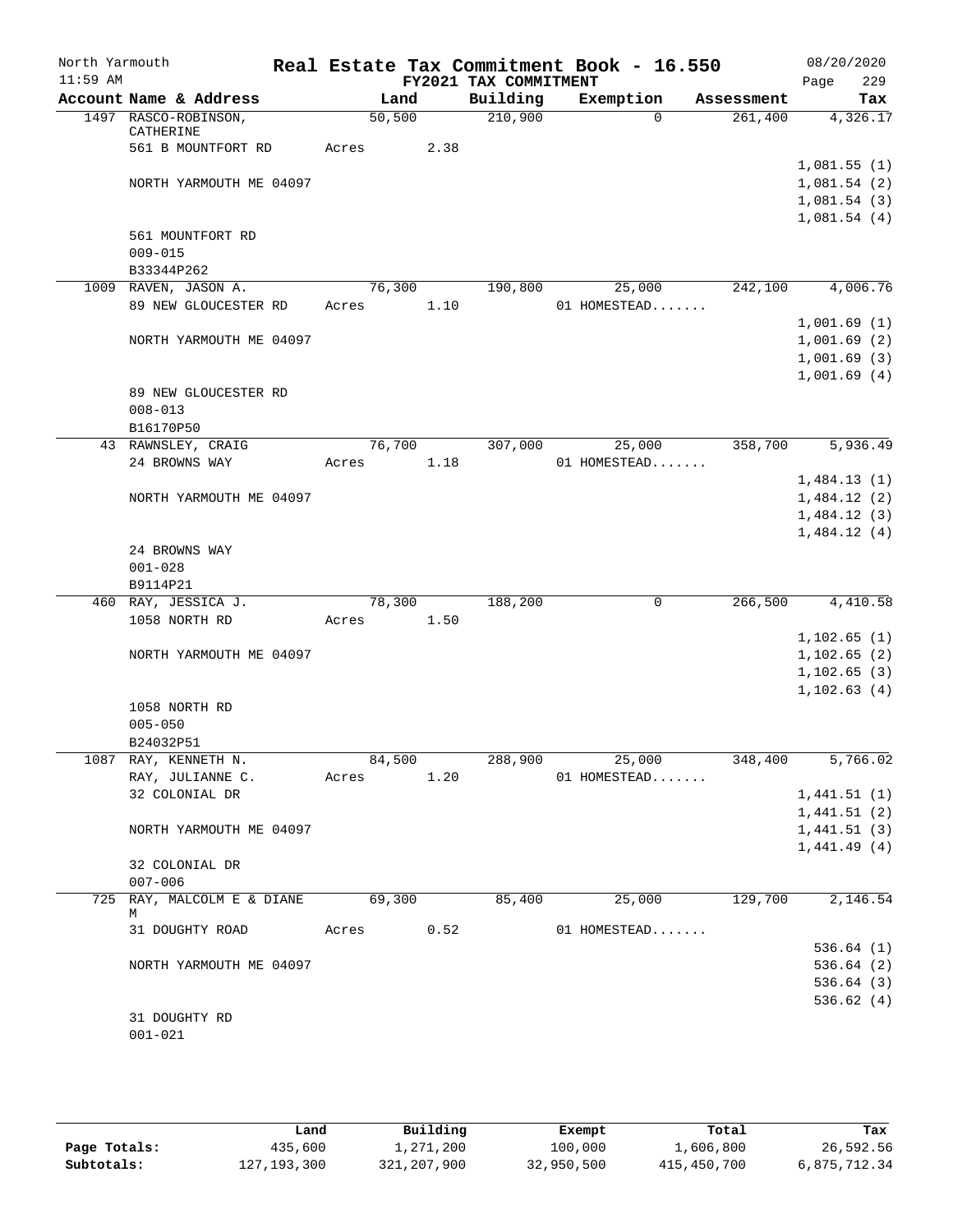| North Yarmouth |                             |         |          |                       | Real Estate Tax Commitment Book - 16.550 |            | 08/20/2020  |
|----------------|-----------------------------|---------|----------|-----------------------|------------------------------------------|------------|-------------|
| $11:59$ AM     |                             |         |          | FY2021 TAX COMMITMENT |                                          |            | 230<br>Page |
|                | Account Name & Address      | Land    |          | Building              | Exemption                                | Assessment | Tax         |
|                | 45 RAY, NANCY B             | 68,500  |          | 105,600               | $\Omega$                                 | 174,100    | 2,881.36    |
|                | 15 DOUGHTY RD               | Acres   | 0.34     |                       |                                          |            |             |
|                |                             |         |          |                       |                                          |            | 720.34(1)   |
|                | NORTH YARMOUTH ME 04097     |         |          |                       |                                          |            | 720.34(2)   |
|                |                             |         |          |                       |                                          |            | 720.34(3)   |
|                |                             |         |          |                       |                                          |            | 720.34(4)   |
|                | 15 DOUGHTY RD               |         |          |                       |                                          |            |             |
|                | $001 - 018$                 |         |          |                       |                                          |            |             |
|                | B32510P339                  |         |          |                       |                                          |            |             |
|                | 249 READ, JEFFREY T.        | 75,800  |          | 178,100               | 25,000                                   | 228,900    | 3,788.30    |
|                | 47 BAYBERRY DR              | Acres   | 1.00     |                       | 01 HOMESTEAD                             |            |             |
|                |                             |         |          |                       |                                          |            | 947.08 (1)  |
|                | NORTH YARMOUTH ME 04097     |         |          |                       |                                          |            | 947.08 (2)  |
|                |                             |         |          |                       |                                          |            | 947.08 (3)  |
|                |                             |         |          |                       |                                          |            | 947.06 (4)  |
|                | 47 BAYBERRY DR              |         |          |                       |                                          |            |             |
|                | $004 - 187$                 |         |          |                       |                                          |            |             |
|                | B23018P343                  |         |          |                       |                                          |            |             |
|                | 1947 READE, MATTHEW C,      | 99,500  |          | $\mathbf 0$           | $\mathbf 0$                              | 99,500     | 1,646.73    |
|                | JESSICA C & CHARLES V       |         |          |                       |                                          |            |             |
|                | 6354 ARBER WAY              | Acres   | 4.21     |                       |                                          |            |             |
|                |                             |         |          |                       |                                          |            | 411.69(1)   |
|                | EL ME 04074                 |         |          |                       |                                          |            | 411.68(2)   |
|                |                             |         |          |                       |                                          |            | 411.68(3)   |
|                |                             |         |          |                       |                                          |            | 411.68(4)   |
|                | DEER BROOK FARM             |         |          |                       |                                          |            |             |
|                | $014 - 081 - 001$           |         |          |                       |                                          |            |             |
|                | B35963P256                  |         |          |                       |                                          |            |             |
|                | 833 REED, DONALD B.         | 76,800  |          | 203,900               | 25,000                                   | 255,700    | 4,231.84    |
|                | REED, ELIZABETH M.          | Acres   | 1.20     |                       | 01 HOMESTEAD                             |            |             |
|                | 27 CUMBERLAND RD            |         |          |                       |                                          |            | 1,057.96(1) |
|                |                             |         |          |                       |                                          |            | 1,057.96(2) |
|                | NORTH YARMOUTH ME 04097     |         |          |                       |                                          |            | 1,057.96(3) |
|                |                             |         |          |                       |                                          |            | 1,057.96(4) |
|                | 27 CUMBERLAND RD            |         |          |                       |                                          |            |             |
|                | $004 - 045$                 |         |          |                       |                                          |            |             |
|                | B28495P165                  |         |          |                       |                                          |            |             |
|                | 1511 REED, WAYNE R.         | 100,800 |          | 337,500               | 25,000                                   | 413,300    | 6,840.12    |
|                | 9 COUNTRY CREEK             | Acres   | 1.36     |                       | 01 HOMESTEAD                             |            |             |
|                |                             |         |          |                       |                                          |            | 1,710.03(1) |
|                | NORTH YARMOUTH ME 04097     |         |          |                       |                                          |            | 1,710.03(2) |
|                |                             |         |          |                       |                                          |            | 1,710.03(3) |
|                |                             |         |          |                       |                                          |            | 1,710.03(4) |
|                | 9 COUNTRY CREEK             |         |          |                       |                                          |            |             |
|                | $014 - 110$                 |         |          |                       |                                          |            |             |
|                | B18526P150                  |         |          |                       |                                          |            |             |
|                | 636 REINFRIED, MARGARET C & | 81,700  |          | 287,500               | $\mathbf 0$                              | 369,200    | 6,110.26    |
|                | ERIK P, JT                  |         |          |                       |                                          |            |             |
|                | 14 LINE DR                  | Acres   | 2.18     |                       |                                          |            |             |
|                |                             |         |          |                       |                                          |            | 1,527.57(1) |
|                | NORTH YARMOUTH ME 04097     |         |          |                       |                                          |            | 1,527.57(2) |
|                |                             |         |          |                       |                                          |            | 1,527.57(3) |
|                |                             |         |          |                       |                                          |            |             |
|                |                             |         |          |                       |                                          |            | 1,527.55(4) |
|                | 14 LINE DR                  |         |          |                       |                                          |            |             |
|                | $004 - 110$                 |         |          |                       |                                          |            |             |
|                | B32867P210                  |         |          |                       |                                          |            |             |
|                |                             |         |          |                       |                                          |            |             |
|                |                             |         |          |                       |                                          |            |             |
|                | Land                        |         | Building |                       | Exempt                                   | Total      | Tax         |

|              | Land        | Building    | Exempt     | Total       | Tax          |
|--------------|-------------|-------------|------------|-------------|--------------|
| Page Totals: | 503,100     | 1,112,600   | 75,000     | 1,540,700   | 25,498.61    |
| Subtotals:   | 127,696,400 | 322,320,500 | 33,025,500 | 416,991,400 | 6,901,210.95 |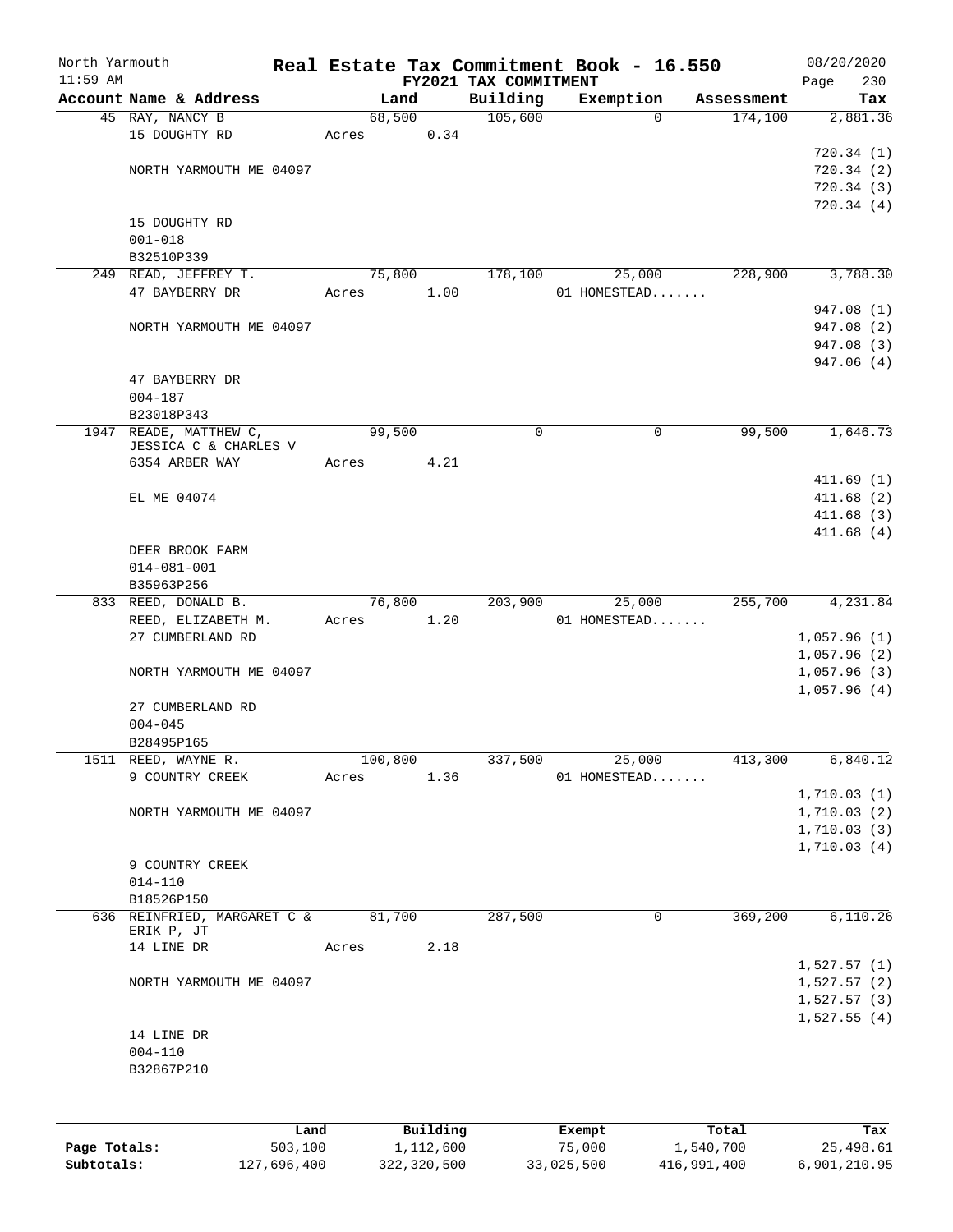| North Yarmouth |                                               |         |                |                       | Real Estate Tax Commitment Book - 16.550 |            | 08/20/2020                 |
|----------------|-----------------------------------------------|---------|----------------|-----------------------|------------------------------------------|------------|----------------------------|
| $11:59$ AM     |                                               |         |                | FY2021 TAX COMMITMENT |                                          |            | Page<br>231                |
|                | Account Name & Address                        |         | Land           | Building              | Exemption                                | Assessment | Tax                        |
|                | 1644 RESTUCCIA, BRIAN D<br>RESTUCCIA, SARAH C | Acres   | 90,900<br>4.02 | 229,900               | $\Omega$                                 | 320,800    | 5,309.24                   |
|                | 620 SLIGO RD                                  |         |                |                       |                                          |            | 1,327.31(1)                |
|                |                                               |         |                |                       |                                          |            | 1,327.31(2)                |
|                | NORTH YARMOUTH ME 04097                       |         |                |                       |                                          |            | 1,327.31(3)                |
|                |                                               |         |                |                       |                                          |            | 1,327.31(4)                |
|                | 620 SLIGO RD                                  |         |                |                       |                                          |            |                            |
|                | $002 - 012$                                   |         |                |                       |                                          |            |                            |
|                | B31916P14 11/17/2014                          |         |                |                       |                                          |            |                            |
|                | 184 REYNOLDS, MARK R.                         |         | 78,300         | $\mathbf 0$           | $\mathbf 0$                              | 78,300     | 1,295.87                   |
|                | REYNOLDS, SANDRA J<br>3 DIGNON ROAD           | Acres   | 1.50           |                       |                                          |            |                            |
|                |                                               |         |                |                       |                                          |            | 323.97 (1)<br>323.97 (2)   |
|                | BILLERICA MA 01821                            |         |                |                       |                                          |            | 323.97 (3)                 |
|                |                                               |         |                |                       |                                          |            | 323.96(4)                  |
|                | DOUGHTY RD                                    |         |                |                       |                                          |            |                            |
|                | $001 - 047$                                   |         |                |                       |                                          |            |                            |
|                | B34738P135                                    |         |                |                       |                                          |            |                            |
|                | 962 REYNOLDS, MATTHEW R &                     | 105,400 |                | 330,700               | 25,000                                   | 411,100    | 6,803.71                   |
|                | EMILY S<br>73 STEEPLE CHASE RD                | Acres   | 5.00           |                       | 01 HOMESTEAD                             |            |                            |
|                |                                               |         |                |                       |                                          |            | 1,700.93(1)                |
|                | NORTH YARMOUTH ME 04097                       |         |                |                       |                                          |            | 1,700.93(2)                |
|                |                                               |         |                |                       |                                          |            | 1,700.93(3)                |
|                |                                               |         |                |                       |                                          |            | 1,700.92(4)                |
|                | 73 STEEPLE CHASE RD                           |         |                |                       |                                          |            |                            |
|                | $010 - 013$                                   |         |                |                       |                                          |            |                            |
|                | B32295P116 05/26/2015                         |         |                |                       |                                          |            |                            |
|                | 1936 REYNOLDS, PETER M                        |         | 69,000         | 272,400               | 25,000                                   | 316,400    | 5,236.42                   |
|                | 55 RIVERBEND DR                               | Acres   | 0.47           |                       | 01 HOMESTEAD                             |            | 1,309.11(1)                |
|                | YARMOUTH ME 04096                             |         |                |                       |                                          |            | 1,309.11(2)                |
|                |                                               |         |                |                       |                                          |            | 1,309.11(3)                |
|                |                                               |         |                |                       |                                          |            | 1,309.09(4)                |
|                | 10 GARDEN GATE CIRCLE                         |         |                |                       |                                          |            |                            |
|                | $001 - 006 - 005$                             |         |                |                       |                                          |            |                            |
|                | B35304P183                                    |         |                |                       |                                          |            |                            |
|                | 137 RICE, DAVID E.                            |         | 93,300         | 330,800               | 25,000                                   | 399,100    | 6,605.11                   |
|                | 22 HOPHORNBEAM LANE                           | Acres   | 4.50           |                       | 01 HOMESTEAD                             |            |                            |
|                |                                               |         |                |                       |                                          |            | 1,651.28(1)                |
|                | NORTH YARMOUTH ME 04097                       |         |                |                       |                                          |            | 1,651.28(2)                |
|                |                                               |         |                |                       |                                          |            | 1,651.28(3)<br>1,651.27(4) |
|                | 22 HOPHORNBEAM LANE                           |         |                |                       |                                          |            |                            |
|                | $002 - 027$                                   |         |                |                       |                                          |            |                            |
|                | B11571P235                                    |         |                |                       |                                          |            |                            |
|                | 1061 RICE, JAMES M &                          |         | 92,700         | 372,700               | 25,000                                   | 440,400    | 7,288.62                   |
|                | <b>JENNIFER</b>                               |         |                |                       |                                          |            |                            |
|                | 649 WALNUT HILL RD                            | Acres   | 4.38           |                       | 01 HOMESTEAD                             |            |                            |
|                | NORTH YARMOUTH ME 04097                       |         |                |                       |                                          |            | 1,822.16(1)<br>1,822.16(2) |
|                |                                               |         |                |                       |                                          |            | 1,822.16(3)                |
|                |                                               |         |                |                       |                                          |            | 1,822.14(4)                |
|                | 649 WALNUT HILL RD                            |         |                |                       |                                          |            |                            |
|                | $010 - 147$                                   |         |                |                       |                                          |            |                            |
|                | B32295P338 05/26/2015                         |         |                |                       |                                          |            |                            |
|                |                                               |         |                |                       |                                          |            |                            |
|                |                                               |         |                |                       |                                          |            |                            |
|                |                                               |         |                |                       |                                          |            |                            |

|              | Land        | Building    | Exempt     | Total       | Tax          |
|--------------|-------------|-------------|------------|-------------|--------------|
| Page Totals: | 529,600     | 1,536,500   | 100,000    | 1,966,100   | 32,538.97    |
| Subtotals:   | 128,226,000 | 323,857,000 | 33,125,500 | 418,957,500 | 6,933,749.92 |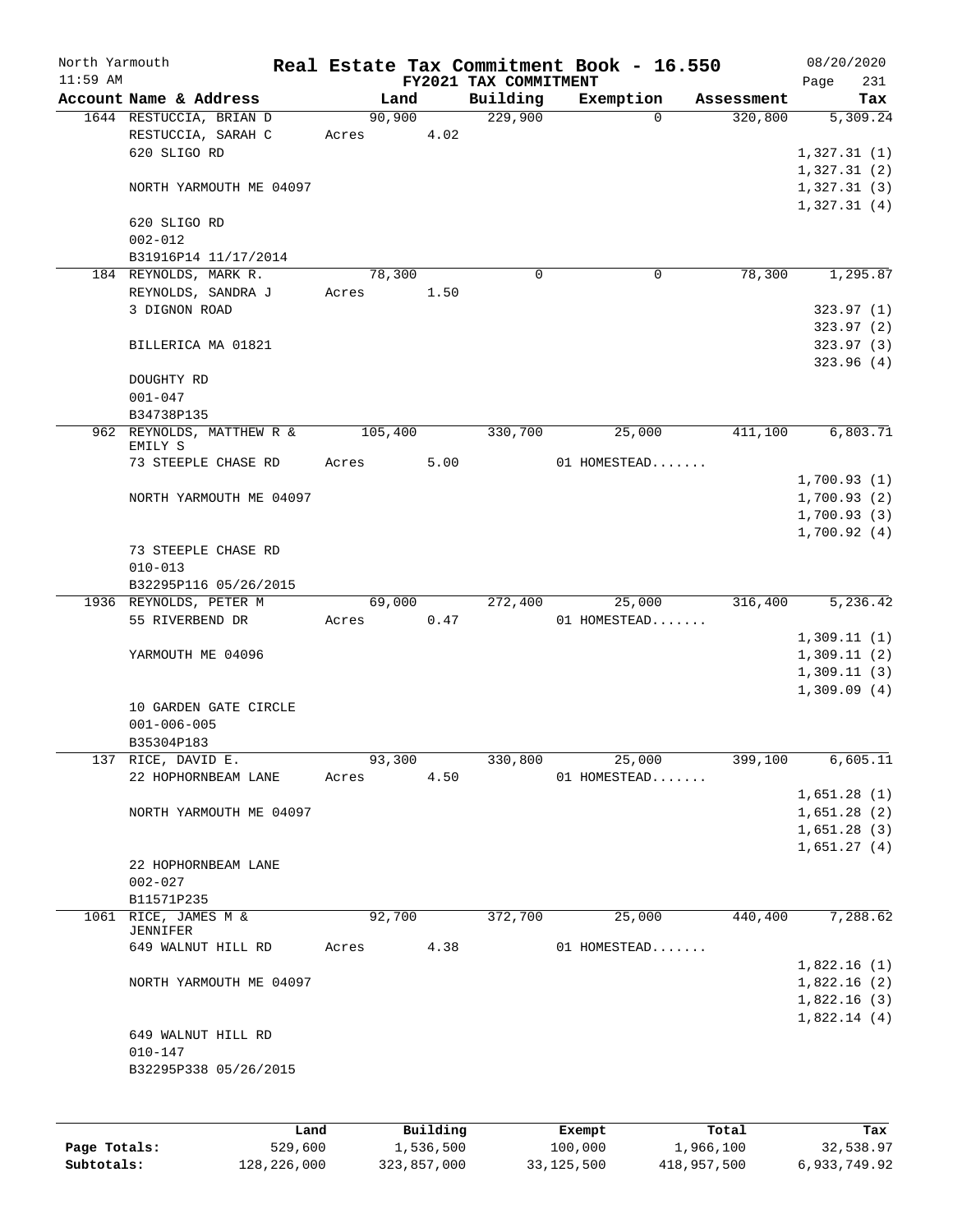| North Yarmouth |                                                  |       |                 |          |                       | Real Estate Tax Commitment Book - 16.550 |            | 08/20/2020                 |
|----------------|--------------------------------------------------|-------|-----------------|----------|-----------------------|------------------------------------------|------------|----------------------------|
| $11:59$ AM     | Account Name & Address                           |       |                 |          | FY2021 TAX COMMITMENT |                                          |            | 232<br>Page                |
|                |                                                  |       | Land<br>88,800  |          | Building<br>218,600   | Exemption<br>25,000                      | Assessment | Tax<br>282,400<br>4,673.72 |
|                | 769 RICE, JOSEPH J.<br>98 PRINCE WELL RD         | Acres |                 | 3.60     |                       | 01 HOMESTEAD                             |            |                            |
|                |                                                  |       |                 |          |                       |                                          |            | 1,168.43(1)                |
|                | NORTH YARMOUTH ME 04097                          |       |                 |          |                       |                                          |            | 1,168.43(2)                |
|                |                                                  |       |                 |          |                       |                                          |            | 1,168.43(3)                |
|                |                                                  |       |                 |          |                       |                                          |            | 1, 168.43(4)               |
|                | 98 PRINCE WELL RD                                |       |                 |          |                       |                                          |            |                            |
|                | $001 - 086$                                      |       |                 |          |                       |                                          |            |                            |
|                | B12478P52                                        |       |                 |          |                       |                                          |            |                            |
|                | 1447 RICE, PATRICIA E.                           |       | 91,100          |          | 126,200               | 25,000                                   |            | 192,300<br>3,182.57        |
|                | 47 COUNTRY LANE                                  | Acres |                 | 4.05     |                       | 01 HOMESTEAD                             |            |                            |
|                |                                                  |       |                 |          |                       |                                          |            | 795.65(1)                  |
|                | NORTH YARMOUTH ME 04097                          |       |                 |          |                       |                                          |            | 795.64(2)                  |
|                |                                                  |       |                 |          |                       |                                          |            | 795.64 (3)                 |
|                |                                                  |       |                 |          |                       |                                          |            | 795.64 (4)                 |
|                | 47 COUNTRY LANE                                  |       |                 |          |                       |                                          |            |                            |
|                | $004 - 135$                                      |       |                 |          |                       |                                          |            |                            |
|                | B30026P156                                       |       |                 |          |                       |                                          |            |                            |
|                | 1337 RICH, JOSEPH M &                            |       | 78,300          |          | 166,600               | 25,000                                   |            | 219,900<br>3,639.35        |
|                | VALERIE B.                                       |       |                 |          |                       |                                          |            |                            |
|                | 345 WEST POWNAL RD                               | Acres |                 | 1.50     |                       | 01 HOMESTEAD                             |            |                            |
|                |                                                  |       |                 |          |                       |                                          |            | 909.84(1)                  |
|                | NORTH YARMOUTH ME 04097                          |       |                 |          |                       |                                          |            | 909.84(2)                  |
|                |                                                  |       |                 |          |                       |                                          |            | 909.84(3)                  |
|                |                                                  |       |                 |          |                       |                                          |            | 909.83(4)                  |
|                | 345 WEST POWNAL RD                               |       |                 |          |                       |                                          |            |                            |
|                | $013 - 035$                                      |       |                 |          |                       |                                          |            |                            |
|                | B36168P336                                       |       |                 |          |                       |                                          |            |                            |
|                | 993 RICHARD, SANDRA                              |       | 101,100         |          | 413,300               | 31,000                                   |            | 8,000.27<br>483,400        |
|                | RICHARD, DAVID PAUL                              | Acres |                 | 6.06     |                       | 01 HOMESTEAD                             |            |                            |
|                | 14 ABNAKI TRAIL                                  |       |                 |          |                       | 05 VETERAN                               |            | 2,000.07(1)                |
|                |                                                  |       |                 |          |                       |                                          |            | 2,000.07(2)                |
|                | NORTH YARMOUTH ME 04097                          |       |                 |          |                       |                                          |            | 2,000.07(3)                |
|                |                                                  |       |                 |          |                       |                                          |            | 2,000.06(4)                |
|                | 14 ABNAKI TRAIL                                  |       |                 |          |                       |                                          |            |                            |
|                | $011 - 024$                                      |       |                 |          |                       |                                          |            |                            |
|                | B29740P332                                       |       |                 |          |                       |                                          |            |                            |
|                | 662 RICHARDS, TODD B.                            |       | 75,800          |          | 175,600               | 25,000                                   |            | 226,400<br>3,746.92        |
|                | 226 ROYAL RD                                     | Acres |                 | 1.00     |                       | 01 HOMESTEAD                             |            |                            |
|                |                                                  |       |                 |          |                       |                                          |            | 936.73 (1)                 |
|                | NORTH YARMOUTH ME 04097                          |       |                 |          |                       |                                          |            | 936.73 (2)                 |
|                |                                                  |       |                 |          |                       |                                          |            | 936.73 (3)                 |
|                |                                                  |       |                 |          |                       |                                          |            | 936.73(4)                  |
|                | 226 ROYAL RD                                     |       |                 |          |                       |                                          |            |                            |
|                | $006 - 071$                                      |       |                 |          |                       |                                          |            |                            |
|                | B14935P101                                       |       |                 |          | 253,400               |                                          | 0          | 347,800<br>5,756.09        |
|                | 1257 RICHARDSON, ANNE &<br>GILL, MICHAEL CALDER, |       | 94,400<br>Acres | 3.00     |                       |                                          |            |                            |
|                | JТ                                               |       |                 |          |                       |                                          |            |                            |
|                | 23 PINE DR                                       |       |                 |          |                       |                                          |            | 1,439.03(1)                |
|                |                                                  |       |                 |          |                       |                                          |            | 1,439.02(2)                |
|                | STANDISH ME 04084                                |       |                 |          |                       |                                          |            | 1,439.02(3)                |
|                |                                                  |       |                 |          |                       |                                          |            | 1,439.02(4)                |
|                | 110 CHRISTOPHER RD                               |       |                 |          |                       |                                          |            |                            |
|                | $016 - 101$                                      |       |                 |          |                       |                                          |            |                            |
|                | B32840P1                                         |       |                 |          |                       |                                          |            |                            |
|                |                                                  |       |                 |          |                       |                                          |            |                            |
|                |                                                  |       |                 |          |                       |                                          |            |                            |
|                |                                                  | Land  |                 | Building |                       | Exempt                                   | Total      | Tax                        |
|                |                                                  |       |                 |          |                       |                                          |            |                            |

|              | ⊥and        | Building      | Exempt       | Total       | тах          |
|--------------|-------------|---------------|--------------|-------------|--------------|
| Page Totals: | 529,500     | 1,353,700     | 131,000      | 1,752,200   | 28,998.92    |
| Subtotals:   | 128,755,500 | 325, 210, 700 | 33, 256, 500 | 420,709,700 | 6,962,748.84 |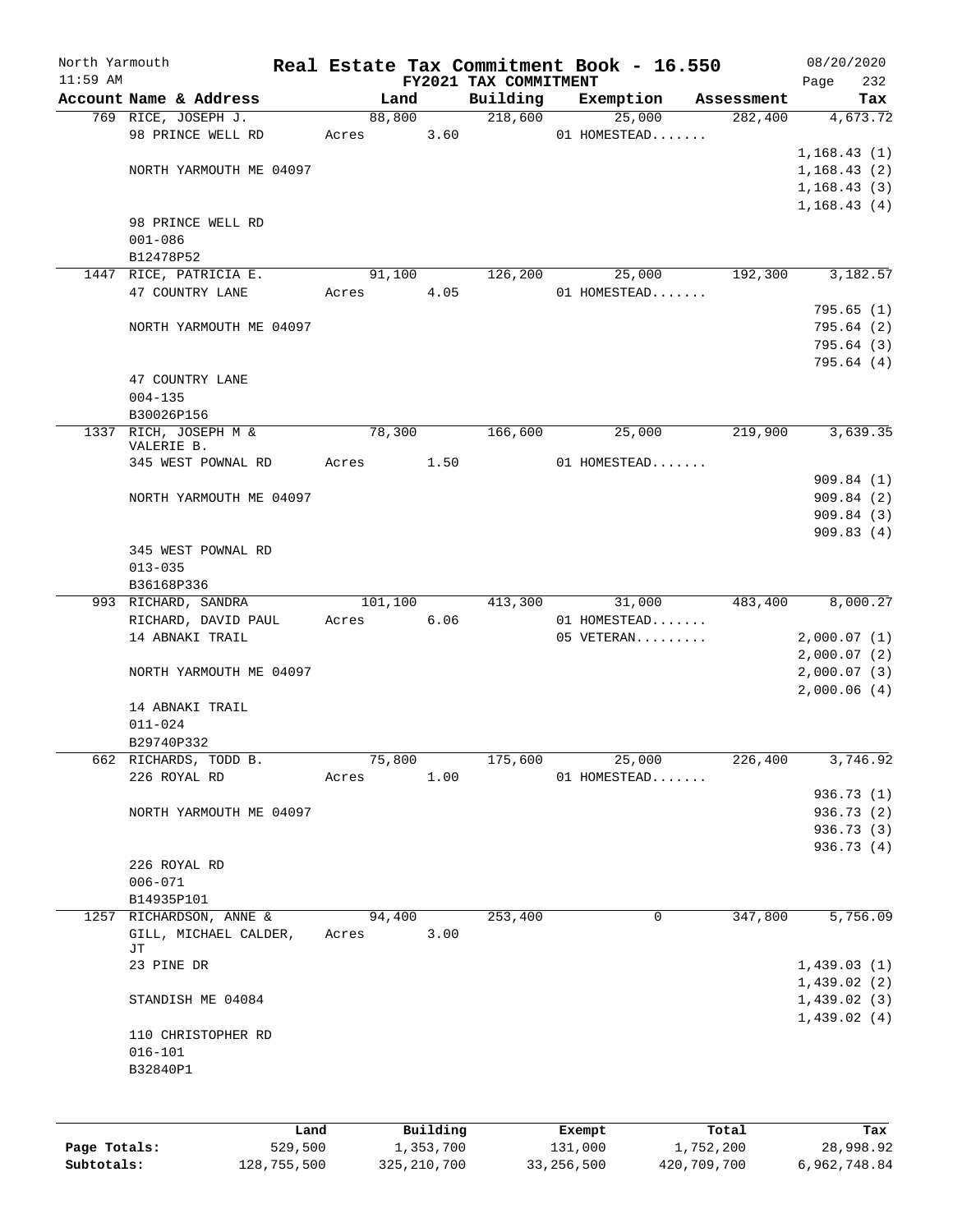| North Yarmouth |                                                            |                 |                       | Real Estate Tax Commitment Book - 16.550 |                       | 08/20/2020      |
|----------------|------------------------------------------------------------|-----------------|-----------------------|------------------------------------------|-----------------------|-----------------|
| $11:59$ AM     | Account Name & Address                                     |                 | FY2021 TAX COMMITMENT |                                          |                       | 233<br>Page     |
|                | 46 RICHTER, JESSE G. &                                     | Land<br>80,800  | Building<br>201,900   | Exemption<br>25,000                      | Assessment<br>257,700 | Tax<br>4,264.94 |
|                | ANGELA D.                                                  |                 |                       |                                          |                       |                 |
|                | 201 WEST POWNAL RD                                         | 2.00<br>Acres   |                       | 01 HOMESTEAD                             |                       |                 |
|                |                                                            |                 |                       |                                          |                       | 1,066.25(1)     |
|                | NORTH YARMOUTH ME 04097                                    |                 |                       |                                          |                       | 1,066.23(2)     |
|                |                                                            |                 |                       |                                          |                       | 1,066.23(3)     |
|                |                                                            |                 |                       |                                          |                       | 1,066.23(4)     |
|                | 201 WEST POWNAL RD                                         |                 |                       |                                          |                       |                 |
|                | $013 - 045$                                                |                 |                       |                                          |                       |                 |
|                | B31309P95 01/29/2014                                       |                 |                       |                                          |                       |                 |
|                | 533 RICO, AMY C.                                           | 105,600         | 354,000               | $\mathbf 0$                              | 459,600               | 7,606.38        |
|                | RICO, GUILLERMO T.                                         | 3.17<br>Acres   |                       |                                          |                       |                 |
|                | 8 RIVERS EDGE RD                                           |                 |                       |                                          |                       | 1,901.60(1)     |
|                |                                                            |                 |                       |                                          |                       | 1,901.60(2)     |
|                | NORTH YARMOUTH ME 04097                                    |                 |                       |                                          |                       | 1,901.60(3)     |
|                |                                                            |                 |                       |                                          |                       | 1,901.58(4)     |
|                | 80 RIVERS EDGE RD                                          |                 |                       |                                          |                       |                 |
|                | $002 - 065$                                                |                 |                       |                                          |                       |                 |
|                | B28649P334 04/15/2011                                      |                 |                       |                                          |                       |                 |
|                | 1298 RIDGELL, ROBERT A.<br>743 NEW GLOUCESTER RD           | 102,000<br>6.23 | 146,200               | 31,000<br>05 VETERAN                     | 217,200               | 3,594.66        |
|                |                                                            | Acres           |                       | 01 HOMESTEAD                             |                       | 898.67 (1)      |
|                | NORTH YARMOUTH ME 04097                                    |                 |                       |                                          |                       | 898.67 (2)      |
|                |                                                            |                 |                       |                                          |                       | 898.67 (3)      |
|                |                                                            |                 |                       |                                          |                       | 898.65 (4)      |
|                | 743 NEW GLOUCESTER RD                                      |                 |                       |                                          |                       |                 |
|                | $017 - 014$                                                |                 |                       |                                          |                       |                 |
|                | B11389P122                                                 |                 |                       |                                          |                       |                 |
|                | 496 RING, MYRNA                                            | 134,700         | 197,300               | 25,000                                   | 307,000               | 5,080.85        |
|                | 71 BLUEBERRY FIELDS                                        | Acres<br>13.40  |                       | 01 HOMESTEAD                             |                       |                 |
|                |                                                            |                 |                       |                                          |                       | 1,270.22(1)     |
|                | NORTH YARMOUTH ME 04097                                    |                 |                       |                                          |                       | 1,270.21(2)     |
|                |                                                            |                 |                       |                                          |                       | 1, 270.21(3)    |
|                |                                                            |                 |                       |                                          |                       | 1, 270.21(4)    |
|                | 71 BLUEBERRY FIELDS                                        |                 |                       |                                          |                       |                 |
|                | $002 - 056$                                                |                 |                       |                                          |                       |                 |
|                | B13973P104                                                 |                 |                       |                                          |                       |                 |
|                | 1169 RIOLO, ROBERTA L.                                     | 83,000          | 295,700               | 0                                        | 378,700               | 6,267.49        |
|                | RIOLO, MATTHEW E.                                          | 2.43<br>Acres   |                       |                                          |                       |                 |
|                | 157 MILL RD                                                |                 |                       |                                          |                       | 1,566.88(1)     |
|                |                                                            |                 |                       |                                          |                       | 1,566.87(2)     |
|                | NORTH YARMOUTH ME 04097                                    |                 |                       |                                          |                       | 1,566.87(3)     |
|                |                                                            |                 |                       |                                          |                       | 1,566.87(4)     |
|                | 157 MILL RD                                                |                 |                       |                                          |                       |                 |
|                | $015 - 012$<br>B31806P168 09/26/2014 B31771P210 09/10/2014 |                 |                       |                                          |                       |                 |
|                | B19265P226                                                 |                 |                       |                                          |                       |                 |
|                | 303 RISTICH, JOSEPHINE                                     | 168,000         | 315,600               | 25,000                                   | 458,600               | 7,589.83        |
|                | 731 SLIGO RD                                               | 20.41<br>Acres  |                       | 01 HOMESTEAD                             |                       |                 |
|                |                                                            |                 |                       |                                          |                       | 1,897.46(1)     |
|                | NORTH YARMOUTH ME 04097                                    |                 |                       |                                          |                       | 1,897.46(2)     |
|                |                                                            |                 |                       |                                          |                       | 1,897.46(3)     |
|                |                                                            |                 |                       |                                          |                       | 1,897.45(4)     |
|                | 731 SLIGO RD                                               |                 |                       |                                          |                       |                 |
|                | $005 - 020$                                                |                 |                       |                                          |                       |                 |
|                | B31186P305 11/05/2013                                      |                 |                       |                                          |                       |                 |
|                |                                                            |                 |                       |                                          |                       |                 |
|                |                                                            |                 |                       |                                          |                       |                 |
|                | Land                                                       | Building        |                       | <b>Fromnt</b>                            | $T0+21$               | Tav             |

|              | Land        | Building    | Exempt     | Total       | Tax          |
|--------------|-------------|-------------|------------|-------------|--------------|
| Page Totals: | 674,100     | 1,510,700   | 106,000    | 2,078,800   | 34,404.15    |
| Subtotals:   | 129,429,600 | 326,721,400 | 33,362,500 | 422,788,500 | 6,997,152.99 |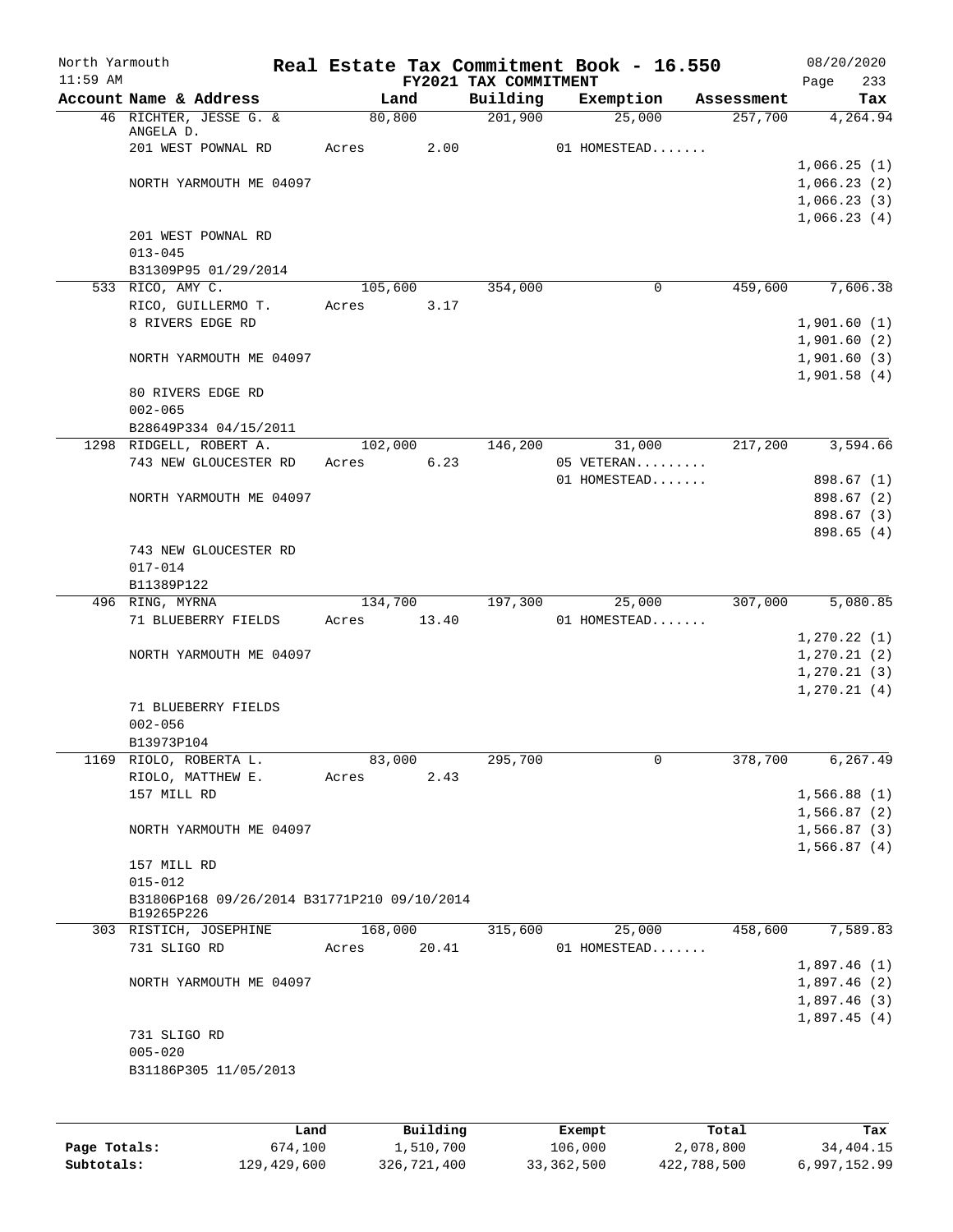| North Yarmouth<br>$11:59$ AM |                                            |            |        |       | FY2021 TAX COMMITMENT | Real Estate Tax Commitment Book - 16.550 |            | 08/20/2020<br>Page         | 234                    |
|------------------------------|--------------------------------------------|------------|--------|-------|-----------------------|------------------------------------------|------------|----------------------------|------------------------|
|                              | Account Name & Address                     |            | Land   |       | Building              | Exemption                                | Assessment |                            | Tax                    |
|                              | 917 RIVARD, SETH G.                        | 87,300     |        |       | 222,600               | 25,000                                   | 284,900    |                            | 4,715.10               |
|                              | RIDEOUT, LAURA A.                          | Acres      |        | 1.71  |                       | 01 HOMESTEAD                             |            |                            |                        |
|                              | 73 DELWIN DR                               |            |        |       |                       |                                          |            | 1, 178.78(1)               |                        |
|                              |                                            |            |        |       |                       |                                          |            | 1, 178.78(2)               |                        |
|                              | NORTH YARMOUTH ME 04097                    |            |        |       |                       |                                          |            | 1, 178.78(3)               |                        |
|                              |                                            |            |        |       |                       |                                          |            | 1, 178.76(4)               |                        |
|                              | 73 DELWIN DR                               |            |        |       |                       |                                          |            |                            |                        |
|                              | $010 - 099$                                |            |        |       |                       |                                          |            |                            |                        |
|                              | B30010P95                                  |            |        |       |                       |                                          |            |                            |                        |
|                              | 1288 RIVER STREET LLC                      |            | 82,000 |       | 312,900               | $\mathbf 0$                              | 394,900    |                            | 6, 535.60              |
|                              | PO BOX 11039                               | Acres      |        | 2.24  |                       |                                          |            |                            |                        |
|                              |                                            |            |        |       |                       |                                          |            | 1,633.90(1)                |                        |
|                              | PORTLAND ME 04104                          |            |        |       |                       |                                          |            | 1,633.90(2)                |                        |
|                              |                                            |            |        |       |                       |                                          |            | 1,633.90(3)<br>1,633.90(4) |                        |
|                              | 6 ROCKY RD                                 |            |        |       |                       |                                          |            |                            |                        |
|                              | $012 - 057$                                |            |        |       |                       |                                          |            |                            |                        |
|                              | B36016P273                                 |            |        |       |                       |                                          |            |                            |                        |
|                              | 837 RIVERS, VIRGINIA L.                    |            | 80,000 |       | 213,000               | 25,000                                   | 268,000    |                            | 4,435.40               |
|                              | 15 CUMBERLAND RD                           | Acres 1.83 |        |       |                       | 01 HOMESTEAD                             |            |                            |                        |
|                              |                                            |            |        |       |                       |                                          |            | 1, 108.85(1)               |                        |
|                              | NORTH YARMOUTH ME 04097                    |            |        |       |                       |                                          |            | 1,108.85(2)                |                        |
|                              |                                            |            |        |       |                       |                                          |            | 1, 108.85(3)               |                        |
|                              |                                            |            |        |       |                       |                                          |            | 1,108.85(4)                |                        |
|                              | 15 CUMBERLAND RD                           |            |        |       |                       |                                          |            |                            |                        |
|                              | $004 - 049$                                |            |        |       |                       |                                          |            |                            |                        |
|                              | B2580P46                                   |            |        |       |                       |                                          |            |                            |                        |
|                              | 1846 RIZZICO, DAVID                        | 110,000    |        |       | 0                     | 0                                        | 110,000    |                            | 1,820.50               |
|                              | BROWNING, KIM E                            | Acres      |        | 4.05  |                       |                                          |            |                            |                        |
|                              | 750 LITTLE RIVER CHURCH                    |            |        |       |                       |                                          |            |                            | 455.13(1)              |
|                              | RD                                         |            |        |       |                       |                                          |            |                            |                        |
|                              | TAYLORSVILLE NC 28681                      |            |        |       |                       |                                          |            |                            | 455.13(2)<br>455.13(3) |
|                              |                                            |            |        |       |                       |                                          |            |                            | 455.11(4)              |
|                              | SLIGO RD                                   |            |        |       |                       |                                          |            |                            |                        |
|                              | $002 - 039 - 001$                          |            |        |       |                       |                                          |            |                            |                        |
|                              | B31197P197                                 |            |        |       |                       |                                          |            |                            |                        |
|                              | 554 ROBBINS, JENNIFER                      | 139,800    |        |       | 341,300               | 25,000                                   | 456,100    |                            | 7,548.46               |
|                              | 104 SWEETSER RD                            | Acres      |        | 10.49 |                       | 01 HOMESTEAD                             |            |                            |                        |
|                              |                                            |            |        |       |                       |                                          |            | 1,887.12(1)                |                        |
|                              | NORTH YARMOUTH ME 04097                    |            |        |       |                       |                                          |            | 1,887.12(2)                |                        |
|                              |                                            |            |        |       |                       |                                          |            | 1,887.12(3)                |                        |
|                              |                                            |            |        |       |                       |                                          |            | 1,887.10(4)                |                        |
|                              | 104 SWEETSER RD                            |            |        |       |                       |                                          |            |                            |                        |
|                              | $005 - 008$                                |            |        |       |                       |                                          |            |                            |                        |
|                              | B30848P263 07/18/2013 B27756P59 05/06/2010 |            |        |       |                       |                                          |            |                            |                        |
|                              | 1207 ROBBINS, JENNIFER L                   | 213,800    |        |       | $\Omega$              | 0                                        | 213,800    |                            | 3,538.39               |
|                              | 104 SWEETSER RD                            | Acres      |        | 93.00 |                       |                                          |            |                            |                        |
|                              |                                            |            |        |       |                       |                                          |            |                            | 884.60 (1)             |
|                              | NORTH YARMOUTH ME 04097                    |            |        |       |                       |                                          |            |                            | 884.60 (2)             |
|                              |                                            |            |        |       |                       |                                          |            |                            | 884.60 (3)             |
|                              |                                            |            |        |       |                       |                                          |            |                            | 884.59 (4)             |
|                              | 104 SWEETSER RD                            |            |        |       |                       |                                          |            |                            |                        |
|                              | $005 - 009$                                |            |        |       |                       |                                          |            |                            |                        |
|                              | B32173P271                                 |            |        |       |                       |                                          |            |                            |                        |
|                              |                                            |            |        |       |                       |                                          |            |                            |                        |

|              | Land        | Building    | Exempt     | Total       | Tax          |
|--------------|-------------|-------------|------------|-------------|--------------|
| Page Totals: | 712,900     | 1,089,800   | 75,000     | 1,727,700   | 28,593.45    |
| Subtotals:   | 130,142,500 | 327,811,200 | 33,437,500 | 424,516,200 | 7,025,746.44 |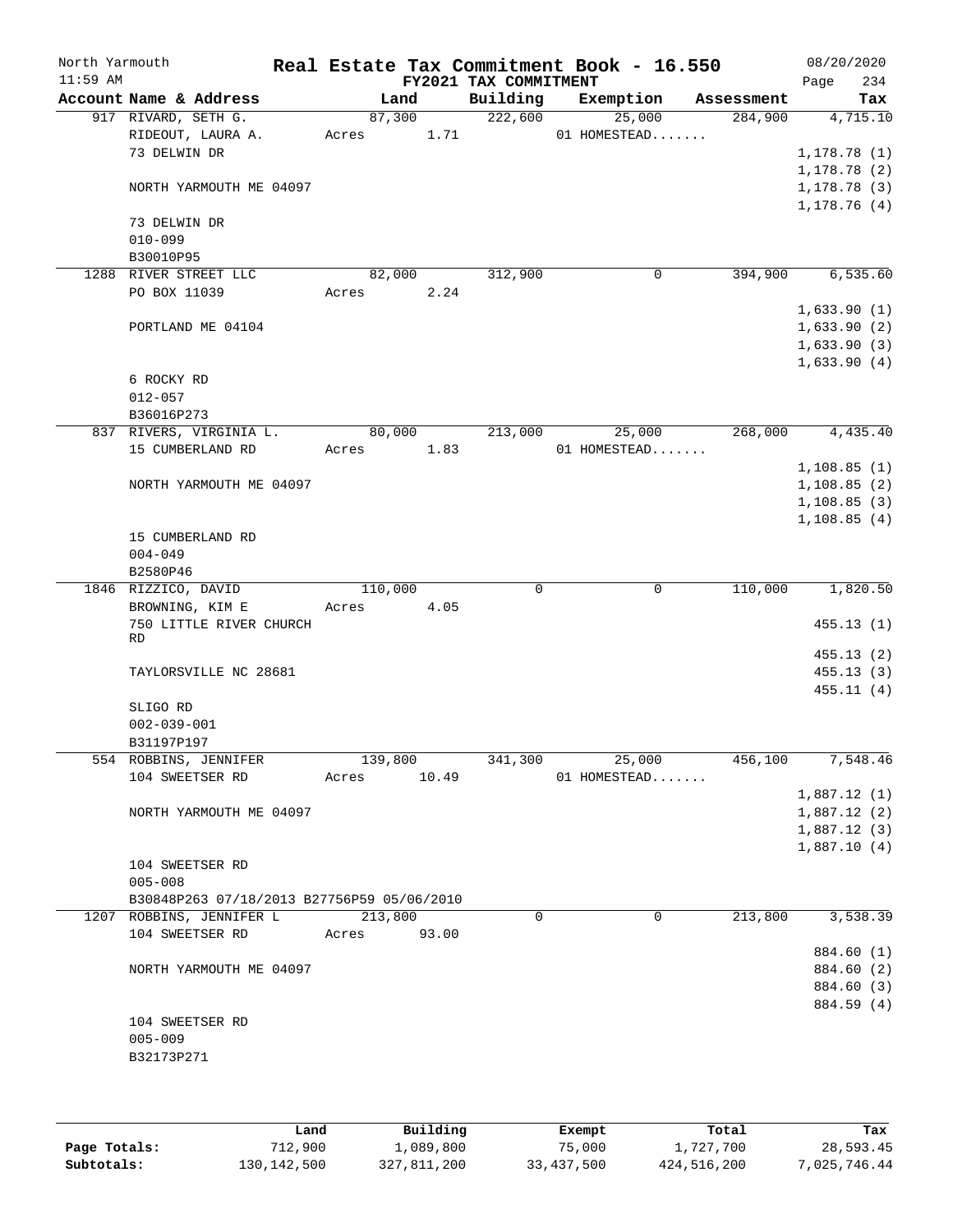| North Yarmouth |                                         |             |         |             |                                   | Real Estate Tax Commitment Book - 16.550 |             |      | 08/20/2020             |
|----------------|-----------------------------------------|-------------|---------|-------------|-----------------------------------|------------------------------------------|-------------|------|------------------------|
| $11:59$ AM     | Account Name & Address                  |             |         |             | FY2021 TAX COMMITMENT<br>Building |                                          | Assessment  | Page | 235                    |
|                | 913 ROBBINS, PETER E                    |             | 134,900 | Land        | 582,600                           | Exemption<br>$\Omega$                    | 717,500     |      | Tax<br>11,874.63       |
|                | SNOW, ANNE                              |             | Acres   | 20.70       |                                   |                                          |             |      |                        |
|                | 170 DELWIN DR                           |             |         |             |                                   |                                          |             |      | 2,968.66(1)            |
|                |                                         |             |         |             |                                   |                                          |             |      | 2,968.66 (2)           |
|                | NORTH YARMOUTH ME 04097                 |             |         |             |                                   |                                          |             |      | 2,968.66(3)            |
|                |                                         |             |         |             |                                   |                                          |             |      | 2,968.65(4)            |
|                | 170 DELWIN DR                           |             |         |             |                                   |                                          |             |      |                        |
|                | $010 - 101$                             |             |         |             |                                   |                                          |             |      |                        |
|                | B32312P94<br>1616 ROBBINS, WILLIAM P &  |             | 135,200 |             | 604,300                           | $\mathbf 0$                              | 739,500     |      |                        |
|                | SUSAN W JT                              |             |         |             |                                   |                                          |             |      | 12,238.73              |
|                | 19 BROOKVIEW LANE                       |             | Acres   | 1.30        |                                   |                                          |             |      |                        |
|                |                                         |             |         |             |                                   |                                          |             |      | 3,059.69(1)            |
|                | NORTH YARMOUTH ME 04097                 |             |         |             |                                   |                                          |             |      | 3,059.68(2)            |
|                |                                         |             |         |             |                                   |                                          |             |      | 3,059.68(3)            |
|                |                                         |             |         |             |                                   |                                          |             |      | 3,059.68(4)            |
|                | 19 BROOKVIEW LANE                       |             |         |             |                                   |                                          |             |      |                        |
|                | $003 - 032$                             |             |         |             |                                   |                                          |             |      |                        |
|                | B32892P133<br>252 ROBERGE, BENJAMIN &   |             | 77,300  |             | 233,800                           | $\mathbf 0$                              | 311,100     |      | 5,148.71               |
|                | PAIGE                                   |             |         |             |                                   |                                          |             |      |                        |
|                | 197 WALNUT HILL RD                      |             | Acres   | 1.30        |                                   |                                          |             |      |                        |
|                |                                         |             |         |             |                                   |                                          |             |      | 1,287.18(1)            |
|                | NORTH YARMOUTH ME 04097                 |             |         |             |                                   |                                          |             |      | 1,287.18(2)            |
|                |                                         |             |         |             |                                   |                                          |             |      | 1,287.18(3)            |
|                |                                         |             |         |             |                                   |                                          |             |      | 1,287.17(4)            |
|                | 197 WALNUT HILL RD                      |             |         |             |                                   |                                          |             |      |                        |
|                | $004 - 174$                             |             |         |             |                                   |                                          |             |      |                        |
|                | B36259P234<br>258 ROBERGE, PAULA J.     |             | 75,800  |             | 163,200                           | 31,000                                   | 208,000     |      | 3,442.40               |
|                | 72 PRINCE WELL RD                       |             | Acres   | 1.00        |                                   | 07 WIDOW VETERAN                         |             |      |                        |
|                |                                         |             |         |             |                                   | 01 HOMESTEAD                             |             |      | 860.60(1)              |
|                | NORTH YARMOUTH ME 04097                 |             |         |             |                                   |                                          |             |      | 860.60(2)              |
|                |                                         |             |         |             |                                   |                                          |             |      | 860.60 (3)             |
|                |                                         |             |         |             |                                   |                                          |             |      | 860.60(4)              |
|                | 72 PRINCE WELL RD                       |             |         |             |                                   |                                          |             |      |                        |
|                | $001 - 083$                             |             |         |             |                                   |                                          |             |      |                        |
|                | B22477P181                              |             |         |             |                                   |                                          |             |      |                        |
|                | 1086 ROBERTS, PAULA J.                  |             | 105,800 |             | 98,300                            | 25,000                                   | 179,100     |      | 2,964.11               |
|                | 354 GRAY RD                             |             | Acres   | 7.00        |                                   | 01 HOMESTEAD                             |             |      |                        |
|                |                                         |             |         |             |                                   |                                          |             |      | 741.03(1)              |
|                | NORTH YARMOUTH ME 04097                 |             |         |             |                                   |                                          |             |      | 741.03(2)<br>741.03(3) |
|                |                                         |             |         |             |                                   |                                          |             |      | 741.02(4)              |
|                | 354 GRAY RD                             |             |         |             |                                   |                                          |             |      |                        |
|                | $014 - 058$                             |             |         |             |                                   |                                          |             |      |                        |
|                | B29629P50 06/01/2012                    |             |         |             |                                   |                                          |             |      |                        |
|                | 253 ROBERTS, TIMOTHY D. &               |             | 75,800  |             | 78,200                            | $\mathbf 0$                              | 154,000     |      | 2,548.70               |
|                | HALLETT, RENE SUE                       |             |         |             |                                   |                                          |             |      |                        |
|                | THE ROBERTS FAMILY<br>IRREVOCABLE TRUST |             | Acres   | 1.00        |                                   |                                          |             |      |                        |
|                | 1 NORTH YARMOUTH WOODS                  |             |         |             |                                   |                                          |             |      | 637.19(1)              |
|                |                                         |             |         |             |                                   |                                          |             |      | 637.17 (2)             |
|                | NORTH YARMOUTH ME 04097                 |             |         |             |                                   |                                          |             |      | 637.17(3)              |
|                |                                         |             |         |             |                                   |                                          |             |      | 637.17(4)              |
|                | 1 NORTH YARMOUTH WOODS                  |             |         |             |                                   |                                          |             |      |                        |
|                | $004 - 034 - 001$                       |             |         |             |                                   |                                          |             |      |                        |
|                | B36736P297                              |             |         |             |                                   |                                          |             |      |                        |
|                |                                         | Land        |         | Building    |                                   | Exempt                                   | Total       |      | Tax                    |
| Page Totals:   |                                         | 604,800     |         | 1,760,400   |                                   | 56,000                                   | 2,309,200   |      | 38, 217. 28            |
| Subtotals:     |                                         | 130,747,300 |         | 329,571,600 |                                   | 33, 493, 500                             | 426,825,400 |      | 7,063,963.72           |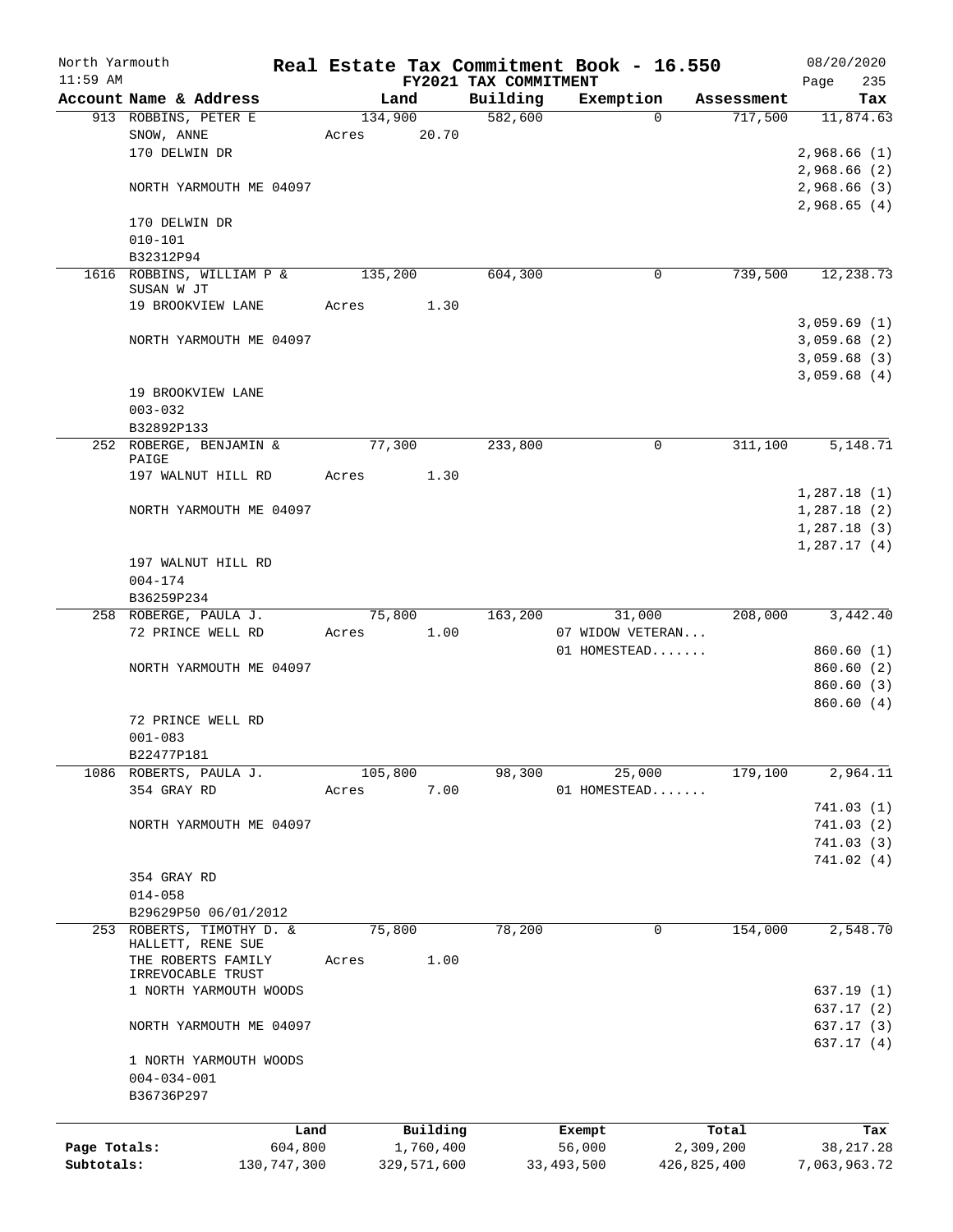| North Yarmouth |                                                |       |         |      | Real Estate Tax Commitment Book - 16.550 |              |          |            | 08/20/2020                 |                        |
|----------------|------------------------------------------------|-------|---------|------|------------------------------------------|--------------|----------|------------|----------------------------|------------------------|
| $11:59$ AM     |                                                |       |         |      | FY2021 TAX COMMITMENT                    |              |          |            | Page                       | 236                    |
|                | Account Name & Address                         |       | Land    |      | Building                                 | Exemption    |          | Assessment |                            | Tax                    |
|                | 1367 ROBICHAUD, PATRICK P                      |       | 75,800  |      | 170,500                                  |              | $\Omega$ | 246,300    |                            | 4,076.27               |
|                | MARTIN, SHANNON E<br>984 NORTH RD              | Acres |         | 1.00 |                                          |              |          |            |                            |                        |
|                |                                                |       |         |      |                                          |              |          |            | 1,019.07(1)<br>1,019.07(2) |                        |
|                | NORTH YARMOUTH ME 04097                        |       |         |      |                                          |              |          |            | 1,019.07(3)                |                        |
|                |                                                |       |         |      |                                          |              |          |            | 1,019.06(4)                |                        |
|                | 984 NORTH RD                                   |       |         |      |                                          |              |          |            |                            |                        |
|                | $002 - 072$                                    |       |         |      |                                          |              |          |            |                            |                        |
|                | B32363P70                                      |       |         |      |                                          |              |          |            |                            |                        |
|                | 215 ROBINSON SONIE & JOSHUA                    |       | 76,800  |      | 259,200                                  |              | 25,000   | 311,000    |                            | 5,147.05               |
|                | 353 MOUNTFORT RD                               | Acres |         | 3.00 |                                          | 01 HOMESTEAD |          |            |                            |                        |
|                |                                                |       |         |      |                                          |              |          |            | 1,286.77(1)                |                        |
|                | NORTH YARMOUTH ME 04097                        |       |         |      |                                          |              |          |            | 1,286.76(2)                |                        |
|                |                                                |       |         |      |                                          |              |          |            | 1,286.76(3)                |                        |
|                |                                                |       |         |      |                                          |              |          |            | 1,286.76(4)                |                        |
|                | 353 MOUNTFORT RD                               |       |         |      |                                          |              |          |            |                            |                        |
|                | $006 - 048$                                    |       |         |      |                                          |              |          |            |                            |                        |
|                | B33272P318                                     |       |         |      |                                          |              |          |            |                            |                        |
|                | 1567 ROBINSON, AMY L.                          |       | 113,100 |      | 319,900                                  |              | 25,000   | 408,000    |                            | 6,752.40               |
|                | 8 PINEHURST RD                                 | Acres |         | 3.25 |                                          | 01 HOMESTEAD |          |            |                            |                        |
|                |                                                |       |         |      |                                          |              |          |            | 1,688.10(1)                |                        |
|                | NORTH YARMOUTH ME 04097                        |       |         |      |                                          |              |          |            | 1,688.10(2)<br>1,688.10(3) |                        |
|                |                                                |       |         |      |                                          |              |          |            | 1,688.10(4)                |                        |
|                | 8 PINEHURST RD                                 |       |         |      |                                          |              |          |            |                            |                        |
|                | $005 - 037$                                    |       |         |      |                                          |              |          |            |                            |                        |
|                | 1845 ROBINSON, DOUGLAS R                       |       | 76,100  |      | 207,000                                  |              | 25,000   | 258,100    |                            | 4,271.56               |
|                | ROBINSON KRYSIA E                              | Acres |         | 1.05 |                                          | 01 HOMESTEAD |          |            |                            |                        |
|                | 35 THUNDER RD                                  |       |         |      |                                          |              |          |            | 1,067.89(1)                |                        |
|                |                                                |       |         |      |                                          |              |          |            | 1,067.89(2)                |                        |
|                | NORTH YARMOUTH ME 04097                        |       |         |      |                                          |              |          |            | 1,067.89(3)                |                        |
|                |                                                |       |         |      |                                          |              |          |            | 1,067.89(4)                |                        |
|                | 35 THUNDER RD                                  |       |         |      |                                          |              |          |            |                            |                        |
|                | $011 - 040 - 001$                              |       |         |      |                                          |              |          |            |                            |                        |
|                | B31050P321 09/27/2013<br>942 ROBINSON, JESSE C |       |         |      |                                          |              |          |            |                            |                        |
|                |                                                |       | 81,700  |      | 161,200                                  |              | 0        | 242,900    |                            | 4,020.00               |
|                | 586 WALNUT HILL RD                             | Acres |         | 2.17 |                                          |              |          |            | 1,005.00(1)                |                        |
|                | NORTH YARMOUTH ME 04097                        |       |         |      |                                          |              |          |            | 1,005.00(2)                |                        |
|                |                                                |       |         |      |                                          |              |          |            | 1,005.00(3)                |                        |
|                |                                                |       |         |      |                                          |              |          |            | 1,005.00(4)                |                        |
|                | 586 WALNUT HILL RD                             |       |         |      |                                          |              |          |            |                            |                        |
|                | $010 - 133$                                    |       |         |      |                                          |              |          |            |                            |                        |
|                | B33437P294                                     |       |         |      |                                          |              |          |            |                            |                        |
|                | 985 ROBINSON, JR., RICHARD                     |       | 75,800  |      | 181,700                                  |              | 25,000   | 232,500    |                            | 3,847.88               |
|                | J.                                             |       |         |      |                                          |              |          |            |                            |                        |
|                | 17 LUFKIN RD                                   | Acres |         | 1.00 |                                          | 01 HOMESTEAD |          |            |                            |                        |
|                |                                                |       |         |      |                                          |              |          |            |                            | 961.97(1)              |
|                | NORTH YARMOUTH ME 04097                        |       |         |      |                                          |              |          |            |                            | 961.97(2)              |
|                |                                                |       |         |      |                                          |              |          |            |                            | 961.97(3)<br>961.97(4) |
|                | 17 LUFKIN RD                                   |       |         |      |                                          |              |          |            |                            |                        |
|                | $011 - 014$                                    |       |         |      |                                          |              |          |            |                            |                        |
|                | B11258P62                                      |       |         |      |                                          |              |          |            |                            |                        |
|                |                                                |       |         |      |                                          |              |          |            |                            |                        |
|                |                                                |       |         |      |                                          |              |          |            |                            |                        |

|              | Land        | Building    | Exempt     | Total       | Tax         |
|--------------|-------------|-------------|------------|-------------|-------------|
| Page Totals: | 499,300     | l,299,500   | 100,000    | 1,698,800   | 28, 115. 16 |
| Subtotals:   | 131,246,600 | 330,871,100 | 33,593,500 | 428,524,200 | ,092,078.88 |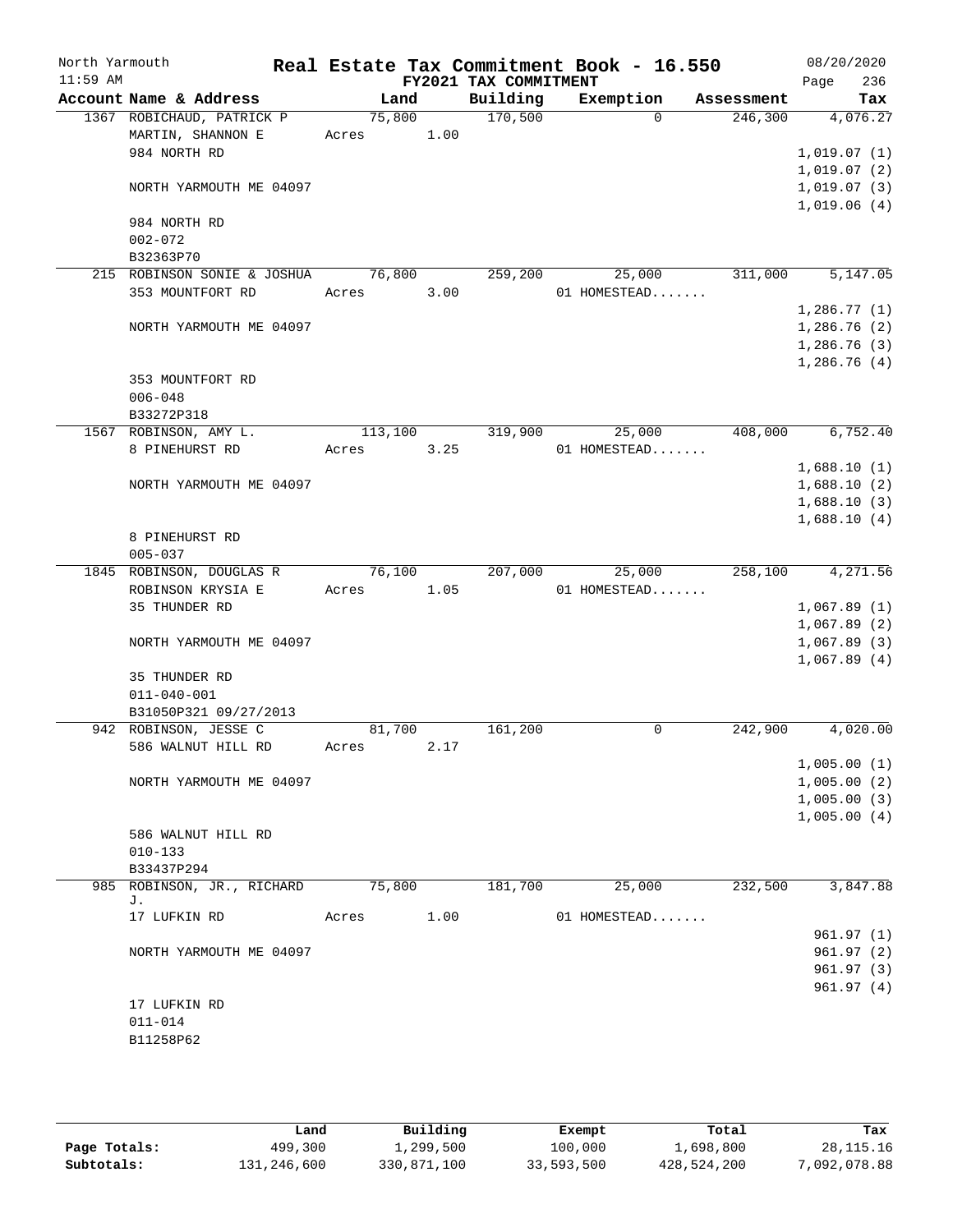| North Yarmouth |                        |                                            |         |             |                       | Real Estate Tax Commitment Book - 16.550 |             | 08/20/2020     |
|----------------|------------------------|--------------------------------------------|---------|-------------|-----------------------|------------------------------------------|-------------|----------------|
| $11:59$ AM     |                        |                                            |         |             | FY2021 TAX COMMITMENT |                                          |             | 237<br>Page    |
|                | Account Name & Address |                                            |         | Land        | Building              | Exemption                                | Assessment  | Tax            |
|                | 97 ROBINSON, KEVIN M.  |                                            |         | 97,300      | 140,200               | $\Omega$                                 | 237,500     | 3,930.63       |
|                | 290 WALNUT HILL RD     |                                            | Acres   | 5.30        |                       |                                          |             |                |
|                |                        |                                            |         |             |                       |                                          |             | 982.66(1)      |
|                |                        | NORTH YARMOUTH ME 04097                    |         |             |                       |                                          |             | 982.66(2)      |
|                |                        |                                            |         |             |                       |                                          |             | 982.66 (3)     |
|                |                        |                                            |         |             |                       |                                          |             | 982.65(4)      |
|                | 290 WALNUT HILL RD     |                                            |         |             |                       |                                          |             |                |
|                | $004 - 012$            |                                            |         |             |                       |                                          |             |                |
|                | B4220P285              |                                            |         |             |                       |                                          |             |                |
|                | 98 ROBINSON, KEVIN M.  |                                            |         | 80,800      | 98,100                | 0                                        | 178,900     | 2,960.80       |
|                | 290 WALNUT HILL RD     |                                            | Acres   | 2.00        |                       |                                          |             |                |
|                |                        |                                            |         |             |                       |                                          |             | 740.20(1)      |
|                |                        | NORTH YARMOUTH ME 04097                    |         |             |                       |                                          |             | 740.20(2)      |
|                |                        |                                            |         |             |                       |                                          |             | 740.20(3)      |
|                |                        |                                            |         |             |                       |                                          |             | 740.20(4)      |
|                | 292 WALNUT HILL RD     |                                            |         |             |                       |                                          |             |                |
|                | $004 - 013$            |                                            |         |             |                       |                                          |             |                |
|                | B9812P3                |                                            |         |             |                       |                                          |             |                |
|                | 640 ROBINSON, LEVI T.  |                                            |         | 79,300      | 267,300               | 25,000                                   | 321,600     | 5,322.48       |
|                | 907 NORTH RD           |                                            | Acres   | 1.70        |                       | 01 HOMESTEAD                             |             |                |
|                |                        |                                            |         |             |                       |                                          |             | 1,330.62(1)    |
|                |                        | NORTH YARMOUTH ME 04097                    |         |             |                       |                                          |             | 1,330.62(2)    |
|                |                        |                                            |         |             |                       |                                          |             | 1,330.62(3)    |
|                |                        |                                            |         |             |                       |                                          |             | 1,330.62(4)    |
|                | 907 NORTH RD           |                                            |         |             |                       |                                          |             |                |
|                | $003 - 043$            |                                            |         |             |                       |                                          |             |                |
|                |                        | B31826P296 10/06/2014 B18266P42 10/23/2002 |         |             |                       |                                          |             |                |
|                |                        | 254 ROBINSON, MARK S LIV                   | 75,800  |             | 195,100               | 25,000                                   | 245,900     | 4,069.65       |
|                | TST                    |                                            |         |             |                       |                                          |             |                |
|                |                        | ROBINSON, COLLEEN H LIV Acres 1.00         |         |             |                       | 01 HOMESTEAD                             |             |                |
|                | TST                    |                                            |         |             |                       |                                          |             |                |
|                | 9 PRINCE WELL RD       |                                            |         |             |                       |                                          |             | 1,017.42(1)    |
|                |                        |                                            |         |             |                       |                                          |             | 1,017.41(2)    |
|                |                        | NORTH YARMOUTH ME 04097                    |         |             |                       |                                          |             | 1,017.41(3)    |
|                |                        |                                            |         |             |                       |                                          |             | 1,017.41(4)    |
|                | 9 PRINCE WELL RD       |                                            |         |             |                       |                                          |             |                |
|                | $001 - 077$            |                                            |         |             |                       |                                          |             |                |
|                | B35382P77              |                                            |         |             |                       |                                          |             |                |
| 1855           |                        | ROBINSON, PATRICIA B &                     | 134,400 |             | 0                     | 0                                        | 134,400     | 2, 224.32      |
|                | ERIC D                 |                                            |         |             |                       |                                          |             |                |
|                |                        | 23A INDIAN RIDGE RD                        | Acres   | 28.56       |                       |                                          |             |                |
|                |                        |                                            |         |             |                       |                                          |             | 556.08(1)      |
|                | YARMOUTH ME 04096      |                                            |         |             |                       |                                          |             | 556.08(2)      |
|                |                        |                                            |         |             |                       |                                          |             | 556.08(3)      |
|                |                        |                                            |         |             |                       |                                          |             | 556.08(4)      |
|                |                        | 545 NEW GLOUCESTER RD                      |         |             |                       |                                          |             |                |
|                | $016 - 128$            |                                            |         |             |                       |                                          |             |                |
|                | B25583P43              |                                            |         |             |                       |                                          |             |                |
|                |                        | 1001 ROBINSON, PETER, JOHN &               | 94,300  |             | 128,700               | 0                                        | 223,000     | 3,690.65       |
|                | THOMAS                 |                                            |         |             |                       |                                          |             |                |
|                | P.O. BOX 621           |                                            | Acres   | 4.70        |                       |                                          |             |                |
|                |                        |                                            |         |             |                       |                                          |             | 922.67(1)      |
|                |                        | WINDSOR CT 06095-0621                      |         |             |                       |                                          |             | 922.66(2)      |
|                |                        |                                            |         |             |                       |                                          |             | 922.66(3)      |
|                |                        |                                            |         |             |                       |                                          |             | 922.66(4)      |
|                |                        | 193 NEW GLOUCESTER RD                      |         |             |                       |                                          |             |                |
|                | $011 - 042$            |                                            |         |             |                       |                                          |             |                |
|                | B26674P54              |                                            |         |             |                       |                                          |             |                |
|                |                        |                                            |         |             |                       |                                          |             |                |
|                |                        | Land                                       |         | Building    |                       | Exempt                                   | Total       | Tax            |
| Page Totals:   |                        | 561,900                                    |         | 829,400     |                       | 50,000                                   | 1,341,300   | 22, 198.53     |
| Subtotals:     |                        | 131,808,500                                |         | 331,700,500 |                       | 33,643,500                               | 429,865,500 | 7, 114, 277.41 |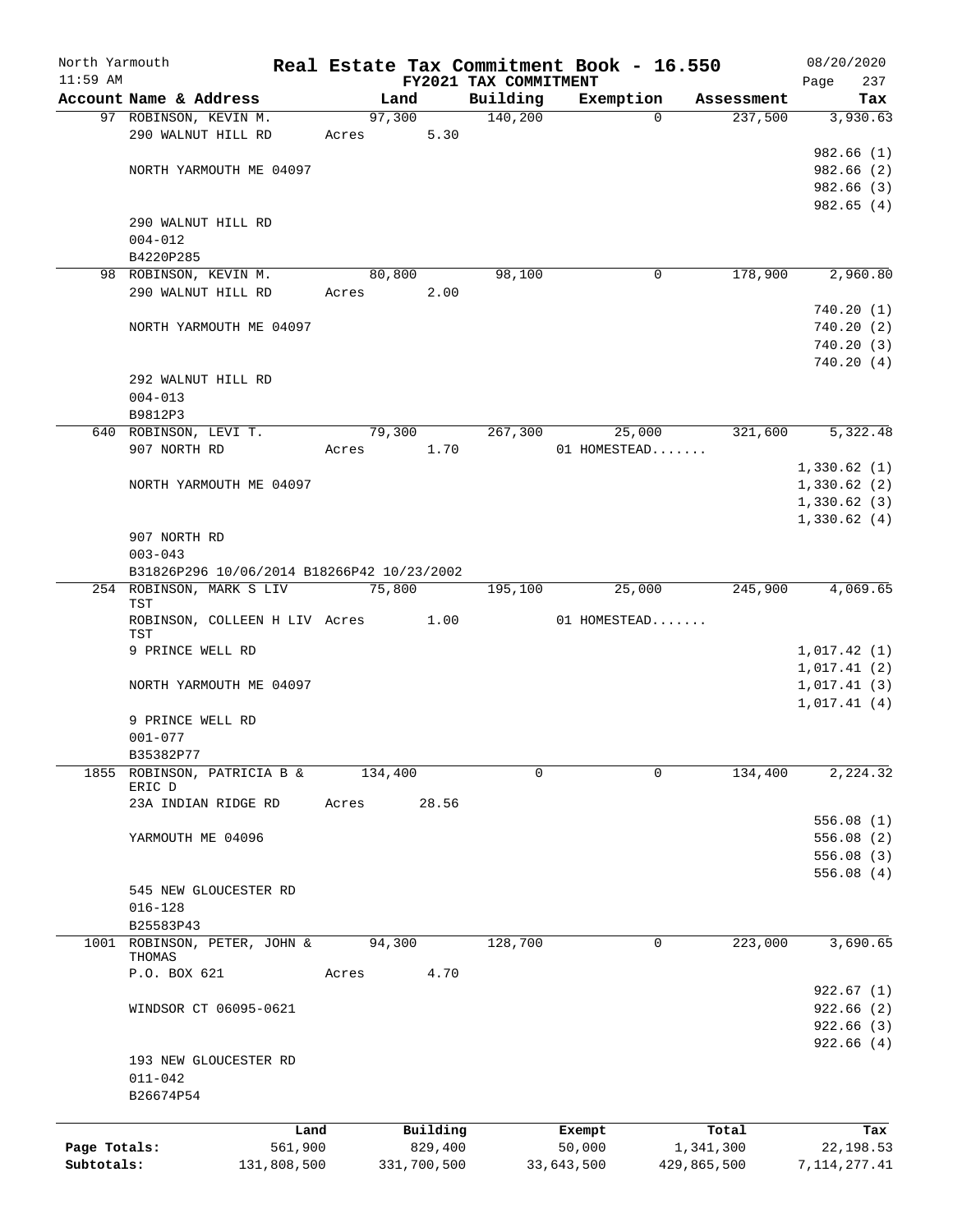| North Yarmouth |                                            |         |            |               |                                   | Real Estate Tax Commitment Book - 16.550          |                   | 08/20/2020                 |
|----------------|--------------------------------------------|---------|------------|---------------|-----------------------------------|---------------------------------------------------|-------------------|----------------------------|
| $11:59$ AM     | Account Name & Address                     |         |            | Land          | FY2021 TAX COMMITMENT<br>Building | Exemption                                         | Assessment        | Page<br>238<br>Tax         |
|                | 81 ROBINSON, WINSLOW S & 196,700 690,800   |         |            |               |                                   | 56,100                                            | 831,400 13,759.67 |                            |
|                | LAURA M                                    |         |            |               |                                   |                                                   |                   |                            |
|                | 1110 NORTH RD                              |         | Acres      | 25.00         |                                   | 105 SOL5 CUSTOM                                   |                   |                            |
|                | NORTH YARMOUTH ME 04097                    |         |            |               |                                   | 01 HOMESTEAD                                      |                   | 3,439.92(1)<br>3,439.92(2) |
|                |                                            |         |            |               |                                   |                                                   |                   | 3,439.92(3)                |
|                |                                            |         |            |               |                                   |                                                   |                   | 3,439.91(4)                |
|                | 1110 NORTH RD                              |         |            |               |                                   |                                                   |                   |                            |
|                | $005 - 045$                                |         |            |               |                                   |                                                   |                   |                            |
|                | B35308P220                                 |         |            |               |                                   |                                                   |                   |                            |
|                | 1355 ROCKWELL, TONI L. & 75,800<br>PAUL M. |         |            |               | 107,800                           | 25,000                                            | 158,600           | 2,624.83                   |
|                | 16 CLUFF ROAD                              |         | Acres 1.00 |               |                                   | $01$ HOMESTEAD                                    |                   |                            |
|                |                                            |         |            |               |                                   |                                                   |                   | 656.21(1)                  |
|                | NORTH YARMOUTH ME 04097                    |         |            |               |                                   |                                                   |                   | 656.21(2)                  |
|                |                                            |         |            |               |                                   |                                                   |                   | 656.21(3)                  |
|                | 16 CLUFF RD                                |         |            |               |                                   |                                                   |                   | 656.20(4)                  |
|                | $013 - 007$                                |         |            |               |                                   |                                                   |                   |                            |
|                | B31234P194 12/17/2013                      |         |            |               |                                   |                                                   |                   |                            |
|                | 594 ROGERS, BRADLEY P.                     |         |            |               |                                   | $109,300$ $275,600$ $25,000$ $359,900$ $5,956.35$ |                   |                            |
|                | 80 HASKELL RD                              |         | Acres 7.70 |               |                                   | 01 HOMESTEAD                                      |                   |                            |
|                |                                            |         |            |               |                                   |                                                   |                   | 1,489.09(1)                |
|                | NORTH YARMOUTH ME 04097                    |         |            |               |                                   |                                                   |                   | 1,489.09(2)<br>1,489.09(3) |
|                |                                            |         |            |               |                                   |                                                   |                   | 1,489.08(4)                |
|                | 80 HASKELL RD                              |         |            |               |                                   |                                                   |                   |                            |
|                | $014 - 008$                                |         |            |               |                                   |                                                   |                   |                            |
|                | B16907P335                                 |         |            |               |                                   |                                                   |                   |                            |
|                | 1336 ROGERS, DEVYN B                       |         |            | 75,800        |                                   | $104,700$ 25,000                                  | 155,500           | 2,573.53                   |
|                | 351 WEST POWNAL RD                         |         | Acres 1.00 |               |                                   | $01$ HOMESTEAD                                    |                   | 643.39(1)                  |
|                | NORTH YARMOUTH ME 04097                    |         |            |               |                                   |                                                   |                   | 643.38 (2)                 |
|                |                                            |         |            |               |                                   |                                                   |                   | 643.38 (3)                 |
|                |                                            |         |            |               |                                   |                                                   |                   | 643.38(4)                  |
|                | 351 WEST POWNAL RD                         |         |            |               |                                   |                                                   |                   |                            |
|                | $013 - 034$                                |         |            |               |                                   |                                                   |                   |                            |
| 1973           | B33843P39<br>ROGERS, TIMOTHY F &           |         | 155,400    |               | 314,900                           | 0                                                 | 470,300           | 7,783.47                   |
|                | VIRGINIA A                                 |         |            |               |                                   |                                                   |                   |                            |
|                | 137 WALNUT HILL RD                         |         | Acres      | 3.60          |                                   |                                                   |                   |                            |
|                |                                            |         |            |               |                                   |                                                   |                   | 1,945.87(1)                |
|                | NORTH YARMOUTH ME 04097                    |         |            |               |                                   |                                                   |                   | 1,945.87(2)                |
|                |                                            |         |            |               |                                   |                                                   |                   | 1,945.87(3)<br>1,945.86(4) |
|                | 74 VILLAGE VIEW LN                         |         |            |               |                                   |                                                   |                   |                            |
|                | $007 - 034 - 011$                          |         |            |               |                                   |                                                   |                   |                            |
|                | B36490P115                                 |         |            |               |                                   |                                                   |                   |                            |
| 860            | ROJAS, DEBORAH S. &                        |         | 84,600     |               | 248,400                           | 25,000                                            | 308,000           | 5,097.40                   |
|                | JAMES I<br>44 THUNDER RD                   |         | Acres      | 2.75          |                                   | 01 HOMESTEAD                                      |                   |                            |
|                |                                            |         |            |               |                                   |                                                   |                   | 1, 274.35(1)               |
|                | NORTH YARMOUTH ME 04097                    |         |            |               |                                   |                                                   |                   | 1, 274.35(2)               |
|                |                                            |         |            |               |                                   |                                                   |                   | 1, 274.35(3)               |
|                |                                            |         |            |               |                                   |                                                   |                   | 1, 274.35(4)               |
|                | 44 THUNDER RD<br>$011 - 034$               |         |            |               |                                   |                                                   |                   |                            |
|                | B12607P012                                 |         |            |               |                                   |                                                   |                   |                            |
|                |                                            |         |            |               |                                   |                                                   |                   |                            |
|                |                                            | Land    |            | Building      |                                   | Exempt                                            | Total             | Tax                        |
| Page Totals:   |                                            | 697,600 |            | 1,742,200     |                                   | 156,100                                           | 2,283,700         | 37,795.25                  |
| Subtotals:     | 132,506,100                                |         |            | 333, 442, 700 |                                   | 33,799,600                                        | 432,149,200       | 7,152,072.66               |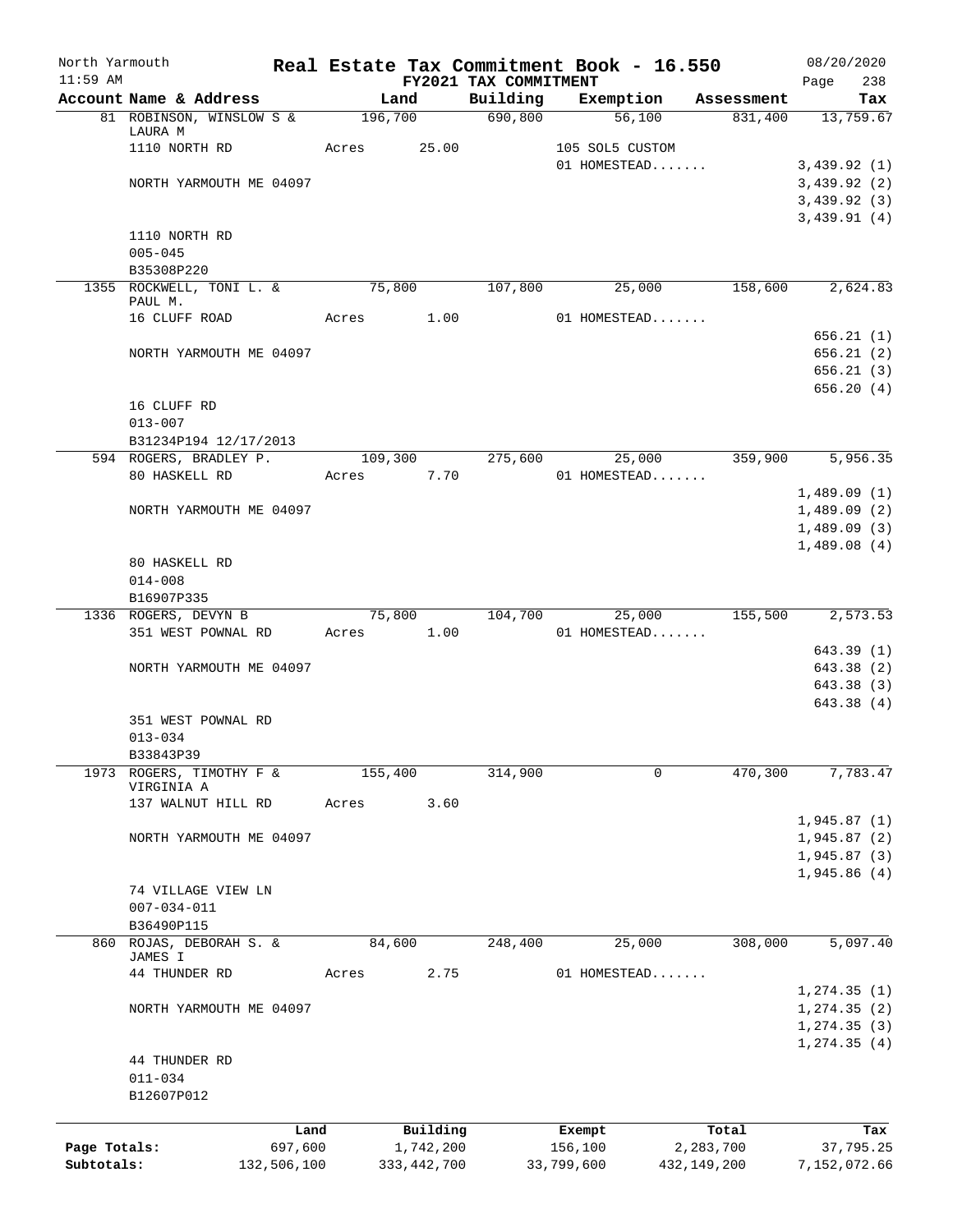| North Yarmouth |                                 |       |           |                                   | Real Estate Tax Commitment Book - 16.550 |            | 08/20/2020         |
|----------------|---------------------------------|-------|-----------|-----------------------------------|------------------------------------------|------------|--------------------|
| $11:59$ AM     | Account Name & Address          |       | Land      | FY2021 TAX COMMITMENT<br>Building | Exemption                                | Assessment | 239<br>Page<br>Tax |
|                | 1297 ROLLINS, KEVIN M.          |       | 82,300    | 177,900                           | 25,000                                   | 235,200    | 3,892.56           |
|                | 760 NEW GLOUCESTER RD           | Acres | 2.30      |                                   | 01 HOMESTEAD                             |            |                    |
|                |                                 |       |           |                                   |                                          |            | 973.14(1)          |
|                | NORTH YARMOUTH ME 04097         |       |           |                                   |                                          |            | 973.14(2)          |
|                |                                 |       |           |                                   |                                          |            | 973.14(3)          |
|                |                                 |       |           |                                   |                                          |            | 973.14(4)          |
|                | 760 NEW GLOUCESTER RD           |       |           |                                   |                                          |            |                    |
|                | $017 - 016$                     |       |           |                                   |                                          |            |                    |
|                | B17881P71                       |       |           |                                   |                                          |            |                    |
|                | 940 ROOFF, MICHAEL D &          |       | 85,800    | 184,100                           | 25,000                                   | 244,900    | 4,053.10           |
|                | ELAINE B                        |       |           |                                   |                                          |            |                    |
|                | 3 HENRY RD                      | Acres | 1.47      |                                   | 01 HOMESTEAD                             |            |                    |
|                |                                 |       |           |                                   |                                          |            | 1,013.28(1)        |
|                | NORTH YARMOUTH ME 04097         |       |           |                                   |                                          |            | 1,013.28(2)        |
|                |                                 |       |           |                                   |                                          |            | 1,013.28(3)        |
|                |                                 |       |           |                                   |                                          |            | 1,013.26(4)        |
|                | 3 HENRY RD                      |       |           |                                   |                                          |            |                    |
|                | $010 - 132$                     |       |           |                                   |                                          |            |                    |
|                | B4004P334                       |       |           |                                   |                                          |            |                    |
|                | 1411 ROSE, ALEXANDER L.         |       | 79,200    | 287,100                           | 25,000                                   | 341,300    | 5,648.52           |
|                | ROSE, SARAH H.                  | Acres | 1.67      |                                   | 01 HOMESTEAD                             |            |                    |
|                | 107 HALLOWELL RD                |       |           |                                   |                                          |            | 1,412.13(1)        |
|                |                                 |       |           |                                   |                                          |            | 1,412.13(2)        |
|                | NORTH YARMOUTH ME 04097         |       |           |                                   |                                          |            | 1,412.13(3)        |
|                |                                 |       |           |                                   |                                          |            | 1,412.13(4)        |
|                | 107 HALLOWELL RD<br>$009 - 030$ |       |           |                                   |                                          |            |                    |
|                | B12200P188                      |       |           |                                   |                                          |            |                    |
| 1201           | ROSE, DANIEL J & ANN            |       | 76,900    | 0                                 | 0                                        | 76,900     | 1,272.70           |
|                | BEATTY-                         |       |           |                                   |                                          |            |                    |
|                | 417 NEW GLOUCESTER RD           | Acres | 1.30      |                                   |                                          |            |                    |
|                |                                 |       |           |                                   |                                          |            | 318.18(1)          |
|                | NORTH YARMOUTH ME 04097         |       |           |                                   |                                          |            | 318.18(2)          |
|                |                                 |       |           |                                   |                                          |            | 318.18(3)          |
|                |                                 |       |           |                                   |                                          |            | 318.16(4)          |
|                | NEW GLOUCESTER RD               |       |           |                                   |                                          |            |                    |
|                | $012 - 070$                     |       |           |                                   |                                          |            |                    |
|                | B36213P256                      |       |           |                                   |                                          |            |                    |
| 1286           | ROSE, DANIEL J.                 |       | 161,100   | 330,000                           | 33,500                                   | 457,600    | 7,573.28           |
|                | 417 NEW GLOUCESTER RD           | Acres | 18.96     |                                   | 103 SOL3 4000-7999 WATTS                 |            |                    |
|                |                                 |       |           |                                   | 01 HOMESTEAD                             |            | 1,893.32(1)        |
|                | NORTH YARMOUTH ME 04097         |       |           |                                   |                                          |            | 1,893.32(2)        |
|                |                                 |       |           |                                   |                                          |            | 1,893.32(3)        |
|                |                                 |       |           |                                   |                                          |            | 1,893.32(4)        |
|                | 417 NEW GLOUCESTER RD           |       |           |                                   |                                          |            |                    |
|                | $012 - 062$<br>B11305P84        |       |           |                                   |                                          |            |                    |
|                | 1115 ROSE, LAWRENCE M           |       | 75,800    | 236,200                           | 25,000                                   | 287,000    | 4,749.85           |
|                | ROSE, MELISSA J                 | Acres | 1.00      |                                   | 01 HOMESTEAD                             |            |                    |
|                | 158 HASKELL RD                  |       |           |                                   |                                          |            | 1, 187.47(1)       |
|                |                                 |       |           |                                   |                                          |            | 1,187.46 (2)       |
|                | NORTH YARMOUTH ME 04097         |       |           |                                   |                                          |            | 1,187.46(3)        |
|                |                                 |       |           |                                   |                                          |            | 1,187.46(4)        |
|                | 158 HASKELL RD                  |       |           |                                   |                                          |            |                    |
|                | $014 - 017$                     |       |           |                                   |                                          |            |                    |
|                | B34795P48                       |       |           |                                   |                                          |            |                    |
|                |                                 |       |           |                                   |                                          |            |                    |
|                |                                 |       |           |                                   |                                          |            |                    |
|                | Land                            |       | Building  |                                   |                                          | Total      | Tax                |
| Page Totals:   | 561,100                         |       | 1,215,300 |                                   | Exempt<br>133,500                        | 1,642,900  | 27,190.01          |
|                |                                 |       |           |                                   |                                          |            |                    |

**Subtotals:** 133,067,200 334,658,000 33,933,100 433,792,100 7,179,262.67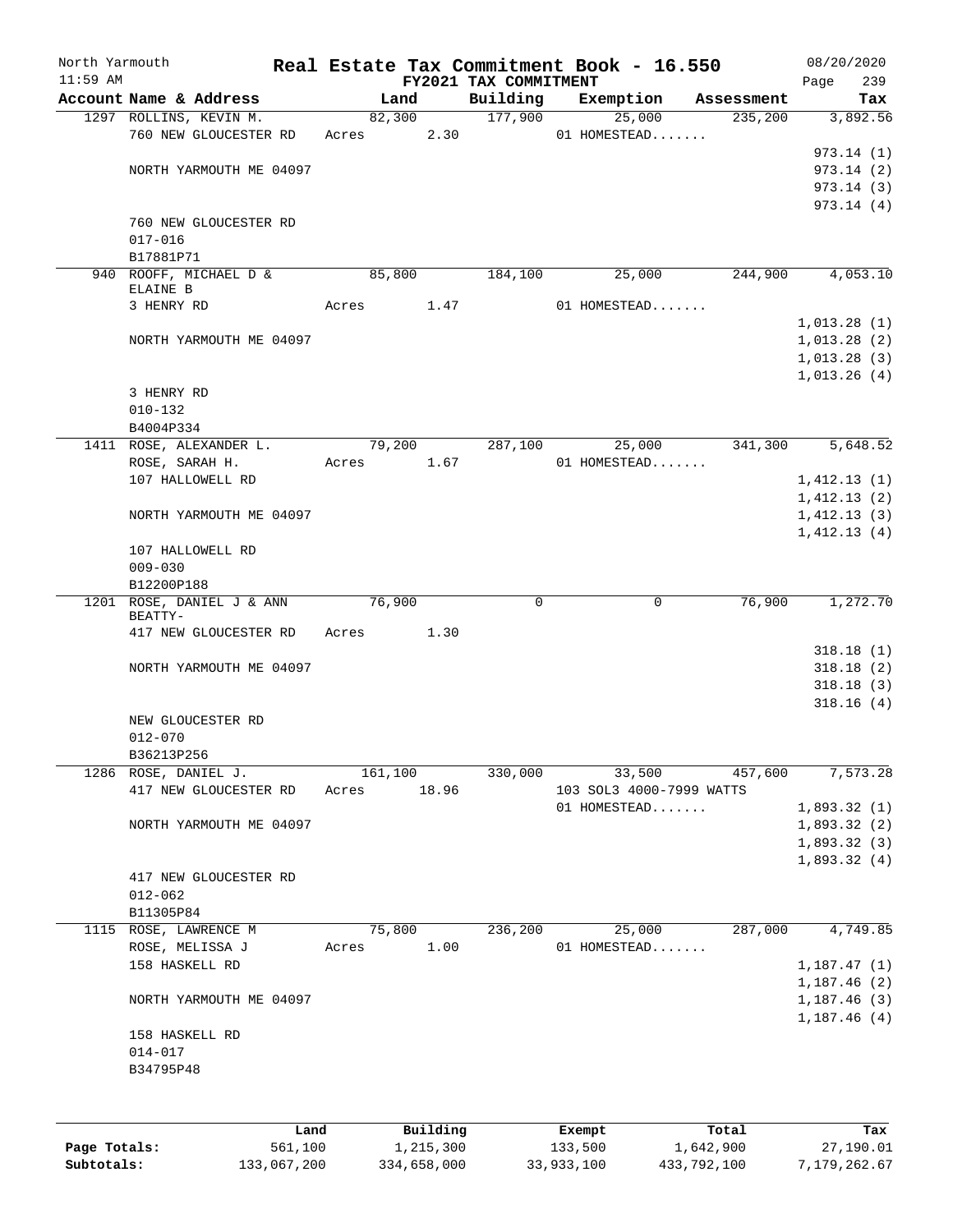| North Yarmouth |                                     |                     |        | Real Estate Tax Commitment Book - 16.550 |                      |            | 08/20/2020   |
|----------------|-------------------------------------|---------------------|--------|------------------------------------------|----------------------|------------|--------------|
| $11:59$ AM     |                                     |                     |        | FY2021 TAX COMMITMENT                    |                      |            | 240<br>Page  |
|                | Account Name & Address              | Land                |        | Building                                 | Exemption            | Assessment | Tax          |
|                | 569 ROSE, ROBERT F.<br>786 NORTH RD | 69,600<br>Acres     |        | 151,300                                  | 31,000<br>05 VETERAN | 189,900    | 3,142.85     |
|                |                                     |                     | 0.59   |                                          | 01 HOMESTEAD         |            | 785.72 (1)   |
|                | NORTH YARMOUTH ME 04097             |                     |        |                                          |                      |            | 785.71 (2)   |
|                |                                     |                     |        |                                          |                      |            | 785.71 (3)   |
|                |                                     |                     |        |                                          |                      |            | 785.71 (4)   |
|                | 786 NORTH RD                        |                     |        |                                          |                      |            |              |
|                | $002 - 107$                         |                     |        |                                          |                      |            |              |
|                | B13675P153                          |                     |        |                                          |                      |            |              |
|                | 1369 ROSE, STUART                   | 114,300             |        | 212,700                                  | 25,000               | 302,000    | 4,998.10     |
|                | 19 FALL LINE RD                     | Acres               | 8.70   |                                          | 01 HOMESTEAD         |            |              |
|                |                                     |                     |        |                                          |                      |            | 1, 249.53(1) |
|                | NORTH YARMOUTH ME 04097             |                     |        |                                          |                      |            | 1, 249.53(2) |
|                |                                     |                     |        |                                          |                      |            | 1, 249.53(3) |
|                |                                     |                     |        |                                          |                      |            | 1, 249.51(4) |
|                | 19 FALL LINE RD                     |                     |        |                                          |                      |            |              |
|                | $014 - 069$                         |                     |        |                                          |                      |            |              |
|                | B12288P215                          |                     |        |                                          |                      |            |              |
|                | 747 ROSENGREN, A. BERNARD           | 81,700              |        | 156,100                                  | 31,000               | 206,800    | 3,422.54     |
|                | 36 BASTON RD                        | Acres               | 2.17   |                                          | 01 HOMESTEAD         |            |              |
|                |                                     |                     |        |                                          | $05$ VETERAN         |            | 855.64 (1)   |
|                | NORTH YARMOUTH ME 04097             |                     |        |                                          |                      |            | 855.64 (2)   |
|                |                                     |                     |        |                                          |                      |            | 855.64 (3)   |
|                |                                     |                     |        |                                          |                      |            | 855.62(4)    |
|                | 36 BASTON RD                        |                     |        |                                          |                      |            |              |
|                | $004 - 145$                         |                     |        |                                          |                      |            |              |
|                | B10037P159                          |                     |        |                                          |                      |            |              |
|                | 1917 ROSS, SARA & RYAN              | $\overline{79,100}$ |        | 319,700                                  | 25,000               | 373,800    | 6,186.39     |
|                | 54 RIDGEWOOD LN                     | Acres               | 1.65   |                                          | 01 HOMESTEAD         |            |              |
|                |                                     |                     |        |                                          |                      |            | 1,546.60(1)  |
|                | NORTH YARMOUTH ME 04097             |                     |        |                                          |                      |            | 1,546.60(2)  |
|                |                                     |                     |        |                                          |                      |            | 1,546.60(3)  |
|                |                                     |                     |        |                                          |                      |            | 1,546.59(4)  |
|                | 54 RIDGEWOOD LN                     |                     |        |                                          |                      |            |              |
|                | $008 - 016 - 002$                   |                     |        |                                          |                      |            |              |
|                | B35098P73                           |                     |        |                                          |                      |            |              |
|                | 417 ROSS, STEVEN P.                 | 78,300              |        | 150,300                                  | 25,000               | 203,600    | 3,369.58     |
|                | 240 WALNUT HILL RD                  | Acres               | 1.50   |                                          | 01 HOMESTEAD         |            |              |
|                |                                     |                     |        |                                          |                      |            | 842.40 (1)   |
|                | NORTH YARMOUTH ME 04097             |                     |        |                                          |                      |            | 842.40 (2)   |
|                |                                     |                     |        |                                          |                      |            | 842.40 (3)   |
|                |                                     |                     |        |                                          |                      |            | 842.38 (4)   |
|                | 240 WALNUT HILL RD                  |                     |        |                                          |                      |            |              |
|                | $004 - 003$                         |                     |        |                                          |                      |            |              |
|                | B6254P79                            |                     |        |                                          |                      |            |              |
|                | 296 ROUTH, DANIEL L.                |                     | 75,800 | 199,900                                  | 25,000               | 250,700    | 4,149.09     |
|                | 6 WALNUT HILL RD                    | Acres               | 1.00   |                                          | 01 HOMESTEAD         |            |              |
|                |                                     |                     |        |                                          |                      |            | 1,037.28(1)  |
|                | NORTH YARMOUTH ME 04097             |                     |        |                                          |                      |            | 1,037.27(2)  |
|                |                                     |                     |        |                                          |                      |            | 1,037.27(3)  |
|                |                                     |                     |        |                                          |                      |            | 1,037.27(4)  |
|                | 6 WALNUT HILL RD                    |                     |        |                                          |                      |            |              |
|                | $001 - 068$                         |                     |        |                                          |                      |            |              |
|                | B8941P125                           |                     |        |                                          |                      |            |              |
|                |                                     |                     |        |                                          |                      |            |              |
|                |                                     |                     |        |                                          |                      |            |              |

|              | Land        | Building    | Exempt     | Total       | Tax          |
|--------------|-------------|-------------|------------|-------------|--------------|
| Page Totals: | 498,800     | 1,190,000   | 162,000    | 1,526,800   | 25,268.55    |
| Subtotals:   | 133,566,000 | 335,848,000 | 34,095,100 | 435,318,900 | 7,204,531.22 |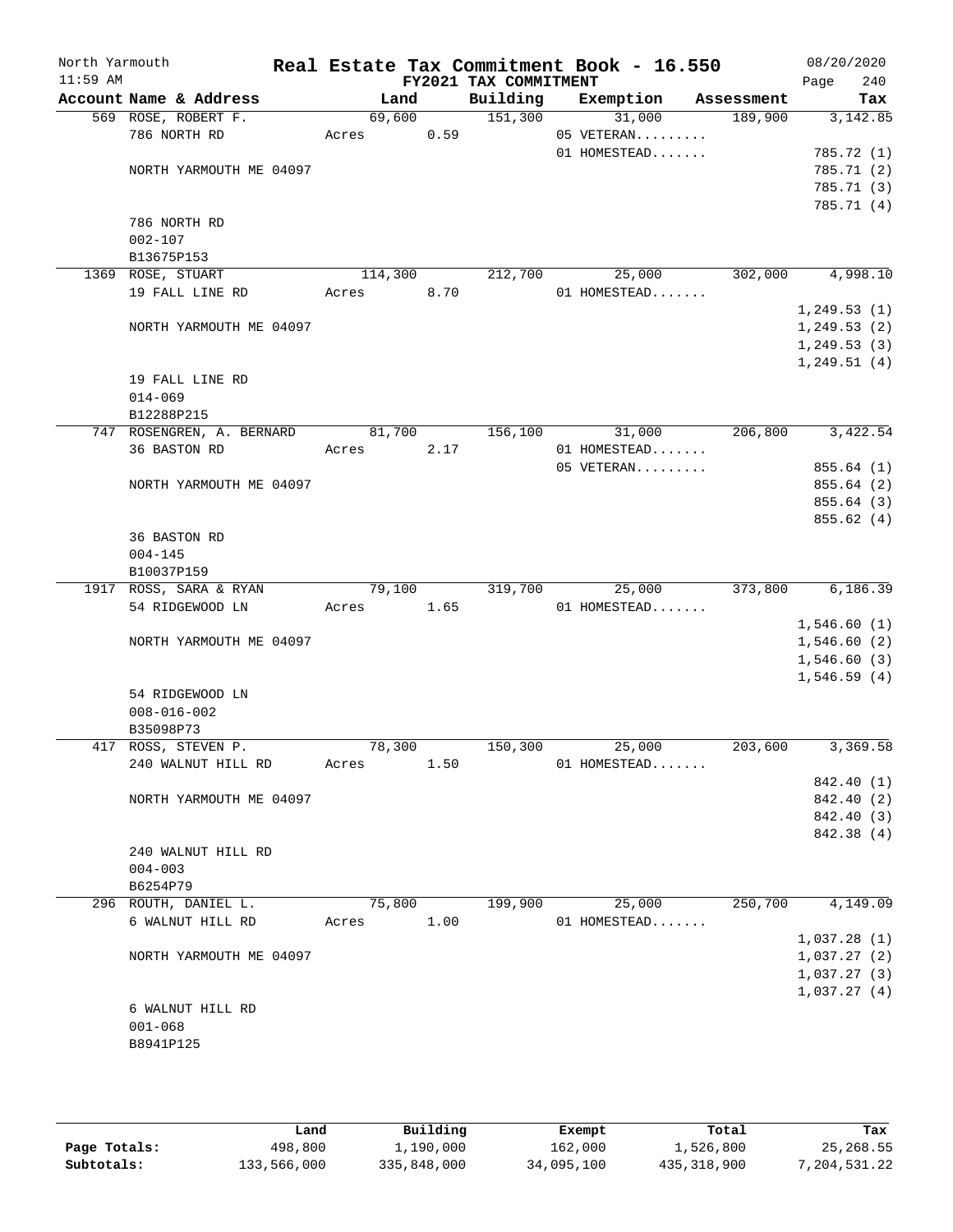| North Yarmouth |                             |                         |         |                  |                       | Real Estate Tax Commitment Book - 16.550 |               | 08/20/2020                 |
|----------------|-----------------------------|-------------------------|---------|------------------|-----------------------|------------------------------------------|---------------|----------------------------|
| $11:59$ AM     |                             |                         |         |                  | FY2021 TAX COMMITMENT |                                          |               | 241<br>Page                |
|                |                             | Account Name & Address  |         | Land             | Building<br>297,000   | Exemption                                | Assessment    | Tax                        |
|                | 1167 NORTH RD               | 363 ROUTHIER, ADAM J.   | Acres   | 169,300<br>45.00 |                       | 28,000<br>102 SOL2 2000-3999 WATTS       | 438,300       | 7,253.87                   |
|                |                             |                         |         |                  |                       | 01 HOMESTEAD                             |               | 1,813.47(1)                |
|                |                             | NORTH YARMOUTH ME 04097 |         |                  |                       |                                          |               | 1,813.47(2)                |
|                |                             |                         |         |                  |                       |                                          |               | 1,813.47(3)<br>1,813.46(4) |
|                | 1167 NORTH RD               |                         |         |                  |                       |                                          |               |                            |
|                | $006 - 014$                 |                         |         |                  |                       |                                          |               |                            |
|                | B34416P114                  |                         |         |                  |                       |                                          |               |                            |
|                |                             | 632 ROWE, WILLIAM P SR  |         | 46,700           | 24,600                | $\mathbf 0$                              | 71,300        | 1,180.02                   |
|                | 26 SUMMER ST                |                         | Acres   | 1.61             |                       |                                          |               |                            |
|                |                             |                         |         |                  |                       |                                          |               | 295.01(1)                  |
|                |                             | FREEPORT ME 04032       |         |                  |                       |                                          |               | 295.01(2)                  |
|                |                             |                         |         |                  |                       |                                          |               | 295.01(3)                  |
|                |                             |                         |         |                  |                       |                                          |               | 294.99 (4)                 |
|                | 1463 NORTH RD               |                         |         |                  |                       |                                          |               |                            |
|                | $012 - 041$                 |                         |         |                  |                       |                                          |               |                            |
|                | B35454P215                  |                         |         |                  |                       |                                          |               |                            |
|                |                             | 507 ROWE, III. ARTHUR   |         | 69,400           | 141,700               | 0                                        | 211,100       | 3,493.71                   |
|                | 94 HAMILTON ST              |                         | Acres   | 0.56             |                       |                                          |               |                            |
|                |                             | SOUTH PORTLAND ME 04106 |         |                  |                       |                                          |               | 873.43 (1)<br>873.43 (2)   |
|                |                             |                         |         |                  |                       |                                          |               | 873.43 (3)                 |
|                |                             |                         |         |                  |                       |                                          |               | 873.42 (4)                 |
|                | 32 DEER RUN RD              |                         |         |                  |                       |                                          |               |                            |
|                | $002 - 101$                 |                         |         |                  |                       |                                          |               |                            |
|                | B21298P345                  |                         |         |                  |                       |                                          |               |                            |
|                | 788 ROY, MICHAEL E.         |                         |         | 75,800           | 256,000               | 31,000                                   | 300,800       | 4,978.24                   |
|                | 35 CONIFER LANE             |                         | Acres   | 1.00             |                       | 05 VETERAN                               |               |                            |
|                |                             |                         |         |                  |                       | 01 HOMESTEAD                             |               | 1,244.56(1)                |
|                |                             | NORTH YARMOUTH ME 04097 |         |                  |                       |                                          |               | 1,244.56(2)                |
|                |                             |                         |         |                  |                       |                                          |               | 1, 244.56(3)               |
|                |                             |                         |         |                  |                       |                                          |               | 1,244.56(4)                |
|                | 35 CONIFER LANE             |                         |         |                  |                       |                                          |               |                            |
|                | $004 - 210$                 |                         |         |                  |                       |                                          |               |                            |
|                | B6841P86<br>887 ROYAL RIVER |                         | 151,300 |                  | 0                     | 151,300                                  | 0             | 0.00                       |
|                |                             | CONSERVATION TRUST      |         |                  |                       |                                          |               |                            |
|                | PO BOX 90                   |                         | Acres   | 16.09            |                       | 920 NON-PROFIT                           |               |                            |
|                |                             |                         |         |                  |                       |                                          |               |                            |
|                |                             | YARMOUTH ME 04096       |         |                  |                       |                                          |               |                            |
|                |                             |                         |         |                  |                       |                                          |               |                            |
|                |                             |                         |         |                  |                       |                                          |               |                            |
|                | PERENNIAL DR                |                         |         |                  |                       |                                          |               |                            |
|                | $014 - 028$                 |                         |         |                  |                       |                                          |               |                            |
|                | B22463P46                   |                         |         |                  |                       |                                          |               |                            |
|                | 39 ROYAL RIVER              | CONSERVATION TRUST      |         | 19,000           | $\mathbf 0$           | 19,000                                   | 0             | 0.00                       |
|                | PO BOX 90                   |                         | Acres   | 23.74            |                       | 920 NON-PROFIT                           |               |                            |
|                |                             |                         |         |                  |                       |                                          |               |                            |
|                |                             | YARMOUTH ME 04096       |         |                  |                       |                                          |               |                            |
|                |                             |                         |         |                  |                       |                                          |               |                            |
|                |                             |                         |         |                  |                       |                                          |               |                            |
|                | PACKARD FARM RD             |                         |         |                  |                       |                                          |               |                            |
|                | $013 - 003$                 |                         |         |                  |                       |                                          |               |                            |
|                | B23276P116                  |                         |         |                  |                       |                                          |               |                            |
|                |                             |                         |         |                  |                       |                                          |               |                            |
|                |                             |                         |         |                  |                       |                                          |               |                            |
|                |                             | Land                    |         | Building         |                       | Exempt                                   | Total         | Tax                        |
| Page Totals:   |                             | 531,500                 |         | 719,300          |                       | 229,300                                  | 1,021,500     | 16,905.84                  |
| Subtotals:     |                             | 134,097,500             |         | 336,567,300      |                       | 34, 324, 400                             | 436, 340, 400 | 7,221,437.06               |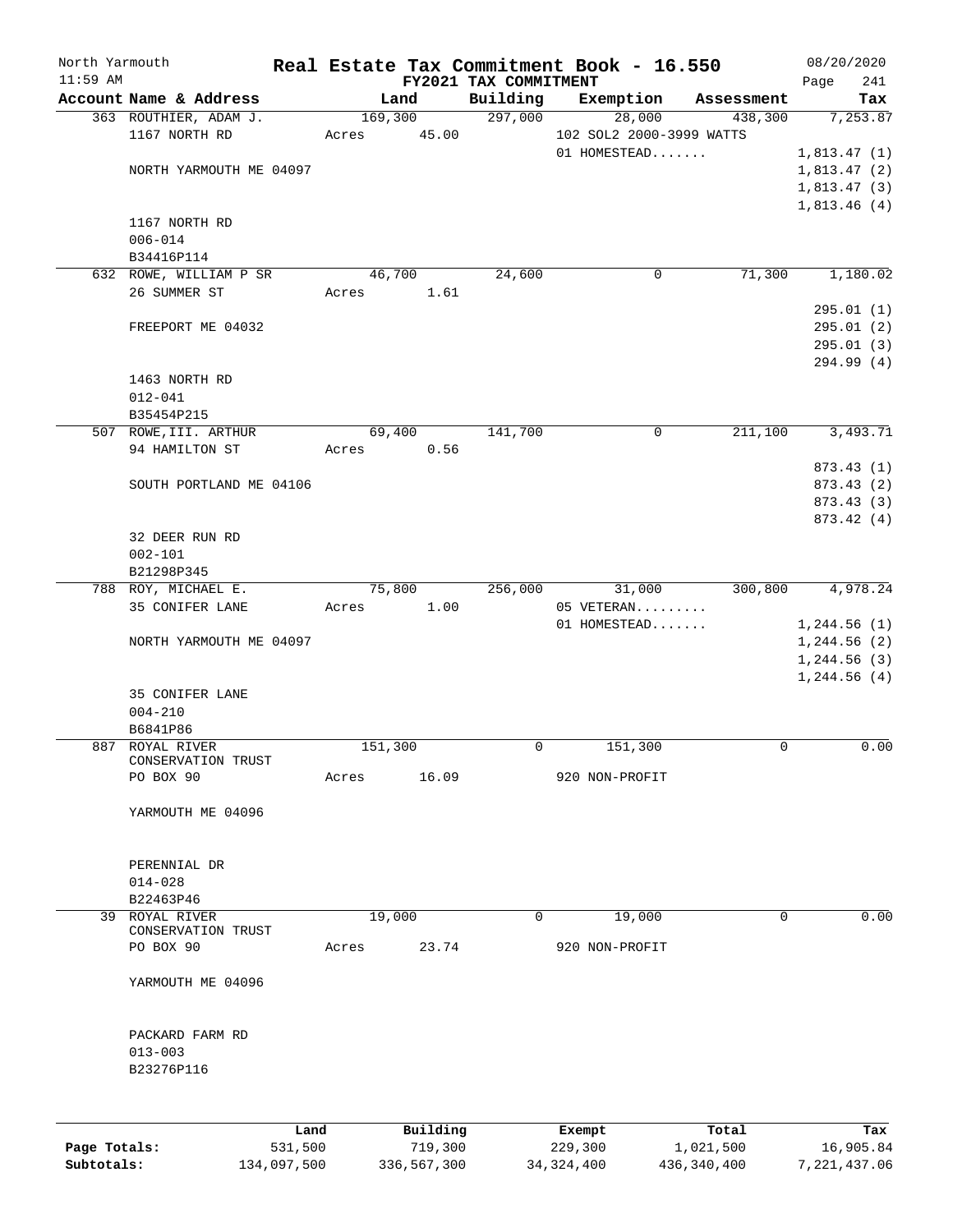| North Yarmouth |                                         |             |       |                   | Real Estate Tax Commitment Book - 16.550 |                 |             |             | 08/20/2020         |
|----------------|-----------------------------------------|-------------|-------|-------------------|------------------------------------------|-----------------|-------------|-------------|--------------------|
| $11:59$ AM     | Account Name & Address                  |             |       | Land              | FY2021 TAX COMMITMENT<br>Building        | Exemption       |             | Assessment  | 242<br>Page<br>Tax |
|                | 1980 ROYAL RIVER                        |             |       | 67,900            | $\mathbf 0$                              |                 | 67,900      | 0           | 0.00               |
|                | CONSERVATION TRUST                      |             |       |                   |                                          |                 |             |             |                    |
|                | PO BOX 90                               |             | Acres | 9.00              |                                          | 920 NON-PROFIT  |             |             |                    |
|                |                                         |             |       |                   |                                          |                 |             |             |                    |
|                | YARMOUTH ME 04096                       |             |       |                   |                                          |                 |             |             |                    |
|                | GREELY RD                               |             |       |                   |                                          |                 |             |             |                    |
|                | $007 - 001 - 001$                       |             |       |                   |                                          |                 |             |             |                    |
|                | B34852P94 05/15/2018                    |             |       |                   |                                          |                 |             |             |                    |
|                | 1825 ROYAL RIVER                        |             |       | 207,200           | 0                                        |                 | 207,200     | 0           | 0.00               |
|                | CONSERVATION TRUST<br>P O BOX 90        |             | Acres | 17.72             |                                          | 940 COMMON LAND |             |             |                    |
|                |                                         |             |       |                   |                                          |                 |             |             |                    |
|                | YARMOUTH ME 04096                       |             |       |                   |                                          |                 |             |             |                    |
|                | GOLDENROD LN                            |             |       |                   |                                          |                 |             |             |                    |
|                | $003 - 031$                             |             |       |                   |                                          |                 |             |             |                    |
|                | B22649P316                              |             |       |                   |                                          |                 |             |             |                    |
|                | 1805 ROYAL RIVER                        |             |       | 297,900           | $\mathbf 0$                              |                 | 297,900     | 0           | 0.00               |
|                | CONSERVATION TRUST                      |             |       |                   |                                          |                 |             |             |                    |
|                | P O BOX 90                              |             | Acres | 19.89             |                                          | 920 NON-PROFIT  |             |             |                    |
|                | YARMOUTH ME 04096                       |             |       |                   |                                          |                 |             |             |                    |
|                |                                         |             |       |                   |                                          |                 |             |             |                    |
|                | GOLDENROD LN                            |             |       |                   |                                          |                 |             |             |                    |
|                | $003 - 007$                             |             |       |                   |                                          |                 |             |             |                    |
|                | B22649P316                              |             |       |                   |                                          |                 |             |             |                    |
|                | 1105 RTG, INC.<br>COUNTRY CREEK COMMON  |             | Acres | $\Omega$<br>34.00 | 0                                        |                 | 0           | 0           | 0.00               |
|                | AREA<br>10 COUNTRY CREEK                |             |       |                   |                                          |                 |             |             |                    |
|                | NORTH YARMOUTH ME 04097                 |             |       |                   |                                          |                 |             |             |                    |
|                |                                         |             |       |                   |                                          |                 |             |             |                    |
|                | COUNTRY CREEK                           |             |       |                   |                                          |                 |             |             |                    |
|                | $014 - 094$                             |             |       |                   |                                          |                 |             |             |                    |
|                | B15725P81                               |             |       |                   |                                          |                 | $\mathbf 0$ |             | 9,254.76           |
|                | 1576 RUETTY, MICHAEL T. &<br>REBECCA D. |             |       | 104,600           | 454,600                                  |                 |             | 559,200     |                    |
|                | 111 LEDGE RD                            |             | Acres | 1.94              |                                          |                 |             |             |                    |
|                |                                         |             |       |                   |                                          |                 |             |             | 2,313.69(1)        |
|                | YARMOUTH ME 04096                       |             |       |                   |                                          |                 |             |             | 2,313.69 (2)       |
|                |                                         |             |       |                   |                                          |                 |             |             | 2,313.69 (3)       |
|                |                                         |             |       |                   |                                          |                 |             |             | 2,313.69(4)        |
|                | 81 STOWELL BROOKE                       |             |       |                   |                                          |                 |             |             |                    |
|                | $016 - 019$<br>B35886P99                |             |       |                   |                                          |                 |             |             |                    |
|                | 1450 RUGGLES, HARRY W.                  |             |       | 83,800            | 163,500                                  |                 | $\mathbf 0$ | 247,300     | 4,092.82           |
|                | 215 BLUFF RD                            |             | Acres | 2.60              |                                          |                 |             |             |                    |
|                |                                         |             |       |                   |                                          |                 |             |             | 1,023.21(1)        |
|                | YARMOUTH ME 04096                       |             |       |                   |                                          |                 |             |             | 1,023.21(2)        |
|                |                                         |             |       |                   |                                          |                 |             |             | 1,023.21(3)        |
|                |                                         |             |       |                   |                                          |                 |             |             | 1,023.19(4)        |
|                | 22 LUFKIN RD                            |             |       |                   |                                          |                 |             |             |                    |
|                | $010 - 014$                             |             |       |                   |                                          |                 |             |             |                    |
|                | B12408P307                              |             |       |                   |                                          |                 |             |             |                    |
|                |                                         | Land        |       | Building          |                                          | Exempt          |             | Total       | Tax                |
| Page Totals:   |                                         | 761,400     |       | 618,100           |                                          | 573,000         |             | 806,500     | 13, 347.58         |
| Subtotals:     |                                         | 134,858,900 |       | 337,185,400       |                                          | 34,897,400      |             | 437,146,900 | 7,234,784.64       |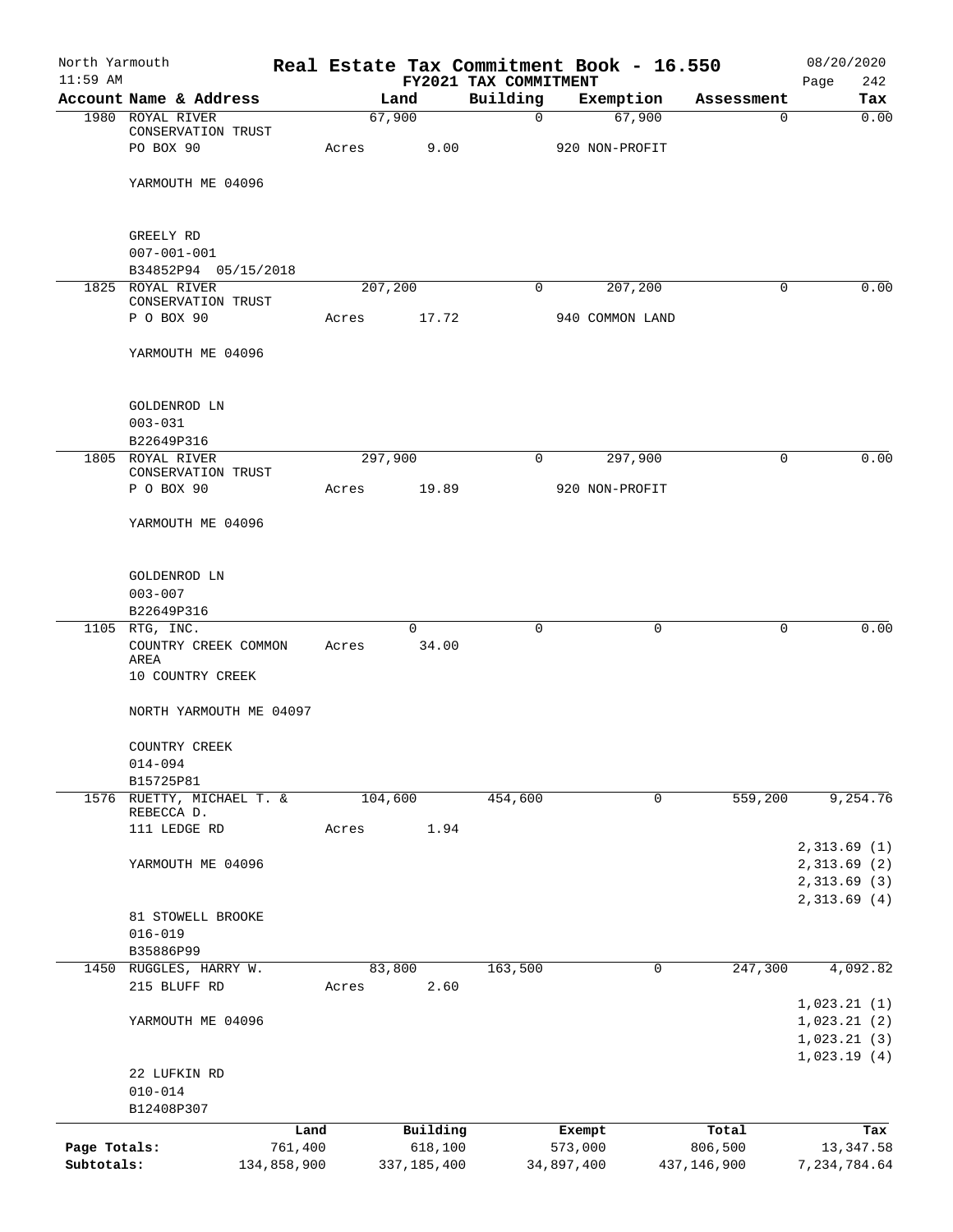| North Yarmouth |                          | Real Estate Tax Commitment Book - 16.550 |                                   |              |            | 08/20/2020      |
|----------------|--------------------------|------------------------------------------|-----------------------------------|--------------|------------|-----------------|
| $11:59$ AM     | Account Name & Address   | Land                                     | FY2021 TAX COMMITMENT<br>Building | Exemption    | Assessment | 243<br>Page     |
|                | 1461 RULMAN, PATRICIA    | 77,800                                   | 222,900                           | 25,000       | 275,700    | Tax<br>4,562.84 |
|                | 100 HALLOWELL RD         | Acres 1.40                               |                                   | 01 HOMESTEAD |            |                 |
|                |                          |                                          |                                   |              |            |                 |
|                |                          |                                          |                                   |              |            | 1, 140.71(1)    |
|                | NORTH YARMOUTH ME 04097  |                                          |                                   |              |            | 1, 140.71(2)    |
|                |                          |                                          |                                   |              |            | 1, 140.71(3)    |
|                |                          |                                          |                                   |              |            | 1, 140.71(4)    |
|                | 100 HALLOWELL RD         |                                          |                                   |              |            |                 |
|                | $009 - 073$              |                                          |                                   |              |            |                 |
|                | B23091P101               |                                          |                                   |              |            |                 |
|                | 367 RUSSELL, CHRISTINA   | 274,600                                  | 121,100                           | 25,000       | 370,700    | 6, 135.09       |
|                | 204 ROYAL RD             | 63.00<br>Acres                           |                                   | 01 HOMESTEAD |            |                 |
|                |                          |                                          |                                   |              |            | 1,533.78(1)     |
|                | NORTH YARMOUTH ME 04097  |                                          |                                   |              |            | 1,533.77(2)     |
|                |                          |                                          |                                   |              |            | 1,533.77(3)     |
|                |                          |                                          |                                   |              |            | 1,533.77(4)     |
|                | 204 ROYAL RD             |                                          |                                   |              |            |                 |
|                | $006 - 069$              |                                          |                                   |              |            |                 |
|                | B14412P260               |                                          |                                   |              |            |                 |
|                | 1393 RUSSELL, EVAN C JR  | 118,800                                  | 301,300                           | 25,000       | 395,100    | 6,538.91        |
|                | 467 GRAY RD              | 9.59<br>Acres                            |                                   | 01 HOMESTEAD |            |                 |
|                |                          |                                          |                                   |              |            | 1,634.73(1)     |
|                | NORTH YARMOUTH ME 04097  |                                          |                                   |              |            | 1,634.73(2)     |
|                |                          |                                          |                                   |              |            | 1,634.73(3)     |
|                |                          |                                          |                                   |              |            | 1,634.72(4)     |
|                | 467 GRAY RD              |                                          |                                   |              |            |                 |
|                | $015 - 037$              |                                          |                                   |              |            |                 |
|                | B21022P111               |                                          |                                   |              |            |                 |
|                | 56 RUSSELL, JAMES W.     | 88,800                                   | 192,900                           | $\mathbf 0$  | 281,700    | 4,662.14        |
|                | RUSSELL, SUSAN J.        | 3.59<br>Acres                            |                                   |              |            |                 |
|                | 830 SLIGO RD             |                                          |                                   |              |            | 1, 165.54(1)    |
|                |                          |                                          |                                   |              |            | 1, 165.54(2)    |
|                | NORTH YARMOUTH ME 04097  |                                          |                                   |              |            | 1, 165.54(3)    |
|                |                          |                                          |                                   |              |            | 1, 165.52(4)    |
|                | 830 SLIGO RD             |                                          |                                   |              |            |                 |
|                | $005 - 018$              |                                          |                                   |              |            |                 |
|                | B25118P299               |                                          |                                   |              |            |                 |
|                | 274 RUSSELL, JEAN M, PER | 85,800                                   | 166,000                           | 0            | 251,800    | 4,167.29        |
|                | REP                      |                                          |                                   |              |            |                 |
|                | FOR THE ESTATE OF        | 3.00<br>Acres                            |                                   |              |            |                 |
|                | MAUREEN WENTWORTH        |                                          |                                   |              |            |                 |
|                | 144 SWEETSER RD          |                                          |                                   |              |            | 1,041.83(1)     |
|                |                          |                                          |                                   |              |            | 1,041.82(2)     |
|                | NORTH YARMOUTH ME 04097  |                                          |                                   |              |            | 1,041.82(3)     |
|                |                          |                                          |                                   |              |            | 1,041.82(4)     |
|                | 144 SWEETSER RD          |                                          |                                   |              |            |                 |
|                | $005 - 007$              |                                          |                                   |              |            |                 |
|                | B33001P1                 |                                          |                                   |              |            |                 |
| 1401           | RUSSELL, JR., WALTER H   | 124,700                                  | 863,900                           | 25,000       | 963,600    | 15,947.58       |
|                | RUSSELL, JOANNE          | 7.00<br>Acres                            |                                   | 01 HOMESTEAD |            |                 |
|                | 7 WINDWARD PASSAGE       |                                          |                                   |              |            | 3,986.90(1)     |
|                |                          |                                          |                                   |              |            | 3,986.90(2)     |
|                | NORTH YARMOUTH ME 04097  |                                          |                                   |              |            | 3,986.90(3)     |
|                |                          |                                          |                                   |              |            | 3,986.88(4)     |
|                | 7 WINDWARD PASSAGE       |                                          |                                   |              |            |                 |
|                | $005 - 052$              |                                          |                                   |              |            |                 |
|                | B28154P170 10/06/2010    |                                          |                                   |              |            |                 |
|                |                          |                                          |                                   |              |            |                 |
|                |                          |                                          |                                   |              |            |                 |
|                |                          |                                          |                                   |              |            |                 |
|                | Land                     | Building                                 |                                   | Exempt       | Total      | Tax             |
| Page Totals:   | 770,500                  | 1,868,100                                |                                   | 100,000      | 2,538,600  | 42,013.85       |

**Subtotals:** 135,629,400 339,053,500 34,997,400 439,685,500 7,276,798.49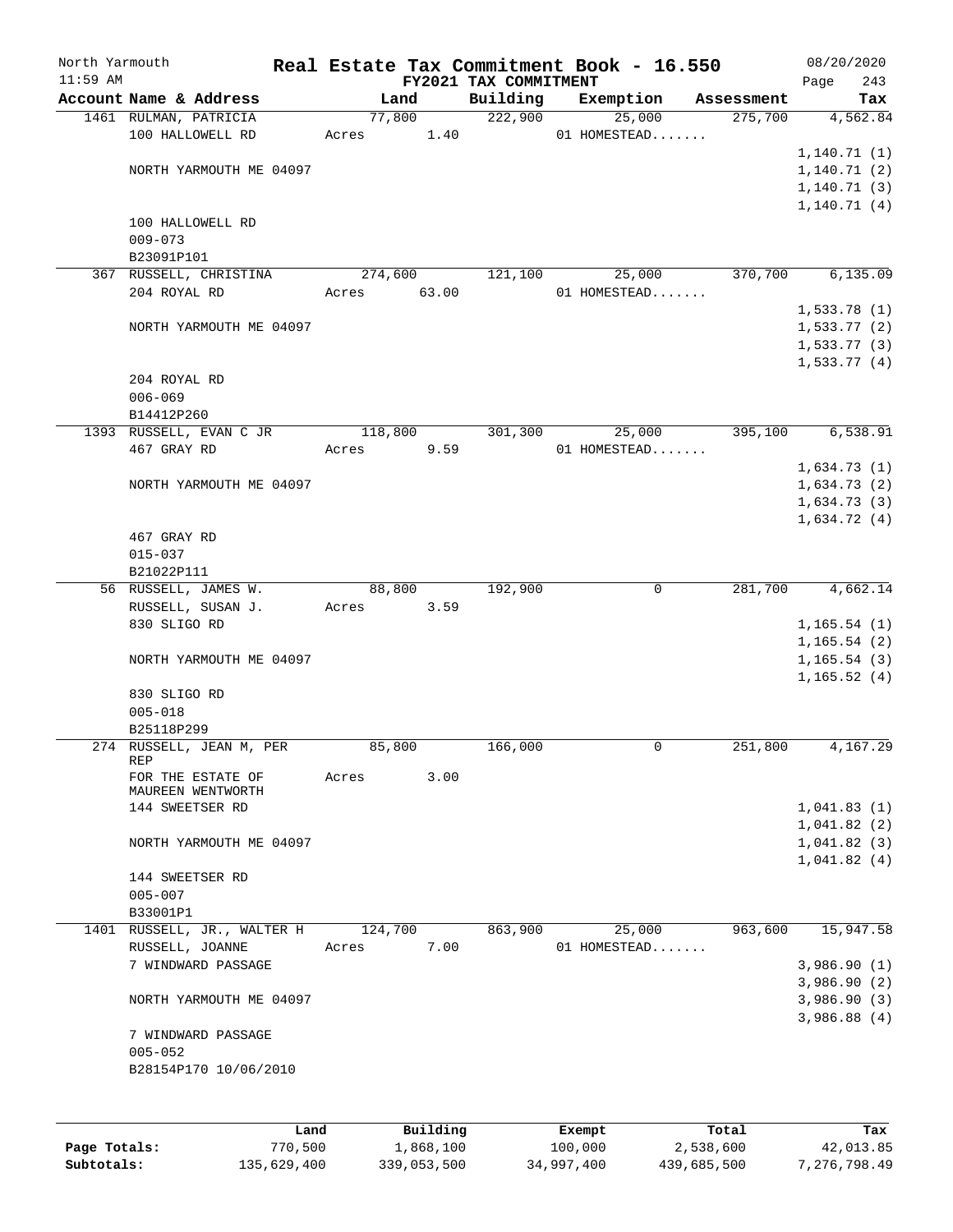| North Yarmouth<br>$11:59$ AM |                            |        |         | Real Estate Tax Commitment Book - 16.550<br>FY2021 TAX COMMITMENT |           |                |            | Page | 08/20/2020<br>244            |
|------------------------------|----------------------------|--------|---------|-------------------------------------------------------------------|-----------|----------------|------------|------|------------------------------|
|                              | Account Name & Address     |        | Land    | Building                                                          | Exemption |                | Assessment |      | Tax                          |
|                              | 422 RUSSELL, LINDA C.      |        | 194,800 | 91,700                                                            |           | 25,000         | 261,500    |      | 4,327.83                     |
|                              | 723 SLIGO RD               | Acres  | 29.00   |                                                                   |           | 01 HOMESTEAD   |            |      |                              |
|                              |                            |        |         |                                                                   |           |                |            |      | 1,081.96(1)                  |
|                              | NORTH YARMOUTH ME 04097    |        |         |                                                                   |           |                |            |      | 1,081.96(2)                  |
|                              |                            |        |         |                                                                   |           |                |            |      | 1,081.96(3)                  |
|                              |                            |        |         |                                                                   |           |                |            |      | 1,081.95(4)                  |
|                              | 723 SLIGO RD               |        |         |                                                                   |           |                |            |      |                              |
|                              | $002 - 020$                |        |         |                                                                   |           |                |            |      |                              |
|                              | B13905P108                 |        |         |                                                                   |           |                |            |      |                              |
|                              | 709 RUSSELL, MARK E.       |        | 76,300  | 120,100                                                           |           | 25,000         | 171,400    |      | 2,836.67                     |
|                              | 51 CUMBERLAND RD           | Acres  | 1.10    |                                                                   |           | 01 HOMESTEAD   |            |      |                              |
|                              |                            |        |         |                                                                   |           |                |            |      | 709.17(1)                    |
|                              | NORTH YARMOUTH ME 04097    |        |         |                                                                   |           |                |            |      | 709.17(2)<br>709.17(3)       |
|                              |                            |        |         |                                                                   |           |                |            |      | 709.16(4)                    |
|                              | 51 CUMBERLAND RD           |        |         |                                                                   |           |                |            |      |                              |
|                              | $004 - 042$                |        |         |                                                                   |           |                |            |      |                              |
|                              | B11793P42                  |        |         |                                                                   |           |                |            |      |                              |
|                              | 726 RUSSELL, ROSE M        |        | 75,800  | 115,600                                                           |           | 25,000         | 166,400    |      | 2,753.92                     |
|                              | 35 CUMBERLAND RD           | Acres  | 1.00    |                                                                   |           | 01 HOMESTEAD   |            |      |                              |
|                              |                            |        |         |                                                                   |           |                |            |      | 688.48 (1)                   |
|                              | NORTH YARMOUTH ME 04097    |        |         |                                                                   |           |                |            |      | 688.48 (2)                   |
|                              |                            |        |         |                                                                   |           |                |            |      | 688.48 (3)                   |
|                              |                            |        |         |                                                                   |           |                |            |      | 688.48 (4)                   |
|                              | 35 CUMBERLAND RD           |        |         |                                                                   |           |                |            |      |                              |
|                              | $004 - 044$                |        |         |                                                                   |           |                |            |      |                              |
|                              | B24384P264                 |        |         |                                                                   |           |                |            |      |                              |
|                              | 1186 RYAN, CHRISTOPHER T   |        | 87,800  | 286,500                                                           |           | $\overline{0}$ | 374,300    |      | 6,194.67                     |
|                              | 195 GRAY RD                | Acres  | 3.40    |                                                                   |           |                |            |      |                              |
|                              |                            |        |         |                                                                   |           |                |            |      | 1,548.67(1)                  |
|                              | NORTH YARMOUTH ME 04097    |        |         |                                                                   |           |                |            |      | 1,548.67(2)                  |
|                              |                            |        |         |                                                                   |           |                |            |      | 1,548.67(3)                  |
|                              | 195 GRAY RD                |        |         |                                                                   |           |                |            |      | 1,548.66(4)                  |
|                              | $014 - 089$                |        |         |                                                                   |           |                |            |      |                              |
|                              | B36287P119                 |        |         |                                                                   |           |                |            |      |                              |
|                              | 1955 RYBECK, CHRISTOPHER & | 78,800 |         | 284,200                                                           |           | 0              | 363,000    |      | 6,007.65                     |
|                              | LANDRY, TAYLOR             |        |         |                                                                   |           |                |            |      |                              |
|                              | 218 MEMORIAL HIGHWAY       | Acres  | 1.04    |                                                                   |           |                |            |      |                              |
|                              |                            |        |         |                                                                   |           |                |            |      | 1,501.92(1)                  |
|                              | NORTH YARMOUTH ME 04097    |        |         |                                                                   |           |                |            |      | 1,501.91(2)                  |
|                              |                            |        |         |                                                                   |           |                |            |      | 1,501.91(3)                  |
|                              |                            |        |         |                                                                   |           |                |            |      | 1,501.91(4)                  |
|                              | 218 MEMORIAL HIGHWAY       |        |         |                                                                   |           |                |            |      |                              |
|                              | $008 - 033 - 004$          |        |         |                                                                   |           |                |            |      |                              |
|                              | B35954P201                 |        |         |                                                                   |           |                |            |      |                              |
|                              | 621 RYBKA, RUSSELL J.      | 93,800 |         | 296,600                                                           |           | 25,000         | 365,400    |      | 6,047.37                     |
|                              | 84 SERENTIY WAY            | Acres  | 4.60    |                                                                   |           | 01 HOMESTEAD   |            |      |                              |
|                              | NORTH YARMOUTH ME 04097    |        |         |                                                                   |           |                |            |      | 1, 511.85(1)<br>1, 511.84(2) |
|                              |                            |        |         |                                                                   |           |                |            |      | 1, 511.84(3)                 |
|                              |                            |        |         |                                                                   |           |                |            |      | 1, 511.84(4)                 |
|                              | 84 SERENITY WAY            |        |         |                                                                   |           |                |            |      |                              |
|                              | $014 - 002$                |        |         |                                                                   |           |                |            |      |                              |
|                              | B16425P340                 |        |         |                                                                   |           |                |            |      |                              |
|                              |                            |        |         |                                                                   |           |                |            |      |                              |
|                              |                            |        |         |                                                                   |           |                |            |      |                              |

|              | Land        | Building    | Exempt     | Total       | Tax          |
|--------------|-------------|-------------|------------|-------------|--------------|
| Page Totals: | 607,300     | 1,194,700   | 100,000    | 1,702,000   | 28,168.11    |
| Subtotals:   | 136,236,700 | 340,248,200 | 35,097,400 | 441,387,500 | 7,304,966.60 |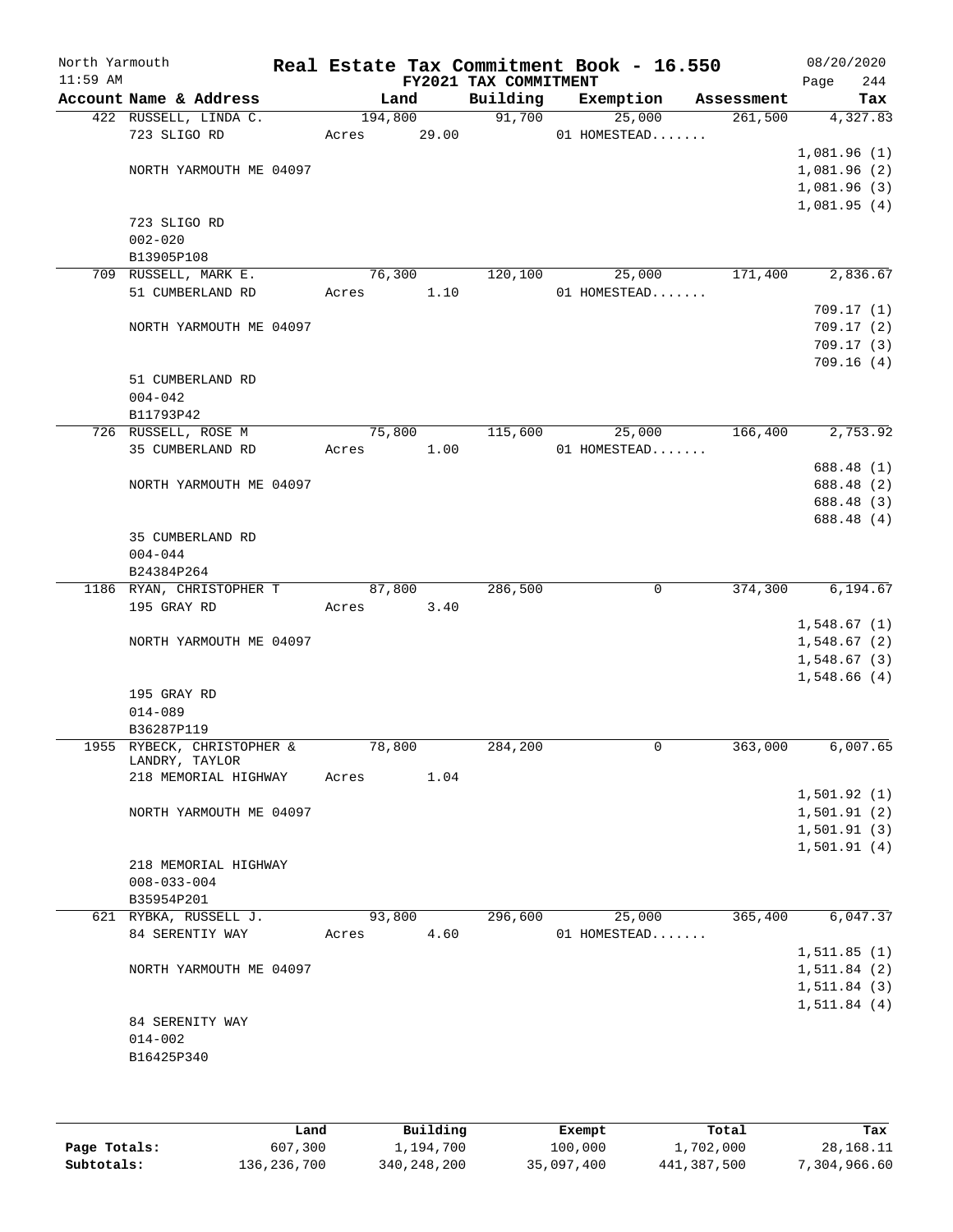| North Yarmouth |                                            |                  |      |                       | Real Estate Tax Commitment Book - 16.550 |             | 08/20/2020                   |
|----------------|--------------------------------------------|------------------|------|-----------------------|------------------------------------------|-------------|------------------------------|
| $11:59$ AM     |                                            |                  |      | FY2021 TAX COMMITMENT |                                          |             | 245<br>Page                  |
|                | Account Name & Address                     | Land             |      | Building              | Exemption                                | Assessment  | Tax                          |
|                | 551 RYDZEWSKI, THOMAS W &<br>AMY K         | 84,600           |      | 228,600               | 25,000                                   | 288,200     | 4,769.71                     |
|                | 4 FARMS EDGE RD                            | Acres            | 1.22 |                       | 01 HOMESTEAD                             |             |                              |
|                | NORTH YARMOUTH ME 04097                    |                  |      |                       |                                          |             | 1, 192.43(1)<br>1, 192.43(2) |
|                |                                            |                  |      |                       |                                          |             | 1, 192.43(3)                 |
|                |                                            |                  |      |                       |                                          |             | 1, 192.42(4)                 |
|                | 4 FARMS EDGE RD                            |                  |      |                       |                                          |             |                              |
|                | $002 - 075$                                |                  |      |                       |                                          |             |                              |
|                | B32228P201 04/28/2015                      |                  |      |                       |                                          |             |                              |
|                | 1802 RYDZEWSKI, THOMAS W.                  | 68,600           |      | $\Omega$              | 68,600                                   | $\mathbf 0$ | 0.00                         |
|                | FARMS EDGE RD                              | Acres 0.35       |      |                       | 940 COMMON LAND                          |             |                              |
|                | NORTH YARMOUTH ME 04097                    |                  |      |                       |                                          |             |                              |
|                |                                            |                  |      |                       |                                          |             |                              |
|                | $002 - 074$                                |                  |      |                       |                                          |             |                              |
|                | 1508 SABA, KARL & VICKI                    | 102,000          |      | 339,900               | 25,000                                   | 416,900     | 6,899.70                     |
|                | 32 COUNTRY CREEK                           | Acres 1.54       |      |                       | 01 HOMESTEAD                             |             | 1,724.93(1)                  |
|                | NORTH YARMOUTH ME 04097                    |                  |      |                       |                                          |             | 1,724.93(2)                  |
|                |                                            |                  |      |                       |                                          |             | 1,724.93(3)                  |
|                |                                            |                  |      |                       |                                          |             | 1,724.91(4)                  |
|                | 32 COUNTRY CREEK                           |                  |      |                       |                                          |             |                              |
|                | $014 - 107$                                |                  |      |                       |                                          |             |                              |
|                | B31139P147                                 |                  |      |                       |                                          |             |                              |
|                | 1468 SACCO, CHRISTOPHER E.                 | 94,400           |      | 341,000               | 25,000                                   | 410,400     | 6,792.12                     |
|                | 8 AUTUMN LANE                              | Acres 3.00       |      |                       | 01 HOMESTEAD                             |             | 1,698.03(1)                  |
|                | NORTH YARMOUTH ME 04097                    |                  |      |                       |                                          |             | 1,698.03(2)                  |
|                |                                            |                  |      |                       |                                          |             | 1,698.03(3)                  |
|                |                                            |                  |      |                       |                                          |             | 1,698.03(4)                  |
|                | 8 AUTUMN LN                                |                  |      |                       |                                          |             |                              |
|                | $017 - 033$                                |                  |      |                       |                                          |             |                              |
|                | B15434P92                                  |                  |      |                       |                                          | 444,500     |                              |
|                | 326 SAKER, MAHOMMAD A.<br>65 PINE RIDGE RD | 124,500<br>Acres | 5.00 | 345,000               | 25,000<br>01 HOMESTEAD                   |             | 7,356.48                     |
|                |                                            |                  |      |                       |                                          |             | 1,839.12(1)                  |
|                | NORTH YARMOUTH ME 04097                    |                  |      |                       |                                          |             | 1,839.12(2)                  |
|                |                                            |                  |      |                       |                                          |             | 1,839.12(3)                  |
|                |                                            |                  |      |                       |                                          |             | 1,839.12(4)                  |
|                | 65 PINE RIDGE RD                           |                  |      |                       |                                          |             |                              |
|                | $003 - 048$                                |                  |      |                       |                                          |             |                              |
|                | B11752P168<br>886 SALT & ZEST LLC          |                  |      |                       |                                          | 378,200     |                              |
|                | PO BOX 408                                 | 90,000<br>Acres  | 0.52 | 288,200               | 0                                        |             | 6,259.21                     |
|                |                                            |                  |      |                       |                                          |             | 1,564.81(1)                  |
|                | YARMOUTH ME 04096                          |                  |      |                       |                                          |             | 1,564.80(2)                  |
|                |                                            |                  |      |                       |                                          |             | 1,564.80(3)                  |
|                |                                            |                  |      |                       |                                          |             | 1,564.80(4)                  |
|                | 424 WALNUT HILL RD                         |                  |      |                       |                                          |             |                              |
|                | $007 - 029$                                |                  |      |                       |                                          |             |                              |
|                | B35854P91                                  |                  |      |                       |                                          |             |                              |
|                |                                            |                  |      |                       |                                          |             |                              |

|              | úand        | Building    | Exempt     | Total       | Tax          |
|--------------|-------------|-------------|------------|-------------|--------------|
| Page Totals: | 564,100     | 1,542,700   | 168,600    | 1,938,200   | 32,077.22    |
| Subtotals:   | 136,800,800 | 341,790,900 | 35,266,000 | 443,325,700 | 7,337,043.82 |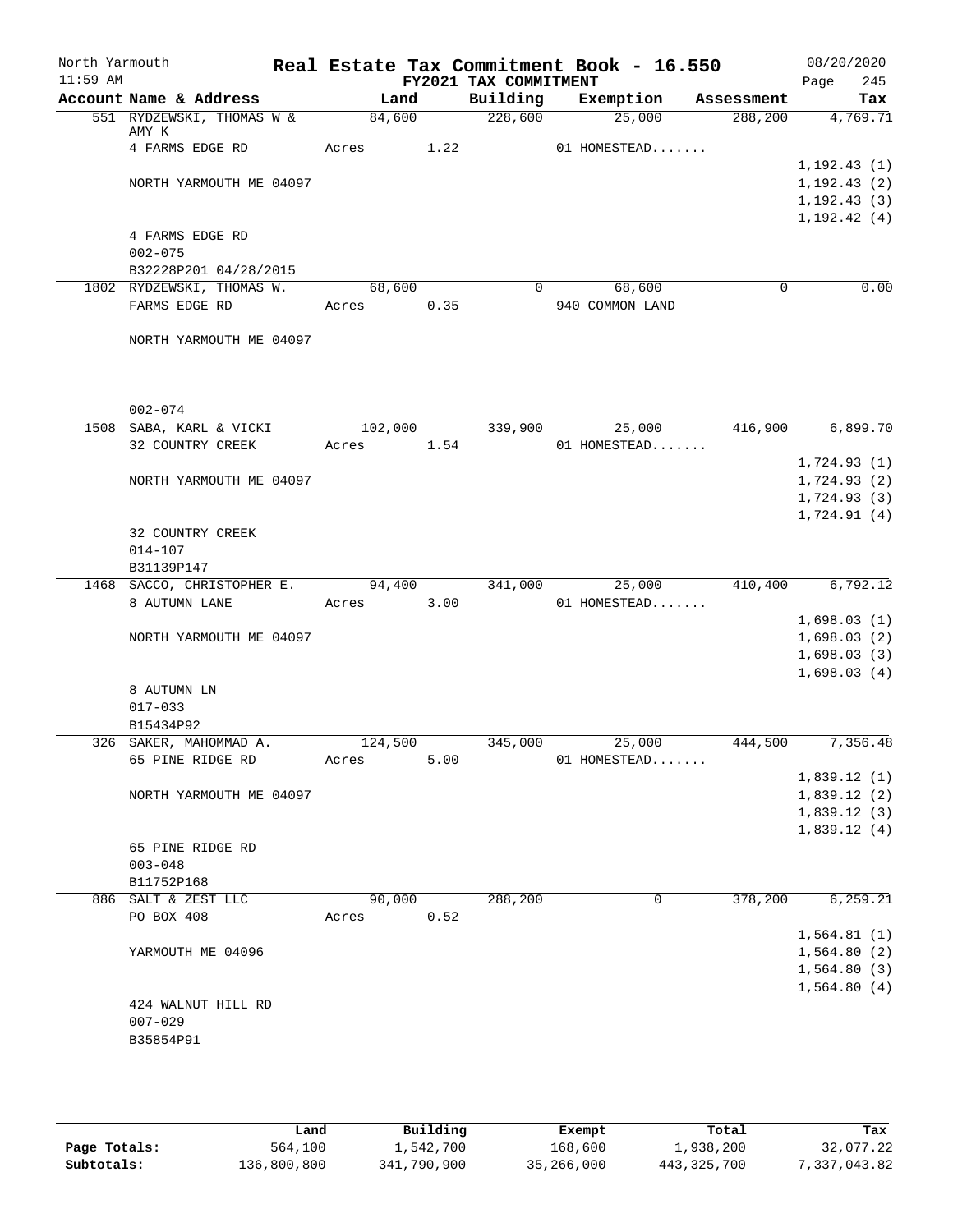| North Yarmouth |                             |        |          |                                   | Real Estate Tax Commitment Book - 16.550 |                       | 08/20/2020               |
|----------------|-----------------------------|--------|----------|-----------------------------------|------------------------------------------|-----------------------|--------------------------|
| $11:59$ AM     | Account Name & Address      | Land   |          | FY2021 TAX COMMITMENT<br>Building | Exemption                                | Assessment            | Page<br>246              |
|                | 1426 SAMARA, JR, RUSSELL K. |        | 81,300   | 280,100                           | 25,000                                   | 336,400               | Tax<br>5,567.42          |
|                | SHEA, PRISCILLA M.          | Acres  | 2.10     |                                   | 01 HOMESTEAD                             |                       |                          |
|                | 521 SLIGO RD                |        |          |                                   |                                          |                       | 1,391.86(1)              |
|                |                             |        |          |                                   |                                          |                       | 1,391.86(2)              |
|                | NORTH YARMOUTH ME 04097     |        |          |                                   |                                          |                       | 1,391.86(3)              |
|                |                             |        |          |                                   |                                          |                       | 1,391.84(4)              |
|                | 521 SLIGO RD                |        |          |                                   |                                          |                       |                          |
|                | $002 - 050$                 |        |          |                                   |                                          |                       |                          |
|                | B14126P258 09/04/1998       |        |          |                                   |                                          |                       |                          |
|                | 334 SAMSON-RICKERT, KELLY   | 77,600 |          | 105,100                           | 25,000                                   | 157,700               | 2,609.94                 |
|                | 7 PEA LANE                  | Acres  | 1.35     |                                   | 01 HOMESTEAD                             |                       |                          |
|                |                             |        |          |                                   |                                          |                       | 652.49(1)                |
|                | NORTH YARMOUTH ME 04097     |        |          |                                   |                                          |                       | 652.49 (2)               |
|                |                             |        |          |                                   |                                          |                       | 652.49 (3)               |
|                |                             |        |          |                                   |                                          |                       | 652.47(4)                |
|                | 7 PEA LANE                  |        |          |                                   |                                          |                       |                          |
|                | $004 - 016$                 |        |          |                                   |                                          |                       |                          |
|                | B28798P125 07/01/2011       |        |          |                                   |                                          |                       |                          |
|                | 1877 SANDERSON, STEPHEN N   | 90,800 |          | 223,300                           | $\mathbf 0$                              | 314,100               | 5,198.36                 |
|                | 552 SLIGO RD                | Acres  | 4.00     |                                   |                                          |                       |                          |
|                |                             |        |          |                                   |                                          |                       | 1,299.59(1)              |
|                | NORTH YARMOUTH ME 04097     |        |          |                                   |                                          |                       | 1,299.59(2)              |
|                |                             |        |          |                                   |                                          |                       | 1, 299.59(3)             |
|                |                             |        |          |                                   |                                          |                       | 1, 299.59(4)             |
|                | 552 SLIGO RD                |        |          |                                   |                                          |                       |                          |
|                | $002 - 002 - 002$           |        |          |                                   |                                          |                       |                          |
|                | B34032P176                  |        |          |                                   |                                          |                       |                          |
|                | 874 SANDREUTER, WILLIAM     |        |          | 79,500 449,000                    | 33,500                                   | $\overline{495}$ ,000 | $\overline{8,192.25}$    |
|                | 20 TITCOMB FIELD RD         | Acres  | 1.73     |                                   | 103 SOL3 4000-7999 WATTS                 |                       |                          |
|                |                             |        |          |                                   | 01 HOMESTEAD                             |                       | 2,048.07(1)              |
|                | NORTH YARMOUTH ME 04097     |        |          |                                   |                                          |                       | 2,048.06(2)              |
|                |                             |        |          |                                   |                                          |                       | 2,048.06(3)              |
|                |                             |        |          |                                   |                                          |                       | 2,048.06(4)              |
|                | 20 TITCOMB FIELD RD         |        |          |                                   |                                          |                       |                          |
|                | $012 - 013$                 |        |          |                                   |                                          |                       |                          |
|                | B15551P148                  |        |          |                                   |                                          |                       |                          |
|                | 66 SANFORD, ALBERT N &      | 68,800 |          | 163,700                           | 25,000                                   | 207,500               | 3,434.13                 |
|                | JACQUELINE L &              |        |          |                                   |                                          |                       |                          |
|                | SANFORD, DAVID T            | Acres  | 0.41     |                                   | 01 HOMESTEAD                             |                       |                          |
|                | 243 GREELY RD               |        |          |                                   |                                          |                       | 858.54 (1)               |
|                |                             |        |          |                                   |                                          |                       | 858.53 (2)<br>858.53 (3) |
|                | NORTH YARMOUTH ME 04097     |        |          |                                   |                                          |                       |                          |
|                | 243 GREELY RD               |        |          |                                   |                                          |                       | 858.53 (4)               |
|                | $001 - 009$                 |        |          |                                   |                                          |                       |                          |
|                | B32462P68                   |        |          |                                   |                                          |                       |                          |
|                | 414 SANGILLO, P. PATRICIA   | 96,800 |          | 515,300                           | $\mathbf 0$                              | 612,100               | 10, 130.26               |
|                | 24 SAND POINT LANE #16      | Acres  | 5.20     |                                   |                                          |                       |                          |
|                |                             |        |          |                                   |                                          |                       | 2,532.57(1)              |
|                | CUMBERLAND FORESID ME       |        |          |                                   |                                          |                       | 2,532.57(2)              |
|                | 04110                       |        |          |                                   |                                          |                       |                          |
|                |                             |        |          |                                   |                                          |                       | 2,532.57(3)              |
|                |                             |        |          |                                   |                                          |                       | 2,532.55(4)              |
|                | DOUGHTY RD                  |        |          |                                   |                                          |                       |                          |
|                | $001 - 046$                 |        |          |                                   |                                          |                       |                          |
|                | B35779P152                  |        |          |                                   |                                          |                       |                          |
|                |                             |        |          |                                   |                                          |                       |                          |
|                |                             |        |          |                                   |                                          |                       |                          |
|                | Land                        |        | Building |                                   | Exempt                                   | Total                 | Tax                      |
|                |                             |        |          |                                   |                                          |                       |                          |

|              | Lanu        | <b>Building</b> | LXCMDL     | TOLAT       | rax.         |
|--------------|-------------|-----------------|------------|-------------|--------------|
| Page Totals: | 494,800     | 1,736,500       | 108,500    | 2,122,800   | 35,132.36    |
| Subtotals:   | 137,295,600 | 343,527,400     | 35,374,500 | 445,448,500 | 7,372,176.18 |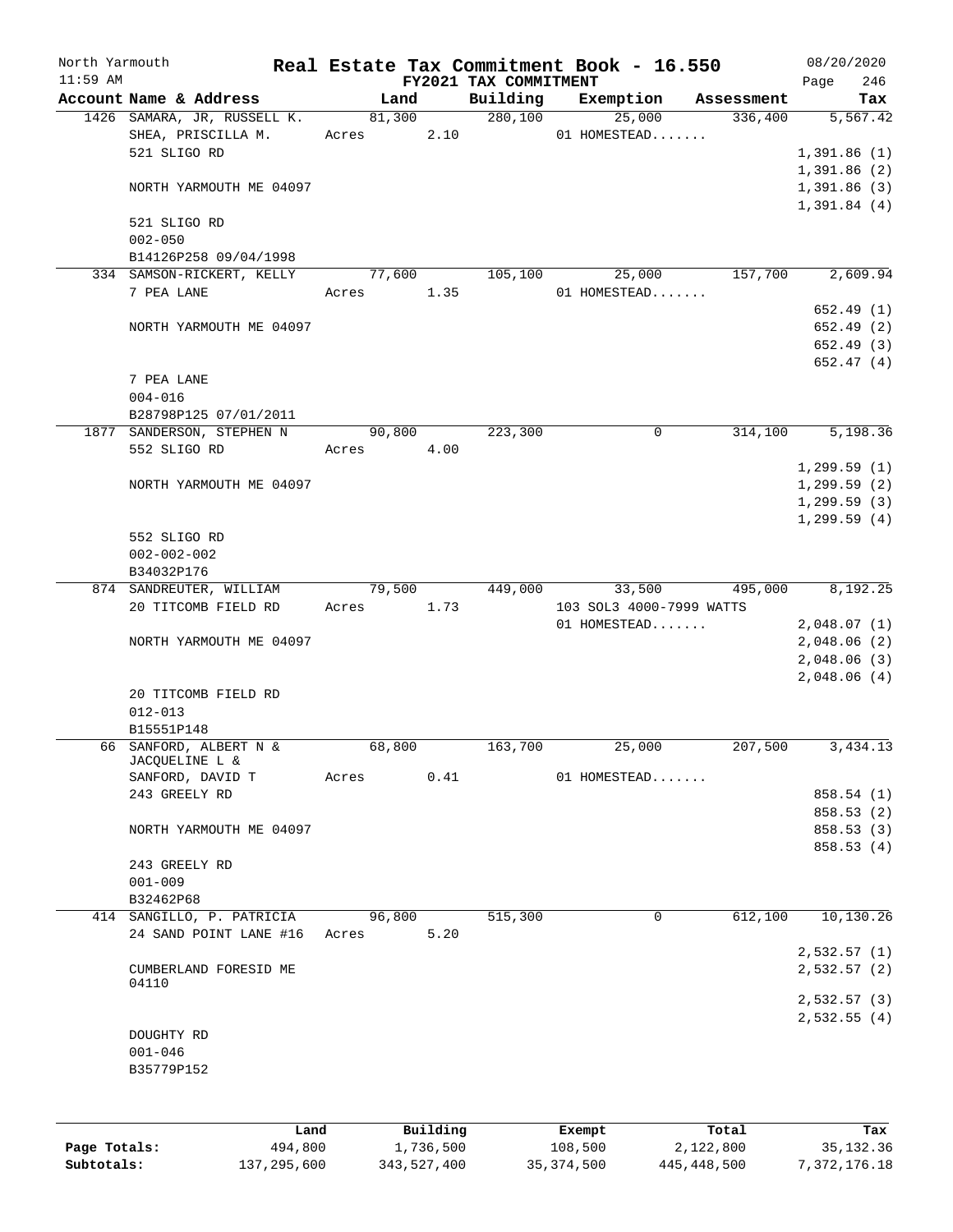| North Yarmouth<br>$11:59$ AM |                                     |       |        |       | Real Estate Tax Commitment Book - 16.550<br>FY2021 TAX COMMITMENT |              |             |            | 08/20/2020<br>Page           | 247        |
|------------------------------|-------------------------------------|-------|--------|-------|-------------------------------------------------------------------|--------------|-------------|------------|------------------------------|------------|
|                              | Account Name & Address              |       | Land   |       | Building                                                          | Exemption    |             | Assessment |                              | Tax        |
|                              | 550 SANTERRE, ANTHONY L. &          |       | 93,600 |       | 321,600                                                           |              | 25,000      | 390, 200   |                              | 6,457.81   |
|                              | SUSAN E.<br>3 CARRIAGE HILL         | Acres |        | 2.86  |                                                                   | 01 HOMESTEAD |             |            |                              |            |
|                              |                                     |       |        |       |                                                                   |              |             |            | 1,614.46(1)                  |            |
|                              | NORTH YARMOUTH ME 04097             |       |        |       |                                                                   |              |             |            | 1,614.45(2)                  |            |
|                              |                                     |       |        |       |                                                                   |              |             |            | 1,614.45(3)                  |            |
|                              | 3 CARRIAGE HILL                     |       |        |       |                                                                   |              |             |            | 1,614.45(4)                  |            |
|                              | $010 - 062$                         |       |        |       |                                                                   |              |             |            |                              |            |
|                              | B30351P122                          |       |        |       |                                                                   |              |             |            |                              |            |
|                              | 1033 SAPPINGTON, GERTRUDE G.        |       | 88,600 |       | 176,700                                                           |              | 0           | 265,300    |                              | 4,390.72   |
|                              | MCCONNELL, MARTHA G.                | Acres |        | 3.56  |                                                                   |              |             |            |                              |            |
|                              | 139 MEMORIAL HIGHWAY                |       |        |       |                                                                   |              |             |            | 1,097.68(1)                  |            |
|                              |                                     |       |        |       |                                                                   |              |             |            | 1,097.68(2)                  |            |
|                              | NORTH YARMOUTH ME 04097             |       |        |       |                                                                   |              |             |            | 1,097.68(3)                  |            |
|                              | 99 MEMORIAL HIGHWAY                 |       |        |       |                                                                   |              |             |            | 1,097.68(4)                  |            |
|                              | $007 - 086$                         |       |        |       |                                                                   |              |             |            |                              |            |
|                              | B33584P326                          |       |        |       |                                                                   |              |             |            |                              |            |
|                              | 1030 SAPPINGTON, GERTRUDE G. 75,800 |       |        |       | 159,700                                                           |              | 25,000      | 210,500    |                              | 3,483.78   |
|                              | SAPPINGTON, GRANT G.                | Acres |        | 1.00  |                                                                   | 01 HOMESTEAD |             |            |                              |            |
|                              | 139 MEMORIAL HIGHWAY                |       |        |       |                                                                   |              |             |            | 870.95 (1)                   |            |
|                              |                                     |       |        |       |                                                                   |              |             |            |                              | 870.95 (2) |
|                              | NORTH YARMOUTH ME 04097             |       |        |       |                                                                   |              |             |            |                              | 870.95(3)  |
|                              | 139 MEMORIAL HIGHWAY                |       |        |       |                                                                   |              |             |            | 870.93 (4)                   |            |
|                              | $007 - 089$                         |       |        |       |                                                                   |              |             |            |                              |            |
|                              | B16472P134                          |       |        |       |                                                                   |              |             |            |                              |            |
|                              | 757 SASSEVILLE, AARON K.            |       | 94,400 |       | 284,700                                                           |              | 25,000      | 354,100    |                              | 5,860.36   |
|                              | SASSEVILLE, TARA C.                 | Acres |        | 3.00  |                                                                   | 01 HOMESTEAD |             |            |                              |            |
|                              | 141 CHRISTOPHER ROAD                |       |        |       |                                                                   |              |             |            | 1,465.09(1)                  |            |
|                              | NORTH YARMOUTH ME 04097             |       |        |       |                                                                   |              |             |            | 1,465.09(2)<br>1,465.09(3)   |            |
|                              |                                     |       |        |       |                                                                   |              |             |            | 1,465.09(4)                  |            |
|                              | 141 CHRISTOPHER RD                  |       |        |       |                                                                   |              |             |            |                              |            |
|                              | $016 - 114$                         |       |        |       |                                                                   |              |             |            |                              |            |
|                              | B27895P250 06/28/2010               |       |        |       |                                                                   |              |             |            |                              |            |
|                              | 1384 SATELL WOODLANDS, LLC          |       | 98,300 |       | 171,800                                                           |              | $\mathbf 0$ | 270,100    |                              | 4,470.16   |
|                              | 25 WANDER R WAY                     | Acres |        | 11.23 |                                                                   |              |             |            |                              |            |
|                              |                                     |       |        |       |                                                                   |              |             |            | 1, 117.54(1)                 |            |
|                              | NORTH YARMOUTH ME 04097             |       |        |       |                                                                   |              |             |            | 1, 117.54(2)<br>1, 117.54(3) |            |
|                              |                                     |       |        |       |                                                                   |              |             |            | 1, 117.54(4)                 |            |
|                              | 25 WANDER-R-WAY                     |       |        |       |                                                                   |              |             |            |                              |            |
|                              | $010 - 068$                         |       |        |       |                                                                   |              |             |            |                              |            |
|                              | B30707P314                          |       |        |       |                                                                   |              |             |            |                              |            |
|                              | 36 SAUCIER, BRIAN R.                |       | 78,800 |       | 271,600                                                           |              | 25,000      | 325,400    |                              | 5,385.37   |
|                              | 244 WALNUT HILL RD                  | Acres |        | 1.60  |                                                                   | 01 HOMESTEAD |             |            |                              |            |
|                              |                                     |       |        |       |                                                                   |              |             |            | 1,346.35(1)                  |            |
|                              | NORTH YARMOUTH ME 04097             |       |        |       |                                                                   |              |             |            | 1,346.34(2)                  |            |
|                              |                                     |       |        |       |                                                                   |              |             |            | 1,346.34(3)<br>1,346.34(4)   |            |
|                              | 244 WALNUT HILL RD                  |       |        |       |                                                                   |              |             |            |                              |            |
|                              | $004 - 005$                         |       |        |       |                                                                   |              |             |            |                              |            |
|                              | B6784P33                            |       |        |       |                                                                   |              |             |            |                              |            |
|                              |                                     |       |        |       |                                                                   |              |             |            |                              |            |
|                              |                                     |       |        |       |                                                                   |              |             |            |                              |            |

|              | Land        | Building    | Exempt     | Total       | Tax          |
|--------------|-------------|-------------|------------|-------------|--------------|
| Page Totals: | 529,500     | 1,386,100   | 100,000    | 1,815,600   | 30,048.20    |
| Subtotals:   | 137,825,100 | 344,913,500 | 35,474,500 | 447,264,100 | 7,402,224.38 |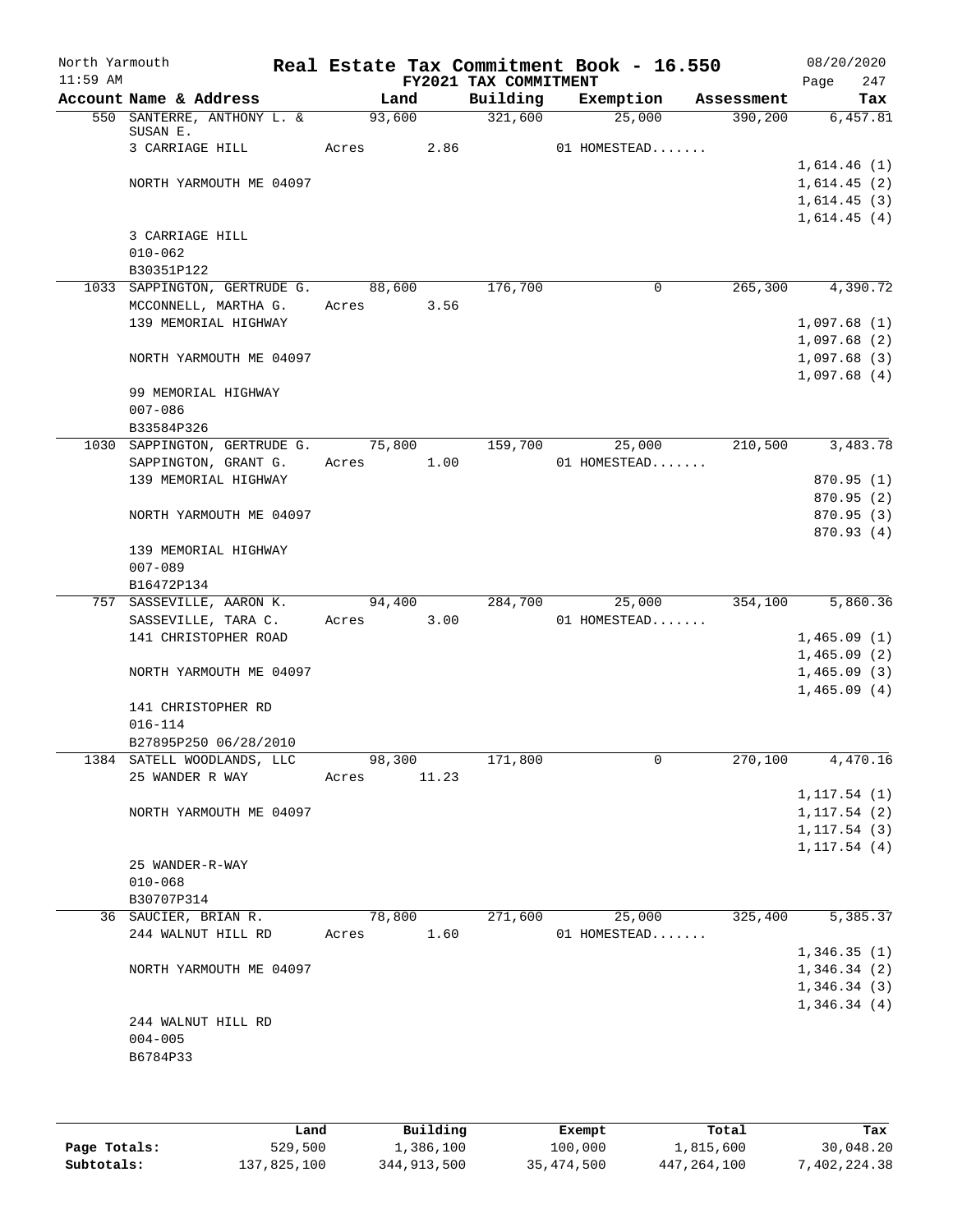| North Yarmouth<br>$11:59$ AM |                                       |         |      | FY2021 TAX COMMITMENT | Real Estate Tax Commitment Book - 16.550 |            | 08/20/2020<br>Page         | 248 |
|------------------------------|---------------------------------------|---------|------|-----------------------|------------------------------------------|------------|----------------------------|-----|
|                              | Account Name & Address                | Land    |      | Building              | Exemption                                | Assessment |                            | Tax |
|                              | 1283 SAWYER, AGNES R.                 | 94,400  |      | 298,200               | 25,000                                   | 367,600    | 6,083.78                   |     |
|                              | 59 CHRISTOPHER RD                     | Acres   | 3.00 |                       | 01 HOMESTEAD                             |            |                            |     |
|                              |                                       |         |      |                       |                                          |            | 1,520.95(1)                |     |
|                              | NORTH YARMOUTH ME 04097               |         |      |                       |                                          |            | 1,520.95(2)                |     |
|                              |                                       |         |      |                       |                                          |            | 1,520.95(3)                |     |
|                              |                                       |         |      |                       |                                          |            | 1,520.93(4)                |     |
|                              | 59 CHRISTOPHER RD                     |         |      |                       |                                          |            |                            |     |
|                              | $016 - 121$                           |         |      |                       |                                          |            |                            |     |
|                              | B11419P335                            |         |      |                       |                                          |            |                            |     |
|                              | 963 SAWYER, DEBRA A.                  | 106,200 |      | 490,500               | 25,000                                   | 571,700    | 9,461.64                   |     |
|                              | 72 STEEPLE CHASE RD                   | Acres   | 5.14 |                       | 01 HOMESTEAD                             |            |                            |     |
|                              |                                       |         |      |                       |                                          |            | 2,365.41(1)                |     |
|                              | NORTH YARMOUTH ME 04097               |         |      |                       |                                          |            | 2,365.41(2)                |     |
|                              |                                       |         |      |                       |                                          |            | 2,365.41(3)<br>2,365.41(4) |     |
|                              | 72 STEEPLE CHASE RD                   |         |      |                       |                                          |            |                            |     |
|                              | $010 - 004$                           |         |      |                       |                                          |            |                            |     |
|                              | B25834P298                            |         |      |                       |                                          |            |                            |     |
|                              | 439 SCAMMAN, JOHN P                   | 94,400  |      | 406,900               | 25,000                                   | 476,300    | 7,882.77                   |     |
|                              | 52 FARMS EDGE RD                      | Acres   | 3.00 |                       | 01 HOMESTEAD                             |            |                            |     |
|                              |                                       |         |      |                       |                                          |            | 1,970.70(1)                |     |
|                              | NORTH YARMOUTH ME 04097               |         |      |                       |                                          |            | 1,970.69(2)                |     |
|                              |                                       |         |      |                       |                                          |            | 1,970.69(3)                |     |
|                              |                                       |         |      |                       |                                          |            | 1,970.69(4)                |     |
|                              | 52 FARMS EDGE RD                      |         |      |                       |                                          |            |                            |     |
|                              | $002 - 059$                           |         |      |                       |                                          |            |                            |     |
|                              | B32027P270 01/14/2015                 |         |      |                       |                                          |            |                            |     |
|                              | 1276 SCHAD, WILLIAM R.                | 102,800 |      | 317,900               | 25,000                                   | 395,700    | 6,548.84                   |     |
|                              | 179 CHRISTOPHER RD                    | Acres   | 4.52 |                       | 01 HOMESTEAD                             |            |                            |     |
|                              |                                       |         |      |                       |                                          |            | 1,637.21(1)                |     |
|                              | NORTH YARMOUTH ME 04097               |         |      |                       |                                          |            | 1,637.21(2)                |     |
|                              |                                       |         |      |                       |                                          |            | 1,637.21(3)                |     |
|                              |                                       |         |      |                       |                                          |            | 1,637.21(4)                |     |
|                              | 179 CHRISTOPHER RD                    |         |      |                       |                                          |            |                            |     |
|                              | $016 - 111$                           |         |      |                       |                                          |            |                            |     |
|                              | B14018P235                            |         |      |                       |                                          |            |                            |     |
|                              | 1338 SCHUEMAN, GREGORY M              | 90,800  |      | 162,100               | 25,000                                   | 227,900    | 3,771.75                   |     |
|                              | 323 WEST POWNAL RD                    | Acres   | 4.00 |                       | 01 HOMESTEAD                             |            |                            |     |
|                              |                                       |         |      |                       |                                          |            | 942.94 (1)                 |     |
|                              | NORTH YARMOUTH ME 04097               |         |      |                       |                                          |            | 942.94 (2)                 |     |
|                              |                                       |         |      |                       |                                          |            | 942.94 (3)                 |     |
|                              |                                       |         |      |                       |                                          |            | 942.93(4)                  |     |
|                              | 323 WEST POWNAL RD                    |         |      |                       |                                          |            |                            |     |
|                              | $013 - 037$                           |         |      |                       |                                          |            |                            |     |
|                              | B33790P316<br>278 SCHUMACHER, LISA H. | 69,200  |      | 230,500               | 25,000                                   | 274,700    | 4,546.29                   |     |
|                              | 205 CUMBERLAND RD                     | Acres   | 0.50 |                       | 01 HOMESTEAD                             |            |                            |     |
|                              |                                       |         |      |                       |                                          |            | 1, 136.58(1)               |     |
|                              | NORTH YARMOUTH ME 04097               |         |      |                       |                                          |            | 1,136.57(2)                |     |
|                              |                                       |         |      |                       |                                          |            | 1, 136.57(3)               |     |
|                              |                                       |         |      |                       |                                          |            | 1, 136.57(4)               |     |
|                              | 205 CUMBERLAND RD                     |         |      |                       |                                          |            |                            |     |
|                              | $004 - 023$                           |         |      |                       |                                          |            |                            |     |
|                              | B23042P106                            |         |      |                       |                                          |            |                            |     |
|                              |                                       |         |      |                       |                                          |            |                            |     |
|                              |                                       |         |      |                       |                                          |            |                            |     |

|              | Land        | Building    | Exempt     | Total       | Tax          |
|--------------|-------------|-------------|------------|-------------|--------------|
| Page Totals: | 557,800     | 1,906,100   | 150,000    | 2,313,900   | 38,295.07    |
| Subtotals:   | 138,382,900 | 346,819,600 | 35,624,500 | 449,578,000 | 7,440,519.45 |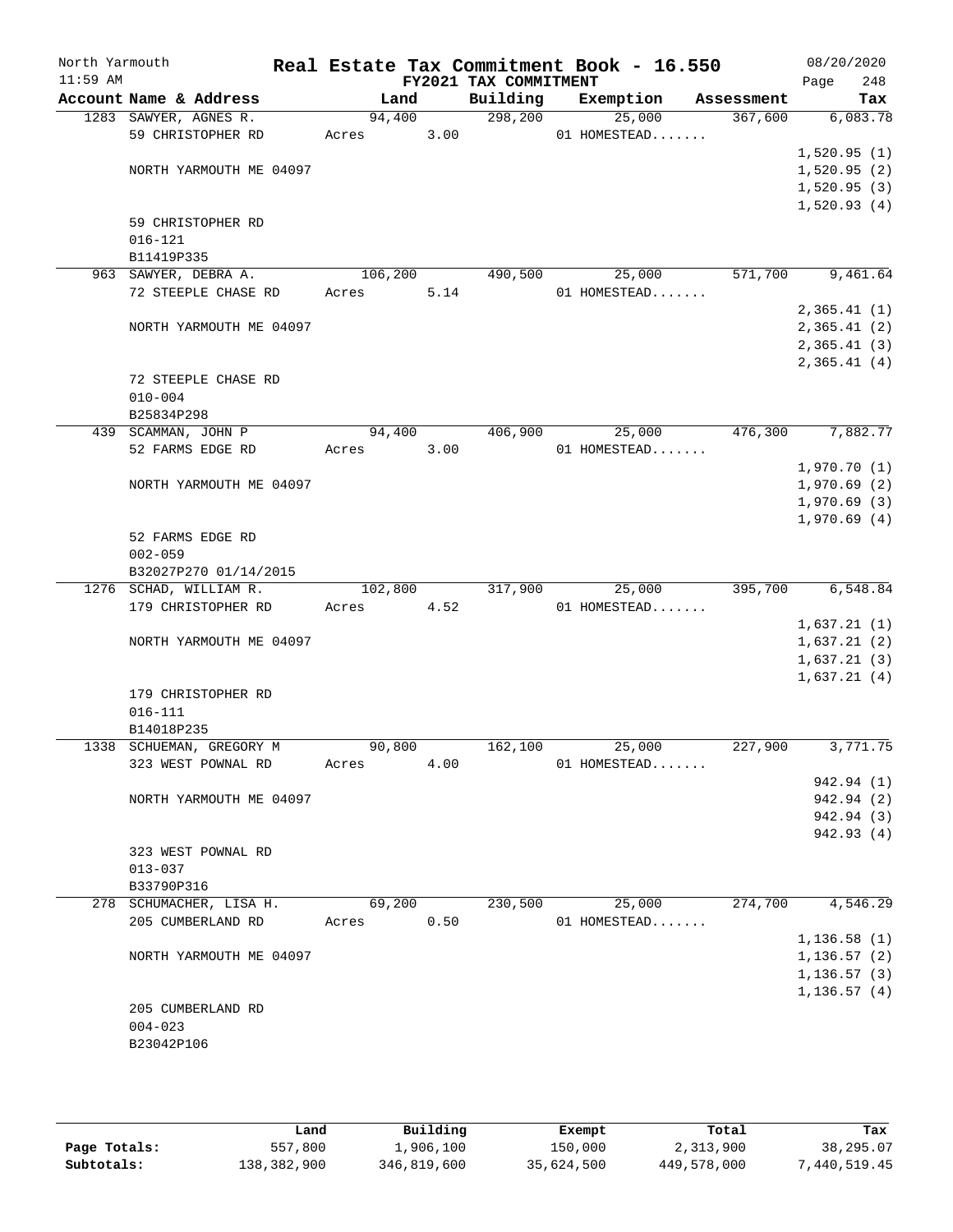| North Yarmouth<br>$11:59$ AM |                                                |       |         |       | FY2021 TAX COMMITMENT | Real Estate Tax Commitment Book - 16.550 |            | 08/20/2020<br>249<br>Page  |
|------------------------------|------------------------------------------------|-------|---------|-------|-----------------------|------------------------------------------|------------|----------------------------|
|                              | Account Name & Address                         |       | Land    |       | Building              | Exemption                                | Assessment | Tax                        |
|                              | 211 SCIPIONE, PAMELA                           |       | 76,800  |       | 195,000               | 25,000                                   | 246,800    | 4,084.54                   |
|                              | 68 BAYBERRY DR                                 | Acres |         | 1.20  |                       | 01 HOMESTEAD                             |            |                            |
|                              |                                                |       |         |       |                       |                                          |            | 1,021.14(1)                |
|                              | NORTH YARMOUTH ME 04097                        |       |         |       |                       |                                          |            | 1,021.14(2)                |
|                              |                                                |       |         |       |                       |                                          |            | 1,021.14(3)                |
|                              |                                                |       |         |       |                       |                                          |            | 1,021.12(4)                |
|                              | 68 BAYBERRY DR                                 |       |         |       |                       |                                          |            |                            |
|                              | $004 - 178$<br>B31316P331 01/31/2014 B23398P92 |       |         |       |                       |                                          |            |                            |
|                              | 1167 SCOTT, GAIL S.                            |       | 92,900  |       | 205,800               | 31,000                                   | 267,700    | 4,430.44                   |
|                              | SCOTT, FERNALD                                 | Acres |         | 10.00 |                       | 05 VETERAN                               |            |                            |
|                              | 189 MILL RD                                    |       |         |       |                       | 01 HOMESTEAD                             |            | 1, 107.61(1)               |
|                              |                                                |       |         |       |                       |                                          |            | 1,107.61(2)                |
|                              | NORTH YARMOUTH ME 04097                        |       |         |       |                       |                                          |            | 1, 107.61(3)               |
|                              |                                                |       |         |       |                       |                                          |            | 1, 107.61(4)               |
|                              | 189 MILL RD                                    |       |         |       |                       |                                          |            |                            |
|                              | $015 - 008$                                    |       |         |       |                       |                                          |            |                            |
|                              | B3287P234                                      |       |         |       |                       |                                          |            |                            |
|                              | 654 SCOTT, GAIL S.                             |       | 8,100   |       | 0                     | 0                                        | 8,100      | 134.06                     |
|                              | 189 MILL RD                                    | Acres |         | 2.00  |                       |                                          |            |                            |
|                              |                                                |       |         |       |                       |                                          |            | 33.52(1)                   |
|                              | NORTH YARMOUTH ME 04097                        |       |         |       |                       |                                          |            | 33.52(2)                   |
|                              |                                                |       |         |       |                       |                                          |            | 33.52(3)                   |
|                              |                                                |       |         |       |                       |                                          |            | 33.50(4)                   |
|                              | MILL RD                                        |       |         |       |                       |                                          |            |                            |
|                              | $015 - 009$                                    |       |         |       |                       |                                          |            |                            |
|                              | 1895 SCOTT, MATTHEW R &<br>KELLY G             |       | 76,000  |       | 289,600               | 25,000                                   | 340,600    | 5,636.93                   |
|                              | 24 THUNDER ROAD                                | Acres |         | 1.03  |                       | 01 HOMESTEAD                             |            |                            |
|                              |                                                |       |         |       |                       |                                          |            | 1,409.24(1)                |
|                              | NORTH YARMOUTH ME 04097                        |       |         |       |                       |                                          |            | 1,409.23(2)                |
|                              |                                                |       |         |       |                       |                                          |            | 1,409.23(3)<br>1,409.23(4) |
|                              | 24 THUNDER RD                                  |       |         |       |                       |                                          |            |                            |
|                              | $011 - 032 - 001$                              |       |         |       |                       |                                          |            |                            |
|                              | B33528P60                                      |       |         |       |                       |                                          |            |                            |
|                              | 1926 SCULLY, SANDRA                            |       | 102,300 |       | 0                     | 0                                        | 102,300    | 1,693.07                   |
|                              | 1261 NORTH ROAD                                | Acres |         | 6.30  |                       |                                          |            |                            |
|                              |                                                |       |         |       |                       |                                          |            | 423.27(1)                  |
|                              | NORTH YARMOUTH ME 04097                        |       |         |       |                       |                                          |            | 423.27(2)                  |
|                              |                                                |       |         |       |                       |                                          |            | 423.27(3)                  |
|                              |                                                |       |         |       |                       |                                          |            | 423.26(4)                  |
|                              | HALLOWELL RD                                   |       |         |       |                       |                                          |            |                            |
|                              | $009 - 071 - 003$                              |       |         |       |                       |                                          |            |                            |
|                              | B34697P210                                     |       |         |       |                       |                                          |            |                            |
|                              | 461 SCULLY, SANDRA T.                          |       | 83,300  |       | 402,500               | 31,000                                   | 454,800    | 7,526.94                   |
|                              | 1261 NORTH RD                                  | Acres |         | 2.50  |                       | 01 HOMESTEAD                             |            |                            |
|                              |                                                |       |         |       |                       | 07 WIDOW VETERAN                         |            | 1,881.74(1)                |
|                              | NORTH YARMOUTH ME 04097                        |       |         |       |                       |                                          |            | 1,881.74(2)                |
|                              |                                                |       |         |       |                       |                                          |            | 1,881.74(3)                |
|                              |                                                |       |         |       |                       |                                          |            | 1,881.72(4)                |
|                              | 1261 NORTH RD                                  |       |         |       |                       |                                          |            |                            |
|                              | $006 - 005$                                    |       |         |       |                       |                                          |            |                            |
|                              | B9056P154                                      |       |         |       |                       |                                          |            |                            |
|                              |                                                |       |         |       |                       |                                          |            |                            |

|              | Land        | Building    | Exempt     | Total       | Tax          |
|--------------|-------------|-------------|------------|-------------|--------------|
| Page Totals: | 439,400     | 1,092,900   | 112,000    | 1,420,300   | 23,505.98    |
| Subtotals:   | 138,822,300 | 347,912,500 | 35,736,500 | 450,998,300 | 7,464,025.43 |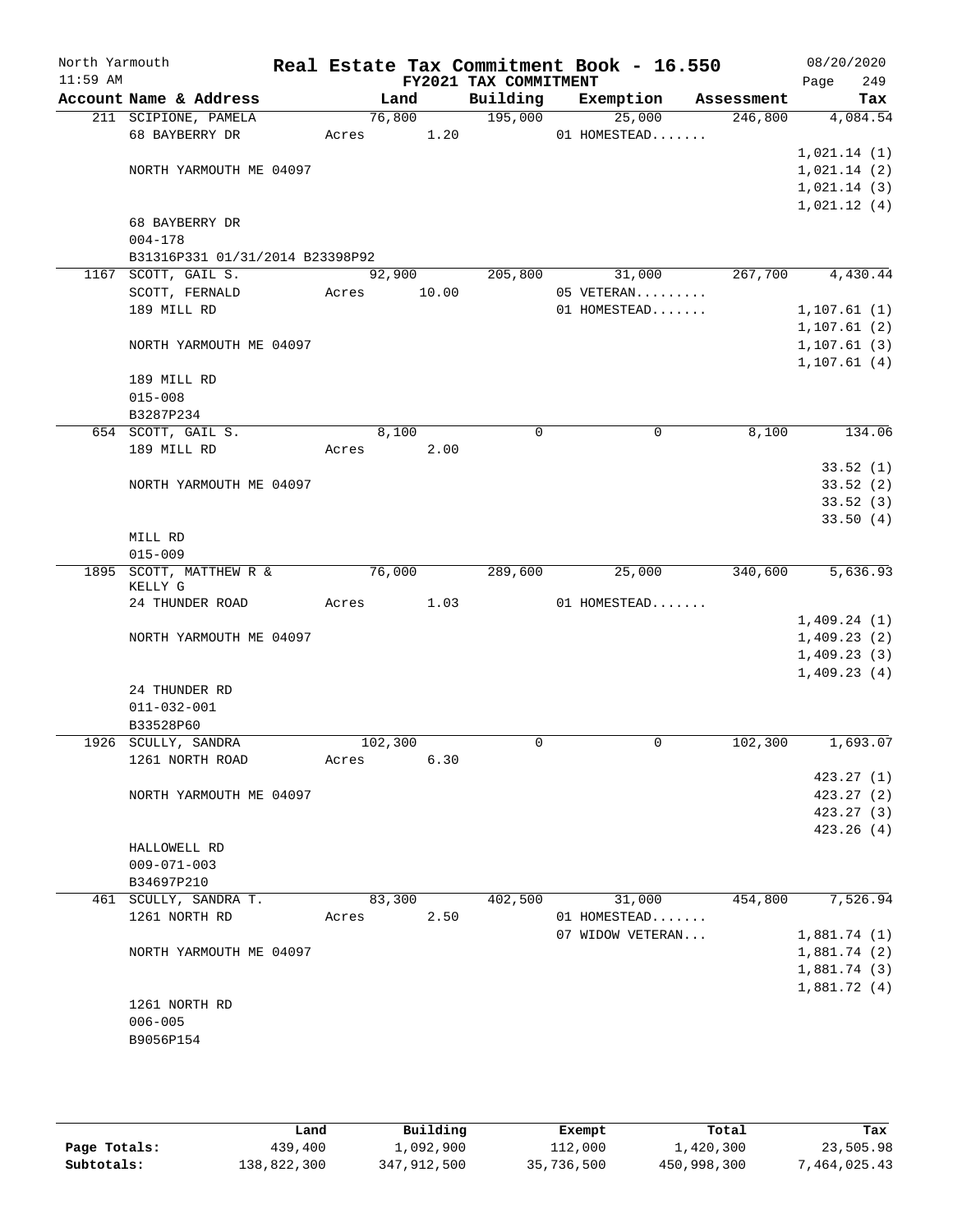| North Yarmouth<br>$11:59$ AM |                                |                            |       |        |      | FY2021 TAX COMMITMENT | Real Estate Tax Commitment Book - 16.550 |            | Page        | 08/20/2020<br>250          |
|------------------------------|--------------------------------|----------------------------|-------|--------|------|-----------------------|------------------------------------------|------------|-------------|----------------------------|
|                              |                                | Account Name & Address     |       | Land   |      | Building              | Exemption                                | Assessment |             | Tax                        |
|                              |                                | 14 SEAVEY, JEFFREY L       |       | 85,800 |      | 91,700                | $\Omega$                                 | 177,500    |             | 2,937.63                   |
|                              | SEAVEY, TERRY A                |                            | Acres |        | 3.00 |                       |                                          |            |             |                            |
|                              |                                | 42 AMBROSE CIRCLE          |       |        |      |                       |                                          |            |             | 734.41(1)                  |
|                              |                                |                            |       |        |      |                       |                                          |            |             | 734.41(2)                  |
|                              | GRAY ME 04039                  |                            |       |        |      |                       |                                          |            |             | 734.41(3)                  |
|                              |                                |                            |       |        |      |                       |                                          |            |             | 734.40 (4)                 |
|                              | 55 BASTON RD                   |                            |       |        |      |                       |                                          |            |             |                            |
|                              | $004 - 203$                    |                            |       |        |      |                       |                                          |            |             |                            |
|                              | B34929P192                     | 1131 SEBESTYEN, RICHARD L. |       | 87,700 |      | 280,100               | 25,000                                   | 342,800    |             | 5,673.34                   |
|                              |                                | 27 SUMMIT TERRACE          | Acres |        | 3.38 |                       | 01 HOMESTEAD                             |            |             |                            |
|                              |                                |                            |       |        |      |                       |                                          |            | 1,418.34(1) |                            |
|                              |                                | NORTH YARMOUTH ME 04097    |       |        |      |                       |                                          |            | 1,418.34(2) |                            |
|                              |                                |                            |       |        |      |                       |                                          |            | 1,418.34(3) |                            |
|                              |                                |                            |       |        |      |                       |                                          |            | 1,418.32(4) |                            |
|                              |                                | 27 SUMMIT TERRACE          |       |        |      |                       |                                          |            |             |                            |
|                              | $014 - 040$                    |                            |       |        |      |                       |                                          |            |             |                            |
|                              | B11255P207                     |                            |       |        |      |                       |                                          |            |             |                            |
|                              |                                | 247 SEDGWICK, PETER E.     |       | 81,300 |      | 342,700               | 25,000                                   | 399,000    |             | 6,603.45                   |
|                              | 78 BAYBERRY DR                 |                            | Acres |        | 2.10 |                       | 01 HOMESTEAD                             |            |             |                            |
|                              |                                |                            |       |        |      |                       |                                          |            | 1,650.87(1) |                            |
|                              |                                | NORTH YARMOUTH ME 04097    |       |        |      |                       |                                          |            | 1,650.86(2) |                            |
|                              |                                |                            |       |        |      |                       |                                          |            | 1,650.86(3) |                            |
|                              |                                |                            |       |        |      |                       |                                          |            |             | 1,650.86(4)                |
|                              | 78 BAYBERRY DR                 |                            |       |        |      |                       |                                          |            |             |                            |
|                              | $004 - 177$                    |                            |       |        |      |                       |                                          |            |             |                            |
|                              | B25835P193<br>681 SEEDEX, INC, |                            |       | 4,600  |      | 0                     | 0                                        | 4,600      |             | 76.13                      |
|                              |                                | 260 PLEASANT ST            | Acres |        | 0.08 |                       |                                          |            |             |                            |
|                              |                                |                            |       |        |      |                       |                                          |            |             | 19.04(1)                   |
|                              |                                | YARMOUTH ME 04096          |       |        |      |                       |                                          |            |             | 19.03(2)                   |
|                              |                                |                            |       |        |      |                       |                                          |            |             | 19.03(3)                   |
|                              |                                |                            |       |        |      |                       |                                          |            |             | 19.03(4)                   |
|                              | DELWIN DR                      |                            |       |        |      |                       |                                          |            |             |                            |
|                              | $010 - 086$                    |                            |       |        |      |                       |                                          |            |             |                            |
|                              |                                | 964 SEEKINS, THOMAS W. &   |       | 95,900 |      | 515,700               | 0                                        | 611,600    |             | 10,121.98                  |
|                              | MEGHAN E.                      |                            |       |        |      |                       |                                          |            |             |                            |
|                              | 29 DERBY LANE                  |                            | Acres |        | 5.01 |                       |                                          |            |             |                            |
|                              |                                |                            |       |        |      |                       |                                          |            |             | 2,530.50(1)                |
|                              |                                | NORTH YARMOUTH ME 04097    |       |        |      |                       |                                          |            |             | 2,530.50(2)<br>2,530.50(3) |
|                              |                                |                            |       |        |      |                       |                                          |            |             | 2,530.48(4)                |
|                              | 29 DERBY LANE                  |                            |       |        |      |                       |                                          |            |             |                            |
|                              | $010 - 005$                    |                            |       |        |      |                       |                                          |            |             |                            |
|                              | B30412P152                     |                            |       |        |      |                       |                                          |            |             |                            |
|                              |                                | 92 SEGAL, RICHARD M.       |       | 85,800 |      | 474,500               | 0                                        | 560,300    |             | 9,272.97                   |
|                              |                                | C/O JANE TRAPHONER,        | Acres |        | 2.99 |                       |                                          |            |             |                            |
|                              | SUITE 3600                     |                            |       |        |      |                       |                                          |            |             |                            |
|                              | 1600 MARKET ST                 |                            |       |        |      |                       |                                          |            |             | 2,318.25(1)                |
|                              |                                | PHILADELPHIA PA 19103      |       |        |      |                       |                                          |            |             | 2,318.24(2)                |
|                              |                                |                            |       |        |      |                       |                                          |            |             | 2,318.24(3)                |
|                              |                                | 36 SHADY RUN LANE          |       |        |      |                       |                                          |            |             | 2,318.24(4)                |
|                              | $004 - 058$                    |                            |       |        |      |                       |                                          |            |             |                            |
|                              | B11940P281                     |                            |       |        |      |                       |                                          |            |             |                            |
|                              |                                |                            |       |        |      |                       |                                          |            |             |                            |
|                              |                                |                            |       |        |      |                       |                                          |            |             |                            |

|              | Land        | Building    | Exempt     | Total       | Tax          |
|--------------|-------------|-------------|------------|-------------|--------------|
| Page Totals: | 441,100     | 1,704,700   | 50,000     | 2,095,800   | 34,685.50    |
| Subtotals:   | 139,263,400 | 349,617,200 | 35,786,500 | 453,094,100 | 7,498,710.93 |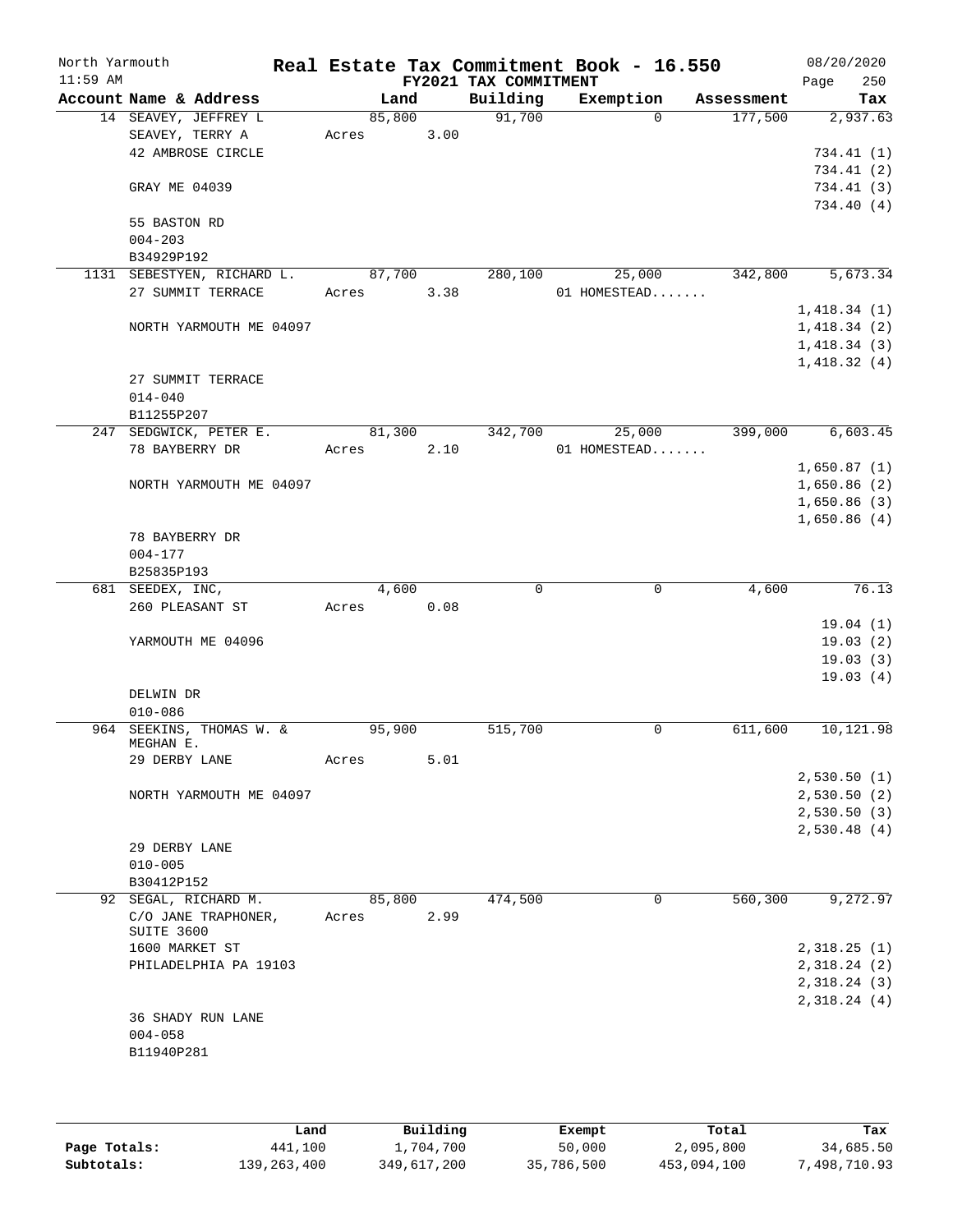| North Yarmouth<br>$11:59$ AM |                             |         |      | FY2021 TAX COMMITMENT | Real Estate Tax Commitment Book - 16.550 |            | 08/20/2020<br>251<br>Page |
|------------------------------|-----------------------------|---------|------|-----------------------|------------------------------------------|------------|---------------------------|
|                              | Account Name & Address      | Land    |      | Building              | Exemption                                | Assessment | Tax                       |
|                              | 1004 SEITZ, ANN T           | 109,600 |      | 349,300               | 25,000                                   | 433,900    | 7,181.05                  |
|                              | 129 NEW GLOUCESTER RD       | Acres   | 7.76 |                       | 01 HOMESTEAD                             |            |                           |
|                              |                             |         |      |                       |                                          |            | 1,795.27(1)               |
|                              | NORTH YARMOUTH ME 04097     |         |      |                       |                                          |            | 1,795.26(2)               |
|                              |                             |         |      |                       |                                          |            | 1,795.26(3)               |
|                              |                             |         |      |                       |                                          |            | 1,795.26(4)               |
|                              | 129 NEW GLOUCESTER RD       |         |      |                       |                                          |            |                           |
|                              | $008 - 006$                 |         |      |                       |                                          |            |                           |
|                              | B4091P301                   |         |      |                       |                                          |            |                           |
|                              | 1076 SEITZ, ANN T           | 76,900  |      | $\Omega$              | 0                                        | 76,900     | 1,272.70                  |
|                              | 129 NEW GLOUCESTER RD Acres |         | 1.22 |                       |                                          |            |                           |
|                              |                             |         |      |                       |                                          |            | 318.18(1)                 |
|                              | NORTH YARMOUTH ME 04097     |         |      |                       |                                          |            | 318.18(2)                 |
|                              |                             |         |      |                       |                                          |            | 318.18(3)<br>318.16(4)    |
|                              | NEW GLOUCESTER RD           |         |      |                       |                                          |            |                           |
|                              | $011 - 021$                 |         |      |                       |                                          |            |                           |
|                              | B23527P87                   |         |      |                       |                                          |            |                           |
|                              | 1536 SEITZ, ANN T           | 83,300  |      | $\mathbf 0$           | 0                                        | 83,300     | 1,378.62                  |
|                              | 129 NEW GLOUCESTER RD       | Acres   | 2.50 |                       |                                          |            |                           |
|                              |                             |         |      |                       |                                          |            | 344.66 (1)                |
|                              | NORTH YARMOUTH ME 04097     |         |      |                       |                                          |            | 344.66(2)                 |
|                              |                             |         |      |                       |                                          |            | 344.66 (3)                |
|                              |                             |         |      |                       |                                          |            | 344.64 (4)                |
|                              | NEW GLOUCESTER RD           |         |      |                       |                                          |            |                           |
|                              | $011 - 026$                 |         |      |                       |                                          |            |                           |
|                              | B16500P164                  |         |      |                       |                                          |            |                           |
|                              | 1571 SEPTEMBER CORPORATION  | 104,600 |      | $\Omega$              | 0                                        | 104,600    | 1,731.13                  |
|                              | 45 CURTIS RD                | Acres   | 1.94 |                       |                                          |            |                           |
|                              |                             |         |      |                       |                                          |            | 432.79 (1)                |
|                              | PORTLAND ME 04103           |         |      |                       |                                          |            | 432.78 (2)                |
|                              |                             |         |      |                       |                                          |            | 432.78 (3)                |
|                              |                             |         |      |                       |                                          |            | 432.78 (4)                |
|                              | STOWELL BROOKE              |         |      |                       |                                          |            |                           |
|                              | $016 - 015$                 |         |      |                       |                                          |            |                           |
|                              | B21887P125                  |         |      |                       |                                          |            |                           |
|                              | 1570 SEPTEMBER CORPORATION  | 103,700 |      | 0                     | 0                                        | 103,700    | 1,716.24                  |
|                              | 45 CURTIS RD                | Acres   | 1.80 |                       |                                          |            |                           |
|                              | PORTLAND ME 04103           |         |      |                       |                                          |            | 429.06 (1)<br>429.06(2)   |
|                              |                             |         |      |                       |                                          |            | 429.06(3)                 |
|                              |                             |         |      |                       |                                          |            | 429.06(4)                 |
|                              | STOWELL BROOKE              |         |      |                       |                                          |            |                           |
|                              | $016 - 014$                 |         |      |                       |                                          |            |                           |
|                              | B21887P125                  |         |      |                       |                                          |            |                           |
|                              | 987 SEPTI-VAC PUMPING INC   | 78,500  |      | 31,900                | 0                                        | 110,400    | 1,827.12                  |
|                              | 263 BLANCHARD RD            | Acres   | 1.53 |                       |                                          |            |                           |
|                              |                             |         |      |                       |                                          |            | 456.78 (1)                |
|                              | CUMBERLAND ME 04021         |         |      |                       |                                          |            | 456.78 (2)                |
|                              |                             |         |      |                       |                                          |            | 456.78 (3)                |
|                              |                             |         |      |                       |                                          |            | 456.78 (4)                |
|                              | 84 NEW GLOUCESTER RD        |         |      |                       |                                          |            |                           |
|                              | $011 - 018$                 |         |      |                       |                                          |            |                           |
|                              | B6994P327                   |         |      |                       |                                          |            |                           |
|                              |                             |         |      |                       |                                          |            |                           |
|                              |                             |         |      |                       |                                          |            |                           |

|              | Land        | Building    | Exempt     | Total       | Tax          |
|--------------|-------------|-------------|------------|-------------|--------------|
| Page Totals: | 556,600     | 381,200     | 25,000     | 912,800     | 15,106.86    |
| Subtotals:   | 139,820,000 | 349,998,400 | 35,811,500 | 454,006,900 | 7,513,817.79 |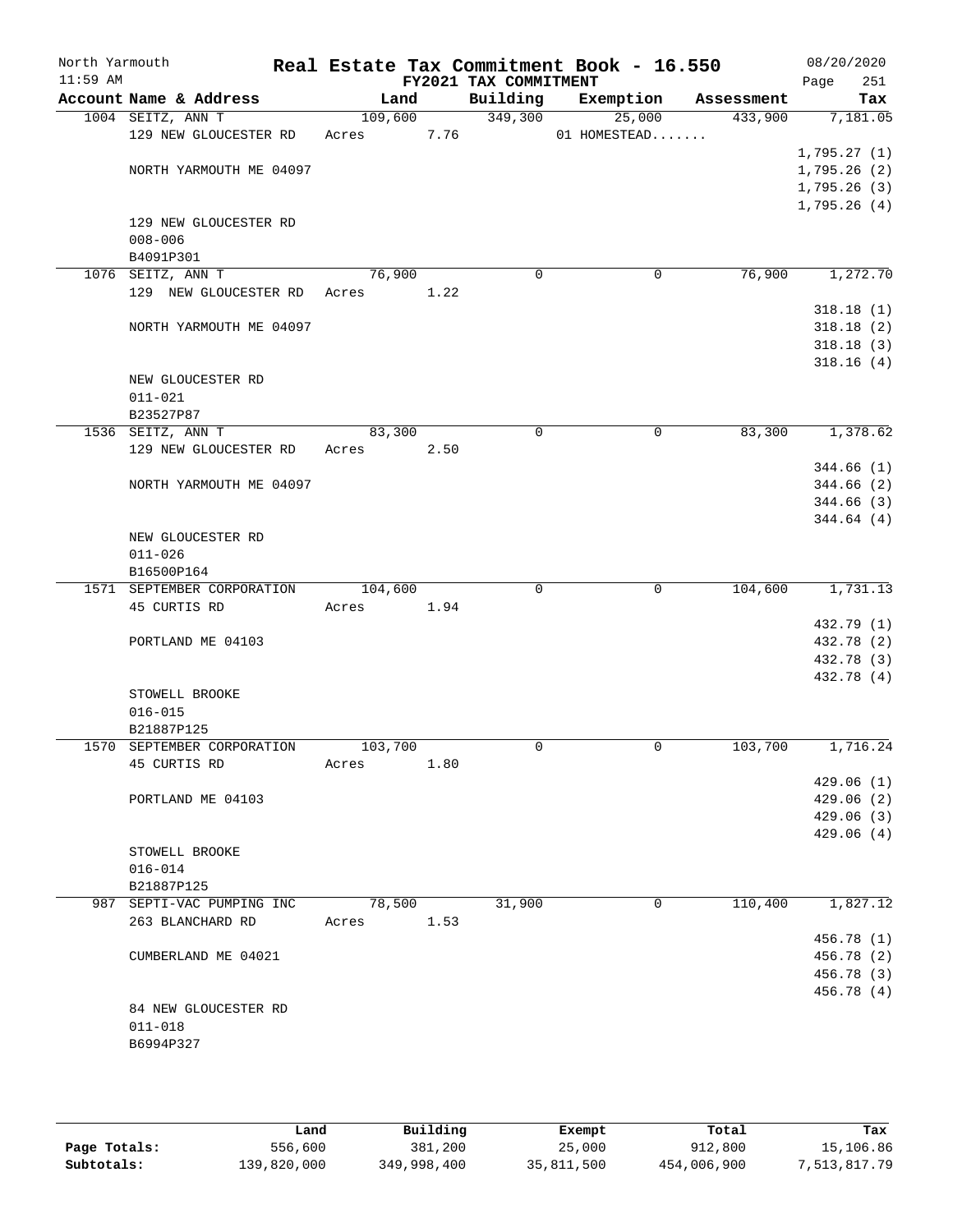| North Yarmouth<br>$11:59$ AM |                                      |        |         | FY2021 TAX COMMITMENT | Real Estate Tax Commitment Book - 16.550 |            | Page         | 08/20/2020<br>252 |
|------------------------------|--------------------------------------|--------|---------|-----------------------|------------------------------------------|------------|--------------|-------------------|
|                              | Account Name & Address               |        | Land    | Building              | Exemption                                | Assessment |              | Tax               |
|                              | 615 SESSUMS, ROBERT                  |        | 182,100 | 283,000               | 25,000                                   | 440,100    |              | 7,283.66          |
|                              | 346 ROYAL RD                         | Acres  | 26.00   |                       | 01 HOMESTEAD                             |            |              |                   |
|                              |                                      |        |         |                       |                                          |            | 1,820.92(1)  |                   |
|                              | NORTH YARMOUTH ME 04097              |        |         |                       |                                          |            | 1,820.92(2)  |                   |
|                              |                                      |        |         |                       |                                          |            | 1,820.92(3)  |                   |
|                              |                                      |        |         |                       |                                          |            | 1,820.90(4)  |                   |
|                              | 346 ROYAL RD                         |        |         |                       |                                          |            |              |                   |
|                              | $006 - 075$                          |        |         |                       |                                          |            |              |                   |
|                              | B4845P178<br>349 SHANKS, DAVID A     | 80,800 |         | 124,400               | 28,000                                   | 177,200    |              | 2,932.66          |
|                              | BOUTILIER, NICOLE S                  | Acres  | 2.00    |                       | 102 SOL2 2000-3999 WATTS                 |            |              |                   |
|                              | 338 ROYAL RD                         |        |         |                       | 01 HOMESTEAD                             |            |              | 733.17(1)         |
|                              |                                      |        |         |                       |                                          |            |              | 733.17(2)         |
|                              | NORTH YARMOUTH ME 04097              |        |         |                       |                                          |            |              | 733.17(3)         |
|                              |                                      |        |         |                       |                                          |            |              | 733.15(4)         |
|                              | 338 ROYAL RD                         |        |         |                       |                                          |            |              |                   |
|                              | $006 - 074$                          |        |         |                       |                                          |            |              |                   |
|                              | B34272P191                           |        |         |                       |                                          |            |              |                   |
|                              | 1038 SHARDLOW, WILLIAM A             |        | 86,900  | 155,600               | 25,000                                   | 217,500    |              | 3,599.63          |
|                              | 183 GRAY RD                          | Acres  | 3.22    |                       | 01 HOMESTEAD                             |            |              |                   |
|                              |                                      |        |         |                       |                                          |            |              | 899.91 (1)        |
|                              | NORTH YARMOUTH ME 04097              |        |         |                       |                                          |            |              | 899.91 (2)        |
|                              |                                      |        |         |                       |                                          |            |              | 899.91 (3)        |
|                              |                                      |        |         |                       |                                          |            |              | 899.90 (4)        |
|                              | 183 GRAY RD                          |        |         |                       |                                          |            |              |                   |
|                              | $010 - 032$<br>B31891P198 11/04/2014 |        |         |                       |                                          |            |              |                   |
|                              | 214 SHAVEL, JAMES A.                 |        | 96,300  | 216,500               | 25,000                                   | 287,800    |              | 4,763.09          |
|                              | 344 MOUNTFORT RD                     | Acres  | 5.10    |                       | 01 HOMESTEAD                             |            |              |                   |
|                              |                                      |        |         |                       |                                          |            | 1,190.78(1)  |                   |
|                              | NORTH YARMOUTH ME 04097              |        |         |                       |                                          |            | 1,190.77(2)  |                   |
|                              |                                      |        |         |                       |                                          |            | 1, 190.77(3) |                   |
|                              |                                      |        |         |                       |                                          |            | 1,190.77(4)  |                   |
|                              | 344 MOUNTFORT RD                     |        |         |                       |                                          |            |              |                   |
|                              | $006 - 042$                          |        |         |                       |                                          |            |              |                   |
|                              | B10906P43                            |        |         |                       |                                          |            |              |                   |
|                              | 1685 SHAW, MICHAEL                   | 79,200 |         | 406,300               | 25,000                                   | 460,500    |              | 7,621.28          |
|                              | 9 ROSSI LANE                         | Acres  | 1.67    |                       | 01 HOMESTEAD                             |            |              |                   |
|                              |                                      |        |         |                       |                                          |            | 1,905.32(1)  |                   |
|                              | NORTH YARMOUTH ME 04097              |        |         |                       |                                          |            | 1,905.32(2)  |                   |
|                              |                                      |        |         |                       |                                          |            | 1,905.32(3)  |                   |
|                              |                                      |        |         |                       |                                          |            | 1,905.32(4)  |                   |
|                              | 9 ROSSI LANE<br>$011 - 023$          |        |         |                       |                                          |            |              |                   |
|                              | B24424P45                            |        |         |                       |                                          |            |              |                   |
|                              | 1995 SHAWVER, WILLIS M &             | 69,100 |         | 306,100               | 0                                        | 375,200    |              | 6,209.56          |
|                              | KRISTIN E                            |        |         |                       |                                          |            |              |                   |
|                              | 16 RANGEWAY LN                       | Acres  | 0.49    |                       |                                          |            |              |                   |
|                              |                                      |        |         |                       |                                          |            | 1,552.39(1)  |                   |
|                              | NORTH YARMOUTH ME 04097              |        |         |                       |                                          |            | 1,552.39(2)  |                   |
|                              |                                      |        |         |                       |                                          |            | 1,552.39(3)  |                   |
|                              |                                      |        |         |                       |                                          |            | 1,552.39(4)  |                   |
|                              | 16 RANGEWAY LN                       |        |         |                       |                                          |            |              |                   |
|                              | $007 - 070 - 008$                    |        |         |                       |                                          |            |              |                   |
|                              | B36510P294                           |        |         |                       |                                          |            |              |                   |
|                              |                                      |        |         |                       |                                          |            |              |                   |
|                              |                                      |        |         |                       |                                          |            |              |                   |

|              | Land        | Building    | Exempt     | Total       | Tax          |
|--------------|-------------|-------------|------------|-------------|--------------|
| Page Totals: | 594,400     | 1,491,900   | 128,000    | 1,958,300   | 32,409.88    |
| Subtotals:   | 140,414,400 | 351,490,300 | 35,939,500 | 455,965,200 | 7,546,227.67 |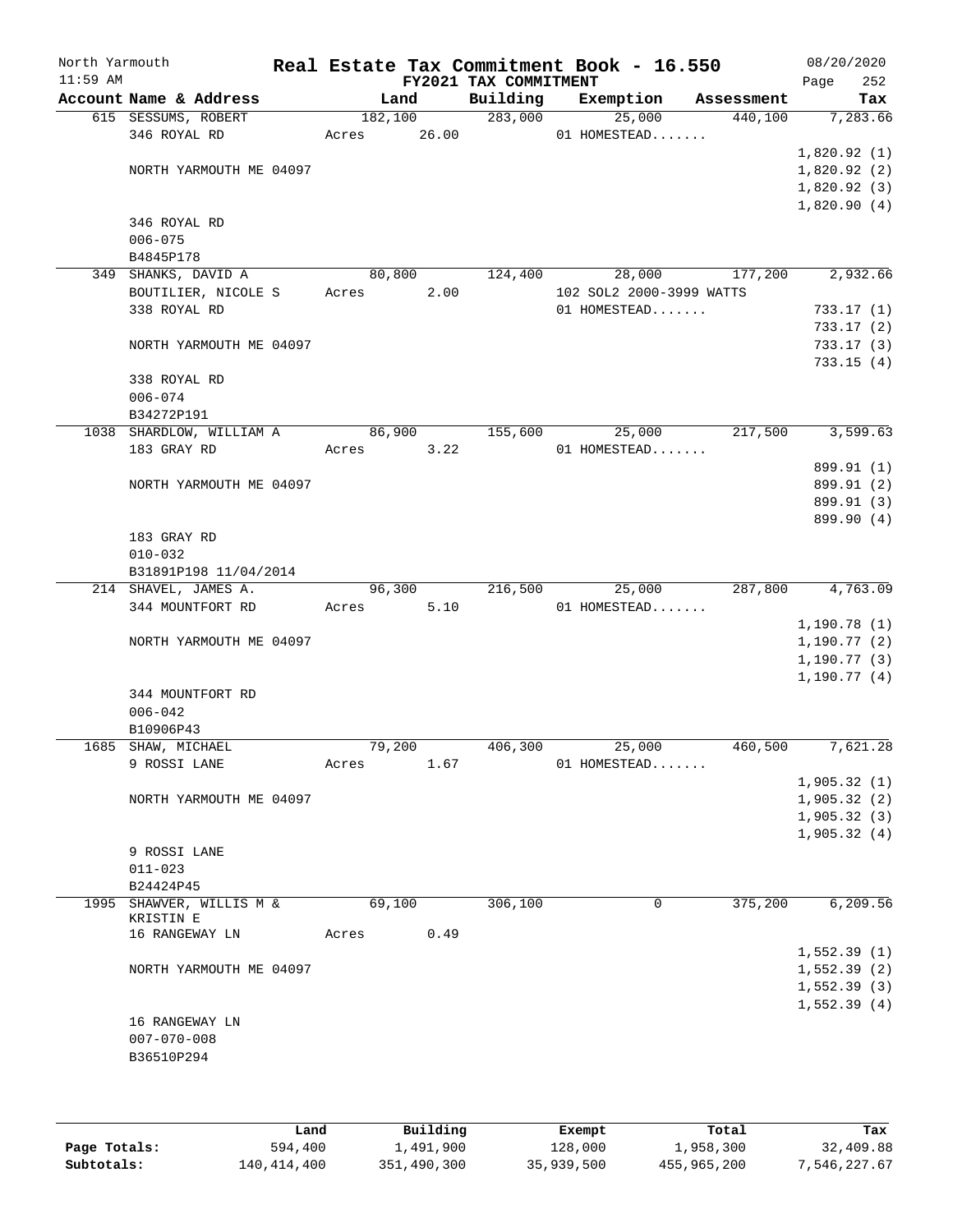| North Yarmouth<br>$11:59$ AM |                                           |         |      | FY2021 TAX COMMITMENT | Real Estate Tax Commitment Book - 16.550 |            | 08/20/2020<br>Page<br>253 |
|------------------------------|-------------------------------------------|---------|------|-----------------------|------------------------------------------|------------|---------------------------|
|                              | Account Name & Address                    | Land    |      | Building              | Exemption                                | Assessment | Tax                       |
|                              | 1486 SHEA, JAMES G.                       | 86,300  |      | 143,700               | 25,000                                   | 205,000    | 3,392.75                  |
|                              | 8 HIDDEN BROOK DRIVE                      | Acres   | 3.10 |                       | 01 HOMESTEAD                             |            |                           |
|                              |                                           |         |      |                       |                                          |            | 848.19 (1)                |
|                              | NORTH YARMOUTH ME 04097                   |         |      |                       |                                          |            | 848.19 (2)                |
|                              |                                           |         |      |                       |                                          |            | 848.19 (3)                |
|                              |                                           |         |      |                       |                                          |            | 848.18 (4)                |
|                              | 8 HIDDEN BROOK DR                         |         |      |                       |                                          |            |                           |
|                              | $014 - 061 - A$                           |         |      |                       |                                          |            |                           |
|                              | B17134P39<br>1083 SHEA, JOHN A. & SUZANNE | 86,000  |      | 191,500               | $\mathbf 0$                              | 277,500    | 4,592.63                  |
|                              | 8 SCITTERY GUSSETT                        | Acres   | 3.04 |                       |                                          |            |                           |
|                              |                                           |         |      |                       |                                          |            | 1,148.16(1)               |
|                              | FALMOUTH ME 04105                         |         |      |                       |                                          |            | 1,148.16(2)               |
|                              |                                           |         |      |                       |                                          |            | 1,148.16(3)               |
|                              |                                           |         |      |                       |                                          |            | 1, 148.15(4)              |
|                              | 274 GRAY RD                               |         |      |                       |                                          |            |                           |
|                              | $014 - 099$                               |         |      |                       |                                          |            |                           |
|                              | B36157P73                                 |         |      |                       |                                          |            |                           |
|                              | 1984 SHEEBEO, INC.                        | 88,000  |      | 203,400               | $\mathbf 0$                              | 291,400    | 4,822.67                  |
|                              | 42 WALNUT HILL PARKWAY                    | Acres   | 3.43 |                       |                                          |            |                           |
|                              |                                           |         |      |                       |                                          |            | 1, 205.67(1)              |
|                              | NORTH YARMOUTH ME 04097                   |         |      |                       |                                          |            | 1, 205.67(2)              |
|                              |                                           |         |      |                       |                                          |            | $1, 205.67$ (3)           |
|                              |                                           |         |      |                       |                                          |            | 1,205.66(4)               |
|                              | 246 MOUNTFORT RD                          |         |      |                       |                                          |            |                           |
|                              | $003 - 073 - 001$                         |         |      |                       |                                          |            |                           |
|                              | B36165P265 11/08/2019                     |         |      |                       |                                          |            |                           |
|                              | 1500 SHEEHAN, DANIEL                      | 108,900 |      | 157,700               | $\mathbf 0$                              | 266,600    | 4, 412.23                 |
|                              | 42 WALNUT HILL PARKWAY                    | Acres   | 3.07 |                       |                                          |            |                           |
|                              |                                           |         |      |                       |                                          |            | 1,103.06(1)               |
|                              | NORTH YARMOUTH ME 04097                   |         |      |                       |                                          |            | 1,103.06(2)               |
|                              |                                           |         |      |                       |                                          |            | 1, 103.06(3)              |
|                              |                                           |         |      |                       |                                          |            | 1, 103.05(4)              |
|                              | 42 WALNUT HILL PARKWAY                    |         |      |                       |                                          |            |                           |
|                              | $010 - 161$                               |         |      |                       |                                          |            |                           |
|                              | B17214P281                                |         |      |                       |                                          |            |                           |
|                              | 292 SHEPARD-KEGL, JUDY ANNE               | 105,400 |      | 303,800               | 0                                        | 409,200    | 6,772.26                  |
|                              | 52 WHITNEY FARMS RD                       | Acres   | 5.00 |                       |                                          |            | 1,693.07(1)               |
|                              | NORTH YARMOUTH ME 04097                   |         |      |                       |                                          |            | 1,693.07(2)               |
|                              |                                           |         |      |                       |                                          |            | 1,693.07(3)               |
|                              |                                           |         |      |                       |                                          |            | 1,693.05(4)               |
|                              | 52 WHITNEY FARMS RD                       |         |      |                       |                                          |            |                           |
|                              | $003 - 066$                               |         |      |                       |                                          |            |                           |
|                              | B14373P233                                |         |      |                       |                                          |            |                           |
|                              | 1999 SHERVANICK II, GEORGE J              | 75,800  |      | 394,400               | $\mathbf 0$                              | 470,200    | 7,781.81                  |
|                              | 21 RANGEWAY LN                            | Acres   | 1.00 |                       |                                          |            |                           |
|                              |                                           |         |      |                       |                                          |            | 1,945.46(1)               |
|                              | NORTH YARMOUTH ME 04097                   |         |      |                       |                                          |            | 1,945.45(2)               |
|                              |                                           |         |      |                       |                                          |            | 1,945.45(3)               |
|                              |                                           |         |      |                       |                                          |            | 1,945.45(4)               |
|                              | 21 RANGEWAY LN                            |         |      |                       |                                          |            |                           |
|                              | $007 - 070 - 012$                         |         |      |                       |                                          |            |                           |
|                              | B36448P199                                |         |      |                       |                                          |            |                           |
|                              |                                           |         |      |                       |                                          |            |                           |

|              | Land        | Building    | Exempt     | Total       | Tax          |
|--------------|-------------|-------------|------------|-------------|--------------|
| Page Totals: | 550,400     | 1,394,500   | 25,000     | 1,919,900   | 31,774.35    |
| Subtotals:   | 140,964,800 | 352,884,800 | 35,964,500 | 457,885,100 | 7,578,002.02 |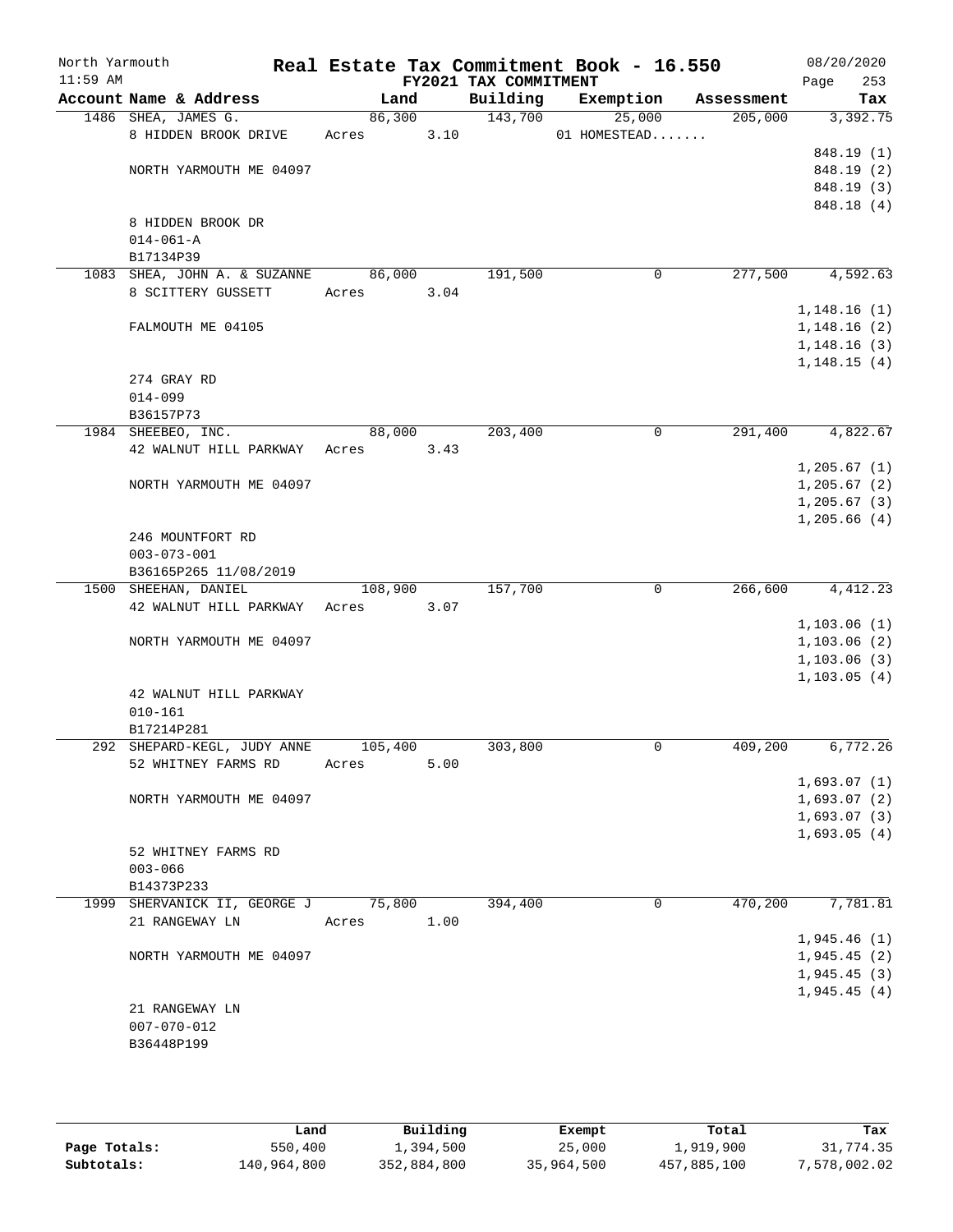| North Yarmouth |                                                       |                  |             |                       | Real Estate Tax Commitment Book - 16.550 |             |                       | 08/20/2020                     |
|----------------|-------------------------------------------------------|------------------|-------------|-----------------------|------------------------------------------|-------------|-----------------------|--------------------------------|
| $11:59$ AM     |                                                       |                  |             | FY2021 TAX COMMITMENT |                                          |             |                       | 254<br>Page                    |
|                | Account Name & Address<br>1330 SHERVANICK, GEORGE J & | Land<br>98,500   |             | Building<br>330,600   | Exemption<br>25,000                      |             | Assessment<br>404,100 | Tax<br>6,687.86                |
|                | PAMELA S                                              |                  |             |                       |                                          |             |                       |                                |
|                | 378 WEST POWNAL RD                                    | Acres            | 5.54        |                       | 01 HOMESTEAD                             |             |                       |                                |
|                |                                                       |                  |             |                       |                                          |             |                       | 1,671.97(1)                    |
|                | NORTH YARMOUTH ME 04097                               |                  |             |                       |                                          |             |                       | 1,671.97(2)                    |
|                |                                                       |                  |             |                       |                                          |             |                       | 1,671.97(3)                    |
|                |                                                       |                  |             |                       |                                          |             |                       | 1,671.95(4)                    |
|                | 378 WEST POWNAL RD                                    |                  |             |                       |                                          |             |                       |                                |
|                | $013 - 023$                                           |                  |             |                       |                                          |             |                       |                                |
|                | B32311P123                                            |                  |             |                       |                                          |             |                       |                                |
|                | 1903 SHOCKEY, JD III 2ND<br>IRREV TRUST               | 95,400           |             | 353,900               |                                          | 0           | 449,300               | 7,435.92                       |
|                | 1ST BANK OF STRASBURG,                                | Acres            | 3.19        |                       |                                          |             |                       |                                |
|                | VA, TRUSTEE                                           |                  |             |                       |                                          |             |                       |                                |
|                | C/O TRUST DEPT                                        |                  |             |                       |                                          |             |                       | 1,858.98(1)                    |
|                | 1835 VALLEY AVE                                       |                  |             |                       |                                          |             |                       | 1,858.98(2)                    |
|                | WINCHESTER VA 22601                                   |                  |             |                       |                                          |             |                       | 1,858.98(3)                    |
|                |                                                       |                  |             |                       |                                          |             |                       | 1,858.98(4)                    |
|                | 25 AMBER WAY                                          |                  |             |                       |                                          |             |                       |                                |
|                | $014 - 070 - 002$                                     |                  |             |                       |                                          |             |                       |                                |
|                | B34997P142<br>327 SHOPE, JEFFREY L.                   |                  |             | 311,900               | 25,000                                   |             | 419,900               | 6,949.35                       |
|                | 66 PINE RIDGE RD                                      | 133,000<br>Acres | 6.30        |                       | 01 HOMESTEAD                             |             |                       |                                |
|                |                                                       |                  |             |                       |                                          |             |                       | 1,737.34(1)                    |
|                | NORTH YARMOUTH ME 04097                               |                  |             |                       |                                          |             |                       | 1,737.34(2)                    |
|                |                                                       |                  |             |                       |                                          |             |                       | 1,737.34(3)                    |
|                |                                                       |                  |             |                       |                                          |             |                       | 1,737.33(4)                    |
|                | 66 PINE RIDGE RD                                      |                  |             |                       |                                          |             |                       |                                |
|                | $003 - 052$                                           |                  |             |                       |                                          |             |                       |                                |
|                | B33771P54                                             |                  |             |                       |                                          |             |                       |                                |
|                | 111 SHOREY, JEFFREY D.                                | 225,400          |             | 190,300               | 25,000                                   |             | 390,700               | 6,466.09                       |
|                | P.O. BOX 221                                          | Acres            | 31.75       |                       | 01 HOMESTEAD                             |             |                       |                                |
|                |                                                       |                  |             |                       |                                          |             |                       | 1,616.53(1)                    |
|                | YARMOUTH ME 04096                                     |                  |             |                       |                                          |             |                       | 1,616.52(2)                    |
|                |                                                       |                  |             |                       |                                          |             |                       | 1,616.52(3)                    |
|                |                                                       |                  |             |                       |                                          |             |                       | 1,616.52(4)                    |
|                | 90 TODDY BROOK LANE                                   |                  |             |                       |                                          |             |                       |                                |
|                | $005 - 032$                                           |                  |             |                       |                                          |             |                       |                                |
|                | B12300P166<br>117 SHUTE, JONATHAN F.                  |                  |             | 238,900               |                                          |             |                       |                                |
|                | 685 SLIGO RD                                          | 77,300           | 1.30        |                       | 25,000<br>01 HOMESTEAD                   |             | 291,200               | 4,819.36                       |
|                |                                                       | Acres            |             |                       |                                          |             |                       |                                |
|                | NORTH YARMOUTH ME 04097                               |                  |             |                       |                                          |             |                       | 1,204.84(1)<br>$1, 204.84$ (2) |
|                |                                                       |                  |             |                       |                                          |             |                       | $1, 204.84$ (3)                |
|                |                                                       |                  |             |                       |                                          |             |                       | 1,204.84(4)                    |
|                | 685 SLIGO RD                                          |                  |             |                       |                                          |             |                       |                                |
|                | $002 - 026$                                           |                  |             |                       |                                          |             |                       |                                |
|                | B8853P291                                             |                  |             |                       |                                          |             |                       |                                |
|                | 453 SIDDERS, GREGORY                                  | 78,800           |             | 287,300               | 25,000                                   |             | 341,100               | 5,645.21                       |
|                | 1216 NORTH RD                                         | Acres            | 1.60        |                       | 01 HOMESTEAD                             |             |                       |                                |
|                |                                                       |                  |             |                       |                                          |             |                       | 1,411.31(1)                    |
|                | NORTH YARMOUTH ME 04097                               |                  |             |                       |                                          |             |                       | 1,411.30(2)                    |
|                |                                                       |                  |             |                       |                                          |             |                       | 1,411.30(3)                    |
|                |                                                       |                  |             |                       |                                          |             |                       | 1,411.30(4)                    |
|                | 1216 NORTH RD                                         |                  |             |                       |                                          |             |                       |                                |
|                | $006 - 030$                                           |                  |             |                       |                                          |             |                       |                                |
|                | B27911P85 07/09/2010                                  |                  |             |                       |                                          |             |                       |                                |
|                |                                                       |                  |             |                       |                                          |             |                       |                                |
|                | Land                                                  |                  | Building    |                       | Exempt                                   |             | Total                 | Tax                            |
| Page Totals:   | 708,400                                               |                  | 1,712,900   |                       | 125,000                                  | 2,296,300   |                       | 38,003.79                      |
| Subtotals:     | 141,673,200                                           |                  | 354,597,700 |                       | 36,089,500                               | 460,181,400 |                       | 7,616,005.81                   |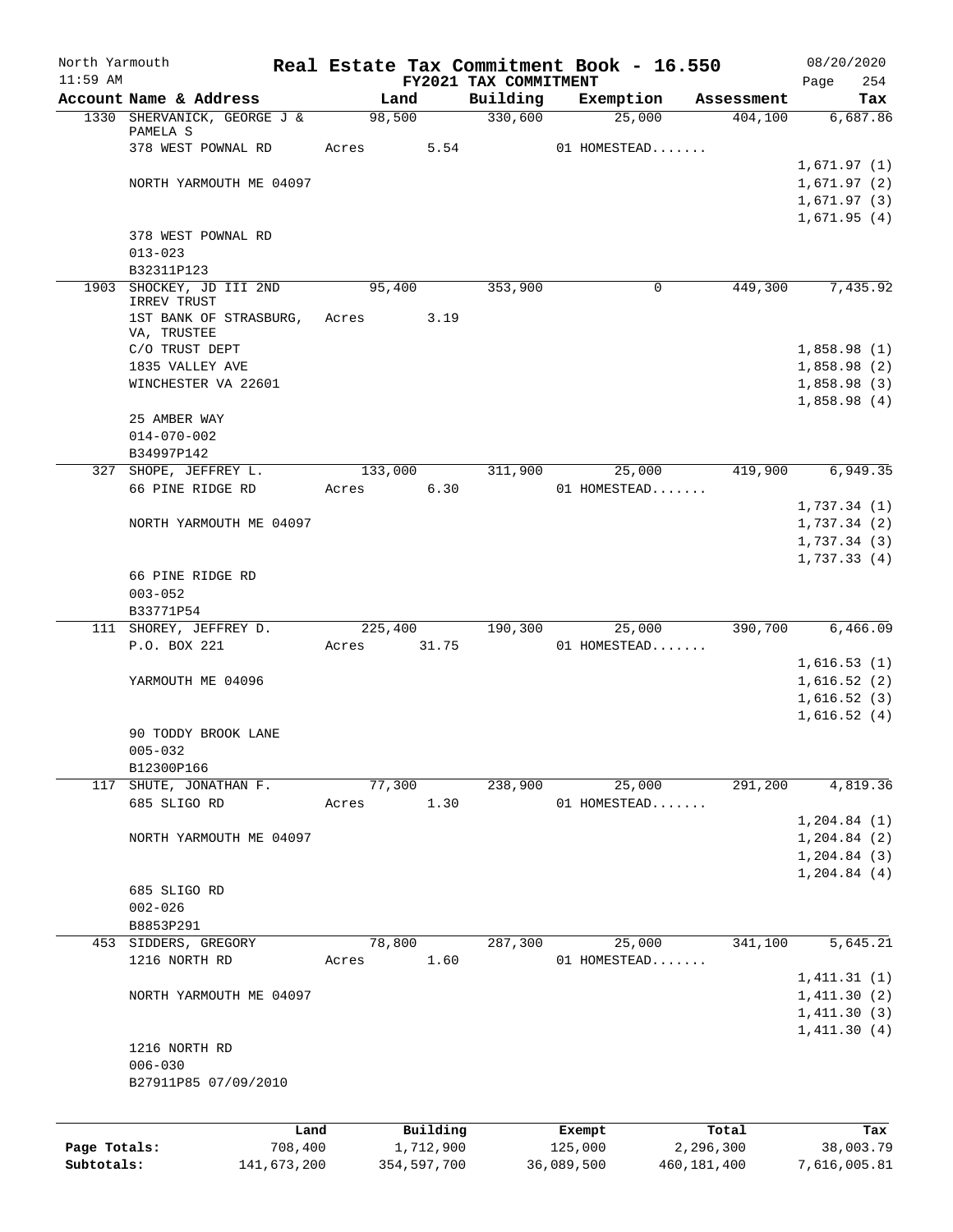| North Yarmouth<br>$11:59$ AM |                                                                     |         |       | Real Estate Tax Commitment Book - 16.550<br>FY2021 TAX COMMITMENT |                                    |            | 08/20/2020<br>255<br>Page |
|------------------------------|---------------------------------------------------------------------|---------|-------|-------------------------------------------------------------------|------------------------------------|------------|---------------------------|
|                              | Account Name & Address                                              | Land    |       | Building                                                          | Exemption                          | Assessment | Tax                       |
|                              | 1909 SILVER, JOSHUA T                                               | 90,800  |       | 391,500                                                           | 25,000                             | 457,300    | 7,568.32                  |
|                              | PINCUS, JENNIFER H                                                  | Acres   | 4.00  |                                                                   | 01 HOMESTEAD                       |            |                           |
|                              | 120 DELWIN DR                                                       |         |       |                                                                   |                                    |            | 1,892.08(1)               |
|                              |                                                                     |         |       |                                                                   |                                    |            | 1,892.08(2)               |
|                              | NORTH YARMOUTH ME 04097                                             |         |       |                                                                   |                                    |            | 1,892.08(3)               |
|                              |                                                                     |         |       |                                                                   |                                    |            | 1,892.08(4)               |
|                              | 120 DELWIN DR                                                       |         |       |                                                                   |                                    |            |                           |
|                              | $010 - 100 - 001$                                                   |         |       |                                                                   |                                    |            |                           |
|                              | B05043P307                                                          |         |       |                                                                   |                                    |            |                           |
|                              | 1015 SILVERMAN, BRENDA<br>192 MEMORIAL HIGHWAY                      | 76,800  | 1.20  | 189,000                                                           | 0                                  | 265,800    | 4,398.99                  |
|                              |                                                                     | Acres   |       |                                                                   |                                    |            | 1,099.75(1)               |
|                              | NORTH YARMOUTH ME 04097                                             |         |       |                                                                   |                                    |            | 1,099.75(2)               |
|                              |                                                                     |         |       |                                                                   |                                    |            | 1,099.75(3)               |
|                              |                                                                     |         |       |                                                                   |                                    |            | 1,099.74(4)               |
|                              | 192 MEMORIAL HIGHWAY                                                |         |       |                                                                   |                                    |            |                           |
|                              | $008 - 032$                                                         |         |       |                                                                   |                                    |            |                           |
|                              | B31844P138 10/14/2014 B31844P120 10/14/2014<br>B16252P89 04/16/2001 |         |       |                                                                   |                                    |            |                           |
|                              | 20 SIMMONS, MICHAEL B.                                              | 105,800 |       | 181,800                                                           | 25,000                             | 262,600    | 4,346.03                  |
|                              | SIMMONS, WENDY L.                                                   | Acres   | 5.07  |                                                                   | 01 HOMESTEAD                       |            |                           |
|                              | 64 FARMS EDGE RD                                                    |         |       |                                                                   |                                    |            | 1,086.51(1)               |
|                              |                                                                     |         |       |                                                                   |                                    |            | 1,086.51(2)               |
|                              | NORTH YARMOUTH ME 04097                                             |         |       |                                                                   |                                    |            | 1,086.51(3)               |
|                              |                                                                     |         |       |                                                                   |                                    |            | 1,086.50(4)               |
|                              | 64 FARMS EDGE RD                                                    |         |       |                                                                   |                                    |            |                           |
|                              | $002 - 060$                                                         |         |       |                                                                   |                                    |            |                           |
|                              | B21559P249 07/19/2004                                               |         |       |                                                                   |                                    |            |                           |
|                              | 785 SIMMONS, PATRICK E.                                             | 97,300  |       | 485,700                                                           | $\mathbf 0$                        | 583,000    | 9,648.65                  |
|                              | 49 HAWTHORNE RD                                                     | Acres   | 5.30  |                                                                   |                                    |            |                           |
|                              |                                                                     |         |       |                                                                   |                                    |            | 2,412.17(1)               |
|                              | NORTH YARMOUTH ME 04097                                             |         |       |                                                                   |                                    |            | 2,412.16(2)               |
|                              |                                                                     |         |       |                                                                   |                                    |            | 2,412.16(3)               |
|                              |                                                                     |         |       |                                                                   |                                    |            | 2,412.16(4)               |
|                              | 49 HAWTHORNE RD                                                     |         |       |                                                                   |                                    |            |                           |
|                              | $003 - 080$                                                         |         |       |                                                                   |                                    |            |                           |
|                              | B30632P171 05/10/2013 B13102P219                                    | 152,400 |       |                                                                   |                                    |            |                           |
|                              | 1422 SIMONDS, DIANA<br>266 WEST POWNAL RD                           | Acres   | 26.87 | 252,100                                                           | 33,500<br>103 SOL3 4000-7999 WATTS | 371,000    | 6,140.05                  |
|                              |                                                                     |         |       |                                                                   | 01 HOMESTEAD                       |            | 1,535.02(1)               |
|                              | NORTH YARMOUTH ME 04097                                             |         |       |                                                                   |                                    |            | 1,535.01(2)               |
|                              |                                                                     |         |       |                                                                   |                                    |            | 1,535.01(3)               |
|                              |                                                                     |         |       |                                                                   |                                    |            | 1,535.01(4)               |
|                              | 266 WEST POWNAL RD                                                  |         |       |                                                                   |                                    |            |                           |
|                              | $013 - 073$                                                         |         |       |                                                                   |                                    |            |                           |
|                              | B35336P194                                                          |         |       |                                                                   |                                    |            |                           |
|                              | 1258 SIMONSE, RANDALL J.                                            | 69,200  |       | 101,400                                                           | 0                                  | 170,600    | 2,823.43                  |
|                              | 80 TOWN FARM RD                                                     | Acres   | 0.50  |                                                                   |                                    |            |                           |
|                              |                                                                     |         |       |                                                                   |                                    |            | 705.86(1)                 |
|                              | NORTH YARMOUTH ME 04097                                             |         |       |                                                                   |                                    |            | 705.86(2)                 |
|                              |                                                                     |         |       |                                                                   |                                    |            | 705.86(3)                 |
|                              |                                                                     |         |       |                                                                   |                                    |            | 705.85(4)                 |
|                              | 80 TOWN FARM RD                                                     |         |       |                                                                   |                                    |            |                           |
|                              | $016 - 091$                                                         |         |       |                                                                   |                                    |            |                           |
|                              | B6333P160                                                           |         |       |                                                                   |                                    |            |                           |
|                              |                                                                     |         |       |                                                                   |                                    |            |                           |
|                              |                                                                     |         |       |                                                                   |                                    |            |                           |

|              | Land        | Building    | Exempt     | Total       | Tax          |
|--------------|-------------|-------------|------------|-------------|--------------|
| Page Totals: | 592,300     | 1,601,500   | 83,500     | 2,110,300   | 34,925.47    |
| Subtotals:   | 142,265,500 | 356,199,200 | 36,173,000 | 462,291,700 | 7,650,931.28 |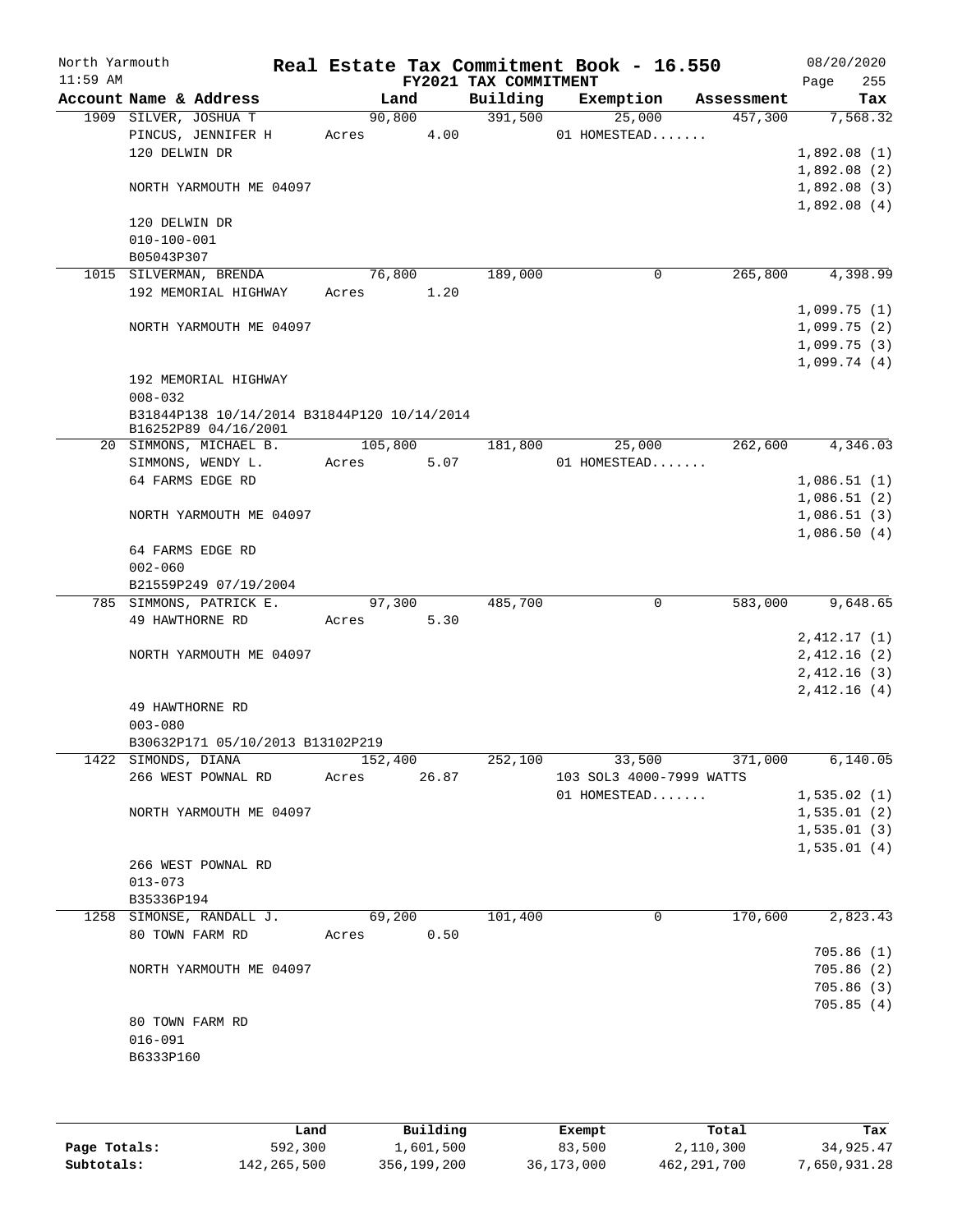| North Yarmouth<br>$11:59$ AM |                                |        |         | FY2021 TAX COMMITMENT | Real Estate Tax Commitment Book - 16.550 |             | 08/20/2020<br>256<br>Page |
|------------------------------|--------------------------------|--------|---------|-----------------------|------------------------------------------|-------------|---------------------------|
|                              | Account Name & Address         |        | Land    | Building              | Exemption                                | Assessment  | Tax                       |
|                              | 1372 SIROIS, STEVEN S.         | 87,900 |         | 273,300               | 25,000                                   | 336,200     | 5,564.11                  |
|                              | 16 BIRCHWOOD TERRACE           | Acres  | 1.82    |                       | 01 HOMESTEAD                             |             |                           |
|                              |                                |        |         |                       |                                          |             | 1,391.03(1)               |
|                              | NORTH YARMOUTH ME 04097        |        |         |                       |                                          |             | 1,391.03(2)               |
|                              |                                |        |         |                       |                                          |             | 1,391.03(3)               |
|                              |                                |        |         |                       |                                          |             | 1,391.02(4)               |
|                              | 16 BIRCHWOOD TERRACE           |        |         |                       |                                          |             |                           |
|                              | $016 - 071$                    |        |         |                       |                                          |             |                           |
|                              | B25688P40                      |        |         |                       |                                          |             |                           |
|                              | 472 SITES, BRIAN C.            | 76,900 |         | 279,700               | 25,000                                   | 331,600     | 5,487.98                  |
|                              | MADORE, DENISE L.              | Acres  | 1.21    |                       | 01 HOMESTEAD                             |             |                           |
|                              | 2 COLAWICKI DRIVE              |        |         |                       |                                          |             | 1,372.00(1)               |
|                              |                                |        |         |                       |                                          |             | 1,372.00(2)               |
|                              | NORTH YARMOUTH ME 04097        |        |         |                       |                                          |             | 1,372.00(3)               |
|                              |                                |        |         |                       |                                          |             | 1,371.98(4)               |
|                              | 2 COLAWICKI DR                 |        |         |                       |                                          |             |                           |
|                              | $012 - 020$                    |        |         |                       |                                          |             |                           |
|                              | B28727P43 05/31/2011           |        |         |                       |                                          |             |                           |
| 2018                         | SITES, DANIEL J. &             | 75,800 |         | 270,800               | 0                                        | 346,600     | 5,736.23                  |
|                              | ASHLEY<br>200 MEMORIAL HIGHWAY | Acres  | 1.00    |                       |                                          |             |                           |
|                              |                                |        |         |                       |                                          |             | 1,434.06(1)               |
|                              | NORTH YARMOUTH ME 04097        |        |         |                       |                                          |             | 1,434.06(2)               |
|                              |                                |        |         |                       |                                          |             | 1,434.06(3)               |
|                              |                                |        |         |                       |                                          |             | 1,434.05(4)               |
|                              | 200 MEMORIAL HIGHWAY           |        |         |                       |                                          |             |                           |
|                              | $008 - 033 - 005$              |        |         |                       |                                          |             |                           |
|                              | B36315P235                     |        |         |                       |                                          |             |                           |
|                              | 1317 SIULINSKI, JAMES          | 78,500 |         | 193,000               | 25,000                                   | 246,500     | 4,079.58                  |
|                              | FAY, ALISA                     | Acres  | 1.54    |                       | 01 HOMESTEAD                             |             |                           |
|                              | 543 NEW GLOUCESTER RD          |        |         |                       |                                          |             | 1,019.90(1)               |
|                              |                                |        |         |                       |                                          |             | 1,019.90(2)               |
|                              | NORTH YARMOUTH ME 04097        |        |         |                       |                                          |             | 1,019.90(3)               |
|                              |                                |        |         |                       |                                          |             | 1,019.88(4)               |
|                              | 543 NEW GLOUCESTER RD          |        |         |                       |                                          |             |                           |
|                              | $016 - 131$                    |        |         |                       |                                          |             |                           |
|                              | B33977P119                     |        |         |                       |                                          |             |                           |
|                              | 1478 SIX RIVER MARINE, LLC.    | 88,400 |         | 248,000               | 0                                        | 336,400     | 5,567.42                  |
|                              | 160 ROYAL RD                   | Acres  | 3.51    |                       |                                          |             |                           |
|                              |                                |        |         |                       |                                          |             | 1,391.86(1)               |
|                              | NORTH YARMOUTH ME 04097        |        |         |                       |                                          |             | 1,391.86(2)               |
|                              |                                |        |         |                       |                                          |             | 1,391.86(3)               |
|                              |                                |        |         |                       |                                          |             | 1,391.84(4)               |
|                              | 160 ROYAL RD                   |        |         |                       |                                          |             |                           |
|                              | $006 - 064$                    |        |         |                       |                                          |             |                           |
|                              | B13185P113                     |        |         |                       |                                          |             |                           |
|                              | 1583 SKYLINE FARM              |        | 235,800 | 29,700                | 265,500                                  | $\mathbf 0$ | 0.00                      |
|                              | P O BOX 144                    | Acres  | 33.00   |                       | 920 NON-PROFIT                           |             |                           |
|                              |                                |        |         |                       |                                          |             |                           |
|                              | YARMOUTH ME 04096              |        |         |                       |                                          |             |                           |
|                              |                                |        |         |                       |                                          |             |                           |
|                              | 95 THE LANE                    |        |         |                       |                                          |             |                           |
|                              | $004 - 169$                    |        |         |                       |                                          |             |                           |
|                              |                                |        |         |                       |                                          |             |                           |
|                              |                                |        |         |                       |                                          |             |                           |

|              | Land        | Building    | Exempt     | Total       | Tax          |
|--------------|-------------|-------------|------------|-------------|--------------|
| Page Totals: | 643,300     | 1,294,500   | 340,500    | 1,597,300   | 26,435.32    |
| Subtotals:   | 142,908,800 | 357,493,700 | 36,513,500 | 463,889,000 | 7,677,366.60 |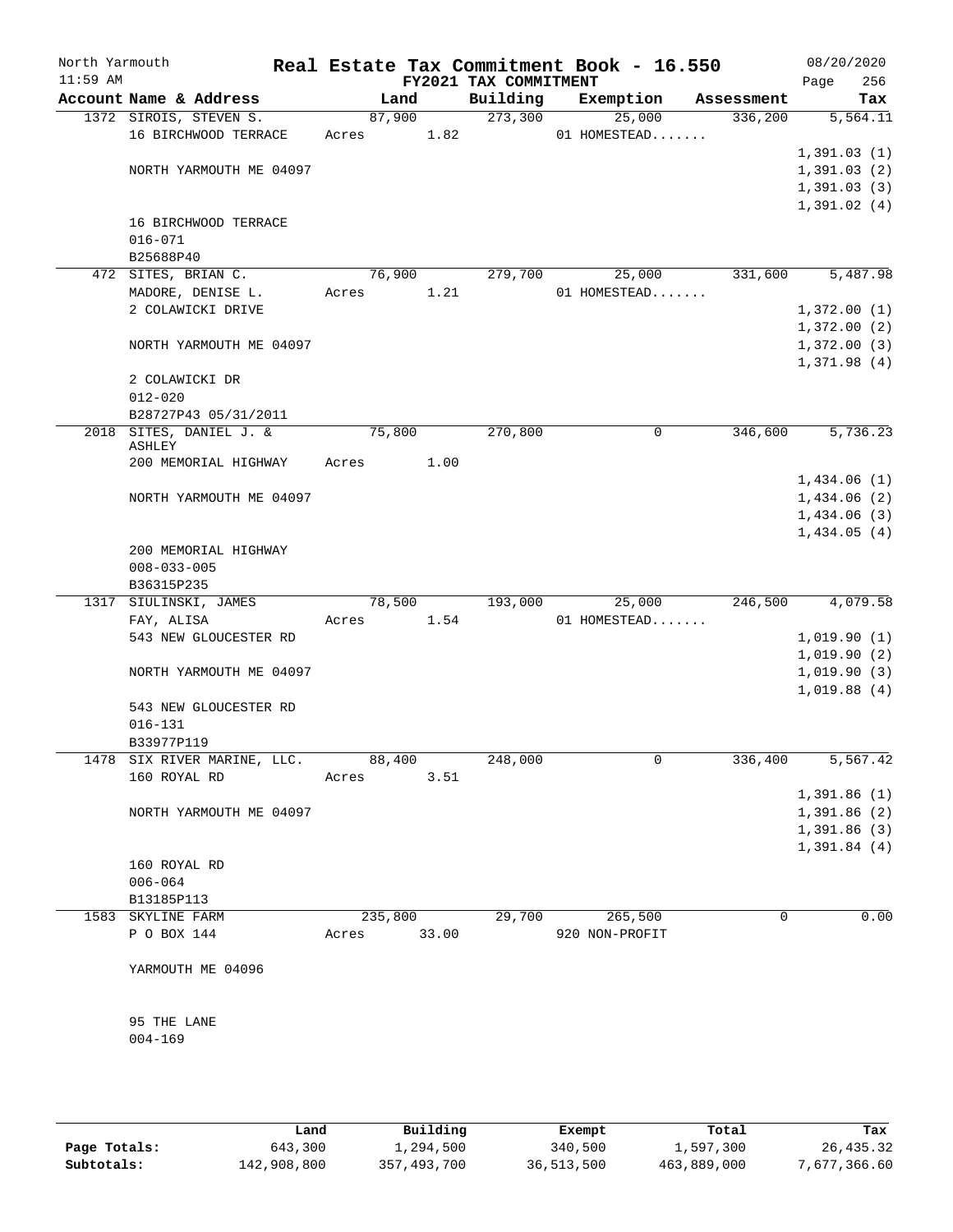| North Yarmouth<br>$11:59$ AM |                                            |         |           | FY2021 TAX COMMITMENT | Real Estate Tax Commitment Book - 16.550 |            | 08/20/2020<br>257<br>Page |
|------------------------------|--------------------------------------------|---------|-----------|-----------------------|------------------------------------------|------------|---------------------------|
|                              | Account Name & Address                     |         | Land      | Building              | Exemption                                | Assessment | Tax                       |
|                              | 1514 SKYLINE FARM                          | 80,000  |           | $\overline{0}$        | 80,000                                   | $\Omega$   | 0.00                      |
|                              | P O BOX 144                                | Acres   | 1.84      |                       | 920 NON-PROFIT                           |            |                           |
|                              | YARMOUTH ME 04096                          |         |           |                       |                                          |            |                           |
|                              | THE LANE                                   |         |           |                       |                                          |            |                           |
|                              | $004 - 168$                                |         |           |                       |                                          |            |                           |
|                              | B16109P97                                  |         |           |                       |                                          |            |                           |
|                              | 513 SKYLINE FARM                           | 138,700 |           | 656,300               | 795,000                                  | 0          | 0.00                      |
|                              | P O BOX 144                                | Acres   | 26.16     |                       | 910 CHARITIES                            |            |                           |
|                              | YARMOUTH ME 04096                          |         |           |                       |                                          |            |                           |
|                              | 95 THE LANE                                |         |           |                       |                                          |            |                           |
|                              | $004 - 167$                                |         |           |                       |                                          |            |                           |
|                              | B15596P298                                 |         |           |                       |                                          |            |                           |
|                              | 130 SLOCUM, GORDON L.                      | 75,800  |           | 183,900               | 25,000                                   | 234,700    | 3,884.29                  |
|                              | 1248 NORTH RD                              | Acres   | 1.00      |                       | 01 HOMESTEAD                             |            | 971.08(1)                 |
|                              | NORTH YARMOUTH ME 04097                    |         |           |                       |                                          |            | 971.07(2)                 |
|                              |                                            |         |           |                       |                                          |            | 971.07 (3)                |
|                              |                                            |         |           |                       |                                          |            | 971.07(4)                 |
|                              | 1248 NORTH RD                              |         |           |                       |                                          |            |                           |
|                              | $006 - 003$                                |         |           |                       |                                          |            |                           |
|                              | B14957P132                                 |         |           |                       |                                          |            |                           |
|                              | 841 SMALLEY, ELIZABETH A                   | 95,100  |           | 503,100               | 0                                        | 598,200    | 9,900.21                  |
|                              | 7681 E SANDS DRIVE                         | Acres   | 4.86      |                       |                                          |            |                           |
|                              |                                            |         |           |                       |                                          |            | 2,475.06(1)               |
|                              | SCOTTSDALE AZ 85255                        |         |           |                       |                                          |            | 2,475.05(2)               |
|                              |                                            |         |           |                       |                                          |            | 2,475.05(3)               |
|                              | 100 HAYWOOD LN                             |         |           |                       |                                          |            | 2,475.05(4)               |
|                              | $009 - 001$                                |         |           |                       |                                          |            |                           |
|                              | B36346P174                                 |         |           |                       |                                          |            |                           |
|                              | 729 SMART, RICHARD M.                      | 75,000  |           | 273,900               | 25,000                                   | 323,900    | 5,360.55                  |
|                              | SMART, BETHANY K.                          | Acres   | 0.97      |                       | 01 HOMESTEAD                             |            |                           |
|                              | 3 MARSTON WAY                              |         |           |                       |                                          |            | 1,340.14(1)               |
|                              |                                            |         |           |                       |                                          |            | 1,340.14(2)               |
|                              | NORTH YARMOUTH ME 04097                    |         |           |                       |                                          |            | 1,340.14(3)               |
|                              |                                            |         |           |                       |                                          |            | 1,340.13(4)               |
|                              | 3 MARSTON WAY                              |         |           |                       |                                          |            |                           |
|                              | $012 - 018$                                |         |           |                       |                                          |            |                           |
|                              | B28314P162 11/30/2010                      |         |           |                       |                                          |            |                           |
| 894                          | SMITH, NORMAN L. 1/2<br><b>INT</b>         | 188,900 |           | 0                     | 0                                        | 188,900    | 3,126.30                  |
|                              | BRUNS, G S, CHERNER,<br>CINDY A, SMITH J W | Acres   | 48.40     |                       |                                          |            |                           |
|                              | 43 THE LANE                                |         |           |                       |                                          |            | 781.58 (1)                |
|                              |                                            |         |           |                       |                                          |            | 781.58 (2)                |
|                              | NORTH YARMOUTH ME 04097                    |         |           |                       |                                          |            | 781.58 (3)                |
|                              |                                            |         |           |                       |                                          |            | 781.56 (4)                |
|                              | WALNUT HILL RD                             |         |           |                       |                                          |            |                           |
|                              | $007 - 034$                                |         |           |                       |                                          |            |                           |
|                              | B12863P144                                 |         |           |                       |                                          |            |                           |
|                              |                                            |         |           |                       |                                          |            |                           |
|                              | Land                                       |         | Building  |                       | Exempt                                   | Total      | Tax                       |
| Page Totals:                 | 653,500                                    |         | 1,617,200 |                       | 925,000                                  | 1,345,700  | 22, 271.35                |

**Subtotals:** 143,562,300 359,110,900 37,438,500 465,234,700 7,699,637.95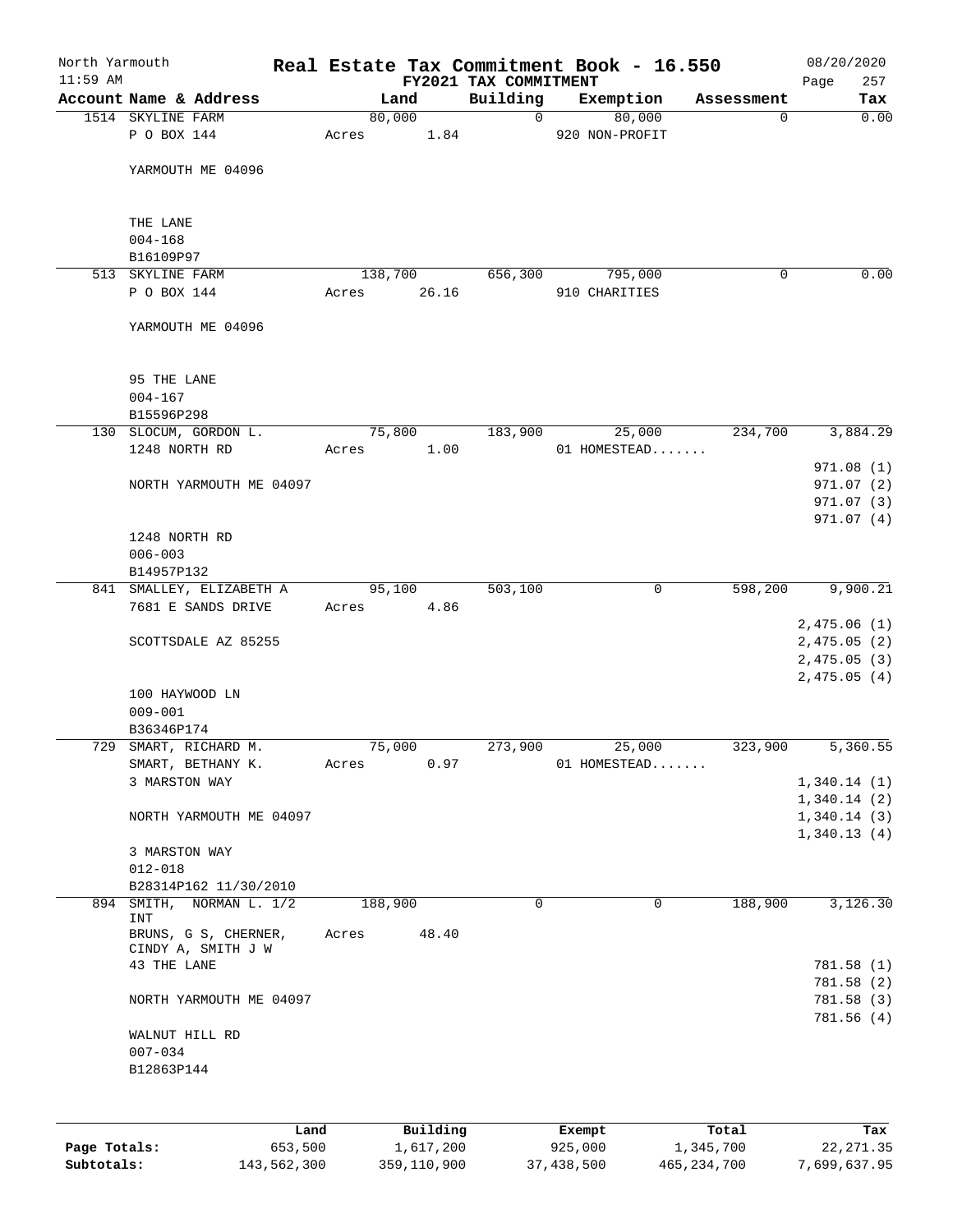| North Yarmouth<br>$11:59$ AM |                                           |       |               |                                   | Real Estate Tax Commitment Book - 16.550 |             | 08/20/2020         |
|------------------------------|-------------------------------------------|-------|---------------|-----------------------------------|------------------------------------------|-------------|--------------------|
|                              | Account Name & Address                    |       | Land          | FY2021 TAX COMMITMENT<br>Building | Exemption                                | Assessment  | 258<br>Page<br>Tax |
|                              | NORMAN L. 1/2<br>1977 SMITH,              |       | 11,500        | $\mathbf 0$                       | $\Omega$                                 | 11,500      | 190.33             |
|                              | INT                                       |       |               |                                   |                                          |             |                    |
|                              | BRUNS, G S, CHERNER,                      | Acres | 2.30          |                                   |                                          |             |                    |
|                              | CINDY A, SMITH J W<br>43 THE LANE         |       |               |                                   |                                          |             | 47.59(1)           |
|                              |                                           |       |               |                                   |                                          |             | 47.58(2)           |
|                              | NORTH YARMOUTH ME 04097                   |       |               |                                   |                                          |             | 47.58(3)           |
|                              |                                           |       |               |                                   |                                          |             | 47.58(4)           |
|                              | WALNUT HILL RD<br>$007 - 034 - 015$       |       |               |                                   |                                          |             |                    |
|                              | B12863P144 12/21/1996 B6364P39 12/30/1983 |       |               |                                   |                                          |             |                    |
|                              | 651 SMITH, AMY C                          |       | 75,900        | 270,400                           | 25,000                                   | 321,300     | 5,317.52           |
|                              | 17 HEATHER LOCH                           | Acres | 1.02          |                                   | 01 HOMESTEAD                             |             |                    |
|                              |                                           |       |               |                                   |                                          |             | 1,329.38(1)        |
|                              | NORTH YARMOUTH ME 04097                   |       |               |                                   |                                          |             | 1,329.38(2)        |
|                              |                                           |       |               |                                   |                                          |             | 1,329.38(3)        |
|                              |                                           |       |               |                                   |                                          |             | 1,329.38(4)        |
|                              | 17 HEATHER LOCH                           |       |               |                                   |                                          |             |                    |
|                              | $004 - 158$                               |       |               |                                   |                                          |             |                    |
|                              | B33389P296                                |       |               |                                   |                                          |             |                    |
|                              | 871 SMITH, ANDE A. &                      |       | 210,100       | 371,300                           | 25,000                                   | 556,400     | 9,208.42           |
|                              | MCDONALD, JULIE E.                        |       |               |                                   |                                          |             |                    |
|                              | 48 DEER BROOK FARM                        | Acres | 32.60         |                                   | 01 HOMESTEAD                             |             |                    |
|                              |                                           |       |               |                                   |                                          |             | 2,302.11(1)        |
|                              | NORTH YARMOUTH ME 04097                   |       |               |                                   |                                          |             | 2,302.11(2)        |
|                              |                                           |       |               |                                   |                                          |             | 2,302.11(3)        |
|                              |                                           |       |               |                                   |                                          |             | 2,302.09(4)        |
|                              | 48 DEER BROOK FARM                        |       |               |                                   |                                          |             |                    |
|                              | $014 - 082$                               |       |               |                                   |                                          |             |                    |
|                              | B33546P74<br>1007 SMITH, BENJAMIN         |       | 76,900        | 139,400                           | 25,000                                   | 191,300     | 3,166.02           |
|                              | GENNACO, JENNIFER                         | Acres | 1.22          |                                   | 01 HOMESTEAD                             |             |                    |
|                              | 105 NEW GLOUCESTER RD                     |       |               |                                   |                                          |             | 791.51 (1)         |
|                              |                                           |       |               |                                   |                                          |             | 791.51(2)          |
|                              | NORTH YARMOUTH ME 04097                   |       |               |                                   |                                          |             | 791.51(3)          |
|                              |                                           |       |               |                                   |                                          |             | 791.49(4)          |
|                              | 105 NEW GLOUCESTER RD                     |       |               |                                   |                                          |             |                    |
|                              | $008 - 011$                               |       |               |                                   |                                          |             |                    |
|                              | B20826P299                                |       |               |                                   |                                          |             |                    |
| 1452                         | SMITH, BRADLEY AND                        |       | 80,600        | 182,900                           | 25,000                                   | 238,500     | 3,947.18           |
|                              | PAMELA M.                                 |       |               |                                   |                                          |             |                    |
|                              | 346 GRAY ROAD                             | Acres | 1.95          |                                   | 01 HOMESTEAD                             |             |                    |
|                              |                                           |       |               |                                   |                                          |             | 986.80 (1)         |
|                              | NORTH YARMOUTH ME 04097                   |       |               |                                   |                                          |             | 986.80 (2)         |
|                              |                                           |       |               |                                   |                                          |             | 986.80 (3)         |
|                              |                                           |       |               |                                   |                                          |             | 986.78 (4)         |
|                              | 346 GRAY RD                               |       |               |                                   |                                          |             |                    |
|                              | $014 - 057$                               |       |               |                                   |                                          |             |                    |
|                              | B27839P332 06/11/2010                     |       |               |                                   |                                          |             |                    |
|                              | 10 SMITH, CHRISTINA<br>CAROLAN            |       | 75,900        | 134,400                           | 25,000                                   | 185,300     | 3,066.72           |
|                              | 87 BASTON RD                              | Acres | 1.02          |                                   | 01 HOMESTEAD                             |             |                    |
|                              |                                           |       |               |                                   |                                          |             | 766.68(1)          |
|                              | NORTH YARMOUTH ME 04097                   |       |               |                                   |                                          |             | 766.68 (2)         |
|                              |                                           |       |               |                                   |                                          |             | 766.68(3)          |
|                              |                                           |       |               |                                   |                                          |             | 766.68(4)          |
|                              | 87 BASTON RD                              |       |               |                                   |                                          |             |                    |
|                              | $004 - 206$                               |       |               |                                   |                                          |             |                    |
|                              | B29728P258 07/06/2012                     |       |               |                                   |                                          |             |                    |
|                              |                                           | Land  | Building      |                                   | Exempt                                   | Total       | Tax                |
| Page Totals:                 | 530,900                                   |       | 1,098,400     |                                   | 125,000                                  | 1,504,300   | 24,896.19          |
| Subtotals:                   | 144,093,200                               |       | 360, 209, 300 |                                   | 37,563,500                               | 466,739,000 | 7,724,534.14       |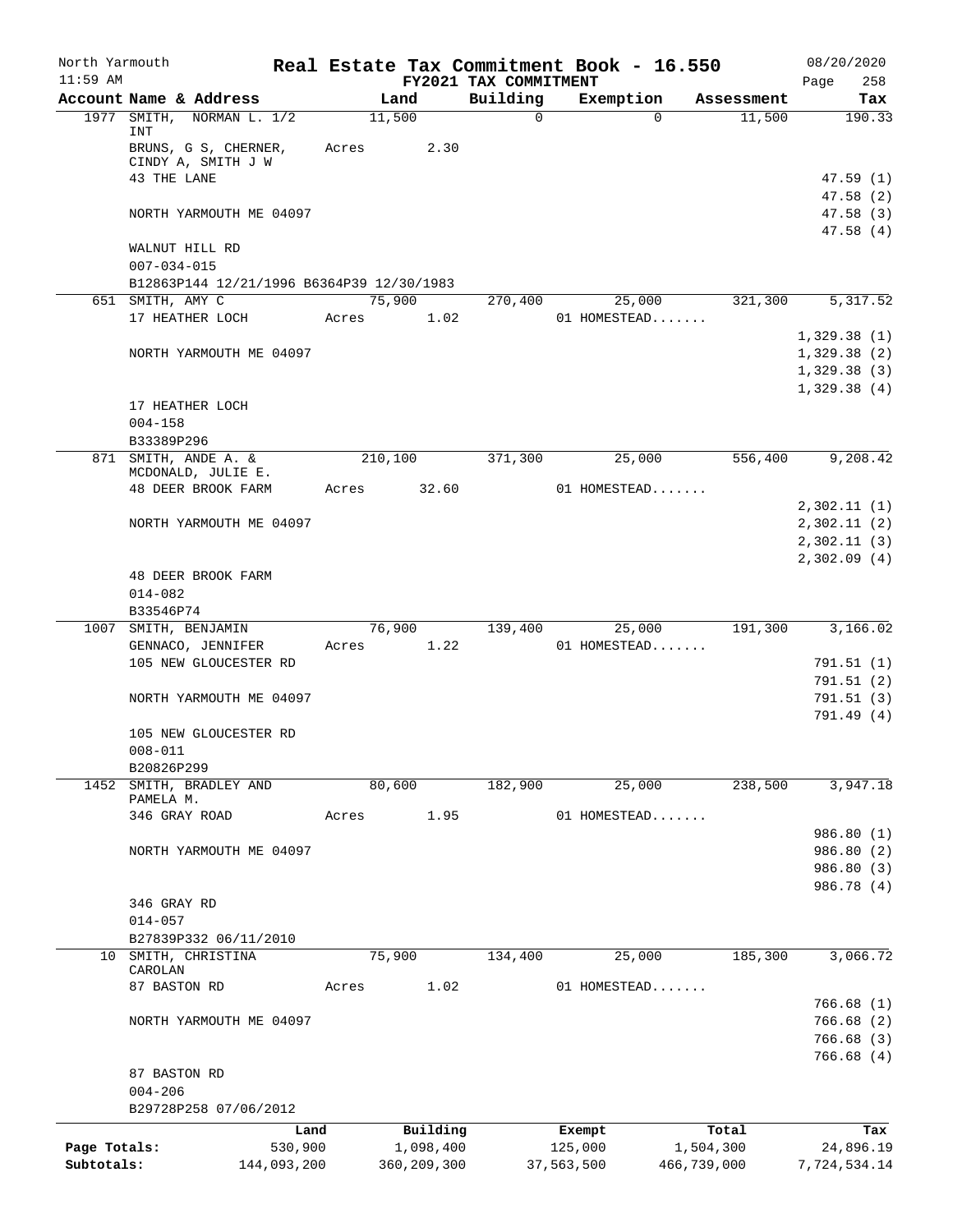| North Yarmouth<br>$11:59$ AM |                                          |        |            |      | FY2021 TAX COMMITMENT | Real Estate Tax Commitment Book - 16.550 |                      | 08/20/2020<br>259<br>Page |
|------------------------------|------------------------------------------|--------|------------|------|-----------------------|------------------------------------------|----------------------|---------------------------|
|                              | Account Name & Address                   |        | Land       |      | Building              |                                          | Exemption Assessment | Tax                       |
|                              | 820 SMITH, CHRISTINA M.                  |        | 80,200     |      | 272,800               | 25,000                                   | 328,000              | 5,428.40                  |
|                              | SMITH, RONALD R.                         |        | Acres 1.88 |      |                       | 01 HOMESTEAD                             |                      |                           |
|                              | 315 WALNUT HILL RD                       |        |            |      |                       |                                          |                      | 1,357.10(1)               |
|                              |                                          |        |            |      |                       |                                          |                      | 1,357.10(2)               |
|                              | NORTH YARMOUTH ME 04097                  |        |            |      |                       |                                          |                      | 1,357.10(3)               |
|                              |                                          |        |            |      |                       |                                          |                      | 1,357.10(4)               |
|                              | 315 WALNUT HILL RD<br>$004 - 137$        |        |            |      |                       |                                          |                      |                           |
|                              | B29354P38 02/10/2012 B12599P209          |        |            |      |                       |                                          |                      |                           |
|                              | 685 SMITH, CHRISTOPHER R &               | 94,700 |            |      | 317,400               | 25,000                                   | 387,100              | 6,406.51                  |
|                              | LISA M                                   |        |            |      |                       |                                          |                      |                           |
|                              | 24 AMBER WAY                             |        | Acres 3.25 |      |                       | 01 HOMESTEAD                             |                      |                           |
|                              |                                          |        |            |      |                       |                                          |                      | 1,601.63(1)               |
|                              | NORTH YARMOUTH ME 04097                  |        |            |      |                       |                                          |                      | 1,601.63(2)               |
|                              |                                          |        |            |      |                       |                                          |                      | 1,601.63(3)               |
|                              |                                          |        |            |      |                       |                                          |                      | 1,601.62(4)               |
|                              | 24 AMBER WAY                             |        |            |      |                       |                                          |                      |                           |
|                              | $014 - 070$                              |        |            |      |                       |                                          |                      |                           |
|                              | B34704P200                               |        |            |      |                       |                                          |                      |                           |
|                              | 445 SMITH, CHRISTOPHER R. 76,600 148,800 |        |            |      |                       | 25,000<br>01 HOMESTEAD                   | 200,400              | 3,316.62                  |
|                              | 382 ROYAL RD                             |        | Acres 1.16 |      |                       |                                          |                      | 829.16(1)                 |
|                              | NORTH YARMOUTH ME 04097                  |        |            |      |                       |                                          |                      | 829.16(2)                 |
|                              |                                          |        |            |      |                       |                                          |                      | 829.16(3)                 |
|                              |                                          |        |            |      |                       |                                          |                      | 829.14 (4)                |
|                              | 382 ROYAL RD                             |        |            |      |                       |                                          |                      |                           |
|                              | $003 - 114$                              |        |            |      |                       |                                          |                      |                           |
|                              | B15011P235                               |        |            |      |                       |                                          |                      |                           |
|                              | 883 SMITH, DANIEL EDWARD                 |        | 75,800     |      | 163,800               | 25,000                                   | 214,600              | 3,551.63                  |
|                              | ROOS, KRISTEN ANN                        |        | Acres 1.00 |      |                       | 01 HOMESTEAD                             |                      |                           |
|                              | 410 WALNUT HILL RD                       |        |            |      |                       |                                          |                      | 887.91 (1)                |
|                              |                                          |        |            |      |                       |                                          |                      | 887.91 (2)                |
|                              | NORTH YARMOUTH ME 04097                  |        |            |      |                       |                                          |                      | 887.91 (3)                |
|                              |                                          |        |            |      |                       |                                          |                      | 887.90 (4)                |
|                              | 410 WALNUT HILL RD                       |        |            |      |                       |                                          |                      |                           |
|                              | $007 - 026$                              |        |            |      |                       |                                          |                      |                           |
|                              | B30795P105 07/02/2013 B14103P112         |        |            |      |                       |                                          |                      |                           |
|                              | 925 SMITH, DAVID F.                      |        | 78,300     |      | 207,000               | 25,000                                   | 260,300              | 4,307.97                  |
|                              | 17 EDNA LANE                             | Acres  |            | 1.50 |                       | 01 HOMESTEAD                             |                      | 1,077.00(1)               |
|                              |                                          |        |            |      |                       |                                          |                      | 1,076.99(2)               |
|                              | NORTH YARMOUTH ME 04097                  |        |            |      |                       |                                          |                      | 1,076.99(3)               |
|                              |                                          |        |            |      |                       |                                          |                      | 1,076.99(4)               |
|                              | 17 EDNA LANE                             |        |            |      |                       |                                          |                      |                           |
|                              | $010 - 118$                              |        |            |      |                       |                                          |                      |                           |
|                              | B22803P44                                |        |            |      |                       |                                          |                      |                           |
|                              | 540 SMITH, DAVID W.                      |        | 81,700     |      | 214,600               | 25,000                                   | 271,300              | 4,490.02                  |
|                              | SMITH, JENNIFER A.                       | Acres  |            | 2.17 |                       | 01 HOMESTEAD                             |                      |                           |
|                              | 420 ROYAL RD                             |        |            |      |                       |                                          |                      | 1, 122.51(1)              |
|                              |                                          |        |            |      |                       |                                          |                      | 1, 122.51(2)              |
|                              | NORTH YARMOUTH ME 04097                  |        |            |      |                       |                                          |                      | 1, 122.51(3)              |
|                              |                                          |        |            |      |                       |                                          |                      | 1, 122.49(4)              |
|                              | 420 ROYAL RD                             |        |            |      |                       |                                          |                      |                           |
|                              | $003 - 119$                              |        |            |      |                       |                                          |                      |                           |
|                              | B30960P311 08/26/2013                    |        |            |      |                       |                                          |                      |                           |
|                              |                                          |        |            |      |                       |                                          |                      |                           |
|                              |                                          |        |            |      |                       |                                          |                      |                           |
|                              |                                          |        |            |      |                       |                                          |                      |                           |

|              | Land        | Building    | Exempt     | Total       | Tax          |
|--------------|-------------|-------------|------------|-------------|--------------|
| Page Totals: | 487,300     | 1,324,400   | 150,000    | 1,661,700   | 27,501.15    |
| Subtotals:   | 144,580,500 | 361,533,700 | 37,713,500 | 468,400,700 | 7,752,035.29 |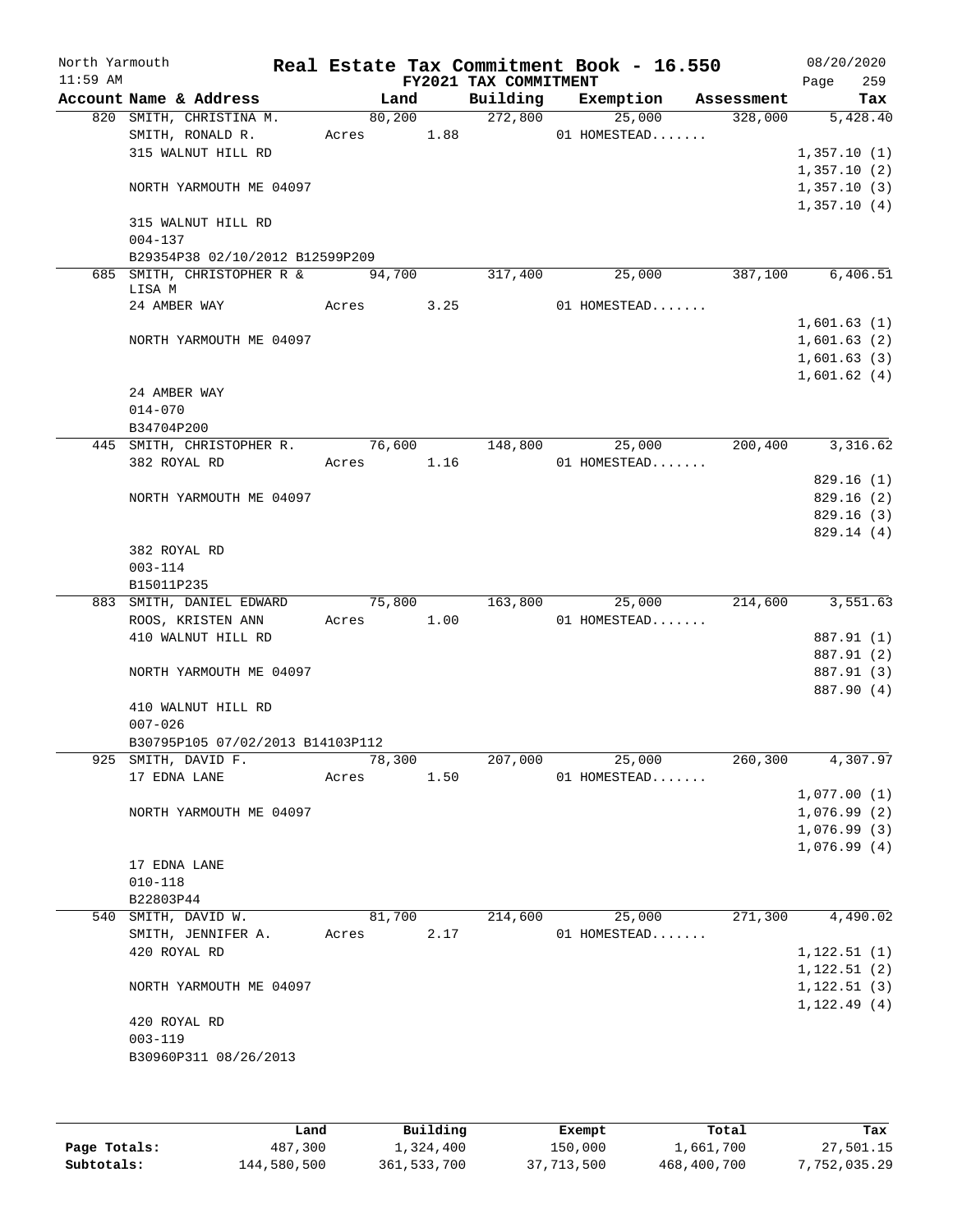| North Yarmouth<br>$11:59$ AM |                             |         |      | FY2021 TAX COMMITMENT | Real Estate Tax Commitment Book - 16.550 |            | 08/20/2020<br>Page<br>260 |
|------------------------------|-----------------------------|---------|------|-----------------------|------------------------------------------|------------|---------------------------|
|                              | Account Name & Address      | Land    |      | Building              | Exemption                                | Assessment | Tax                       |
|                              | 780 SMITH, GERALD K.        | 75,800  |      | 134,000               | 25,000                                   | 184,800    | 3,058.44                  |
|                              | 14 CONIFER LANE             | Acres   | 1.00 |                       | 01 HOMESTEAD                             |            |                           |
|                              |                             |         |      |                       |                                          |            | 764.61(1)                 |
|                              | NORTH YARMOUTH ME 04097     |         |      |                       |                                          |            | 764.61(2)                 |
|                              |                             |         |      |                       |                                          |            | 764.61(3)                 |
|                              |                             |         |      |                       |                                          |            | 764.61 (4)                |
|                              | 14 CONIFER LANE             |         |      |                       |                                          |            |                           |
|                              | $004 - 218$                 |         |      |                       |                                          |            |                           |
|                              | B3924P57                    |         |      |                       |                                          |            |                           |
|                              | 1896 SMITH, HARDING         | 86,000  |      | 319,100               | 0                                        | 405,100    | 6,704.41                  |
|                              | 100 SERENITY WAY            | Acres   | 3.03 |                       |                                          |            |                           |
|                              |                             |         |      |                       |                                          |            | 1,676.11(1)               |
|                              | NORTH YARMOUTH ME 04097     |         |      |                       |                                          |            | 1,676.10(2)               |
|                              |                             |         |      |                       |                                          |            | 1,676.10(3)               |
|                              |                             |         |      |                       |                                          |            | 1,676.10(4)               |
|                              | 100 SERENITY WAY            |         |      |                       |                                          |            |                           |
|                              | $014 - 001 - 001$           |         |      |                       |                                          |            |                           |
|                              | B35589P18                   |         |      |                       |                                          |            |                           |
|                              | 423 SMITH, JAMES K.         | 109,300 |      | 211,700               | 25,000                                   | 296,000    | 4,898.80                  |
|                              | 477 MOUNTFORT RD            | Acres   | 7.70 |                       | 01 HOMESTEAD                             |            |                           |
|                              |                             |         |      |                       |                                          |            | 1,224.70(1)               |
|                              | NORTH YARMOUTH ME 04097     |         |      |                       |                                          |            | 1,224.70(2)               |
|                              |                             |         |      |                       |                                          |            | 1,224.70(3)               |
|                              |                             |         |      |                       |                                          |            | 1,224.70(4)               |
|                              | 477 MOUNTFORT RD            |         |      |                       |                                          |            |                           |
|                              | $006 - 051$                 |         |      |                       |                                          |            |                           |
|                              | B7129P266                   |         |      |                       |                                          |            |                           |
|                              | 343 SMITH, JESSICA &        | 125,500 |      | 383,800               | 25,000                                   | 484,300    | 8,015.17                  |
|                              | NATHANIEL<br>15 LAWRENCE RD | Acres   | 7.15 |                       | 01 HOMESTEAD                             |            |                           |
|                              |                             |         |      |                       |                                          |            | 2,003.80(1)               |
|                              | NORTH YARMOUTH ME 04097     |         |      |                       |                                          |            | 2,003.79(2)               |
|                              |                             |         |      |                       |                                          |            | 2,003.79(3)               |
|                              |                             |         |      |                       |                                          |            | 2,003.79(4)               |
|                              | 15 LAWRENCE RD              |         |      |                       |                                          |            |                           |
|                              | $013 - 050$                 |         |      |                       |                                          |            |                           |
|                              | B33930P326                  |         |      |                       |                                          |            |                           |
|                              | 957 SMITH, MARK L.          | 86,500  |      | 131,900               | $\mathsf{O}$                             | 218,400    | 3,614.52                  |
|                              | 164 RIVER RD                | Acres   | 3.14 |                       |                                          |            |                           |
|                              |                             |         |      |                       |                                          |            | 903.63(1)                 |
|                              | AVON ME 04966               |         |      |                       |                                          |            | 903.63(2)                 |
|                              |                             |         |      |                       |                                          |            | 903.63(3)                 |
|                              |                             |         |      |                       |                                          |            | 903.63(4)                 |
|                              | 70 THE LANE                 |         |      |                       |                                          |            |                           |
|                              | $007 - 107$                 |         |      |                       |                                          |            |                           |
|                              | B17170P22                   |         |      |                       |                                          |            |                           |
|                              | 955 SMITH, MICHELE G.       | 94,700  |      | 450,400               | 25,000                                   | 520,100    | 8,607.66                  |
|                              | 28 CASTLE HILL RD           | Acres   | 4.78 |                       | 01 HOMESTEAD                             |            |                           |
|                              |                             |         |      |                       |                                          |            | 2,151.92(1)               |
|                              | NORTH YARMOUTH ME 04097     |         |      |                       |                                          |            | 2, 151.92 (2)             |
|                              |                             |         |      |                       |                                          |            | 2,151.92(3)               |
|                              |                             |         |      |                       |                                          |            | 2,151.90(4)               |
|                              | 28 CASTLE HILL RD           |         |      |                       |                                          |            |                           |
|                              | $010 - 090$                 |         |      |                       |                                          |            |                           |
|                              | B26864P77                   |         |      |                       |                                          |            |                           |
|                              |                             |         |      |                       |                                          |            |                           |
|                              |                             |         |      |                       |                                          |            |                           |
|                              |                             |         |      |                       |                                          |            |                           |

|              | Land        | Building    | Exempt     | Total       | Tax          |
|--------------|-------------|-------------|------------|-------------|--------------|
| Page Totals: | 577,800     | 1,630,900   | 100,000    | 2,108,700   | 34,899.00    |
| Subtotals:   | 145,158,300 | 363,164,600 | 37,813,500 | 470,509,400 | 7,786,934.29 |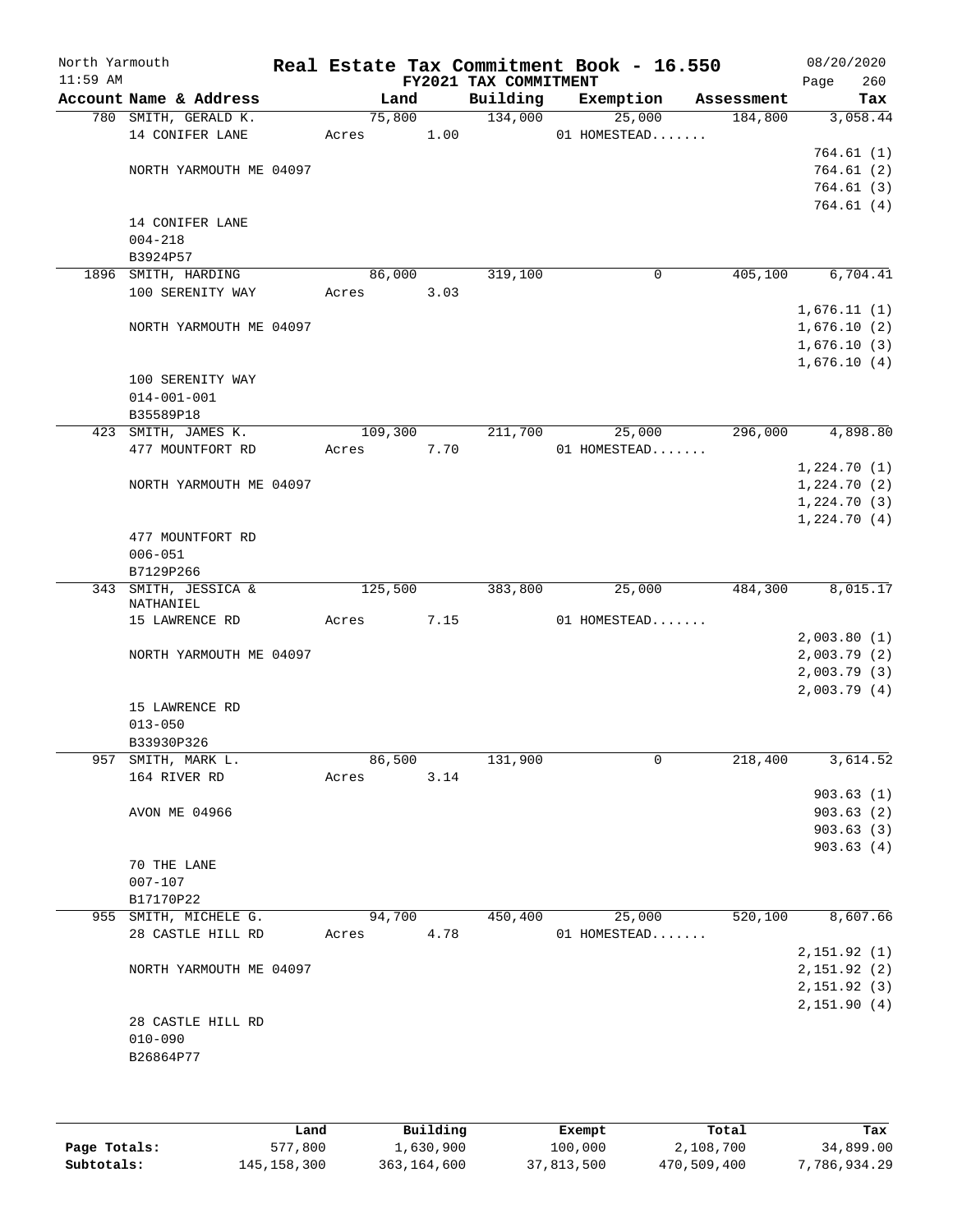| North Yarmouth<br>$11:59$ AM |                                                            |       |         |          |                                   | Real Estate Tax Commitment Book - 16.550 |            | 08/20/2020                  |
|------------------------------|------------------------------------------------------------|-------|---------|----------|-----------------------------------|------------------------------------------|------------|-----------------------------|
|                              | Account Name & Address                                     |       | Land    |          | FY2021 TAX COMMITMENT<br>Building | Exemption                                | Assessment | 261<br>Page<br>Tax          |
|                              | 217 SMITH, MURIEL                                          |       | 68,700  |          | 75,300                            | 25,000                                   | 119,000    | 1,969.45                    |
|                              | 20 PRINCE WELL RD                                          |       | Acres   | 0.38     |                                   | 01 HOMESTEAD                             |            |                             |
|                              |                                                            |       |         |          |                                   |                                          |            | 492.37 (1)                  |
|                              | NORTH YARMOUTH ME 04097                                    |       |         |          |                                   |                                          |            | 492.36 (2)                  |
|                              |                                                            |       |         |          |                                   |                                          |            | 492.36 (3)                  |
|                              |                                                            |       |         |          |                                   |                                          |            | 492.36(4)                   |
|                              | 20 PRINCE WELL RD                                          |       |         |          |                                   |                                          |            |                             |
|                              | $001 - 078$                                                |       |         |          |                                   |                                          |            |                             |
|                              | B2776P329                                                  |       |         |          |                                   |                                          |            |                             |
|                              | 600 SMITH, NELSON & CANDACE                                |       | 87,200  |          | 262,000                           | 25,000                                   | 324,200    | 5,365.51                    |
|                              | 364 LEDGE RD                                               | Acres |         | 3.27     |                                   | 01 HOMESTEAD                             |            |                             |
|                              |                                                            |       |         |          |                                   |                                          |            | 1,341.38(1)                 |
|                              | NORTH YARMOUTH ME 04097                                    |       |         |          |                                   |                                          |            | 1,341.38(2)                 |
|                              |                                                            |       |         |          |                                   |                                          |            | 1,341.38(3)                 |
|                              |                                                            |       |         |          |                                   |                                          |            | 1,341.37(4)                 |
|                              | 364 LEDGE RD                                               |       |         |          |                                   |                                          |            |                             |
|                              | $003 - 089$                                                |       |         |          |                                   |                                          |            |                             |
|                              | B33719P65                                                  |       |         |          |                                   |                                          |            |                             |
|                              | 778 SMITH, NORMAN L                                        |       | 69,200  |          | 52,500                            | $\mathsf{O}$                             | 121,700    | 2,014.14                    |
|                              | SMITH, DONNA LEE                                           | Acres |         | 0.51     |                                   |                                          |            |                             |
|                              | 43 THE LANE                                                |       |         |          |                                   |                                          |            | 503.54(1)                   |
|                              |                                                            |       |         |          |                                   |                                          |            | 503.54(2)                   |
|                              | NORTH YARMOUTH ME 04097                                    |       |         |          |                                   |                                          |            | 503.54(3)                   |
|                              |                                                            |       |         |          |                                   |                                          |            |                             |
|                              | 95 BASTON RD                                               |       |         |          |                                   |                                          |            | 503.52(4)                   |
|                              | $004 - 220$                                                |       |         |          |                                   |                                          |            |                             |
|                              |                                                            |       |         |          |                                   |                                          |            |                             |
|                              | B32036P323 01/20/2015 B27734P40<br>1028 SMITH, PATRICIA L. |       |         |          |                                   |                                          |            | 5,252.97                    |
|                              | TURNER, GAIL R.                                            |       | 86,400  | 3.11     | 256,000                           | 25,000<br>01 HOMESTEAD                   | 317,400    |                             |
|                              |                                                            | Acres |         |          |                                   |                                          |            |                             |
|                              | 15 SWEETSER RD                                             |       |         |          |                                   |                                          |            | 1,313.25(1)                 |
|                              | NORTH YARMOUTH ME 04097                                    |       |         |          |                                   |                                          |            | 1,313.24(2)<br>1, 313.24(3) |
|                              |                                                            |       |         |          |                                   |                                          |            | 1,313.24(4)                 |
|                              | 15 SWEETSER RD                                             |       |         |          |                                   |                                          |            |                             |
|                              | $007 - 094$                                                |       |         |          |                                   |                                          |            |                             |
|                              | B14673P184                                                 |       |         |          |                                   |                                          |            |                             |
|                              | 1446 SMITH, STANLEY A &                                    |       | 123,500 |          | 248,500                           | 0                                        | 372,000    | 6, 156.60                   |
|                              | AYER, CHRISTA A,                                           | Acres |         | 14.40    |                                   |                                          |            |                             |
|                              | TRUSTEES                                                   |       |         |          |                                   |                                          |            |                             |
|                              | 43 THE LANE                                                |       |         |          |                                   |                                          |            | 1,539.15(1)                 |
|                              |                                                            |       |         |          |                                   |                                          |            | 1,539.15(2)                 |
|                              | NORTH YARMOUTH ME 04097                                    |       |         |          |                                   |                                          |            | 1,539.15(3)                 |
|                              |                                                            |       |         |          |                                   |                                          |            | 1,539.15(4)                 |
|                              | 43 THE LANE                                                |       |         |          |                                   |                                          |            |                             |
|                              | $004 - 171$                                                |       |         |          |                                   |                                          |            |                             |
|                              | B33351P64                                                  |       |         |          |                                   |                                          |            |                             |
|                              | 1484 SMITH, STANLEY A & ANNE                               |       | 78,800  |          | 243,000                           | 25,000                                   | 296,800    | 4,912.04                    |
|                              | К                                                          |       |         |          |                                   |                                          |            |                             |
|                              | 71 THE LANE                                                | Acres |         | 1.60     |                                   | 01 HOMESTEAD                             |            |                             |
|                              |                                                            |       |         |          |                                   |                                          |            | 1,228.01(1)                 |
|                              | NORTH YARMOUTH ME 04097                                    |       |         |          |                                   |                                          |            | 1,228.01(2)                 |
|                              |                                                            |       |         |          |                                   |                                          |            | 1,228.01(3)                 |
|                              |                                                            |       |         |          |                                   |                                          |            | 1,228.01(4)                 |
|                              | 71 THE LANE                                                |       |         |          |                                   |                                          |            |                             |
|                              | $004 - 170$                                                |       |         |          |                                   |                                          |            |                             |
|                              | B28163P267 10/06/2010                                      |       |         |          |                                   |                                          |            |                             |
|                              |                                                            |       |         |          |                                   |                                          |            |                             |
|                              |                                                            |       |         |          |                                   |                                          |            |                             |
|                              |                                                            |       |         |          |                                   |                                          |            |                             |
|                              | T.and                                                      |       |         | Building |                                   | Exempt                                   | Total      | Tax                         |

|              | Land        | Building    | Exempt     | Total       | Tax          |
|--------------|-------------|-------------|------------|-------------|--------------|
| Page Totals: | 513,800     | 1,137,300   | 100,000    | 1,551,100   | 25,670.71    |
| Subtotals:   | 145,672,100 | 364,301,900 | 37,913,500 | 472,060,500 | 7,812,605.00 |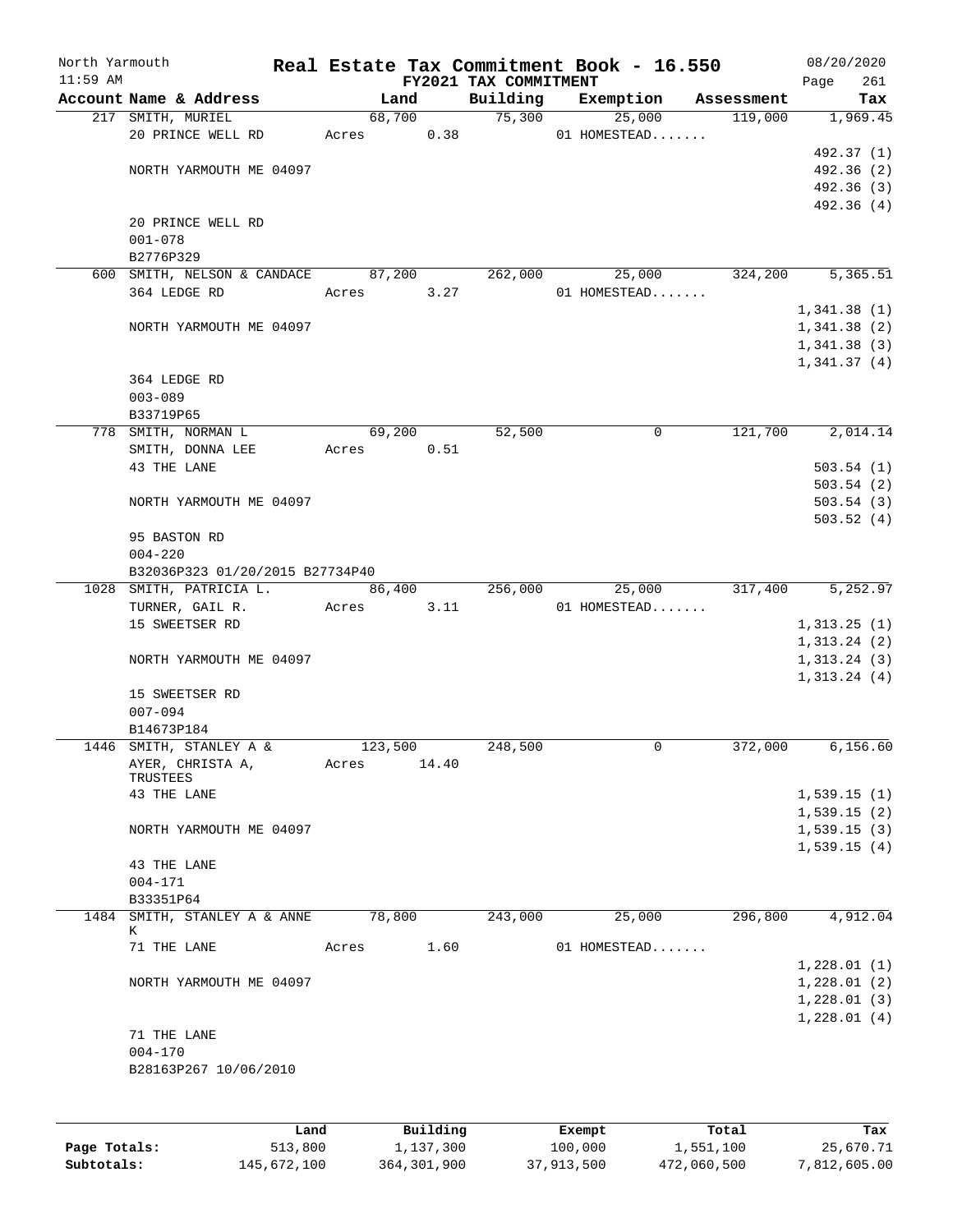| North Yarmouth |                                    |         |        |                       | Real Estate Tax Commitment Book - 16.550 |            | 08/20/2020   |
|----------------|------------------------------------|---------|--------|-----------------------|------------------------------------------|------------|--------------|
| $11:59$ AM     |                                    |         |        | FY2021 TAX COMMITMENT |                                          |            | 262<br>Page  |
|                | Account Name & Address             |         | Land   | Building              | Exemption                                | Assessment | Tax          |
|                | 978 SMITH, STEVEN P.               | 75,800  |        | 120,800               | 31,000                                   | 165,600    | 2,740.68     |
|                | 65 LUFKIN RD                       | Acres   | 1.00   |                       | 05 VETERAN                               |            |              |
|                |                                    |         |        |                       | 01 HOMESTEAD                             |            | 685.17 (1)   |
|                | NORTH YARMOUTH ME 04097            |         |        |                       |                                          |            | 685.17 (2)   |
|                |                                    |         |        |                       |                                          |            | 685.17 (3)   |
|                |                                    |         |        |                       |                                          |            | 685.17 (4)   |
|                | 65 LUFKIN RD                       |         |        |                       |                                          |            |              |
|                | $011 - 008$                        |         |        |                       |                                          |            |              |
|                | B23486P18                          |         |        |                       |                                          |            |              |
|                | 1459 SMITH, TIMOTHY W.             | 94,400  |        | 278,500               | 25,000                                   | 347,900    | 5,757.75     |
|                | P.O. BOX 523                       | Acres   | 3.00   |                       | 01 HOMESTEAD                             |            |              |
|                |                                    |         |        |                       |                                          |            | 1,439.44(1)  |
|                | CUMBERLAND ME                      |         |        |                       |                                          |            | 1,439.44(2)  |
|                | 04702-0523                         |         |        |                       |                                          |            |              |
|                |                                    |         |        |                       |                                          |            | 1,439.44(3)  |
|                |                                    |         |        |                       |                                          |            | 1,439.43(4)  |
|                | 27 FIELDSTONE DRIVE                |         |        |                       |                                          |            |              |
|                | $017 - 041$                        |         |        |                       |                                          |            |              |
|                | B15270P328                         |         |        |                       |                                          |            |              |
| 1918           | SMITH, WILEY & SUSAN               | 191,300 |        | $\mathbf 0$           | $\mathbf 0$                              | 191,300    | 3,166.02     |
|                | 276 MAIN STREET                    | Acres   | 28.17  |                       |                                          |            |              |
|                |                                    |         |        |                       |                                          |            | 791.51(1)    |
|                | CUMBERLAND ME 04021                |         |        |                       |                                          |            | 791.51(2)    |
|                |                                    |         |        |                       |                                          |            | 791.51(3)    |
|                |                                    |         |        |                       |                                          |            | 791.49 (4)   |
|                | 64 RIDGEWOOD LN                    |         |        |                       |                                          |            |              |
|                | $008 - 016 - 003$                  |         |        |                       |                                          |            |              |
|                | B36230P264                         |         |        |                       |                                          |            |              |
| 100            | SNOW, LINDA B.                     | 75,800  |        | 80,500                | 0                                        | 156,300    | 2,586.77     |
|                | 7 NORTH YARMOUTH WOODS             | Acres   | 1.00   |                       |                                          |            |              |
|                |                                    |         |        |                       |                                          |            | 646.70 (1)   |
|                | NORTH YARMOUTH ME 04097            |         |        |                       |                                          |            | 646.69(2)    |
|                |                                    |         |        |                       |                                          |            | 646.69 (3)   |
|                |                                    |         |        |                       |                                          |            | 646.69(4)    |
|                | 7 NORTH YARMOUTH WOODS             |         |        |                       |                                          |            |              |
|                | $004 - 034 - 007$                  |         |        |                       |                                          |            |              |
|                | B35689P336                         |         |        |                       |                                          |            |              |
|                | 1285 SNOW, THOMAS B.               |         | 97,300 | 313,200               | 25,000                                   | 385,500    | 6,380.03     |
|                | 21 CHRISTOPHER RD                  | Acres   | 3.53   |                       | 01 HOMESTEAD                             |            |              |
|                |                                    |         |        |                       |                                          |            | 1,595.01(1)  |
|                | NORTH YARMOUTH ME 04097            |         |        |                       |                                          |            | 1,595.01(2)  |
|                |                                    |         |        |                       |                                          |            | 1, 595.01(3) |
|                |                                    |         |        |                       |                                          |            |              |
|                |                                    |         |        |                       |                                          |            | 1,595.00(4)  |
|                | 21 CHRISTOPHER RD                  |         |        |                       |                                          |            |              |
|                | $016 - 123$                        |         |        |                       |                                          |            |              |
|                | B20340P115                         |         |        |                       |                                          |            |              |
|                | 145 SOKOLOWSKI, STANISLAW & 76,800 |         |        | 98,000                | 25,000                                   | 149,800    | 2,479.19     |
|                | ELIZABETH<br>43 GRAY RD            |         | 1.19   |                       | 01 HOMESTEAD                             |            |              |
|                |                                    | Acres   |        |                       |                                          |            |              |
|                |                                    |         |        |                       |                                          |            | 619.80(1)    |
|                | NORTH YARMOUTH ME 04097            |         |        |                       |                                          |            | 619.80(2)    |
|                |                                    |         |        |                       |                                          |            | 619.80(3)    |
|                |                                    |         |        |                       |                                          |            | 619.79(4)    |
|                | 43 GRAY RD                         |         |        |                       |                                          |            |              |
|                | $010 - 074$                        |         |        |                       |                                          |            |              |
|                | B34446P176                         |         |        |                       |                                          |            |              |
|                |                                    |         |        |                       |                                          |            |              |
|                |                                    |         |        |                       |                                          |            |              |
|                |                                    |         |        |                       |                                          |            |              |

|              | Land        | Building    | Exempt     | Total       | Tax          |
|--------------|-------------|-------------|------------|-------------|--------------|
| Page Totals: | 611,400     | 891,000     | 106,000    | 1,396,400   | 23,110.44    |
| Subtotals:   | 146,283,500 | 365,192,900 | 38,019,500 | 473,456,900 | 7,835,715.44 |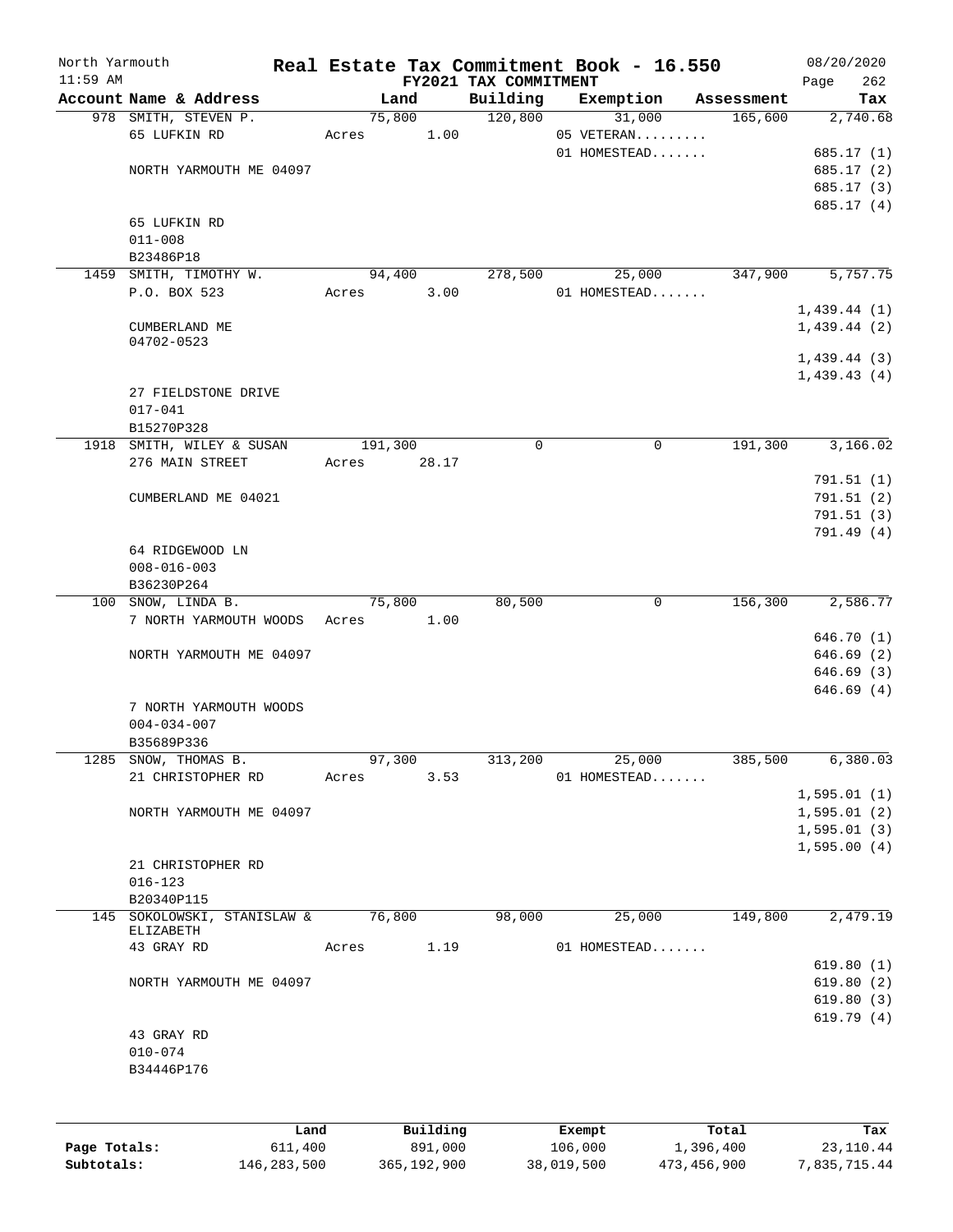| North Yarmouth<br>$11:59$ AM |                            |         |      | FY2021 TAX COMMITMENT | Real Estate Tax Commitment Book - 16.550 |            | Page        | 08/20/2020<br>263 |
|------------------------------|----------------------------|---------|------|-----------------------|------------------------------------------|------------|-------------|-------------------|
|                              | Account Name & Address     | Land    |      | Building              | Exemption                                | Assessment |             | Tax               |
|                              | 179 SOLMAN, JUDITH         | 104,800 |      | 593,800               | 25,000                                   | 673,600    |             | 11, 148.08        |
|                              | 56 WALNUT HILL ROAD        | Acres   | 6.80 |                       | 01 HOMESTEAD                             |            |             |                   |
|                              |                            |         |      |                       |                                          |            | 2,787.02(1) |                   |
|                              | NORTH YARMOUTH ME 04097    |         |      |                       |                                          |            | 2,787.02(2) |                   |
|                              |                            |         |      |                       |                                          |            | 2,787.02(3) |                   |
|                              |                            |         |      |                       |                                          |            | 2,787.02(4) |                   |
|                              | 56 WALNUT HILL RD          |         |      |                       |                                          |            |             |                   |
|                              | $001 - 065$                |         |      |                       |                                          |            |             |                   |
|                              | B28677P284 05/02/2011      |         |      |                       |                                          |            |             |                   |
|                              | 275 SOPER, GREG            | 104,300 |      | 335,400               | 25,000                                   | 414,700    |             | 6,863.29          |
|                              | SHAY, PAMELA               | Acres   | 6.70 |                       | 01 HOMESTEAD                             |            |             |                   |
|                              | 23 CHANDLER BROOK          |         |      |                       |                                          |            | 1,715.83(1) |                   |
|                              | <b>ESTATES</b>             |         |      |                       |                                          |            |             |                   |
|                              |                            |         |      |                       |                                          |            | 1,715.82(2) |                   |
|                              | NORTH YARMOUTH ME 04097    |         |      |                       |                                          |            | 1,715.82(3) |                   |
|                              |                            |         |      |                       |                                          |            | 1,715.82(4) |                   |
|                              | 23 CHANDLER BROOK          |         |      |                       |                                          |            |             |                   |
|                              | $009 - 084$                |         |      |                       |                                          |            |             |                   |
|                              | B8179P123                  |         |      |                       |                                          |            |             |                   |
|                              | 1456 SORNBERGER, GUNDEGARD | 111,400 |      | 419,600               | 29,000                                   | 502,000    |             | 8,308.10          |
|                              | <b>39 FIELDSTONE DRIVE</b> | Acres   | 6.09 |                       | $15$ BLIND                               |            |             |                   |
|                              |                            |         |      |                       | 01 HOMESTEAD                             |            | 2,077.03(1) |                   |
|                              | NORTH YARMOUTH ME 04097    |         |      |                       |                                          |            | 2,077.03(2) |                   |
|                              |                            |         |      |                       |                                          |            | 2,077.03(3) |                   |
|                              |                            |         |      |                       |                                          |            | 2,077.01(4) |                   |
|                              | 39 FIELDSTONE DRIVE        |         |      |                       |                                          |            |             |                   |
|                              | $017 - 038$                |         |      |                       |                                          |            |             |                   |
|                              | B15300P136                 |         |      |                       |                                          |            |             |                   |
|                              | 1713 SOUCIE, DANIEL W.     | 96,400  |      | 148,300               | 25,000                                   | 219,700    |             | 3,636.04          |
|                              | 549 NEW GLOUCESTER RD      | Acres   | 5.11 |                       | 01 HOMESTEAD                             |            |             |                   |
|                              |                            |         |      |                       |                                          |            |             | 909.01(1)         |
|                              | NORTH YARMOUTH ME 04097    |         |      |                       |                                          |            |             | 909.01(2)         |
|                              |                            |         |      |                       |                                          |            |             | 909.01(3)         |
|                              |                            |         |      |                       |                                          |            |             | 909.01(4)         |
|                              | 549 NEW GLOUCESTER RD      |         |      |                       |                                          |            |             |                   |
|                              | $016 - 127$                |         |      |                       |                                          |            |             |                   |
|                              | B24442P115                 |         |      |                       |                                          |            |             |                   |
|                              | 359 SOUCY, KATHRYN A.      | 69,300  |      | 237,900               | 25,000                                   | 282,200    |             | 4,670.41          |
|                              | 40 GRAY RD                 | Acres   | 0.52 |                       | 01 HOMESTEAD                             |            |             |                   |
|                              |                            |         |      |                       |                                          |            | 1,167.61(1) |                   |
|                              | NORTH YARMOUTH ME 04097    |         |      |                       |                                          |            | 1,167.60(2) |                   |
|                              |                            |         |      |                       |                                          |            | 1,167.60(3) |                   |
|                              |                            |         |      |                       |                                          |            | 1,167.60(4) |                   |
|                              | 40 GRAY RD                 |         |      |                       |                                          |            |             |                   |
|                              | $010 - 075$                |         |      |                       |                                          |            |             |                   |
|                              | B25418P26                  |         |      |                       |                                          |            |             |                   |
|                              | 1731 SOULE, ALISON C       | 77,800  |      | $\Omega$              | 0                                        | 77,800     |             | 1,287.59          |
|                              | 9 ROBERTS RD               | Acres   | 1.39 |                       |                                          |            |             |                   |
|                              |                            |         |      |                       |                                          |            |             | 321.90(1)         |
|                              | CANTON MA 02021            |         |      |                       |                                          |            |             | 321.90(2)         |
|                              |                            |         |      |                       |                                          |            |             | 321.90(3)         |
|                              |                            |         |      |                       |                                          |            |             | 321.89(4)         |
|                              | PERENNIAL DR               |         |      |                       |                                          |            |             |                   |
|                              | $014 - 029$                |         |      |                       |                                          |            |             |                   |
|                              | B36631P328                 |         |      |                       |                                          |            |             |                   |
|                              |                            |         |      |                       |                                          |            |             |                   |
|                              |                            |         |      |                       |                                          |            |             |                   |
|                              |                            |         |      |                       |                                          |            |             |                   |

|              | Land        | Building    | Exempt     | Total       | Tax          |
|--------------|-------------|-------------|------------|-------------|--------------|
| Page Totals: | 564,000     | 1,735,000   | 129,000    | 2,170,000   | 35,913.51    |
| Subtotals:   | 146,847,500 | 366,927,900 | 38,148,500 | 475,626,900 | 7,871,628.95 |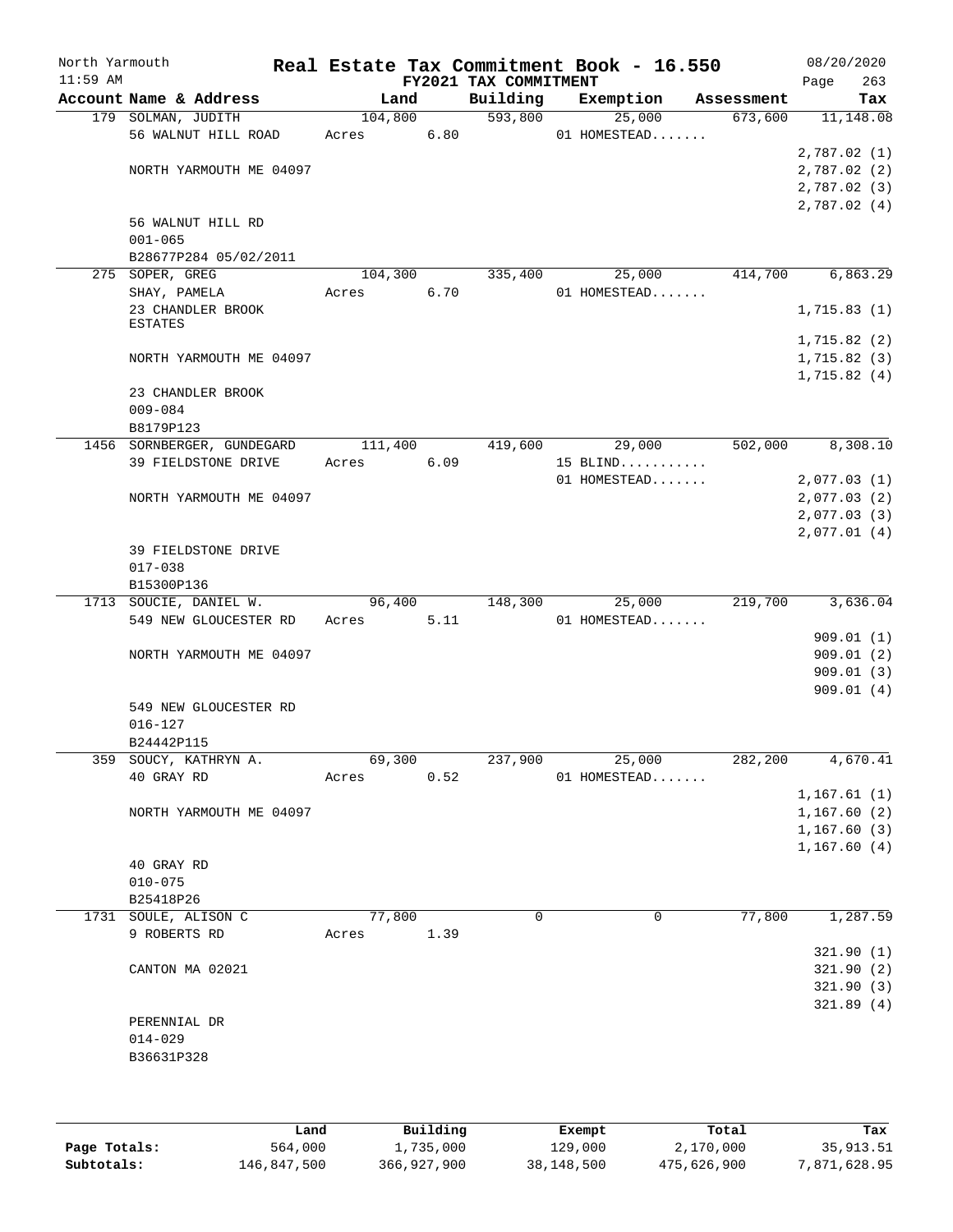| North Yarmouth<br>$11:59$ AM |                                     |                 |       | FY2021 TAX COMMITMENT | Real Estate Tax Commitment Book - 16.550 |            | 08/20/2020<br>Page | 264                    |
|------------------------------|-------------------------------------|-----------------|-------|-----------------------|------------------------------------------|------------|--------------------|------------------------|
|                              | Account Name & Address              |                 | Land  | Building              | Exemption                                | Assessment |                    | Tax                    |
|                              | 1225 SOULE, PAUL W                  | 49,600          |       | 4,100                 | $\Omega$                                 | 53,700     |                    | 888.74                 |
|                              | 10 BALSAM DRIVE                     | Acres           | 2.20  |                       |                                          |            |                    |                        |
|                              |                                     |                 |       |                       |                                          |            |                    | 222.19(1)              |
|                              | CUMBERLAND CENTER ME                |                 |       |                       |                                          |            |                    | 222.19(2)              |
|                              | 04021                               |                 |       |                       |                                          |            |                    |                        |
|                              |                                     |                 |       |                       |                                          |            |                    | 222.19(3)<br>222.17(4) |
|                              | 328 MILL RD                         |                 |       |                       |                                          |            |                    |                        |
|                              | $016 - 043$                         |                 |       |                       |                                          |            |                    |                        |
|                              | B35739P320                          |                 |       |                       |                                          |            |                    |                        |
|                              | 1228 SOULE, SARAH R &               | 80,800          |       | 266,500               | 25,000                                   | 322,300    |                    | 5,334.07               |
|                              | WAY ROBERT P                        | Acres           | 2.00  |                       | 01 HOMESTEAD                             |            |                    |                        |
|                              | 336 MILL RD                         |                 |       |                       |                                          |            | 1,333.52(1)        |                        |
|                              |                                     |                 |       |                       |                                          |            | 1,333.52(2)        |                        |
|                              | NORTH YARMOUTH ME 04097             |                 |       |                       |                                          |            | 1,333.52(3)        |                        |
|                              |                                     |                 |       |                       |                                          |            | 1,333.51(4)        |                        |
|                              | 336 MILL RD                         |                 |       |                       |                                          |            |                    |                        |
|                              | $016 - 044$                         |                 |       |                       |                                          |            |                    |                        |
|                              | B15373P99                           |                 |       |                       |                                          |            |                    |                        |
|                              | 218 SOWLES, SYLVIA F.               | 199,500         |       | 285,800               | 25,000                                   | 460,300    |                    | 7,617.97               |
|                              | 2 WALNUT HILL RD                    | Acres           | 30.10 |                       | 01 HOMESTEAD                             |            |                    |                        |
|                              |                                     |                 |       |                       |                                          |            | 1,904.50(1)        |                        |
|                              | NORTH YARMOUTH ME 04097             |                 |       |                       |                                          |            | 1,904.49(2)        |                        |
|                              |                                     |                 |       |                       |                                          |            | 1,904.49(3)        |                        |
|                              |                                     |                 |       |                       |                                          |            | 1,904.49(4)        |                        |
|                              | 2 WALNUT HILL RD                    |                 |       |                       |                                          |            |                    |                        |
|                              | $001 - 069$<br>799 SPARK, DEBRA A.& |                 |       | 166,600               |                                          |            |                    | 3,852.84               |
|                              | MITCHELL, GARRY J                   | 82,200<br>Acres | 2.28  |                       | 16,000<br>104 SOL4 8000-15999 WATTS      | 232,800    |                    |                        |
|                              | 23 BASTON RD                        |                 |       |                       |                                          |            |                    | 963.21(1)              |
|                              |                                     |                 |       |                       |                                          |            |                    | 963.21(2)              |
|                              | NORTH YARMOUTH ME 04097             |                 |       |                       |                                          |            |                    | 963.21(3)              |
|                              |                                     |                 |       |                       |                                          |            |                    | 963.21(4)              |
|                              | 23 BASTON RD                        |                 |       |                       |                                          |            |                    |                        |
|                              | $004 - 199$                         |                 |       |                       |                                          |            |                    |                        |
|                              | B14998P264 08/23/1999               |                 |       |                       |                                          |            |                    |                        |
|                              | 728 SPEIRS, DAVID A.                | 73,000          |       | 259,800               | 25,000                                   | 307,800    |                    | 5,094.09               |
|                              | SPEIRS, JENNIFER C.                 | Acres           | 0.87  |                       | 01 HOMESTEAD                             |            |                    |                        |
|                              | 1 MARSTON WAY                       |                 |       |                       |                                          |            | 1, 273.53(1)       |                        |
|                              |                                     |                 |       |                       |                                          |            | 1, 273.52(2)       |                        |
|                              | NORTH YARMOUTH ME 04097             |                 |       |                       |                                          |            | 1, 273.52(3)       |                        |
|                              |                                     |                 |       |                       |                                          |            | 1, 273.52(4)       |                        |
|                              | 1 MARSTON WAY                       |                 |       |                       |                                          |            |                    |                        |
|                              | $012 - 019$                         |                 |       |                       |                                          |            |                    |                        |
|                              | B28560P270                          |                 |       |                       |                                          |            |                    |                        |
|                              | 1293 SPENCER, RAY                   | 162,300         |       | 224,400               | 25,000                                   | 361,700    |                    | 5,986.14               |
|                              | 395 NEW GLOUCESTER RD Acres         |                 | 19.20 |                       | 01 HOMESTEAD                             |            | 1,496.54(1)        |                        |
|                              | NORTH YARMOUTH ME 04097             |                 |       |                       |                                          |            | 1,496.54(2)        |                        |
|                              |                                     |                 |       |                       |                                          |            | 1,496.54(3)        |                        |
|                              |                                     |                 |       |                       |                                          |            | 1,496.52(4)        |                        |
|                              | 395 NEW GLOUCESTER RD               |                 |       |                       |                                          |            |                    |                        |
|                              | $011 - 060$                         |                 |       |                       |                                          |            |                    |                        |
|                              | B15136P205                          |                 |       |                       |                                          |            |                    |                        |
|                              |                                     |                 |       |                       |                                          |            |                    |                        |
|                              |                                     |                 |       |                       |                                          |            |                    |                        |

|              | Land        | Building    | Exempt     | Total       | Tax          |
|--------------|-------------|-------------|------------|-------------|--------------|
| Page Totals: | 647,400     | 1,207,200   | 116,000    | 1,738,600   | 28,773.85    |
| Subtotals:   | 147,494,900 | 368,135,100 | 38,264,500 | 477,365,500 | 7,900,402.80 |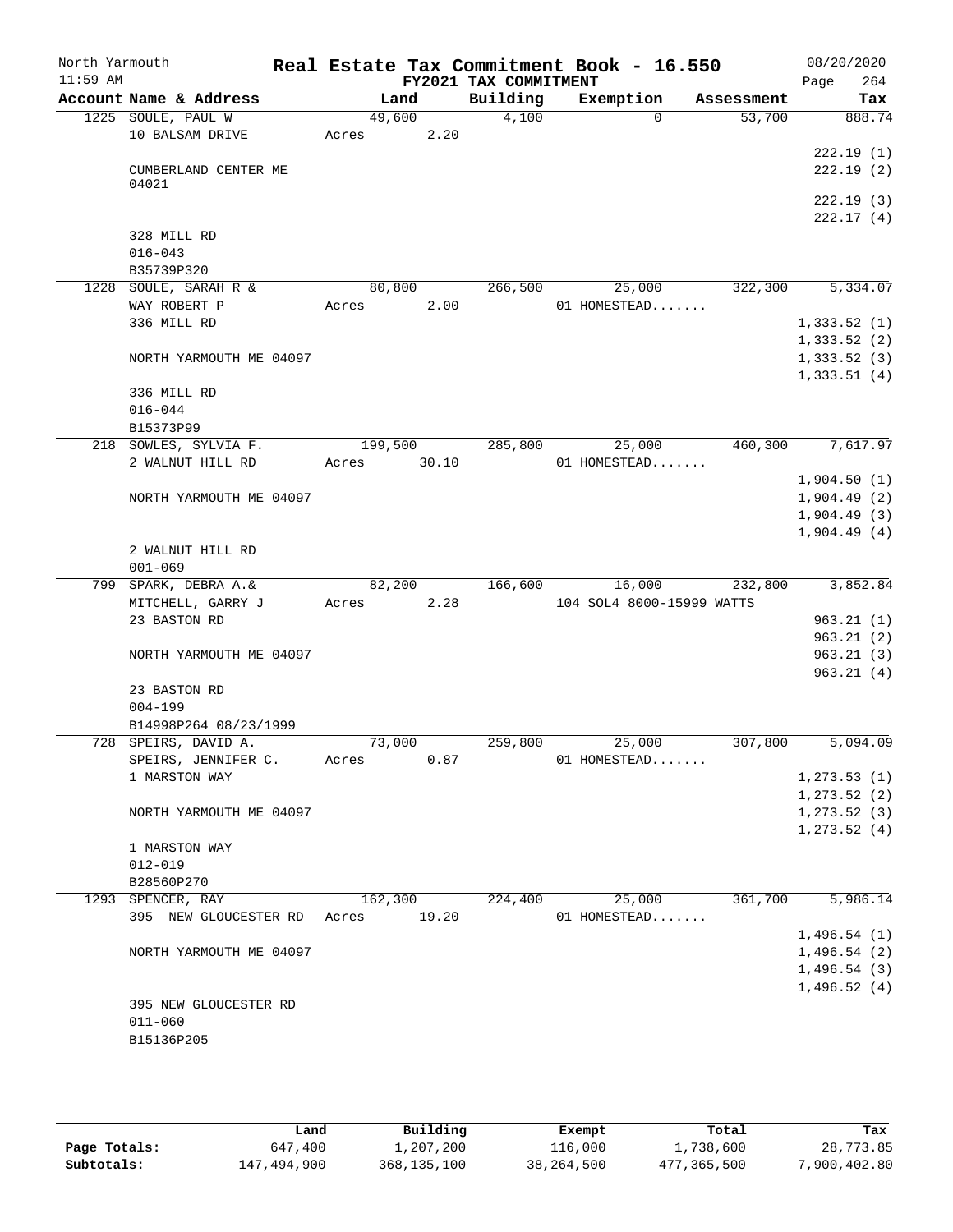| North Yarmouth<br>$11:59$ AM |                                        |                 |       | FY2021 TAX COMMITMENT | Real Estate Tax Commitment Book - 16.550 |            | Page | 08/20/2020<br>265 |
|------------------------------|----------------------------------------|-----------------|-------|-----------------------|------------------------------------------|------------|------|-------------------|
|                              | Account Name & Address                 | Land            |       | Building              | Exemption                                | Assessment |      | Tax               |
|                              | 1873 SPIVAK, LEE F & SADIE W           | 85,900          |       | 443,100               | $\Omega$                                 | 529,000    |      | 8,754.95          |
|                              | 33 BODGE STREET                        | Acres           | 3.01  |                       |                                          |            |      |                   |
|                              |                                        |                 |       |                       |                                          |            |      | 2,188.74(1)       |
|                              | SOUTH PORTLAND ME 04106                |                 |       |                       |                                          |            |      | 2,188.74(2)       |
|                              |                                        |                 |       |                       |                                          |            |      | 2,188.74 (3)      |
|                              |                                        |                 |       |                       |                                          |            |      | 2,188.73(4)       |
|                              | 261 MILLIKEN RD                        |                 |       |                       |                                          |            |      |                   |
|                              | $013 - 017 - 001$<br>B36313P108        |                 |       |                       |                                          |            |      |                   |
|                              | 704 SPRAGUE, DAPHNE                    | 186,300         |       | 417,000               | 25,000                                   | 578,300    |      | 9,570.87          |
|                              | 1473 NORTH RD                          | Acres           | 27.00 |                       | 01 HOMESTEAD                             |            |      |                   |
|                              |                                        |                 |       |                       |                                          |            |      | 2,392.72(1)       |
|                              | NORTH YARMOUTH ME 04097                |                 |       |                       |                                          |            |      | 2,392.72(2)       |
|                              |                                        |                 |       |                       |                                          |            |      | 2,392.72 (3)      |
|                              |                                        |                 |       |                       |                                          |            |      | 2,392.71(4)       |
|                              | 1473 NORTH RD                          |                 |       |                       |                                          |            |      |                   |
|                              | $012 - 039$                            |                 |       |                       |                                          |            |      |                   |
|                              | B4392P310                              |                 |       |                       |                                          |            |      |                   |
|                              | 1520 SPUGNARDI, JOSEPH R.              | 99,900          |       | 319,600               | 25,000                                   | 394,500    |      | 6,528.98          |
|                              | SPUGNARDI, JULIE B.                    | Acres           | 1.22  |                       | 01 HOMESTEAD                             |            |      |                   |
|                              | 10 COUNTRY CREEK                       |                 |       |                       |                                          |            |      | 1,632.25(1)       |
|                              |                                        |                 |       |                       |                                          |            |      | 1,632.25(2)       |
|                              | NORTH YARMOUTH ME 04097                |                 |       |                       |                                          |            |      | 1,632.25(3)       |
|                              | 10 COUNTRY CREEK                       |                 |       |                       |                                          |            |      | 1,632.23(4)       |
|                              | $014 - 103$                            |                 |       |                       |                                          |            |      |                   |
|                              | B29632P282                             |                 |       |                       |                                          |            |      |                   |
|                              | 421 ST. HILAIRE, KAREN &               | 75,800          |       | 199,300               | 25,000                                   | 250,100    |      | 4,139.16          |
|                              | GEARY, STEPHEN A SR &<br>BETTY ANN JT  | Acres           | 1.00  |                       | 01 HOMESTEAD                             |            |      |                   |
|                              | 140 DOUGHTY RD                         |                 |       |                       |                                          |            |      | 1,034.79(1)       |
|                              |                                        |                 |       |                       |                                          |            |      | 1,034.79(2)       |
|                              | NORTH YARMOUTH ME 04097                |                 |       |                       |                                          |            |      | 1,034.79(3)       |
|                              |                                        |                 |       |                       |                                          |            |      | 1,034.79(4)       |
|                              | 140 DOUGHTY RD                         |                 |       |                       |                                          |            |      |                   |
|                              | $001 - 045$                            |                 |       |                       |                                          |            |      |                   |
|                              | B33205P282<br>433 ST. PIERRE, KAREN L. |                 |       |                       |                                          | 166,000    |      |                   |
|                              | ST. PIERRE, GEORGE P.                  | 69,200<br>Acres | 0.50  | 121,800               | 25,000<br>01 HOMESTEAD                   |            |      | 2,747.30          |
|                              | 226 CUMBERLAND RD                      |                 |       |                       |                                          |            |      | 686.83 (1)        |
|                              |                                        |                 |       |                       |                                          |            |      | 686.83 (2)        |
|                              | NORTH YARMOUTH ME 04097                |                 |       |                       |                                          |            |      | 686.83 (3)        |
|                              |                                        |                 |       |                       |                                          |            |      | 686.81 (4)        |
|                              | 226 CUMBERLAND RD                      |                 |       |                       |                                          |            |      |                   |
|                              | $007 - 020$                            |                 |       |                       |                                          |            |      |                   |
|                              | B13205P138                             |                 |       |                       |                                          |            |      |                   |
|                              | 1526 ST. PIERRE, PATRICIA P.           | 92,200          |       | 182,200               | 25,000                                   | 249,400    |      | 4,127.57          |
|                              | 96 HAYWOOD LANE                        | Acres           | 4.27  |                       | 01 HOMESTEAD                             |            |      |                   |
|                              |                                        |                 |       |                       |                                          |            |      | 1,031.90(1)       |
|                              | NORTH YARMOUTH ME 04097                |                 |       |                       |                                          |            |      | 1,031.89(2)       |
|                              |                                        |                 |       |                       |                                          |            |      | 1,031.89(3)       |
|                              | 96 HAYWOOD LN                          |                 |       |                       |                                          |            |      | 1,031.89(4)       |
|                              | $009 - 002$                            |                 |       |                       |                                          |            |      |                   |
|                              | B17426P115                             |                 |       |                       |                                          |            |      |                   |
|                              |                                        |                 |       |                       |                                          |            |      |                   |
|                              |                                        |                 |       |                       |                                          |            |      |                   |

|              | Land        | Building    | Exempt     | Total       | Tax          |
|--------------|-------------|-------------|------------|-------------|--------------|
| Page Totals: | 609,300     | L,683,000   | 125,000    | 2,167,300   | 35,868.83    |
| Subtotals:   | 148,104,200 | 369,818,100 | 38,389,500 | 479,532,800 | 7,936,271.63 |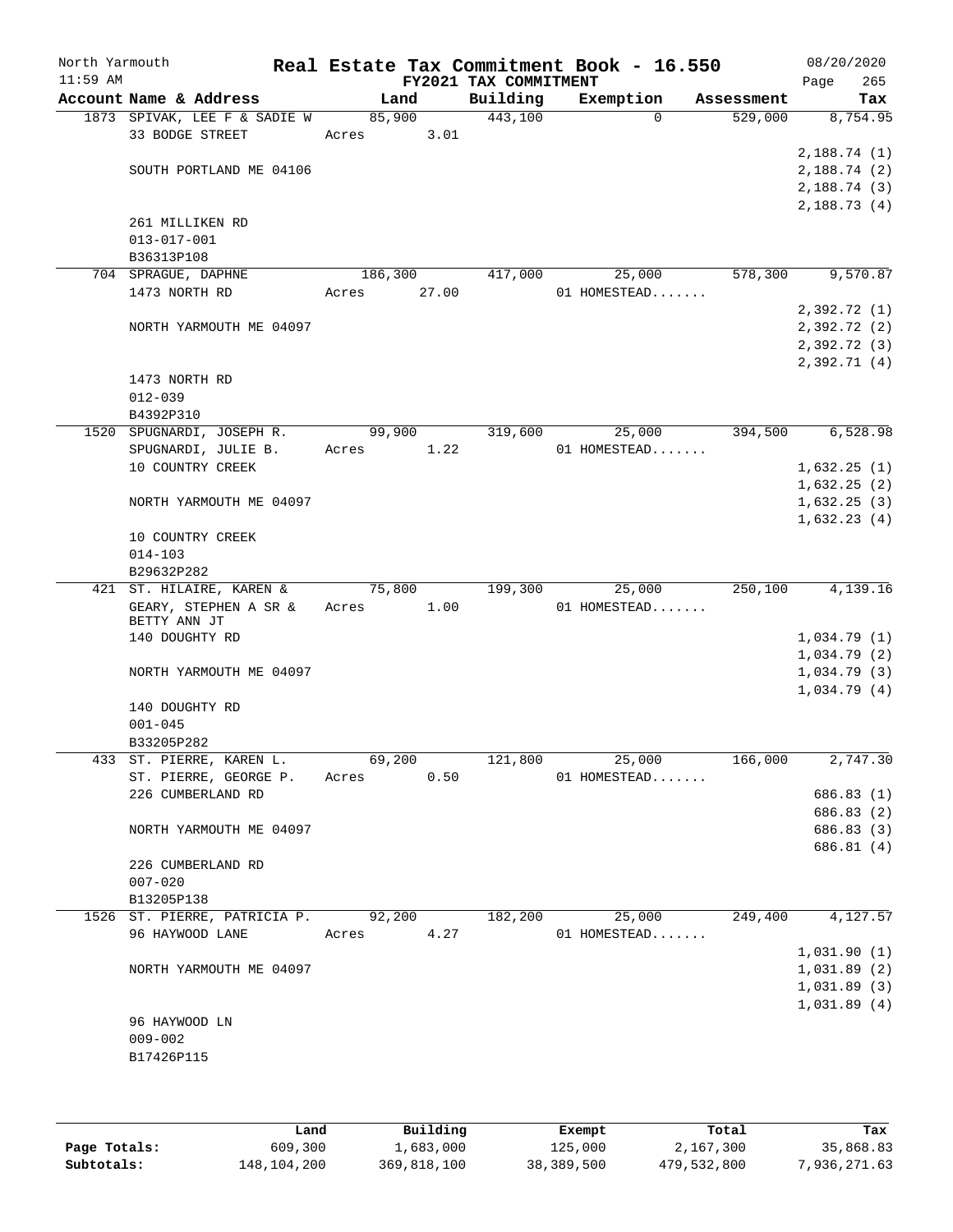| North Yarmouth<br>$11:59$ AM |                                            |       |         |       | FY2021 TAX COMMITMENT | Real Estate Tax Commitment Book - 16.550 |            | 08/20/2020<br>266<br>Page    |
|------------------------------|--------------------------------------------|-------|---------|-------|-----------------------|------------------------------------------|------------|------------------------------|
|                              | Account Name & Address                     |       | Land    |       | Building              | Exemption                                | Assessment | Tax                          |
|                              | 1714 STACKHOUSE, LEANNA J. &<br>KEITH      |       | 75,800  |       | 232,700               | $\Omega$                                 | 308,500    | 5,105.68                     |
|                              | 70 DOUGHTY RD                              | Acres |         | 1.00  |                       |                                          |            |                              |
|                              | NORTH YARMOUTH ME 04097                    |       |         |       |                       |                                          |            | 1,276.42(1)<br>1, 276.42(2)  |
|                              |                                            |       |         |       |                       |                                          |            | 1, 276.42(3)                 |
|                              |                                            |       |         |       |                       |                                          |            | 1, 276.42(4)                 |
|                              | 70 DOUGHTY RD                              |       |         |       |                       |                                          |            |                              |
|                              | $001 - 033$                                |       |         |       |                       |                                          |            |                              |
|                              | B24200P225                                 |       |         |       |                       |                                          |            |                              |
|                              | 893 STACKPOLE, KEITH                       |       | 76,300  |       | 242,600               | 31,000                                   | 287,900    | 4,764.75                     |
|                              | 534 WALNUT HILL RD                         | Acres |         | 1.10  |                       | 05 VETERAN                               |            |                              |
|                              | NORTH YARMOUTH ME 04097                    |       |         |       |                       | 01 HOMESTEAD                             |            | 1, 191.19(1)<br>1, 191.19(2) |
|                              |                                            |       |         |       |                       |                                          |            | 1, 191.19(3)                 |
|                              |                                            |       |         |       |                       |                                          |            | 1, 191.18(4)                 |
|                              | 534 WALNUT HILL RD                         |       |         |       |                       |                                          |            |                              |
|                              | $007 - 042$                                |       |         |       |                       |                                          |            |                              |
|                              | B7958P183                                  |       |         |       |                       |                                          |            |                              |
|                              | 745 STAGER, DAVID M.                       |       | 112,100 |       | 161,500               | 25,000                                   | 248,600    | 4, 114.33                    |
|                              | 323 WALNUT HILL RD                         | Acres |         | 8.25  |                       | 01 HOMESTEAD                             |            |                              |
|                              |                                            |       |         |       |                       |                                          |            | 1,028.59(1)                  |
|                              | NORTH YARMOUTH ME 04097                    |       |         |       |                       |                                          |            | 1,028.58(2)                  |
|                              |                                            |       |         |       |                       |                                          |            | 1,028.58(3)<br>1,028.58(4)   |
|                              | 323 WALNUT HILL RD                         |       |         |       |                       |                                          |            |                              |
|                              | $004 - 136$                                |       |         |       |                       |                                          |            |                              |
|                              | B9790P252                                  |       |         |       |                       |                                          |            |                              |
| 1261                         | STANHOPE, SEAN D &<br>IRENE C              |       | 94,700  |       | 261,000               | 0                                        | 355,700    | 5,886.84                     |
|                              | 103 MONTROSE AVE                           | Acres |         | 3.06  |                       |                                          |            |                              |
|                              |                                            |       |         |       |                       |                                          |            | 1,471.71(1)                  |
|                              | PORTLAND ME 04103                          |       |         |       |                       |                                          |            | 1,471.71(2)                  |
|                              |                                            |       |         |       |                       |                                          |            | 1,471.71(3)                  |
|                              |                                            |       |         |       |                       |                                          |            | 1,471.71(4)                  |
|                              | 48 CHRISTOPHER RD                          |       |         |       |                       |                                          |            |                              |
|                              | $016 - 094$                                |       |         |       |                       |                                          |            |                              |
|                              | B33468P126<br>1239 STANLEY, CHRISTOPHER N. |       | 78,000  |       | 241,200               | 25,000                                   | 294,200    | 4,869.01                     |
|                              | STANLEY, ARLENE R.                         | Acres |         | 1.44  |                       | 01 HOMESTEAD                             |            |                              |
|                              | 80 MILLIKEN RD                             |       |         |       |                       |                                          |            | 1, 217.26(1)                 |
|                              |                                            |       |         |       |                       |                                          |            | 1, 217.25(2)                 |
|                              | NORTH YARMOUTH ME 04097                    |       |         |       |                       |                                          |            | 1, 217.25(3)                 |
|                              |                                            |       |         |       |                       |                                          |            | 1,217.25(4)                  |
|                              | 80 MILLIKEN RD                             |       |         |       |                       |                                          |            |                              |
|                              | $012 - 004$                                |       |         |       |                       |                                          |            |                              |
|                              | 487 STAYTE, LYNETTE &<br>STAYTE, SHAUN     |       | 92,800  |       | 233,000               | 0                                        | 325,800    | 5,391.99                     |
|                              | 194 MOUNTFORT RD                           | Acres |         | 32.00 |                       |                                          |            |                              |
|                              |                                            |       |         |       |                       |                                          |            | 1,348.00(1)                  |
|                              | NORTH YARMOUTH ME 04097                    |       |         |       |                       |                                          |            | 1,348.00(2)                  |
|                              |                                            |       |         |       |                       |                                          |            | 1,348.00(3)                  |
|                              |                                            |       |         |       |                       |                                          |            | 1,347.99(4)                  |
|                              | 194 MOUNTFORT RD                           |       |         |       |                       |                                          |            |                              |
|                              | $003 - 076$                                |       |         |       |                       |                                          |            |                              |
|                              | B34712P281                                 |       |         |       |                       |                                          |            |                              |
|                              |                                            |       |         |       |                       |                                          |            |                              |
|                              |                                            |       |         |       |                       |                                          |            |                              |

|              | Land        | Building    | Exempt     | Total       | Tax          |
|--------------|-------------|-------------|------------|-------------|--------------|
| Page Totals: | 529,700     | 1,372,000   | 81,000     | 1,820,700   | 30,132.60    |
| Subtotals:   | 148,633,900 | 371,190,100 | 38,470,500 | 481,353,500 | 7,966,404.23 |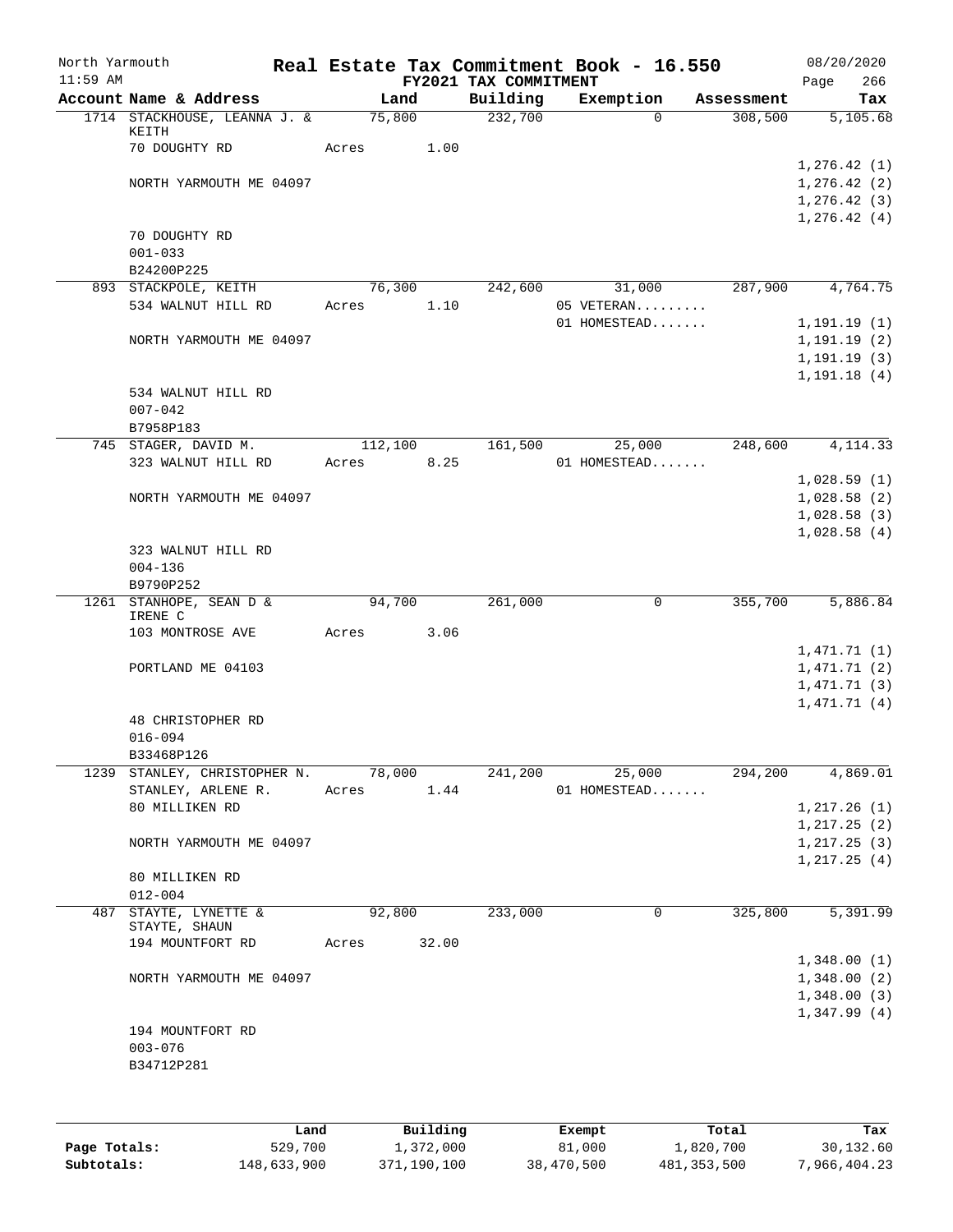| North Yarmouth |                                         |                  |             |                                   | Real Estate Tax Commitment Book - 16.550 |                       | 08/20/2020                   |
|----------------|-----------------------------------------|------------------|-------------|-----------------------------------|------------------------------------------|-----------------------|------------------------------|
| $11:59$ AM     | Account Name & Address                  | Land             |             | FY2021 TAX COMMITMENT<br>Building | Exemption                                |                       | 267<br>Page<br>Tax           |
|                | 1925 STEIMLOSK, TIMOTHY &               | 85,900           |             | 212,400                           | 25,000                                   | Assessment<br>273,300 | $\overline{4,523.12}$        |
|                | CASSIE                                  |                  |             |                                   |                                          |                       |                              |
|                | 85 HALLOWELL ROAD                       | Acres            | 3.02        |                                   | 01 HOMESTEAD                             |                       |                              |
|                |                                         |                  |             |                                   |                                          |                       | 1,130.78(1)                  |
|                | NORTH YARMOUTH ME 04097                 |                  |             |                                   |                                          |                       | 1,130.78(2)                  |
|                |                                         |                  |             |                                   |                                          |                       | 1, 130.78(3)                 |
|                | 85 HALLOWELL RD                         |                  |             |                                   |                                          |                       | 1,130.78(4)                  |
|                | $009 - 071 - 002$                       |                  |             |                                   |                                          |                       |                              |
|                | B34698P4                                |                  |             |                                   |                                          |                       |                              |
|                | 1419 STEIN, MATTHEW D.                  | 95,300           |             | 185,700                           | $\Omega$                                 | 281,000               | 4,650.55                     |
|                | 3 CLUFF ROAD                            | Acres            | 4.90        |                                   |                                          |                       |                              |
|                |                                         |                  |             |                                   |                                          |                       | 1,162.64(1)                  |
|                | NORTH YARMOUTH ME 04097                 |                  |             |                                   |                                          |                       | 1,162.64(2)                  |
|                |                                         |                  |             |                                   |                                          |                       | 1,162.64(3)                  |
|                |                                         |                  |             |                                   |                                          |                       | 1, 162.63(4)                 |
|                | 3 CLUFF RD                              |                  |             |                                   |                                          |                       |                              |
|                | $012 - 007$                             |                  |             |                                   |                                          |                       |                              |
|                | B27505P19                               |                  |             |                                   |                                          |                       |                              |
| 1617           | STERN FAMILY TRUST<br>17 BROOKVIEW LANE | 136,000<br>Acres | 1.39        | 485,700                           | 25,000<br>01 HOMESTEAD                   | 596,700               | 9,875.39                     |
|                |                                         |                  |             |                                   |                                          |                       | 2,468.85(1)                  |
|                | NORTH YARMOUTH ME 04097                 |                  |             |                                   |                                          |                       | 2,468.85(2)                  |
|                |                                         |                  |             |                                   |                                          |                       | 2,468.85(3)                  |
|                |                                         |                  |             |                                   |                                          |                       | 2,468.84(4)                  |
|                | 17 BROOKVIEW LANE                       |                  |             |                                   |                                          |                       |                              |
|                | $003 - 030$                             |                  |             |                                   |                                          |                       |                              |
|                | B33335P53                               |                  |             |                                   |                                          |                       |                              |
| 777            | STETSON, KRISTEN A &                    | 75,900           |             | 228,600                           | 25,000                                   | 279,500               | 4,625.73                     |
|                | MATTHEW F<br>101 BASTON RD              | Acres            | 1.02        |                                   | 01 HOMESTEAD                             |                       |                              |
|                |                                         |                  |             |                                   |                                          |                       | 1,156.44(1)                  |
|                | NORTH YARMOUTH ME 04097                 |                  |             |                                   |                                          |                       | 1, 156.43(2)                 |
|                |                                         |                  |             |                                   |                                          |                       | 1, 156.43(3)                 |
|                |                                         |                  |             |                                   |                                          |                       | 1, 156.43(4)                 |
|                | 101 BASTON RD                           |                  |             |                                   |                                          |                       |                              |
|                | $004 - 221$                             |                  |             |                                   |                                          |                       |                              |
|                | B33045P317 04/16/2016 B29594P208        |                  |             |                                   |                                          |                       |                              |
| 1509           | STEVENS, BRENT A &<br>CHRISTINE A       | 101,000          |             | 365,100                           | 25,000                                   | 441,100               | 7,300.21                     |
|                | 29 COUNTRY CREEK                        | Acres            | 1.39        |                                   | 01 HOMESTEAD                             |                       |                              |
|                |                                         |                  |             |                                   |                                          |                       | 1,825.06(1)                  |
|                | NORTH YARMOUTH ME 04097                 |                  |             |                                   |                                          |                       | 1,825.05(2)                  |
|                |                                         |                  |             |                                   |                                          |                       | 1,825.05(3)                  |
|                |                                         |                  |             |                                   |                                          |                       | 1,825.05(4)                  |
|                | 29 COUNTRY CREEK                        |                  |             |                                   |                                          |                       |                              |
|                | $014 - 108$                             |                  |             |                                   |                                          |                       |                              |
|                | B34814P202                              |                  |             |                                   |                                          |                       |                              |
|                | 650 STEVENS, DENISE B.                  | 75,800           |             | 224,300                           | 31,000                                   | 269,100               | 4,453.61                     |
|                | 131 HALLOWELL RD                        | Acres            | 1.00        |                                   | 01 HOMESTEAD<br>05 VETERAN               |                       |                              |
|                | NORTH YARMOUTH ME 04097                 |                  |             |                                   |                                          |                       | 1, 113.41(1)<br>1, 113.40(2) |
|                |                                         |                  |             |                                   |                                          |                       | 1, 113.40(3)                 |
|                |                                         |                  |             |                                   |                                          |                       | 1, 113.40(4)                 |
|                | 131 HALLOWELL RD                        |                  |             |                                   |                                          |                       |                              |
|                | $009 - 027$                             |                  |             |                                   |                                          |                       |                              |
|                | B6583P66                                |                  |             |                                   |                                          |                       |                              |
|                |                                         |                  |             |                                   |                                          |                       |                              |
|                |                                         | Land             | Building    |                                   | Exempt                                   | Total                 | Tax                          |
| Page Totals:   | 569,900                                 |                  | 1,701,800   |                                   | 131,000                                  | 2,140,700             | 35,428.61                    |
| Subtotals:     | 149,203,800                             |                  | 372,891,900 |                                   | 38,601,500                               | 483, 494, 200         | 8,001,832.84                 |
|                |                                         |                  |             |                                   |                                          |                       |                              |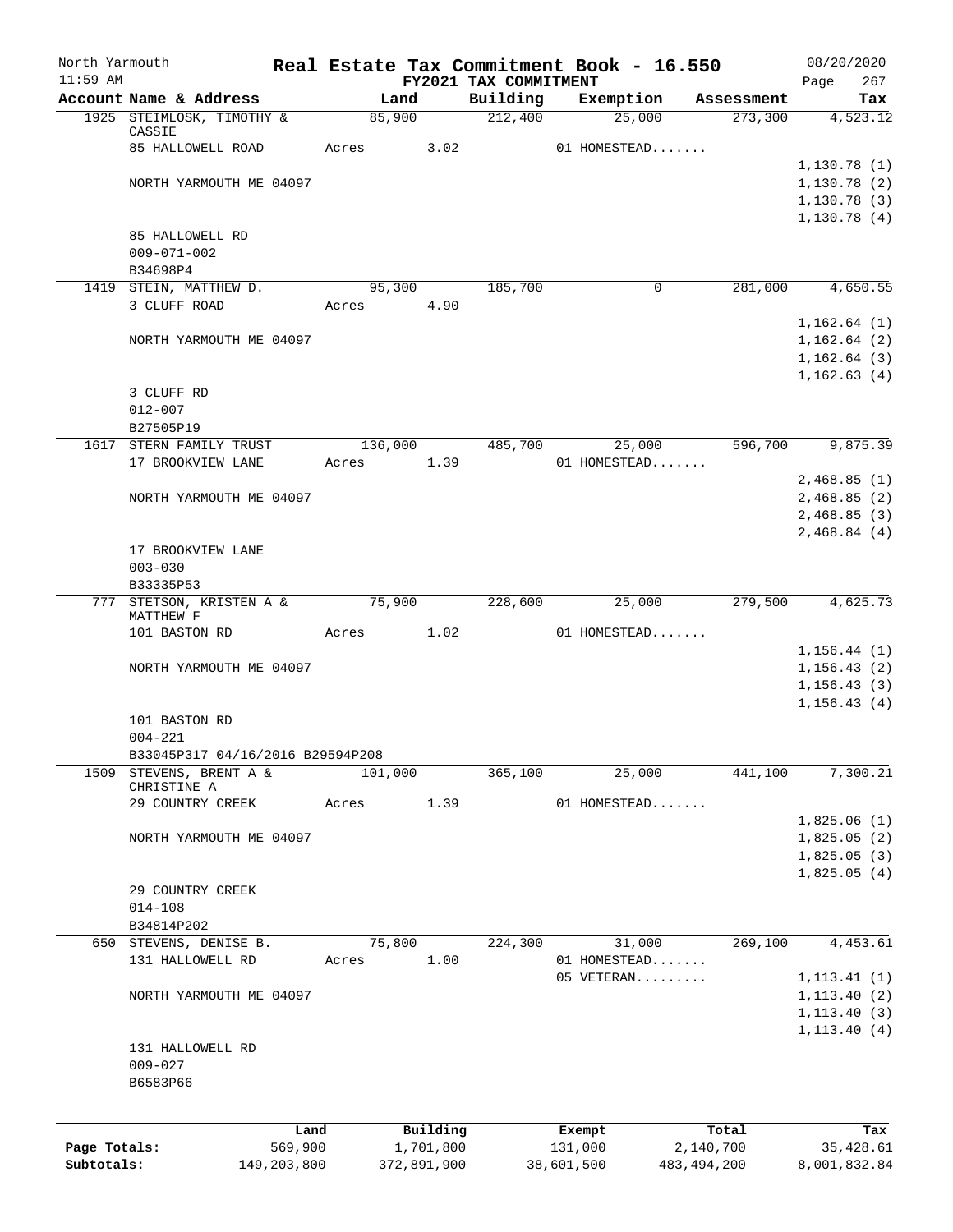| North Yarmouth |                                           |       |        |            |                                   | Real Estate Tax Commitment Book - 16.550 |            | 08/20/2020         |
|----------------|-------------------------------------------|-------|--------|------------|-----------------------------------|------------------------------------------|------------|--------------------|
| $11:59$ AM     | Account Name & Address                    |       | Land   |            | FY2021 TAX COMMITMENT<br>Building | Exemption                                | Assessment | 268<br>Page<br>Tax |
|                | 742 STEVENSON, JEFFREY A.                 |       |        |            | 75,800 155,600                    | 25,000                                   | 206,400    | 3,415.92           |
|                | 307 WALNUT HILL RD                        |       |        |            | Acres 1.00                        | 01 HOMESTEAD                             |            |                    |
|                |                                           |       |        |            |                                   |                                          |            | 853.98 (1)         |
|                | NORTH YARMOUTH ME 04097                   |       |        |            |                                   |                                          |            | 853.98 (2)         |
|                |                                           |       |        |            |                                   |                                          |            | 853.98 (3)         |
|                |                                           |       |        |            |                                   |                                          |            | 853.98 (4)         |
|                | 307 WALNUT HILL RD                        |       |        |            |                                   |                                          |            |                    |
|                | $004 - 138$                               |       |        |            |                                   |                                          |            |                    |
|                | B9177P83                                  |       |        |            |                                   |                                          |            |                    |
|                | 938 STEVENSON, JOHN                       |       | 84,000 |            | 235,400                           | 25,000                                   | 294,400    | 4,872.32           |
|                | 7 FAYVIEW LANE                            |       |        | Acres 1.10 |                                   | 01 HOMESTEAD                             |            |                    |
|                |                                           |       |        |            |                                   |                                          |            | 1,218.08(1)        |
|                | NORTH YARMOUTH ME 04097                   |       |        |            |                                   |                                          |            | 1,218.08(2)        |
|                |                                           |       |        |            |                                   |                                          |            | 1,218.08(3)        |
|                |                                           |       |        |            |                                   |                                          |            | 1,218.08(4)        |
|                | 7 FAYVIEW LANE<br>$010 - 130$             |       |        |            |                                   |                                          |            |                    |
|                | B12030P61                                 |       |        |            |                                   |                                          |            |                    |
|                | 226 STEWART, HAROLD                       |       | 75,800 |            | 102,200                           | 25,000                                   | 153,000    | 2,532.15           |
|                | 535 SLIGO RD                              |       |        | Acres 1.00 |                                   | 01 HOMESTEAD                             |            |                    |
|                |                                           |       |        |            |                                   |                                          |            | 633.04(1)          |
|                | NORTH YARMOUTH ME 04097                   |       |        |            |                                   |                                          |            | 633.04(2)          |
|                |                                           |       |        |            |                                   |                                          |            | 633.04(3)          |
|                |                                           |       |        |            |                                   |                                          |            | 633.03(4)          |
|                | 535 SLIGO RD                              |       |        |            |                                   |                                          |            |                    |
|                | $002 - 048$                               |       |        |            |                                   |                                          |            |                    |
|                | B3260P698                                 |       |        |            |                                   |                                          |            |                    |
|                | 590 STODDARD III, HAROLD,                 |       | 76,800 |            | 144,400                           | 25,000                                   | 196,200    | 3,247.11           |
|                | TRUSTEE<br>24 SMITHWOOD DR                |       | Acres  | 1.20       |                                   | 01 HOMESTEAD                             |            |                    |
|                |                                           |       |        |            |                                   |                                          |            | 811.78 (1)         |
|                | NORTH YARMOUTH ME 04097                   |       |        |            |                                   |                                          |            | 811.78 (2)         |
|                |                                           |       |        |            |                                   |                                          |            | 811.78 (3)         |
|                |                                           |       |        |            |                                   |                                          |            | 811.77 (4)         |
|                | 24 SMITHWOOD DR                           |       |        |            |                                   |                                          |            |                    |
|                | $004 - 098$                               |       |        |            |                                   |                                          |            |                    |
|                | B33421P255                                |       |        |            |                                   |                                          |            |                    |
|                | 574 STONE, BRENDA T.                      |       | 81,700 |            | 204,700                           | 25,000                                   | 261,400    | 4,326.17           |
|                | 805 NORTH ROAD                            | Acres |        | 2.18       |                                   | 01 HOMESTEAD                             |            |                    |
|                |                                           |       |        |            |                                   |                                          |            | 1,081.55(1)        |
|                | NORTH YARMOUTH ME 04097                   |       |        |            |                                   |                                          |            | 1,081.54(2)        |
|                |                                           |       |        |            |                                   |                                          |            | 1,081.54(3)        |
|                |                                           |       |        |            |                                   |                                          |            | 1,081.54(4)        |
|                | 805 NORTH RD                              |       |        |            |                                   |                                          |            |                    |
|                | $003 - 002$                               |       |        |            |                                   |                                          |            |                    |
|                | B15418P179                                |       |        |            |                                   |                                          |            |                    |
|                | 661 STONEBREAKER, HANNAH &<br><b>EVAN</b> |       | 76,700 |            | 242,200                           | 0                                        | 318,900    | 5,277.80           |
|                | 903 SLIGO RD                              | Acres |        | 1.18       |                                   |                                          |            |                    |
|                |                                           |       |        |            |                                   |                                          |            | 1,319.45(1)        |
|                | NORTH YARMOUTH ME 04097                   |       |        |            |                                   |                                          |            | 1,319.45(2)        |
|                |                                           |       |        |            |                                   |                                          |            | 1,319.45(3)        |
|                |                                           |       |        |            |                                   |                                          |            | 1,319.45(4)        |
|                | 903 SLIGO RD                              |       |        |            |                                   |                                          |            |                    |
|                | $005 - 039$                               |       |        |            |                                   |                                          |            |                    |
|                | B36008P103                                |       |        |            |                                   |                                          |            |                    |
|                |                                           |       |        |            |                                   |                                          |            |                    |
|                |                                           |       |        |            |                                   |                                          |            |                    |
|                | Land                                      |       |        | Building   |                                   | Exempt                                   | Total      | Tax                |

|              | Land        | Building    | Exempt     | тосат       | тах          |
|--------------|-------------|-------------|------------|-------------|--------------|
| Page Totals: | 470,800     | 1,084,500   | 125,000    | 1,430,300   | 23,671.47    |
| Subtotals:   | 149,674,600 | 373,976,400 | 38,726,500 | 484,924,500 | 8,025,504.31 |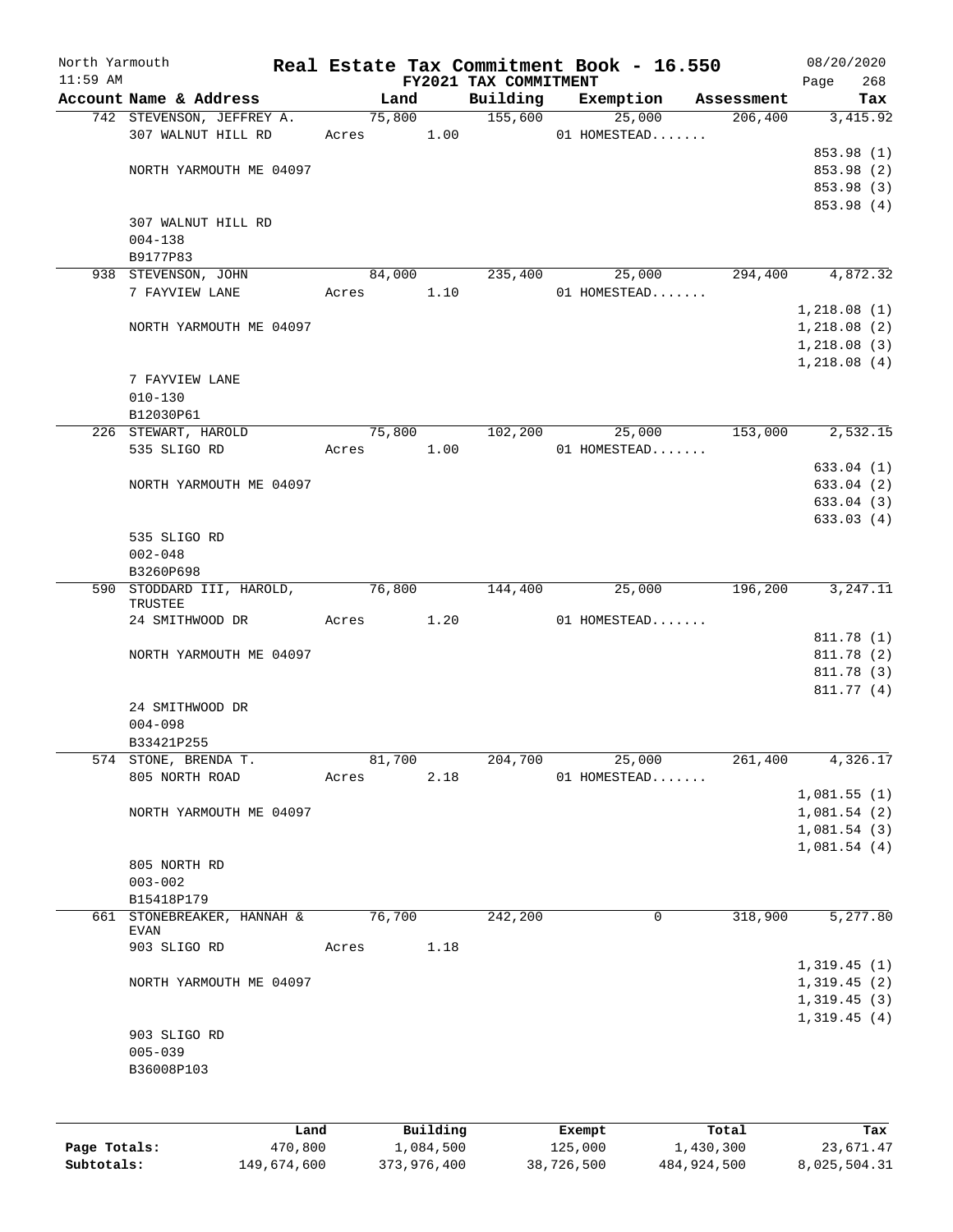| North Yarmouth<br>$11:59$ AM |                                                  | Real Estate Tax Commitment Book - 16.550 | FY2021 TAX COMMITMENT |                            |             | 08/20/2020<br>269<br>Page                 |
|------------------------------|--------------------------------------------------|------------------------------------------|-----------------------|----------------------------|-------------|-------------------------------------------|
|                              | Account Name & Address                           | Land                                     | Building              | Exemption                  | Assessment  | Tax                                       |
|                              | 1039 STONEPOST HOMEOWNERS<br>ASSOCIATION         | 75,800                                   | $\mathbf{0}$          | 75,800                     | 0           | 0.00                                      |
|                              | 3 STONEPOST LN                                   | Acres<br>1.00                            |                       | 940 COMMON LAND            |             |                                           |
|                              | NORTH YARMOUTH ME 04097                          |                                          |                       |                            |             |                                           |
|                              | 425 WALNUT HILL RD<br>$007 - 069$                |                                          |                       |                            |             |                                           |
|                              | B35214P187                                       |                                          |                       |                            |             |                                           |
|                              | 1860 STOREY, DONN R<br>289 WEST POWNAL ROAD      | 138,300<br>14.15<br>Acres                | 408,100               | 25,000<br>01 HOMESTEAD     | 521,400     | 8,629.17                                  |
|                              | NORTH YARMOUTH ME 04097                          |                                          |                       |                            |             | 2,157.30(1)<br>2,157.29(2)<br>2,157.29(3) |
|                              | 289 WEST POWNAL RD<br>$013 - 039$                |                                          |                       |                            |             | 2,157.29(4)                               |
|                              | B31909P198 11/12/2014                            |                                          |                       |                            |             |                                           |
|                              | 1696 STOWELL BROOKE CROSSING<br>STOWELL BROOK RD | 133,300<br>29.77<br>Acres                | $\Omega$              | 133,300<br>940 COMMON LAND | $\mathbf 0$ | 0.00                                      |
|                              | NORTH YARMOUTH ME 04097                          |                                          |                       |                            |             |                                           |
|                              | STOWELL BROOKE<br>$016 - 027$                    |                                          |                       |                            |             |                                           |
|                              | 1574 STOWELL, JR., EDWARD N.<br>165 MOUNTFORT RD | 103,200<br>1.73<br>Acres                 | $\Omega$              | $\mathbf 0$                | 103,200     | 1,707.96                                  |
|                              |                                                  |                                          |                       |                            |             | 426.99(1)                                 |
|                              | NORTH YARMOUTH ME 04097                          |                                          |                       |                            |             | 426.99(2)                                 |
|                              |                                                  |                                          |                       |                            |             | 426.99(3)<br>426.99(4)                    |
|                              | STOWELL BROOKE                                   |                                          |                       |                            |             |                                           |
|                              | $016 - 018$<br>B16396P258                        |                                          |                       |                            |             |                                           |
|                              | 151 STOWELL, JR., EDWARD N.                      | 15,400                                   | 0                     | 0                          | 15,400      | 254.87                                    |
|                              | 165 MOUNTFORT RD                                 | 17.50<br>Acres                           |                       |                            |             | 63.72 (1)                                 |
|                              | NORTH YARMOUTH ME 04097                          |                                          |                       |                            |             | 63.72 (2)                                 |
|                              |                                                  |                                          |                       |                            |             | 63.72 (3)                                 |
|                              |                                                  |                                          |                       |                            |             | 63.71(4)                                  |
|                              | NEW GLOUCESTER RD                                |                                          |                       |                            |             |                                           |
|                              | $017 - 047$                                      |                                          |                       |                            |             |                                           |
|                              | B22824P170                                       |                                          | 145,300               |                            | 276,900     | 4,582.70                                  |
|                              | 497 STOWELL, WINNIFRED S<br>STOWELL, EDWARD N JR | 156,600<br>18.00<br>Acres                |                       | 25,000<br>01 HOMESTEAD     |             |                                           |
|                              | 864 NORTH RD                                     |                                          |                       |                            |             | 1, 145.68(1)                              |
|                              |                                                  |                                          |                       |                            |             | 1,145.68(2)                               |
|                              | NORTH YARMOUTH ME 04097                          |                                          |                       |                            |             | 1,145.68(3)                               |
|                              |                                                  |                                          |                       |                            |             | 1, 145.66(4)                              |
|                              | 864 NORTH RD                                     |                                          |                       |                            |             |                                           |
|                              | $002 - 085$<br>B35456P291                        |                                          |                       |                            |             |                                           |
|                              |                                                  |                                          |                       |                            |             |                                           |
|                              |                                                  |                                          |                       |                            |             |                                           |

|              | Land        | Building    | Exempt     | Total       | Tax          |
|--------------|-------------|-------------|------------|-------------|--------------|
| Page Totals: | 622,600     | 553,400     | 259,100    | 916,900     | 15,174.70    |
| Subtotals:   | 150,297,200 | 374,529,800 | 38,985,600 | 485,841,400 | 8,040,679.01 |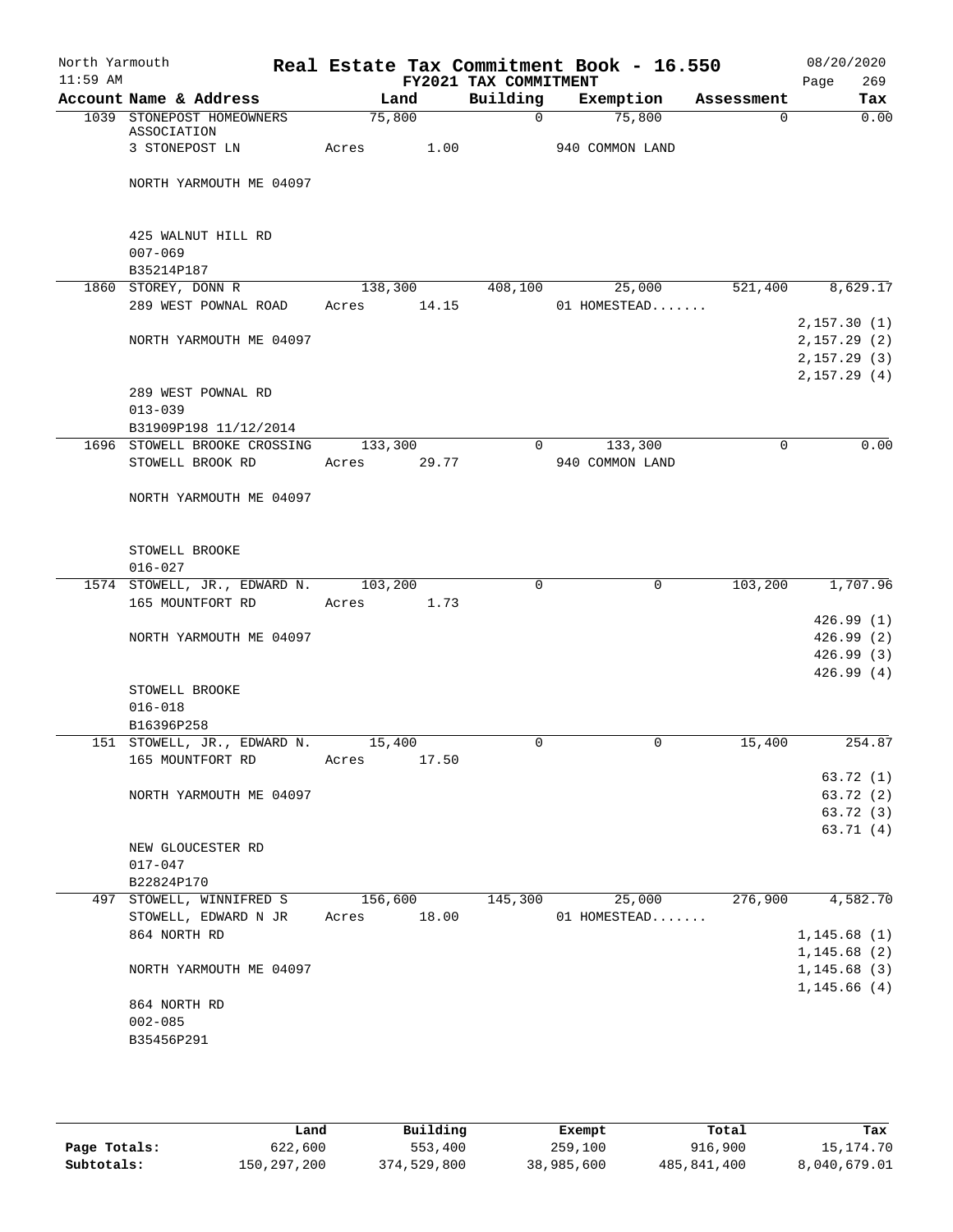| North Yarmouth |                                                |        |      | Real Estate Tax Commitment Book - 16.550 |                            |            | 08/20/2020  |
|----------------|------------------------------------------------|--------|------|------------------------------------------|----------------------------|------------|-------------|
| $11:59$ AM     |                                                |        |      | FY2021 TAX COMMITMENT                    |                            |            | 270<br>Page |
|                | Account Name & Address                         | Land   |      | Building                                 | Exemption                  | Assessment | Tax         |
|                | 1528 STRANGE, NATHAN M.                        | 83,900 |      | 203,400                                  | $\Omega$                   | 287,300    | 4,754.82    |
|                | STRANGE, LAUREN L.                             | Acres  | 2.62 |                                          |                            |            |             |
|                | 1287 NORTH RD                                  |        |      |                                          |                            |            | 1,188.71(1) |
|                |                                                |        |      |                                          |                            |            | 1,188.71(2) |
|                | NORTH YARMOUTH ME 04097                        |        |      |                                          |                            |            | 1,188.71(3) |
|                |                                                |        |      |                                          |                            |            | 1,188.69(4) |
|                | 1287 NORTH RD                                  |        |      |                                          |                            |            |             |
|                | $009 - 067$                                    |        |      |                                          |                            |            |             |
|                | B31822P291 10/02/2014 B16507P67                |        |      |                                          | 31,000                     |            |             |
|                | 801 STRATTARD, BRUCE B.<br>STRATTARD, KAREN M. | 75,800 |      | 116,900                                  |                            | 161,700    | 2,676.14    |
|                | 15 HICKORY LANE                                | Acres  | 1.00 |                                          | 05 VETERAN<br>01 HOMESTEAD |            |             |
|                |                                                |        |      |                                          |                            |            | 669.04 (1)  |
|                |                                                |        |      |                                          |                            |            | 669.04 (2)  |
|                | NORTH YARMOUTH ME 04097                        |        |      |                                          |                            |            | 669.04 (3)  |
|                |                                                |        |      |                                          |                            |            | 669.02 (4)  |
|                | 15 HICKORY LANE                                |        |      |                                          |                            |            |             |
|                | $010 - 022$                                    |        |      |                                          |                            |            |             |
|                | B6280P259<br>1385 STRATTARD, GAIL F.           | 97,300 |      | 95,700                                   |                            | 168,000    | 2,780.40    |
|                | 38 WANDER-R-WAY                                | Acres  | 5.29 |                                          | 25,000<br>01 HOMESTEAD     |            |             |
|                |                                                |        |      |                                          |                            |            | 695.10(1)   |
|                | NORTH YARMOUTH ME 04097                        |        |      |                                          |                            |            | 695.10(2)   |
|                |                                                |        |      |                                          |                            |            | 695.10(3)   |
|                |                                                |        |      |                                          |                            |            | 695.10(4)   |
|                | 38 WANDER-R-WAY                                |        |      |                                          |                            |            |             |
|                | $010 - 069$                                    |        |      |                                          |                            |            |             |
|                | B11571P46                                      |        |      |                                          |                            |            |             |
|                | 1906 STRATTARD, JOHN III                       | 49,800 |      | $\Omega$                                 | 0                          | 49,800     | 824.19      |
|                | 392 MAIN STREET                                | Acres  | 3.38 |                                          |                            |            |             |
|                |                                                |        |      |                                          |                            |            | 206.05(1)   |
|                | CUMBERLAND ME 04021                            |        |      |                                          |                            |            | 206.05(2)   |
|                |                                                |        |      |                                          |                            |            | 206.05(3)   |
|                |                                                |        |      |                                          |                            |            | 206.04(4)   |
|                | HICKORY LN                                     |        |      |                                          |                            |            |             |
|                | $010 - 021 - 002$                              |        |      |                                          |                            |            |             |
|                | B34018P183 05/18/2017                          |        |      |                                          |                            |            |             |
|                | 1949 STRATTARD, THOMAS E &                     | 81,800 |      | 249,200                                  | 0                          | 331,000    | 5,478.05    |
|                | ERIKA D                                        |        |      |                                          |                            |            |             |
|                | 195 GREELY ROAD                                | Acres  | 2.19 |                                          |                            |            |             |
|                |                                                |        |      |                                          |                            |            | 1,369.52(1) |
|                | YARMOUTH ME 04096                              |        |      |                                          |                            |            | 1,369.51(2) |
|                |                                                |        |      |                                          |                            |            | 1,369.51(3) |
|                |                                                |        |      |                                          |                            |            | 1,369.51(4) |
|                | 7 HICKORY LN                                   |        |      |                                          |                            |            |             |
|                | $010 - 022 - 001$                              |        |      |                                          |                            |            |             |
|                | B34603P233                                     |        |      |                                          |                            |            |             |
| 1907           | STRATTARD, TINA M.                             | 55,800 |      | $\Omega$                                 | 0                          | 55,800     | 923.49      |
|                | 295 HARDSCRABBLE RD                            | Acres  | 3.05 |                                          |                            |            |             |
|                |                                                |        |      |                                          |                            |            | 230.88(1)   |
|                | POLAND ME 04274                                |        |      |                                          |                            |            | 230.87(2)   |
|                |                                                |        |      |                                          |                            |            | 230.87(3)   |
|                |                                                |        |      |                                          |                            |            | 230.87(4)   |
|                | HICKORY LANE                                   |        |      |                                          |                            |            |             |
|                | $010 - 021 - 003$                              |        |      |                                          |                            |            |             |
|                | B34018P192 05/18/2017                          |        |      |                                          |                            |            |             |
|                |                                                |        |      |                                          |                            |            |             |
|                |                                                |        |      |                                          |                            |            |             |
|                |                                                |        |      |                                          |                            |            |             |

|              | Land        | Building    | Exempt     | Total       | Tax          |
|--------------|-------------|-------------|------------|-------------|--------------|
| Page Totals: | 444,400     | 665,200     | 56,000     | 1,053,600   | 17,437.09    |
| Subtotals:   | 150,741,600 | 375,195,000 | 39,041,600 | 486,895,000 | 8,058,116.10 |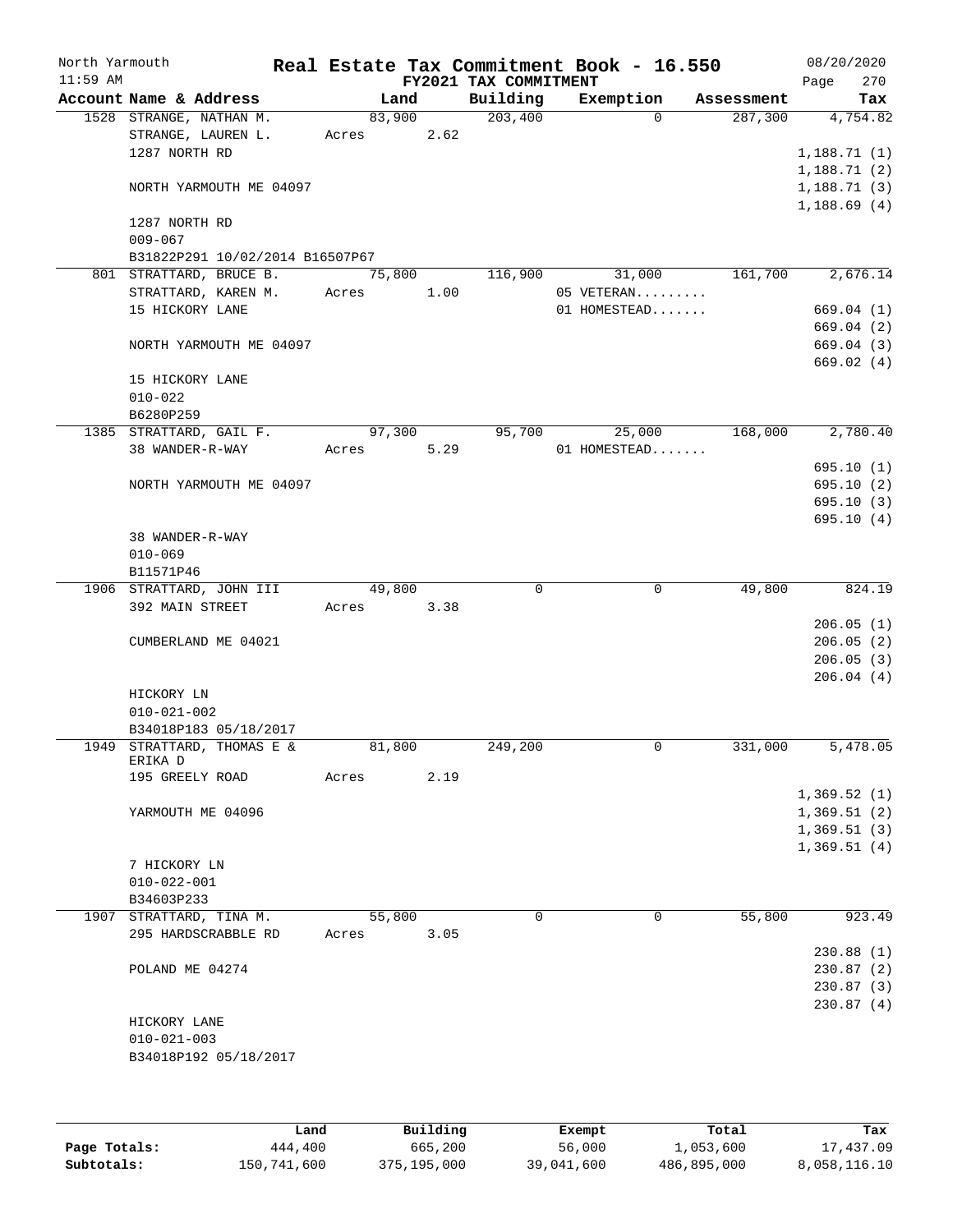| North Yarmouth<br>$11:59$ AM |                                     |        |        | FY2021 TAX COMMITMENT | Real Estate Tax Commitment Book - 16.550 |            | 08/20/2020<br>271<br>Page |
|------------------------------|-------------------------------------|--------|--------|-----------------------|------------------------------------------|------------|---------------------------|
|                              | Account Name & Address              |        | Land   | Building              | Exemption                                | Assessment | Tax                       |
|                              | 1185 STRAWBRIDGE, PATRICK N.        |        | 88,800 | 244,600               | 25,000                                   | 308,400    | 5,104.02                  |
|                              | 213 GRAY RD                         | Acres  | 3.60   |                       | 01 HOMESTEAD                             |            |                           |
|                              |                                     |        |        |                       |                                          |            | 1, 276.01(1)              |
|                              | NORTH YARMOUTH ME 04097             |        |        |                       |                                          |            | 1,276.01(2)               |
|                              |                                     |        |        |                       |                                          |            | 1,276.01(3)               |
|                              |                                     |        |        |                       |                                          |            | 1, 275.99(4)              |
|                              | 213 GRAY RD                         |        |        |                       |                                          |            |                           |
|                              | $014 - 088$                         |        |        |                       |                                          |            |                           |
|                              | B22033P166                          |        |        |                       |                                          |            |                           |
|                              | 673 STROM, LORRY A                  | 96,800 |        | 170,400               | 25,000                                   | 242,200    | 4,008.41                  |
|                              | 333 MILL RD                         | Acres  | 5.20   |                       | 01 HOMESTEAD                             |            |                           |
|                              |                                     |        |        |                       |                                          |            | 1,002.11(1)               |
|                              | NORTH YARMOUTH ME 04097             |        |        |                       |                                          |            | 1,002.10(2)               |
|                              |                                     |        |        |                       |                                          |            | 1,002.10(3)               |
|                              |                                     |        |        |                       |                                          |            | 1,002.10(4)               |
|                              | 333 MILL RD                         |        |        |                       |                                          |            |                           |
|                              | $016 - 008$                         |        |        |                       |                                          |            |                           |
|                              | B33334P195<br>1505 STROUT, SCOTT K. |        | 99,900 | 295,200               | 25,000                                   | 370,100    | 6, 125.16                 |
|                              | STROUT, DEBORAH A.                  | Acres  | 1.21   |                       | 01 HOMESTEAD                             |            |                           |
|                              | 12 COUNTRY CREEK                    |        |        |                       |                                          |            | 1,531.29(1)               |
|                              |                                     |        |        |                       |                                          |            | 1,531.29(2)               |
|                              | NORTH YARMOUTH ME 04097             |        |        |                       |                                          |            | 1,531.29(3)               |
|                              |                                     |        |        |                       |                                          |            | 1,531.29(4)               |
|                              | 12 COUNTRY CREEK                    |        |        |                       |                                          |            |                           |
|                              | $014 - 104$                         |        |        |                       |                                          |            |                           |
|                              | B21331P37                           |        |        |                       |                                          |            |                           |
|                              | 892 SULLIVAN, BRUCE A               | 76,000 |        | 346,300               | 25,000                                   | 397,300    | 6, 575.32                 |
|                              | 490 WALNUT HILL RD                  | Acres  | 1.04   |                       | 01 HOMESTEAD                             |            |                           |
|                              |                                     |        |        |                       |                                          |            | 1,643.83(1)               |
|                              | NORTH YARMOUTH ME 04097             |        |        |                       |                                          |            | 1,643.83(2)               |
|                              |                                     |        |        |                       |                                          |            | 1,643.83(3)               |
|                              |                                     |        |        |                       |                                          |            | 1,643.83(4)               |
|                              | 488 WALNUT HILL RD                  |        |        |                       |                                          |            |                           |
|                              | $007 - 037$                         |        |        |                       |                                          |            |                           |
|                              | B31470P95                           |        |        |                       |                                          |            |                           |
|                              | 1056 SULLIVAN, DEBORAH A. &         | 85,600 |        | 193,800               | 25,000                                   | 254,400    | 4,210.32                  |
|                              | DANIEL<br>27 HEMLOCK RIDGE RD       | Acres  | 1.40   |                       | 01 HOMESTEAD                             |            |                           |
|                              |                                     |        |        |                       |                                          |            | 1,052.58(1)               |
|                              | NORTH YARMOUTH ME 04097             |        |        |                       |                                          |            | 1,052.58(2)               |
|                              |                                     |        |        |                       |                                          |            | 1,052.58(3)               |
|                              |                                     |        |        |                       |                                          |            | 1,052.58(4)               |
|                              | 27 HEMLOCK RIDGE RD                 |        |        |                       |                                          |            |                           |
|                              | $007 - 013$                         |        |        |                       |                                          |            |                           |
|                              | B20500P280                          |        |        |                       |                                          |            |                           |
|                              | 18 SULLIVAN, JOANNE                 | 69,200 |        | 99,900                | 25,000                                   | 144,100    | 2,384.86                  |
|                              | 368 WALNUT HILL RD.                 | Acres  | 0.50   |                       | 01 HOMESTEAD                             |            |                           |
|                              |                                     |        |        |                       |                                          |            | 596.22(1)                 |
|                              | NORTH YARMOUTH ME 04097             |        |        |                       |                                          |            | 596.22(2)                 |
|                              |                                     |        |        |                       |                                          |            | 596.22(3)                 |
|                              |                                     |        |        |                       |                                          |            | 596.20(4)                 |
|                              | 368 WALNUT HILL RD                  |        |        |                       |                                          |            |                           |
|                              | $004 - 019$                         |        |        |                       |                                          |            |                           |
|                              | B9827P150 12/17/1991                |        |        |                       |                                          |            |                           |
|                              |                                     |        |        |                       |                                          |            |                           |
|                              |                                     |        |        |                       |                                          |            |                           |

|              | Land        | Building    | Exempt     | Total       | Tax          |
|--------------|-------------|-------------|------------|-------------|--------------|
| Page Totals: | 516,300     | 1,350,200   | 150,000    | 1,716,500   | 28,408.09    |
| Subtotals:   | 151,257,900 | 376,545,200 | 39,191,600 | 488,611,500 | 8,086,524.19 |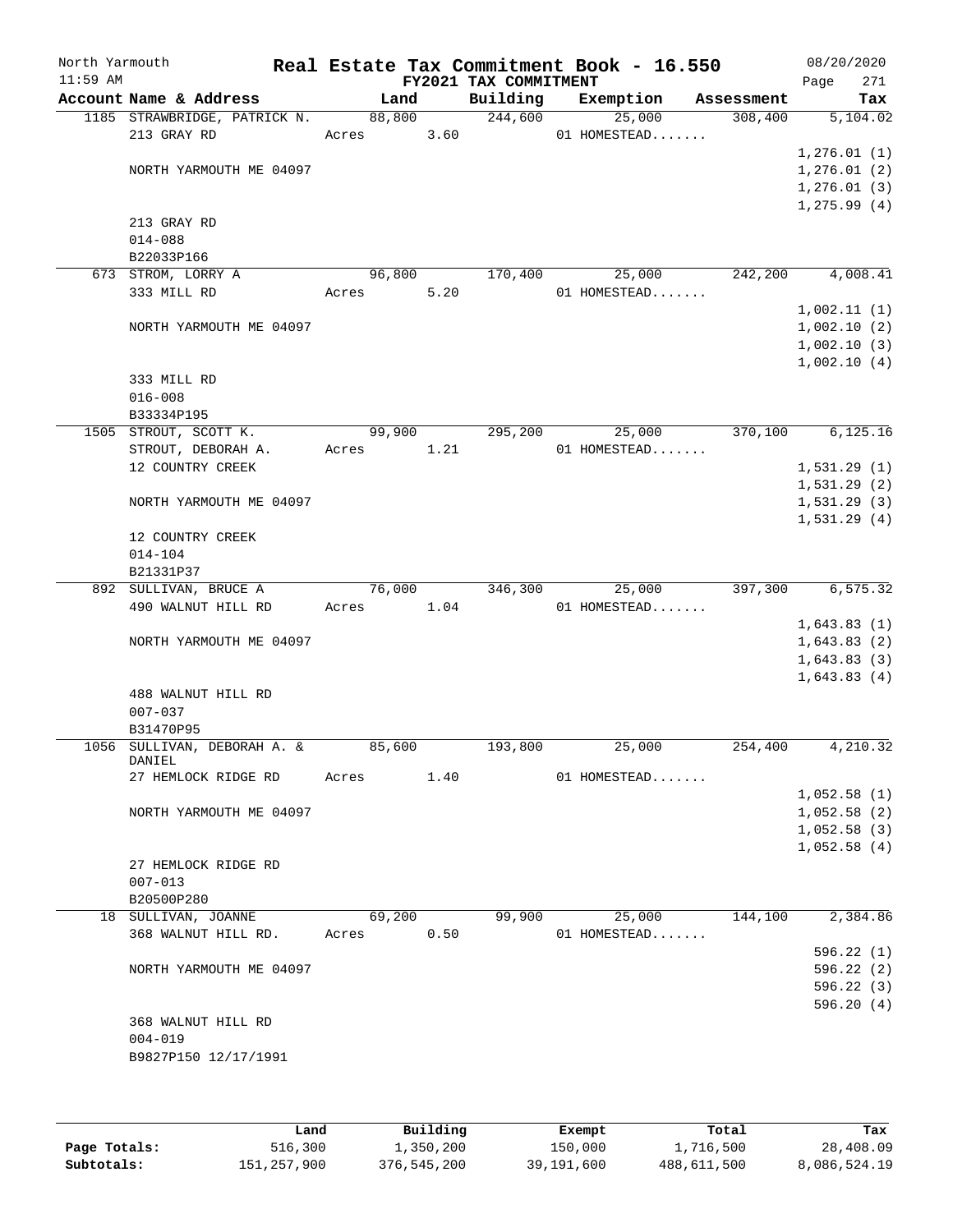| North Yarmouth<br>$11:59$ AM |                                                   |       |         | FY2021 TAX COMMITMENT | Real Estate Tax Commitment Book - 16.550 |            | 08/20/2020<br>272<br>Page |
|------------------------------|---------------------------------------------------|-------|---------|-----------------------|------------------------------------------|------------|---------------------------|
|                              | Account Name & Address                            |       | Land    | Building              | Exemption                                | Assessment | Tax                       |
|                              | 1915 SURETTE, JILL H &<br>GREGORY M               |       | 76,100  | 330,500               | 25,000                                   | 381,600    | 6,315.48                  |
|                              | 66 WALNUT HILL RD                                 | Acres | 1.00    |                       | 01 HOMESTEAD                             |            |                           |
|                              |                                                   |       |         |                       |                                          |            | 1,578.87(1)               |
|                              | NORTH YARMOUTH ME 04097                           |       |         |                       |                                          |            | 1,578.87(2)               |
|                              |                                                   |       |         |                       |                                          |            | 1,578.87(3)               |
|                              |                                                   |       |         |                       |                                          |            | 1,578.87(4)               |
|                              | 66 WALNUT HILL RD<br>$001 - 064 - 001$            |       |         |                       |                                          |            |                           |
|                              | B35283P310                                        |       |         |                       |                                          |            |                           |
|                              | 77 SUTHERLAND, HAROLD                             |       | 78,300  | 104,600               | 0                                        | 182,900    | 3,027.00                  |
|                              | 10 FOREST AVE.                                    | Acres | 1.50    |                       |                                          |            |                           |
|                              |                                                   |       |         |                       |                                          |            | 756.75(1)                 |
|                              | CUMBERLAND ME 04021                               |       |         |                       |                                          |            | 756.75(2)                 |
|                              |                                                   |       |         |                       |                                          |            | 756.75(3)                 |
|                              |                                                   |       |         |                       |                                          |            | 756.75 (4)                |
|                              | 264 HALLOWELL RD<br>$009 - 108$                   |       |         |                       |                                          |            |                           |
|                              | B4232P161                                         |       |         |                       |                                          |            |                           |
|                              | 678 SWAN, MICHAEL                                 |       | 80,800  | 118,500               | 25,000                                   | 174,300    | 2,884.67                  |
|                              | 320 MILL RD                                       | Acres | 2.00    |                       | 01 HOMESTEAD                             |            |                           |
|                              |                                                   |       |         |                       |                                          |            | 721.17(1)                 |
|                              | NORTH YARMOUTH ME 04097                           |       |         |                       |                                          |            | 721.17(2)                 |
|                              |                                                   |       |         |                       |                                          |            | 721.17(3)                 |
|                              |                                                   |       |         |                       |                                          |            | 721.16(4)                 |
|                              | 320 MILL RD                                       |       |         |                       |                                          |            |                           |
|                              | $016 - 042$                                       |       |         |                       |                                          |            |                           |
| 188                          | B4481P330<br>SWANSON, CHARLES ALAN                |       | 78,300  | 374,000               | 25,000                                   | 427,300    | 7,071.82                  |
|                              | SWANSON, CHARLES D.                               | Acres | 1.50    |                       | 01 HOMESTEAD                             |            |                           |
|                              | 206 CUMBERLAND RD                                 |       |         |                       |                                          |            | 1,767.96(1)               |
|                              |                                                   |       |         |                       |                                          |            | 1,767.96 (2)              |
|                              | NORTH YARMOUTH ME 04097                           |       |         |                       |                                          |            | 1,767.96(3)               |
|                              |                                                   |       |         |                       |                                          |            | 1,767.94(4)               |
|                              | 206 CUMBERLAND RD                                 |       |         |                       |                                          |            |                           |
|                              | $007 - 016$                                       |       |         |                       |                                          |            |                           |
|                              | B29470P268 03/15/2012<br>1093 SWEATT, MICHAEL J & |       | 134,700 | 32,600                | $\mathsf{O}$                             | 167,300    | 2,768.82                  |
|                              | DAVIS, MARIE E                                    | Acres | 13.41   |                       |                                          |            |                           |
|                              | 11 WILMERS WAY                                    |       |         |                       |                                          |            | 692.21(1)                 |
|                              |                                                   |       |         |                       |                                          |            | 692.21(2)                 |
|                              | GORHAM ME 04038                                   |       |         |                       |                                          |            | 692.21(3)                 |
|                              |                                                   |       |         |                       |                                          |            | 692.19(4)                 |
|                              | WILD TURKEY LN                                    |       |         |                       |                                          |            |                           |
|                              | $010 - 036$                                       |       |         |                       |                                          |            |                           |
|                              | B35754P120                                        |       |         |                       |                                          |            |                           |
|                              | 449 SWEETSER, KATHLEEN S                          |       | 152,100 | 244,400               | 25,000                                   | 371,500    | 6,148.33                  |
|                              | 194 WEST POWNAL RD                                | Acres | 36.90   |                       | 01 HOMESTEAD                             |            | 1,537.09(1)               |
|                              | NORTH YARMOUTH ME 04097                           |       |         |                       |                                          |            | 1,537.08(2)               |
|                              |                                                   |       |         |                       |                                          |            | 1,537.08(3)               |
|                              |                                                   |       |         |                       |                                          |            | 1,537.08(4)               |
|                              | 194 WEST POWNAL RD                                |       |         |                       |                                          |            |                           |
|                              | $013 - 064$                                       |       |         |                       |                                          |            |                           |
|                              | B13929P22                                         |       |         |                       |                                          |            |                           |
|                              |                                                   |       |         |                       |                                          |            |                           |

|              | Land        | Building    | Exempt     | Total       | Tax          |
|--------------|-------------|-------------|------------|-------------|--------------|
| Page Totals: | 600,300     | 1,204,600   | 100,000    | 1,704,900   | 28, 216. 12  |
| Subtotals:   | 151,858,200 | 377,749,800 | 39,291,600 | 490,316,400 | 8,114,740.31 |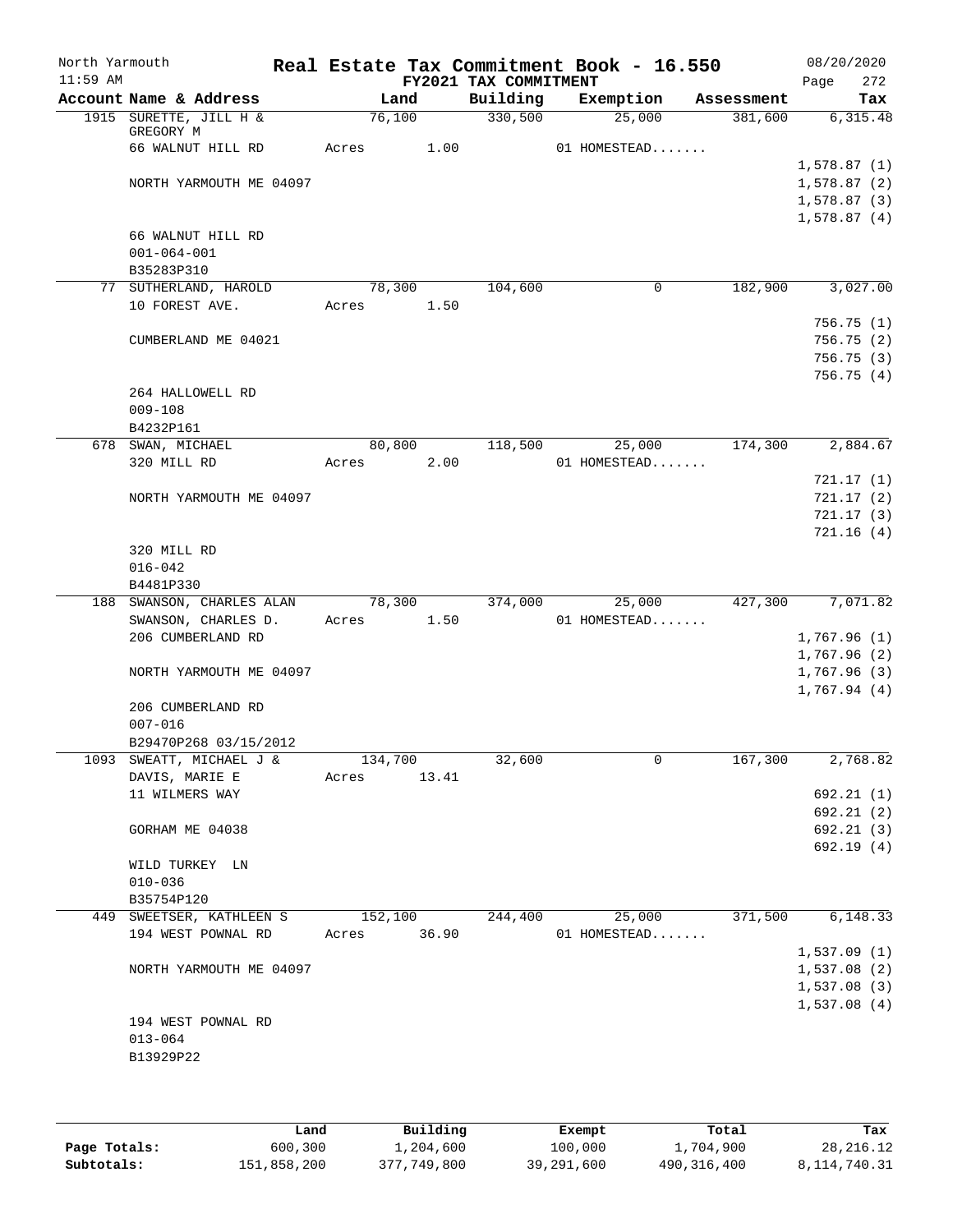|              | North Yarmouth                        |         |         |          |                                   | Real Estate Tax Commitment Book - 16.550 |            | 08/20/2020            |
|--------------|---------------------------------------|---------|---------|----------|-----------------------------------|------------------------------------------|------------|-----------------------|
| $11:59$ AM   | Account Name & Address                |         |         | Land     | FY2021 TAX COMMITMENT<br>Building | Exemption                                | Assessment | Page<br>273<br>Tax    |
|              | 655 SWEETSIR, WENDELL F.              |         |         | 7,600    | $\mathbf 0$                       | $\Omega$                                 | 7,600      | 125.78                |
|              | 784 NORTH RD                          |         | Acres   | 1.00     |                                   |                                          |            |                       |
|              |                                       |         |         |          |                                   |                                          |            | 31.45(1)              |
|              | YARMOUTH ME 04096                     |         |         |          |                                   |                                          |            | 31.45(2)              |
|              |                                       |         |         |          |                                   |                                          |            | 31.45(3)              |
|              |                                       |         |         |          |                                   |                                          |            | 31.43(4)              |
|              | DEER RUN RD                           |         |         |          |                                   |                                          |            |                       |
|              | $002 - 105$                           |         |         |          |                                   |                                          |            |                       |
|              | B11921P78                             |         |         |          |                                   |                                          |            |                       |
|              | 224 TACKETT, ZACHARY R.               |         |         | 83,300   | 126,300                           | 25,000                                   | 184,600    | 3,055.13              |
|              | TACKETT, HANNAH MARIE                 |         | Acres   | 2.50     |                                   | 01 HOMESTEAD                             |            |                       |
|              | 565 SLIGO RD                          |         |         |          |                                   |                                          |            | 763.79(1)             |
|              |                                       |         |         |          |                                   |                                          |            | 763.78(2)             |
|              | NORTH YARMOUTH ME 04097               |         |         |          |                                   |                                          |            | 763.78(3)             |
|              |                                       |         |         |          |                                   |                                          |            | 763.78(4)             |
|              | 565 SLIGO RD                          |         |         |          |                                   |                                          |            |                       |
|              | $002 - 045$                           |         |         |          |                                   |                                          |            |                       |
|              | B33613P314                            |         |         |          |                                   |                                          |            |                       |
|              | 804 TAISEY, ROBERT G.                 |         | 101,800 |          | 221,800                           | 25,000                                   | 298,600    | 4,941.83              |
|              | 460 MOUNTFORT RD                      |         | Acres   | 6.20     |                                   | 01 HOMESTEAD                             |            |                       |
|              |                                       |         |         |          |                                   |                                          |            | 1,235.46(1)           |
|              | NORTH YARMOUTH ME 04097               |         |         |          |                                   |                                          |            | 1,235.46(2)           |
|              |                                       |         |         |          |                                   |                                          |            | 1,235.46(3)           |
|              |                                       |         |         |          |                                   |                                          |            | 1,235.45(4)           |
|              | 460 MOUNTFORT RD                      |         |         |          |                                   |                                          |            |                       |
|              | $006 - 038$                           |         |         |          |                                   |                                          |            |                       |
|              | B6506P26                              |         |         |          |                                   |                                          |            |                       |
|              | 1886 TALARICO LIVING TRST,<br>DONNA L |         | 83,000  |          | 290,100                           | 25,000                                   | 348,100    | 5,761.06              |
|              | TALARICO, DONNA L                     |         | Acres   | 0.35     |                                   | 01 HOMESTEAD                             |            |                       |
|              | TRUSTEE                               |         |         |          |                                   |                                          |            |                       |
|              | 19 STONE POST LANE                    |         |         |          |                                   |                                          |            | 1,440.27(1)           |
|              |                                       |         |         |          |                                   |                                          |            | 1,440.27(2)           |
|              | NORTH YARMOUTH ME 04097               |         |         |          |                                   |                                          |            | 1,440.27(3)           |
|              |                                       |         |         |          |                                   |                                          |            | 1,440.25(4)           |
|              | 19 STONE POST LANE                    |         |         |          |                                   |                                          |            |                       |
|              | $007 - 069 - 006$                     |         |         |          |                                   |                                          |            |                       |
|              | B34818P134                            |         |         |          |                                   |                                          |            |                       |
| 319          | TAPLIN, KENNETH                       |         | 151,800 |          | 184,000                           | 25,000                                   | 310,800    | $\overline{5,143.74}$ |
|              | 32 HODSDON RD                         |         | Acres   | 17.00    |                                   | 01 HOMESTEAD                             |            |                       |
|              |                                       |         |         |          |                                   |                                          |            | 1, 285.94(1)          |
|              | NORTH YARMOUTH ME 04097               |         |         |          |                                   |                                          |            | 1, 285.94 (2)         |
|              |                                       |         |         |          |                                   |                                          |            | 1, 285.94(3)          |
|              | 32 HODSDON RD                         |         |         |          |                                   |                                          |            | 1, 285.92(4)          |
|              | $003 - 137$                           |         |         |          |                                   |                                          |            |                       |
|              | B6638P212                             |         |         |          |                                   |                                          |            |                       |
| 1956         | TAPLIN-LACY, EMILEE &                 |         | 91,200  |          | 0                                 | 0                                        | 91,200     | 1,509.36              |
|              | WILLIAM B                             |         |         |          |                                   |                                          |            |                       |
|              | 31 WOODSIDE DR                        |         | Acres   | 6.10     |                                   |                                          |            |                       |
|              |                                       |         |         |          |                                   |                                          |            | 377.34 (1)            |
|              | CUMBERLAND ME 04021                   |         |         |          |                                   |                                          |            | 377.34 (2)            |
|              |                                       |         |         |          |                                   |                                          |            | 377.34(3)             |
|              |                                       |         |         |          |                                   |                                          |            | 377.34(4)             |
|              | ROYAL RD                              |         |         |          |                                   |                                          |            |                       |
|              | $003 - 135$                           |         |         |          |                                   |                                          |            |                       |
|              | B30167P114 11/29/2012                 |         |         |          |                                   |                                          |            |                       |
|              |                                       |         |         |          |                                   |                                          |            |                       |
|              |                                       | Land    |         | Building |                                   | Exempt                                   | Total      | Tax                   |
| Page Totals: |                                       | 518,700 |         | 822,200  |                                   | 100,000                                  | 1,240,900  | 20,536.90             |

**Subtotals:** 152,376,900 378,572,000 39,391,600 491,557,300 8,135,277.21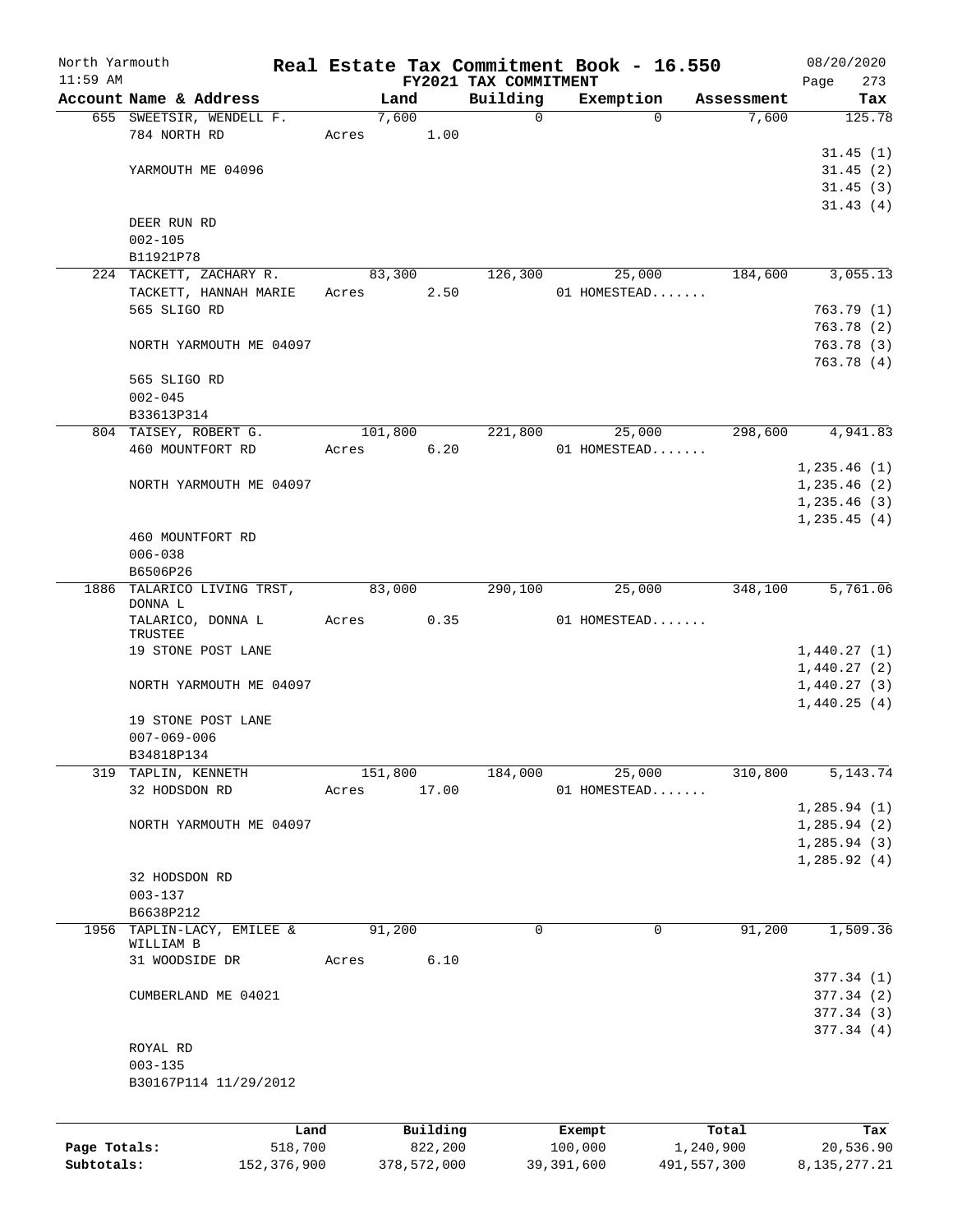| Account Name & Address<br>746 TARBOX, BRIAN<br>620 WALNUT HILL RD<br>NORTH YARMOUTH ME 04097<br>620 WALNUT HILL RD<br>$010 - 085$<br>B4272P278<br>601 TARDIE, JOSEPH A JR,<br>TRUSTEE<br>TARDIE, NADINE E,<br>TRUSTEE<br>12901 BUBBLING WELL RD<br>SANTA ANA CA 92705<br>372 LEDGE RD<br>$003 - 088$<br>B35389P173<br>1786 TARDIFF, HEATH B.<br>TARDIFF, ERINN H.<br>17 CLUFF ROAD<br>NORTH YARMOUTH ME 04097 | Land<br>Acres 1.10<br>107,200<br>Acres<br>80,700<br>Acres                              | 76,300<br>3.50<br>4.90 | FY2021 TAX COMMITMENT<br>Building<br>144,600<br>337,100<br>218,200 | Exemption<br>25,000<br>01 HOMESTEAD<br>25,000<br>01 HOMESTEAD | Assessment<br>195,900<br>444,300<br>0<br>273,900 | 274<br>Page<br>Tax<br>3,242.15<br>810.54(1)<br>810.54(2)<br>810.54(3)<br>810.53(4)<br>7,353.17<br>1,838.30(1)<br>1,838.29(2)<br>1,838.29(3)<br>1,838.29(4)<br>4,533.05<br>1, 133.27(1)<br>1, 133.26(2) |
|---------------------------------------------------------------------------------------------------------------------------------------------------------------------------------------------------------------------------------------------------------------------------------------------------------------------------------------------------------------------------------------------------------------|----------------------------------------------------------------------------------------|------------------------|--------------------------------------------------------------------|---------------------------------------------------------------|--------------------------------------------------|--------------------------------------------------------------------------------------------------------------------------------------------------------------------------------------------------------|
|                                                                                                                                                                                                                                                                                                                                                                                                               |                                                                                        |                        |                                                                    |                                                               |                                                  |                                                                                                                                                                                                        |
|                                                                                                                                                                                                                                                                                                                                                                                                               |                                                                                        |                        |                                                                    |                                                               |                                                  |                                                                                                                                                                                                        |
|                                                                                                                                                                                                                                                                                                                                                                                                               |                                                                                        |                        |                                                                    |                                                               |                                                  |                                                                                                                                                                                                        |
|                                                                                                                                                                                                                                                                                                                                                                                                               |                                                                                        |                        |                                                                    |                                                               |                                                  |                                                                                                                                                                                                        |
|                                                                                                                                                                                                                                                                                                                                                                                                               |                                                                                        |                        |                                                                    |                                                               |                                                  |                                                                                                                                                                                                        |
|                                                                                                                                                                                                                                                                                                                                                                                                               |                                                                                        |                        |                                                                    |                                                               |                                                  |                                                                                                                                                                                                        |
|                                                                                                                                                                                                                                                                                                                                                                                                               |                                                                                        |                        |                                                                    |                                                               |                                                  |                                                                                                                                                                                                        |
|                                                                                                                                                                                                                                                                                                                                                                                                               |                                                                                        |                        |                                                                    |                                                               |                                                  |                                                                                                                                                                                                        |
|                                                                                                                                                                                                                                                                                                                                                                                                               |                                                                                        |                        |                                                                    |                                                               |                                                  |                                                                                                                                                                                                        |
|                                                                                                                                                                                                                                                                                                                                                                                                               |                                                                                        |                        |                                                                    |                                                               |                                                  |                                                                                                                                                                                                        |
|                                                                                                                                                                                                                                                                                                                                                                                                               |                                                                                        |                        |                                                                    |                                                               |                                                  |                                                                                                                                                                                                        |
|                                                                                                                                                                                                                                                                                                                                                                                                               |                                                                                        |                        |                                                                    |                                                               |                                                  |                                                                                                                                                                                                        |
|                                                                                                                                                                                                                                                                                                                                                                                                               |                                                                                        |                        |                                                                    |                                                               |                                                  |                                                                                                                                                                                                        |
|                                                                                                                                                                                                                                                                                                                                                                                                               |                                                                                        |                        |                                                                    |                                                               |                                                  |                                                                                                                                                                                                        |
|                                                                                                                                                                                                                                                                                                                                                                                                               |                                                                                        |                        |                                                                    |                                                               |                                                  |                                                                                                                                                                                                        |
|                                                                                                                                                                                                                                                                                                                                                                                                               |                                                                                        |                        |                                                                    |                                                               |                                                  |                                                                                                                                                                                                        |
|                                                                                                                                                                                                                                                                                                                                                                                                               |                                                                                        |                        |                                                                    |                                                               |                                                  |                                                                                                                                                                                                        |
|                                                                                                                                                                                                                                                                                                                                                                                                               |                                                                                        |                        |                                                                    |                                                               |                                                  |                                                                                                                                                                                                        |
|                                                                                                                                                                                                                                                                                                                                                                                                               |                                                                                        |                        |                                                                    |                                                               |                                                  |                                                                                                                                                                                                        |
|                                                                                                                                                                                                                                                                                                                                                                                                               |                                                                                        |                        |                                                                    |                                                               |                                                  |                                                                                                                                                                                                        |
|                                                                                                                                                                                                                                                                                                                                                                                                               |                                                                                        |                        |                                                                    |                                                               |                                                  |                                                                                                                                                                                                        |
|                                                                                                                                                                                                                                                                                                                                                                                                               |                                                                                        |                        |                                                                    |                                                               |                                                  |                                                                                                                                                                                                        |
|                                                                                                                                                                                                                                                                                                                                                                                                               |                                                                                        |                        |                                                                    |                                                               |                                                  |                                                                                                                                                                                                        |
|                                                                                                                                                                                                                                                                                                                                                                                                               |                                                                                        |                        |                                                                    |                                                               |                                                  | 1, 133.26(3)                                                                                                                                                                                           |
| 17 CLUFF RD                                                                                                                                                                                                                                                                                                                                                                                                   |                                                                                        |                        |                                                                    |                                                               |                                                  | 1, 133.26(4)                                                                                                                                                                                           |
| $012 - 008$                                                                                                                                                                                                                                                                                                                                                                                                   |                                                                                        |                        |                                                                    |                                                               |                                                  |                                                                                                                                                                                                        |
| B28865P19 08/02/2011                                                                                                                                                                                                                                                                                                                                                                                          |                                                                                        |                        |                                                                    |                                                               |                                                  |                                                                                                                                                                                                        |
| 418 TAYLOR, BRYAN L &<br>ANN-MARIE                                                                                                                                                                                                                                                                                                                                                                            | 80,800                                                                                 |                        | 131,000                                                            | 25,000                                                        | 186,800                                          | 3,091.54                                                                                                                                                                                               |
| 126 DOUGHTY RD                                                                                                                                                                                                                                                                                                                                                                                                | Acres 2.00                                                                             |                        |                                                                    | 01 HOMESTEAD                                                  |                                                  |                                                                                                                                                                                                        |
|                                                                                                                                                                                                                                                                                                                                                                                                               |                                                                                        |                        |                                                                    |                                                               |                                                  | 772.89(1)                                                                                                                                                                                              |
| NORTH YARMOUTH ME 04097                                                                                                                                                                                                                                                                                                                                                                                       |                                                                                        |                        |                                                                    |                                                               |                                                  | 772.89(2)                                                                                                                                                                                              |
|                                                                                                                                                                                                                                                                                                                                                                                                               |                                                                                        |                        |                                                                    |                                                               |                                                  | 772.89(3)                                                                                                                                                                                              |
|                                                                                                                                                                                                                                                                                                                                                                                                               |                                                                                        |                        |                                                                    |                                                               |                                                  | 772.87(4)                                                                                                                                                                                              |
| 126 DOUGHTY RD                                                                                                                                                                                                                                                                                                                                                                                                |                                                                                        |                        |                                                                    |                                                               |                                                  |                                                                                                                                                                                                        |
| $001 - 041$                                                                                                                                                                                                                                                                                                                                                                                                   |                                                                                        |                        |                                                                    |                                                               |                                                  |                                                                                                                                                                                                        |
| 245 TAYLOR, MARIANNE P                                                                                                                                                                                                                                                                                                                                                                                        | 78,300                                                                                 |                        | 88,700                                                             | 25,000                                                        | 142,000                                          | 2,350.10                                                                                                                                                                                               |
| 582 LEDGE RD                                                                                                                                                                                                                                                                                                                                                                                                  | Acres                                                                                  | 1.50                   |                                                                    | 01 HOMESTEAD                                                  |                                                  |                                                                                                                                                                                                        |
|                                                                                                                                                                                                                                                                                                                                                                                                               |                                                                                        |                        |                                                                    |                                                               |                                                  | 587.53(1)                                                                                                                                                                                              |
| NORTH YARMOUTH ME 04097                                                                                                                                                                                                                                                                                                                                                                                       |                                                                                        |                        |                                                                    |                                                               |                                                  | 587.53(2)                                                                                                                                                                                              |
|                                                                                                                                                                                                                                                                                                                                                                                                               |                                                                                        |                        |                                                                    |                                                               |                                                  | 587.53(3)                                                                                                                                                                                              |
|                                                                                                                                                                                                                                                                                                                                                                                                               |                                                                                        |                        |                                                                    |                                                               |                                                  | 587.51(4)                                                                                                                                                                                              |
|                                                                                                                                                                                                                                                                                                                                                                                                               |                                                                                        |                        |                                                                    |                                                               |                                                  |                                                                                                                                                                                                        |
|                                                                                                                                                                                                                                                                                                                                                                                                               |                                                                                        |                        |                                                                    |                                                               |                                                  |                                                                                                                                                                                                        |
|                                                                                                                                                                                                                                                                                                                                                                                                               |                                                                                        |                        |                                                                    |                                                               |                                                  | 7,353.17                                                                                                                                                                                               |
|                                                                                                                                                                                                                                                                                                                                                                                                               |                                                                                        |                        |                                                                    |                                                               |                                                  |                                                                                                                                                                                                        |
|                                                                                                                                                                                                                                                                                                                                                                                                               |                                                                                        |                        |                                                                    |                                                               |                                                  | 1,838.30(1)                                                                                                                                                                                            |
|                                                                                                                                                                                                                                                                                                                                                                                                               |                                                                                        |                        |                                                                    |                                                               |                                                  | 1,838.29(2)                                                                                                                                                                                            |
|                                                                                                                                                                                                                                                                                                                                                                                                               |                                                                                        |                        |                                                                    |                                                               |                                                  | 1,838.29(3)                                                                                                                                                                                            |
| NORTH YARMOUTH ME 04097                                                                                                                                                                                                                                                                                                                                                                                       |                                                                                        |                        |                                                                    |                                                               |                                                  | 1,838.29(4)                                                                                                                                                                                            |
|                                                                                                                                                                                                                                                                                                                                                                                                               |                                                                                        |                        |                                                                    |                                                               |                                                  |                                                                                                                                                                                                        |
| 182 CHRISTOPHER RD                                                                                                                                                                                                                                                                                                                                                                                            |                                                                                        |                        |                                                                    |                                                               |                                                  |                                                                                                                                                                                                        |
| $016 - 106$                                                                                                                                                                                                                                                                                                                                                                                                   |                                                                                        |                        |                                                                    |                                                               |                                                  |                                                                                                                                                                                                        |
| B17593P285                                                                                                                                                                                                                                                                                                                                                                                                    |                                                                                        |                        |                                                                    |                                                               |                                                  |                                                                                                                                                                                                        |
|                                                                                                                                                                                                                                                                                                                                                                                                               | 582 LEDGE RD<br>$003 - 142$<br>B32930P107<br>1275 TAYLOR, ROBERT<br>182 CHRISTOPHER RD | Acres                  | 98,900<br>3.82                                                     |                                                               |                                                  | $\overline{370,400}$ $\overline{25,000}$<br>444,300<br>01 HOMESTEAD                                                                                                                                    |

|              | Land        | Building    | Exempt     | Total       | Tax          |
|--------------|-------------|-------------|------------|-------------|--------------|
| Page Totals: | 522,200     | 1,290,000   | 125,000    | 1,687,200   | 27,923.18    |
| Subtotals:   | 152,899,100 | 379,862,000 | 39,516,600 | 493,244,500 | 8,163,200.39 |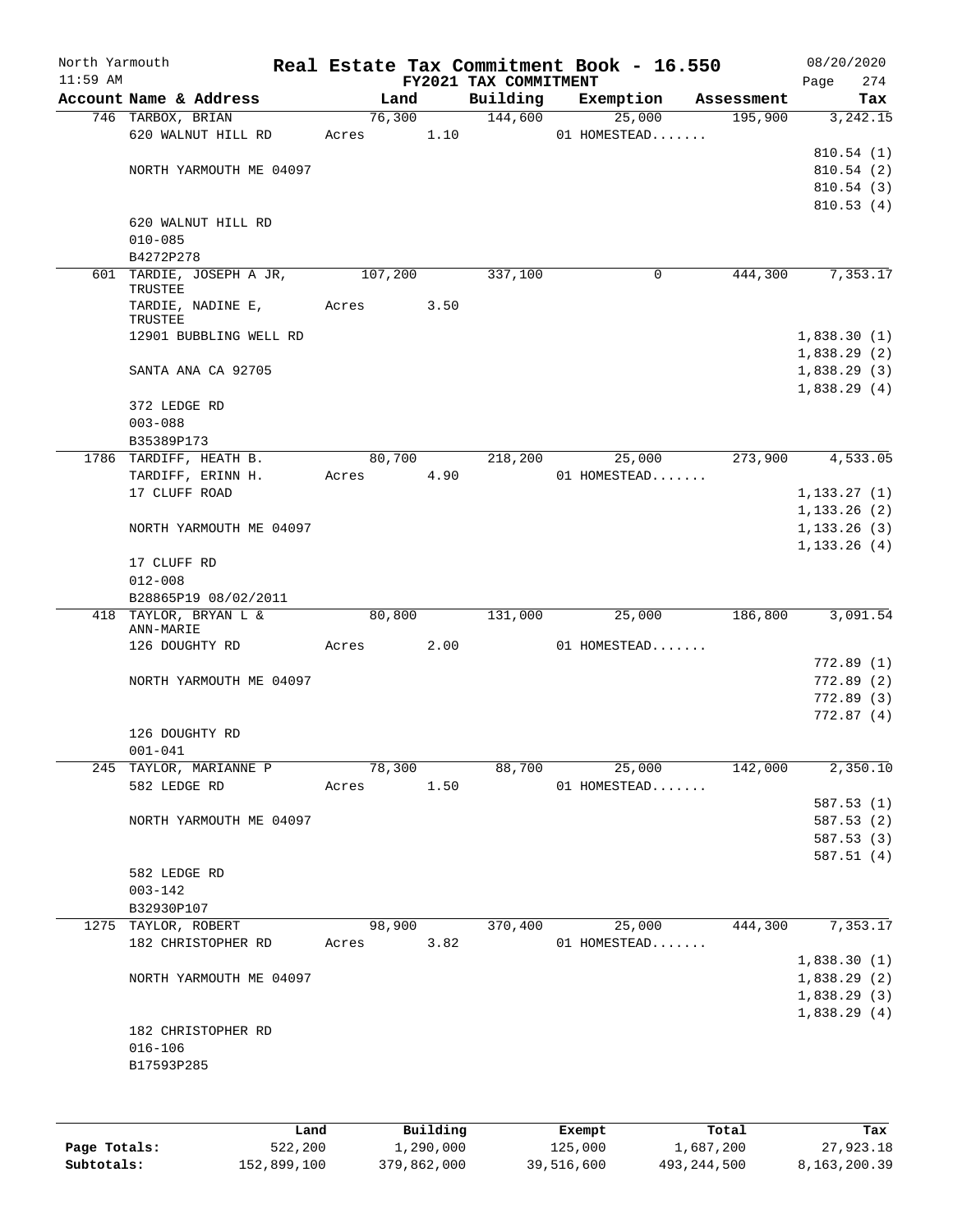| North Yarmouth |                                         |               |                |               |                       | Real Estate Tax Commitment Book - 16.550 |                       | 08/20/2020                 |
|----------------|-----------------------------------------|---------------|----------------|---------------|-----------------------|------------------------------------------|-----------------------|----------------------------|
| $11:59$ AM     | Account Name & Address                  |               |                |               | FY2021 TAX COMMITMENT |                                          |                       | 275<br>Page                |
|                | 775 TAYLOR, SUSAN O.                    |               | Land<br>77,100 |               | Building<br>370,300   | Exemption<br>$\Omega$                    | Assessment<br>447,400 | Tax<br>7,404.47            |
|                |                                         |               |                |               |                       |                                          |                       |                            |
|                | TAYLOR, KENNETH A.                      |               | Acres          | 1.26          |                       |                                          |                       |                            |
|                | 10 EVERGREEN LN                         |               |                |               |                       |                                          |                       | 1,851.12(1)                |
|                |                                         |               |                |               |                       |                                          |                       | 1,851.12(2)                |
|                | NORTH YARMOUTH ME 04097                 |               |                |               |                       |                                          |                       | 1,851.12(3)<br>1,851.11(4) |
|                | 10 EVERGREEN LANE<br>$004 - 214$        |               |                |               |                       |                                          |                       |                            |
|                | B28691P277 05/11/2011                   |               |                |               |                       |                                          |                       |                            |
|                | 1121 TETREAU, CHARLES B &               |               | 75,800         |               | 203,100               | 25,000                                   | 253,900               | 4,202.05                   |
|                | DANIELA C                               |               |                |               |                       |                                          |                       |                            |
|                | 188 HASKELL RD                          |               | Acres          | 1.00          |                       | 01 HOMESTEAD                             |                       |                            |
|                |                                         |               |                |               |                       |                                          |                       | 1,050.52(1)                |
|                | NORTH YARMOUTH ME 04097                 |               |                |               |                       |                                          |                       | 1,050.51(2)                |
|                |                                         |               |                |               |                       |                                          |                       | 1,050.51(3)                |
|                |                                         |               |                |               |                       |                                          |                       | 1,050.51(4)                |
|                | 188 HASKELL RD                          |               |                |               |                       |                                          |                       |                            |
|                | $014 - 022$                             |               |                |               |                       |                                          |                       |                            |
|                | B34359P219                              |               |                |               |                       |                                          |                       |                            |
|                | 672 THAKKER, PANKAJ                     |               | 137,000        |               | 431,700               | 25,000                                   | 543,700               | 8,998.24                   |
|                | 3 BROOKVIEW LANE                        |               | Acres          | 1.50          |                       | 01 HOMESTEAD                             |                       |                            |
|                |                                         |               |                |               |                       |                                          |                       | 2,249.56(1)                |
|                | NORTH YARMOUTH ME 04097                 |               |                |               |                       |                                          |                       | 2,249.56 (2)               |
|                |                                         |               |                |               |                       |                                          |                       | 2, 249.56(3)               |
|                |                                         |               |                |               |                       |                                          |                       | 2, 249.56 (4)              |
|                | 3 BROOKVIEW LANE                        |               |                |               |                       |                                          |                       |                            |
|                |                                         |               |                |               |                       |                                          |                       |                            |
|                | $003 - 023$                             |               |                |               |                       |                                          |                       |                            |
|                | B34339P27                               |               |                |               |                       |                                          |                       |                            |
| 1852           | THE KINGDOM TRUST<br>COMPANY, CUSTODIAL |               | 100,800        |               | 0                     | 0                                        | 100,800               | 1,668.24                   |
|                | FBO ANDREW GRAHAM IRA                   |               | Acres          | 6.00          |                       |                                          |                       |                            |
|                | P O BOX 870                             |               |                |               |                       |                                          |                       | 417.06(1)                  |
|                |                                         |               |                |               |                       |                                          |                       | 417.06(2)                  |
|                |                                         |               |                |               |                       |                                          |                       | 417.06(3)                  |
|                | MURRAY KY 42071                         |               |                |               |                       |                                          |                       |                            |
|                |                                         |               |                |               |                       |                                          |                       | 417.06 (4)                 |
|                | NORTH RD                                |               |                |               |                       |                                          |                       |                            |
|                | $012 - 051 - 001$                       |               |                |               |                       |                                          |                       |                            |
|                | B31340P78                               |               |                |               |                       |                                          |                       |                            |
| 1830           | THE OSUR FAMILY TRUST                   |               | 68,200         |               | 308,300               | 0                                        | 376,500               | 6,231.08                   |
|                | ROBERT & SHARON OSUR,                   |               | Acres          | 0.31          |                       |                                          |                       |                            |
|                | TRUSTEES                                |               |                |               |                       |                                          |                       |                            |
|                | 26 HAZEL LANE                           |               |                |               |                       |                                          |                       | 1,557.77(1)                |
|                |                                         |               |                |               |                       |                                          |                       | 1,557.77(2)                |
|                | NORTH YARMOUTH ME 04097                 |               |                |               |                       |                                          |                       | 1,557.77(3)                |
|                |                                         |               |                |               |                       |                                          |                       | 1,557.77(4)                |
|                | 26 HAZEL LANE                           |               |                |               |                       |                                          |                       |                            |
|                | $008 - 064 - 001$                       |               |                |               |                       |                                          |                       |                            |
|                | B33488P127                              |               |                |               |                       |                                          |                       |                            |
|                | 1595 THE RUNWAY, LLC                    |               | 15,000         |               | 8,700                 | 0                                        | 23,700                | 392.24                     |
|                | 220 GRAY ROAD                           |               | Acres          | 16.54         |                       |                                          |                       |                            |
|                |                                         |               |                |               |                       |                                          |                       | 98.06 (1)                  |
|                | NORTH YARMOUTH ME 04097                 |               |                |               |                       |                                          |                       | 98.06 (2)                  |
|                |                                         |               |                |               |                       |                                          |                       | 98.06 (3)                  |
|                |                                         |               |                |               |                       |                                          |                       | 98.06(4)                   |
|                | RUN WAY AREA                            |               |                |               |                       |                                          |                       |                            |
|                | $014 - 092$                             |               |                |               |                       |                                          |                       |                            |
|                | B30255P325                              |               |                |               |                       |                                          |                       |                            |
|                |                                         |               |                |               |                       |                                          |                       |                            |
|                |                                         |               |                |               |                       |                                          |                       |                            |
|                |                                         | Land          |                | Building      |                       | Exempt                                   | Total                 | Tax                        |
| Page Totals:   |                                         | 473,900       |                | 1,322,100     |                       | 50,000                                   | 1,746,000             | 28,896.32                  |
| Subtotals:     |                                         | 153, 373, 000 |                | 381, 184, 100 |                       | 39,566,600                               | 494,990,500           | 8,192,096.71               |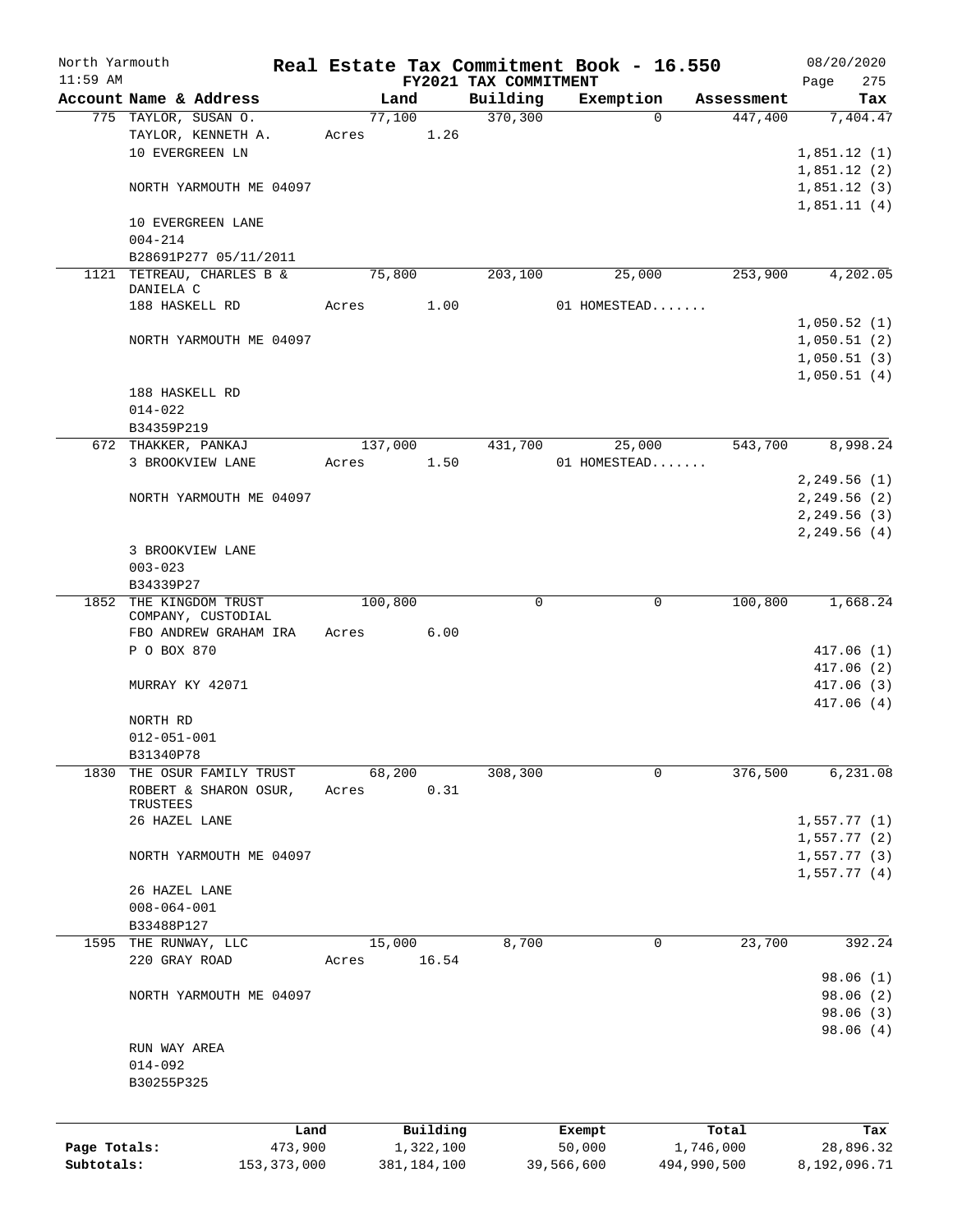| North Yarmouth<br>$11:59$ AM |                              |         |        | FY2021 TAX COMMITMENT | Real Estate Tax Commitment Book - 16.550 |            | 08/20/2020<br>Page<br>276 |
|------------------------------|------------------------------|---------|--------|-----------------------|------------------------------------------|------------|---------------------------|
|                              | Account Name & Address       |         | Land   | Building              | Exemption                                | Assessment | Tax                       |
|                              | 593 THE RUNWAY, LLC          | 123,300 |        | $\overline{0}$        | $\Omega$                                 | 123,300    | 2,040.62                  |
|                              | 220 GRAY ROAD                | Acres   | 11.00  |                       |                                          |            |                           |
|                              |                              |         |        |                       |                                          |            | 510.16(1)                 |
|                              | NORTH YARMOUTH ME 04097      |         |        |                       |                                          |            | 510.16(2)                 |
|                              |                              |         |        |                       |                                          |            | 510.16(3)                 |
|                              |                              |         |        |                       |                                          |            | 510.14(4)                 |
|                              | WILD TURKEY LN               |         |        |                       |                                          |            |                           |
|                              | $014 - 005$                  |         |        |                       |                                          |            |                           |
|                              | B30255P325                   |         |        |                       |                                          |            |                           |
|                              | 465 THIBODEAU, PERRY J.      | 79,700  |        | 105,400               | 25,000                                   | 160,100    | 2,649.66                  |
|                              | THIBODEAU, PATRICIA A. Acres |         | 1.77   |                       | 01 HOMESTEAD                             |            |                           |
|                              | 17 SMITHWOOD DR              |         |        |                       |                                          |            | 662.42(1)                 |
|                              |                              |         |        |                       |                                          |            | 662.42 (2)                |
|                              | NORTH YARMOUTH ME 04097      |         |        |                       |                                          |            | 662.42 (3)                |
|                              |                              |         |        |                       |                                          |            | 662.40(4)                 |
|                              | 17 SMITHWOOD DR              |         |        |                       |                                          |            |                           |
|                              | $004 - 105$                  |         |        |                       |                                          |            |                           |
|                              | B29648P194                   |         |        |                       |                                          |            |                           |
|                              | 847 THIELE, II., WALTER H.   | 77,300  |        | 104,800               | 25,000                                   | 157,100    | 2,600.01                  |
|                              | GUNN, CATHERINE              | Acres   | 1.30   |                       | 01 HOMESTEAD                             |            |                           |
|                              | 333 GREELY RD                |         |        |                       |                                          |            | 650.01(1)                 |
|                              |                              |         |        |                       |                                          |            | 650.00(2)                 |
|                              | NORTH YARMOUTH ME 04097      |         |        |                       |                                          |            | 650.00(3)                 |
|                              |                              |         |        |                       |                                          |            | 650.00 (4)                |
|                              | 333 GREELY RD                |         |        |                       |                                          |            |                           |
|                              | $004 - 052$                  |         |        |                       |                                          |            |                           |
|                              | B17248P297                   |         |        |                       |                                          |            |                           |
|                              | 1291 THIMS, JR., STANLEY E.  | 75,800  |        | 94,700                | 0                                        | 170,500    | 2,821.78                  |
|                              | 427 NEW GLOUCESTER RD        | Acres   | 1.00   |                       |                                          |            |                           |
|                              |                              |         |        |                       |                                          |            | 705.45(1)                 |
|                              | NORTH YARMOUTH ME 04097      |         |        |                       |                                          |            | 705.45(2)                 |
|                              |                              |         |        |                       |                                          |            | 705.45(3)                 |
|                              |                              |         |        |                       |                                          |            | 705.43(4)                 |
|                              | 427 NEW GLOUCESTER RD        |         |        |                       |                                          |            |                           |
|                              | $012 - 061$                  |         |        |                       |                                          |            |                           |
|                              | B17192P91                    |         |        |                       |                                          |            |                           |
|                              | 83 THOMAS POIRIER LIVING     | 85,800  |        | 324,200               | 25,000                                   | 385,000    | 6,371.75                  |
|                              | TRUST                        |         |        |                       |                                          |            |                           |
|                              | 185 MOUNTFORT RD             | Acres   | 3.00   |                       | 01 HOMESTEAD                             |            |                           |
|                              |                              |         |        |                       |                                          |            | 1,592.94(1)               |
|                              | NORTH YARMOUTH ME 04097      |         |        |                       |                                          |            | 1,592.94(2)               |
|                              |                              |         |        |                       |                                          |            | 1,592.94(3)               |
|                              |                              |         |        |                       |                                          |            | 1,592.93(4)               |
|                              | 185 MOUNTFORT RD             |         |        |                       |                                          |            |                           |
|                              | $003 - 102$                  |         |        |                       |                                          |            |                           |
|                              | B35406P194                   |         |        |                       |                                          |            |                           |
|                              | 884 THOMAS, ELIZABETH        |         | 80,300 | 301,300               | 25,000                                   | 356,600    | 5,901.73                  |
|                              | NUTTER, ANDREW               | Acres   | 1.90   |                       | 01 HOMESTEAD                             |            |                           |
|                              | 416 WALNUT HILL RD           |         |        |                       |                                          |            | 1,475.44(1)               |
|                              |                              |         |        |                       |                                          |            | 1,475.43(2)               |
|                              | NORTH YARMOUTH ME 04097      |         |        |                       |                                          |            | 1,475.43(3)               |
|                              |                              |         |        |                       |                                          |            | 1,475.43(4)               |
|                              | 416 WALNUT HILL RD           |         |        |                       |                                          |            |                           |
|                              | $007 - 027$                  |         |        |                       |                                          |            |                           |
|                              | B34008P335                   |         |        |                       |                                          |            |                           |
|                              |                              |         |        |                       |                                          |            |                           |
|                              |                              |         |        |                       |                                          |            |                           |
|                              |                              |         |        |                       |                                          |            |                           |

|              | Land        | Building    | Exempt     | Total         | Tax             |
|--------------|-------------|-------------|------------|---------------|-----------------|
| Page Totals: | 522,200     | 930,400     | 100,000    | ⊥,352,600     | 22,385.55       |
| Subtotals:   | 153,895,200 | 382,114,500 | 39,666,600 | 496, 343, 100 | 8, 214, 482. 26 |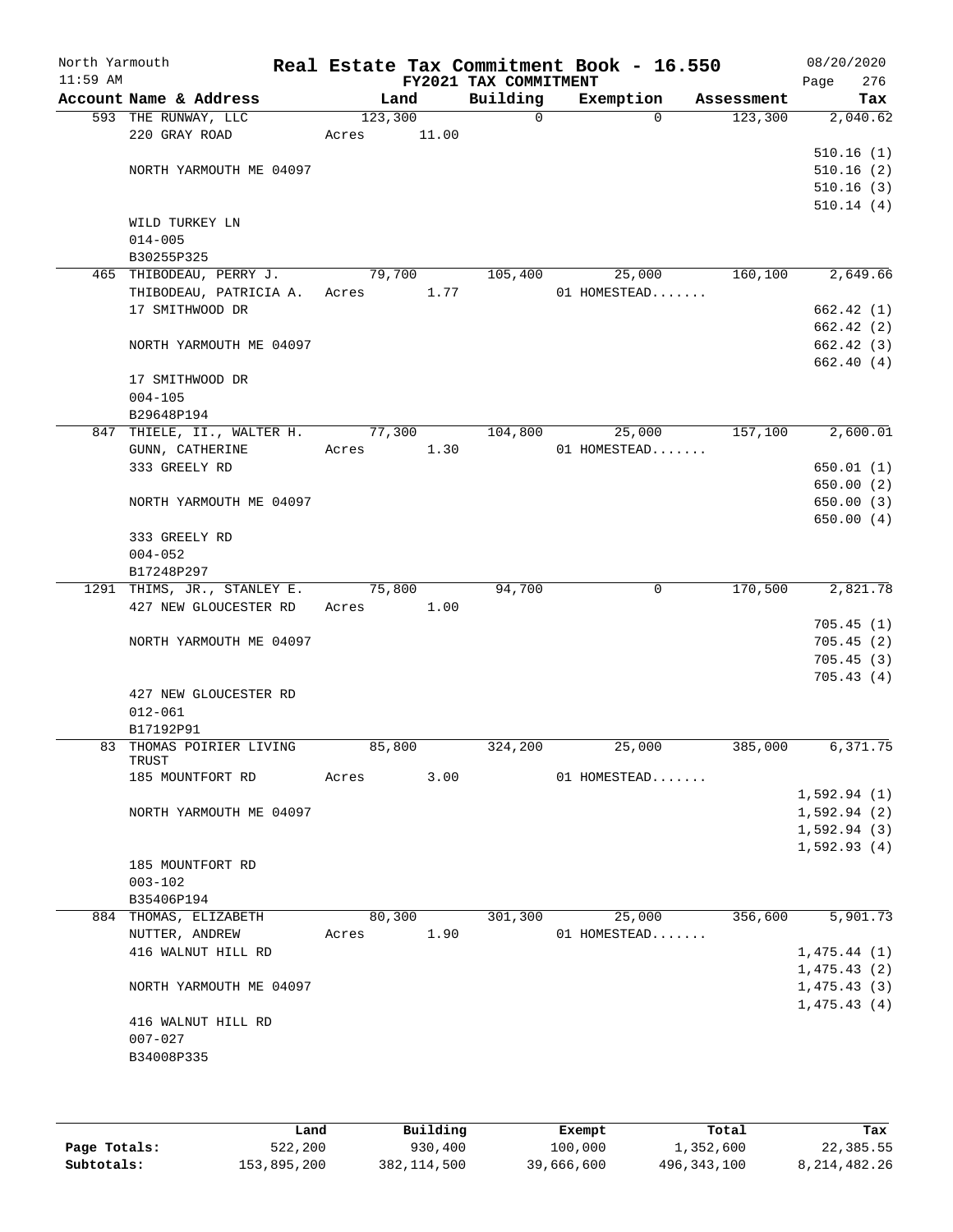| North Yarmouth<br>$11:59$ AM |                        |                                    |       |         |       | Real Estate Tax Commitment Book - 16.550<br>FY2021 TAX COMMITMENT |              |          |            | 08/20/2020<br>Page | 277 |
|------------------------------|------------------------|------------------------------------|-------|---------|-------|-------------------------------------------------------------------|--------------|----------|------------|--------------------|-----|
|                              | Account Name & Address |                                    |       | Land    |       | Building                                                          | Exemption    |          | Assessment |                    | Tax |
|                              | 164 THOMAS, HEATHER    |                                    |       | 77,800  |       | 97,200                                                            |              | $\Omega$ | 175,000    | 2,896.25           |     |
|                              |                        | 634 NEW GLOUCESTER RD              | Acres |         | 1.40  |                                                                   |              |          |            |                    |     |
|                              |                        |                                    |       |         |       |                                                                   |              |          |            | 724.07 (1)         |     |
|                              |                        | NORTH YARMOUTH ME 04097            |       |         |       |                                                                   |              |          |            | 724.06(2)          |     |
|                              |                        |                                    |       |         |       |                                                                   |              |          |            | 724.06(3)          |     |
|                              |                        | 634 NEW GLOUCESTER RD              |       |         |       |                                                                   |              |          |            | 724.06(4)          |     |
|                              | $016 - 069$            |                                    |       |         |       |                                                                   |              |          |            |                    |     |
|                              | B33634P137             |                                    |       |         |       |                                                                   |              |          |            |                    |     |
|                              |                        | 779 THOMAS, RICHARD E.             |       | 69,300  |       | 131,600                                                           |              | 25,000   | 175,900    | 2,911.15           |     |
|                              | 91 BASTON RD           |                                    | Acres |         | 0.52  |                                                                   | 01 HOMESTEAD |          |            |                    |     |
|                              |                        |                                    |       |         |       |                                                                   |              |          |            | 727.79(1)          |     |
|                              |                        | NORTH YARMOUTH ME 04097            |       |         |       |                                                                   |              |          |            | 727.79(2)          |     |
|                              |                        |                                    |       |         |       |                                                                   |              |          |            | 727.79(3)          |     |
|                              |                        |                                    |       |         |       |                                                                   |              |          |            | 727.78 (4)         |     |
|                              | 91 BASTON RD           |                                    |       |         |       |                                                                   |              |          |            |                    |     |
|                              | $004 - 219$            |                                    |       |         |       |                                                                   |              |          |            |                    |     |
|                              | B23877P249             |                                    |       |         |       |                                                                   |              |          |            |                    |     |
|                              |                        | 720 THOMPSON, MARJORIE G.          |       | 75,800  |       | 149,900                                                           |              | 25,000   | 200,700    | 3,321.59           |     |
|                              |                        | 102 CUMBERLAND RD                  | Acres |         | 1.00  |                                                                   | 01 HOMESTEAD |          |            |                    |     |
|                              |                        |                                    |       |         |       |                                                                   |              |          |            | 830.40 (1)         |     |
|                              |                        | NORTH YARMOUTH ME 04097            |       |         |       |                                                                   |              |          |            | 830.40 (2)         |     |
|                              |                        |                                    |       |         |       |                                                                   |              |          |            | 830.40 (3)         |     |
|                              |                        |                                    |       |         |       |                                                                   |              |          |            | 830.39(4)          |     |
|                              |                        | 102 CUMBERLAND RD                  |       |         |       |                                                                   |              |          |            |                    |     |
|                              | $004 - 086$            |                                    |       |         |       |                                                                   |              |          |            |                    |     |
|                              | B4037P85               |                                    |       |         |       |                                                                   |              |          |            |                    |     |
|                              |                        | 161 THOMPSON, NATHAN W II          |       | 133,400 |       | 405,100                                                           |              | 0        | 538,500    | 8,912.18           |     |
|                              |                        | 6 SOUTHERLY VIEW RD                | Acres |         | 12.63 |                                                                   |              |          |            |                    |     |
|                              |                        |                                    |       |         |       |                                                                   |              |          |            | 2,228.05(1)        |     |
|                              |                        | NORTH YARMOUTH ME 04096            |       |         |       |                                                                   |              |          |            | 2,228.05(2)        |     |
|                              |                        |                                    |       |         |       |                                                                   |              |          |            | 2, 228.05(3)       |     |
|                              |                        |                                    |       |         |       |                                                                   |              |          |            | 2, 228.03(4)       |     |
|                              |                        | 6 SOUTHERLY VIEW LN                |       |         |       |                                                                   |              |          |            |                    |     |
|                              | $009 - 052$            |                                    |       |         |       |                                                                   |              |          |            |                    |     |
|                              | B32637P165             |                                    |       |         |       |                                                                   |              |          |            |                    |     |
|                              |                        | 387 THURLOW, SR., DAVID L.         |       | 112,800 |       | 115,400                                                           |              | 25,000   | 203,200    | 3,362.96           |     |
|                              |                        | 227 MOUNTFORT RD                   | Acres |         | 8.40  |                                                                   | 01 HOMESTEAD |          |            |                    |     |
|                              |                        |                                    |       |         |       |                                                                   |              |          |            | 840.74 (1)         |     |
|                              |                        | NORTH YARMOUTH ME 04097            |       |         |       |                                                                   |              |          |            | 840.74 (2)         |     |
|                              |                        |                                    |       |         |       |                                                                   |              |          |            | 840.74 (3)         |     |
|                              | 227 MOUNTFORT RD       |                                    |       |         |       |                                                                   |              |          |            | 840.74 (4)         |     |
|                              | $003 - 107$            |                                    |       |         |       |                                                                   |              |          |            |                    |     |
|                              | B2686P426              |                                    |       |         |       |                                                                   |              |          |            |                    |     |
|                              |                        | 999 TIBBETTS, RACQUEL HEATH 98,400 |       |         |       | $2\overline{36,200}$                                              |              | 25,000   | 309,600    | 5,123.88           |     |
|                              | 1068 SLIGO RD          |                                    | Acres |         | 5.51  |                                                                   | 01 HOMESTEAD |          |            |                    |     |
|                              |                        |                                    |       |         |       |                                                                   |              |          |            | 1,280.97(1)        |     |
|                              |                        | NORTH YARMOUTH ME 04097            |       |         |       |                                                                   |              |          |            | 1,280.97(2)        |     |
|                              |                        |                                    |       |         |       |                                                                   |              |          |            | 1,280.97(3)        |     |
|                              |                        |                                    |       |         |       |                                                                   |              |          |            | 1,280.97(4)        |     |
|                              | 1068 SLIGO RD          |                                    |       |         |       |                                                                   |              |          |            |                    |     |
|                              | $008 - 042$            |                                    |       |         |       |                                                                   |              |          |            |                    |     |
|                              | B32305P52              |                                    |       |         |       |                                                                   |              |          |            |                    |     |
|                              |                        |                                    |       |         |       |                                                                   |              |          |            |                    |     |
|                              |                        |                                    |       |         |       |                                                                   |              |          |            |                    |     |

|              | Land        | Building      | Exempt     | Total       | Tax             |
|--------------|-------------|---------------|------------|-------------|-----------------|
| Page Totals: | 567,500     | 1,135,400     | 100,000    | 1,602,900   | 26,528.01       |
| Subtotals:   | 154,462,700 | 383, 249, 900 | 39,766,600 | 497,946,000 | 8, 241, 010, 27 |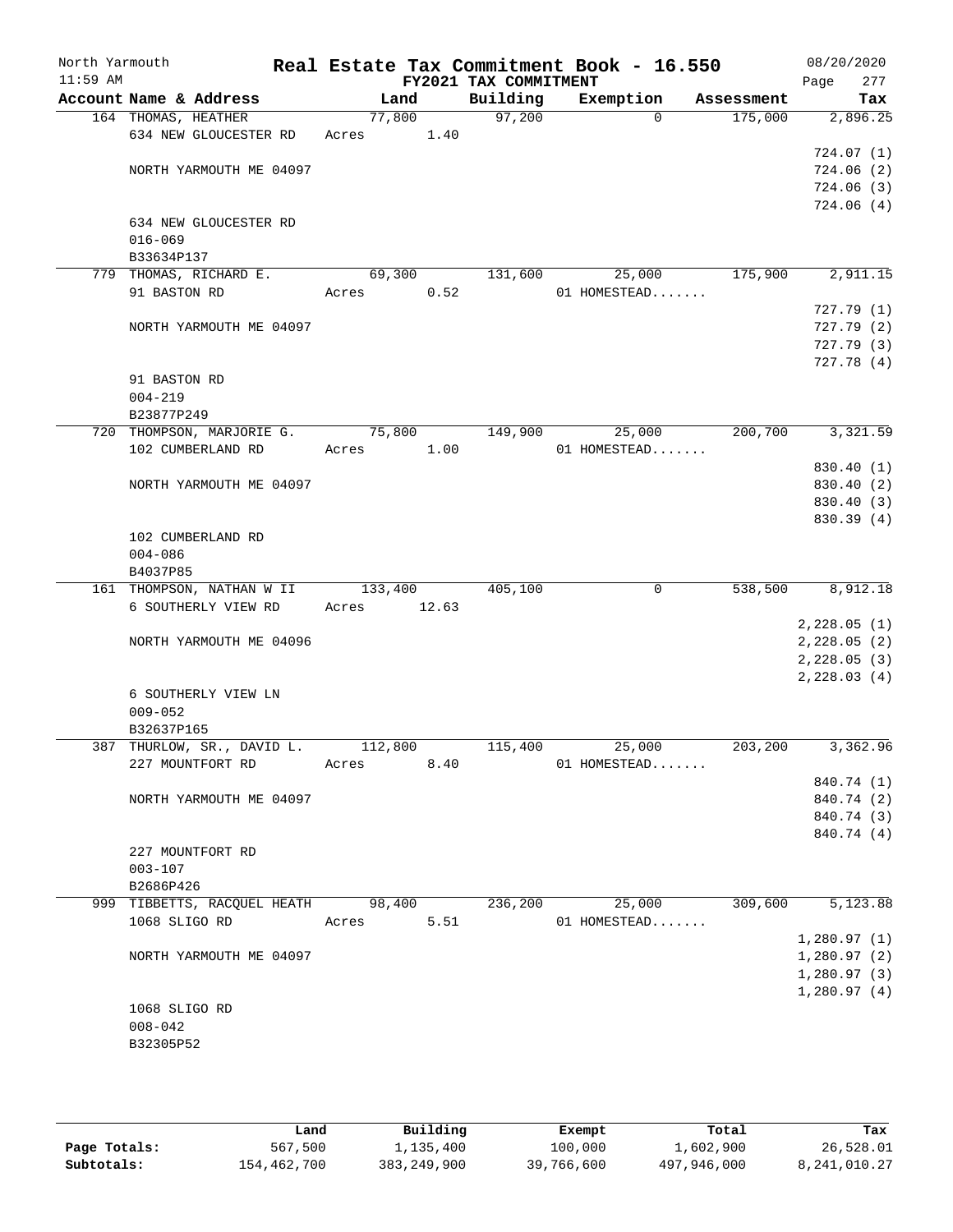| North Yarmouth<br>$11:59$ AM |                             |         |            | FY2021 TAX COMMITMENT | Real Estate Tax Commitment Book - 16.550 |            | 08/20/2020<br>Page<br>278  |
|------------------------------|-----------------------------|---------|------------|-----------------------|------------------------------------------|------------|----------------------------|
|                              | Account Name & Address      |         | Land       | Building              | Exemption                                | Assessment | Tax                        |
|                              | 1724 TICE, NANCY M, TRUSTEE |         | 108,800    | 700,500               | 25,000                                   | 784,300    | 12,980.17                  |
|                              | 10 ACORN LN                 | Acres   | 3.12       |                       | 01 HOMESTEAD                             |            |                            |
|                              |                             |         |            |                       |                                          |            | 3, 245.05 (1)              |
|                              | NORTH YARMOUTH ME 04097     |         |            |                       |                                          |            | 3, 245.04 (2)              |
|                              |                             |         |            |                       |                                          |            | 3, 245.04 (3)              |
|                              |                             |         |            |                       |                                          |            | 3, 245.04 (4)              |
|                              | 10 ACORN LN<br>$008 - 023$  |         |            |                       |                                          |            |                            |
|                              | B30047P171                  |         |            |                       |                                          |            |                            |
|                              | 1816 TICE, NANCY M.         |         | 5,800      | $\mathbf 0$           | 0                                        | 5,800      | 95.99                      |
|                              | 10 ACORN LANE               | Acres   | 20.20      |                       |                                          |            |                            |
|                              |                             |         |            |                       |                                          |            | 24.00(1)                   |
|                              | NORTH YARMOUTH ME 04097     |         |            |                       |                                          |            | 24.00(2)                   |
|                              |                             |         |            |                       |                                          |            | 24.00(3)                   |
|                              |                             |         |            |                       |                                          |            | 23.99(4)                   |
|                              | OAK HILL RD                 |         |            |                       |                                          |            |                            |
|                              | $008 - 022$                 |         |            |                       |                                          |            |                            |
|                              | 44 TIEDEMANN, REBECCA M.    |         | 68,500     | 172,500               | 25,000                                   | 216,000    | 3,574.80                   |
|                              | 21 DOUGHTY RD               |         | Acres 0.34 |                       | 01 HOMESTEAD                             |            |                            |
|                              |                             |         |            |                       |                                          |            | 893.70 (1)                 |
|                              | NORTH YARMOUTH ME 04097     |         |            |                       |                                          |            | 893.70 (2)<br>893.70 (3)   |
|                              |                             |         |            |                       |                                          |            | 893.70 (4)                 |
|                              | 21 DOUGHTY RD               |         |            |                       |                                          |            |                            |
|                              | $001 - 019$                 |         |            |                       |                                          |            |                            |
|                              | B12441P224                  |         |            |                       |                                          |            |                            |
|                              | 1633 TIRABASSI, GARY AND    |         | 78,800     | 268,400               | 25,000                                   | 322,200    | 5,332.41                   |
|                              | COLLEEN                     |         |            |                       |                                          |            |                            |
|                              | 26 APPLEBROOK DRIVE         | Acres   | 3.11       |                       | 01 HOMESTEAD                             |            |                            |
|                              | NORTH YARMOUTH ME 04097     |         |            |                       |                                          |            | 1,333.11(1)<br>1,333.10(2) |
|                              |                             |         |            |                       |                                          |            | 1,333.10(3)                |
|                              |                             |         |            |                       |                                          |            | 1,333.10(4)                |
|                              | 26 APPLEBROOK DRIVE         |         |            |                       |                                          |            |                            |
|                              | $001 - 001$                 |         |            |                       |                                          |            |                            |
|                              | B33936P1                    |         |            |                       |                                          |            |                            |
|                              | 1705 TITCOMB FIELD          | 153,200 |            | 0                     | 153,200                                  | 0          | 0.00                       |
|                              | SUBDIVISION                 |         | 39.70      |                       |                                          |            |                            |
|                              | MILLIKEN ROAD               | Acres   |            |                       | 940 COMMON LAND                          |            |                            |
|                              | NORTH YARMOUTH ME 04097     |         |            |                       |                                          |            |                            |
|                              |                             |         |            |                       |                                          |            |                            |
|                              |                             |         |            |                       |                                          |            |                            |
|                              |                             |         |            |                       |                                          |            |                            |
|                              | $012 - 016$                 |         |            |                       |                                          |            |                            |
| 1751                         | TODDY BROOK GOLF COURSE     |         | 49,500     | $\Omega$              | 0                                        | 49,500     | 819.23                     |
|                              | <b>INC</b>                  |         |            |                       |                                          |            |                            |
|                              | 925 SLIGO RD                | Acres   | 1.06       |                       |                                          |            | 204.81(1)                  |
|                              | NORTH YARMOUTH ME 04097     |         |            |                       |                                          |            | 204.81(2)                  |
|                              |                             |         |            |                       |                                          |            | 204.81(3)                  |
|                              |                             |         |            |                       |                                          |            | 204.80(4)                  |
|                              | KNIGHT WAY                  |         |            |                       |                                          |            |                            |
|                              | $008 - 048$                 |         |            |                       |                                          |            |                            |
|                              | B22054P39                   |         |            |                       |                                          |            |                            |
|                              |                             |         |            |                       |                                          |            |                            |
|                              |                             |         |            |                       |                                          |            |                            |

|              | Land        | Building      | Exempt     | Total         | Tax          |
|--------------|-------------|---------------|------------|---------------|--------------|
| Page Totals: | 464,600     | 1,141,400     | 228,200    | 1,377,800     | 22,802.60    |
| Subtotals:   | 154,927,300 | 384, 391, 300 | 39,994,800 | 499, 323, 800 | 8,263,812.87 |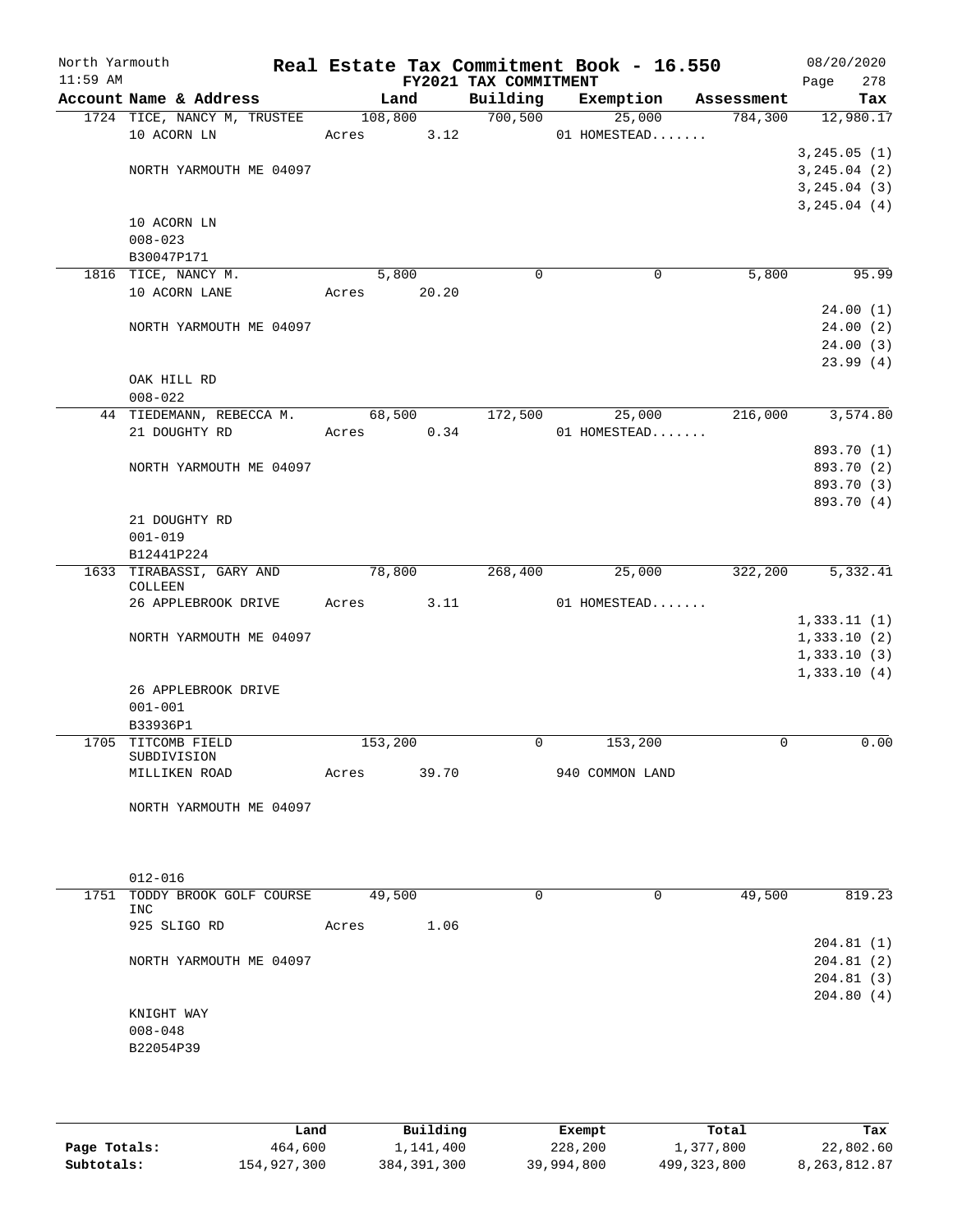| North Yarmouth             |                          |                                      |         |                          |                                   | Real Estate Tax Commitment Book - 16.550 |             |                          | 08/20/2020                 |            |
|----------------------------|--------------------------|--------------------------------------|---------|--------------------------|-----------------------------------|------------------------------------------|-------------|--------------------------|----------------------------|------------|
| $11:59$ AM                 |                          | Account Name & Address               | Land    |                          | FY2021 TAX COMMITMENT<br>Building | Exemption                                |             | Assessment               | Page                       | 279<br>Tax |
|                            |                          | 1753 TODDY BROOK GOLF COURSE         | 51,000  |                          | $\mathsf{O}$                      |                                          | $\Omega$    | 51,000                   | 844.05                     |            |
|                            | <b>INC</b>               |                                      |         |                          |                                   |                                          |             |                          |                            |            |
|                            |                          | 925 SLIGO RD                         | Acres   | 1.51                     |                                   |                                          |             |                          |                            |            |
|                            |                          |                                      |         |                          |                                   |                                          |             |                          | 211.02(1)                  |            |
|                            |                          | NORTH YARMOUTH ME 04097              |         |                          |                                   |                                          |             |                          | 211.01(2)<br>211.01(3)     |            |
|                            |                          |                                      |         |                          |                                   |                                          |             |                          | 211.01(4)                  |            |
|                            | KNIGHT WAY               |                                      |         |                          |                                   |                                          |             |                          |                            |            |
|                            | $008 - 049$              |                                      |         |                          |                                   |                                          |             |                          |                            |            |
|                            | B22054P39                |                                      |         |                          |                                   |                                          |             |                          |                            |            |
| 1754                       |                          | TODDY BROOK GOLF COURSE              | 50,500  |                          | $\mathbf 0$                       |                                          | $\mathbf 0$ | 50,500                   | 835.78                     |            |
|                            | INC                      | 925 SLIGO RD                         | Acres   | 1.38                     |                                   |                                          |             |                          |                            |            |
|                            |                          |                                      |         |                          |                                   |                                          |             |                          | 208.95(1)                  |            |
|                            |                          | NORTH YARMOUTH ME 04097              |         |                          |                                   |                                          |             |                          | 208.95(2)                  |            |
|                            |                          |                                      |         |                          |                                   |                                          |             |                          | 208.95(3)                  |            |
|                            |                          |                                      |         |                          |                                   |                                          |             |                          | 208.93(4)                  |            |
|                            | KNIGHT WAY               |                                      |         |                          |                                   |                                          |             |                          |                            |            |
|                            | $008 - 050$              |                                      |         |                          |                                   |                                          |             |                          |                            |            |
|                            | B22054P39                | 1755 TODDY BROOK GOLF COURSE         | 50,100  |                          | $\Omega$                          |                                          | $\mathbf 0$ | 50,100                   | 829.16                     |            |
|                            | <b>INC</b>               |                                      |         |                          |                                   |                                          |             |                          |                            |            |
|                            |                          | 925 SLIGO RD                         | Acres   | 1.26                     |                                   |                                          |             |                          |                            |            |
|                            |                          |                                      |         |                          |                                   |                                          |             |                          | 207.29(1)                  |            |
|                            |                          | NORTH YARMOUTH ME 04097              |         |                          |                                   |                                          |             |                          | 207.29(2)                  |            |
|                            |                          |                                      |         |                          |                                   |                                          |             |                          | 207.29(3)<br>207.29(4)     |            |
|                            | KNIGHT WAY               |                                      |         |                          |                                   |                                          |             |                          |                            |            |
|                            | $008 - 051$              |                                      |         |                          |                                   |                                          |             |                          |                            |            |
|                            | B22054P39                |                                      |         |                          |                                   |                                          |             |                          |                            |            |
|                            |                          | 1674 TODDY BROOK GOLF COURSE 282,900 |         |                          | 144,400                           |                                          | $\mathbf 0$ | 427,300                  | 7,071.82                   |            |
|                            | <b>INC</b>               | 925 SLIGO RD                         | Acres   | 56.23                    |                                   |                                          |             |                          |                            |            |
|                            |                          |                                      |         |                          |                                   |                                          |             |                          | 1,767.96(1)                |            |
|                            |                          | NORTH YARMOUTH ME 04097              |         |                          |                                   |                                          |             |                          | 1,767.96(2)                |            |
|                            |                          |                                      |         |                          |                                   |                                          |             |                          | 1,767.96(3)                |            |
|                            |                          |                                      |         |                          |                                   |                                          |             |                          | 1,767.94(4)                |            |
|                            |                          | MEMORIAL HIGHWAY                     |         |                          |                                   |                                          |             |                          |                            |            |
|                            | $008 - 055$<br>B22054P39 |                                      |         |                          |                                   |                                          |             |                          |                            |            |
|                            |                          | 686 TODDY BROOK GOLF                 | 518,300 |                          | 1,029,300                         |                                          | $\mathbf 0$ | 1,547,600                | 25,612.78                  |            |
|                            |                          | COURSE, INC                          |         |                          |                                   |                                          |             |                          |                            |            |
|                            |                          | 352 MEMORIAL HIGHWAY                 | Acres   | 78.13                    |                                   |                                          |             |                          |                            |            |
|                            |                          |                                      |         |                          |                                   |                                          |             |                          | 6,403.20(1)<br>6,403.20(2) |            |
|                            |                          | NORTH YARMOUTH ME 04097              |         |                          |                                   |                                          |             |                          | 6,403.20(3)                |            |
|                            |                          |                                      |         |                          |                                   |                                          |             |                          | 6,403.18(4)                |            |
|                            |                          | 925 SLIGO RD                         |         |                          |                                   |                                          |             |                          |                            |            |
|                            | $008 - 075$              |                                      |         |                          |                                   |                                          |             |                          |                            |            |
|                            | B17633P144               |                                      |         |                          |                                   |                                          |             |                          |                            |            |
|                            |                          | 1062 TOMPSON, WILLIAM E.             | 75,800  |                          | 160,900                           |                                          | 31,000      | 205,700                  | 3,404.34                   |            |
|                            |                          | 607 WALNUT HILL RD                   | Acres   | 1.00                     |                                   | 05 VETERAN<br>01 HOMESTEAD               |             |                          | 851.09 (1)                 |            |
|                            |                          | NORTH YARMOUTH ME 04097              |         |                          |                                   |                                          |             |                          | 851.09 (2)                 |            |
|                            |                          |                                      |         |                          |                                   |                                          |             |                          | 851.09 (3)                 |            |
|                            |                          |                                      |         |                          |                                   |                                          |             |                          | 851.07 (4)                 |            |
|                            |                          | 607 WALNUT HILL RD                   |         |                          |                                   |                                          |             |                          |                            |            |
|                            | $010 - 143$              |                                      |         |                          |                                   |                                          |             |                          |                            |            |
|                            | B23048P85                |                                      |         |                          |                                   |                                          |             |                          |                            |            |
|                            |                          | Land                                 |         | Building                 |                                   | Exempt                                   |             | Total                    |                            | Tax        |
| Page Totals:<br>Subtotals: |                          | 1,028,600<br>155,955,900             |         | 1,334,600<br>385,725,900 |                                   | 31,000<br>40,025,800                     |             | 2,332,200<br>501,656,000 | 38,597.93<br>8,302,410.80  |            |
|                            |                          |                                      |         |                          |                                   |                                          |             |                          |                            |            |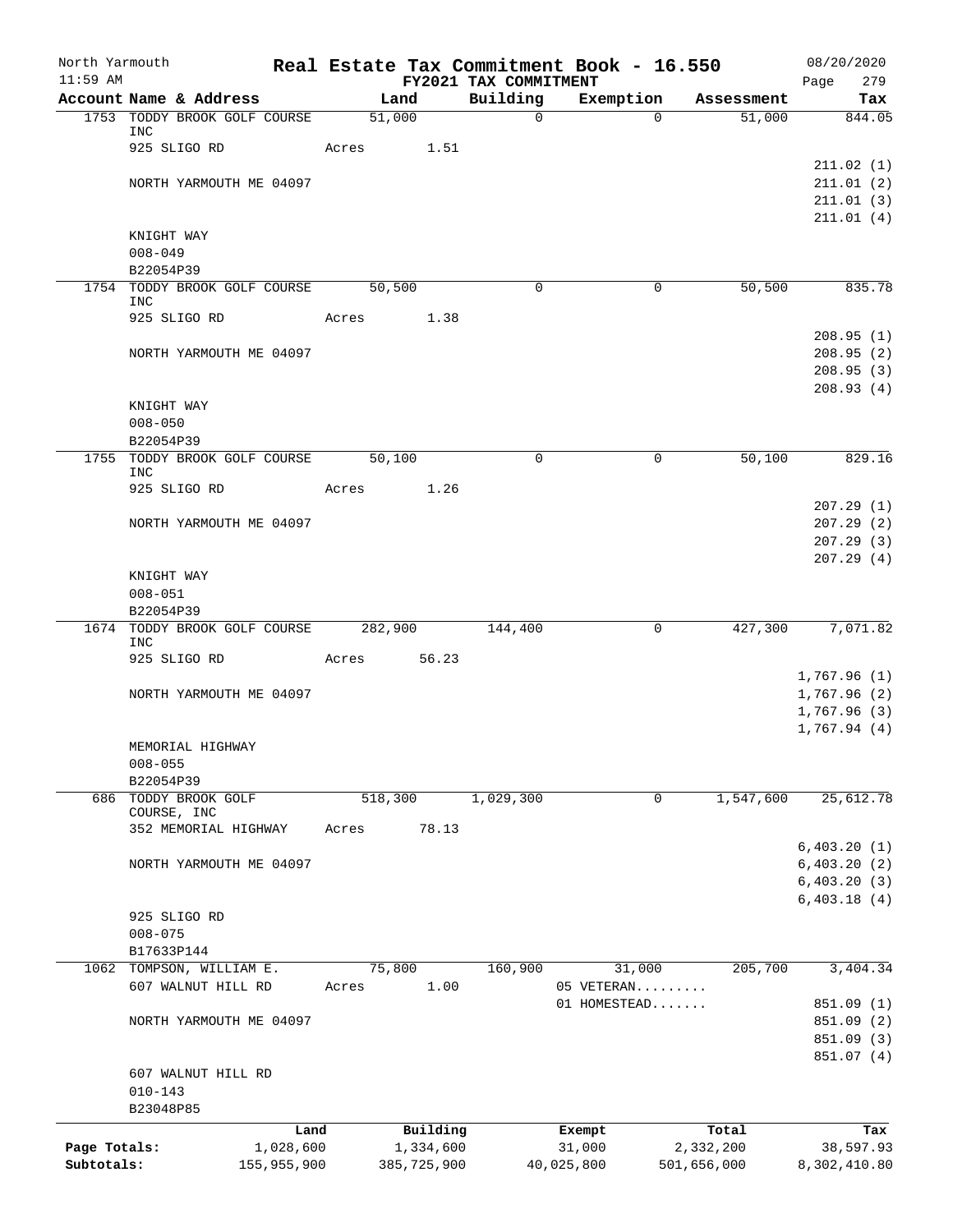| North Yarmouth<br>$11:59$ AM |                                 |         |             | FY2021 TAX COMMITMENT | Real Estate Tax Commitment Book - 16.550 |            | 08/20/2020<br>Page<br>280  |
|------------------------------|---------------------------------|---------|-------------|-----------------------|------------------------------------------|------------|----------------------------|
|                              | Account Name & Address          | Land    |             | Building              | Exemption                                | Assessment | Tax                        |
|                              | 968 TOORISH, JEFFREY M.         | 91,100  |             | 369,900               | $\Omega$                                 | 461,000    | 7,629.55                   |
|                              | 31 GRAY RD                      | Acres   | 4.06        |                       |                                          |            |                            |
|                              |                                 |         |             |                       |                                          |            | 1,907.39(1)                |
|                              | NORTH YARMOUTH ME 04097         |         |             |                       |                                          |            | 1,907.39(2)                |
|                              |                                 |         |             |                       |                                          |            | 1,907.39(3)                |
|                              |                                 |         |             |                       |                                          |            | 1,907.38(4)                |
|                              | 31 GRAY RD                      |         |             |                       |                                          |            |                            |
|                              | $010 - 010$                     |         |             |                       |                                          |            |                            |
|                              | B14862P286                      |         |             |                       |                                          |            |                            |
|                              | 1299 TORIELLO, CHRISTINE A.     | 91,500  |             | 261,100               | 25,000                                   | 327,600    | 5,421.78                   |
|                              | 79 TOWN FARM RD                 | Acres   | 4.14        |                       | 01 HOMESTEAD                             |            |                            |
|                              |                                 |         |             |                       |                                          |            | 1,355.45(1)                |
|                              | NORTH YARMOUTH ME 04097         |         |             |                       |                                          |            | 1,355.45(2)                |
|                              |                                 |         |             |                       |                                          |            | 1,355.45(3)<br>1,355.43(4) |
|                              | 79 TOWN FARM RD                 |         |             |                       |                                          |            |                            |
|                              | $017 - 007$                     |         |             |                       |                                          |            |                            |
|                              | B26768P107                      |         |             |                       |                                          |            |                            |
|                              | 1585 TOWN OF NORTH YARMOUTH     |         | 193,500     | 1,654,200             | 1,847,700                                | 0          | 0.00                       |
|                              | 10 VILLAGE SQUARE ROAD          | Acres   | 20.00       |                       | 903                                      |            |                            |
|                              |                                 |         |             |                       |                                          |            |                            |
|                              | NORTH YARMOUTH ME 04097         |         |             |                       |                                          |            |                            |
|                              |                                 |         |             |                       |                                          |            |                            |
|                              |                                 |         |             |                       |                                          |            |                            |
|                              | 120 MEMORIAL HIGHWAY            |         |             |                       |                                          |            |                            |
|                              | $007 - 085$                     |         |             |                       |                                          |            |                            |
|                              | B31641P339 07/17/2014 B1952P134 |         |             |                       |                                          |            |                            |
|                              | 1784 TOWN, ANN & JAMES          |         | 68,200      | 293,000               | 25,000                                   | 336,200    | 5,564.11                   |
|                              | 32 HAZEL LANE                   | Acres   | 0.31        |                       | 01 HOMESTEAD                             |            |                            |
|                              |                                 |         |             |                       |                                          |            | 1,391.03(1)                |
|                              | NORTH YARMOUTH ME 04097         |         |             |                       |                                          |            | 1,391.03(2)<br>1,391.03(3) |
|                              |                                 |         |             |                       |                                          |            | 1,391.02(4)                |
|                              | 32 HAZEL LANE                   |         |             |                       |                                          |            |                            |
|                              | $008 - 064 - 004$               |         |             |                       |                                          |            |                            |
|                              | B33933P156                      |         |             |                       |                                          |            |                            |
|                              | 1522 TRACY K GILES LIVING       | 94,800  |             | 240,200               | 25,000                                   | 310,000    | 5,130.50                   |
|                              | TRUST 03/30/2018                |         |             |                       |                                          |            |                            |
|                              | 1039 WASHINGTON AVENUE          | Acres   | 4.80        |                       | 01 HOMESTEAD                             |            |                            |
|                              |                                 |         |             |                       |                                          |            | 1,282.63(1)                |
|                              | PORTLAND ME 04103               |         |             |                       |                                          |            | 1,282.63(2)                |
|                              |                                 |         |             |                       |                                          |            | 1,282.63(3)<br>1,282.61(4) |
|                              | 8 LISA'S WAY                    |         |             |                       |                                          |            |                            |
|                              | $014 - 071$                     |         |             |                       |                                          |            |                            |
|                              | B34744P340                      |         |             |                       |                                          |            |                            |
| 1545                         | TRAIN, DANIEL E & MARY          | 130,600 |             | 423,700               | 25,000                                   | 529,300    | 8,759.92                   |
|                              | R                               |         |             |                       |                                          |            |                            |
|                              | 15 CARRIAGE HILL                | Acres   | 9.58        |                       | 01 HOMESTEAD                             |            |                            |
|                              |                                 |         |             |                       |                                          |            | 2,189.98(1)                |
|                              | NORTH YARMOUTH ME 04097         |         |             |                       |                                          |            | 2,189.98(2)                |
|                              |                                 |         |             |                       |                                          |            | 2,189.98(3)                |
|                              |                                 |         |             |                       |                                          |            | 2,189.98(4)                |
|                              | 15 CARRIAGE HILL<br>$010 - 064$ |         |             |                       |                                          |            |                            |
|                              | B35288P12                       |         |             |                       |                                          |            |                            |
|                              |                                 |         |             |                       |                                          |            |                            |
|                              |                                 |         |             |                       |                                          |            |                            |
|                              |                                 |         |             |                       |                                          |            |                            |
|                              |                                 | Land    | Building    |                       | Exempt                                   | Total      | Tax                        |
| Page Totals:                 | 669,700                         |         | 3, 242, 100 |                       | 1,947,700                                | 1,964,100  | 32,505.86                  |

**Subtotals:** 156,625,600 388,968,000 41,973,500 503,620,100 8,334,916.66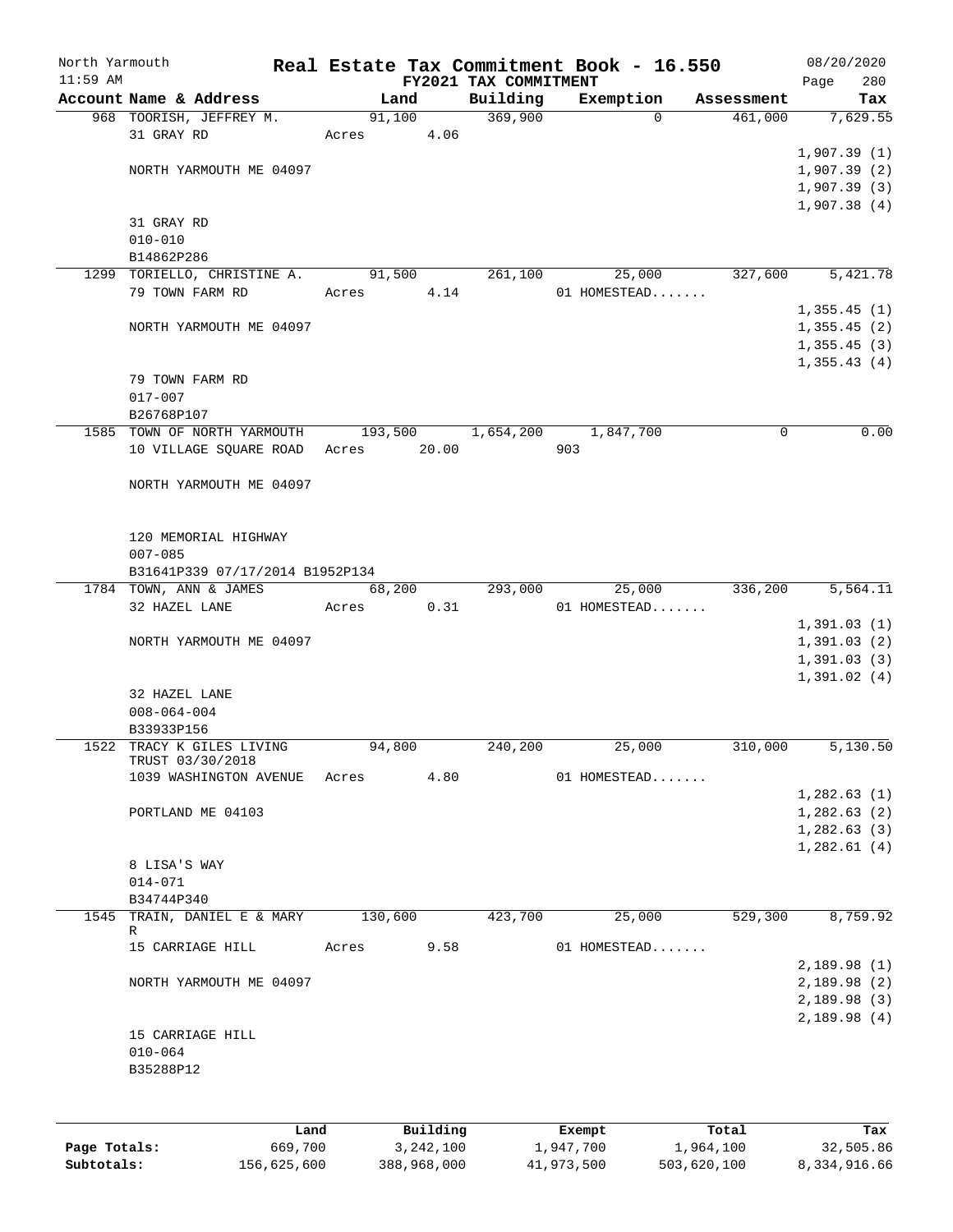| North Yarmouth<br>$11:59$ AM |                           |                           |         |      | FY2021 TAX COMMITMENT | Real Estate Tax Commitment Book - 16.550 |            | 08/20/2020<br>281<br>Page  |
|------------------------------|---------------------------|---------------------------|---------|------|-----------------------|------------------------------------------|------------|----------------------------|
|                              | Account Name & Address    |                           | Land    |      | Building              | Exemption                                | Assessment | Tax                        |
|                              | 152 TRAINOR, JOHN W.      |                           | 83,800  |      | $\mathbf 0$           | $\Omega$                                 | 83,800     | 1,386.89                   |
|                              |                           | 61 ADAMS POND RD          | Acres   | 2.60 |                       |                                          |            |                            |
|                              |                           |                           |         |      |                       |                                          |            | 346.73(1)                  |
|                              | DERRY NH 03038            |                           |         |      |                       |                                          |            | 346.72 (2)                 |
|                              |                           |                           |         |      |                       |                                          |            | 346.72 (3)                 |
|                              |                           |                           |         |      |                       |                                          |            | 346.72 (4)                 |
|                              | WALNUT HILL RD            |                           |         |      |                       |                                          |            |                            |
|                              | $004 - 017$<br>B14373P169 |                           |         |      |                       |                                          |            |                            |
|                              |                           | 1530 TRAISTER, MICHAEL D. | 100,700 |      | 357,300               | 25,000                                   | 433,000    | 7,166.15                   |
|                              |                           | TRAISTER, CHRISTINA W.    | Acres   | 1.34 |                       | 01 HOMESTEAD                             |            |                            |
|                              | 7 COUNTRY CREEK           |                           |         |      |                       |                                          |            | 1,791.54(1)                |
|                              |                           |                           |         |      |                       |                                          |            | 1,791.54(2)                |
|                              |                           | NORTH YARMOUTH ME 04097   |         |      |                       |                                          |            | 1,791.54(3)                |
|                              |                           |                           |         |      |                       |                                          |            | 1,791.53(4)                |
|                              | 7 COUNTRY CREEK           |                           |         |      |                       |                                          |            |                            |
|                              | $014 - 111$               |                           |         |      |                       |                                          |            |                            |
|                              | B20460P106                |                           |         |      |                       |                                          |            |                            |
|                              |                           | 131 TRI ENTERPRISES INC.  | 76,200  |      | 283,100               | 0                                        | 359,300    | 5,946.42                   |
|                              |                           | 247A PORTLAND ROAD        | Acres   | 1.07 |                       |                                          |            |                            |
|                              |                           |                           |         |      |                       |                                          |            | 1,486.61(1)                |
|                              | GRAY ME 04039             |                           |         |      |                       |                                          |            | 1,486.61(2)                |
|                              |                           |                           |         |      |                       |                                          |            | 1,486.61(3)                |
|                              |                           |                           |         |      |                       |                                          |            | 1,486.59(4)                |
|                              |                           | 585 WALNUT HILL RD        |         |      |                       |                                          |            |                            |
|                              | $010 - 140$               |                           |         |      |                       |                                          |            |                            |
|                              | B24996P4                  |                           |         |      |                       |                                          |            |                            |
|                              |                           | 401 TRI ENTERPRISES INC.  | 81,500  |      | 160,600               | $\mathbf 0$                              | 242,100    | 4,006.76                   |
|                              |                           | 247A PORTLAND ROAD        | Acres   | 2.14 |                       |                                          |            |                            |
|                              |                           |                           |         |      |                       |                                          |            | 1,001.69(1)                |
|                              | GRAY ME 04039             |                           |         |      |                       |                                          |            | 1,001.69(2)                |
|                              |                           |                           |         |      |                       |                                          |            | 1,001.69(3)<br>1,001.69(4) |
|                              | 343 GRAY RD               |                           |         |      |                       |                                          |            |                            |
|                              | $014 - 075$               |                           |         |      |                       |                                          |            |                            |
|                              |                           | B27629P58 03/04/2010      |         |      |                       |                                          |            |                            |
|                              |                           | 1382 TRIPP, WILLIAM N.    | 91,400  |      | 219,100               | 0                                        | 310,500    | 5,138.78                   |
|                              | 1467 NORTH RD             |                           | Acres   | 4.11 |                       |                                          |            |                            |
|                              |                           |                           |         |      |                       |                                          |            | 1,284.70(1)                |
|                              |                           | NORTH YARMOUTH ME 04097   |         |      |                       |                                          |            | 1,284.70(2)                |
|                              |                           |                           |         |      |                       |                                          |            | 1,284.70(3)                |
|                              |                           |                           |         |      |                       |                                          |            | 1,284.68(4)                |
|                              | 1467 NORTH RD             |                           |         |      |                       |                                          |            |                            |
|                              | $012 - 040$               |                           |         |      |                       |                                          |            |                            |
|                              | B25710P28                 |                           |         |      |                       |                                          |            |                            |
|                              |                           | 598 TRUESDELL, CHARLES O. | 95,300  |      | 187,600               | 25,000                                   | 257,900    | 4,268.25                   |
|                              | 1523 NORTH RD             |                           | Acres   | 4.90 |                       | 01 HOMESTEAD                             |            |                            |
|                              |                           |                           |         |      |                       |                                          |            | 1,067.07(1)                |
|                              |                           | NORTH YARMOUTH ME 04097   |         |      |                       |                                          |            | 1,067.06(2)                |
|                              |                           |                           |         |      |                       |                                          |            | 1,067.06(3)                |
|                              |                           |                           |         |      |                       |                                          |            | 1,067.06(4)                |
|                              | 1523 NORTH RD             |                           |         |      |                       |                                          |            |                            |
|                              | $012 - 034$               |                           |         |      |                       |                                          |            |                            |
|                              | B9077P156                 |                           |         |      |                       |                                          |            |                            |
|                              |                           |                           |         |      |                       |                                          |            |                            |

|              | Land        | Building      | Exempt     | Total       | Tax          |
|--------------|-------------|---------------|------------|-------------|--------------|
| Page Totals: | 528,900     | l,207,700     | 50,000     | 1,686,600   | 27,913.25    |
| Subtotals:   | 157,154,500 | 390, 175, 700 | 42,023,500 | 505,306,700 | 8,362,829.91 |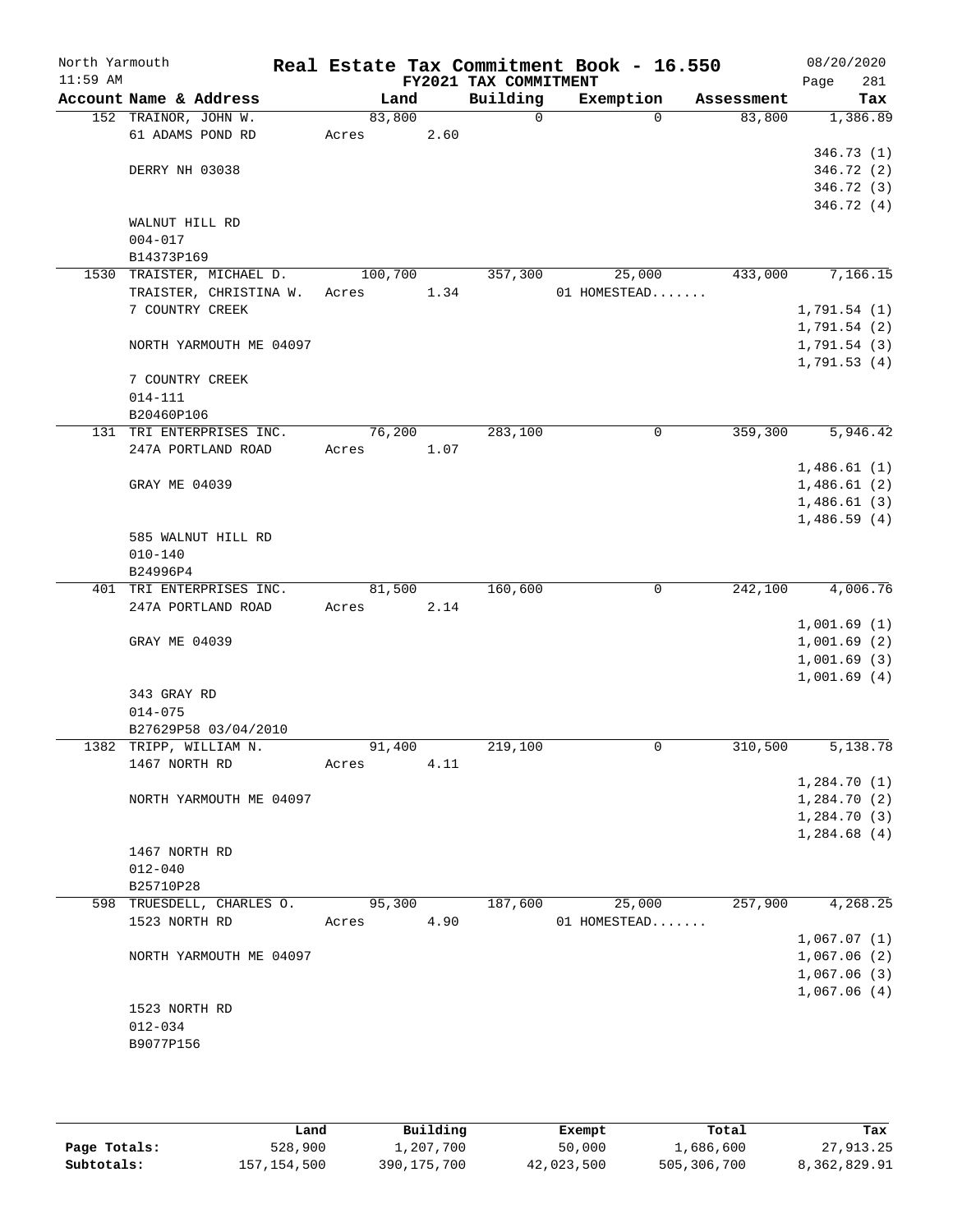| North Yarmouth<br>$11:59$ AM |                                                    |         |           | FY2021 TAX COMMITMENT | Real Estate Tax Commitment Book - 16.550 |            | 08/20/2020<br>282<br>Page   |
|------------------------------|----------------------------------------------------|---------|-----------|-----------------------|------------------------------------------|------------|-----------------------------|
|                              | Account Name & Address                             | Land    |           | Building              | Exemption                                | Assessment | Tax                         |
|                              | 1521 TRUSTEES, JANE L. &                           | 101,300 |           | 218,600               | 25,000                                   | 294,900    | 4,880.60                    |
|                              | GERARD E. FRANCOEUR                                |         |           |                       |                                          |            |                             |
|                              | 19 COUNTRY CREEK                                   | Acres   | 1.43      |                       | 01 HOMESTEAD                             |            |                             |
|                              |                                                    |         |           |                       |                                          |            | 1,220.15(1)                 |
|                              | NORTH YARMOUTH ME 04097                            |         |           |                       |                                          |            | 1,220.15(2)                 |
|                              |                                                    |         |           |                       |                                          |            | 1,220.15(3)                 |
|                              |                                                    |         |           |                       |                                          |            | 1,220.15(4)                 |
|                              | 19 COUNTRY CREEK                                   |         |           |                       |                                          |            |                             |
|                              | $014 - 109$                                        |         |           |                       |                                          |            |                             |
|                              | B19197P335                                         |         |           |                       |                                          |            |                             |
|                              | 565 TUCKER, ELEANOR N.                             | 67,500  |           | 69,600                | 25,000                                   | 112,100    | 1,855.26                    |
|                              | 349 GREELY RD EXT                                  | Acres   | 0.25      |                       | 01 HOMESTEAD                             |            |                             |
|                              |                                                    |         |           |                       |                                          |            | 463.82(1)                   |
|                              | NORTH YARMOUTH ME 04097                            |         |           |                       |                                          |            | 463.82(2)                   |
|                              |                                                    |         |           |                       |                                          |            | 463.82 (3)                  |
|                              |                                                    |         |           |                       |                                          |            | 463.80(4)                   |
|                              | 349 GREELY RD EXT                                  |         |           |                       |                                          |            |                             |
|                              | $004 - 070$                                        |         |           |                       |                                          |            |                             |
|                              | B15566P203                                         |         |           |                       |                                          |            |                             |
|                              | 392 TUCKER, JACOB J                                | 78,300  |           | 176,600               | 0                                        | 254,900    | 4,218.60                    |
|                              | 8 LAURA WHITNEY DR                                 | Acres   | 1.50      |                       |                                          |            |                             |
|                              |                                                    |         |           |                       |                                          |            | 1,054.65(1)                 |
|                              | NORTH YARMOUTH ME 04097                            |         |           |                       |                                          |            | 1,054.65(2)                 |
|                              |                                                    |         |           |                       |                                          |            | 1,054.65(3)                 |
|                              |                                                    |         |           |                       |                                          |            | 1,054.65(4)                 |
|                              | 8 LAURA WHITNEY DR                                 |         |           |                       |                                          |            |                             |
|                              | $003 - 069$                                        |         |           |                       |                                          |            |                             |
|                              | B36430P246                                         |         |           |                       |                                          |            |                             |
|                              | 243 TUEMMLER, DAVID                                | 137,300 |           | 378,000               | 25,000                                   | 490,300    | 8,114.47                    |
|                              | TUEMMLER, JENNIFER                                 | Acres   | 6.97      |                       | 01 HOMESTEAD                             |            |                             |
|                              | 24 PINE MEADOW LANE                                |         |           |                       |                                          |            | 2,028.62(1)                 |
|                              |                                                    |         |           |                       |                                          |            | 2,028.62(2)                 |
|                              | NORTH YARMOUTH ME 04097                            |         |           |                       |                                          |            | 2,028.62(3)                 |
|                              |                                                    |         |           |                       |                                          |            | 2,028.61(4)                 |
|                              | 24 PINE MEADOW LANE                                |         |           |                       |                                          |            |                             |
|                              | $006 - 046$                                        |         |           |                       |                                          |            |                             |
|                              | B8365P37                                           |         |           | 439,000               |                                          | 525,100    |                             |
|                              | 1378 TURNER, JR., NOYES L.<br>74 BIRCHWOOD TERRACE | 111,100 | 6.04      |                       | 25,000<br>01 HOMESTEAD                   |            | 8,690.41                    |
|                              |                                                    | Acres   |           |                       |                                          |            | 2, 172.61(1)                |
|                              |                                                    |         |           |                       |                                          |            |                             |
|                              | NORTH YARMOUTH ME 04097                            |         |           |                       |                                          |            | 2,172.60 (2)<br>2,172.60(3) |
|                              |                                                    |         |           |                       |                                          |            |                             |
|                              | 74 BIRCHWOOD TERRACE                               |         |           |                       |                                          |            | 2,172.60(4)                 |
|                              | $016 - 074$                                        |         |           |                       |                                          |            |                             |
|                              | B13863P174                                         |         |           |                       |                                          |            |                             |
|                              | 830 U.S. BANK TRUST, N.A.                          | 82,700  |           | 207,800               | 0                                        | 290,500    | 4,807.78                    |
|                              | LSF9 MASTER                                        | Acres   | 2.37      |                       |                                          |            |                             |
|                              | PARTICIPATION TRUST                                |         |           |                       |                                          |            |                             |
|                              | 3701 REGENT BLVD #175                              |         |           |                       |                                          |            | 1,201.95(1)                 |
|                              |                                                    |         |           |                       |                                          |            | 1,201.95(2)                 |
|                              | IRVING TX 75063                                    |         |           |                       |                                          |            | 1,201.95(3)                 |
|                              |                                                    |         |           |                       |                                          |            | 1, 201.93(4)                |
|                              | 518 WALNUT HILL RD                                 |         |           |                       |                                          |            |                             |
|                              | $007 - 041$                                        |         |           |                       |                                          |            |                             |
|                              | B36508P85                                          |         |           |                       |                                          |            |                             |
|                              |                                                    |         |           |                       |                                          |            |                             |
|                              |                                                    |         |           |                       |                                          |            |                             |
|                              |                                                    |         |           |                       |                                          |            |                             |
|                              | Land                                               |         | Building  |                       | Exempt                                   | Total      | Tax                         |
| Page Totals:                 | 578,200                                            |         | 1,489,600 |                       | 100,000                                  | 1,967,800  | 32,567.12                   |

**Subtotals:** 157,732,700 391,665,300 42,123,500 507,274,500 8,395,397.03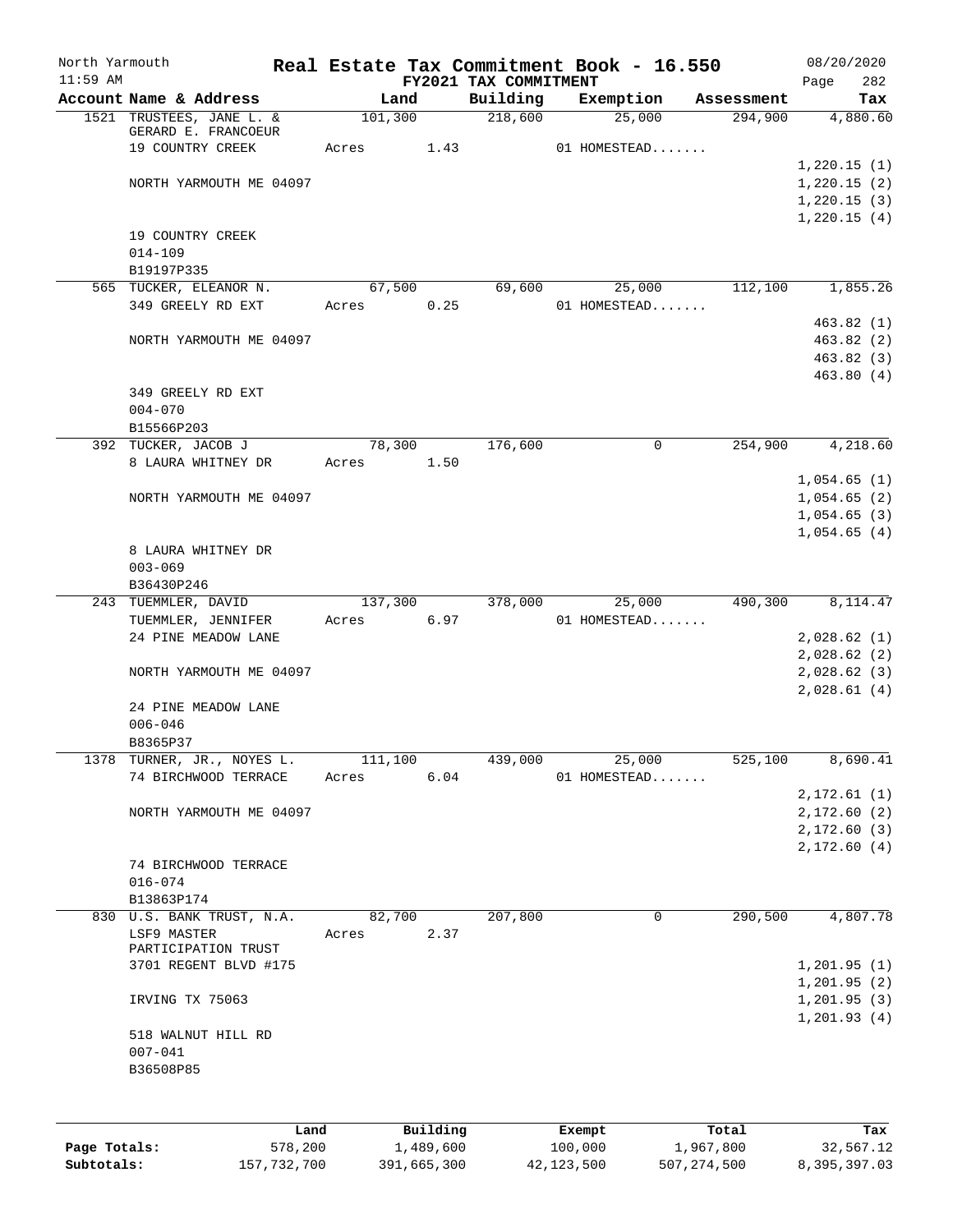| North Yarmouth |                                             | Real Estate Tax Commitment Book - 16.550 |                       |                   |             | 08/20/2020   |
|----------------|---------------------------------------------|------------------------------------------|-----------------------|-------------------|-------------|--------------|
| $11:59$ AM     |                                             |                                          | FY2021 TAX COMMITMENT |                   |             | 283<br>Page  |
|                | Account Name & Address                      | Land                                     | Building              | Exemption         | Assessment  | Tax          |
|                | 1063 UNDERWOOD, KIRK F                      | 77,300                                   | 125,100               | 0                 | 202,400     | 3,349.72     |
|                | ARSENAULT, AMY L                            | 1.30<br>Acres                            |                       |                   |             |              |
|                | 643 WALNUT HILL RD                          |                                          |                       |                   |             | 837.43 (1)   |
|                |                                             |                                          |                       |                   |             | 837.43 (2)   |
|                | NORTH YARMOUTH ME 04097                     |                                          |                       |                   |             | 837.43 (3)   |
|                |                                             |                                          |                       |                   |             | 837.43 (4)   |
|                | 643 WALNUT HILL RD                          |                                          |                       |                   |             |              |
|                | $010 - 146$                                 |                                          |                       |                   |             |              |
|                | B35691P23                                   |                                          |                       |                   |             |              |
|                | 619 UNITED PROPERTIES INC                   | 163,500                                  | 0                     | 0                 | 163,500     | 2,705.93     |
|                | 9 THOMAS DR                                 | 28.50<br>Acres                           |                       |                   |             |              |
|                |                                             |                                          |                       |                   |             | 676.49(1)    |
|                | WESTBROOK ME 04092                          |                                          |                       |                   |             | 676.48(2)    |
|                |                                             |                                          |                       |                   |             | 676.48(3)    |
|                |                                             |                                          |                       |                   |             | 676.48(4)    |
|                | 493 GRAY RD                                 |                                          |                       |                   |             |              |
|                | $015 - 027$                                 |                                          |                       |                   |             |              |
|                | B28773P156 06/22/2011 B28773P153 06/22/2011 |                                          |                       |                   |             |              |
|                | B28773P148 06/22/2011                       |                                          |                       |                   |             |              |
|                | 1151 UNITED PROPERTIES INC,                 | 136,500                                  | 561,200               | 0                 | 697,700     | 11,546.94    |
|                | 9 THOMAS DRIVE                              | 22.30<br>Acres                           |                       |                   |             |              |
|                |                                             |                                          |                       |                   |             | 2,886.74(1)  |
|                | WESTBROOK ME 04092                          |                                          |                       |                   |             | 2,886.74 (2) |
|                |                                             |                                          |                       |                   |             | 2,886.74 (3) |
|                |                                             |                                          |                       |                   |             | 2,886.72(4)  |
|                | 57 DEER BROOK                               |                                          |                       |                   |             |              |
|                | $015 - 028$                                 |                                          |                       |                   |             |              |
|                | B9313P279                                   |                                          |                       |                   |             |              |
|                | 912 UNITED STATES OF                        | 132,400                                  | 0                     | 132,400           | 0           | 0.00         |
|                | AMERICA,                                    |                                          |                       |                   |             |              |
|                | 12 NEW ENGLAND EXCUTIVE Acres               | 18.80                                    |                       | 900 US GOVERNMENT |             |              |
|                | PARK                                        |                                          |                       |                   |             |              |
|                | BURLINGTON MA 01801                         |                                          |                       |                   |             |              |
|                |                                             |                                          |                       |                   |             |              |
|                | 80 TREE LANE                                |                                          |                       |                   |             |              |
|                | $010 - 103$                                 |                                          |                       |                   |             |              |
|                | B11567P340                                  |                                          |                       |                   |             |              |
|                | 1912 UNITIL                                 | 0                                        | 14,900                | 0                 | 14,900      | 246.60       |
|                | C/O JONATHAN GIEGERICH                      |                                          |                       |                   |             |              |
|                | 6 LIBERTY LANE WEST                         |                                          |                       |                   |             | 61.65(1)     |
|                |                                             |                                          |                       |                   |             | 61.65(2)     |
|                | NORTH YARMOUTH ME 04097                     |                                          |                       |                   |             | 61.65(3)     |
|                |                                             |                                          |                       |                   |             | 61.65(4)     |
|                | TOWNWIDE                                    |                                          |                       |                   |             |              |
|                | $000 - 002$                                 |                                          |                       |                   |             |              |
|                | B000P000                                    |                                          |                       |                   |             |              |
|                | 1473 VALENTI, COURTNEY                      | 94,400                                   | 425,000               | 0                 | 519,400     | 8,596.07     |
|                | VALENTI, TIMOTHY                            | 3.00<br>Acres                            |                       |                   |             |              |
|                | 15 FIELDSTONE DRIVE                         |                                          |                       |                   |             | 2,149.02 (1) |
|                |                                             |                                          |                       |                   |             | 2,149.02(2)  |
|                | NORTH YARMOUTH ME 04097                     |                                          |                       |                   |             | 2,149.02(3)  |
|                |                                             |                                          |                       |                   |             | 2,149.01(4)  |
|                | 15 FIELDSTONE DRIVE                         |                                          |                       |                   |             |              |
|                | $017 - 043$                                 |                                          |                       |                   |             |              |
|                | B35494P326                                  |                                          |                       |                   |             |              |
|                |                                             |                                          |                       |                   |             |              |
|                |                                             | Land<br>Building                         |                       | Exempt            | Total       | Tax          |
| Page Totals:   | 604,100                                     | 1,126,200                                |                       | 132,400           | 1,597,900   | 26, 445.26   |
| Subtotals:     | 158,336,800                                 | 392,791,500                              |                       | 42, 255, 900      | 508,872,400 | 8,421,842.29 |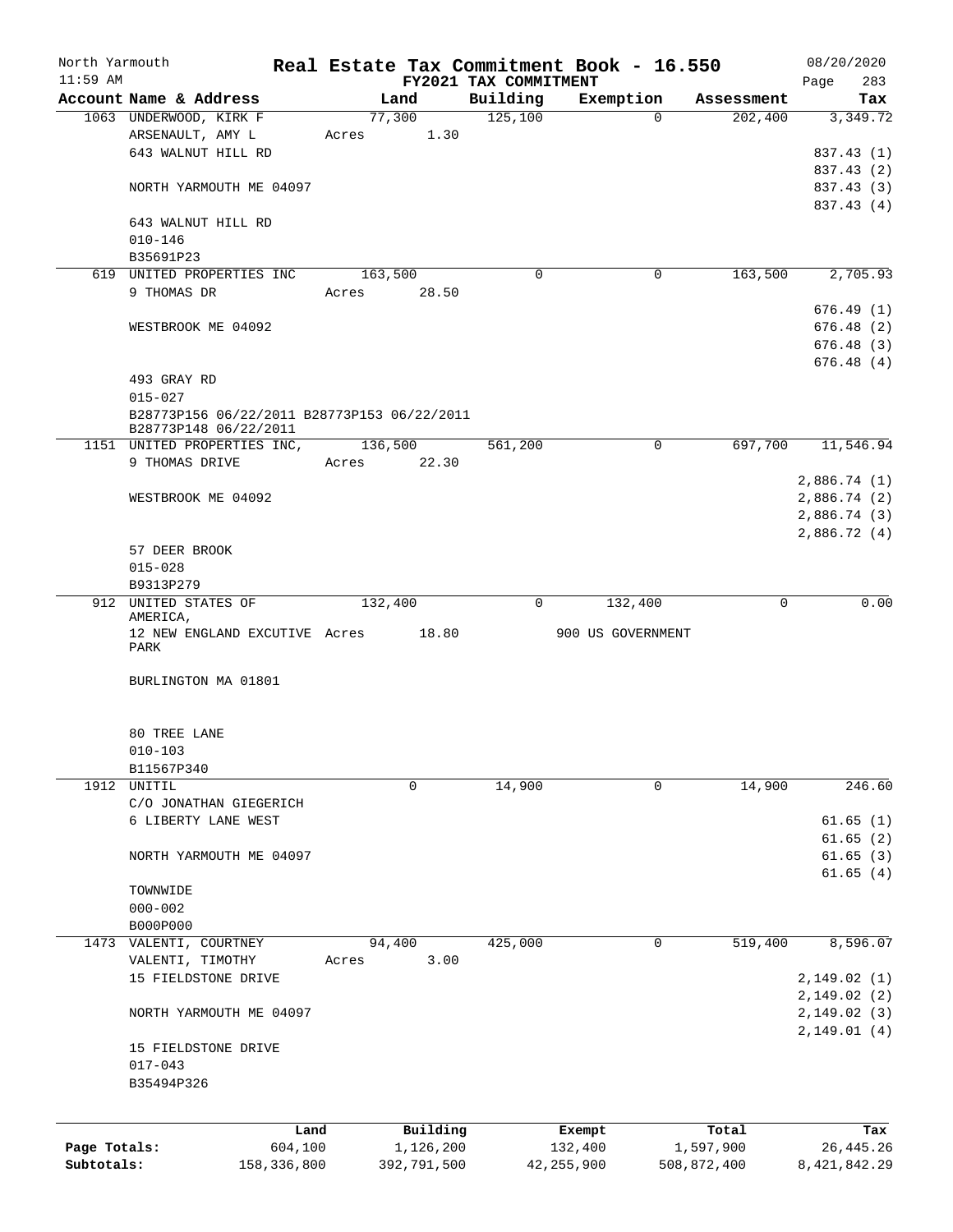| North Yarmouth<br>$11:59$ AM |                                 |        |        | FY2021 TAX COMMITMENT | Real Estate Tax Commitment Book - 16.550 |            | 08/20/2020<br>Page |
|------------------------------|---------------------------------|--------|--------|-----------------------|------------------------------------------|------------|--------------------|
|                              | Account Name & Address          | Land   |        | Building              | Exemption                                | Assessment | 284<br>Tax         |
|                              | 1100 VALLEY VIEW LLC            | 8,600  |        | $\Omega$              | $\Omega$                                 | 8,600      | 142.33             |
|                              | 93 WINDY HOLLOW WAY             | Acres  | 2.90   |                       |                                          |            |                    |
|                              |                                 |        |        |                       |                                          |            | 35.59(1)           |
|                              | CUMBERLAND ME 04021             |        |        |                       |                                          |            | 35.58(2)           |
|                              |                                 |        |        |                       |                                          |            | 35.58(3)           |
|                              |                                 |        |        |                       |                                          |            | 35.58(4)           |
|                              | SERENITY WAY                    |        |        |                       |                                          |            |                    |
|                              | $010 - 044$                     |        |        |                       |                                          |            |                    |
|                              | B14866P11                       |        |        |                       |                                          |            |                    |
|                              | 370 VAN DYKE, VIRGINIA O.       | 86,200 |        | 205,900               | 25,000                                   | 267,100    | 4,420.51           |
|                              | 64 DELWIN DR                    | Acres  | 1.50   |                       | 01 HOMESTEAD                             |            |                    |
|                              |                                 |        |        |                       |                                          |            | 1, 105.13(1)       |
|                              | NORTH YARMOUTH ME 04097         |        |        |                       |                                          |            | 1, 105.13(2)       |
|                              |                                 |        |        |                       |                                          |            | 1, 105.13(3)       |
|                              |                                 |        |        |                       |                                          |            | 1, 105.12(4)       |
|                              | 64 DELWIN DR<br>$010 - 116$     |        |        |                       |                                          |            |                    |
|                              | B7005P354                       |        |        |                       |                                          |            |                    |
|                              | 1759 VARNEY, NORMAN S.          | 85,800 |        | 198,100               | 25,000                                   | 258,900    | 4,284.80           |
|                              | VARNEY, GRETEL R.               | Acres  | 3.00   |                       | 01 HOMESTEAD                             |            |                    |
|                              | 90 BASTON RD                    |        |        |                       |                                          |            | 1,071.20(1)        |
|                              |                                 |        |        |                       |                                          |            | 1,071.20(2)        |
|                              | NORTH YARMOUTH ME 04097         |        |        |                       |                                          |            | 1,071.20(3)        |
|                              |                                 |        |        |                       |                                          |            | 1,071.20(4)        |
|                              | 90 BASTON RD                    |        |        |                       |                                          |            |                    |
|                              | $004 - 152$                     |        |        |                       |                                          |            |                    |
|                              | B31612P24 07/02/2014 B30068P119 |        |        |                       |                                          |            |                    |
|                              | 269 VARRELL, LINDA S.           | 41,600 |        | $\Omega$              | $\mathbf 0$                              | 41,600     | 688.48             |
|                              | CORMIER, PAUL J.                | Acres  | 8.43   |                       |                                          |            |                    |
|                              | 27 LITTLEJOHN ROAD              |        |        |                       |                                          |            | 172.12(1)          |
|                              |                                 |        |        |                       |                                          |            | 172.12(2)          |
|                              | YARMOUTH ME 04096               |        |        |                       |                                          |            | 172.12(3)          |
|                              |                                 |        |        |                       |                                          |            | 172.12(4)          |
|                              | SLIGO RD                        |        |        |                       |                                          |            |                    |
|                              | $002 - 016$                     |        |        |                       |                                          |            |                    |
|                              | 451 VAUGHAN, ELLN               | 76,000 |        | 167,600               | 25,000                                   | 218,600    | 3,617.83           |
|                              | 1202 NORTH RD                   | Acres  | 1.03   |                       | 01 HOMESTEAD                             |            | 904.46(1)          |
|                              | NORTH YARMOUTH ME 04097         |        |        |                       |                                          |            | 904.46(2)          |
|                              |                                 |        |        |                       |                                          |            | 904.46(3)          |
|                              |                                 |        |        |                       |                                          |            | 904.45(4)          |
|                              | 1202 NORTH RD                   |        |        |                       |                                          |            |                    |
|                              | $006 - 028$                     |        |        |                       |                                          |            |                    |
|                              | B34662P257                      |        |        |                       |                                          |            |                    |
|                              | 411 VENTO, CHARLES J.           |        | 89,300 | 246,800               | 25,000                                   | 311,100    | 5,148.71           |
|                              | VENTO, KATHRYN R.               | Acres  | 3.70   |                       | 01 HOMESTEAD                             |            |                    |
|                              | 1280 NORTH RD                   |        |        |                       |                                          |            | 1,287.18(1)        |
|                              |                                 |        |        |                       |                                          |            | 1,287.18(2)        |
|                              | NORTH YARMOUTH ME 04097         |        |        |                       |                                          |            | 1,287.18(3)        |
|                              |                                 |        |        |                       |                                          |            | 1,287.17(4)        |
|                              | 1280 NORTH RD                   |        |        |                       |                                          |            |                    |
|                              | $009 - 051$                     |        |        |                       |                                          |            |                    |
|                              | B18022P227                      |        |        |                       |                                          |            |                    |
|                              |                                 |        |        |                       |                                          |            |                    |
|                              |                                 |        |        |                       |                                          |            |                    |

|              | Land        | Building    | Exempt     | Total       | Tax          |
|--------------|-------------|-------------|------------|-------------|--------------|
| Page Totals: | 387,500     | 818,400     | 100,000    | 1,105,900   | 18,302.66    |
| Subtotals:   | 158,724,300 | 393,609,900 | 42,355,900 | 509,978,300 | 8,440,144.95 |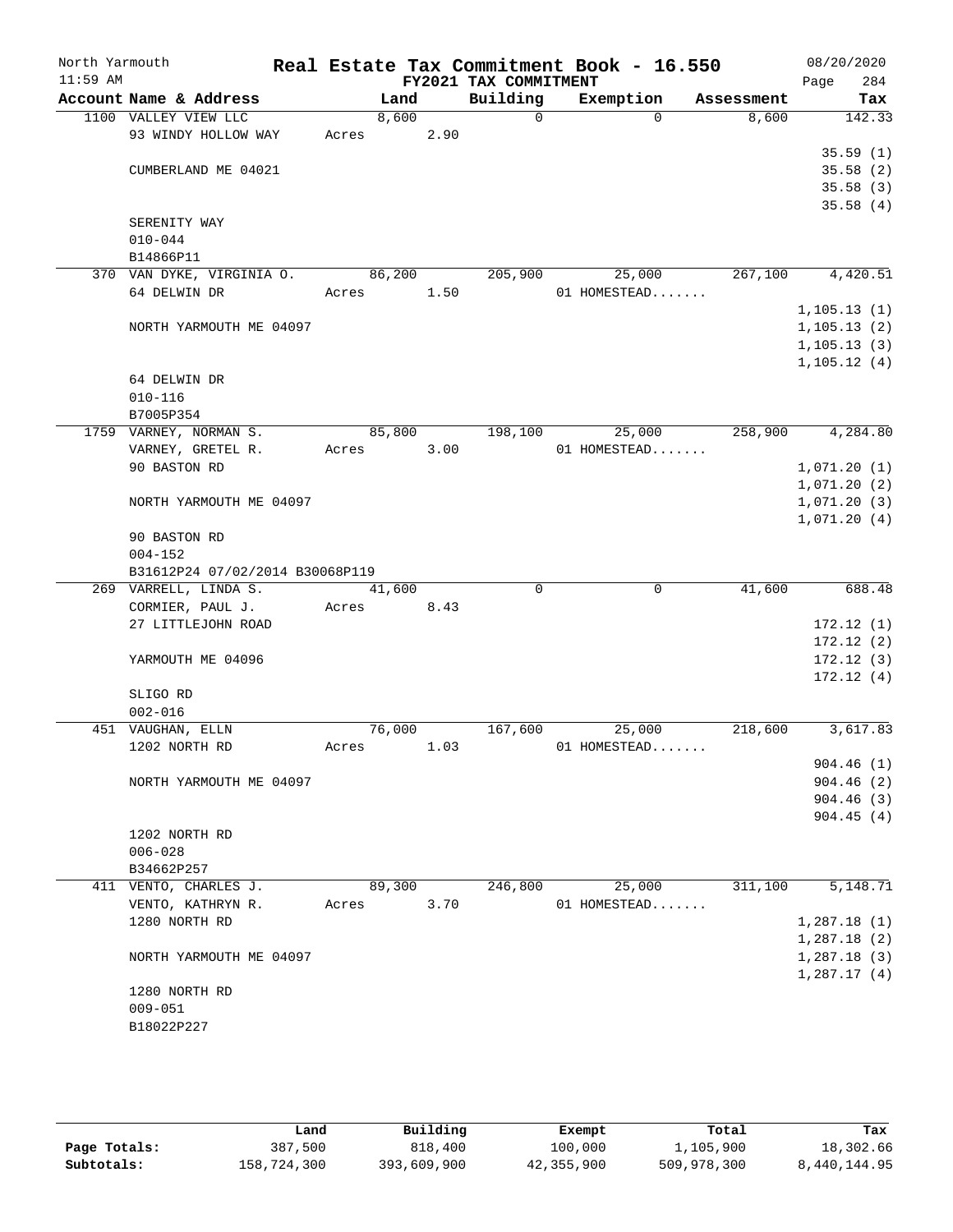| North Yarmouth<br>$11:59$ AM |                                        |                      |          |                                   | Real Estate Tax Commitment Book - 16.550 |            | 08/20/2020         |
|------------------------------|----------------------------------------|----------------------|----------|-----------------------------------|------------------------------------------|------------|--------------------|
|                              | Account Name & Address                 |                      | Land     | FY2021 TAX COMMITMENT<br>Building | Exemption                                | Assessment | Page<br>285<br>Tax |
|                              | 464 VERRILL, DONNA B.                  |                      | 115,900  | 134,600                           | 25,000                                   | 225,500    | 3,732.03           |
|                              | VERRILL, JEFFREY R.                    | Acres                | 9.01     |                                   | 01 HOMESTEAD                             |            |                    |
|                              | 63 COUNTRY L ANE                       |                      |          |                                   |                                          |            | 933.01 (1)         |
|                              |                                        |                      |          |                                   |                                          |            | 933.01(2)          |
|                              | NORTH YARMOUTH ME 04097                |                      |          |                                   |                                          |            | 933.01 (3)         |
|                              | 63 COUNTRY LANE                        |                      |          |                                   |                                          |            | 933.00 (4)         |
|                              | $004 - 134$                            |                      |          |                                   |                                          |            |                    |
|                              | B14007P274                             |                      |          |                                   |                                          |            |                    |
|                              | 2017 VERRILL, DONNA B.                 | 88,400               |          | $\Omega$                          | 0                                        | 88,400     | 1,463.02           |
|                              | VERRILL, JEFFREY R.                    | Acres                | 3.52     |                                   |                                          |            |                    |
|                              | 63 COUNTRY L ANE                       |                      |          |                                   |                                          |            | 365.76(1)          |
|                              |                                        |                      |          |                                   |                                          |            | 365.76(2)          |
|                              | NORTH YARMOUTH ME 04097                |                      |          |                                   |                                          |            | 365.76(3)          |
|                              |                                        |                      |          |                                   |                                          |            | 365.74(4)          |
|                              | COUNTRY LANE                           |                      |          |                                   |                                          |            |                    |
|                              | $004 - 134 - 001$                      |                      |          |                                   |                                          |            |                    |
|                              | B14007P274                             |                      |          |                                   |                                          |            |                    |
|                              | 1395 VERRILL, MARK W.                  | 82,800               |          | 335,700                           | 25,000                                   | 393,500    | 6,512.43           |
|                              | 383 WALNUT HILL RD                     | Acres                | 2.39     |                                   | 01 HOMESTEAD                             |            |                    |
|                              |                                        |                      |          |                                   |                                          |            | 1,628.11(1)        |
|                              | NORTH YARMOUTH ME 04097                |                      |          |                                   |                                          |            | 1,628.11(2)        |
|                              |                                        |                      |          |                                   |                                          |            | 1,628.11(3)        |
|                              |                                        |                      |          |                                   |                                          |            | 1,628.10(4)        |
|                              | 383 WALNUT HILL RD                     |                      |          |                                   |                                          |            |                    |
|                              | $004 - 119$                            |                      |          |                                   |                                          |            |                    |
|                              | B11941P342                             |                      |          |                                   | $\overline{0}$                           |            |                    |
|                              | 1394 VERRILL, MARK W.                  | 75,800<br>Acres 1.00 |          | 142,400                           |                                          | 218,200    | 3,611.21           |
|                              | 383 WALNUT HILL ROAD                   |                      |          |                                   |                                          |            | 902.81(1)          |
|                              | NORTH YARMOUTH ME 04097                |                      |          |                                   |                                          |            | 902.80(2)          |
|                              |                                        |                      |          |                                   |                                          |            | 902.80(3)          |
|                              |                                        |                      |          |                                   |                                          |            | 902.80(4)          |
|                              | 377 WALNUT HILL RD                     |                      |          |                                   |                                          |            |                    |
|                              | $004 - 120$                            |                      |          |                                   |                                          |            |                    |
|                              | B26855P200                             |                      |          |                                   |                                          |            |                    |
|                              | 357 VERRILL, RANDALL B                 | 71,200               |          | 149,900                           | 0                                        | 221,100    | 3,659.21           |
|                              | FAMILY TRUST                           |                      |          |                                   |                                          |            |                    |
|                              | 339 SHAKER RD                          | Acres                | 0.75     |                                   |                                          |            |                    |
|                              |                                        |                      |          |                                   |                                          |            | 914.81(1)          |
|                              | GRAY ME 04039                          |                      |          |                                   |                                          |            | 914.80(2)          |
|                              |                                        |                      |          |                                   |                                          |            | 914.80(3)          |
|                              |                                        |                      |          |                                   |                                          |            | 914.80(4)          |
|                              | 339 WALNUT HILL RD                     |                      |          |                                   |                                          |            |                    |
|                              | $004 - 129$                            |                      |          |                                   |                                          |            |                    |
|                              | B16860P67                              |                      |          |                                   |                                          |            |                    |
|                              | 391 VERRILL, RANDALL B<br>FAMILY TRUST | 71,200               |          | 163,700                           | $\mathbf 0$                              | 234,900    | 3,887.60           |
|                              | 339 SHAKER RD                          | Acres                | 0.75     |                                   |                                          |            |                    |
|                              |                                        |                      |          |                                   |                                          |            | 971.90(1)          |
|                              | GRAY ME 04039                          |                      |          |                                   |                                          |            | 971.90 (2)         |
|                              |                                        |                      |          |                                   |                                          |            | 971.90(3)          |
|                              |                                        |                      |          |                                   |                                          |            | 971.90(4)          |
|                              | 329 WALNUT HILL RD                     |                      |          |                                   |                                          |            |                    |
|                              | $004 - 130$                            |                      |          |                                   |                                          |            |                    |
|                              | B16860P67                              |                      |          |                                   |                                          |            |                    |
|                              |                                        |                      |          |                                   |                                          |            |                    |
|                              |                                        |                      |          |                                   |                                          |            |                    |
|                              | Land                                   |                      | Building |                                   | Exempt                                   | Total      | Tax                |
| Page Totals:                 | 505,300                                |                      | 926,300  |                                   | 50,000                                   | 1,381,600  | 22,865.50          |
|                              |                                        |                      |          |                                   |                                          |            |                    |

**Subtotals:** 159,229,600 394,536,200 42,405,900 511,359,900 8,463,010.45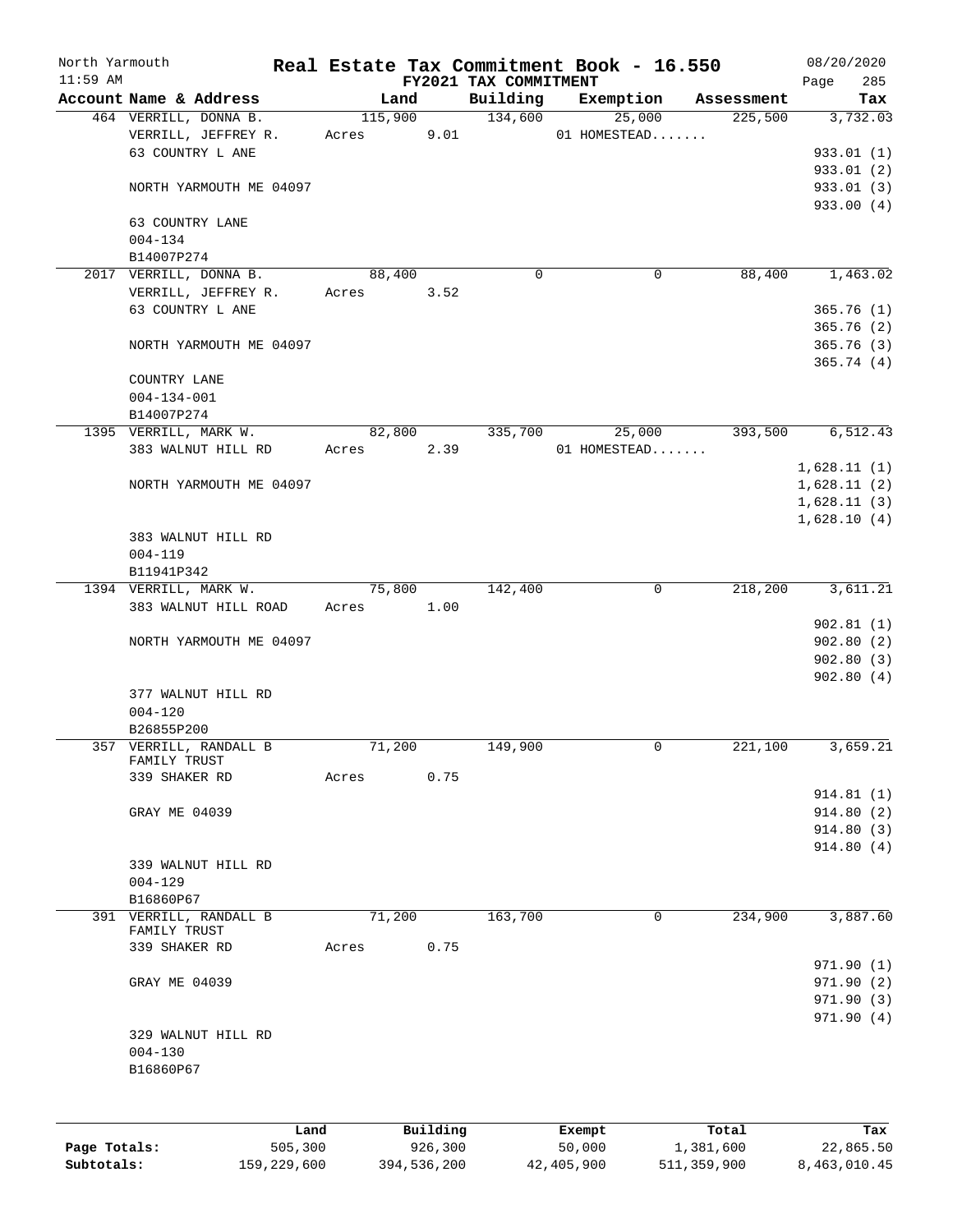| North Yarmouth<br>$11:59$ AM |                                       |             |         |             |                                   | Real Estate Tax Commitment Book - 16.550 |                       | 08/20/2020         |
|------------------------------|---------------------------------------|-------------|---------|-------------|-----------------------------------|------------------------------------------|-----------------------|--------------------|
|                              | Account Name & Address                |             |         | Land        | FY2021 TAX COMMITMENT<br>Building | Exemption                                |                       | 286<br>Page<br>Tax |
|                              | 378 VERRILL, RANDALL B                |             | 75,800  |             | 150,100                           | $\Omega$                                 | Assessment<br>225,900 | 3,738.65           |
|                              | FAMILY TRUST                          |             |         |             |                                   |                                          |                       |                    |
|                              | 339 SHAKER RD                         |             | Acres   | 1.00        |                                   |                                          |                       |                    |
|                              |                                       |             |         |             |                                   |                                          |                       | 934.67 (1)         |
|                              | GRAY ME 04039                         |             |         |             |                                   |                                          |                       | 934.66 (2)         |
|                              |                                       |             |         |             |                                   |                                          |                       | 934.66 (3)         |
|                              |                                       |             |         |             |                                   |                                          |                       | 934.66(4)          |
|                              | 335 WALNUT HILL RD                    |             |         |             |                                   |                                          |                       |                    |
|                              | $004 - 128$                           |             |         |             |                                   |                                          |                       |                    |
|                              | B16860P67                             |             |         |             |                                   |                                          |                       |                    |
|                              | 855 VERRILL, SHIRLEY E.               |             | 76,800  |             | 98,100                            | $\mathbf 0$                              | 174,900               | 2,894.60           |
|                              | 339 SHAKER RD                         |             | Acres   | 1.20        |                                   |                                          |                       |                    |
|                              |                                       |             |         |             |                                   |                                          |                       | 723.65(1)          |
|                              | GRAY ME 04039                         |             |         |             |                                   |                                          |                       | 723.65(2)          |
|                              |                                       |             |         |             |                                   |                                          |                       | 723.65(3)          |
|                              |                                       |             |         |             |                                   |                                          |                       | 723.65(4)          |
|                              | 20 SMITHWOOD DR                       |             |         |             |                                   |                                          |                       |                    |
|                              | $004 - 097$                           |             |         |             |                                   |                                          |                       |                    |
|                              | B15348P168                            |             |         |             |                                   |                                          |                       |                    |
|                              | 795 VERRILL, STEPHEN W.               |             | 84,600  |             | 148,900                           | 25,000                                   | 208,500               | 3,450.68           |
|                              | VERRILL, LEA                          |             | Acres   | 2.76        |                                   | 01 HOMESTEAD                             |                       |                    |
|                              | 10 LADY SLIPPER LANE                  |             |         |             |                                   |                                          |                       | 862.67(1)          |
|                              |                                       |             |         |             |                                   |                                          |                       | 862.67(2)          |
|                              | NORTH YARMOUTH ME 04097               |             |         |             |                                   |                                          |                       | 862.67(3)          |
|                              |                                       |             |         |             |                                   |                                          |                       | 862.67(4)          |
|                              | 10 LADY SLIPPER LANE                  |             |         |             |                                   |                                          |                       |                    |
|                              | $004 - 200$                           |             |         |             |                                   |                                          |                       |                    |
|                              | B27735P19 04/27/2010                  |             |         |             |                                   |                                          |                       |                    |
|                              | 794 VERRILL, WILLIAM R &<br>CAROLYN L |             | 118,600 |             | 175,800                           | 25,000                                   | 269,400               | 4,458.57           |
|                              | 6 LADY SLIPPER LANE                   |             | Acres   | 10.00       |                                   | 01 HOMESTEAD                             |                       |                    |
|                              |                                       |             |         |             |                                   |                                          |                       | 1, 114.65(1)       |
|                              | NORTH YARMOUTH ME 04097               |             |         |             |                                   |                                          |                       | 1, 114.64(2)       |
|                              |                                       |             |         |             |                                   |                                          |                       | 1, 114.64(3)       |
|                              |                                       |             |         |             |                                   |                                          |                       | 1, 114.64(4)       |
|                              | 6 LADY SLIPPER LANE                   |             |         |             |                                   |                                          |                       |                    |
|                              | $004 - 201$                           |             |         |             |                                   |                                          |                       |                    |
|                              | B24720P203                            |             |         |             |                                   |                                          |                       |                    |
| 1725                         | VETTER, THOMAS J.                     |             | 123,100 |             | 482,300                           | 25,000                                   | 580,400               | 9,605.62           |
|                              | WILCOX, MARIA A.                      |             | Acres   | 4.78        |                                   | 01 HOMESTEAD                             |                       |                    |
|                              | 14 ACORN LANE                         |             |         |             |                                   |                                          |                       | 2,401.41(1)        |
|                              |                                       |             |         |             |                                   |                                          |                       | 2,401.41(2)        |
|                              | NORTH YARMOUTH ME 04097               |             |         |             |                                   |                                          |                       | 2,401.41 (3)       |
|                              |                                       |             |         |             |                                   |                                          |                       | 2,401.39(4)        |
|                              | 14 ACORN LN                           |             |         |             |                                   |                                          |                       |                    |
|                              | $008 - 021$                           |             |         |             |                                   |                                          |                       |                    |
|                              | B25857P342                            |             |         |             |                                   |                                          |                       |                    |
| 1211                         | VIEIRA, AMANDA &                      |             | 88,300  |             | 352,200                           | 0                                        | 440,500               | 7,290.28           |
|                              | MATTHEW JT                            |             |         |             |                                   |                                          |                       |                    |
|                              | 387 MILL RD                           |             | Acres   | 3.50        |                                   |                                          |                       |                    |
|                              |                                       |             |         |             |                                   |                                          |                       | 1,822.57(1)        |
|                              | NORTH YARMOUTH ME 04097               |             |         |             |                                   |                                          |                       | 1,822.57(2)        |
|                              |                                       |             |         |             |                                   |                                          |                       | 1,822.57(3)        |
|                              |                                       |             |         |             |                                   |                                          |                       | 1,822.57(4)        |
|                              | 387 MILL RD                           |             |         |             |                                   |                                          |                       |                    |
|                              | $016 - 004$                           |             |         |             |                                   |                                          |                       |                    |
|                              | B33324P101                            |             |         |             |                                   |                                          |                       |                    |
|                              |                                       |             |         |             |                                   |                                          |                       |                    |
|                              |                                       | Land        |         | Building    |                                   | Exempt                                   | Total                 | Tax                |
| Page Totals:                 |                                       | 567,200     |         | 1,407,400   |                                   | 75,000                                   | 1,899,600             | 31,438.40          |
| Subtotals:                   |                                       | 159,796,800 |         | 395,943,600 |                                   | 42,480,900                               | 513, 259, 500         | 8,494,448.85       |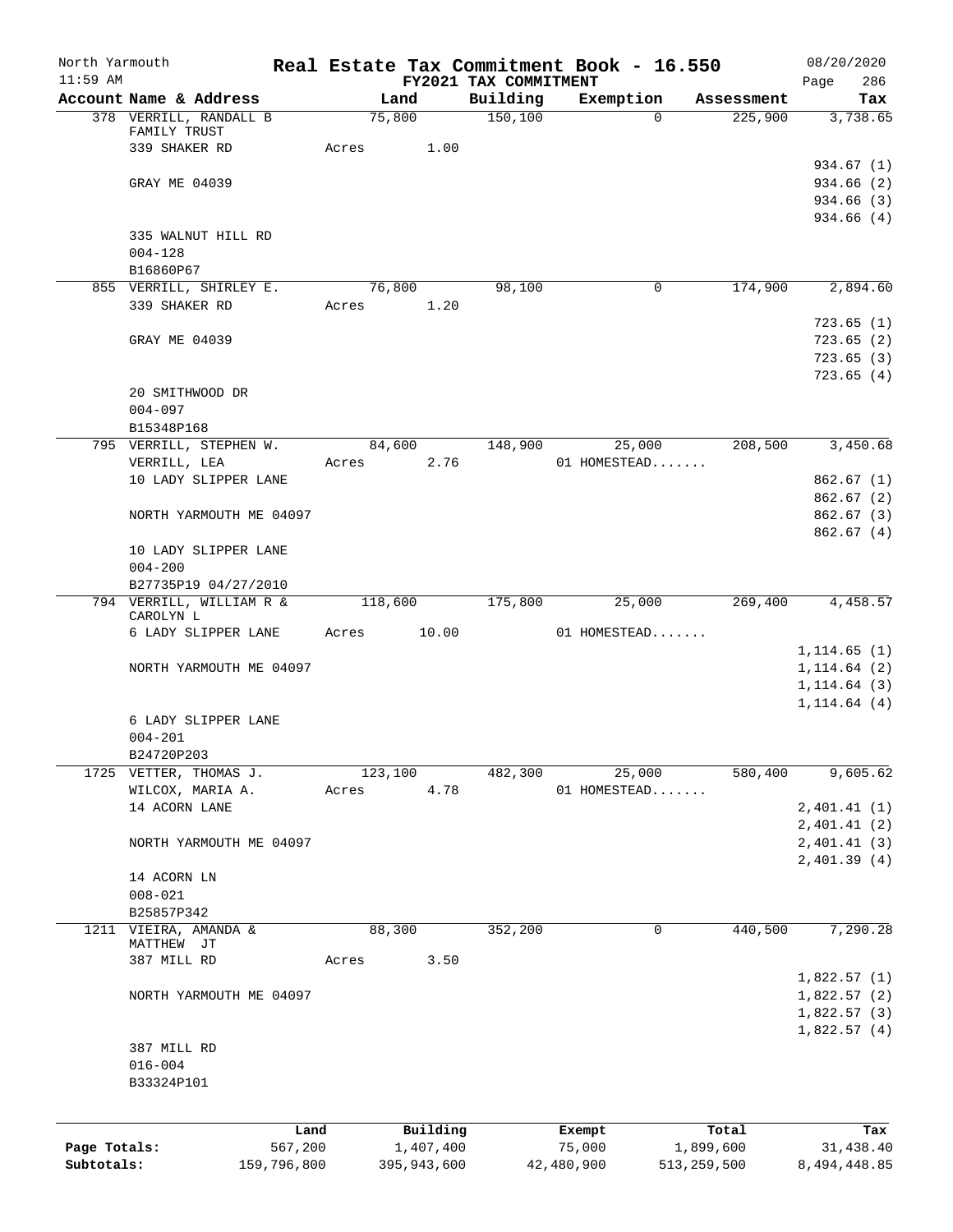| North Yarmouth<br>$11:59$ AM |                              |         |         | FY2021 TAX COMMITMENT | Real Estate Tax Commitment Book - 16.550 |            | 08/20/2020<br>Page | 287       |
|------------------------------|------------------------------|---------|---------|-----------------------|------------------------------------------|------------|--------------------|-----------|
|                              | Account Name & Address       | Land    |         | Building              | Exemption                                | Assessment |                    | Tax       |
|                              | 1112 VIGNEAULT, JONATHAN P.  |         | 138,300 | 322,600               | 25,000                                   | 435,900    |                    | 7, 214.15 |
|                              | 28 GOLDENROD LANE            | Acres   | 1.65    |                       | 01 HOMESTEAD                             |            |                    |           |
|                              |                              |         |         |                       |                                          |            | 1,803.54(1)        |           |
|                              | NORTH YARMOUTH ME 04097      |         |         |                       |                                          |            | 1,803.54(2)        |           |
|                              |                              |         |         |                       |                                          |            | 1,803.54(3)        |           |
|                              |                              |         |         |                       |                                          |            | 1,803.53(4)        |           |
|                              | 28 GOLDENROD LN              |         |         |                       |                                          |            |                    |           |
|                              | $003 - 021$                  |         |         |                       |                                          |            |                    |           |
|                              | B22437P138                   |         |         |                       |                                          |            |                    |           |
|                              | 1445 VOGEL, RICHARD R.       | 89,500  |         | 360,900               | 25,000                                   | 425,400    |                    | 7,040.37  |
|                              | <b>46 COUNTRY LANE</b>       | Acres   | 3.73    |                       | 01 HOMESTEAD                             |            |                    |           |
|                              |                              |         |         |                       |                                          |            | 1,760.10(1)        |           |
|                              | NORTH YARMOUTH ME 04097      |         |         |                       |                                          |            | 1,760.09(2)        |           |
|                              |                              |         |         |                       |                                          |            | 1,760.09(3)        |           |
|                              |                              |         |         |                       |                                          |            | 1,760.09(4)        |           |
|                              | 46 COUNTRY LANE              |         |         |                       |                                          |            |                    |           |
|                              | $004 - 132$                  |         |         |                       |                                          |            |                    |           |
|                              | B13293P263                   |         |         |                       |                                          |            |                    |           |
|                              | 1425 VUKASOVICH, CHRISTIAN A | 91,300  |         | 519,100               | 0                                        | 610,400    | 10,102.12          |           |
|                              | VUKOSOVICH, TAMARA           | Acres   | 4.10    |                       |                                          |            |                    |           |
|                              | 488 MOUNTFORT RD             |         |         |                       |                                          |            | 2,525.53(1)        |           |
|                              |                              |         |         |                       |                                          |            | 2,525.53(2)        |           |
|                              | NORTH YARMOUTH ME 04097      |         |         |                       |                                          |            | 2,525.53(3)        |           |
|                              |                              |         |         |                       |                                          |            | 2,525.53(4)        |           |
|                              | 488 MOUNTFORT RD             |         |         |                       |                                          |            |                    |           |
|                              | $006 - 035$                  |         |         |                       |                                          |            |                    |           |
|                              | B35128P145                   |         |         |                       |                                          |            |                    |           |
|                              | 1383 WAINER, JOHN A.         | 81,500  |         | 173,400               | 25,000                                   | 229,900    |                    | 3,804.85  |
|                              | 36 THUNDER RD                | Acres   | 2.14    |                       | 01 HOMESTEAD                             |            |                    |           |
|                              |                              |         |         |                       |                                          |            | 951.22 (1)         |           |
|                              | NORTH YARMOUTH ME 04097      |         |         |                       |                                          |            | 951.21(2)          |           |
|                              |                              |         |         |                       |                                          |            | 951.21(3)          |           |
|                              |                              |         |         |                       |                                          |            | 951.21(4)          |           |
|                              | 36 THUNDER RD                |         |         |                       |                                          |            |                    |           |
|                              | $011 - 033$                  |         |         |                       |                                          |            |                    |           |
|                              | B1100P145                    |         |         |                       |                                          |            |                    |           |
|                              | 671 WAITE, ABIGAIL M. &      | 138,700 |         | 331,900               | 25,000                                   | 445,600    |                    | 7,374.68  |
|                              | ALEXANDER C.                 |         |         |                       |                                          |            |                    |           |
|                              | 5 BROOKVIEW LANE             | Acres   | 1.70    |                       | 01 HOMESTEAD                             |            |                    |           |
|                              |                              |         |         |                       |                                          |            | 1,843.67(1)        |           |
|                              | NORTH YARMOUTH ME 04097      |         |         |                       |                                          |            | 1,843.67(2)        |           |
|                              |                              |         |         |                       |                                          |            | 1,843.67(3)        |           |
|                              |                              |         |         |                       |                                          |            | 1,843.67(4)        |           |
|                              | 5 BROOKVIEW LANE             |         |         |                       |                                          |            |                    |           |
|                              | $003 - 024$                  |         |         |                       |                                          |            |                    |           |
|                              | B34714P46                    |         |         |                       |                                          |            |                    |           |
|                              | 1739 WAITE, EVAN A           | 93,300  |         | 370,200               | 33,500                                   | 430,000    |                    | 7,116.50  |
|                              | 85 MOUNTFORT RD              | Acres   | 4.49    |                       | 103 SOL3 4000-7999 WATTS                 |            |                    |           |
|                              |                              |         |         |                       | 01 HOMESTEAD                             |            | 1,779.13(1)        |           |
|                              | NORTH YARMOUTH ME 04097      |         |         |                       |                                          |            | 1,779.13(2)        |           |
|                              |                              |         |         |                       |                                          |            | 1,779.13(3)        |           |
|                              |                              |         |         |                       |                                          |            | 1,779.11(4)        |           |
|                              | 85 MOUNTFORT RD              |         |         |                       |                                          |            |                    |           |
|                              | $003 - 094$                  |         |         |                       |                                          |            |                    |           |
|                              | B34232P142                   |         |         |                       |                                          |            |                    |           |
|                              |                              |         |         |                       |                                          |            |                    |           |
|                              |                              |         |         |                       |                                          |            |                    |           |
|                              |                              |         |         |                       |                                          |            |                    |           |

|              | Land          | Building    | Exempt     | Total       | Tax          |
|--------------|---------------|-------------|------------|-------------|--------------|
| Page Totals: | 632,600       | 2,078,100   | 133,500    | 2,577,200   | 42,652.67    |
| Subtotals:   | 160, 429, 400 | 398,021,700 | 42,614,400 | 515,836,700 | 8,537,101.52 |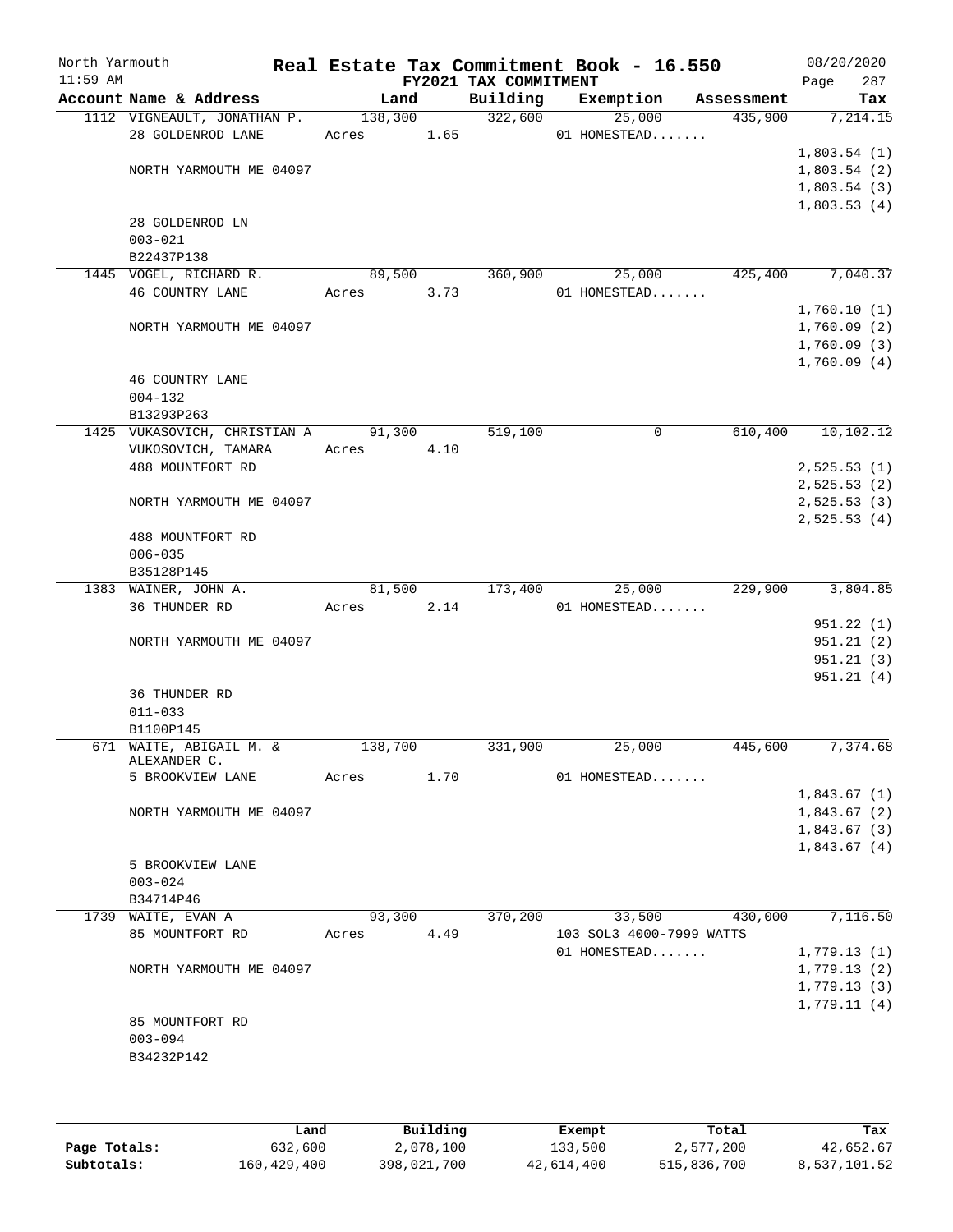| North Yarmouth |                                                  |                 |      |                       | Real Estate Tax Commitment Book - 16.550 |            | 08/20/2020   |
|----------------|--------------------------------------------------|-----------------|------|-----------------------|------------------------------------------|------------|--------------|
| $11:59$ AM     |                                                  |                 |      | FY2021 TAX COMMITMENT |                                          |            | 288<br>Page  |
|                | Account Name & Address                           | Land            |      | Building              | Exemption                                | Assessment | Tax          |
|                | 567 WALDEN, CARL J.<br>20 E.MAIN ST              | 53,400<br>Acres | 0.75 | 4,200                 | $\Omega$                                 | 57,600     | 953.28       |
|                |                                                  |                 |      |                       |                                          |            | 238.32(1)    |
|                | MERRIMAC MA 01860                                |                 |      |                       |                                          |            | 238.32(2)    |
|                |                                                  |                 |      |                       |                                          |            | 238.32(3)    |
|                |                                                  |                 |      |                       |                                          |            | 238.32(4)    |
|                | OFF SLIGO RD                                     |                 |      |                       |                                          |            |              |
|                | $002 - 023$                                      |                 |      |                       |                                          |            |              |
|                | B3373P58                                         |                 |      |                       |                                          |            |              |
|                | 831 WALDRON, SAMORA                              | 75,800          |      | 223,500               | 0                                        | 299,300    | 4,953.42     |
|                | 293 GRAY RD                                      | Acres           | 1.00 |                       |                                          |            |              |
|                |                                                  |                 |      |                       |                                          |            | 1,238.36(1)  |
|                | NORTH YARMOUTH ME 04097                          |                 |      |                       |                                          |            | 1,238.36(2)  |
|                |                                                  |                 |      |                       |                                          |            | 1,238.36(3)  |
|                |                                                  |                 |      |                       |                                          |            | 1, 238.34(4) |
|                | 293 GRAY RD                                      |                 |      |                       |                                          |            |              |
|                | $014 - 080$                                      |                 |      |                       |                                          |            |              |
|                | B34033P130                                       |                 |      |                       |                                          |            |              |
|                | 450 WALKER, JOHN L.                              | 82,900          |      | 107,800               | 31,000                                   | 159,700    | 2,643.04     |
|                | WALKER, PAMELA A.                                | Acres           | 2.41 |                       | 05 VETERAN                               |            |              |
|                | 206 WEST POWNAL RD                               |                 |      |                       | 01 HOMESTEAD                             |            | 660.76(1)    |
|                |                                                  |                 |      |                       |                                          |            | 660.76 (2)   |
|                | NORTH YARMOUTH ME 04097                          |                 |      |                       |                                          |            | 660.76(3)    |
|                | 206 WEST POWNAL RD                               |                 |      |                       |                                          |            | 660.76 (4)   |
|                | $013 - 066$                                      |                 |      |                       |                                          |            |              |
|                | B29807P15                                        |                 |      |                       |                                          |            |              |
|                | 284 WALKER, KELLY TORENE                         | 106,000         |      | 290,500               | 25,000                                   | 371,500    | 6,148.33     |
|                | 60 WHITNEY FARMS RD                              | Acres           | 5.10 |                       | 01 HOMESTEAD                             |            |              |
|                |                                                  |                 |      |                       |                                          |            | 1,537.09(1)  |
|                | NORTH YARMOUTH ME 04097                          |                 |      |                       |                                          |            | 1,537.08(2)  |
|                |                                                  |                 |      |                       |                                          |            | 1,537.08(3)  |
|                |                                                  |                 |      |                       |                                          |            | 1,537.08(4)  |
|                | 60 WHITNEY FARMS RD                              |                 |      |                       |                                          |            |              |
|                | $003 - 065$                                      |                 |      |                       |                                          |            |              |
|                | B36514P289                                       |                 |      |                       |                                          |            |              |
|                | 448 WALKER, STEVEN                               | 82,900          |      | 93,700                | 25,000                                   | 151,600    | 2,508.98     |
|                | 180 WEST POWNAL RD                               | Acres           | 2.41 |                       | 01 HOMESTEAD                             |            |              |
|                |                                                  |                 |      |                       |                                          |            | 627.25(1)    |
|                | NORTH YARMOUTH ME 04097                          |                 |      |                       |                                          |            | 627.25(2)    |
|                |                                                  |                 |      |                       |                                          |            | 627.25(3)    |
|                |                                                  |                 |      |                       |                                          |            | 627.23(4)    |
|                | 180 WEST POWNAL RD                               |                 |      |                       |                                          |            |              |
|                | $013 - 063$<br>516 WALLS, TREVOR, PER REP 82,300 |                 |      | 117,700               | 0                                        | 200,000    | 3,310.00     |
|                | FOR THE ESTATE OF DONNA Acres                    |                 | 2.30 |                       |                                          |            |              |
|                | R BROWN                                          |                 |      |                       |                                          |            |              |
|                | 46 TIMOTHY LN                                    |                 |      |                       |                                          |            | 827.50 (1)   |
|                |                                                  |                 |      |                       |                                          |            | 827.50 (2)   |
|                | YARMOUTH ME 04096                                |                 |      |                       |                                          |            | 827.50 (3)   |
|                |                                                  |                 |      |                       |                                          |            | 827.50(4)    |
|                | 66 DEER RUN RD                                   |                 |      |                       |                                          |            |              |
|                | $002 - 051$                                      |                 |      |                       |                                          |            |              |
|                | B33027P31                                        |                 |      |                       |                                          |            |              |
|                |                                                  |                 |      |                       |                                          |            |              |

|              | úand        | Building    | Exempt     | Total       | Tax          |
|--------------|-------------|-------------|------------|-------------|--------------|
| Page Totals: | 483,300     | 837,400     | 81,000     | 1,239,700   | 20,517.05    |
| Subtotals:   | 160,912,700 | 398,859,100 | 42,695,400 | 517,076,400 | 8,557,618.57 |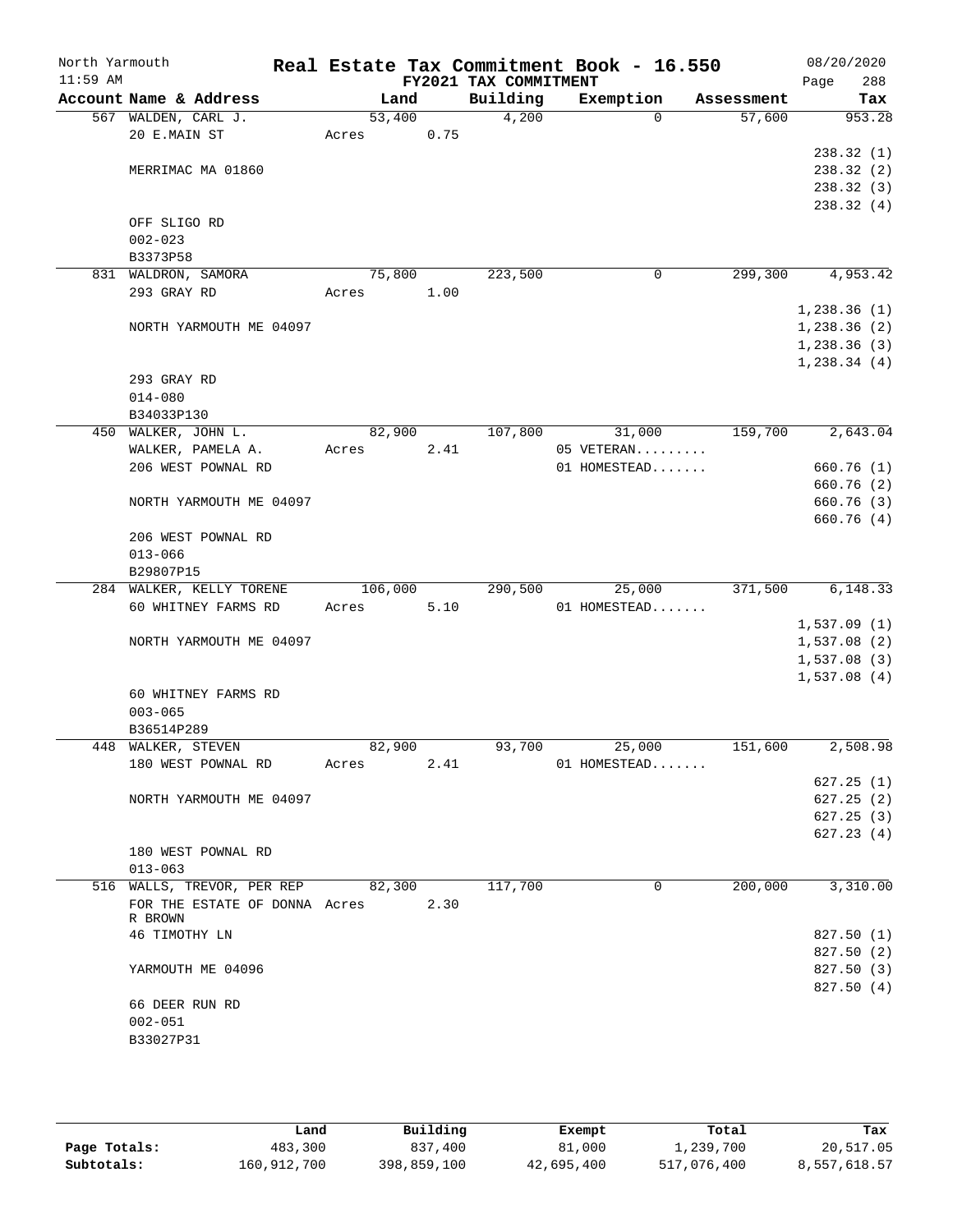| North Yarmouth |                                            |         |         |             |                                   | Real Estate Tax Commitment Book - 16.550 |             | 08/20/2020                 |
|----------------|--------------------------------------------|---------|---------|-------------|-----------------------------------|------------------------------------------|-------------|----------------------------|
| $11:59$ AM     | Account Name & Address                     |         | Land    |             | FY2021 TAX COMMITMENT<br>Building | Exemption                                | Assessment  | 289<br>Page<br>Tax         |
|                | 926 WALNUT HILL HEIGHTS,<br>COMMUNITY WELL |         | 16,900  |             | 1,400                             | $\Omega$                                 | 18,300      | 302.87                     |
|                | C/O TIM KEENE                              | Acres   |         | 0.25        |                                   |                                          |             |                            |
|                | 20 EDNA LANE                               |         |         |             |                                   |                                          |             | 75.72(1)                   |
|                |                                            |         |         |             |                                   |                                          |             | 75.72(2)                   |
|                | NORTH YARMOUTH ME 04097                    |         |         |             |                                   |                                          |             | 75.72(3)<br>75.71(4)       |
|                | EDNA LANE                                  |         |         |             |                                   |                                          |             |                            |
|                | $010 - 119$                                |         |         |             |                                   |                                          |             |                            |
|                | B4841P140                                  |         |         |             |                                   |                                          |             |                            |
|                | 2010 WALNUT HILL INVESTMENTS<br>LLC        |         | 121,600 |             | 997,700                           | 0                                        | 1,119,300   | 18,524.42                  |
|                | 82 DOUGHTY ROAD                            | Acres   |         | 0.57        |                                   |                                          |             |                            |
|                |                                            |         |         |             |                                   |                                          |             | 4,631.12(1)                |
|                | NORTH YARMOUTH ME 04097                    |         |         |             |                                   |                                          |             | 4,631.10(2)                |
|                |                                            |         |         |             |                                   |                                          |             | 4,631.10(3)<br>4,631.10(4) |
|                | 5 MEMORIAL HIGHWAY                         |         |         |             |                                   |                                          |             |                            |
|                | $007 - 070 - 023$                          |         |         |             |                                   |                                          |             |                            |
|                | B35974P167                                 |         |         |             |                                   |                                          |             |                            |
|                | 341 WALNUT HILL                            |         | 76,300  |             | 407,900                           | $\mathbf 0$                              | 484,200     | 8,013.51                   |
|                | INVESTMENTS, LLC<br>P O BOX 307            | Acres   |         | 1.10        |                                   |                                          |             |                            |
|                |                                            |         |         |             |                                   |                                          |             | 2,003.38(1)                |
|                | CUMBERLAND ME 04021                        |         |         |             |                                   |                                          |             | 2,003.38(2)                |
|                |                                            |         |         |             |                                   |                                          |             | 2,003.38(3)                |
|                |                                            |         |         |             |                                   |                                          |             | 2,003.37(4)                |
|                | 136 WALNUT HILL RD<br>$001 - 057$          |         |         |             |                                   |                                          |             |                            |
|                | B28578P339 03/11/2011                      |         |         |             |                                   |                                          |             |                            |
|                | 1869 WALSH, DAVIS M &                      |         | 86,600  |             | 297,000                           | 25,000                                   | 358,600     | 5,934.83                   |
|                | <b>BETHANY</b><br>564 SLIGO ROAD           | Acres   |         | 3.55        |                                   | 01 HOMESTEAD                             |             |                            |
|                |                                            |         |         |             |                                   |                                          |             | 1,483.71(1)                |
|                | NORTH YARMOUTH ME 04097                    |         |         |             |                                   |                                          |             | 1,483.71(2)                |
|                |                                            |         |         |             |                                   |                                          |             | 1,483.71(3)                |
|                |                                            |         |         |             |                                   |                                          |             | 1,483.70(4)                |
|                | 564 SLIGO RD<br>$002 - 007 - 001$          |         |         |             |                                   |                                          |             |                            |
|                | B33255P116                                 |         |         |             |                                   |                                          |             |                            |
| 1107           | WALTER, KIRSTEN A                          |         | 81,000  |             | 131,300                           | 25,000                                   | 187,300     | 3,099.82                   |
|                | 16 SLED RUN RD                             | Acres   |         | 2.04        |                                   | 01 HOMESTEAD                             |             |                            |
|                |                                            |         |         |             |                                   |                                          |             | 774.96(1)                  |
|                | NORTH YARMOUTH ME 04097                    |         |         |             |                                   |                                          |             | 774.96(2)                  |
|                |                                            |         |         |             |                                   |                                          |             | 774.96(3)<br>774.94(4)     |
|                | 16 SLED RUN RD                             |         |         |             |                                   |                                          |             |                            |
|                | $014 - 096$                                |         |         |             |                                   |                                          |             |                            |
|                | B32928P291                                 |         |         |             |                                   |                                          |             |                            |
| 1410           | WANG, DIDI                                 |         | 93,800  |             | 406,300                           | 25,000                                   | 475,100     | 7,862.91                   |
|                | 278 MOUNTFORT RD                           | Acres   |         | 4.60        |                                   | 01 HOMESTEAD                             |             |                            |
|                | NORTH YARMOUTH ME 04097                    |         |         |             |                                   |                                          |             | 1,965.73(1)<br>1,965.73(2) |
|                |                                            |         |         |             |                                   |                                          |             | 1,965.73(3)                |
|                |                                            |         |         |             |                                   |                                          |             | 1,965.72(4)                |
|                | 278 MOUNTFORT RD                           |         |         |             |                                   |                                          |             |                            |
|                | $003 - 070$                                |         |         |             |                                   |                                          |             |                            |
|                | B35522P70                                  |         |         |             |                                   |                                          |             |                            |
|                |                                            | Land    |         | Building    |                                   | Exempt                                   | Total       | Tax                        |
| Page Totals:   |                                            | 476,200 |         | 2,241,600   |                                   | 75,000                                   | 2,642,800   | 43,738.36                  |
| Subtotals:     | 161,388,900                                |         |         | 401,100,700 |                                   | 42,770,400                               | 519,719,200 | 8,601,356.93               |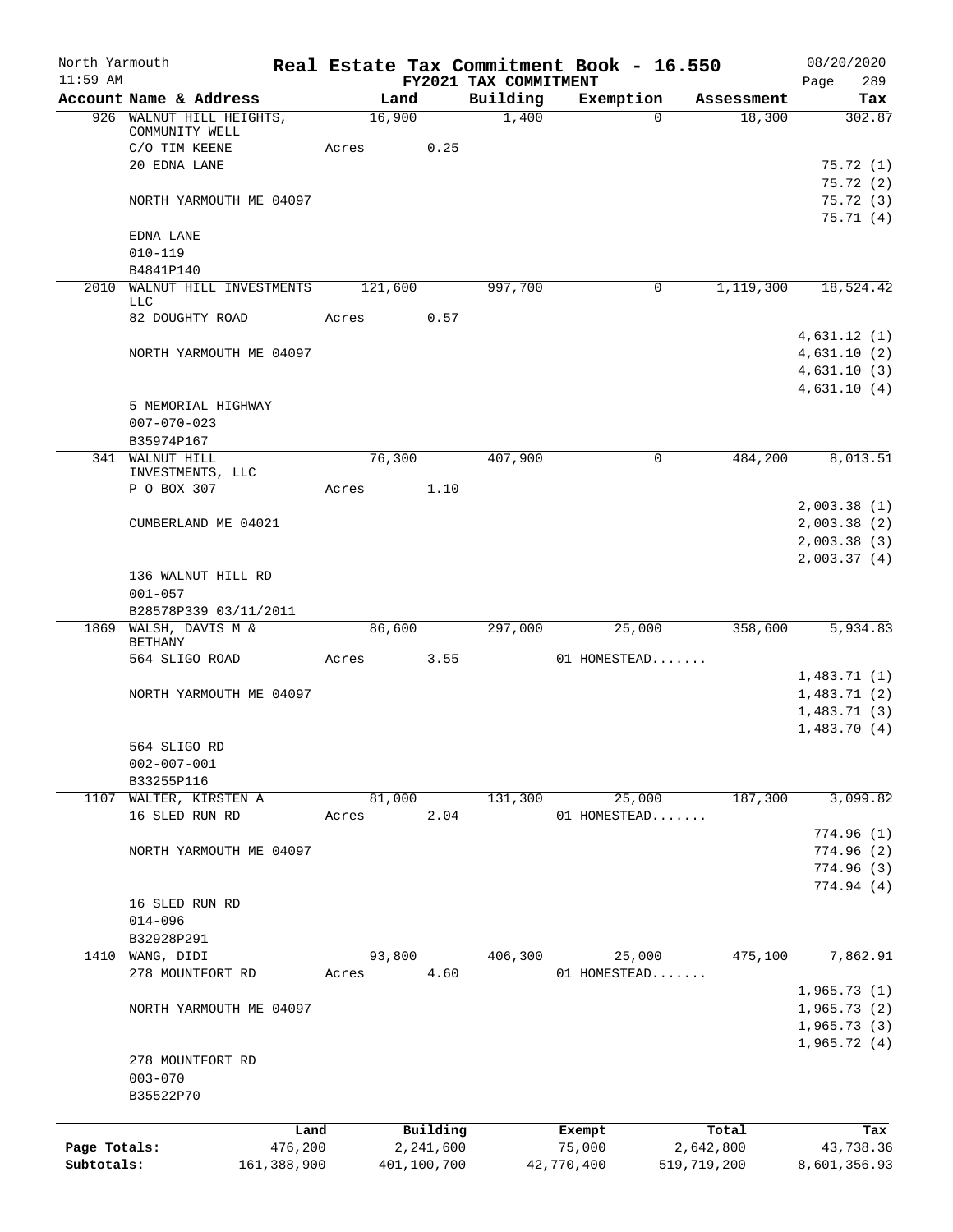| North Yarmouth<br>$11:59$ AM |                         |            |      | FY2021 TAX COMMITMENT | Real Estate Tax Commitment Book - 16.550 |            | 08/20/2020<br>Page      | 290 |
|------------------------------|-------------------------|------------|------|-----------------------|------------------------------------------|------------|-------------------------|-----|
|                              | Account Name & Address  | Land       |      | Building              | Exemption                                | Assessment |                         | Tax |
|                              | 182 WARD, DANIEL        | 75,800     |      | 98,800                | 25,000                                   | 149,600    | 2,475.88                |     |
|                              | 198 ROYAL RD            | Acres 1.00 |      |                       | 01 HOMESTEAD                             |            |                         |     |
|                              |                         |            |      |                       |                                          |            | 618.97(1)               |     |
|                              | NORTH YARMOUTH ME 04097 |            |      |                       |                                          |            | 618.97(2)               |     |
|                              |                         |            |      |                       |                                          |            | 618.97(3)               |     |
|                              |                         |            |      |                       |                                          |            | 618.97(4)               |     |
|                              | 198 ROYAL RD            |            |      |                       |                                          |            |                         |     |
|                              | $006 - 068$             |            |      |                       |                                          |            |                         |     |
|                              | B27940P216 07/23/2010   |            |      |                       |                                          |            |                         |     |
|                              | 1364 WARD, DAVID        | 101,300    |      | 253,700               | 25,000                                   | 330,000    | 5,461.50                |     |
|                              | MOORE, JENIFER          | Acres      | 6.10 |                       | 01 HOMESTEAD                             |            |                         |     |
|                              | 1532 NORTH RD           |            |      |                       |                                          |            | 1,365.38(1)             |     |
|                              |                         |            |      |                       |                                          |            | 1,365.38(2)             |     |
|                              | NORTH YARMOUTH ME 04097 |            |      |                       |                                          |            | 1,365.38(3)             |     |
|                              |                         |            |      |                       |                                          |            | 1,365.36(4)             |     |
|                              | 1532 NORTH RD           |            |      |                       |                                          |            |                         |     |
|                              | $012 - 052$             |            |      |                       |                                          |            |                         |     |
|                              | B16913P233              |            |      |                       |                                          |            |                         |     |
|                              | 385 WARD, JEFFREY L.    | 88,200     |      | 253,900               | 25,000                                   | 317,100    | 5,248.01                |     |
|                              | 12 ABBEY LN             | Acres      | 1.88 |                       | 01 HOMESTEAD                             |            |                         |     |
|                              |                         |            |      |                       |                                          |            | 1,312.01(1)             |     |
|                              | NORTH YARMOUTH ME 04097 |            |      |                       |                                          |            | 1,312.00(2)             |     |
|                              |                         |            |      |                       |                                          |            | 1,312.00(3)             |     |
|                              |                         |            |      |                       |                                          |            | 1,312.00(4)             |     |
|                              | 12 ABBEY LANE           |            |      |                       |                                          |            |                         |     |
|                              | $003 - 122$             |            |      |                       |                                          |            |                         |     |
|                              | B13335P215              |            |      |                       |                                          |            |                         |     |
|                              | 490 WARE, RACHEL        | 75,800     |      | 142,100               | 25,000                                   | 192,900    | 3,192.50                |     |
|                              | 245 BROADWAY UNIT 205   | Acres      | 1.00 |                       | 01 HOMESTEAD                             |            |                         |     |
|                              |                         |            |      |                       |                                          |            | 798.13(1)<br>798.13 (2) |     |
|                              | SOUTH PORTLAND ME 04106 |            |      |                       |                                          |            |                         |     |
|                              |                         |            |      |                       |                                          |            | 798.13(3)<br>798.11 (4) |     |
|                              | 796 NORTH RD            |            |      |                       |                                          |            |                         |     |
|                              | $002 - 091$             |            |      |                       |                                          |            |                         |     |
|                              | B13328P329              |            |      |                       |                                          |            |                         |     |
|                              | 1127 WARNER, SABRINA G  | 94,700     |      | 305,400               | 25,000                                   | 375,100    | 6, 207.91               |     |
|                              | 37 LONG HILL RD         | Acres      | 4.77 |                       | 01 HOMESTEAD                             |            |                         |     |
|                              |                         |            |      |                       |                                          |            | 1,551.98(1)             |     |
|                              | NORTH YARMOUTH ME 04097 |            |      |                       |                                          |            | 1,551.98(2)             |     |
|                              |                         |            |      |                       |                                          |            | 1,551.98(3)             |     |
|                              |                         |            |      |                       |                                          |            | 1,551.97(4)             |     |
|                              | 37 LONG HILL RD         |            |      |                       |                                          |            |                         |     |
|                              | $014 - 035$             |            |      |                       |                                          |            |                         |     |
|                              | B24171P136              |            |      |                       |                                          |            |                         |     |
| 1928                         | WASHO, MICHAEL M. &     | 90,800     |      | $\mathbf 0$           | $\mathbf 0$                              | 90,800     | 1,502.74                |     |
|                              | MOLLY<br>694 NORTH RD   |            |      |                       |                                          |            |                         |     |
|                              |                         | Acres      | 4.00 |                       |                                          |            |                         |     |
|                              |                         |            |      |                       |                                          |            | 375.69(1)               |     |
|                              | BETHEL ME 04217         |            |      |                       |                                          |            | 375.69(2)               |     |
|                              |                         |            |      |                       |                                          |            | 375.69(3)               |     |
|                              |                         |            |      |                       |                                          |            | 375.67(4)               |     |
|                              | DELWIN DRIVE            |            |      |                       |                                          |            |                         |     |
|                              | $010 - 100 - 003$       |            |      |                       |                                          |            |                         |     |
|                              | B34443P278              |            |      |                       |                                          |            |                         |     |
|                              |                         |            |      |                       |                                          |            |                         |     |
|                              |                         |            |      |                       |                                          |            |                         |     |
|                              |                         |            |      |                       |                                          |            |                         |     |

|              | Land        | Building    | Exempt     | Total       | Tax          |
|--------------|-------------|-------------|------------|-------------|--------------|
| Page Totals: | 526,600     | 1,053,900   | 125,000    | 1,455,500   | 24,088.54    |
| Subtotals:   | 161,915,500 | 402,154,600 | 42,895,400 | 521,174,700 | 8,625,445.47 |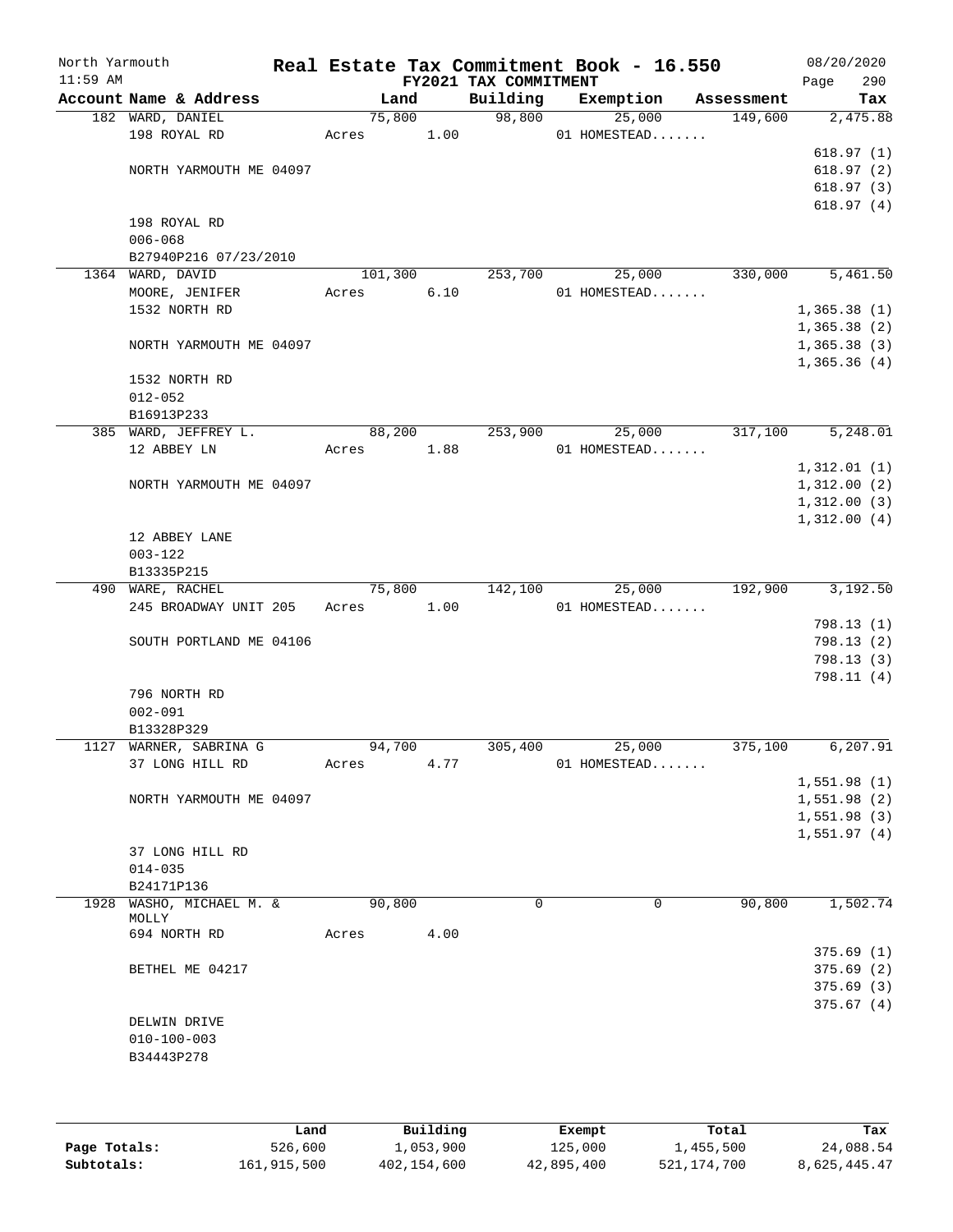| North Yarmouth |                                                     |                  |      |                       | Real Estate Tax Commitment Book - 16.550 |            | 08/20/2020   |
|----------------|-----------------------------------------------------|------------------|------|-----------------------|------------------------------------------|------------|--------------|
| $11:59$ AM     |                                                     |                  |      | FY2021 TAX COMMITMENT |                                          |            | 291<br>Page  |
|                | Account Name & Address                              | Land             |      | Building              | Exemption<br>$\Omega$                    | Assessment | Tax          |
|                | 639 WASIELEWSKI, MATTHEW J.<br>434 WALNUT HILL ROAD | 100,600<br>Acres | 1.00 | 402,400               |                                          | 503,000    | 8,324.65     |
|                |                                                     |                  |      |                       |                                          |            | 2,081.17(1)  |
|                | NORTH YARMOUTH ME 04097                             |                  |      |                       |                                          |            | 2,081.16(2)  |
|                |                                                     |                  |      |                       |                                          |            | 2,081.16(3)  |
|                |                                                     |                  |      |                       |                                          |            | 2,081.16(4)  |
|                | 434 WALNUT HILL RD                                  |                  |      |                       |                                          |            |              |
|                | $007 - 031$                                         |                  |      |                       |                                          |            |              |
|                | B14681P289                                          |                  |      |                       |                                          |            |              |
|                | 660 WATERMAN, SHAWN W.                              | 79,600           |      | 127,500               | 25,000                                   | 182,100    | 3,013.76     |
|                | 250 WALNUT HILL RD                                  | Acres            | 1.75 |                       | 01 HOMESTEAD                             |            |              |
|                |                                                     |                  |      |                       |                                          |            | 753.44 (1)   |
|                | NORTH YARMOUTH ME 04097                             |                  |      |                       |                                          |            | 753.44 (2)   |
|                |                                                     |                  |      |                       |                                          |            | 753.44 (3)   |
|                |                                                     |                  |      |                       |                                          |            | 753.44(4)    |
|                | 250 WALNUT HILL RD                                  |                  |      |                       |                                          |            |              |
|                | $004 - 007$                                         |                  |      |                       |                                          |            |              |
|                | B26736P65                                           |                  |      |                       |                                          |            |              |
|                | 828 WATSON, CAROL F.                                | 93,500           |      | 270,200               | 31,000                                   | 332,700    | 5,506.19     |
|                | WATSON, GUY D.                                      | Acres            | 4.54 |                       | 05 VETERAN                               |            |              |
|                | 1019 SLIGO RD                                       |                  |      |                       | 01 HOMESTEAD                             |            | 1,376.55(1)  |
|                |                                                     |                  |      |                       |                                          |            | 1,376.55(2)  |
|                | NORTH YARMOUTH ME 04097                             |                  |      |                       |                                          |            | 1,376.55(3)  |
|                |                                                     |                  |      |                       |                                          |            | 1,376.54(4)  |
|                | 1019 SLIGO RD                                       |                  |      |                       |                                          |            |              |
|                | $008 - 058$<br>B25966P247                           |                  |      |                       |                                          |            |              |
|                | 1158 WEATHERBEE, CONNIE L.                          | 84,100           |      | 272,800               | 25,000                                   | 331,900    | 5,492.95     |
|                | 26 MILL RD                                          | Acres            | 2.65 |                       | 01 HOMESTEAD                             |            |              |
|                |                                                     |                  |      |                       |                                          |            | 1,373.24(1)  |
|                | NORTH YARMOUTH ME 04097                             |                  |      |                       |                                          |            | 1,373.24(2)  |
|                |                                                     |                  |      |                       |                                          |            | 1,373.24(3)  |
|                |                                                     |                  |      |                       |                                          |            | 1,373.23(4)  |
|                | 26 MILL RD                                          |                  |      |                       |                                          |            |              |
|                | $015 - 035$                                         |                  |      |                       |                                          |            |              |
|                | B18204P203                                          |                  |      |                       |                                          |            |              |
|                | 1133 WEAVER, CHARLES                                | 86,000           |      | 249,600               | 25,000                                   | 310,600    | 5,140.43     |
|                | 64 SUMMIT TERRACE                                   | Acres            | 3.03 |                       | 01 HOMESTEAD                             |            |              |
|                |                                                     |                  |      |                       |                                          |            | 1, 285.11(1) |
|                | NORTH YARMOUTH ME 04097                             |                  |      |                       |                                          |            | 1, 285.11(2) |
|                |                                                     |                  |      |                       |                                          |            | 1, 285.11(3) |
|                |                                                     |                  |      |                       |                                          |            | 1,285.10(4)  |
|                | 64 SUMMIT TERRACE                                   |                  |      |                       |                                          |            |              |
|                | $014 - 042$                                         |                  |      |                       |                                          |            |              |
|                | B27703P170 04/09/2010                               |                  |      |                       |                                          |            |              |
|                | 1798 WEAVER, PATRICIA                               | 69,200           |      | 164,400               | 0                                        | 233,600    | 3,866.08     |
|                | 13 CONIFER LN                                       | Acres            | 0.51 |                       |                                          |            |              |
|                |                                                     |                  |      |                       |                                          |            | 966.52(1)    |
|                | NORTH YARMOUTH ME 04097                             |                  |      |                       |                                          |            | 966.52(2)    |
|                |                                                     |                  |      |                       |                                          |            | 966.52(3)    |
|                |                                                     |                  |      |                       |                                          |            | 966.52(4)    |
|                | 13 CONIFER LANE<br>$004 - 207$                      |                  |      |                       |                                          |            |              |
|                |                                                     |                  |      |                       |                                          |            |              |

|              | Land        | Building    | Exempt     | Total       | Tax          |
|--------------|-------------|-------------|------------|-------------|--------------|
| Page Totals: | 513,000     | 1,486,900   | 106,000    | 1,893,900   | 31,344.06    |
| Subtotals:   | 162,428,500 | 403,641,500 | 43,001,400 | 523,068,600 | 8,656,789.53 |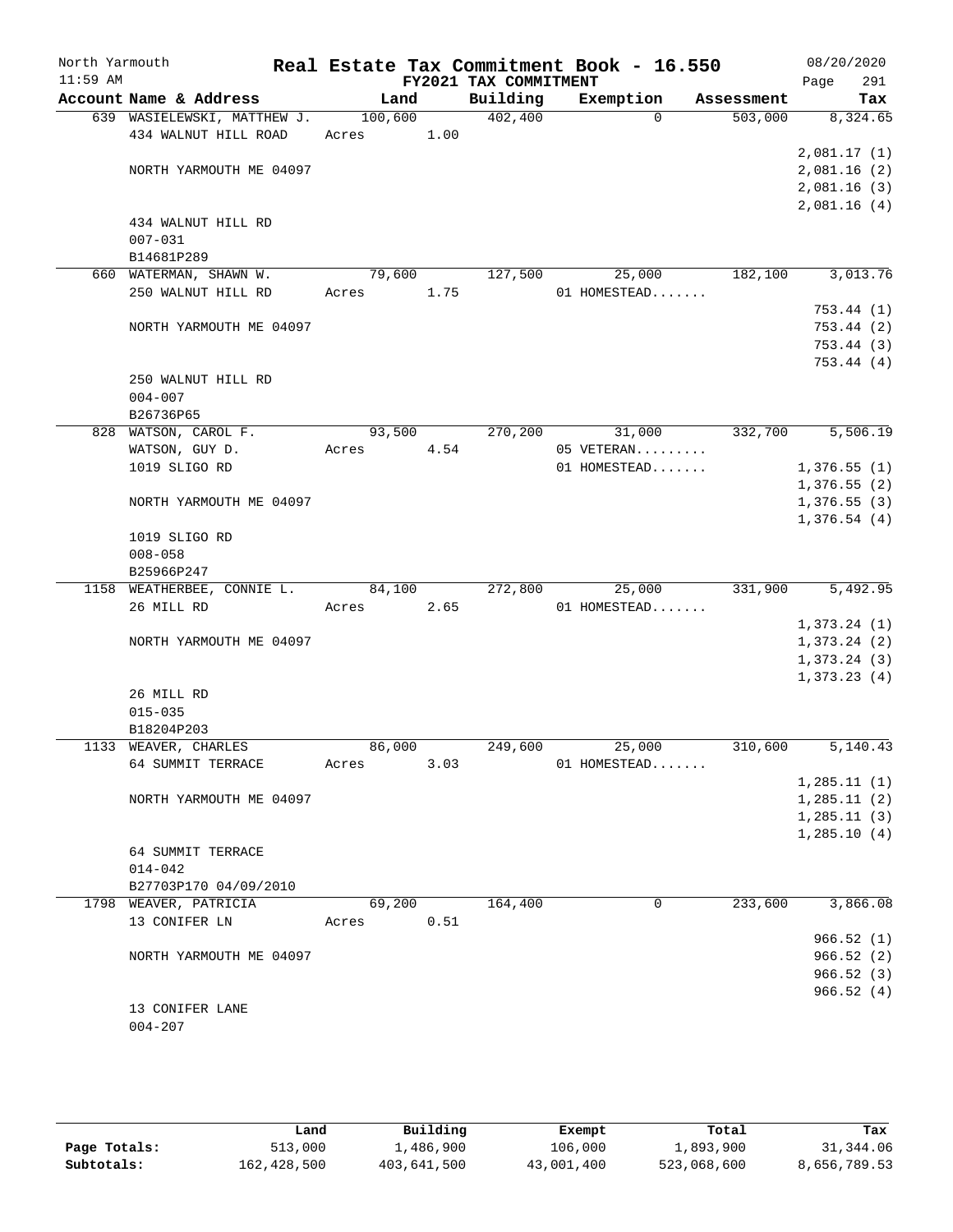| North Yarmouth<br>$11:59$ AM |                                                        | Real Estate Tax Commitment Book - 16.550 | FY2021 TAX COMMITMENT |                  |                    | 08/20/2020<br>292<br>Page   |
|------------------------------|--------------------------------------------------------|------------------------------------------|-----------------------|------------------|--------------------|-----------------------------|
|                              | Account Name & Address                                 | Land                                     | Building              | Exemption        | Assessment         | Tax                         |
|                              | 59 WEBB, COURTNEY L.                                   | 69,500                                   | 170,200               | 25,000           | 214,700            | 3,553.29                    |
|                              | O'CONNELL-SHEVENELL,<br>ANDREW                         | 0.56<br>Acres                            |                       | 01 HOMESTEAD     |                    |                             |
|                              | 255 GREELY ROAD                                        |                                          |                       |                  |                    | 888.33 (1)                  |
|                              |                                                        |                                          |                       |                  |                    | 888.32 (2)                  |
|                              | NORTH YARMOUTH ME 04097                                |                                          |                       |                  |                    | 888.32 (3)                  |
|                              | 255 GREELY RD                                          |                                          |                       |                  |                    | 888.32 (4)                  |
|                              | $001 - 015$                                            |                                          |                       |                  |                    |                             |
|                              | B31252P33 12/26/2013                                   |                                          |                       |                  |                    |                             |
|                              | 1436 WEBBER, HAYLEY A<br>56 OLD STATION HOUSE RD Acres | 99,700<br>5.78                           | 217,100               | $\mathbf 0$      | 316,800            | 5,243.04                    |
|                              |                                                        |                                          |                       |                  |                    | 1,310.76(1)                 |
|                              | NORTH YARMOUTH ME 04097                                |                                          |                       |                  |                    | 1,310.76(2)                 |
|                              |                                                        |                                          |                       |                  |                    | 1,310.76(3)                 |
|                              |                                                        |                                          |                       |                  |                    | 1,310.76(4)                 |
|                              | 56 OLD STATION HOUSE RD                                |                                          |                       |                  |                    |                             |
|                              | $004 - 029$<br>B36083P157                              |                                          |                       |                  |                    |                             |
| 307                          | WEBER, CHADWICK A                                      | 135,200                                  | 560,300               | 0                | 695,500            | 11,510.53                   |
|                              | WEBER, JENNIFER A                                      | Acres<br>28.94                           |                       |                  |                    |                             |
|                              | 1117 NORTH RD                                          |                                          |                       |                  |                    | 2,877.64(1)                 |
|                              |                                                        |                                          |                       |                  |                    | 2,877.63(2)                 |
|                              | NORTH YARMOUTH ME 04097                                |                                          |                       |                  |                    | 2,877.63 (3)<br>2,877.63(4) |
|                              | 1117 NORTH RD                                          |                                          |                       |                  |                    |                             |
|                              | $006 - 015$                                            |                                          |                       |                  |                    |                             |
|                              | B31550P135 06/09/2014                                  |                                          |                       |                  |                    |                             |
|                              | 162 WEBER, PATRICK M.                                  | 69,200                                   | 83,700                | 25,000           | 127,900            | 2,116.75                    |
|                              | SOKOLOWSKI, DOROTA I.<br>22 CUMBERLAND RD              | 0.50<br>Acres                            |                       | 01 HOMESTEAD     |                    | 529.19(1)                   |
|                              |                                                        |                                          |                       |                  |                    | 529.19 (2)                  |
|                              | NORTH YARMOUTH ME 04097                                |                                          |                       |                  |                    | 529.19(3)                   |
|                              |                                                        |                                          |                       |                  |                    | 529.18(4)                   |
|                              | 22 CUMBERLAND RD                                       |                                          |                       |                  |                    |                             |
|                              | $004 - 074$                                            |                                          |                       |                  |                    |                             |
|                              | B27940P111 07/26/2010                                  |                                          |                       |                  |                    |                             |
| 1851                         | WEBSTER, CHRISTOPHER &<br>AMY                          | 184,500                                  | 413,500               | 25,000           | 573,000            | 9,483.15                    |
|                              | 524 SLIGO RD                                           | Acres<br>26.58                           |                       | 01 HOMESTEAD     |                    |                             |
|                              |                                                        |                                          |                       |                  |                    | 2,370.79(1)                 |
|                              | NORTH YARMOUTH ME 04097                                |                                          |                       |                  |                    | 2,370.79(2)                 |
|                              |                                                        |                                          |                       |                  |                    | 2,370.79 (3)                |
|                              | 524 SLIGO RD                                           |                                          |                       |                  |                    | 2,370.78(4)                 |
|                              | $002 - 002 - 001$                                      |                                          |                       |                  |                    |                             |
|                              | B31417P230                                             |                                          |                       |                  |                    |                             |
| 1390                         | WEBSTER, WAYNE R.                                      | 86,500                                   | 224,400               | 0                | 310,900            | 5,145.40                    |
|                              | WEBSTER, PAMELA L.                                     | 1.57<br>Acres                            |                       |                  |                    |                             |
|                              | 41 RANI DR                                             |                                          |                       |                  |                    | 1,286.35(1)                 |
|                              |                                                        |                                          |                       |                  |                    | 1,286.35(2)                 |
|                              | NORTH YARMOUTH ME 04097                                |                                          |                       |                  |                    | 1,286.35(3)<br>1,286.35(4)  |
|                              | 41 RANI DRIVE                                          |                                          |                       |                  |                    |                             |
|                              | $009 - 100$                                            |                                          |                       |                  |                    |                             |
|                              | B26612P145                                             |                                          |                       |                  |                    |                             |
|                              |                                                        |                                          |                       |                  |                    |                             |
|                              |                                                        |                                          |                       |                  |                    |                             |
| Page Totals:                 | Land<br>644,600                                        | Building<br>1,669,200                    |                       | Exempt<br>75,000 | Total<br>2,238,800 | Tax<br>37,052.16            |
|                              |                                                        |                                          |                       |                  |                    |                             |

**Subtotals:** 163,073,100 405,310,700 43,076,400 525,307,400 8,693,841.69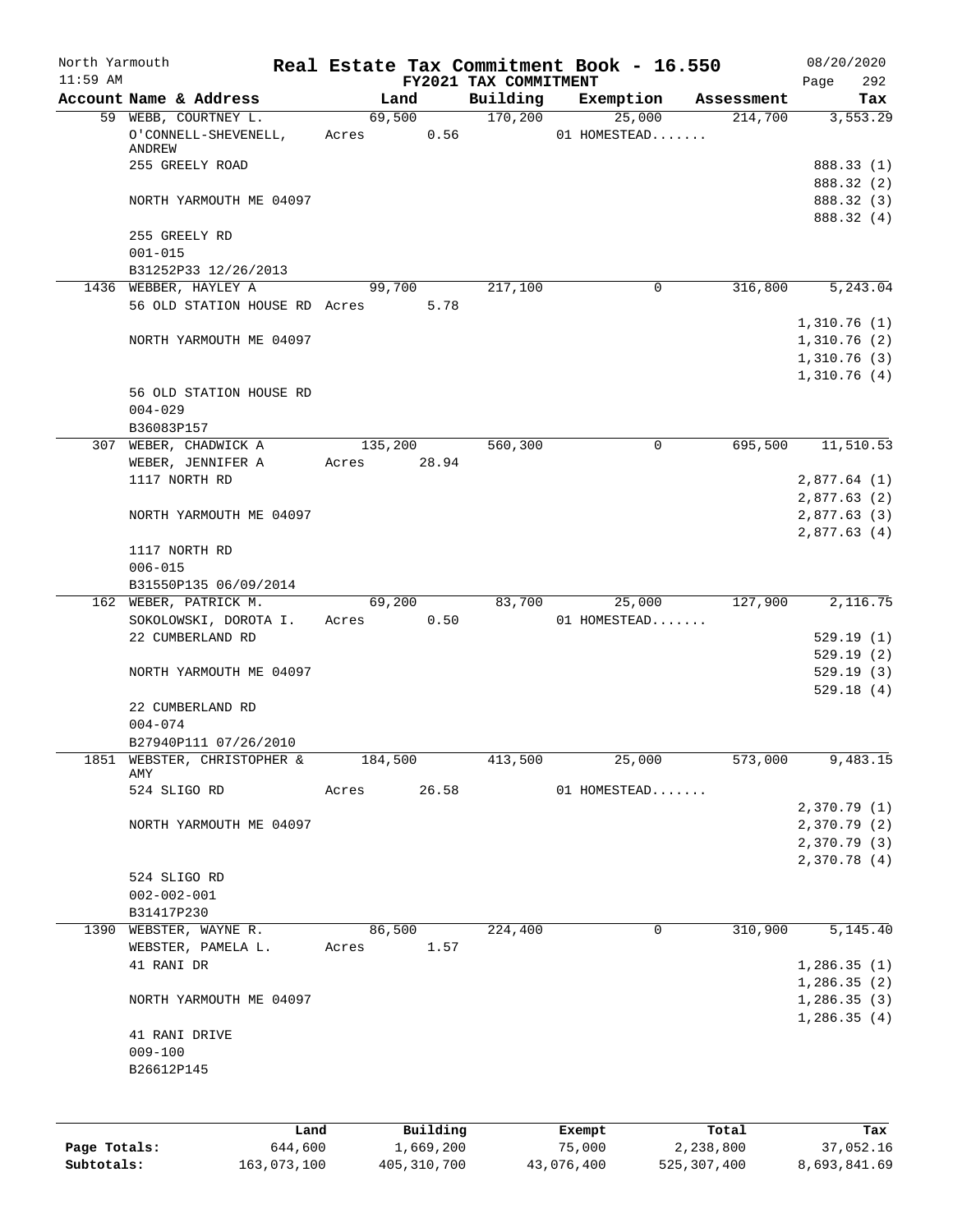| North Yarmouth<br>$11:59$ AM |                                                           |         |           | FY2021 TAX COMMITMENT | Real Estate Tax Commitment Book - 16.550 |            | 08/20/2020         |
|------------------------------|-----------------------------------------------------------|---------|-----------|-----------------------|------------------------------------------|------------|--------------------|
|                              | Account Name & Address                                    | Land    |           | Building              | Exemption                                | Assessment | 293<br>Page<br>Tax |
|                              | 1008 WEEKS, C. BRADLEY                                    | 106,400 |           | 458,900               | 25,000                                   | 540,300    | 8,941.97           |
|                              | 111 NEW GLOUCESTER RD                                     | Acres   | 7.11      |                       | 01 HOMESTEAD                             |            |                    |
|                              |                                                           |         |           |                       |                                          |            | 2, 235.50(1)       |
|                              | NORTH YARMOUTH ME 04097                                   |         |           |                       |                                          |            | 2, 235.49(2)       |
|                              |                                                           |         |           |                       |                                          |            | 2, 235.49(3)       |
|                              |                                                           |         |           |                       |                                          |            | 2, 235.49(4)       |
|                              | 111 NEW GLOUCESTER RD                                     |         |           |                       |                                          |            |                    |
|                              | $008 - 010$                                               |         |           |                       |                                          |            |                    |
|                              | B13350P223                                                |         |           |                       |                                          |            |                    |
|                              | 1544 WEEKS, THOMAS AND PAULA                              | 94,500  |           | 416,700               | 0                                        | 511,200    | 8,460.36           |
|                              | 9 CARRIAGE HILL                                           | Acres   | 3.01      |                       |                                          |            |                    |
|                              |                                                           |         |           |                       |                                          |            | 2,115.09(1)        |
|                              | NORTH YARMOUTH ME 04097                                   |         |           |                       |                                          |            | 2,115.09(2)        |
|                              |                                                           |         |           |                       |                                          |            | 2, 115.09(3)       |
|                              |                                                           |         |           |                       |                                          |            | 2, 115.09(4)       |
|                              | 9 CARRIAGE HILL                                           |         |           |                       |                                          |            |                    |
|                              | $010 - 063$                                               |         |           |                       |                                          |            |                    |
|                              | B33977P344                                                |         |           |                       |                                          |            |                    |
|                              | 1569 WEISZ, DOUGLAS A. &                                  | 104,500 |           | 483,000               | 25,000                                   | 562,500    | 9,309.38           |
|                              | LYNN L.                                                   |         |           |                       |                                          |            |                    |
|                              | 40 STOWELL BROOKE                                         | Acres   | 1.93      |                       | 01 HOMESTEAD                             |            |                    |
|                              |                                                           |         |           |                       |                                          |            | 2,327.36(1)        |
|                              | NORTH YARMOUTH ME 04097                                   |         |           |                       |                                          |            | 2,327.34 (2)       |
|                              |                                                           |         |           |                       |                                          |            | 2,327.34 (3)       |
|                              |                                                           |         |           |                       |                                          |            | 2,327.34(4)        |
|                              | <b>40 STOWELL BROOKE</b>                                  |         |           |                       |                                          |            |                    |
|                              | $016 - 013$                                               |         |           |                       |                                          |            |                    |
|                              | B31382P203 03/11/2014 B31186P152 11/25/2013<br>B29719P343 |         |           |                       |                                          |            |                    |
|                              | 142 WELCH, BENJAMIN                                       | 75,800  |           | 186,200               | 25,000                                   | 237,000    | 3,922.35           |
|                              | WELCH, CONSTANCE                                          | Acres   | 1.00      |                       | 01 HOMESTEAD                             |            |                    |
|                              | 171 MOUNTFORT RD                                          |         |           |                       |                                          |            | 980.59 (1)         |
|                              |                                                           |         |           |                       |                                          |            | 980.59(2)          |
|                              | NORTH YARMOUTH ME 04097                                   |         |           |                       |                                          |            | 980.59(3)          |
|                              |                                                           |         |           |                       |                                          |            | 980.58 (4)         |
|                              | 171 MOUNTFORT RD                                          |         |           |                       |                                          |            |                    |
|                              | $003 - 100$                                               |         |           |                       |                                          |            |                    |
|                              | B3222P183                                                 |         |           |                       |                                          |            |                    |
| 87                           | WELCH, CARLANN W.                                         | 75,800  |           | 80,200                | 25,000                                   | 131,000    | 2,168.05           |
|                              | 3 NORTH YARMOUTH WOODS                                    | Acres   | 1.00      |                       | 01 HOMESTEAD                             |            |                    |
|                              |                                                           |         |           |                       |                                          |            | 542.02(1)          |
|                              | NORTH YARMOUTH ME 04097                                   |         |           |                       |                                          |            | 542.01(2)          |
|                              |                                                           |         |           |                       |                                          |            | 542.01(3)          |
|                              |                                                           |         |           |                       |                                          |            | 542.01(4)          |
|                              | 3 NORTH YARMOUTH WOODS                                    |         |           |                       |                                          |            |                    |
|                              | $004 - 034 - 003$                                         |         |           |                       |                                          |            |                    |
|                              | B7824P181                                                 |         |           |                       |                                          |            |                    |
|                              | 553 WELCH, SALLY B.                                       | 94,800  |           | 294,300               | 25,000                                   | 364,100    | 6,025.86           |
|                              | 76 FARMS EDGE RD                                          | Acres   | 3.07      |                       | 01 HOMESTEAD                             |            |                    |
|                              |                                                           |         |           |                       |                                          |            | 1,506.47(1)        |
|                              | NORTH YARMOUTH ME 04097                                   |         |           |                       |                                          |            | 1,506.47(2)        |
|                              |                                                           |         |           |                       |                                          |            | 1,506.47(3)        |
|                              | 76 FARMS EDGE RD                                          |         |           |                       |                                          |            | 1,506.45(4)        |
|                              | $002 - 062$                                               |         |           |                       |                                          |            |                    |
|                              |                                                           |         |           |                       |                                          |            |                    |
|                              | B8839P146                                                 |         |           |                       |                                          |            |                    |
|                              |                                                           |         |           |                       |                                          |            |                    |
|                              | Land                                                      |         | Building  |                       | Exempt                                   | Total      | Tax                |
| Page Totals:                 | 551,800                                                   |         | 1,919,300 |                       | 125,000                                  | 2,346,100  | 38,827.97          |
|                              |                                                           |         |           |                       |                                          |            |                    |

**Subtotals:** 163,624,900 407,230,000 43,201,400 527,653,500 8,732,669.66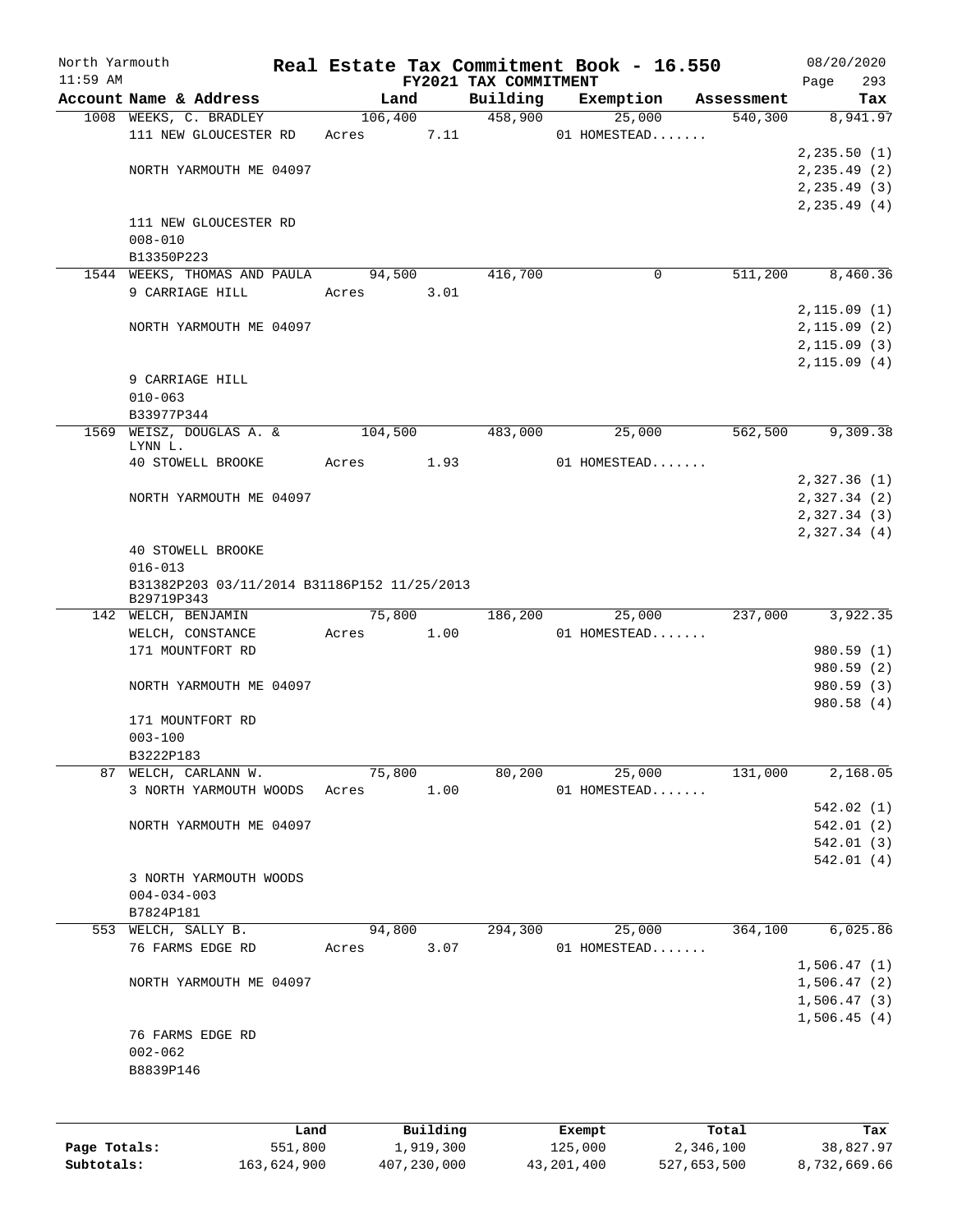| North Yarmouth<br>$11:59$ AM |                         |       |             |                       |                       | Real Estate Tax Commitment Book - 16.550 |                    | 08/20/2020       |
|------------------------------|-------------------------|-------|-------------|-----------------------|-----------------------|------------------------------------------|--------------------|------------------|
|                              |                         |       |             |                       | FY2021 TAX COMMITMENT |                                          |                    | 294<br>Page      |
|                              | Account Name & Address  |       | Land        |                       | Building              | Exemption                                | Assessment         | Tax              |
|                              | 1438 WELLS, BRANDY N    |       | 81,100      |                       | 314,500               | 25,000                                   | 370,600            | 6,133.43         |
|                              | BREWSTER, RYAN J        | Acres |             | 2.06                  |                       | 01 HOMESTEAD                             |                    |                  |
|                              | 76 HASKELL RD           |       |             |                       |                       |                                          |                    | 1,533.36(1)      |
|                              |                         |       |             |                       |                       |                                          |                    | 1,533.36(2)      |
|                              | NORTH YARMOUTH ME 04097 |       |             |                       |                       |                                          |                    | 1,533.36(3)      |
|                              |                         |       |             |                       |                       |                                          |                    | 1,533.35(4)      |
|                              | 76 HASKELL RD           |       |             |                       |                       |                                          |                    |                  |
|                              | $014 - 007$             |       |             |                       |                       |                                          |                    |                  |
|                              | B35323P168              |       |             |                       |                       |                                          |                    |                  |
|                              | 51 WELSHER, MICHAEL &   |       | 84,600      |                       | 0                     | 0                                        | 84,600             | 1,400.13         |
|                              | DESCHENES, LISA         |       |             |                       |                       |                                          |                    |                  |
|                              | PO BOX 50               | Acres |             | 2.76                  |                       |                                          |                    |                  |
|                              |                         |       |             |                       |                       |                                          |                    | 350.04(1)        |
|                              | SO FREEPORT ME 04078    |       |             |                       |                       |                                          |                    | 350.03(2)        |
|                              |                         |       |             |                       |                       |                                          |                    | 350.03(3)        |
|                              |                         |       |             |                       |                       |                                          |                    | 350.03(4)        |
|                              | NEW GLOUCESTER RD       |       |             |                       |                       |                                          |                    |                  |
|                              | $012 - 076$             |       |             |                       |                       |                                          |                    |                  |
|                              | B33425P118              |       |             |                       |                       |                                          |                    |                  |
|                              | 924 WENTWORTH, CLYDE E. |       | 77,800      |                       | 228,700               | 31,000                                   | 275,500            | 4,559.53         |
|                              |                         |       |             |                       |                       |                                          |                    |                  |
|                              | ROSS, ANNE V            | Acres |             | 1.40                  |                       | 05 VETERAN                               |                    |                  |
|                              | 27 EDNA LANE            |       |             |                       |                       | 01 HOMESTEAD                             |                    | 1, 139.89(1)     |
|                              |                         |       |             |                       |                       |                                          |                    | 1,139.88(2)      |
|                              | NORTH YARMOUTH ME 04097 |       |             |                       |                       |                                          |                    | 1,139.88(3)      |
|                              |                         |       |             |                       |                       |                                          |                    | 1,139.88(4)      |
|                              | 27 EDNA LANE            |       |             |                       |                       |                                          |                    |                  |
|                              | $010 - 117$             |       |             |                       |                       |                                          |                    |                  |
|                              | B22671P336              |       |             |                       |                       |                                          |                    |                  |
|                              | 1113 WENTZELL, SCOTT P. |       | 75,800      |                       | 244,500               | 25,000                                   | 295,300            | 4,887.22         |
|                              | 144 HASKELL RD          | Acres |             | 1.00                  |                       | 01 HOMESTEAD                             |                    |                  |
|                              |                         |       |             |                       |                       |                                          |                    | 1,221.81(1)      |
|                              | NORTH YARMOUTH ME 04097 |       |             |                       |                       |                                          |                    | 1,221.81(2)      |
|                              |                         |       |             |                       |                       |                                          |                    | 1,221.81(3)      |
|                              |                         |       |             |                       |                       |                                          |                    | 1,221.79(4)      |
|                              | 144 HASKELL RD          |       |             |                       |                       |                                          |                    |                  |
|                              | $014 - 015$             |       |             |                       |                       |                                          |                    |                  |
|                              | B17508P74               |       |             |                       |                       |                                          |                    |                  |
| 1966                         | WERRELL, MICHAEL JOSEPH |       | 155,400     |                       | 224,100               | 0                                        | 379,500            | 6,280.73         |
|                              | & LEDA KATHRYN          |       |             |                       |                       |                                          |                    |                  |
|                              | 6 BASTON RD             | Acres |             | 3.60                  |                       |                                          |                    |                  |
|                              |                         |       |             |                       |                       |                                          |                    | 1,570.19(1)      |
|                              | NORTH YARMOUTH ME 04097 |       |             |                       |                       |                                          |                    | 1,570.18(2)      |
|                              |                         |       |             |                       |                       |                                          |                    | 1,570.18(3)      |
|                              |                         |       |             |                       |                       |                                          |                    | 1,570.18(4)      |
|                              |                         |       |             |                       |                       |                                          |                    |                  |
|                              | 119 VILLAGE VIEW LN     |       |             |                       |                       |                                          |                    |                  |
|                              | $007 - 034 - 004$       |       |             |                       |                       |                                          |                    |                  |
|                              | B36330P331              |       |             |                       |                       |                                          |                    |                  |
| 976                          | WESTRA, JAY L           |       | 75,800      |                       | 205,800               | 25,000                                   | 256,600            | 4,246.73         |
|                              | WESTRA, KRISTEN R       | Acres |             | 1.00                  |                       | 01 HOMESTEAD                             |                    |                  |
|                              | 79 LUFKIN RD            |       |             |                       |                       |                                          |                    | 1,061.69(1)      |
|                              |                         |       |             |                       |                       |                                          |                    | 1,061.68(2)      |
|                              | NORTH YARMOUTH ME 04097 |       |             |                       |                       |                                          |                    | 1,061.68(3)      |
|                              |                         |       |             |                       |                       |                                          |                    | 1,061.68(4)      |
|                              | 79 LUFKIN RD            |       |             |                       |                       |                                          |                    |                  |
|                              | $011 - 006$             |       |             |                       |                       |                                          |                    |                  |
|                              | B34792P171              |       |             |                       |                       |                                          |                    |                  |
|                              |                         |       |             |                       |                       |                                          |                    |                  |
|                              |                         |       |             |                       |                       |                                          |                    |                  |
|                              |                         |       |             |                       |                       |                                          |                    |                  |
| Page Totals:                 | Land<br>550,500         |       |             | Building<br>1,217,600 |                       | Exempt<br>106,000                        | Total<br>1,662,100 | Tax<br>27,507.77 |
| Subtotals:                   |                         |       |             |                       |                       |                                          |                    |                  |
|                              | 164, 175, 400           |       | 408,447,600 |                       |                       | 43,307,400                               | 529,315,600        | 8,760,177.43     |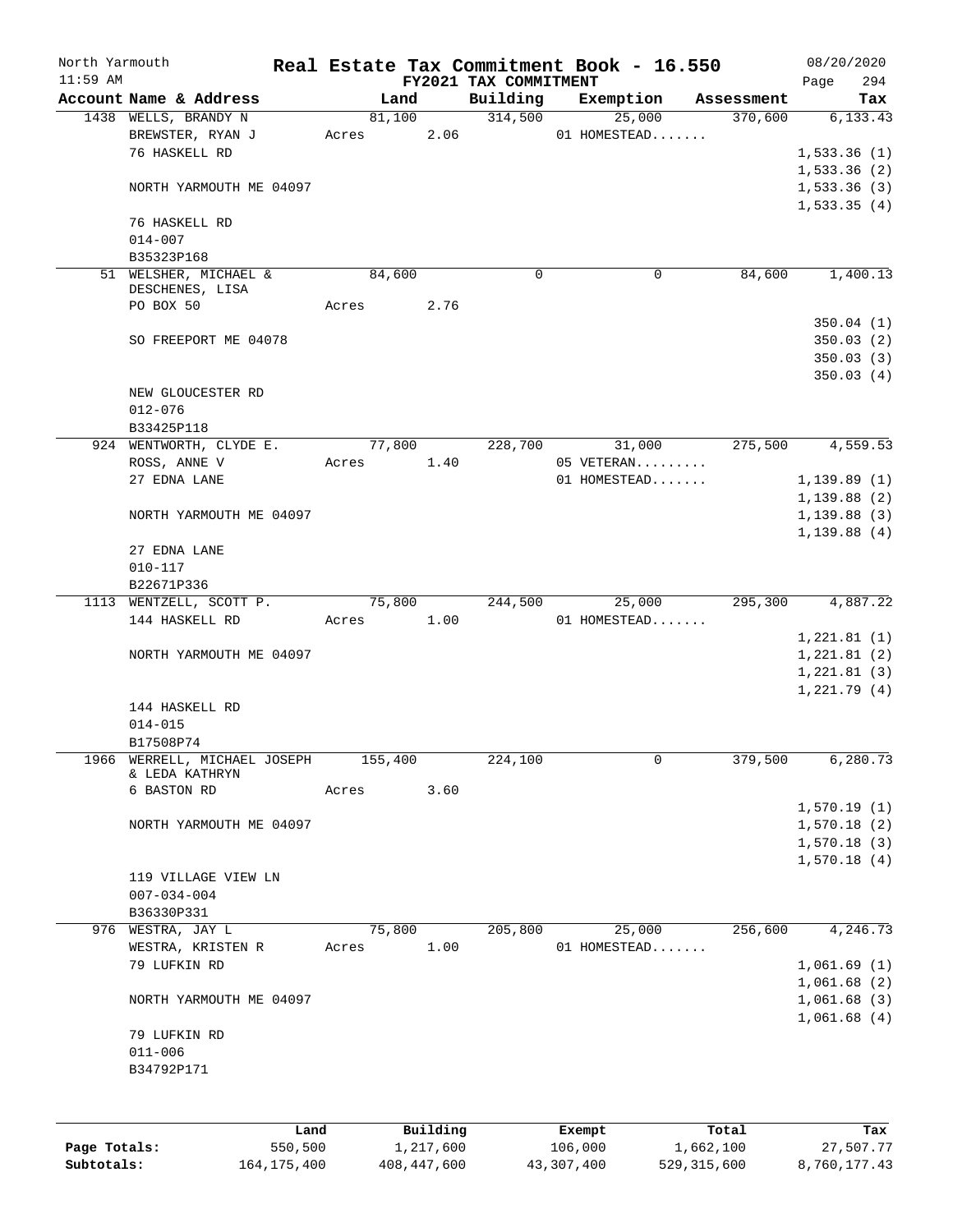| North Yarmouth<br>$11:59$ AM |                                           | Real Estate Tax Commitment Book - 16.550 |                          |                                   |                         |               |            | 08/20/2020                 |
|------------------------------|-------------------------------------------|------------------------------------------|--------------------------|-----------------------------------|-------------------------|---------------|------------|----------------------------|
|                              | Account Name & Address                    | Land                                     |                          | FY2021 TAX COMMITMENT<br>Building | Exemption               |               | Assessment | Page<br>295<br>Tax         |
|                              | 404 WETMORE, LAURA & JOSHUA               | 115,600                                  |                          | 303,400                           |                         | 25,000        | 394,000    | 6,520.70                   |
|                              | Т                                         |                                          |                          |                                   |                         |               |            |                            |
|                              | 32 QUARRY RIDGE                           | Acres                                    | 9.38                     |                                   | 01 HOMESTEAD            |               |            |                            |
|                              |                                           |                                          |                          |                                   |                         |               |            | 1,630.18(1)<br>1,630.18(2) |
|                              | NORTH YARMOUTH ME 04097                   |                                          |                          |                                   |                         |               |            | 1,630.18(3)                |
|                              |                                           |                                          |                          |                                   |                         |               |            | 1,630.16(4)                |
|                              | 32 QUARRY RIDGE                           |                                          |                          |                                   |                         |               |            |                            |
|                              | $003 - 134$                               |                                          |                          |                                   |                         |               |            |                            |
|                              | 1148 WEVER, MELANIE E                     | 82,800                                   |                          | 113,300                           |                         | 25,000        | 171,100    | 2,831.71                   |
|                              | WEVER, JEFFREY L<br>378 GRAY RD           | Acres                                    | 2.40                     |                                   | 01 HOMESTEAD            |               |            | 707.93(1)                  |
|                              |                                           |                                          |                          |                                   |                         |               |            | 707.93(2)                  |
|                              | NORTH YARMOUTH ME 04097                   |                                          |                          |                                   |                         |               |            | 707.93(3)                  |
|                              |                                           |                                          |                          |                                   |                         |               |            | 707.92(4)                  |
|                              | 378 GRAY RD                               |                                          |                          |                                   |                         |               |            |                            |
|                              | $014 - 059$                               |                                          |                          |                                   |                         |               |            |                            |
|                              | B32412P156                                |                                          |                          |                                   |                         |               |            |                            |
|                              | 1742 WHEELER, KIM & RICHARD,<br>JТ        | 68,200                                   |                          | 279,600                           |                         | 25,000        | 322,800    | 5,342.34                   |
|                              | 40 HAZEL LANE                             | Acres                                    | 0.31                     |                                   | 01 HOMESTEAD            |               |            |                            |
|                              | UNIT <sub>5</sub>                         |                                          |                          |                                   |                         |               |            | 1,335.59(1)                |
|                              | NORTH YARMOUTH ME 04097                   |                                          |                          |                                   |                         |               |            | 1,335.59(2)                |
|                              |                                           |                                          |                          |                                   |                         |               |            | 1,335.59(3)                |
|                              | 40 HAZEL LANE                             |                                          |                          |                                   |                         |               |            | 1,335.57(4)                |
|                              | $008 - 064 - 005$                         |                                          |                          |                                   |                         |               |            |                            |
|                              | B32805P122                                |                                          |                          |                                   |                         |               |            |                            |
|                              | 1294 WHICHARD, CHRISTOPHER                | 95,300                                   |                          | 181,900                           |                         | 0             | 277,200    | 4,587.66                   |
|                              | S.                                        |                                          |                          |                                   |                         |               |            |                            |
|                              | 85 GRAY ST                                | Acres                                    | 4.90                     |                                   |                         |               |            | 1, 146.92(1)               |
|                              | PORTLAND ME 04102                         |                                          |                          |                                   |                         |               |            | 1, 146.92(2)               |
|                              |                                           |                                          |                          |                                   |                         |               |            | 1, 146.92(3)               |
|                              |                                           |                                          |                          |                                   |                         |               |            | 1, 146.90(4)               |
|                              | 111 TOWN FARM RD                          |                                          |                          |                                   |                         |               |            |                            |
|                              | $017 - 002$                               |                                          |                          |                                   |                         |               |            |                            |
|                              | B11774P220                                |                                          |                          |                                   |                         |               | 641,400    | 10,615.17                  |
| 1181                         | WHILD, KATHARINE M.<br>99 DEER BROOK FARM | 254,700<br>Acres                         | 43.10                    | 411,700                           | 01 HOMESTEAD            | 25,000        |            |                            |
|                              |                                           |                                          |                          |                                   |                         |               |            | 2,653.80(1)                |
|                              | NORTH YARMOUTH ME 04097                   |                                          |                          |                                   |                         |               |            | 2,653.79 (2)               |
|                              |                                           |                                          |                          |                                   |                         |               |            | 2,653.79(3)                |
|                              |                                           |                                          |                          |                                   |                         |               |            | 2,653.79(4)                |
|                              | 99 DEER BROOK FARM                        |                                          |                          |                                   |                         |               |            |                            |
|                              | $015 - 001$<br>B9540P210                  |                                          |                          |                                   |                         |               |            |                            |
| 1588                         | WHITE PINE COMMUNITY                      | 90,000                                   |                          | 810,600                           | 900,600                 |               | 0          | 0.00                       |
|                              | CHURCH                                    |                                          |                          |                                   |                         |               |            |                            |
|                              | PO BOX 597                                | Acres                                    | 3.84                     |                                   | 906 CHURCH              |               |            |                            |
|                              | PORTLAND ME 04112                         |                                          |                          |                                   |                         |               |            |                            |
|                              |                                           |                                          |                          |                                   |                         |               |            |                            |
|                              | 94 CUMBERLAND RD                          |                                          |                          |                                   |                         |               |            |                            |
|                              | $004 - 085$                               |                                          |                          |                                   |                         |               |            |                            |
|                              | B33523P121                                |                                          |                          |                                   |                         |               |            |                            |
|                              |                                           |                                          |                          |                                   |                         |               |            |                            |
|                              |                                           | Land                                     | Building                 |                                   | Exempt                  |               | Total      | Tax                        |
| Page Totals:<br>Subtotals:   | 706,600<br>164,882,000                    |                                          | 2,100,500<br>410,548,100 |                                   | 1,000,600<br>44,308,000 | 531, 122, 100 | 1,806,500  | 29,897.58<br>8,790,075.01  |
|                              |                                           |                                          |                          |                                   |                         |               |            |                            |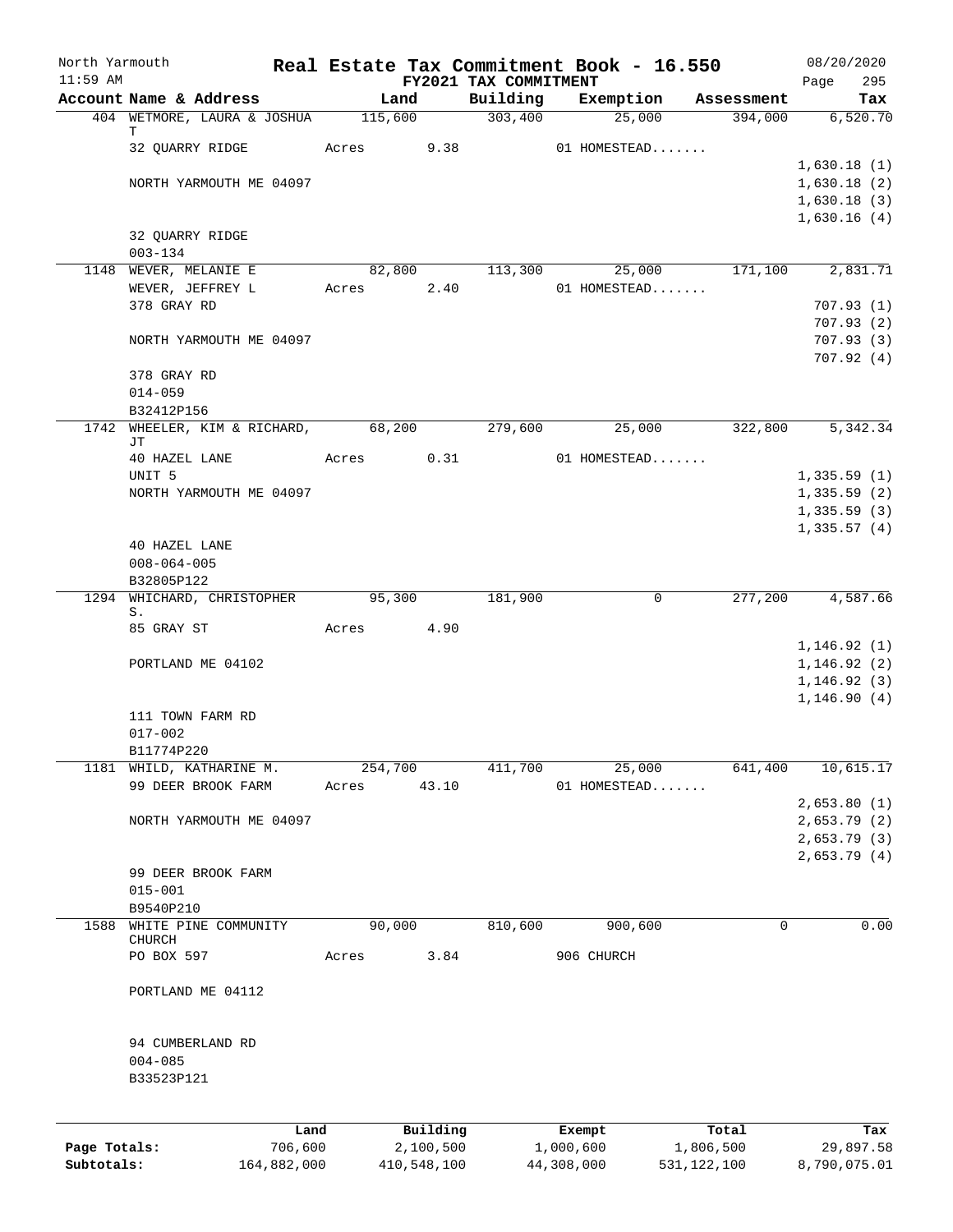| North Yarmouth<br>$11:59$ AM |                         |        |      | FY2021 TAX COMMITMENT | Real Estate Tax Commitment Book - 16.550 |            | 08/20/2020<br>296<br>Page  |
|------------------------------|-------------------------|--------|------|-----------------------|------------------------------------------|------------|----------------------------|
|                              | Account Name & Address  | Land   |      | Building              | Exemption                                | Assessment | Tax                        |
|                              | 178 WHITE, DAVID        | 81,200 |      | 316,800               | 25,000                                   | 373,000    | 6,173.15                   |
|                              | 108 WALNUT HILL RD      | Acres  | 2.07 |                       | 01 HOMESTEAD                             |            |                            |
|                              |                         |        |      |                       |                                          |            | 1,543.29(1)                |
|                              | NORTH YARMOUTH ME 04097 |        |      |                       |                                          |            | 1,543.29(2)                |
|                              |                         |        |      |                       |                                          |            | 1, 543.29(3)               |
|                              |                         |        |      |                       |                                          |            | 1,543.28(4)                |
|                              | 108 WALNUT HILL RD      |        |      |                       |                                          |            |                            |
|                              | $001 - 060$             |        |      |                       |                                          |            |                            |
|                              | B25663P236              |        |      |                       |                                          |            |                            |
|                              | 1932 WHITE, DEBRA J     | 69,000 |      | 234,500               | 25,000                                   | 278,500    | 4,609.18                   |
|                              | 2 GARDEN GATE CIRCLE    | Acres  | 0.47 |                       | 01 HOMESTEAD                             |            |                            |
|                              |                         |        |      |                       |                                          |            | 1,152.30(1)                |
|                              | NORTH YARMOUTH ME 04097 |        |      |                       |                                          |            | 1,152.30(2)                |
|                              |                         |        |      |                       |                                          |            | 1,152.30(3)<br>1,152.28(4) |
|                              | 2 GARDEN GATE CIRCLE    |        |      |                       |                                          |            |                            |
|                              | $001 - 006 - 001$       |        |      |                       |                                          |            |                            |
|                              | B35306P267              |        |      |                       |                                          |            |                            |
| 1557                         | WHITE, GARY A & AUDREY  | 80,800 |      | 187,500               | 25,000                                   | 243,300    | 4,026.62                   |
|                              | Α                       |        |      |                       |                                          |            |                            |
|                              | 173 MILL RD             | Acres  | 2.00 |                       | 01 HOMESTEAD                             |            |                            |
|                              |                         |        |      |                       |                                          |            | 1,006.66(1)                |
|                              | NORTH YARMOUTH ME 04097 |        |      |                       |                                          |            | 1,006.66(2)                |
|                              |                         |        |      |                       |                                          |            | 1,006.66(3)                |
|                              |                         |        |      |                       |                                          |            | 1,006.64(4)                |
|                              | 173 MILL RD             |        |      |                       |                                          |            |                            |
|                              | $015 - 011$             |        |      |                       |                                          |            |                            |
|                              | B26641P193              |        |      |                       |                                          |            |                            |
|                              | 311 WHITE, MELINDA      | 92,500 |      | 271,300               | 25,000                                   | 338,800    | 5,607.14                   |
|                              | 16 MARION WAY           | Acres  | 2.66 |                       | 01 HOMESTEAD                             |            |                            |
|                              |                         |        |      |                       |                                          |            | 1,401.79(1)                |
|                              | NORTH YARMOUTH ME 04097 |        |      |                       |                                          |            | 1,401.79(2)                |
|                              |                         |        |      |                       |                                          |            | 1,401.79(3)                |
|                              | 16 MARION WAY           |        |      |                       |                                          |            | 1,401.77(4)                |
|                              | $009 - 036$             |        |      |                       |                                          |            |                            |
|                              | B31295P234 01/21/2014   |        |      |                       |                                          |            |                            |
|                              | 870 WHITED, JESS R.     | 97,000 |      | 221,900               | 25,000                                   | 293,900    | 4,864.05                   |
|                              | 30 BIRCHWOOD TERRACE    | Acres  | 3.48 |                       | 01 HOMESTEAD                             |            |                            |
|                              |                         |        |      |                       |                                          |            | 1, 216.02(1)               |
|                              | NORTH YARMOUTH ME 04097 |        |      |                       |                                          |            | 1, 216.01(2)               |
|                              |                         |        |      |                       |                                          |            | 1, 216.01(3)               |
|                              |                         |        |      |                       |                                          |            | 1, 216.01(4)               |
|                              | 30 BIRCHWOOD TERRACE    |        |      |                       |                                          |            |                            |
|                              | $016 - 072$             |        |      |                       |                                          |            |                            |
|                              | B16956P301              |        |      |                       |                                          |            |                            |
|                              | 937 WHITESELL, DENA L.  | 84,700 |      | 209,900               | 0                                        | 294,600    | 4,875.63                   |
|                              | 13 FAYVIEW LANE         | Acres  | 1.00 |                       |                                          |            |                            |
|                              |                         |        |      |                       |                                          |            | 1,218.91(1)                |
|                              | NORTH YARMOUTH ME 04097 |        |      |                       |                                          |            | 1, 218.91(2)               |
|                              |                         |        |      |                       |                                          |            | 1, 218.91(3)               |
|                              |                         |        |      |                       |                                          |            | 1,218.90(4)                |
|                              | 13 FAYVIEW LANE         |        |      |                       |                                          |            |                            |
|                              | $010 - 129$             |        |      |                       |                                          |            |                            |
|                              | B27619P315 02/26/2010   |        |      |                       |                                          |            |                            |
|                              |                         |        |      |                       |                                          |            |                            |
|                              |                         |        |      |                       |                                          |            |                            |

|              | Land        | Building    | Exempt     | Total       | Tax          |
|--------------|-------------|-------------|------------|-------------|--------------|
| Page Totals: | 505,200     | 1,441,900   | 125,000    | 1,822,100   | 30, 155. 77  |
| Subtotals:   | 165,387,200 | 411,990,000 | 44,433,000 | 532,944,200 | 8,820,230.78 |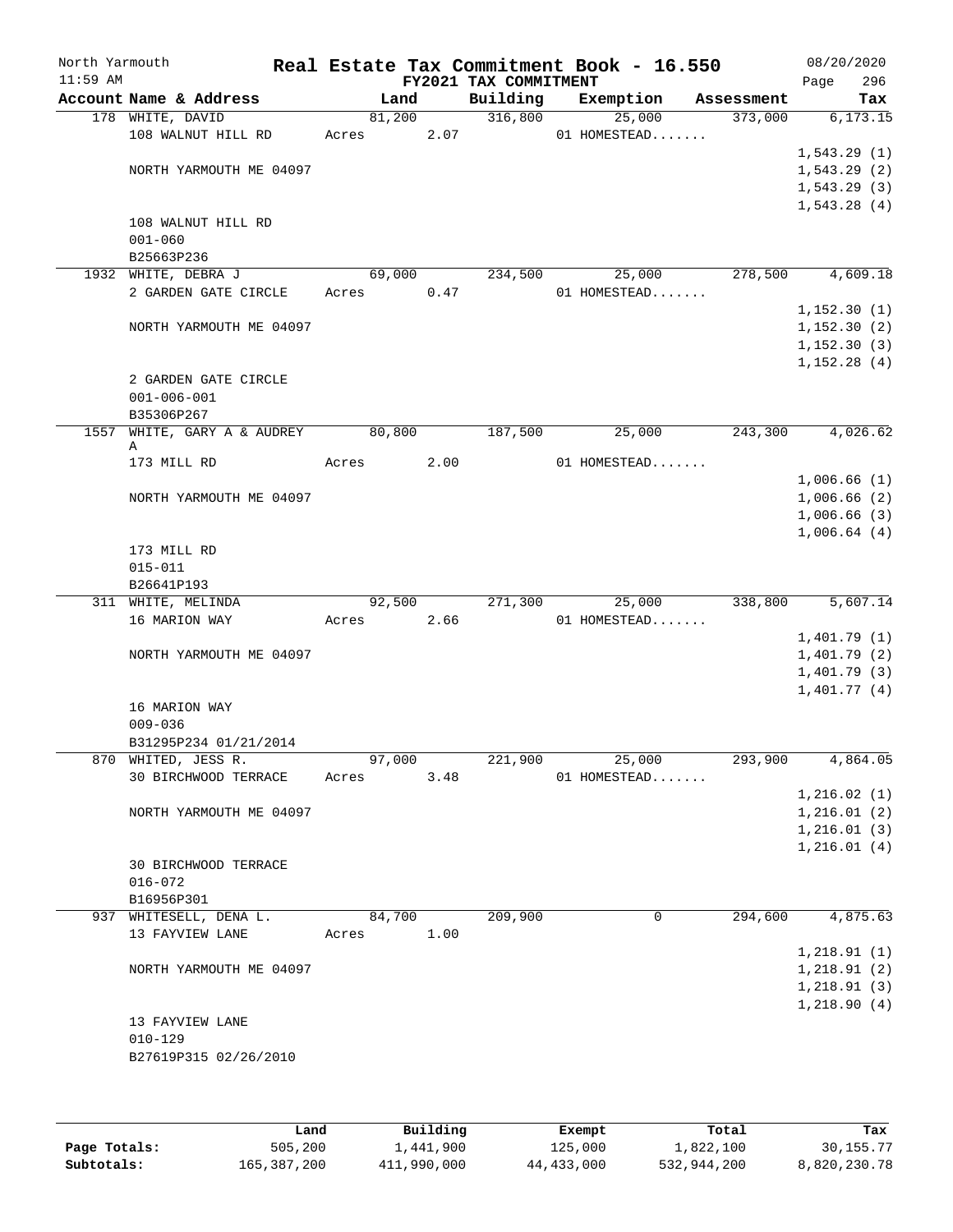| North Yarmouth |                                                 |       |             |                                   | Real Estate Tax Commitment Book - 16.550 |                       | 08/20/2020             |
|----------------|-------------------------------------------------|-------|-------------|-----------------------------------|------------------------------------------|-----------------------|------------------------|
| $11:59$ AM     | Account Name & Address                          |       | Land        | FY2021 TAX COMMITMENT<br>Building |                                          |                       | 297<br>Page            |
|                | 16 WHITESIDE, NORMAN L.                         |       | 80,800      | 239,100                           | Exemption<br>31,000                      | Assessment<br>288,900 | Tax<br>4,781.30        |
|                | WHITESIDE, DOROTHY A.                           | Acres | 2.00        |                                   | 05 VETERAN                               |                       |                        |
|                | 9 WEST POWNAL RD                                |       |             |                                   | 01 HOMESTEAD                             |                       | 1, 195.33(1)           |
|                |                                                 |       |             |                                   |                                          |                       | 1, 195.33(2)           |
|                | NORTH YARMOUTH ME 04097                         |       |             |                                   |                                          |                       | 1, 195.33(3)           |
|                |                                                 |       |             |                                   |                                          |                       | 1, 195.31(4)           |
|                | 9 WEST POWNAL RD                                |       |             |                                   |                                          |                       |                        |
|                | $009 - 091$                                     |       |             |                                   |                                          |                       |                        |
|                | B8760P170 05/19/1989                            |       |             |                                   |                                          |                       |                        |
|                | 1210 WHITING FAMILY LIVING<br>TRUST,            |       | 113,000     | 341,200                           | 0                                        | 454,200               | 7,517.01               |
|                | DATED DECEMBER 8, 2017 Acres                    |       | 66.00       |                                   |                                          |                       |                        |
|                | 441 MILL RD                                     |       |             |                                   |                                          |                       | 1,879.26(1)            |
|                |                                                 |       |             |                                   |                                          |                       | 1,879.25(2)            |
|                | NORTH YARMOUTH ME 04097                         |       |             |                                   |                                          |                       | 1,879.25(3)            |
|                |                                                 |       |             |                                   |                                          |                       | 1,879.25(4)            |
|                | 441 MILL RD                                     |       |             |                                   |                                          |                       |                        |
|                | $016 - 001$                                     |       |             |                                   |                                          |                       |                        |
|                | B34540P339                                      |       |             |                                   |                                          |                       |                        |
|                | 323 WHITING, JEFFREY                            |       | 69,200      | 125,700                           | 25,000                                   | 169,900               | 2,811.85               |
|                | 979 NORTH RD                                    | Acres | 0.50        |                                   | 01 HOMESTEAD                             |                       |                        |
|                |                                                 |       |             |                                   |                                          |                       | 702.97(1)              |
|                | NORTH YARMOUTH ME 04097                         |       |             |                                   |                                          |                       | 702.96(2)              |
|                |                                                 |       |             |                                   |                                          |                       | 702.96(3)<br>702.96(4) |
|                | 979 NORTH RD                                    |       |             |                                   |                                          |                       |                        |
|                | $003 - 057$                                     |       |             |                                   |                                          |                       |                        |
|                | B3378P239                                       |       |             |                                   |                                          |                       |                        |
|                | 1720 WHITMARSH, PAUL W.                         |       | 98,300      | 556,300                           | 25,000                                   | 629,600               | 10,419.88              |
|                | WHITMARSH, RACHEL D.                            | Acres | 3.71        |                                   | 01 HOMESTEAD                             |                       |                        |
|                | 110 WILD TURKEY LN                              |       |             |                                   |                                          |                       | 2,604.97(1)            |
|                |                                                 |       |             |                                   |                                          |                       | 2,604.97(2)            |
|                | NORTH YARMOUTH ME 04097                         |       |             |                                   |                                          |                       | 2,604.97(3)            |
|                |                                                 |       |             |                                   |                                          |                       | 2,604.97(4)            |
|                | 110 WILD TURKEY LN                              |       |             |                                   |                                          |                       |                        |
|                | $010 - 050$                                     |       |             |                                   |                                          |                       |                        |
|                | B24520P160 10/31/2006                           |       |             |                                   |                                          |                       |                        |
|                | 585 WHITTEN, JESSICA A;<br>SNELLINGS, COURTENAY |       | 95,900      | 375,300                           | 31,000                                   | 440,200               | 7,285.31               |
|                | L, & WHITTEN, WILLIAM E Acres                   |       | 5.01        |                                   | 05 VETERAN                               |                       |                        |
|                | & BARBARA M                                     |       |             |                                   |                                          |                       |                        |
|                | 1537 NORTH RD                                   |       |             |                                   | 01 HOMESTEAD                             |                       | 1,821.33(1)            |
|                |                                                 |       |             |                                   |                                          |                       | 1,821.33(2)            |
|                | NORTH YARMOUTH ME 04097                         |       |             |                                   |                                          |                       | 1,821.33(3)            |
|                |                                                 |       |             |                                   |                                          |                       | 1,821.32(4)            |
|                | 1537 NORTH RD                                   |       |             |                                   |                                          |                       |                        |
|                | $012 - 027$<br>B29965P348                       |       |             |                                   |                                          |                       |                        |
|                | 1772 WHITTIER, CLARK H.                         |       | 78,800      | 136,500                           | 31,000                                   | 184,300               | 3,050.17               |
|                | 594 WALNUT HILL RD                              | Acres | 1.59        |                                   | 05 VETERAN                               |                       |                        |
|                |                                                 |       |             |                                   | 01 HOMESTEAD                             |                       | 762.55(1)              |
|                | NORTH YARMOUTH ME 04097                         |       |             |                                   |                                          |                       | 762.54(2)              |
|                |                                                 |       |             |                                   |                                          |                       | 762.54(3)              |
|                |                                                 |       |             |                                   |                                          |                       | 762.54(4)              |
|                | 594 WALNUT HILL RD                              |       |             |                                   |                                          |                       |                        |
|                | $010 - 134$                                     |       |             |                                   |                                          |                       |                        |
|                | B26265P204                                      |       |             |                                   |                                          |                       |                        |
|                |                                                 |       |             |                                   |                                          |                       |                        |
|                | Land                                            |       | Building    |                                   | Exempt                                   | Total                 | Tax                    |
| Page Totals:   | 536,000                                         |       | 1,774,100   |                                   | 143,000                                  | 2,167,100             | 35,865.52              |
| Subtotals:     | 165, 923, 200                                   |       | 413,764,100 |                                   | 44,576,000                               | 535, 111, 300         | 8,856,096.30           |
|                |                                                 |       |             |                                   |                                          |                       |                        |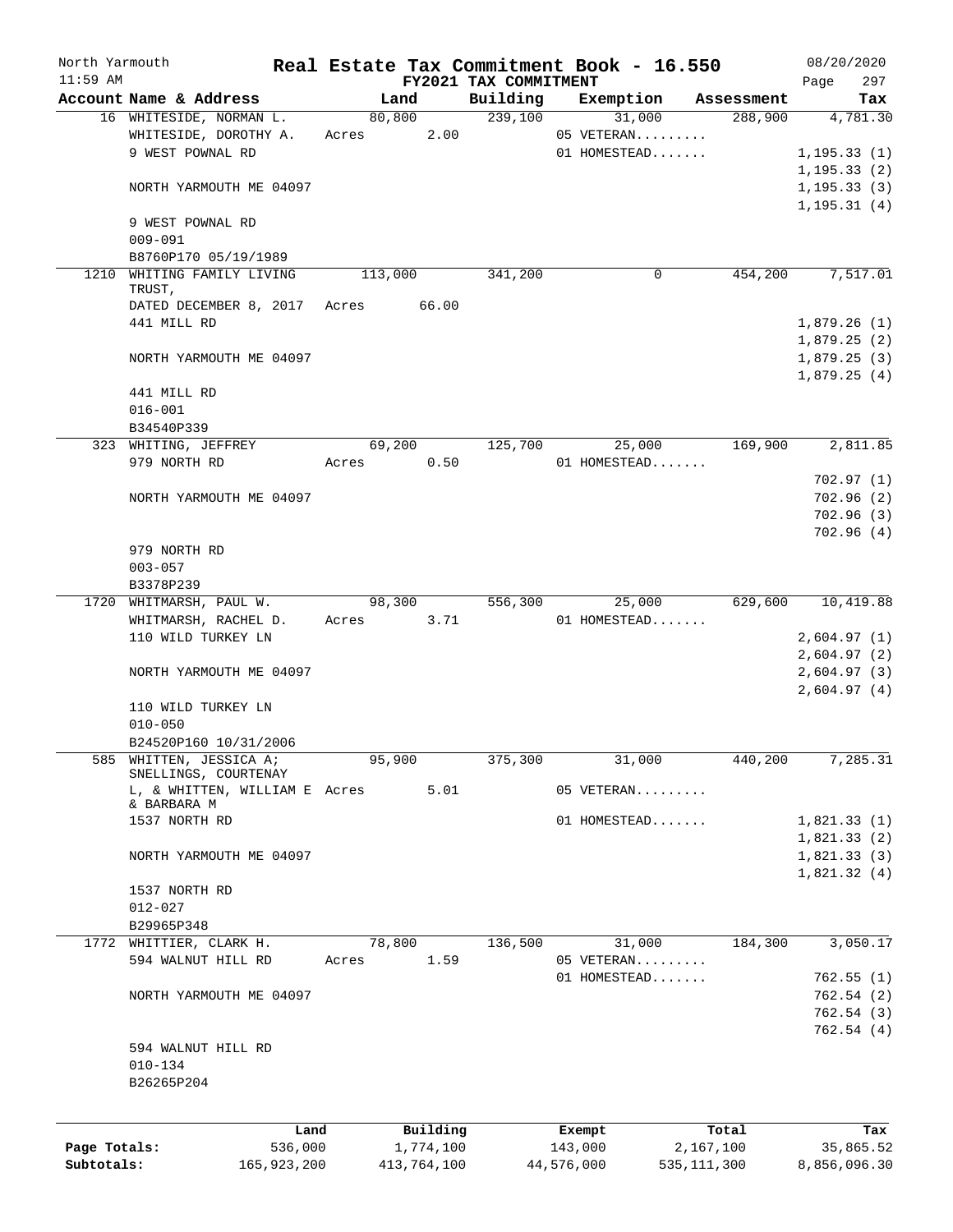| North Yarmouth<br>$11:59$ AM |                                         |         |      | FY2021 TAX COMMITMENT | Real Estate Tax Commitment Book - 16.550 |            | 08/20/2020<br>298<br>Page |
|------------------------------|-----------------------------------------|---------|------|-----------------------|------------------------------------------|------------|---------------------------|
|                              | Account Name & Address                  | Land    |      | Building              | Exemption                                | Assessment | Tax                       |
|                              | 144 WHITTUM OBAR, SUSAN                 | 84,400  |      | 295,300               | 25,000                                   | 354,700    | 5,870.29                  |
|                              | 25 ANSEL LANE                           | Acres   | 1.18 |                       | 01 HOMESTEAD                             |            |                           |
|                              |                                         |         |      |                       |                                          |            | 1,467.58(1)               |
|                              | NORTH YARMOUTH ME 04097                 |         |      |                       |                                          |            | 1,467.57(2)               |
|                              |                                         |         |      |                       |                                          |            | 1,467.57(3)               |
|                              |                                         |         |      |                       |                                          |            | 1,467.57(4)               |
|                              | 25 ANSEL LANE                           |         |      |                       |                                          |            |                           |
|                              | $009 - 040$                             |         |      |                       |                                          |            |                           |
|                              | B15471P20                               |         |      |                       |                                          |            |                           |
|                              | 1575 WILBER, DEAN M                     | 101,800 |      | 344,200               | 25,000                                   | 421,000    | 6,967.55                  |
|                              | 71 STOWELL BROOKE                       | Acres   | 1.51 |                       | 01 HOMESTEAD                             |            |                           |
|                              |                                         |         |      |                       |                                          |            | 1,741.89(1)               |
|                              | NORTH YARMOUTH ME 04097                 |         |      |                       |                                          |            | 1,741.89 (2)              |
|                              |                                         |         |      |                       |                                          |            | 1,741.89(3)               |
|                              |                                         |         |      |                       |                                          |            | 1,741.88(4)               |
|                              | 71 STOWELL BROOKE                       |         |      |                       |                                          |            |                           |
|                              | $016 - 020$                             |         |      |                       |                                          |            |                           |
|                              | B31175P257 11/19/2013 B23843P345        |         |      |                       |                                          |            |                           |
|                              | 969 WILCOX, DAVID E.                    | 81,300  |      | 306,300               | 25,000                                   | 362,600    | 6,001.03                  |
|                              | 58 LUFKINN RD                           | Acres   | 2.09 |                       | 01 HOMESTEAD                             |            |                           |
|                              |                                         |         |      |                       |                                          |            | 1,500.26(1)               |
|                              | NORTH YARMOUTH ME 04097                 |         |      |                       |                                          |            | 1,500.26(2)               |
|                              |                                         |         |      |                       |                                          |            | 1,500.26(3)               |
|                              |                                         |         |      |                       |                                          |            | 1,500.25(4)               |
|                              | 58 LUFKIN RD                            |         |      |                       |                                          |            |                           |
|                              | $010 - 003$                             |         |      |                       |                                          |            |                           |
|                              | B10156P179                              |         |      |                       |                                          |            |                           |
|                              | 200 WILDER, BETTY ANN                   | 80,800  |      | 337,000               | 25,000                                   | 392,800    | 6,500.84                  |
|                              | 8 EVERGREEN LANE                        | Acres   | 2.00 |                       | 01 HOMESTEAD                             |            |                           |
|                              |                                         |         |      |                       |                                          |            | 1,625.21(1)               |
|                              | NORTH YARMOUTH ME 04097                 |         |      |                       |                                          |            | 1,625.21(2)               |
|                              |                                         |         |      |                       |                                          |            | 1,625.21(3)               |
|                              |                                         |         |      |                       |                                          |            | 1,625.21(4)               |
|                              | 8 EVERGREEN LANE                        |         |      |                       |                                          |            |                           |
|                              | $004 - 217$                             |         |      |                       |                                          |            |                           |
|                              | B28619P269                              |         |      |                       |                                          |            |                           |
|                              | 1032 WILES, PETER T.                    | 95,800  |      | 319,100               | 25,000                                   | 389,900    | 6,452.85                  |
|                              | 119 MEMORIAL HIGHWAY                    | Acres   | 5.00 |                       | 01 HOMESTEAD                             |            |                           |
|                              |                                         |         |      |                       |                                          |            | 1,613.22(1)               |
|                              | NORTH YARMOUTH ME 04097                 |         |      |                       |                                          |            | 1,613.21(2)               |
|                              |                                         |         |      |                       |                                          |            | 1,613.21(3)               |
|                              |                                         |         |      |                       |                                          |            | 1,613.21(4)               |
|                              | 119 MEMORIAL HIGHWAY                    |         |      |                       |                                          |            |                           |
|                              | $007 - 087$                             |         |      |                       |                                          |            |                           |
|                              | B7273P310                               |         |      |                       |                                          |            |                           |
|                              | 1302 WILKINSON, TIMOTHY A. &<br>ADAM N. | 105,400 |      | 108,800               | 0                                        | 214,200    | 3,545.01                  |
|                              | PO BOX 1135                             | Acres   | 6.91 |                       |                                          |            |                           |
|                              |                                         |         |      |                       |                                          |            | 886.26 (1)                |
|                              | GRAY ME 04039                           |         |      |                       |                                          |            | 886.25 (2)                |
|                              |                                         |         |      |                       |                                          |            | 886.25 (3)                |
|                              |                                         |         |      |                       |                                          |            | 886.25 (4)                |
|                              | 716 NEW GLOUCESTER RD                   |         |      |                       |                                          |            |                           |
|                              | $017 - 013$                             |         |      |                       |                                          |            |                           |
|                              | B36211P167                              |         |      |                       |                                          |            |                           |
|                              |                                         |         |      |                       |                                          |            |                           |
|                              |                                         |         |      |                       |                                          |            |                           |

|              | Land        | Building    | Exempt     | Total       | Tax          |
|--------------|-------------|-------------|------------|-------------|--------------|
| Page Totals: | 549,500     | 1,710,700   | 125,000    | 2,135,200   | 35, 337.57   |
| Subtotals:   | 166,472,700 | 415,474,800 | 44,701,000 | 537,246,500 | 8,891,433.87 |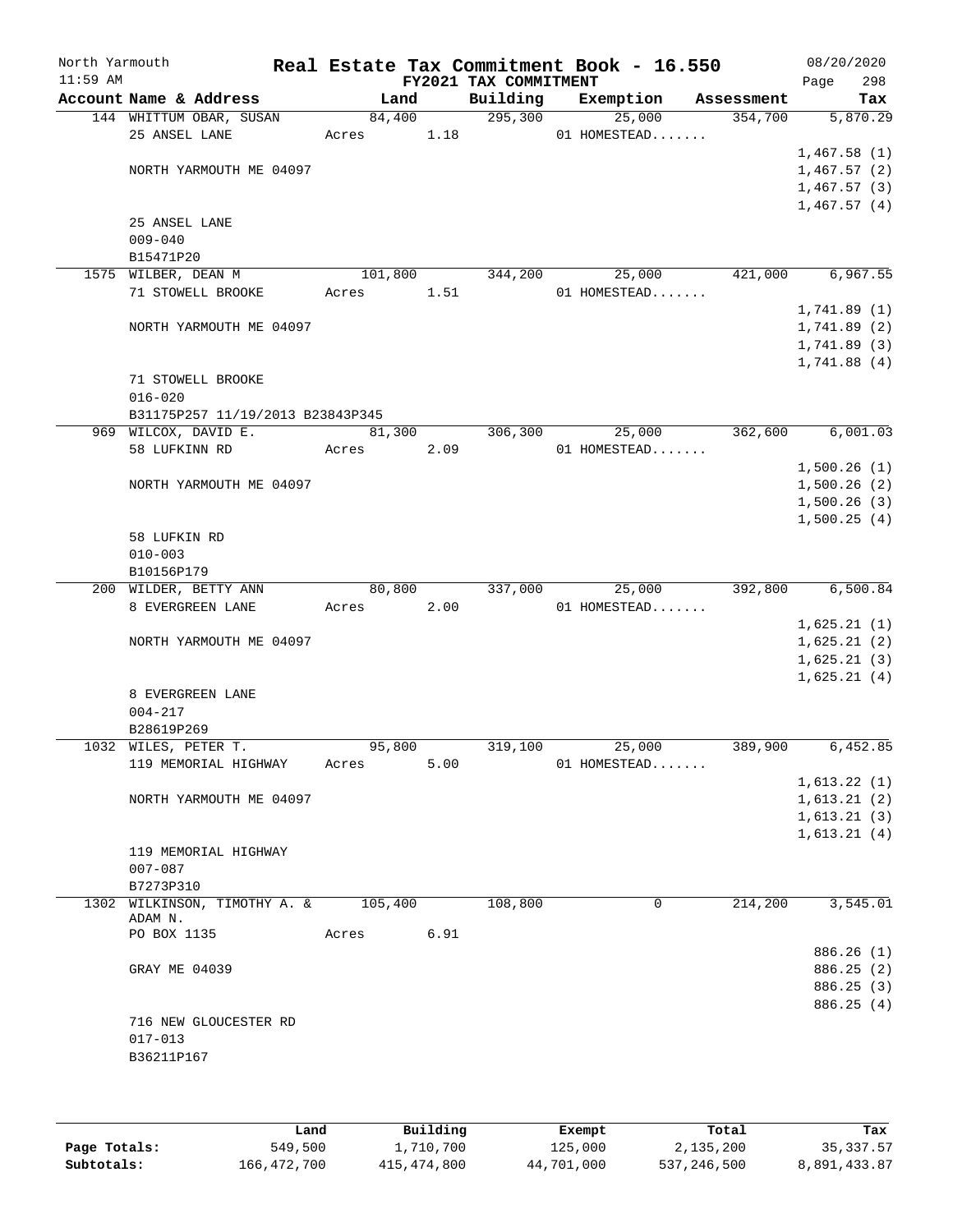| North Yarmouth<br>$11:59$ AM |                                       | Real Estate Tax Commitment Book - 16.550 | FY2021 TAX COMMITMENT |              |            | 08/20/2020<br>299<br>Page |
|------------------------------|---------------------------------------|------------------------------------------|-----------------------|--------------|------------|---------------------------|
|                              | Account Name & Address                | Land                                     | Building              | Exemption    | Assessment | Tax                       |
|                              | 233 WILLARD, PATRICK H. &<br>DEBORA J | 105,300                                  | 106,700               | 31,000       | 181,000    | 2,995.55                  |
|                              | 251 HALLOWELL RD                      | 6.90<br>Acres                            |                       | 05 VETERAN   |            |                           |
|                              |                                       |                                          |                       | 01 HOMESTEAD |            | 748.89(1)                 |
|                              | NORTH YARMOUTH ME 04097               |                                          |                       |              |            | 748.89(2)                 |
|                              |                                       |                                          |                       |              |            | 748.89 (3)                |
|                              | 251 HALLOWELL RD                      |                                          |                       |              |            | 748.88(4)                 |
|                              | $009 - 013$                           |                                          |                       |              |            |                           |
|                              | B33836P119                            |                                          |                       |              |            |                           |
|                              | 1891 WILLARD, TINA & MICHAEL          | 85,900                                   | 0                     | $\mathbf 0$  | 85,900     | 1,421.65                  |
|                              | W.                                    |                                          |                       |              |            |                           |
|                              | 354 NORTH PARISH ROAD                 | 3.01<br>Acres                            |                       |              |            |                           |
|                              |                                       |                                          |                       |              |            | 355.42(1)                 |
|                              | TURNER ME 04282                       |                                          |                       |              |            | 355.41(2)                 |
|                              |                                       |                                          |                       |              |            | 355.41(3)<br>355.41(4)    |
|                              | HALLOWELL RD                          |                                          |                       |              |            |                           |
|                              | $009 - 013 - 001$                     |                                          |                       |              |            |                           |
|                              | B36321P49                             |                                          |                       |              |            |                           |
|                              | 1624 WILLIAMS, BRYON M                | 142,000                                  | 379,000               | 0            | 521,000    | 8,622.55                  |
|                              | WILLIAMS, NICOLE N                    | 2.07<br>Acres                            |                       |              |            |                           |
|                              | 71 WHITES POINT RD                    |                                          |                       |              |            | 2, 155.64 (1)             |
|                              |                                       |                                          |                       |              |            | 2, 155.64 (2)             |
|                              | STANDISH ME 04084                     |                                          |                       |              |            | 2, 155.64(3)              |
|                              |                                       |                                          |                       |              |            | 2, 155.63(4)              |
|                              | 2 BROOKVIEW LANE                      |                                          |                       |              |            |                           |
|                              | $003 - 034$                           |                                          |                       |              |            |                           |
|                              | B35424P329                            |                                          |                       |              |            |                           |
|                              | 273 WILLIAMS, JOHN W.                 | 88,300                                   | 354,500               | 25,000       | 417,800    | 6,914.59                  |
|                              | 208 SWEETSER RD                       | 6.00<br>Acres                            |                       | 01 HOMESTEAD |            | 1,728.65(1)               |
|                              | NORTH YARMOUTH ME 04097               |                                          |                       |              |            | 1,728.65(2)               |
|                              |                                       |                                          |                       |              |            | 1,728.65(3)               |
|                              |                                       |                                          |                       |              |            | 1,728.64(4)               |
|                              | 208 SWEETSER RD                       |                                          |                       |              |            |                           |
|                              | $005 - 003$                           |                                          |                       |              |            |                           |
|                              | B15032P34                             |                                          |                       |              |            |                           |
| 1573                         | WILLIAMS, PATRICK J.                  | 104,100                                  | 0                     | 0            | 104, 100   | 1,722.86                  |
|                              | 13 LAWN AVE                           | 1.86<br>Acres                            |                       |              |            |                           |
|                              |                                       |                                          |                       |              |            | 430.72 (1)                |
|                              | CUMBERLAND ME 04021                   |                                          |                       |              |            | 430.72 (2)                |
|                              |                                       |                                          |                       |              |            | 430.72 (3)                |
|                              |                                       |                                          |                       |              |            | 430.70 (4)                |
|                              | STOWELL BROOKE                        |                                          |                       |              |            |                           |
|                              | $016 - 017$<br>B22900P221             |                                          |                       |              |            |                           |
|                              | 614 WILLIAMS, THOMAS                  | 121,700                                  | 278,800               | 0            | 400,500    | 6,628.28                  |
|                              | 2 WINDING MEADOW WAY                  | 10.67<br>Acres                           |                       |              |            |                           |
|                              |                                       |                                          |                       |              |            | 1,657.07(1)               |
|                              | NORTH YARMOUTH ME 04097               |                                          |                       |              |            | 1,657.07(2)               |
|                              |                                       |                                          |                       |              |            | 1,657.07(3)               |
|                              |                                       |                                          |                       |              |            | 1,657.07(4)               |
|                              | 2 WINDING MEADOW WAY                  |                                          |                       |              |            |                           |
|                              | $009 - 049$                           |                                          |                       |              |            |                           |
|                              | B18011P121                            |                                          |                       |              |            |                           |
|                              |                                       |                                          |                       |              |            |                           |
|                              |                                       |                                          |                       |              |            |                           |
|                              | Land                                  | Building                                 |                       | Exempt       | Total      | Tax                       |
| Page Totals:                 | 647,300                               | 1,119,000                                |                       | 56,000       | 1,710,300  | 28,305.48                 |

**Subtotals:** 167,120,000 416,593,800 44,757,000 538,956,800 8,919,739.35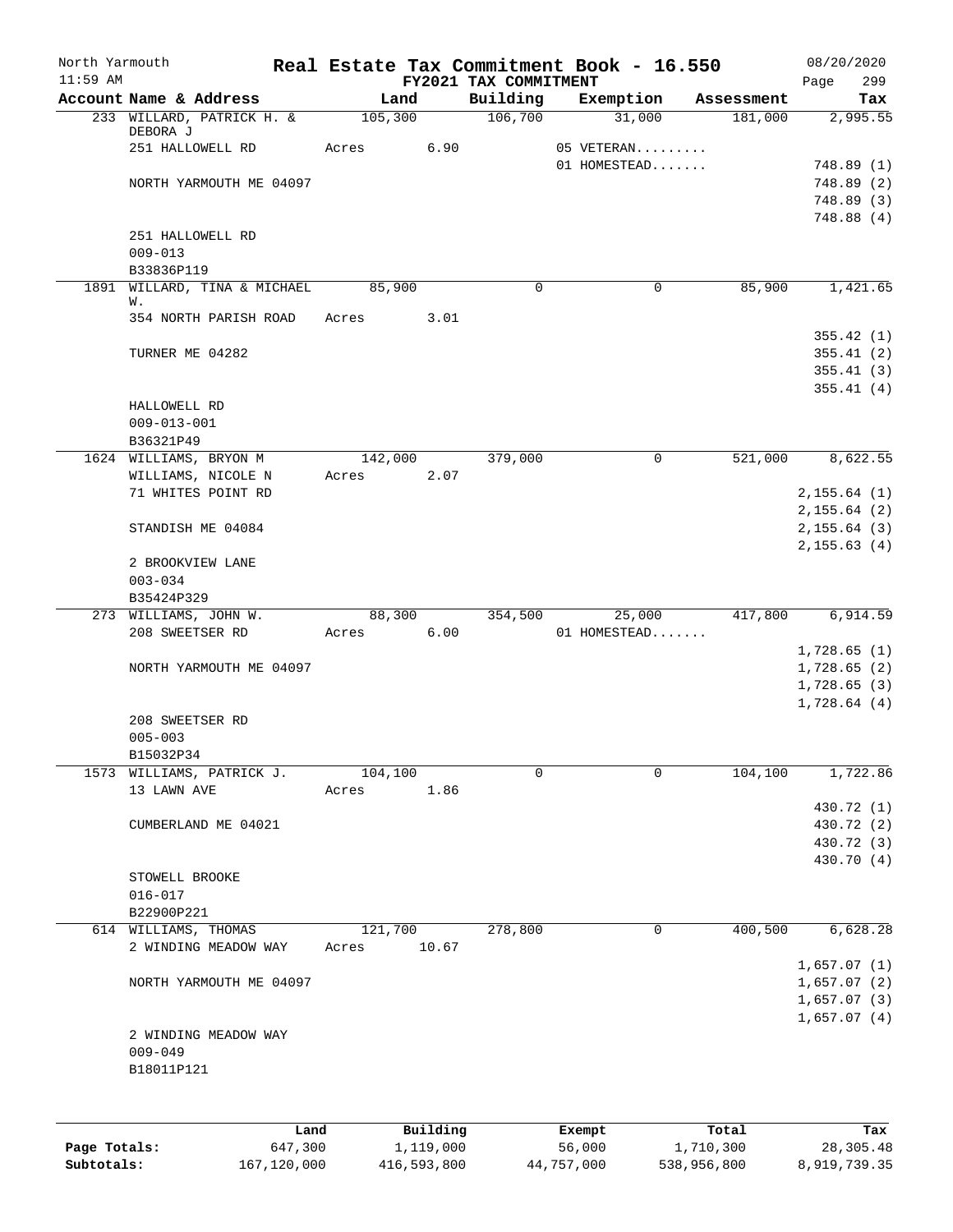| North Yarmouth<br>$11:59$ AM |                           |         |       | FY2021 TAX COMMITMENT | Real Estate Tax Commitment Book - 16.550 |            | 08/20/2020<br>300<br>Page |
|------------------------------|---------------------------|---------|-------|-----------------------|------------------------------------------|------------|---------------------------|
|                              | Account Name & Address    | Land    |       | Building              | Exemption                                | Assessment | Tax                       |
|                              | 623 WILSON, AARON S.      | 98,300  |       | 213,800               | 25,000                                   | 287,100    | 4,751.51                  |
|                              | WILSON, NICHOLE R         | Acres   | 5.50  |                       | 01 HOMESTEAD                             |            |                           |
|                              | 466 ROYAL ROAD            |         |       |                       |                                          |            | 1,187.88(1)               |
|                              |                           |         |       |                       |                                          |            | 1,187.88(2)               |
|                              | NORTH YARMOUTH ME 04097   |         |       |                       |                                          |            | 1,187.88(3)               |
|                              |                           |         |       |                       |                                          |            | 1,187.87(4)               |
|                              | 466 ROYAL RD              |         |       |                       |                                          |            |                           |
|                              | $003 - 133$               |         |       |                       |                                          |            |                           |
|                              | B17711P004                |         |       |                       |                                          |            |                           |
| 707                          | WILSON, JR., GARY W.      | 118,000 |       | 273,100               | 25,000                                   | 366,100    | 6,058.96                  |
|                              | 15 STOWELL BROOKE         | Acres   | 4.00  |                       | 01 HOMESTEAD                             |            |                           |
|                              |                           |         |       |                       |                                          |            | 1, 514.74(1)              |
|                              | NORTH YARMOUTH ME 04097   |         |       |                       |                                          |            | 1, 514.74(2)              |
|                              |                           |         |       |                       |                                          |            | 1, 514.74(3)              |
|                              |                           |         |       |                       |                                          |            | 1, 514.74(4)              |
|                              | 15 STOWELL BROOKE         |         |       |                       |                                          |            |                           |
|                              | $016 - 026$               |         |       |                       |                                          |            |                           |
|                              | B15010P147                |         |       |                       |                                          |            |                           |
|                              | 1349 WILSON, MELODIE R    | 127,500 |       | 205,900               | 0                                        | 333,400    | 5,517.77                  |
|                              | 304 WEST POWNAL RD        | Acres   | 11.88 |                       |                                          |            |                           |
|                              |                           |         |       |                       |                                          |            | 1,379.45(1)               |
|                              | NORTH YARMOUTH ME 04097   |         |       |                       |                                          |            | 1,379.44(2)               |
|                              |                           |         |       |                       |                                          |            | 1,379.44(3)               |
|                              |                           |         |       |                       |                                          |            | 1,379.44(4)               |
|                              | 304 WEST POWNAL RD        |         |       |                       |                                          |            |                           |
|                              | $013 - 017$<br>B32633P141 |         |       |                       |                                          |            |                           |
|                              | 935 WILSON, THOMAS J.     | 86,200  |       | 214,000               | 25,000                                   | 275,200    | 4,554.56                  |
|                              | 23 FAYVIEW LANE           | Acres   | 1.50  |                       | 01 HOMESTEAD                             |            |                           |
|                              |                           |         |       |                       |                                          |            | 1,138.64(1)               |
|                              | NORTH YARMOUTH ME 04097   |         |       |                       |                                          |            | 1,138.64(2)               |
|                              |                           |         |       |                       |                                          |            | 1, 138.64(3)              |
|                              |                           |         |       |                       |                                          |            | 1, 138.64(4)              |
|                              | 23 FAYVIEW LANE           |         |       |                       |                                          |            |                           |
|                              | $010 - 128$               |         |       |                       |                                          |            |                           |
|                              | B29193P154 12/09/2011     |         |       |                       |                                          |            |                           |
|                              | 1296 WILSON, WILLIAM A.   | 79,300  |       | 102,400               | 25,000                                   | 156,700    | 2,593.39                  |
|                              | 770 NEW GLOUCESTER RD     | Acres   | 1.69  |                       | 01 HOMESTEAD                             |            |                           |
|                              |                           |         |       |                       |                                          |            | 648.35(1)                 |
|                              | NORTH YARMOUTH ME 04097   |         |       |                       |                                          |            | 648.35 (2)                |
|                              |                           |         |       |                       |                                          |            | 648.35(3)                 |
|                              |                           |         |       |                       |                                          |            | 648.34 (4)                |
|                              | 770 NEW GLOUCESTER RD     |         |       |                       |                                          |            |                           |
|                              | $017 - 017$               |         |       |                       |                                          |            |                           |
|                              | B12736P348                |         |       |                       |                                          |            |                           |
|                              | 17 WITHEE, DAVID D.       | 93,200  |       | 199,600               | 25,000                                   | 267,800    | 4,432.09                  |
|                              | WITHEE, PAMELA J.         | Acres   | 4.47  |                       | 01 HOMESTEAD                             |            |                           |
|                              | 16 SPLIT ROCK RD          |         |       |                       |                                          |            | 1,108.03(1)               |
|                              |                           |         |       |                       |                                          |            | 1,108.02(2)               |
|                              | NORTH YARMOUTH ME 04097   |         |       |                       |                                          |            | 1,108.02(3)               |
|                              |                           |         |       |                       |                                          |            | 1,108.02(4)               |
|                              | 16 SPLIT ROCK RD          |         |       |                       |                                          |            |                           |
|                              | $004 - 118$               |         |       |                       |                                          |            |                           |
|                              |                           |         |       |                       |                                          |            |                           |

|              | Land        | Building    | Exempt     | Total       | Tax          |
|--------------|-------------|-------------|------------|-------------|--------------|
| Page Totals: | 602,500     | ⊥,208,800   | 125,000    | 1,686,300   | 27,908.28    |
| Subtotals:   | 167,722,500 | 417,802,600 | 44,882,000 | 540,643,100 | 8,947,647.63 |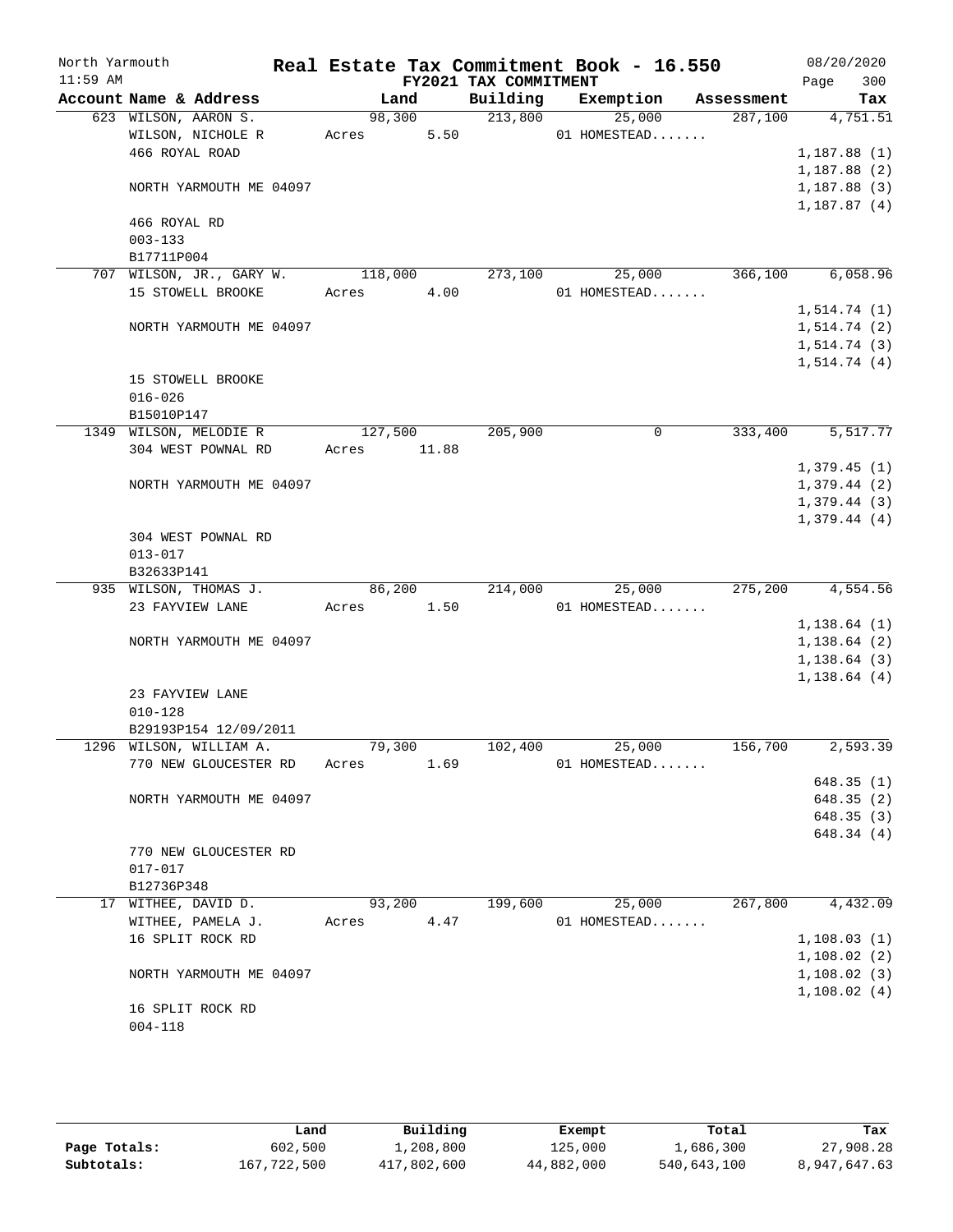| North Yarmouth<br>$11:59$ AM |                                         |       |         | FY2021 TAX COMMITMENT | Real Estate Tax Commitment Book - 16.550 |            | 08/20/2020<br>301<br>Page |
|------------------------------|-----------------------------------------|-------|---------|-----------------------|------------------------------------------|------------|---------------------------|
|                              | Account Name & Address                  |       | Land    | Building              | Exemption                                | Assessment | Tax                       |
|                              | 1079 WONG, DAVID                        |       | 71,200  | 131,900               | 0                                        | 203,100    | 3,361.31                  |
|                              | 539 WALNUT HILL RD                      | Acres | 0.75    |                       |                                          |            |                           |
|                              |                                         |       |         |                       |                                          |            | 840.33 (1)                |
|                              | NORTH YARMOUTH ME 04097                 |       |         |                       |                                          |            | 840.33 (2)                |
|                              |                                         |       |         |                       |                                          |            | 840.33 (3)                |
|                              |                                         |       |         |                       |                                          |            | 840.32 (4)                |
|                              | 539 WALNUT HILL RD                      |       |         |                       |                                          |            |                           |
|                              | $007 - 060$                             |       |         |                       |                                          |            |                           |
|                              | B24869P164                              |       |         |                       |                                          |            |                           |
| 1319                         | WOOD, ROBERT L.                         |       | 157,200 | 309,600               | 25,000                                   | 441,800    | 7,311.79                  |
|                              | PETERSON, EMME-KING                     | Acres | 63.00   |                       | 01 HOMESTEAD                             |            |                           |
|                              | 116 MILLIKEN RD                         |       |         |                       |                                          |            | 1,827.95(1)               |
|                              |                                         |       |         |                       |                                          |            | 1,827.95(2)               |
|                              | NORTH YARMOUTH ME 04097                 |       |         |                       |                                          |            | 1,827.95(3)               |
|                              |                                         |       |         |                       |                                          |            | 1,827.94(4)               |
|                              | 116 MILLIKEN RD                         |       |         |                       |                                          |            |                           |
|                              | $012 - 006$                             |       |         |                       |                                          |            |                           |
|                              | B26576P42                               |       |         |                       |                                          |            |                           |
|                              | WOOD, RUSSELL J AND                     |       | 82,800  | 524,500               | 0                                        | 607,300    | 10,050.82                 |
| 1638                         | LINDSAY P                               |       |         |                       |                                          |            |                           |
|                              | 37 FOREST RIDGE DR                      | Acres | 2.39    |                       |                                          |            |                           |
|                              |                                         |       |         |                       |                                          |            | 2,512.71(1)               |
|                              | NORTH YARMOUTH ME 04097                 |       |         |                       |                                          |            | 2,512.71(2)               |
|                              |                                         |       |         |                       |                                          |            | 2,512.71(3)               |
|                              |                                         |       |         |                       |                                          |            | 2,512.69(4)               |
|                              | 37 FOREST RIDGE DR                      |       |         |                       |                                          |            |                           |
|                              | $010 - 055$                             |       |         |                       |                                          |            |                           |
|                              | B33859P105                              |       |         |                       |                                          |            |                           |
| 1287                         | WOODCOCK, APRIL L.                      |       | 91,800  | 91,200                | 25,000                                   | 158,000    | 2,614.90                  |
|                              | WOODCOCK, WENDELL R.                    | Acres | 4.20    |                       | 01 HOMESTEAD                             |            |                           |
|                              | 12 ROCKY RD                             |       |         |                       |                                          |            | 653.73 (1)                |
|                              |                                         |       |         |                       |                                          |            | 653.73 (2)                |
|                              | NORTH YARMOUTH ME 04097                 |       |         |                       |                                          |            | 653.73 (3)                |
|                              |                                         |       |         |                       |                                          |            | 653.71 (4)                |
|                              | 12 ROCKY RD                             |       |         |                       |                                          |            |                           |
|                              | $012 - 058$                             |       |         |                       |                                          |            |                           |
|                              | B11748P139                              |       |         |                       |                                          |            |                           |
|                              |                                         |       |         |                       |                                          |            |                           |
|                              | 854 WOODCOCK, JOHN                      |       | 75,800  | 117,200               | 25,000                                   | 168,000    | 2,780.40                  |
|                              | 12 SMITHWOOD DR                         | Acres | 1.00    |                       | 01 HOMESTEAD                             |            |                           |
|                              |                                         |       |         |                       |                                          |            | 695.10(1)                 |
|                              | NORTH YARMOUTH ME 04097                 |       |         |                       |                                          |            | 695.10(2)                 |
|                              |                                         |       |         |                       |                                          |            | 695.10(3)                 |
|                              |                                         |       |         |                       |                                          |            | 695.10(4)                 |
|                              | 12 SMITHWOOD DR                         |       |         |                       |                                          |            |                           |
|                              | $004 - 096$                             |       |         |                       |                                          |            |                           |
|                              | B03149P834 11/06/1970                   |       |         |                       |                                          |            |                           |
|                              | 1388 WOODWARD, JR., ARTHUR -<br>TRUSTEE |       | 10,600  | $\Omega$              | $\mathbf 0$                              | 10,600     | 175.43                    |
|                              | 69 MEREWIND DRIVE                       | Acres | 7.03    |                       |                                          |            |                           |
|                              |                                         |       |         |                       |                                          |            | 43.86(1)                  |
|                              | CUMBERLAND ME 04021                     |       |         |                       |                                          |            | 43.86 (2)                 |
|                              |                                         |       |         |                       |                                          |            | 43.86(3)                  |
|                              |                                         |       |         |                       |                                          |            | 43.85(4)                  |
|                              | BROWNS WAY                              |       |         |                       |                                          |            |                           |
|                              | $001 - 026$                             |       |         |                       |                                          |            |                           |
|                              | B24664P316                              |       |         |                       |                                          |            |                           |
|                              |                                         |       |         |                       |                                          |            |                           |
|                              |                                         |       |         |                       |                                          |            |                           |
|                              |                                         |       |         |                       |                                          |            |                           |
|                              |                                         |       |         |                       |                                          |            |                           |

|              | Land        | Building    | Exempt     | Total       | Tax          |
|--------------|-------------|-------------|------------|-------------|--------------|
| Page Totals: | 489,400     | 1,174,400   | 75,000     | 1,588,800   | 26,294.65    |
| Subtotals:   | 168,211,900 | 418,977,000 | 44,957,000 | 542,231,900 | 8,973,942.28 |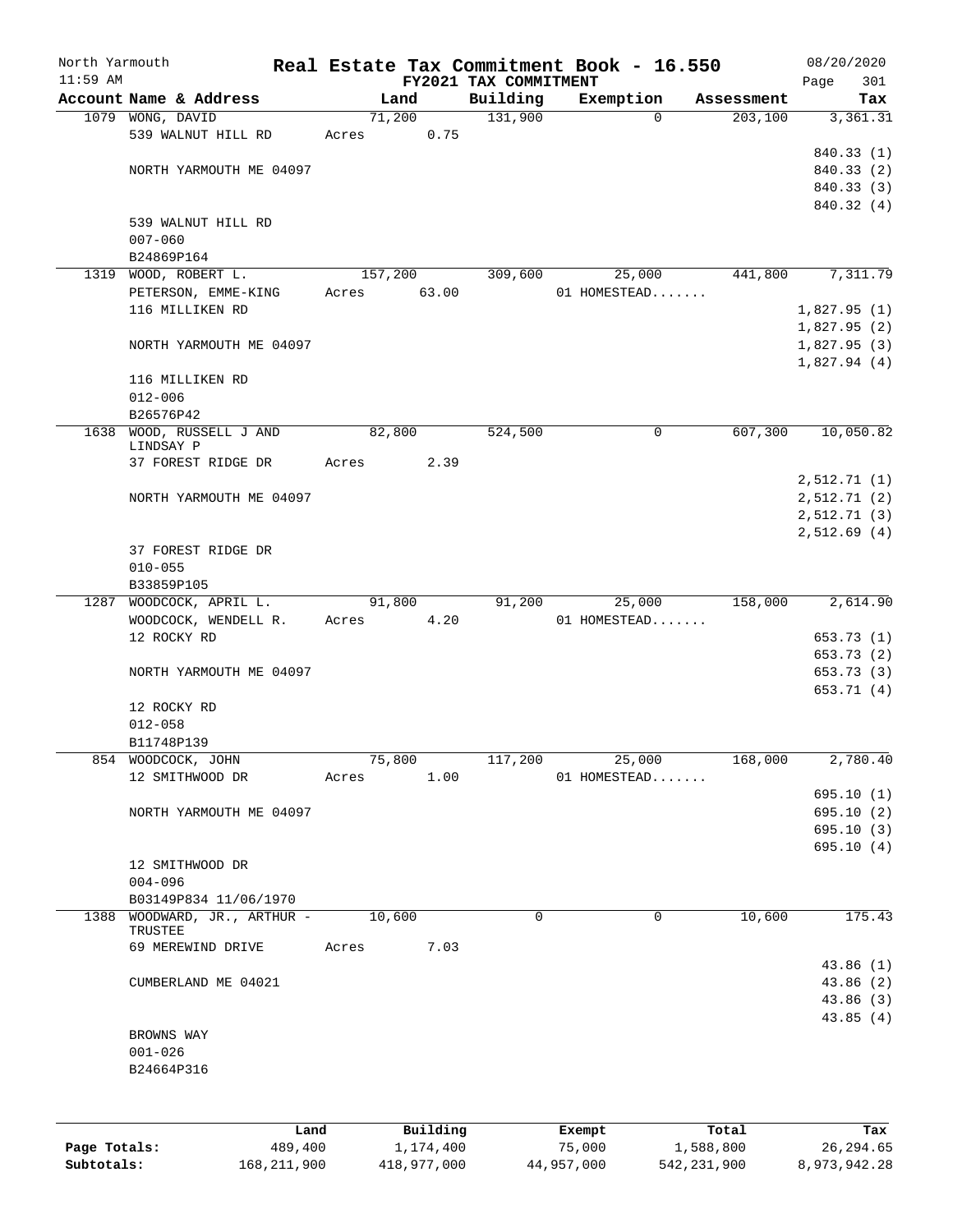| North Yarmouth             |                                                              |                        |                  |                          |                       | Real Estate Tax Commitment Book - 16.550 |                        | 08/20/2020                |
|----------------------------|--------------------------------------------------------------|------------------------|------------------|--------------------------|-----------------------|------------------------------------------|------------------------|---------------------------|
| $11:59$ AM                 |                                                              |                        |                  |                          | FY2021 TAX COMMITMENT |                                          |                        | 302<br>Page               |
|                            | Account Name & Address                                       |                        |                  | Land                     | Building              | Exemption                                | Assessment             | Tax                       |
|                            | 1177 WOODWARD, STEPHEN<br>MCGUFFEY, SUZANNE G. -<br>HEIRS OF |                        | 278,700<br>Acres | 163.30                   | $\mathbf 0$           | $\mathbf 0$                              | 278,700                | 4,612.49                  |
|                            | 208 LUFKIN ROAD                                              |                        |                  |                          |                       |                                          |                        | 1,153.13(1)               |
|                            |                                                              |                        |                  |                          |                       |                                          |                        | 1,153.12(2)               |
|                            | NORTH YARMOUTH ME 04097                                      |                        |                  |                          |                       |                                          |                        | 1, 153.12(3)              |
|                            |                                                              |                        |                  |                          |                       |                                          |                        | 1, 153.12(4)              |
|                            | LUFKIN RD<br>$015 - 002$                                     |                        |                  |                          |                       |                                          |                        |                           |
|                            | B33398P202                                                   |                        |                  |                          |                       |                                          |                        |                           |
|                            | 429 WOODWARD, STEPHEN G.                                     |                        |                  | 96,500                   | $\mathbf 0$           | 0                                        | 96,500                 | 1,597.08                  |
|                            | 207 LUFKIN RD                                                |                        | Acres            | 9.26                     |                       |                                          |                        |                           |
|                            |                                                              |                        |                  |                          |                       |                                          |                        | 399.27 (1)                |
|                            | NORTH YARMOUTH ME 04097                                      |                        |                  |                          |                       |                                          |                        | 399.27(2)                 |
|                            |                                                              |                        |                  |                          |                       |                                          |                        | 399.27 (3)<br>399.27(4)   |
|                            | LUFKIN RD                                                    |                        |                  |                          |                       |                                          |                        |                           |
|                            | $010 - 001$                                                  |                        |                  |                          |                       |                                          |                        |                           |
|                            | B21253P277                                                   |                        |                  |                          |                       |                                          |                        |                           |
|                            | 364 WOODWARD, STEPHEN G.                                     |                        |                  | 95,300                   | $\mathbf 0$           | 0                                        | 95,300                 | 1,577.22                  |
|                            | 208 LUFKIN RD                                                |                        | Acres            | 4.90                     |                       |                                          |                        |                           |
|                            |                                                              |                        |                  |                          |                       |                                          |                        | 394.31 (1)                |
|                            | NORTH YARMOUTH ME 04097                                      |                        |                  |                          |                       |                                          |                        | 394.31 (2)<br>394.31 (3)  |
|                            |                                                              |                        |                  |                          |                       |                                          |                        | 394.29(4)                 |
|                            | LUFKIN RD                                                    |                        |                  |                          |                       |                                          |                        |                           |
|                            | $015 - 003$                                                  |                        |                  |                          |                       |                                          |                        |                           |
|                            | B25998P38                                                    |                        |                  |                          |                       |                                          |                        |                           |
|                            | 1194 WOODWARD, STEPHEN G.                                    |                        |                  | 9,300                    | 0                     | 0                                        | 9,300                  | 153.92                    |
|                            | MCGUFFEY, SUZANNE G. -<br>HEIRS OF                           |                        | Acres            | 22.00                    |                       |                                          |                        |                           |
|                            | 208 LUFKIN RD                                                |                        |                  |                          |                       |                                          |                        | 38.48(1)                  |
|                            |                                                              |                        |                  |                          |                       |                                          |                        | 38.48 (2)                 |
|                            | NORTH YARMOUTH ME 04097                                      |                        |                  |                          |                       |                                          |                        | 38.48(3)                  |
|                            |                                                              |                        |                  |                          |                       |                                          |                        | 38.48(4)                  |
|                            | MILL RD<br>$015 - 007$                                       |                        |                  |                          |                       |                                          |                        |                           |
|                            | B33398P201                                                   |                        |                  |                          |                       |                                          |                        |                           |
| 1190                       | WOODWARD, STEPHEN G. &                                       |                        |                  | 91,200                   | 93,000                | 25,000                                   | 159,200                | 2,634.76                  |
|                            | <b>DOREEN</b>                                                |                        |                  |                          |                       |                                          |                        |                           |
|                            | 208 LUFKIN RD                                                |                        | Acres            | 4.07                     |                       | 01 HOMESTEAD                             |                        |                           |
|                            | NORTH YARMOUTH ME 04097                                      |                        |                  |                          |                       |                                          |                        | 658.69(1)<br>658.69(2)    |
|                            |                                                              |                        |                  |                          |                       |                                          |                        | 658.69 (3)                |
|                            |                                                              |                        |                  |                          |                       |                                          |                        | 658.69(4)                 |
|                            | 208 LUFKIN RD                                                |                        |                  |                          |                       |                                          |                        |                           |
|                            | $015 - 004$                                                  |                        |                  |                          |                       |                                          |                        |                           |
|                            | B25998P35                                                    |                        |                  |                          |                       |                                          |                        |                           |
|                            | 637 WOOTEN, BRIDGETT<br>196 CUMBERLAND RD                    |                        | Acres            | 75,800<br>1.00           | 52,500                | 0                                        | 128,300                | 2,123.37                  |
|                            |                                                              |                        |                  |                          |                       |                                          |                        | 530.85(1)                 |
|                            | NORTH YARMOUTH ME 04097                                      |                        |                  |                          |                       |                                          |                        | 530.84(2)                 |
|                            |                                                              |                        |                  |                          |                       |                                          |                        | 530.84(3)                 |
|                            |                                                              |                        |                  |                          |                       |                                          |                        | 530.84(4)                 |
|                            | 188 CUMBERLAND RD                                            |                        |                  |                          |                       |                                          |                        |                           |
|                            | $004 - 112$                                                  |                        |                  |                          |                       |                                          |                        |                           |
|                            | B35945P85                                                    |                        |                  |                          |                       |                                          |                        |                           |
|                            |                                                              |                        |                  |                          |                       |                                          |                        |                           |
|                            |                                                              | Land                   |                  | Building                 |                       | Exempt                                   | Total                  | Tax                       |
| Page Totals:<br>Subtotals: |                                                              | 646,800<br>168,858,700 |                  | 145,500<br>419, 122, 500 |                       | 25,000<br>44,982,000                     | 767,300<br>542,999,200 | 12,698.84<br>8,986,641.12 |
|                            |                                                              |                        |                  |                          |                       |                                          |                        |                           |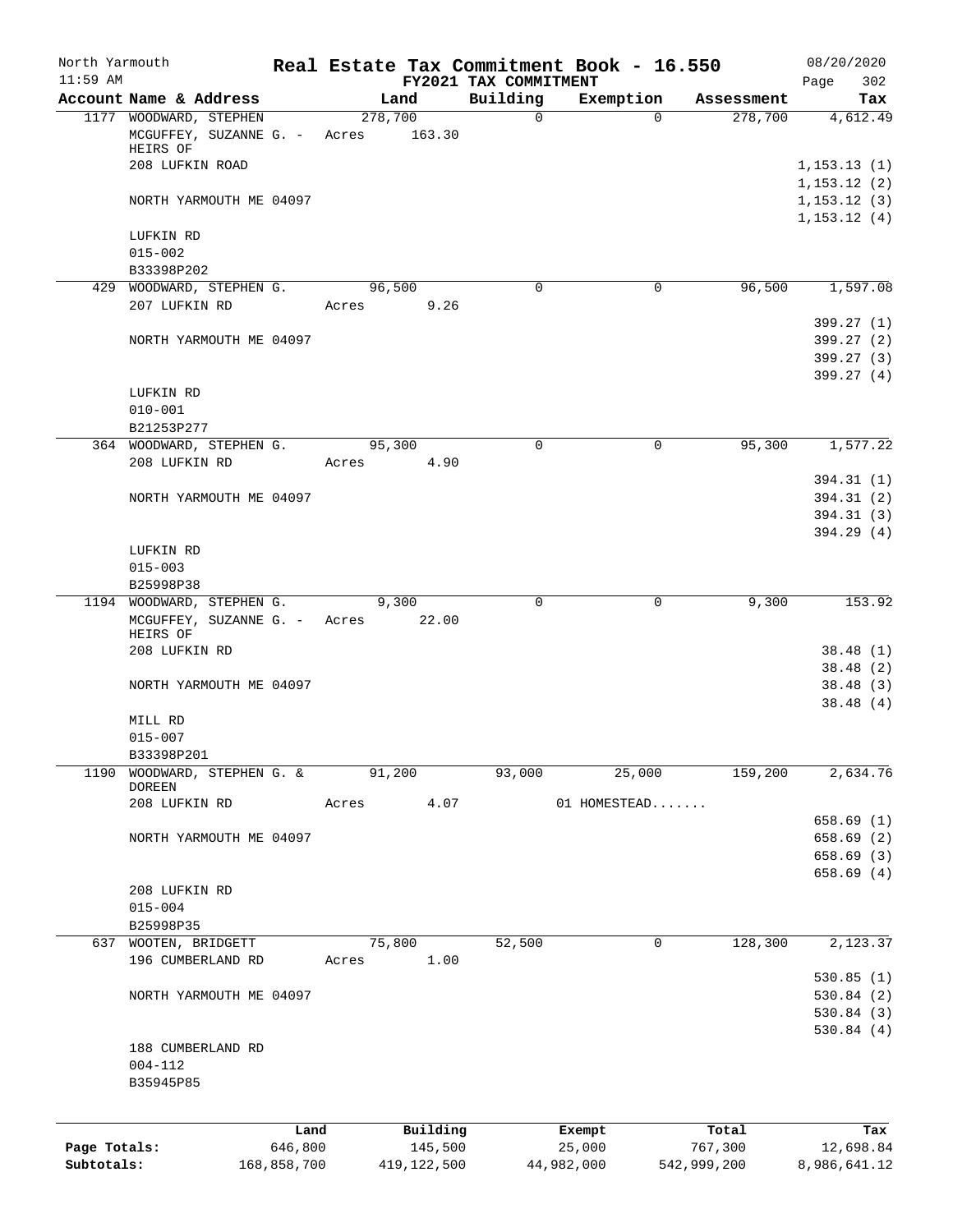| North Yarmouth<br>$11:59$ AM |                                              |       |           | FY2021 TAX COMMITMENT | Real Estate Tax Commitment Book - 16.550 |            | 08/20/2020<br>303<br>Page |
|------------------------------|----------------------------------------------|-------|-----------|-----------------------|------------------------------------------|------------|---------------------------|
|                              | Account Name & Address                       |       | Land      | Building              | Exemption                                | Assessment | Tax                       |
|                              | 638 WOOTEN, ELIAS                            |       | 67,500    | 98,600                | 25,000                                   | 141,100    | 2,335.21                  |
|                              | 196 CUMBERLAND RD                            | Acres | 0.25      |                       | 01 HOMESTEAD                             |            |                           |
|                              |                                              |       |           |                       |                                          |            | 583.81(1)                 |
|                              | NORTH YARMOUTH ME 04097                      |       |           |                       |                                          |            | 583.80(2)                 |
|                              |                                              |       |           |                       |                                          |            | 583.80 (3)                |
|                              |                                              |       |           |                       |                                          |            | 583.80(4)                 |
|                              | 196 CUMBERLAND RD                            |       |           |                       |                                          |            |                           |
|                              | $004 - 113$                                  |       |           |                       |                                          |            |                           |
|                              | B24531P81                                    |       |           |                       |                                          |            |                           |
|                              | 205 WORCESTER, DENNIS A.                     |       | 78,300    | 143,400               | 25,000                                   | 196,700    | 3,255.39                  |
|                              | LOW CATHERINE                                | Acres | 1.50      |                       | 01 HOMESTEAD                             |            |                           |
|                              | 211 WALNUT HILL RD                           |       |           |                       |                                          |            | 813.85(1)                 |
|                              |                                              |       |           |                       |                                          |            | 813.85(2)                 |
|                              |                                              |       |           |                       |                                          |            | 813.85(3)                 |
|                              | NORTH YARMOUTH ME 04097                      |       |           |                       |                                          |            |                           |
|                              |                                              |       |           |                       |                                          |            | 813.84 (4)                |
|                              | 211 WALNUT HILL RD                           |       |           |                       |                                          |            |                           |
|                              | $004 - 194$                                  |       |           |                       |                                          |            |                           |
|                              | B36206P174                                   |       |           |                       |                                          |            |                           |
|                              | 875 WORSTER, LINDSAY JOY &<br>CHARLES ARTHUR |       | 77,700    | 383,600               | 0                                        | 461,300    | 7,634.52                  |
|                              | 65 CURTIS FARM ROAD                          | Acres | 1.38      |                       |                                          |            |                           |
|                              |                                              |       |           |                       |                                          |            |                           |
|                              |                                              |       |           |                       |                                          |            | 1,908.63(1)               |
|                              | BUXTON ME 04093                              |       |           |                       |                                          |            | 1,908.63(2)               |
|                              |                                              |       |           |                       |                                          |            | 1,908.63(3)               |
|                              |                                              |       |           |                       |                                          |            | 1,908.63(4)               |
|                              | 26 TITCOMB FIELD RD                          |       |           |                       |                                          |            |                           |
|                              | $012 - 014$                                  |       |           |                       |                                          |            |                           |
|                              | B35754P315                                   |       |           |                       |                                          |            |                           |
| 1114                         | WRIGHT, JAMES C &<br>KIMBERLEE J             |       | 75,800    | 240,900               | 25,000                                   | 291,700    | 4,827.64                  |
|                              | 152 HASKELL ROAD                             | Acres | 1.00      |                       | 01 HOMESTEAD                             |            |                           |
|                              |                                              |       |           |                       |                                          |            | 1,206.91(1)               |
|                              | NORTH YARMOUTH ME 04097                      |       |           |                       |                                          |            | 1,206.91(2)               |
|                              |                                              |       |           |                       |                                          |            | 1,206.91(3)               |
|                              |                                              |       |           |                       |                                          |            | 1, 206.91(4)              |
|                              | 152 HASKELL RD                               |       |           |                       |                                          |            |                           |
|                              | $014 - 016$                                  |       |           |                       |                                          |            |                           |
|                              | B33456P64                                    |       |           |                       |                                          |            |                           |
| 595                          | WRIGHT, ROGER D. & JOAN                      |       | 31,000    | 0                     | 0                                        | 31,000     | 513.05                    |
|                              | G                                            |       |           |                       |                                          |            |                           |
|                              | 81 PATTERSON RD                              | Acres | 80.00     |                       |                                          |            |                           |
|                              |                                              |       |           |                       |                                          |            | 128.27(1)                 |
|                              | LIMERICK ME 04048                            |       |           |                       |                                          |            | 128.26(2)                 |
|                              |                                              |       |           |                       |                                          |            | 128.26(3)                 |
|                              |                                              |       |           |                       |                                          |            | 128.26(4)                 |
|                              | NEW GLOUCESTER RD                            |       |           |                       |                                          |            |                           |
|                              | $012 - 066$                                  |       |           |                       |                                          |            |                           |
|                              | B11493P86                                    |       |           |                       |                                          |            |                           |
|                              | 810 WRIGHT, STEWART B.                       |       | 119,000   | 222,400               | 0                                        | 341,400    | 5,650.17                  |
|                              | PIERCE, JESSICA L.                           | Acres | 10.10     |                       |                                          |            |                           |
|                              | 1174 NORTH ROAD                              |       |           |                       |                                          |            |                           |
|                              |                                              |       |           |                       |                                          |            | 1,412.55(1)               |
|                              |                                              |       |           |                       |                                          |            | 1,412.54(2)               |
|                              | NORTH YARMOUTH ME 04097                      |       |           |                       |                                          |            | 1,412.54(3)               |
|                              |                                              |       |           |                       |                                          |            | 1,412.54(4)               |
|                              | 1174 NORTH RD                                |       |           |                       |                                          |            |                           |
|                              | $006 - 013$                                  |       |           |                       |                                          |            |                           |
|                              | B31800P133 09/24/2014 B19979P88              |       |           |                       |                                          |            |                           |
|                              |                                              |       |           |                       |                                          |            |                           |
|                              |                                              | Land  | Building  |                       | Exempt                                   | Total      | Tax                       |
| Page Totals:                 | 449,300                                      |       | 1,088,900 |                       | 75,000                                   | 1,463,200  | 24, 215.98                |
|                              |                                              |       |           |                       |                                          |            |                           |

**Subtotals:** 169,308,000 420,211,400 45,057,000 544,462,400 9,010,857.10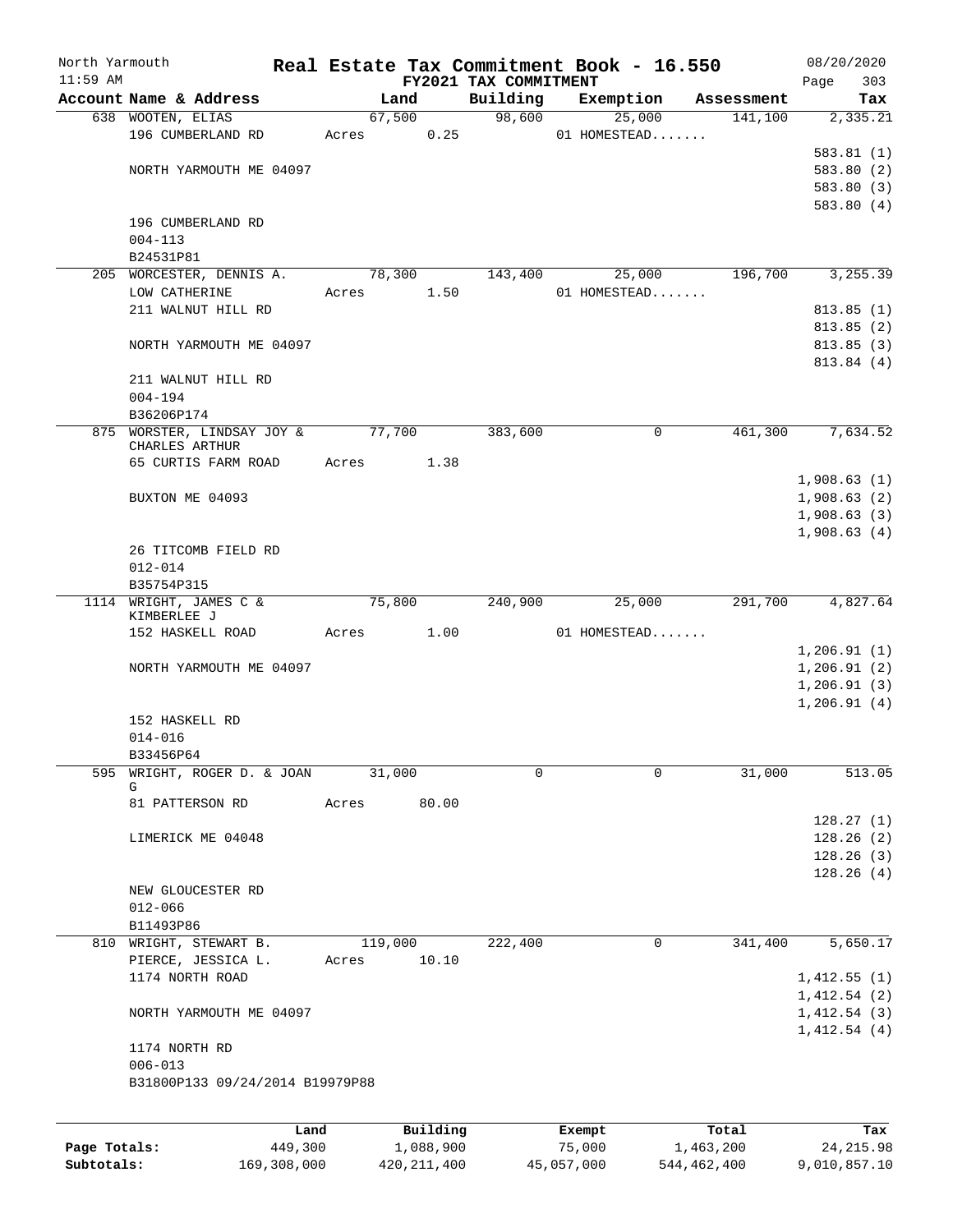| North Yarmouth<br>$11:59$ AM |                              |         |       | FY2021 TAX COMMITMENT |     | Real Estate Tax Commitment Book - 16.550 |            | 08/20/2020<br>Page<br>304 |
|------------------------------|------------------------------|---------|-------|-----------------------|-----|------------------------------------------|------------|---------------------------|
|                              | Account Name & Address       |         | Land  | Building              |     | Exemption                                | Assessment | Tax                       |
|                              | 1431 WYMAN, BRUCE E.         | 83,300  |       | 186,200               |     | 25,000                                   | 244,500    | 4,046.48                  |
|                              | 112 HALLOWELL RD             | Acres   | 2.50  |                       |     | 01 HOMESTEAD                             |            |                           |
|                              |                              |         |       |                       |     |                                          |            | 1,011.62(1)               |
|                              | NORTH YARMOUTH ME 04097      |         |       |                       |     |                                          |            | 1,011.62(2)               |
|                              |                              |         |       |                       |     |                                          |            | 1,011.62(3)               |
|                              |                              |         |       |                       |     |                                          |            | 1,011.62(4)               |
|                              | 112 HALLOWELL RD             |         |       |                       |     |                                          |            |                           |
|                              | $009 - 074$                  |         |       |                       |     |                                          |            |                           |
|                              | B12458P215                   |         |       |                       |     |                                          |            |                           |
|                              | 101 XIE, XINFENG             | 100,400 |       | 285,900               |     | 25,000                                   | 361,300    | 5,979.52                  |
|                              | 95 HALLOWELL RD              | Acres   | 5.92  |                       |     | 01 HOMESTEAD                             |            |                           |
|                              |                              |         |       |                       |     |                                          |            | 1,494.88(1)               |
|                              | NORTH YARMOUTH ME 04097      |         |       |                       |     |                                          |            | 1,494.88(2)               |
|                              |                              |         |       |                       |     |                                          |            | 1,494.88(3)               |
|                              |                              |         |       |                       |     |                                          |            | 1,494.88(4)               |
|                              | 95 HALLOWELL RD              |         |       |                       |     |                                          |            |                           |
|                              | $009 - 031$                  |         |       |                       |     |                                          |            |                           |
|                              | B30116P271                   |         |       |                       |     |                                          |            |                           |
|                              | 1978 YALE, LESLIE M.         | 73,900  |       | $\mathbf 0$           |     | 0                                        | 73,900     | 1,223.05                  |
|                              | GERRIOR, DAVID               | Acres   | 1.30  |                       |     |                                          |            |                           |
|                              | P O BOX 478                  |         |       |                       |     |                                          |            | 305.77(1)                 |
|                              |                              |         |       |                       |     |                                          |            | 305.76(2)                 |
|                              | YARMOUTH ME 04096            |         |       |                       |     |                                          |            | 305.76(3)                 |
|                              |                              |         |       |                       |     |                                          |            | 305.76(4)                 |
|                              | SLIGO RD                     |         |       |                       |     |                                          |            |                           |
|                              | $002 - 025 - 001$            |         |       |                       |     |                                          |            |                           |
|                              | B23295P190                   |         |       |                       |     |                                          |            |                           |
|                              | 1946 YARMOUTH WATER DISTRICT | 234,900 |       | 0                     |     | 234,900                                  | 0          | 0.00                      |
|                              | PO BOX 419                   | Acres   | 32.82 |                       | 903 |                                          |            |                           |
|                              |                              |         |       |                       |     |                                          |            |                           |
|                              | YARMOUTH ME 04096            |         |       |                       |     |                                          |            |                           |
|                              |                              |         |       |                       |     |                                          |            |                           |
|                              |                              |         |       |                       |     |                                          |            |                           |
|                              | MEMORIAL HIGHWAY             |         |       |                       |     |                                          |            |                           |
|                              | $007 - 086 - 002$            |         |       |                       |     |                                          |            |                           |
|                              | B33584P326                   |         |       |                       |     |                                          |            |                           |
|                              | 1659 YARMOUTH WATER DISTRICT | 126,900 |       | 0                     |     | 126,900                                  | 0          | 0.00                      |
|                              |                              |         |       |                       |     |                                          |            |                           |
|                              | P. O. BOX 419                | Acres   | 11.22 |                       | 903 |                                          |            |                           |
|                              |                              |         |       |                       |     |                                          |            |                           |
|                              | YARMOUTH ME 04097-0419       |         |       |                       |     |                                          |            |                           |
|                              |                              |         |       |                       |     |                                          |            |                           |
|                              |                              |         |       |                       |     |                                          |            |                           |
|                              | MEMORIAL HIGHWAY             |         |       |                       |     |                                          |            |                           |
|                              | $008 - 031$                  |         |       |                       |     |                                          | 0          |                           |
|                              | 1660 YARMOUTH WATER DISTRICT | 75,500  |       | 30,800                |     | 106,300                                  |            | 0.00                      |
|                              | P. O. BOX 419                | Acres   | 24.98 |                       | 903 |                                          |            |                           |
|                              |                              |         |       |                       |     |                                          |            |                           |
|                              | YARMOUTH ME 04097-0419       |         |       |                       |     |                                          |            |                           |
|                              |                              |         |       |                       |     |                                          |            |                           |
|                              | 26 SWEETSER RD               |         |       |                       |     |                                          |            |                           |
|                              | $008 - 030$                  |         |       |                       |     |                                          |            |                           |
|                              |                              |         |       |                       |     |                                          |            |                           |
|                              |                              |         |       |                       |     |                                          |            |                           |
|                              |                              |         |       |                       |     |                                          |            |                           |
|                              |                              |         |       |                       |     |                                          |            |                           |
|                              |                              |         |       |                       |     |                                          |            |                           |

|              | Land        | Building    | Exempt     | Total         | Tax          |
|--------------|-------------|-------------|------------|---------------|--------------|
| Page Totals: | 694,900     | 502,900     | 518,100    | 679,700       | 11,249.05    |
| Subtotals:   | 170,002,900 | 420,714,300 | 45,575,100 | 545, 142, 100 | 9,022,106.15 |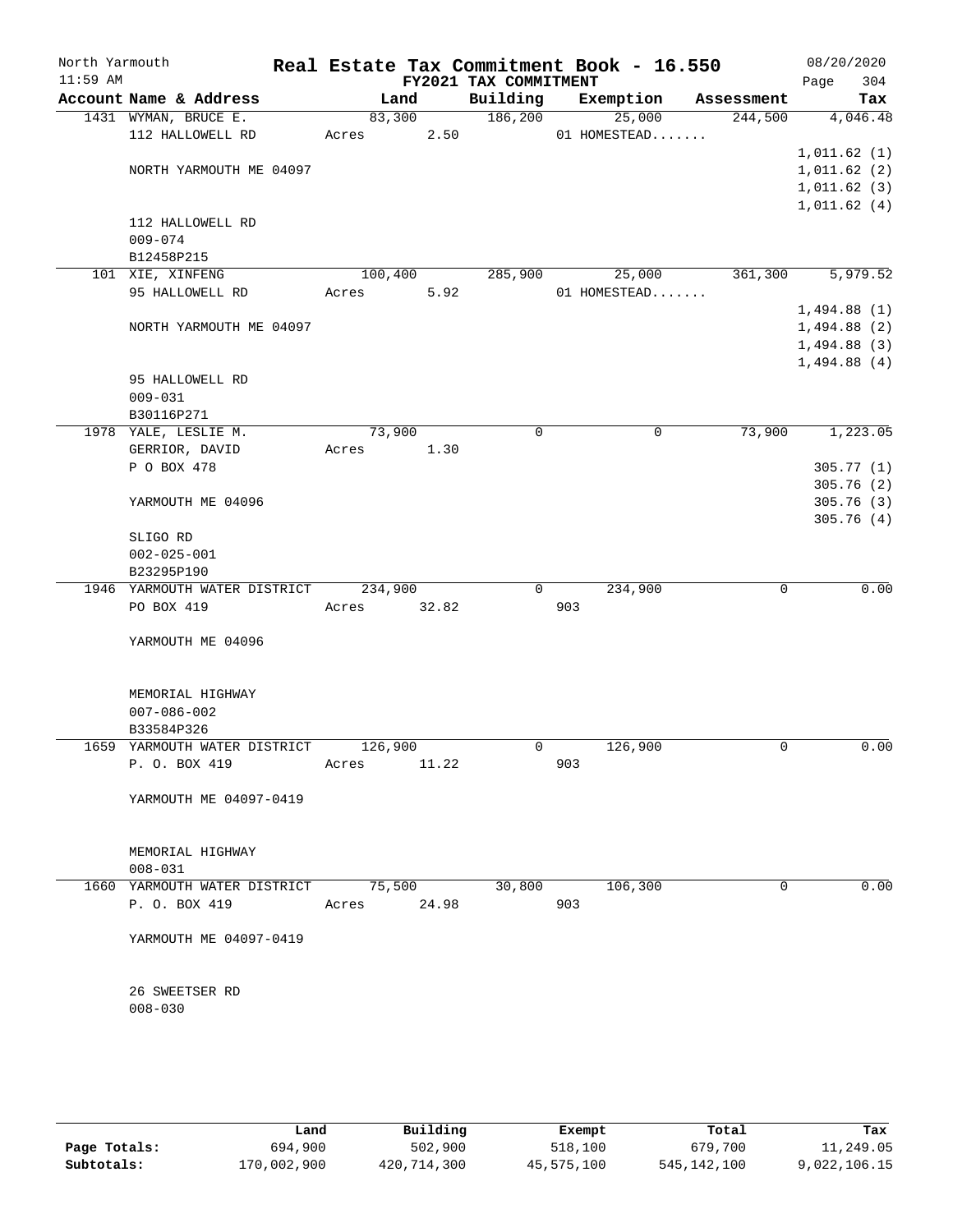| $11:59$ AM |                                             |                 | FY2021 TAX COMMITMENT |                |                    |            | 305<br>Page |
|------------|---------------------------------------------|-----------------|-----------------------|----------------|--------------------|------------|-------------|
|            | Account Name & Address                      | Land            |                       |                | Building Exemption | Assessment | Tax         |
|            | 1652 YARMOUTH WATER DISTRICT 140,800        |                 |                       | $\overline{0}$ | 140,800            | $\Omega$   | 0.00        |
|            | P. O. BOX 419                               | Acres 14.00     |                       | 903            |                    |            |             |
|            | YARMOUTH ME 04097-0419                      |                 |                       |                |                    |            |             |
|            | DEXTER LANE @ THE END<br>$007 - 045$        |                 |                       |                |                    |            |             |
|            | 1589 YARMOUTH WATER DISTRICT 290,800        |                 | $\overline{0}$        |                | 290,800            | 0          | 0.00        |
|            | P. O. BOX 419                               | Acres 44.00     |                       | 903            |                    |            |             |
|            | YARMOUTH ME 04097-0419                      |                 |                       |                |                    |            |             |
|            | SWEETSER RD<br>$005 - 006$                  |                 |                       |                |                    |            |             |
|            | 1590 YARMOUTH WATER DISTRICT                | 500,000         |                       | 0              | 500,000            | 0          | 0.00        |
|            | P. O. BOX 419                               | 100.00<br>Acres |                       | 903            |                    |            |             |
|            | YARMOUTH ME 04097-0419                      |                 |                       |                |                    |            |             |
|            | 238 SWEETSER RD<br>$005 - 002$              |                 |                       |                |                    |            |             |
|            | 1591 YARMOUTH WATER DISTRICT 95,000         |                 | $\overline{0}$        |                | 95,000             | $\Omega$   | 0.00        |
|            | P. O. BOX 419                               | Acres 19.00     |                       | 903            |                    |            |             |
|            | YARMOUTH ME 04097-0419                      |                 |                       |                |                    |            |             |
|            | SWEETSER RD<br>$005 - 001$                  |                 |                       |                |                    |            |             |
|            | 1597 YARMOUTH WATER DISTRICT                | 110,400         | 0                     |                | 110,400            | 0          | 0.00        |
|            | P. O. BOX 419                               | Acres 7.92      |                       | 903            |                    |            |             |
|            | YARMOUTH ME 04097-0419                      |                 |                       |                |                    |            |             |
|            | SLIGO RD<br>$002 - 016 - 001$<br>B20946P117 |                 |                       |                |                    |            |             |
|            | 15 YARMOUTH WATER DISTRICT                  | 155,800         | $\overline{0}$        |                | 155,800            | 0          | 0.00        |
|            | PO BOX 419                                  | 17.00<br>Acres  |                       | 903            |                    |            |             |
|            | YARMOUTH ME 04096                           |                 |                       |                |                    |            |             |
|            | 129 BASTON RD<br>$004 - 223$                |                 |                       |                |                    |            |             |

|              | Land        | Building    | Exempt     | Total       | Tax          |
|--------------|-------------|-------------|------------|-------------|--------------|
| Page Totals: | 1,292,800   |             | 1,292,800  |             | 0.00         |
| Subtotals:   | 171,295,700 | 420,714,300 | 46,867,900 | 545,142,100 | 9,022,106.15 |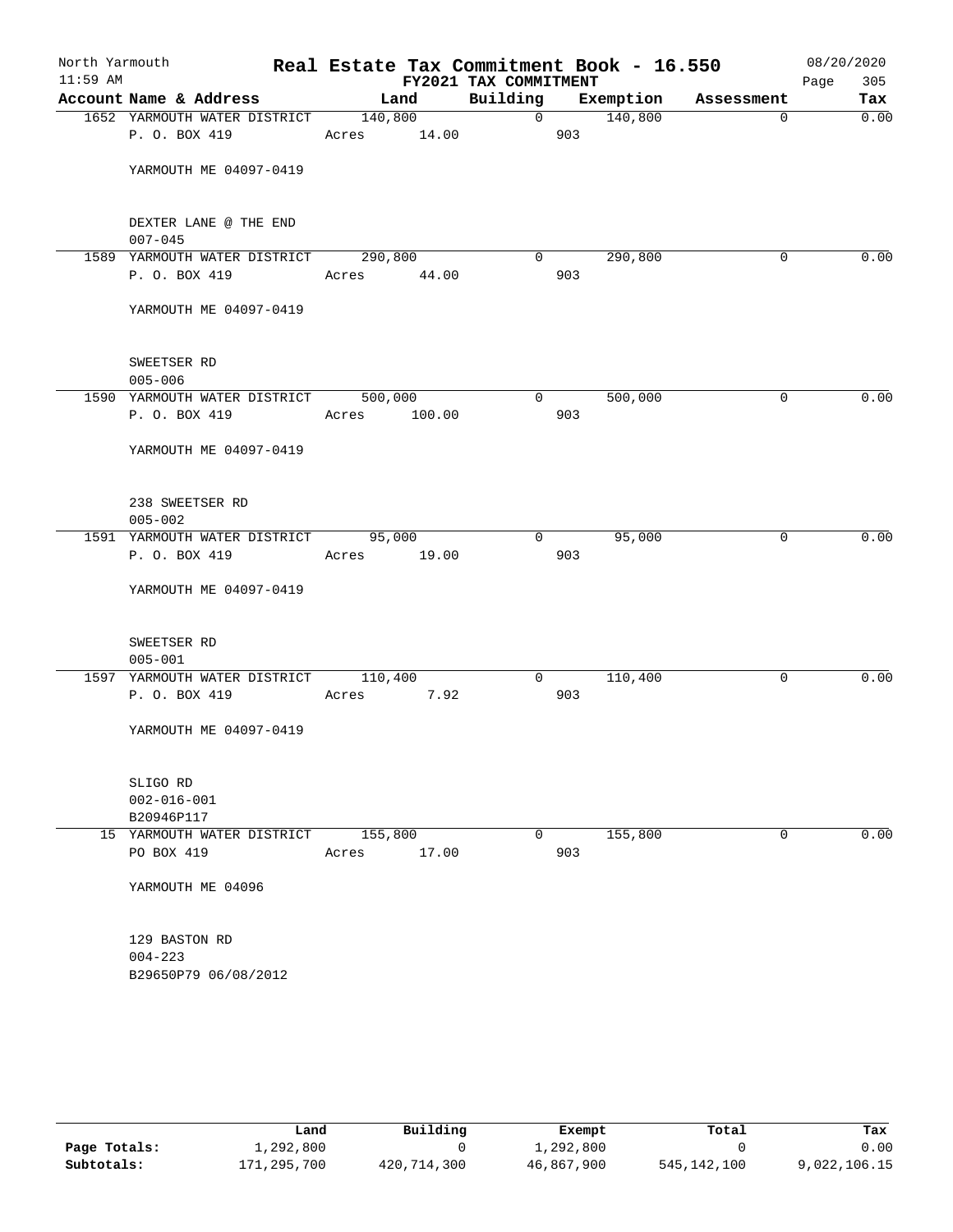| North Yarmouth<br>$11:59$ AM |                                 |         |          | FY2021 TAX COMMITMENT |                | Real Estate Tax Commitment Book - 16.550 |             | 08/20/2020<br>306<br>Page |
|------------------------------|---------------------------------|---------|----------|-----------------------|----------------|------------------------------------------|-------------|---------------------------|
|                              | Account Name & Address          |         | Land     | Building              |                | Exemption                                | Assessment  | Tax                       |
|                              | 354 YARMOUTH WATER DISTRICT     | 124,300 |          |                       | $\overline{0}$ | 124,300                                  | $\mathbf 0$ | 0.00                      |
|                              | DOUGHTY ROAD                    | Acres   | 20.40    |                       | 903            |                                          |             |                           |
|                              |                                 |         |          |                       |                |                                          |             |                           |
|                              | NORTH YARMOUTH ME 04097         |         |          |                       |                |                                          |             |                           |
|                              |                                 |         |          |                       |                |                                          |             |                           |
|                              | DOUGHTY RD                      |         |          |                       |                |                                          |             |                           |
|                              | $001 - 030$<br>B28897P250       |         |          |                       |                |                                          |             |                           |
|                              | 921 YARMOUTH WATER DISTRICT     |         | 73,600   | $\overline{0}$        |                | 73,600                                   | $\Omega$    | 0.00                      |
|                              | P. O. BOX 419                   | Acres   | 0.92     |                       | 903            |                                          |             |                           |
|                              |                                 |         |          |                       |                |                                          |             |                           |
|                              | YARMOUTH ME 04097-0419          |         |          |                       |                |                                          |             |                           |
|                              |                                 |         |          |                       |                |                                          |             |                           |
|                              | 28 CASTLE HILL RD               |         |          |                       |                |                                          |             |                           |
|                              | $010 - 089$                     |         |          |                       |                |                                          |             |                           |
|                              | B15050P60                       |         |          |                       |                |                                          |             |                           |
|                              | 956 YARMOUTH WATER<br>DISTRICT, |         | 80,200   | 0                     |                | 80,200                                   | 0           | 0.00                      |
|                              | P. O. BOX 419                   | Acres   | 1.87     |                       | 903            |                                          |             |                           |
|                              |                                 |         |          |                       |                |                                          |             |                           |
|                              | YARMOUTH ME 04096-0419          |         |          |                       |                |                                          |             |                           |
|                              |                                 |         |          |                       |                |                                          |             |                           |
|                              | TANK SITE ON WALNUT             |         |          |                       |                |                                          |             |                           |
|                              | $010 - 092$<br>B10593P42        |         |          |                       |                |                                          |             |                           |
|                              | 1163 YARMOUTH WATER             | 251,700 |          | $\mathsf{O}$          |                | 251,700                                  | 0           | 0.00                      |
|                              | DISTRICT,                       |         |          |                       |                |                                          |             |                           |
|                              | P.O. BOX 419                    | Acres   | 71.35    |                       | 903            |                                          |             |                           |
|                              | YARMOUTH ME 04096               |         |          |                       |                |                                          |             |                           |
|                              |                                 |         |          |                       |                |                                          |             |                           |
|                              | MILL RD<br>$015 - 041$          |         |          |                       |                |                                          |             |                           |
|                              | B14446P207                      |         |          |                       |                |                                          |             |                           |
|                              | 403 YARMOUTH WATER              |         | 7,500    | 0                     |                | 7,500                                    | 0           | 0.00                      |
|                              | DISTRICT,                       |         |          |                       |                |                                          |             |                           |
|                              | P. O. BOX 419                   | Acres   | 0.96     |                       | 903            |                                          |             |                           |
|                              | YARMOUTH ME 04096-0419          |         |          |                       |                |                                          |             |                           |
|                              |                                 |         |          |                       |                |                                          |             |                           |
|                              | DELWIN DR                       |         |          |                       |                |                                          |             |                           |
|                              | $010 - 091$                     |         |          |                       |                |                                          |             |                           |
|                              | 538 YATES, JOANNA               |         | 81,300   | 241,300               |                | 25,000                                   | 297,600     | 4,925.28                  |
|                              | 430 ROYAL RD                    | Acres   | 2.10     |                       |                | 01 HOMESTEAD                             |             | 1,231.32(1)               |
|                              | NORTH YARMOUTH ME 04097         |         |          |                       |                |                                          |             | 1,231.32(2)               |
|                              |                                 |         |          |                       |                |                                          |             | 1, 231.32(3)              |
|                              |                                 |         |          |                       |                |                                          |             | 1, 231.32(4)              |
|                              | 430 ROYAL RD                    |         |          |                       |                |                                          |             |                           |
|                              | $003 - 121$<br>B15443P204       |         |          |                       |                |                                          |             |                           |
|                              |                                 |         |          |                       |                |                                          |             |                           |
|                              |                                 |         |          |                       |                |                                          |             |                           |
|                              | Land                            |         | Building |                       | Exempt         |                                          | Total       | Tax                       |

|              | Land        | Building    | Exempt     | Total       | Tax          |
|--------------|-------------|-------------|------------|-------------|--------------|
| Page Totals: | 618,600     | 241,300     | 562,300    | 297,600     | 4,925.28     |
| Subtotals:   | 171,914,300 | 420,955,600 | 47,430,200 | 545,439,700 | 9,027,031.43 |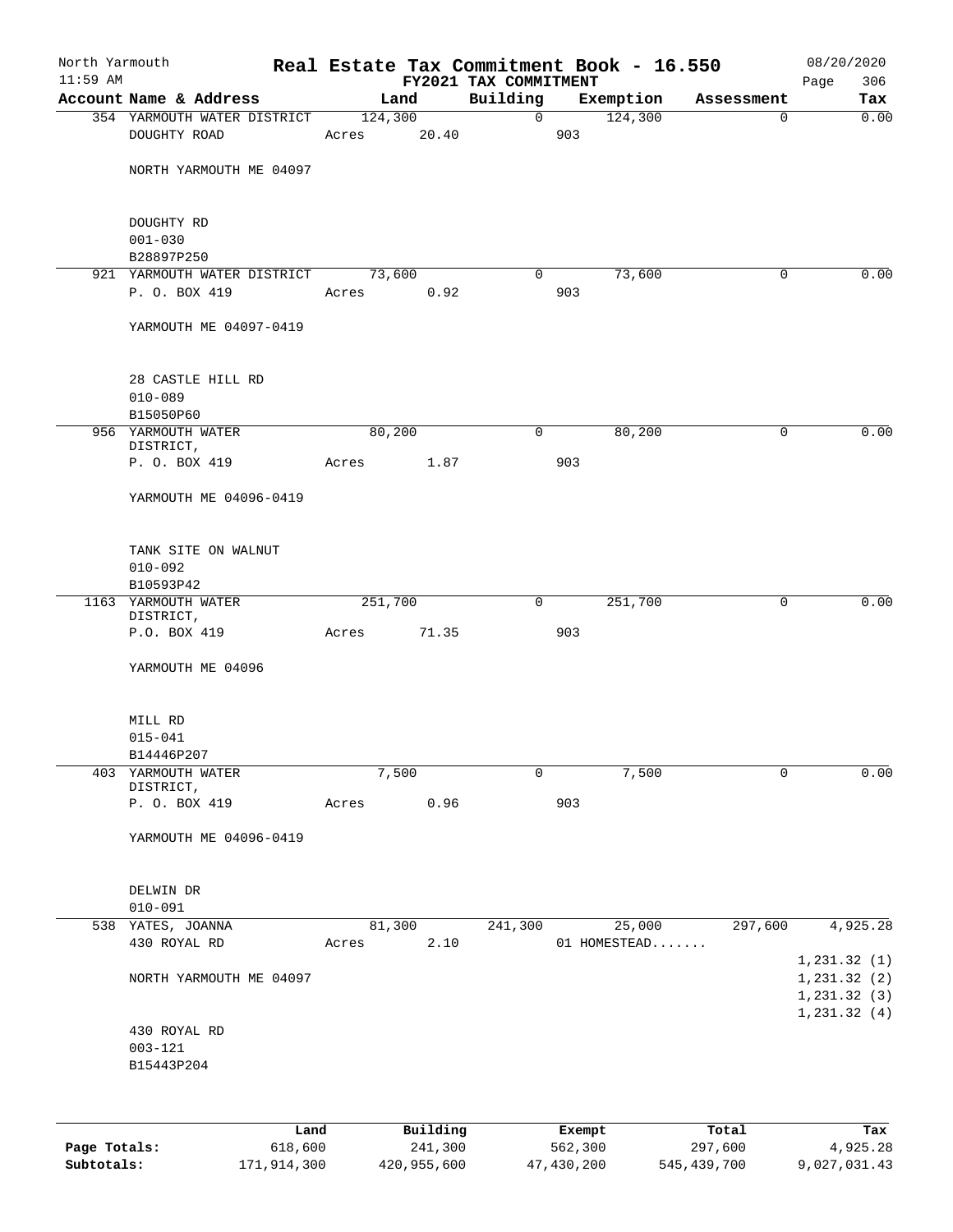| North Yarmouth<br>$11:59$ AM |                                   |       |          |                                   | Real Estate Tax Commitment Book - 16.550 |            | 08/20/2020                 |
|------------------------------|-----------------------------------|-------|----------|-----------------------------------|------------------------------------------|------------|----------------------------|
|                              | Account Name & Address            |       | Land     | FY2021 TAX COMMITMENT<br>Building | Exemption                                | Assessment | 307<br>Page<br>Tax         |
|                              | 1697 YAZWINSKI, JOHN F.           |       | 90,500   | 279,300                           | $\Omega$                                 | 369,800    | 6,120.19                   |
|                              | TRUSTEE<br>YAZWINSKI, DIANE L.    | Acres | 2.29     |                                   |                                          |            |                            |
|                              | TRUSTEE                           |       |          |                                   |                                          |            |                            |
|                              | 24 PACKARD FARM ROAD              |       |          |                                   |                                          |            | 1,530.05(1)                |
|                              |                                   |       |          |                                   |                                          |            | 1,530.05(2)                |
|                              | NORTH YARMOUTH ME 04097           |       |          |                                   |                                          |            | 1,530.05(3)<br>1,530.04(4) |
|                              | 24 PACKARD FARM RD<br>$012 - 030$ |       |          |                                   |                                          |            |                            |
|                              | B28180P58 10/05/2010              |       |          |                                   |                                          |            |                            |
|                              | 1449 YOCZ, IRENE S                |       | 85,800   | 245,600                           | 25,000                                   | 306,400    | 5,070.92                   |
|                              | TENSEN, DERICKSON W               | Acres | 3.00     |                                   | 01 HOMESTEAD                             |            |                            |
|                              | 1567 NORTH RD                     |       |          |                                   |                                          |            | 1, 267.73(1)               |
|                              |                                   |       |          |                                   |                                          |            | 1, 267.73(2)               |
|                              | NORTH YARMOUTH ME 04097           |       |          |                                   |                                          |            | 1, 267.73(3)               |
|                              |                                   |       |          |                                   |                                          |            | 1, 267.73(4)               |
|                              | 1567 NORTH RD                     |       |          |                                   |                                          |            |                            |
|                              | $012 - 025$                       |       |          |                                   |                                          |            |                            |
|                              | B35030P62                         |       |          |                                   |                                          |            |                            |
|                              | 147 YORK, ACE W.                  |       | 71,200   | 135,800                           | 25,000                                   | 182,000    | 3,012.10                   |
|                              | 153 MOUNTFORT RD                  | Acres | 0.75     |                                   | 01 HOMESTEAD                             |            |                            |
|                              |                                   |       |          |                                   |                                          |            | 753.03(1)                  |
|                              | NORTH YARMOUTH ME 04097           |       |          |                                   |                                          |            | 753.03(2)                  |
|                              |                                   |       |          |                                   |                                          |            | 753.03(3)                  |
|                              |                                   |       |          |                                   |                                          |            | 753.01(4)                  |
|                              | 153 MOUNTFORT RD                  |       |          |                                   |                                          |            |                            |
|                              | $003 - 098$                       |       |          |                                   |                                          |            |                            |
|                              | B2563P285                         |       |          |                                   |                                          |            |                            |
|                              | 620 YORK, ACE W.                  |       | 12,400   | $\mathbf 0$                       | $\mathsf{O}$                             | 12,400     | 205.22                     |
|                              | 153 MOUNTFORT RD                  | Acres | 11.00    |                                   |                                          |            |                            |
|                              |                                   |       |          |                                   |                                          |            | 51.31(1)                   |
|                              | NORTH YARMOUTH ME 04097           |       |          |                                   |                                          |            | 51.31(2)                   |
|                              |                                   |       |          |                                   |                                          |            | 51.31(3)                   |
|                              |                                   |       |          |                                   |                                          |            | 51.29(4)                   |
|                              | MOUNTFORT RD                      |       |          |                                   |                                          |            |                            |
|                              | $006 - 054$                       |       |          |                                   |                                          |            |                            |
|                              | B7543P247                         |       |          |                                   |                                          |            |                            |
| 1433                         | YORK, JOHN M.                     |       | 90,800   | 184,400                           | 25,000                                   | 250, 200   | 4,140.81                   |
|                              | 114 ROYAL ROAD                    | Acres | 4.00     |                                   | 01 HOMESTEAD                             |            |                            |
|                              |                                   |       |          |                                   |                                          |            | 1,035.21(1)                |
|                              | NORTH YARMOUTH ME 04097           |       |          |                                   |                                          |            | 1,035.20(2)                |
|                              |                                   |       |          |                                   |                                          |            | 1,035.20(3)                |
|                              |                                   |       |          |                                   |                                          |            | 1,035.20(4)                |
|                              | 114 ROYAL RD                      |       |          |                                   |                                          |            |                            |
|                              | $006 - 055$                       |       |          |                                   |                                          |            |                            |
|                              | B13814P256                        |       |          |                                   |                                          |            |                            |
|                              | 626 YORK, RUTH E.                 |       | 206,700  | 113,500                           | 0                                        | 320,200    | 5,299.31                   |
|                              | 17 BRALEY RD                      | Acres | 88.20    |                                   |                                          |            |                            |
|                              |                                   |       |          |                                   |                                          |            | 1,324.83(1)                |
|                              | NEW GLOUCESTER ME 04260           |       |          |                                   |                                          |            | 1,324.83(2)                |
|                              |                                   |       |          |                                   |                                          |            | 1,324.83(3)                |
|                              |                                   |       |          |                                   |                                          |            | 1,324.82(4)                |
|                              | 80 GRAY RD                        |       |          |                                   |                                          |            |                            |
|                              | $010 - 071$                       |       |          |                                   |                                          |            |                            |
|                              | B11675P207                        |       |          |                                   |                                          |            |                            |
|                              |                                   |       |          |                                   |                                          |            |                            |
|                              |                                   |       |          |                                   |                                          |            |                            |
|                              |                                   | Land  | Building |                                   | Exempt                                   | Total      | Tax                        |
| Page Totals:                 | 557,400                           |       | 958,600  |                                   | 75,000                                   | 1,441,000  | 23,848.55                  |

**Subtotals:** 172,471,700 421,914,200 47,505,200 546,880,700 9,050,879.98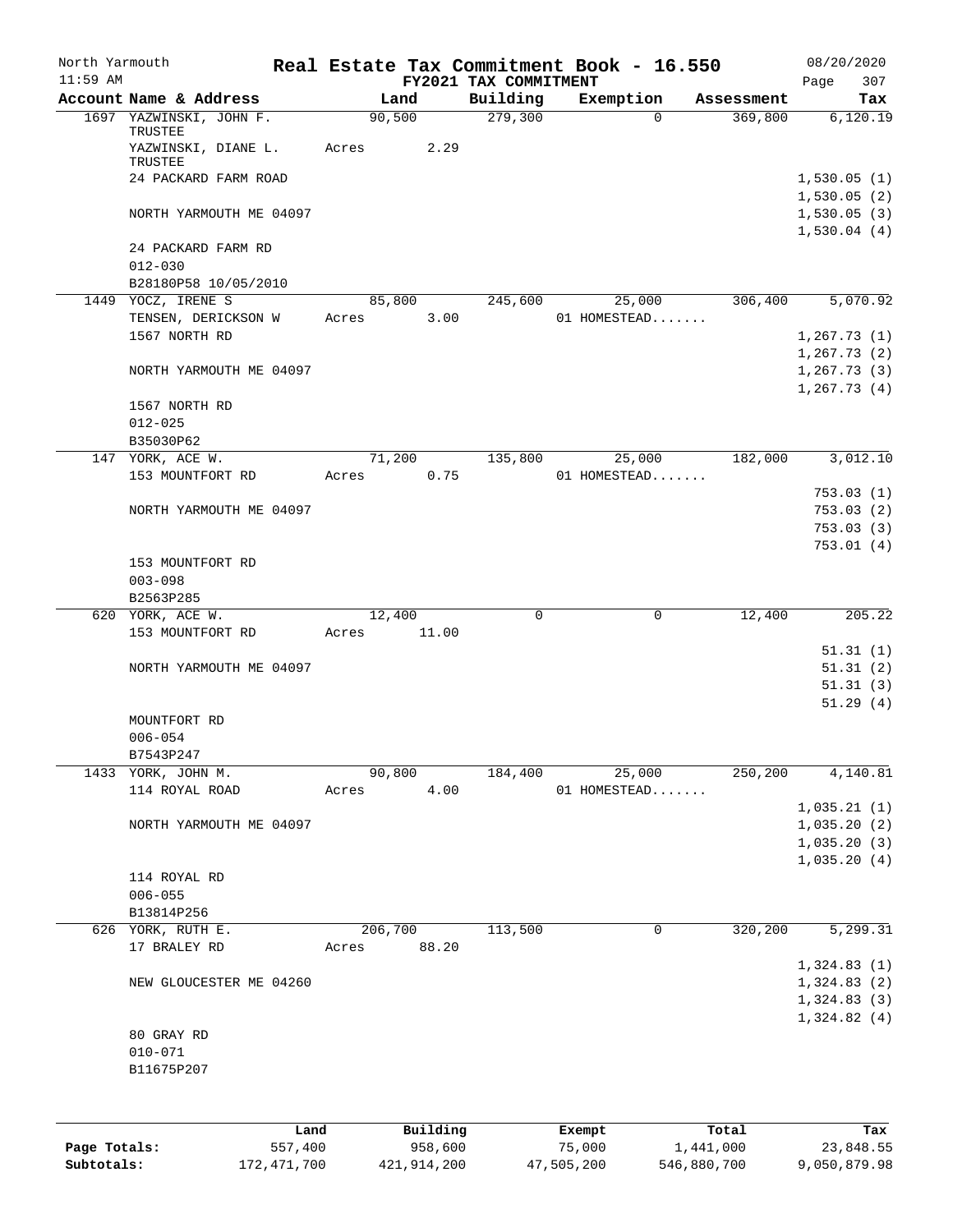| North Yarmouth<br>$11:59$ AM |                                               |        |      | FY2021 TAX COMMITMENT | Real Estate Tax Commitment Book - 16.550 |            | 08/20/2020<br>308<br>Page |
|------------------------------|-----------------------------------------------|--------|------|-----------------------|------------------------------------------|------------|---------------------------|
|                              | Account Name & Address                        |        | Land | Building              | Exemption                                | Assessment | Tax                       |
|                              | 456 YOUNG, CLIFFORD                           | 75,900 |      | 195,600               | 25,000                                   | 246,500    | 4,079.58                  |
|                              | 974 NORTH RD                                  | Acres  | 1.02 |                       | 01 HOMESTEAD                             |            |                           |
|                              |                                               |        |      |                       |                                          |            | 1,019.90(1)               |
|                              | NORTH YARMOUTH ME 04097                       |        |      |                       |                                          |            | 1,019.90(2)               |
|                              |                                               |        |      |                       |                                          |            | 1,019.90(3)               |
|                              |                                               |        |      |                       |                                          |            | 1,019.88(4)               |
|                              | 974 NORTH RD                                  |        |      |                       |                                          |            |                           |
|                              | $002 - 073$                                   |        |      |                       |                                          |            |                           |
|                              | B9902P330                                     |        |      |                       |                                          |            |                           |
|                              | 1831 YOUNG, MARTA                             | 77,200 |      | 225,200               | 25,000                                   | 277,400    | 4,590.97                  |
|                              | YOUNG, DAVID T JR                             | Acres  | 1.27 |                       | 01 HOMESTEAD                             |            |                           |
|                              | 115 LUFKIN ROAD                               |        |      |                       |                                          |            | 1, 147.75(1)              |
|                              |                                               |        |      |                       |                                          |            | 1, 147.74(2)              |
|                              | NORTH YARMOUTH ME 04097                       |        |      |                       |                                          |            | 1, 147.74(3)              |
|                              |                                               |        |      |                       |                                          |            | 1, 147.74(4)              |
|                              | 115 LUFKIN RD                                 |        |      |                       |                                          |            |                           |
|                              | $011 - 002 - A$                               |        |      |                       |                                          |            |                           |
|                              | B32239P318 05/01/2015<br>1123 YOUNG, RICKY A. | 82,300 |      | 256,300               | 25,000                                   | 313,600    | 5,190.08                  |
|                              |                                               | Acres  | 2.30 |                       | 01 HOMESTEAD                             |            |                           |
|                              | 187 HASKELL RD                                |        |      |                       |                                          |            | 1, 297.52(1)              |
|                              | NORTH YARMOUTH ME 04097                       |        |      |                       |                                          |            | 1, 297.52(2)              |
|                              |                                               |        |      |                       |                                          |            | 1, 297.52(3)              |
|                              |                                               |        |      |                       |                                          |            | 1, 297.52(4)              |
|                              | 187 HASKELL RD                                |        |      |                       |                                          |            |                           |
|                              | $014 - 024$                                   |        |      |                       |                                          |            |                           |
|                              | B18586P241                                    |        |      |                       |                                          |            |                           |
|                              | 748 YOUNG, ROBIN L.                           | 80,100 |      | 182,400               | 25,000                                   | 237,500    | 3,930.63                  |
|                              | 44 BASTON RD                                  | Acres  | 1.86 |                       | 01 HOMESTEAD                             |            |                           |
|                              |                                               |        |      |                       |                                          |            | 982.66(1)                 |
|                              | NORTH YARMOUTH ME 04097                       |        |      |                       |                                          |            | 982.66(2)                 |
|                              |                                               |        |      |                       |                                          |            | 982.66(3)                 |
|                              |                                               |        |      |                       |                                          |            | 982.65(4)                 |
|                              | 44 BASTON RD                                  |        |      |                       |                                          |            |                           |
|                              | $004 - 146$                                   |        |      |                       |                                          |            |                           |
|                              | B14030P348                                    |        |      |                       |                                          |            |                           |
|                              | 1688 YOUNG, STEVEN V.                         | 76,100 |      | 202,700               | 33,500                                   | 245,300    | 4,059.72                  |
|                              | YOUNG, THERESE J.                             | Acres  | 1.05 |                       | 103 SOL3 4000-7999 WATTS                 |            |                           |
|                              | 108 THE LANE                                  |        |      |                       | 01 HOMESTEAD                             |            | 1,014.93(1)               |
|                              |                                               |        |      |                       |                                          |            | 1,014.93(2)               |
|                              | NORTH YARMOUTH ME 04097                       |        |      |                       |                                          |            | 1,014.93(3)               |
|                              |                                               |        |      |                       |                                          |            | 1,014.93(4)               |
|                              | 108 THE LANE                                  |        |      |                       |                                          |            |                           |
|                              | $007 - 102$                                   |        |      |                       |                                          |            |                           |
|                              | B29558P110                                    |        |      |                       |                                          |            | 5,487.98                  |
|                              | 918 YOUNG, TOBY SCOTT<br>JONES CONSTANCE PAGE | 87,800 | 1.80 | 243,800               | 0                                        | 331,600    |                           |
|                              | 47 DELWIN DR                                  | Acres  |      |                       |                                          |            | 1,372.00(1)               |
|                              |                                               |        |      |                       |                                          |            | 1,372.00(2)               |
|                              | NORTH YARMOUTH ME 04097                       |        |      |                       |                                          |            | 1,372.00(3)               |
|                              |                                               |        |      |                       |                                          |            | 1,371.98(4)               |
|                              | 47 DELWIN DR                                  |        |      |                       |                                          |            |                           |
|                              | $010 - 096$                                   |        |      |                       |                                          |            |                           |
|                              |                                               |        |      |                       |                                          |            |                           |

|              | úand        | Building    | Exempt     | Total       | Tax          |
|--------------|-------------|-------------|------------|-------------|--------------|
| Page Totals: | 479,400     | 1,306,000   | 133,500    | 1,651,900   | 27,338.96    |
| Subtotals:   | 172,951,100 | 423,220,200 | 47,638,700 | 548,532,600 | 9,078,218.94 |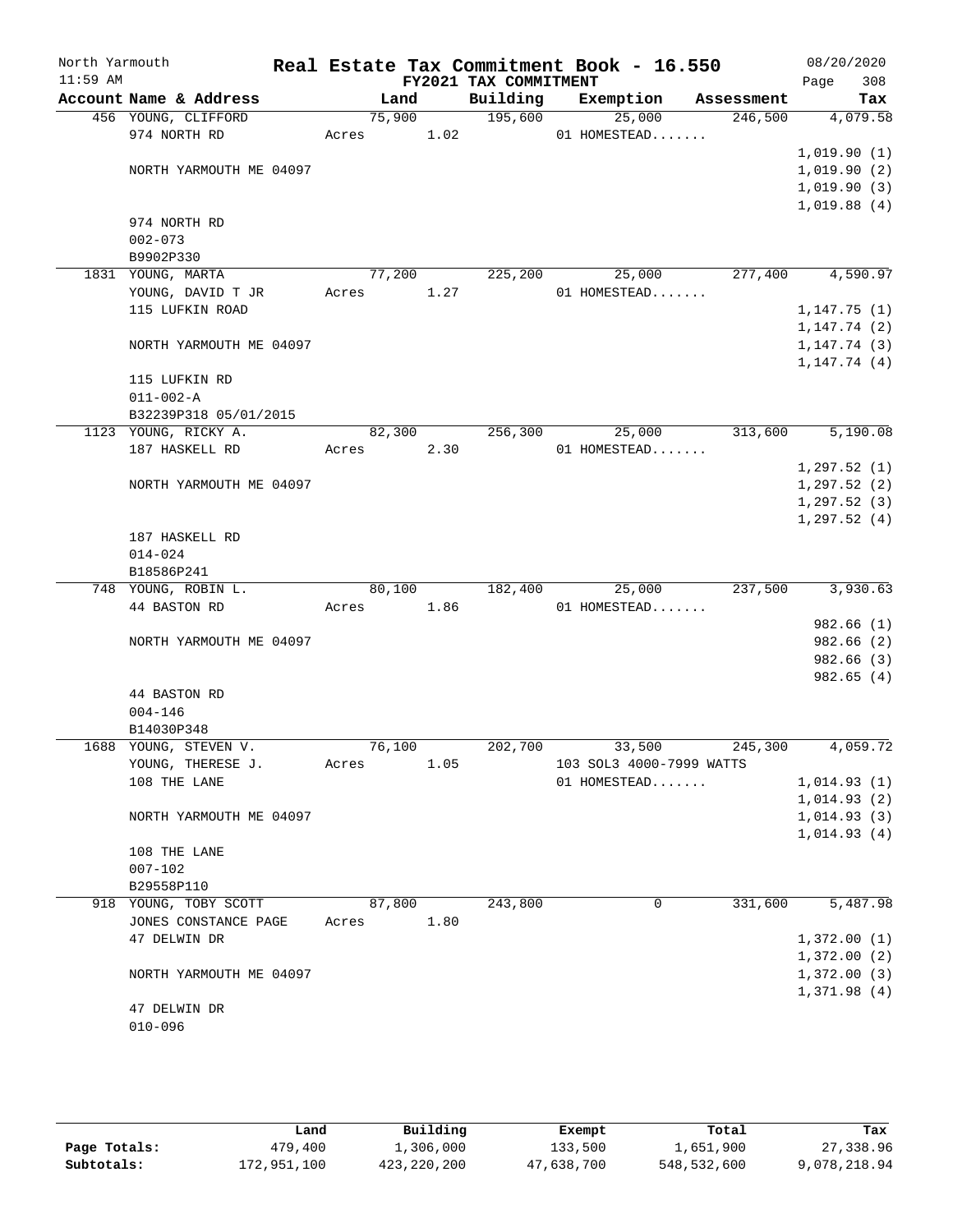| North Yarmouth<br>$11:59$ AM |                                    |         |       | FY2021 TAX COMMITMENT | Real Estate Tax Commitment Book - 16.550 |            | 08/20/2020<br>309<br>Page |
|------------------------------|------------------------------------|---------|-------|-----------------------|------------------------------------------|------------|---------------------------|
|                              | Account Name & Address             | Land    |       | Building              | Exemption                                | Assessment | Tax                       |
|                              | 1026 YOUNG, WILLIAM B.             | 105,800 |       | 179,100               | 25,000                                   | 259,900    | 4,301.35                  |
|                              | 67 SWEETSER RD                     | Acres   | 7.00  |                       | 01 HOMESTEAD                             |            |                           |
|                              |                                    |         |       |                       |                                          |            | 1,075.34(1)               |
|                              | NORTH YARMOUTH ME 04097            |         |       |                       |                                          |            | 1,075.34(2)               |
|                              |                                    |         |       |                       |                                          |            | 1,075.34(3)               |
|                              |                                    |         |       |                       |                                          |            | 1,075.33(4)               |
|                              | 67 SWEETSER RD                     |         |       |                       |                                          |            |                           |
|                              | $007 - 097$                        |         |       |                       |                                          |            |                           |
|                              | B8768P187                          |         |       |                       |                                          |            |                           |
|                              | 566 YOUNG, WILLIAM B.              | 6,800   |       | $\mathbf 0$           | 0                                        | 6,800      | 112.54                    |
|                              | 67 SWEETSER RD                     | Acres   | 0.31  |                       |                                          |            |                           |
|                              |                                    |         |       |                       |                                          |            | 28.14(1)                  |
|                              | NORTH YARMOUTH ME 04097            |         |       |                       |                                          |            | 28.14(2)                  |
|                              |                                    |         |       |                       |                                          |            | 28.14(3)                  |
|                              |                                    |         |       |                       |                                          |            | 28.12(4)                  |
|                              | SWEETSER RD                        |         |       |                       |                                          |            |                           |
|                              | $007 - 098$                        |         |       |                       |                                          |            |                           |
|                              | 1496 YOUNG, WILLIAM B.             | 76,200  |       | 203,300               | $\mathbf 0$                              | 279,500    | 4,625.73                  |
|                              | 651 NEW GLOUCESTER RD              | Acres   | 1.07  |                       |                                          |            |                           |
|                              |                                    |         |       |                       |                                          |            | 1, 156.44(1)              |
|                              | NORTH YARMOUTH ME 04097            |         |       |                       |                                          |            | 1, 156.43(2)              |
|                              |                                    |         |       |                       |                                          |            | 1, 156.43(3)              |
|                              |                                    |         |       |                       |                                          |            | 1, 156.43(4)              |
|                              | 651 NEW GLOUCESTER RD              |         |       |                       |                                          |            |                           |
|                              | $017 - 027$                        |         |       |                       |                                          |            |                           |
|                              | B22811P129                         |         |       |                       |                                          |            |                           |
|                              | 1619 YOUNG, WILLIAM J.             | 136,400 |       | 318,200               | 25,000                                   | 429,600    | 7,109.88                  |
|                              | 13 BROOKVIEW LANE                  | Acres   | 1.43  |                       | 01 HOMESTEAD                             |            |                           |
|                              |                                    |         |       |                       |                                          |            | 1,777.47(1)               |
|                              | NORTH YARMOUTH ME 04097            |         |       |                       |                                          |            | 1,777.47(2)               |
|                              |                                    |         |       |                       |                                          |            | 1,777.47(3)               |
|                              | 13 BROOKVIEW LANE                  |         |       |                       |                                          |            | 1,777.47(4)               |
|                              | $003 - 028$                        |         |       |                       |                                          |            |                           |
|                              | B18949P216                         |         |       |                       |                                          |            |                           |
|                              | 781 ZEIL LLC                       | 134,300 |       | 0                     | 0                                        | 134,300    | 2,222.67                  |
|                              | C/O PAUL LONES                     | Acres   | 18.50 |                       |                                          |            |                           |
|                              | 167 NEWBURY ST                     |         |       |                       |                                          |            | 555.67(1)                 |
|                              | <b>UNIT 202</b>                    |         |       |                       |                                          |            | 555.67(2)                 |
|                              | PORTLAND ME 04101                  |         |       |                       |                                          |            | 555.67(3)                 |
|                              |                                    |         |       |                       |                                          |            | 555.66(4)                 |
|                              | OFF BASTON RD                      |         |       |                       |                                          |            |                           |
|                              | $004 - 216$                        |         |       |                       |                                          |            |                           |
|                              | B34496P236                         |         |       |                       |                                          |            |                           |
|                              | 691 ZIMMERMAN, MICHELLE W & 86,100 |         |       | 265,200               | 25,000                                   | 326, 300   | 5,400.27                  |
|                              | EVAN A                             |         |       |                       |                                          |            |                           |
|                              | 136 HALLOWELL RD                   | Acres   | 3.05  |                       | 01 HOMESTEAD                             |            |                           |
|                              |                                    |         |       |                       |                                          |            | 1,350.07(1)               |
|                              | NORTH YARMOUTH ME 04097            |         |       |                       |                                          |            | 1,350.07(2)               |
|                              |                                    |         |       |                       |                                          |            | 1,350.07(3)               |
|                              |                                    |         |       |                       |                                          |            | 1,350.06(4)               |
|                              | 136 HALLOWELL RD                   |         |       |                       |                                          |            |                           |
|                              | $009 - 077$                        |         |       |                       |                                          |            |                           |
|                              | B32434P327                         |         |       |                       |                                          |            |                           |
|                              |                                    |         |       |                       |                                          |            |                           |
|                              |                                    |         |       |                       |                                          |            |                           |

|               | Land        | Building    | Exempt     | Total       | Tax          |
|---------------|-------------|-------------|------------|-------------|--------------|
| Page Totals:  | 545,600     | 965,800     | 75,000     | 1,436,400   | 23,772.44    |
| Final Totals: | 173,496,700 | 424,186,000 | 47,713,700 | 549,969,000 | 9,101,991.38 |